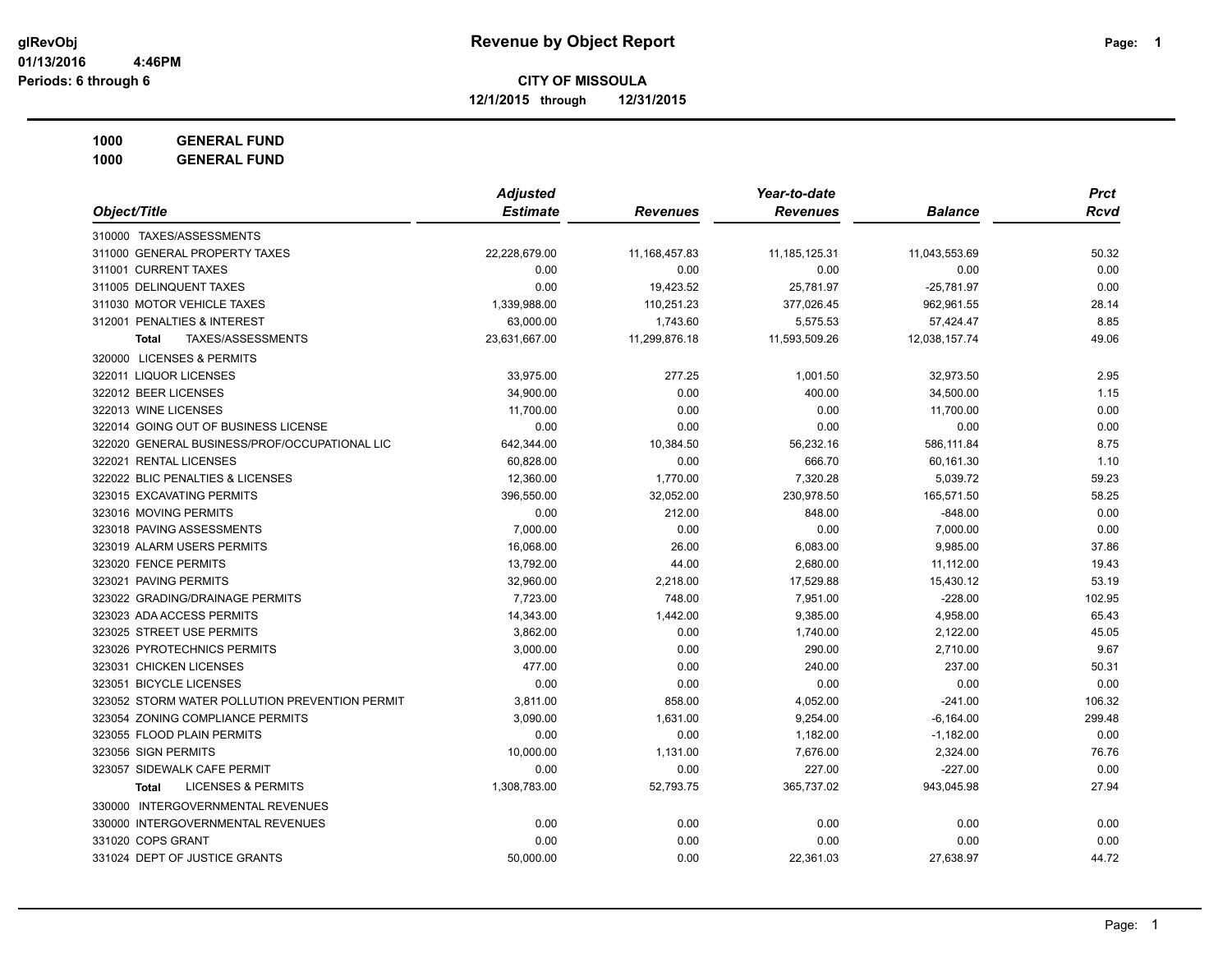**12/1/2015 through 12/31/2015**

|                                                   | Year-to-date<br><b>Adjusted</b> |                 |                 | <b>Prct</b>    |        |  |
|---------------------------------------------------|---------------------------------|-----------------|-----------------|----------------|--------|--|
| Object/Title                                      | <b>Estimate</b>                 | <b>Revenues</b> | <b>Revenues</b> | <b>Balance</b> | Rcvd   |  |
| 331025 DV ACCOUNTABILITY PROJECT                  | 0.00                            | 0.00            | 0.00            | 0.00           | 0.00   |  |
| 331050 ISTEA/CTEP GRANT                           | 0.00                            | 0.00            | 0.00            | 0.00           | 0.00   |  |
| 331054 FHWA PL GRANT                              | 0.00                            | 0.00            | 0.00            | 0.00           | 0.00   |  |
| 331055 FTA GRANT                                  | 0.00                            | 0.00            | 0.00            | 0.00           | 0.00   |  |
| 331056 MDT FEDERAL CMAQ                           | 0.00                            | 0.00            | 0.00            | 0.00           | 0.00   |  |
| 331057 TRANSIT-MUTD CMAQ                          | 0.00                            | 0.00            | 0.00            | 0.00           | 0.00   |  |
| 331091 US DOT HMEP GRANT                          | 0.00                            | 0.00            | 12,000.00       | $-12,000.00$   | 0.00   |  |
| 331112 SAFER GRANT                                | 0.00                            | 0.00            | 0.00            | 0.00           | 0.00   |  |
| 331113 *** Title Not Found ***                    | 0.00                            | 0.00            | 0.00            | 0.00           | 0.00   |  |
| 331114 TITLE III GRANT-MSLA CO                    | 14,500.00                       | 0.00            | 0.00            | 14,500.00      | 0.00   |  |
| 331160 SAFE ROUTES TO SCHOOLS fY08 \$82,500       | 0.00                            | 0.00            | 0.00            | 0.00           | 0.00   |  |
| 331170 HISTORICAL PRESERVATION GRANT              | 0.00                            | 0.00            | 0.00            | 0.00           | 0.00   |  |
| 331178 DUI TASK FORCE                             | 0.00                            | 0.00            | 0.00            | 0.00           | 0.00   |  |
| 334014 *** Title Not Found ***                    | 0.00                            | 0.00            | 0.00            | 0.00           | 0.00   |  |
| 334017 SCHOOL RESOURCE OFFICER                    | 240,000.00                      | 0.00            | 248,850.00      | $-8,850.00$    | 103.69 |  |
| 335075 STATE GAMBLING/VIDEO/KENO/BINGO FEES       | 127,650.00                      | 0.00            | 99,250.00       | 28,400.00      | 77.75  |  |
| 335076 STATE GAMBLING LICENSE FEES                | 0.00                            | 0.00            | 0.00            | 0.00           | 0.00   |  |
| 335077 STATE KENO/BINGO PROCEEDS TAX              | 0.00                            | 0.00            | 0.00            | 0.00           | 0.00   |  |
| 335210 PERSONAL PROPERTY TAX REIMBURSEMENT        | 428,686.00                      | 0.00            | 0.00            | 428,686.00     | 0.00   |  |
| 335230 HB 124 REVENUE                             | 7,773,820.00                    | 2,050,626.44    | 4,101,252.88    | 3,672,567.12   | 52.76  |  |
| 336021 STATE CONTRIB - POLICE RETIREMENT          | 2,257,772.00                    | 0.00            | 306,616.35      | 1,951,155.65   | 13.58  |  |
| 336022 STATE CONTRIB. - FIRE RETIREMENT           | 2,265,164.00                    | 0.00            | 336,136.88      | 1,929,027.12   | 14.84  |  |
| 336023 STATE CONTRIB. - PERS                      | 9.986.00                        | 0.00            | 1,698.88        | 8,287.12       | 17.01  |  |
| 336030 COUNTY CONTRIBUTION                        | 0.00                            | 0.00            | 0.00            | 0.00           | 0.00   |  |
| 337009 *** Title Not Found ***                    | 0.00                            | 0.00            | 7,525.00        | $-7,525.00$    | 0.00   |  |
| 337012 LEGAL SERVICES-CONTRACTED/REIMB.           | 0.00                            | 0.00            | 0.00            | 0.00           | 0.00   |  |
| 337013 MUTD SIGN MAINTENANCE AGREEMENT            | 3,000.00                        | 0.00            | 0.00            | 3,000.00       | 0.00   |  |
| 338000 LOCAL SHARING OF TAX INCREMENT             | 0.00                            | 0.00            | 0.00            | 0.00           | 0.00   |  |
| 338100 PLANNING MILLS PASSED THRU COUNTY          | 0.00                            | 0.00            | 0.00            | 0.00           | 0.00   |  |
| 339000 PAYMENT IN LIEU OF TAXES                   | 34,056.00                       | 14,678.00       | 14,678.00       | 19,378.00      | 43.10  |  |
| <b>INTERGOVERNMENTAL REVENUES</b><br><b>Total</b> | 13,204,634.00                   | 2,065,304.44    | 5,150,369.02    | 8,054,264.98   | 39.00  |  |
| 340000 CHARGES FOR SERVICES                       |                                 |                 |                 |                |        |  |
| 341009 BLDG ADMIN FEES                            | 310,310.00                      | 155,155.00      | 155,155.00      | 155,155.00     | 50.00  |  |
| 341010 MISCELLANEOUS COLLECTIONS                  | 350.00                          | 0.00            | 0.00            | 350.00         | 0.00   |  |
| 341011 TRANSPORTATION ADMIN FEES                  | 24,720.00                       | 12,360.00       | 12,360.00       | 12,360.00      | 50.00  |  |
| 341012 MAYORS PROCLAMATION FEES                   | 100.00                          | 0.00            | 0.00            | 100.00         | 0.00   |  |
| 341013 AIR FUND FEES                              | 250.00                          | 0.00            | 0.00            | 250.00         | 0.00   |  |
| 341015 SEWER ADMINISTRATION FEES                  | 1,227,202.00                    | 586,664.00      | 586,664.00      | 640,538.00     | 47.81  |  |
| 341016 MRA ADMINISTRATION FEES                    | 138,879.00                      | 69,440.00       | 69,440.00       | 69,439.00      | 50.00  |  |
|                                                   |                                 |                 |                 |                |        |  |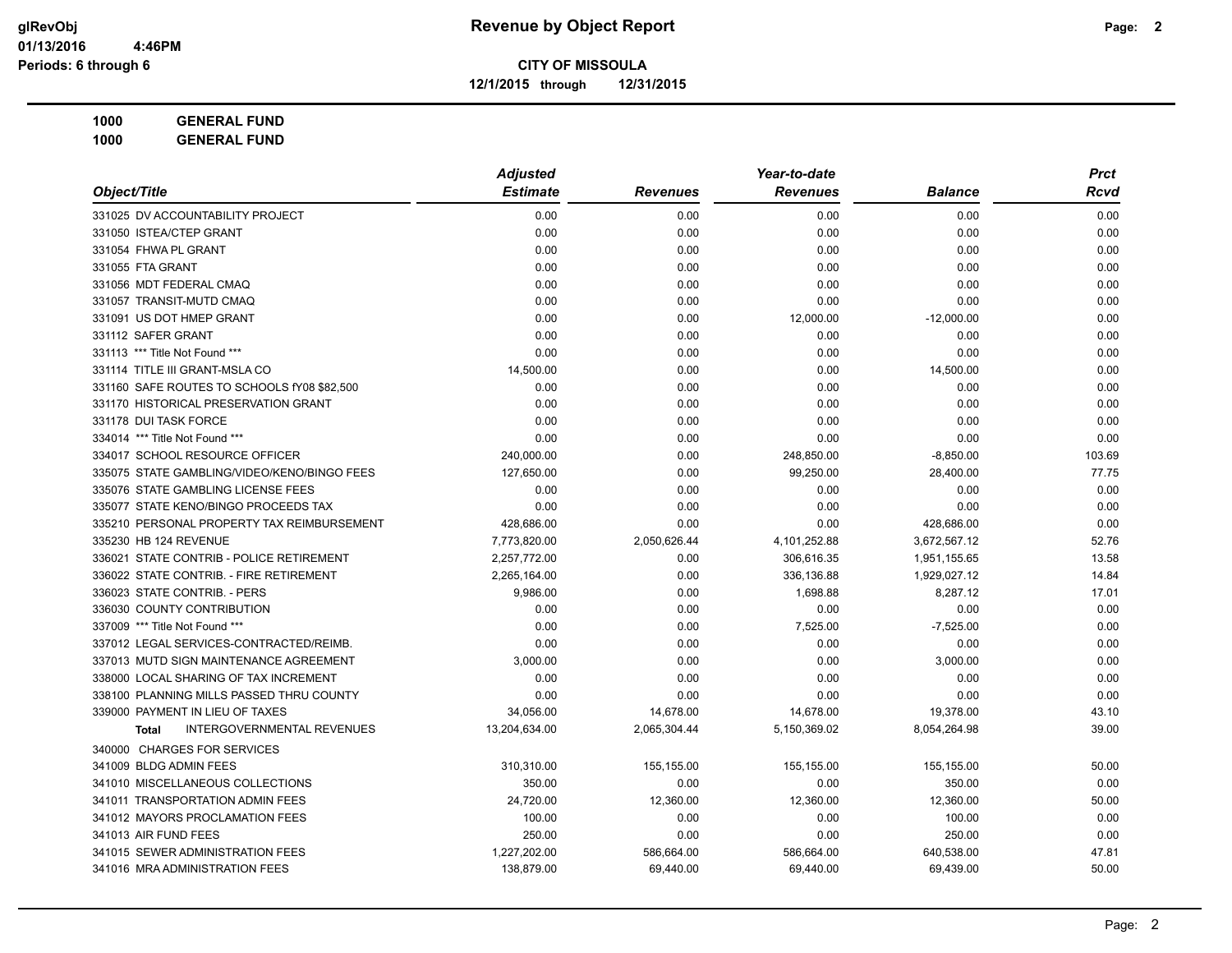**12/1/2015 through 12/31/2015**

|                                          | <b>Adjusted</b> |                 | Year-to-date    |                | <b>Prct</b> |
|------------------------------------------|-----------------|-----------------|-----------------|----------------|-------------|
| Object/Title                             | <b>Estimate</b> | <b>Revenues</b> | <b>Revenues</b> | <b>Balance</b> | <b>Rcvd</b> |
| 341017 LIGHTING ADMINISTRATION FEES      | 15,452.00       | 7,726.00        | 7,726.00        | 7,726.00       | 50.00       |
| 341018 PARKING COMM ADMIN FEES           | 188,805.00      | 94,403.00       | 94,403.00       | 94,402.00      | 50.00       |
| 341019 *** Title Not Found ***           | 4,512.00        | 2,256.00        | 2,256.00        | 2,256.00       | 50.00       |
| 341021 SID ADMINISTRATION FEES           | 0.00            | 0.00            | 0.00            | 0.00           | 0.00        |
| 341022 PROJECT ADMIN FEES                | 0.00            | 0.00            | 0.00            | 0.00           | 0.00        |
| 341023 PLANNING ADMIN FEES               | 24,720.00       | 12,000.00       | 12,000.00       | 12,720.00      | 48.54       |
| 341031 STATE REIMB MUNI COURT            | 0.00            | 0.00            | 0.00            | 0.00           | 0.00        |
| 341041 SEWER EXTENSION RECORDING FEES    | 4,500.00        | 213.00          | 1,763.00        | 2,737.00       | 39.18       |
| 341052 MUNICIPAL COURT FILING FEES       | 283,400.00      | 54,822.31       | 157,924.16      | 125,475.84     | 55.72       |
| 341055 CRIME VICTIM SURCHARGE            | 2,500.00        | 270.00          | 667.99          | 1,832.01       | 26.72       |
| 341067 SUBDIVISION EXEMPTION AFFIDAVITS  | 0.00            | 600.00          | 2,800.00        | $-2,800.00$    | 0.00        |
| 341068 SUBDIVISON FEES                   | 5,000.00        | 2,750.00        | 5,176.00        | $-176.00$      | 103.52      |
| 341069 REZONING FEES                     | 5,000.00        | 4,727.00        | 4,727.00        | 273.00         | 94.54       |
| 341070 DESIGN REVIEW BOARD               | 15,000.00       | 5,150.40        | 17,187.27       | $-2,187.27$    | 114.58      |
| 341071 BOARD OF ADJUST. ZONING, SIGNS    | 0.00            | 0.00            | 0.00            | 0.00           | 0.00        |
| 341072 FLOOD PLAIN-0THER FEES            | 0.00            | 0.00            | 0.00            | 0.00           | 0.00        |
| 341073 FIRE PLAN CHECK FEES              | 27,981.00       | 1,238.00        | 14,543.00       | 13,438.00      | 51.97       |
| 341074 FIRE INSPECTION FEES              | 25,000.00       | 3,651.00        | 26,285.00       | $-1,285.00$    | 105.14      |
| 341076 ENGINEERING PLAN CHECK FEES       | 33,478.00       | 2,914.00        | 21,084.00       | 12,394.00      | 62.98       |
| 341077 ZONING COMPLIANCE INSPECTIONS     | 0.00            | 0.00            | 0.00            | 0.00           | 0.00        |
| 341078 ENGINEERING MAP FEES              | 120.00          | 5.00            | 175.00          | $-55.00$       | 145.83      |
| 341079 GREASE INTERCEPTOR APPEAL FEES    | 2,000.00        | 154.50          | 309.00          | 1,691.00       | 15.45       |
| 341090 STREET VACATION PETITION FEES     | 0.00            | 0.00            | 1,981.00        | $-1,981.00$    | 0.00        |
| 341091 INSPECTION CODE BOOKS & COPIES    | 0.00            | 0.00            | 0.00            | 0.00           | 0.00        |
| 341100 GRANT ADMINISTRATION SERVICE FEES | 0.00            | 0.00            | 0.00            | 0.00           | 0.00        |
| 342010 POLICE/BID AGREEMENT              | 0.00            | 0.00            | 23,842.00       | $-23,842.00$   | 0.00        |
| 342012 PD REIMBURSABLE SERVICES          | 0.00            | 0.00            | 0.00            | 0.00           | 0.00        |
| 342013 SECURITY INVEST FEES              | 11,000.00       | 623.00          | 5,187.75        | 5,812.25       | 47.16       |
| 342014 POLICE DEPARTMENT SERVICE FEES    | 15,000.00       | 1,104.00        | 8,551.00        | 6,449.00       | 57.01       |
| 342015 POLICE OVERTIME FEES              | 84,000.00       | 5,182.59        | 67,617.40       | 16,382.60      | 80.50       |
| 342016 POLICE TRAINING FEES              | 36,000.00       | 330.00          | 11,463.31       | 24,536.69      | 31.84       |
| 342017 CATERING FEES                     | 7,200.00        | 70.00           | 3,185.00        | 4,015.00       | 44.24       |
| 342018 DESK REPORTS                      | 20,000.00       | 2,536.00        | 17,539.00       | 2,461.00       | 87.70       |
| 342019 ABANDONED VEHICLE REVENUE FEES    | 12,500.00       | 135.00          | 9,095.00        | 3,405.00       | 72.76       |
| 342020 FIRE DEPARTMENT FEES              | 100.00          | 64.50           | 293.50          | $-193.50$      | 293.50      |
| 342021 CPR EDUCATION PROGRAM             | 7,435.00        | 700.00          | 3,090.00        | 4,345.00       | 41.56       |
| 342022 OUTSIDE HIRES                     | 524,890.00      | 2,528.27        | 26,427.78       | 498,462.22     | 5.03        |
| 342060 BIKE PROGRAM SALES & FEES         | 2,700.00        | 0.00            | 0.00            | 2,700.00       | 0.00        |
| 343000 PW REIMBURSABLE SERVICES          | 31,258.00       | 11,997.33       | 11,997.33       | 19,260.67      | 38.38       |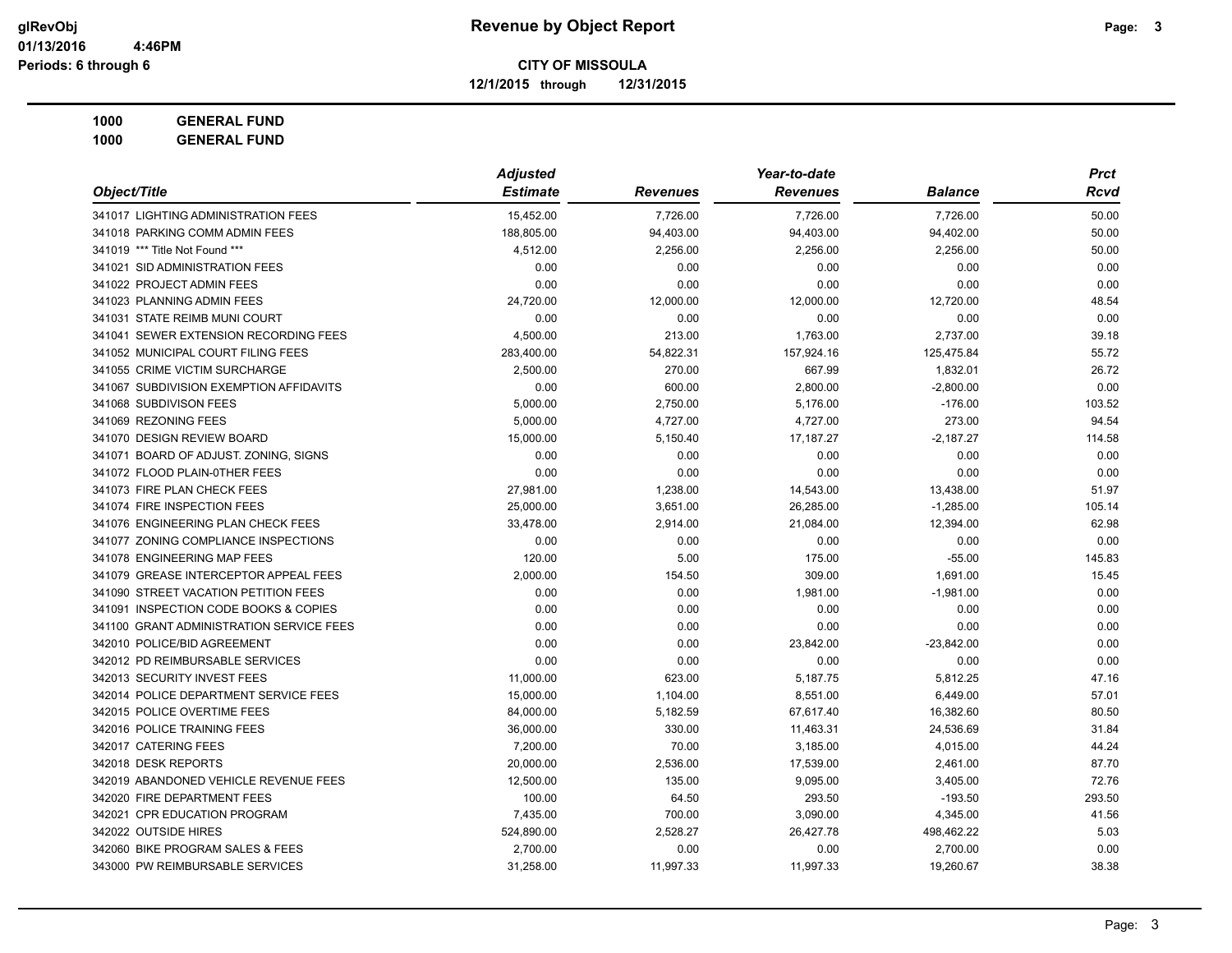**12/1/2015 through 12/31/2015**

|                                             | <b>Adjusted</b> |                 |                 | <b>Prct</b>    |             |
|---------------------------------------------|-----------------|-----------------|-----------------|----------------|-------------|
| Object/Title                                | <b>Estimate</b> | <b>Revenues</b> | <b>Revenues</b> | <b>Balance</b> | <b>Rcvd</b> |
| 343001 SIGN FABRICATION & CONTRACTS         | 500.00          | 0.00            | 0.00            | 500.00         | 0.00        |
| 343002 OTHER AGENCIES - VEH MAINT           | 48,000.00       | 17,672.80       | 17,832.90       | 30,167.10      | 37.15       |
| 343003 STATE PAYMENT - TRAFFIC COUNTS       | 4,450.00        | 0.00            | 0.00            | 4,450.00       | 0.00        |
| 343004 SPECIAL STATE CONTRACTS              | 80,000.00       | 0.00            | 184,223.13      | $-104,223.13$  | 230.28      |
| 343006 OTHER GOVT AGENCY-STREET PROJECTS    | 98,318.00       | 0.00            | 0.00            | 98,318.00      | 0.00        |
| 343008 PRIVATE COMPANY STREET PAYMENTS      | 0.00            | 0.00            | 0.00            | 0.00           | 0.00        |
| 343010 STREET DEPT SALES & SERVICES         | 19,195.00       | 0.00            | 0.00            | 19,195.00      | 0.00        |
| 343013 SNOW REMOVAL FEES                    | 1,500.00        | 570.00          | 570.00          | 930.00         | 38.00       |
| 343018 *** Title Not Found ***              | 0.00            | 0.00            | 823.35          | $-823.35$      | 0.00        |
| 343080 STATE MAINTENANCE CONTRACT           | 530,082.00      | 0.00            | 127,223.71      | 402,858.29     | 24.00       |
| 343082 MDT URBAN PROJECTS                   | 0.00            | 0.00            | 0.00            | 0.00           | 0.00        |
| 343083 CONTRACT SEWER APPLICATIONS          | 0.00            | 0.00            | 0.00            | 0.00           | 0.00        |
| 343084 STREET MAINTENANCE MATERIALS REIMB   | 55,500.00       | 0.00            | 0.00            | 55,500.00      | 0.00        |
| 343097 SIDEWALK AND CURB FEES               | 340,000.00      | 27,826.03       | 232,451.20      | 107,548.80     | 68.37       |
| 343311 SALE OF NICHES                       | 3,200.00        | 0.00            | 0.00            | 3,200.00       | 0.00        |
| 343320 CEMETERY - SALE OF PLOTS             | 12,870.00       | 1,050.00        | 8,550.00        | 4,320.00       | 66.43       |
| 343321 CEMETERY FOUNDATIONS                 | 1,570.00        | 0.00            | 1,240.00        | 330.00         | 78.98       |
| 343322 CEMETERY FLOWER CARE                 | 4.250.00        | 0.00            | 0.00            | 4,250.00       | 0.00        |
| 343323 CEMETERY - LINER INSTALL FEES        | 5,580.00        | 800.00          | 6,750.00        | $-1,170.00$    | 120.97      |
| 343324 OTHER CEMETERY FEES                  | 1,500.00        | 150.00          | 900.00          | 600.00         | 60.00       |
| 343325 2ND INTERMENT RIGHT                  | 0.00            | 0.00            | 1,000.00        | $-1,000.00$    | 0.00        |
| 343340 CEMETERY - OPENINGS & CLOSINGS       | 10,950.00       | 500.00          | 6,875.00        | 4,075.00       | 62.79       |
| 343350 CEMETERY CARE, FEES                  | 24,000.00       | 0.00            | 0.00            | 24,000.00      | 0.00        |
| 343360 WEED CONTROL                         | 3,000.00        | 525.00          | 525.00          | 2,475.00       | 17.50       |
| 346029 PARKS PETTY CASH FUND                | 0.00            | 0.00            | 0.00            | 0.00           | 0.00        |
| 346031 RECREATION FEES                      | 166,294.00      | 8,425.90        | 74,766.25       | 91,527.75      | 44.96       |
| 346033 PARK FEES/FACILITY RENTALS           | 170,000.00      | 478.24          | 29,552.50       | 140,447.50     | 17.38       |
| 346034 GROUNDS MAINTENANCE CONTRACT         | 0.00            | 48,367.20       | 48,367.20       | -48,367.20     | 0.00        |
| 346036 PARK CONCESSION FEES                 | 3,000.00        | 0.00            | 666.44          | 2,333.56       | 22.21       |
| 346037 YOUTH DRUG COURT CONTRACT            | 11,700.00       | 0.00            | 0.00            | 11,700.00      | 0.00        |
| 346050 COUNTY PLAYGROUND CONTRACT           | 3,150.00        | 0.00            | 0.00            | 3,150.00       | 0.00        |
| 346051 MONTANA PARKS/REC CONFERENCE 2012    | 4,500.00        | 0.00            | 1,071.40        | 3,428.60       | 23.81       |
| 346070 RECREATION GENERAL MERCHANDISE       | 0.00            | 0.00            | 0.00            | 0.00           | 0.00        |
| <b>CHARGES FOR SERVICES</b><br><b>Total</b> | 4,694,471.00    | 1,148,135.07    | 2,126,303.57    | 2,568,167.43   | 45.29       |
| 350000 FINES & FORFEITURES                  |                 |                 |                 |                |             |
| 351022 LAW ENFORCEMENT ACADEMY SURCHARGE #5 | 0.00            | $-8,246.39$     | 11,200.85       | $-11,200.85$   | 0.00        |
| 351031 TRAFFIC FINES                        | 1,325,000.00    | 195,542.10      | 545,719.96      | 779,280.04     | 41.19       |
| 351032 SURCHARGE ON FINES                   | 129,089.00      | 17,347.89       | 46,315.79       | 82,773.21      | 35.88       |
| 351034 CELLULAR PHONE FINES                 | 80,000.00       | 11,604.75       | 40,251.25       | 39,748.75      | 50.31       |
|                                             |                 |                 |                 |                |             |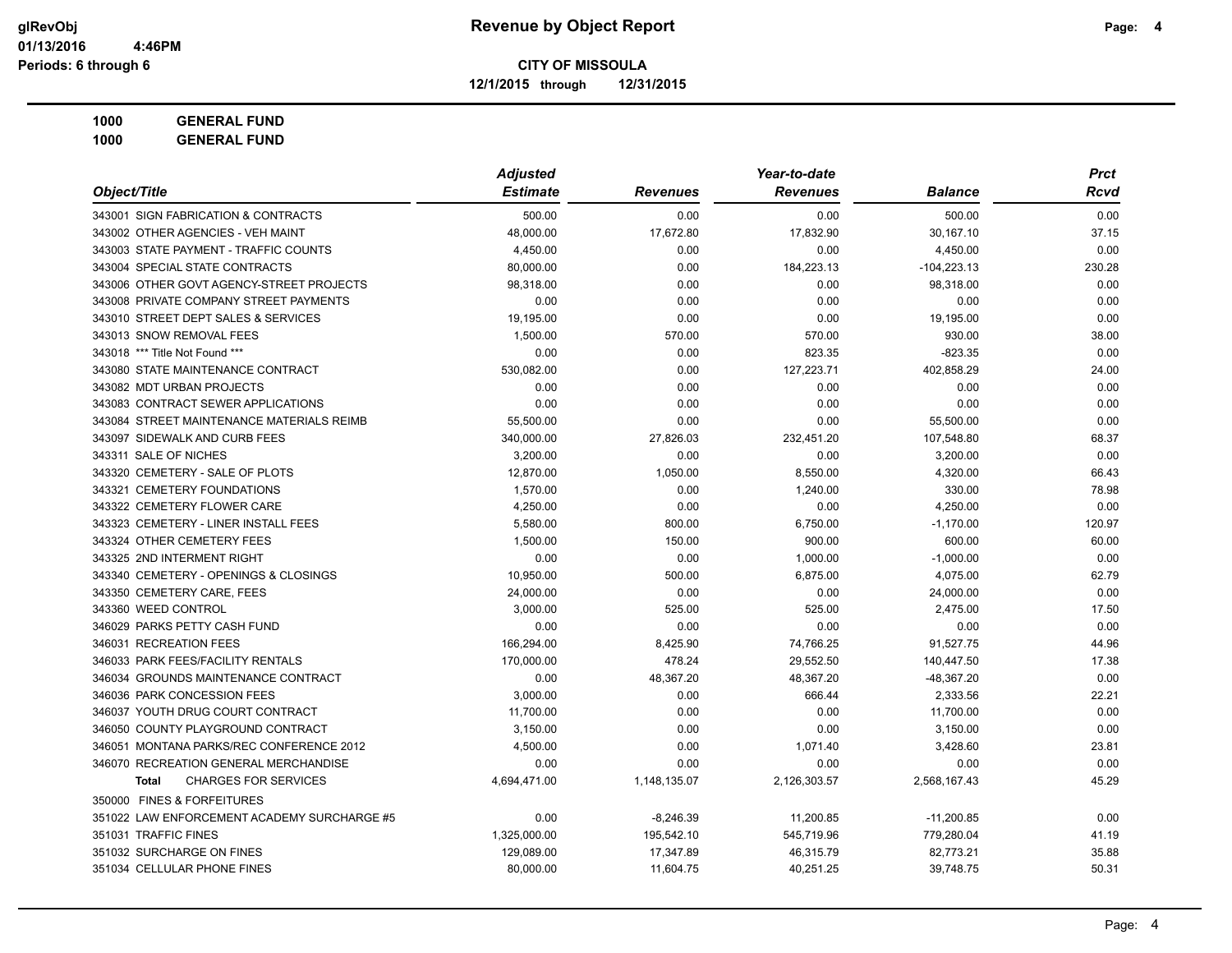**12/1/2015 through 12/31/2015**

**1000 GENERAL FUND**

| <b>GENERAL FUND</b><br>1000                    |                 |                 |                 |                |             |
|------------------------------------------------|-----------------|-----------------|-----------------|----------------|-------------|
|                                                | <b>Adjusted</b> |                 | Year-to-date    |                | <b>Prct</b> |
| Object/Title                                   | <b>Estimate</b> | <b>Revenues</b> | <b>Revenues</b> | <b>Balance</b> | Rcvd        |
| 351035 CELL PHONE FINES: EDUCATION             | 0.00            | 11,604.75       | 40,251.25       | $-40,251.25$   | 0.00        |
| 355000 FALSE ALARM PENALTY                     | 10,000.00       | 832.00          | 3,952.00        | 6,048.00       | 39.52       |
| <b>FINES &amp; FORFEITURES</b><br><b>Total</b> | 1,544,089.00    | 228,685.10      | 687,691.10      | 856,397.90     | 44.54       |
| 360000 MISCELLANEOUS REVENUES                  |                 |                 |                 |                |             |
| 360000 MISCELLANEOUS REVENUES                  | 0.00            | 0.00            | 0.00            | 0.00           | 0.00        |
| 360001 COPIES                                  | 2,200.00        | 530.99          | 1,319.99        | 880.01         | 60.00       |
| 360002 PHONES                                  | 0.00            | 0.00            | 0.00            | 0.00           | 0.00        |
| 360003 MMIA REIMBURSEMENT-ATTORNEY             | 0.00            | 101.95          | 203.37          | $-203.37$      | 0.00        |
| 360010 MISCELLANEOUS                           | 15,000.00       | 818.23          | 5,408.85        | 9,591.15       | 36.06       |
| 360011 ENERGY REBATES FOR COMPUTER UPGRADES    | 0.00            | 0.00            | 0.00            | 0.00           | 0.00        |
| 360050 OVER/SHORT                              | 0.00            | 0.00            | 0.00            | 0.00           | 0.00        |
| 360100 REFUNDS                                 | 200.00          | 0.00            | 0.00            | 200.00         | 0.00        |
| 362000 OTHER MISCELLANEOUS REVENUE             | 8,000.00        | 0.00            | 0.00            | 8,000.00       | 0.00        |
| 362001 MUNICIPAL COURT BAD CHECK CHARGES       | 0.00            | 0.00            | 0.00            | 0.00           | 0.00        |
| 362002 BAD CHECK CHARGES                       | 500.00          | 30.00           | 165.00          | 335.00         | 33.00       |
| 362003 US BANK FEE REIMBURSEMENT               | 0.00            | 0.00            | 0.00            | 0.00           | 0.00        |
| 362004 URD III FACADE IMPROVEMENT LOAN REC     | 0.00            | 0.00            | 0.00            | 0.00           | 0.00        |
| 362011 SALE OF UNCLAIMED PROPERTY              | 0.00            | 0.00            | 0.00            | 0.00           | 0.00        |
| 362012 REC/GREEN TAG PROGRAM                   | 300.00          | 0.00            | 0.00            | 300.00         | 0.00        |
| 364012 SALE OF SURPLUS PROPERTY                | 40,000.00       | 0.00            | 0.00            | 40,000.00      | 0.00        |
| 364040 INSURANCE AND DAMAGE RECOVERY           | 40,000.00       | 5,520.28        | 7,323.14        | 32,676.86      | 18.31       |
| 364041 WORKERS COMPENSATION REIMBURSEMENT      | 2,500.00        | 0.00            | 0.00            | 2,500.00       | 0.00        |
| 364042 EXPENDITURE REIMBURSEMENTS              | 1,200.00        | 0.00            | 0.00            | 1,200.00       | 0.00        |
| 364043 RATTLESNAKE CORRIDOR REIMBURSEMENT      | 10,000.00       | 572.00          | 3,432.00        | 6,568.00       | 34.32       |
| 364044 EMERGENCY RESPONSE REIMBURSEMENT        | 50,000.00       | 0.00            | 0.00            | 50,000.00      | 0.00        |
| 364047 MMIA EXPENDITURE REIMBURSEMENT          | 0.00            | 0.00            | 0.00            | 0.00           | 0.00        |
| 364051 DOT RADAR GRANT                         | 0.00            | 0.00            | 0.00            | 0.00           | 0.00        |
| 364053 EXPENDITURE REIMB-FIRE SERVICES         | 0.00            | 0.00            | 0.00            | 0.00           | 0.00        |
| 364060 REIMB LETTER OF CREDIT-709 PARKVIEW     | 0.00            | 0.00            | 0.00            | 0.00           | 0.00        |
| 364061 REIMB LETTER OF CREDIT-LINNEA LANE      | 0.00            | 0.00            | 0.00            | 0.00           | 0.00        |
| 365000 DONATIONS                               | 0.00            | 0.00            | 0.00            | 0.00           | 0.00        |
| 365003 DONATIONS - SMOKE ALARMS                | 0.00            | 0.00            | 0.00            | 0.00           | 0.00        |
| 365004 GRANT CR TRAIL ASSN DONATION            | 0.00            | 0.00            | 0.00            | 0.00           | 0.00        |
| 365015 DONATIONS - COMBAT CHALLENGE            | 0.00            | 0.00            | 0.00            | 0.00           | 0.00        |

365016 LOCAL MATCH MDT 0.00 0.00 0.00 0.00 0.00 365017 LOCAL MATCH TRANSIT 0.00 0.00 0.00 0.00 0.00 365018 DONATIONS - THERMAL IMAGING 0.00 0.00 0.00 0.00 0.00 365021 COMBAT CHALLENGE DONATIONS 0.00 0.00 0.00 0.00 0.00 365022 NEIGHBORHOOD COUNCIL DONATIONS 0.00 0.00 0.00 0.00 0.00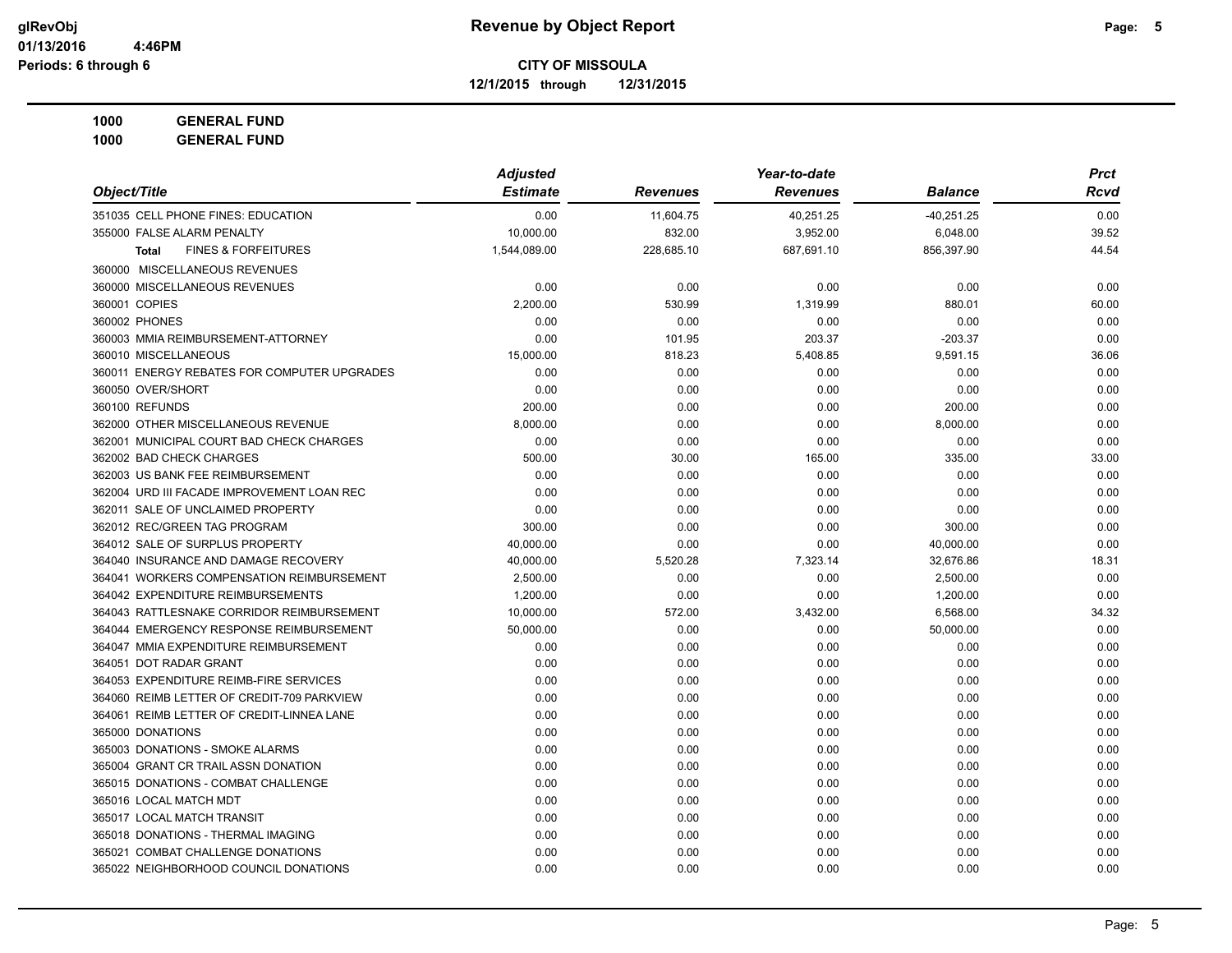**12/1/2015 through 12/31/2015**

|                                                    | <b>Adjusted</b> |              | Year-to-date    |                | <b>Prct</b> |
|----------------------------------------------------|-----------------|--------------|-----------------|----------------|-------------|
| Object/Title                                       | <b>Estimate</b> | Revenues     | <b>Revenues</b> | <b>Balance</b> | <b>Rcvd</b> |
| 368000 SALE OF COINS                               | 0.00            | 0.00         | 0.00            | 0.00           | 0.00        |
| 368001 SALE OF POLICE PROMOTIONS                   | 0.00            | 0.00         | 0.00            | 0.00           | 0.00        |
| 368002 SALE OF FIRE PROMOTIONS                     | 0.00            | 0.00         | 0.00            | 0.00           | 0.00        |
| <b>MISCELLANEOUS REVENUES</b><br><b>Total</b>      | 169,900.00      | 7,573.45     | 17,852.35       | 152,047.65     | 10.51       |
| 370000 INVESTMENTS & ROYALTY EARNINGS              |                 |              |                 |                |             |
| 371010 INTEREST ON INVESTMENTS                     | 3,500.00        | 0.00         | 688.85          | 2,811.15       | 19.68       |
| 371020 GAIN/LOSS IN MARKET VALUE OF INVESTMENTS    | 0.00            | 0.00         | 0.00            | 0.00           | 0.00        |
| <b>INVESTMENTS &amp; ROYALTY EARNINGS</b><br>Total | 3,500.00        | 0.00         | 688.85          | 2,811.15       | 19.68       |
| 380000 OTHER FINANCING SOURCES                     |                 |              |                 |                |             |
| 381070 PROCEEDS FROM NOTES/LOANS/INTERCAP          | 0.00            | 0.00         | 0.00            | 0.00           | 0.00        |
| 381090 PROCEEDS FROM CAPITAL LEASE                 | 0.00            | 0.00         | 260,875.00      | -260,875.00    | 0.00        |
| 382010 SALE OF FIXED ASSETS                        | 0.00            | 0.00         | 0.00            | 0.00           | 0.00        |
| 383000 OPERATING TRANSFERS                         | 0.00            | 0.00         | 0.00            | 0.00           | 0.00        |
| 383001 TRANS FR FLUSHING DISTRICT                  | 27,281.00       | 13,641.00    | 13,641.00       | 13,640.00      | 50.00       |
| 383002 TRANS FR GAS TAX                            | 564,000.00      | 282,000.00   | 282,000.00      | 282,000.00     | 50.00       |
| 383003 TRANS FR COMPREHENSIVE INSURANCE LEVY       | 0.00            | 0.00         | 0.00            | 0.00           | 0.00        |
| 383004 TRANS FR EMPLOYEE HEALTH INSURANCE LEVY     | 4,409,908.00    | 2,204,954.00 | 2,204,954.00    | 2,204,954.00   | 50.00       |
| 383007 TRANS FR CABLE FRANCHISE                    | 251,433.00      | 125,717.00   | 125,717.00      | 125,716.00     | 50.00       |
| 383008 TRANS FR RUSSELL PARK DISTRICT              | 0.00            | 0.00         | 0.00            | 0.00           | 0.00        |
| 383009 TRANS FR TITLE I                            | 0.00            | 0.00         | 0.00            | 0.00           | 0.00        |
| 383010 TRANS FR CIP                                | 0.00            | 0.00         | 0.00            | 0.00           | 0.00        |
| 383011 TRANS FR SID REVOLVING                      | 100,000.00      | 0.00         | 0.00            | 100,000.00     | 0.00        |
| 383014 TRANS FR MRA                                | 0.00            | 0.00         | 0.00            | 0.00           | 0.00        |
| 383015 TRANS FR MPC                                | 0.00            | 0.00         | 0.00            | 0.00           | 0.00        |
| 383017 TRANS FR BUILDING                           | 0.00            | 0.00         | 0.00            | 0.00           | 0.00        |
| 383018 TRANS FR WILLOWWOOD PARK DISTRICT           | 0.00            | 0.00         | 0.00            | 0.00           | 0.00        |
| 383020 TRANS FR CEMETERY CARE                      | 9,545.00        | 0.00         | 0.00            | 9,545.00       | 0.00        |
| 383021 TRANS FR P&R TRAILS DEVLP                   | 50,000.00       | 0.00         | 0.00            | 50,000.00      | 0.00        |
| 383024 TRANS FR SEWER CLEARING                     | 0.00            | 0.00         | 0.00            | 0.00           | 0.00        |
| 383027 TRANS FR URD                                | 0.00            | 0.00         | 0.00            | 0.00           | 0.00        |
| 383028 TRANS FROM GF FOR HEALTH RESERVE            | 0.00            | 0.00         | 0.00            | 0.00           | 0.00        |
| 383046 TRANS FR PARKS MAINTENANCE DIST             | 0.00            | 0.00         | 0.00            | 0.00           | 0.00        |
| 383047 TRANS FR STREET MAINTENANCE DISTRICT        | 0.00            | 0.00         | 0.00            | 0.00           | 0.00        |
| 383050 TRANSFER FROM IMPACT FEES                   | 0.00            | 0.00         | 0.00            | 0.00           | 0.00        |
| 383065 TRANSFER FROM WWTF                          | 0.00            | 0.00         | 0.00            | 0.00           | 0.00        |
| OTHER FINANCING SOURCES<br><b>Total</b>            | 5,412,167.00    | 2,626,312.00 | 2,887,187.00    | 2,524,980.00   | 53.35       |
| 390000 INTERNAL SERVICES                           |                 |              |                 |                |             |
| 399999 NEW REQUESTS FUNDING                        | 0.00            | 0.00         | 0.00            | 0.00           | 0.00        |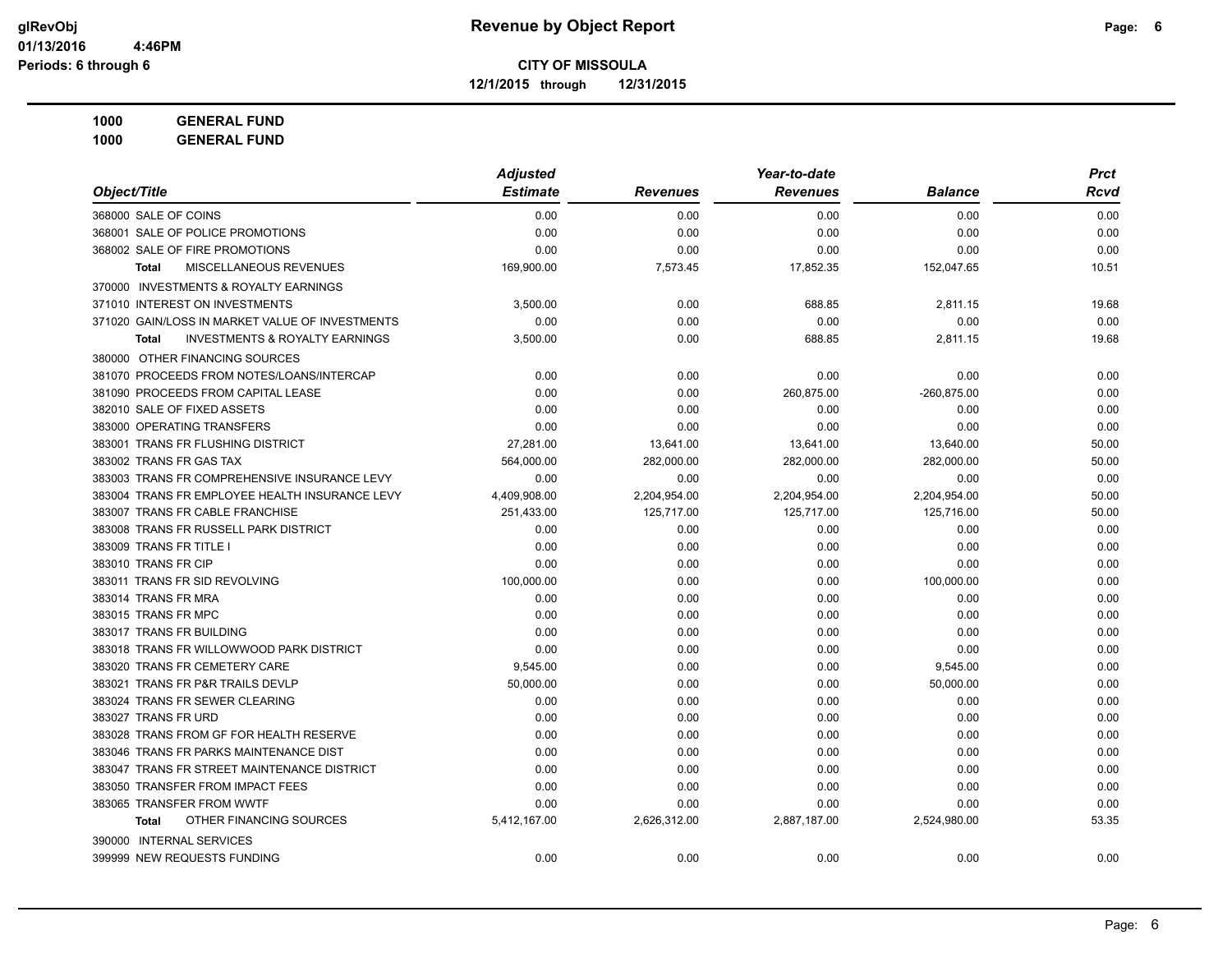# **CITY OF MISSOULA 12/1/2015 through 12/31/2015**

|              |                          | <b>Adjusted</b> |                 | Year-to-date    |                | Prct        |
|--------------|--------------------------|-----------------|-----------------|-----------------|----------------|-------------|
| Object/Title |                          | <b>Estimate</b> | <b>Revenues</b> | <b>Revenues</b> | <b>Balance</b> | <b>Rcvd</b> |
| <b>Total</b> | <b>INTERNAL SERVICES</b> | 0.00            | 0.00            | 0.00            | 0.00           | 0.00        |
| Total        | <b>GENERAL FUND</b>      | 49,969,211.00   | 17.428.679.99   | 22,829,338.17   | 27,139,872.83  | 45.69       |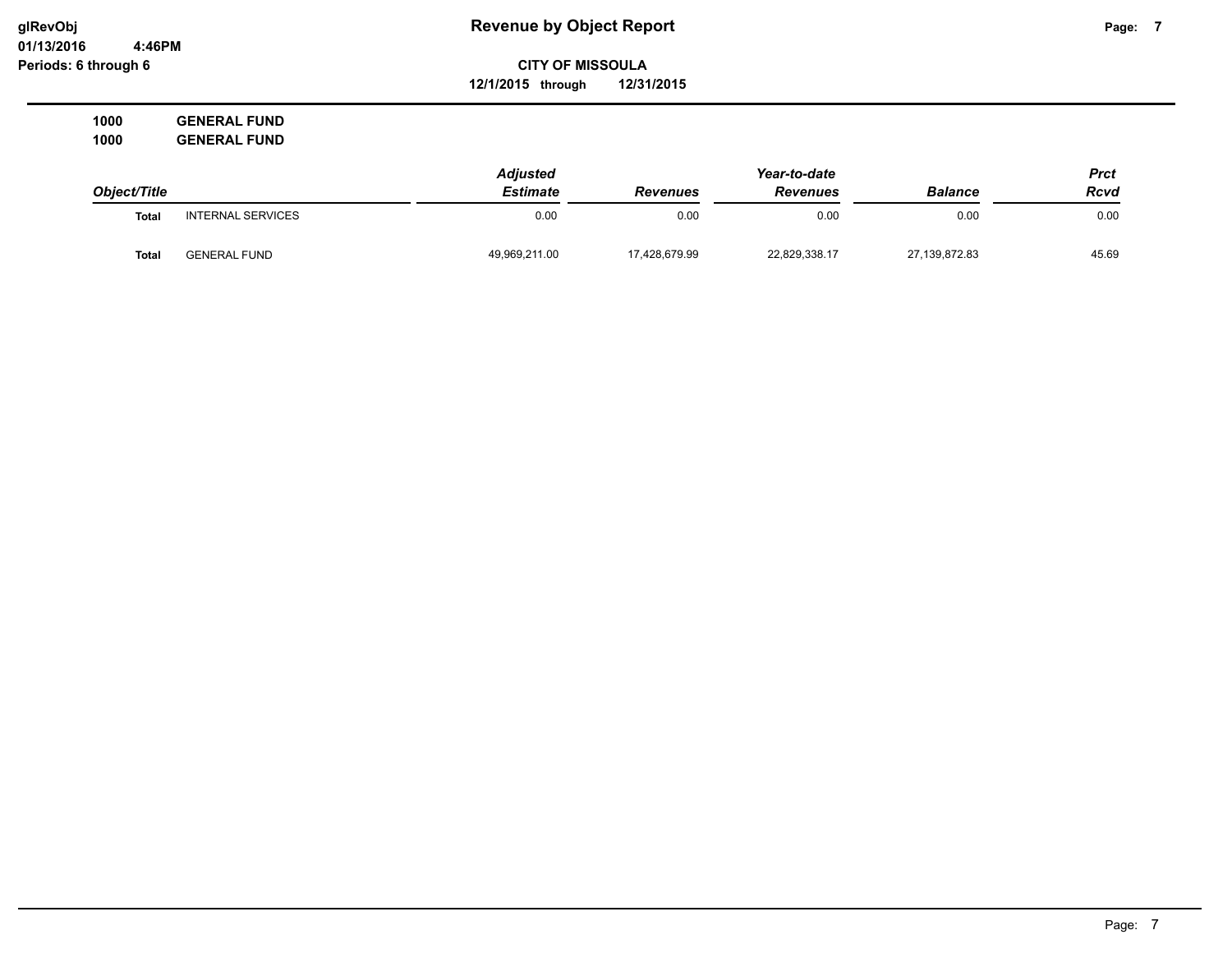**12/1/2015 through 12/31/2015**

|                                               | <b>Adjusted</b> |                 | Year-to-date     | <b>Prct</b>    |        |
|-----------------------------------------------|-----------------|-----------------|------------------|----------------|--------|
| Object/Title                                  | <b>Estimate</b> | <b>Revenues</b> | <b>Revenues</b>  | <b>Balance</b> | Rcvd   |
| 310000 TAXES/ASSESSMENTS                      |                 |                 |                  |                |        |
| 311000 GENERAL PROPERTY TAXES                 | 22,228,679.00   | 11, 168, 457.83 | 11, 185, 125. 31 | 11,043,553.69  | 50.32  |
| 311001 CURRENT TAXES                          | 0.00            | 0.00            | 0.00             | 0.00           | 0.00   |
| 311005 DELINQUENT TAXES                       | 0.00            | 19,423.52       | 25,781.97        | $-25,781.97$   | 0.00   |
| 311030 MOTOR VEHICLE TAXES                    | 1,339,988.00    | 110,251.23      | 377,026.45       | 962,961.55     | 28.14  |
| 312001 PENALTIES & INTEREST                   | 63,000.00       | 1,743.60        | 5,575.53         | 57,424.47      | 8.85   |
| TAXES/ASSESSMENTS<br><b>Total</b>             | 23,631,667.00   | 11,299,876.18   | 11,593,509.26    | 12,038,157.74  | 49.06  |
| 320000 LICENSES & PERMITS                     |                 |                 |                  |                |        |
| 322011 LIQUOR LICENSES                        | 33,975.00       | 277.25          | 1,001.50         | 32,973.50      | 2.95   |
| 322012 BEER LICENSES                          | 34,900.00       | 0.00            | 400.00           | 34,500.00      | 1.15   |
| 322013 WINE LICENSES                          | 11,700.00       | 0.00            | 0.00             | 11,700.00      | 0.00   |
| 322014 GOING OUT OF BUSINESS LICENSE          | 0.00            | 0.00            | 0.00             | 0.00           | 0.00   |
| 322020 GENERAL BUSINESS/PROF/OCCUPATIONAL LIC | 642,344.00      | 10,384.50       | 56,232.16        | 586,111.84     | 8.75   |
| 322021 RENTAL LICENSES                        | 60,828.00       | 0.00            | 666.70           | 60,161.30      | 1.10   |
| 322022 BLIC PENALTIES & LICENSES              | 12,360.00       | 1,770.00        | 7,320.28         | 5,039.72       | 59.23  |
| 323015 EXCAVATING PERMITS                     | 396,550.00      | 32,052.00       | 230,978.50       | 165,571.50     | 58.25  |
| 323016 MOVING PERMITS                         | 0.00            | 212.00          | 848.00           | $-848.00$      | 0.00   |
| 323018 PAVING ASSESSMENTS                     | 7,000.00        | 0.00            | 0.00             | 7,000.00       | 0.00   |
| 323019 ALARM USERS PERMITS                    | 16,068.00       | 26.00           | 6,083.00         | 9,985.00       | 37.86  |
| 323020 FENCE PERMITS                          | 13,792.00       | 44.00           | 2,680.00         | 11,112.00      | 19.43  |
| 323021 PAVING PERMITS                         | 32,960.00       | 2,218.00        | 17,529.88        | 15,430.12      | 53.19  |
| 323022 GRADING/DRAINAGE PERMITS               | 7,723.00        | 748.00          | 7,951.00         | $-228.00$      | 102.95 |
| 323023 ADA ACCESS PERMITS                     | 14,343.00       | 1,442.00        | 9,385.00         | 4,958.00       | 65.43  |
| 323025 STREET USE PERMITS                     | 3,862.00        | 0.00            | 1,740.00         | 2,122.00       | 45.05  |
| 323026 PYROTECHNICS PERMITS                   | 3,000.00        | 0.00            | 290.00           | 2,710.00       | 9.67   |
| 323031 CHICKEN LICENSES                       | 477.00          | 0.00            | 240.00           | 237.00         | 50.31  |
| 323051 BICYCLE LICENSES                       | 0.00            | 0.00            | 0.00             | 0.00           | 0.00   |
| 323052 STORM WATER POLLUTION PREVENTION PERM  | 3,811.00        | 858.00          | 4,052.00         | $-241.00$      | 106.32 |
| 323054 ZONING COMPLIANCE PERMITS              | 3,090.00        | 1,631.00        | 9,254.00         | $-6,164.00$    | 299.48 |
| 323055 FLOOD PLAIN PERMITS                    | 0.00            | 0.00            | 1,182.00         | $-1,182.00$    | 0.00   |
| 323056 SIGN PERMITS                           | 10,000.00       | 1,131.00        | 7,676.00         | 2,324.00       | 76.76  |
| 323057 SIDEWALK CAFE PERMIT                   | 0.00            | 0.00            | 227.00           | $-227.00$      | 0.00   |
| <b>LICENSES &amp; PERMITS</b><br><b>Total</b> | 1,308,783.00    | 52,793.75       | 365,737.02       | 943,045.98     | 27.94  |
| 330000 INTERGOVERNMENTAL REVENUES             |                 |                 |                  |                |        |
| 330000 INTERGOVERNMENTAL REVENUES             | 0.00            | 0.00            | 0.00             | 0.00           | 0.00   |
| 331020 COPS GRANT                             | 0.00            | 0.00            | 0.00             | 0.00           | 0.00   |
| 331024 DEPT OF JUSTICE GRANTS                 | 50,000.00       | 0.00            | 22,361.03        | 27,638.97      | 44.72  |
| 331025 DV ACCOUNTABILITY PROJECT              | 0.00            | 0.00            | 0.00             | 0.00           | 0.00   |
| 331050 ISTEA/CTEP GRANT                       | 0.00            | 0.00            | 0.00             | 0.00           | 0.00   |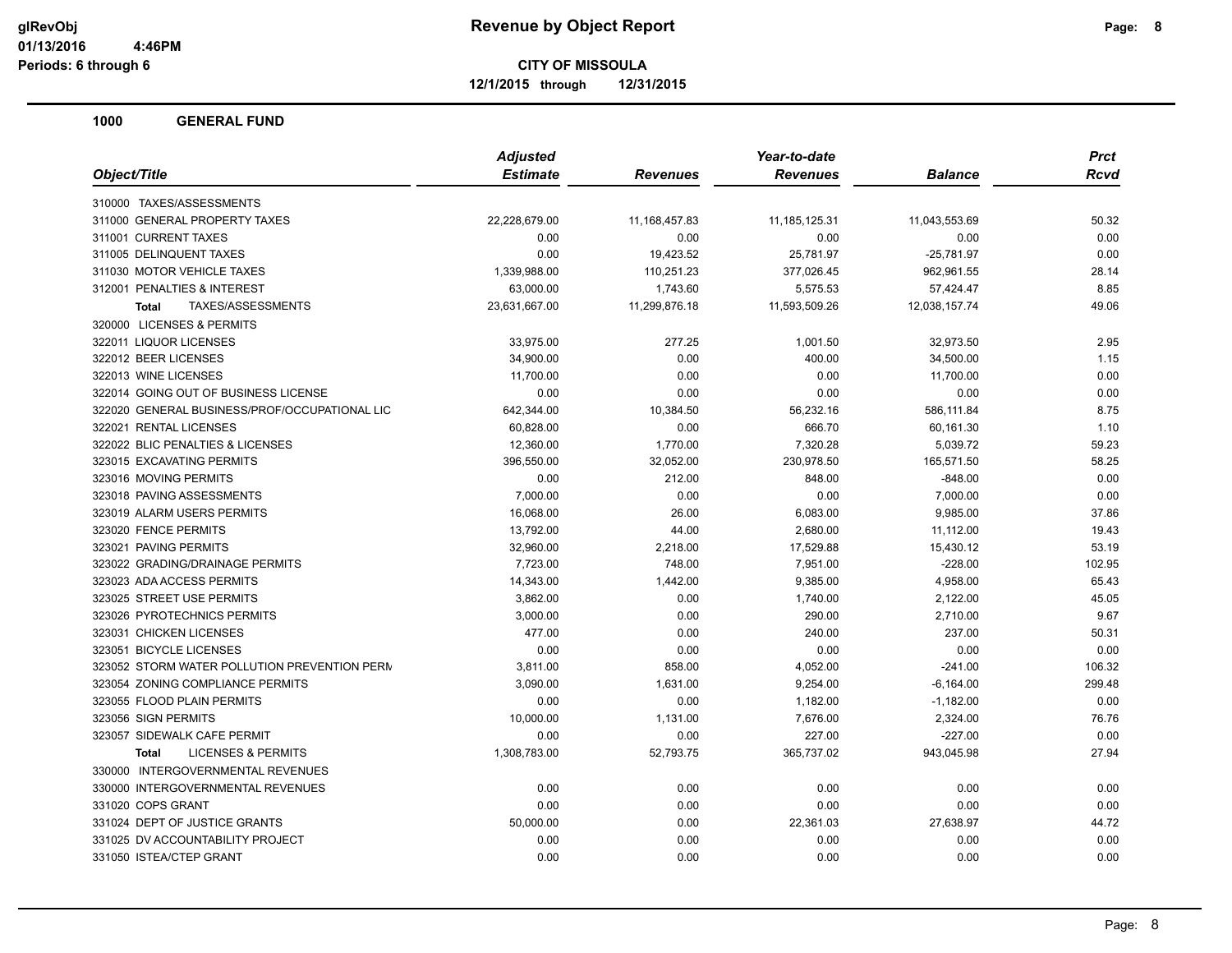**12/1/2015 through 12/31/2015**

| <b>Estimate</b><br><b>Revenues</b><br><b>Revenues</b><br><b>Balance</b><br>0.00<br>0.00<br>0.00<br>0.00<br>0.00<br>0.00<br>0.00<br>0.00<br>0.00<br>0.00<br>0.00<br>0.00<br>0.00<br>0.00<br>0.00<br>0.00<br>0.00<br>0.00<br>12,000.00<br>$-12,000.00$<br>0.00<br>0.00<br>0.00<br>0.00<br>0.00<br>0.00<br>0.00<br>0.00<br>14,500.00<br>0.00<br>0.00<br>14,500.00<br>0.00<br>0.00<br>0.00<br>0.00<br>0.00<br>0.00<br>0.00<br>0.00<br>0.00<br>0.00<br>0.00<br>0.00<br>0.00<br>0.00<br>0.00<br>0.00<br>240,000.00<br>0.00<br>248,850.00<br>$-8,850.00$<br>127,650.00<br>0.00<br>99,250.00<br>28,400.00<br>0.00<br>0.00<br>0.00<br>0.00<br>0.00<br>0.00<br>0.00<br>0.00<br>428,686.00<br>0.00<br>0.00<br>428,686.00<br>7,773,820.00<br>2,050,626.44<br>4,101,252.88<br>3,672,567.12<br>2,257,772.00<br>0.00<br>306,616.35<br>1,951,155.65<br>2,265,164.00<br>0.00<br>336,136.88<br>1,929,027.12<br>0.00<br>9,986.00<br>1,698.88<br>8,287.12<br>0.00<br>0.00<br>0.00<br>0.00<br>0.00<br>0.00<br>7,525.00<br>$-7,525.00$<br>0.00<br>0.00<br>0.00<br>0.00<br>3,000.00<br>0.00<br>0.00<br>3,000.00<br>0.00<br>0.00<br>0.00<br>0.00<br>0.00<br>0.00<br>0.00<br>0.00<br>34,056.00<br>14,678.00<br>14,678.00<br>19,378.00<br><b>INTERGOVERNMENTAL REVENUES</b><br>13,204,634.00<br>2,065,304.44<br>5,150,369.02<br>8,054,264.98<br><b>Total</b><br>310,310.00<br>155,155.00<br>155,155.00<br>155,155.00<br>350.00<br>0.00<br>0.00<br>350.00<br>24,720.00<br>12,360.00<br>12,360.00<br>12,360.00<br>0.00<br>0.00<br>100.00<br>100.00<br>250.00<br>0.00<br>0.00<br>250.00<br>1,227,202.00<br>586,664.00<br>586,664.00<br>640,538.00<br>138,879.00<br>69,440.00<br>69,440.00<br>69,439.00<br>15,452.00<br>7,726.00<br>7,726.00<br>7,726.00<br>188,805.00<br>94,403.00<br>94,403.00<br>94,402.00<br>4,512.00<br>2,256.00<br>2,256.00<br>2,256.00 | Object/Title                                | <b>Adjusted</b><br>Year-to-date |  |  | Prct |        |  |
|---------------------------------------------------------------------------------------------------------------------------------------------------------------------------------------------------------------------------------------------------------------------------------------------------------------------------------------------------------------------------------------------------------------------------------------------------------------------------------------------------------------------------------------------------------------------------------------------------------------------------------------------------------------------------------------------------------------------------------------------------------------------------------------------------------------------------------------------------------------------------------------------------------------------------------------------------------------------------------------------------------------------------------------------------------------------------------------------------------------------------------------------------------------------------------------------------------------------------------------------------------------------------------------------------------------------------------------------------------------------------------------------------------------------------------------------------------------------------------------------------------------------------------------------------------------------------------------------------------------------------------------------------------------------------------------------------------------------------------------------------------------------------------------------------------------------------------|---------------------------------------------|---------------------------------|--|--|------|--------|--|
|                                                                                                                                                                                                                                                                                                                                                                                                                                                                                                                                                                                                                                                                                                                                                                                                                                                                                                                                                                                                                                                                                                                                                                                                                                                                                                                                                                                                                                                                                                                                                                                                                                                                                                                                                                                                                                 |                                             |                                 |  |  |      | Rcvd   |  |
|                                                                                                                                                                                                                                                                                                                                                                                                                                                                                                                                                                                                                                                                                                                                                                                                                                                                                                                                                                                                                                                                                                                                                                                                                                                                                                                                                                                                                                                                                                                                                                                                                                                                                                                                                                                                                                 | 331054 FHWA PL GRANT                        |                                 |  |  |      | 0.00   |  |
|                                                                                                                                                                                                                                                                                                                                                                                                                                                                                                                                                                                                                                                                                                                                                                                                                                                                                                                                                                                                                                                                                                                                                                                                                                                                                                                                                                                                                                                                                                                                                                                                                                                                                                                                                                                                                                 | 331055 FTA GRANT                            |                                 |  |  |      | 0.00   |  |
|                                                                                                                                                                                                                                                                                                                                                                                                                                                                                                                                                                                                                                                                                                                                                                                                                                                                                                                                                                                                                                                                                                                                                                                                                                                                                                                                                                                                                                                                                                                                                                                                                                                                                                                                                                                                                                 | 331056 MDT FEDERAL CMAQ                     |                                 |  |  |      | 0.00   |  |
|                                                                                                                                                                                                                                                                                                                                                                                                                                                                                                                                                                                                                                                                                                                                                                                                                                                                                                                                                                                                                                                                                                                                                                                                                                                                                                                                                                                                                                                                                                                                                                                                                                                                                                                                                                                                                                 | 331057 TRANSIT-MUTD CMAQ                    |                                 |  |  |      | 0.00   |  |
|                                                                                                                                                                                                                                                                                                                                                                                                                                                                                                                                                                                                                                                                                                                                                                                                                                                                                                                                                                                                                                                                                                                                                                                                                                                                                                                                                                                                                                                                                                                                                                                                                                                                                                                                                                                                                                 | 331091 US DOT HMEP GRANT                    |                                 |  |  |      | 0.00   |  |
|                                                                                                                                                                                                                                                                                                                                                                                                                                                                                                                                                                                                                                                                                                                                                                                                                                                                                                                                                                                                                                                                                                                                                                                                                                                                                                                                                                                                                                                                                                                                                                                                                                                                                                                                                                                                                                 | 331112 SAFER GRANT                          |                                 |  |  |      | 0.00   |  |
|                                                                                                                                                                                                                                                                                                                                                                                                                                                                                                                                                                                                                                                                                                                                                                                                                                                                                                                                                                                                                                                                                                                                                                                                                                                                                                                                                                                                                                                                                                                                                                                                                                                                                                                                                                                                                                 | 331113 *** Title Not Found ***              |                                 |  |  |      | 0.00   |  |
|                                                                                                                                                                                                                                                                                                                                                                                                                                                                                                                                                                                                                                                                                                                                                                                                                                                                                                                                                                                                                                                                                                                                                                                                                                                                                                                                                                                                                                                                                                                                                                                                                                                                                                                                                                                                                                 | 331114 TITLE III GRANT-MSLA CO              |                                 |  |  |      | 0.00   |  |
|                                                                                                                                                                                                                                                                                                                                                                                                                                                                                                                                                                                                                                                                                                                                                                                                                                                                                                                                                                                                                                                                                                                                                                                                                                                                                                                                                                                                                                                                                                                                                                                                                                                                                                                                                                                                                                 | 331160 SAFE ROUTES TO SCHOOLS fY08 \$82,500 |                                 |  |  |      | 0.00   |  |
|                                                                                                                                                                                                                                                                                                                                                                                                                                                                                                                                                                                                                                                                                                                                                                                                                                                                                                                                                                                                                                                                                                                                                                                                                                                                                                                                                                                                                                                                                                                                                                                                                                                                                                                                                                                                                                 | 331170 HISTORICAL PRESERVATION GRANT        |                                 |  |  |      | 0.00   |  |
|                                                                                                                                                                                                                                                                                                                                                                                                                                                                                                                                                                                                                                                                                                                                                                                                                                                                                                                                                                                                                                                                                                                                                                                                                                                                                                                                                                                                                                                                                                                                                                                                                                                                                                                                                                                                                                 | 331178 DUI TASK FORCE                       |                                 |  |  |      | 0.00   |  |
|                                                                                                                                                                                                                                                                                                                                                                                                                                                                                                                                                                                                                                                                                                                                                                                                                                                                                                                                                                                                                                                                                                                                                                                                                                                                                                                                                                                                                                                                                                                                                                                                                                                                                                                                                                                                                                 | 334014 *** Title Not Found ***              |                                 |  |  |      | 0.00   |  |
|                                                                                                                                                                                                                                                                                                                                                                                                                                                                                                                                                                                                                                                                                                                                                                                                                                                                                                                                                                                                                                                                                                                                                                                                                                                                                                                                                                                                                                                                                                                                                                                                                                                                                                                                                                                                                                 | 334017 SCHOOL RESOURCE OFFICER              |                                 |  |  |      | 103.69 |  |
|                                                                                                                                                                                                                                                                                                                                                                                                                                                                                                                                                                                                                                                                                                                                                                                                                                                                                                                                                                                                                                                                                                                                                                                                                                                                                                                                                                                                                                                                                                                                                                                                                                                                                                                                                                                                                                 | 335075 STATE GAMBLING/VIDEO/KENO/BINGO FEES |                                 |  |  |      | 77.75  |  |
|                                                                                                                                                                                                                                                                                                                                                                                                                                                                                                                                                                                                                                                                                                                                                                                                                                                                                                                                                                                                                                                                                                                                                                                                                                                                                                                                                                                                                                                                                                                                                                                                                                                                                                                                                                                                                                 | 335076 STATE GAMBLING LICENSE FEES          |                                 |  |  |      | 0.00   |  |
|                                                                                                                                                                                                                                                                                                                                                                                                                                                                                                                                                                                                                                                                                                                                                                                                                                                                                                                                                                                                                                                                                                                                                                                                                                                                                                                                                                                                                                                                                                                                                                                                                                                                                                                                                                                                                                 | 335077 STATE KENO/BINGO PROCEEDS TAX        |                                 |  |  |      | 0.00   |  |
|                                                                                                                                                                                                                                                                                                                                                                                                                                                                                                                                                                                                                                                                                                                                                                                                                                                                                                                                                                                                                                                                                                                                                                                                                                                                                                                                                                                                                                                                                                                                                                                                                                                                                                                                                                                                                                 | 335210 PERSONAL PROPERTY TAX REIMBURSEMENT  |                                 |  |  |      | 0.00   |  |
|                                                                                                                                                                                                                                                                                                                                                                                                                                                                                                                                                                                                                                                                                                                                                                                                                                                                                                                                                                                                                                                                                                                                                                                                                                                                                                                                                                                                                                                                                                                                                                                                                                                                                                                                                                                                                                 | 335230 HB 124 REVENUE                       |                                 |  |  |      | 52.76  |  |
|                                                                                                                                                                                                                                                                                                                                                                                                                                                                                                                                                                                                                                                                                                                                                                                                                                                                                                                                                                                                                                                                                                                                                                                                                                                                                                                                                                                                                                                                                                                                                                                                                                                                                                                                                                                                                                 | 336021 STATE CONTRIB - POLICE RETIREMENT    |                                 |  |  |      | 13.58  |  |
|                                                                                                                                                                                                                                                                                                                                                                                                                                                                                                                                                                                                                                                                                                                                                                                                                                                                                                                                                                                                                                                                                                                                                                                                                                                                                                                                                                                                                                                                                                                                                                                                                                                                                                                                                                                                                                 | 336022 STATE CONTRIB. - FIRE RETIREMENT     |                                 |  |  |      | 14.84  |  |
|                                                                                                                                                                                                                                                                                                                                                                                                                                                                                                                                                                                                                                                                                                                                                                                                                                                                                                                                                                                                                                                                                                                                                                                                                                                                                                                                                                                                                                                                                                                                                                                                                                                                                                                                                                                                                                 | 336023 STATE CONTRIB. - PERS                |                                 |  |  |      | 17.01  |  |
|                                                                                                                                                                                                                                                                                                                                                                                                                                                                                                                                                                                                                                                                                                                                                                                                                                                                                                                                                                                                                                                                                                                                                                                                                                                                                                                                                                                                                                                                                                                                                                                                                                                                                                                                                                                                                                 | 336030 COUNTY CONTRIBUTION                  |                                 |  |  |      | 0.00   |  |
|                                                                                                                                                                                                                                                                                                                                                                                                                                                                                                                                                                                                                                                                                                                                                                                                                                                                                                                                                                                                                                                                                                                                                                                                                                                                                                                                                                                                                                                                                                                                                                                                                                                                                                                                                                                                                                 | 337009 *** Title Not Found ***              |                                 |  |  |      | 0.00   |  |
|                                                                                                                                                                                                                                                                                                                                                                                                                                                                                                                                                                                                                                                                                                                                                                                                                                                                                                                                                                                                                                                                                                                                                                                                                                                                                                                                                                                                                                                                                                                                                                                                                                                                                                                                                                                                                                 | 337012 LEGAL SERVICES-CONTRACTED/REIMB.     |                                 |  |  |      | 0.00   |  |
|                                                                                                                                                                                                                                                                                                                                                                                                                                                                                                                                                                                                                                                                                                                                                                                                                                                                                                                                                                                                                                                                                                                                                                                                                                                                                                                                                                                                                                                                                                                                                                                                                                                                                                                                                                                                                                 | 337013 MUTD SIGN MAINTENANCE AGREEMENT      |                                 |  |  |      | 0.00   |  |
|                                                                                                                                                                                                                                                                                                                                                                                                                                                                                                                                                                                                                                                                                                                                                                                                                                                                                                                                                                                                                                                                                                                                                                                                                                                                                                                                                                                                                                                                                                                                                                                                                                                                                                                                                                                                                                 | 338000 LOCAL SHARING OF TAX INCREMENT       |                                 |  |  |      | 0.00   |  |
|                                                                                                                                                                                                                                                                                                                                                                                                                                                                                                                                                                                                                                                                                                                                                                                                                                                                                                                                                                                                                                                                                                                                                                                                                                                                                                                                                                                                                                                                                                                                                                                                                                                                                                                                                                                                                                 | 338100 PLANNING MILLS PASSED THRU COUNTY    |                                 |  |  |      | 0.00   |  |
|                                                                                                                                                                                                                                                                                                                                                                                                                                                                                                                                                                                                                                                                                                                                                                                                                                                                                                                                                                                                                                                                                                                                                                                                                                                                                                                                                                                                                                                                                                                                                                                                                                                                                                                                                                                                                                 | 339000 PAYMENT IN LIEU OF TAXES             |                                 |  |  |      | 43.10  |  |
|                                                                                                                                                                                                                                                                                                                                                                                                                                                                                                                                                                                                                                                                                                                                                                                                                                                                                                                                                                                                                                                                                                                                                                                                                                                                                                                                                                                                                                                                                                                                                                                                                                                                                                                                                                                                                                 |                                             |                                 |  |  |      | 39.00  |  |
|                                                                                                                                                                                                                                                                                                                                                                                                                                                                                                                                                                                                                                                                                                                                                                                                                                                                                                                                                                                                                                                                                                                                                                                                                                                                                                                                                                                                                                                                                                                                                                                                                                                                                                                                                                                                                                 | 340000 CHARGES FOR SERVICES                 |                                 |  |  |      |        |  |
|                                                                                                                                                                                                                                                                                                                                                                                                                                                                                                                                                                                                                                                                                                                                                                                                                                                                                                                                                                                                                                                                                                                                                                                                                                                                                                                                                                                                                                                                                                                                                                                                                                                                                                                                                                                                                                 | 341009 BLDG ADMIN FEES                      |                                 |  |  |      | 50.00  |  |
|                                                                                                                                                                                                                                                                                                                                                                                                                                                                                                                                                                                                                                                                                                                                                                                                                                                                                                                                                                                                                                                                                                                                                                                                                                                                                                                                                                                                                                                                                                                                                                                                                                                                                                                                                                                                                                 | 341010 MISCELLANEOUS COLLECTIONS            |                                 |  |  |      | 0.00   |  |
|                                                                                                                                                                                                                                                                                                                                                                                                                                                                                                                                                                                                                                                                                                                                                                                                                                                                                                                                                                                                                                                                                                                                                                                                                                                                                                                                                                                                                                                                                                                                                                                                                                                                                                                                                                                                                                 | 341011 TRANSPORTATION ADMIN FEES            |                                 |  |  |      | 50.00  |  |
|                                                                                                                                                                                                                                                                                                                                                                                                                                                                                                                                                                                                                                                                                                                                                                                                                                                                                                                                                                                                                                                                                                                                                                                                                                                                                                                                                                                                                                                                                                                                                                                                                                                                                                                                                                                                                                 | 341012 MAYORS PROCLAMATION FEES             |                                 |  |  |      | 0.00   |  |
|                                                                                                                                                                                                                                                                                                                                                                                                                                                                                                                                                                                                                                                                                                                                                                                                                                                                                                                                                                                                                                                                                                                                                                                                                                                                                                                                                                                                                                                                                                                                                                                                                                                                                                                                                                                                                                 | 341013 AIR FUND FEES                        |                                 |  |  |      | 0.00   |  |
|                                                                                                                                                                                                                                                                                                                                                                                                                                                                                                                                                                                                                                                                                                                                                                                                                                                                                                                                                                                                                                                                                                                                                                                                                                                                                                                                                                                                                                                                                                                                                                                                                                                                                                                                                                                                                                 | 341015 SEWER ADMINISTRATION FEES            |                                 |  |  |      | 47.81  |  |
|                                                                                                                                                                                                                                                                                                                                                                                                                                                                                                                                                                                                                                                                                                                                                                                                                                                                                                                                                                                                                                                                                                                                                                                                                                                                                                                                                                                                                                                                                                                                                                                                                                                                                                                                                                                                                                 | 341016 MRA ADMINISTRATION FEES              |                                 |  |  |      | 50.00  |  |
|                                                                                                                                                                                                                                                                                                                                                                                                                                                                                                                                                                                                                                                                                                                                                                                                                                                                                                                                                                                                                                                                                                                                                                                                                                                                                                                                                                                                                                                                                                                                                                                                                                                                                                                                                                                                                                 | 341017 LIGHTING ADMINISTRATION FEES         |                                 |  |  |      | 50.00  |  |
|                                                                                                                                                                                                                                                                                                                                                                                                                                                                                                                                                                                                                                                                                                                                                                                                                                                                                                                                                                                                                                                                                                                                                                                                                                                                                                                                                                                                                                                                                                                                                                                                                                                                                                                                                                                                                                 | 341018 PARKING COMM ADMIN FEES              |                                 |  |  |      | 50.00  |  |
|                                                                                                                                                                                                                                                                                                                                                                                                                                                                                                                                                                                                                                                                                                                                                                                                                                                                                                                                                                                                                                                                                                                                                                                                                                                                                                                                                                                                                                                                                                                                                                                                                                                                                                                                                                                                                                 | 341019 *** Title Not Found ***              |                                 |  |  |      | 50.00  |  |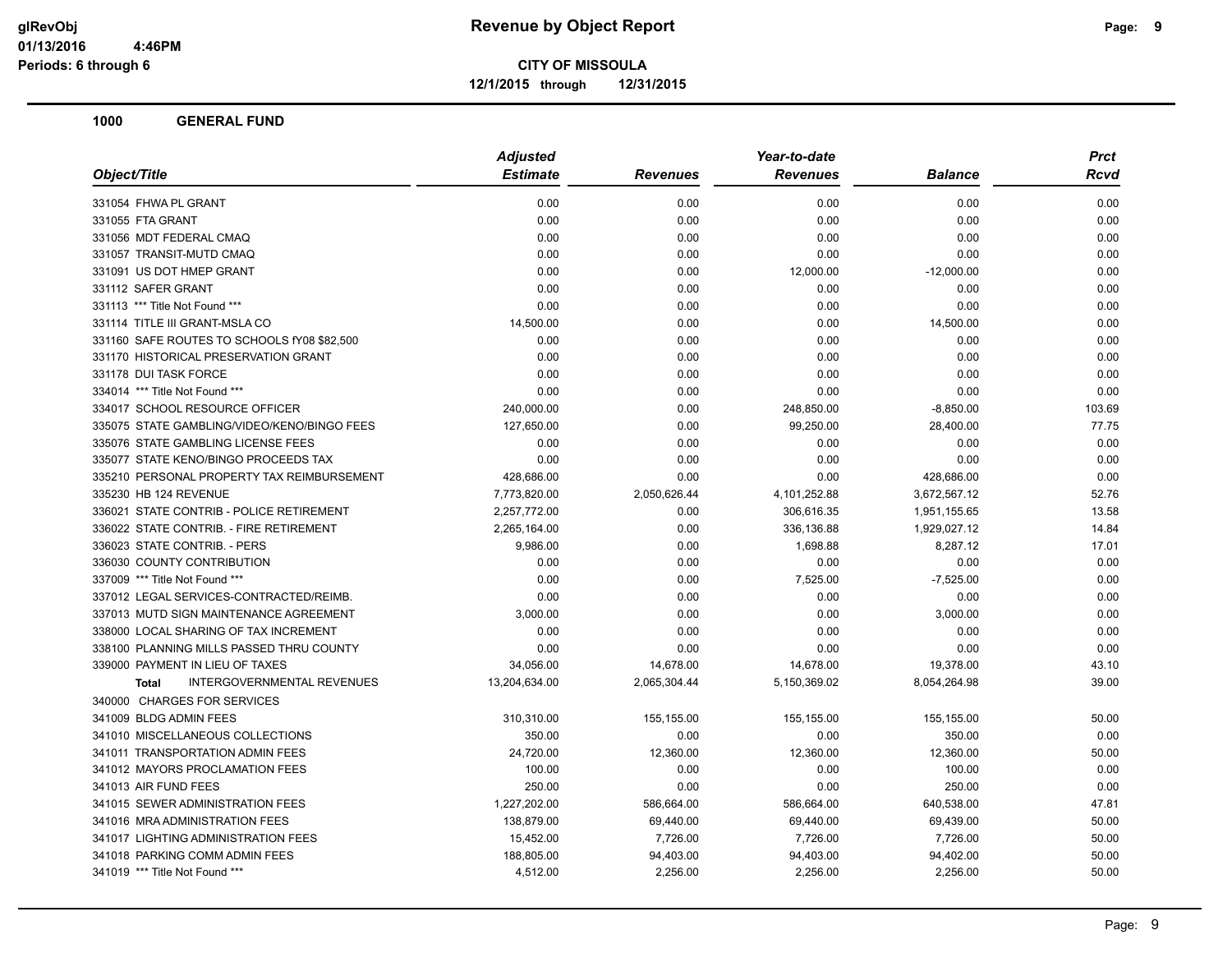**12/1/2015 through 12/31/2015**

|                                          | <b>Adjusted</b> |                 |                 | <b>Prct</b>    |             |
|------------------------------------------|-----------------|-----------------|-----------------|----------------|-------------|
| Object/Title                             | <b>Estimate</b> | <b>Revenues</b> | <b>Revenues</b> | <b>Balance</b> | <b>Rcvd</b> |
| 341021 SID ADMINISTRATION FEES           | 0.00            | 0.00            | 0.00            | 0.00           | 0.00        |
| 341022 PROJECT ADMIN FEES                | 0.00            | 0.00            | 0.00            | 0.00           | 0.00        |
| 341023 PLANNING ADMIN FEES               | 24,720.00       | 12,000.00       | 12,000.00       | 12,720.00      | 48.54       |
| 341031 STATE REIMB MUNI COURT            | 0.00            | 0.00            | 0.00            | 0.00           | 0.00        |
| 341041 SEWER EXTENSION RECORDING FEES    | 4,500.00        | 213.00          | 1,763.00        | 2,737.00       | 39.18       |
| 341052 MUNICIPAL COURT FILING FEES       | 283,400.00      | 54,822.31       | 157,924.16      | 125,475.84     | 55.72       |
| 341055 CRIME VICTIM SURCHARGE            | 2,500.00        | 270.00          | 667.99          | 1,832.01       | 26.72       |
| 341067 SUBDIVISION EXEMPTION AFFIDAVITS  | 0.00            | 600.00          | 2,800.00        | $-2,800.00$    | 0.00        |
| 341068 SUBDIVISON FEES                   | 5,000.00        | 2,750.00        | 5,176.00        | $-176.00$      | 103.52      |
| 341069 REZONING FEES                     | 5,000.00        | 4,727.00        | 4,727.00        | 273.00         | 94.54       |
| 341070 DESIGN REVIEW BOARD               | 15,000.00       | 5,150.40        | 17,187.27       | $-2,187.27$    | 114.58      |
| 341071 BOARD OF ADJUST. ZONING, SIGNS    | 0.00            | 0.00            | 0.00            | 0.00           | 0.00        |
| 341072 FLOOD PLAIN-0THER FEES            | 0.00            | 0.00            | 0.00            | 0.00           | 0.00        |
| 341073 FIRE PLAN CHECK FEES              | 27,981.00       | 1,238.00        | 14,543.00       | 13,438.00      | 51.97       |
| 341074 FIRE INSPECTION FEES              | 25,000.00       | 3,651.00        | 26,285.00       | $-1,285.00$    | 105.14      |
| 341076 ENGINEERING PLAN CHECK FEES       | 33,478.00       | 2,914.00        | 21,084.00       | 12,394.00      | 62.98       |
| 341077 ZONING COMPLIANCE INSPECTIONS     | 0.00            | 0.00            | 0.00            | 0.00           | 0.00        |
| 341078 ENGINEERING MAP FEES              | 120.00          | 5.00            | 175.00          | $-55.00$       | 145.83      |
| 341079 GREASE INTERCEPTOR APPEAL FEES    | 2,000.00        | 154.50          | 309.00          | 1,691.00       | 15.45       |
| 341090 STREET VACATION PETITION FEES     | 0.00            | 0.00            | 1,981.00        | $-1,981.00$    | 0.00        |
| 341091 INSPECTION CODE BOOKS & COPIES    | 0.00            | 0.00            | 0.00            | 0.00           | 0.00        |
| 341100 GRANT ADMINISTRATION SERVICE FEES | 0.00            | 0.00            | 0.00            | 0.00           | 0.00        |
| 342010 POLICE/BID AGREEMENT              | 0.00            | 0.00            | 23,842.00       | $-23,842.00$   | 0.00        |
| 342012 PD REIMBURSABLE SERVICES          | 0.00            | 0.00            | 0.00            | 0.00           | 0.00        |
| 342013 SECURITY INVEST FEES              | 11,000.00       | 623.00          | 5,187.75        | 5,812.25       | 47.16       |
| 342014 POLICE DEPARTMENT SERVICE FEES    | 15,000.00       | 1,104.00        | 8,551.00        | 6,449.00       | 57.01       |
| 342015 POLICE OVERTIME FEES              | 84,000.00       | 5,182.59        | 67,617.40       | 16,382.60      | 80.50       |
| 342016 POLICE TRAINING FEES              | 36,000.00       | 330.00          | 11,463.31       | 24,536.69      | 31.84       |
| 342017 CATERING FEES                     | 7,200.00        | 70.00           | 3,185.00        | 4,015.00       | 44.24       |
| 342018 DESK REPORTS                      | 20,000.00       | 2,536.00        | 17,539.00       | 2,461.00       | 87.70       |
| 342019 ABANDONED VEHICLE REVENUE FEES    | 12,500.00       | 135.00          | 9,095.00        | 3,405.00       | 72.76       |
| 342020 FIRE DEPARTMENT FEES              | 100.00          | 64.50           | 293.50          | $-193.50$      | 293.50      |
| 342021 CPR EDUCATION PROGRAM             | 7,435.00        | 700.00          | 3,090.00        | 4,345.00       | 41.56       |
| 342022 OUTSIDE HIRES                     | 524,890.00      | 2,528.27        | 26,427.78       | 498,462.22     | 5.03        |
| 342060 BIKE PROGRAM SALES & FEES         | 2,700.00        | 0.00            | 0.00            | 2,700.00       | 0.00        |
| 343000 PW REIMBURSABLE SERVICES          | 31,258.00       | 11,997.33       | 11,997.33       | 19,260.67      | 38.38       |
| 343001 SIGN FABRICATION & CONTRACTS      | 500.00          | 0.00            | 0.00            | 500.00         | 0.00        |
| 343002 OTHER AGENCIES - VEH MAINT        | 48,000.00       | 17,672.80       | 17,832.90       | 30,167.10      | 37.15       |
| 343003 STATE PAYMENT - TRAFFIC COUNTS    | 4,450.00        | 0.00            | 0.00            | 4,450.00       | 0.00        |
| 343004 SPECIAL STATE CONTRACTS           | 80,000.00       | 0.00            | 184,223.13      | $-104,223.13$  | 230.28      |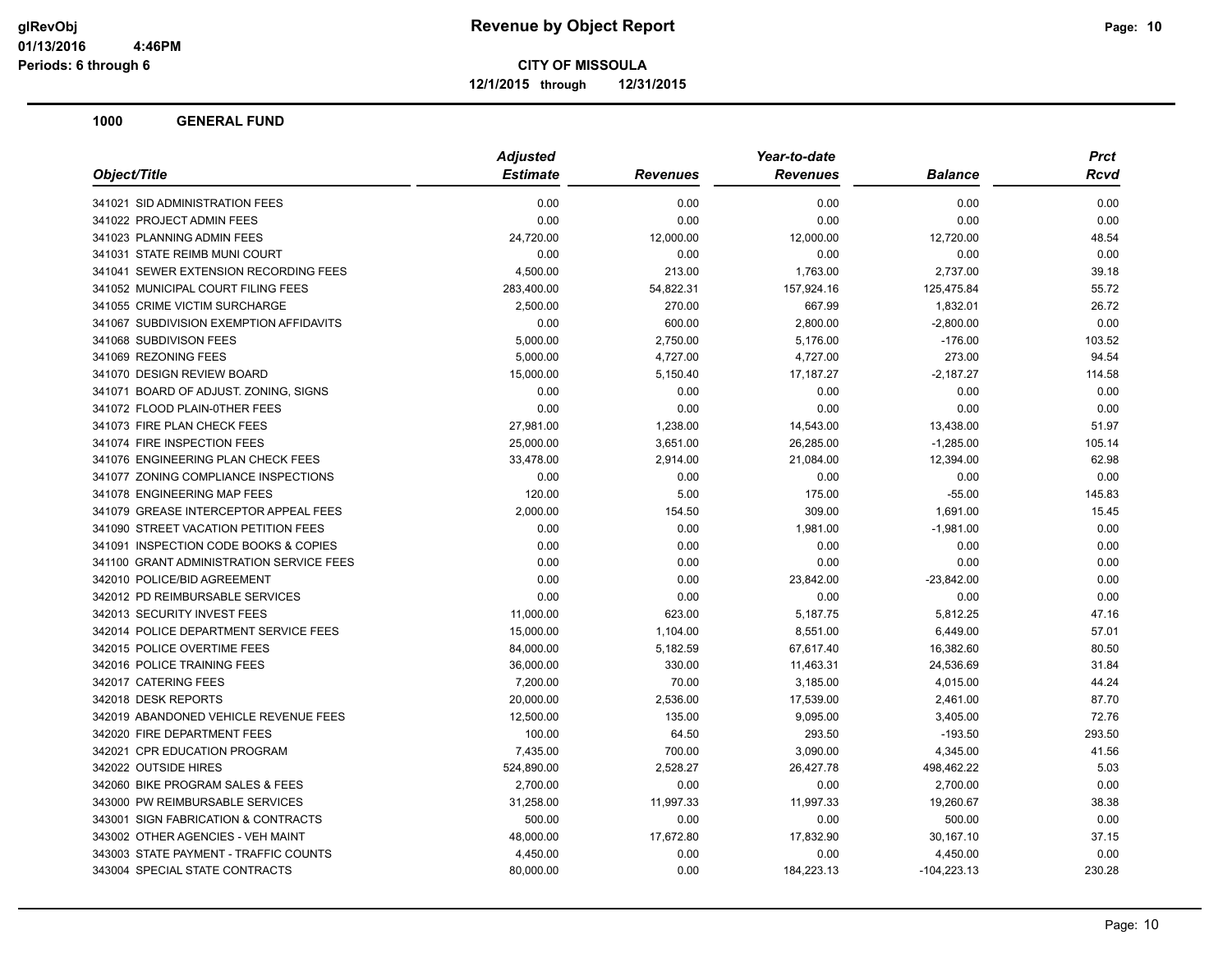**12/1/2015 through 12/31/2015**

| Object/Title<br><b>Estimate</b><br><b>Revenues</b><br><b>Balance</b><br><b>Revenues</b><br>343006 OTHER GOVT AGENCY-STREET PROJECTS<br>98,318.00<br>0.00<br>0.00<br>98,318.00<br>343008 PRIVATE COMPANY STREET PAYMENTS<br>0.00<br>0.00<br>0.00<br>0.00<br>343010 STREET DEPT SALES & SERVICES<br>0.00<br>0.00<br>19,195.00<br>19,195.00<br>343013 SNOW REMOVAL FEES<br>1,500.00<br>570.00<br>570.00<br>930.00<br>343018 *** Title Not Found ***<br>0.00<br>0.00<br>823.35<br>$-823.35$<br>127,223.71<br>343080 STATE MAINTENANCE CONTRACT<br>530,082.00<br>0.00<br>402,858.29<br>343082 MDT URBAN PROJECTS<br>0.00<br>0.00<br>0.00<br>0.00<br>343083 CONTRACT SEWER APPLICATIONS<br>0.00<br>0.00<br>0.00<br>0.00<br>343084 STREET MAINTENANCE MATERIALS REIMB<br>55,500.00<br>0.00<br>0.00<br>55,500.00<br>343097 SIDEWALK AND CURB FEES<br>340,000.00<br>27,826.03<br>232,451.20<br>107,548.80<br>343311 SALE OF NICHES<br>3,200.00<br>0.00<br>0.00<br>3,200.00<br>343320 CEMETERY - SALE OF PLOTS<br>12,870.00<br>1,050.00<br>8,550.00<br>4,320.00<br>343321 CEMETERY FOUNDATIONS<br>1,570.00<br>0.00<br>1,240.00<br>330.00<br>343322 CEMETERY FLOWER CARE<br>4,250.00<br>0.00<br>4,250.00<br>0.00<br>343323 CEMETERY - LINER INSTALL FEES<br>5,580.00<br>800.00<br>6,750.00<br>$-1,170.00$<br>343324 OTHER CEMETERY FEES<br>900.00<br>600.00<br>1,500.00<br>150.00<br>343325 2ND INTERMENT RIGHT<br>0.00<br>0.00<br>1,000.00<br>$-1,000.00$<br>343340 CEMETERY - OPENINGS & CLOSINGS<br>10,950.00<br>500.00<br>6,875.00<br>4,075.00<br>343350 CEMETERY CARE, FEES<br>24,000.00<br>0.00<br>0.00<br>24,000.00<br>343360 WEED CONTROL<br>3,000.00<br>525.00<br>525.00<br>2,475.00<br>346029 PARKS PETTY CASH FUND<br>0.00<br>0.00<br>0.00<br>0.00<br>346031 RECREATION FEES<br>166,294.00<br>8,425.90<br>74,766.25<br>91,527.75<br>346033 PARK FEES/FACILITY RENTALS<br>170,000.00<br>478.24<br>29,552.50<br>140,447.50<br>346034 GROUNDS MAINTENANCE CONTRACT<br>0.00<br>48,367.20<br>48,367.20<br>-48,367.20<br>346036 PARK CONCESSION FEES<br>3,000.00<br>0.00<br>666.44<br>2,333.56 |  |
|------------------------------------------------------------------------------------------------------------------------------------------------------------------------------------------------------------------------------------------------------------------------------------------------------------------------------------------------------------------------------------------------------------------------------------------------------------------------------------------------------------------------------------------------------------------------------------------------------------------------------------------------------------------------------------------------------------------------------------------------------------------------------------------------------------------------------------------------------------------------------------------------------------------------------------------------------------------------------------------------------------------------------------------------------------------------------------------------------------------------------------------------------------------------------------------------------------------------------------------------------------------------------------------------------------------------------------------------------------------------------------------------------------------------------------------------------------------------------------------------------------------------------------------------------------------------------------------------------------------------------------------------------------------------------------------------------------------------------------------------------------------------------------------------------------------------------------------------------------------------------------------------------------------------------------------------------------------------------------------------------------------------------------------------------------------------------------------|--|
|                                                                                                                                                                                                                                                                                                                                                                                                                                                                                                                                                                                                                                                                                                                                                                                                                                                                                                                                                                                                                                                                                                                                                                                                                                                                                                                                                                                                                                                                                                                                                                                                                                                                                                                                                                                                                                                                                                                                                                                                                                                                                          |  |
|                                                                                                                                                                                                                                                                                                                                                                                                                                                                                                                                                                                                                                                                                                                                                                                                                                                                                                                                                                                                                                                                                                                                                                                                                                                                                                                                                                                                                                                                                                                                                                                                                                                                                                                                                                                                                                                                                                                                                                                                                                                                                          |  |
|                                                                                                                                                                                                                                                                                                                                                                                                                                                                                                                                                                                                                                                                                                                                                                                                                                                                                                                                                                                                                                                                                                                                                                                                                                                                                                                                                                                                                                                                                                                                                                                                                                                                                                                                                                                                                                                                                                                                                                                                                                                                                          |  |
|                                                                                                                                                                                                                                                                                                                                                                                                                                                                                                                                                                                                                                                                                                                                                                                                                                                                                                                                                                                                                                                                                                                                                                                                                                                                                                                                                                                                                                                                                                                                                                                                                                                                                                                                                                                                                                                                                                                                                                                                                                                                                          |  |
|                                                                                                                                                                                                                                                                                                                                                                                                                                                                                                                                                                                                                                                                                                                                                                                                                                                                                                                                                                                                                                                                                                                                                                                                                                                                                                                                                                                                                                                                                                                                                                                                                                                                                                                                                                                                                                                                                                                                                                                                                                                                                          |  |
|                                                                                                                                                                                                                                                                                                                                                                                                                                                                                                                                                                                                                                                                                                                                                                                                                                                                                                                                                                                                                                                                                                                                                                                                                                                                                                                                                                                                                                                                                                                                                                                                                                                                                                                                                                                                                                                                                                                                                                                                                                                                                          |  |
|                                                                                                                                                                                                                                                                                                                                                                                                                                                                                                                                                                                                                                                                                                                                                                                                                                                                                                                                                                                                                                                                                                                                                                                                                                                                                                                                                                                                                                                                                                                                                                                                                                                                                                                                                                                                                                                                                                                                                                                                                                                                                          |  |
|                                                                                                                                                                                                                                                                                                                                                                                                                                                                                                                                                                                                                                                                                                                                                                                                                                                                                                                                                                                                                                                                                                                                                                                                                                                                                                                                                                                                                                                                                                                                                                                                                                                                                                                                                                                                                                                                                                                                                                                                                                                                                          |  |
|                                                                                                                                                                                                                                                                                                                                                                                                                                                                                                                                                                                                                                                                                                                                                                                                                                                                                                                                                                                                                                                                                                                                                                                                                                                                                                                                                                                                                                                                                                                                                                                                                                                                                                                                                                                                                                                                                                                                                                                                                                                                                          |  |
|                                                                                                                                                                                                                                                                                                                                                                                                                                                                                                                                                                                                                                                                                                                                                                                                                                                                                                                                                                                                                                                                                                                                                                                                                                                                                                                                                                                                                                                                                                                                                                                                                                                                                                                                                                                                                                                                                                                                                                                                                                                                                          |  |
|                                                                                                                                                                                                                                                                                                                                                                                                                                                                                                                                                                                                                                                                                                                                                                                                                                                                                                                                                                                                                                                                                                                                                                                                                                                                                                                                                                                                                                                                                                                                                                                                                                                                                                                                                                                                                                                                                                                                                                                                                                                                                          |  |
|                                                                                                                                                                                                                                                                                                                                                                                                                                                                                                                                                                                                                                                                                                                                                                                                                                                                                                                                                                                                                                                                                                                                                                                                                                                                                                                                                                                                                                                                                                                                                                                                                                                                                                                                                                                                                                                                                                                                                                                                                                                                                          |  |
|                                                                                                                                                                                                                                                                                                                                                                                                                                                                                                                                                                                                                                                                                                                                                                                                                                                                                                                                                                                                                                                                                                                                                                                                                                                                                                                                                                                                                                                                                                                                                                                                                                                                                                                                                                                                                                                                                                                                                                                                                                                                                          |  |
|                                                                                                                                                                                                                                                                                                                                                                                                                                                                                                                                                                                                                                                                                                                                                                                                                                                                                                                                                                                                                                                                                                                                                                                                                                                                                                                                                                                                                                                                                                                                                                                                                                                                                                                                                                                                                                                                                                                                                                                                                                                                                          |  |
|                                                                                                                                                                                                                                                                                                                                                                                                                                                                                                                                                                                                                                                                                                                                                                                                                                                                                                                                                                                                                                                                                                                                                                                                                                                                                                                                                                                                                                                                                                                                                                                                                                                                                                                                                                                                                                                                                                                                                                                                                                                                                          |  |
|                                                                                                                                                                                                                                                                                                                                                                                                                                                                                                                                                                                                                                                                                                                                                                                                                                                                                                                                                                                                                                                                                                                                                                                                                                                                                                                                                                                                                                                                                                                                                                                                                                                                                                                                                                                                                                                                                                                                                                                                                                                                                          |  |
|                                                                                                                                                                                                                                                                                                                                                                                                                                                                                                                                                                                                                                                                                                                                                                                                                                                                                                                                                                                                                                                                                                                                                                                                                                                                                                                                                                                                                                                                                                                                                                                                                                                                                                                                                                                                                                                                                                                                                                                                                                                                                          |  |
|                                                                                                                                                                                                                                                                                                                                                                                                                                                                                                                                                                                                                                                                                                                                                                                                                                                                                                                                                                                                                                                                                                                                                                                                                                                                                                                                                                                                                                                                                                                                                                                                                                                                                                                                                                                                                                                                                                                                                                                                                                                                                          |  |
|                                                                                                                                                                                                                                                                                                                                                                                                                                                                                                                                                                                                                                                                                                                                                                                                                                                                                                                                                                                                                                                                                                                                                                                                                                                                                                                                                                                                                                                                                                                                                                                                                                                                                                                                                                                                                                                                                                                                                                                                                                                                                          |  |
|                                                                                                                                                                                                                                                                                                                                                                                                                                                                                                                                                                                                                                                                                                                                                                                                                                                                                                                                                                                                                                                                                                                                                                                                                                                                                                                                                                                                                                                                                                                                                                                                                                                                                                                                                                                                                                                                                                                                                                                                                                                                                          |  |
|                                                                                                                                                                                                                                                                                                                                                                                                                                                                                                                                                                                                                                                                                                                                                                                                                                                                                                                                                                                                                                                                                                                                                                                                                                                                                                                                                                                                                                                                                                                                                                                                                                                                                                                                                                                                                                                                                                                                                                                                                                                                                          |  |
|                                                                                                                                                                                                                                                                                                                                                                                                                                                                                                                                                                                                                                                                                                                                                                                                                                                                                                                                                                                                                                                                                                                                                                                                                                                                                                                                                                                                                                                                                                                                                                                                                                                                                                                                                                                                                                                                                                                                                                                                                                                                                          |  |
|                                                                                                                                                                                                                                                                                                                                                                                                                                                                                                                                                                                                                                                                                                                                                                                                                                                                                                                                                                                                                                                                                                                                                                                                                                                                                                                                                                                                                                                                                                                                                                                                                                                                                                                                                                                                                                                                                                                                                                                                                                                                                          |  |
|                                                                                                                                                                                                                                                                                                                                                                                                                                                                                                                                                                                                                                                                                                                                                                                                                                                                                                                                                                                                                                                                                                                                                                                                                                                                                                                                                                                                                                                                                                                                                                                                                                                                                                                                                                                                                                                                                                                                                                                                                                                                                          |  |
|                                                                                                                                                                                                                                                                                                                                                                                                                                                                                                                                                                                                                                                                                                                                                                                                                                                                                                                                                                                                                                                                                                                                                                                                                                                                                                                                                                                                                                                                                                                                                                                                                                                                                                                                                                                                                                                                                                                                                                                                                                                                                          |  |
|                                                                                                                                                                                                                                                                                                                                                                                                                                                                                                                                                                                                                                                                                                                                                                                                                                                                                                                                                                                                                                                                                                                                                                                                                                                                                                                                                                                                                                                                                                                                                                                                                                                                                                                                                                                                                                                                                                                                                                                                                                                                                          |  |
| 346037 YOUTH DRUG COURT CONTRACT<br>11,700.00<br>0.00<br>11,700.00<br>0.00                                                                                                                                                                                                                                                                                                                                                                                                                                                                                                                                                                                                                                                                                                                                                                                                                                                                                                                                                                                                                                                                                                                                                                                                                                                                                                                                                                                                                                                                                                                                                                                                                                                                                                                                                                                                                                                                                                                                                                                                               |  |
| 346050 COUNTY PLAYGROUND CONTRACT<br>3,150.00<br>0.00<br>0.00<br>3,150.00                                                                                                                                                                                                                                                                                                                                                                                                                                                                                                                                                                                                                                                                                                                                                                                                                                                                                                                                                                                                                                                                                                                                                                                                                                                                                                                                                                                                                                                                                                                                                                                                                                                                                                                                                                                                                                                                                                                                                                                                                |  |
| 346051 MONTANA PARKS/REC CONFERENCE 2012<br>4,500.00<br>0.00<br>1,071.40<br>3,428.60                                                                                                                                                                                                                                                                                                                                                                                                                                                                                                                                                                                                                                                                                                                                                                                                                                                                                                                                                                                                                                                                                                                                                                                                                                                                                                                                                                                                                                                                                                                                                                                                                                                                                                                                                                                                                                                                                                                                                                                                     |  |
| 346070 RECREATION GENERAL MERCHANDISE<br>0.00<br>0.00<br>0.00<br>0.00                                                                                                                                                                                                                                                                                                                                                                                                                                                                                                                                                                                                                                                                                                                                                                                                                                                                                                                                                                                                                                                                                                                                                                                                                                                                                                                                                                                                                                                                                                                                                                                                                                                                                                                                                                                                                                                                                                                                                                                                                    |  |
| 4,694,471.00<br>2,568,167.43<br><b>CHARGES FOR SERVICES</b><br>1,148,135.07<br>2,126,303.57<br><b>Total</b>                                                                                                                                                                                                                                                                                                                                                                                                                                                                                                                                                                                                                                                                                                                                                                                                                                                                                                                                                                                                                                                                                                                                                                                                                                                                                                                                                                                                                                                                                                                                                                                                                                                                                                                                                                                                                                                                                                                                                                              |  |
| 350000 FINES & FORFEITURES                                                                                                                                                                                                                                                                                                                                                                                                                                                                                                                                                                                                                                                                                                                                                                                                                                                                                                                                                                                                                                                                                                                                                                                                                                                                                                                                                                                                                                                                                                                                                                                                                                                                                                                                                                                                                                                                                                                                                                                                                                                               |  |
| 351022 LAW ENFORCEMENT ACADEMY SURCHARGE #!<br>0.00<br>11,200.85<br>$-11,200.85$<br>$-8,246.39$                                                                                                                                                                                                                                                                                                                                                                                                                                                                                                                                                                                                                                                                                                                                                                                                                                                                                                                                                                                                                                                                                                                                                                                                                                                                                                                                                                                                                                                                                                                                                                                                                                                                                                                                                                                                                                                                                                                                                                                          |  |
| 351031 TRAFFIC FINES<br>1,325,000.00<br>195,542.10<br>779,280.04<br>545,719.96                                                                                                                                                                                                                                                                                                                                                                                                                                                                                                                                                                                                                                                                                                                                                                                                                                                                                                                                                                                                                                                                                                                                                                                                                                                                                                                                                                                                                                                                                                                                                                                                                                                                                                                                                                                                                                                                                                                                                                                                           |  |
| 351032 SURCHARGE ON FINES<br>82,773.21<br>129,089.00<br>17,347.89<br>46,315.79                                                                                                                                                                                                                                                                                                                                                                                                                                                                                                                                                                                                                                                                                                                                                                                                                                                                                                                                                                                                                                                                                                                                                                                                                                                                                                                                                                                                                                                                                                                                                                                                                                                                                                                                                                                                                                                                                                                                                                                                           |  |
| 351034 CELLULAR PHONE FINES<br>80,000.00<br>11,604.75<br>40,251.25<br>39,748.75                                                                                                                                                                                                                                                                                                                                                                                                                                                                                                                                                                                                                                                                                                                                                                                                                                                                                                                                                                                                                                                                                                                                                                                                                                                                                                                                                                                                                                                                                                                                                                                                                                                                                                                                                                                                                                                                                                                                                                                                          |  |
| 351035 CELL PHONE FINES: EDUCATION<br>0.00<br>11,604.75<br>40,251.25<br>$-40,251.25$                                                                                                                                                                                                                                                                                                                                                                                                                                                                                                                                                                                                                                                                                                                                                                                                                                                                                                                                                                                                                                                                                                                                                                                                                                                                                                                                                                                                                                                                                                                                                                                                                                                                                                                                                                                                                                                                                                                                                                                                     |  |
| 355000 FALSE ALARM PENALTY<br>10,000.00<br>832.00<br>3,952.00<br>6,048.00                                                                                                                                                                                                                                                                                                                                                                                                                                                                                                                                                                                                                                                                                                                                                                                                                                                                                                                                                                                                                                                                                                                                                                                                                                                                                                                                                                                                                                                                                                                                                                                                                                                                                                                                                                                                                                                                                                                                                                                                                |  |
| <b>FINES &amp; FORFEITURES</b><br>1,544,089.00<br>228,685.10<br>687,691.10<br>856,397.90<br>Total                                                                                                                                                                                                                                                                                                                                                                                                                                                                                                                                                                                                                                                                                                                                                                                                                                                                                                                                                                                                                                                                                                                                                                                                                                                                                                                                                                                                                                                                                                                                                                                                                                                                                                                                                                                                                                                                                                                                                                                        |  |
| 360000 MISCELLANEOUS REVENUES                                                                                                                                                                                                                                                                                                                                                                                                                                                                                                                                                                                                                                                                                                                                                                                                                                                                                                                                                                                                                                                                                                                                                                                                                                                                                                                                                                                                                                                                                                                                                                                                                                                                                                                                                                                                                                                                                                                                                                                                                                                            |  |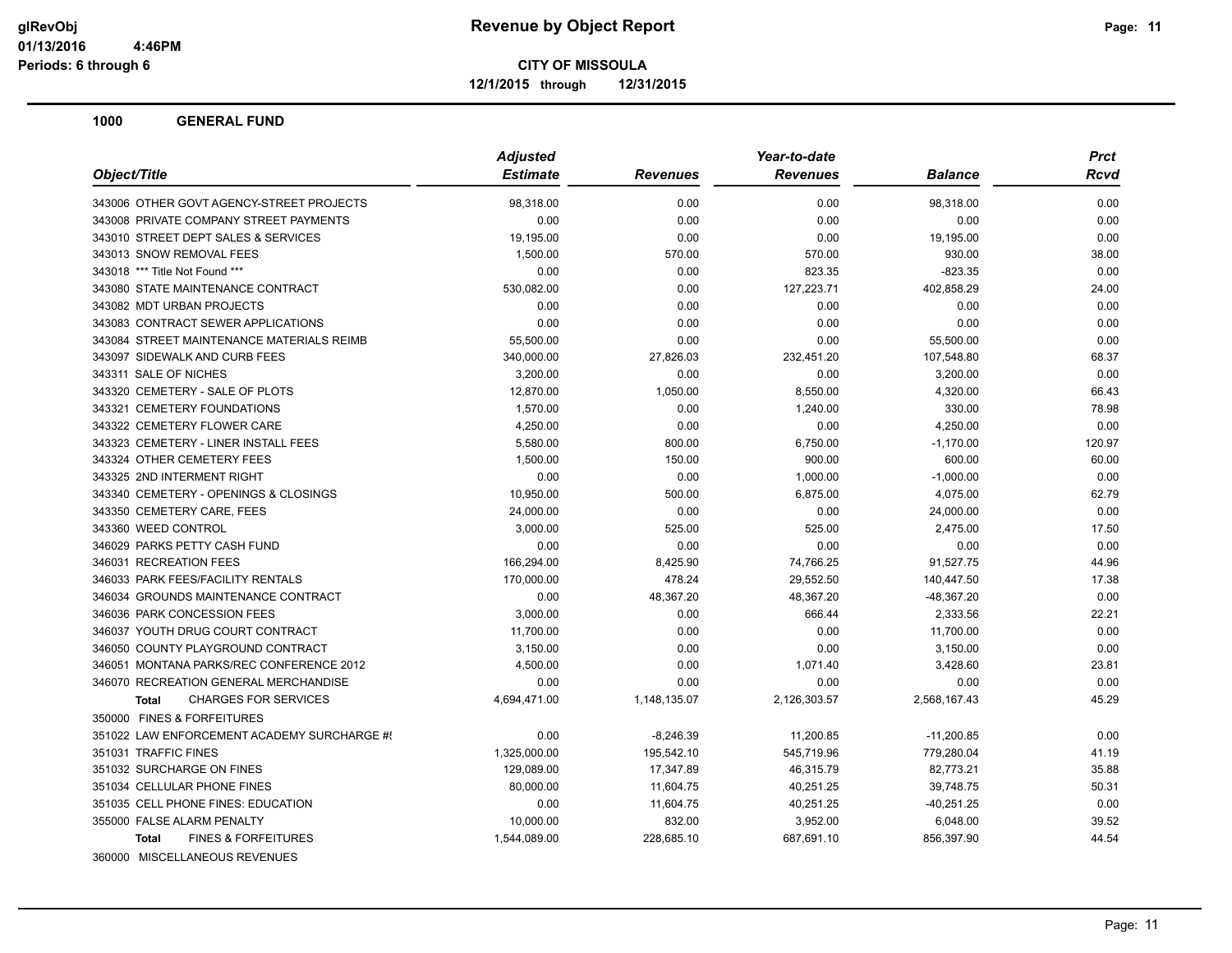**12/1/2015 through 12/31/2015**

|                                               | <b>Adjusted</b> |                 | Year-to-date    |                | <b>Prct</b> |
|-----------------------------------------------|-----------------|-----------------|-----------------|----------------|-------------|
| Object/Title                                  | <b>Estimate</b> | <b>Revenues</b> | <b>Revenues</b> | <b>Balance</b> | Rcvd        |
| 360000 MISCELLANEOUS REVENUES                 | 0.00            | 0.00            | 0.00            | 0.00           | 0.00        |
| 360001 COPIES                                 | 2,200.00        | 530.99          | 1,319.99        | 880.01         | 60.00       |
| 360002 PHONES                                 | 0.00            | 0.00            | 0.00            | 0.00           | 0.00        |
| 360003 MMIA REIMBURSEMENT-ATTORNEY            | 0.00            | 101.95          | 203.37          | $-203.37$      | 0.00        |
| 360010 MISCELLANEOUS                          | 15,000.00       | 818.23          | 5,408.85        | 9,591.15       | 36.06       |
| 360011 ENERGY REBATES FOR COMPUTER UPGRADES   | 0.00            | 0.00            | 0.00            | 0.00           | 0.00        |
| 360050 OVER/SHORT                             | 0.00            | 0.00            | 0.00            | 0.00           | 0.00        |
| 360100 REFUNDS                                | 200.00          | 0.00            | 0.00            | 200.00         | 0.00        |
| 362000 OTHER MISCELLANEOUS REVENUE            | 8,000.00        | 0.00            | 0.00            | 8,000.00       | 0.00        |
| 362001 MUNICIPAL COURT BAD CHECK CHARGES      | 0.00            | 0.00            | 0.00            | 0.00           | 0.00        |
| 362002 BAD CHECK CHARGES                      | 500.00          | 30.00           | 165.00          | 335.00         | 33.00       |
| 362003 US BANK FEE REIMBURSEMENT              | 0.00            | 0.00            | 0.00            | 0.00           | 0.00        |
| 362004 URD III FACADE IMPROVEMENT LOAN REC    | 0.00            | 0.00            | 0.00            | 0.00           | 0.00        |
| 362011 SALE OF UNCLAIMED PROPERTY             | 0.00            | 0.00            | 0.00            | 0.00           | 0.00        |
| 362012 REC/GREEN TAG PROGRAM                  | 300.00          | 0.00            | 0.00            | 300.00         | 0.00        |
| 364012 SALE OF SURPLUS PROPERTY               | 40,000.00       | 0.00            | 0.00            | 40,000.00      | 0.00        |
| 364040 INSURANCE AND DAMAGE RECOVERY          | 40,000.00       | 5,520.28        | 7,323.14        | 32,676.86      | 18.31       |
| 364041 WORKERS COMPENSATION REIMBURSEMENT     | 2.500.00        | 0.00            | 0.00            | 2,500.00       | 0.00        |
| 364042 EXPENDITURE REIMBURSEMENTS             | 1,200.00        | 0.00            | 0.00            | 1,200.00       | 0.00        |
| 364043 RATTLESNAKE CORRIDOR REIMBURSEMENT     | 10,000.00       | 572.00          | 3,432.00        | 6,568.00       | 34.32       |
| 364044 EMERGENCY RESPONSE REIMBURSEMENT       | 50,000.00       | 0.00            | 0.00            | 50,000.00      | 0.00        |
| 364047 MMIA EXPENDITURE REIMBURSEMENT         | 0.00            | 0.00            | 0.00            | 0.00           | 0.00        |
| 364051 DOT RADAR GRANT                        | 0.00            | 0.00            | 0.00            | 0.00           | 0.00        |
| 364053 EXPENDITURE REIMB-FIRE SERVICES        | 0.00            | 0.00            | 0.00            | 0.00           | 0.00        |
| 364060 REIMB LETTER OF CREDIT-709 PARKVIEW    | 0.00            | 0.00            | 0.00            | 0.00           | 0.00        |
| 364061 REIMB LETTER OF CREDIT-LINNEA LANE     | 0.00            | 0.00            | 0.00            | 0.00           | 0.00        |
| 365000 DONATIONS                              | 0.00            | 0.00            | 0.00            | 0.00           | 0.00        |
| 365003 DONATIONS - SMOKE ALARMS               | 0.00            | 0.00            | 0.00            | 0.00           | 0.00        |
| 365004 GRANT CR TRAIL ASSN DONATION           | 0.00            | 0.00            | 0.00            | 0.00           | 0.00        |
| 365015 DONATIONS - COMBAT CHALLENGE           | 0.00            | 0.00            | 0.00            | 0.00           | 0.00        |
| 365016 LOCAL MATCH MDT                        | 0.00            | 0.00            | 0.00            | 0.00           | 0.00        |
| 365017 LOCAL MATCH TRANSIT                    | 0.00            | 0.00            | 0.00            | 0.00           | 0.00        |
| 365018 DONATIONS - THERMAL IMAGING            | 0.00            | 0.00            | 0.00            | 0.00           | 0.00        |
| 365021 COMBAT CHALLENGE DONATIONS             | 0.00            | 0.00            | 0.00            | 0.00           | 0.00        |
| 365022 NEIGHBORHOOD COUNCIL DONATIONS         | 0.00            | 0.00            | 0.00            | 0.00           | 0.00        |
| 368000 SALE OF COINS                          | 0.00            | 0.00            | 0.00            | 0.00           | 0.00        |
| 368001 SALE OF POLICE PROMOTIONS              | 0.00            | 0.00            | 0.00            | 0.00           | 0.00        |
| 368002 SALE OF FIRE PROMOTIONS                | 0.00            | 0.00            | 0.00            | 0.00           | 0.00        |
| <b>MISCELLANEOUS REVENUES</b><br><b>Total</b> | 169,900.00      | 7,573.45        | 17,852.35       | 152,047.65     | 10.51       |
| 370000 INVESTMENTS & ROYALTY EARNINGS         |                 |                 |                 |                |             |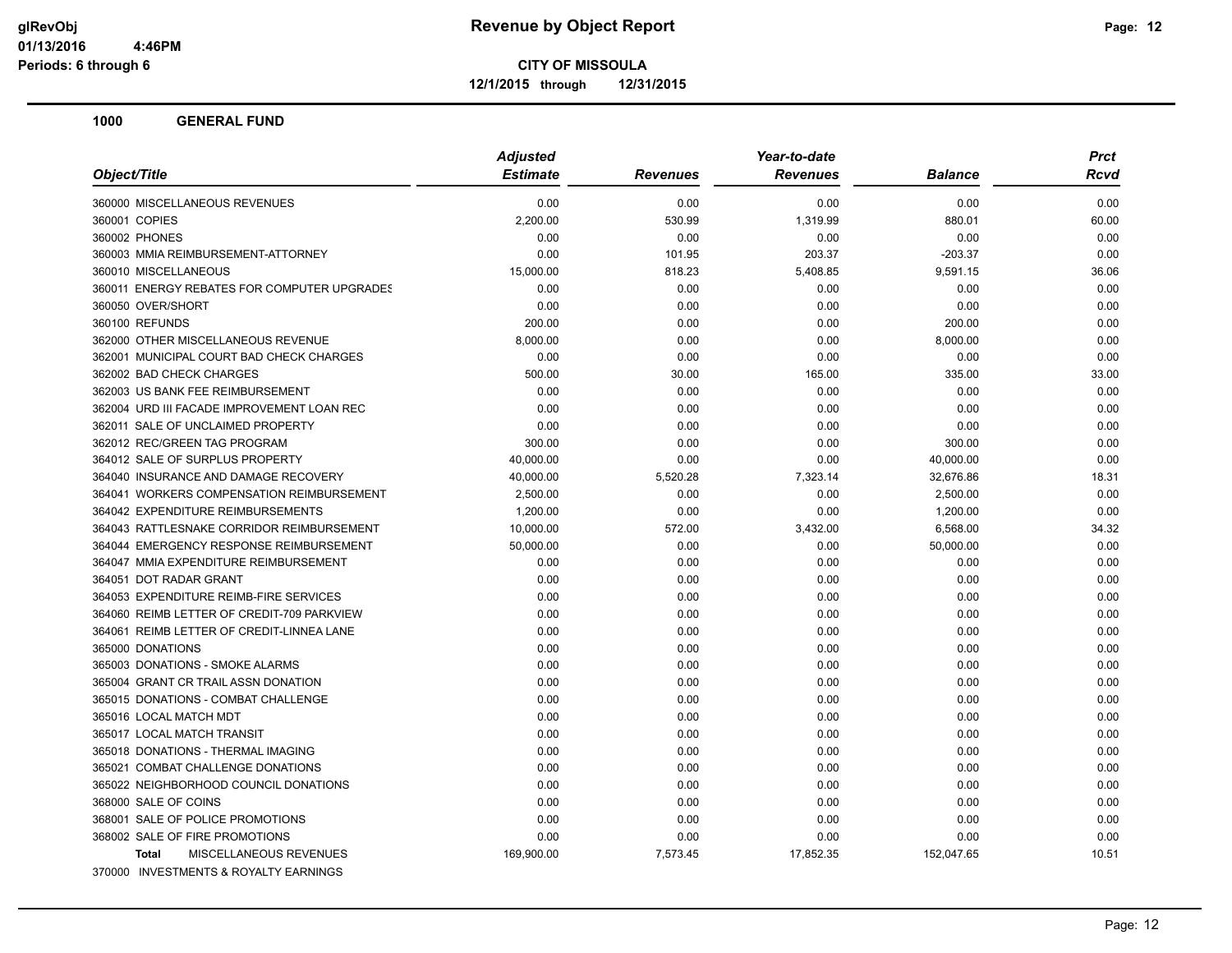**12/1/2015 through 12/31/2015**

| Object/Title                                              | <b>Adjusted</b> |                 |                 | <b>Prct</b>    |             |
|-----------------------------------------------------------|-----------------|-----------------|-----------------|----------------|-------------|
|                                                           | <b>Estimate</b> | <b>Revenues</b> | <b>Revenues</b> | <b>Balance</b> | <b>Rcvd</b> |
| 371010 INTEREST ON INVESTMENTS                            | 3,500.00        | 0.00            | 688.85          | 2.811.15       | 19.68       |
| 371020 GAIN/LOSS IN MARKET VALUE OF INVESTMENT            | 0.00            | 0.00            | 0.00            | 0.00           | 0.00        |
| <b>INVESTMENTS &amp; ROYALTY EARNINGS</b><br><b>Total</b> | 3,500.00        | 0.00            | 688.85          | 2,811.15       | 19.68       |
| 380000 OTHER FINANCING SOURCES                            |                 |                 |                 |                |             |
| 381070 PROCEEDS FROM NOTES/LOANS/INTERCAP                 | 0.00            | 0.00            | 0.00            | 0.00           | 0.00        |
| 381090 PROCEEDS FROM CAPITAL LEASE                        | 0.00            | 0.00            | 260,875.00      | $-260,875.00$  | 0.00        |
| 382010 SALE OF FIXED ASSETS                               | 0.00            | 0.00            | 0.00            | 0.00           | 0.00        |
| 383000 OPERATING TRANSFERS                                | 0.00            | 0.00            | 0.00            | 0.00           | 0.00        |
| 383001 TRANS FR FLUSHING DISTRICT                         | 27,281.00       | 13,641.00       | 13,641.00       | 13,640.00      | 50.00       |
| 383002 TRANS FR GAS TAX                                   | 564,000.00      | 282,000.00      | 282,000.00      | 282,000.00     | 50.00       |
| 383003 TRANS FR COMPREHENSIVE INSURANCE LEVY              | 0.00            | 0.00            | 0.00            | 0.00           | 0.00        |
| 383004 TRANS FR EMPLOYEE HEALTH INSURANCE LEV             | 4,409,908.00    | 2,204,954.00    | 2,204,954.00    | 2,204,954.00   | 50.00       |
| 383007 TRANS FR CABLE FRANCHISE                           | 251,433.00      | 125,717.00      | 125,717.00      | 125,716.00     | 50.00       |
| 383008 TRANS FR RUSSELL PARK DISTRICT                     | 0.00            | 0.00            | 0.00            | 0.00           | 0.00        |
| 383009 TRANS FR TITLE I                                   | 0.00            | 0.00            | 0.00            | 0.00           | 0.00        |
| 383010 TRANS FR CIP                                       | 0.00            | 0.00            | 0.00            | 0.00           | 0.00        |
| 383011 TRANS FR SID REVOLVING                             | 100,000.00      | 0.00            | 0.00            | 100,000.00     | 0.00        |
| 383014 TRANS FR MRA                                       | 0.00            | 0.00            | 0.00            | 0.00           | 0.00        |
| 383015 TRANS FR MPC                                       | 0.00            | 0.00            | 0.00            | 0.00           | 0.00        |
| 383017 TRANS FR BUILDING                                  | 0.00            | 0.00            | 0.00            | 0.00           | 0.00        |
| 383018 TRANS FR WILLOWWOOD PARK DISTRICT                  | 0.00            | 0.00            | 0.00            | 0.00           | 0.00        |
| 383020 TRANS FR CEMETERY CARE                             | 9,545.00        | 0.00            | 0.00            | 9,545.00       | 0.00        |
| 383021 TRANS FR P&R TRAILS DEVLP                          | 50,000.00       | 0.00            | 0.00            | 50,000.00      | 0.00        |
| 383024 TRANS FR SEWER CLEARING                            | 0.00            | 0.00            | 0.00            | 0.00           | 0.00        |
| 383027 TRANS FR URD                                       | 0.00            | 0.00            | 0.00            | 0.00           | 0.00        |
| 383028 TRANS FROM GF FOR HEALTH RESERVE                   | 0.00            | 0.00            | 0.00            | 0.00           | 0.00        |
| 383046 TRANS FR PARKS MAINTENANCE DIST                    | 0.00            | 0.00            | 0.00            | 0.00           | 0.00        |
| 383047 TRANS FR STREET MAINTENANCE DISTRICT               | 0.00            | 0.00            | 0.00            | 0.00           | 0.00        |
| 383050 TRANSFER FROM IMPACT FEES                          | 0.00            | 0.00            | 0.00            | 0.00           | 0.00        |
| 383065 TRANSFER FROM WWTF                                 | 0.00            | 0.00            | 0.00            | 0.00           | 0.00        |
| OTHER FINANCING SOURCES<br><b>Total</b>                   | 5,412,167.00    | 2,626,312.00    | 2,887,187.00    | 2,524,980.00   | 53.35       |
| 390000 INTERNAL SERVICES                                  |                 |                 |                 |                |             |
| 399999 NEW REQUESTS FUNDING                               | 0.00            | 0.00            | 0.00            | 0.00           | 0.00        |
| <b>INTERNAL SERVICES</b><br><b>Total</b>                  | 0.00            | 0.00            | 0.00            | 0.00           | 0.00        |
| <b>GENERAL FUND</b><br><b>Total</b>                       | 49,969,211.00   | 17,428,679.99   | 22,829,338.17   | 27,139,872.83  | 45.69       |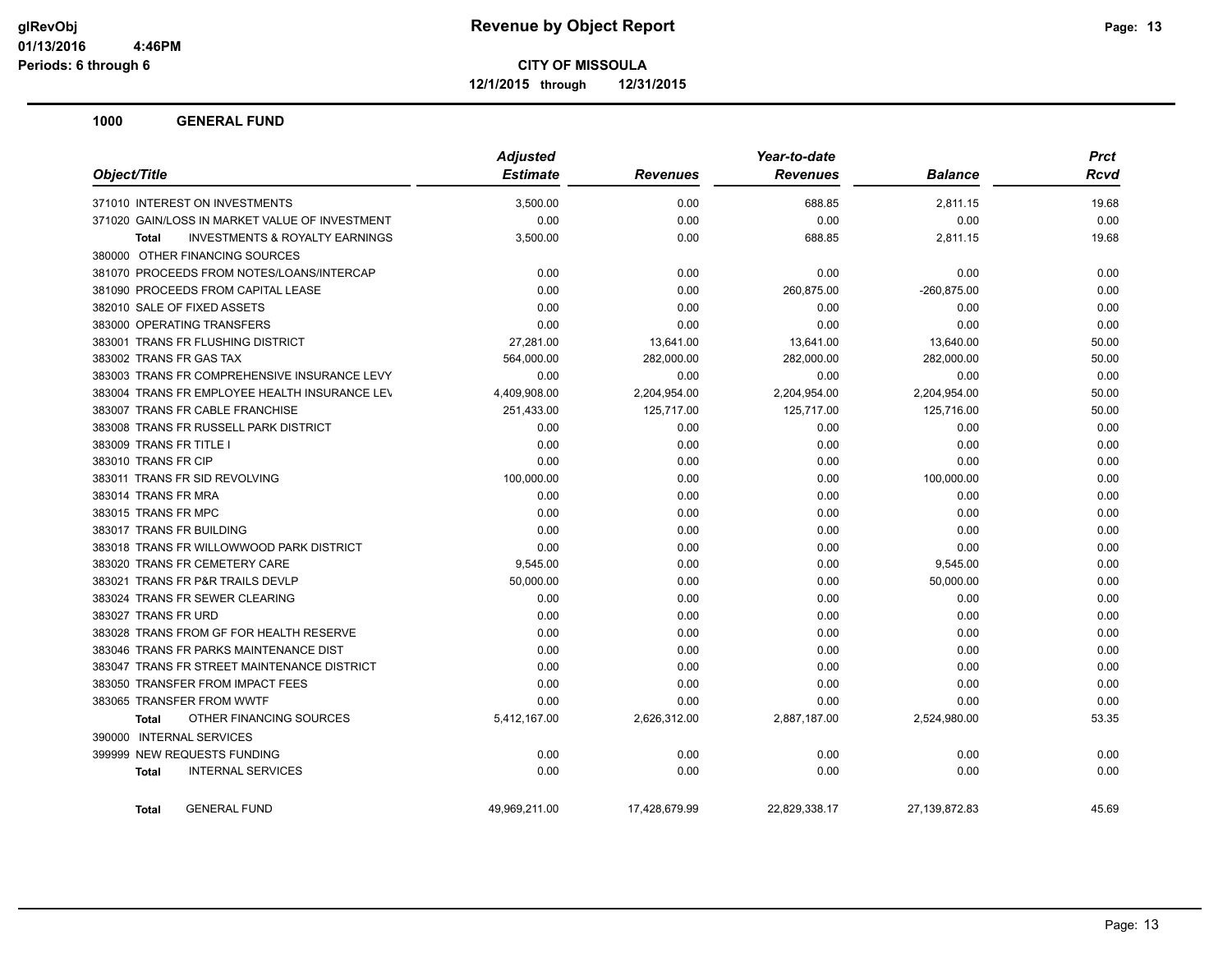**12/1/2015 through 12/31/2015**

# **1211 PARK ACQUISITION & DEVELOPMENT**

#### **1211 PARK ACQUISITION & DEVELOPMENT**

|                                                           | <b>Adjusted</b> |                 | Year-to-date    |                | <b>Prct</b> |
|-----------------------------------------------------------|-----------------|-----------------|-----------------|----------------|-------------|
| Object/Title                                              | <b>Estimate</b> | <b>Revenues</b> | <b>Revenues</b> | <b>Balance</b> | Rcvd        |
| 340000 CHARGES FOR SERVICES                               |                 |                 |                 |                |             |
| 346080 PAYMENT IN LIEU OF PARKS                           | 213.578.00      | 4.822.25        | 4,822.25        | 208.755.75     | 2.26        |
| 346082 HIGH PARK EASEMENT EXCHANGE                        | 0.00            | 0.00            | 0.00            | 0.00           | 0.00        |
| <b>CHARGES FOR SERVICES</b><br><b>Total</b>               | 213,578.00      | 4,822.25        | 4,822.25        | 208,755.75     | 2.26        |
| 360000 MISCELLANEOUS REVENUES                             |                 |                 |                 |                |             |
| 360010 MISCELLANEOUS                                      | 0.00            | 0.00            | 10.00           | $-10.00$       | 0.00        |
| 360016 LAFRAY PARK DONATIONS                              | 0.00            | 0.00            | 0.00            | 0.00           | 0.00        |
| 360017 PARK PLANS FORFEITURE                              | 0.00            | 250.00          | 460.00          | $-460.00$      | 0.00        |
| 360020 GREENOUGH PARK ENCROACHMENTS                       | 0.00            | 0.00            | 0.00            | 0.00           | 0.00        |
| 365102 RECREATION YOUTH & ADULT SPORTS                    | 0.00            | 0.00            | 0.00            | 0.00           | 0.00        |
| MISCELLANEOUS REVENUES<br>Total                           | 0.00            | 250.00          | 470.00          | $-470.00$      | 0.00        |
| <b>INVESTMENTS &amp; ROYALTY EARNINGS</b><br>370000       |                 |                 |                 |                |             |
| 371010 INTEREST ON INVESTMENTS                            | 0.00            | 0.00            | 0.00            | 0.00           | 0.00        |
| 371020 GAIN/LOSS IN MARKET VALUE OF INVESTMENTS           | 0.00            | 0.00            | 0.00            | 0.00           | 0.00        |
| <b>INVESTMENTS &amp; ROYALTY EARNINGS</b><br><b>Total</b> | 0.00            | 0.00            | 0.00            | 0.00           | 0.00        |
| OTHER FINANCING SOURCES<br>380000                         |                 |                 |                 |                |             |
| 383000 OPERATING TRANSFERS                                | 0.00            | 0.00            | 0.00            | 0.00           | 0.00        |
| 383029 TRANS FR GENERAL                                   | 0.00            | 0.00            | 0.00            | 0.00           | 0.00        |
| OTHER FINANCING SOURCES<br><b>Total</b>                   | 0.00            | 0.00            | 0.00            | 0.00           | 0.00        |
| PARK ACQUISITION & DEVELOPMENT<br><b>Total</b>            | 213.578.00      | 5.072.25        | 5.292.25        | 208.285.75     | 2.48        |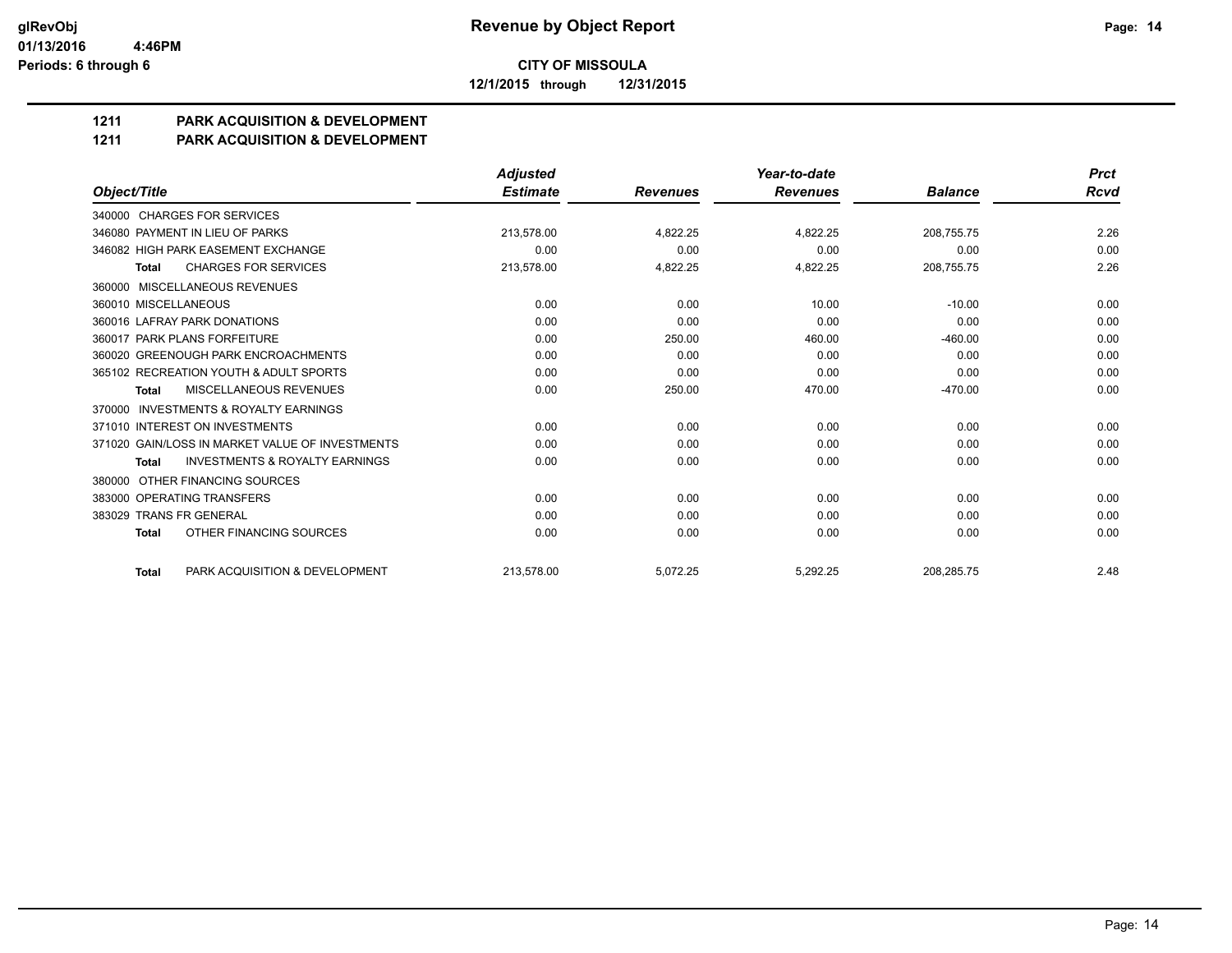**12/1/2015 through 12/31/2015**

# **1211 PARK ACQUISITION & DEVELOPMENT**

|                                                           | <b>Adjusted</b> |                 | Year-to-date    |                | <b>Prct</b> |
|-----------------------------------------------------------|-----------------|-----------------|-----------------|----------------|-------------|
| Object/Title                                              | <b>Estimate</b> | <b>Revenues</b> | <b>Revenues</b> | <b>Balance</b> | Rcvd        |
| 340000 CHARGES FOR SERVICES                               |                 |                 |                 |                |             |
| 346080 PAYMENT IN LIEU OF PARKS                           | 213,578.00      | 4,822.25        | 4,822.25        | 208,755.75     | 2.26        |
| 346082 HIGH PARK EASEMENT EXCHANGE                        | 0.00            | 0.00            | 0.00            | 0.00           | 0.00        |
| <b>CHARGES FOR SERVICES</b><br>Total                      | 213,578.00      | 4,822.25        | 4,822.25        | 208,755.75     | 2.26        |
| 360000 MISCELLANEOUS REVENUES                             |                 |                 |                 |                |             |
| 360010 MISCELLANEOUS                                      | 0.00            | 0.00            | 10.00           | $-10.00$       | 0.00        |
| 360016 LAFRAY PARK DONATIONS                              | 0.00            | 0.00            | 0.00            | 0.00           | 0.00        |
| 360017 PARK PLANS FORFEITURE                              | 0.00            | 250.00          | 460.00          | $-460.00$      | 0.00        |
| 360020 GREENOUGH PARK ENCROACHMENTS                       | 0.00            | 0.00            | 0.00            | 0.00           | 0.00        |
| 365102 RECREATION YOUTH & ADULT SPORTS                    | 0.00            | 0.00            | 0.00            | 0.00           | 0.00        |
| MISCELLANEOUS REVENUES<br>Total                           | 0.00            | 250.00          | 470.00          | $-470.00$      | 0.00        |
| INVESTMENTS & ROYALTY EARNINGS<br>370000                  |                 |                 |                 |                |             |
| 371010 INTEREST ON INVESTMENTS                            | 0.00            | 0.00            | 0.00            | 0.00           | 0.00        |
| 371020 GAIN/LOSS IN MARKET VALUE OF INVESTMENT            | 0.00            | 0.00            | 0.00            | 0.00           | 0.00        |
| <b>INVESTMENTS &amp; ROYALTY EARNINGS</b><br><b>Total</b> | 0.00            | 0.00            | 0.00            | 0.00           | 0.00        |
| 380000 OTHER FINANCING SOURCES                            |                 |                 |                 |                |             |
| 383000 OPERATING TRANSFERS                                | 0.00            | 0.00            | 0.00            | 0.00           | 0.00        |
| 383029 TRANS FR GENERAL                                   | 0.00            | 0.00            | 0.00            | 0.00           | 0.00        |
| OTHER FINANCING SOURCES<br><b>Total</b>                   | 0.00            | 0.00            | 0.00            | 0.00           | 0.00        |
| PARK ACQUISITION & DEVELOPMENT<br><b>Total</b>            | 213,578.00      | 5,072.25        | 5,292.25        | 208,285.75     | 2.48        |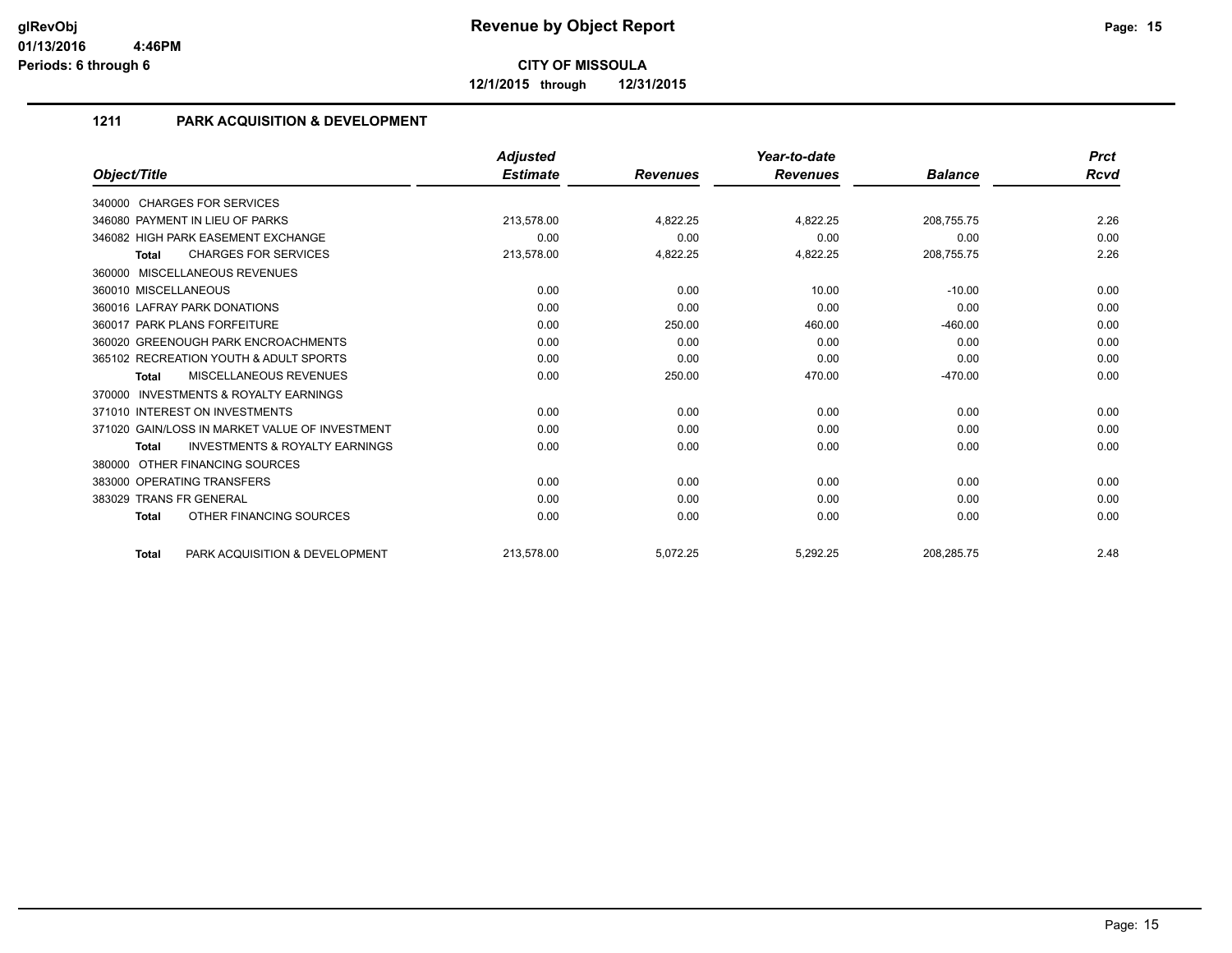**12/1/2015 through 12/31/2015**

# **1212 PARK ENTERPRISE FUND**

**1212 PARK ENTERPRISE FUND**

|                                                           | <b>Adjusted</b> |                 | Year-to-date    |                | <b>Prct</b> |
|-----------------------------------------------------------|-----------------|-----------------|-----------------|----------------|-------------|
| Object/Title                                              | <b>Estimate</b> | <b>Revenues</b> | <b>Revenues</b> | <b>Balance</b> | Rcvd        |
| 340000 CHARGES FOR SERVICES                               |                 |                 |                 |                |             |
| 346000 FEES                                               | 220,000.00      | 491.20          | 20,334.49       | 199,665.51     | 9.24        |
| 346001 TENNIS FEE                                         | 0.00            | 0.00            | 1,410.00        | $-1,410.00$    | 0.00        |
| 346030 SWIMMING POOL FEES                                 | 0.00            | 0.00            | 750.00          | $-750.00$      | 0.00        |
| 346040 MCCORMICK SWIMMING POOL                            | 0.00            | 0.00            | 0.00            | 0.00           | 0.00        |
| 346056 PICNIC SITE FEES                                   | 0.00            | 0.00            | 0.00            | 0.00           | 0.00        |
| 346060 CURRENTS SWIMMING FACILITY                         | 0.00            | 0.00            | 0.00            | 0.00           | 0.00        |
| <b>CHARGES FOR SERVICES</b><br><b>Total</b>               | 220,000.00      | 491.20          | 22,494.49       | 197,505.51     | 10.22       |
| MISCELLANEOUS REVENUES<br>360000                          |                 |                 |                 |                |             |
| 360010 MISCELLANEOUS                                      | 0.00            | 0.00            | 0.00            | 0.00           | 0.00        |
| <b>MISCELLANEOUS REVENUES</b><br><b>Total</b>             | 0.00            | 0.00            | 0.00            | 0.00           | 0.00        |
| <b>INVESTMENTS &amp; ROYALTY EARNINGS</b><br>370000       |                 |                 |                 |                |             |
| 371010 INTEREST ON INVESTMENTS                            | 0.00            | 0.00            | 0.00            | 0.00           | 0.00        |
| 371020 GAIN/LOSS IN MARKET VALUE OF INVESTMENTS           | 0.00            | 0.00            | 0.00            | 0.00           | 0.00        |
| <b>INVESTMENTS &amp; ROYALTY EARNINGS</b><br><b>Total</b> | 0.00            | 0.00            | 0.00            | 0.00           | 0.00        |
| PARK ENTERPRISE FUND<br><b>Total</b>                      | 220,000.00      | 491.20          | 22,494.49       | 197,505.51     | 10.22       |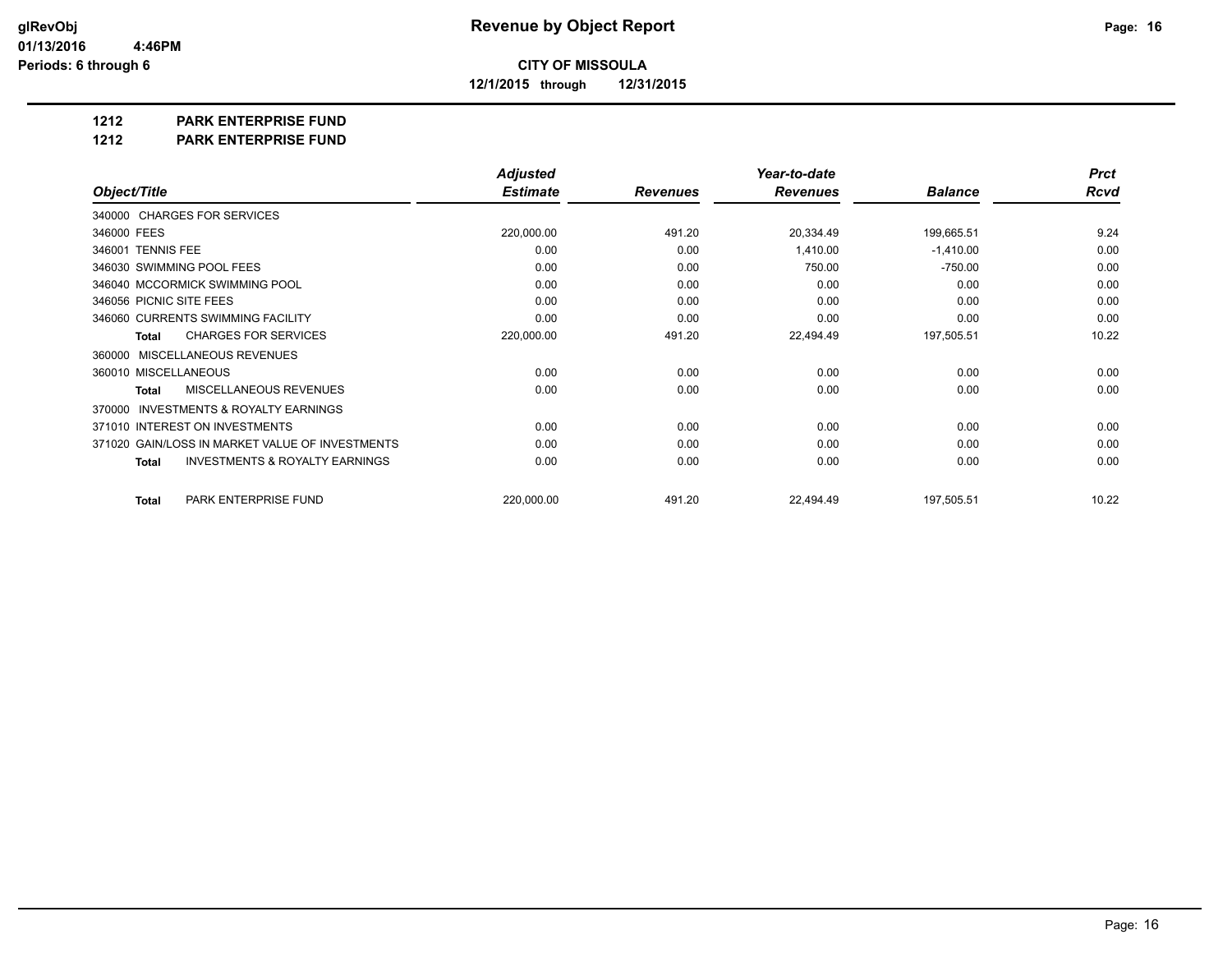**12/1/2015 through 12/31/2015**

## **1212 PARK ENTERPRISE FUND**

|                                                           | <b>Adjusted</b> |                 | Year-to-date    |                | <b>Prct</b> |
|-----------------------------------------------------------|-----------------|-----------------|-----------------|----------------|-------------|
| Object/Title                                              | <b>Estimate</b> | <b>Revenues</b> | <b>Revenues</b> | <b>Balance</b> | <b>Rcvd</b> |
| 340000 CHARGES FOR SERVICES                               |                 |                 |                 |                |             |
| 346000 FEES                                               | 220,000.00      | 491.20          | 20,334.49       | 199,665.51     | 9.24        |
| 346001 TENNIS FEE                                         | 0.00            | 0.00            | 1,410.00        | $-1,410.00$    | 0.00        |
| 346030 SWIMMING POOL FEES                                 | 0.00            | 0.00            | 750.00          | $-750.00$      | 0.00        |
| 346040 MCCORMICK SWIMMING POOL                            | 0.00            | 0.00            | 0.00            | 0.00           | 0.00        |
| 346056 PICNIC SITE FEES                                   | 0.00            | 0.00            | 0.00            | 0.00           | 0.00        |
| 346060 CURRENTS SWIMMING FACILITY                         | 0.00            | 0.00            | 0.00            | 0.00           | 0.00        |
| <b>CHARGES FOR SERVICES</b><br><b>Total</b>               | 220,000.00      | 491.20          | 22,494.49       | 197,505.51     | 10.22       |
| MISCELLANEOUS REVENUES<br>360000                          |                 |                 |                 |                |             |
| 360010 MISCELLANEOUS                                      | 0.00            | 0.00            | 0.00            | 0.00           | 0.00        |
| <b>MISCELLANEOUS REVENUES</b><br><b>Total</b>             | 0.00            | 0.00            | 0.00            | 0.00           | 0.00        |
| <b>INVESTMENTS &amp; ROYALTY EARNINGS</b><br>370000       |                 |                 |                 |                |             |
| 371010 INTEREST ON INVESTMENTS                            | 0.00            | 0.00            | 0.00            | 0.00           | 0.00        |
| 371020 GAIN/LOSS IN MARKET VALUE OF INVESTMENT            | 0.00            | 0.00            | 0.00            | 0.00           | 0.00        |
| <b>INVESTMENTS &amp; ROYALTY EARNINGS</b><br><b>Total</b> | 0.00            | 0.00            | 0.00            | 0.00           | 0.00        |
| PARK ENTERPRISE FUND<br><b>Total</b>                      | 220,000.00      | 491.20          | 22,494.49       | 197,505.51     | 10.22       |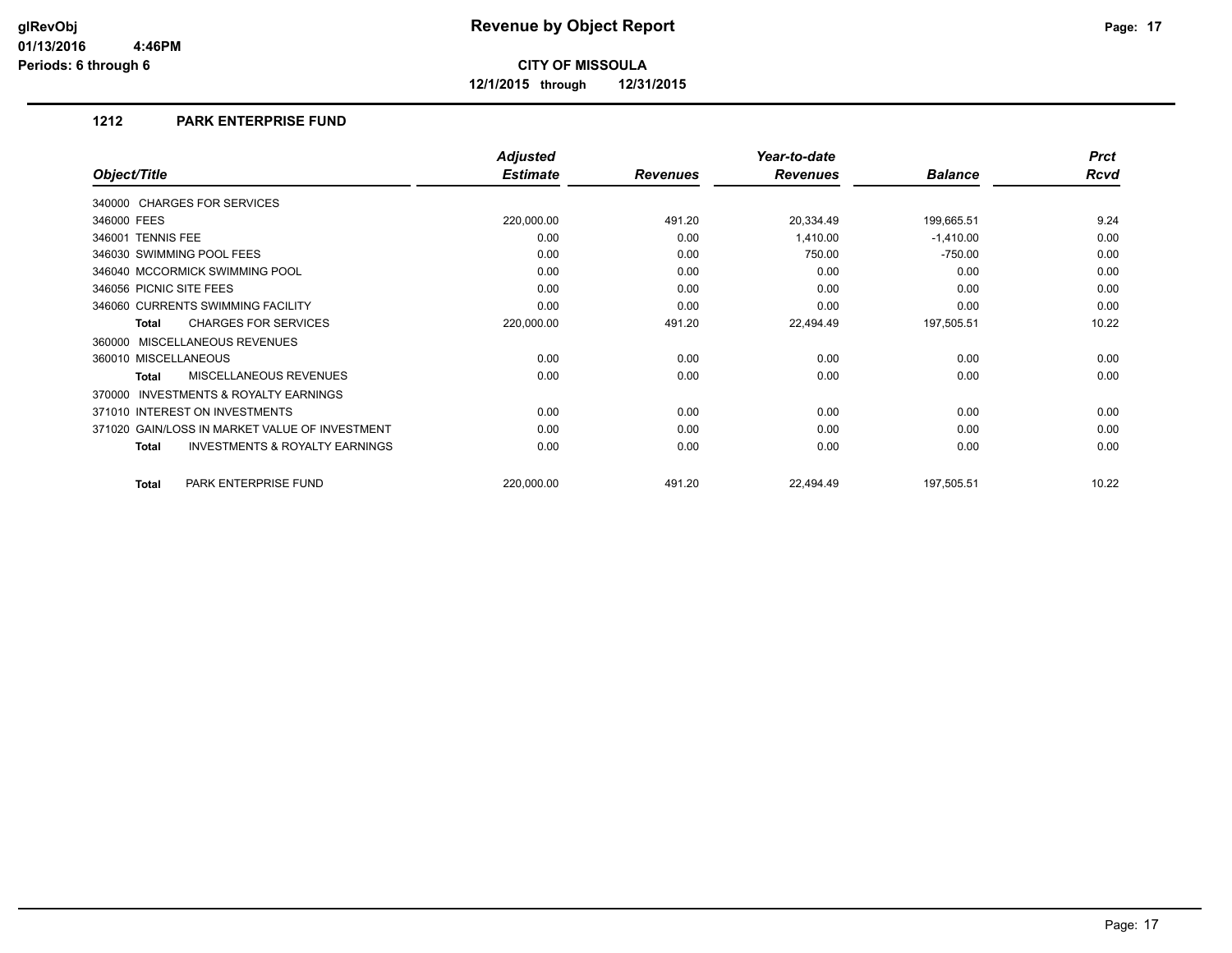**12/1/2015 through 12/31/2015**

**1216 PARKS & REC TRAILS, DEV 1216 PARKS & REC TRAILS, DEV**

|                                                   | <b>Adjusted</b> |                 | Year-to-date    |                | <b>Prct</b> |
|---------------------------------------------------|-----------------|-----------------|-----------------|----------------|-------------|
| Object/Title                                      | <b>Estimate</b> | <b>Revenues</b> | <b>Revenues</b> | <b>Balance</b> | Rcvd        |
| 330000 INTERGOVERNMENTAL REVENUES                 |                 |                 |                 |                |             |
| 331013 NORTHSIDE PED BRIDGE ARRA GRANT            | 0.00            | 0.00            | 0.00            | 0.00           | 0.00        |
| 331014 WHITE PINE PLAYGROUND-CDBG GRANT           | 158,650.00      | 0.00            | 0.00            | 158,650.00     | 0.00        |
| 334025 COUNTY WEED                                | 15,000.00       | 0.00            | 639.73          | 14,360.27      | 4.26        |
| 334026 FOREST HEALTH GRANT                        | 0.00            | 0.00            | 0.00            | 0.00           | 0.00        |
| 334028 DEPT OF AG INTERN GRANT                    | 0.00            | 0.00            | 0.00            | 0.00           | 0.00        |
| 334121 DNRC GRANT                                 | 59,000.00       | 0.00            | 30,000.00       | 29,000.00      | 50.85       |
| 334125 FWP GRANT                                  | 90,000.00       | 0.00            | 0.00            | 90,000.00      | 0.00        |
| 334251 RTP/TAP STATE GRANTS                       | 0.00            | 0.00            | 5,000.00        | $-5,000.00$    | 0.00        |
| 336023 STATE CONTRIB. - PERS                      | 0.00            | 0.00            | 3.79            | $-3.79$        | 0.00        |
| <b>INTERGOVERNMENTAL REVENUES</b><br><b>Total</b> | 322,650.00      | 0.00            | 35,643.52       | 287,006.48     | 11.05       |
| 340000 CHARGES FOR SERVICES                       |                 |                 |                 |                |             |
| 343036 *** Title Not Found ***                    | 0.00            | 0.00            | 0.00            | 0.00           | 0.00        |
| 343302 PARKS SOIL PROJECT                         | 0.00            | 0.00            | 0.00            | 0.00           | 0.00        |
| 346034 GROUNDS MAINTENANCE CONTRACT               | 0.00            | 0.00            | 0.00            | 0.00           | 0.00        |
| 346052 PLAYGROUND SAFETY TRAINING                 | 0.00            | 0.00            | 10,501.65       | $-10,501.65$   | 0.00        |
| 346055 COUNTY PARK SUPPORT                        | 0.00            | 0.00            | 0.00            | 0.00           | 0.00        |
| <b>CHARGES FOR SERVICES</b><br><b>Total</b>       | 0.00            | 0.00            | 10,501.65       | $-10,501.65$   | 0.00        |
| 360000 MISCELLANEOUS REVENUES                     |                 |                 |                 |                |             |
| 360000 MISCELLANEOUS REVENUES                     | 25,000.00       | 0.00            | 0.00            | 25,000.00      | 0.00        |
| 360010 MISCELLANEOUS                              | 0.00            | 0.00            | 0.00            | 0.00           | 0.00        |
| 361000 RATTLESNAKE LAND LEASES                    | 1,100.00        | 0.00            | 0.00            | 1,100.00       | 0.00        |
| 361003 CARAS PARK CONCERT REVENUE                 | 0.00            | 0.00            | 0.00            | 0.00           | 0.00        |
| 364040 INSURANCE AND DAMAGE RECOVERY              | 0.00            | 0.00            | 290.48          | $-290.48$      | 0.00        |
| 365000 DONATIONS                                  | 0.00            | 0.00            | 0.00            | 0.00           | 0.00        |
| 365001 *** Title Not Found ***                    | 0.00            | 0.00            | 2,800.00        | $-2,800.00$    | 0.00        |
| 365002 OTHER RECREATION DONATIONS                 | 70,000.00       | 1,260.00        | 7,676.75        | 62,323.25      | 10.97       |
| 365003 DONATIONS - SMOKE ALARMS                   | 0.00            | 0.00            | 0.00            | 0.00           | 0.00        |
| 365004 GRANT CR TRAIL ASSN DONATION               | 0.00            | 0.00            | 0.00            | 0.00           | 0.00        |
| 365005 DONATIONS - ARCO                           | 157,270.00      | 0.00            | 15,000.00       | 142,270.00     | 9.54        |
| 365009 DONATIONS - BASKETBALL/TENNIS COURT        | 65,000.00       | 0.00            | 7,000.00        | 58,000.00      | 10.77       |
| 365019 PARKS DONATIONS                            | 150,000.00      | 83.40           | 9,218.18        | 140,781.82     | 6.15        |
| 365020 OPEN SPACE DONATIONS                       | 10,000.00       | 0.00            | 25.00           | 9,975.00       | 0.25        |
| 365100 RECREATION OUTDOOR                         | 30,000.00       | 0.00            | 3,216.00        | 26,784.00      | 10.72       |
| 365101 RECREATION SCHOLARSHIP                     | 0.00            | 1,795.08        | 4,721.69        | $-4,721.69$    | 0.00        |
| 365102 RECREATION YOUTH & ADULT SPORTS            | 60,000.00       | 0.00            | 8.00            | 59,992.00      | 0.01        |
| 365103 URBAN FORESTRY PROGRAMS                    | 55,000.00       | 0.00            | 16,011.62       | 38,988.38      | 29.11       |
| 365109 CONSERVATION LANDS DONATIONS               | 0.00            | 0.00            | 0.00            | 0.00           | 0.00        |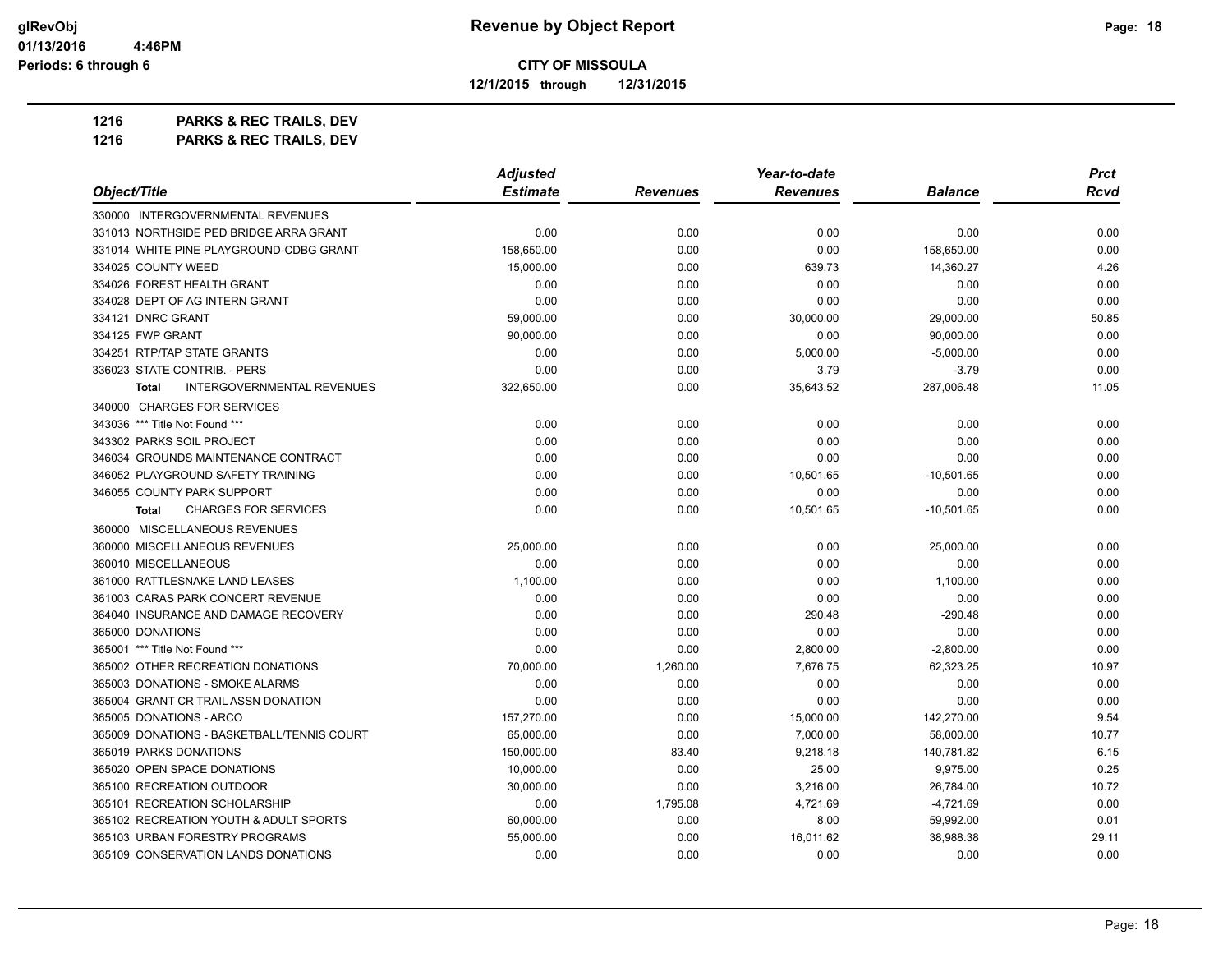**12/1/2015 through 12/31/2015**

**1216 PARKS & REC TRAILS, DEV 1216 PARKS & REC TRAILS, DEV**

|                                                 | <b>Adjusted</b> |                 | Year-to-date    |                | <b>Prct</b> |
|-------------------------------------------------|-----------------|-----------------|-----------------|----------------|-------------|
| Object/Title                                    | <b>Estimate</b> | <b>Revenues</b> | <b>Revenues</b> | <b>Balance</b> | <b>Rcvd</b> |
| MISCELLANEOUS REVENUES<br><b>Total</b>          | 623,370.00      | 3,138.48        | 65,967.72       | 557,402.28     | 10.58       |
| 370000 INVESTMENTS & ROYALTY EARNINGS           |                 |                 |                 |                |             |
| 371010 INTEREST ON INVESTMENTS                  | 0.00            | 0.00            | 0.00            | 0.00           | 0.00        |
| 371020 GAIN/LOSS IN MARKET VALUE OF INVESTMENTS | 0.00            | 0.00            | 0.00            | 0.00           | 0.00        |
| INVESTMENTS & ROYALTY EARNINGS<br>Total         | 0.00            | 0.00            | 0.00            | 0.00           | 0.00        |
| 380000 OTHER FINANCING SOURCES                  |                 |                 |                 |                |             |
| 383000 OPERATING TRANSFERS                      | 10.000.00       | 0.00            | 0.00            | 10,000.00      | 0.00        |
| 383001 TRANS FR FLUSHING DISTRICT               | 0.00            | 0.00            | 0.00            | 0.00           | 0.00        |
| 383026 TRANS FR CDBG                            | 0.00            | 0.00            | 0.00            | 0.00           | 0.00        |
| 383043 TRANSFERS FROM IMPACT FEES               | 0.00            | 0.00            | 0.00            | 0.00           | 0.00        |
| OTHER FINANCING SOURCES<br><b>Total</b>         | 10,000.00       | 0.00            | 0.00            | 10.000.00      | 0.00        |
| <b>Total</b><br>PARKS & REC TRAILS, DEV         | 956.020.00      | 3.138.48        | 112.112.89      | 843.907.11     | 11.73       |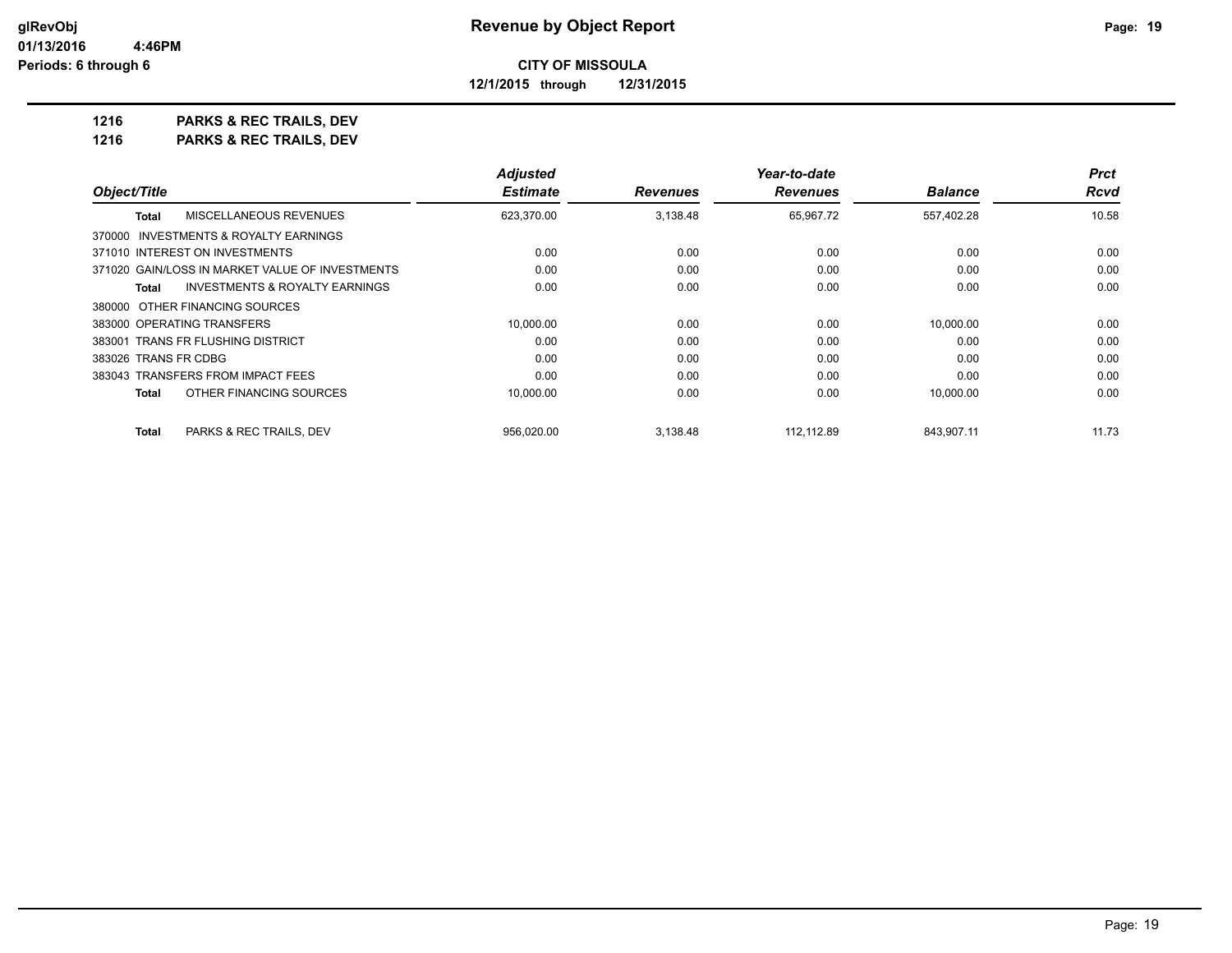**12/1/2015 through 12/31/2015**

## **1216 PARKS & REC TRAILS, DEV**

| Object/Title                                      | <b>Adjusted</b><br>Year-to-date |          |                 |                |       |
|---------------------------------------------------|---------------------------------|----------|-----------------|----------------|-------|
|                                                   | <b>Estimate</b>                 | Revenues | <b>Revenues</b> | <b>Balance</b> | Rcvd  |
| 330000 INTERGOVERNMENTAL REVENUES                 |                                 |          |                 |                |       |
| 331013 NORTHSIDE PED BRIDGE ARRA GRANT            | 0.00                            | 0.00     | 0.00            | 0.00           | 0.00  |
| 331014 WHITE PINE PLAYGROUND-CDBG GRANT           | 158,650.00                      | 0.00     | 0.00            | 158,650.00     | 0.00  |
| 334025 COUNTY WEED                                | 15,000.00                       | 0.00     | 639.73          | 14,360.27      | 4.26  |
| 334026 FOREST HEALTH GRANT                        | 0.00                            | 0.00     | 0.00            | 0.00           | 0.00  |
| 334028 DEPT OF AG INTERN GRANT                    | 0.00                            | 0.00     | 0.00            | 0.00           | 0.00  |
| 334121 DNRC GRANT                                 | 59,000.00                       | 0.00     | 30,000.00       | 29,000.00      | 50.85 |
| 334125 FWP GRANT                                  | 90,000.00                       | 0.00     | 0.00            | 90,000.00      | 0.00  |
| 334251 RTP/TAP STATE GRANTS                       | 0.00                            | 0.00     | 5,000.00        | $-5,000.00$    | 0.00  |
| 336023 STATE CONTRIB. - PERS                      | 0.00                            | 0.00     | 3.79            | $-3.79$        | 0.00  |
| <b>INTERGOVERNMENTAL REVENUES</b><br><b>Total</b> | 322,650.00                      | 0.00     | 35,643.52       | 287,006.48     | 11.05 |
| 340000 CHARGES FOR SERVICES                       |                                 |          |                 |                |       |
| 343036 *** Title Not Found ***                    | 0.00                            | 0.00     | 0.00            | 0.00           | 0.00  |
| 343302 PARKS SOIL PROJECT                         | 0.00                            | 0.00     | 0.00            | 0.00           | 0.00  |
| 346034 GROUNDS MAINTENANCE CONTRACT               | 0.00                            | 0.00     | 0.00            | 0.00           | 0.00  |
| 346052 PLAYGROUND SAFETY TRAINING                 | 0.00                            | 0.00     | 10,501.65       | $-10,501.65$   | 0.00  |
| 346055 COUNTY PARK SUPPORT                        | 0.00                            | 0.00     | 0.00            | 0.00           | 0.00  |
| <b>CHARGES FOR SERVICES</b><br>Total              | 0.00                            | 0.00     | 10,501.65       | $-10,501.65$   | 0.00  |
| 360000 MISCELLANEOUS REVENUES                     |                                 |          |                 |                |       |
| 360000 MISCELLANEOUS REVENUES                     | 25,000.00                       | 0.00     | 0.00            | 25,000.00      | 0.00  |
| 360010 MISCELLANEOUS                              | 0.00                            | 0.00     | 0.00            | 0.00           | 0.00  |
| 361000 RATTLESNAKE LAND LEASES                    | 1,100.00                        | 0.00     | 0.00            | 1,100.00       | 0.00  |
| 361003 CARAS PARK CONCERT REVENUE                 | 0.00                            | 0.00     | 0.00            | 0.00           | 0.00  |
| 364040 INSURANCE AND DAMAGE RECOVERY              | 0.00                            | 0.00     | 290.48          | $-290.48$      | 0.00  |
| 365000 DONATIONS                                  | 0.00                            | 0.00     | 0.00            | 0.00           | 0.00  |
| 365001 *** Title Not Found ***                    | 0.00                            | 0.00     | 2,800.00        | $-2,800.00$    | 0.00  |
| 365002 OTHER RECREATION DONATIONS                 | 70,000.00                       | 1,260.00 | 7,676.75        | 62,323.25      | 10.97 |
| 365003 DONATIONS - SMOKE ALARMS                   | 0.00                            | 0.00     | 0.00            | 0.00           | 0.00  |
| 365004 GRANT CR TRAIL ASSN DONATION               | 0.00                            | 0.00     | 0.00            | 0.00           | 0.00  |
| 365005 DONATIONS - ARCO                           | 157,270.00                      | 0.00     | 15,000.00       | 142,270.00     | 9.54  |
| 365009 DONATIONS - BASKETBALL/TENNIS COURT        | 65,000.00                       | 0.00     | 7,000.00        | 58,000.00      | 10.77 |
| 365019 PARKS DONATIONS                            | 150,000.00                      | 83.40    | 9,218.18        | 140,781.82     | 6.15  |
| 365020 OPEN SPACE DONATIONS                       | 10,000.00                       | 0.00     | 25.00           | 9,975.00       | 0.25  |
| 365100 RECREATION OUTDOOR                         | 30,000.00                       | 0.00     | 3,216.00        | 26,784.00      | 10.72 |
| 365101 RECREATION SCHOLARSHIP                     | 0.00                            | 1,795.08 | 4,721.69        | $-4,721.69$    | 0.00  |
| 365102 RECREATION YOUTH & ADULT SPORTS            | 60,000.00                       | 0.00     | 8.00            | 59,992.00      | 0.01  |
| 365103 URBAN FORESTRY PROGRAMS                    | 55,000.00                       | 0.00     | 16,011.62       | 38,988.38      | 29.11 |
| 365109 CONSERVATION LANDS DONATIONS               | 0.00                            | 0.00     | 0.00            | 0.00           | 0.00  |
| <b>MISCELLANEOUS REVENUES</b><br>Total            | 623.370.00                      | 3.138.48 | 65.967.72       | 557.402.28     | 10.58 |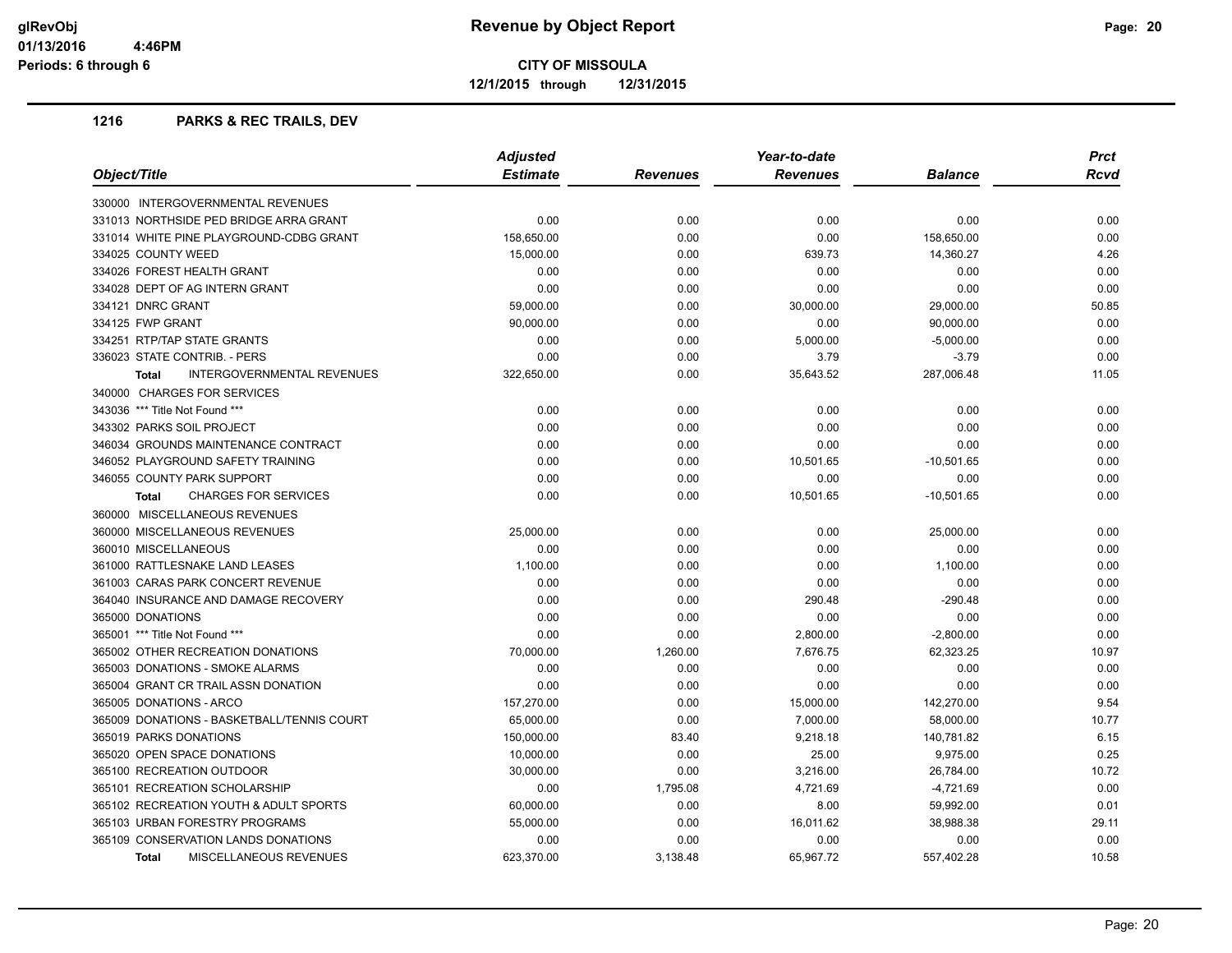**12/1/2015 through 12/31/2015**

# **1216 PARKS & REC TRAILS, DEV**

|                                                    | <b>Adjusted</b> |                 | Year-to-date    |                | Prct        |
|----------------------------------------------------|-----------------|-----------------|-----------------|----------------|-------------|
| Object/Title                                       | <b>Estimate</b> | <b>Revenues</b> | <b>Revenues</b> | <b>Balance</b> | <b>Rcvd</b> |
| 370000 INVESTMENTS & ROYALTY EARNINGS              |                 |                 |                 |                |             |
| 371010 INTEREST ON INVESTMENTS                     | 0.00            | 0.00            | 0.00            | 0.00           | 0.00        |
| 371020 GAIN/LOSS IN MARKET VALUE OF INVESTMENT     | 0.00            | 0.00            | 0.00            | 0.00           | 0.00        |
| <b>INVESTMENTS &amp; ROYALTY EARNINGS</b><br>Total | 0.00            | 0.00            | 0.00            | 0.00           | 0.00        |
| 380000 OTHER FINANCING SOURCES                     |                 |                 |                 |                |             |
| 383000 OPERATING TRANSFERS                         | 10.000.00       | 0.00            | 0.00            | 10.000.00      | 0.00        |
| 383001 TRANS FR FLUSHING DISTRICT                  | 0.00            | 0.00            | 0.00            | 0.00           | 0.00        |
| 383026 TRANS FR CDBG                               | 0.00            | 0.00            | 0.00            | 0.00           | 0.00        |
| 383043 TRANSFERS FROM IMPACT FEES                  | 0.00            | 0.00            | 0.00            | 0.00           | 0.00        |
| OTHER FINANCING SOURCES<br>Total                   | 10.000.00       | 0.00            | 0.00            | 10.000.00      | 0.00        |
| PARKS & REC TRAILS, DEV<br>Total                   | 956.020.00      | 3.138.48        | 112.112.89      | 843.907.11     | 11.73       |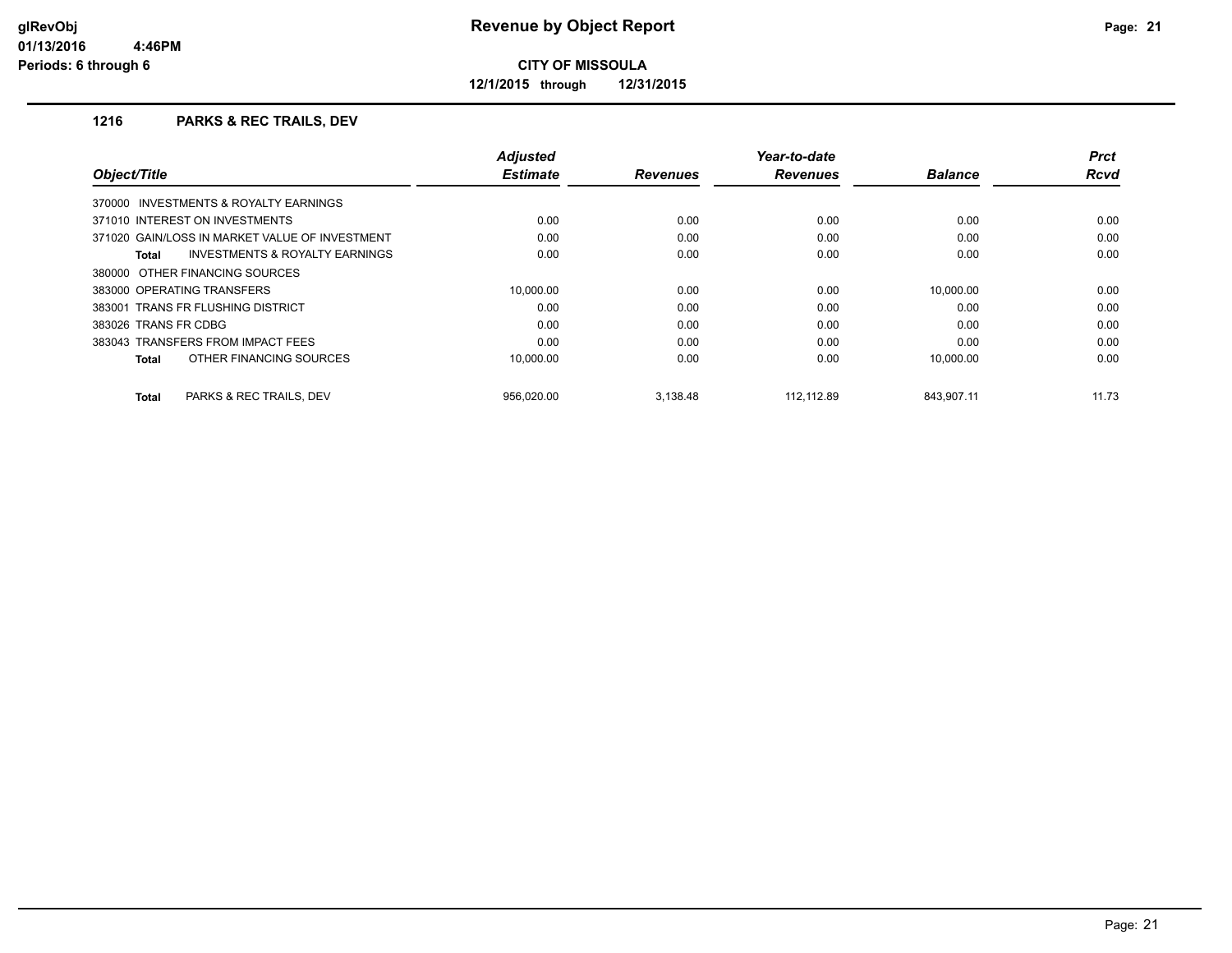**12/1/2015 through 12/31/2015**

# **1217 PARKS CITY LIFE GYM LEASE**

**1217 PARKS CITY LIFE GYM LEASE**

|                                           | <b>Adjusted</b> |                 | Year-to-date    |                |             |  |
|-------------------------------------------|-----------------|-----------------|-----------------|----------------|-------------|--|
| Object/Title                              | <b>Estimate</b> | <b>Revenues</b> | <b>Revenues</b> | <b>Balance</b> | <b>Rcvd</b> |  |
| 330000 INTERGOVERNMENTAL REVENUES         |                 |                 |                 |                |             |  |
| 336023 STATE CONTRIB. - PERS              | 0.00            | 0.00            | 0.00            | 0.00           | 0.00        |  |
| INTERGOVERNMENTAL REVENUES<br>Total       | 0.00            | 0.00            | 0.00            | 0.00           | 0.00        |  |
| 340000 CHARGES FOR SERVICES               |                 |                 |                 |                |             |  |
| 346031 RECREATION FEES                    | 30,900.00       | 5,766.25        | 31,440.75       | $-540.75$      | 101.75      |  |
| 346032 PRESCHOOL PROGRAMS                 | 0.00            | 0.00            | 0.00            | 0.00           | 0.00        |  |
| 346053 CITY LIFE PROGRAMS                 | 12,500.00       | 1,365.00        | 3,756.00        | 8,744.00       | 30.05       |  |
| <b>CHARGES FOR SERVICES</b><br>Total      | 43,400.00       | 7,131.25        | 35,196.75       | 8,203.25       | 81.10       |  |
| 360000 MISCELLANEOUS REVENUES             |                 |                 |                 |                |             |  |
| 365019 PARKS DONATIONS                    | 0.00            | 0.00            | 0.00            | 0.00           | 0.00        |  |
| MISCELLANEOUS REVENUES<br><b>Total</b>    | 0.00            | 0.00            | 0.00            | 0.00           | 0.00        |  |
| <b>Total</b><br>PARKS CITY LIFE GYM LEASE | 43.400.00       | 7.131.25        | 35,196.75       | 8,203.25       | 81.10       |  |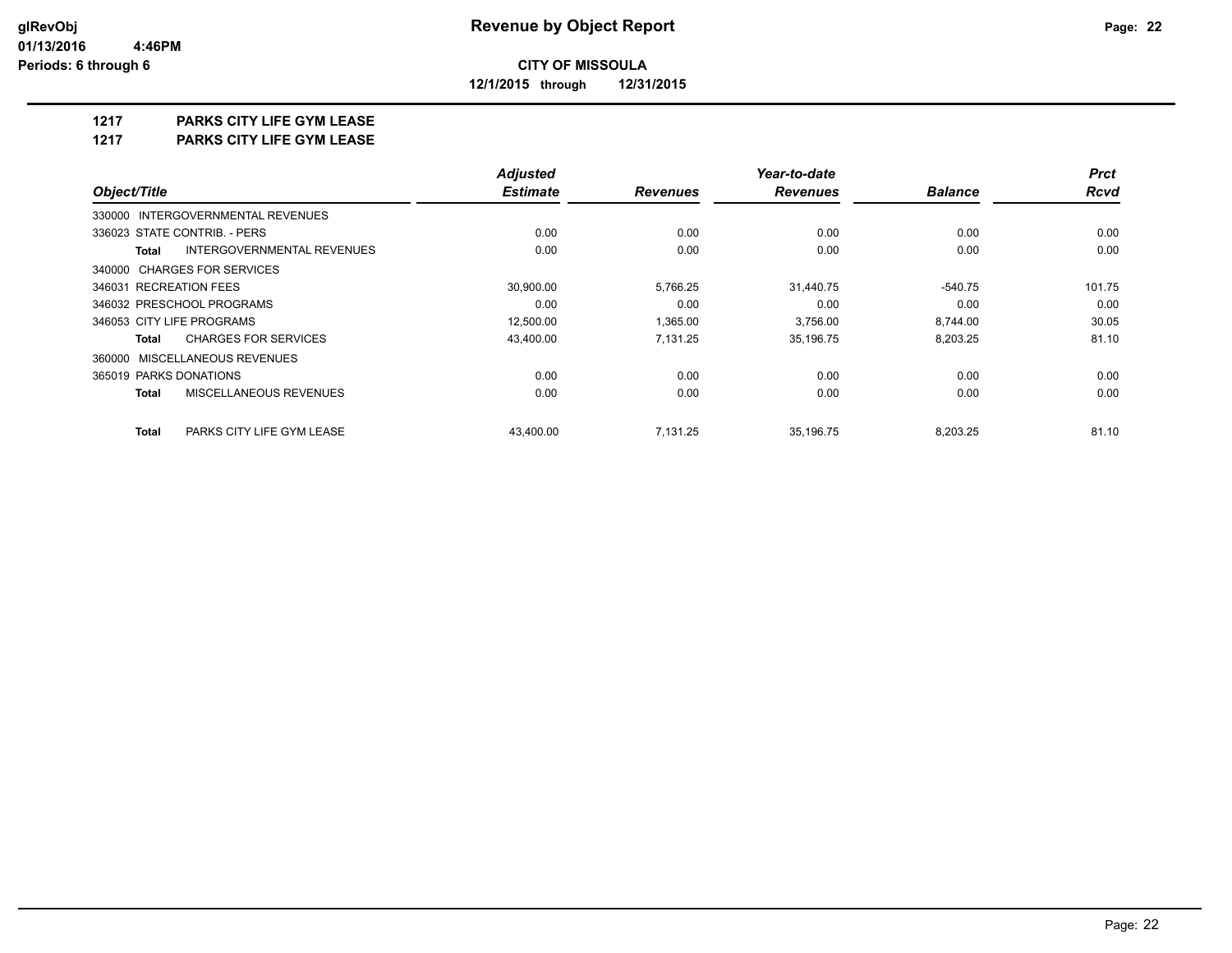**12/1/2015 through 12/31/2015**

# **1217 PARKS CITY LIFE GYM LEASE**

| Object/Title                                | <b>Adjusted</b><br><b>Estimate</b> | <b>Revenues</b> | Year-to-date<br><b>Revenues</b> | <b>Balance</b> | <b>Prct</b><br><b>Rcvd</b> |
|---------------------------------------------|------------------------------------|-----------------|---------------------------------|----------------|----------------------------|
| 330000 INTERGOVERNMENTAL REVENUES           |                                    |                 |                                 |                |                            |
| 336023 STATE CONTRIB. - PERS                | 0.00                               | 0.00            | 0.00                            | 0.00           | 0.00                       |
| INTERGOVERNMENTAL REVENUES<br><b>Total</b>  | 0.00                               | 0.00            | 0.00                            | 0.00           | 0.00                       |
| 340000 CHARGES FOR SERVICES                 |                                    |                 |                                 |                |                            |
| 346031 RECREATION FEES                      | 30,900.00                          | 5,766.25        | 31,440.75                       | $-540.75$      | 101.75                     |
| 346032 PRESCHOOL PROGRAMS                   | 0.00                               | 0.00            | 0.00                            | 0.00           | 0.00                       |
| 346053 CITY LIFE PROGRAMS                   | 12,500.00                          | 1,365.00        | 3.756.00                        | 8.744.00       | 30.05                      |
| <b>CHARGES FOR SERVICES</b><br><b>Total</b> | 43,400.00                          | 7.131.25        | 35,196.75                       | 8,203.25       | 81.10                      |
| 360000 MISCELLANEOUS REVENUES               |                                    |                 |                                 |                |                            |
| 365019 PARKS DONATIONS                      | 0.00                               | 0.00            | 0.00                            | 0.00           | 0.00                       |
| MISCELLANEOUS REVENUES<br><b>Total</b>      | 0.00                               | 0.00            | 0.00                            | 0.00           | 0.00                       |
| <b>Total</b><br>PARKS CITY LIFE GYM LEASE   | 43.400.00                          | 7.131.25        | 35,196.75                       | 8,203.25       | 81.10                      |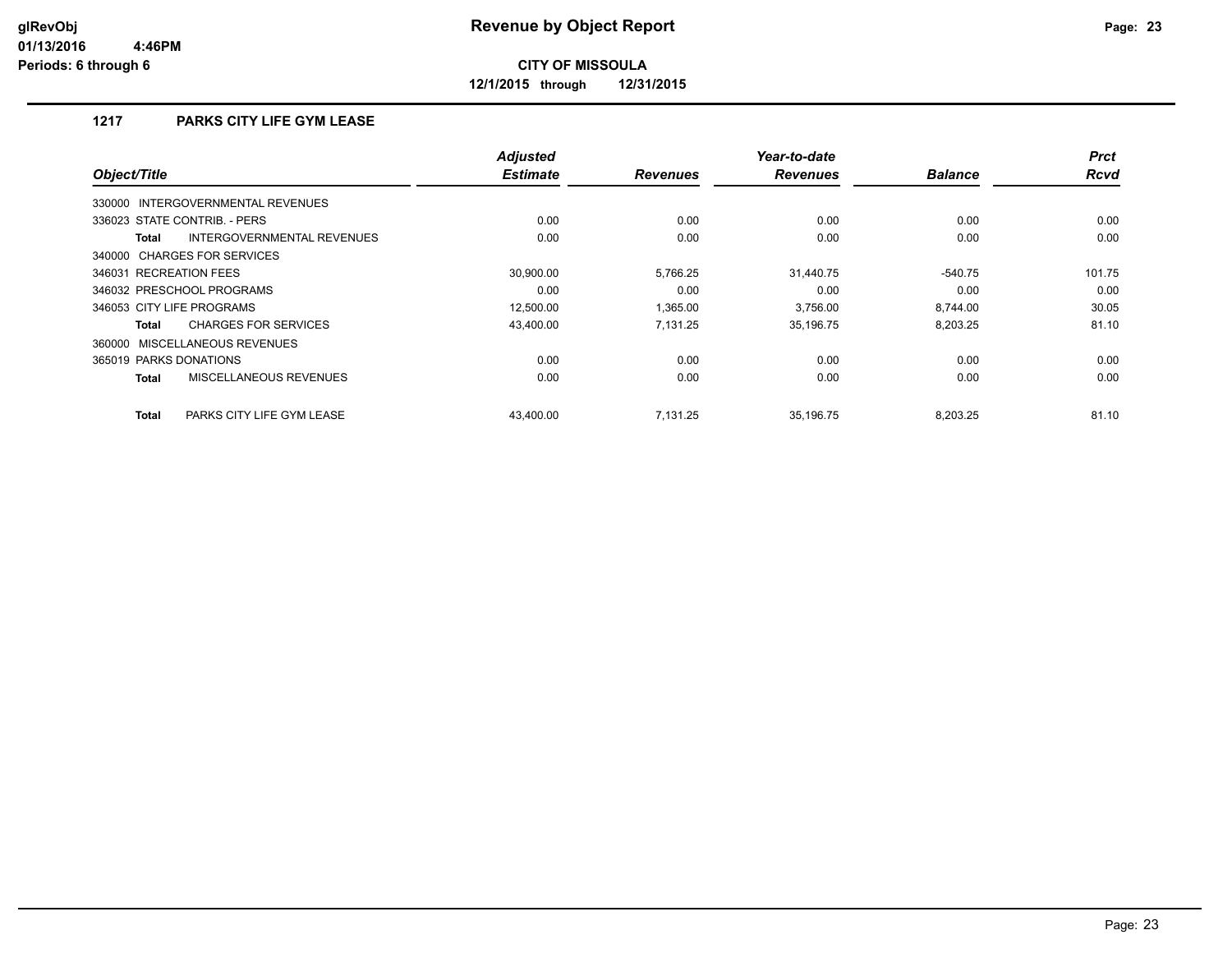**12/1/2015 through 12/31/2015**

## **1218 ALL ABILITIES PLAYGROUND**

**1218 ALL ABILITIES PLAYGROUND**

|                                          | <b>Adjusted</b> |                 | Year-to-date    | <b>Prct</b>    |             |
|------------------------------------------|-----------------|-----------------|-----------------|----------------|-------------|
| Object/Title                             | <b>Estimate</b> | <b>Revenues</b> | <b>Revenues</b> | <b>Balance</b> | <b>Rcvd</b> |
| 360000 MISCELLANEOUS REVENUES            |                 |                 |                 |                |             |
| 365019 PARKS DONATIONS                   | 490,861.00      | 0.00            | 0.00            | 490.861.00     | 0.00        |
| MISCELLANEOUS REVENUES<br><b>Total</b>   | 490,861.00      | 0.00            | 0.00            | 490,861.00     | 0.00        |
| 380000 OTHER FINANCING SOURCES           |                 |                 |                 |                |             |
| 383010 TRANS FR CIP                      | 0.00            | 0.00            | 0.00            | 0.00           | 0.00        |
| OTHER FINANCING SOURCES<br><b>Total</b>  | 0.00            | 0.00            | 0.00            | 0.00           | 0.00        |
| ALL ABILITIES PLAYGROUND<br><b>Total</b> | 490.861.00      | 0.00            | 0.00            | 490.861.00     | 0.00        |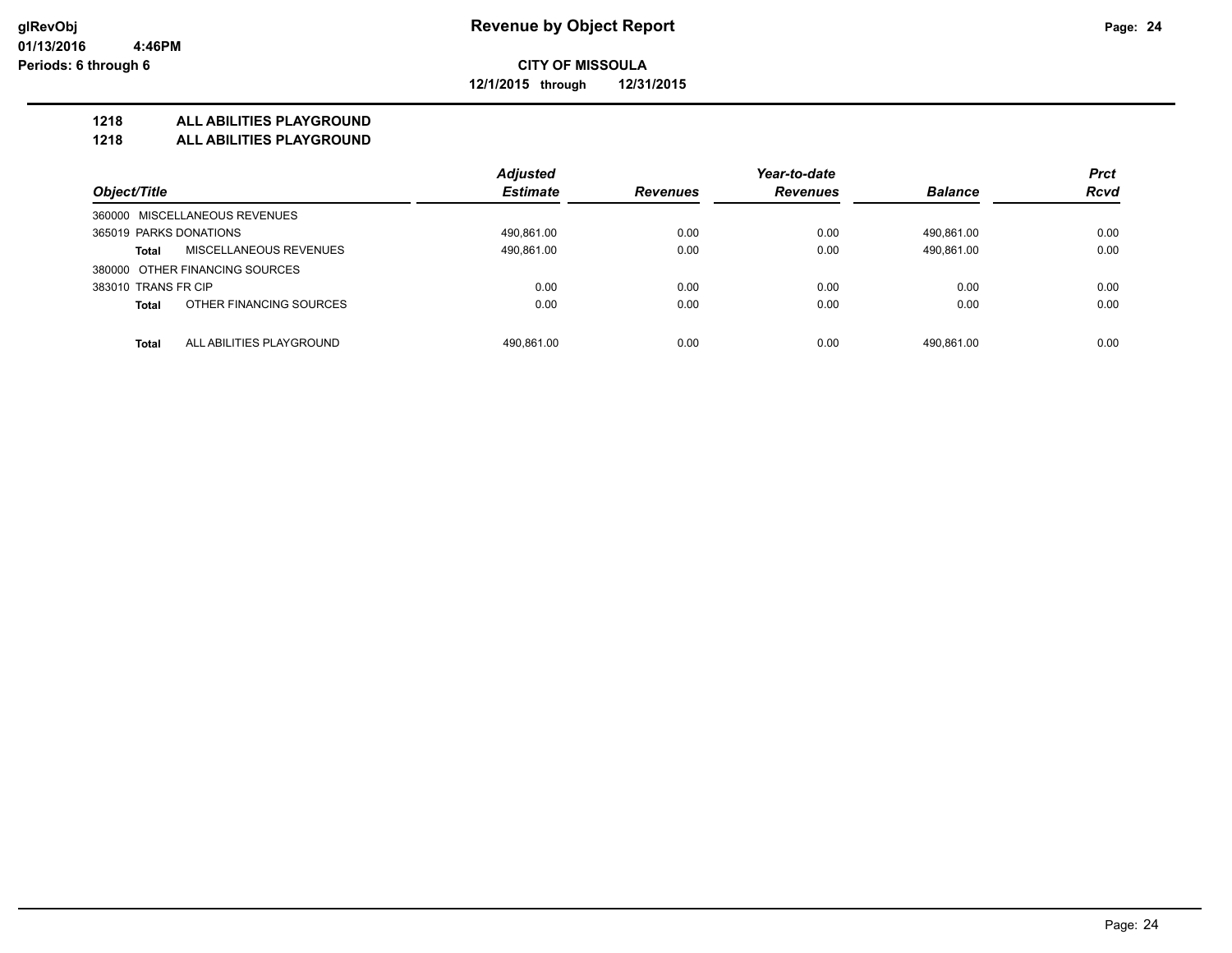**12/1/2015 through 12/31/2015**

# **1218 ALL ABILITIES PLAYGROUND**

| Object/Title                             | <b>Adjusted</b><br><b>Estimate</b> | <b>Revenues</b> | Year-to-date<br><b>Revenues</b> | <b>Balance</b> | <b>Prct</b><br><b>Rcvd</b> |
|------------------------------------------|------------------------------------|-----------------|---------------------------------|----------------|----------------------------|
| 360000 MISCELLANEOUS REVENUES            |                                    |                 |                                 |                |                            |
| 365019 PARKS DONATIONS                   | 490.861.00                         | 0.00            | 0.00                            | 490.861.00     | 0.00                       |
| <b>MISCELLANEOUS REVENUES</b><br>Total   | 490,861.00                         | 0.00            | 0.00                            | 490,861.00     | 0.00                       |
| 380000 OTHER FINANCING SOURCES           |                                    |                 |                                 |                |                            |
| 383010 TRANS FR CIP                      | 0.00                               | 0.00            | 0.00                            | 0.00           | 0.00                       |
| OTHER FINANCING SOURCES<br><b>Total</b>  | 0.00                               | 0.00            | 0.00                            | 0.00           | 0.00                       |
|                                          |                                    |                 |                                 |                |                            |
| ALL ABILITIES PLAYGROUND<br><b>Total</b> | 490.861.00                         | 0.00            | 0.00                            | 490.861.00     | 0.00                       |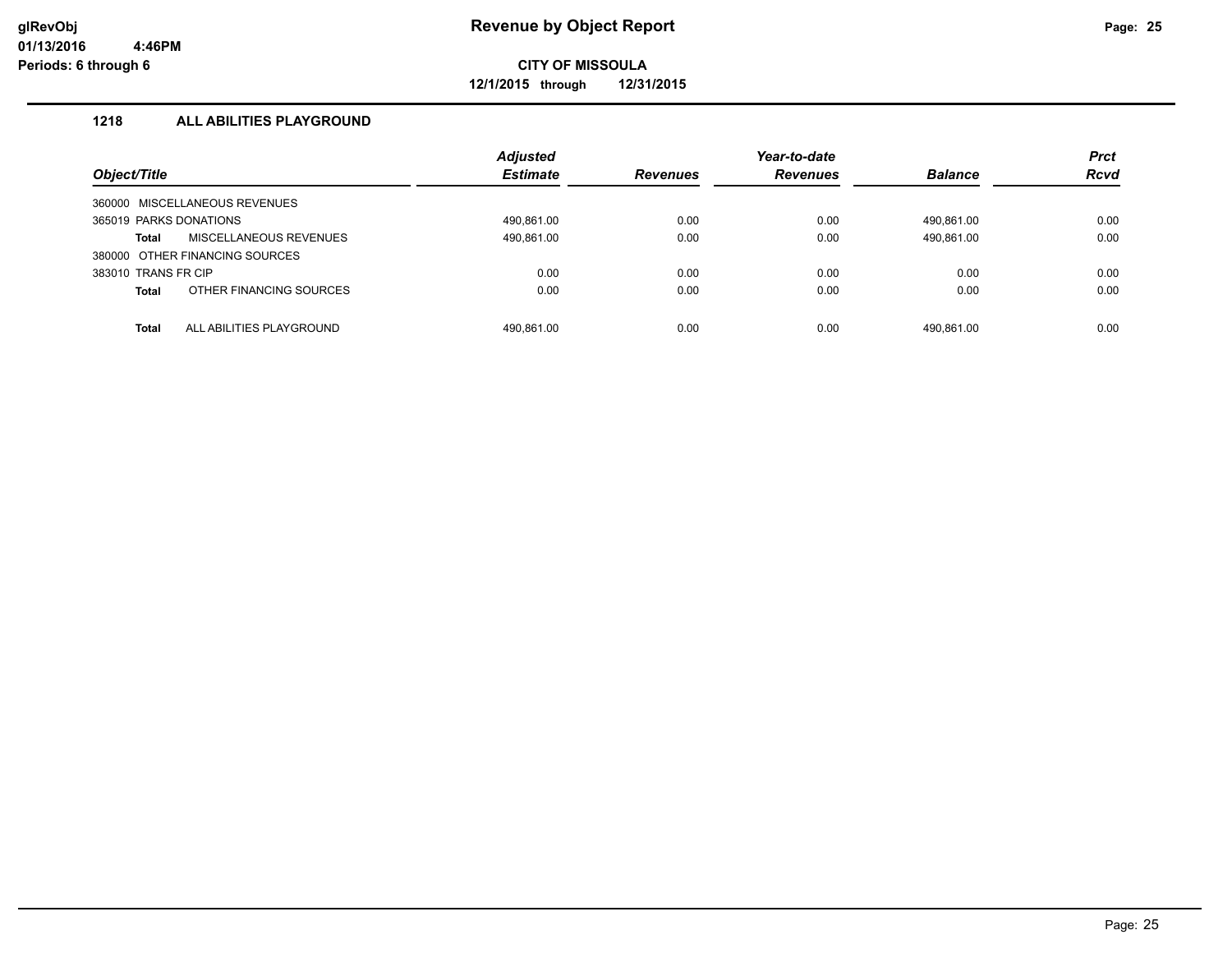**12/1/2015 through 12/31/2015**

### **1219 FY14 PARK & TRAIL BOND**

**1219 FY14 PARK & TRAIL BOND**

|                                                   | <b>Adjusted</b> |                 | Year-to-date    |                | <b>Prct</b> |
|---------------------------------------------------|-----------------|-----------------|-----------------|----------------|-------------|
| Object/Title                                      | <b>Estimate</b> | <b>Revenues</b> | <b>Revenues</b> | <b>Balance</b> | <b>Rcvd</b> |
| 330000 INTERGOVERNMENTAL REVENUES                 |                 |                 |                 |                |             |
| 330000 INTERGOVERNMENTAL REVENUES                 | 0.00            | 0.00            | 76.395.77       | $-76,395.77$   | 0.00        |
| INTERGOVERNMENTAL REVENUES<br>Total               | 0.00            | 0.00            | 76,395.77       | $-76,395.77$   | 0.00        |
| 380000 OTHER FINANCING SOURCES                    |                 |                 |                 |                |             |
| 381010 BOND PROCEEDS                              | 0.00            | 0.00            | 0.00            | 0.00           | 0.00        |
| 383050 TRANSFER FROM IMPACT FEES                  | 0.00            | 0.00            | 0.00            | 0.00           | 0.00        |
| OTHER FINANCING SOURCES<br>Total                  | 0.00            | 0.00            | 0.00            | 0.00           | 0.00        |
|                                                   |                 |                 |                 |                |             |
| <b>Total</b><br><b>FY14 PARK &amp; TRAIL BOND</b> | 0.00            | 0.00            | 76.395.77       | -76.395.77     | 0.00        |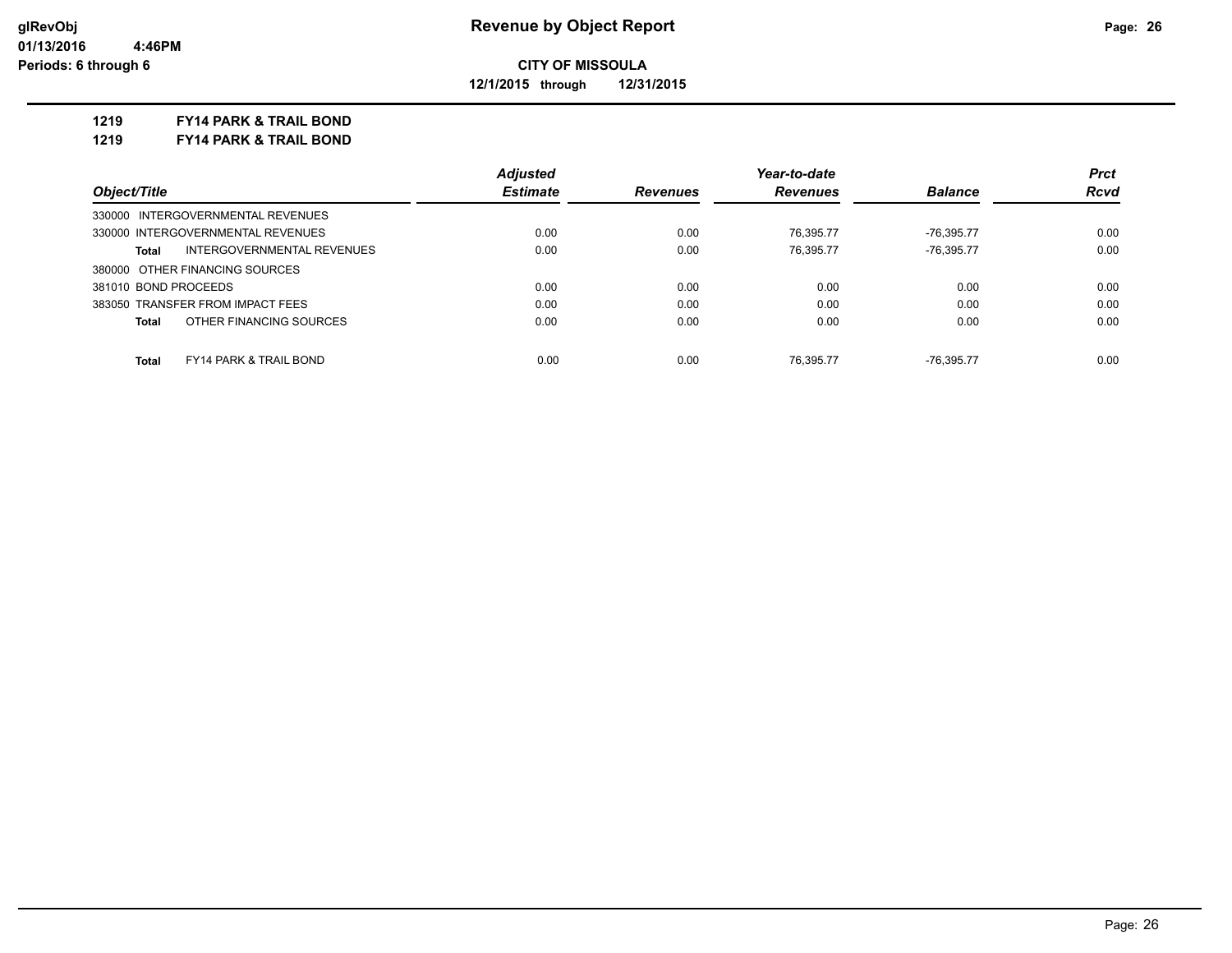**12/1/2015 through 12/31/2015**

# **1219 FY14 PARK & TRAIL BOND**

|                                            | <b>Adjusted</b> |                 | Year-to-date    |                | <b>Prct</b> |
|--------------------------------------------|-----------------|-----------------|-----------------|----------------|-------------|
| Object/Title                               | <b>Estimate</b> | <b>Revenues</b> | <b>Revenues</b> | <b>Balance</b> | <b>Rcvd</b> |
| 330000 INTERGOVERNMENTAL REVENUES          |                 |                 |                 |                |             |
| 330000 INTERGOVERNMENTAL REVENUES          | 0.00            | 0.00            | 76.395.77       | $-76.395.77$   | 0.00        |
| INTERGOVERNMENTAL REVENUES<br>Total        | 0.00            | 0.00            | 76.395.77       | $-76.395.77$   | 0.00        |
| 380000 OTHER FINANCING SOURCES             |                 |                 |                 |                |             |
| 381010 BOND PROCEEDS                       | 0.00            | 0.00            | 0.00            | 0.00           | 0.00        |
| 383050 TRANSFER FROM IMPACT FEES           | 0.00            | 0.00            | 0.00            | 0.00           | 0.00        |
| OTHER FINANCING SOURCES<br>Total           | 0.00            | 0.00            | 0.00            | 0.00           | 0.00        |
|                                            |                 |                 |                 |                |             |
| Total<br><b>FY14 PARK &amp; TRAIL BOND</b> | 0.00            | 0.00            | 76.395.77       | -76.395.77     | 0.00        |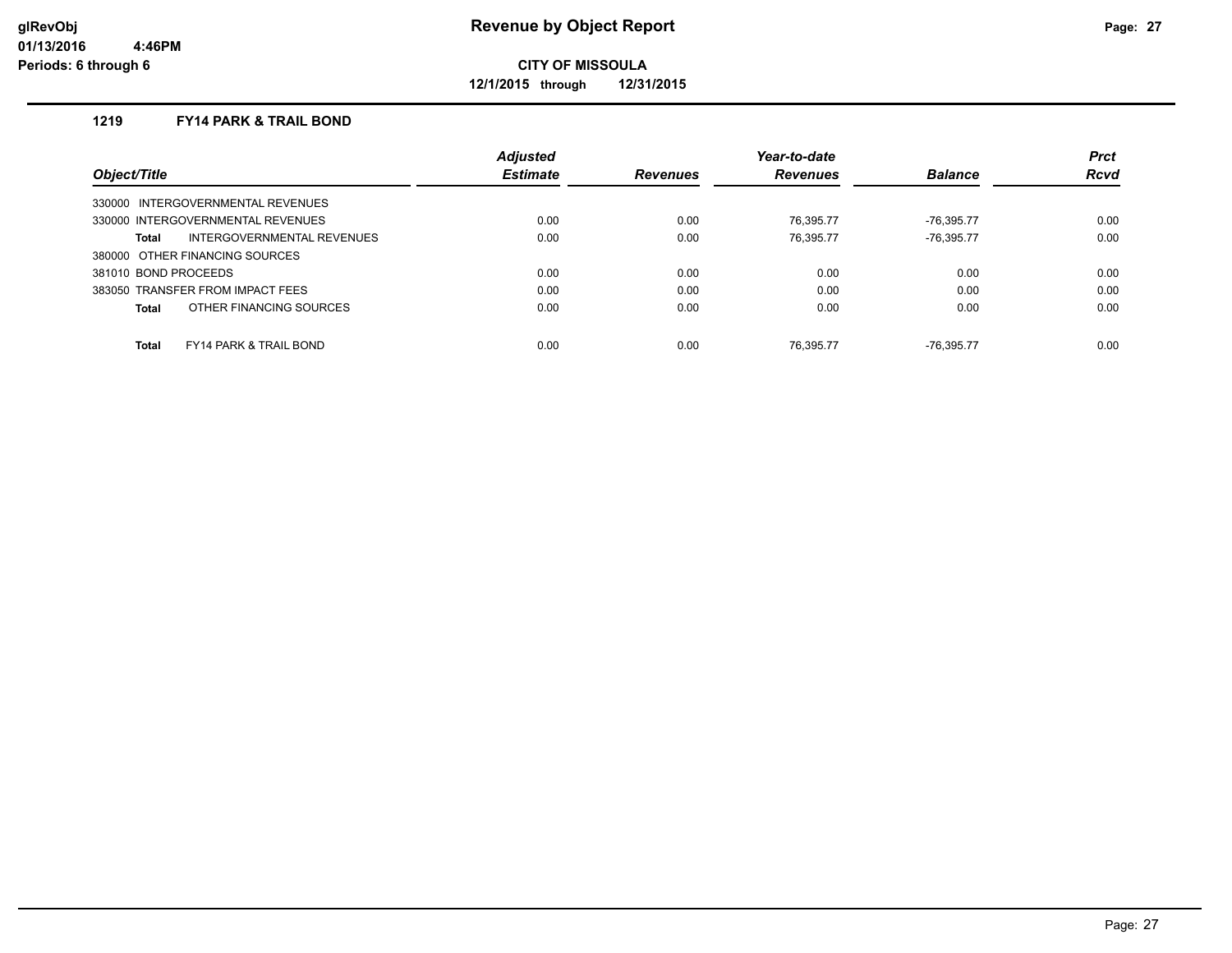**12/1/2015 through 12/31/2015**

# **1241 CREMAIN WALL & CEMETERY DONATIONS FUND**

**1241 CREMAIN WALL & CEMETERY DONATIONS FUND**

|                                                           | <b>Adjusted</b> |                 | Year-to-date    |                | <b>Prct</b> |
|-----------------------------------------------------------|-----------------|-----------------|-----------------|----------------|-------------|
| Object/Title                                              | <b>Estimate</b> | <b>Revenues</b> | <b>Revenues</b> | <b>Balance</b> | <b>Rcvd</b> |
| 340000 CHARGES FOR SERVICES                               |                 |                 |                 |                |             |
| 343310 SALE OF NICHE NAMEPLATES & VASES                   | 0.00            | 700.00          | 7,400.00        | $-7,400.00$    | 0.00        |
| 343311 SALE OF NICHES                                     | 0.00            | 0.00            | 0.00            | 0.00           | 0.00        |
| <b>CHARGES FOR SERVICES</b><br><b>Total</b>               | 0.00            | 700.00          | 7,400.00        | $-7,400.00$    | 0.00        |
| 360000 MISCELLANEOUS REVENUES                             |                 |                 |                 |                |             |
| 360010 MISCELLANEOUS                                      | 0.00            | 0.00            | 0.00            | 0.00           | 0.00        |
| 365000 DONATIONS                                          | 0.00            | 0.00            | 0.00            | 0.00           | 0.00        |
| MISCELLANEOUS REVENUES<br><b>Total</b>                    | 0.00            | 0.00            | 0.00            | 0.00           | 0.00        |
| 370000 INVESTMENTS & ROYALTY EARNINGS                     |                 |                 |                 |                |             |
| 371010 INTEREST ON INVESTMENTS                            | 0.00            | 0.00            | 0.00            | 0.00           | 0.00        |
| 371020 GAIN/LOSS IN MARKET VALUE OF INVESTMENTS           | 0.00            | 0.00            | 0.00            | 0.00           | 0.00        |
| <b>INVESTMENTS &amp; ROYALTY EARNINGS</b><br><b>Total</b> | 0.00            | 0.00            | 0.00            | 0.00           | 0.00        |
| <b>CREMAIN WALL &amp; CEMETERY DONATIONS F</b><br>Total   | 0.00            | 700.00          | 7,400.00        | $-7,400.00$    | 0.00        |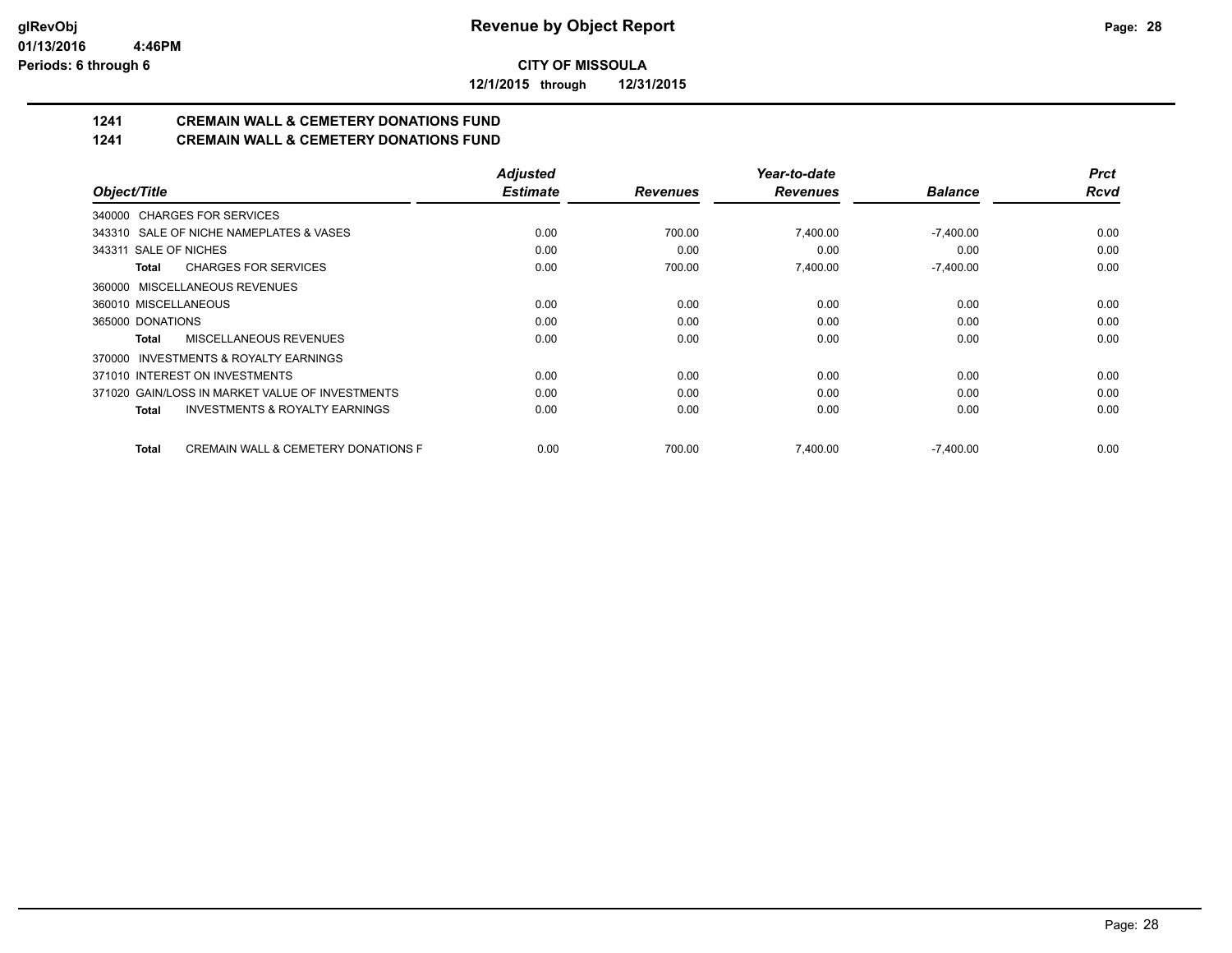**12/1/2015 through 12/31/2015**

# **1241 CREMAIN WALL & CEMETERY DONATIONS FUND**

|                                                           | <b>Adjusted</b> |                 | Year-to-date    |                | <b>Prct</b> |
|-----------------------------------------------------------|-----------------|-----------------|-----------------|----------------|-------------|
| Object/Title                                              | <b>Estimate</b> | <b>Revenues</b> | <b>Revenues</b> | <b>Balance</b> | <b>Rcvd</b> |
| 340000 CHARGES FOR SERVICES                               |                 |                 |                 |                |             |
| 343310 SALE OF NICHE NAMEPLATES & VASES                   | 0.00            | 700.00          | 7,400.00        | $-7,400.00$    | 0.00        |
| 343311 SALE OF NICHES                                     | 0.00            | 0.00            | 0.00            | 0.00           | 0.00        |
| <b>CHARGES FOR SERVICES</b><br>Total                      | 0.00            | 700.00          | 7,400.00        | $-7,400.00$    | 0.00        |
| 360000 MISCELLANEOUS REVENUES                             |                 |                 |                 |                |             |
| 360010 MISCELLANEOUS                                      | 0.00            | 0.00            | 0.00            | 0.00           | 0.00        |
| 365000 DONATIONS                                          | 0.00            | 0.00            | 0.00            | 0.00           | 0.00        |
| MISCELLANEOUS REVENUES<br>Total                           | 0.00            | 0.00            | 0.00            | 0.00           | 0.00        |
| INVESTMENTS & ROYALTY EARNINGS<br>370000                  |                 |                 |                 |                |             |
| 371010 INTEREST ON INVESTMENTS                            | 0.00            | 0.00            | 0.00            | 0.00           | 0.00        |
| 371020 GAIN/LOSS IN MARKET VALUE OF INVESTMENT            | 0.00            | 0.00            | 0.00            | 0.00           | 0.00        |
| <b>INVESTMENTS &amp; ROYALTY EARNINGS</b><br><b>Total</b> | 0.00            | 0.00            | 0.00            | 0.00           | 0.00        |
| <b>CREMAIN WALL &amp; CEMETERY DONATIONS F</b><br>Total   | 0.00            | 700.00          | 7,400.00        | $-7,400.00$    | 0.00        |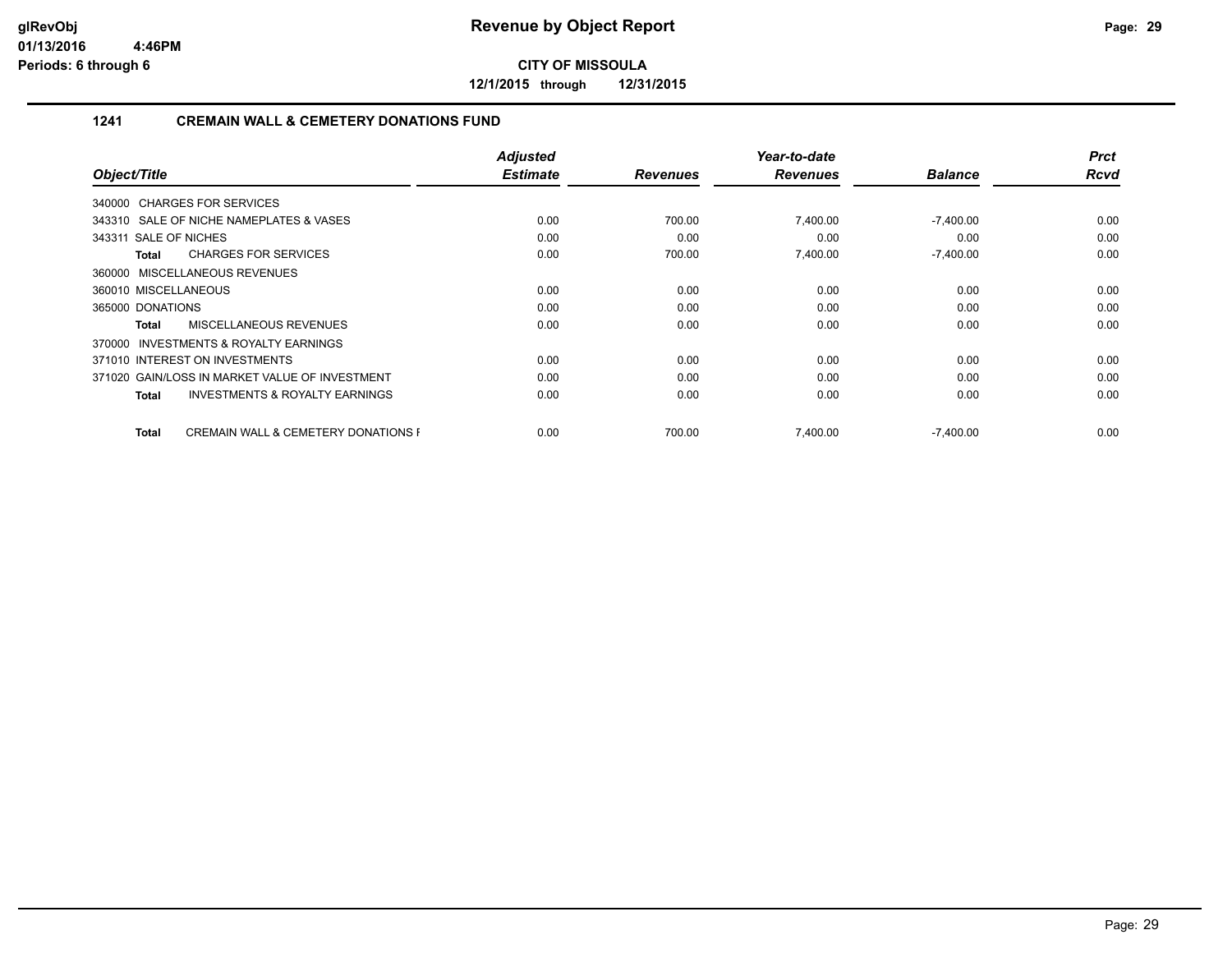**12/1/2015 through 12/31/2015**

# **1242 CEMETERY CARE FUND**

**1242 CEMETERY CARE FUND**

|                                                     | <b>Adjusted</b> |                 | Year-to-date    |                | <b>Prct</b> |
|-----------------------------------------------------|-----------------|-----------------|-----------------|----------------|-------------|
| Object/Title                                        | <b>Estimate</b> | <b>Revenues</b> | <b>Revenues</b> | <b>Balance</b> | Rcvd        |
| 340000 CHARGES FOR SERVICES                         |                 |                 |                 |                |             |
| 343320 CEMETERY - SALE OF PLOTS                     | 0.00            | 1,050.00        | 8,550.00        | $-8,550.00$    | 0.00        |
| 343321 CEMETERY FOUNDATIONS                         | 0.00            | 0.00            | 1.240.00        | $-1.240.00$    | 0.00        |
| 343322 CEMETERY FLOWER CARE                         | 0.00            | 0.00            | 0.00            | 0.00           | 0.00        |
| 343323 CEMETERY - LINER INSTALL FEES                | 0.00            | 800.00          | 6,750.00        | $-6,750.00$    | 0.00        |
| 343324 OTHER CEMETERY FEES                          | 0.00            | 150.00          | 900.00          | $-900.00$      | 0.00        |
| 343325 2ND INTERMENT RIGHT                          | 0.00            | 0.00            | 1.000.00        | $-1,000.00$    | 0.00        |
| 343340 CEMETERY - OPENINGS & CLOSINGS               | 0.00            | 500.00          | 6,875.00        | $-6,875.00$    | 0.00        |
| 343350 CEMETERY CARE, FEES                          | 75,000.00       | 0.00            | 0.00            | 75,000.00      | 0.00        |
| <b>CHARGES FOR SERVICES</b><br><b>Total</b>         | 75,000.00       | 2,500.00        | 25,315.00       | 49,685.00      | 33.75       |
| MISCELLANEOUS REVENUES<br>360000                    |                 |                 |                 |                |             |
| 360010 MISCELLANEOUS                                | 0.00            | 0.00            | 0.00            | 0.00           | 0.00        |
| MISCELLANEOUS REVENUES<br><b>Total</b>              | 0.00            | 0.00            | 0.00            | 0.00           | 0.00        |
| <b>INVESTMENTS &amp; ROYALTY EARNINGS</b><br>370000 |                 |                 |                 |                |             |
| 371010 INTEREST ON INVESTMENTS                      | 0.00            | 0.00            | 0.00            | 0.00           | 0.00        |
| 371020 GAIN/LOSS IN MARKET VALUE OF INVESTMENTS     | 0.00            | 0.00            | 0.00            | 0.00           | 0.00        |
| <b>INVESTMENTS &amp; ROYALTY EARNINGS</b><br>Total  | 0.00            | 0.00            | 0.00            | 0.00           | 0.00        |
| 380000 OTHER FINANCING SOURCES                      |                 |                 |                 |                |             |
| 382010 SALE OF FIXED ASSETS                         | 0.00            | 0.00            | 0.00            | 0.00           | 0.00        |
| OTHER FINANCING SOURCES<br><b>Total</b>             | 0.00            | 0.00            | 0.00            | 0.00           | 0.00        |
| <b>CEMETERY CARE FUND</b><br><b>Total</b>           | 75.000.00       | 2,500.00        | 25,315.00       | 49,685.00      | 33.75       |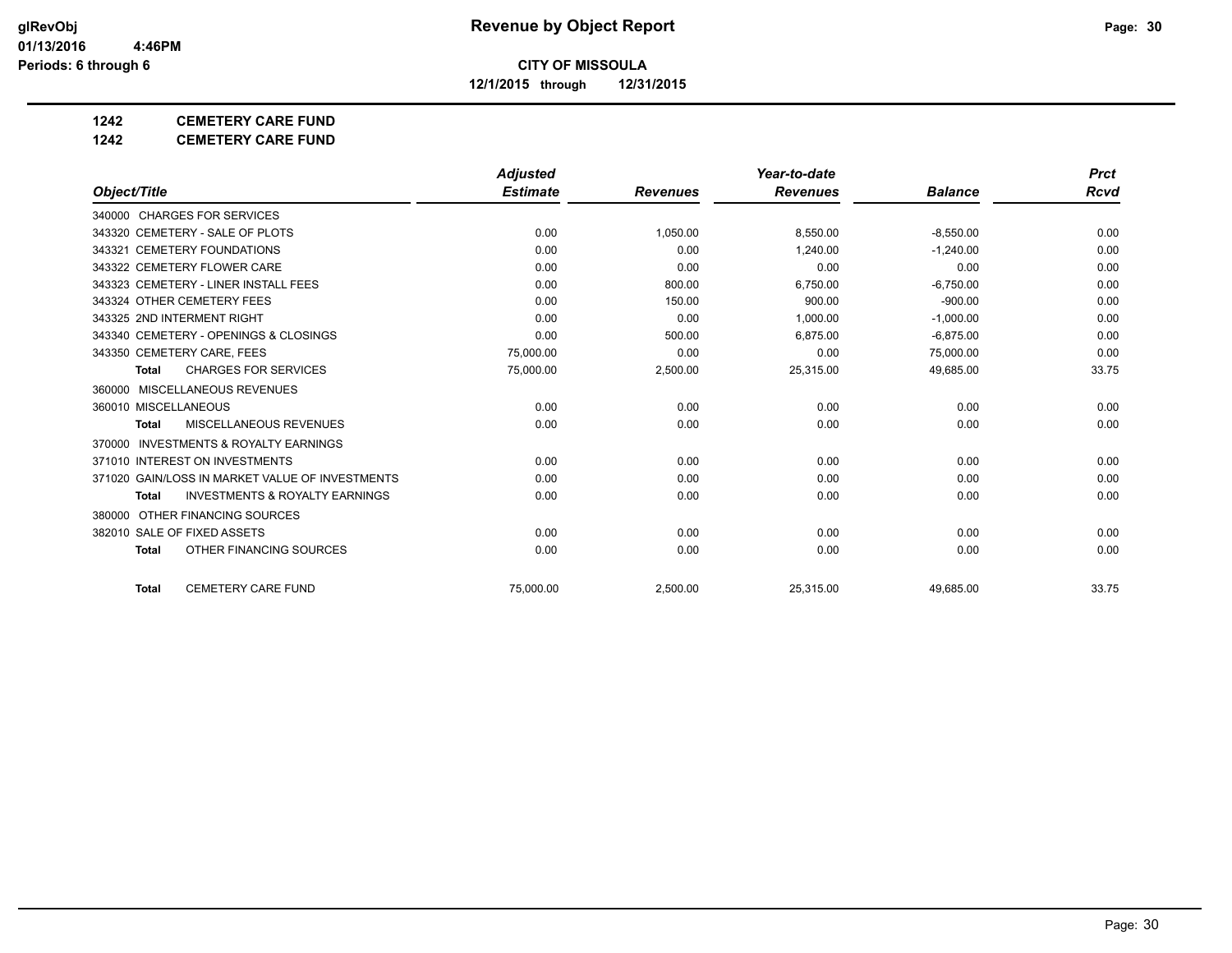**12/1/2015 through 12/31/2015**

### **1242 CEMETERY CARE FUND**

|                                                    | <b>Adjusted</b> |                 | Year-to-date    |                | <b>Prct</b> |
|----------------------------------------------------|-----------------|-----------------|-----------------|----------------|-------------|
| Object/Title                                       | <b>Estimate</b> | <b>Revenues</b> | <b>Revenues</b> | <b>Balance</b> | <b>Rcvd</b> |
| 340000 CHARGES FOR SERVICES                        |                 |                 |                 |                |             |
| 343320 CEMETERY - SALE OF PLOTS                    | 0.00            | 1,050.00        | 8,550.00        | $-8,550.00$    | 0.00        |
| 343321 CEMETERY FOUNDATIONS                        | 0.00            | 0.00            | 1,240.00        | $-1,240.00$    | 0.00        |
| 343322 CEMETERY FLOWER CARE                        | 0.00            | 0.00            | 0.00            | 0.00           | 0.00        |
| 343323 CEMETERY - LINER INSTALL FEES               | 0.00            | 800.00          | 6,750.00        | $-6,750.00$    | 0.00        |
| 343324 OTHER CEMETERY FEES                         | 0.00            | 150.00          | 900.00          | $-900.00$      | 0.00        |
| 343325 2ND INTERMENT RIGHT                         | 0.00            | 0.00            | 1,000.00        | $-1,000.00$    | 0.00        |
| 343340 CEMETERY - OPENINGS & CLOSINGS              | 0.00            | 500.00          | 6.875.00        | $-6.875.00$    | 0.00        |
| 343350 CEMETERY CARE, FEES                         | 75,000.00       | 0.00            | 0.00            | 75,000.00      | 0.00        |
| <b>CHARGES FOR SERVICES</b><br><b>Total</b>        | 75,000.00       | 2,500.00        | 25,315.00       | 49,685.00      | 33.75       |
| 360000 MISCELLANEOUS REVENUES                      |                 |                 |                 |                |             |
| 360010 MISCELLANEOUS                               | 0.00            | 0.00            | 0.00            | 0.00           | 0.00        |
| MISCELLANEOUS REVENUES<br>Total                    | 0.00            | 0.00            | 0.00            | 0.00           | 0.00        |
| INVESTMENTS & ROYALTY EARNINGS<br>370000           |                 |                 |                 |                |             |
| 371010 INTEREST ON INVESTMENTS                     | 0.00            | 0.00            | 0.00            | 0.00           | 0.00        |
| 371020 GAIN/LOSS IN MARKET VALUE OF INVESTMENT     | 0.00            | 0.00            | 0.00            | 0.00           | 0.00        |
| <b>INVESTMENTS &amp; ROYALTY EARNINGS</b><br>Total | 0.00            | 0.00            | 0.00            | 0.00           | 0.00        |
| 380000 OTHER FINANCING SOURCES                     |                 |                 |                 |                |             |
| 382010 SALE OF FIXED ASSETS                        | 0.00            | 0.00            | 0.00            | 0.00           | 0.00        |
| OTHER FINANCING SOURCES<br><b>Total</b>            | 0.00            | 0.00            | 0.00            | 0.00           | 0.00        |
| <b>CEMETERY CARE FUND</b><br>Total                 | 75.000.00       | 2,500.00        | 25,315.00       | 49.685.00      | 33.75       |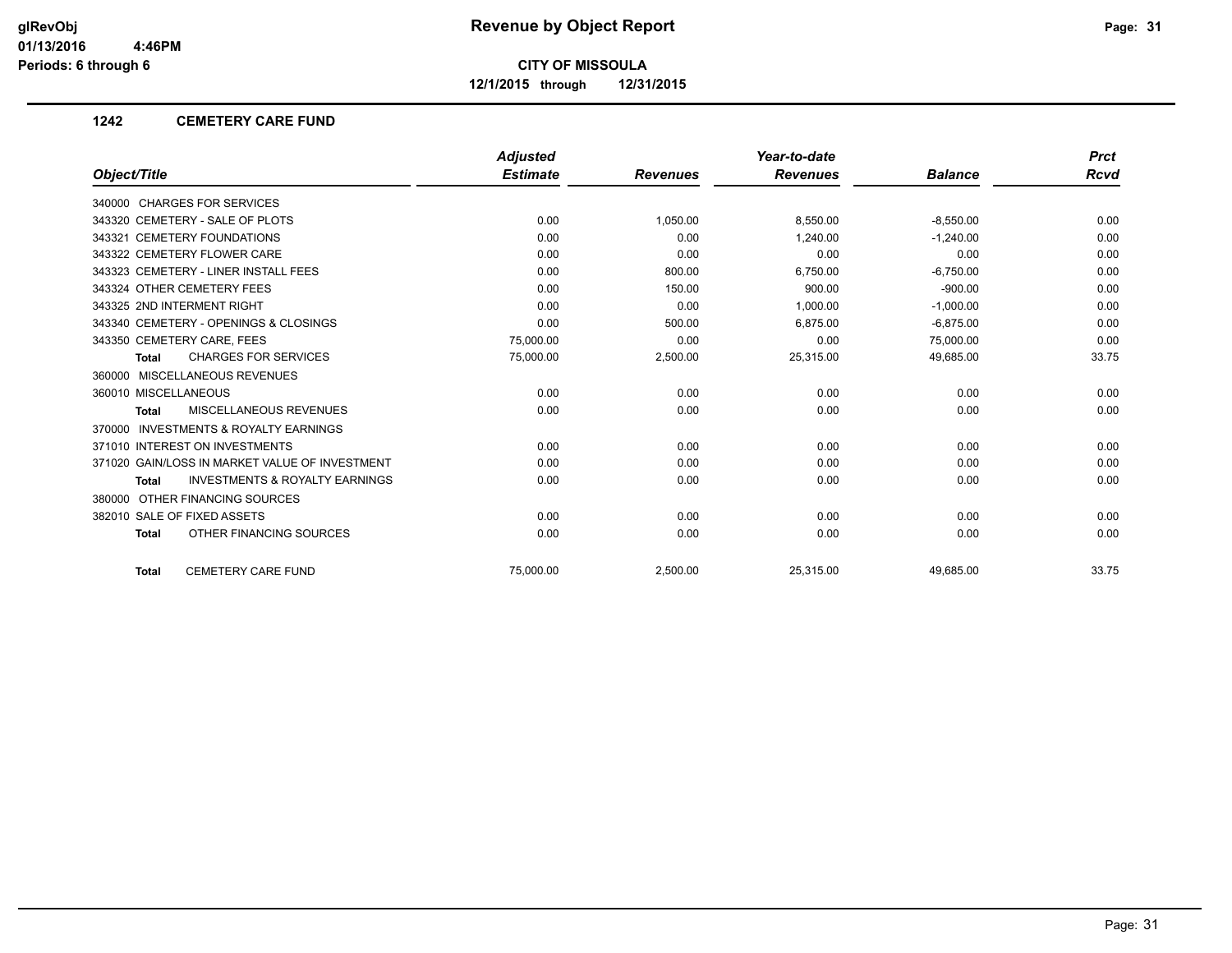**12/1/2015 through 12/31/2015**

# **1243 CEMETERY MEMORIAL FUND**

**1243 CEMETERY MEMORIAL FUND**

|                      |                                                 | <b>Adjusted</b> |                 | Year-to-date    |                | <b>Prct</b> |
|----------------------|-------------------------------------------------|-----------------|-----------------|-----------------|----------------|-------------|
| Object/Title         |                                                 | <b>Estimate</b> | <b>Revenues</b> | <b>Revenues</b> | <b>Balance</b> | <b>Rcvd</b> |
|                      | 360000 MISCELLANEOUS REVENUES                   |                 |                 |                 |                |             |
| 360010 MISCELLANEOUS |                                                 | 0.00            | 0.00            | 0.00            | 0.00           | 0.00        |
| 365000 DONATIONS     |                                                 | 1.500.00        | 0.00            | 1.830.64        | $-330.64$      | 122.04      |
| Total                | MISCELLANEOUS REVENUES                          | 1.500.00        | 0.00            | 1.830.64        | $-330.64$      | 122.04      |
|                      | 370000 INVESTMENTS & ROYALTY EARNINGS           |                 |                 |                 |                |             |
|                      | 371010 INTEREST ON INVESTMENTS                  | 0.00            | 0.00            | 0.00            | 0.00           | 0.00        |
|                      | 371020 GAIN/LOSS IN MARKET VALUE OF INVESTMENTS | 0.00            | 0.00            | 0.00            | 0.00           | 0.00        |
| Total                | INVESTMENTS & ROYALTY EARNINGS                  | 0.00            | 0.00            | 0.00            | 0.00           | 0.00        |
| Total                | <b>CEMETERY MEMORIAL FUND</b>                   | 1.500.00        | 0.00            | 1.830.64        | $-330.64$      | 122.04      |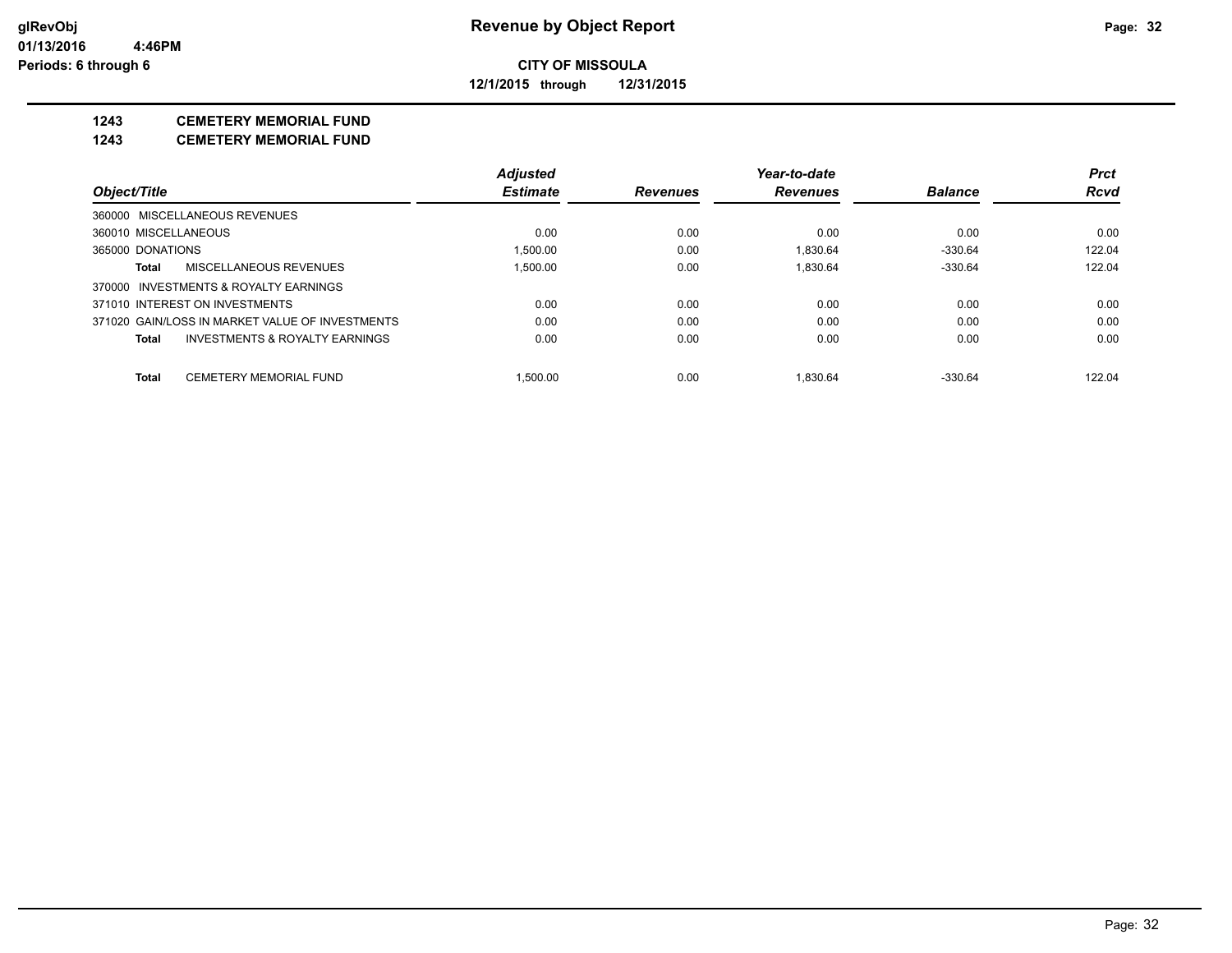**12/1/2015 through 12/31/2015**

# **1243 CEMETERY MEMORIAL FUND**

|                                                |                                | <b>Adjusted</b> |                 | Year-to-date    |                | <b>Prct</b> |
|------------------------------------------------|--------------------------------|-----------------|-----------------|-----------------|----------------|-------------|
| Object/Title                                   |                                | <b>Estimate</b> | <b>Revenues</b> | <b>Revenues</b> | <b>Balance</b> | <b>Rcvd</b> |
| 360000 MISCELLANEOUS REVENUES                  |                                |                 |                 |                 |                |             |
| 360010 MISCELLANEOUS                           |                                | 0.00            | 0.00            | 0.00            | 0.00           | 0.00        |
| 365000 DONATIONS                               |                                | 1.500.00        | 0.00            | 1.830.64        | $-330.64$      | 122.04      |
| MISCELLANEOUS REVENUES<br><b>Total</b>         |                                | 1.500.00        | 0.00            | 1.830.64        | $-330.64$      | 122.04      |
| 370000 INVESTMENTS & ROYALTY EARNINGS          |                                |                 |                 |                 |                |             |
| 371010 INTEREST ON INVESTMENTS                 |                                | 0.00            | 0.00            | 0.00            | 0.00           | 0.00        |
| 371020 GAIN/LOSS IN MARKET VALUE OF INVESTMENT |                                | 0.00            | 0.00            | 0.00            | 0.00           | 0.00        |
| <b>Total</b>                                   | INVESTMENTS & ROYALTY EARNINGS | 0.00            | 0.00            | 0.00            | 0.00           | 0.00        |
| CEMETERY MEMORIAL FUND<br><b>Total</b>         |                                | 1.500.00        | 0.00            | 1.830.64        | $-330.64$      | 122.04      |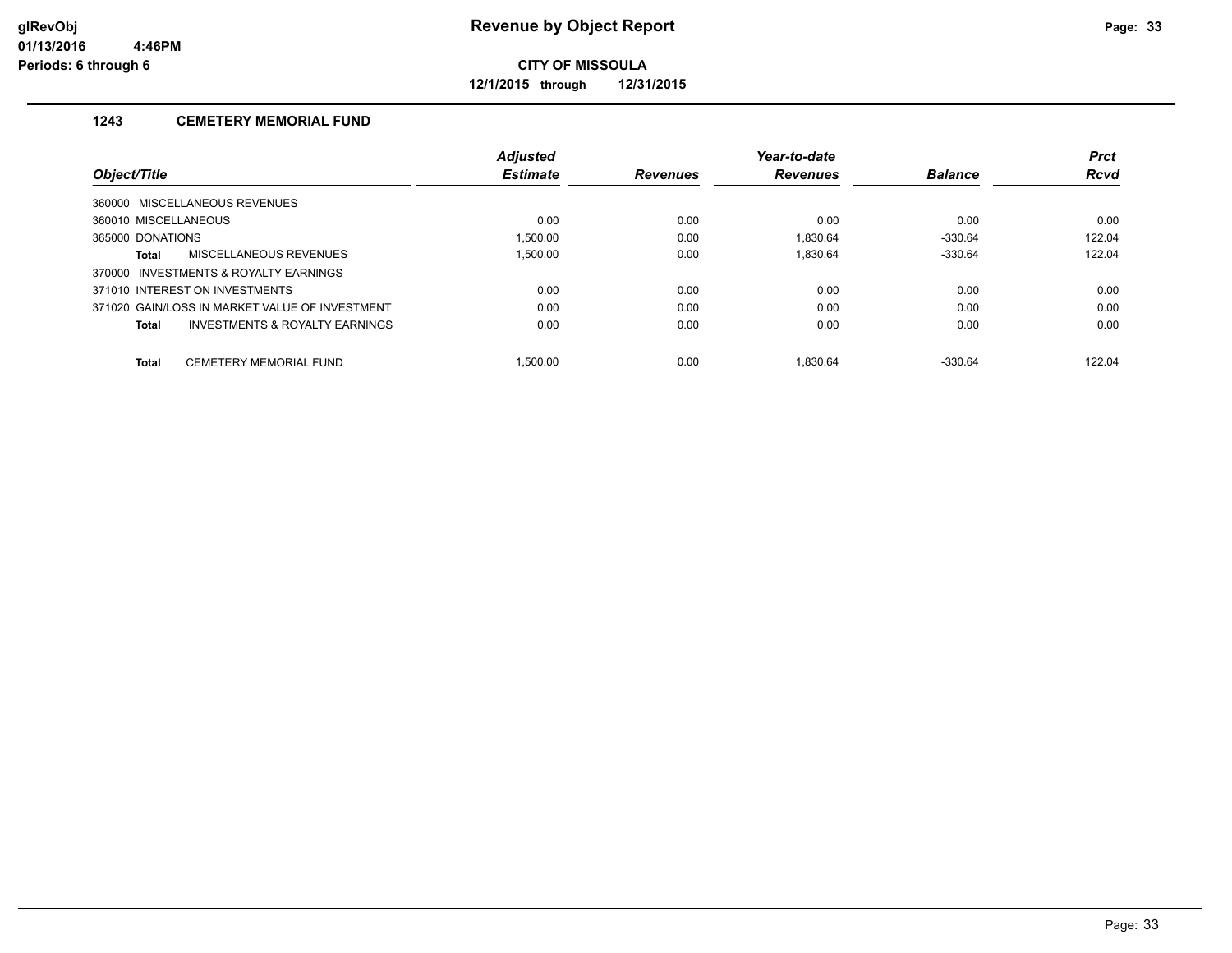**12/1/2015 through 12/31/2015**

**1265 TITLE 1 PROJECTS FUND**

**1265 TITLE 1 PROJECTS FUND**

|                                                    | <b>Adjusted</b> |                 | Year-to-date    |                | <b>Prct</b> |
|----------------------------------------------------|-----------------|-----------------|-----------------|----------------|-------------|
| Object/Title                                       | <b>Estimate</b> | <b>Revenues</b> | <b>Revenues</b> | <b>Balance</b> | <b>Rcvd</b> |
| 360000 MISCELLANEOUS REVENUES                      |                 |                 |                 |                |             |
| 360010 MISCELLANEOUS                               | 0.00            | 0.00            | 0.00            | 0.00           | 0.00        |
| MISCELLANEOUS REVENUES<br>Total                    | 0.00            | 0.00            | 0.00            | 0.00           | 0.00        |
| 370000 INVESTMENTS & ROYALTY EARNINGS              |                 |                 |                 |                |             |
| 371010 INTEREST ON INVESTMENTS                     | 0.00            | 0.00            | 0.00            | 0.00           | 0.00        |
| 373002 LOAN REPAYMENT - FAMILY SERVICES            | 70.000.00       | 0.00            | 0.00            | 70.000.00      | 0.00        |
| 373006 BURNS ST COMMONS                            | 0.00            | 0.00            | 0.00            | 0.00           | 0.00        |
| <b>INVESTMENTS &amp; ROYALTY EARNINGS</b><br>Total | 70.000.00       | 0.00            | 0.00            | 70.000.00      | 0.00        |
| <b>TITLE 1 PROJECTS FUND</b><br><b>Total</b>       | 70.000.00       | 0.00            | 0.00            | 70.000.00      | 0.00        |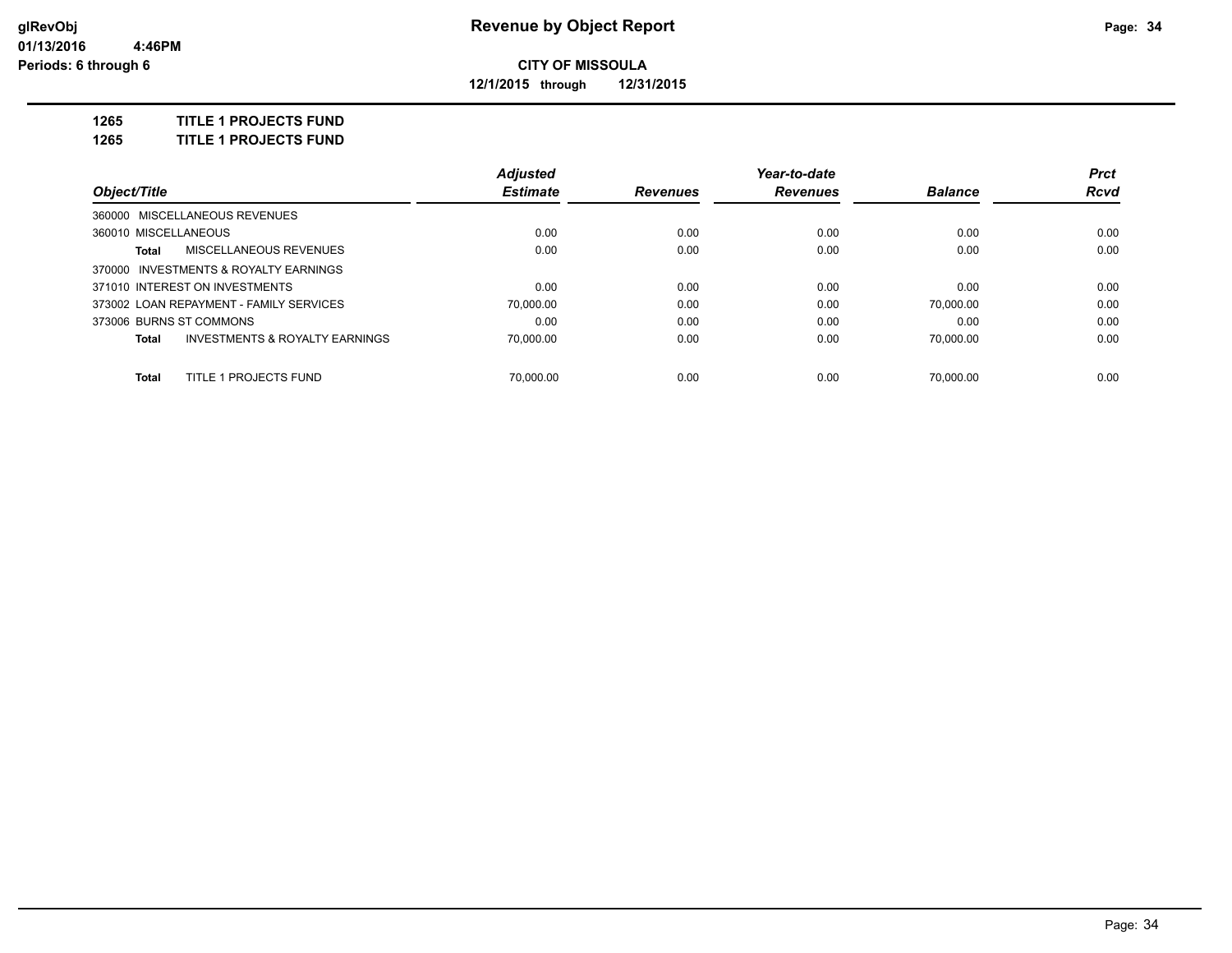**12/1/2015 through 12/31/2015**

# **1265 TITLE 1 PROJECTS FUND**

|                                                    | <b>Adjusted</b> |                 | Year-to-date    |                | <b>Prct</b> |
|----------------------------------------------------|-----------------|-----------------|-----------------|----------------|-------------|
| Object/Title                                       | <b>Estimate</b> | <b>Revenues</b> | <b>Revenues</b> | <b>Balance</b> | <b>Rcvd</b> |
| 360000 MISCELLANEOUS REVENUES                      |                 |                 |                 |                |             |
| 360010 MISCELLANEOUS                               | 0.00            | 0.00            | 0.00            | 0.00           | 0.00        |
| <b>MISCELLANEOUS REVENUES</b><br>Total             | 0.00            | 0.00            | 0.00            | 0.00           | 0.00        |
| 370000 INVESTMENTS & ROYALTY EARNINGS              |                 |                 |                 |                |             |
| 371010 INTEREST ON INVESTMENTS                     | 0.00            | 0.00            | 0.00            | 0.00           | 0.00        |
| 373002 LOAN REPAYMENT - FAMILY SERVICES            | 70.000.00       | 0.00            | 0.00            | 70.000.00      | 0.00        |
| 373006 BURNS ST COMMONS                            | 0.00            | 0.00            | 0.00            | 0.00           | 0.00        |
| <b>INVESTMENTS &amp; ROYALTY EARNINGS</b><br>Total | 70.000.00       | 0.00            | 0.00            | 70.000.00      | 0.00        |
| TITLE 1 PROJECTS FUND<br><b>Total</b>              | 70.000.00       | 0.00            | 0.00            | 70.000.00      | 0.00        |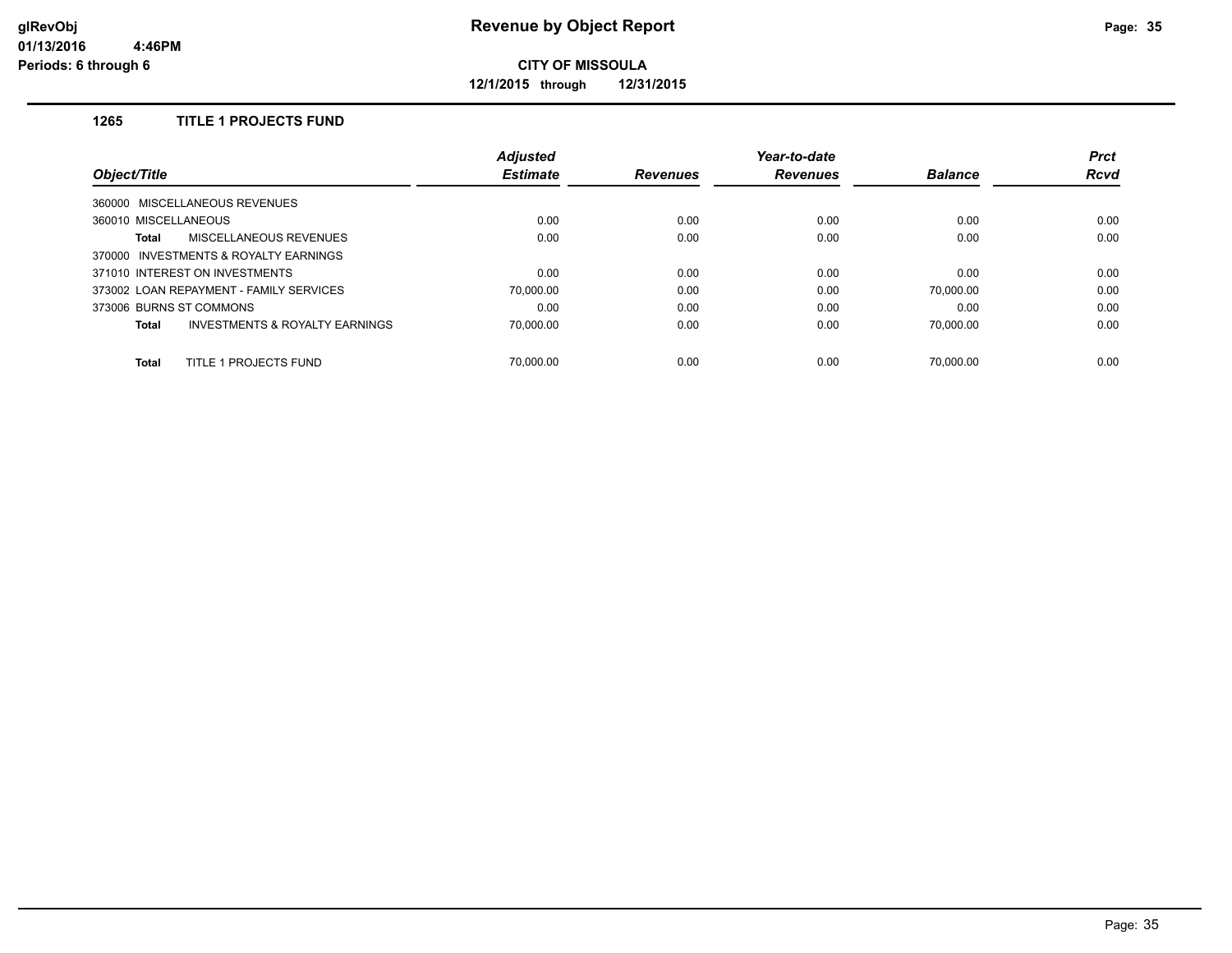**12/1/2015 through 12/31/2015**

#### **1396 PROGRAM INCOME REVOLVING LOAN PROGRAM 1396 PROGRAM INCOME REVOLVING LOAN PROGRAM**

|                                                    | <b>Adjusted</b> |                 | Year-to-date    |                | <b>Prct</b> |
|----------------------------------------------------|-----------------|-----------------|-----------------|----------------|-------------|
| Object/Title                                       | <b>Estimate</b> | <b>Revenues</b> | <b>Revenues</b> | <b>Balance</b> | <b>Rcvd</b> |
| INTERGOVERNMENTAL REVENUES<br>330000               |                 |                 |                 |                |             |
| 331010 ENTITLEMENT - CDBG                          | 0.00            | 0.00            | 0.00            | 0.00           | 0.00        |
| <b>INTERGOVERNMENTAL REVENUES</b><br>Total         | 0.00            | 0.00            | 0.00            | 0.00           | 0.00        |
| MISCELLANEOUS REVENUES<br>360000                   |                 |                 |                 |                |             |
| 360005 LOAN REPAYMENTS                             | 0.00            | 0.00            | 0.00            | 0.00           | 0.00        |
| 360010 MISCELLANEOUS                               | 0.00            | 0.00            | 0.00            | 0.00           | 0.00        |
| 360013 REPAYMENT OF SEWER GRANT                    | 7,000.00        | 0.00            | 5,390.00        | 1,610.00       | 77.00       |
| 360014 REPAYMENT OF LOAN/MHA                       | 0.00            | 0.00            | 0.00            | 0.00           | 0.00        |
| 361013 CLOSED GRANT REPAYMENTS                     | 0.00            | 0.00            | 0.00            | 0.00           | 0.00        |
| MISCELLANEOUS REVENUES<br>Total                    | 7,000.00        | 0.00            | 5,390.00        | 1,610.00       | 77.00       |
| INVESTMENTS & ROYALTY EARNINGS<br>370000           |                 |                 |                 |                |             |
| 371010 INTEREST ON INVESTMENTS                     | 0.00            | 0.00            | 0.00            | 0.00           | 0.00        |
| 371020 GAIN/LOSS IN MARKET VALUE OF INVESTMENTS    | 0.00            | 0.00            | 0.00            | 0.00           | 0.00        |
| <b>INVESTMENTS &amp; ROYALTY EARNINGS</b><br>Total | 0.00            | 0.00            | 0.00            | 0.00           | 0.00        |
| OTHER FINANCING SOURCES<br>380000                  |                 |                 |                 |                |             |
| <b>TRANS FR CDBG</b><br>383026                     | 0.00            | 0.00            | 0.00            | 0.00           | 0.00        |
| OTHER FINANCING SOURCES<br>Total                   | 0.00            | 0.00            | 0.00            | 0.00           | 0.00        |
| PROGRAM INCOME REVOLVING LOAN PRO<br><b>Total</b>  | 7.000.00        | 0.00            | 5,390.00        | 1.610.00       | 77.00       |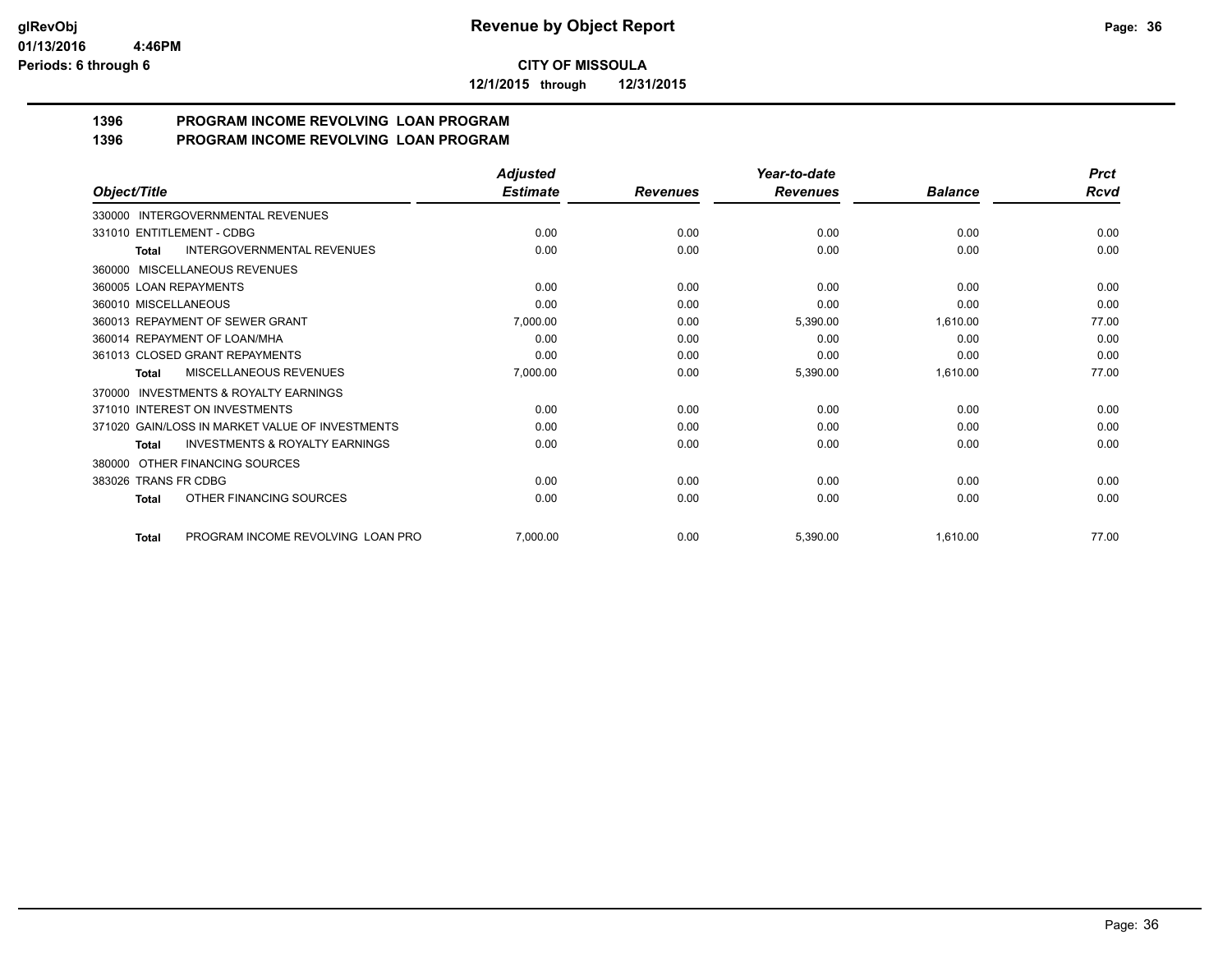**12/1/2015 through 12/31/2015**

## **1396 PROGRAM INCOME REVOLVING LOAN PROGRAM**

|                                                    | <b>Adjusted</b> |                 | Year-to-date    |                | <b>Prct</b> |
|----------------------------------------------------|-----------------|-----------------|-----------------|----------------|-------------|
| Object/Title                                       | <b>Estimate</b> | <b>Revenues</b> | <b>Revenues</b> | <b>Balance</b> | Rcvd        |
| 330000 INTERGOVERNMENTAL REVENUES                  |                 |                 |                 |                |             |
| 331010 ENTITLEMENT - CDBG                          | 0.00            | 0.00            | 0.00            | 0.00           | 0.00        |
| <b>INTERGOVERNMENTAL REVENUES</b><br>Total         | 0.00            | 0.00            | 0.00            | 0.00           | 0.00        |
| 360000 MISCELLANEOUS REVENUES                      |                 |                 |                 |                |             |
| 360005 LOAN REPAYMENTS                             | 0.00            | 0.00            | 0.00            | 0.00           | 0.00        |
| 360010 MISCELLANEOUS                               | 0.00            | 0.00            | 0.00            | 0.00           | 0.00        |
| 360013 REPAYMENT OF SEWER GRANT                    | 7,000.00        | 0.00            | 5,390.00        | 1,610.00       | 77.00       |
| 360014 REPAYMENT OF LOAN/MHA                       | 0.00            | 0.00            | 0.00            | 0.00           | 0.00        |
| 361013 CLOSED GRANT REPAYMENTS                     | 0.00            | 0.00            | 0.00            | 0.00           | 0.00        |
| MISCELLANEOUS REVENUES<br>Total                    | 7,000.00        | 0.00            | 5,390.00        | 1,610.00       | 77.00       |
| 370000 INVESTMENTS & ROYALTY EARNINGS              |                 |                 |                 |                |             |
| 371010 INTEREST ON INVESTMENTS                     | 0.00            | 0.00            | 0.00            | 0.00           | 0.00        |
| 371020 GAIN/LOSS IN MARKET VALUE OF INVESTMENT     | 0.00            | 0.00            | 0.00            | 0.00           | 0.00        |
| <b>INVESTMENTS &amp; ROYALTY EARNINGS</b><br>Total | 0.00            | 0.00            | 0.00            | 0.00           | 0.00        |
| 380000 OTHER FINANCING SOURCES                     |                 |                 |                 |                |             |
| 383026 TRANS FR CDBG                               | 0.00            | 0.00            | 0.00            | 0.00           | 0.00        |
| OTHER FINANCING SOURCES<br>Total                   | 0.00            | 0.00            | 0.00            | 0.00           | 0.00        |
| PROGRAM INCOME REVOLVING LOAN PRC<br><b>Total</b>  | 7,000.00        | 0.00            | 5,390.00        | 1,610.00       | 77.00       |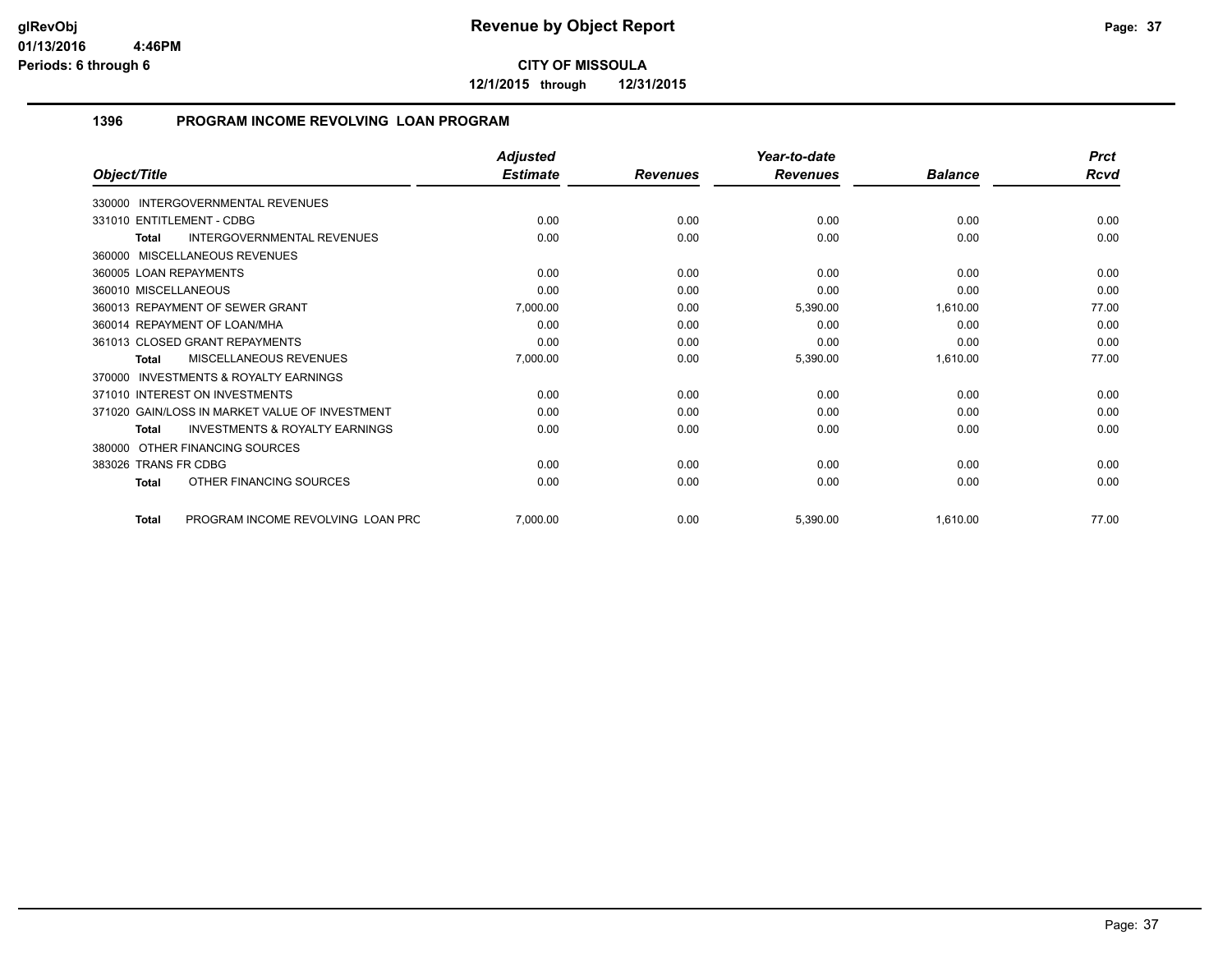## **CITY OF MISSOULA 12/1/2015 through 12/31/2015**

**1397 STATE HOME PROGRAM INCOME**

**1397 STATE HOME PROGRAM INCOME**

|                                                    | <b>Adjusted</b> |                 | Year-to-date    |                | <b>Prct</b> |
|----------------------------------------------------|-----------------|-----------------|-----------------|----------------|-------------|
| Object/Title                                       | <b>Estimate</b> | <b>Revenues</b> | <b>Revenues</b> | <b>Balance</b> | <b>Rcvd</b> |
| 330000 INTERGOVERNMENTAL REVENUES                  |                 |                 |                 |                |             |
| 331003 STATE HOME PROGRAM INCOME                   | 186,935.00      | 0.00            | 0.00            | 186,935.00     | 0.00        |
| <b>INTERGOVERNMENTAL REVENUES</b><br>Total         | 186,935.00      | 0.00            | 0.00            | 186,935.00     | 0.00        |
| 360000 MISCELLANEOUS REVENUES                      |                 |                 |                 |                |             |
| 360005 LOAN REPAYMENTS                             | 0.00            | 0.00            | 20.000.00       | $-20.000.00$   | 0.00        |
| MISCELLANEOUS REVENUES<br>Total                    | 0.00            | 0.00            | 20.000.00       | $-20.000.00$   | 0.00        |
| 370000 INVESTMENTS & ROYALTY EARNINGS              |                 |                 |                 |                |             |
| 371010 INTEREST ON INVESTMENTS                     | 0.00            | 0.00            | 0.00            | 0.00           | 0.00        |
| <b>INVESTMENTS &amp; ROYALTY EARNINGS</b><br>Total | 0.00            | 0.00            | 0.00            | 0.00           | 0.00        |
| STATE HOME PROGRAM INCOME<br>Total                 | 186.935.00      | 0.00            | 20.000.00       | 166.935.00     | 10.70       |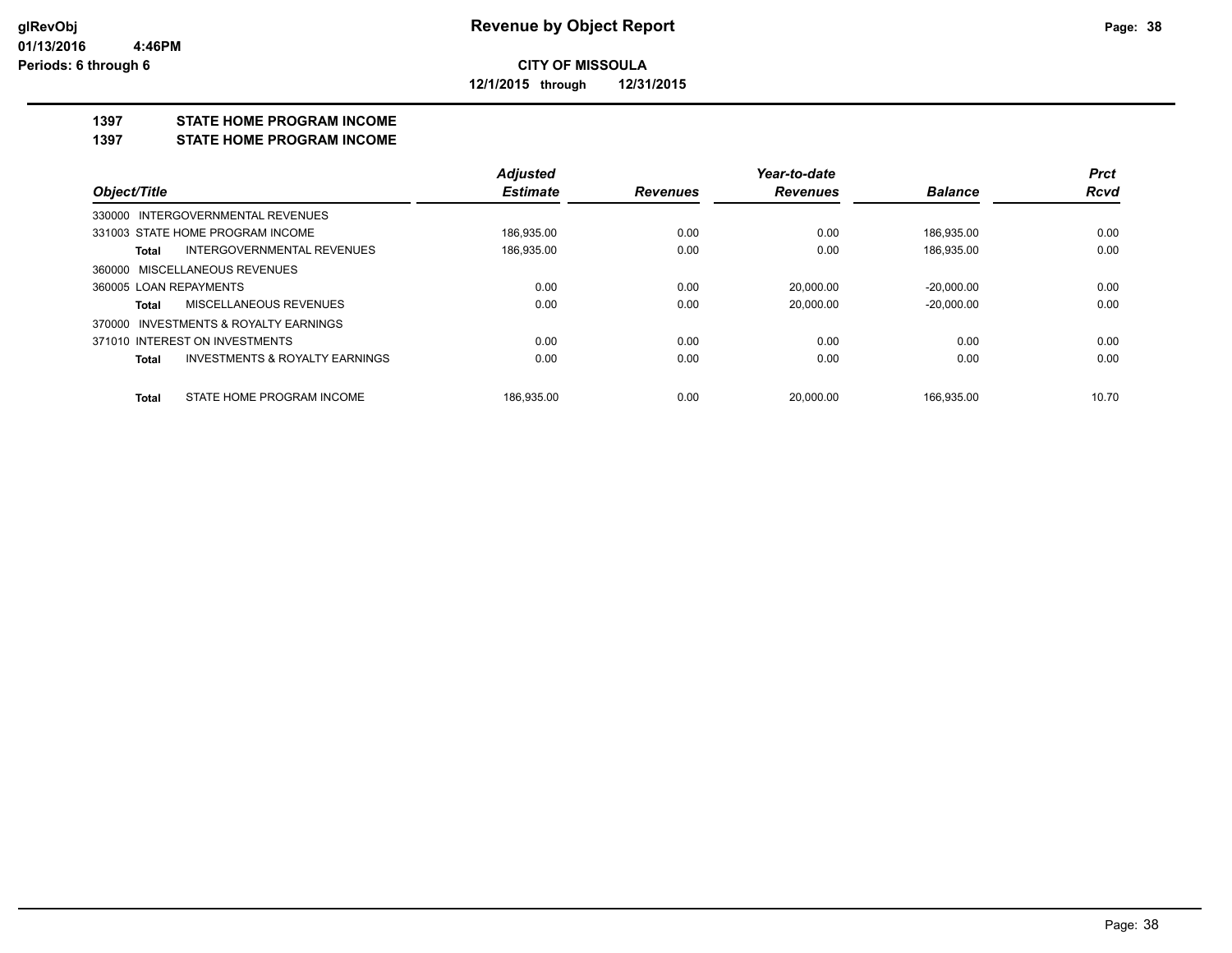**12/1/2015 through 12/31/2015**

## **1397 STATE HOME PROGRAM INCOME**

| Object/Title           |                                           | <b>Adjusted</b><br><b>Estimate</b> | <b>Revenues</b> | Year-to-date<br><b>Revenues</b> | <b>Balance</b> | <b>Prct</b><br><b>Rcvd</b> |
|------------------------|-------------------------------------------|------------------------------------|-----------------|---------------------------------|----------------|----------------------------|
|                        |                                           |                                    |                 |                                 |                |                            |
|                        | 330000 INTERGOVERNMENTAL REVENUES         |                                    |                 |                                 |                |                            |
|                        | 331003 STATE HOME PROGRAM INCOME          | 186.935.00                         | 0.00            | 0.00                            | 186.935.00     | 0.00                       |
| Total                  | INTERGOVERNMENTAL REVENUES                | 186,935.00                         | 0.00            | 0.00                            | 186,935.00     | 0.00                       |
| 360000                 | MISCELLANEOUS REVENUES                    |                                    |                 |                                 |                |                            |
| 360005 LOAN REPAYMENTS |                                           | 0.00                               | 0.00            | 20,000.00                       | $-20,000.00$   | 0.00                       |
| Total                  | MISCELLANEOUS REVENUES                    | 0.00                               | 0.00            | 20.000.00                       | $-20.000.00$   | 0.00                       |
| 370000                 | INVESTMENTS & ROYALTY EARNINGS            |                                    |                 |                                 |                |                            |
|                        | 371010 INTEREST ON INVESTMENTS            | 0.00                               | 0.00            | 0.00                            | 0.00           | 0.00                       |
| <b>Total</b>           | <b>INVESTMENTS &amp; ROYALTY EARNINGS</b> | 0.00                               | 0.00            | 0.00                            | 0.00           | 0.00                       |
| <b>Total</b>           | STATE HOME PROGRAM INCOME                 | 186.935.00                         | 0.00            | 20.000.00                       | 166.935.00     | 10.70                      |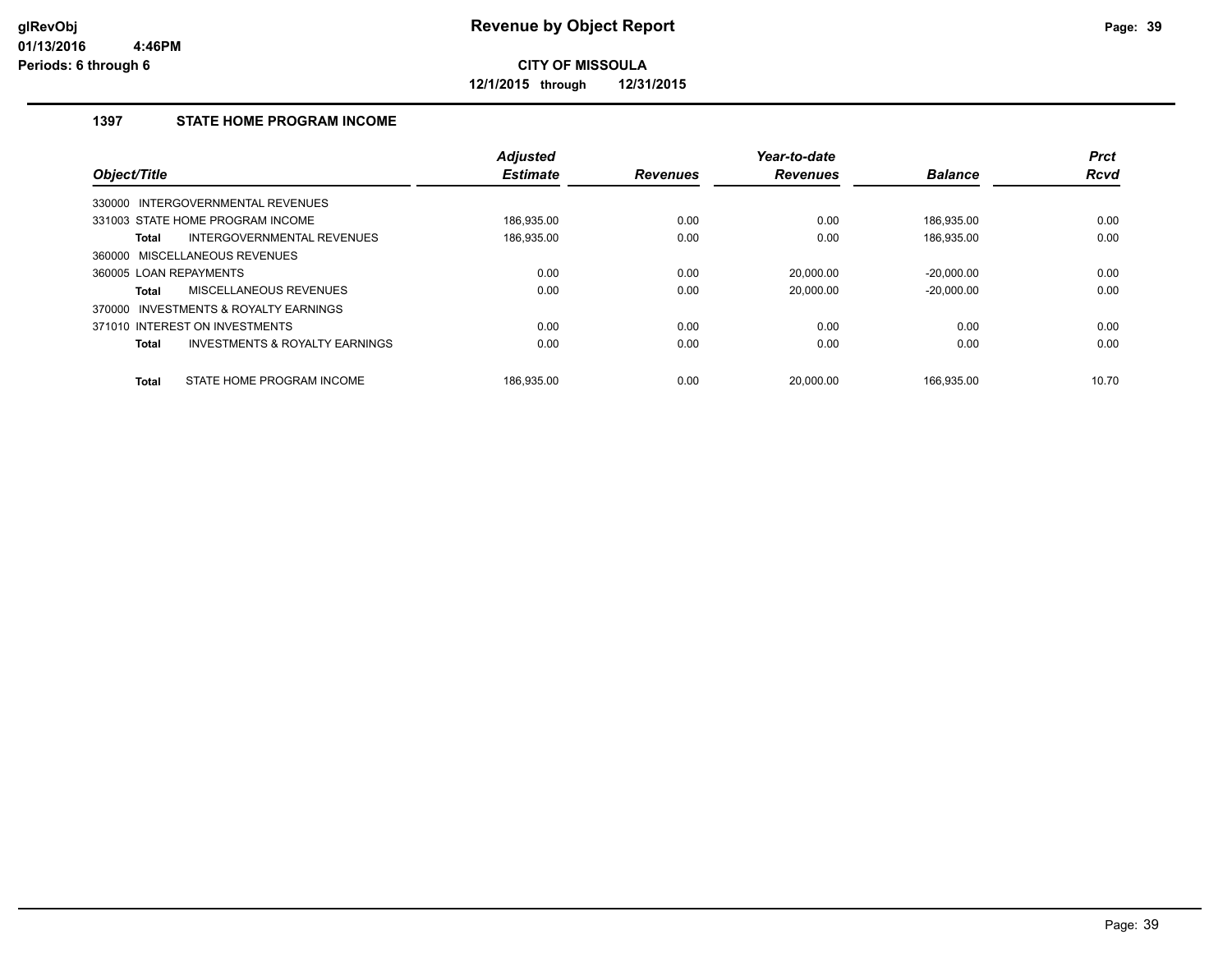**12/1/2015 through 12/31/2015**

**2250 PLANNING FUND**

**2250 PLANNING FUND**

|                                                           | <b>Adjusted</b> |                 | Year-to-date    |                | <b>Prct</b> |
|-----------------------------------------------------------|-----------------|-----------------|-----------------|----------------|-------------|
| Object/Title                                              | <b>Estimate</b> | <b>Revenues</b> | <b>Revenues</b> | <b>Balance</b> | <b>Rcvd</b> |
| 330000 INTERGOVERNMENTAL REVENUES                         |                 |                 |                 |                |             |
| 331054 FHWA PL GRANT                                      | 0.00            | 0.00            | 0.00            | 0.00           | 0.00        |
| 331055 FTA GRANT                                          | 0.00            | 0.00            | 0.00            | 0.00           | 0.00        |
| 331056 MDT FEDERAL CMAQ                                   | 0.00            | 0.00            | 0.00            | 0.00           | 0.00        |
| 331057 TRANSIT-MUTD CMAQ                                  | 0.00            | 0.00            | 0.00            | 0.00           | 0.00        |
| 331170 HISTORICAL PRESERVATION GRANT                      | 5,500.00        | 0.00            | 5,500.00        | 0.00           | 100.00      |
| 336023 STATE CONTRIB. - PERS                              | 0.00            | 0.00            | 33.86           | $-33.86$       | 0.00        |
| 336030 COUNTY CONTRIBUTION                                | 0.00            | 0.00            | 0.00            | 0.00           | 0.00        |
| 338100 PLANNING MILLS PASSED THRU COUNTY                  | 329,157.00      | 0.00            | 300,000.00      | 29,157.00      | 91.14       |
| <b>INTERGOVERNMENTAL REVENUES</b><br><b>Total</b>         | 334,657.00      | 0.00            | 305,533.86      | 29,123.14      | 91.30       |
| MISCELLANEOUS REVENUES<br>360000                          |                 |                 |                 |                |             |
| 365016 LOCAL MATCH MDT                                    | 0.00            | 0.00            | 0.00            | 0.00           | 0.00        |
| 365017 LOCAL MATCH TRANSIT                                | 0.00            | 0.00            | 0.00            | 0.00           | 0.00        |
| MISCELLANEOUS REVENUES<br><b>Total</b>                    | 0.00            | 0.00            | 0.00            | 0.00           | 0.00        |
| <b>INVESTMENTS &amp; ROYALTY EARNINGS</b><br>370000       |                 |                 |                 |                |             |
| 371010 INTEREST ON INVESTMENTS                            | 0.00            | 0.00            | 0.00            | 0.00           | 0.00        |
| <b>INVESTMENTS &amp; ROYALTY EARNINGS</b><br><b>Total</b> | 0.00            | 0.00            | 0.00            | 0.00           | 0.00        |
| OTHER FINANCING SOURCES<br>380000                         |                 |                 |                 |                |             |
| 383000 OPERATING TRANSFERS                                | 0.00            | 0.00            | 0.00            | 0.00           | 0.00        |
| 383029 TRANS FR GENERAL                                   | 83,734.00       | 0.00            | 0.00            | 83,734.00      | 0.00        |
| OTHER FINANCING SOURCES<br><b>Total</b>                   | 83,734.00       | 0.00            | 0.00            | 83,734.00      | 0.00        |
| <b>PLANNING FUND</b><br><b>Total</b>                      | 418.391.00      | 0.00            | 305.533.86      | 112.857.14     | 73.03       |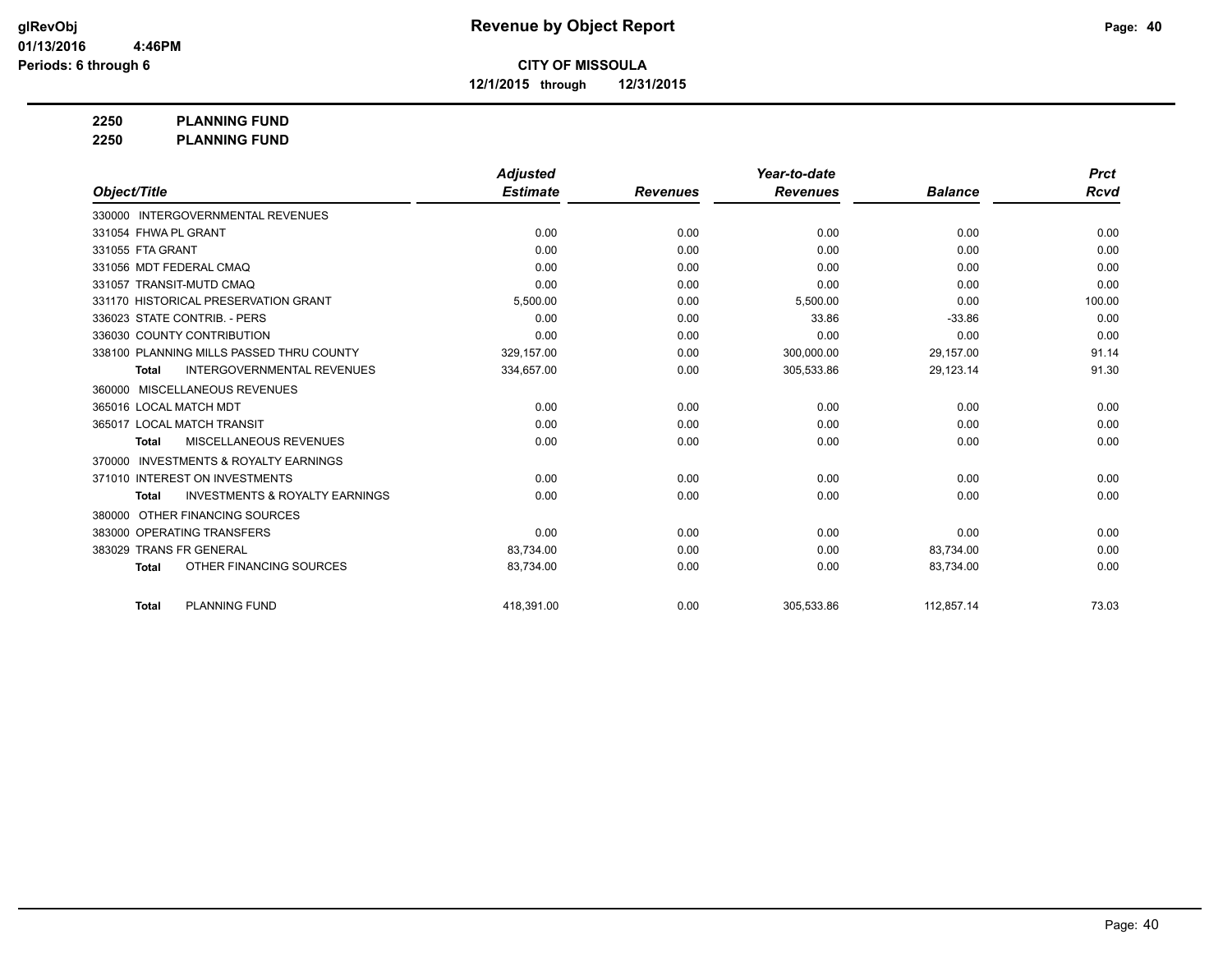**12/1/2015 through 12/31/2015**

### **2250 PLANNING FUND**

|                                                           | <b>Adjusted</b> |                 | Year-to-date    |                | <b>Prct</b> |
|-----------------------------------------------------------|-----------------|-----------------|-----------------|----------------|-------------|
| Object/Title                                              | <b>Estimate</b> | <b>Revenues</b> | <b>Revenues</b> | <b>Balance</b> | Rcvd        |
| 330000 INTERGOVERNMENTAL REVENUES                         |                 |                 |                 |                |             |
| 331054 FHWA PL GRANT                                      | 0.00            | 0.00            | 0.00            | 0.00           | 0.00        |
| 331055 FTA GRANT                                          | 0.00            | 0.00            | 0.00            | 0.00           | 0.00        |
| 331056 MDT FEDERAL CMAQ                                   | 0.00            | 0.00            | 0.00            | 0.00           | 0.00        |
| 331057 TRANSIT-MUTD CMAQ                                  | 0.00            | 0.00            | 0.00            | 0.00           | 0.00        |
| 331170 HISTORICAL PRESERVATION GRANT                      | 5,500.00        | 0.00            | 5,500.00        | 0.00           | 100.00      |
| 336023 STATE CONTRIB. - PERS                              | 0.00            | 0.00            | 33.86           | $-33.86$       | 0.00        |
| 336030 COUNTY CONTRIBUTION                                | 0.00            | 0.00            | 0.00            | 0.00           | 0.00        |
| 338100 PLANNING MILLS PASSED THRU COUNTY                  | 329,157.00      | 0.00            | 300,000.00      | 29,157.00      | 91.14       |
| <b>INTERGOVERNMENTAL REVENUES</b><br><b>Total</b>         | 334,657.00      | 0.00            | 305,533.86      | 29,123.14      | 91.30       |
| 360000 MISCELLANEOUS REVENUES                             |                 |                 |                 |                |             |
| 365016 LOCAL MATCH MDT                                    | 0.00            | 0.00            | 0.00            | 0.00           | 0.00        |
| 365017 LOCAL MATCH TRANSIT                                | 0.00            | 0.00            | 0.00            | 0.00           | 0.00        |
| MISCELLANEOUS REVENUES<br><b>Total</b>                    | 0.00            | 0.00            | 0.00            | 0.00           | 0.00        |
| 370000 INVESTMENTS & ROYALTY EARNINGS                     |                 |                 |                 |                |             |
| 371010 INTEREST ON INVESTMENTS                            | 0.00            | 0.00            | 0.00            | 0.00           | 0.00        |
| <b>INVESTMENTS &amp; ROYALTY EARNINGS</b><br><b>Total</b> | 0.00            | 0.00            | 0.00            | 0.00           | 0.00        |
| 380000 OTHER FINANCING SOURCES                            |                 |                 |                 |                |             |
| 383000 OPERATING TRANSFERS                                | 0.00            | 0.00            | 0.00            | 0.00           | 0.00        |
| 383029 TRANS FR GENERAL                                   | 83,734.00       | 0.00            | 0.00            | 83,734.00      | 0.00        |
| OTHER FINANCING SOURCES<br><b>Total</b>                   | 83,734.00       | 0.00            | 0.00            | 83,734.00      | 0.00        |
| <b>PLANNING FUND</b><br><b>Total</b>                      | 418.391.00      | 0.00            | 305.533.86      | 112.857.14     | 73.03       |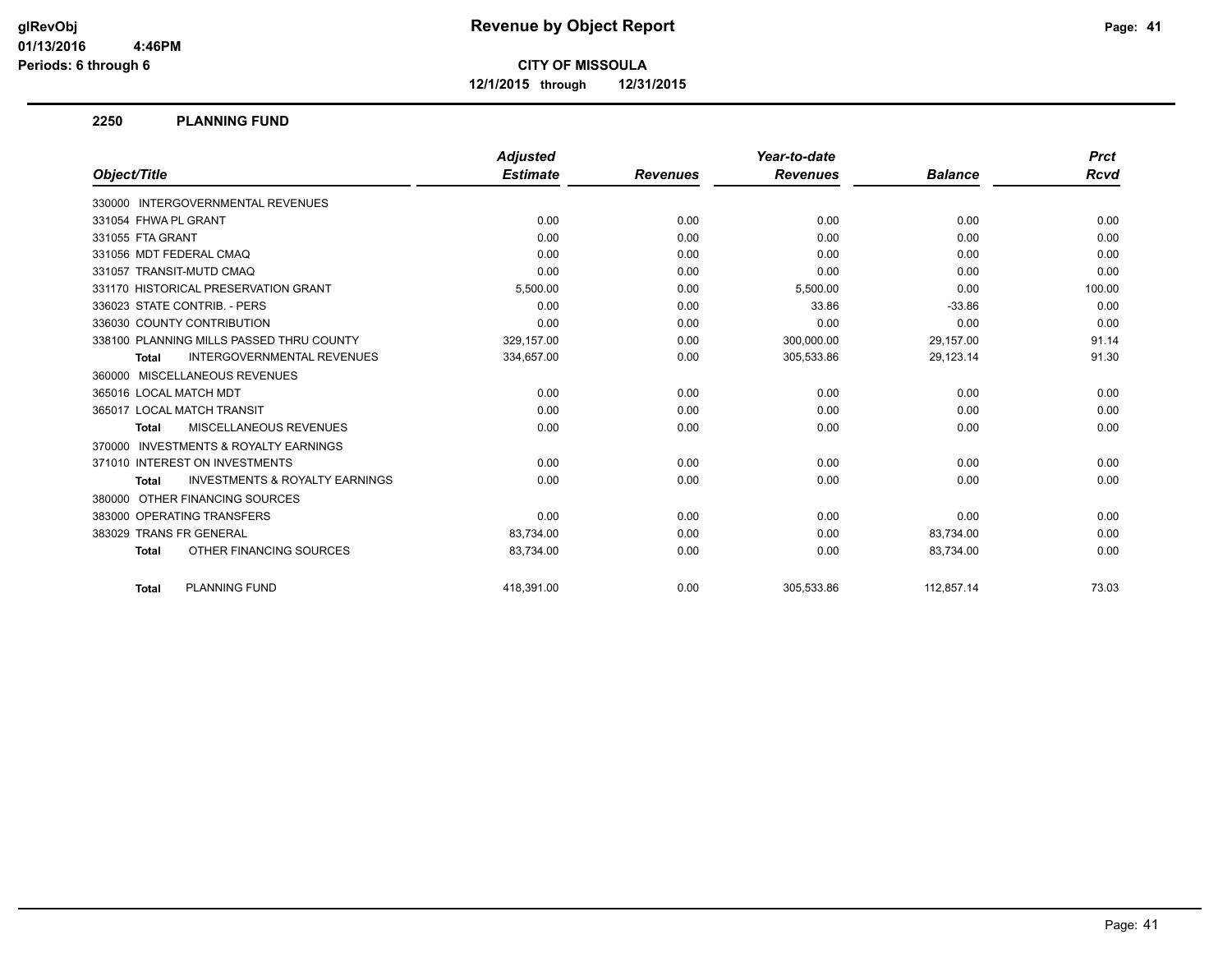**12/1/2015 through 12/31/2015**

# **2310 PUBLIC SAFETY INFORMATION SYSTEMS**

## **2310 PUBLIC SAFETY INFORMATION SYSTEMS**

|                                                    | <b>Adjusted</b> |                 | Year-to-date    |                | <b>Prct</b> |
|----------------------------------------------------|-----------------|-----------------|-----------------|----------------|-------------|
| Object/Title                                       | <b>Estimate</b> | <b>Revenues</b> | <b>Revenues</b> | <b>Balance</b> | <b>Rcvd</b> |
| INTERGOVERNMENTAL REVENUES<br>330000               |                 |                 |                 |                |             |
| 330000 INTERGOVERNMENTAL REVENUES                  | 18,000.00       | 0.00            | 6,000.00        | 12,000.00      | 33.33       |
| INTERGOVERNMENTAL REVENUES<br>Total                | 18,000.00       | 0.00            | 6,000.00        | 12,000.00      | 33.33       |
| MISCELLANEOUS REVENUES<br>360000                   |                 |                 |                 |                |             |
| 363000 ASSESSMENTS PAID                            | 0.00            | 0.00            | 0.00            | 0.00           | 0.00        |
| MISCELLANEOUS REVENUES<br>Total                    | 0.00            | 0.00            | 0.00            | 0.00           | 0.00        |
| INVESTMENTS & ROYALTY EARNINGS<br>370000           |                 |                 |                 |                |             |
| 371010 INTEREST ON INVESTMENTS                     | 0.00            | 0.00            | 0.00            | 0.00           | 0.00        |
| <b>INVESTMENTS &amp; ROYALTY EARNINGS</b><br>Total | 0.00            | 0.00            | 0.00            | 0.00           | 0.00        |
| OTHER FINANCING SOURCES<br>380000                  |                 |                 |                 |                |             |
| 383029 TRANS FR GENERAL                            | 6,000.00        | 0.00            | 8,700.00        | $-2,700.00$    | 145.00      |
| OTHER FINANCING SOURCES<br><b>Total</b>            | 6,000.00        | 0.00            | 8,700.00        | $-2,700.00$    | 145.00      |
|                                                    |                 |                 |                 |                |             |
| PUBLIC SAFETY INFORMATION SYSTEMS<br><b>Total</b>  | 24.000.00       | 0.00            | 14.700.00       | 9,300.00       | 61.25       |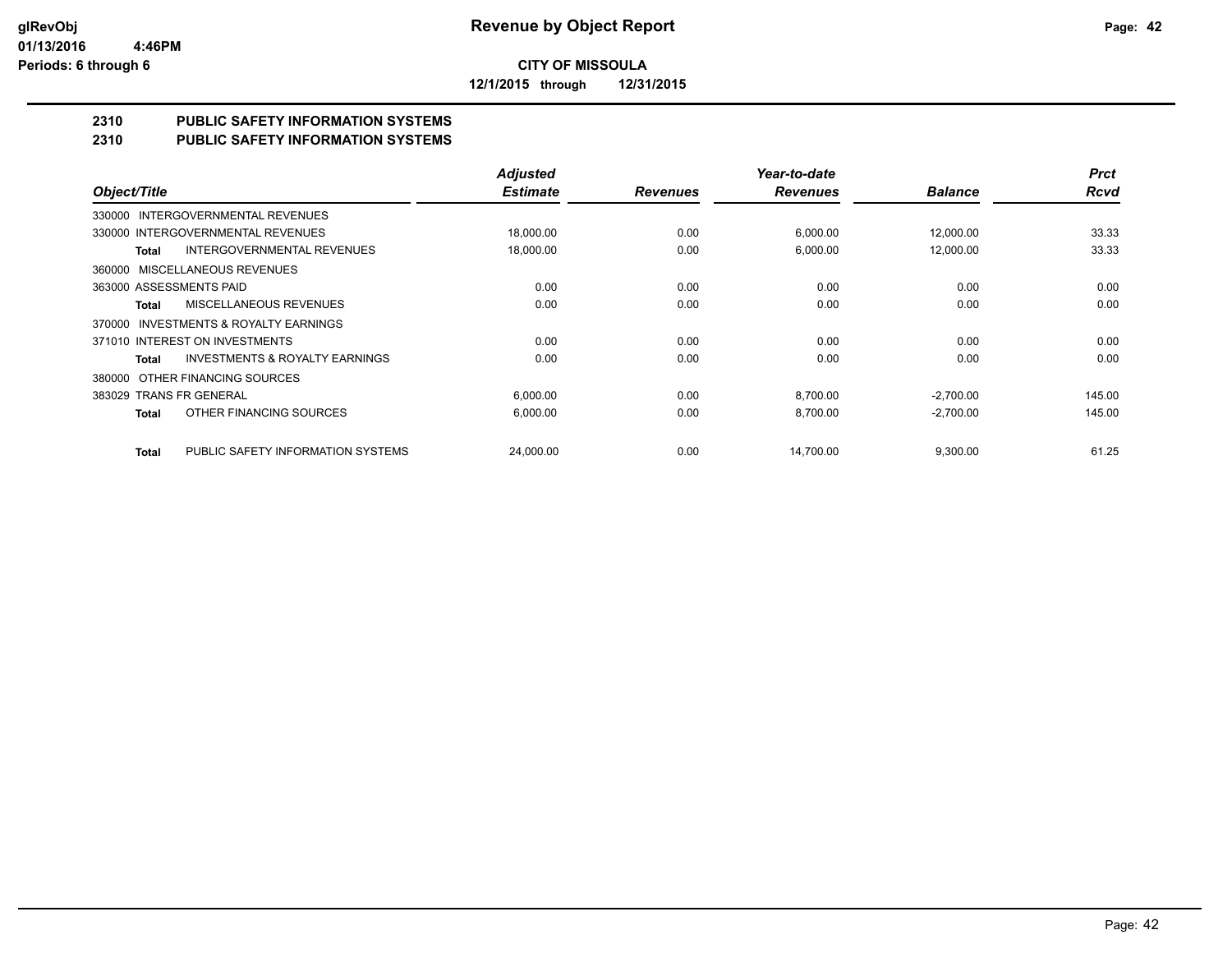**12/1/2015 through 12/31/2015**

## **2310 PUBLIC SAFETY INFORMATION SYSTEMS**

| <b>Prct</b><br><b>Rcvd</b> | <b>Balance</b> | Year-to-date<br><b>Revenues</b> | <b>Revenues</b> | <b>Adjusted</b><br><b>Estimate</b> |                                                    | Object/Title |
|----------------------------|----------------|---------------------------------|-----------------|------------------------------------|----------------------------------------------------|--------------|
|                            |                |                                 |                 |                                    |                                                    |              |
|                            |                |                                 |                 |                                    | 330000 INTERGOVERNMENTAL REVENUES                  |              |
| 33.33                      | 12,000.00      | 6,000.00                        | 0.00            | 18,000.00                          | 330000 INTERGOVERNMENTAL REVENUES                  |              |
| 33.33                      | 12,000.00      | 6,000.00                        | 0.00            | 18,000.00                          | INTERGOVERNMENTAL REVENUES<br>Total                |              |
|                            |                |                                 |                 |                                    | 360000 MISCELLANEOUS REVENUES                      |              |
| 0.00                       | 0.00           | 0.00                            | 0.00            | 0.00                               | 363000 ASSESSMENTS PAID                            |              |
| 0.00                       | 0.00           | 0.00                            | 0.00            | 0.00                               | MISCELLANEOUS REVENUES<br>Total                    |              |
|                            |                |                                 |                 |                                    | INVESTMENTS & ROYALTY EARNINGS                     | 370000       |
| 0.00                       | 0.00           | 0.00                            | 0.00            | 0.00                               | 371010 INTEREST ON INVESTMENTS                     |              |
| 0.00                       | 0.00           | 0.00                            | 0.00            | 0.00                               | <b>INVESTMENTS &amp; ROYALTY EARNINGS</b><br>Total |              |
|                            |                |                                 |                 |                                    | 380000 OTHER FINANCING SOURCES                     |              |
| 145.00                     | $-2,700.00$    | 8,700.00                        | 0.00            | 6,000.00                           | 383029 TRANS FR GENERAL                            |              |
| 145.00                     | $-2,700.00$    | 8,700.00                        | 0.00            | 6,000.00                           | OTHER FINANCING SOURCES<br>Total                   |              |
| 61.25                      |                |                                 |                 |                                    |                                                    |              |
|                            | 9,300.00       | 14,700.00                       | 0.00            | 24,000.00                          | PUBLIC SAFETY INFORMATION SYSTEMS<br>Total         |              |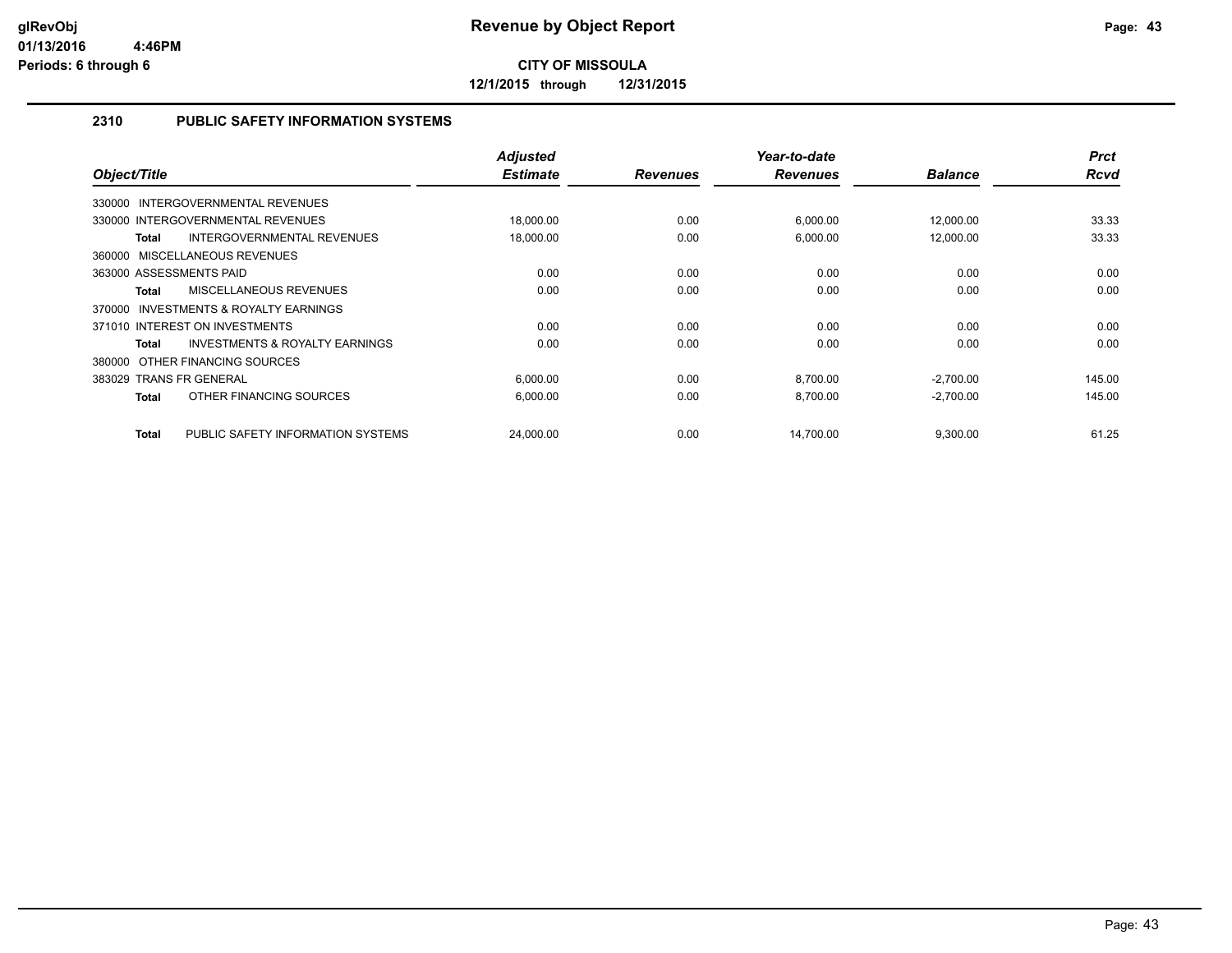**12/1/2015 through 12/31/2015**

**2321 IMPACT FEE FUND**

**2321 IMPACT FEE FUND**

|                                                           | <b>Adjusted</b> |                 | Year-to-date    |                | <b>Prct</b> |
|-----------------------------------------------------------|-----------------|-----------------|-----------------|----------------|-------------|
| Object/Title                                              | <b>Estimate</b> | <b>Revenues</b> | <b>Revenues</b> | <b>Balance</b> | Rcvd        |
| 340000 CHARGES FOR SERVICES                               |                 |                 |                 |                |             |
| 341032 IMPACT FEE CLEARING ACCOUNT                        | 1,200,000.00    | 43,003.58       | 580,622.75      | 619.377.25     | 48.39       |
| 341033 IMPACT FEES-PARKS SHARE                            | 0.00            | 0.00            | 0.00            | 0.00           | 0.00        |
| 341034 IMPACT FEES-FIRE SHARE                             | 0.00            | 0.00            | 0.00            | 0.00           | 0.00        |
| 341035 IMPACT FEES-POLICE SHARE                           | 0.00            | 0.00            | 0.00            | 0.00           | 0.00        |
| 341036 IMPACT FEES-COMMUNITY SERVICE SHARE                | 0.00            | 0.00            | 0.00            | 0.00           | 0.00        |
| 341037 IMPACT FEE-ROAD SHARE                              | 0.00            | 0.00            | 0.00            | 0.00           | 0.00        |
| <b>CHARGES FOR SERVICES</b><br>Total                      | 1,200,000.00    | 43,003.58       | 580,622.75      | 619,377.25     | 48.39       |
| INVESTMENTS & ROYALTY EARNINGS<br>370000                  |                 |                 |                 |                |             |
| 371010 INTEREST ON INVESTMENTS                            | 0.00            | 0.00            | 0.00            | 0.00           | 0.00        |
| <b>INVESTMENTS &amp; ROYALTY EARNINGS</b><br><b>Total</b> | 0.00            | 0.00            | 0.00            | 0.00           | 0.00        |
| <b>IMPACT FEE FUND</b><br><b>Total</b>                    | 1.200.000.00    | 43.003.58       | 580.622.75      | 619.377.25     | 48.39       |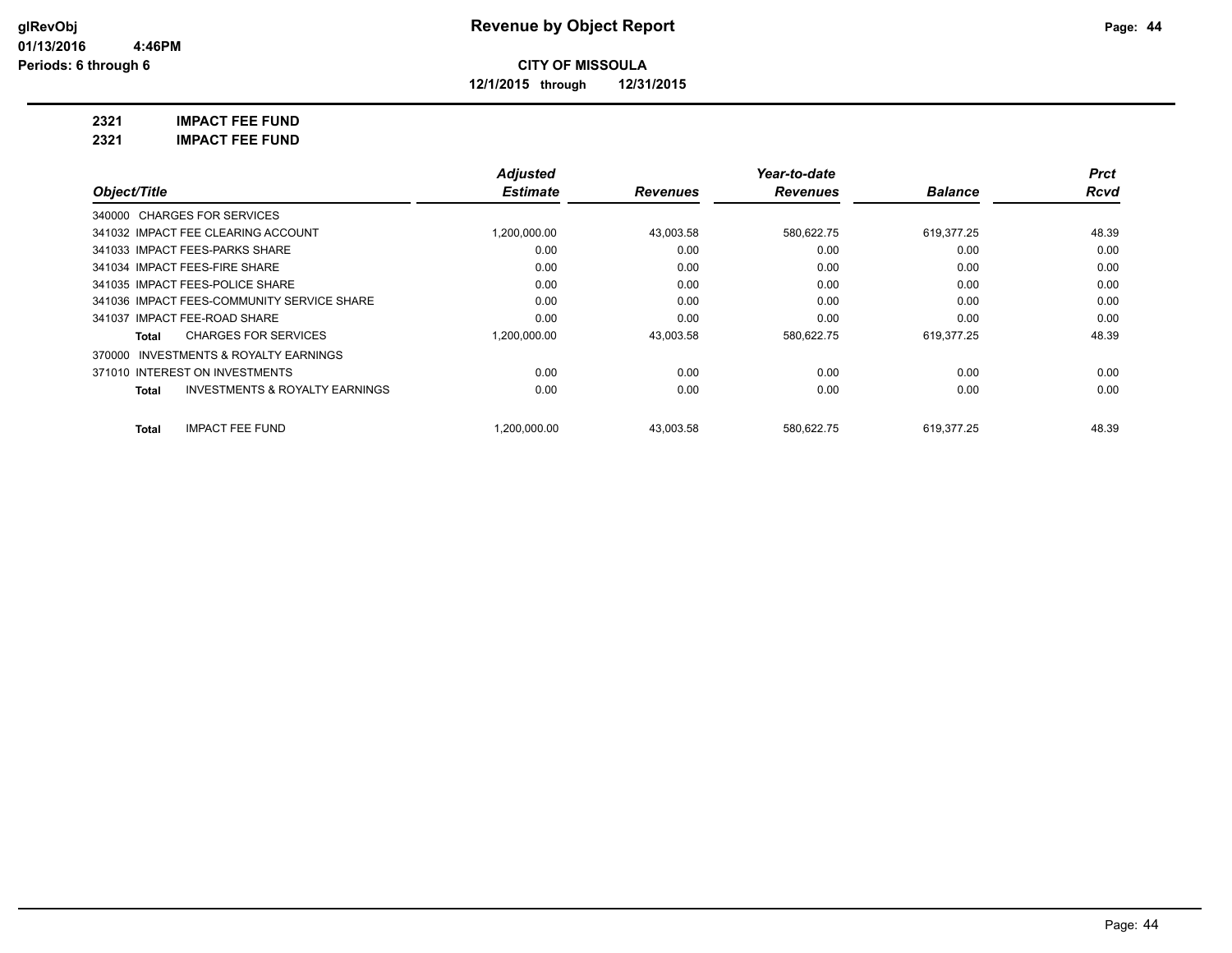**12/1/2015 through 12/31/2015**

### **2321 IMPACT FEE FUND**

| Object/Title                                        | <b>Adjusted</b><br><b>Estimate</b> | <b>Revenues</b> | Year-to-date<br><b>Revenues</b> | <b>Balance</b> | <b>Prct</b><br><b>Rcvd</b> |
|-----------------------------------------------------|------------------------------------|-----------------|---------------------------------|----------------|----------------------------|
|                                                     |                                    |                 |                                 |                |                            |
| 340000 CHARGES FOR SERVICES                         |                                    |                 |                                 |                |                            |
| 341032 IMPACT FEE CLEARING ACCOUNT                  | 1.200.000.00                       | 43.003.58       | 580,622.75                      | 619,377.25     | 48.39                      |
| 341033 IMPACT FEES-PARKS SHARE                      | 0.00                               | 0.00            | 0.00                            | 0.00           | 0.00                       |
| 341034 IMPACT FEES-FIRE SHARE                       | 0.00                               | 0.00            | 0.00                            | 0.00           | 0.00                       |
| 341035 IMPACT FEES-POLICE SHARE                     | 0.00                               | 0.00            | 0.00                            | 0.00           | 0.00                       |
| 341036 IMPACT FEES-COMMUNITY SERVICE SHARE          | 0.00                               | 0.00            | 0.00                            | 0.00           | 0.00                       |
| 341037 IMPACT FEE-ROAD SHARE                        | 0.00                               | 0.00            | 0.00                            | 0.00           | 0.00                       |
| <b>CHARGES FOR SERVICES</b><br>Total                | 1.200.000.00                       | 43.003.58       | 580,622.75                      | 619,377.25     | 48.39                      |
| <b>INVESTMENTS &amp; ROYALTY EARNINGS</b><br>370000 |                                    |                 |                                 |                |                            |
| 371010 INTEREST ON INVESTMENTS                      | 0.00                               | 0.00            | 0.00                            | 0.00           | 0.00                       |
| <b>INVESTMENTS &amp; ROYALTY EARNINGS</b><br>Total  | 0.00                               | 0.00            | 0.00                            | 0.00           | 0.00                       |
| <b>IMPACT FEE FUND</b><br><b>Total</b>              | 1.200.000.00                       | 43.003.58       | 580.622.75                      | 619.377.25     | 48.39                      |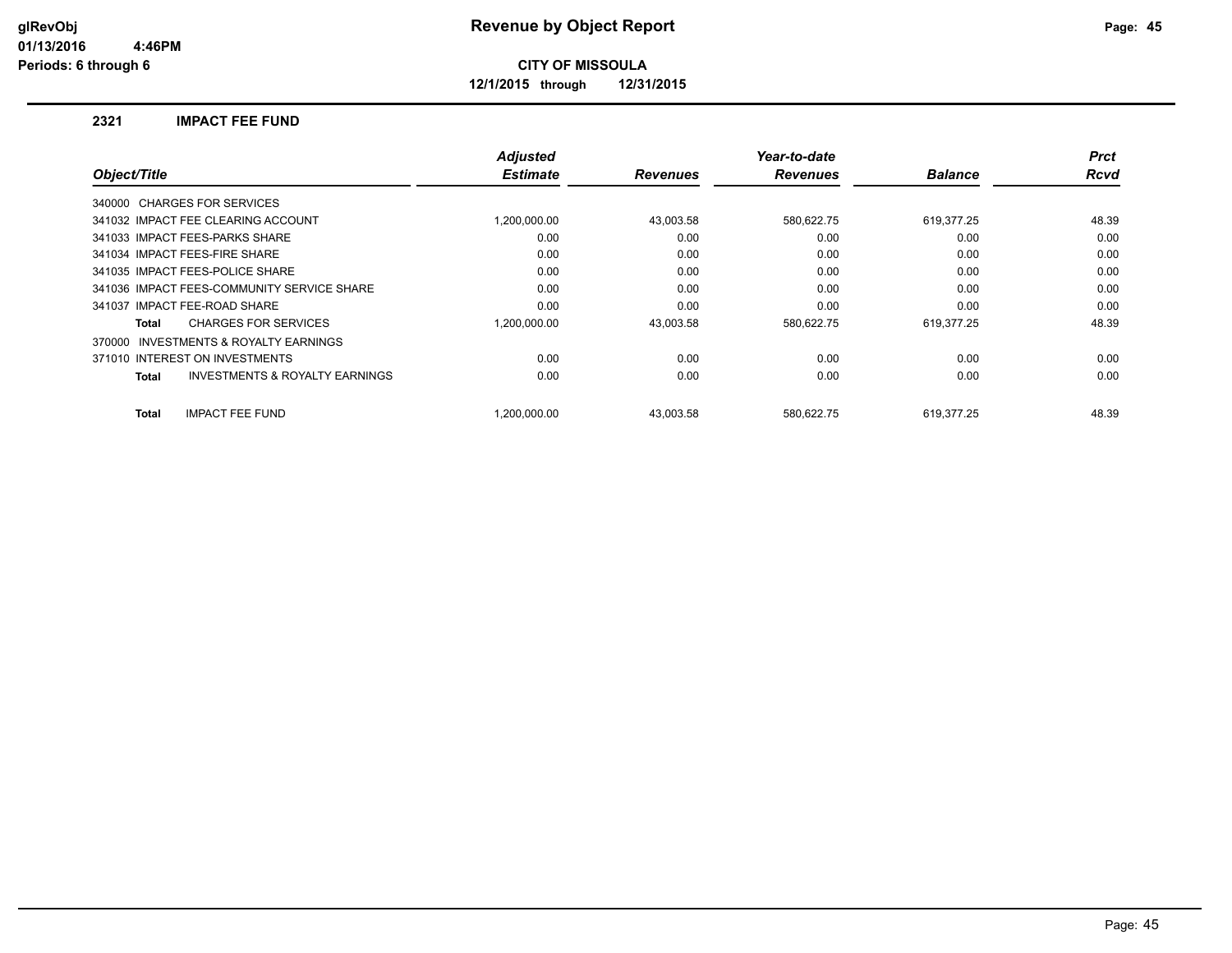**12/1/2015 through 12/31/2015**

# **2322 GEORGE ELMER/CATTLE DR INTERSECTION**

## **2322 GEORGE ELMER/CATTLE DR INTERSECTION**

|                                                            | <b>Adjusted</b> |                 | Year-to-date    |                | <b>Prct</b> |
|------------------------------------------------------------|-----------------|-----------------|-----------------|----------------|-------------|
| Object/Title                                               | <b>Estimate</b> | <b>Revenues</b> | <b>Revenues</b> | <b>Balance</b> | <b>Rcvd</b> |
| 310000 TAXES/ASSESSMENTS                                   |                 |                 |                 |                |             |
| 312001 PENALTIES & INTEREST                                | 0.00            | 0.00            | 0.00            | 0.00           | 0.00        |
| TAXES/ASSESSMENTS<br><b>Total</b>                          | 0.00            | 0.00            | 0.00            | 0.00           | 0.00        |
| 360000 MISCELLANEOUS REVENUES                              |                 |                 |                 |                |             |
| 365000 DEVELOPER CONRIBUTIONS                              | 15,000.00       | 0.00            | 0.00            | 15,000.00      | 0.00        |
| MISCELLANEOUS REVENUES<br><b>Total</b>                     | 15,000.00       | 0.00            | 0.00            | 15,000.00      | 0.00        |
| 370000 INVESTMENTS & ROYALTY EARNINGS                      |                 |                 |                 |                |             |
| 371010 INTEREST ON INVESTMENTS                             | 0.00            | 0.00            | 0.00            | 0.00           | 0.00        |
| 371020 GAIN/LOSS IN MARKET VALUE OF INVESTMENTS            | 0.00            | 0.00            | 0.00            | 0.00           | 0.00        |
| <b>INVESTMENTS &amp; ROYALTY EARNINGS</b><br><b>Total</b>  | 0.00            | 0.00            | 0.00            | 0.00           | 0.00        |
| <b>GEORGE ELMER/CATTLE DR INTERSECTION</b><br><b>Total</b> | 15.000.00       | 0.00            | 0.00            | 15.000.00      | 0.00        |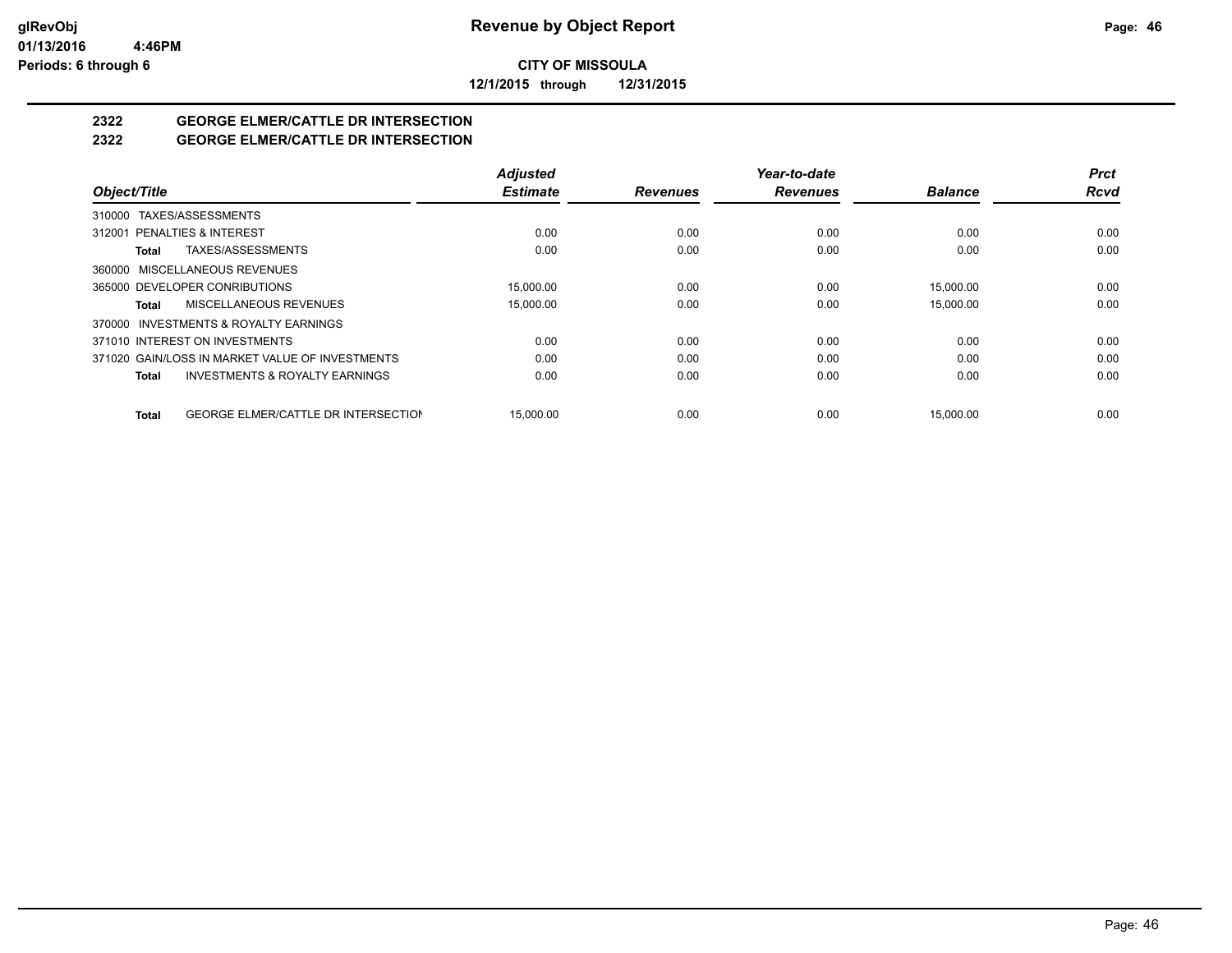**12/1/2015 through 12/31/2015**

## **2322 GEORGE ELMER/CATTLE DR INTERSECTION**

|                                                            | <b>Adjusted</b> |                 | Year-to-date    |                | <b>Prct</b> |
|------------------------------------------------------------|-----------------|-----------------|-----------------|----------------|-------------|
| Object/Title                                               | <b>Estimate</b> | <b>Revenues</b> | <b>Revenues</b> | <b>Balance</b> | <b>Rcvd</b> |
| TAXES/ASSESSMENTS<br>310000                                |                 |                 |                 |                |             |
| 312001 PENALTIES & INTEREST                                | 0.00            | 0.00            | 0.00            | 0.00           | 0.00        |
| TAXES/ASSESSMENTS<br>Total                                 | 0.00            | 0.00            | 0.00            | 0.00           | 0.00        |
| 360000 MISCELLANEOUS REVENUES                              |                 |                 |                 |                |             |
| 365000 DEVELOPER CONRIBUTIONS                              | 15.000.00       | 0.00            | 0.00            | 15,000.00      | 0.00        |
| MISCELLANEOUS REVENUES<br>Total                            | 15,000.00       | 0.00            | 0.00            | 15,000.00      | 0.00        |
| 370000 INVESTMENTS & ROYALTY EARNINGS                      |                 |                 |                 |                |             |
| 371010 INTEREST ON INVESTMENTS                             | 0.00            | 0.00            | 0.00            | 0.00           | 0.00        |
| 371020 GAIN/LOSS IN MARKET VALUE OF INVESTMENT             | 0.00            | 0.00            | 0.00            | 0.00           | 0.00        |
| <b>INVESTMENTS &amp; ROYALTY EARNINGS</b><br>Total         | 0.00            | 0.00            | 0.00            | 0.00           | 0.00        |
|                                                            |                 |                 |                 |                |             |
| <b>GEORGE ELMER/CATTLE DR INTERSECTIOL</b><br><b>Total</b> | 15,000.00       | 0.00            | 0.00            | 15.000.00      | 0.00        |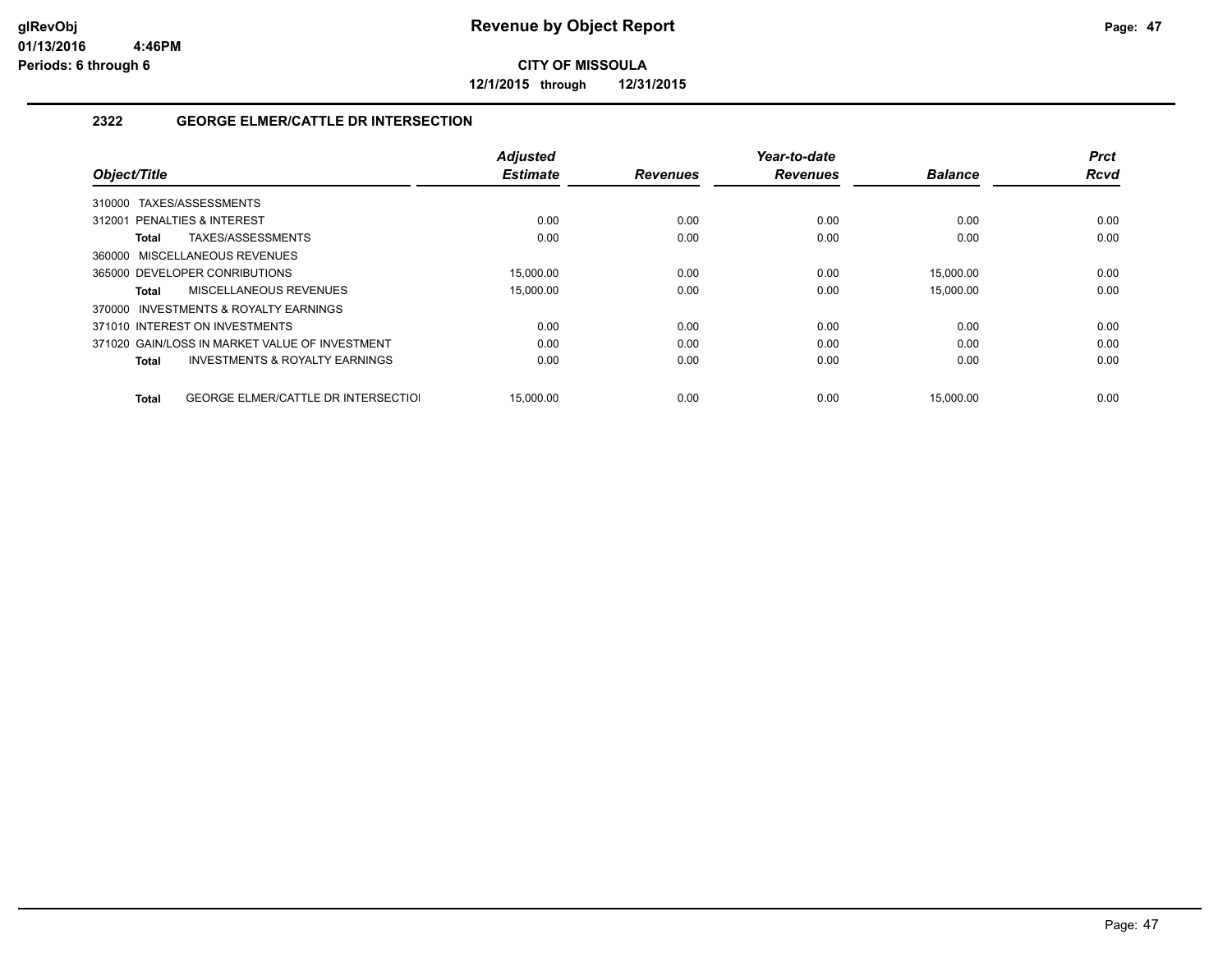**12/1/2015 through 12/31/2015**

**2365 PUBLIC ART FUND**

**2365 PUBLIC ART FUND**

|                                                           | <b>Adjusted</b> |                 | Year-to-date    |                | <b>Prct</b> |
|-----------------------------------------------------------|-----------------|-----------------|-----------------|----------------|-------------|
| Object/Title                                              | <b>Estimate</b> | <b>Revenues</b> | <b>Revenues</b> | <b>Balance</b> | <b>Rcvd</b> |
| 330000 INTERGOVERNMENTAL REVENUES                         |                 |                 |                 |                |             |
| 337000 LOCAL GRANTS                                       | 0.00            | 0.00            | 0.00            | 0.00           | 0.00        |
| 337002 MRA GRANT                                          | 0.00            | 0.00            | 0.00            | 0.00           | 0.00        |
| INTERGOVERNMENTAL REVENUES<br><b>Total</b>                | 0.00            | 0.00            | 0.00            | 0.00           | 0.00        |
| MISCELLANEOUS REVENUES<br>360000                          |                 |                 |                 |                |             |
| 360010 MISCELLANEOUS                                      | 0.00            | 0.00            | 0.00            | 0.00           | 0.00        |
| 364040 INSURANCE AND DAMAGE RECOVERY                      | 0.00            | 0.00            | 0.00            | 0.00           | 0.00        |
| 365000 DONATIONS                                          | 0.00            | 0.00            | 8,000.00        | $-8,000.00$    | 0.00        |
| 368010 SALE OF T-SHIRTS                                   | 0.00            | 0.00            | 0.00            | 0.00           | 0.00        |
| MISCELLANEOUS REVENUES<br><b>Total</b>                    | 0.00            | 0.00            | 8,000.00        | $-8,000.00$    | 0.00        |
| <b>INVESTMENTS &amp; ROYALTY EARNINGS</b><br>370000       |                 |                 |                 |                |             |
| 371010 INTEREST ON INVESTMENTS                            | 0.00            | 0.00            | 0.00            | 0.00           | 0.00        |
| 371020 GAIN/LOSS IN MARKET VALUE OF INVESTMENTS           | 0.00            | 0.00            | 0.00            | 0.00           | 0.00        |
| <b>INVESTMENTS &amp; ROYALTY EARNINGS</b><br><b>Total</b> | 0.00            | 0.00            | 0.00            | 0.00           | 0.00        |
| OTHER FINANCING SOURCES<br>380000                         |                 |                 |                 |                |             |
| 383000 OPERATING TRANSFERS                                | 0.00            | 0.00            | 0.00            | 0.00           | 0.00        |
| 383029 TRANS FR GENERAL                                   | 0.00            | 0.00            | 0.00            | 0.00           | 0.00        |
| OTHER FINANCING SOURCES<br><b>Total</b>                   | 0.00            | 0.00            | 0.00            | 0.00           | 0.00        |
| PUBLIC ART FUND<br><b>Total</b>                           | 0.00            | 0.00            | 8,000.00        | $-8,000.00$    | 0.00        |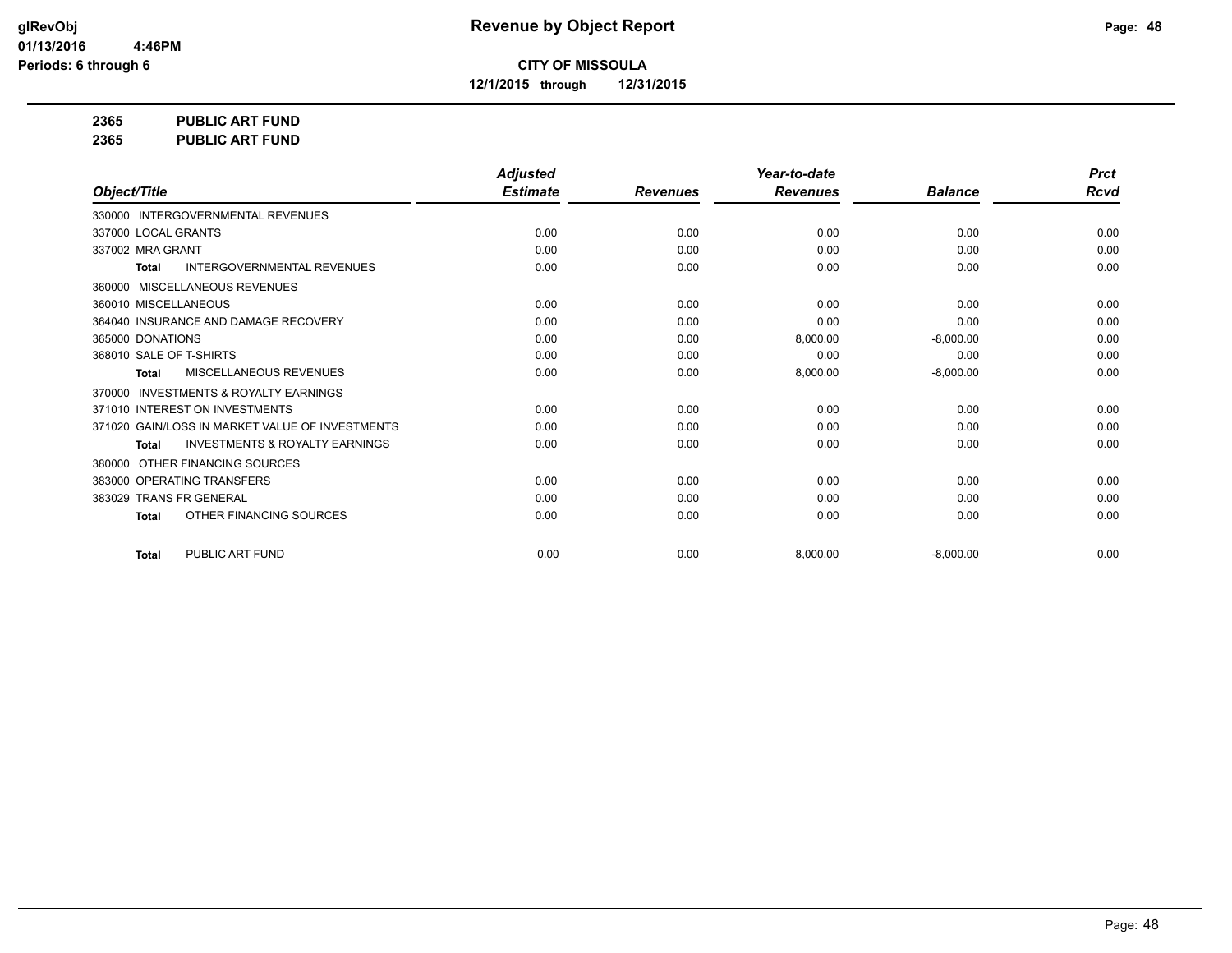**12/1/2015 through 12/31/2015**

### **2365 PUBLIC ART FUND**

|                                                           | <b>Adjusted</b> |                 | Year-to-date    |                | <b>Prct</b> |
|-----------------------------------------------------------|-----------------|-----------------|-----------------|----------------|-------------|
| Object/Title                                              | <b>Estimate</b> | <b>Revenues</b> | <b>Revenues</b> | <b>Balance</b> | <b>Rcvd</b> |
| 330000 INTERGOVERNMENTAL REVENUES                         |                 |                 |                 |                |             |
| 337000 LOCAL GRANTS                                       | 0.00            | 0.00            | 0.00            | 0.00           | 0.00        |
| 337002 MRA GRANT                                          | 0.00            | 0.00            | 0.00            | 0.00           | 0.00        |
| <b>INTERGOVERNMENTAL REVENUES</b><br><b>Total</b>         | 0.00            | 0.00            | 0.00            | 0.00           | 0.00        |
| 360000 MISCELLANEOUS REVENUES                             |                 |                 |                 |                |             |
| 360010 MISCELLANEOUS                                      | 0.00            | 0.00            | 0.00            | 0.00           | 0.00        |
| 364040 INSURANCE AND DAMAGE RECOVERY                      | 0.00            | 0.00            | 0.00            | 0.00           | 0.00        |
| 365000 DONATIONS                                          | 0.00            | 0.00            | 8,000.00        | $-8,000.00$    | 0.00        |
| 368010 SALE OF T-SHIRTS                                   | 0.00            | 0.00            | 0.00            | 0.00           | 0.00        |
| <b>MISCELLANEOUS REVENUES</b><br>Total                    | 0.00            | 0.00            | 8,000.00        | $-8,000.00$    | 0.00        |
| 370000 INVESTMENTS & ROYALTY EARNINGS                     |                 |                 |                 |                |             |
| 371010 INTEREST ON INVESTMENTS                            | 0.00            | 0.00            | 0.00            | 0.00           | 0.00        |
| 371020 GAIN/LOSS IN MARKET VALUE OF INVESTMENT            | 0.00            | 0.00            | 0.00            | 0.00           | 0.00        |
| <b>INVESTMENTS &amp; ROYALTY EARNINGS</b><br><b>Total</b> | 0.00            | 0.00            | 0.00            | 0.00           | 0.00        |
| OTHER FINANCING SOURCES<br>380000                         |                 |                 |                 |                |             |
| 383000 OPERATING TRANSFERS                                | 0.00            | 0.00            | 0.00            | 0.00           | 0.00        |
| 383029 TRANS FR GENERAL                                   | 0.00            | 0.00            | 0.00            | 0.00           | 0.00        |
| OTHER FINANCING SOURCES<br><b>Total</b>                   | 0.00            | 0.00            | 0.00            | 0.00           | 0.00        |
| PUBLIC ART FUND<br><b>Total</b>                           | 0.00            | 0.00            | 8,000.00        | $-8,000.00$    | 0.00        |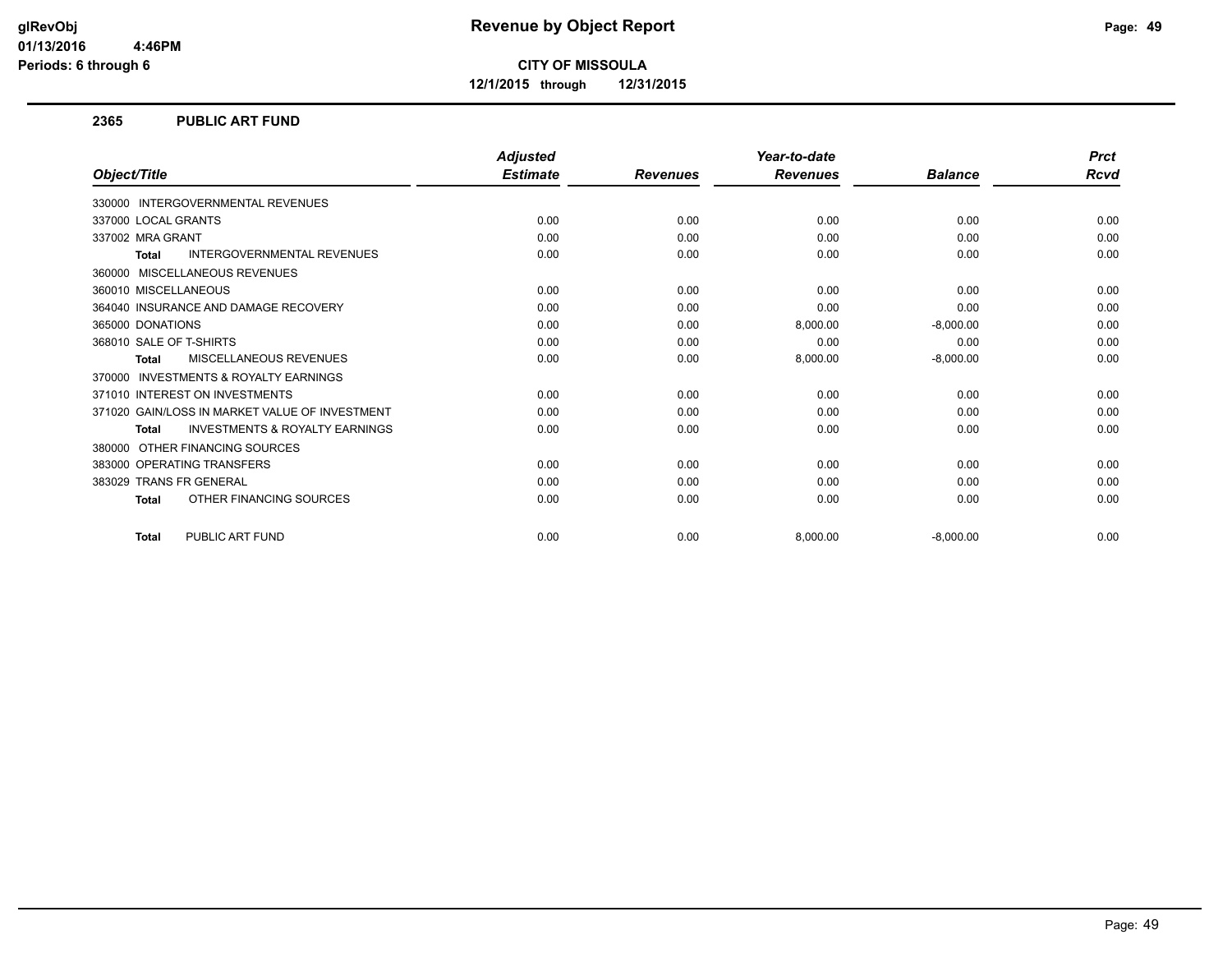**12/1/2015 through 12/31/2015**

## **2371 EMPLOYEE HEALTH INSURANCE LEVY FUND**

## **2371 EMPLOYEE HEALTH INSURANCE LEVY FUND**

|                                                           | <b>Adjusted</b> |                 | Year-to-date    |                | <b>Prct</b> |
|-----------------------------------------------------------|-----------------|-----------------|-----------------|----------------|-------------|
| Object/Title                                              | <b>Estimate</b> | <b>Revenues</b> | <b>Revenues</b> | <b>Balance</b> | <b>Rcvd</b> |
| 310000 TAXES/ASSESSMENTS                                  |                 |                 |                 |                |             |
| 311000 GENERAL PROPERTY TAXES                             | 4,462.00        | 3.201.26        | 4.245.94        | 216.06         | 95.16       |
| 312001 PENALTIES & INTEREST                               | 0.00            | 59.49           | 234.82          | $-234.82$      | 0.00        |
| TAXES/ASSESSMENTS<br><b>Total</b>                         | 4,462.00        | 3.260.75        | 4.480.76        | $-18.76$       | 100.42      |
| 370000 INVESTMENTS & ROYALTY EARNINGS                     |                 |                 |                 |                |             |
| 371010 INTEREST ON INVESTMENTS                            | 0.00            | 0.00            | 0.00            | 0.00           | 0.00        |
| <b>INVESTMENTS &amp; ROYALTY EARNINGS</b><br><b>Total</b> | 0.00            | 0.00            | 0.00            | 0.00           | 0.00        |
| EMPLOYEE HEALTH INSURANCE LEVY FUNI<br><b>Total</b>       | 4.462.00        | 3.260.75        | 4.480.76        | $-18.76$       | 100.42      |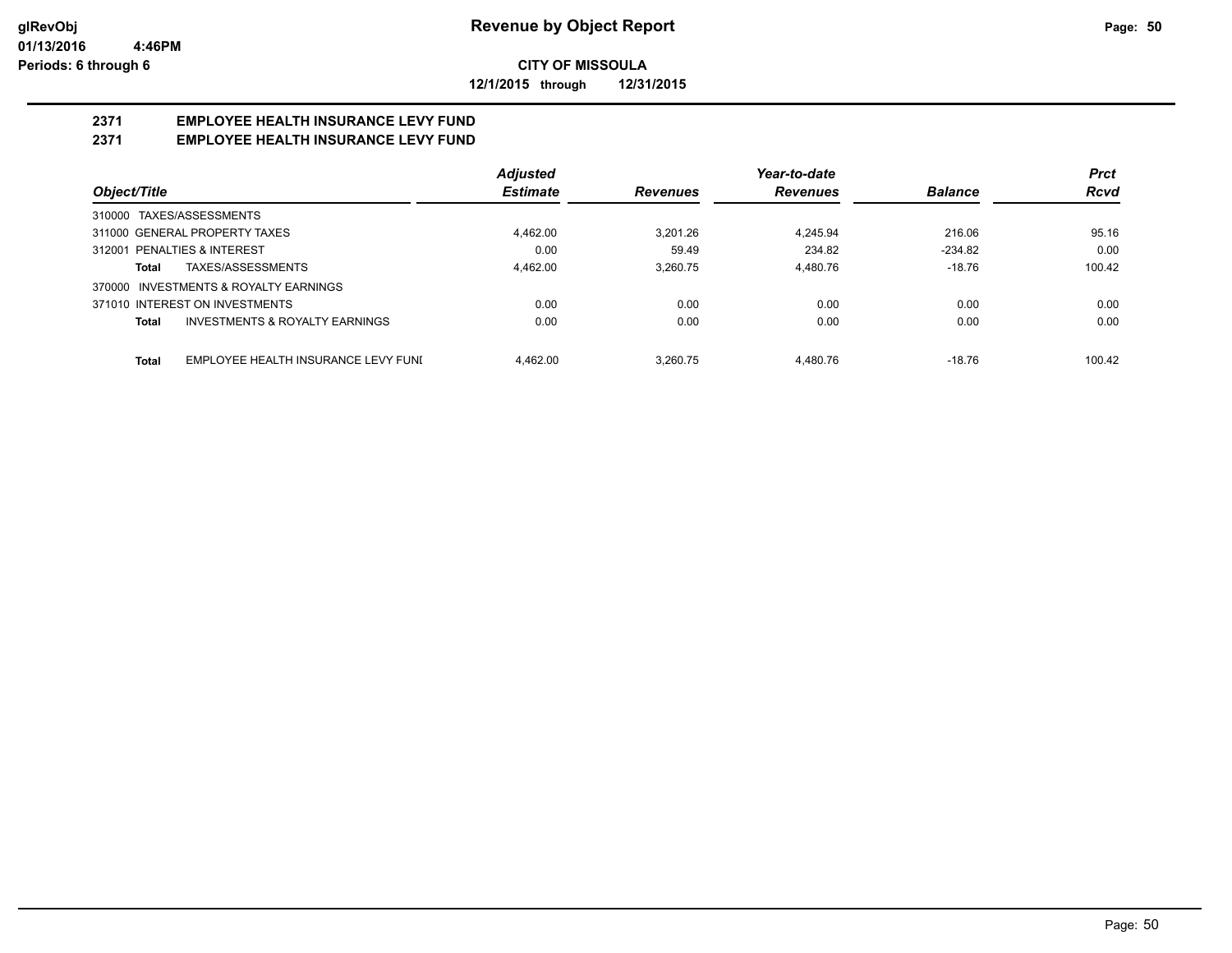**12/1/2015 through 12/31/2015**

## **2371 EMPLOYEE HEALTH INSURANCE LEVY FUND**

|                                                    | <b>Adjusted</b> |                 | Year-to-date    |                | <b>Prct</b> |
|----------------------------------------------------|-----------------|-----------------|-----------------|----------------|-------------|
| Object/Title                                       | <b>Estimate</b> | <b>Revenues</b> | <b>Revenues</b> | <b>Balance</b> | <b>Rcvd</b> |
| 310000 TAXES/ASSESSMENTS                           |                 |                 |                 |                |             |
| 311000 GENERAL PROPERTY TAXES                      | 4.462.00        | 3.201.26        | 4.245.94        | 216.06         | 95.16       |
| 312001 PENALTIES & INTEREST                        | 0.00            | 59.49           | 234.82          | $-234.82$      | 0.00        |
| TAXES/ASSESSMENTS<br>Total                         | 4.462.00        | 3.260.75        | 4.480.76        | $-18.76$       | 100.42      |
| 370000 INVESTMENTS & ROYALTY EARNINGS              |                 |                 |                 |                |             |
| 371010 INTEREST ON INVESTMENTS                     | 0.00            | 0.00            | 0.00            | 0.00           | 0.00        |
| INVESTMENTS & ROYALTY EARNINGS<br>Total            | 0.00            | 0.00            | 0.00            | 0.00           | 0.00        |
|                                                    |                 |                 |                 |                |             |
| <b>Total</b><br>EMPLOYEE HEALTH INSURANCE LEVY FUN | 4.462.00        | 3.260.75        | 4.480.76        | $-18.76$       | 100.42      |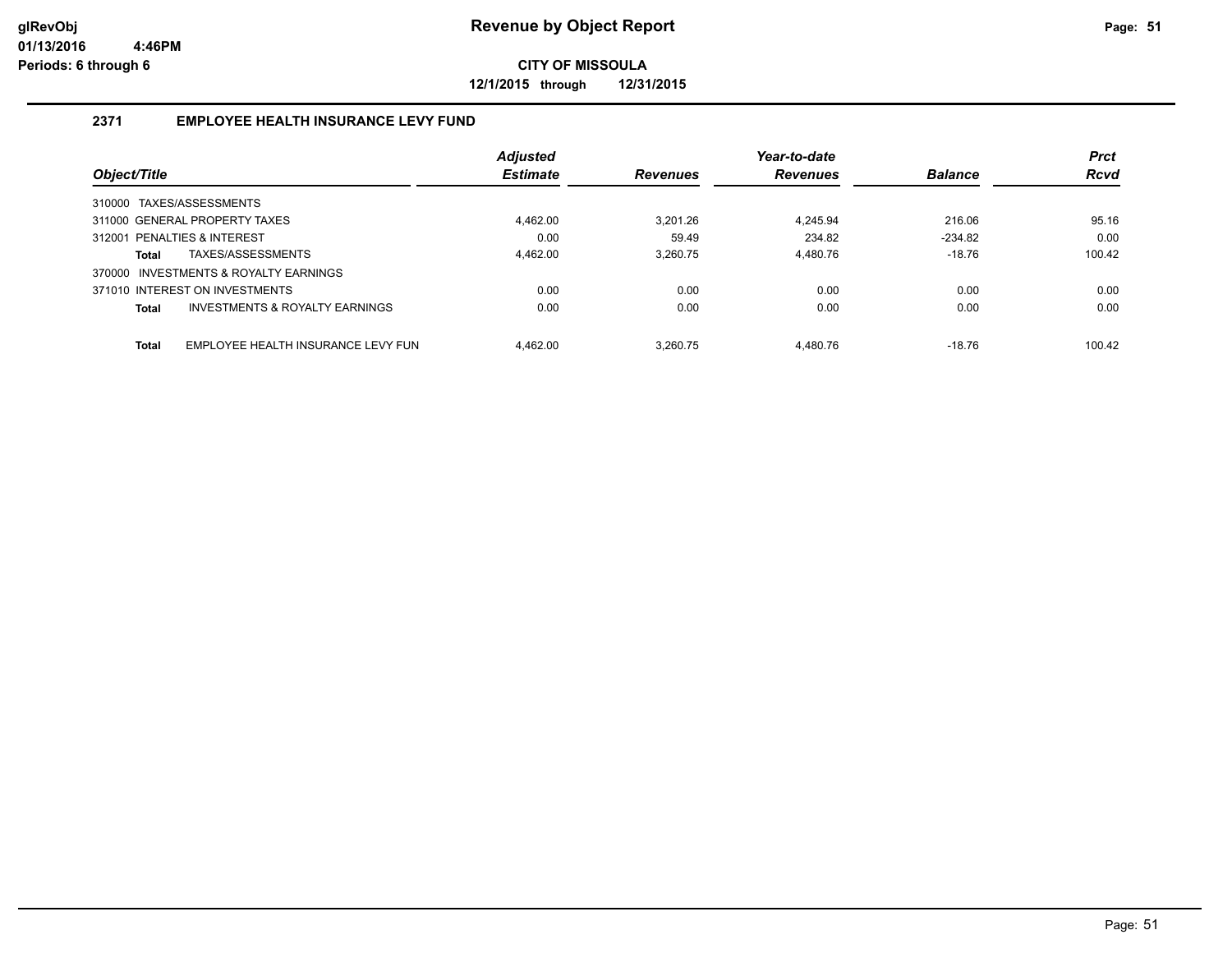**12/1/2015 through 12/31/2015**

### **2372 PERMISSIVE MEDICAL LEVY**

**2372 PERMISSIVE MEDICAL LEVY**

|                                                    | <b>Adjusted</b> |                 | Year-to-date    |                | <b>Prct</b> |
|----------------------------------------------------|-----------------|-----------------|-----------------|----------------|-------------|
| Object/Title                                       | <b>Estimate</b> | <b>Revenues</b> | <b>Revenues</b> | <b>Balance</b> | Rcvd        |
| 310000 TAXES/ASSESSMENTS                           |                 |                 |                 |                |             |
| 311000 GENERAL PROPERTY TAXES                      | 4.405.445.00    | 2.216.383.79    | 2.219.837.49    | 2,185,607.51   | 50.39       |
| 312001 PENALTIES & INTEREST                        | 0.00            | 271.78          | 642.52          | $-642.52$      | 0.00        |
| TAXES/ASSESSMENTS<br>Total                         | 4.405.445.00    | 2.216.655.57    | 2.220.480.01    | 2.184.964.99   | 50.40       |
| 370000 INVESTMENTS & ROYALTY EARNINGS              |                 |                 |                 |                |             |
| 371010 INTEREST ON INVESTMENTS                     | 0.00            | 0.00            | 0.00            | 0.00           | 0.00        |
| <b>INVESTMENTS &amp; ROYALTY EARNINGS</b><br>Total | 0.00            | 0.00            | 0.00            | 0.00           | 0.00        |
| Total<br>PERMISSIVE MEDICAL LEVY                   | 4.405.445.00    | 2.216.655.57    | 2.220.480.01    | 2.184.964.99   | 50.40       |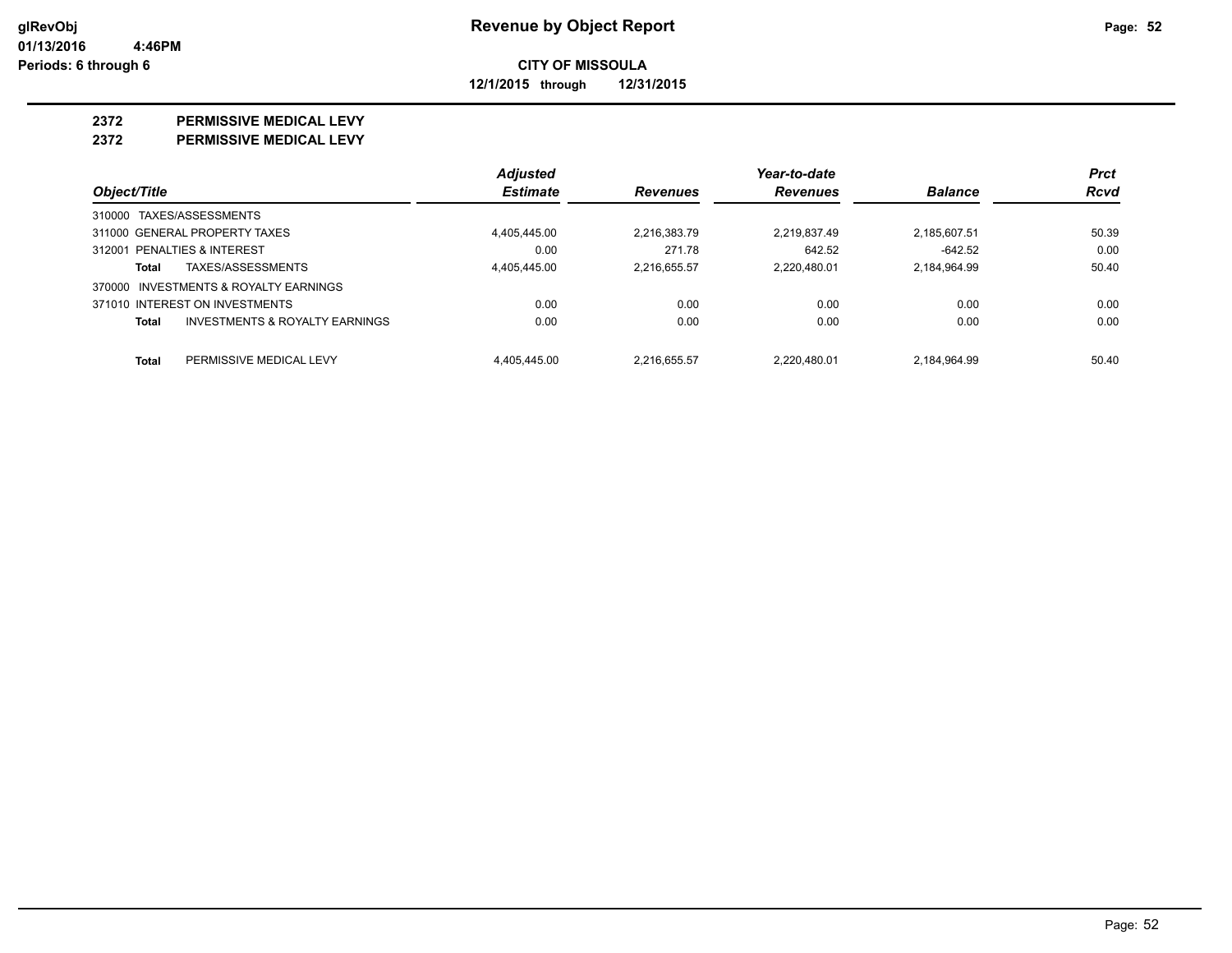**12/1/2015 through 12/31/2015**

## **2372 PERMISSIVE MEDICAL LEVY**

|              |                                       | <b>Adjusted</b> |                 | Year-to-date    |                | <b>Prct</b> |
|--------------|---------------------------------------|-----------------|-----------------|-----------------|----------------|-------------|
| Object/Title |                                       | <b>Estimate</b> | <b>Revenues</b> | <b>Revenues</b> | <b>Balance</b> | <b>Rcvd</b> |
|              | 310000 TAXES/ASSESSMENTS              |                 |                 |                 |                |             |
|              | 311000 GENERAL PROPERTY TAXES         | 4.405.445.00    | 2.216.383.79    | 2.219.837.49    | 2.185.607.51   | 50.39       |
|              | 312001 PENALTIES & INTEREST           | 0.00            | 271.78          | 642.52          | $-642.52$      | 0.00        |
| <b>Total</b> | TAXES/ASSESSMENTS                     | 4.405.445.00    | 2.216.655.57    | 2.220.480.01    | 2,184,964.99   | 50.40       |
|              | 370000 INVESTMENTS & ROYALTY EARNINGS |                 |                 |                 |                |             |
|              | 371010 INTEREST ON INVESTMENTS        | 0.00            | 0.00            | 0.00            | 0.00           | 0.00        |
| <b>Total</b> | INVESTMENTS & ROYALTY EARNINGS        | 0.00            | 0.00            | 0.00            | 0.00           | 0.00        |
| <b>Total</b> | PERMISSIVE MEDICAL LEVY               | 4.405.445.00    | 2.216.655.57    | 2.220.480.01    | 2.184.964.99   | 50.40       |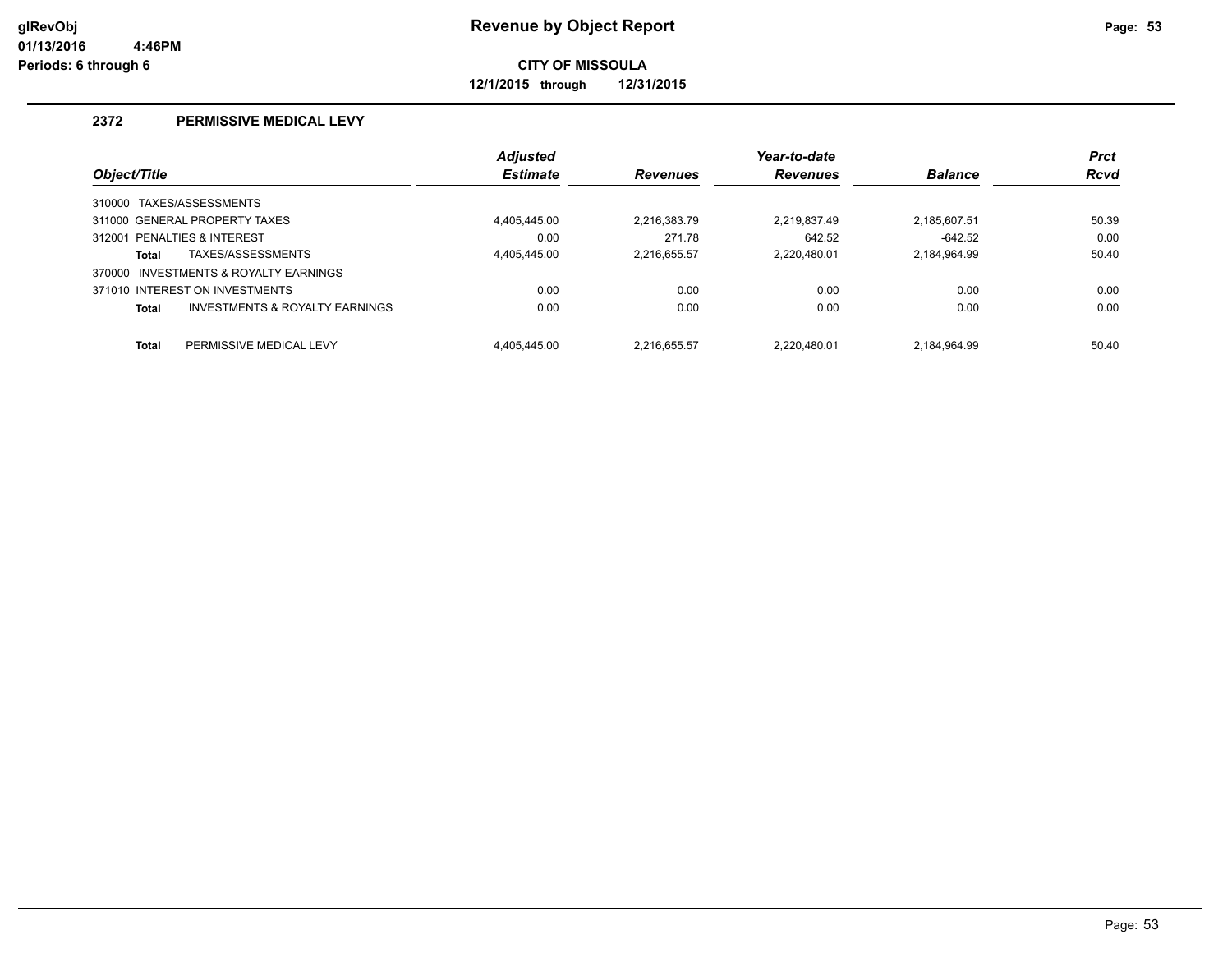**12/1/2015 through 12/31/2015**

## **2389 CABLE TELEVISION FRANCHISE FUND**

## **2389 CABLE TELEVISION FRANCHISE FUND**

|                                                 | <b>Adjusted</b> |                 | Year-to-date    |                | <b>Prct</b> |
|-------------------------------------------------|-----------------|-----------------|-----------------|----------------|-------------|
| Object/Title                                    | <b>Estimate</b> | <b>Revenues</b> | <b>Revenues</b> | <b>Balance</b> | <b>Rcvd</b> |
| <b>LICENSES &amp; PERMITS</b><br>320000         |                 |                 |                 |                |             |
| 322031 FRANCHISE FEE - AT&T                     | 680,000.00      | 0.00            | 164.914.97      | 515,085.03     | 24.25       |
| 322034 PEG ACCESS                               | 56.000.00       | 0.00            | 9.850.72        | 46.149.28      | 17.59       |
| LICENSES & PERMITS<br>Total                     | 736.000.00      | 0.00            | 174.765.69      | 561,234.31     | 23.75       |
| 360000 MISCELLANEOUS REVENUES                   |                 |                 |                 |                |             |
| 365000 DONATIONS                                | 0.00            | 0.00            | 0.00            | 0.00           | 0.00        |
| MISCELLANEOUS REVENUES<br><b>Total</b>          | 0.00            | 0.00            | 0.00            | 0.00           | 0.00        |
|                                                 |                 |                 |                 |                |             |
| CABLE TELEVISION FRANCHISE FUND<br><b>Total</b> | 736.000.00      | 0.00            | 174.765.69      | 561.234.31     | 23.75       |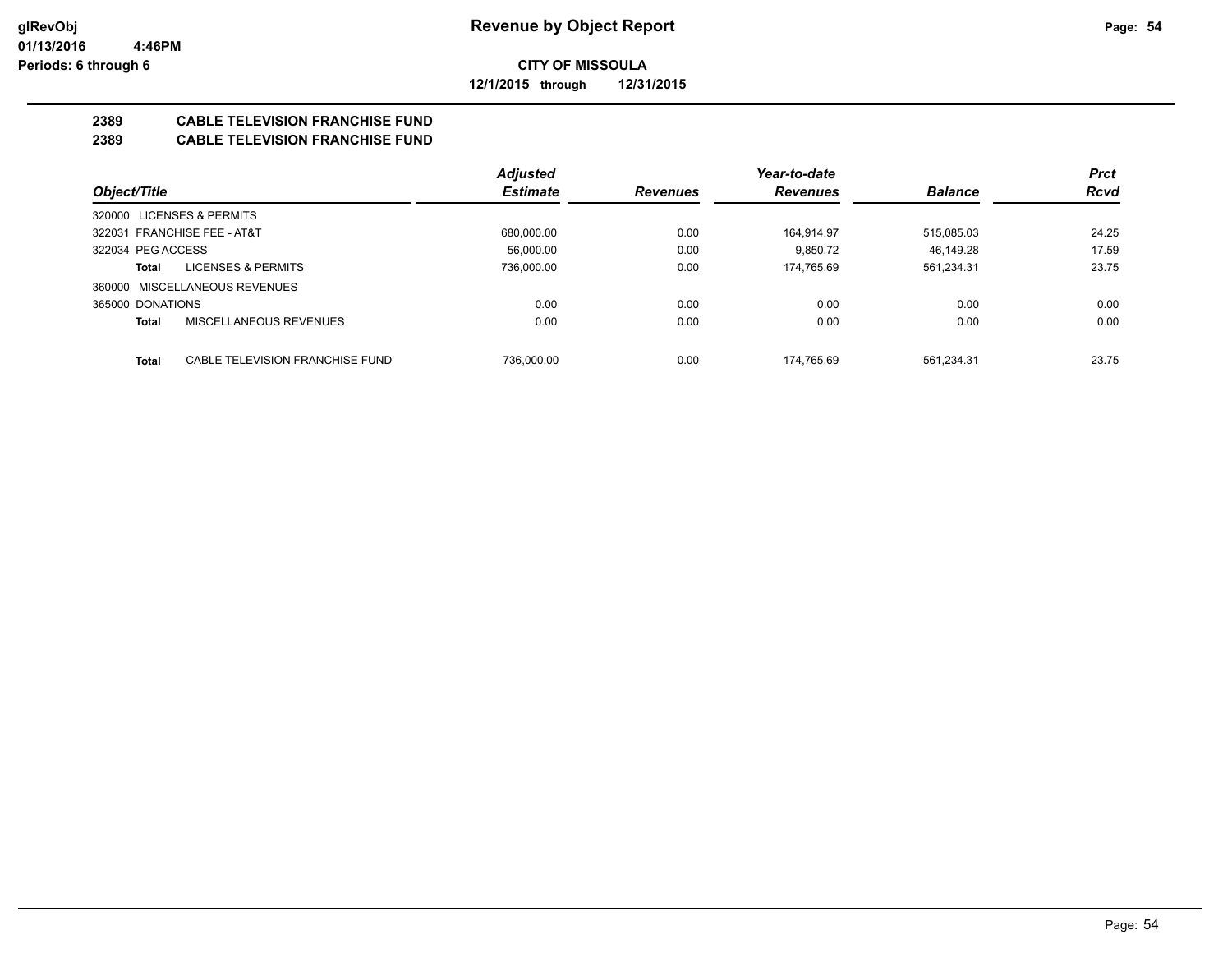**12/1/2015 through 12/31/2015**

## **2389 CABLE TELEVISION FRANCHISE FUND**

|                                                 | <b>Adjusted</b> |                 | Year-to-date    |                | <b>Prct</b> |
|-------------------------------------------------|-----------------|-----------------|-----------------|----------------|-------------|
| Object/Title                                    | <b>Estimate</b> | <b>Revenues</b> | <b>Revenues</b> | <b>Balance</b> | <b>Rcvd</b> |
| 320000 LICENSES & PERMITS                       |                 |                 |                 |                |             |
| 322031 FRANCHISE FEE - AT&T                     | 680.000.00      | 0.00            | 164.914.97      | 515.085.03     | 24.25       |
| 322034 PEG ACCESS                               | 56.000.00       | 0.00            | 9.850.72        | 46.149.28      | 17.59       |
| LICENSES & PERMITS<br>Total                     | 736.000.00      | 0.00            | 174.765.69      | 561,234.31     | 23.75       |
| 360000 MISCELLANEOUS REVENUES                   |                 |                 |                 |                |             |
| 365000 DONATIONS                                | 0.00            | 0.00            | 0.00            | 0.00           | 0.00        |
| MISCELLANEOUS REVENUES<br><b>Total</b>          | 0.00            | 0.00            | 0.00            | 0.00           | 0.00        |
|                                                 |                 |                 |                 |                |             |
| CABLE TELEVISION FRANCHISE FUND<br><b>Total</b> | 736.000.00      | 0.00            | 174.765.69      | 561.234.31     | 23.75       |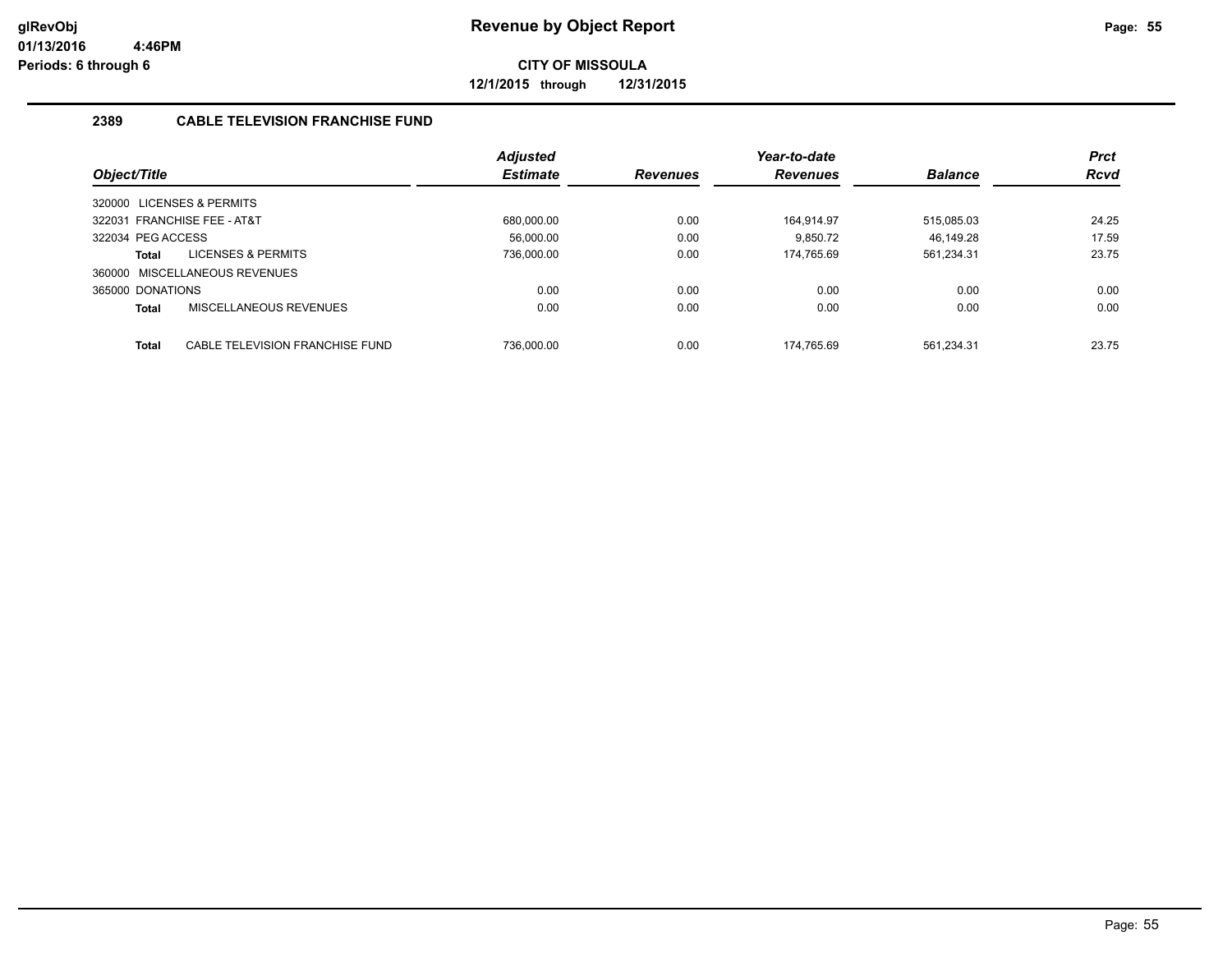**12/1/2015 through 12/31/2015**

### **2390 DRUG FORFEITURE FUND**

**2390 DRUG FORFEITURE FUND**

|                                                           | <b>Adjusted</b> |                 | Year-to-date    |                | <b>Prct</b> |
|-----------------------------------------------------------|-----------------|-----------------|-----------------|----------------|-------------|
| Object/Title                                              | <b>Estimate</b> | <b>Revenues</b> | <b>Revenues</b> | <b>Balance</b> | <b>Rcvd</b> |
| 350000 FINES & FORFEITURES                                |                 |                 |                 |                |             |
| 351013 DRUG FORFEITURES                                   | 16.800.00       | 1.988.24        | 5.134.58        | 11.665.42      | 30.56       |
| <b>FINES &amp; FORFEITURES</b><br>Total                   | 16,800.00       | 1.988.24        | 5,134.58        | 11,665.42      | 30.56       |
| 370000 INVESTMENTS & ROYALTY EARNINGS                     |                 |                 |                 |                |             |
| 371010 INTEREST ON INVESTMENTS                            | 0.00            | 0.00            | 0.00            | 0.00           | 0.00        |
| <b>INVESTMENTS &amp; ROYALTY EARNINGS</b><br><b>Total</b> | 0.00            | 0.00            | 0.00            | 0.00           | 0.00        |
| DRUG FORFEITURE FUND<br>Total                             | 16.800.00       | 1.988.24        | 5.134.58        | 11.665.42      | 30.56       |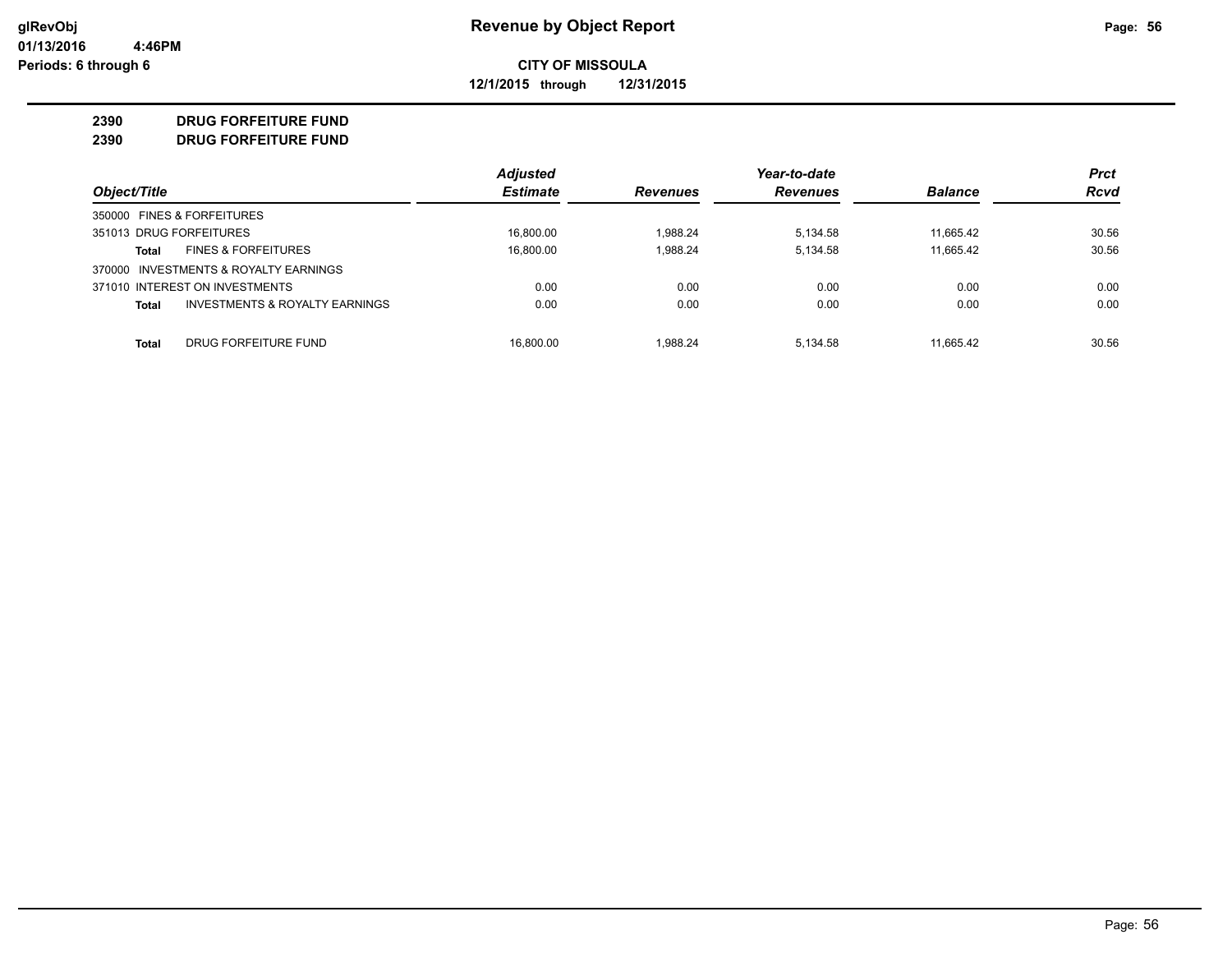**12/1/2015 through 12/31/2015**

## **2390 DRUG FORFEITURE FUND**

| Object/Title |                                           | <b>Adjusted</b><br><b>Estimate</b> | <b>Revenues</b> | Year-to-date<br><b>Revenues</b> | <b>Balance</b> | <b>Prct</b><br><b>Rcvd</b> |
|--------------|-------------------------------------------|------------------------------------|-----------------|---------------------------------|----------------|----------------------------|
|              | 350000 FINES & FORFEITURES                |                                    |                 |                                 |                |                            |
|              | 351013 DRUG FORFEITURES                   | 16.800.00                          | 1.988.24        | 5,134.58                        | 11.665.42      | 30.56                      |
| Total        | <b>FINES &amp; FORFEITURES</b>            | 16.800.00                          | 1.988.24        | 5,134.58                        | 11,665.42      | 30.56                      |
|              | 370000 INVESTMENTS & ROYALTY EARNINGS     |                                    |                 |                                 |                |                            |
|              | 371010 INTEREST ON INVESTMENTS            | 0.00                               | 0.00            | 0.00                            | 0.00           | 0.00                       |
| <b>Total</b> | <b>INVESTMENTS &amp; ROYALTY EARNINGS</b> | 0.00                               | 0.00            | 0.00                            | 0.00           | 0.00                       |
| <b>Total</b> | DRUG FORFEITURE FUND                      | 16.800.00                          | 1.988.24        | 5.134.58                        | 11.665.42      | 30.56                      |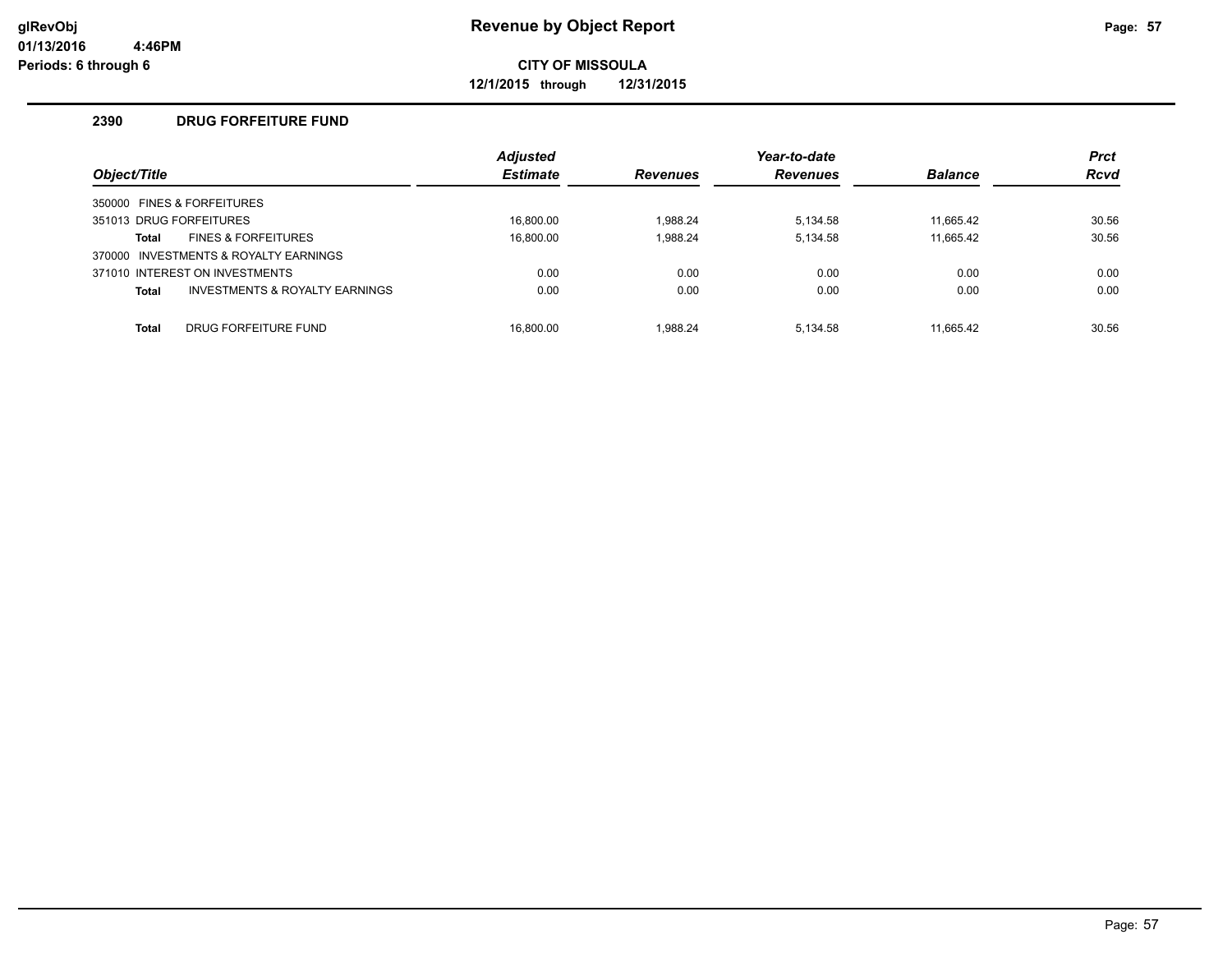**12/1/2015 through 12/31/2015**

### **2394 BUILDING INSPECTION FUND**

**2394 BUILDING INSPECTION FUND**

|                                                           | Adjusted        |                 | Year-to-date    |                | <b>Prct</b> |
|-----------------------------------------------------------|-----------------|-----------------|-----------------|----------------|-------------|
| Object/Title                                              | <b>Estimate</b> | <b>Revenues</b> | <b>Revenues</b> | <b>Balance</b> | Rcvd        |
| 320000 LICENSES & PERMITS                                 |                 |                 |                 |                |             |
| 323011 BUILDING PERMITS                                   | 1,074,058.00    | 57,792.32       | 551,363.20      | 522,694.80     | 51.33       |
| 323012 ELECTRICAL PERMITS                                 | 231,537.00      | 14,978.13       | 127,144.58      | 104,392.42     | 54.91       |
| 323013 PLUMBING PERMITS                                   | 132,373.00      | 6,287.00        | 58,545.00       | 73,828.00      | 44.23       |
| 323014 BLDG PERMIT REVIEW FEE                             | 0.00            | 0.00            | 0.00            | 0.00           | 0.00        |
| 323016 MOVING PERMITS                                     | 0.00            | 0.00            | 0.00            | 0.00           | 0.00        |
| 323017 MECHANICAL PERMITS                                 | 96,891.00       | 6,768.00        | 53,061.00       | 43,830.00      | 54.76       |
| <b>LICENSES &amp; PERMITS</b><br>Total                    | 1,534,859.00    | 85,825.45       | 790,113.78      | 744,745.22     | 51.48       |
| 330000 INTERGOVERNMENTAL REVENUES                         |                 |                 |                 |                |             |
| 336023 STATE CONTRIB. - PERS                              | 0.00            | 0.00            | 71.46           | $-71.46$       | 0.00        |
| <b>INTERGOVERNMENTAL REVENUES</b><br><b>Total</b>         | 0.00            | 0.00            | 71.46           | $-71.46$       | 0.00        |
| 340000 CHARGES FOR SERVICES                               |                 |                 |                 |                |             |
| 341091 INSPECTION CODE BOOKS & COPIES                     | 1,346.00        | 0.00            | 68.25           | 1,277.75       | 5.07        |
| <b>CHARGES FOR SERVICES</b><br>Total                      | 1,346.00        | 0.00            | 68.25           | 1,277.75       | 5.07        |
| 360000 MISCELLANEOUS REVENUES                             |                 |                 |                 |                |             |
| 360010 MISCELLANEOUS                                      | 0.00            | 0.00            | 0.00            | 0.00           | 0.00        |
| 360015 CONFERENCE REVENUES - BUILDING                     | 0.00            | 0.00            | 0.00            | 0.00           | 0.00        |
| MISCELLANEOUS REVENUES<br><b>Total</b>                    | 0.00            | 0.00            | 0.00            | 0.00           | 0.00        |
| 370000 INVESTMENTS & ROYALTY EARNINGS                     |                 |                 |                 |                |             |
| 371010 INTEREST ON INVESTMENTS                            | 0.00            | 0.00            | 0.00            | 0.00           | 0.00        |
| 371020 GAIN/LOSS IN MARKET VALUE OF INVESTMENTS           | 0.00            | 0.00            | 0.00            | 0.00           | 0.00        |
| <b>INVESTMENTS &amp; ROYALTY EARNINGS</b><br><b>Total</b> | 0.00            | 0.00            | 0.00            | 0.00           | 0.00        |
| 380000 OTHER FINANCING SOURCES                            |                 |                 |                 |                |             |
| 382010 SALE OF FIXED ASSETS                               | 0.00            | 0.00            | 0.00            | 0.00           | 0.00        |
| 383000 OPERATING TRANSFERS                                | 0.00            | 0.00            | 0.00            | 0.00           | 0.00        |
| OTHER FINANCING SOURCES<br><b>Total</b>                   | 0.00            | 0.00            | 0.00            | 0.00           | 0.00        |
| <b>BUILDING INSPECTION FUND</b><br><b>Total</b>           | 1,536,205.00    | 85,825.45       | 790,253.49      | 745,951.51     | 51.44       |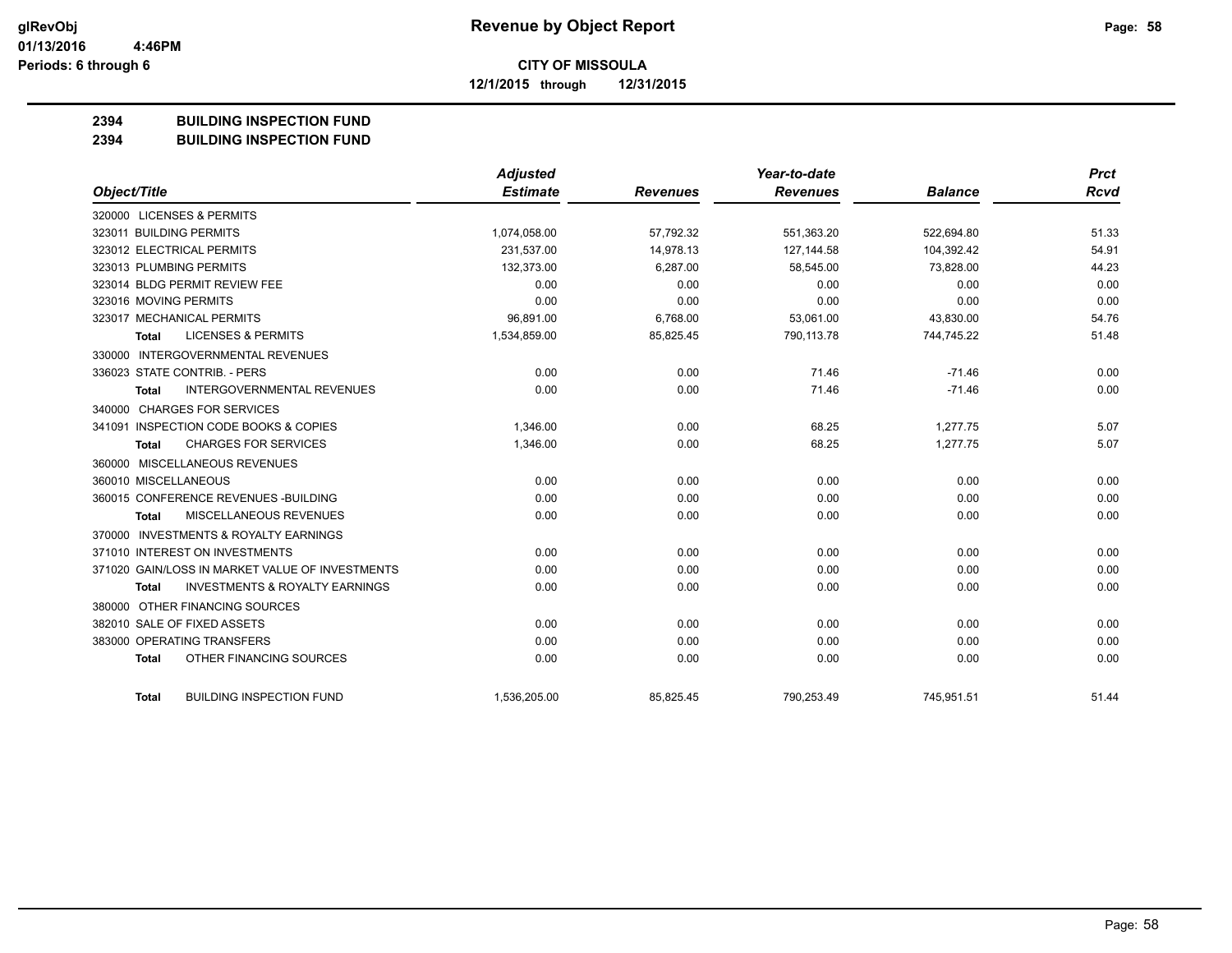**12/1/2015 through 12/31/2015**

## **2394 BUILDING INSPECTION FUND**

|                                                           | Adjusted        |                 | Year-to-date    |                | <b>Prct</b> |
|-----------------------------------------------------------|-----------------|-----------------|-----------------|----------------|-------------|
| Object/Title                                              | <b>Estimate</b> | <b>Revenues</b> | <b>Revenues</b> | <b>Balance</b> | Rcvd        |
| 320000 LICENSES & PERMITS                                 |                 |                 |                 |                |             |
| 323011 BUILDING PERMITS                                   | 1,074,058.00    | 57,792.32       | 551,363.20      | 522,694.80     | 51.33       |
| 323012 ELECTRICAL PERMITS                                 | 231.537.00      | 14.978.13       | 127.144.58      | 104.392.42     | 54.91       |
| 323013 PLUMBING PERMITS                                   | 132,373.00      | 6,287.00        | 58,545.00       | 73,828.00      | 44.23       |
| 323014 BLDG PERMIT REVIEW FEE                             | 0.00            | 0.00            | 0.00            | 0.00           | 0.00        |
| 323016 MOVING PERMITS                                     | 0.00            | 0.00            | 0.00            | 0.00           | 0.00        |
| 323017 MECHANICAL PERMITS                                 | 96,891.00       | 6,768.00        | 53,061.00       | 43,830.00      | 54.76       |
| <b>LICENSES &amp; PERMITS</b><br><b>Total</b>             | 1,534,859.00    | 85,825.45       | 790,113.78      | 744,745.22     | 51.48       |
| 330000 INTERGOVERNMENTAL REVENUES                         |                 |                 |                 |                |             |
| 336023 STATE CONTRIB. - PERS                              | 0.00            | 0.00            | 71.46           | $-71.46$       | 0.00        |
| <b>INTERGOVERNMENTAL REVENUES</b><br><b>Total</b>         | 0.00            | 0.00            | 71.46           | $-71.46$       | 0.00        |
| 340000 CHARGES FOR SERVICES                               |                 |                 |                 |                |             |
| 341091 INSPECTION CODE BOOKS & COPIES                     | 1,346.00        | 0.00            | 68.25           | 1,277.75       | 5.07        |
| <b>CHARGES FOR SERVICES</b><br><b>Total</b>               | 1,346.00        | 0.00            | 68.25           | 1,277.75       | 5.07        |
| 360000 MISCELLANEOUS REVENUES                             |                 |                 |                 |                |             |
| 360010 MISCELLANEOUS                                      | 0.00            | 0.00            | 0.00            | 0.00           | 0.00        |
| 360015 CONFERENCE REVENUES - BUILDING                     | 0.00            | 0.00            | 0.00            | 0.00           | 0.00        |
| MISCELLANEOUS REVENUES<br>Total                           | 0.00            | 0.00            | 0.00            | 0.00           | 0.00        |
| 370000 INVESTMENTS & ROYALTY EARNINGS                     |                 |                 |                 |                |             |
| 371010 INTEREST ON INVESTMENTS                            | 0.00            | 0.00            | 0.00            | 0.00           | 0.00        |
| 371020 GAIN/LOSS IN MARKET VALUE OF INVESTMENT            | 0.00            | 0.00            | 0.00            | 0.00           | 0.00        |
| <b>INVESTMENTS &amp; ROYALTY EARNINGS</b><br><b>Total</b> | 0.00            | 0.00            | 0.00            | 0.00           | 0.00        |
| 380000 OTHER FINANCING SOURCES                            |                 |                 |                 |                |             |
| 382010 SALE OF FIXED ASSETS                               | 0.00            | 0.00            | 0.00            | 0.00           | 0.00        |
| 383000 OPERATING TRANSFERS                                | 0.00            | 0.00            | 0.00            | 0.00           | 0.00        |
| OTHER FINANCING SOURCES<br><b>Total</b>                   | 0.00            | 0.00            | 0.00            | 0.00           | 0.00        |
|                                                           |                 |                 |                 |                |             |
| <b>BUILDING INSPECTION FUND</b><br>Total                  | 1,536,205.00    | 85,825.45       | 790,253.49      | 745,951.51     | 51.44       |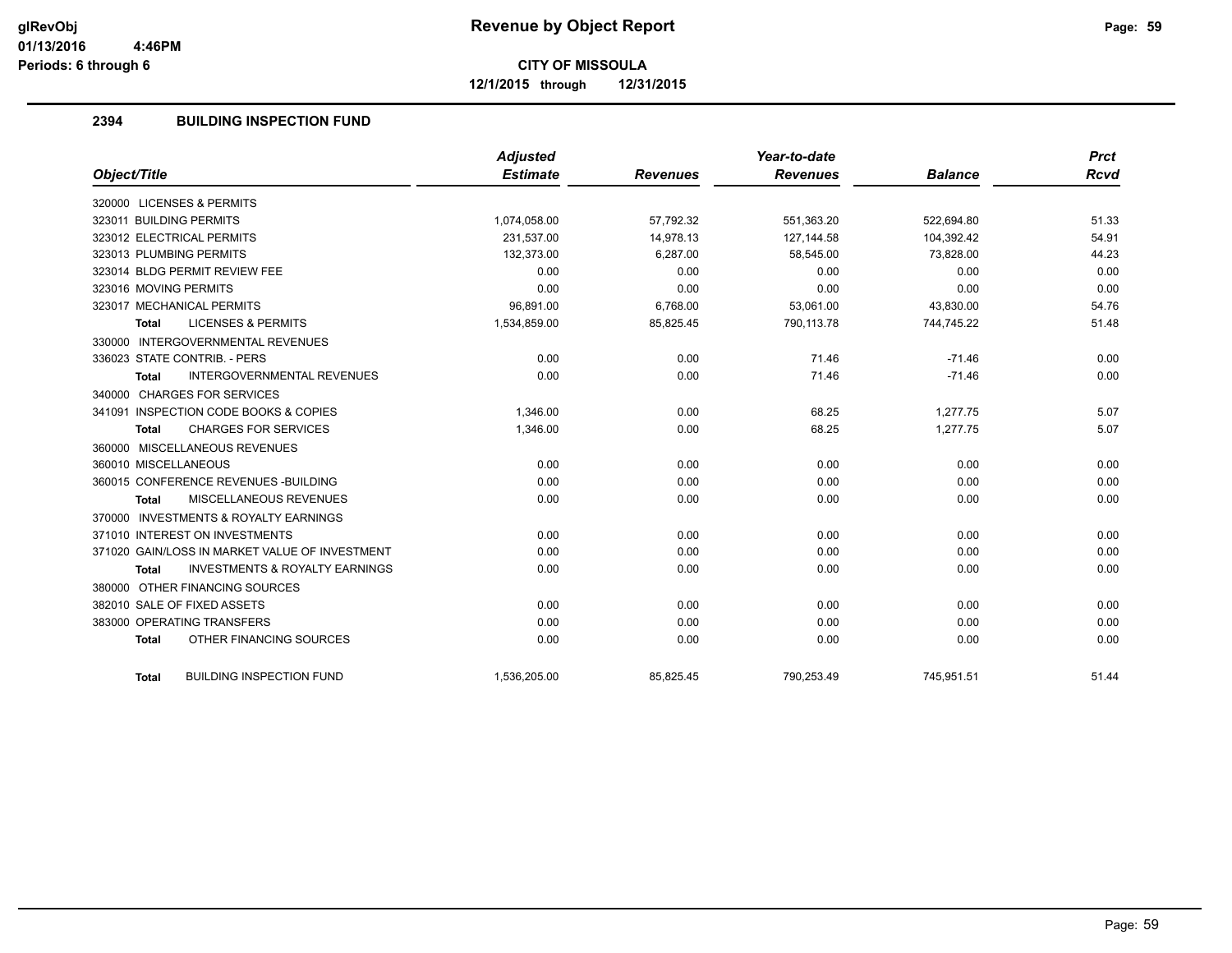**12/1/2015 through 12/31/2015**

## **2395 CITY GRANTS & PROGRAM INCOME FUND**

## **2395 CITY GRANTS & PROGRAM INCOME FUND**

|                                                           | <b>Adjusted</b> |                 | Year-to-date    |                | <b>Prct</b> |
|-----------------------------------------------------------|-----------------|-----------------|-----------------|----------------|-------------|
| Object/Title                                              | <b>Estimate</b> | <b>Revenues</b> | <b>Revenues</b> | <b>Balance</b> | Rcvd        |
| 330000 INTERGOVERNMENTAL REVENUES                         |                 |                 |                 |                |             |
| 331010 ENTITLEMENT - CDBG                                 | 0.00            | 0.00            | 0.00            | 0.00           | 0.00        |
| <b>INTERGOVERNMENTAL REVENUES</b><br><b>Total</b>         | 0.00            | 0.00            | 0.00            | 0.00           | 0.00        |
| 360000 MISCELLANEOUS REVENUES                             |                 |                 |                 |                |             |
| 360005 LOAN REPAYMENTS                                    | 0.00            | 0.00            | 0.00            | 0.00           | 0.00        |
| 360010 MISCELLANEOUS                                      | 0.00            | 0.00            | 0.00            | 0.00           | 0.00        |
| 360013 REPAYMENT OF SEWER GRANT                           | 0.00            | 0.00            | 0.00            | 0.00           | 0.00        |
| 360014 REPAYMENT OF LOAN/MHA                              | 0.00            | 0.00            | 0.00            | 0.00           | 0.00        |
| 362000 OTHER MISCELLANEOUS REVENUE                        | 0.00            | 0.00            | 0.00            | 0.00           | 0.00        |
| <b>MISCELLANEOUS REVENUES</b><br><b>Total</b>             | 0.00            | 0.00            | 0.00            | 0.00           | 0.00        |
| INVESTMENTS & ROYALTY EARNINGS<br>370000                  |                 |                 |                 |                |             |
| 371010 INTEREST ON INVESTMENTS                            | 0.00            | 0.00            | 0.00            | 0.00           | 0.00        |
| 371020 GAIN/LOSS IN MARKET VALUE OF INVESTMENTS           | 0.00            | 0.00            | 0.00            | 0.00           | 0.00        |
| <b>INVESTMENTS &amp; ROYALTY EARNINGS</b><br><b>Total</b> | 0.00            | 0.00            | 0.00            | 0.00           | 0.00        |
| OTHER FINANCING SOURCES<br>380000                         |                 |                 |                 |                |             |
| 383026 TRANS FR CDBG                                      | 0.00            | 0.00            | 0.00            | 0.00           | 0.00        |
| OTHER FINANCING SOURCES<br><b>Total</b>                   | 0.00            | 0.00            | 0.00            | 0.00           | 0.00        |
| CITY GRANTS & PROGRAM INCOME FUND<br><b>Total</b>         | 0.00            | 0.00            | 0.00            | 0.00           | 0.00        |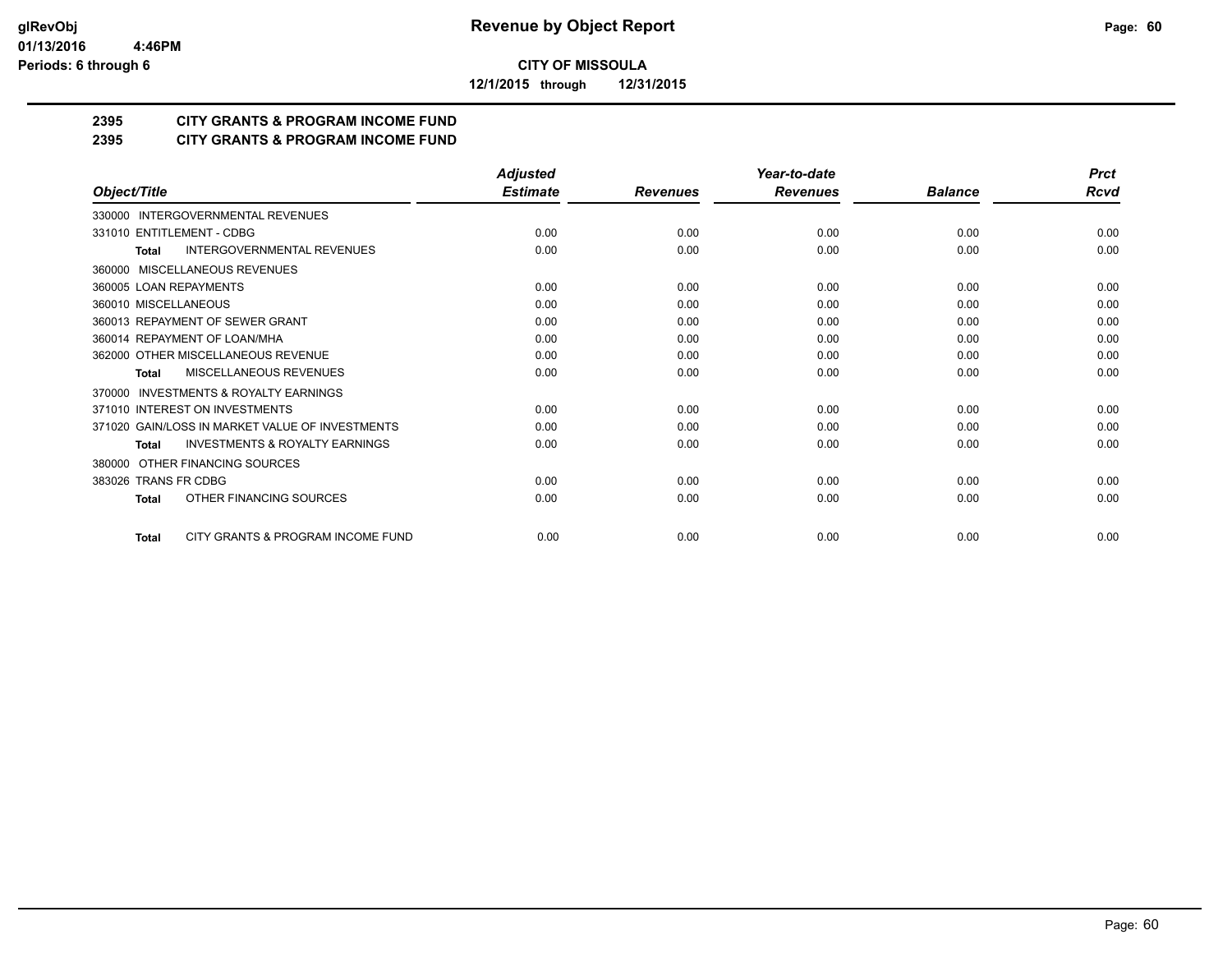**12/1/2015 through 12/31/2015**

## **2395 CITY GRANTS & PROGRAM INCOME FUND**

|                                                     | <b>Adjusted</b> |                 | Year-to-date    |                | <b>Prct</b> |
|-----------------------------------------------------|-----------------|-----------------|-----------------|----------------|-------------|
| Object/Title                                        | <b>Estimate</b> | <b>Revenues</b> | <b>Revenues</b> | <b>Balance</b> | Rcvd        |
| 330000 INTERGOVERNMENTAL REVENUES                   |                 |                 |                 |                |             |
| 331010 ENTITLEMENT - CDBG                           | 0.00            | 0.00            | 0.00            | 0.00           | 0.00        |
| INTERGOVERNMENTAL REVENUES<br><b>Total</b>          | 0.00            | 0.00            | 0.00            | 0.00           | 0.00        |
| 360000 MISCELLANEOUS REVENUES                       |                 |                 |                 |                |             |
| 360005 LOAN REPAYMENTS                              | 0.00            | 0.00            | 0.00            | 0.00           | 0.00        |
| 360010 MISCELLANEOUS                                | 0.00            | 0.00            | 0.00            | 0.00           | 0.00        |
| 360013 REPAYMENT OF SEWER GRANT                     | 0.00            | 0.00            | 0.00            | 0.00           | 0.00        |
| 360014 REPAYMENT OF LOAN/MHA                        | 0.00            | 0.00            | 0.00            | 0.00           | 0.00        |
| 362000 OTHER MISCELLANEOUS REVENUE                  | 0.00            | 0.00            | 0.00            | 0.00           | 0.00        |
| <b>MISCELLANEOUS REVENUES</b><br><b>Total</b>       | 0.00            | 0.00            | 0.00            | 0.00           | 0.00        |
| <b>INVESTMENTS &amp; ROYALTY EARNINGS</b><br>370000 |                 |                 |                 |                |             |
| 371010 INTEREST ON INVESTMENTS                      | 0.00            | 0.00            | 0.00            | 0.00           | 0.00        |
| 371020 GAIN/LOSS IN MARKET VALUE OF INVESTMENT      | 0.00            | 0.00            | 0.00            | 0.00           | 0.00        |
| <b>INVESTMENTS &amp; ROYALTY EARNINGS</b><br>Total  | 0.00            | 0.00            | 0.00            | 0.00           | 0.00        |
| 380000 OTHER FINANCING SOURCES                      |                 |                 |                 |                |             |
| 383026 TRANS FR CDBG                                | 0.00            | 0.00            | 0.00            | 0.00           | 0.00        |
| OTHER FINANCING SOURCES<br><b>Total</b>             | 0.00            | 0.00            | 0.00            | 0.00           | 0.00        |
| CITY GRANTS & PROGRAM INCOME FUND<br><b>Total</b>   | 0.00            | 0.00            | 0.00            | 0.00           | 0.00        |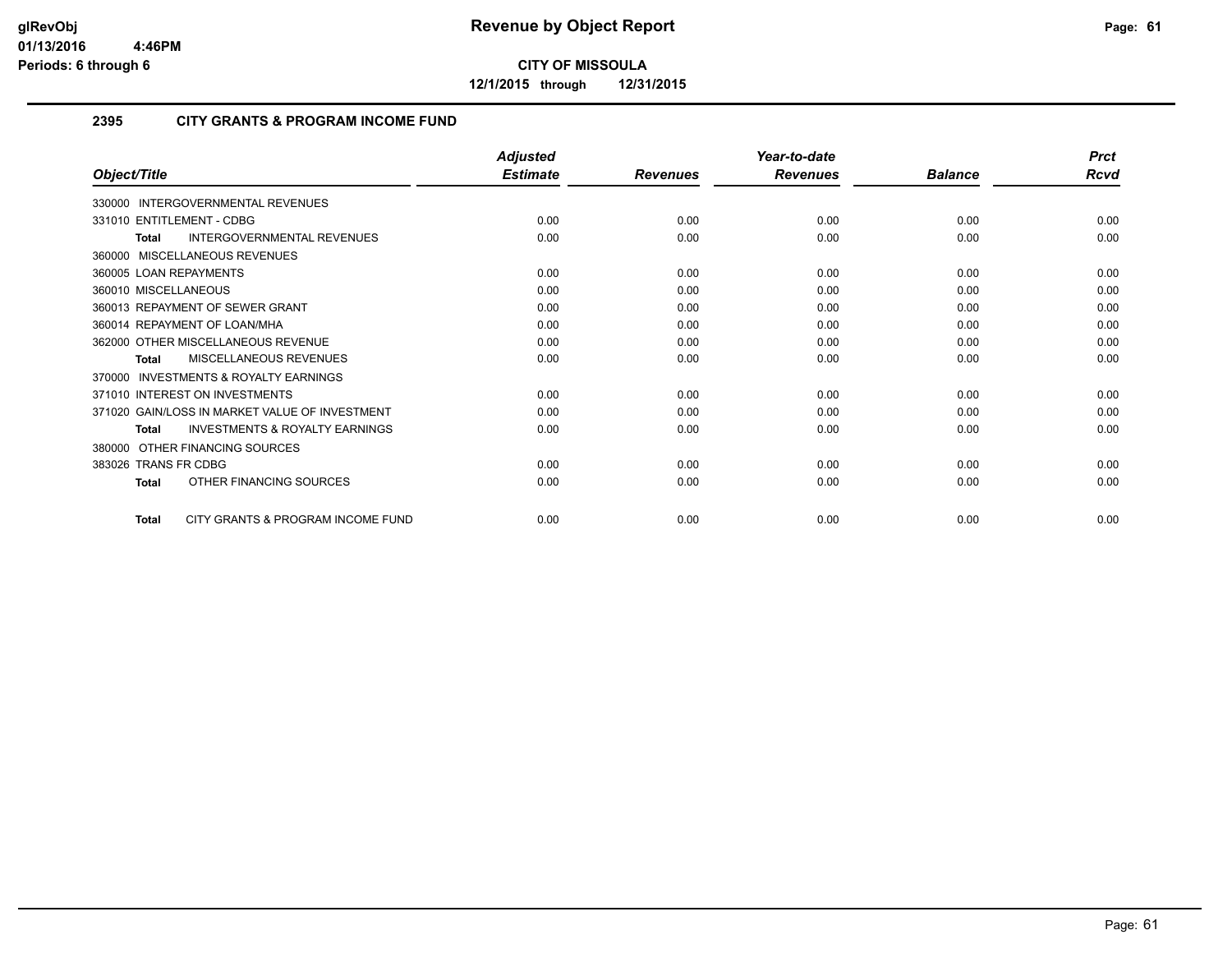**12/1/2015 through 12/31/2015**

#### **2396 ENERGY EFFICIENCY REVOLVING LOAN FUND 2396 ENERGY EFFICIENCY REVOLVING LOAN FUND**

|                                               | <b>Adjusted</b> |                 | Year-to-date    |                | <b>Prct</b> |
|-----------------------------------------------|-----------------|-----------------|-----------------|----------------|-------------|
| Object/Title                                  | <b>Estimate</b> | <b>Revenues</b> | <b>Revenues</b> | <b>Balance</b> | <b>Rcvd</b> |
| 330000 INTERGOVERNMENTAL REVENUES             |                 |                 |                 |                |             |
| 331031 EECBG REVOLVING LOAN                   | 0.00            | 0.00            | 0.00            | 0.00           | 0.00        |
| INTERGOVERNMENTAL REVENUES<br>Total           | 0.00            | 0.00            | 0.00            | 0.00           | 0.00        |
| 370000 INVESTMENTS & ROYALTY EARNINGS         |                 |                 |                 |                |             |
| 371010 INTEREST ON INVESTMENTS                | 0.00            | 0.00            | 0.00            | 0.00           | 0.00        |
| INVESTMENTS & ROYALTY EARNINGS<br>Total       | 0.00            | 0.00            | 0.00            | 0.00           | 0.00        |
|                                               |                 |                 |                 |                |             |
| ENERGY EFFICIENCY REVOLVING LOAN FUI<br>Total | 0.00            | 0.00            | 0.00            | 0.00           | 0.00        |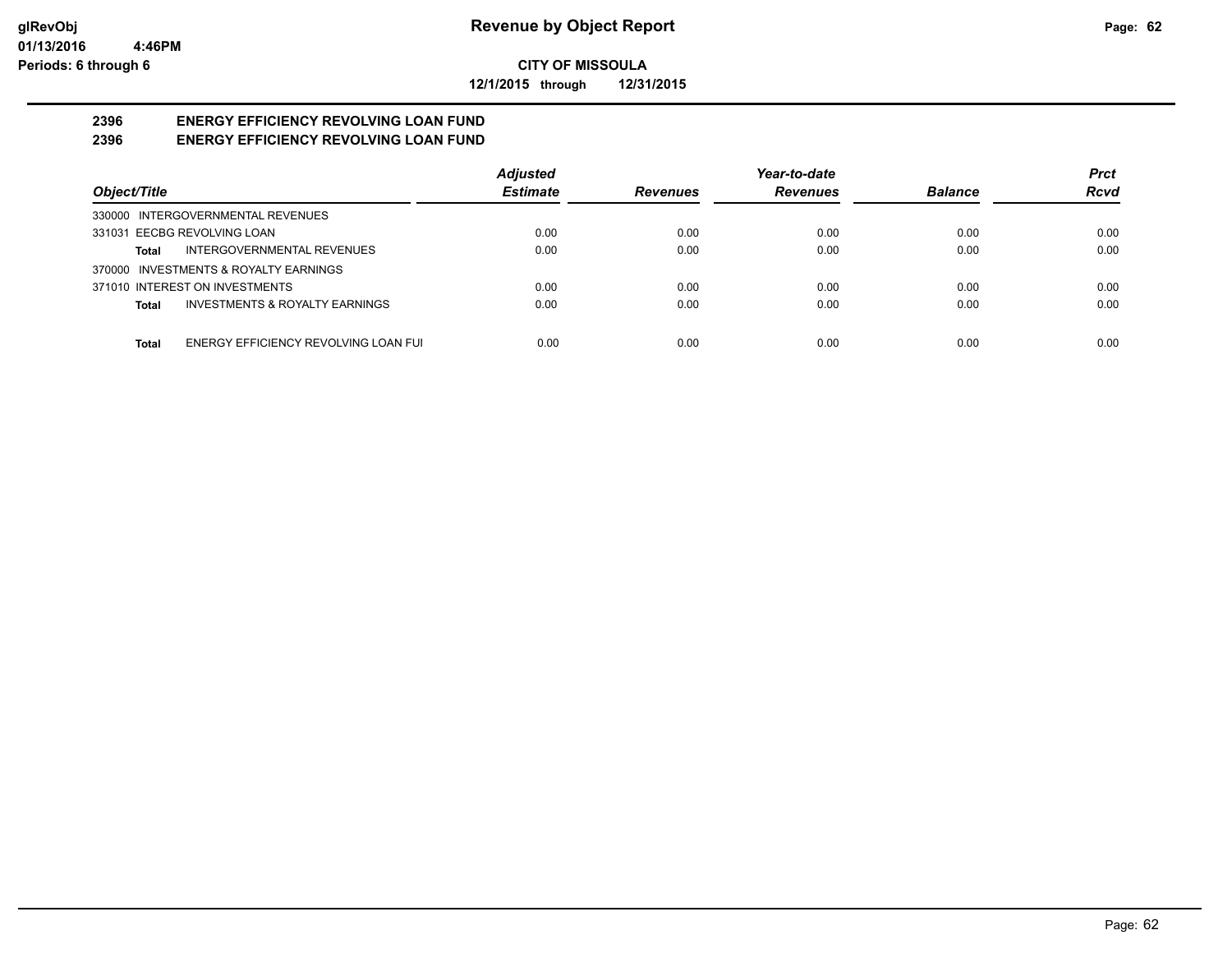**12/1/2015 through 12/31/2015**

## **2396 ENERGY EFFICIENCY REVOLVING LOAN FUND**

| Object/Title                                   | <b>Adjusted</b><br><b>Estimate</b> | <b>Revenues</b> | Year-to-date<br><b>Revenues</b> | <b>Balance</b> | <b>Prct</b><br><b>Rcvd</b> |
|------------------------------------------------|------------------------------------|-----------------|---------------------------------|----------------|----------------------------|
| 330000 INTERGOVERNMENTAL REVENUES              |                                    |                 |                                 |                |                            |
| 331031 EECBG REVOLVING LOAN                    | 0.00                               | 0.00            | 0.00                            | 0.00           | 0.00                       |
| INTERGOVERNMENTAL REVENUES<br>Total            | 0.00                               | 0.00            | 0.00                            | 0.00           | 0.00                       |
| 370000 INVESTMENTS & ROYALTY EARNINGS          |                                    |                 |                                 |                |                            |
| 371010 INTEREST ON INVESTMENTS                 | 0.00                               | 0.00            | 0.00                            | 0.00           | 0.00                       |
| INVESTMENTS & ROYALTY EARNINGS<br><b>Total</b> | 0.00                               | 0.00            | 0.00                            | 0.00           | 0.00                       |
|                                                |                                    |                 |                                 |                |                            |
| ENERGY EFFICIENCY REVOLVING LOAN FU<br>Total   | 0.00                               | 0.00            | 0.00                            | 0.00           | 0.00                       |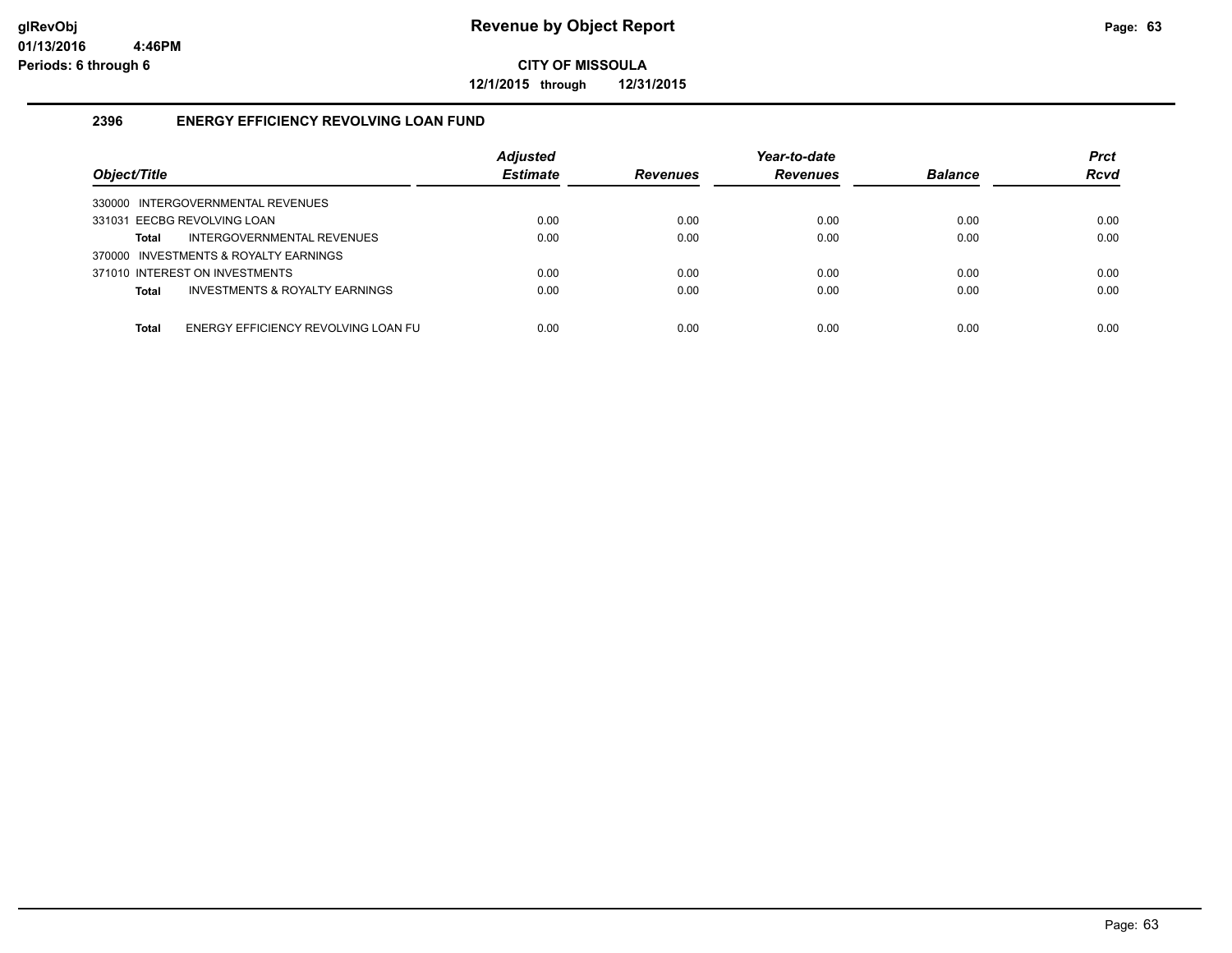**12/1/2015 through 12/31/2015**

#### **2399 DANGEROUS BUILDING DEMOLITION & REPAIR F 2399 DANGEROUS BUILDING DEMOLITION & REPAIR F**

|                         |                                      | <b>Adjusted</b> |                 | Year-to-date    |                | Prct |
|-------------------------|--------------------------------------|-----------------|-----------------|-----------------|----------------|------|
| Object/Title            |                                      | <b>Estimate</b> | <b>Revenues</b> | <b>Revenues</b> | <b>Balance</b> | Rcvd |
|                         | 360000 MISCELLANEOUS REVENUES        |                 |                 |                 |                |      |
| 363000 ASSESSMENTS PAID |                                      | 15.000.00       | 0.00            | 0.00            | 15.000.00      | 0.00 |
| Total                   | MISCELLANEOUS REVENUES               | 15.000.00       | 0.00            | 0.00            | 15.000.00      | 0.00 |
| Total                   | DANGEROUS BUILDING DEMOLITION & REP. | 15.000.00       | 0.00            | 0.00            | 15.000.00      | 0.00 |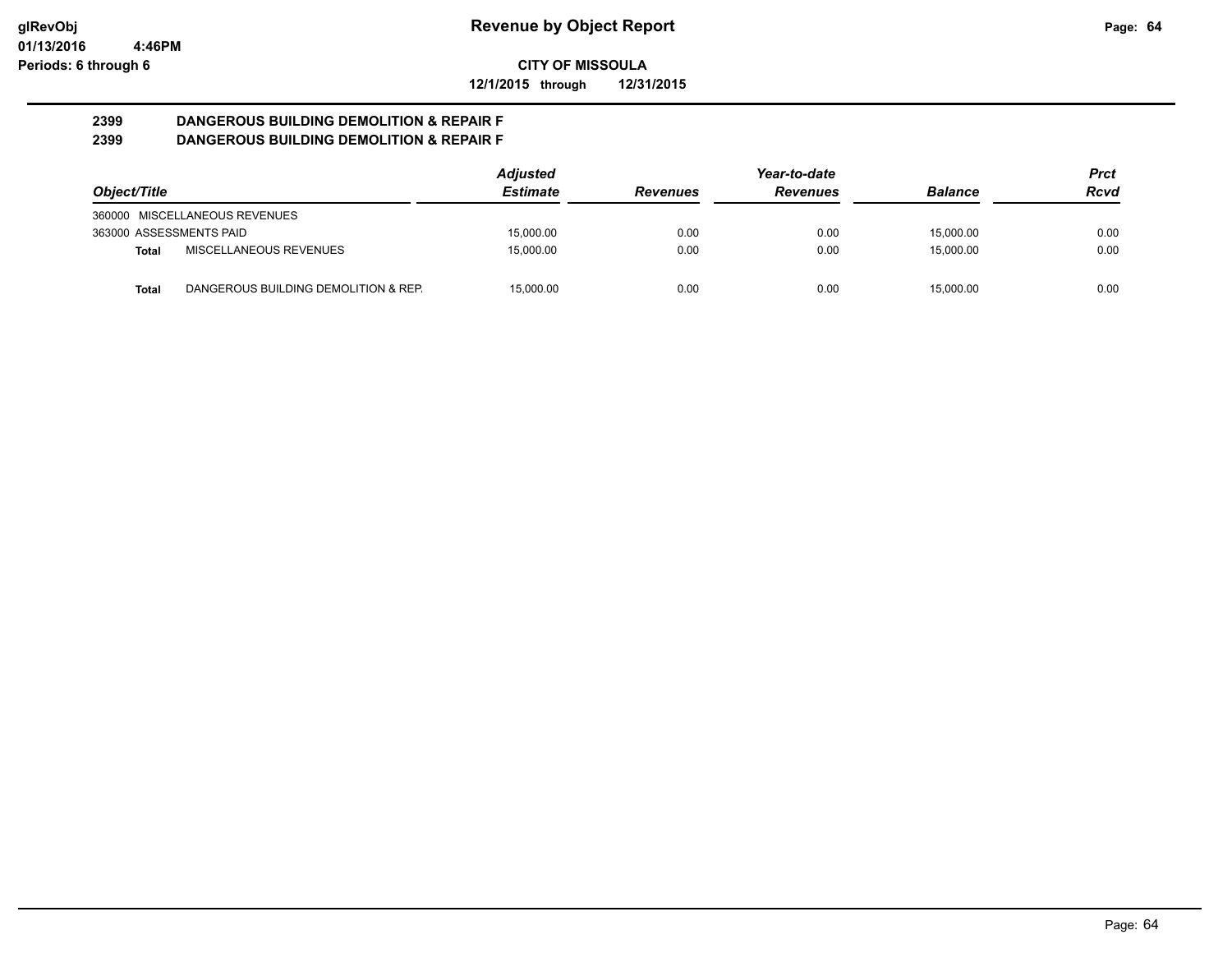**12/1/2015 through 12/31/2015**

## **2399 DANGEROUS BUILDING DEMOLITION & REPAIR F**

| Object/Title            |                                     | <b>Adjusted</b><br><b>Estimate</b> | <b>Revenues</b> | Year-to-date<br><b>Revenues</b> | <b>Balance</b> | <b>Prct</b><br><b>Rcvd</b> |
|-------------------------|-------------------------------------|------------------------------------|-----------------|---------------------------------|----------------|----------------------------|
|                         | 360000 MISCELLANEOUS REVENUES       |                                    |                 |                                 |                |                            |
| 363000 ASSESSMENTS PAID |                                     | 15.000.00                          | 0.00            | 0.00                            | 15.000.00      | 0.00                       |
| <b>Total</b>            | MISCELLANEOUS REVENUES              | 15.000.00                          | 0.00            | 0.00                            | 15.000.00      | 0.00                       |
| Total                   | DANGEROUS BUILDING DEMOLITION & REF | 15.000.00                          | 0.00            | 0.00                            | 15.000.00      | 0.00                       |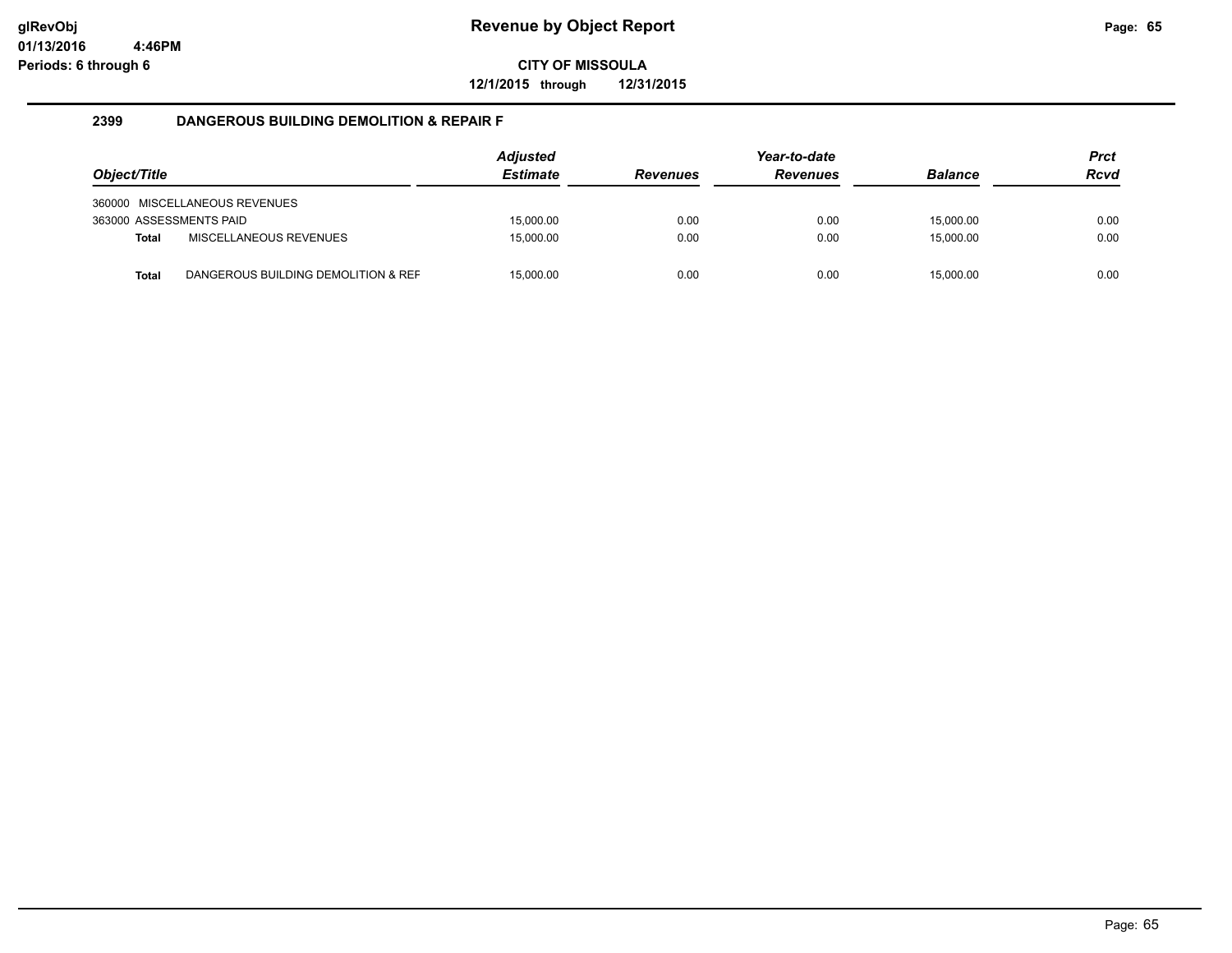**12/1/2015 through 12/31/2015**

#### **2400 STREET LIGHTING ASSESSMENTS FUND 2400 STREET LIGHTING ASSESSMENTS FUND**

|                                                 |                                           | <b>Adjusted</b> |                 | Year-to-date    |                | <b>Prct</b> |
|-------------------------------------------------|-------------------------------------------|-----------------|-----------------|-----------------|----------------|-------------|
| Object/Title                                    |                                           | <b>Estimate</b> | <b>Revenues</b> | <b>Revenues</b> | <b>Balance</b> | <b>Rcvd</b> |
| 360000 MISCELLANEOUS REVENUES                   |                                           |                 |                 |                 |                |             |
| 360010 MISCELLANEOUS                            |                                           | 0.00            | 0.00            | 0.00            | 0.00           | 0.00        |
| 363010 LIGHTING ASSESSMENTS                     |                                           | 345.357.00      | 300.046.49      | 300.124.91      | 45.232.09      | 86.90       |
| 363040 PENALTY AND INTEREST                     |                                           | 0.00            | 19.83           | 23.92           | $-23.92$       | 0.00        |
| Total                                           | MISCELLANEOUS REVENUES                    | 345.357.00      | 300.066.32      | 300.148.83      | 45.208.17      | 86.91       |
| 370000 INVESTMENTS & ROYALTY EARNINGS           |                                           |                 |                 |                 |                |             |
| 371010 INTEREST ON INVESTMENTS                  |                                           | 0.00            | 0.00            | 0.00            | 0.00           | 0.00        |
| 371020 GAIN/LOSS IN MARKET VALUE OF INVESTMENTS |                                           | 0.00            | 0.00            | 0.00            | 0.00           | 0.00        |
| <b>Total</b>                                    | <b>INVESTMENTS &amp; ROYALTY EARNINGS</b> | 0.00            | 0.00            | 0.00            | 0.00           | 0.00        |
| Total                                           | STREET LIGHTING ASSESSMENTS FUND          | 345.357.00      | 300.066.32      | 300.148.83      | 45.208.17      | 86.91       |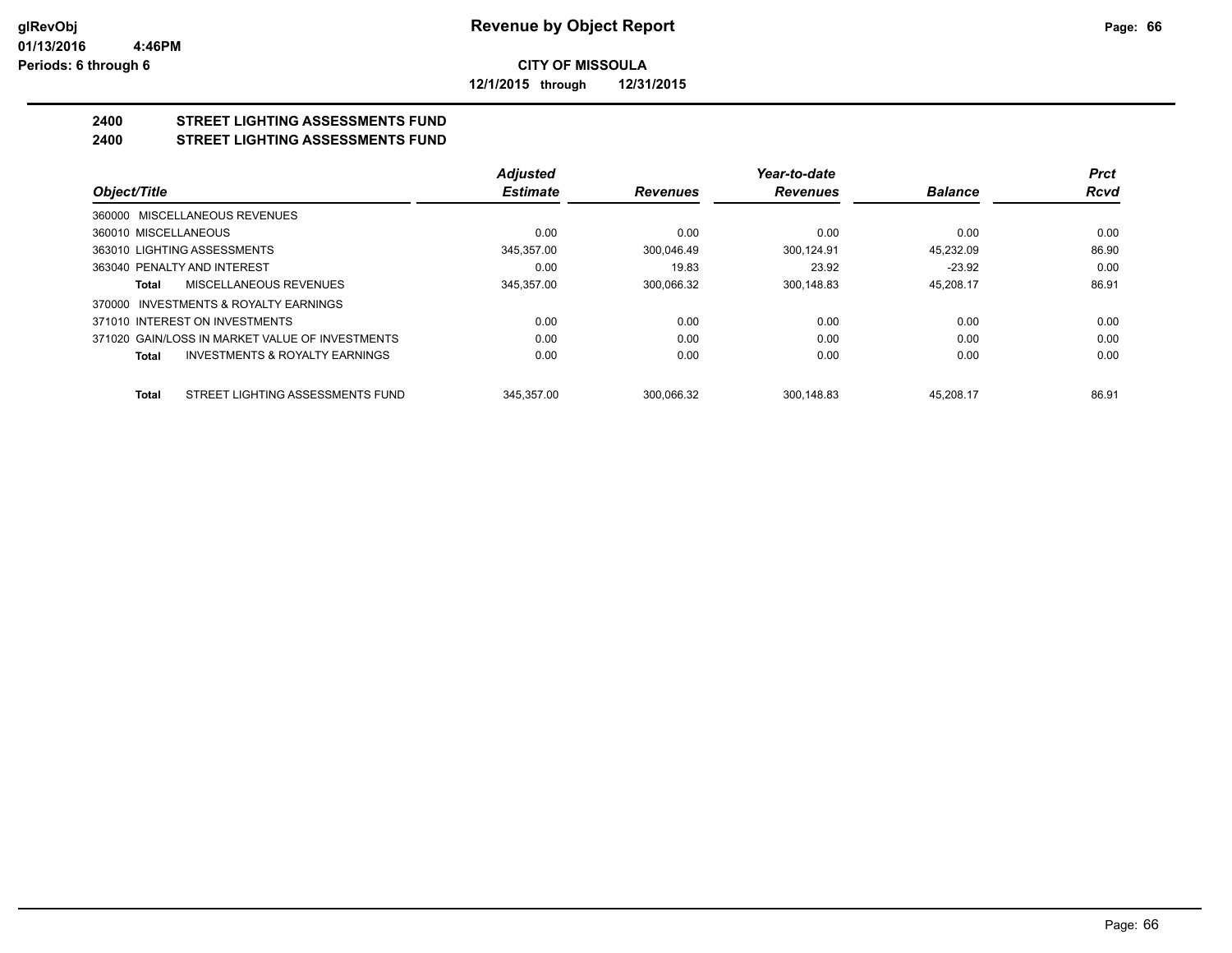**12/1/2015 through 12/31/2015**

## **2400 STREET LIGHTING ASSESSMENTS FUND**

| Object/Title                                       | <b>Adjusted</b><br><b>Estimate</b> | <b>Revenues</b> | Year-to-date<br><b>Revenues</b> | <b>Balance</b> | <b>Prct</b><br><b>Rcvd</b> |
|----------------------------------------------------|------------------------------------|-----------------|---------------------------------|----------------|----------------------------|
| 360000 MISCELLANEOUS REVENUES                      |                                    |                 |                                 |                |                            |
| 360010 MISCELLANEOUS                               | 0.00                               | 0.00            | 0.00                            | 0.00           | 0.00                       |
| 363010 LIGHTING ASSESSMENTS                        | 345.357.00                         | 300.046.49      | 300.124.91                      | 45.232.09      | 86.90                      |
| 363040 PENALTY AND INTEREST                        | 0.00                               | 19.83           | 23.92                           | $-23.92$       | 0.00                       |
| MISCELLANEOUS REVENUES<br>Total                    | 345,357.00                         | 300,066.32      | 300,148.83                      | 45,208.17      | 86.91                      |
| INVESTMENTS & ROYALTY EARNINGS<br>370000           |                                    |                 |                                 |                |                            |
| 371010 INTEREST ON INVESTMENTS                     | 0.00                               | 0.00            | 0.00                            | 0.00           | 0.00                       |
| 371020 GAIN/LOSS IN MARKET VALUE OF INVESTMENT     | 0.00                               | 0.00            | 0.00                            | 0.00           | 0.00                       |
| <b>INVESTMENTS &amp; ROYALTY EARNINGS</b><br>Total | 0.00                               | 0.00            | 0.00                            | 0.00           | 0.00                       |
| STREET LIGHTING ASSESSMENTS FUND<br>Total          | 345.357.00                         | 300.066.32      | 300.148.83                      | 45.208.17      | 86.91                      |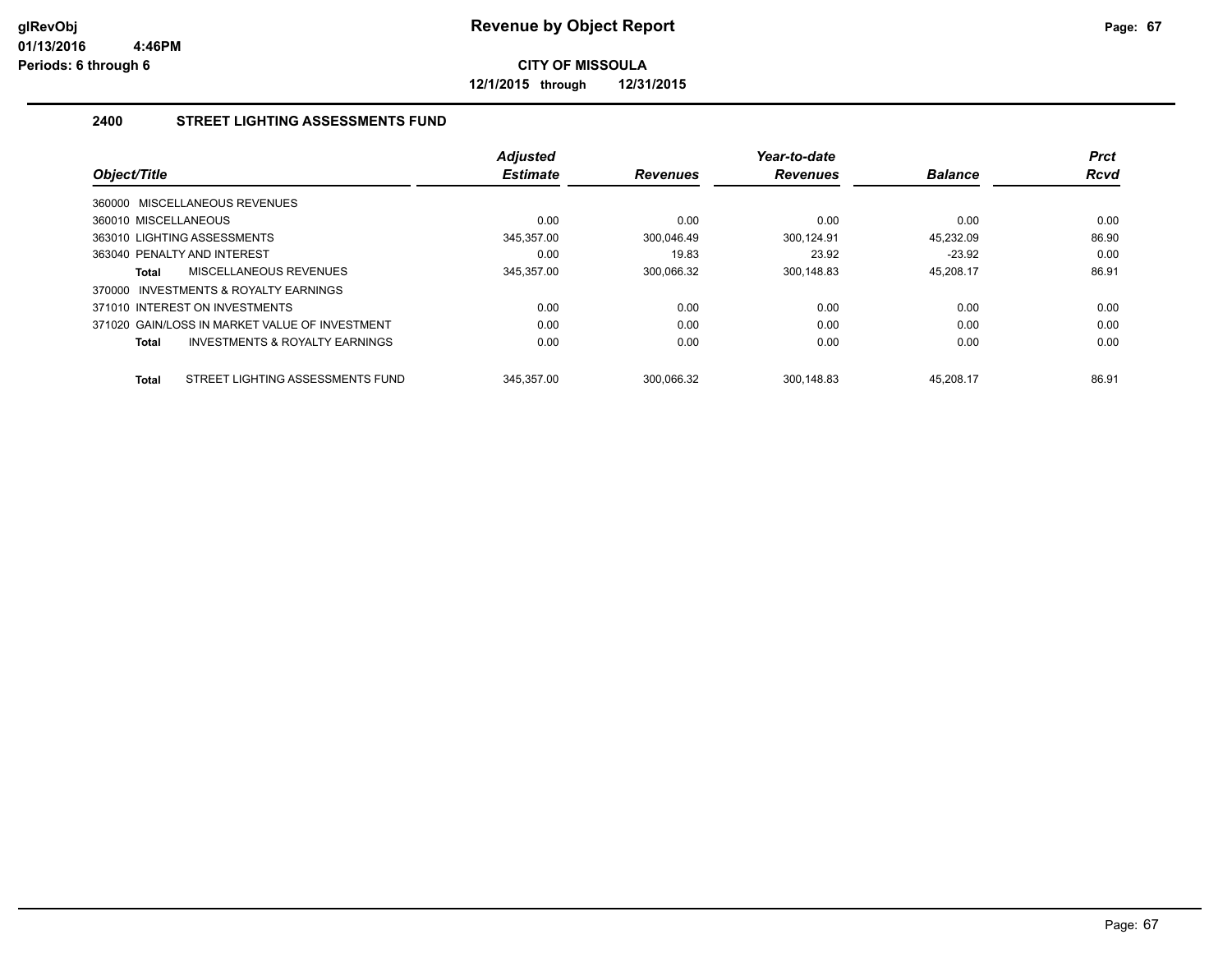**12/1/2015 through 12/31/2015**

## **2500 STREET MAINTENANCE ASSESSMENT FUND**

## **2500 STREET MAINTENANCE ASSESSMENT FUND**

|                                                           | <b>Adjusted</b> |                 | Year-to-date    |                | <b>Prct</b> |
|-----------------------------------------------------------|-----------------|-----------------|-----------------|----------------|-------------|
| Object/Title                                              | <b>Estimate</b> | <b>Revenues</b> | <b>Revenues</b> | <b>Balance</b> | <b>Rcvd</b> |
| 360000 MISCELLANEOUS REVENUES                             |                 |                 |                 |                |             |
| 363010 LIGHTING ASSESSMENTS                               | 59,295.00       | 31,462.70       | 31,462.70       | 27,832.30      | 53.06       |
| 363040 PENALTY AND INTEREST                               | 0.00            | 5.94            | 5.94            | $-5.94$        | 0.00        |
| MISCELLANEOUS REVENUES<br><b>Total</b>                    | 59,295.00       | 31,468.64       | 31,468.64       | 27,826.36      | 53.07       |
| 370000 INVESTMENTS & ROYALTY EARNINGS                     |                 |                 |                 |                |             |
| 371010 INTEREST ON INVESTMENTS                            | 0.00            | 0.00            | 0.00            | 0.00           | 0.00        |
| 371020 GAIN/LOSS IN MARKET VALUE OF INVESTMENTS           | 0.00            | 0.00            | 0.00            | 0.00           | 0.00        |
| <b>INVESTMENTS &amp; ROYALTY EARNINGS</b><br><b>Total</b> | 0.00            | 0.00            | 0.00            | 0.00           | 0.00        |
| OTHER FINANCING SOURCES<br>380000                         |                 |                 |                 |                |             |
| 383000 OPERATING TRANSFERS                                | 0.00            | 0.00            | 0.00            | 0.00           | 0.00        |
| OTHER FINANCING SOURCES<br><b>Total</b>                   | 0.00            | 0.00            | 0.00            | 0.00           | 0.00        |
| STREET MAINTENANCE ASSESSMENT FUNI<br><b>Total</b>        | 59.295.00       | 31.468.64       | 31.468.64       | 27.826.36      | 53.07       |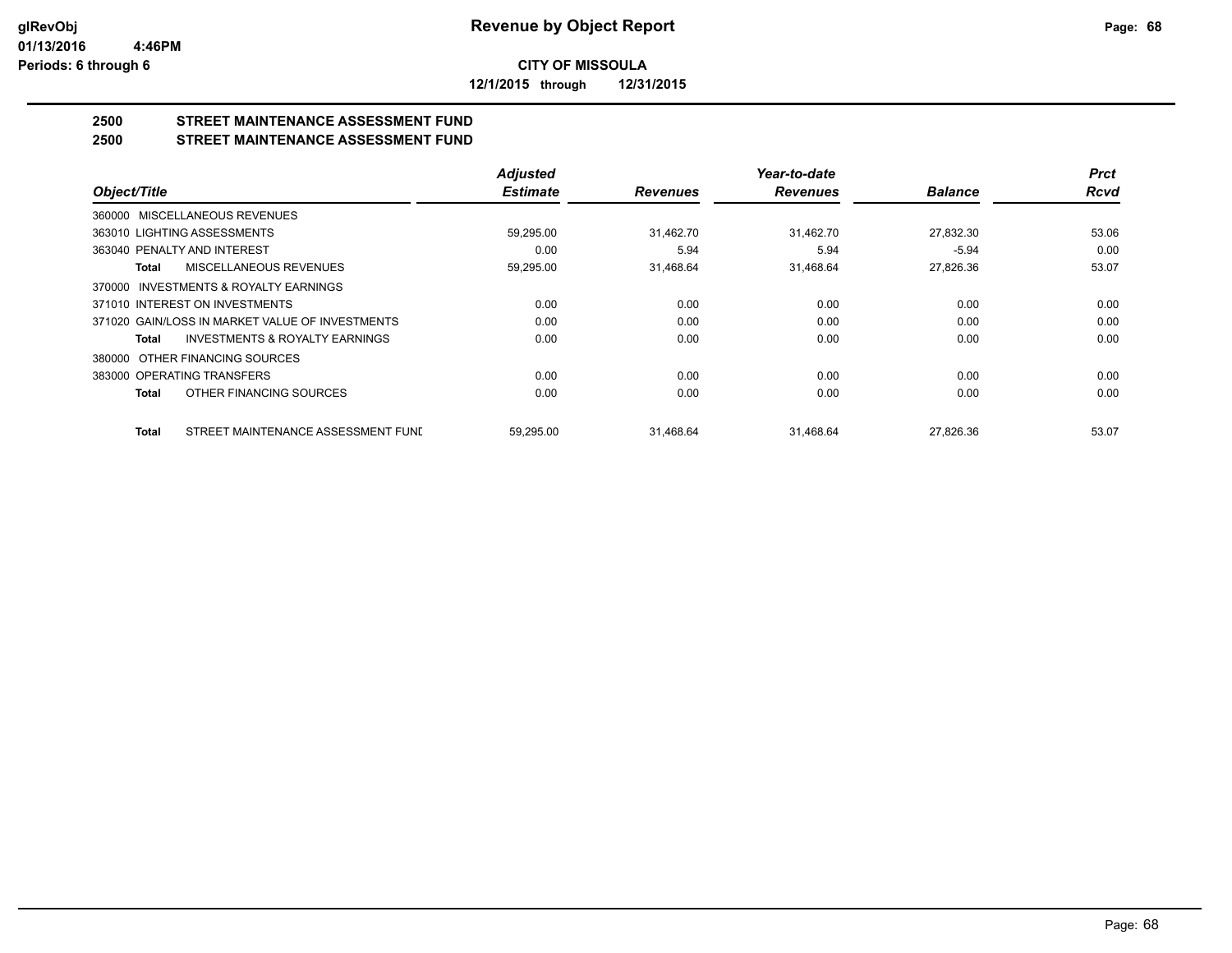**12/1/2015 through 12/31/2015**

## **2500 STREET MAINTENANCE ASSESSMENT FUND**

| Object/Title                                       | <b>Adjusted</b><br><b>Estimate</b> | <b>Revenues</b> | Year-to-date<br><b>Revenues</b> | <b>Balance</b> | <b>Prct</b><br>Rcvd |
|----------------------------------------------------|------------------------------------|-----------------|---------------------------------|----------------|---------------------|
|                                                    |                                    |                 |                                 |                |                     |
| 360000 MISCELLANEOUS REVENUES                      |                                    |                 |                                 |                |                     |
| 363010 LIGHTING ASSESSMENTS                        | 59,295.00                          | 31,462.70       | 31,462.70                       | 27,832.30      | 53.06               |
| 363040 PENALTY AND INTEREST                        | 0.00                               | 5.94            | 5.94                            | $-5.94$        | 0.00                |
| MISCELLANEOUS REVENUES<br>Total                    | 59,295.00                          | 31,468.64       | 31,468.64                       | 27,826.36      | 53.07               |
| 370000 INVESTMENTS & ROYALTY EARNINGS              |                                    |                 |                                 |                |                     |
| 371010 INTEREST ON INVESTMENTS                     | 0.00                               | 0.00            | 0.00                            | 0.00           | 0.00                |
| 371020 GAIN/LOSS IN MARKET VALUE OF INVESTMENT     | 0.00                               | 0.00            | 0.00                            | 0.00           | 0.00                |
| INVESTMENTS & ROYALTY EARNINGS<br><b>Total</b>     | 0.00                               | 0.00            | 0.00                            | 0.00           | 0.00                |
| 380000 OTHER FINANCING SOURCES                     |                                    |                 |                                 |                |                     |
| 383000 OPERATING TRANSFERS                         | 0.00                               | 0.00            | 0.00                            | 0.00           | 0.00                |
| OTHER FINANCING SOURCES<br><b>Total</b>            | 0.00                               | 0.00            | 0.00                            | 0.00           | 0.00                |
|                                                    |                                    |                 |                                 |                |                     |
| STREET MAINTENANCE ASSESSMENT FUNI<br><b>Total</b> | 59,295.00                          | 31,468.64       | 31,468.64                       | 27,826.36      | 53.07               |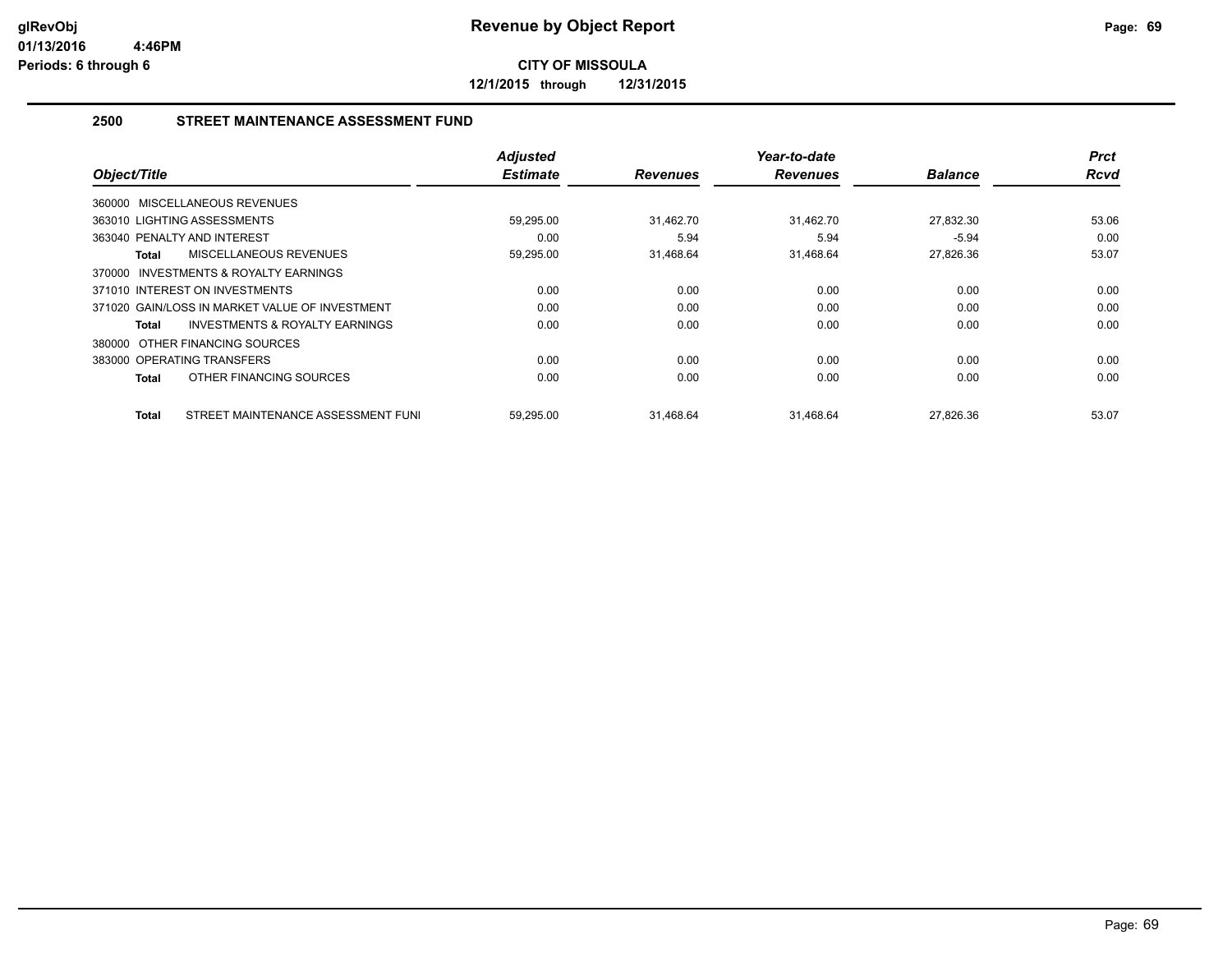**12/1/2015 through 12/31/2015**

#### **2510 RUSSELL PARK MAINTENANCE ASSESSMENT FUND 2510 RUSSELL PARK MAINTENANCE ASSESSMENT FUND**

|                                                    | <b>Adjusted</b> |                 | Year-to-date    |                | <b>Prct</b> |
|----------------------------------------------------|-----------------|-----------------|-----------------|----------------|-------------|
| Object/Title                                       | <b>Estimate</b> | <b>Revenues</b> | <b>Revenues</b> | <b>Balance</b> | <b>Rcvd</b> |
| 360000 MISCELLANEOUS REVENUES                      |                 |                 |                 |                |             |
| 360010 MISCELLANEOUS                               | 0.00            | 0.00            | 0.00            | 0.00           | 0.00        |
| 363010 LIGHTING ASSESSMENTS                        | 0.00            | 0.00            | 0.00            | 0.00           | 0.00        |
| 363020 PROPERTY ASSESSMENTS                        | 0.00            | 0.00            | 0.00            | 0.00           | 0.00        |
| 363040 PENALTY AND INTEREST                        | 0.00            | 0.00            | 0.00            | 0.00           | 0.00        |
| <b>MISCELLANEOUS REVENUES</b><br><b>Total</b>      | 0.00            | 0.00            | 0.00            | 0.00           | 0.00        |
| 370000 INVESTMENTS & ROYALTY EARNINGS              |                 |                 |                 |                |             |
| 371010 INTEREST ON INVESTMENTS                     | 0.00            | 0.00            | 0.00            | 0.00           | 0.00        |
| 371020 GAIN/LOSS IN MARKET VALUE OF INVESTMENTS    | 0.00            | 0.00            | 0.00            | 0.00           | 0.00        |
| <b>INVESTMENTS &amp; ROYALTY EARNINGS</b><br>Total | 0.00            | 0.00            | 0.00            | 0.00           | 0.00        |
| OTHER FINANCING SOURCES<br>380000                  |                 |                 |                 |                |             |
| 383000 OPERATING TRANSFERS                         | 0.00            | 0.00            | 0.00            | 0.00           | 0.00        |
| OTHER FINANCING SOURCES<br><b>Total</b>            | 0.00            | 0.00            | 0.00            | 0.00           | 0.00        |
| RUSSELL PARK MAINTENANCE ASSESSMEN<br><b>Total</b> | 0.00            | 0.00            | 0.00            | 0.00           | 0.00        |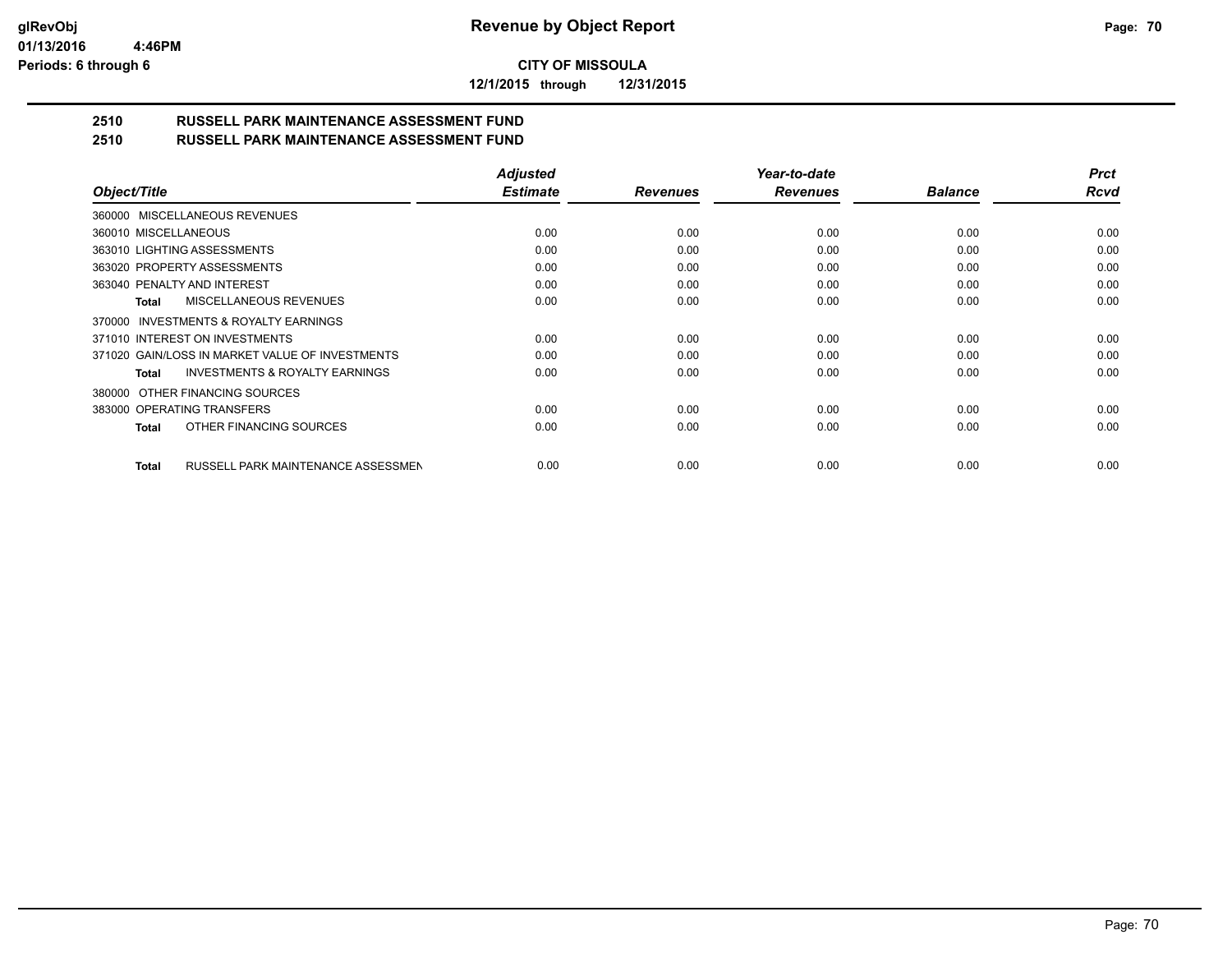**12/1/2015 through 12/31/2015**

## **2510 RUSSELL PARK MAINTENANCE ASSESSMENT FUND**

| Object/Title                                       | <b>Adjusted</b><br><b>Estimate</b> | <b>Revenues</b> | Year-to-date<br><b>Revenues</b> | <b>Balance</b> | <b>Prct</b><br><b>Rcvd</b> |
|----------------------------------------------------|------------------------------------|-----------------|---------------------------------|----------------|----------------------------|
| 360000 MISCELLANEOUS REVENUES                      |                                    |                 |                                 |                |                            |
| 360010 MISCELLANEOUS                               | 0.00                               | 0.00            | 0.00                            | 0.00           | 0.00                       |
| 363010 LIGHTING ASSESSMENTS                        | 0.00                               | 0.00            | 0.00                            | 0.00           | 0.00                       |
| 363020 PROPERTY ASSESSMENTS                        | 0.00                               | 0.00            | 0.00                            | 0.00           | 0.00                       |
| 363040 PENALTY AND INTEREST                        | 0.00                               | 0.00            | 0.00                            | 0.00           | 0.00                       |
| <b>MISCELLANEOUS REVENUES</b><br>Total             | 0.00                               | 0.00            | 0.00                            | 0.00           | 0.00                       |
| 370000 INVESTMENTS & ROYALTY EARNINGS              |                                    |                 |                                 |                |                            |
| 371010 INTEREST ON INVESTMENTS                     | 0.00                               | 0.00            | 0.00                            | 0.00           | 0.00                       |
| 371020 GAIN/LOSS IN MARKET VALUE OF INVESTMENT     | 0.00                               | 0.00            | 0.00                            | 0.00           | 0.00                       |
| <b>INVESTMENTS &amp; ROYALTY EARNINGS</b><br>Total | 0.00                               | 0.00            | 0.00                            | 0.00           | 0.00                       |
| 380000 OTHER FINANCING SOURCES                     |                                    |                 |                                 |                |                            |
| 383000 OPERATING TRANSFERS                         | 0.00                               | 0.00            | 0.00                            | 0.00           | 0.00                       |
| OTHER FINANCING SOURCES<br>Total                   | 0.00                               | 0.00            | 0.00                            | 0.00           | 0.00                       |
|                                                    |                                    |                 |                                 |                |                            |
| RUSSELL PARK MAINTENANCE ASSESSMEN<br><b>Total</b> | 0.00                               | 0.00            | 0.00                            | 0.00           | 0.00                       |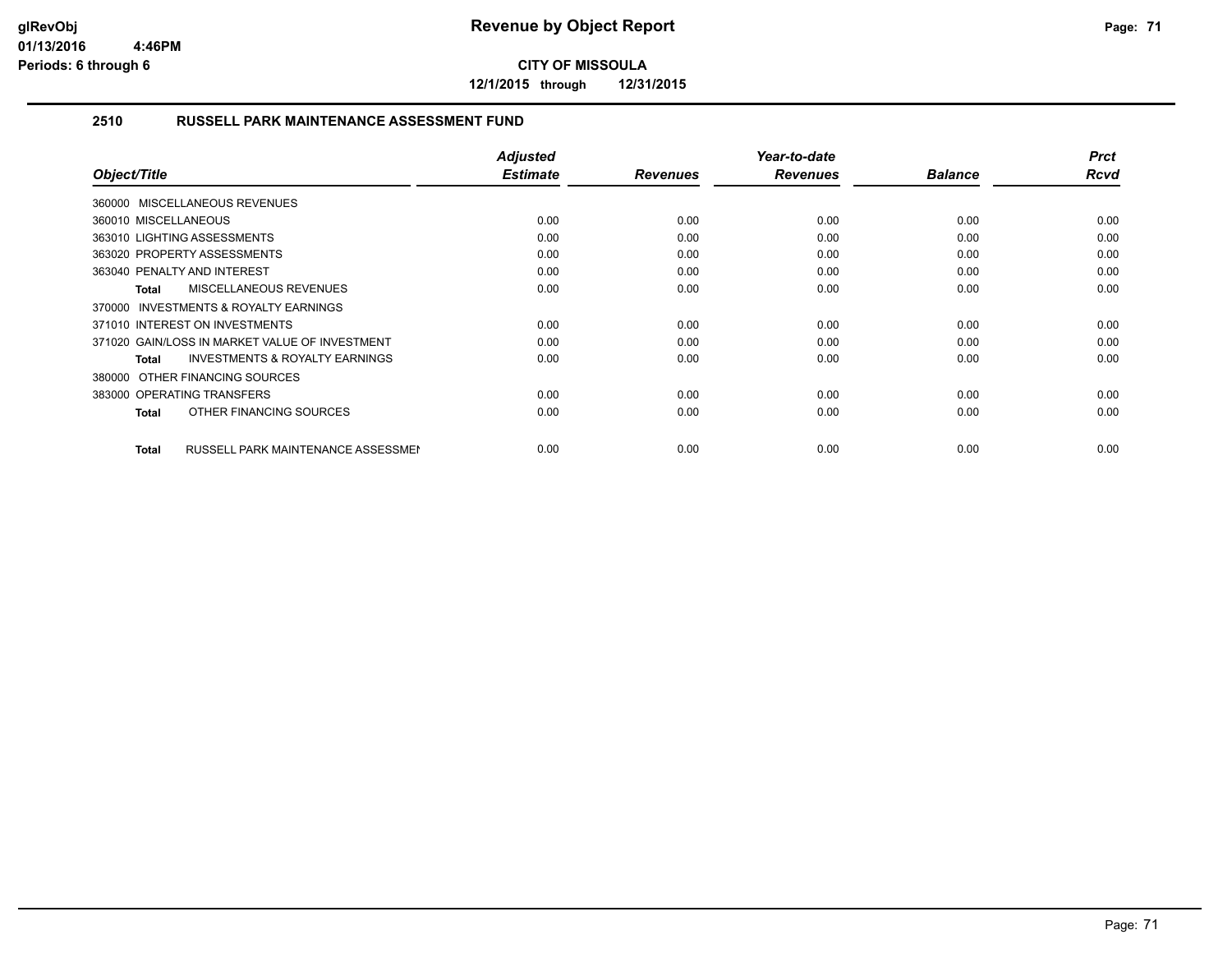**12/1/2015 through 12/31/2015**

# **2511 WILLOWWOOD PARK MAINTENANCE ASSESSMENT F**

**2511 WILLOWWOOD PARK MAINTENANCE ASSESSMENT F**

|                                                   | <b>Adjusted</b> |                 | Year-to-date    |                | Prct |
|---------------------------------------------------|-----------------|-----------------|-----------------|----------------|------|
| Object/Title                                      | <b>Estimate</b> | <b>Revenues</b> | <b>Revenues</b> | <b>Balance</b> | Rcvd |
| 360000 MISCELLANEOUS REVENUES                     |                 |                 |                 |                |      |
| 360010 MISCELLANEOUS                              | 0.00            | 0.00            | 0.00            | 0.00           | 0.00 |
| 363010 LIGHTING ASSESSMENTS                       | 0.00            | 0.00            | 0.00            | 0.00           | 0.00 |
| 363020 PROPERTY ASSESSMENTS                       | 0.00            | 0.00            | 0.00            | 0.00           | 0.00 |
| 363040 PENALTY AND INTEREST                       | 0.00            | 0.00            | 0.00            | 0.00           | 0.00 |
| MISCELLANEOUS REVENUES<br>Total                   | 0.00            | 0.00            | 0.00            | 0.00           | 0.00 |
| 370000 INVESTMENTS & ROYALTY EARNINGS             |                 |                 |                 |                |      |
| 371010 INTEREST ON INVESTMENTS                    | 0.00            | 0.00            | 0.00            | 0.00           | 0.00 |
| 371020 GAIN/LOSS IN MARKET VALUE OF INVESTMENTS   | 0.00            | 0.00            | 0.00            | 0.00           | 0.00 |
| INVESTMENTS & ROYALTY EARNINGS<br>Total           | 0.00            | 0.00            | 0.00            | 0.00           | 0.00 |
| WILLOWWOOD PARK MAINTENANCE ASSES<br><b>Total</b> | 0.00            | 0.00            | 0.00            | 0.00           | 0.00 |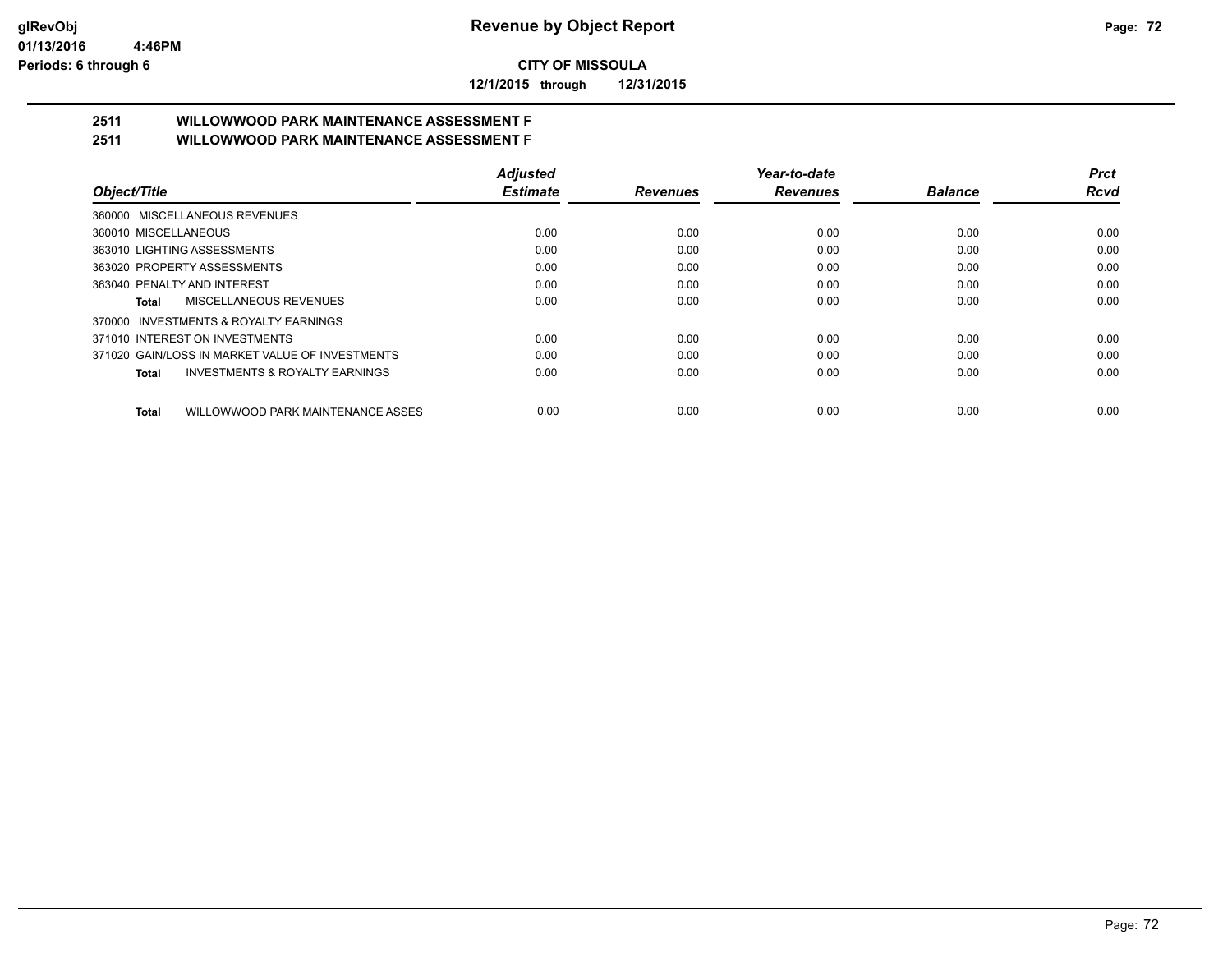**12/1/2015 through 12/31/2015**

### **2511 WILLOWWOOD PARK MAINTENANCE ASSESSMENT F**

|                                                    | <b>Adjusted</b> |                 | Year-to-date    |                | <b>Prct</b> |
|----------------------------------------------------|-----------------|-----------------|-----------------|----------------|-------------|
| Object/Title                                       | <b>Estimate</b> | <b>Revenues</b> | <b>Revenues</b> | <b>Balance</b> | <b>Rcvd</b> |
| 360000 MISCELLANEOUS REVENUES                      |                 |                 |                 |                |             |
| 360010 MISCELLANEOUS                               | 0.00            | 0.00            | 0.00            | 0.00           | 0.00        |
| 363010 LIGHTING ASSESSMENTS                        | 0.00            | 0.00            | 0.00            | 0.00           | 0.00        |
| 363020 PROPERTY ASSESSMENTS                        | 0.00            | 0.00            | 0.00            | 0.00           | 0.00        |
| 363040 PENALTY AND INTEREST                        | 0.00            | 0.00            | 0.00            | 0.00           | 0.00        |
| <b>MISCELLANEOUS REVENUES</b><br>Total             | 0.00            | 0.00            | 0.00            | 0.00           | 0.00        |
| 370000 INVESTMENTS & ROYALTY EARNINGS              |                 |                 |                 |                |             |
| 371010 INTEREST ON INVESTMENTS                     | 0.00            | 0.00            | 0.00            | 0.00           | 0.00        |
| 371020 GAIN/LOSS IN MARKET VALUE OF INVESTMENT     | 0.00            | 0.00            | 0.00            | 0.00           | 0.00        |
| <b>INVESTMENTS &amp; ROYALTY EARNINGS</b><br>Total | 0.00            | 0.00            | 0.00            | 0.00           | 0.00        |
| WILLOWWOOD PARK MAINTENANCE ASSES<br>Total         | 0.00            | 0.00            | 0.00            | 0.00           | 0.00        |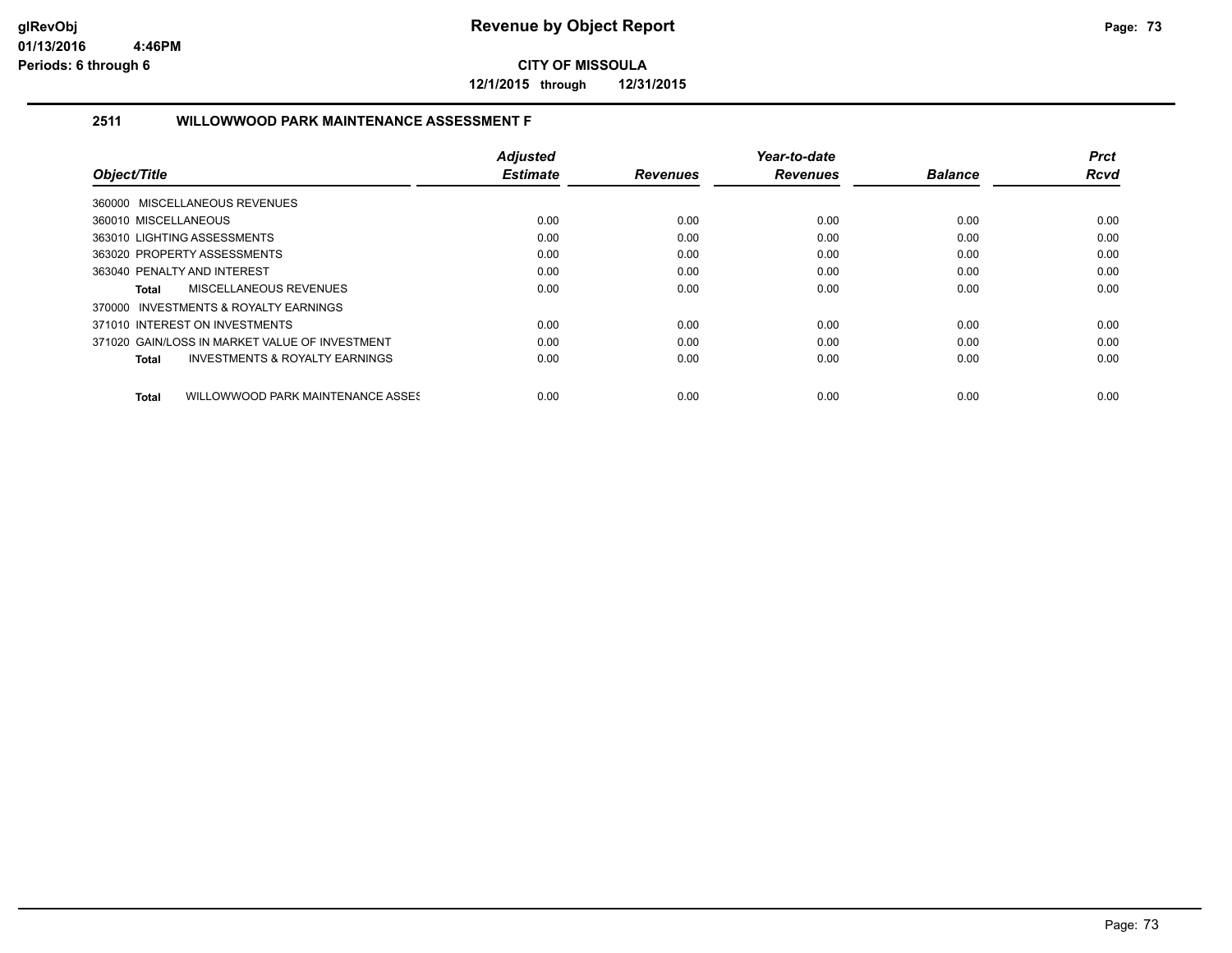**12/1/2015 through 12/31/2015**

## **2512 ROAD DISTRICT #1**

**2512 ROAD DISTRICT #1**

|                                                    | <b>Adjusted</b> |                 | Year-to-date    |                | <b>Prct</b> |
|----------------------------------------------------|-----------------|-----------------|-----------------|----------------|-------------|
| Object/Title                                       | <b>Estimate</b> | <b>Revenues</b> | <b>Revenues</b> | <b>Balance</b> | Rcvd        |
| 330000 INTERGOVERNMENTAL REVENUES                  |                 |                 |                 |                |             |
| 336023 STATE CONTRIB. - PERS                       | 0.00            | 0.00            | 0.00            | 0.00           | 0.00        |
| <b>INTERGOVERNMENTAL REVENUES</b><br>Total         | 0.00            | 0.00            | 0.00            | 0.00           | 0.00        |
| MISCELLANEOUS REVENUES<br>360000                   |                 |                 |                 |                |             |
| 363020 PROPERTY ASSESSMENTS                        | 1,604,151.00    | 801,856.12      | 802,708.84      | 801,442.16     | 50.04       |
| 363040 PENALTY AND INTEREST                        | 0.00            | 72.86           | 118.77          | $-118.77$      | 0.00        |
| <b>MISCELLANEOUS REVENUES</b><br>Total             | 1,604,151.00    | 801,928.98      | 802,827.61      | 801,323.39     | 50.05       |
| INVESTMENTS & ROYALTY EARNINGS<br>370000           |                 |                 |                 |                |             |
| 371010 INTEREST ON INVESTMENTS                     | 0.00            | 0.00            | 0.00            | 0.00           | 0.00        |
| <b>INVESTMENTS &amp; ROYALTY EARNINGS</b><br>Total | 0.00            | 0.00            | 0.00            | 0.00           | 0.00        |
| OTHER FINANCING SOURCES<br>380000                  |                 |                 |                 |                |             |
| 381090 PROCEEDS FROM CAPITAL LEASE                 | 0.00            | 0.00            | 621,382.00      | $-621,382.00$  | 0.00        |
| OTHER FINANCING SOURCES<br>Total                   | 0.00            | 0.00            | 621,382.00      | $-621,382.00$  | 0.00        |
| <b>ROAD DISTRICT #1</b><br><b>Total</b>            | 1,604,151.00    | 801,928.98      | 1,424,209.61    | 179,941.39     | 88.78       |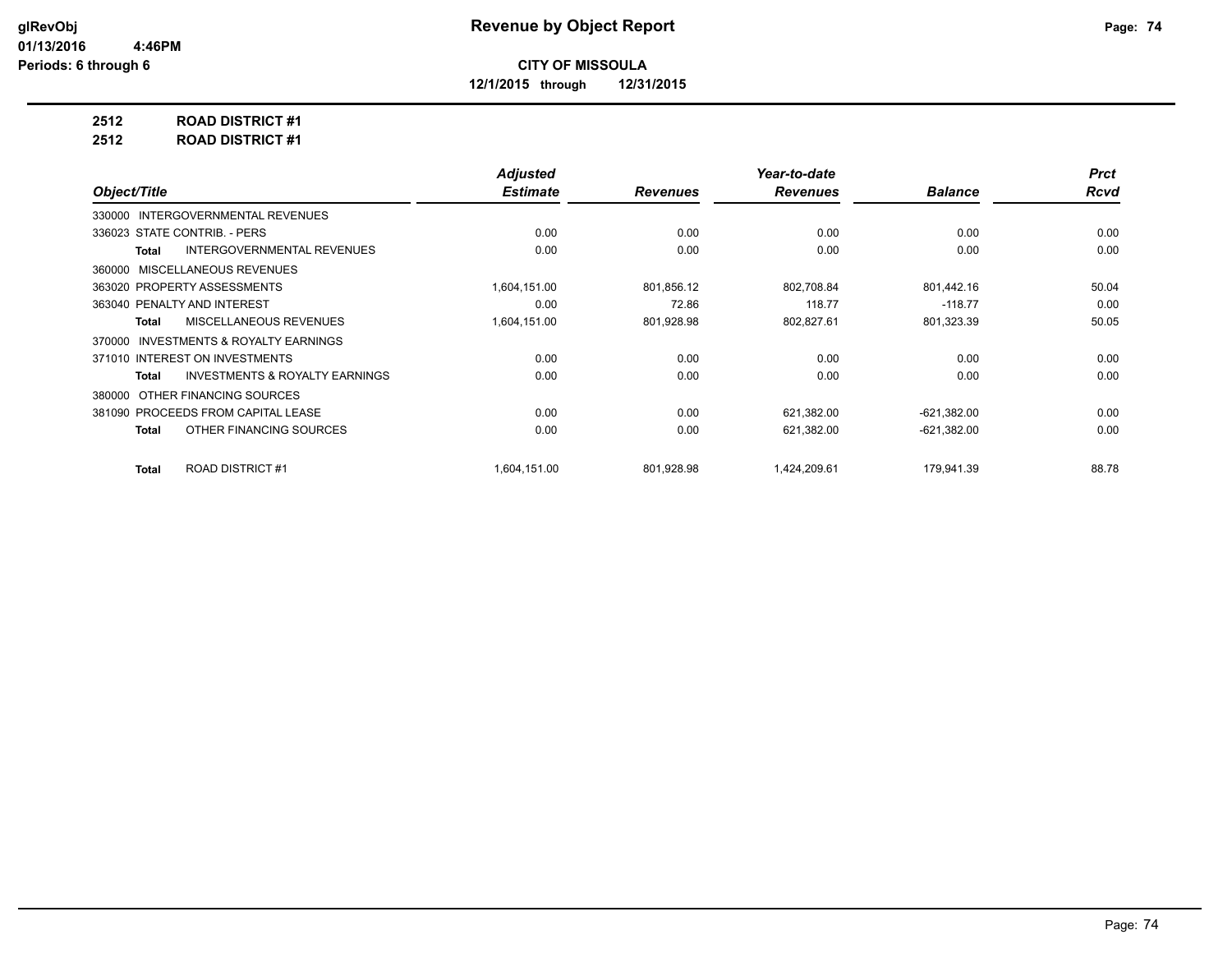**12/1/2015 through 12/31/2015**

#### **2512 ROAD DISTRICT #1**

| Object/Title                                        | <b>Adjusted</b><br><b>Estimate</b> | <b>Revenues</b> | Year-to-date<br><b>Revenues</b> | <b>Balance</b> | <b>Prct</b><br><b>Rcvd</b> |
|-----------------------------------------------------|------------------------------------|-----------------|---------------------------------|----------------|----------------------------|
|                                                     |                                    |                 |                                 |                |                            |
| INTERGOVERNMENTAL REVENUES<br>330000                |                                    |                 |                                 |                |                            |
| 336023 STATE CONTRIB. - PERS                        | 0.00                               | 0.00            | 0.00                            | 0.00           | 0.00                       |
| <b>INTERGOVERNMENTAL REVENUES</b><br><b>Total</b>   | 0.00                               | 0.00            | 0.00                            | 0.00           | 0.00                       |
| 360000 MISCELLANEOUS REVENUES                       |                                    |                 |                                 |                |                            |
| 363020 PROPERTY ASSESSMENTS                         | 1,604,151.00                       | 801,856.12      | 802,708.84                      | 801,442.16     | 50.04                      |
| 363040 PENALTY AND INTEREST                         | 0.00                               | 72.86           | 118.77                          | $-118.77$      | 0.00                       |
| MISCELLANEOUS REVENUES<br><b>Total</b>              | 1,604,151.00                       | 801,928.98      | 802,827.61                      | 801,323.39     | 50.05                      |
| <b>INVESTMENTS &amp; ROYALTY EARNINGS</b><br>370000 |                                    |                 |                                 |                |                            |
| 371010 INTEREST ON INVESTMENTS                      | 0.00                               | 0.00            | 0.00                            | 0.00           | 0.00                       |
| INVESTMENTS & ROYALTY EARNINGS<br><b>Total</b>      | 0.00                               | 0.00            | 0.00                            | 0.00           | 0.00                       |
| OTHER FINANCING SOURCES<br>380000                   |                                    |                 |                                 |                |                            |
| 381090 PROCEEDS FROM CAPITAL LEASE                  | 0.00                               | 0.00            | 621,382.00                      | $-621,382.00$  | 0.00                       |
| OTHER FINANCING SOURCES<br><b>Total</b>             | 0.00                               | 0.00            | 621,382.00                      | $-621,382.00$  | 0.00                       |
| <b>ROAD DISTRICT #1</b><br><b>Total</b>             | 1,604,151.00                       | 801.928.98      | 1,424,209.61                    | 179,941.39     | 88.78                      |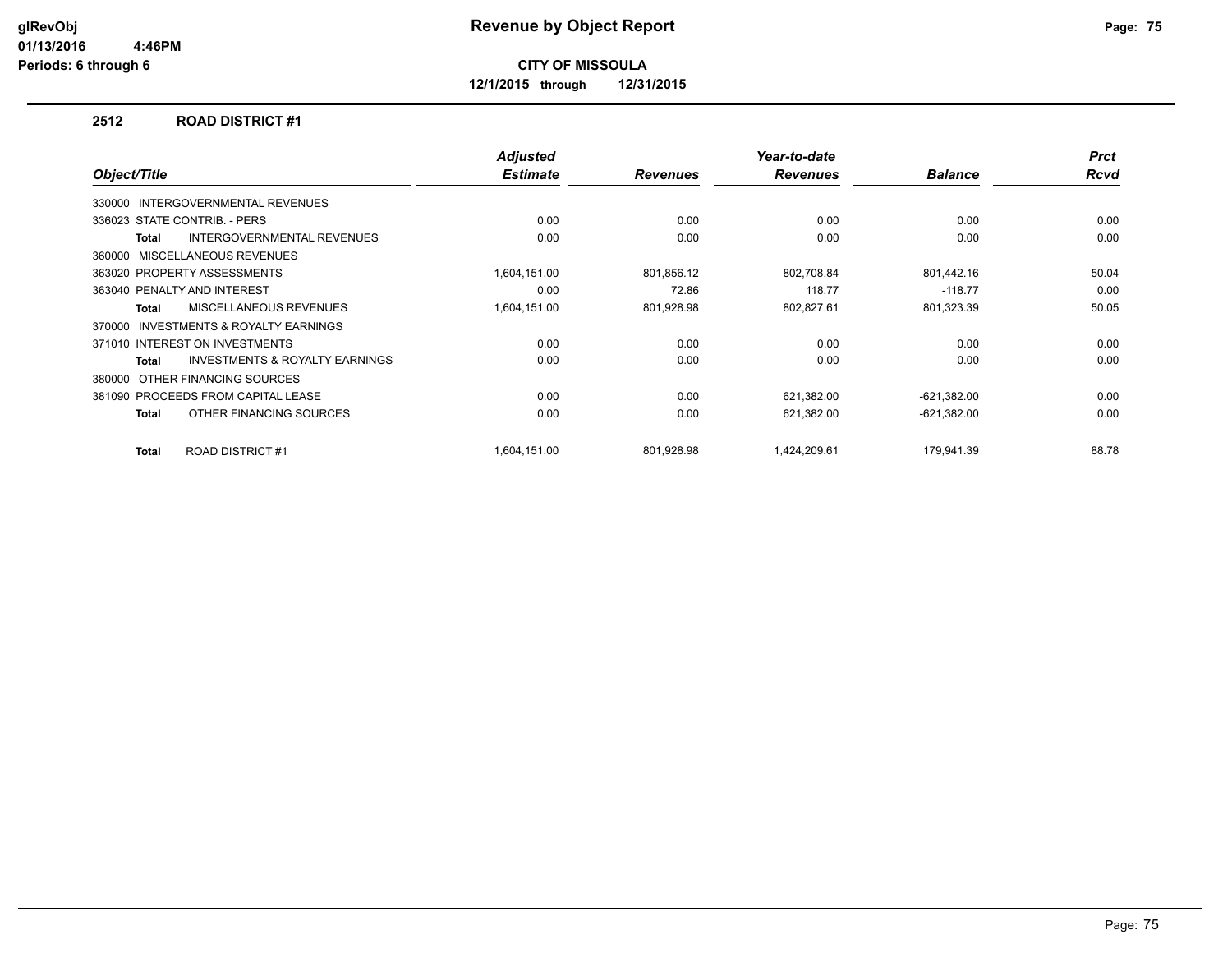**12/1/2015 through 12/31/2015**

**2513 PARK DISTRICT #1**

**2513 PARK DISTRICT #1**

|                                                           | <b>Adjusted</b> |                 | Year-to-date    |                | <b>Prct</b> |
|-----------------------------------------------------------|-----------------|-----------------|-----------------|----------------|-------------|
| Object/Title                                              | <b>Estimate</b> | <b>Revenues</b> | <b>Revenues</b> | <b>Balance</b> | <b>Rcvd</b> |
| 330000 INTERGOVERNMENTAL REVENUES                         |                 |                 |                 |                |             |
| 336023 STATE CONTRIB. - PERS                              | 0.00            | 0.00            | 12.41           | $-12.41$       | 0.00        |
| <b>INTERGOVERNMENTAL REVENUES</b><br>Total                | 0.00            | 0.00            | 12.41           | $-12.41$       | 0.00        |
| 360000 MISCELLANEOUS REVENUES                             |                 |                 |                 |                |             |
| 363020 PROPERTY ASSESSMENTS                               | 931,280.00      | 466,173.03      | 466,646.51      | 464,633.49     | 50.11       |
| 363040 PENALTY AND INTEREST                               | 0.00            | 41.15           | 65.98           | $-65.98$       | 0.00        |
| <b>MISCELLANEOUS REVENUES</b><br>Total                    | 931,280.00      | 466,214.18      | 466,712.49      | 464,567.51     | 50.12       |
| INVESTMENTS & ROYALTY EARNINGS<br>370000                  |                 |                 |                 |                |             |
| 371010 INTEREST ON INVESTMENTS                            | 0.00            | 0.00            | 0.00            | 0.00           | 0.00        |
| <b>INVESTMENTS &amp; ROYALTY EARNINGS</b><br><b>Total</b> | 0.00            | 0.00            | 0.00            | 0.00           | 0.00        |
| OTHER FINANCING SOURCES<br>380000                         |                 |                 |                 |                |             |
| 381090 PROCEEDS FROM CAPITAL LEASE                        | 0.00            | 0.00            | 289,734.00      | $-289,734.00$  | 0.00        |
| OTHER FINANCING SOURCES<br><b>Total</b>                   | 0.00            | 0.00            | 289,734.00      | $-289,734.00$  | 0.00        |
|                                                           |                 |                 |                 |                |             |
| <b>PARK DISTRICT #1</b><br><b>Total</b>                   | 931,280.00      | 466,214.18      | 756,458.90      | 174,821.10     | 81.23       |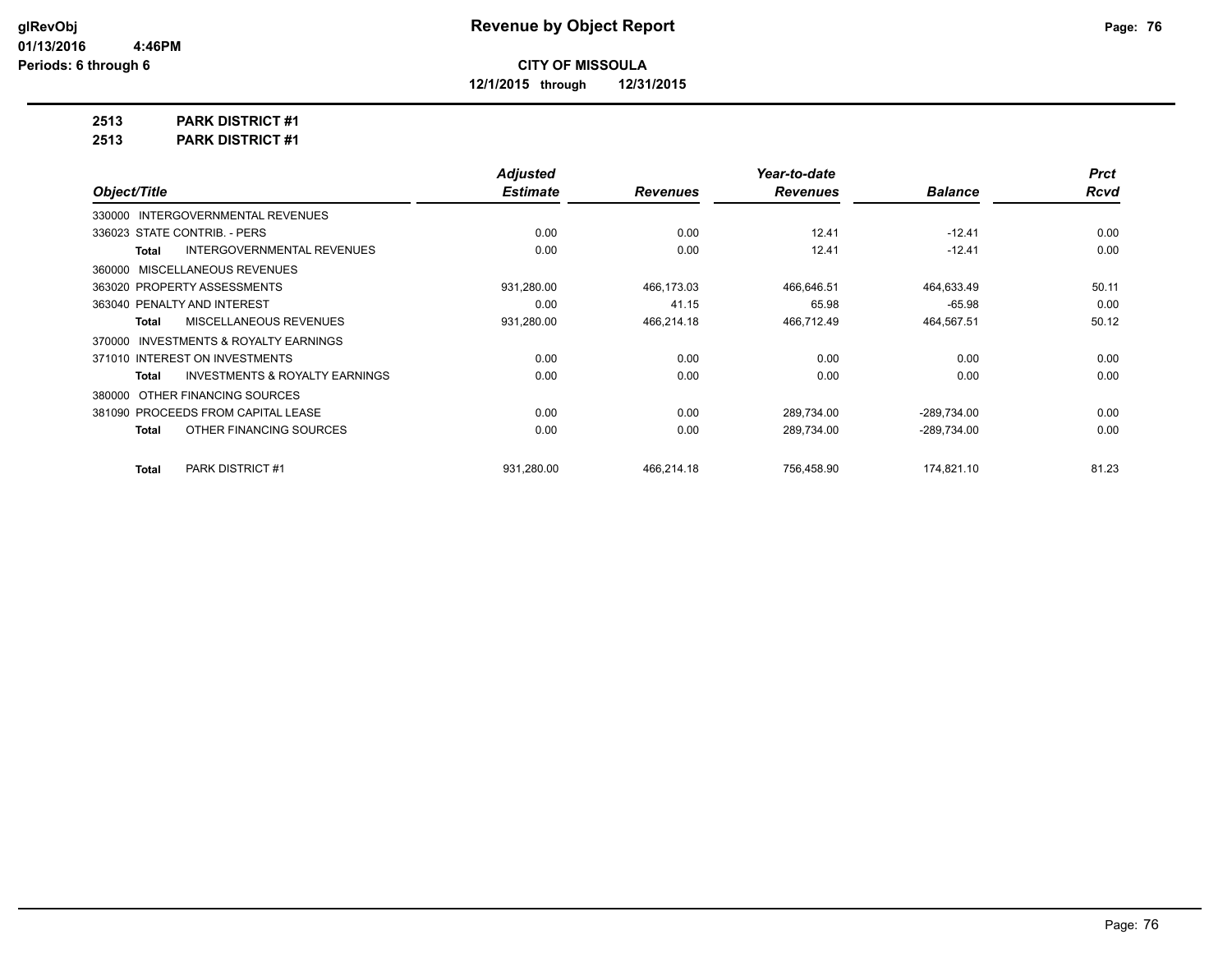**12/1/2015 through 12/31/2015**

#### **2513 PARK DISTRICT #1**

|                                    |                                           | <b>Adjusted</b><br><b>Estimate</b> |                 | Year-to-date    | <b>Balance</b> | <b>Prct</b><br><b>Rcvd</b> |
|------------------------------------|-------------------------------------------|------------------------------------|-----------------|-----------------|----------------|----------------------------|
| Object/Title                       |                                           |                                    | <b>Revenues</b> | <b>Revenues</b> |                |                            |
| 330000                             | <b>INTERGOVERNMENTAL REVENUES</b>         |                                    |                 |                 |                |                            |
| 336023 STATE CONTRIB. - PERS       |                                           | 0.00                               | 0.00            | 12.41           | $-12.41$       | 0.00                       |
| Total                              | <b>INTERGOVERNMENTAL REVENUES</b>         | 0.00                               | 0.00            | 12.41           | $-12.41$       | 0.00                       |
| MISCELLANEOUS REVENUES<br>360000   |                                           |                                    |                 |                 |                |                            |
| 363020 PROPERTY ASSESSMENTS        |                                           | 931,280.00                         | 466,173.03      | 466,646.51      | 464,633.49     | 50.11                      |
| 363040 PENALTY AND INTEREST        |                                           | 0.00                               | 41.15           | 65.98           | $-65.98$       | 0.00                       |
| <b>Total</b>                       | MISCELLANEOUS REVENUES                    | 931,280.00                         | 466,214.18      | 466,712.49      | 464,567.51     | 50.12                      |
| 370000                             | <b>INVESTMENTS &amp; ROYALTY EARNINGS</b> |                                    |                 |                 |                |                            |
| 371010 INTEREST ON INVESTMENTS     |                                           | 0.00                               | 0.00            | 0.00            | 0.00           | 0.00                       |
| Total                              | <b>INVESTMENTS &amp; ROYALTY EARNINGS</b> | 0.00                               | 0.00            | 0.00            | 0.00           | 0.00                       |
| OTHER FINANCING SOURCES<br>380000  |                                           |                                    |                 |                 |                |                            |
| 381090 PROCEEDS FROM CAPITAL LEASE |                                           | 0.00                               | 0.00            | 289,734.00      | $-289,734.00$  | 0.00                       |
| Total                              | OTHER FINANCING SOURCES                   | 0.00                               | 0.00            | 289.734.00      | -289.734.00    | 0.00                       |
| Total                              | <b>PARK DISTRICT #1</b>                   | 931.280.00                         | 466.214.18      | 756.458.90      | 174.821.10     | 81.23                      |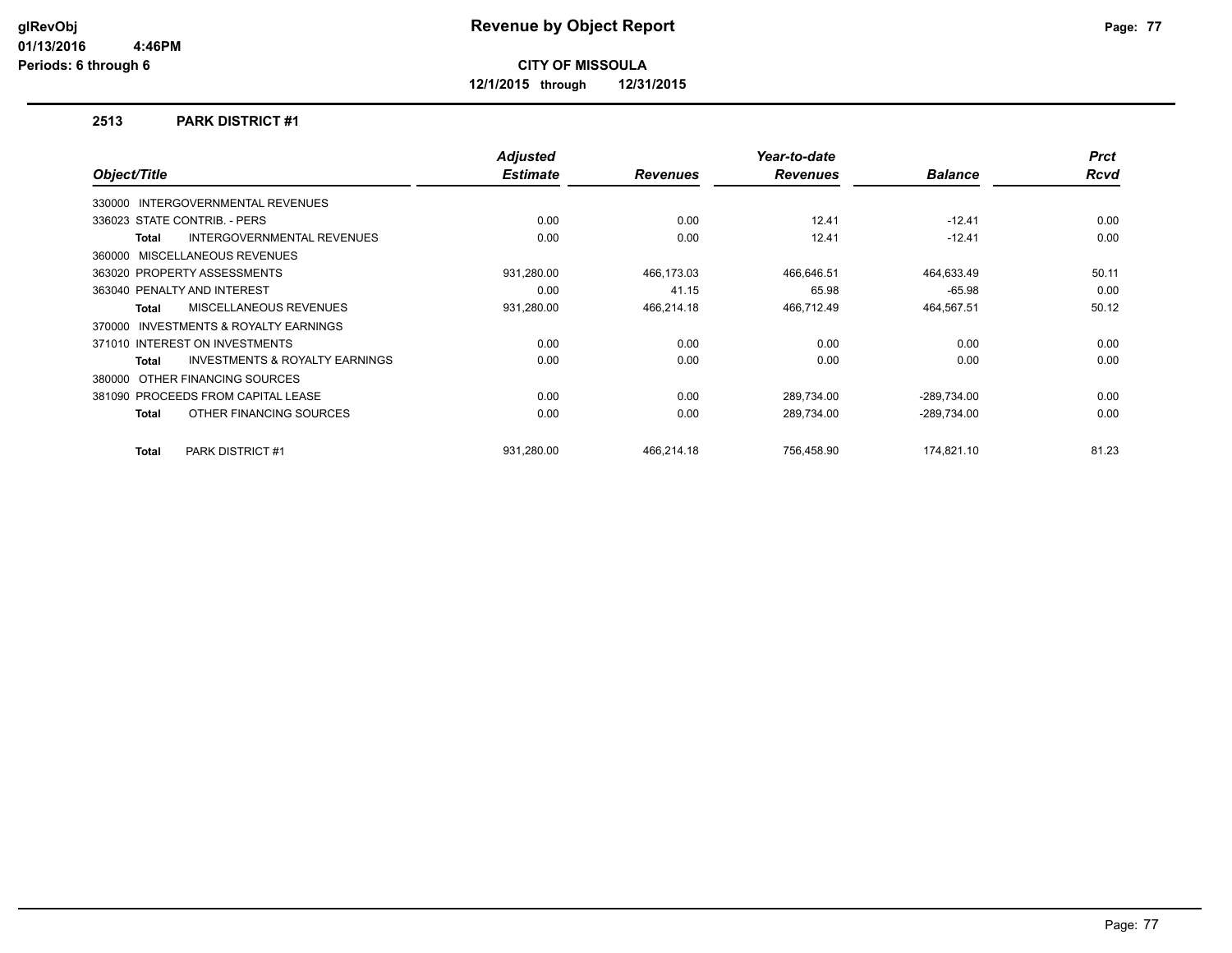**12/1/2015 through 12/31/2015**

## **2820 STATE GAS TAX FUND**

**2820 STATE GAS TAX FUND**

|                                                   | <b>Adjusted</b> |                 | Year-to-date    |                | <b>Prct</b> |
|---------------------------------------------------|-----------------|-----------------|-----------------|----------------|-------------|
| Object/Title                                      | <b>Estimate</b> | <b>Revenues</b> | <b>Revenues</b> | <b>Balance</b> | <b>Rcvd</b> |
| 330000 INTERGOVERNMENTAL REVENUES                 |                 |                 |                 |                |             |
| 331052 MDT CMAQ STRIPING GRANT                    | 0.00            | 0.00            | 0.00            | 0.00           | 0.00        |
| 334040 GAS TAX APPORTIONMENT                      | 1.080.419.00    | 90.034.88       | 540.209.29      | 540.209.71     | 50.00       |
| <b>INTERGOVERNMENTAL REVENUES</b><br><b>Total</b> | 1.080.419.00    | 90.034.88       | 540.209.29      | 540.209.71     | 50.00       |
| 380000 OTHER FINANCING SOURCES                    |                 |                 |                 |                |             |
| 383000 OPERATING TRANSFERS                        | 0.00            | 0.00            | 0.00            | 0.00           | 0.00        |
| OTHER FINANCING SOURCES<br><b>Total</b>           | 0.00            | 0.00            | 0.00            | 0.00           | 0.00        |
| STATE GAS TAX FUND<br><b>Total</b>                | 1.080.419.00    | 90.034.88       | 540.209.29      | 540.209.71     | 50.00       |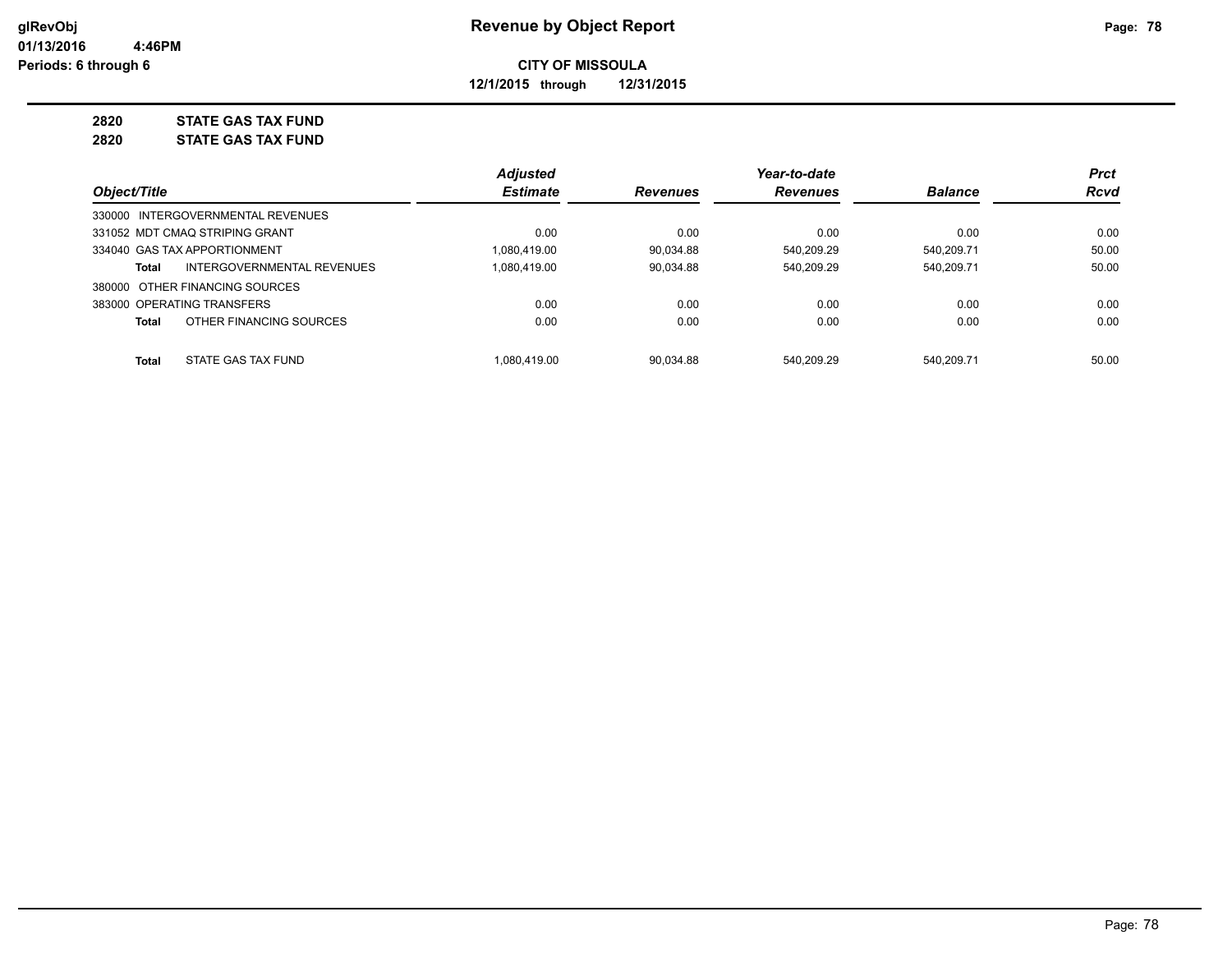**12/1/2015 through 12/31/2015**

### **2820 STATE GAS TAX FUND**

|              |                                   | <b>Adjusted</b> |                 | Year-to-date    |                | <b>Prct</b> |
|--------------|-----------------------------------|-----------------|-----------------|-----------------|----------------|-------------|
| Object/Title |                                   | <b>Estimate</b> | <b>Revenues</b> | <b>Revenues</b> | <b>Balance</b> | <b>Rcvd</b> |
|              | 330000 INTERGOVERNMENTAL REVENUES |                 |                 |                 |                |             |
|              | 331052 MDT CMAQ STRIPING GRANT    | 0.00            | 0.00            | 0.00            | 0.00           | 0.00        |
|              | 334040 GAS TAX APPORTIONMENT      | 1.080.419.00    | 90.034.88       | 540.209.29      | 540.209.71     | 50.00       |
| Total        | INTERGOVERNMENTAL REVENUES        | 1.080.419.00    | 90.034.88       | 540.209.29      | 540.209.71     | 50.00       |
|              | 380000 OTHER FINANCING SOURCES    |                 |                 |                 |                |             |
|              | 383000 OPERATING TRANSFERS        | 0.00            | 0.00            | 0.00            | 0.00           | 0.00        |
| Total        | OTHER FINANCING SOURCES           | 0.00            | 0.00            | 0.00            | 0.00           | 0.00        |
| <b>Total</b> | STATE GAS TAX FUND                | 1.080.419.00    | 90.034.88       | 540.209.29      | 540.209.71     | 50.00       |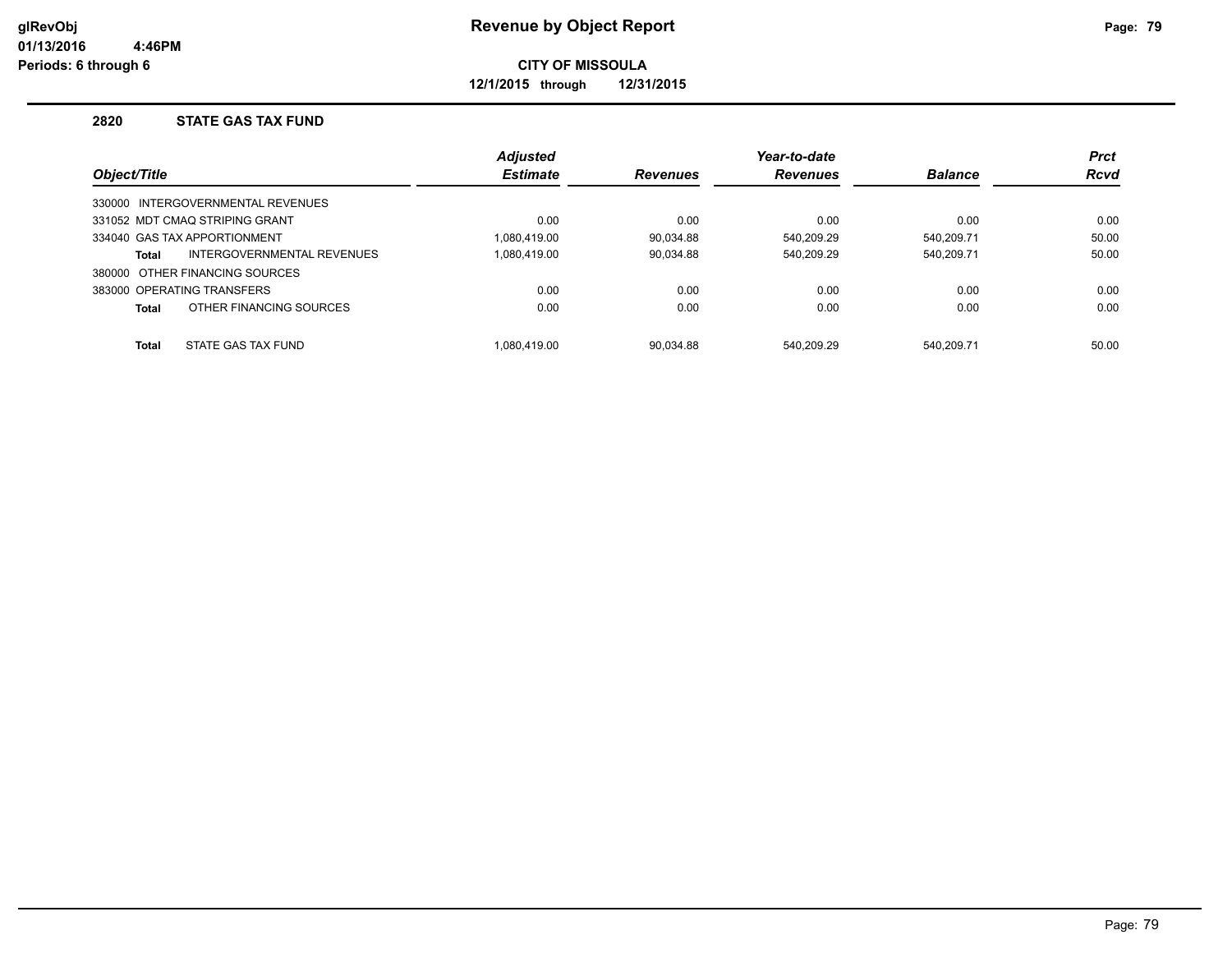**12/1/2015 through 12/31/2015**

#### **2917 CRIME VICTIM SURCHARGE**

**2917 CRIME VICTIM SURCHARGE**

|                                                 | <b>Adjusted</b> |                 | Year-to-date    |                | <b>Prct</b> |
|-------------------------------------------------|-----------------|-----------------|-----------------|----------------|-------------|
| Object/Title                                    | <b>Estimate</b> | <b>Revenues</b> | <b>Revenues</b> | <b>Balance</b> | Rcvd        |
| 350000 FINES & FORFEITURES                      |                 |                 |                 |                |             |
| 351032 SURCHARGE ON FINES                       | 0.00            | $-5.294.59$     | 13.938.53       | $-13.938.53$   | 0.00        |
| <b>FINES &amp; FORFEITURES</b><br>Total         | 0.00            | $-5.294.59$     | 13.938.53       | $-13.938.53$   | 0.00        |
| 370000 INVESTMENTS & ROYALTY EARNINGS           |                 |                 |                 |                |             |
| 371010 INTEREST ON INVESTMENTS                  | 0.00            | 0.00            | 0.00            | 0.00           | 0.00        |
| 371020 GAIN/LOSS IN MARKET VALUE OF INVESTMENTS | 0.00            | 0.00            | 0.00            | 0.00           | 0.00        |
| INVESTMENTS & ROYALTY EARNINGS<br>Total         | 0.00            | 0.00            | 0.00            | 0.00           | 0.00        |
| CRIME VICTIM SURCHARGE<br>Total                 | 0.00            | $-5.294.59$     | 13.938.53       | $-13.938.53$   | 0.00        |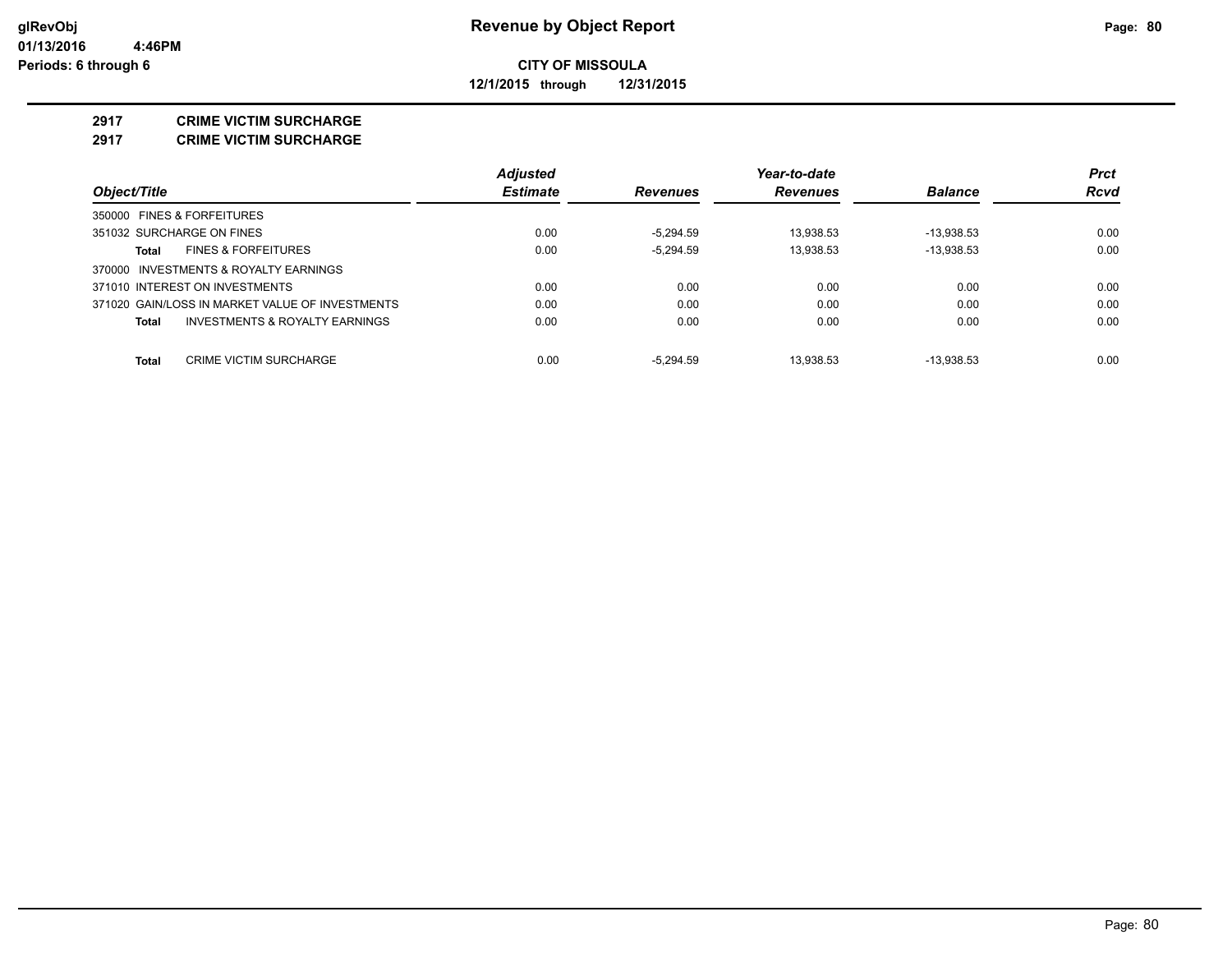**12/1/2015 through 12/31/2015**

## **2917 CRIME VICTIM SURCHARGE**

|                                                | <b>Adjusted</b> |                 | Year-to-date    |                | <b>Prct</b> |
|------------------------------------------------|-----------------|-----------------|-----------------|----------------|-------------|
| Object/Title                                   | <b>Estimate</b> | <b>Revenues</b> | <b>Revenues</b> | <b>Balance</b> | <b>Rcvd</b> |
| 350000 FINES & FORFEITURES                     |                 |                 |                 |                |             |
| 351032 SURCHARGE ON FINES                      | 0.00            | $-5.294.59$     | 13.938.53       | $-13.938.53$   | 0.00        |
| <b>FINES &amp; FORFEITURES</b><br>Total        | 0.00            | $-5,294.59$     | 13.938.53       | $-13,938.53$   | 0.00        |
| 370000 INVESTMENTS & ROYALTY EARNINGS          |                 |                 |                 |                |             |
| 371010 INTEREST ON INVESTMENTS                 | 0.00            | 0.00            | 0.00            | 0.00           | 0.00        |
| 371020 GAIN/LOSS IN MARKET VALUE OF INVESTMENT | 0.00            | 0.00            | 0.00            | 0.00           | 0.00        |
| INVESTMENTS & ROYALTY EARNINGS<br>Total        | 0.00            | 0.00            | 0.00            | 0.00           | 0.00        |
|                                                |                 |                 |                 |                |             |
| <b>Total</b><br><b>CRIME VICTIM SURCHARGE</b>  | 0.00            | $-5.294.59$     | 13.938.53       | $-13.938.53$   | 0.00        |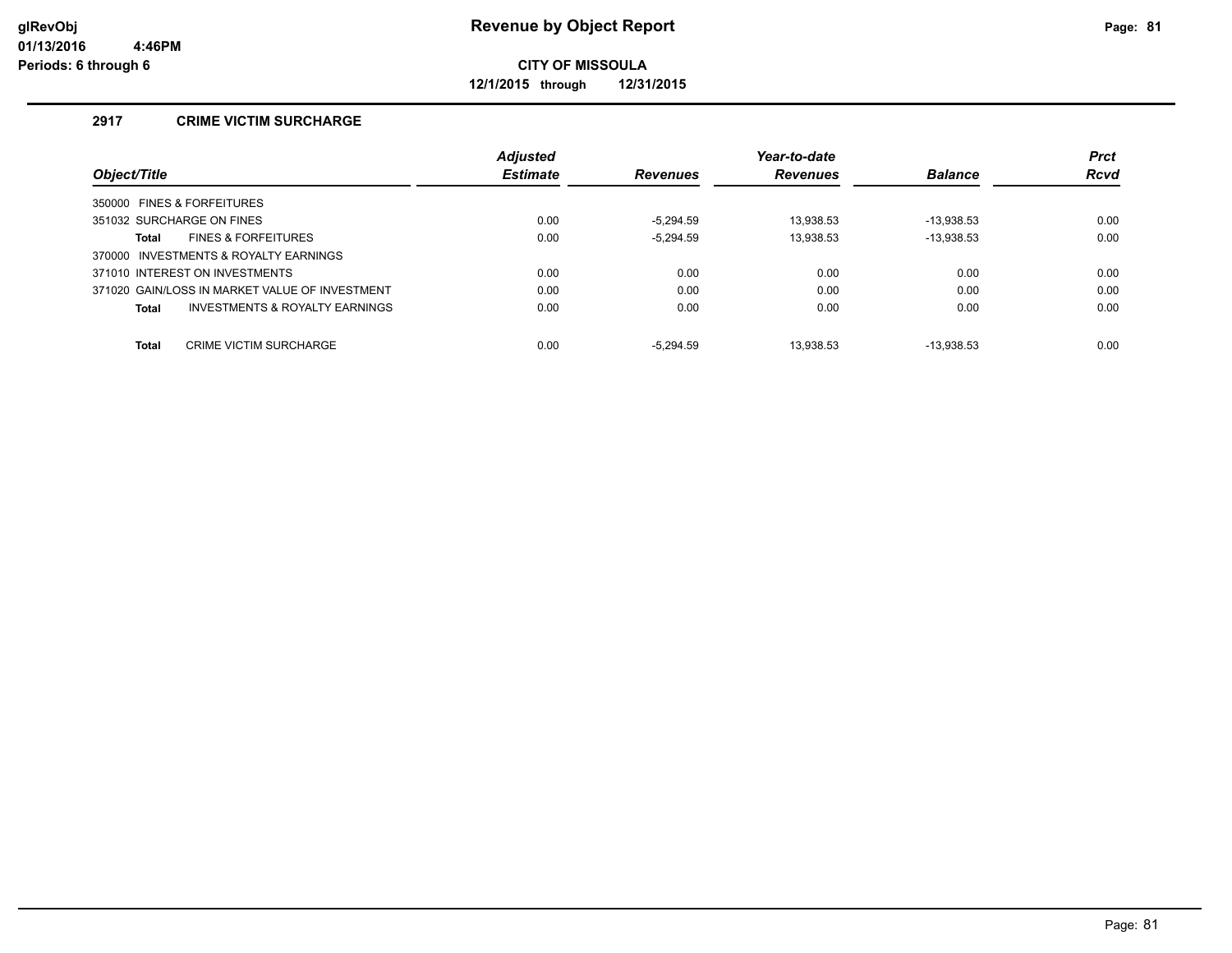**12/1/2015 through 12/31/2015**

# **2918 LAW ENFORCEMENT BLOCK GRANT FUND**

## **2918 LAW ENFORCEMENT BLOCK GRANT FUND**

|                                                           | <b>Adjusted</b> |                 | Year-to-date    |                | <b>Prct</b> |
|-----------------------------------------------------------|-----------------|-----------------|-----------------|----------------|-------------|
| Object/Title                                              | <b>Estimate</b> | <b>Revenues</b> | <b>Revenues</b> | <b>Balance</b> | <b>Rcvd</b> |
| 330000 INTERGOVERNMENTAL REVENUES                         |                 |                 |                 |                |             |
| 331000 FEDERAL GRANTS                                     | 24,590.00       | 0.00            | 0.00            | 24,590.00      | 0.00        |
| 331001 BYRNE DISCRETIONARY                                | 0.00            | 0.00            | 0.00            | 0.00           | 0.00        |
| 331022 EQUIPMENT GRANT                                    | 0.00            | 0.00            | 0.00            | 0.00           | 0.00        |
| 331023 COPS HIRING GRANT 2011                             | 42,000.00       | 0.00            | 0.00            | 42,000.00      | 0.00        |
| 331024 DEPT OF JUSTICE GRANTS                             | 0.00            | 0.00            | 0.00            | 0.00           | 0.00        |
| 331026 ICAC GRANT                                         | 0.00            | 0.00            | 0.00            | 0.00           | 0.00        |
| 331027 JAG GRANTS REVENUE                                 | 0.00            | 0.00            | 0.00            | 0.00           | 0.00        |
| 331028 JAG VII                                            | 0.00            | 0.00            | 0.00            | 0.00           | 0.00        |
| 336021 STATE CONTRIB - POLICE RETIREMENT                  | 0.00            | 0.00            | 0.00            | 0.00           | 0.00        |
| <b>INTERGOVERNMENTAL REVENUES</b><br>Total                | 66,590.00       | 0.00            | 0.00            | 66,590.00      | 0.00        |
| 340000 CHARGES FOR SERVICES                               |                 |                 |                 |                |             |
| 342010 POLICE/BID AGREEMENT                               | 0.00            | 0.00            | 0.00            | 0.00           | 0.00        |
| <b>CHARGES FOR SERVICES</b><br><b>Total</b>               | 0.00            | 0.00            | 0.00            | 0.00           | 0.00        |
| MISCELLANEOUS REVENUES<br>360000                          |                 |                 |                 |                |             |
| 360010 MISCELLANEOUS                                      | 0.00            | 0.00            | 0.00            | 0.00           | 0.00        |
| <b>MISCELLANEOUS REVENUES</b><br><b>Total</b>             | 0.00            | 0.00            | 0.00            | 0.00           | 0.00        |
| <b>INVESTMENTS &amp; ROYALTY EARNINGS</b><br>370000       |                 |                 |                 |                |             |
| 371010 INTEREST ON INVESTMENTS                            | 0.00            | 0.00            | 0.00            | 0.00           | 0.00        |
| 371020 GAIN/LOSS IN MARKET VALUE OF INVESTMENTS           | 0.00            | 0.00            | 0.00            | 0.00           | 0.00        |
| <b>INVESTMENTS &amp; ROYALTY EARNINGS</b><br><b>Total</b> | 0.00            | 0.00            | 0.00            | 0.00           | 0.00        |
| OTHER FINANCING SOURCES<br>380000                         |                 |                 |                 |                |             |
| 383023 TRANS FR DRUG FORFEITURE                           | 0.00            | 0.00            | 0.00            | 0.00           | 0.00        |
| 383036 TRANSFER - GRANT                                   | 0.00            | 0.00            | 0.00            | 0.00           | 0.00        |
| OTHER FINANCING SOURCES<br><b>Total</b>                   | 0.00            | 0.00            | 0.00            | 0.00           | 0.00        |
| LAW ENFORCEMENT BLOCK GRANT FUND<br><b>Total</b>          | 66.590.00       | 0.00            | 0.00            | 66,590.00      | 0.00        |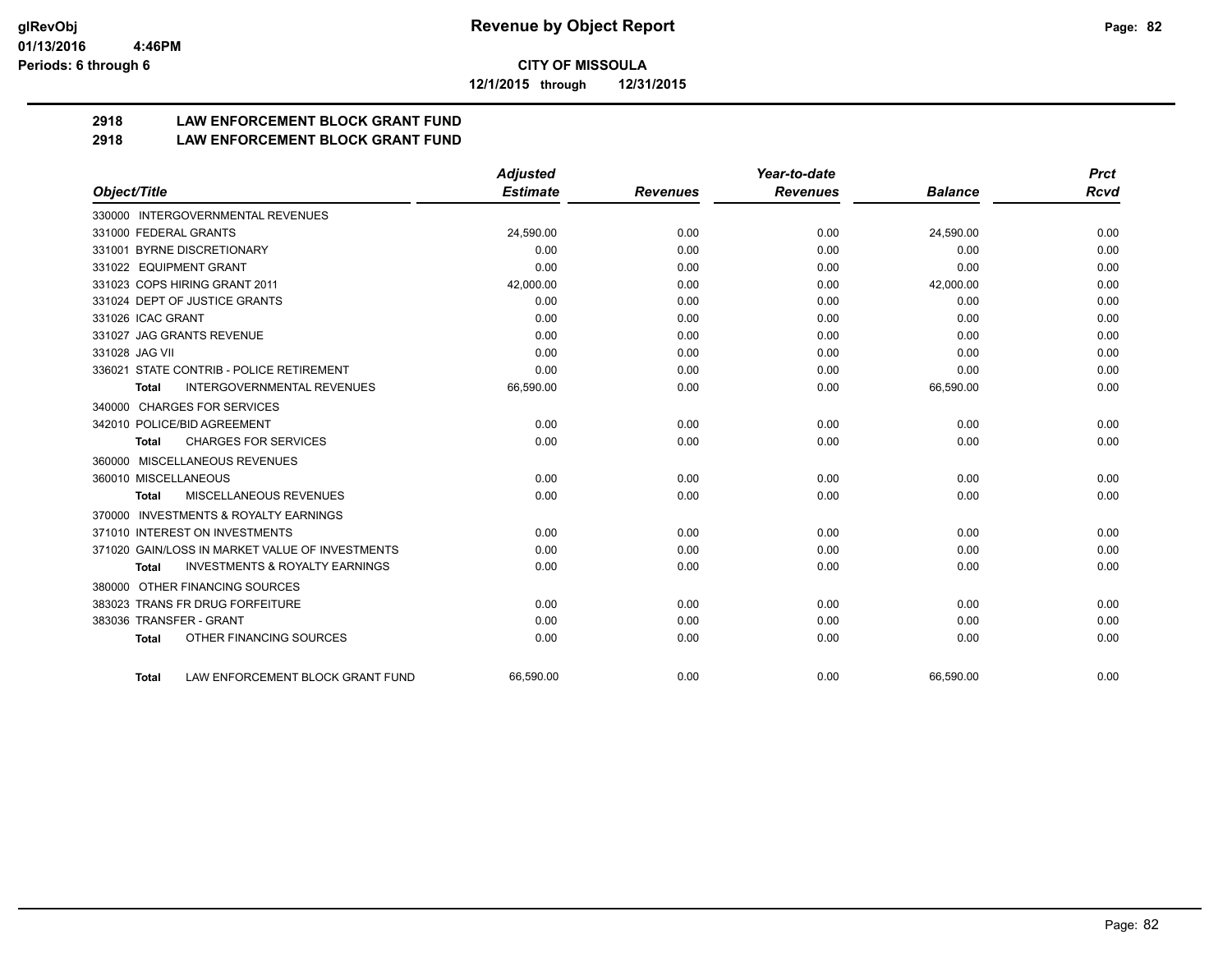**12/1/2015 through 12/31/2015**

## **2918 LAW ENFORCEMENT BLOCK GRANT FUND**

|                                                           | <b>Adjusted</b> |                 | Year-to-date    |                | <b>Prct</b> |
|-----------------------------------------------------------|-----------------|-----------------|-----------------|----------------|-------------|
| Object/Title                                              | <b>Estimate</b> | <b>Revenues</b> | <b>Revenues</b> | <b>Balance</b> | <b>Rcvd</b> |
| 330000 INTERGOVERNMENTAL REVENUES                         |                 |                 |                 |                |             |
| 331000 FEDERAL GRANTS                                     | 24,590.00       | 0.00            | 0.00            | 24,590.00      | 0.00        |
| 331001 BYRNE DISCRETIONARY                                | 0.00            | 0.00            | 0.00            | 0.00           | 0.00        |
| 331022 EQUIPMENT GRANT                                    | 0.00            | 0.00            | 0.00            | 0.00           | 0.00        |
| 331023 COPS HIRING GRANT 2011                             | 42,000.00       | 0.00            | 0.00            | 42,000.00      | 0.00        |
| 331024 DEPT OF JUSTICE GRANTS                             | 0.00            | 0.00            | 0.00            | 0.00           | 0.00        |
| 331026 ICAC GRANT                                         | 0.00            | 0.00            | 0.00            | 0.00           | 0.00        |
| 331027 JAG GRANTS REVENUE                                 | 0.00            | 0.00            | 0.00            | 0.00           | 0.00        |
| 331028 JAG VII                                            | 0.00            | 0.00            | 0.00            | 0.00           | 0.00        |
| 336021 STATE CONTRIB - POLICE RETIREMENT                  | 0.00            | 0.00            | 0.00            | 0.00           | 0.00        |
| <b>INTERGOVERNMENTAL REVENUES</b><br>Total                | 66,590.00       | 0.00            | 0.00            | 66,590.00      | 0.00        |
| 340000 CHARGES FOR SERVICES                               |                 |                 |                 |                |             |
| 342010 POLICE/BID AGREEMENT                               | 0.00            | 0.00            | 0.00            | 0.00           | 0.00        |
| <b>CHARGES FOR SERVICES</b><br><b>Total</b>               | 0.00            | 0.00            | 0.00            | 0.00           | 0.00        |
| 360000 MISCELLANEOUS REVENUES                             |                 |                 |                 |                |             |
| 360010 MISCELLANEOUS                                      | 0.00            | 0.00            | 0.00            | 0.00           | 0.00        |
| MISCELLANEOUS REVENUES<br><b>Total</b>                    | 0.00            | 0.00            | 0.00            | 0.00           | 0.00        |
| 370000 INVESTMENTS & ROYALTY EARNINGS                     |                 |                 |                 |                |             |
| 371010 INTEREST ON INVESTMENTS                            | 0.00            | 0.00            | 0.00            | 0.00           | 0.00        |
| 371020 GAIN/LOSS IN MARKET VALUE OF INVESTMENT            | 0.00            | 0.00            | 0.00            | 0.00           | 0.00        |
| <b>INVESTMENTS &amp; ROYALTY EARNINGS</b><br><b>Total</b> | 0.00            | 0.00            | 0.00            | 0.00           | 0.00        |
| 380000 OTHER FINANCING SOURCES                            |                 |                 |                 |                |             |
| 383023 TRANS FR DRUG FORFEITURE                           | 0.00            | 0.00            | 0.00            | 0.00           | 0.00        |
| 383036 TRANSFER - GRANT                                   | 0.00            | 0.00            | 0.00            | 0.00           | 0.00        |
| OTHER FINANCING SOURCES<br><b>Total</b>                   | 0.00            | 0.00            | 0.00            | 0.00           | 0.00        |
| LAW ENFORCEMENT BLOCK GRANT FUND<br>Total                 | 66.590.00       | 0.00            | 0.00            | 66.590.00      | 0.00        |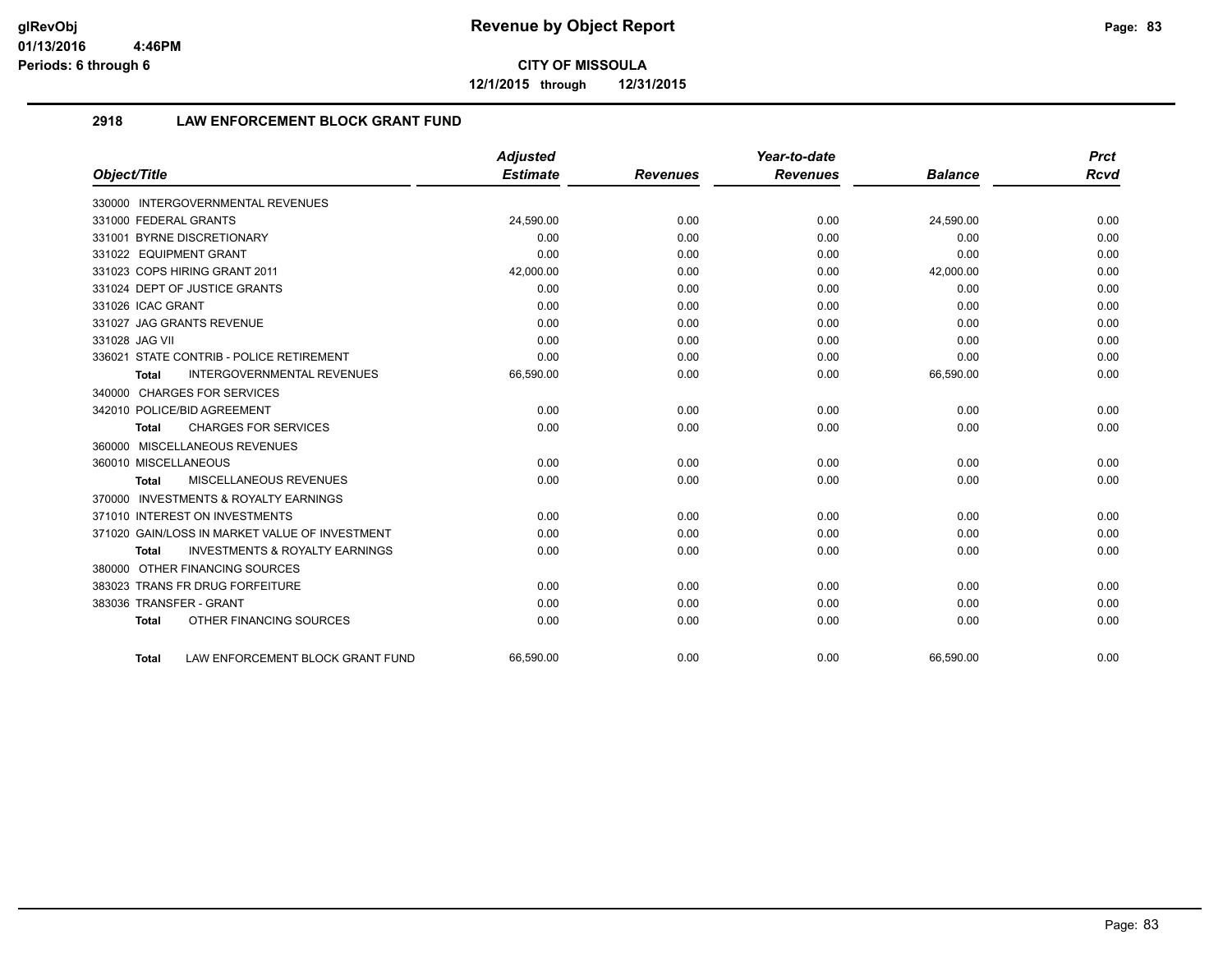**12/1/2015 through 12/31/2015**

## **2919 HIDTA FUND**

**2919 HIDTA FUND**

|                                                    | <b>Adjusted</b> |                 | Year-to-date    |                | <b>Prct</b> |
|----------------------------------------------------|-----------------|-----------------|-----------------|----------------|-------------|
| Object/Title                                       | <b>Estimate</b> | <b>Revenues</b> | <b>Revenues</b> | <b>Balance</b> | <b>Rcvd</b> |
| 340000 CHARGES FOR SERVICES                        |                 |                 |                 |                |             |
| 342013 SECURITY INVEST FEES                        | 50,000.00       | 3.000.00        | 6.390.44        | 43.609.56      | 12.78       |
| 342014 POLICE DEPARTMENT SERVICE FEES              | 142.300.00      | 358.32          | 7.355.33        | 134.944.67     | 5.17        |
| <b>CHARGES FOR SERVICES</b><br>Total               | 192,300.00      | 3,358.32        | 13.745.77       | 178.554.23     | 7.15        |
| <b>MISCELLANEOUS REVENUES</b><br>360000            |                 |                 |                 |                |             |
| 360010 MISCELLANEOUS                               | 0.00            | 0.00            | 0.00            | 0.00           | 0.00        |
| MISCELLANEOUS REVENUES<br>Total                    | 0.00            | 0.00            | 0.00            | 0.00           | 0.00        |
| INVESTMENTS & ROYALTY EARNINGS<br>370000           |                 |                 |                 |                |             |
| 371010 INTEREST ON INVESTMENTS                     | 0.00            | 0.00            | 0.00            | 0.00           | 0.00        |
| <b>INVESTMENTS &amp; ROYALTY EARNINGS</b><br>Total | 0.00            | 0.00            | 0.00            | 0.00           | 0.00        |
| <b>HIDTA FUND</b><br>Total                         | 192.300.00      | 3,358.32        | 13.745.77       | 178.554.23     | 7.15        |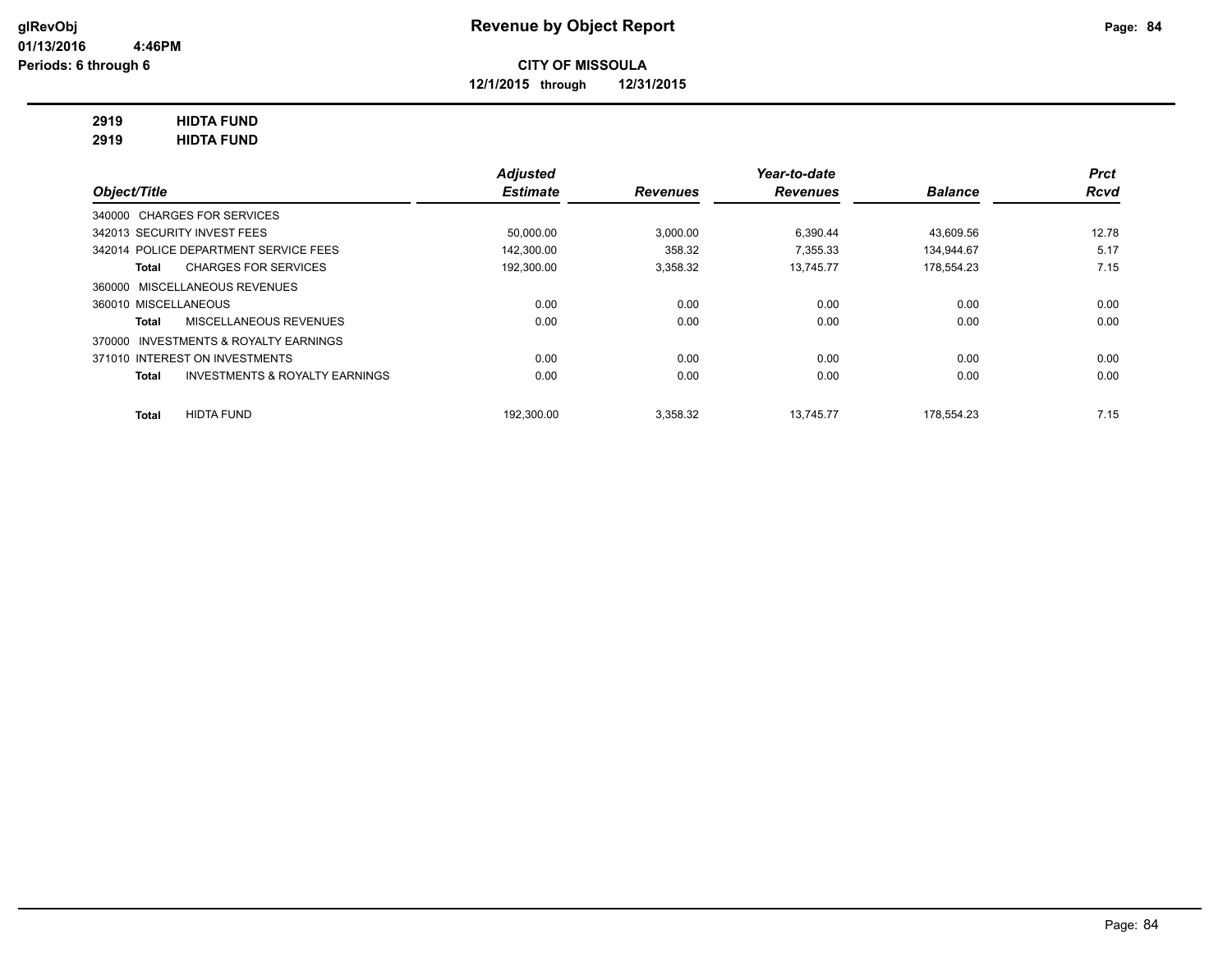**12/1/2015 through 12/31/2015**

#### **2919 HIDTA FUND**

|                                                           | <b>Adjusted</b> |                 | Year-to-date    |                | <b>Prct</b> |
|-----------------------------------------------------------|-----------------|-----------------|-----------------|----------------|-------------|
| Object/Title                                              | <b>Estimate</b> | <b>Revenues</b> | <b>Revenues</b> | <b>Balance</b> | <b>Rcvd</b> |
| 340000 CHARGES FOR SERVICES                               |                 |                 |                 |                |             |
| 342013 SECURITY INVEST FEES                               | 50,000.00       | 3,000.00        | 6,390.44        | 43,609.56      | 12.78       |
| 342014 POLICE DEPARTMENT SERVICE FEES                     | 142.300.00      | 358.32          | 7.355.33        | 134.944.67     | 5.17        |
| <b>CHARGES FOR SERVICES</b><br>Total                      | 192,300.00      | 3,358.32        | 13.745.77       | 178,554.23     | 7.15        |
| MISCELLANEOUS REVENUES<br>360000                          |                 |                 |                 |                |             |
| 360010 MISCELLANEOUS                                      | 0.00            | 0.00            | 0.00            | 0.00           | 0.00        |
| MISCELLANEOUS REVENUES<br>Total                           | 0.00            | 0.00            | 0.00            | 0.00           | 0.00        |
| INVESTMENTS & ROYALTY EARNINGS<br>370000                  |                 |                 |                 |                |             |
| 371010 INTEREST ON INVESTMENTS                            | 0.00            | 0.00            | 0.00            | 0.00           | 0.00        |
| <b>INVESTMENTS &amp; ROYALTY EARNINGS</b><br><b>Total</b> | 0.00            | 0.00            | 0.00            | 0.00           | 0.00        |
| <b>HIDTA FUND</b><br>Total                                | 192.300.00      | 3.358.32        | 13.745.77       | 178.554.23     | 7.15        |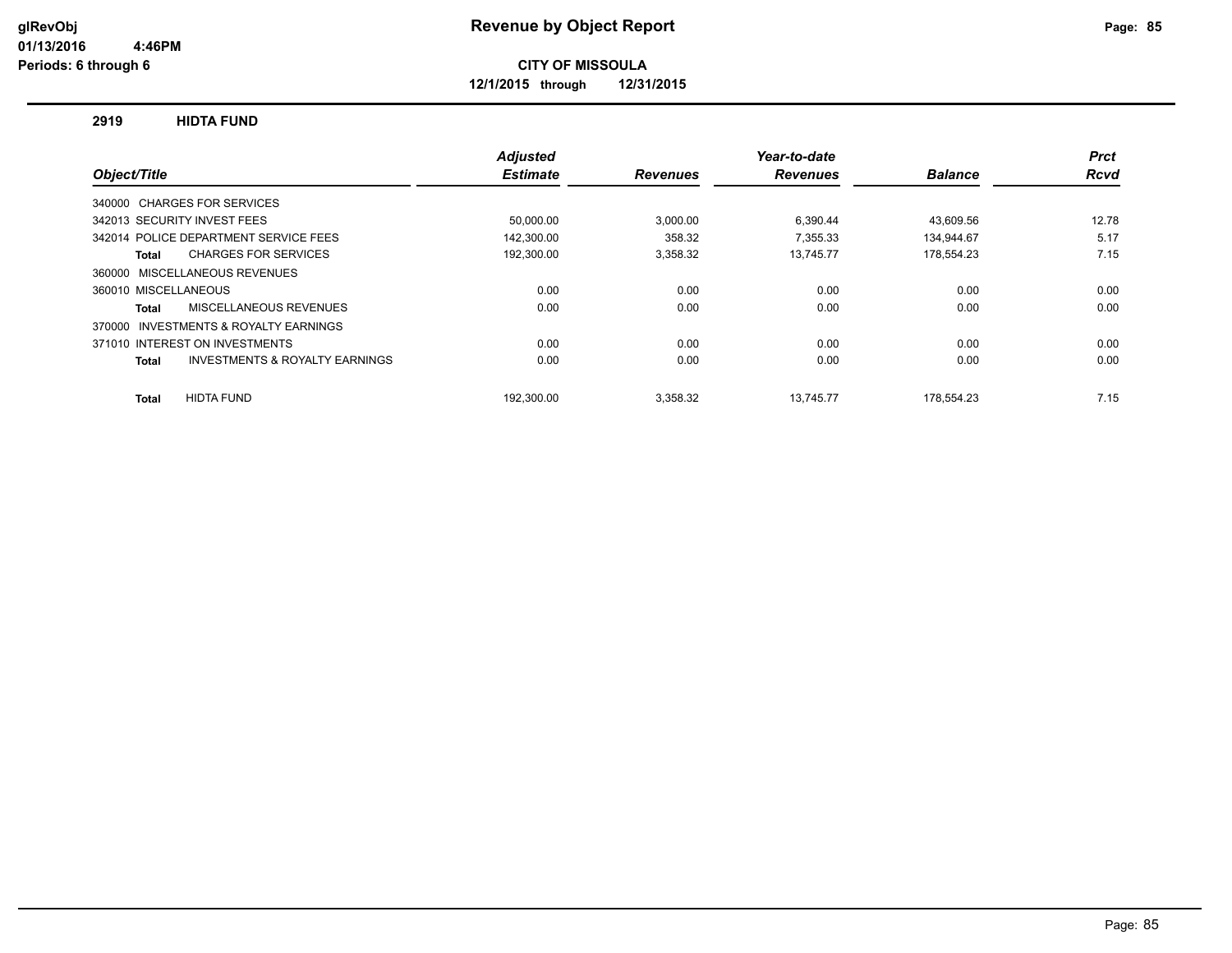**CITY OF MISSOULA 12/1/2015 through 12/31/2015**

## **2939 CDBG PROGRAM INCOME ACCOUNT**

**2939 CDBG PROGRAM INCOME ACCOUNT**

|                                                    | <b>Adjusted</b> |                 | Year-to-date    |                | <b>Prct</b> |
|----------------------------------------------------|-----------------|-----------------|-----------------|----------------|-------------|
| Object/Title                                       | <b>Estimate</b> | <b>Revenues</b> | <b>Revenues</b> | <b>Balance</b> | <b>Rcvd</b> |
| 330000 INTERGOVERNMENTAL REVENUES                  |                 |                 |                 |                |             |
| 331000 FEDERAL GRANTS                              | 14,383.00       | 0.00            | 11,083.06       | 3,299.94       | 77.06       |
| <b>INTERGOVERNMENTAL REVENUES</b><br>Total         | 14,383.00       | 0.00            | 11,083.06       | 3,299.94       | 77.06       |
| 360000 MISCELLANEOUS REVENUES                      |                 |                 |                 |                |             |
| 360010 MISCELLANEOUS                               | 0.00            | 0.00            | 0.00            | 0.00           | 0.00        |
| <b>MISCELLANEOUS REVENUES</b><br>Total             | 0.00            | 0.00            | 0.00            | 0.00           | 0.00        |
| 370000 INVESTMENTS & ROYALTY EARNINGS              |                 |                 |                 |                |             |
| 371010 INTEREST ON INVESTMENTS                     | 0.00            | 0.00            | 0.00            | 0.00           | 0.00        |
| 371020 GAIN/LOSS IN MARKET VALUE OF INVESTMENTS    | 0.00            | 0.00            | 0.00            | 0.00           | 0.00        |
| <b>INVESTMENTS &amp; ROYALTY EARNINGS</b><br>Total | 0.00            | 0.00            | 0.00            | 0.00           | 0.00        |
| 380000 OTHER FINANCING SOURCES                     |                 |                 |                 |                |             |
| 383000 OPERATING TRANSFERS                         | 0.00            | 0.00            | 0.00            | 0.00           | 0.00        |
| 383009 TRANS FR TITLE I                            | 0.00            | 0.00            | 0.00            | 0.00           | 0.00        |
| OTHER FINANCING SOURCES<br>Total                   | 0.00            | 0.00            | 0.00            | 0.00           | 0.00        |
| CDBG PROGRAM INCOME ACCOUNT<br><b>Total</b>        | 14,383.00       | 0.00            | 11,083.06       | 3,299.94       | 77.06       |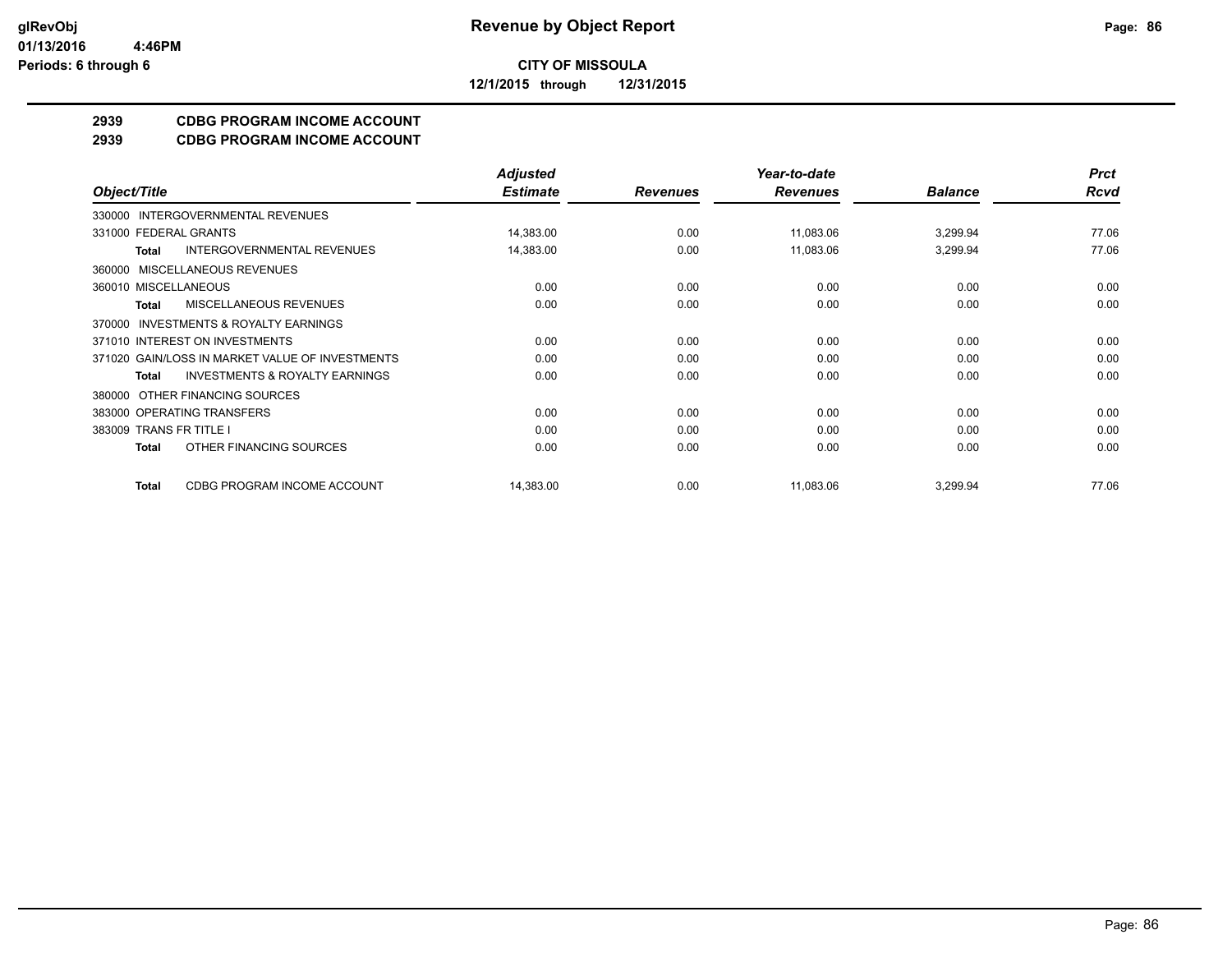**12/1/2015 through 12/31/2015**

## **2939 CDBG PROGRAM INCOME ACCOUNT**

|                                                           | <b>Adjusted</b> |                 | Year-to-date    |                | <b>Prct</b> |
|-----------------------------------------------------------|-----------------|-----------------|-----------------|----------------|-------------|
| Object/Title                                              | <b>Estimate</b> | <b>Revenues</b> | <b>Revenues</b> | <b>Balance</b> | Rcvd        |
| 330000 INTERGOVERNMENTAL REVENUES                         |                 |                 |                 |                |             |
| 331000 FEDERAL GRANTS                                     | 14,383.00       | 0.00            | 11,083.06       | 3,299.94       | 77.06       |
| <b>INTERGOVERNMENTAL REVENUES</b><br><b>Total</b>         | 14,383.00       | 0.00            | 11,083.06       | 3,299.94       | 77.06       |
| 360000 MISCELLANEOUS REVENUES                             |                 |                 |                 |                |             |
| 360010 MISCELLANEOUS                                      | 0.00            | 0.00            | 0.00            | 0.00           | 0.00        |
| <b>MISCELLANEOUS REVENUES</b><br>Total                    | 0.00            | 0.00            | 0.00            | 0.00           | 0.00        |
| <b>INVESTMENTS &amp; ROYALTY EARNINGS</b><br>370000       |                 |                 |                 |                |             |
| 371010 INTEREST ON INVESTMENTS                            | 0.00            | 0.00            | 0.00            | 0.00           | 0.00        |
| 371020 GAIN/LOSS IN MARKET VALUE OF INVESTMENT            | 0.00            | 0.00            | 0.00            | 0.00           | 0.00        |
| <b>INVESTMENTS &amp; ROYALTY EARNINGS</b><br><b>Total</b> | 0.00            | 0.00            | 0.00            | 0.00           | 0.00        |
| 380000 OTHER FINANCING SOURCES                            |                 |                 |                 |                |             |
| 383000 OPERATING TRANSFERS                                | 0.00            | 0.00            | 0.00            | 0.00           | 0.00        |
| 383009 TRANS FR TITLE I                                   | 0.00            | 0.00            | 0.00            | 0.00           | 0.00        |
| OTHER FINANCING SOURCES<br>Total                          | 0.00            | 0.00            | 0.00            | 0.00           | 0.00        |
| CDBG PROGRAM INCOME ACCOUNT<br><b>Total</b>               | 14,383.00       | 0.00            | 11,083.06       | 3,299.94       | 77.06       |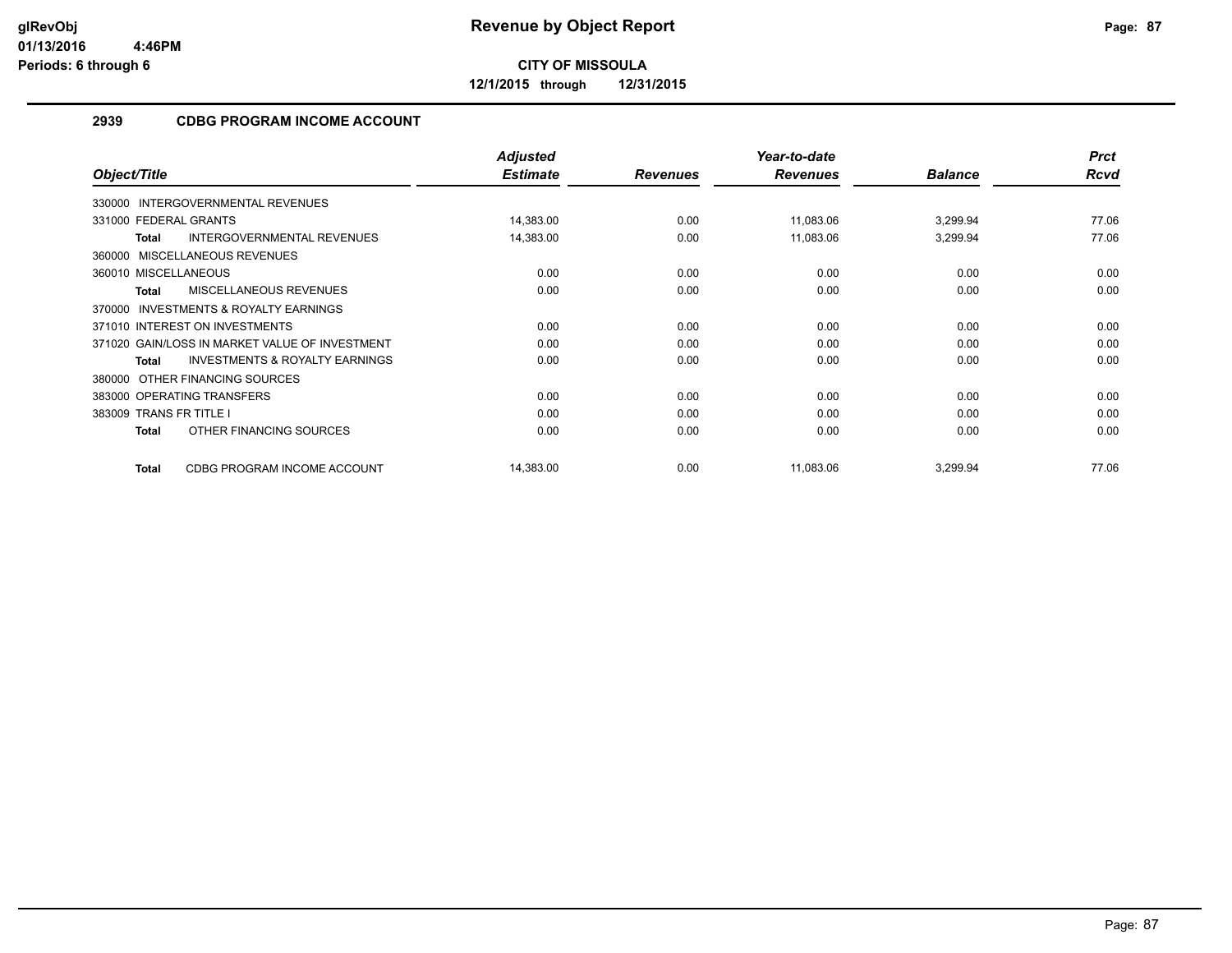**12/1/2015 through 12/31/2015**

## **2940 CDBG FUND**

**2940 CDBG FUND**

|                                                           | <b>Adjusted</b> |                 | Year-to-date    |                | <b>Prct</b> |
|-----------------------------------------------------------|-----------------|-----------------|-----------------|----------------|-------------|
| Object/Title                                              | <b>Estimate</b> | <b>Revenues</b> | <b>Revenues</b> | <b>Balance</b> | <b>Rcvd</b> |
| 330000 INTERGOVERNMENTAL REVENUES                         |                 |                 |                 |                |             |
| 331010 ENTITLEMENT - CDBG                                 | 405,605.00      | 2,621.64        | 239,627.15      | 165,977.85     | 59.08       |
| 331012 ARRA/CDBG STIMULUS REVENUE                         | 0.00            | 0.00            | 0.00            | 0.00           | 0.00        |
| <b>INTERGOVERNMENTAL REVENUES</b><br>Total                | 405,605.00      | 2,621.64        | 239,627.15      | 165,977.85     | 59.08       |
| MISCELLANEOUS REVENUES<br>360000                          |                 |                 |                 |                |             |
| 360010 MISCELLANEOUS                                      | 0.00            | 0.00            | 0.00            | 0.00           | 0.00        |
| MISCELLANEOUS REVENUES<br>Total                           | 0.00            | 0.00            | 0.00            | 0.00           | 0.00        |
| <b>INVESTMENTS &amp; ROYALTY EARNINGS</b><br>370000       |                 |                 |                 |                |             |
| 371010 INTEREST ON INVESTMENTS                            | 0.00            | 0.00            | 0.00            | 0.00           | 0.00        |
| <b>INVESTMENTS &amp; ROYALTY EARNINGS</b><br><b>Total</b> | 0.00            | 0.00            | 0.00            | 0.00           | 0.00        |
| OTHER FINANCING SOURCES<br>380000                         |                 |                 |                 |                |             |
| 383000 OPERATING TRANSFERS                                | 158,650.00      | 0.00            | 19,239.31       | 139.410.69     | 12.13       |
| 383009 TRANS FR TITLE I                                   | 0.00            | 0.00            | 0.00            | 0.00           | 0.00        |
| OTHER FINANCING SOURCES<br><b>Total</b>                   | 158,650.00      | 0.00            | 19,239.31       | 139,410.69     | 12.13       |
| <b>CDBG FUND</b><br><b>Total</b>                          | 564,255.00      | 2,621.64        | 258,866.46      | 305,388.54     | 45.88       |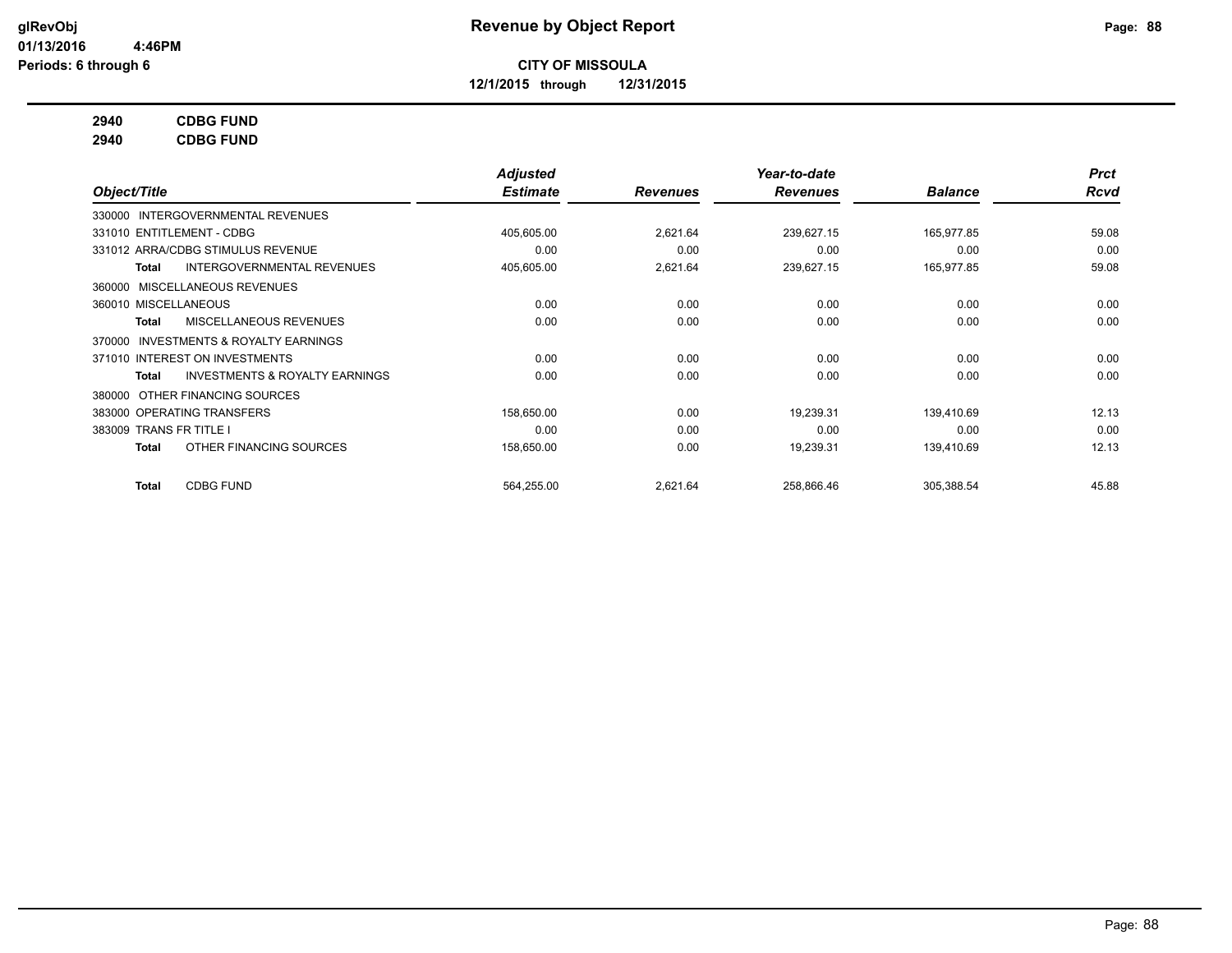**12/1/2015 through 12/31/2015**

#### **2940 CDBG FUND**

|                                                    | <b>Adjusted</b> |                 | Year-to-date    |                | <b>Prct</b> |
|----------------------------------------------------|-----------------|-----------------|-----------------|----------------|-------------|
| Object/Title                                       | <b>Estimate</b> | <b>Revenues</b> | <b>Revenues</b> | <b>Balance</b> | Rcvd        |
| 330000 INTERGOVERNMENTAL REVENUES                  |                 |                 |                 |                |             |
| 331010 ENTITLEMENT - CDBG                          | 405,605.00      | 2,621.64        | 239,627.15      | 165,977.85     | 59.08       |
| 331012 ARRA/CDBG STIMULUS REVENUE                  | 0.00            | 0.00            | 0.00            | 0.00           | 0.00        |
| <b>INTERGOVERNMENTAL REVENUES</b><br><b>Total</b>  | 405,605.00      | 2,621.64        | 239,627.15      | 165,977.85     | 59.08       |
| MISCELLANEOUS REVENUES<br>360000                   |                 |                 |                 |                |             |
| 360010 MISCELLANEOUS                               | 0.00            | 0.00            | 0.00            | 0.00           | 0.00        |
| MISCELLANEOUS REVENUES<br><b>Total</b>             | 0.00            | 0.00            | 0.00            | 0.00           | 0.00        |
| INVESTMENTS & ROYALTY EARNINGS<br>370000           |                 |                 |                 |                |             |
| 371010 INTEREST ON INVESTMENTS                     | 0.00            | 0.00            | 0.00            | 0.00           | 0.00        |
| <b>INVESTMENTS &amp; ROYALTY EARNINGS</b><br>Total | 0.00            | 0.00            | 0.00            | 0.00           | 0.00        |
| OTHER FINANCING SOURCES<br>380000                  |                 |                 |                 |                |             |
| 383000 OPERATING TRANSFERS                         | 158,650.00      | 0.00            | 19,239.31       | 139,410.69     | 12.13       |
| 383009 TRANS FR TITLE I                            | 0.00            | 0.00            | 0.00            | 0.00           | 0.00        |
| OTHER FINANCING SOURCES<br><b>Total</b>            | 158,650.00      | 0.00            | 19,239.31       | 139,410.69     | 12.13       |
| <b>CDBG FUND</b><br>Total                          | 564,255.00      | 2,621.64        | 258,866.46      | 305,388.54     | 45.88       |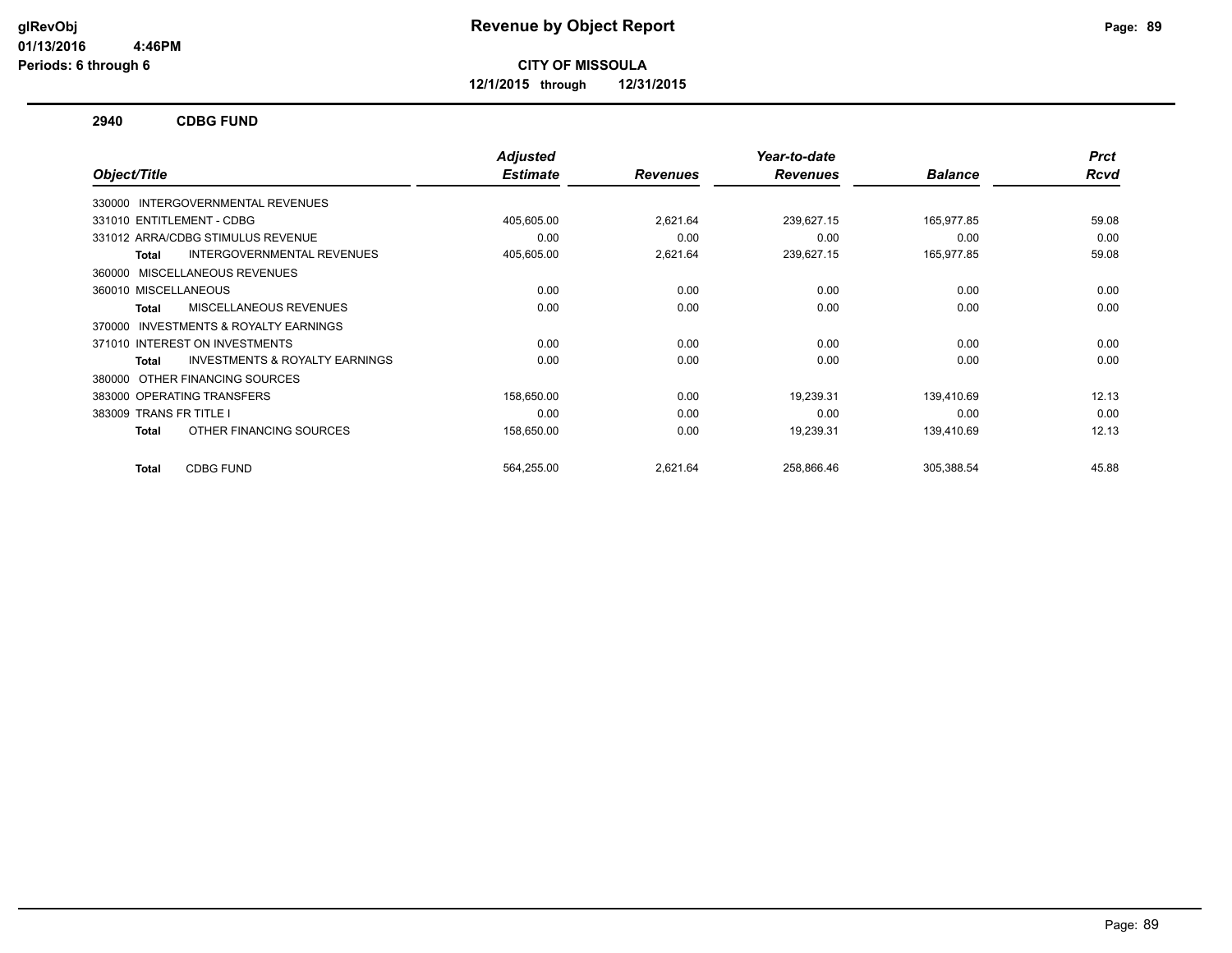**12/1/2015 through 12/31/2015**

## **2941 HOME FUND**

**2941 HOME FUND**

|                                |                                                 | <b>Adjusted</b> |                 | Year-to-date    |                | <b>Prct</b> |
|--------------------------------|-------------------------------------------------|-----------------|-----------------|-----------------|----------------|-------------|
| Object/Title                   |                                                 | <b>Estimate</b> | <b>Revenues</b> | <b>Revenues</b> | <b>Balance</b> | <b>Rcvd</b> |
|                                | 330000 INTERGOVERNMENTAL REVENUES               |                 |                 |                 |                |             |
|                                | 330000 INTERGOVERNMENTAL REVENUES               | 57,921.00       | 0.00            | $-21,760.99$    | 79,681.99      | $-37.57$    |
|                                | 331016 HOMEWORD 1800 PHILLIPS                   | 0.00            | 0.00            | 0.00            | 0.00           | 0.00        |
| 331033 WORD                    |                                                 | 0.00            | 0.00            | $-409.91$       | 409.91         | 0.00        |
|                                | 334145 WESTERN MT MENTAL HEALTH CTR             | 0.00            | 0.00            | 0.00            | 0.00           | 0.00        |
|                                | 334149 MISSOULA HOMEOWNERSHIP PROGRAM           | 335,666.00      | 0.00            | 0.00            | 335,666.00     | 0.00        |
|                                | 334153 FY14 DISTRICT XI HRC TBRA                | 0.00            | 0.00            | 0.00            | 0.00           | 0.00        |
| 334154 FY08 homeWORD           |                                                 | 0.00            | 0.00            | 0.00            | 0.00           | 0.00        |
| 334155 FY08 NMCDC              |                                                 | 0.00            | 0.00            | 0.00            | 0.00           | 0.00        |
|                                | 334156 HOME PROGRAM INCOME                      | 0.00            | 0.00            | 0.00            | 0.00           | 0.00        |
| 334157 FY09 MHA                |                                                 | 0.00            | 0.00            | 0.00            | 0.00           | 0.00        |
| 334159 FY09 HOMEWORD           |                                                 | 0.00            | 0.00            | 0.00            | 0.00           | 0.00        |
| 334160 FY09 NMCDC              |                                                 | 0.00            | 0.00            | 0.00            | 0.00           | 0.00        |
|                                | 334161 FY10 DISTRICT XI HRC                     | 0.00            | 0.00            | 0.00            | 0.00           | 0.00        |
|                                | 334163 FY10 homeWORD/SOLSTICE APT               | 0.00            | 0.00            | 0.00            | 0.00           | 0.00        |
| <b>Total</b>                   | <b>INTERGOVERNMENTAL REVENUES</b>               | 393,587.00      | 0.00            | $-22,170.90$    | 415,757.90     | $-5.63$     |
|                                | 340000 CHARGES FOR SERVICES                     |                 |                 |                 |                |             |
| 341450 *** Title Not Found *** |                                                 | 0.00            | 0.00            | 0.00            | 0.00           | 0.00        |
| <b>Total</b>                   | <b>CHARGES FOR SERVICES</b>                     | 0.00            | 0.00            | 0.00            | 0.00           | 0.00        |
|                                | 360000 MISCELLANEOUS REVENUES                   |                 |                 |                 |                |             |
| 360010 MISCELLANEOUS           |                                                 | 0.00            | 0.00            | 0.00            | 0.00           | 0.00        |
| <b>Total</b>                   | MISCELLANEOUS REVENUES                          | 0.00            | 0.00            | 0.00            | 0.00           | 0.00        |
| 370000                         | <b>INVESTMENTS &amp; ROYALTY EARNINGS</b>       |                 |                 |                 |                |             |
|                                | 371020 GAIN/LOSS IN MARKET VALUE OF INVESTMENTS | 0.00            | 0.00            | 0.00            | 0.00           | 0.00        |
| <b>Total</b>                   | <b>INVESTMENTS &amp; ROYALTY EARNINGS</b>       | 0.00            | 0.00            | 0.00            | 0.00           | 0.00        |
|                                |                                                 |                 |                 |                 |                |             |
| <b>Total</b>                   | <b>HOME FUND</b>                                | 393,587.00      | 0.00            | $-22,170.90$    | 415,757.90     | $-5.63$     |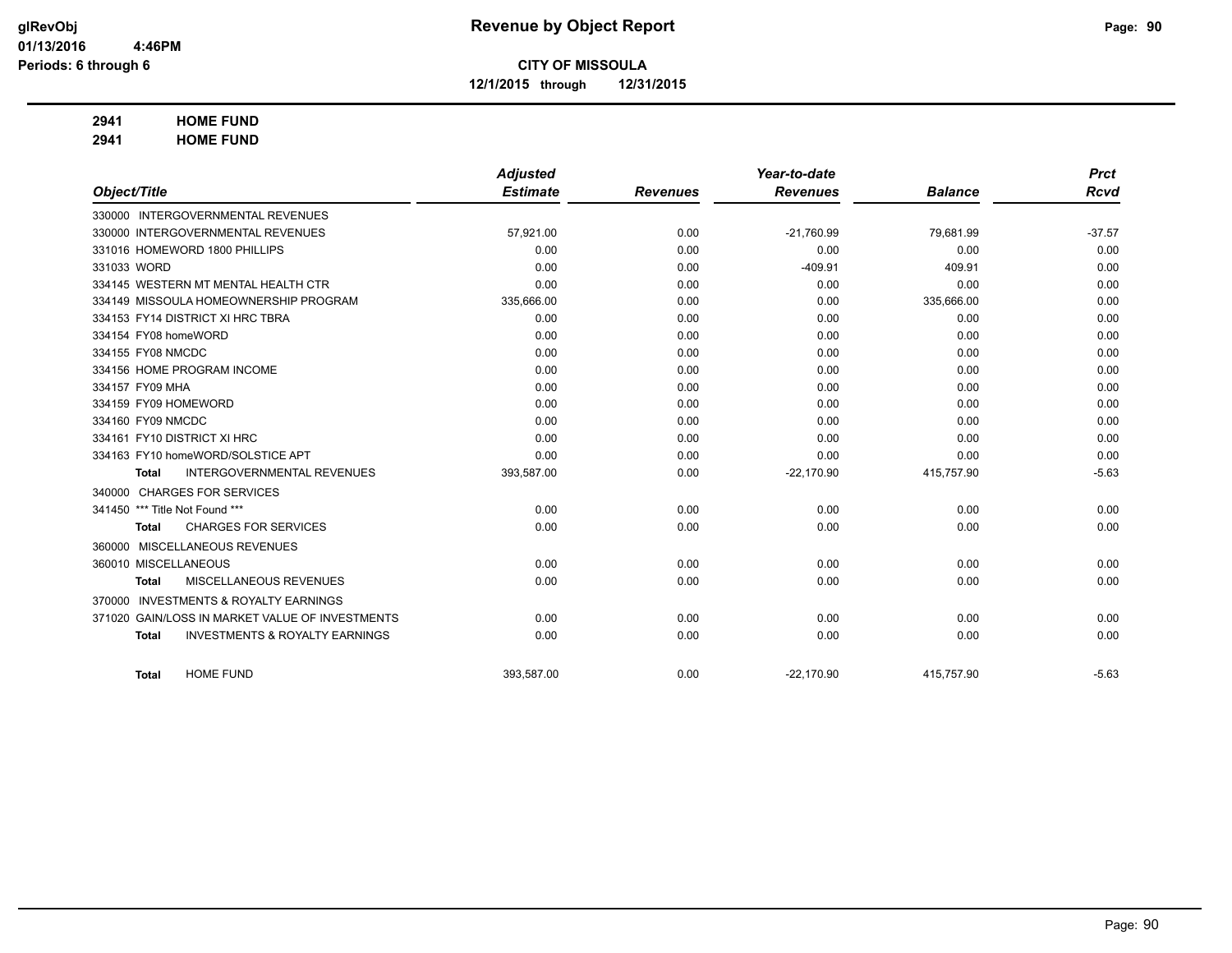**12/1/2015 through 12/31/2015**

#### **2941 HOME FUND**

|                                                           | <b>Adjusted</b> |                 | Year-to-date    |                | <b>Prct</b> |
|-----------------------------------------------------------|-----------------|-----------------|-----------------|----------------|-------------|
| Object/Title                                              | <b>Estimate</b> | <b>Revenues</b> | <b>Revenues</b> | <b>Balance</b> | <b>Rcvd</b> |
| 330000 INTERGOVERNMENTAL REVENUES                         |                 |                 |                 |                |             |
| 330000 INTERGOVERNMENTAL REVENUES                         | 57,921.00       | 0.00            | $-21,760.99$    | 79,681.99      | $-37.57$    |
| 331016 HOMEWORD 1800 PHILLIPS                             | 0.00            | 0.00            | 0.00            | 0.00           | 0.00        |
| 331033 WORD                                               | 0.00            | 0.00            | $-409.91$       | 409.91         | 0.00        |
| 334145 WESTERN MT MENTAL HEALTH CTR                       | 0.00            | 0.00            | 0.00            | 0.00           | 0.00        |
| 334149 MISSOULA HOMEOWNERSHIP PROGRAM                     | 335,666.00      | 0.00            | 0.00            | 335,666.00     | 0.00        |
| 334153 FY14 DISTRICT XI HRC TBRA                          | 0.00            | 0.00            | 0.00            | 0.00           | 0.00        |
| 334154 FY08 homeWORD                                      | 0.00            | 0.00            | 0.00            | 0.00           | 0.00        |
| 334155 FY08 NMCDC                                         | 0.00            | 0.00            | 0.00            | 0.00           | 0.00        |
| 334156 HOME PROGRAM INCOME                                | 0.00            | 0.00            | 0.00            | 0.00           | 0.00        |
| 334157 FY09 MHA                                           | 0.00            | 0.00            | 0.00            | 0.00           | 0.00        |
| 334159 FY09 HOMEWORD                                      | 0.00            | 0.00            | 0.00            | 0.00           | 0.00        |
| 334160 FY09 NMCDC                                         | 0.00            | 0.00            | 0.00            | 0.00           | 0.00        |
| 334161 FY10 DISTRICT XI HRC                               | 0.00            | 0.00            | 0.00            | 0.00           | 0.00        |
| 334163 FY10 homeWORD/SOLSTICE APT                         | 0.00            | 0.00            | 0.00            | 0.00           | 0.00        |
| <b>INTERGOVERNMENTAL REVENUES</b><br><b>Total</b>         | 393,587.00      | 0.00            | $-22,170.90$    | 415,757.90     | $-5.63$     |
| 340000 CHARGES FOR SERVICES                               |                 |                 |                 |                |             |
| 341450 *** Title Not Found ***                            | 0.00            | 0.00            | 0.00            | 0.00           | 0.00        |
| <b>CHARGES FOR SERVICES</b><br>Total                      | 0.00            | 0.00            | 0.00            | 0.00           | 0.00        |
| 360000 MISCELLANEOUS REVENUES                             |                 |                 |                 |                |             |
| 360010 MISCELLANEOUS                                      | 0.00            | 0.00            | 0.00            | 0.00           | 0.00        |
| MISCELLANEOUS REVENUES<br><b>Total</b>                    | 0.00            | 0.00            | 0.00            | 0.00           | 0.00        |
| 370000 INVESTMENTS & ROYALTY EARNINGS                     |                 |                 |                 |                |             |
| 371020 GAIN/LOSS IN MARKET VALUE OF INVESTMENT            | 0.00            | 0.00            | 0.00            | 0.00           | 0.00        |
| <b>INVESTMENTS &amp; ROYALTY EARNINGS</b><br><b>Total</b> | 0.00            | 0.00            | 0.00            | 0.00           | 0.00        |
| <b>HOME FUND</b><br><b>Total</b>                          | 393,587.00      | 0.00            | $-22,170.90$    | 415,757.90     | $-5.63$     |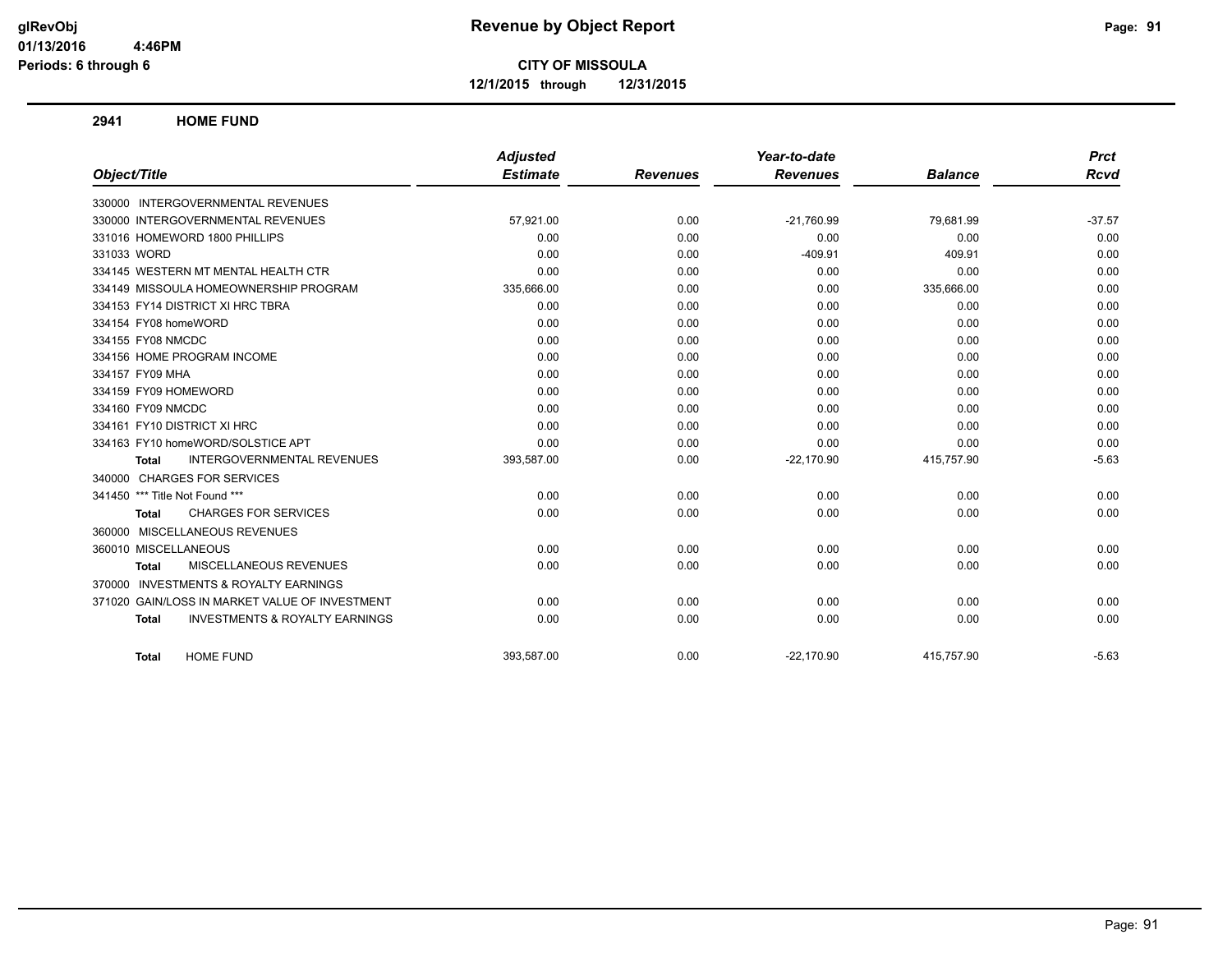**12/1/2015 through 12/31/2015**

## **2942 ADDI PROGRAM**

**2942 ADDI PROGRAM**

|                                                    | <b>Adjusted</b> |                 | Year-to-date    |                | Prct        |
|----------------------------------------------------|-----------------|-----------------|-----------------|----------------|-------------|
| Object/Title                                       | <b>Estimate</b> | <b>Revenues</b> | <b>Revenues</b> | <b>Balance</b> | <b>Rcvd</b> |
| 330000 INTERGOVERNMENTAL REVENUES                  |                 |                 |                 |                |             |
| 330000 INTERGOVERNMENTAL REVENUES                  | 0.00            | 0.00            | 0.00            | 0.00           | 0.00        |
| 334146 ADDI FUNDS-1ST TIME HOMEBUYERS              | 12.846.00       | 0.00            | 0.00            | 12.846.00      | 0.00        |
| INTERGOVERNMENTAL REVENUES<br>Total                | 12.846.00       | 0.00            | 0.00            | 12.846.00      | 0.00        |
| INVESTMENTS & ROYALTY EARNINGS<br>370000           |                 |                 |                 |                |             |
| 371010 INTEREST ON INVESTMENTS                     | 0.00            | 0.00            | 0.00            | 0.00           | 0.00        |
| 371020 GAIN/LOSS IN MARKET VALUE OF INVESTMENTS    | 0.00            | 0.00            | 0.00            | 0.00           | 0.00        |
| <b>INVESTMENTS &amp; ROYALTY EARNINGS</b><br>Total | 0.00            | 0.00            | 0.00            | 0.00           | 0.00        |
|                                                    |                 |                 |                 |                |             |
| <b>ADDI PROGRAM</b><br>Total                       | 12.846.00       | 0.00            | 0.00            | 12.846.00      | 0.00        |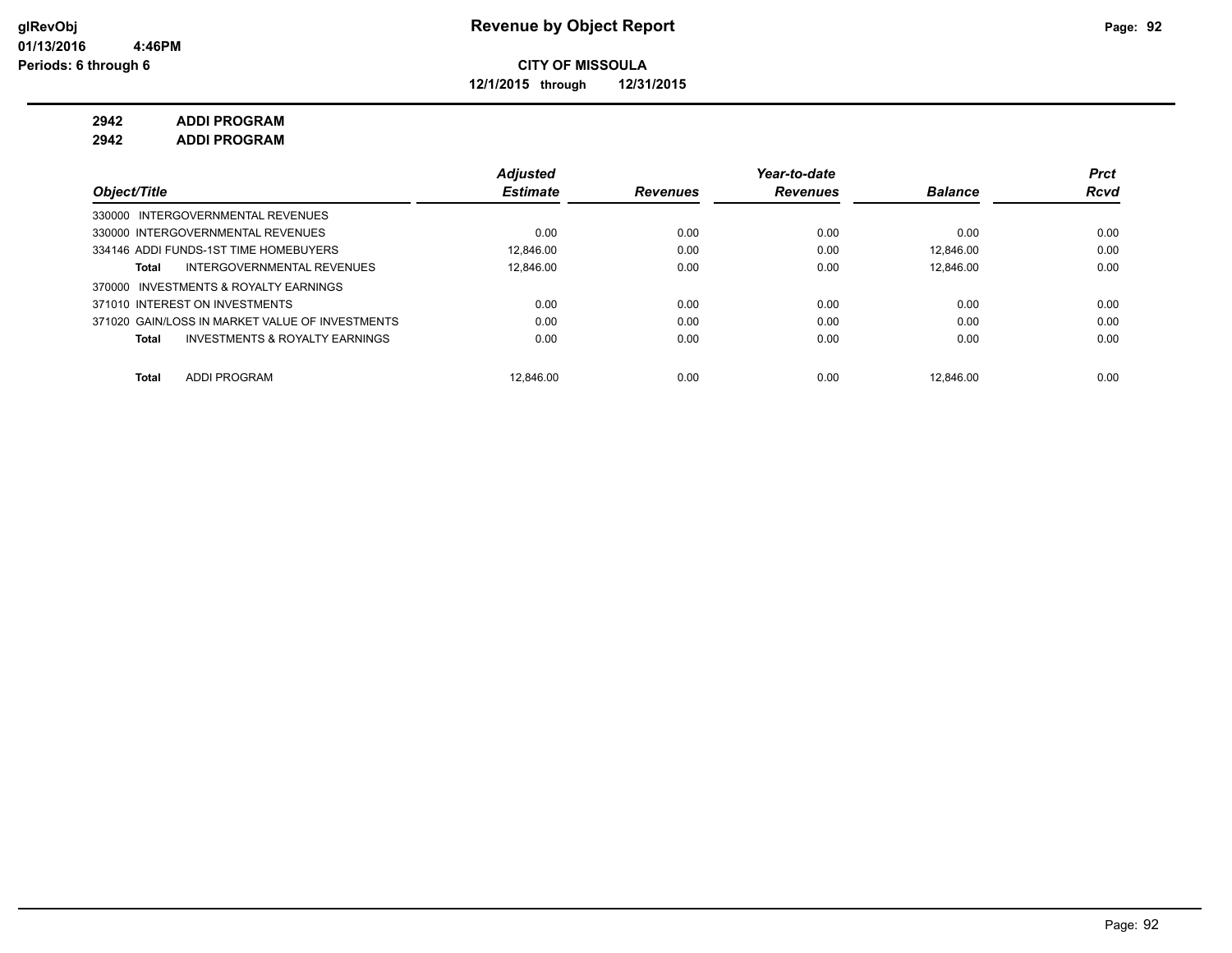**12/1/2015 through 12/31/2015**

#### **2942 ADDI PROGRAM**

|                                                | <b>Adjusted</b> |                 | Year-to-date    |                | <b>Prct</b> |
|------------------------------------------------|-----------------|-----------------|-----------------|----------------|-------------|
| Object/Title                                   | <b>Estimate</b> | <b>Revenues</b> | <b>Revenues</b> | <b>Balance</b> | <b>Rcvd</b> |
| 330000 INTERGOVERNMENTAL REVENUES              |                 |                 |                 |                |             |
| 330000 INTERGOVERNMENTAL REVENUES              | 0.00            | 0.00            | 0.00            | 0.00           | 0.00        |
| 334146 ADDI FUNDS-1ST TIME HOMEBUYERS          | 12.846.00       | 0.00            | 0.00            | 12.846.00      | 0.00        |
| INTERGOVERNMENTAL REVENUES<br>Total            | 12.846.00       | 0.00            | 0.00            | 12.846.00      | 0.00        |
| 370000 INVESTMENTS & ROYALTY EARNINGS          |                 |                 |                 |                |             |
| 371010 INTEREST ON INVESTMENTS                 | 0.00            | 0.00            | 0.00            | 0.00           | 0.00        |
| 371020 GAIN/LOSS IN MARKET VALUE OF INVESTMENT | 0.00            | 0.00            | 0.00            | 0.00           | 0.00        |
| INVESTMENTS & ROYALTY EARNINGS<br>Total        | 0.00            | 0.00            | 0.00            | 0.00           | 0.00        |
|                                                |                 |                 |                 |                |             |
| ADDI PROGRAM<br>Total                          | 12.846.00       | 0.00            | 0.00            | 12.846.00      | 0.00        |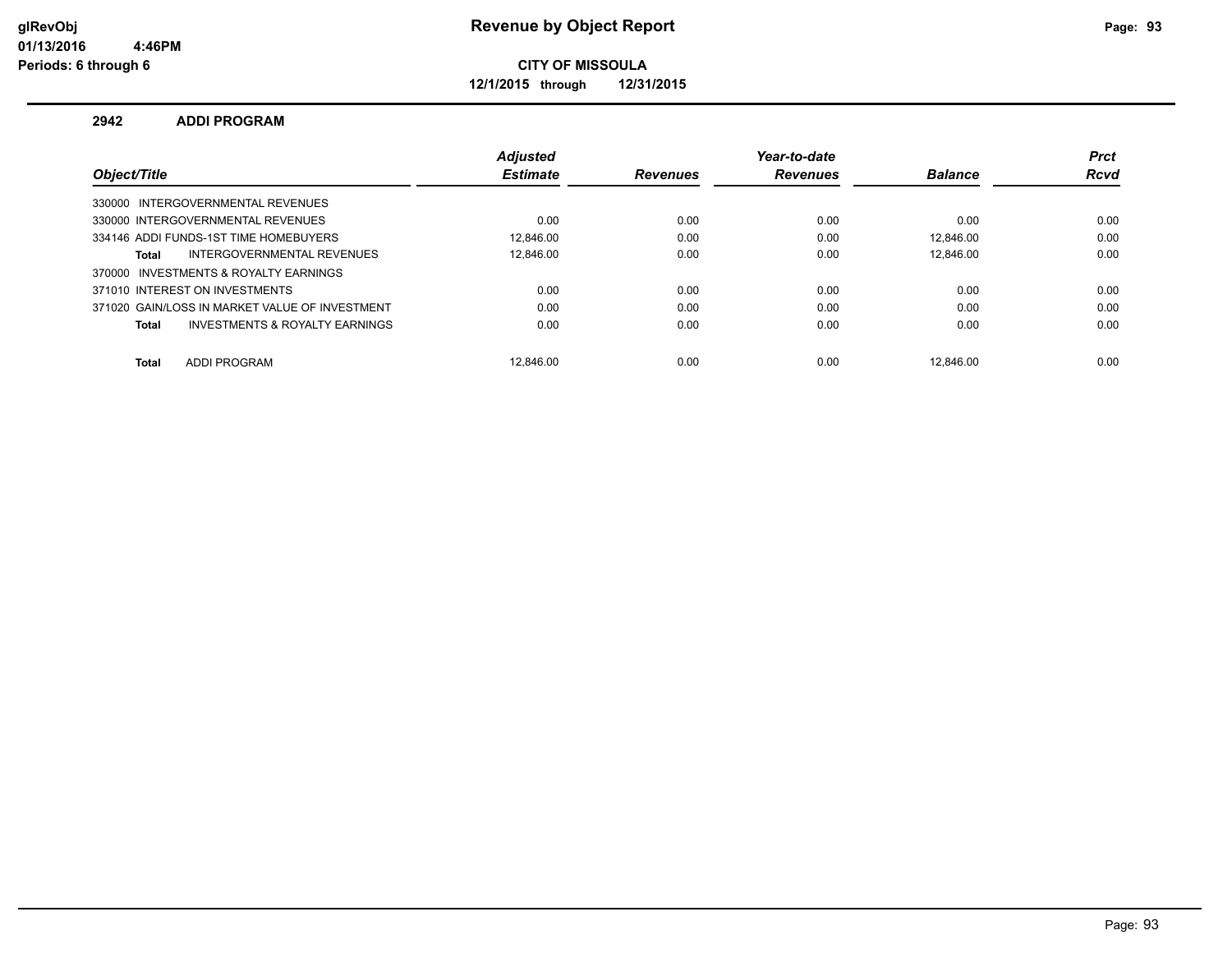**12/1/2015 through 12/31/2015**

#### **2943 CITY HOME PROGRAM INCOME**

#### **2943 CITY HOME PROGRAM INCOME**

|                                          | <b>Adjusted</b> |                 | Year-to-date    |                | <b>Prct</b> |
|------------------------------------------|-----------------|-----------------|-----------------|----------------|-------------|
| Object/Title                             | <b>Estimate</b> | <b>Revenues</b> | <b>Revenues</b> | <b>Balance</b> | <b>Rcvd</b> |
| 330000 INTERGOVERNMENTAL REVENUES        |                 |                 |                 |                |             |
| 334156 *** Title Not Found ***           | 31,500.00       | 0.00            | 0.00            | 31,500.00      | 0.00        |
| INTERGOVERNMENTAL REVENUES<br>Total      | 31,500.00       | 0.00            | 0.00            | 31,500.00      | 0.00        |
| 360000 MISCELLANEOUS REVENUES            |                 |                 |                 |                |             |
| 360005 LOAN REPAYMENTS                   | 0.00            | 0.00            | 25.242.50       | $-25.242.50$   | 0.00        |
| 360010 MISCELLANEOUS                     | 0.00            | 66.67           | 266.68          | $-266.68$      | 0.00        |
| MISCELLANEOUS REVENUES<br>Total          | 0.00            | 66.67           | 25.509.18       | $-25,509.18$   | 0.00        |
| 380000 OTHER FINANCING SOURCES           |                 |                 |                 |                |             |
| 383000 OPERATING TRANSFERS               | 0.00            | 0.00            | 66.67           | $-66.67$       | 0.00        |
| OTHER FINANCING SOURCES<br>Total         | 0.00            | 0.00            | 66.67           | $-66.67$       | 0.00        |
| CITY HOME PROGRAM INCOME<br><b>Total</b> | 31.500.00       | 66.67           | 25.575.85       | 5.924.15       | 81.19       |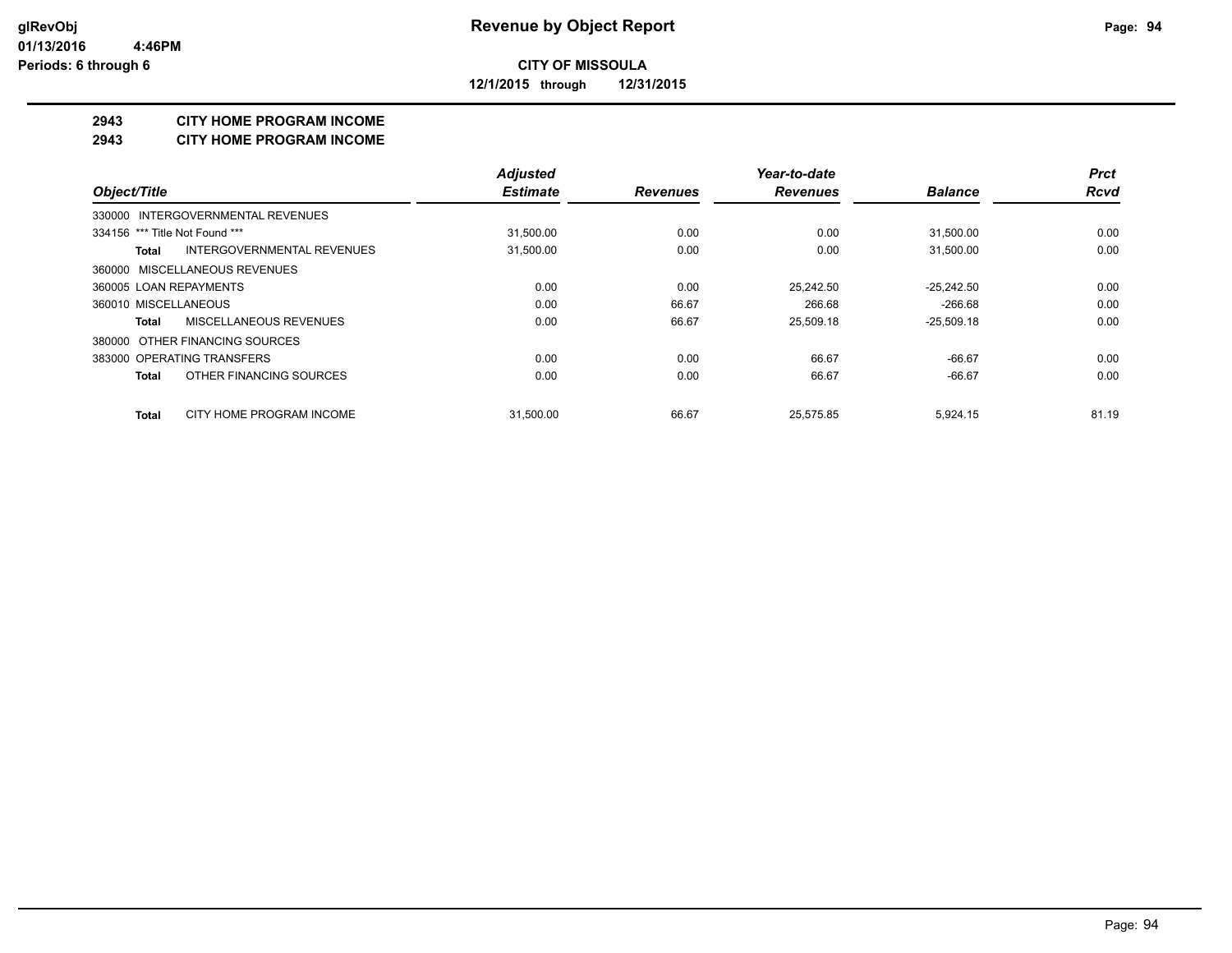**12/1/2015 through 12/31/2015**

## **2943 CITY HOME PROGRAM INCOME**

|                                            | <b>Adjusted</b> |                 | Year-to-date    |                | <b>Prct</b> |
|--------------------------------------------|-----------------|-----------------|-----------------|----------------|-------------|
| Object/Title                               | <b>Estimate</b> | <b>Revenues</b> | <b>Revenues</b> | <b>Balance</b> | <b>Rcvd</b> |
| 330000 INTERGOVERNMENTAL REVENUES          |                 |                 |                 |                |             |
| 334156 *** Title Not Found ***             | 31,500.00       | 0.00            | 0.00            | 31,500.00      | 0.00        |
| INTERGOVERNMENTAL REVENUES<br><b>Total</b> | 31,500.00       | 0.00            | 0.00            | 31,500.00      | 0.00        |
| 360000 MISCELLANEOUS REVENUES              |                 |                 |                 |                |             |
| 360005 LOAN REPAYMENTS                     | 0.00            | 0.00            | 25.242.50       | $-25,242.50$   | 0.00        |
| 360010 MISCELLANEOUS                       | 0.00            | 66.67           | 266.68          | $-266.68$      | 0.00        |
| MISCELLANEOUS REVENUES<br><b>Total</b>     | 0.00            | 66.67           | 25.509.18       | $-25,509.18$   | 0.00        |
| 380000 OTHER FINANCING SOURCES             |                 |                 |                 |                |             |
| 383000 OPERATING TRANSFERS                 | 0.00            | 0.00            | 66.67           | $-66.67$       | 0.00        |
| OTHER FINANCING SOURCES<br><b>Total</b>    | 0.00            | 0.00            | 66.67           | $-66.67$       | 0.00        |
| CITY HOME PROGRAM INCOME<br><b>Total</b>   | 31.500.00       | 66.67           | 25.575.85       | 5.924.15       | 81.19       |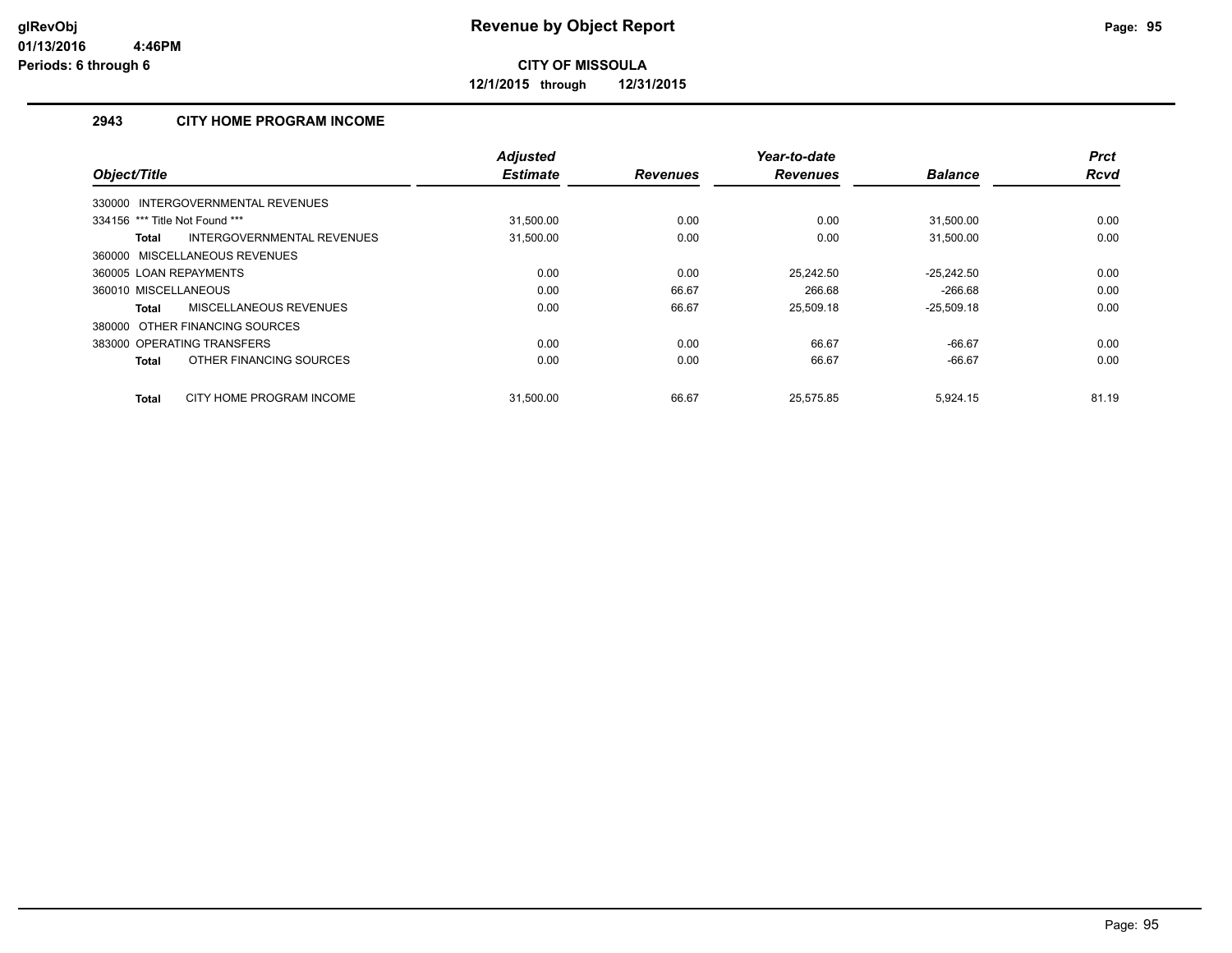**12/1/2015 through 12/31/2015**

# **2944 NEIGHBORHOOD STABILIZATION PROGRAM**

## **2944 NEIGHBORHOOD STABILIZATION PROGRAM**

|                                                    | <b>Adjusted</b> |                 | Year-to-date    |                | Prct |
|----------------------------------------------------|-----------------|-----------------|-----------------|----------------|------|
| Object/Title                                       | <b>Estimate</b> | <b>Revenues</b> | <b>Revenues</b> | <b>Balance</b> | Rcvd |
| 330000 INTERGOVERNMENTAL REVENUES                  |                 |                 |                 |                |      |
| 331011 NSP GRANT/SILVERTIP PROJECT                 | 0.00            | 0.00            | 0.00            | 0.00           | 0.00 |
| 331017 HUD 6.7M/SILVERTIP APTS                     | 0.00            | 0.00            | 0.00            | 0.00           | 0.00 |
| 331018 MHA 1M/SILVERTIP APTS                       | 0.00            | 0.00            | 0.00            | 0.00           | 0.00 |
| INTERGOVERNMENTAL REVENUES<br>Total                | 0.00            | 0.00            | 0.00            | 0.00           | 0.00 |
|                                                    |                 |                 |                 |                |      |
| NEIGHBORHOOD STABILIZATION PROGRAM<br><b>Total</b> | 0.00            | 0.00            | 0.00            | 0.00           | 0.00 |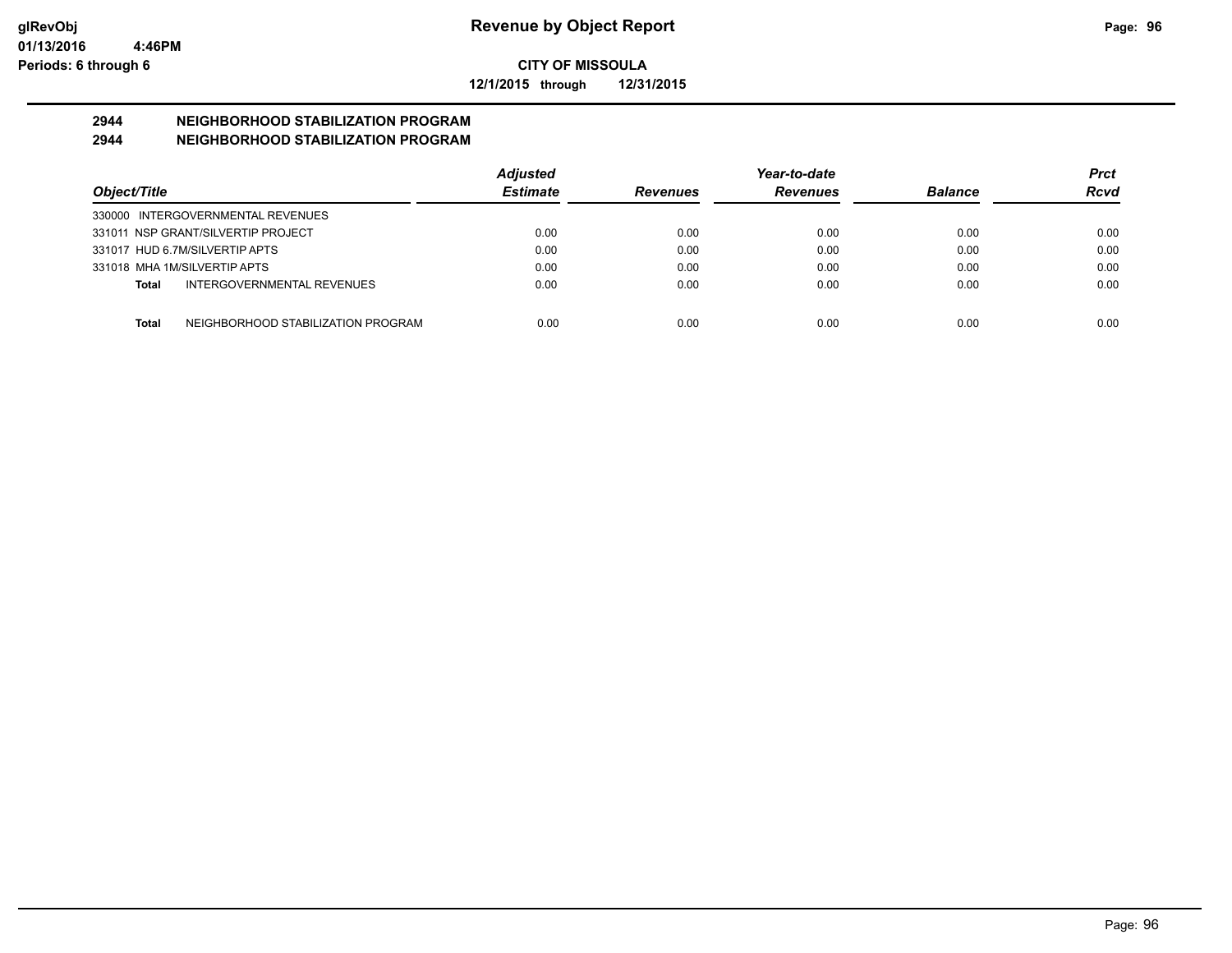**12/1/2015 through 12/31/2015**

#### **2944 NEIGHBORHOOD STABILIZATION PROGRAM**

| Object/Title |                                    | <b>Adjusted</b><br><b>Estimate</b> | <b>Revenues</b> | Year-to-date<br><b>Revenues</b> | <b>Balance</b> | Prct<br><b>Rcvd</b> |
|--------------|------------------------------------|------------------------------------|-----------------|---------------------------------|----------------|---------------------|
|              | 330000 INTERGOVERNMENTAL REVENUES  |                                    |                 |                                 |                |                     |
|              | 331011 NSP GRANT/SILVERTIP PROJECT | 0.00                               | 0.00            | 0.00                            | 0.00           | 0.00                |
|              | 331017 HUD 6.7M/SILVERTIP APTS     | 0.00                               | 0.00            | 0.00                            | 0.00           | 0.00                |
|              | 331018 MHA 1M/SILVERTIP APTS       | 0.00                               | 0.00            | 0.00                            | 0.00           | 0.00                |
| Total        | INTERGOVERNMENTAL REVENUES         | 0.00                               | 0.00            | 0.00                            | 0.00           | 0.00                |
| Total        | NEIGHBORHOOD STABILIZATION PROGRAN | 0.00                               | 0.00            | 0.00                            | 0.00           | 0.00                |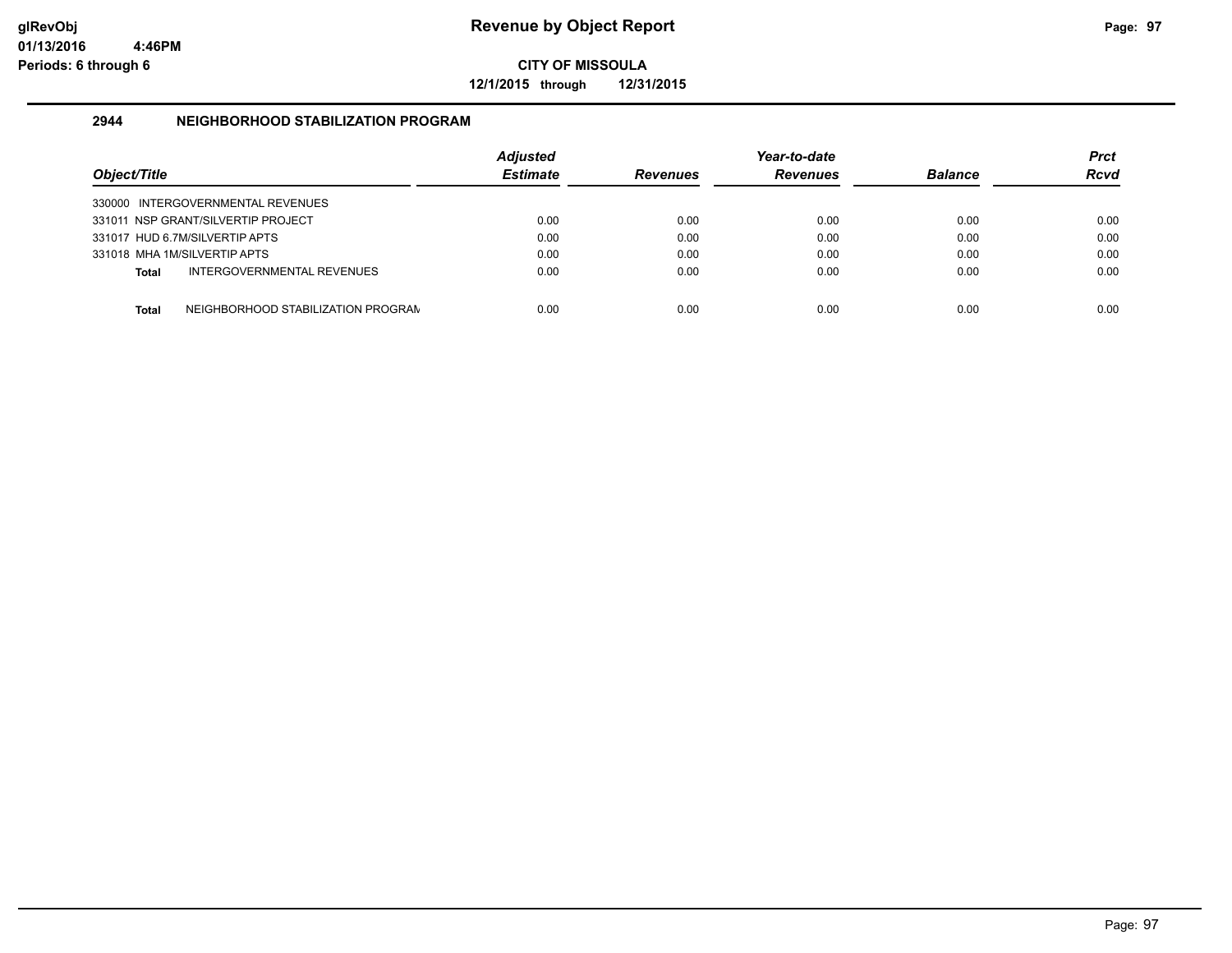**12/1/2015 through 12/31/2015**

**2955 TRANSPORTATION**

**2955 TRANSPORTATION**

|                                |                                           | <b>Adjusted</b> |                 | Year-to-date    |                | <b>Prct</b> |
|--------------------------------|-------------------------------------------|-----------------|-----------------|-----------------|----------------|-------------|
| Object/Title                   |                                           | <b>Estimate</b> | <b>Revenues</b> | <b>Revenues</b> | <b>Balance</b> | <b>Rcvd</b> |
|                                | 330000 INTERGOVERNMENTAL REVENUES         |                 |                 |                 |                |             |
|                                | 330000 INTERGOVERNMENTAL REVENUES         | 0.00            | 0.00            | 0.00            | 0.00           | 0.00        |
|                                | 330005 MUTD GRANT ADMIN FEE               | 0.00            | 0.00            | 0.00            | 0.00           | 0.00        |
| 331054 FHWA PL GRANT           |                                           | 650,194.00      | 0.00            | 150.873.00      | 499,321.00     | 23.20       |
| 331055 FTA GRANT               |                                           | 164,937.00      | 0.00            | 23,727.00       | 141,210.00     | 14.39       |
| 331056 MDT FEDERAL CMAO        |                                           | 285.698.00      | 0.00            | 87.248.20       | 198.449.80     | 30.54       |
|                                | 336023 STATE CONTRIB. - PERS              | 0.00            | 0.00            | 63.86           | $-63.86$       | 0.00        |
|                                | 336030 COUNTY CONTRIBUTION                | 9,900.00        | 8,000.00        | 17,900.00       | $-8,000.00$    | 180.81      |
| <b>Total</b>                   | <b>INTERGOVERNMENTAL REVENUES</b>         | 1,110,729.00    | 8,000.00        | 279,812.06      | 830,916.94     | 25.19       |
| 360000                         | <b>MISCELLANEOUS REVENUES</b>             |                 |                 |                 |                |             |
|                                | 362000 OTHER MISCELLANEOUS REVENUE        | 10.000.00       | 0.00            | 0.00            | 10,000.00      | 0.00        |
| 362007 *** Title Not Found *** |                                           | 0.00            | 500.00          | 920.00          | $-920.00$      | 0.00        |
| 365016 LOCAL MATCH MDT         |                                           | 30,000.00       | 10,480.10       | 16.072.70       | 13,927.30      | 53.58       |
| <b>Total</b>                   | <b>MISCELLANEOUS REVENUES</b>             | 40,000.00       | 10,980.10       | 16,992.70       | 23,007.30      | 42.48       |
| 370000                         | <b>INVESTMENTS &amp; ROYALTY EARNINGS</b> |                 |                 |                 |                |             |
|                                | 371010 INTEREST ON INVESTMENTS            | 0.00            | 0.00            | 0.00            | 0.00           | 0.00        |
| <b>Total</b>                   | <b>INVESTMENTS &amp; ROYALTY EARNINGS</b> | 0.00            | 0.00            | 0.00            | 0.00           | 0.00        |
| 380000                         | OTHER FINANCING SOURCES                   |                 |                 |                 |                |             |
|                                | 383000 OPERATING TRANSFERS                | 9.900.00        | 0.00            | 9,900.00        | 0.00           | 100.00      |
| 383029                         | <b>TRANS FR GENERAL</b>                   | 82,086.00       | 0.00            | 0.00            | 82,086.00      | 0.00        |
| <b>Total</b>                   | OTHER FINANCING SOURCES                   | 91,986.00       | 0.00            | 9,900.00        | 82,086.00      | 10.76       |
| <b>Total</b>                   | <b>TRANSPORTATION</b>                     | 1,242,715.00    | 18,980.10       | 306.704.76      | 936,010.24     | 24.68       |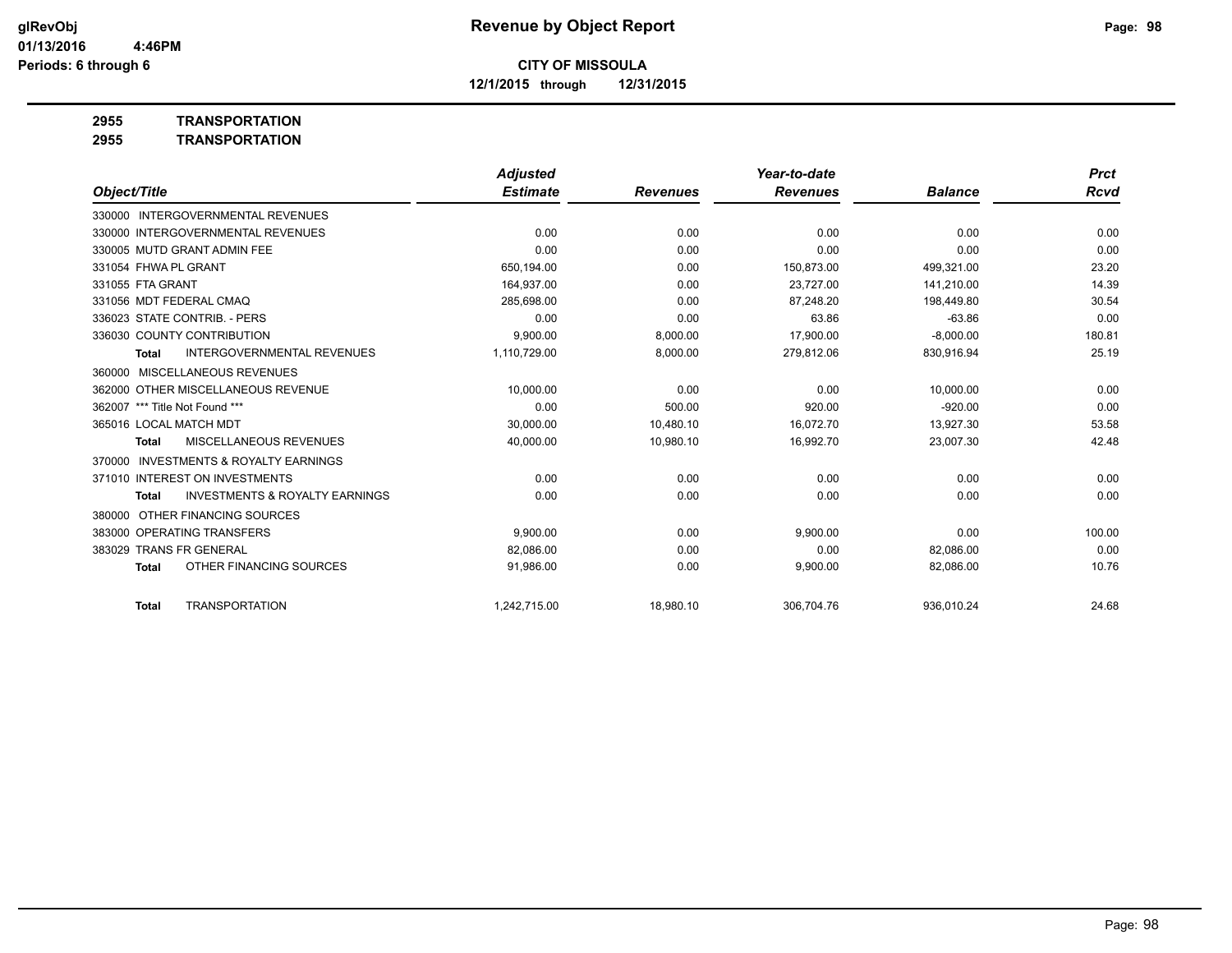**12/1/2015 through 12/31/2015**

#### **2955 TRANSPORTATION**

|                                                           | <b>Adjusted</b> |                 | Year-to-date    |                | <b>Prct</b> |
|-----------------------------------------------------------|-----------------|-----------------|-----------------|----------------|-------------|
| Object/Title                                              | <b>Estimate</b> | <b>Revenues</b> | <b>Revenues</b> | <b>Balance</b> | Rcvd        |
| 330000 INTERGOVERNMENTAL REVENUES                         |                 |                 |                 |                |             |
| 330000 INTERGOVERNMENTAL REVENUES                         | 0.00            | 0.00            | 0.00            | 0.00           | 0.00        |
| 330005 MUTD GRANT ADMIN FEE                               | 0.00            | 0.00            | 0.00            | 0.00           | 0.00        |
| 331054 FHWA PL GRANT                                      | 650,194.00      | 0.00            | 150.873.00      | 499,321.00     | 23.20       |
| 331055 FTA GRANT                                          | 164,937.00      | 0.00            | 23,727.00       | 141,210.00     | 14.39       |
| 331056 MDT FEDERAL CMAQ                                   | 285,698.00      | 0.00            | 87,248.20       | 198,449.80     | 30.54       |
| 336023 STATE CONTRIB. - PERS                              | 0.00            | 0.00            | 63.86           | $-63.86$       | 0.00        |
| 336030 COUNTY CONTRIBUTION                                | 9,900.00        | 8,000.00        | 17,900.00       | $-8,000.00$    | 180.81      |
| <b>INTERGOVERNMENTAL REVENUES</b><br><b>Total</b>         | 1,110,729.00    | 8,000.00        | 279,812.06      | 830,916.94     | 25.19       |
| 360000 MISCELLANEOUS REVENUES                             |                 |                 |                 |                |             |
| 362000 OTHER MISCELLANEOUS REVENUE                        | 10,000.00       | 0.00            | 0.00            | 10,000.00      | 0.00        |
| 362007 *** Title Not Found ***                            | 0.00            | 500.00          | 920.00          | $-920.00$      | 0.00        |
| 365016 LOCAL MATCH MDT                                    | 30,000.00       | 10,480.10       | 16,072.70       | 13,927.30      | 53.58       |
| <b>MISCELLANEOUS REVENUES</b><br><b>Total</b>             | 40,000.00       | 10,980.10       | 16,992.70       | 23,007.30      | 42.48       |
| <b>INVESTMENTS &amp; ROYALTY EARNINGS</b><br>370000       |                 |                 |                 |                |             |
| 371010 INTEREST ON INVESTMENTS                            | 0.00            | 0.00            | 0.00            | 0.00           | 0.00        |
| <b>INVESTMENTS &amp; ROYALTY EARNINGS</b><br><b>Total</b> | 0.00            | 0.00            | 0.00            | 0.00           | 0.00        |
| OTHER FINANCING SOURCES<br>380000                         |                 |                 |                 |                |             |
| 383000 OPERATING TRANSFERS                                | 9,900.00        | 0.00            | 9,900.00        | 0.00           | 100.00      |
| 383029 TRANS FR GENERAL                                   | 82,086.00       | 0.00            | 0.00            | 82.086.00      | 0.00        |
| OTHER FINANCING SOURCES<br><b>Total</b>                   | 91,986.00       | 0.00            | 9,900.00        | 82,086.00      | 10.76       |
| <b>TRANSPORTATION</b><br><b>Total</b>                     | 1.242.715.00    | 18.980.10       | 306.704.76      | 936.010.24     | 24.68       |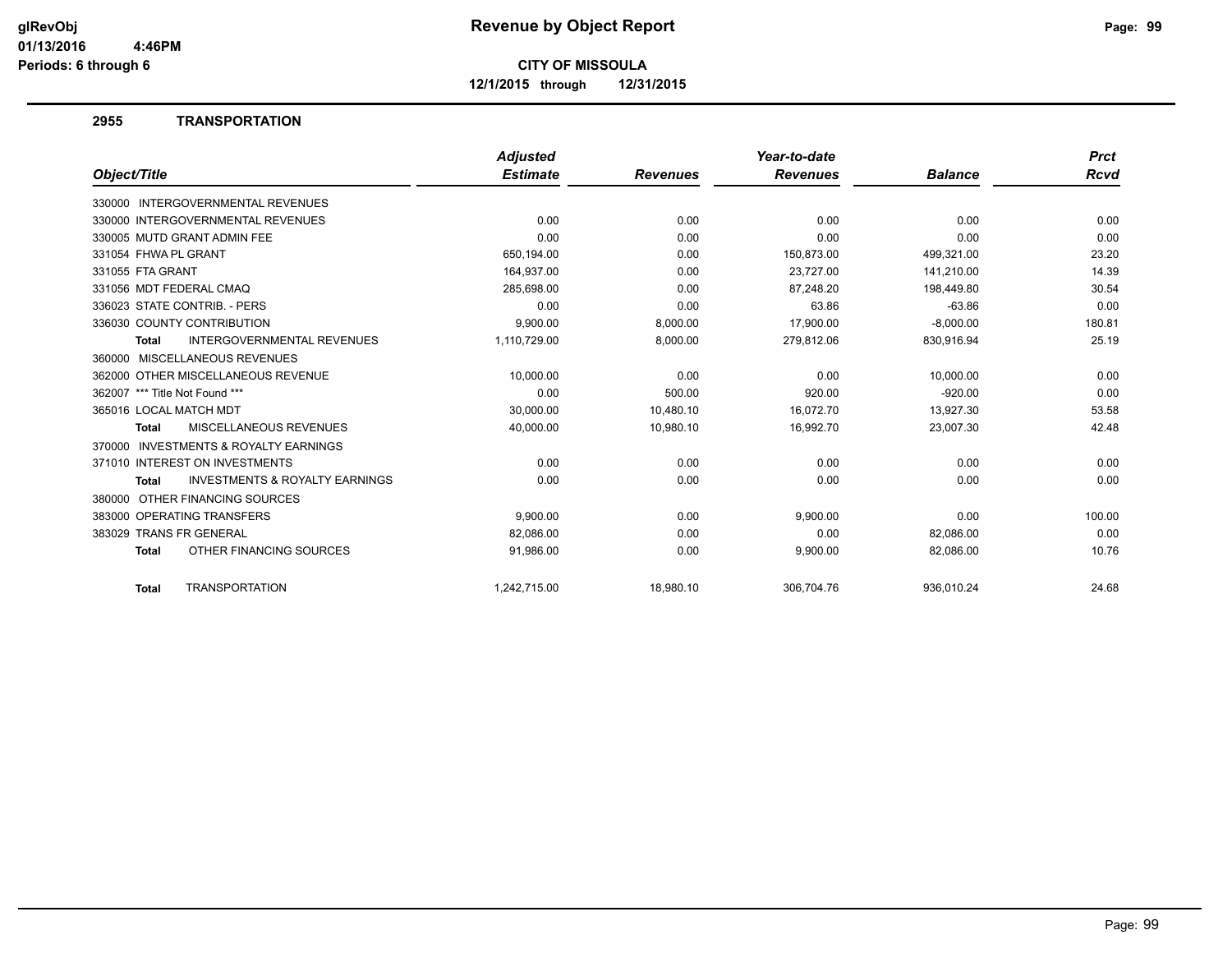**12/1/2015 through 12/31/2015**

## **2987 FEDERAL TRANSPORTATION FUND**

|                                                           | <b>Adjusted</b> |                 | Year-to-date    |                | <b>Prct</b> |
|-----------------------------------------------------------|-----------------|-----------------|-----------------|----------------|-------------|
| Object/Title                                              | <b>Estimate</b> | <b>Revenues</b> | <b>Revenues</b> | <b>Balance</b> | <b>Rcvd</b> |
| 310000 TAXES/ASSESSMENTS                                  |                 |                 |                 |                |             |
| 311011 TAX INCREMENT                                      | 0.00            | 0.00            | 0.00            | 0.00           | 0.00        |
| TAXES/ASSESSMENTS<br>Total                                | 0.00            | 0.00            | 0.00            | 0.00           | 0.00        |
| 330000 INTERGOVERNMENTAL REVENUES                         |                 |                 |                 |                |             |
| 331050 ISTEA/CTEP GRANT                                   | 0.00            | 0.00            | 0.00            | 0.00           | 0.00        |
| 331051 ISTEA/CTEP-HIGGINS HILL/BECKWITH                   | 0.00            | 0.00            | 0.00            | 0.00           | 0.00        |
| 331052 MDT CMAQ STRIPING GRANT                            | 0.00            | 0.00            | 0.00            | 0.00           | 0.00        |
| 331053 CTEP PLAYFAIR                                      | 0.00            | 0.00            | 5,955.81        | $-5,955.81$    | 0.00        |
| 331153 RUSSELL S 3RD IMPROVEMENTS                         | 0.00            | 0.00            | 0.00            | 0.00           | 0.00        |
| 331154 CTEP-MILWAUKEE RR TRAIL                            | 0.00            | 0.00            | 0.00            | 0.00           | 0.00        |
| 331155 CTEP/GRANT CREEK TRAIL BCN                         | 0.00            | 0.00            | 76,085.82       | $-76,085.82$   | 0.00        |
| 331156 CTEP GRANT - S HILLS TRAILS SYSTEM                 | 375,500.00      | 0.00            | 0.00            | 375,500.00     | 0.00        |
| 331159 CTEP-U OF M CROSSWALK PROJECT                      | 0.00            | 0.00            | 0.00            | 0.00           | 0.00        |
| 331161 CTEP-LOLO ST/BRIDGE TO DUNCAN S/C                  | 0.00            | 0.00            | 0.00            | 0.00           | 0.00        |
| 331180 LIBRARY LITERACY GRANT                             | 0.00            | 0.00            | 0.00            | 0.00           | 0.00        |
| 331181 CTEP/CMAQ MADISON ST TO U CONNECTOR                | 0.00            | 0.00            | 0.00            | 0.00           | 0.00        |
| 334045 MONTANA DEPARTMENT TRANSPORTATION                  | 0.00            | 0.00            | 0.00            | 0.00           | 0.00        |
| 336023 STATE CONTRIB. - PERS                              | 0.00            | 0.00            | 0.48            | $-0.48$        | 0.00        |
| <b>INTERGOVERNMENTAL REVENUES</b><br><b>Total</b>         | 375,500.00      | 0.00            | 82,042.11       | 293,457.89     | 21.85       |
| 340000 CHARGES FOR SERVICES                               |                 |                 |                 |                |             |
| 343011 STREET AND ROADWAY REPAIR CHARGES                  | 0.00            | 0.00            | 0.00            | 0.00           | 0.00        |
| <b>CHARGES FOR SERVICES</b><br><b>Total</b>               | 0.00            | 0.00            | 0.00            | 0.00           | 0.00        |
| 360000 MISCELLANEOUS REVENUES                             |                 |                 |                 |                |             |
| 360010 MISCELLANEOUS                                      | 0.00            | 0.00            | 0.00            | 0.00           | 0.00        |
| 363020 PROPERTY ASSESSMENTS                               | 0.00            | 0.00            | 0.00            | 0.00           | 0.00        |
| 365000 DONATIONS                                          | 386,689.00      | 0.00            | 0.00            | 386,689.00     | 0.00        |
| 365004 GRANT CR TRAIL ASSN DONATION                       | 0.00            | 0.00            | 0.00            | 0.00           | 0.00        |
| MISCELLANEOUS REVENUES<br>Total                           | 386,689.00      | 0.00            | 0.00            | 386,689.00     | 0.00        |
| 370000 INVESTMENTS & ROYALTY EARNINGS                     |                 |                 |                 |                |             |
| 371010 INTEREST ON INVESTMENTS                            | 0.00            | 0.00            | 0.00            | 0.00           | 0.00        |
| 371020 GAIN/LOSS IN MARKET VALUE OF INVESTMENTS           | 0.00            | 0.00            | 0.00            | 0.00           | 0.00        |
| <b>INVESTMENTS &amp; ROYALTY EARNINGS</b><br><b>Total</b> | 0.00            | 0.00            | 0.00            | 0.00           | 0.00        |
| 380000 OTHER FINANCING SOURCES                            |                 |                 |                 |                |             |
| 381009 TRANSFERS IN-OPEN SPACE BOND                       | 0.00            | 0.00            | 0.00            | 0.00           | 0.00        |
| 381010 BOND PROCEEDS                                      | 0.00            | 0.00            | 0.00            | 0.00           | 0.00        |
| 381011 OPEN SPACE REVENUE                                 | 0.00            | 0.00            | 0.00            | 0.00           | 0.00        |
| 383000 OPERATING TRANSFERS                                | 0.00            | 0.00            | 0.00            | 0.00           | 0.00        |
| 383002 TRANS FR GAS TAX                                   | 0.00            | 0.00            | 0.00            | 0.00           | 0.00        |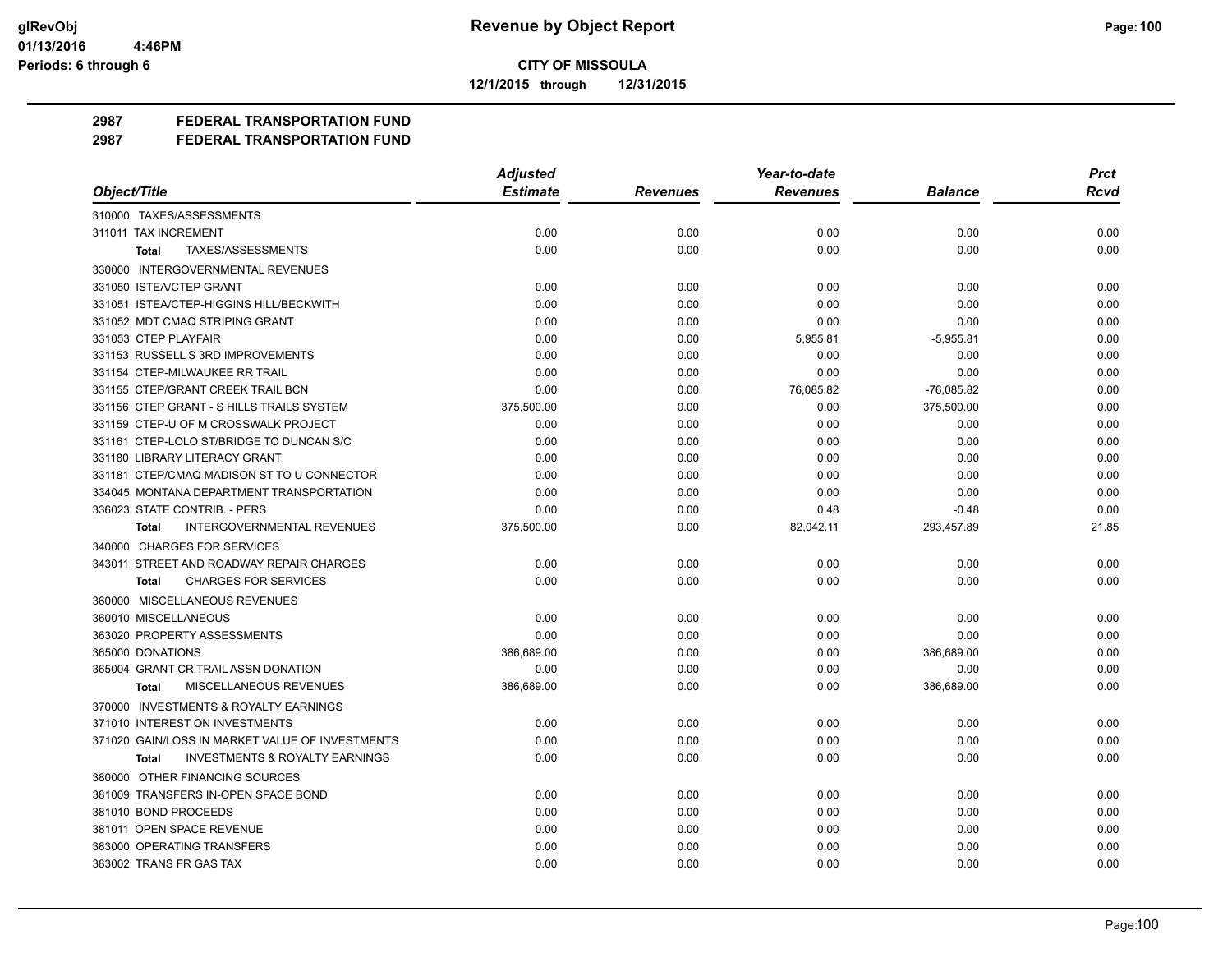**12/1/2015 through 12/31/2015**

## **2987 FEDERAL TRANSPORTATION FUND**

|                                      | <b>Adjusted</b> |                 | Year-to-date    |                | Prct        |
|--------------------------------------|-----------------|-----------------|-----------------|----------------|-------------|
| Object/Title                         | <b>Estimate</b> | <b>Revenues</b> | <b>Revenues</b> | <b>Balance</b> | <b>Rcvd</b> |
| 383010 TRANS FR CIP                  | 0.00            | 0.00            | 0.00            | 0.00           | 0.00        |
| 383014 TRANS FR MRA                  | 0.00            | 0.00            | 0.00            | 0.00           | 0.00        |
| 383021 TRANS FR P&R TRAILS DEVLP     | 0.00            | 0.00            | 0.00            | 0.00           | 0.00        |
| 383043 TRANSFERS FROM IMPACT FEES    | 0.00            | 0.00            | 0.00            | 0.00           | 0.00        |
| OTHER FINANCING SOURCES<br>Total     | 0.00            | 0.00            | 0.00            | 0.00           | 0.00        |
| FEDERAL TRANSPORTATION FUND<br>Total | 762.189.00      | 0.00            | 82.042.11       | 680.146.89     | 10.76       |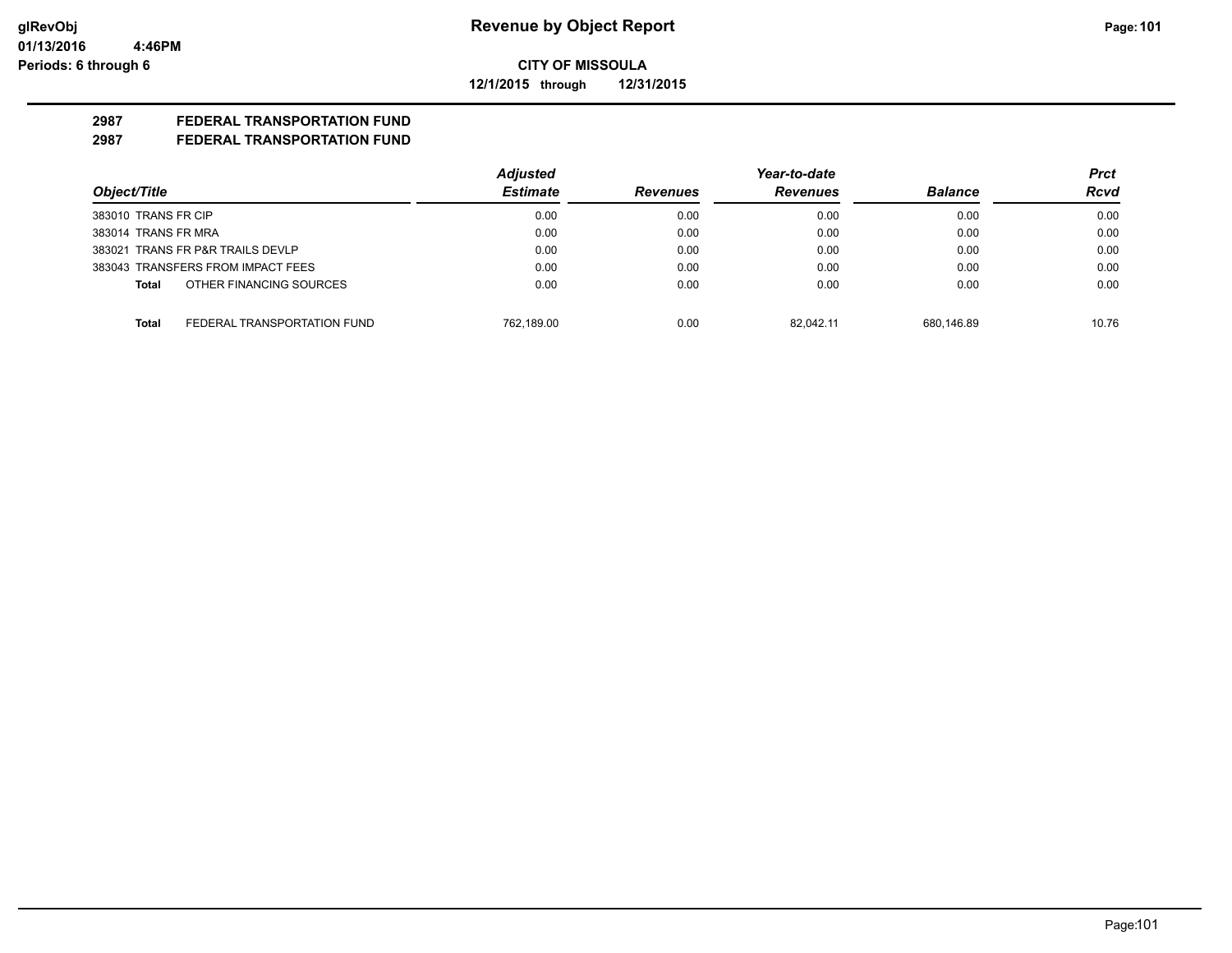**12/1/2015 through 12/31/2015**

|                                                           | <b>Adjusted</b> |                 | Year-to-date    |                | <b>Prct</b> |
|-----------------------------------------------------------|-----------------|-----------------|-----------------|----------------|-------------|
| Object/Title                                              | <b>Estimate</b> | <b>Revenues</b> | <b>Revenues</b> | <b>Balance</b> | <b>Rcvd</b> |
| 310000 TAXES/ASSESSMENTS                                  |                 |                 |                 |                |             |
| 311011 TAX INCREMENT                                      | 0.00            | 0.00            | 0.00            | 0.00           | 0.00        |
| TAXES/ASSESSMENTS<br><b>Total</b>                         | 0.00            | 0.00            | 0.00            | 0.00           | 0.00        |
| 330000 INTERGOVERNMENTAL REVENUES                         |                 |                 |                 |                |             |
| 331050 ISTEA/CTEP GRANT                                   | 0.00            | 0.00            | 0.00            | 0.00           | 0.00        |
| 331051 ISTEA/CTEP-HIGGINS HILL/BECKWITH                   | 0.00            | 0.00            | 0.00            | 0.00           | 0.00        |
| 331052 MDT CMAQ STRIPING GRANT                            | 0.00            | 0.00            | 0.00            | 0.00           | 0.00        |
| 331053 CTEP PLAYFAIR                                      | 0.00            | 0.00            | 5,955.81        | $-5,955.81$    | 0.00        |
| 331153 RUSSELL S 3RD IMPROVEMENTS                         | 0.00            | 0.00            | 0.00            | 0.00           | 0.00        |
| 331154 CTEP-MILWAUKEE RR TRAIL                            | 0.00            | 0.00            | 0.00            | 0.00           | 0.00        |
| 331155 CTEP/GRANT CREEK TRAIL BCN                         | 0.00            | 0.00            | 76,085.82       | $-76,085.82$   | 0.00        |
| 331156 CTEP GRANT - S HILLS TRAILS SYSTEM                 | 375,500.00      | 0.00            | 0.00            | 375,500.00     | 0.00        |
| 331159 CTEP-U OF M CROSSWALK PROJECT                      | 0.00            | 0.00            | 0.00            | 0.00           | 0.00        |
| 331161 CTEP-LOLO ST/BRIDGE TO DUNCAN S/C                  | 0.00            | 0.00            | 0.00            | 0.00           | 0.00        |
| 331180 LIBRARY LITERACY GRANT                             | 0.00            | 0.00            | 0.00            | 0.00           | 0.00        |
| 331181 CTEP/CMAQ MADISON ST TO U CONNECTOR                | 0.00            | 0.00            | 0.00            | 0.00           | 0.00        |
| 334045 MONTANA DEPARTMENT TRANSPORTATION                  | 0.00            | 0.00            | 0.00            | 0.00           | 0.00        |
| 336023 STATE CONTRIB. - PERS                              | 0.00            | 0.00            | 0.48            | $-0.48$        | 0.00        |
| <b>INTERGOVERNMENTAL REVENUES</b><br><b>Total</b>         | 375,500.00      | 0.00            | 82,042.11       | 293,457.89     | 21.85       |
| 340000 CHARGES FOR SERVICES                               |                 |                 |                 |                |             |
| 343011 STREET AND ROADWAY REPAIR CHARGES                  | 0.00            | 0.00            | 0.00            | 0.00           | 0.00        |
| <b>CHARGES FOR SERVICES</b><br><b>Total</b>               | 0.00            | 0.00            | 0.00            | 0.00           | 0.00        |
| 360000 MISCELLANEOUS REVENUES                             |                 |                 |                 |                |             |
| 360010 MISCELLANEOUS                                      | 0.00            | 0.00            | 0.00            | 0.00           | 0.00        |
| 363020 PROPERTY ASSESSMENTS                               | 0.00            | 0.00            | 0.00            | 0.00           | 0.00        |
| 365000 DONATIONS                                          | 386,689.00      | 0.00            | 0.00            | 386,689.00     | 0.00        |
| 365004 GRANT CR TRAIL ASSN DONATION                       | 0.00            | 0.00            | 0.00            | 0.00           | 0.00        |
| MISCELLANEOUS REVENUES<br><b>Total</b>                    | 386,689.00      | 0.00            | 0.00            | 386,689.00     | 0.00        |
| 370000 INVESTMENTS & ROYALTY EARNINGS                     |                 |                 |                 |                |             |
| 371010 INTEREST ON INVESTMENTS                            | 0.00            | 0.00            | 0.00            | 0.00           | 0.00        |
| 371020 GAIN/LOSS IN MARKET VALUE OF INVESTMENT            | 0.00            | 0.00            | 0.00            | 0.00           | 0.00        |
| <b>INVESTMENTS &amp; ROYALTY EARNINGS</b><br><b>Total</b> | 0.00            | 0.00            | 0.00            | 0.00           | 0.00        |
| 380000 OTHER FINANCING SOURCES                            |                 |                 |                 |                |             |
| 381009 TRANSFERS IN-OPEN SPACE BOND                       | 0.00            | 0.00            | 0.00            | 0.00           | 0.00        |
| 381010 BOND PROCEEDS                                      | 0.00            | 0.00            | 0.00            | 0.00           | 0.00        |
| 381011 OPEN SPACE REVENUE                                 | 0.00            | 0.00            | 0.00            | 0.00           | 0.00        |
| 383000 OPERATING TRANSFERS                                | 0.00            | 0.00            | 0.00            | 0.00           | 0.00        |
| 383002 TRANS FR GAS TAX                                   | 0.00            | 0.00            | 0.00            | 0.00           | 0.00        |
| 383010 TRANS FR CIP                                       | 0.00            | 0.00            | 0.00            | 0.00           | 0.00        |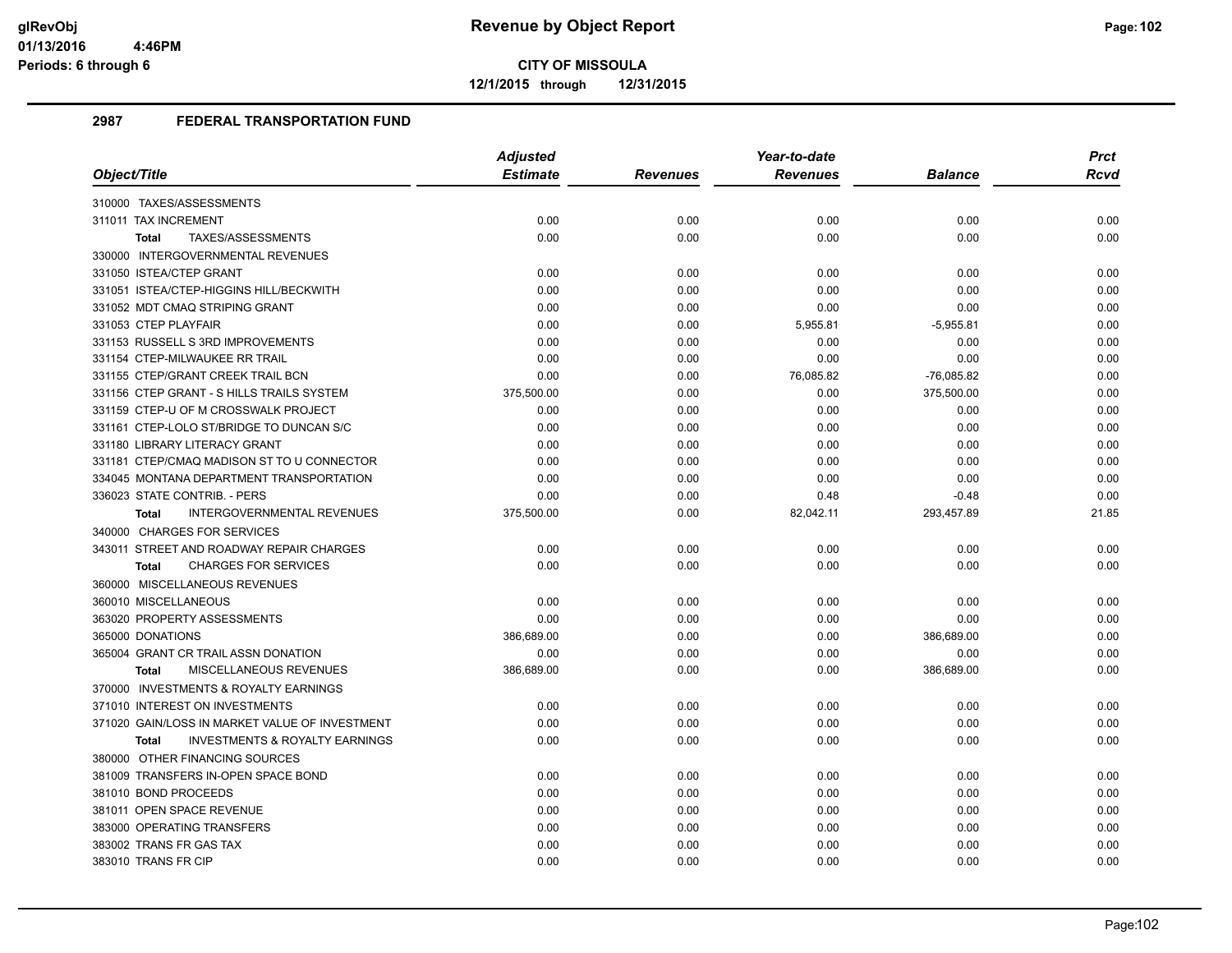**12/1/2015 through 12/31/2015**

| Object/Title                     |                                   | <b>Adjusted</b><br><b>Estimate</b> | <b>Revenues</b> | Year-to-date<br><b>Revenues</b> | <b>Balance</b> | <b>Prct</b><br><b>Rcvd</b> |
|----------------------------------|-----------------------------------|------------------------------------|-----------------|---------------------------------|----------------|----------------------------|
| 383014 TRANS FR MRA              |                                   | 0.00                               | 0.00            | 0.00                            | 0.00           | 0.00                       |
| 383021 TRANS FR P&R TRAILS DEVLP |                                   | 0.00                               | 0.00            | 0.00                            | 0.00           | 0.00                       |
|                                  | 383043 TRANSFERS FROM IMPACT FEES | 0.00                               | 0.00            | 0.00                            | 0.00           | 0.00                       |
| <b>Total</b>                     | OTHER FINANCING SOURCES           | 0.00                               | 0.00            | 0.00                            | 0.00           | 0.00                       |
| <b>Total</b>                     | FEDERAL TRANSPORTATION FUND       | 762.189.00                         | 0.00            | 82.042.11                       | 680.146.89     | 10.76                      |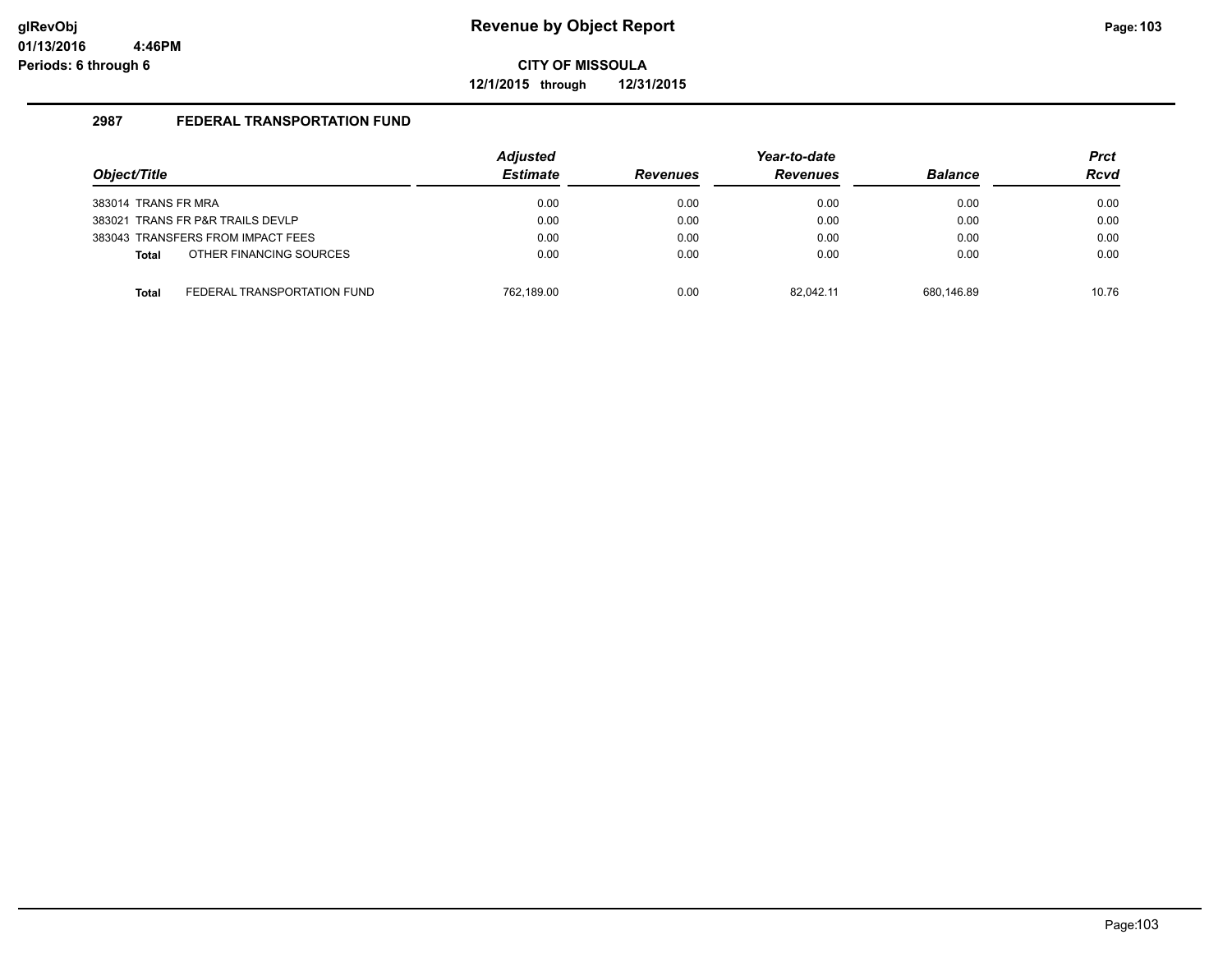**12/1/2015 through 12/31/2015**

#### **2988 GRANTS & DONATIONS FUND**

|                                                   | <b>Adjusted</b> |                 | Year-to-date    |                | <b>Prct</b> |
|---------------------------------------------------|-----------------|-----------------|-----------------|----------------|-------------|
| Object/Title                                      | <b>Estimate</b> | <b>Revenues</b> | <b>Revenues</b> | <b>Balance</b> | <b>Rcvd</b> |
| 330000 INTERGOVERNMENTAL REVENUES                 |                 |                 |                 |                |             |
| 331013 NORTHSIDE PED BRIDGE/ARRA-CDBG GRANT       | 0.00            | 0.00            | 0.00            | 0.00           | 0.00        |
| 331014 EECBG GRANT                                | 0.00            | 0.00            | 0.00            | 0.00           | 0.00        |
| 331022 EQUIPMENT GRANT                            | 0.00            | 0.00            | 0.00            | 0.00           | 0.00        |
| 331025 COPS TECH GRANTS                           | 993,592.00      | 0.00            | 0.00            | 993,592.00     | 0.00        |
| 331026 FY09 POLICE ICAC FEDERAL GRANT             | 0.00            | 0.00            | $-68.317.90$    | 68,317.90      | 0.00        |
| 331028 DUI-COPS IN SHOPS                          | 5,000.00        | 0.00            | 0.00            | 5,000.00       | 0.00        |
| 331029 CHRP GRANT                                 | 0.00            | 0.00            | 0.00            | 0.00           | 0.00        |
| 331030 COMMUNITY RESOURCE OFFICER/MCPS            | 0.00            | 0.00            | 0.00            | 0.00           | 0.00        |
| 331081 GRANTS/DONATIONS - FORT MISSOULA           | 0.00            | 0.00            | 0.00            | 0.00           | 0.00        |
| 331090 EPA GRANT                                  | 587,106.00      | 0.00            | $-361.50$       | 587,467.50     | $-0.06$     |
| 331113 *** Title Not Found ***                    | 0.00            | 86,262.00       | 86,262.00       | $-86,262.00$   | 0.00        |
| 331178 DUI TASK FORCE GRANT                       | 0.00            | 0.00            | 0.00            | 0.00           | 0.00        |
| 331181 GRANTS/DONATIONS - FORT MISSOULA           | 0.00            | 0.00            | 0.00            | 0.00           | 0.00        |
| 334013 STATE GRANT - OT SEATBELT                  | 60,000.00       | 0.00            | 30,042.82       | 29,957.18      | 50.07       |
| 334014 *** Title Not Found ***                    | 0.00            | 0.00            | 0.00            | 0.00           | 0.00        |
| 334015 COPS TECHNOLOGY GRANT                      | 299,498.00      | 0.00            | 49,507.95       | 249,990.05     | 16.53       |
| 334016 BULLETPROOF VEST GRANT                     | 10,500.00       | 0.00            | 0.00            | 10,500.00      | 0.00        |
| 334018 STATE GRANT - CAPITAL                      | 0.00            | 0.00            | 0.00            | 0.00           | 0.00        |
| 334020 UNDERAGE DRINKING GRANT                    | 0.00            | 0.00            | 0.00            | 0.00           | 0.00        |
| 334025 COUNTY WEED                                | 0.00            | 0.00            | 0.00            | 0.00           | 0.00        |
| 334028 DEPT OF AG INTERN GRANT                    | 0.00            | 0.00            | 0.00            | 0.00           | 0.00        |
| 334076 BIG SKY TRUST FUND GRANTS                  | 0.00            | 0.00            | 0.00            | 0.00           | 0.00        |
| 334121 DNRC-EPA AREA WIDE ASSESSMENT GRANT        | 0.00            | 0.00            | 0.00            | 0.00           | 0.00        |
| 336021 STATE CONTRIB - POLICE RETIREMENT          | 0.00            | 0.00            | 2,669.86        | $-2,669.86$    | 0.00        |
| 336023 STATE CONTRIB. - PERS                      | 0.00            | 0.00            | 4.37            | $-4.37$        | 0.00        |
| <b>INTERGOVERNMENTAL REVENUES</b><br><b>Total</b> | 1,955,696.00    | 86,262.00       | 99,807.60       | 1,855,888.40   | 5.10        |
| 340000 CHARGES FOR SERVICES                       |                 |                 |                 |                |             |
| 342000 ANTI-GRAFFITI PROJECT                      | 5,000.00        | 100.00          | 100.00          | 4,900.00       | 2.00        |
| 342013 SECURITY INVEST FEES                       | 0.00            | 0.00            | 0.00            | 0.00           | 0.00        |
| <b>CHARGES FOR SERVICES</b><br><b>Total</b>       | 5.000.00        | 100.00          | 100.00          | 4,900.00       | 2.00        |
| 360000 MISCELLANEOUS REVENUES                     |                 |                 |                 |                |             |
| 360010 MISCELLANEOUS                              | 0.00            | 0.00            | 0.00            | 0.00           | 0.00        |
| 365000 DONATIONS                                  | 50,338.00       | 50.00           | 100.00          | 50,238.00      | 0.20        |
| 365015 GREEN BLOCK PILOT PROJECT                  | 0.00            | 0.00            | 0.00            | 0.00           | 0.00        |
| 365021 COMBAT CHALLENGE DONATIONS                 | 0.00            | 0.00            | 0.00            | 0.00           | 0.00        |
| MISCELLANEOUS REVENUES<br><b>Total</b>            | 50,338.00       | 50.00           | 100.00          | 50,238.00      | 0.20        |
| 380000 OTHER FINANCING SOURCES                    |                 |                 |                 |                |             |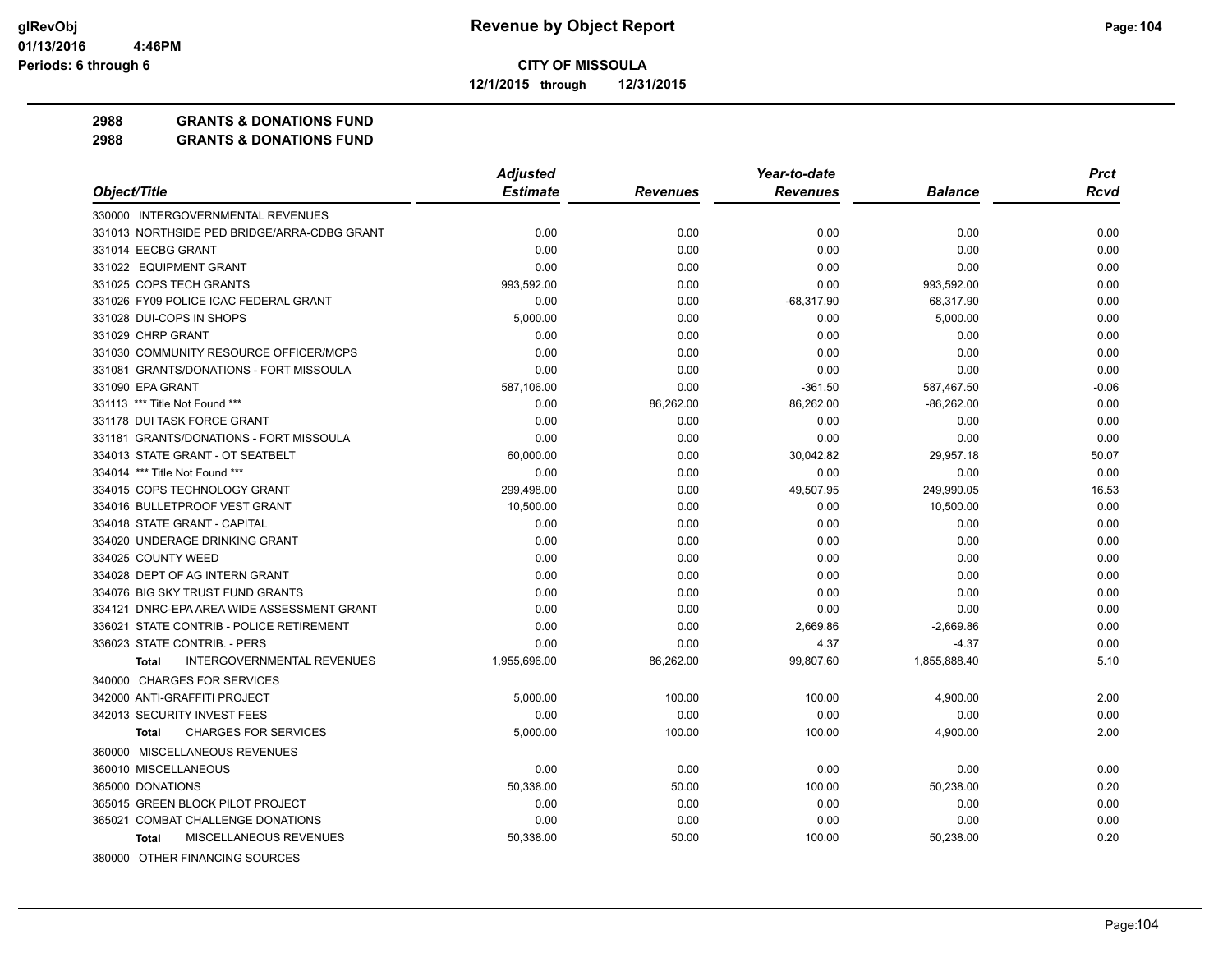**12/1/2015 through 12/31/2015**

### **2988 GRANTS & DONATIONS FUND**

|                                               | <b>Adjusted</b> |                 | Year-to-date    |                | Prct |
|-----------------------------------------------|-----------------|-----------------|-----------------|----------------|------|
| Object/Title                                  | <b>Estimate</b> | <b>Revenues</b> | <b>Revenues</b> | <b>Balance</b> | Rcvd |
| 381023 DOMESTIC VIOLENCE ACCOUNTABILITY GRANT | 0.00            | 0.00            | 0.00            | 0.00           | 0.00 |
| 383002 TRANS FR GAS TAX                       | 0.00            | 0.00            | 0.00            | 0.00           | 0.00 |
| 383022 TRANS FR OPEN SPACE BOND               | 0.00            | 0.00            | 0.00            | 0.00           | 0.00 |
| 383042 TRANSFERS FROM OTHER FUNDS             | 0.00            | 0.00            | 0.00            | 0.00           | 0.00 |
| OTHER FINANCING SOURCES<br><b>Total</b>       | 0.00            | 0.00            | 0.00            | 0.00           | 0.00 |
| <b>GRANTS &amp; DONATIONS FUND</b><br>Total   | 2.011.034.00    | 86.412.00       | 100.007.60      | 1.911.026.40   | 4.97 |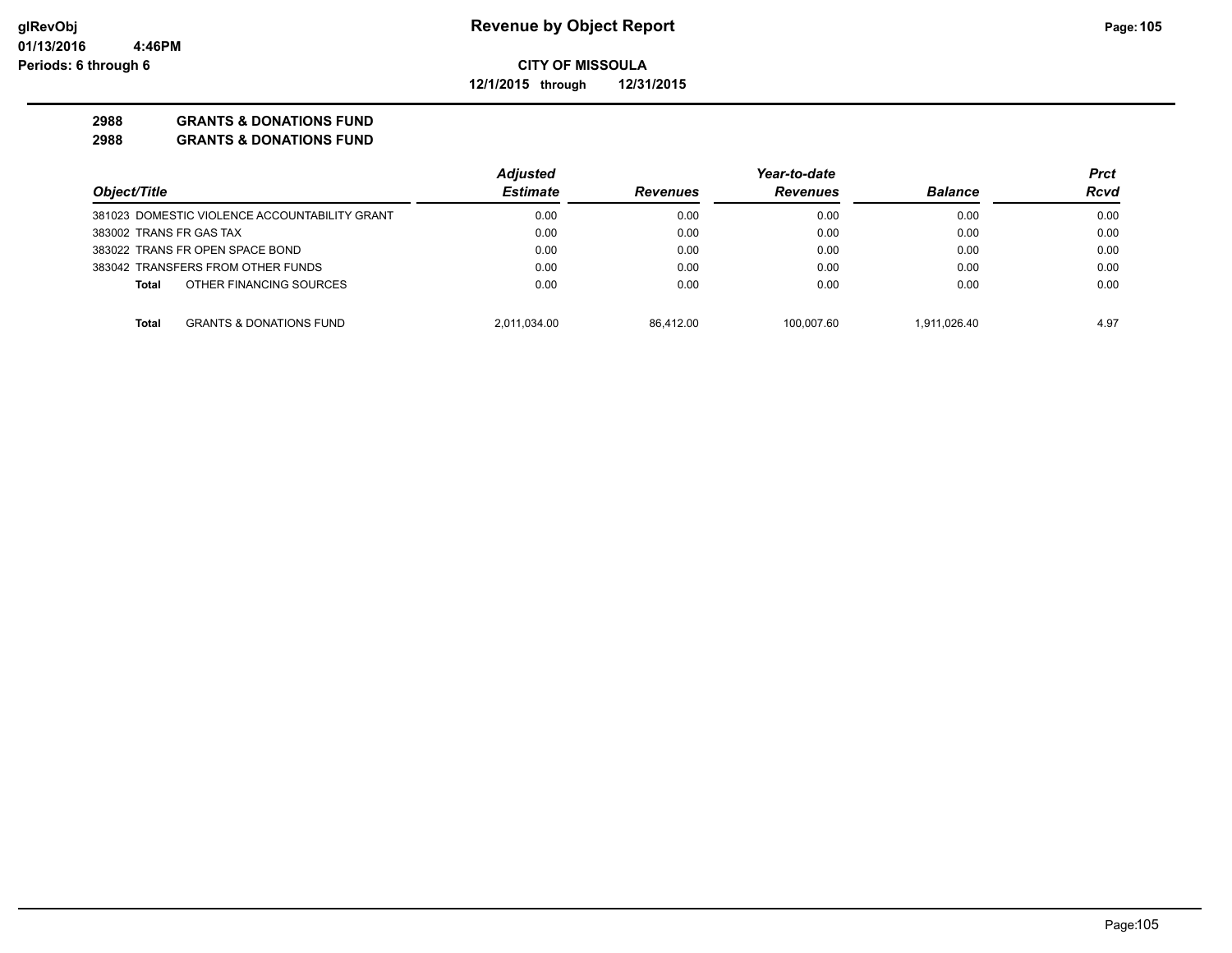**12/1/2015 through 12/31/2015**

|                                                   | <b>Adjusted</b> |                 | Year-to-date    |                | <b>Prct</b> |
|---------------------------------------------------|-----------------|-----------------|-----------------|----------------|-------------|
| Object/Title                                      | <b>Estimate</b> | <b>Revenues</b> | <b>Revenues</b> | <b>Balance</b> | <b>Rcvd</b> |
| 330000 INTERGOVERNMENTAL REVENUES                 |                 |                 |                 |                |             |
| 331013 NORTHSIDE PED BRIDGE/ARRA-CDBG GRANT       | 0.00            | 0.00            | 0.00            | 0.00           | 0.00        |
| 331014 EECBG GRANT                                | 0.00            | 0.00            | 0.00            | 0.00           | 0.00        |
| 331022 EQUIPMENT GRANT                            | 0.00            | 0.00            | 0.00            | 0.00           | 0.00        |
| 331025 DV ACCOUNTABILITY PROJECT                  | 993,592.00      | 0.00            | 0.00            | 993,592.00     | 0.00        |
| 331026 FY09 POLICE ICAC FEDERAL GRANT             | 0.00            | 0.00            | $-68,317.90$    | 68,317.90      | 0.00        |
| 331028 DUI-COPS IN SHOPS                          | 5,000.00        | 0.00            | 0.00            | 5,000.00       | 0.00        |
| 331029 CHRP GRANT                                 | 0.00            | 0.00            | 0.00            | 0.00           | 0.00        |
| 331030 COMMUNITY RESOURCE OFFICER/MCPS            | 0.00            | 0.00            | 0.00            | 0.00           | 0.00        |
| 331081 GRANTS/DONATIONS - FORT MISSOULA           | 0.00            | 0.00            | 0.00            | 0.00           | 0.00        |
| 331090 EPA GRANT                                  | 587,106.00      | 0.00            | $-361.50$       | 587,467.50     | $-0.06$     |
| 331113 *** Title Not Found ***                    | 0.00            | 86,262.00       | 86,262.00       | $-86,262.00$   | 0.00        |
| 331178 DUI TASK FORCE GRANT                       | 0.00            | 0.00            | 0.00            | 0.00           | 0.00        |
| 331181 GRANTS/DONATIONS - FORT MISSOULA           | 0.00            | 0.00            | 0.00            | 0.00           | 0.00        |
| 334013 STATE GRANT - OT SEATBELT                  | 60,000.00       | 0.00            | 30,042.82       | 29,957.18      | 50.07       |
| 334014 *** Title Not Found ***                    | 0.00            | 0.00            | 0.00            | 0.00           | 0.00        |
| 334015 COPS TECHNOLOGY GRANT                      | 299,498.00      | 0.00            | 49,507.95       | 249,990.05     | 16.53       |
| 334016 BULLETPROOF VEST GRANT                     | 10,500.00       | 0.00            | 0.00            | 10,500.00      | 0.00        |
| 334018 STATE GRANT - CAPITAL                      | 0.00            | 0.00            | 0.00            | 0.00           | 0.00        |
| 334020 UNDERAGE DRINKING GRANT                    | 0.00            | 0.00            | 0.00            | 0.00           | 0.00        |
| 334025 COUNTY WEED                                | 0.00            | 0.00            | 0.00            | 0.00           | 0.00        |
| 334028 DEPT OF AG INTERN GRANT                    | 0.00            | 0.00            | 0.00            | 0.00           | 0.00        |
| 334076 BIG SKY TRUST FUND GRANTS                  | 0.00            | 0.00            | 0.00            | 0.00           | 0.00        |
| 334121 DNRC-EPA AREA WIDE ASSESSMENT GRANT        | 0.00            | 0.00            | 0.00            | 0.00           | 0.00        |
| 336021 STATE CONTRIB - POLICE RETIREMENT          | 0.00            | 0.00            | 2,669.86        | $-2,669.86$    | 0.00        |
| 336023 STATE CONTRIB. - PERS                      | 0.00            | 0.00            | 4.37            | $-4.37$        | 0.00        |
| <b>INTERGOVERNMENTAL REVENUES</b><br><b>Total</b> | 1,955,696.00    | 86,262.00       | 99,807.60       | 1,855,888.40   | 5.10        |
| 340000 CHARGES FOR SERVICES                       |                 |                 |                 |                |             |
| 342000 ANTI-GRAFFITI PROJECT                      | 5,000.00        | 100.00          | 100.00          | 4,900.00       | 2.00        |
| 342013 SECURITY INVEST FEES                       | 0.00            | 0.00            | 0.00            | 0.00           | 0.00        |
| <b>CHARGES FOR SERVICES</b><br><b>Total</b>       | 5,000.00        | 100.00          | 100.00          | 4,900.00       | 2.00        |
| 360000 MISCELLANEOUS REVENUES                     |                 |                 |                 |                |             |
| 360010 MISCELLANEOUS                              | 0.00            | 0.00            | 0.00            | 0.00           | 0.00        |
| 365000 DONATIONS                                  | 50,338.00       | 50.00           | 100.00          | 50,238.00      | 0.20        |
| 365015 GREEN BLOCK PILOT PROJECT                  | 0.00            | 0.00            | 0.00            | 0.00           | 0.00        |
| 365021 COMBAT CHALLENGE DONATIONS                 | 0.00            | 0.00            | 0.00            | 0.00           | 0.00        |
| MISCELLANEOUS REVENUES<br><b>Total</b>            | 50,338.00       | 50.00           | 100.00          | 50,238.00      | 0.20        |
| 380000 OTHER FINANCING SOURCES                    |                 |                 |                 |                |             |
| 381023 DOMESTIC VIOLENCE ACCOUNTABILITY GRANT     | 0.00            | 0.00            | 0.00            | 0.00           | 0.00        |
|                                                   |                 |                 |                 |                |             |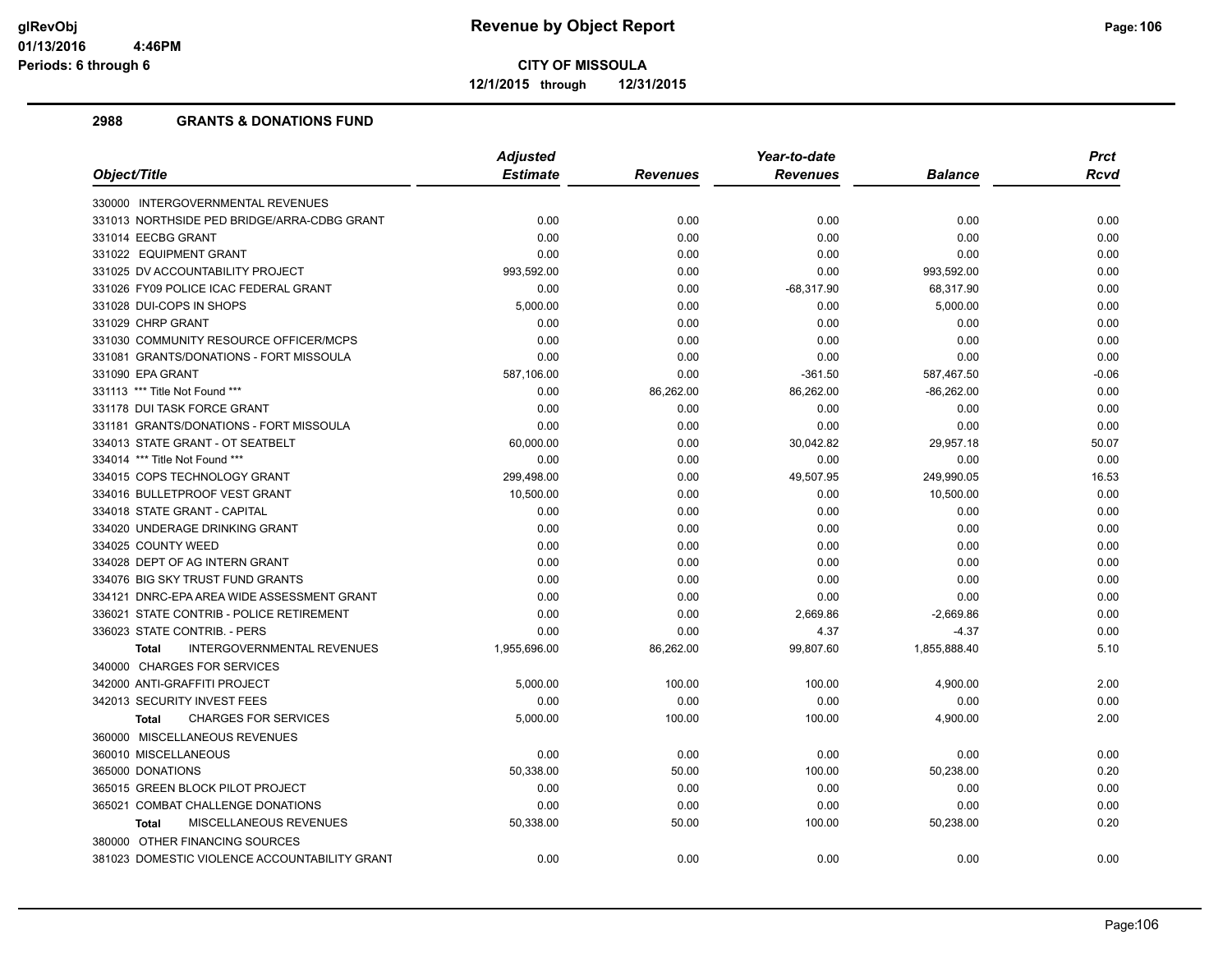**12/1/2015 through 12/31/2015**

| Object/Title            |                                    | <b>Adjusted</b><br><b>Estimate</b> | <b>Revenues</b> | Year-to-date<br><b>Revenues</b> | <b>Balance</b> | <b>Prct</b><br><b>Rcvd</b> |
|-------------------------|------------------------------------|------------------------------------|-----------------|---------------------------------|----------------|----------------------------|
| 383002 TRANS FR GAS TAX |                                    | 0.00                               | 0.00            | 0.00                            | 0.00           | 0.00                       |
|                         | 383022 TRANS FR OPEN SPACE BOND    | 0.00                               | 0.00            | 0.00                            | 0.00           | 0.00                       |
|                         | 383042 TRANSFERS FROM OTHER FUNDS  | 0.00                               | 0.00            | 0.00                            | 0.00           | 0.00                       |
| <b>Total</b>            | OTHER FINANCING SOURCES            | 0.00                               | 0.00            | 0.00                            | 0.00           | 0.00                       |
| <b>Total</b>            | <b>GRANTS &amp; DONATIONS FUND</b> | 2.011.034.00                       | 86.412.00       | 100.007.60                      | 1.911.026.40   | 4.97                       |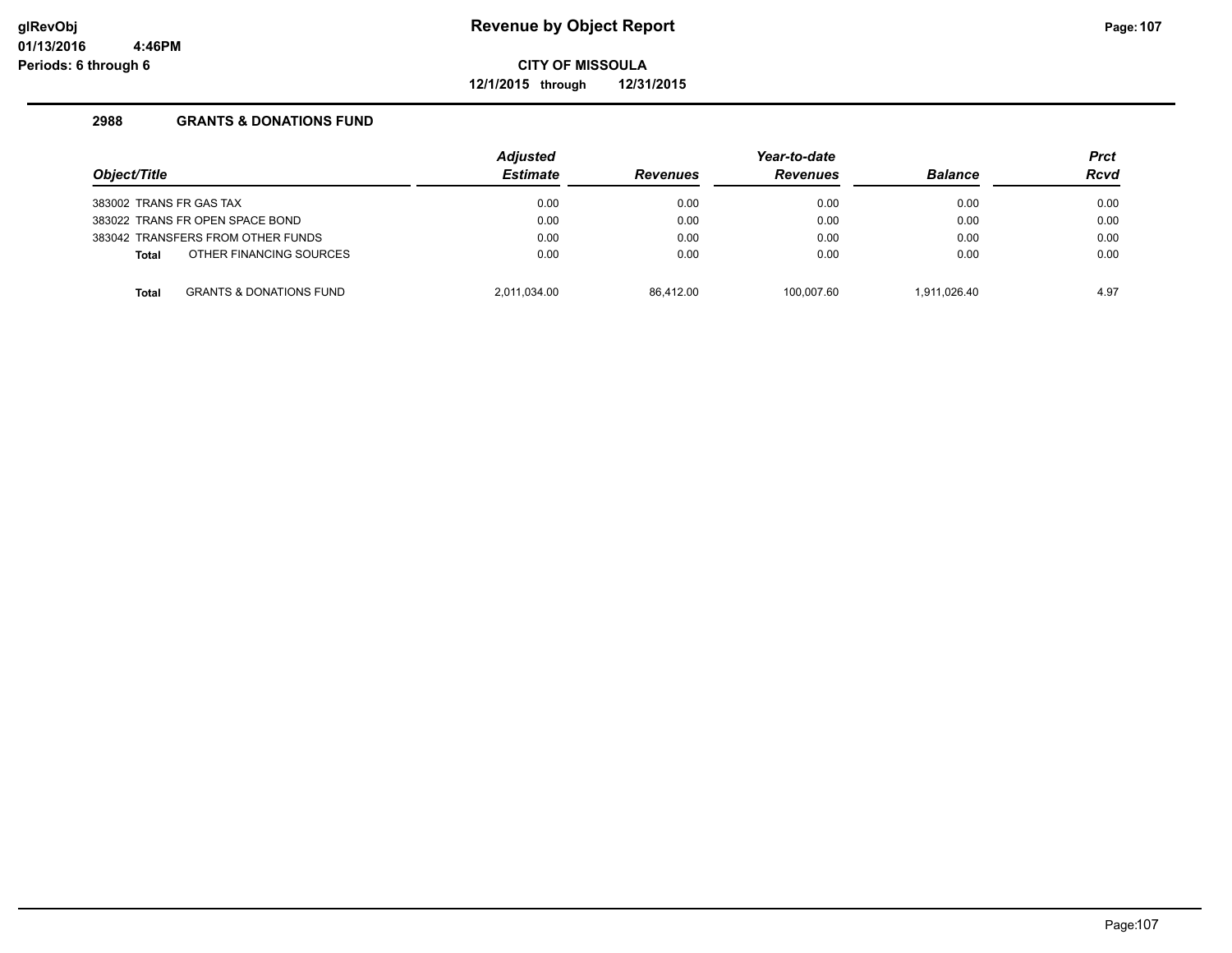**12/1/2015 through 12/31/2015**

**3000 SID REVOLVING FUND**

| 3000 | <b>SID REVOLVING FUND</b> |
|------|---------------------------|
|------|---------------------------|

|                                                           | <b>Adjusted</b> |                 | Year-to-date    |                | <b>Prct</b> |
|-----------------------------------------------------------|-----------------|-----------------|-----------------|----------------|-------------|
| Object/Title                                              | <b>Estimate</b> | <b>Revenues</b> | <b>Revenues</b> | <b>Balance</b> | Rcvd        |
| 360000 MISCELLANEOUS REVENUES                             |                 |                 |                 |                |             |
| 360000 MISCELLANEOUS REVENUES                             | 0.00            | 0.00            | 0.00            | 0.00           | 0.00        |
| 360010 MISCELLANEOUS                                      | 0.00            | 0.00            | 0.00            | 0.00           | 0.00        |
| 362000 OTHER MISCELLANEOUS REVENUE                        | 0.00            | 0.00            | 0.00            | 0.00           | 0.00        |
| MISCELLANEOUS REVENUES<br>Total                           | 0.00            | 0.00            | 0.00            | 0.00           | 0.00        |
| INVESTMENTS & ROYALTY EARNINGS<br>370000                  |                 |                 |                 |                |             |
| 371010 INTEREST ON INVESTMENTS                            | 0.00            | 0.00            | 0.00            | 0.00           | 0.00        |
| 371020 GAIN/LOSS IN MARKET VALUE OF INVESTMENTS           | 0.00            | 0.00            | 0.00            | 0.00           | 0.00        |
| <b>INVESTMENTS &amp; ROYALTY EARNINGS</b><br><b>Total</b> | 0.00            | 0.00            | 0.00            | 0.00           | 0.00        |
| OTHER FINANCING SOURCES<br>380000                         |                 |                 |                 |                |             |
| 380000 OTHER FINANCING SOURCES                            | 0.00            | 0.00            | 0.00            | 0.00           | 0.00        |
| 381002 SRF LOAN                                           | 0.00            | 0.00            | 0.00            | 0.00           | 0.00        |
| 381009 TRANSFERS IN                                       | 0.00            | 0.00            | 0.00            | 0.00           | 0.00        |
| 381030 SID BONDS PROCEEDS                                 | 0.00            | 0.00            | 29,930.00       | $-29,930.00$   | 0.00        |
| 383000 OPERATING TRANSFERS                                | 0.00            | 0.00            | 0.00            | 0.00           | 0.00        |
| 383039 FROM SID TRANSFERS                                 | 0.00            | 0.00            | 0.00            | 0.00           | 0.00        |
| OTHER FINANCING SOURCES<br><b>Total</b>                   | 0.00            | 0.00            | 29,930.00       | $-29,930.00$   | 0.00        |
| SID REVOLVING FUND<br><b>Total</b>                        | 0.00            | 0.00            | 29,930.00       | $-29,930.00$   | 0.00        |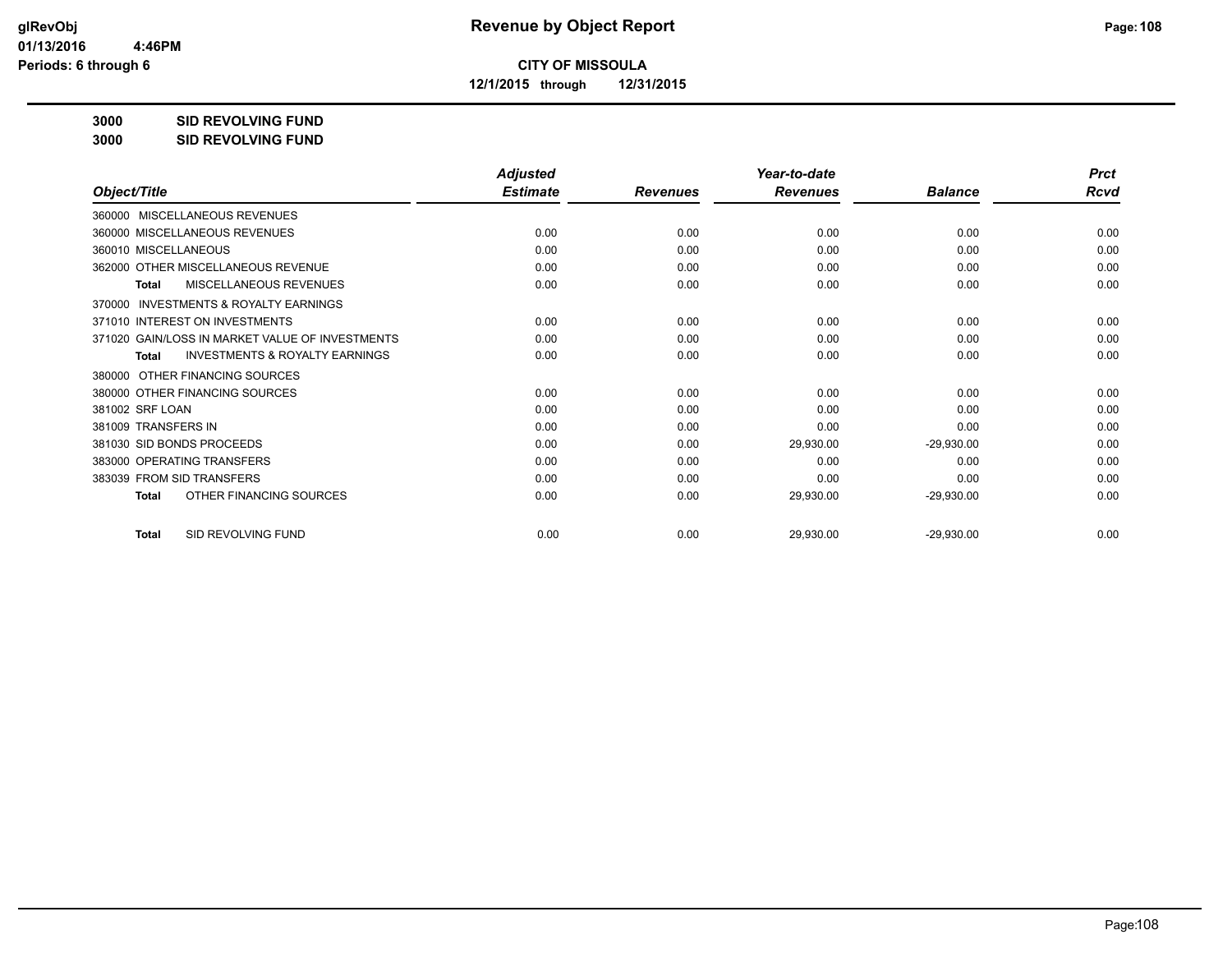**12/1/2015 through 12/31/2015**

### **3000 SID REVOLVING FUND**

|                                                     | <b>Adjusted</b> |                 | Year-to-date    |                | <b>Prct</b> |
|-----------------------------------------------------|-----------------|-----------------|-----------------|----------------|-------------|
| Object/Title                                        | <b>Estimate</b> | <b>Revenues</b> | <b>Revenues</b> | <b>Balance</b> | Rcvd        |
| 360000 MISCELLANEOUS REVENUES                       |                 |                 |                 |                |             |
| 360000 MISCELLANEOUS REVENUES                       | 0.00            | 0.00            | 0.00            | 0.00           | 0.00        |
| 360010 MISCELLANEOUS                                | 0.00            | 0.00            | 0.00            | 0.00           | 0.00        |
| 362000 OTHER MISCELLANEOUS REVENUE                  | 0.00            | 0.00            | 0.00            | 0.00           | 0.00        |
| MISCELLANEOUS REVENUES<br>Total                     | 0.00            | 0.00            | 0.00            | 0.00           | 0.00        |
| <b>INVESTMENTS &amp; ROYALTY EARNINGS</b><br>370000 |                 |                 |                 |                |             |
| 371010 INTEREST ON INVESTMENTS                      | 0.00            | 0.00            | 0.00            | 0.00           | 0.00        |
| 371020 GAIN/LOSS IN MARKET VALUE OF INVESTMENT      | 0.00            | 0.00            | 0.00            | 0.00           | 0.00        |
| <b>INVESTMENTS &amp; ROYALTY EARNINGS</b><br>Total  | 0.00            | 0.00            | 0.00            | 0.00           | 0.00        |
| 380000 OTHER FINANCING SOURCES                      |                 |                 |                 |                |             |
| 380000 OTHER FINANCING SOURCES                      | 0.00            | 0.00            | 0.00            | 0.00           | 0.00        |
| 381002 SRF LOAN                                     | 0.00            | 0.00            | 0.00            | 0.00           | 0.00        |
| 381009 TRANSFERS IN                                 | 0.00            | 0.00            | 0.00            | 0.00           | 0.00        |
| 381030 SID BONDS PROCEEDS                           | 0.00            | 0.00            | 29,930.00       | $-29,930.00$   | 0.00        |
| 383000 OPERATING TRANSFERS                          | 0.00            | 0.00            | 0.00            | 0.00           | 0.00        |
| 383039 FROM SID TRANSFERS                           | 0.00            | 0.00            | 0.00            | 0.00           | 0.00        |
| OTHER FINANCING SOURCES<br><b>Total</b>             | 0.00            | 0.00            | 29,930.00       | $-29,930.00$   | 0.00        |
| SID REVOLVING FUND<br><b>Total</b>                  | 0.00            | 0.00            | 29,930.00       | $-29,930.00$   | 0.00        |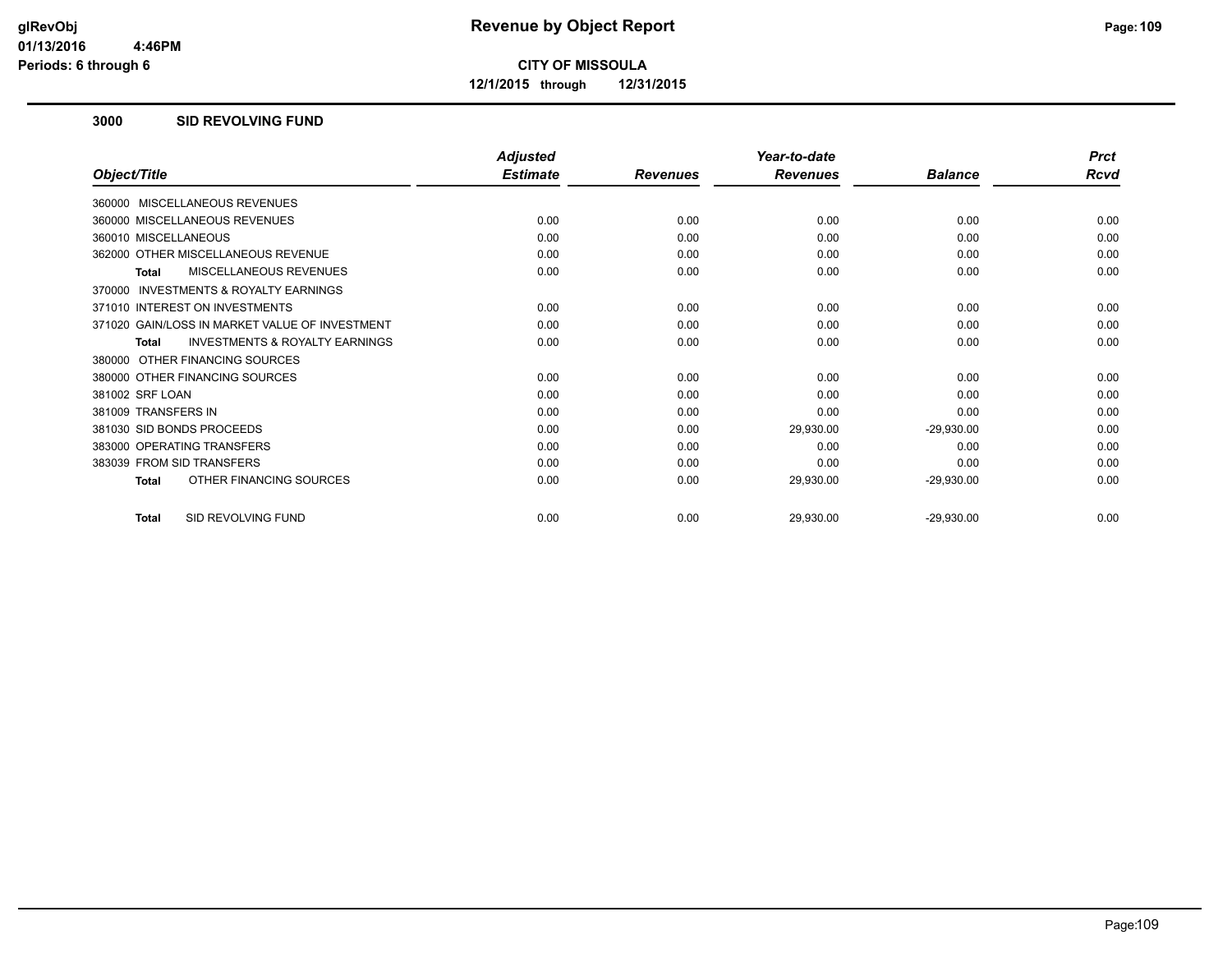**12/1/2015 through 12/31/2015**

# **3065 1998 PUBLIC SAFETY G O BONDS FUND**

**3065 1998 PUBLIC SAFETY G O BONDS FUND**

|                                                     | <b>Adjusted</b> |                 | Year-to-date    |                | <b>Prct</b> |
|-----------------------------------------------------|-----------------|-----------------|-----------------|----------------|-------------|
| Object/Title                                        | <b>Estimate</b> | <b>Revenues</b> | <b>Revenues</b> | <b>Balance</b> | Rcvd        |
| 310000 TAXES/ASSESSMENTS                            |                 |                 |                 |                |             |
| 310000 TAXES/ASSESSMENTS                            | 0.00            | 0.00            | 0.00            | 0.00           | 0.00        |
| 311000 GENERAL PROPERTY TAXES                       | 0.00            | 0.00            | 0.00            | 0.00           | 0.00        |
| 311001 CURRENT TAXES                                | 0.00            | 0.00            | 0.00            | 0.00           | 0.00        |
| 311030 MOTOR VEHICLE TAXES                          | 0.00            | 0.00            | 0.00            | 0.00           | 0.00        |
| 312000 PENALTIES & INTEREST - DELINQUENT TAXES      | 0.00            | 0.00            | 0.00            | 0.00           | 0.00        |
| 312001 PENALTIES & INTEREST                         | 0.00            | 0.00            | 0.00            | 0.00           | 0.00        |
| 314000 PROP TAX - OTHER THAN ASSESSED VAL           | 0.00            | 0.00            | 0.00            | 0.00           | 0.00        |
| 314001 LIGHT VEHICLE TAX                            | 0.00            | 0.00            | 0.00            | 0.00           | 0.00        |
| TAXES/ASSESSMENTS<br>Total                          | 0.00            | 0.00            | 0.00            | 0.00           | 0.00        |
| 330000 INTERGOVERNMENTAL REVENUES                   |                 |                 |                 |                |             |
| 334056 BANK CORP. LIC. TAX - (PREVIOUS YEARS)       | 0.00            | 0.00            | 0.00            | 0.00           | 0.00        |
| 335210 PERSONAL PROPERTY TAX REIMBURSEMENT          | 0.00            | 0.00            | 0.00            | 0.00           | 0.00        |
| 335230 HB 124 REVENUE                               | 0.00            | 0.00            | 0.00            | 0.00           | 0.00        |
| 335250 STATE REIMB - SB #184                        | 0.00            | 0.00            | 0.00            | 0.00           | 0.00        |
| <b>INTERGOVERNMENTAL REVENUES</b><br><b>Total</b>   | 0.00            | 0.00            | 0.00            | 0.00           | 0.00        |
| 360000 MISCELLANEOUS REVENUES                       |                 |                 |                 |                |             |
| 360010 MISCELLANEOUS                                | 0.00            | 0.00            | 0.00            | 0.00           | 0.00        |
| MISCELLANEOUS REVENUES<br>Total                     | 0.00            | 0.00            | 0.00            | 0.00           | 0.00        |
| <b>INVESTMENTS &amp; ROYALTY EARNINGS</b><br>370000 |                 |                 |                 |                |             |
| 371010 INTEREST ON INVESTMENTS                      | 0.00            | 0.00            | 0.00            | 0.00           | 0.00        |
| 371020 GAIN/LOSS IN MARKET VALUE OF INVESTMENTS     | 0.00            | 0.00            | 0.00            | 0.00           | 0.00        |
| <b>INVESTMENTS &amp; ROYALTY EARNINGS</b><br>Total  | 0.00            | 0.00            | 0.00            | 0.00           | 0.00        |
| 380000 OTHER FINANCING SOURCES                      |                 |                 |                 |                |             |
| 381010 BOND PROCEEDS                                | 0.00            | 0.00            | 0.00            | 0.00           | 0.00        |
| 383042 TRANSFERS FROM OTHER FUNDS                   | 0.00            | 0.00            | 0.00            | 0.00           | 0.00        |
| OTHER FINANCING SOURCES<br><b>Total</b>             | 0.00            | 0.00            | 0.00            | 0.00           | 0.00        |
| 1998 PUBLIC SAFETY G O BONDS FUND<br>Total          | 0.00            | 0.00            | 0.00            | 0.00           | 0.00        |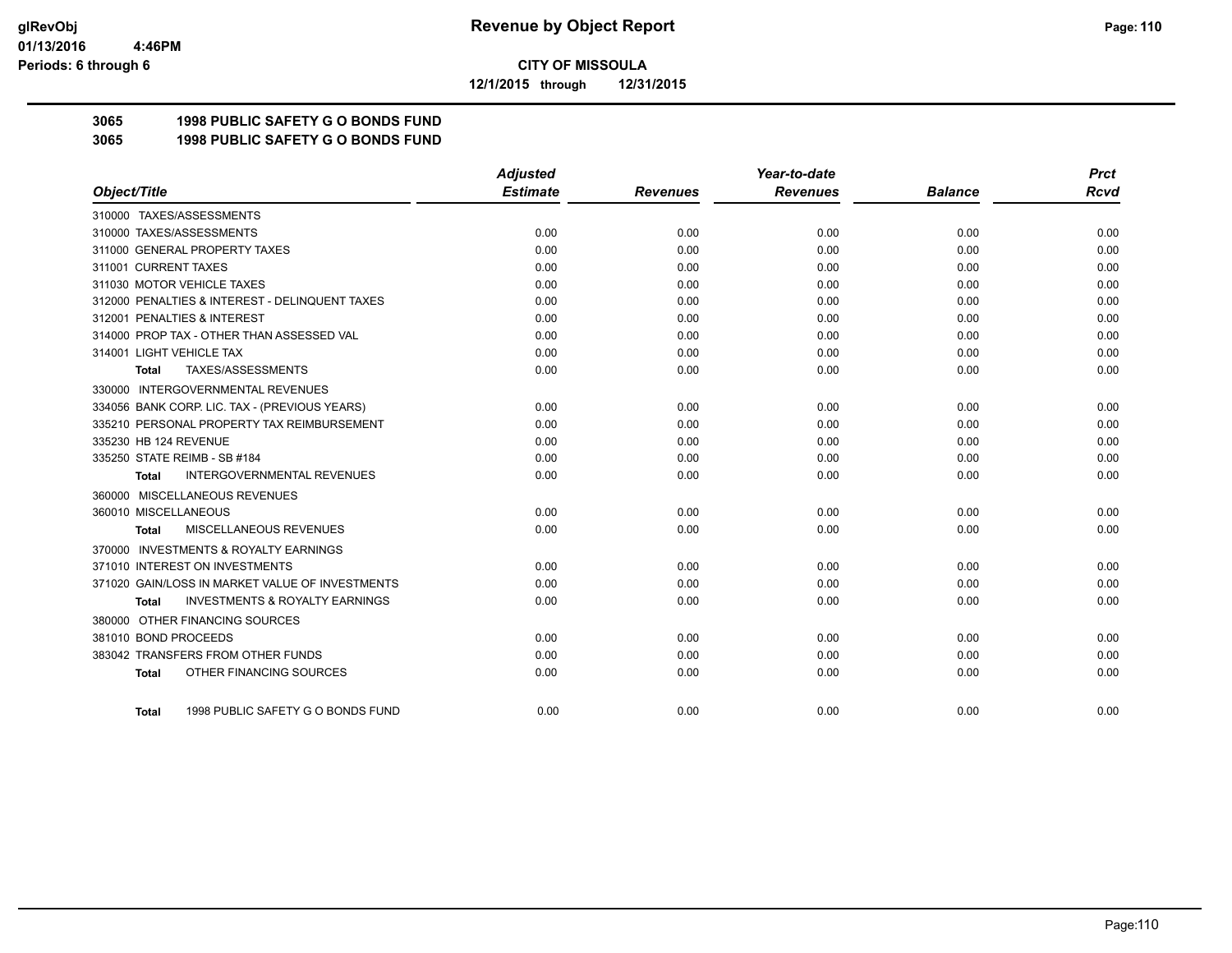**12/1/2015 through 12/31/2015**

# **3065 1998 PUBLIC SAFETY G O BONDS FUND**

|                                                    | <b>Adjusted</b> |                 | Year-to-date    |                | <b>Prct</b> |
|----------------------------------------------------|-----------------|-----------------|-----------------|----------------|-------------|
| Object/Title                                       | <b>Estimate</b> | <b>Revenues</b> | <b>Revenues</b> | <b>Balance</b> | <b>Rcvd</b> |
| 310000 TAXES/ASSESSMENTS                           |                 |                 |                 |                |             |
| 310000 TAXES/ASSESSMENTS                           | 0.00            | 0.00            | 0.00            | 0.00           | 0.00        |
| 311000 GENERAL PROPERTY TAXES                      | 0.00            | 0.00            | 0.00            | 0.00           | 0.00        |
| 311001 CURRENT TAXES                               | 0.00            | 0.00            | 0.00            | 0.00           | 0.00        |
| 311030 MOTOR VEHICLE TAXES                         | 0.00            | 0.00            | 0.00            | 0.00           | 0.00        |
| 312000 PENALTIES & INTEREST - DELINQUENT TAXES     | 0.00            | 0.00            | 0.00            | 0.00           | 0.00        |
| 312001 PENALTIES & INTEREST                        | 0.00            | 0.00            | 0.00            | 0.00           | 0.00        |
| 314000 PROP TAX - OTHER THAN ASSESSED VAL          | 0.00            | 0.00            | 0.00            | 0.00           | 0.00        |
| 314001 LIGHT VEHICLE TAX                           | 0.00            | 0.00            | 0.00            | 0.00           | 0.00        |
| TAXES/ASSESSMENTS<br>Total                         | 0.00            | 0.00            | 0.00            | 0.00           | 0.00        |
| 330000 INTERGOVERNMENTAL REVENUES                  |                 |                 |                 |                |             |
| 334056 BANK CORP. LIC. TAX - (PREVIOUS YEARS)      | 0.00            | 0.00            | 0.00            | 0.00           | 0.00        |
| 335210 PERSONAL PROPERTY TAX REIMBURSEMENT         | 0.00            | 0.00            | 0.00            | 0.00           | 0.00        |
| 335230 HB 124 REVENUE                              | 0.00            | 0.00            | 0.00            | 0.00           | 0.00        |
| 335250 STATE REIMB - SB #184                       | 0.00            | 0.00            | 0.00            | 0.00           | 0.00        |
| INTERGOVERNMENTAL REVENUES<br><b>Total</b>         | 0.00            | 0.00            | 0.00            | 0.00           | 0.00        |
| 360000 MISCELLANEOUS REVENUES                      |                 |                 |                 |                |             |
| 360010 MISCELLANEOUS                               | 0.00            | 0.00            | 0.00            | 0.00           | 0.00        |
| <b>MISCELLANEOUS REVENUES</b><br>Total             | 0.00            | 0.00            | 0.00            | 0.00           | 0.00        |
| 370000 INVESTMENTS & ROYALTY EARNINGS              |                 |                 |                 |                |             |
| 371010 INTEREST ON INVESTMENTS                     | 0.00            | 0.00            | 0.00            | 0.00           | 0.00        |
| 371020 GAIN/LOSS IN MARKET VALUE OF INVESTMENT     | 0.00            | 0.00            | 0.00            | 0.00           | 0.00        |
| <b>INVESTMENTS &amp; ROYALTY EARNINGS</b><br>Total | 0.00            | 0.00            | 0.00            | 0.00           | 0.00        |
| 380000 OTHER FINANCING SOURCES                     |                 |                 |                 |                |             |
| 381010 BOND PROCEEDS                               | 0.00            | 0.00            | 0.00            | 0.00           | 0.00        |
| 383042 TRANSFERS FROM OTHER FUNDS                  | 0.00            | 0.00            | 0.00            | 0.00           | 0.00        |
| OTHER FINANCING SOURCES<br><b>Total</b>            | 0.00            | 0.00            | 0.00            | 0.00           | 0.00        |
| 1998 PUBLIC SAFETY G O BONDS FUND<br>Total         | 0.00            | 0.00            | 0.00            | 0.00           | 0.00        |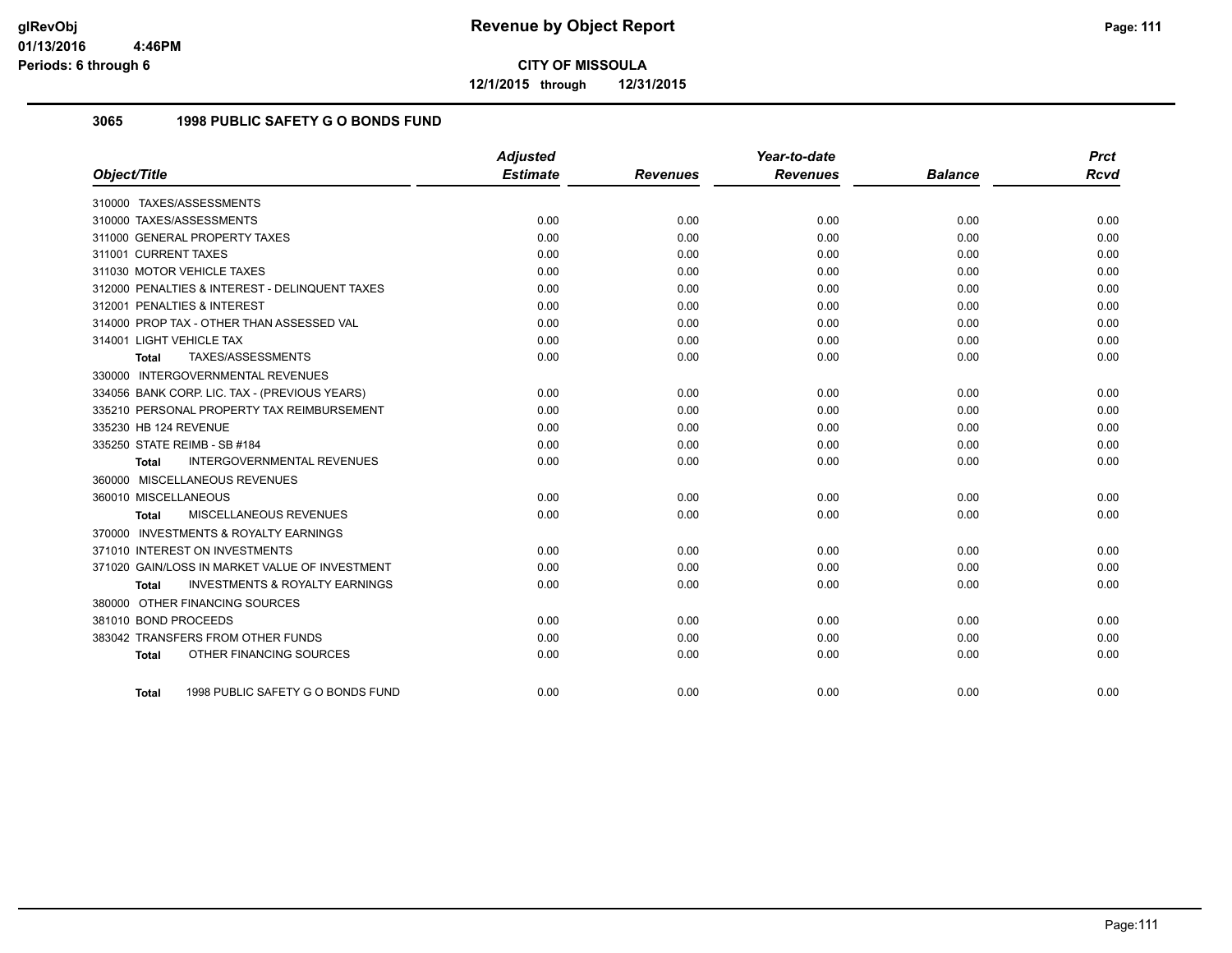**12/1/2015 through 12/31/2015**

**3070 1996 OPEN SPACE GO BONDS**

**3070 1996 OPEN SPACE GO BONDS**

|                                                           | <b>Adjusted</b> |                 | Year-to-date    |                | <b>Prct</b> |
|-----------------------------------------------------------|-----------------|-----------------|-----------------|----------------|-------------|
| Object/Title                                              | <b>Estimate</b> | <b>Revenues</b> | <b>Revenues</b> | <b>Balance</b> | <b>Rcvd</b> |
| 310000 TAXES/ASSESSMENTS                                  |                 |                 |                 |                |             |
| 310000 TAXES/ASSESSMENTS                                  | 0.00            | 0.00            | 0.00            | 0.00           | 0.00        |
| 311000 GENERAL PROPERTY TAXES                             | 0.00            | 0.00            | 0.00            | 0.00           | 0.00        |
| 311030 MOTOR VEHICLE TAXES                                | 0.00            | 0.00            | 0.00            | 0.00           | 0.00        |
| 312000 PENALTIES & INTEREST - DELINQUENT TAXES            | 0.00            | 0.00            | 0.00            | 0.00           | 0.00        |
| 312001 PENALTIES & INTEREST                               | 0.00            | 0.00            | 0.00            | 0.00           | 0.00        |
| 314000 PROP TAX - OTHER THAN ASSESSED VAL                 | 0.00            | 0.00            | 0.00            | 0.00           | 0.00        |
| 314001 LIGHT VEHICLE TAX                                  | 0.00            | 0.00            | 0.00            | 0.00           | 0.00        |
| TAXES/ASSESSMENTS<br><b>Total</b>                         | 0.00            | 0.00            | 0.00            | 0.00           | 0.00        |
| 330000 INTERGOVERNMENTAL REVENUES                         |                 |                 |                 |                |             |
| 334056 BANK CORP. LIC. TAX - (PREVIOUS YEARS)             | 0.00            | 0.00            | 0.00            | 0.00           | 0.00        |
| 335210 PERSONAL PROPERTY TAX REIMBURSEMENT                | 0.00            | 0.00            | 0.00            | 0.00           | 0.00        |
| 335230 HB 124 REVENUE                                     | 0.00            | 0.00            | 0.00            | 0.00           | 0.00        |
| 335250 STATE REIMB - SB #184                              | 0.00            | 0.00            | 0.00            | 0.00           | 0.00        |
| <b>INTERGOVERNMENTAL REVENUES</b><br><b>Total</b>         | 0.00            | 0.00            | 0.00            | 0.00           | 0.00        |
| <b>INVESTMENTS &amp; ROYALTY EARNINGS</b><br>370000       |                 |                 |                 |                |             |
| 371010 INTEREST ON INVESTMENTS                            | 0.00            | 0.00            | 0.00            | 0.00           | 0.00        |
| 371020 GAIN/LOSS IN MARKET VALUE OF INVESTMENTS           | 0.00            | 0.00            | 0.00            | 0.00           | 0.00        |
| <b>INVESTMENTS &amp; ROYALTY EARNINGS</b><br><b>Total</b> | 0.00            | 0.00            | 0.00            | 0.00           | 0.00        |
| OTHER FINANCING SOURCES<br>380000                         |                 |                 |                 |                |             |
| 381010 BOND PROCEEDS                                      | 0.00            | 0.00            | 0.00            | 0.00           | 0.00        |
| OTHER FINANCING SOURCES<br><b>Total</b>                   | 0.00            | 0.00            | 0.00            | 0.00           | 0.00        |
| 1996 OPEN SPACE GO BONDS<br><b>Total</b>                  | 0.00            | 0.00            | 0.00            | 0.00           | 0.00        |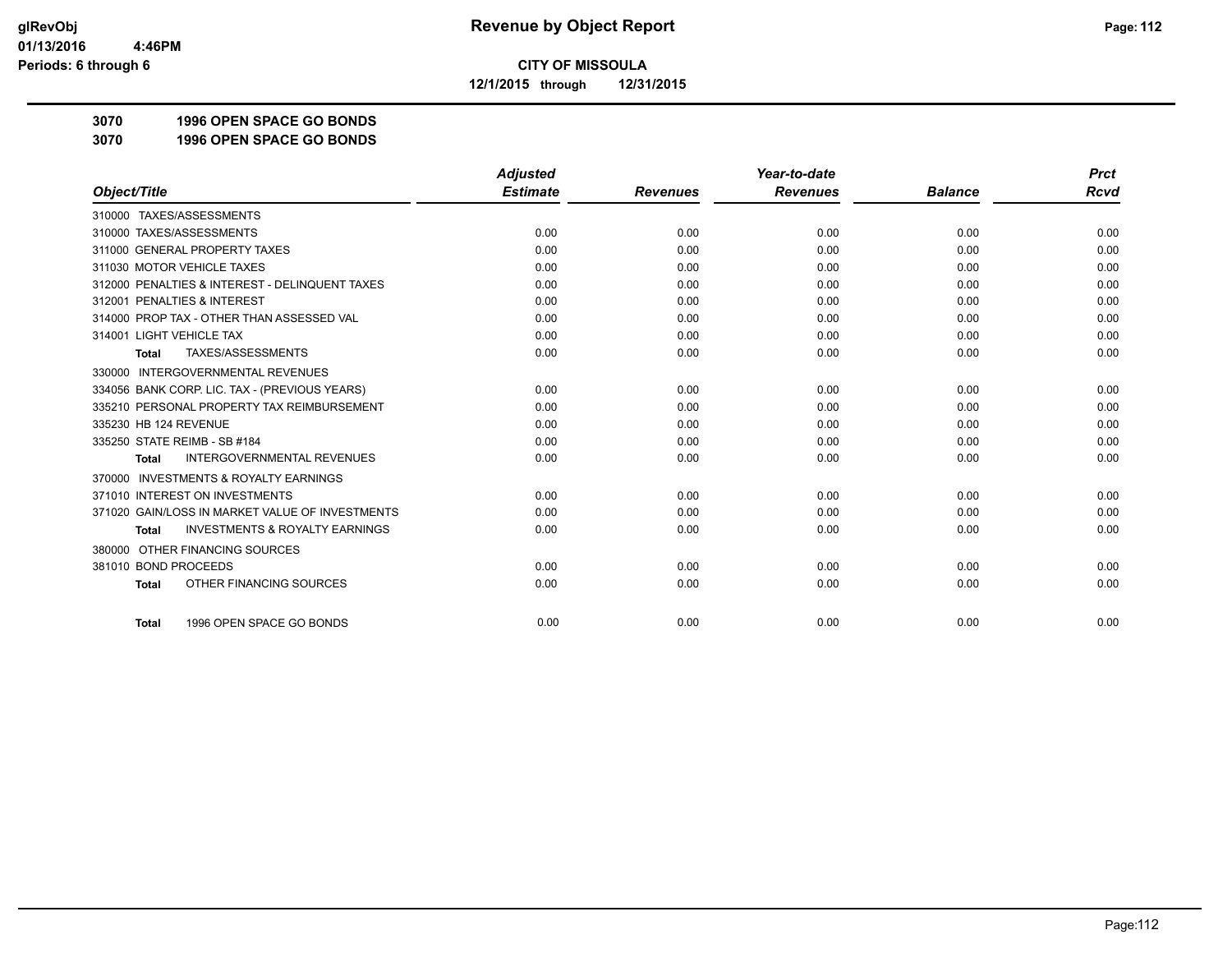**12/1/2015 through 12/31/2015**

## **3070 1996 OPEN SPACE GO BONDS**

|                                                           | <b>Adjusted</b> |                 | Year-to-date    |                | <b>Prct</b> |
|-----------------------------------------------------------|-----------------|-----------------|-----------------|----------------|-------------|
| Object/Title                                              | <b>Estimate</b> | <b>Revenues</b> | <b>Revenues</b> | <b>Balance</b> | <b>Rcvd</b> |
| 310000 TAXES/ASSESSMENTS                                  |                 |                 |                 |                |             |
| 310000 TAXES/ASSESSMENTS                                  | 0.00            | 0.00            | 0.00            | 0.00           | 0.00        |
| 311000 GENERAL PROPERTY TAXES                             | 0.00            | 0.00            | 0.00            | 0.00           | 0.00        |
| 311030 MOTOR VEHICLE TAXES                                | 0.00            | 0.00            | 0.00            | 0.00           | 0.00        |
| 312000 PENALTIES & INTEREST - DELINQUENT TAXES            | 0.00            | 0.00            | 0.00            | 0.00           | 0.00        |
| 312001 PENALTIES & INTEREST                               | 0.00            | 0.00            | 0.00            | 0.00           | 0.00        |
| 314000 PROP TAX - OTHER THAN ASSESSED VAL                 | 0.00            | 0.00            | 0.00            | 0.00           | 0.00        |
| 314001 LIGHT VEHICLE TAX                                  | 0.00            | 0.00            | 0.00            | 0.00           | 0.00        |
| TAXES/ASSESSMENTS<br><b>Total</b>                         | 0.00            | 0.00            | 0.00            | 0.00           | 0.00        |
| 330000 INTERGOVERNMENTAL REVENUES                         |                 |                 |                 |                |             |
| 334056 BANK CORP. LIC. TAX - (PREVIOUS YEARS)             | 0.00            | 0.00            | 0.00            | 0.00           | 0.00        |
| 335210 PERSONAL PROPERTY TAX REIMBURSEMENT                | 0.00            | 0.00            | 0.00            | 0.00           | 0.00        |
| 335230 HB 124 REVENUE                                     | 0.00            | 0.00            | 0.00            | 0.00           | 0.00        |
| 335250 STATE REIMB - SB #184                              | 0.00            | 0.00            | 0.00            | 0.00           | 0.00        |
| <b>INTERGOVERNMENTAL REVENUES</b><br><b>Total</b>         | 0.00            | 0.00            | 0.00            | 0.00           | 0.00        |
| 370000 INVESTMENTS & ROYALTY EARNINGS                     |                 |                 |                 |                |             |
| 371010 INTEREST ON INVESTMENTS                            | 0.00            | 0.00            | 0.00            | 0.00           | 0.00        |
| 371020 GAIN/LOSS IN MARKET VALUE OF INVESTMENT            | 0.00            | 0.00            | 0.00            | 0.00           | 0.00        |
| <b>INVESTMENTS &amp; ROYALTY EARNINGS</b><br><b>Total</b> | 0.00            | 0.00            | 0.00            | 0.00           | 0.00        |
| 380000 OTHER FINANCING SOURCES                            |                 |                 |                 |                |             |
| 381010 BOND PROCEEDS                                      | 0.00            | 0.00            | 0.00            | 0.00           | 0.00        |
| OTHER FINANCING SOURCES<br><b>Total</b>                   | 0.00            | 0.00            | 0.00            | 0.00           | 0.00        |
|                                                           |                 |                 |                 |                |             |
| 1996 OPEN SPACE GO BONDS<br><b>Total</b>                  | 0.00            | 0.00            | 0.00            | 0.00           | 0.00        |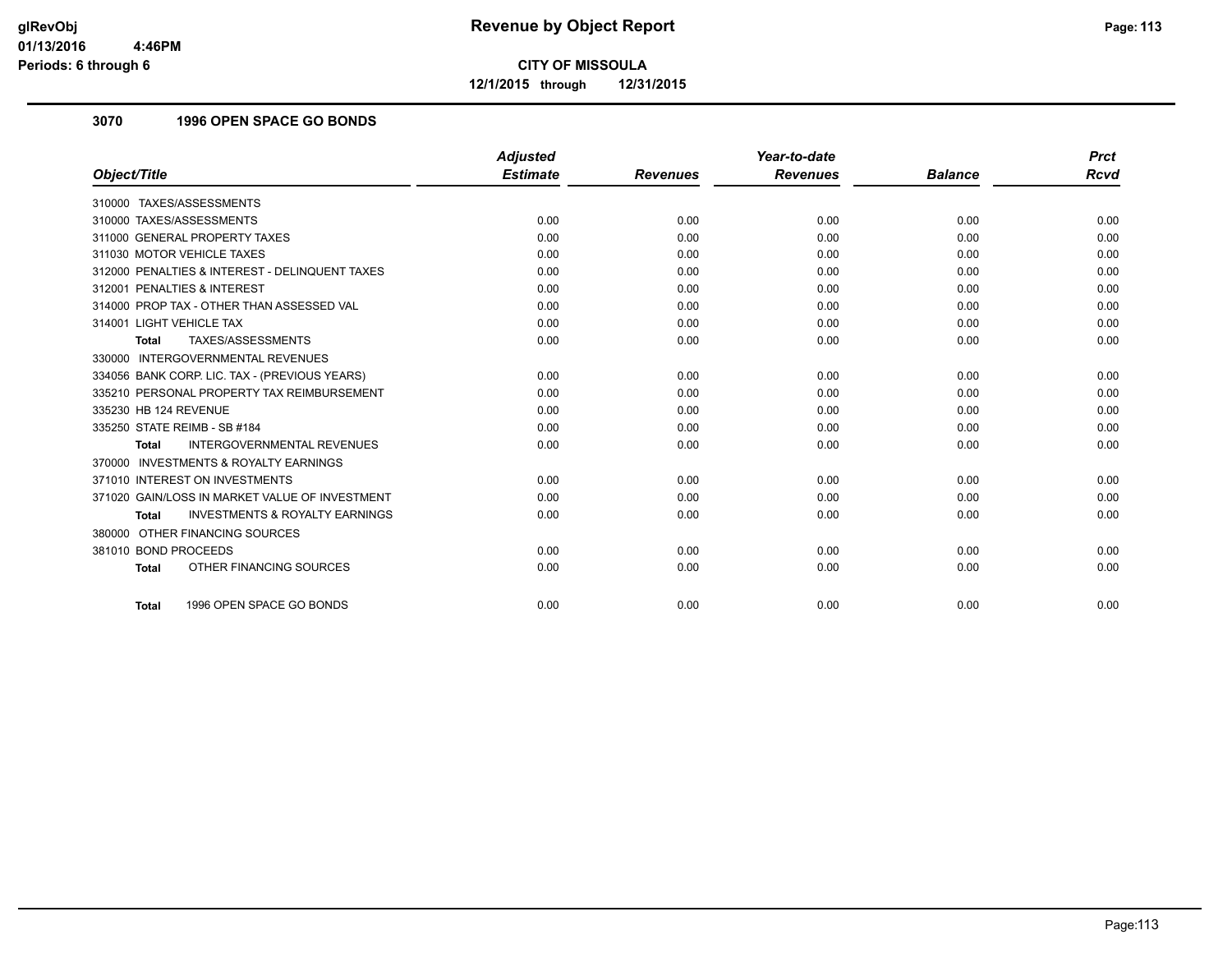**12/1/2015 through 12/31/2015**

# **3075 1997 OPEN SPACE G O BOND FUND**

**3075 1997 OPEN SPACE G O BOND FUND**

|                                                           | <b>Adjusted</b> |                 | Year-to-date    |                | <b>Prct</b> |
|-----------------------------------------------------------|-----------------|-----------------|-----------------|----------------|-------------|
| Object/Title                                              | <b>Estimate</b> | <b>Revenues</b> | <b>Revenues</b> | <b>Balance</b> | <b>Rcvd</b> |
| 310000 TAXES/ASSESSMENTS                                  |                 |                 |                 |                |             |
| 310000 TAXES/ASSESSMENTS                                  | 0.00            | 0.00            | 0.00            | 0.00           | 0.00        |
| 311000 GENERAL PROPERTY TAXES                             | 0.00            | 0.00            | 0.00            | 0.00           | 0.00        |
| 311030 MOTOR VEHICLE TAXES                                | 0.00            | 0.00            | 0.00            | 0.00           | 0.00        |
| 312000 PENALTIES & INTEREST - DELINQUENT TAXES            | 0.00            | 0.00            | 0.00            | 0.00           | 0.00        |
| 312001 PENALTIES & INTEREST                               | 0.00            | 0.00            | 0.00            | 0.00           | 0.00        |
| 314000 PROP TAX - OTHER THAN ASSESSED VAL                 | 0.00            | 0.00            | 0.00            | 0.00           | 0.00        |
| 314001 LIGHT VEHICLE TAX                                  | 0.00            | 0.00            | 0.00            | 0.00           | 0.00        |
| TAXES/ASSESSMENTS<br>Total                                | 0.00            | 0.00            | 0.00            | 0.00           | 0.00        |
| 330000 INTERGOVERNMENTAL REVENUES                         |                 |                 |                 |                |             |
| 334056 BANK CORP. LIC. TAX - (PREVIOUS YEARS)             | 0.00            | 0.00            | 0.00            | 0.00           | 0.00        |
| 335210 PERSONAL PROPERTY TAX REIMBURSEMENT                | 0.00            | 0.00            | 0.00            | 0.00           | 0.00        |
| 335230 HB 124 REVENUE                                     | 0.00            | 0.00            | 0.00            | 0.00           | 0.00        |
| 335250 STATE REIMB - SB #184                              | 0.00            | 0.00            | 0.00            | 0.00           | 0.00        |
| <b>INTERGOVERNMENTAL REVENUES</b><br><b>Total</b>         | 0.00            | 0.00            | 0.00            | 0.00           | 0.00        |
| 360000 MISCELLANEOUS REVENUES                             |                 |                 |                 |                |             |
| 360010 MISCELLANEOUS                                      | 0.00            | 0.00            | 0.00            | 0.00           | 0.00        |
| MISCELLANEOUS REVENUES<br><b>Total</b>                    | 0.00            | 0.00            | 0.00            | 0.00           | 0.00        |
| 370000 INVESTMENTS & ROYALTY EARNINGS                     |                 |                 |                 |                |             |
| 371010 INTEREST ON INVESTMENTS                            | 0.00            | 0.00            | 0.00            | 0.00           | 0.00        |
| 371020 GAIN/LOSS IN MARKET VALUE OF INVESTMENTS           | 0.00            | 0.00            | 0.00            | 0.00           | 0.00        |
| <b>INVESTMENTS &amp; ROYALTY EARNINGS</b><br><b>Total</b> | 0.00            | 0.00            | 0.00            | 0.00           | 0.00        |
| 380000 OTHER FINANCING SOURCES                            |                 |                 |                 |                |             |
| 380000 OTHER FINANCING SOURCES                            | 0.00            | 0.00            | 0.00            | 0.00           | 0.00        |
| 381010 BOND PROCEEDS                                      | 0.00            | 0.00            | 0.00            | 0.00           | 0.00        |
| OTHER FINANCING SOURCES<br><b>Total</b>                   | 0.00            | 0.00            | 0.00            | 0.00           | 0.00        |
|                                                           |                 |                 |                 |                |             |
| 1997 OPEN SPACE G O BOND FUND<br><b>Total</b>             | 0.00            | 0.00            | 0.00            | 0.00           | 0.00        |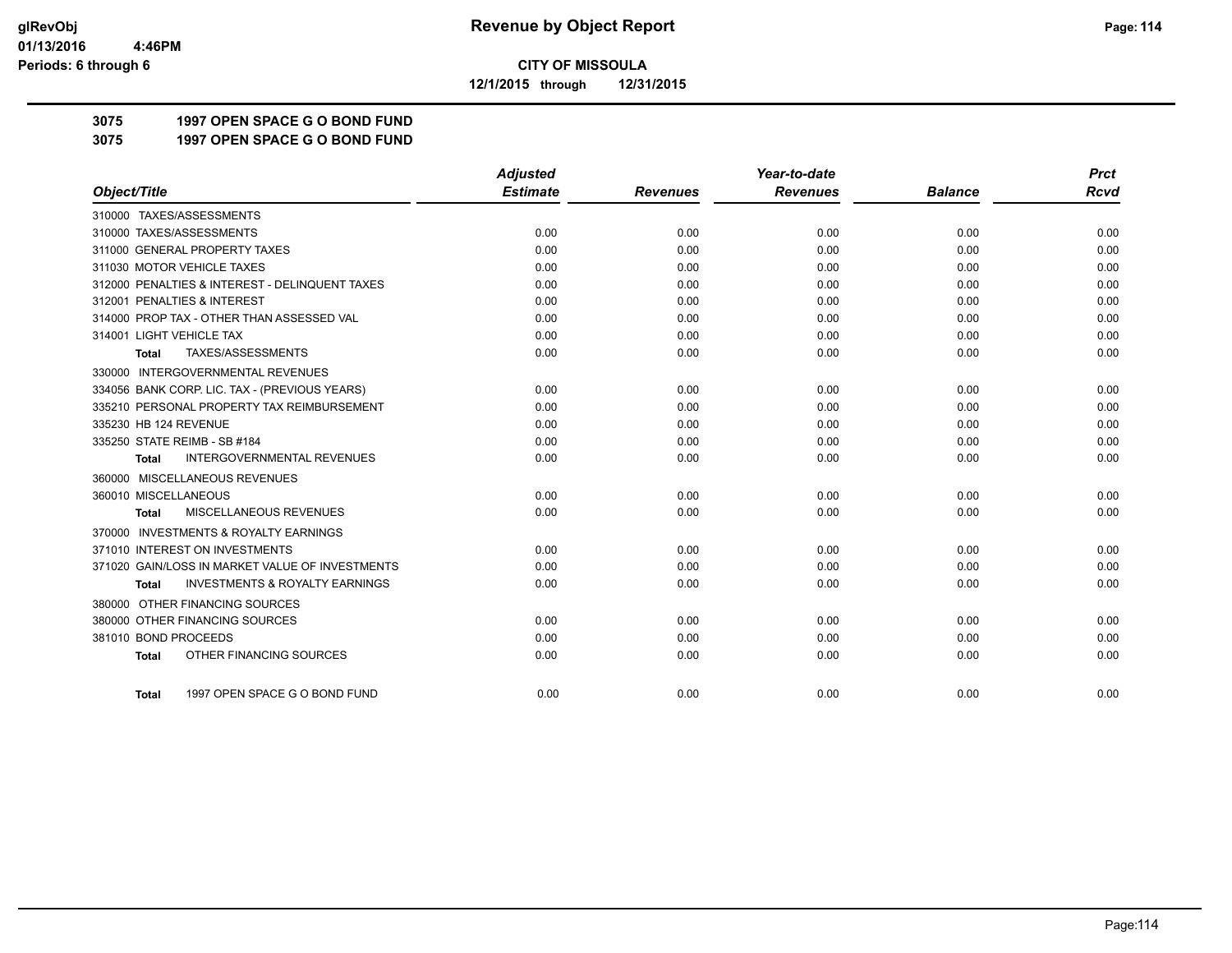**12/1/2015 through 12/31/2015**

# **3075 1997 OPEN SPACE G O BOND FUND**

|                                                           | <b>Adjusted</b> |                 | Year-to-date    |                | <b>Prct</b> |
|-----------------------------------------------------------|-----------------|-----------------|-----------------|----------------|-------------|
| Object/Title                                              | <b>Estimate</b> | <b>Revenues</b> | <b>Revenues</b> | <b>Balance</b> | <b>Rcvd</b> |
| 310000 TAXES/ASSESSMENTS                                  |                 |                 |                 |                |             |
| 310000 TAXES/ASSESSMENTS                                  | 0.00            | 0.00            | 0.00            | 0.00           | 0.00        |
| 311000 GENERAL PROPERTY TAXES                             | 0.00            | 0.00            | 0.00            | 0.00           | 0.00        |
| 311030 MOTOR VEHICLE TAXES                                | 0.00            | 0.00            | 0.00            | 0.00           | 0.00        |
| 312000 PENALTIES & INTEREST - DELINQUENT TAXES            | 0.00            | 0.00            | 0.00            | 0.00           | 0.00        |
| 312001 PENALTIES & INTEREST                               | 0.00            | 0.00            | 0.00            | 0.00           | 0.00        |
| 314000 PROP TAX - OTHER THAN ASSESSED VAL                 | 0.00            | 0.00            | 0.00            | 0.00           | 0.00        |
| 314001 LIGHT VEHICLE TAX                                  | 0.00            | 0.00            | 0.00            | 0.00           | 0.00        |
| TAXES/ASSESSMENTS<br><b>Total</b>                         | 0.00            | 0.00            | 0.00            | 0.00           | 0.00        |
| 330000 INTERGOVERNMENTAL REVENUES                         |                 |                 |                 |                |             |
| 334056 BANK CORP. LIC. TAX - (PREVIOUS YEARS)             | 0.00            | 0.00            | 0.00            | 0.00           | 0.00        |
| 335210 PERSONAL PROPERTY TAX REIMBURSEMENT                | 0.00            | 0.00            | 0.00            | 0.00           | 0.00        |
| 335230 HB 124 REVENUE                                     | 0.00            | 0.00            | 0.00            | 0.00           | 0.00        |
| 335250 STATE REIMB - SB #184                              | 0.00            | 0.00            | 0.00            | 0.00           | 0.00        |
| <b>INTERGOVERNMENTAL REVENUES</b><br><b>Total</b>         | 0.00            | 0.00            | 0.00            | 0.00           | 0.00        |
| 360000 MISCELLANEOUS REVENUES                             |                 |                 |                 |                |             |
| 360010 MISCELLANEOUS                                      | 0.00            | 0.00            | 0.00            | 0.00           | 0.00        |
| <b>MISCELLANEOUS REVENUES</b><br>Total                    | 0.00            | 0.00            | 0.00            | 0.00           | 0.00        |
| 370000 INVESTMENTS & ROYALTY EARNINGS                     |                 |                 |                 |                |             |
| 371010 INTEREST ON INVESTMENTS                            | 0.00            | 0.00            | 0.00            | 0.00           | 0.00        |
| 371020 GAIN/LOSS IN MARKET VALUE OF INVESTMENT            | 0.00            | 0.00            | 0.00            | 0.00           | 0.00        |
| <b>INVESTMENTS &amp; ROYALTY EARNINGS</b><br><b>Total</b> | 0.00            | 0.00            | 0.00            | 0.00           | 0.00        |
| 380000 OTHER FINANCING SOURCES                            |                 |                 |                 |                |             |
| 380000 OTHER FINANCING SOURCES                            | 0.00            | 0.00            | 0.00            | 0.00           | 0.00        |
| 381010 BOND PROCEEDS                                      | 0.00            | 0.00            | 0.00            | 0.00           | 0.00        |
| OTHER FINANCING SOURCES<br><b>Total</b>                   | 0.00            | 0.00            | 0.00            | 0.00           | 0.00        |
|                                                           |                 |                 |                 |                |             |
| 1997 OPEN SPACE G O BOND FUND<br>Total                    | 0.00            | 0.00            | 0.00            | 0.00           | 0.00        |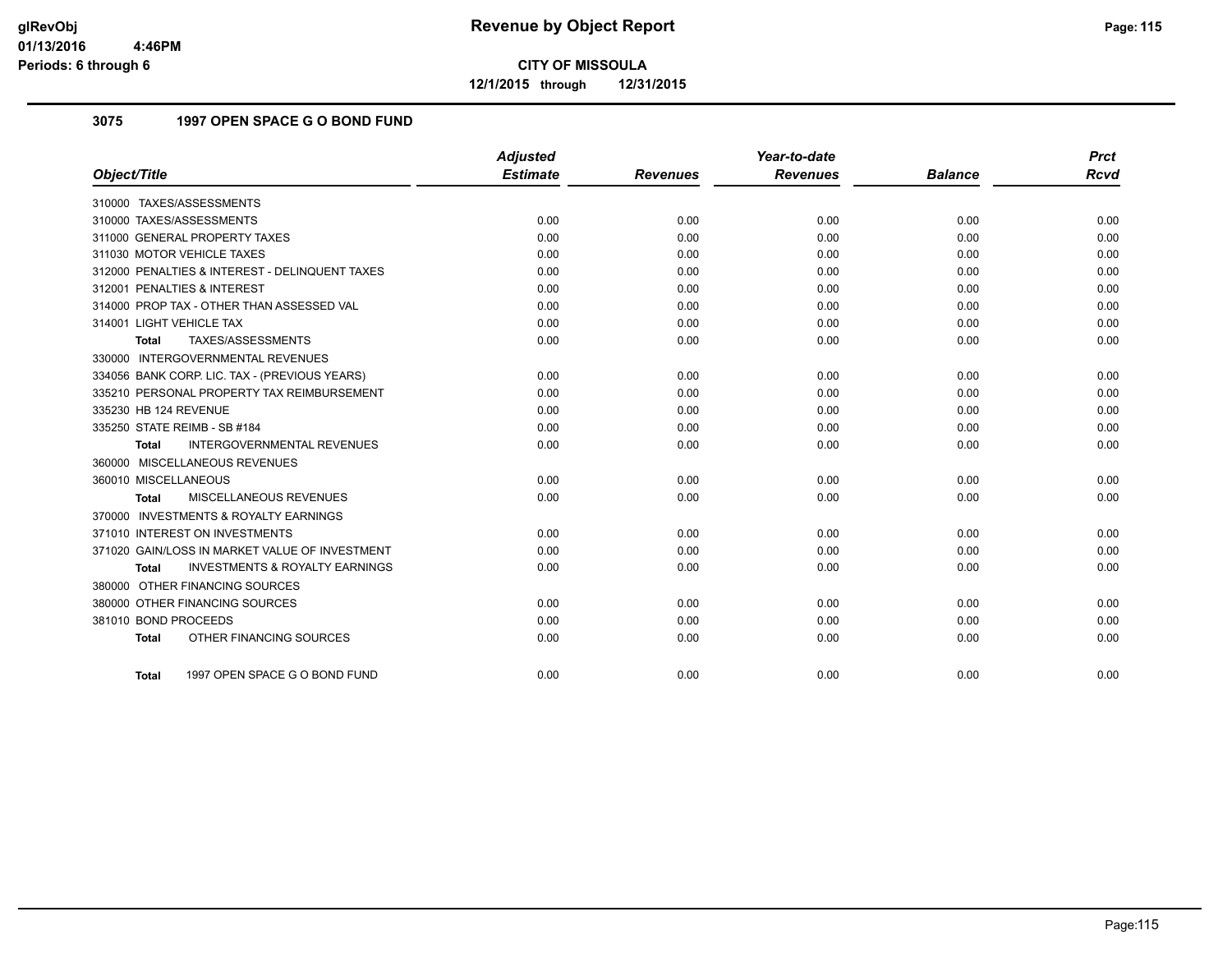#### **01/13/2016 4:46PM Periods: 6 through 6**

**CITY OF MISSOULA**

**12/1/2015 through 12/31/2015**

# **3080 1994 FIRE EQUIP/CITY HALLS REFUND BOND F**

**3080 1994 FIRE EQUIP/CITY HALLS REFUND BOND F**

|                                                           | <b>Adjusted</b> |                 | Year-to-date    |                | <b>Prct</b> |
|-----------------------------------------------------------|-----------------|-----------------|-----------------|----------------|-------------|
| Object/Title                                              | <b>Estimate</b> | <b>Revenues</b> | <b>Revenues</b> | <b>Balance</b> | Rcvd        |
| 310000 TAXES/ASSESSMENTS                                  |                 |                 |                 |                |             |
| 310000 TAXES/ASSESSMENTS                                  | 0.00            | 0.00            | 0.00            | 0.00           | 0.00        |
| 311000 GENERAL PROPERTY TAXES                             | 0.00            | 0.00            | 0.00            | 0.00           | 0.00        |
| 311030 MOTOR VEHICLE TAXES                                | 0.00            | 0.00            | 0.00            | 0.00           | 0.00        |
| 312000 PENALTIES & INTEREST - DELINQUENT TAXES            | 0.00            | 0.00            | 0.00            | 0.00           | 0.00        |
| 312001 PENALTIES & INTEREST                               | 0.00            | 0.00            | 0.00            | 0.00           | 0.00        |
| 314000 PROP TAX - OTHER THAN ASSESSED VAL                 | 0.00            | 0.00            | 0.00            | 0.00           | 0.00        |
| 314001 LIGHT VEHICLE TAX                                  | 0.00            | 0.00            | 0.00            | 0.00           | 0.00        |
| TAXES/ASSESSMENTS<br><b>Total</b>                         | 0.00            | 0.00            | 0.00            | 0.00           | 0.00        |
| 330000 INTERGOVERNMENTAL REVENUES                         |                 |                 |                 |                |             |
| 334056 BANK CORP. LIC. TAX - (PREVIOUS YEARS)             | 0.00            | 0.00            | 0.00            | 0.00           | 0.00        |
| 335210 PERSONAL PROPERTY TAX REIMBURSEMENT                | 0.00            | 0.00            | 0.00            | 0.00           | 0.00        |
| 335230 HB 124 REVENUE                                     | 0.00            | 0.00            | 0.00            | 0.00           | 0.00        |
| 335250 STATE REIMB - SB #184                              | 0.00            | 0.00            | 0.00            | 0.00           | 0.00        |
| <b>INTERGOVERNMENTAL REVENUES</b><br>Total                | 0.00            | 0.00            | 0.00            | 0.00           | 0.00        |
| 360000 MISCELLANEOUS REVENUES                             |                 |                 |                 |                |             |
| 360010 MISCELLANEOUS                                      | 0.00            | 0.00            | 0.00            | 0.00           | 0.00        |
| MISCELLANEOUS REVENUES<br><b>Total</b>                    | 0.00            | 0.00            | 0.00            | 0.00           | 0.00        |
| 370000 INVESTMENTS & ROYALTY EARNINGS                     |                 |                 |                 |                |             |
| 371010 INTEREST ON INVESTMENTS                            | 0.00            | 0.00            | 0.00            | 0.00           | 0.00        |
| 371020 GAIN/LOSS IN MARKET VALUE OF INVESTMENTS           | 0.00            | 0.00            | 0.00            | 0.00           | 0.00        |
| <b>INVESTMENTS &amp; ROYALTY EARNINGS</b><br><b>Total</b> | 0.00            | 0.00            | 0.00            | 0.00           | 0.00        |
| 380000 OTHER FINANCING SOURCES                            |                 |                 |                 |                |             |
| 380000 OTHER FINANCING SOURCES                            | 0.00            | 0.00            | 0.00            | 0.00           | 0.00        |
| 381010 BOND PROCEEDS                                      | 0.00            | 0.00            | 0.00            | 0.00           | 0.00        |
| OTHER FINANCING SOURCES<br><b>Total</b>                   | 0.00            | 0.00            | 0.00            | 0.00           | 0.00        |
| 1994 FIRE EQUIP/CITY HALLS REFUND BONI<br>Total           | 0.00            | 0.00            | 0.00            | 0.00           | 0.00        |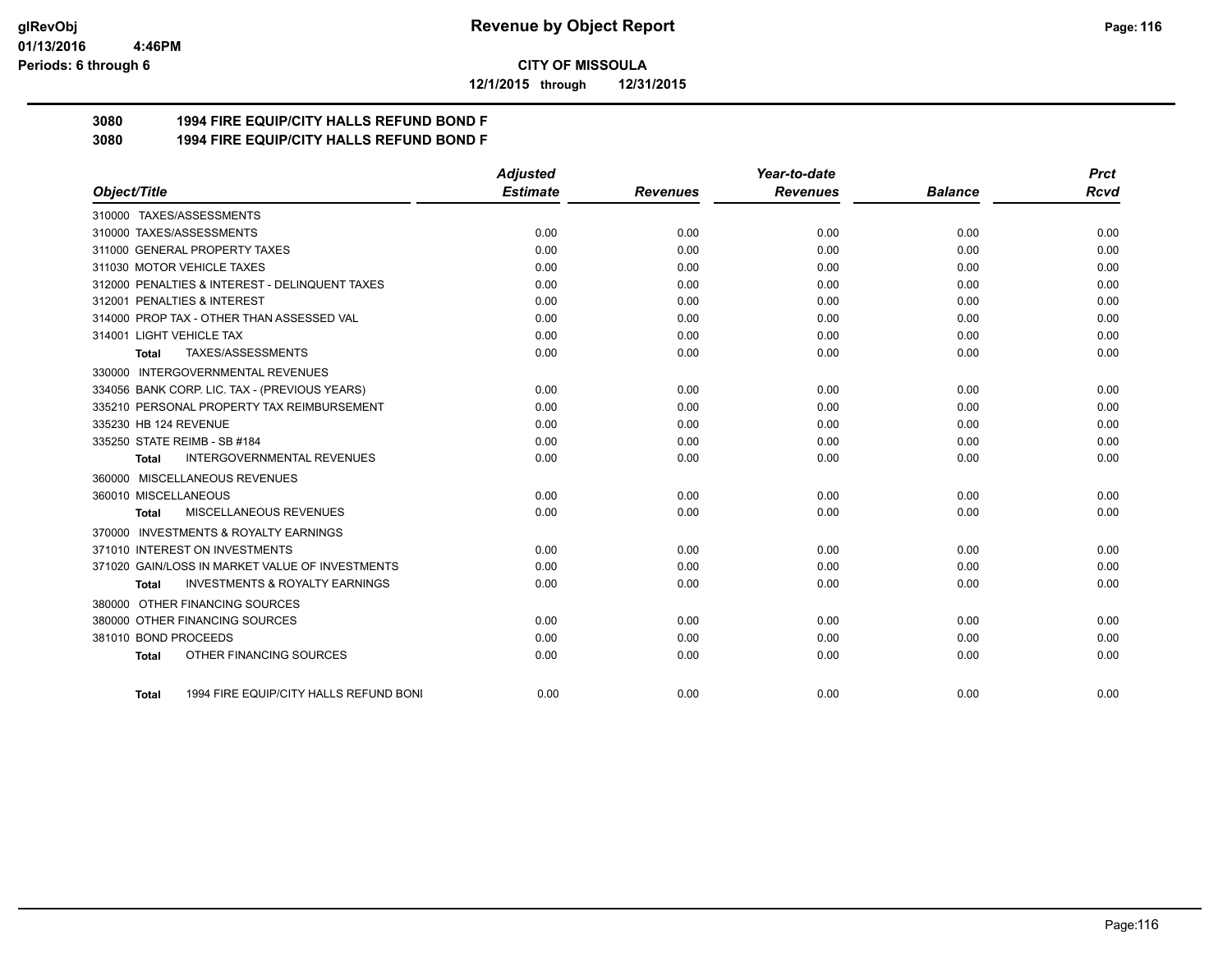**12/1/2015 through 12/31/2015**

## **3080 1994 FIRE EQUIP/CITY HALLS REFUND BOND F**

|                          |                                                | <b>Adjusted</b> |                 | Year-to-date    |                | <b>Prct</b> |
|--------------------------|------------------------------------------------|-----------------|-----------------|-----------------|----------------|-------------|
| Object/Title             |                                                | <b>Estimate</b> | <b>Revenues</b> | <b>Revenues</b> | <b>Balance</b> | <b>Rcvd</b> |
|                          | 310000 TAXES/ASSESSMENTS                       |                 |                 |                 |                |             |
|                          | 310000 TAXES/ASSESSMENTS                       | 0.00            | 0.00            | 0.00            | 0.00           | 0.00        |
|                          | 311000 GENERAL PROPERTY TAXES                  | 0.00            | 0.00            | 0.00            | 0.00           | 0.00        |
|                          | 311030 MOTOR VEHICLE TAXES                     | 0.00            | 0.00            | 0.00            | 0.00           | 0.00        |
|                          | 312000 PENALTIES & INTEREST - DELINQUENT TAXES | 0.00            | 0.00            | 0.00            | 0.00           | 0.00        |
|                          | 312001 PENALTIES & INTEREST                    | 0.00            | 0.00            | 0.00            | 0.00           | 0.00        |
|                          | 314000 PROP TAX - OTHER THAN ASSESSED VAL      | 0.00            | 0.00            | 0.00            | 0.00           | 0.00        |
| 314001 LIGHT VEHICLE TAX |                                                | 0.00            | 0.00            | 0.00            | 0.00           | 0.00        |
| <b>Total</b>             | TAXES/ASSESSMENTS                              | 0.00            | 0.00            | 0.00            | 0.00           | 0.00        |
|                          | 330000 INTERGOVERNMENTAL REVENUES              |                 |                 |                 |                |             |
|                          | 334056 BANK CORP. LIC. TAX - (PREVIOUS YEARS)  | 0.00            | 0.00            | 0.00            | 0.00           | 0.00        |
|                          | 335210 PERSONAL PROPERTY TAX REIMBURSEMENT     | 0.00            | 0.00            | 0.00            | 0.00           | 0.00        |
| 335230 HB 124 REVENUE    |                                                | 0.00            | 0.00            | 0.00            | 0.00           | 0.00        |
|                          | 335250 STATE REIMB - SB #184                   | 0.00            | 0.00            | 0.00            | 0.00           | 0.00        |
| <b>Total</b>             | <b>INTERGOVERNMENTAL REVENUES</b>              | 0.00            | 0.00            | 0.00            | 0.00           | 0.00        |
|                          | 360000 MISCELLANEOUS REVENUES                  |                 |                 |                 |                |             |
| 360010 MISCELLANEOUS     |                                                | 0.00            | 0.00            | 0.00            | 0.00           | 0.00        |
| <b>Total</b>             | MISCELLANEOUS REVENUES                         | 0.00            | 0.00            | 0.00            | 0.00           | 0.00        |
|                          | 370000 INVESTMENTS & ROYALTY EARNINGS          |                 |                 |                 |                |             |
|                          | 371010 INTEREST ON INVESTMENTS                 | 0.00            | 0.00            | 0.00            | 0.00           | 0.00        |
|                          | 371020 GAIN/LOSS IN MARKET VALUE OF INVESTMENT | 0.00            | 0.00            | 0.00            | 0.00           | 0.00        |
| <b>Total</b>             | <b>INVESTMENTS &amp; ROYALTY EARNINGS</b>      | 0.00            | 0.00            | 0.00            | 0.00           | 0.00        |
|                          | 380000 OTHER FINANCING SOURCES                 |                 |                 |                 |                |             |
|                          | 380000 OTHER FINANCING SOURCES                 | 0.00            | 0.00            | 0.00            | 0.00           | 0.00        |
| 381010 BOND PROCEEDS     |                                                | 0.00            | 0.00            | 0.00            | 0.00           | 0.00        |
| <b>Total</b>             | OTHER FINANCING SOURCES                        | 0.00            | 0.00            | 0.00            | 0.00           | 0.00        |
|                          |                                                |                 |                 |                 |                |             |
| Total                    | 1994 FIRE EQUIP/CITY HALLS REFUND BON          | 0.00            | 0.00            | 0.00            | 0.00           | 0.00        |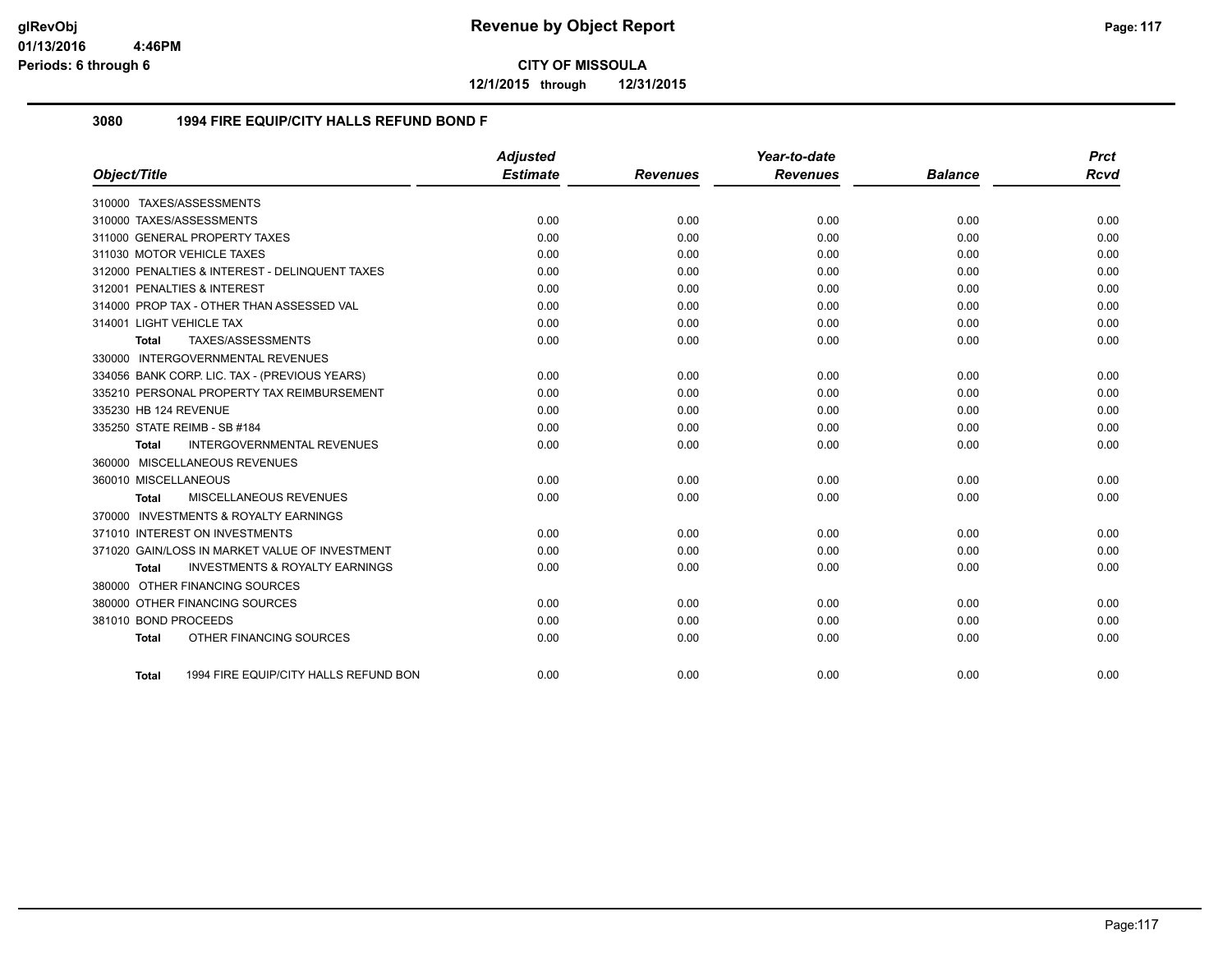**12/1/2015 through 12/31/2015**

# **3085 1993 FIRE STATION G O BOND FUND**

**3085 1993 FIRE STATION G O BOND FUND**

|                                                           | <b>Adjusted</b> |                 | Year-to-date    |                | <b>Prct</b> |
|-----------------------------------------------------------|-----------------|-----------------|-----------------|----------------|-------------|
| Object/Title                                              | <b>Estimate</b> | <b>Revenues</b> | <b>Revenues</b> | <b>Balance</b> | <b>Rcvd</b> |
| 310000 TAXES/ASSESSMENTS                                  |                 |                 |                 |                |             |
| 310000 TAXES/ASSESSMENTS                                  | 0.00            | 0.00            | 0.00            | 0.00           | 0.00        |
| 311000 GENERAL PROPERTY TAXES                             | 0.00            | 0.00            | 0.00            | 0.00           | 0.00        |
| 311030 MOTOR VEHICLE TAXES                                | 0.00            | 0.00            | 0.00            | 0.00           | 0.00        |
| 312000 PENALTIES & INTEREST - DELINQUENT TAXES            | 0.00            | 0.00            | 0.00            | 0.00           | 0.00        |
| 312001 PENALTIES & INTEREST                               | 0.00            | 0.00            | 0.00            | 0.00           | 0.00        |
| 314000 PROP TAX - OTHER THAN ASSESSED VAL                 | 0.00            | 0.00            | 0.00            | 0.00           | 0.00        |
| 314001 LIGHT VEHICLE TAX                                  | 0.00            | 0.00            | 0.00            | 0.00           | 0.00        |
| TAXES/ASSESSMENTS<br><b>Total</b>                         | 0.00            | 0.00            | 0.00            | 0.00           | 0.00        |
| <b>INTERGOVERNMENTAL REVENUES</b><br>330000               |                 |                 |                 |                |             |
| 334056 BANK CORP. LIC. TAX - (PREVIOUS YEARS)             | 0.00            | 0.00            | 0.00            | 0.00           | 0.00        |
| 335210 PERSONAL PROPERTY TAX REIMBURSEMENT                | 0.00            | 0.00            | 0.00            | 0.00           | 0.00        |
| 335230 HB 124 REVENUE                                     | 0.00            | 0.00            | 0.00            | 0.00           | 0.00        |
| 335250 STATE REIMB - SB #184                              | 0.00            | 0.00            | 0.00            | 0.00           | 0.00        |
| <b>INTERGOVERNMENTAL REVENUES</b><br><b>Total</b>         | 0.00            | 0.00            | 0.00            | 0.00           | 0.00        |
| MISCELLANEOUS REVENUES<br>360000                          |                 |                 |                 |                |             |
| 360010 MISCELLANEOUS                                      | 0.00            | 0.00            | 0.00            | 0.00           | 0.00        |
| MISCELLANEOUS REVENUES<br><b>Total</b>                    | 0.00            | 0.00            | 0.00            | 0.00           | 0.00        |
| <b>INVESTMENTS &amp; ROYALTY EARNINGS</b><br>370000       |                 |                 |                 |                |             |
| 371010 INTEREST ON INVESTMENTS                            | 0.00            | 0.00            | 0.00            | 0.00           | 0.00        |
| 371020 GAIN/LOSS IN MARKET VALUE OF INVESTMENTS           | 0.00            | 0.00            | 0.00            | 0.00           | 0.00        |
| <b>INVESTMENTS &amp; ROYALTY EARNINGS</b><br><b>Total</b> | 0.00            | 0.00            | 0.00            | 0.00           | 0.00        |
| 1993 FIRE STATION G O BOND FUND<br><b>Total</b>           | 0.00            | 0.00            | 0.00            | 0.00           | 0.00        |
|                                                           |                 |                 |                 |                |             |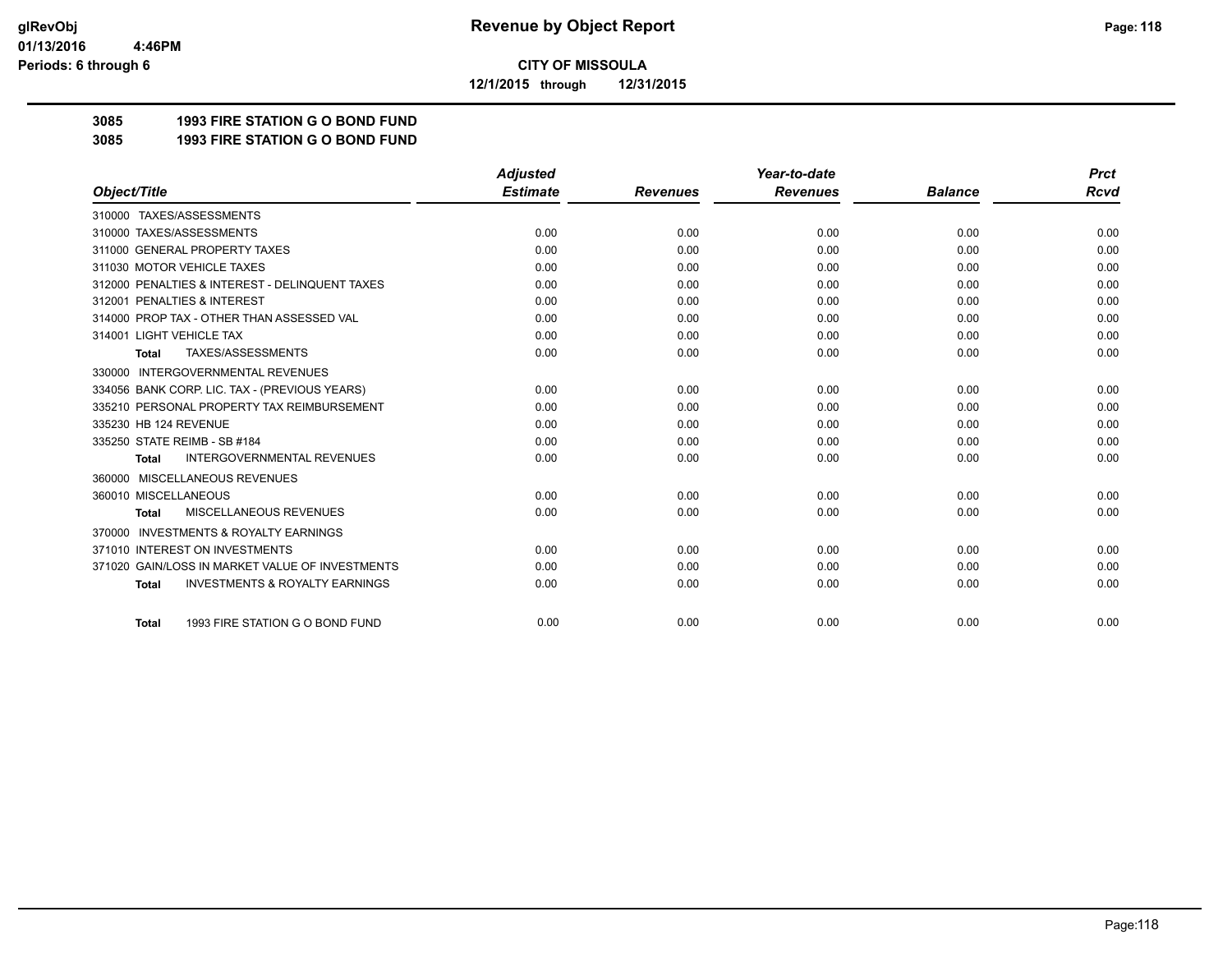**12/1/2015 through 12/31/2015**

# **3085 1993 FIRE STATION G O BOND FUND**

|                                                    | <b>Adjusted</b> |                 | Year-to-date    |                | <b>Prct</b> |
|----------------------------------------------------|-----------------|-----------------|-----------------|----------------|-------------|
| Object/Title                                       | <b>Estimate</b> | <b>Revenues</b> | <b>Revenues</b> | <b>Balance</b> | Rcvd        |
| 310000 TAXES/ASSESSMENTS                           |                 |                 |                 |                |             |
| 310000 TAXES/ASSESSMENTS                           | 0.00            | 0.00            | 0.00            | 0.00           | 0.00        |
| 311000 GENERAL PROPERTY TAXES                      | 0.00            | 0.00            | 0.00            | 0.00           | 0.00        |
| 311030 MOTOR VEHICLE TAXES                         | 0.00            | 0.00            | 0.00            | 0.00           | 0.00        |
| 312000 PENALTIES & INTEREST - DELINQUENT TAXES     | 0.00            | 0.00            | 0.00            | 0.00           | 0.00        |
| 312001 PENALTIES & INTEREST                        | 0.00            | 0.00            | 0.00            | 0.00           | 0.00        |
| 314000 PROP TAX - OTHER THAN ASSESSED VAL          | 0.00            | 0.00            | 0.00            | 0.00           | 0.00        |
| 314001 LIGHT VEHICLE TAX                           | 0.00            | 0.00            | 0.00            | 0.00           | 0.00        |
| TAXES/ASSESSMENTS<br>Total                         | 0.00            | 0.00            | 0.00            | 0.00           | 0.00        |
| 330000 INTERGOVERNMENTAL REVENUES                  |                 |                 |                 |                |             |
| 334056 BANK CORP. LIC. TAX - (PREVIOUS YEARS)      | 0.00            | 0.00            | 0.00            | 0.00           | 0.00        |
| 335210 PERSONAL PROPERTY TAX REIMBURSEMENT         | 0.00            | 0.00            | 0.00            | 0.00           | 0.00        |
| 335230 HB 124 REVENUE                              | 0.00            | 0.00            | 0.00            | 0.00           | 0.00        |
| 335250 STATE REIMB - SB #184                       | 0.00            | 0.00            | 0.00            | 0.00           | 0.00        |
| <b>INTERGOVERNMENTAL REVENUES</b><br><b>Total</b>  | 0.00            | 0.00            | 0.00            | 0.00           | 0.00        |
| 360000 MISCELLANEOUS REVENUES                      |                 |                 |                 |                |             |
| 360010 MISCELLANEOUS                               | 0.00            | 0.00            | 0.00            | 0.00           | 0.00        |
| MISCELLANEOUS REVENUES<br><b>Total</b>             | 0.00            | 0.00            | 0.00            | 0.00           | 0.00        |
| 370000 INVESTMENTS & ROYALTY EARNINGS              |                 |                 |                 |                |             |
| 371010 INTEREST ON INVESTMENTS                     | 0.00            | 0.00            | 0.00            | 0.00           | 0.00        |
| 371020 GAIN/LOSS IN MARKET VALUE OF INVESTMENT     | 0.00            | 0.00            | 0.00            | 0.00           | 0.00        |
| <b>INVESTMENTS &amp; ROYALTY EARNINGS</b><br>Total | 0.00            | 0.00            | 0.00            | 0.00           | 0.00        |
| 1993 FIRE STATION G O BOND FUND<br><b>Total</b>    | 0.00            | 0.00            | 0.00            | 0.00           | 0.00        |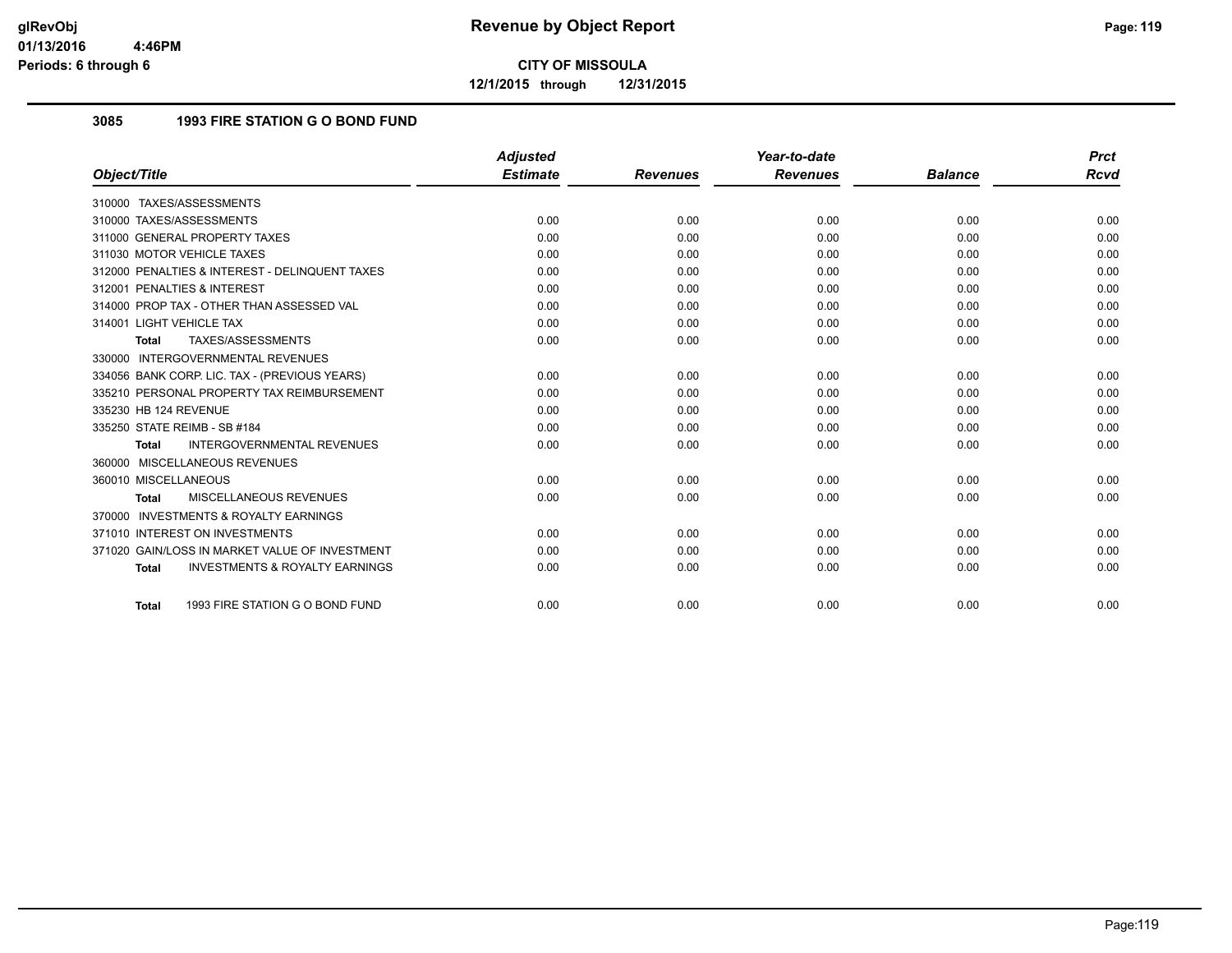**12/1/2015 through 12/31/2015**

**3090 2004 AQUATICS BOND**

**3090 2004 AQUATICS BOND**

|                                                     | <b>Adjusted</b> |                 | Year-to-date    |                | <b>Prct</b> |
|-----------------------------------------------------|-----------------|-----------------|-----------------|----------------|-------------|
| Object/Title                                        | <b>Estimate</b> | <b>Revenues</b> | <b>Revenues</b> | <b>Balance</b> | <b>Rcvd</b> |
| 310000 TAXES/ASSESSMENTS                            |                 |                 |                 |                |             |
| 310000 TAXES/ASSESSMENTS                            | 0.00            | 0.00            | 0.00            | 0.00           | 0.00        |
| 311000 GENERAL PROPERTY TAXES                       | 0.00            | 0.00            | 0.00            | 0.00           | 0.00        |
| 311030 MOTOR VEHICLE TAXES                          | 0.00            | 0.00            | 0.00            | 0.00           | 0.00        |
| 312000 PENALTIES & INTEREST - DELINQUENT TAXES      | 0.00            | 0.00            | 0.00            | 0.00           | 0.00        |
| 312001 PENALTIES & INTEREST                         | 0.00            | 0.00            | 0.00            | 0.00           | 0.00        |
| 314000 PROP TAX - OTHER THAN ASSESSED VAL           | 0.00            | 0.00            | 0.00            | 0.00           | 0.00        |
| 314001 LIGHT VEHICLE TAX                            | 0.00            | 0.00            | 0.00            | 0.00           | 0.00        |
| TAXES/ASSESSMENTS<br>Total                          | 0.00            | 0.00            | 0.00            | 0.00           | 0.00        |
| <b>INTERGOVERNMENTAL REVENUES</b><br>330000         |                 |                 |                 |                |             |
| 334056 BANK CORP. LIC. TAX - (PREVIOUS YEARS)       | 0.00            | 0.00            | 0.00            | 0.00           | 0.00        |
| 335210 PERSONAL PROPERTY TAX REIMBURSEMENT          | 0.00            | 0.00            | 0.00            | 0.00           | 0.00        |
| 335230 HB 124 REVENUE                               | 0.00            | 0.00            | 0.00            | 0.00           | 0.00        |
| 335250 STATE REIMB - SB #184                        | 0.00            | 0.00            | 0.00            | 0.00           | 0.00        |
| <b>INTERGOVERNMENTAL REVENUES</b><br><b>Total</b>   | 0.00            | 0.00            | 0.00            | 0.00           | 0.00        |
| 360000 MISCELLANEOUS REVENUES                       |                 |                 |                 |                |             |
| 360010 MISCELLANEOUS                                | 0.00            | 0.00            | 0.00            | 0.00           | 0.00        |
| MISCELLANEOUS REVENUES<br>Total                     | 0.00            | 0.00            | 0.00            | 0.00           | 0.00        |
| <b>INVESTMENTS &amp; ROYALTY EARNINGS</b><br>370000 |                 |                 |                 |                |             |
| 371010 INTEREST ON INVESTMENTS                      | 0.00            | 0.00            | 0.00            | 0.00           | 0.00        |
| 371020 GAIN/LOSS IN MARKET VALUE OF INVESTMENTS     | 0.00            | 0.00            | 0.00            | 0.00           | 0.00        |
| <b>INVESTMENTS &amp; ROYALTY EARNINGS</b><br>Total  | 0.00            | 0.00            | 0.00            | 0.00           | 0.00        |
| OTHER FINANCING SOURCES<br>380000                   |                 |                 |                 |                |             |
| 383043 TRANSFERS FROM IMPACT FEES                   | 0.00            | 0.00            | 0.00            | 0.00           | 0.00        |
| OTHER FINANCING SOURCES<br>Total                    | 0.00            | 0.00            | 0.00            | 0.00           | 0.00        |
|                                                     |                 |                 |                 |                |             |
| 2004 AQUATICS BOND<br><b>Total</b>                  | 0.00            | 0.00            | 0.00            | 0.00           | 0.00        |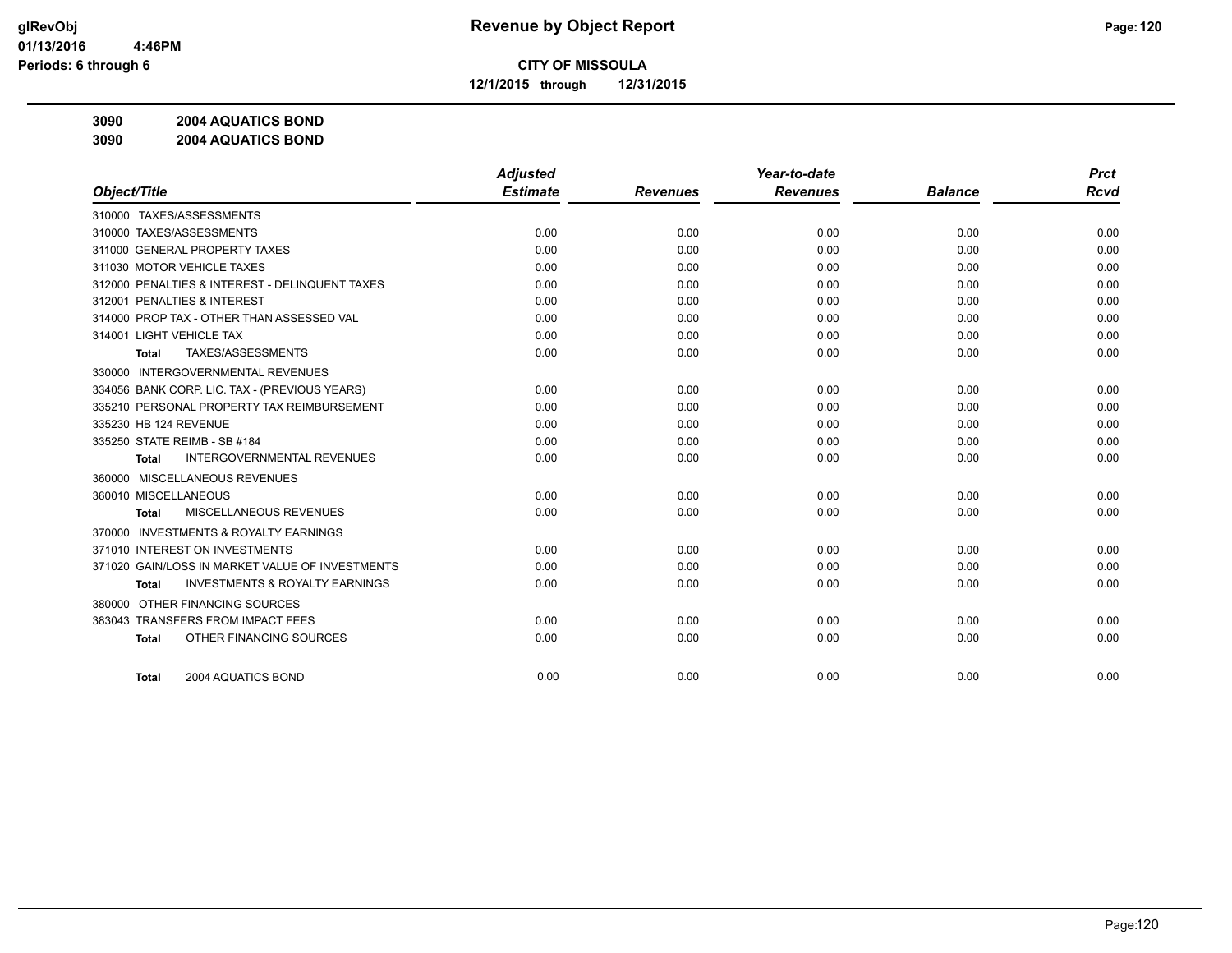**12/1/2015 through 12/31/2015**

### **3090 2004 AQUATICS BOND**

|                                                           | <b>Adjusted</b> |                 | Year-to-date    |                | <b>Prct</b> |
|-----------------------------------------------------------|-----------------|-----------------|-----------------|----------------|-------------|
| Object/Title                                              | <b>Estimate</b> | <b>Revenues</b> | <b>Revenues</b> | <b>Balance</b> | <b>Rcvd</b> |
| 310000 TAXES/ASSESSMENTS                                  |                 |                 |                 |                |             |
| 310000 TAXES/ASSESSMENTS                                  | 0.00            | 0.00            | 0.00            | 0.00           | 0.00        |
| 311000 GENERAL PROPERTY TAXES                             | 0.00            | 0.00            | 0.00            | 0.00           | 0.00        |
| 311030 MOTOR VEHICLE TAXES                                | 0.00            | 0.00            | 0.00            | 0.00           | 0.00        |
| 312000 PENALTIES & INTEREST - DELINQUENT TAXES            | 0.00            | 0.00            | 0.00            | 0.00           | 0.00        |
| 312001 PENALTIES & INTEREST                               | 0.00            | 0.00            | 0.00            | 0.00           | 0.00        |
| 314000 PROP TAX - OTHER THAN ASSESSED VAL                 | 0.00            | 0.00            | 0.00            | 0.00           | 0.00        |
| 314001 LIGHT VEHICLE TAX                                  | 0.00            | 0.00            | 0.00            | 0.00           | 0.00        |
| TAXES/ASSESSMENTS<br><b>Total</b>                         | 0.00            | 0.00            | 0.00            | 0.00           | 0.00        |
| 330000 INTERGOVERNMENTAL REVENUES                         |                 |                 |                 |                |             |
| 334056 BANK CORP. LIC. TAX - (PREVIOUS YEARS)             | 0.00            | 0.00            | 0.00            | 0.00           | 0.00        |
| 335210 PERSONAL PROPERTY TAX REIMBURSEMENT                | 0.00            | 0.00            | 0.00            | 0.00           | 0.00        |
| 335230 HB 124 REVENUE                                     | 0.00            | 0.00            | 0.00            | 0.00           | 0.00        |
| 335250 STATE REIMB - SB #184                              | 0.00            | 0.00            | 0.00            | 0.00           | 0.00        |
| <b>INTERGOVERNMENTAL REVENUES</b><br><b>Total</b>         | 0.00            | 0.00            | 0.00            | 0.00           | 0.00        |
| 360000 MISCELLANEOUS REVENUES                             |                 |                 |                 |                |             |
| 360010 MISCELLANEOUS                                      | 0.00            | 0.00            | 0.00            | 0.00           | 0.00        |
| MISCELLANEOUS REVENUES<br>Total                           | 0.00            | 0.00            | 0.00            | 0.00           | 0.00        |
| 370000 INVESTMENTS & ROYALTY EARNINGS                     |                 |                 |                 |                |             |
| 371010 INTEREST ON INVESTMENTS                            | 0.00            | 0.00            | 0.00            | 0.00           | 0.00        |
| 371020 GAIN/LOSS IN MARKET VALUE OF INVESTMENT            | 0.00            | 0.00            | 0.00            | 0.00           | 0.00        |
| <b>INVESTMENTS &amp; ROYALTY EARNINGS</b><br><b>Total</b> | 0.00            | 0.00            | 0.00            | 0.00           | 0.00        |
| 380000 OTHER FINANCING SOURCES                            |                 |                 |                 |                |             |
| 383043 TRANSFERS FROM IMPACT FEES                         | 0.00            | 0.00            | 0.00            | 0.00           | 0.00        |
| OTHER FINANCING SOURCES<br><b>Total</b>                   | 0.00            | 0.00            | 0.00            | 0.00           | 0.00        |
| 2004 AQUATICS BOND<br>Total                               | 0.00            | 0.00            | 0.00            | 0.00           | 0.00        |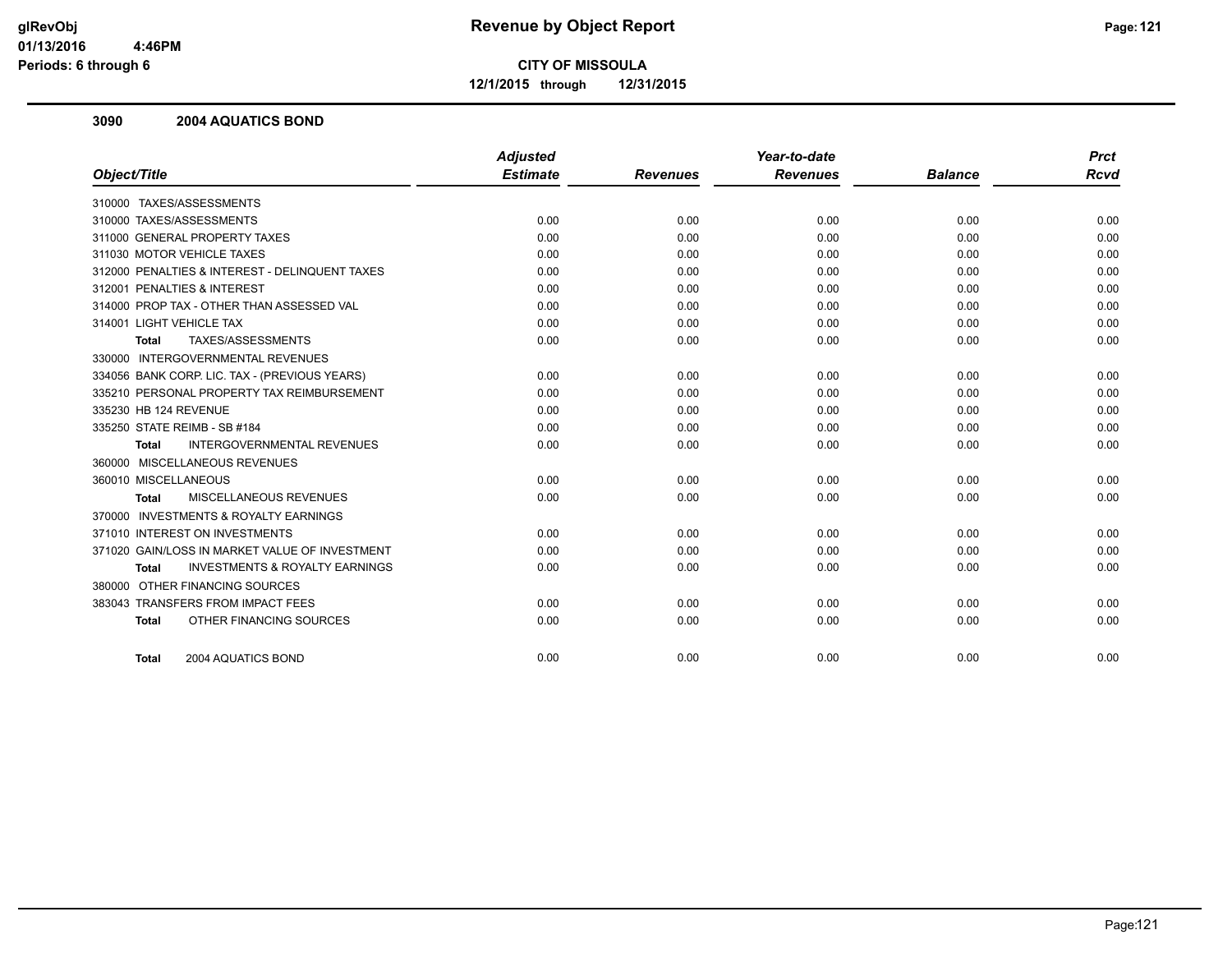**12/1/2015 through 12/31/2015**

# **3091 SERIES 2012A AQUATICS REFUNDING BOND**

**3091 SERIES 2012A AQUATICS REFUNDING BOND**

|                                                           | <b>Adjusted</b> |                 | Year-to-date    |                | <b>Prct</b> |
|-----------------------------------------------------------|-----------------|-----------------|-----------------|----------------|-------------|
| Object/Title                                              | <b>Estimate</b> | <b>Revenues</b> | <b>Revenues</b> | <b>Balance</b> | Rcvd        |
| 310000 TAXES/ASSESSMENTS                                  |                 |                 |                 |                |             |
| 310000 TAXES/ASSESSMENTS                                  | 0.00            | 0.00            | 0.00            | 0.00           | 0.00        |
| 311000 GENERAL PROPERTY TAXES                             | 595,148.00      | 299,227.14      | 299,847.98      | 295,300.02     | 50.38       |
| 312000 PENALTIES & INTEREST - DELINQUENT TAXES            | 0.00            | 0.00            | 0.00            | 0.00           | 0.00        |
| 312001 PENALTIES & INTEREST                               | 0.00            | 45.60           | 139.36          | $-139.36$      | 0.00        |
| 314000 PROP TAX - OTHER THAN ASSESSED VAL                 | 0.00            | 0.00            | 0.00            | 0.00           | 0.00        |
| <b>TAXES/ASSESSMENTS</b><br><b>Total</b>                  | 595,148.00      | 299,272.74      | 299,987.34      | 295,160.66     | 50.41       |
| 360000 MISCELLANEOUS REVENUES                             |                 |                 |                 |                |             |
| 360010 MISCELLANEOUS                                      | 0.00            | 0.00            | 0.00            | 0.00           | 0.00        |
| MISCELLANEOUS REVENUES<br>Total                           | 0.00            | 0.00            | 0.00            | 0.00           | 0.00        |
| <b>INVESTMENTS &amp; ROYALTY EARNINGS</b><br>370000       |                 |                 |                 |                |             |
| 371010 INTEREST ON INVESTMENTS                            | 0.00            | 0.00            | 0.00            | 0.00           | 0.00        |
| 371020 GAIN/LOSS IN MARKET VALUE OF INVESTMENTS           | 0.00            | 0.00            | 0.00            | 0.00           | 0.00        |
| <b>INVESTMENTS &amp; ROYALTY EARNINGS</b><br><b>Total</b> | 0.00            | 0.00            | 0.00            | 0.00           | 0.00        |
| OTHER FINANCING SOURCES<br>380000                         |                 |                 |                 |                |             |
| 381010 BOND PROCEEDS                                      | 0.00            | 0.00            | 0.00            | 0.00           | 0.00        |
| OTHER FINANCING SOURCES<br>Total                          | 0.00            | 0.00            | 0.00            | 0.00           | 0.00        |
| SERIES 2012A AQUATICS REFUNDING BONI<br><b>Total</b>      | 595,148.00      | 299,272.74      | 299,987.34      | 295,160.66     | 50.41       |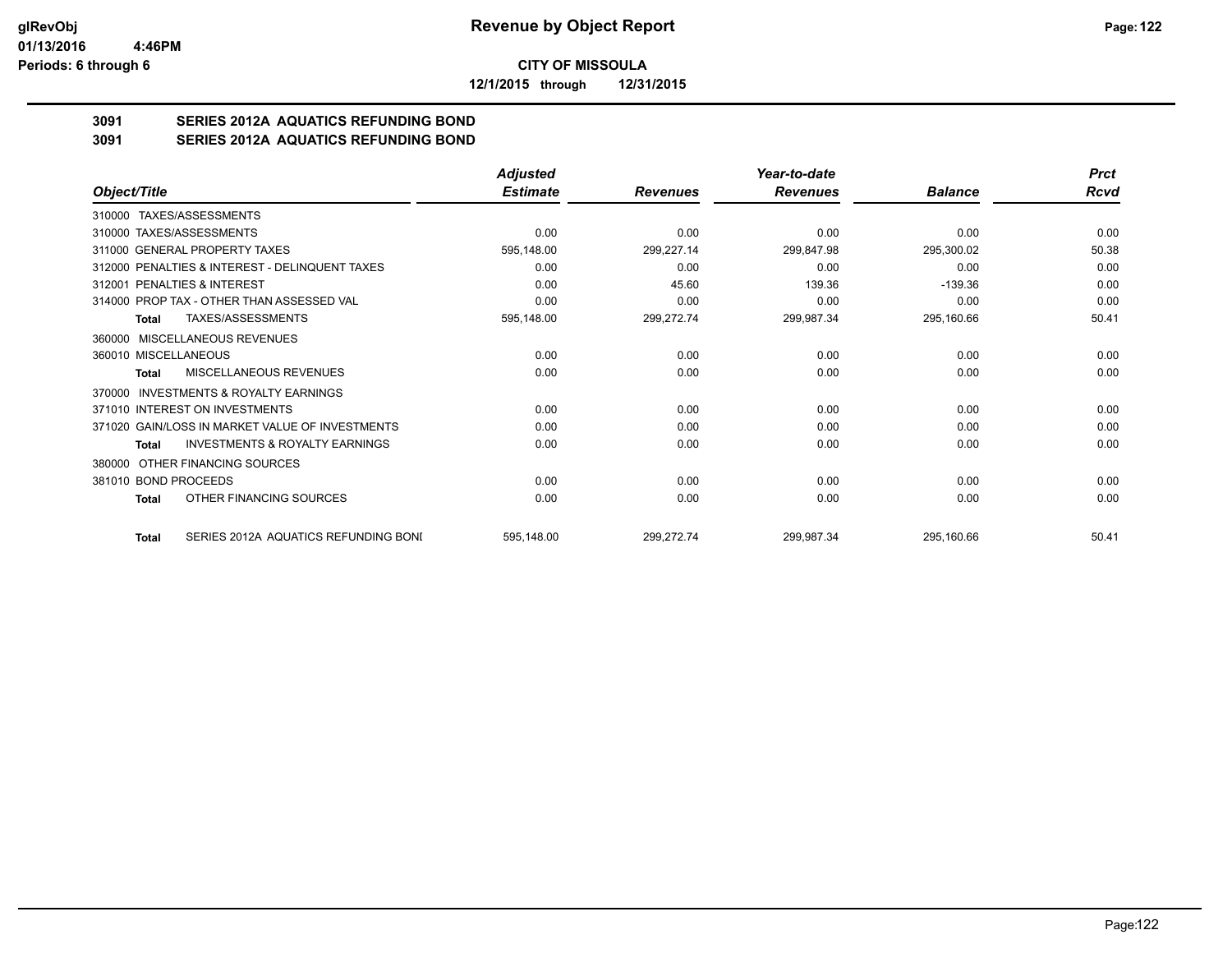**12/1/2015 through 12/31/2015**

## **3091 SERIES 2012A AQUATICS REFUNDING BOND**

|                                                           | Adjusted        |                 | Year-to-date    |                | <b>Prct</b> |
|-----------------------------------------------------------|-----------------|-----------------|-----------------|----------------|-------------|
| Object/Title                                              | <b>Estimate</b> | <b>Revenues</b> | <b>Revenues</b> | <b>Balance</b> | <b>Rcvd</b> |
| TAXES/ASSESSMENTS<br>310000                               |                 |                 |                 |                |             |
| 310000 TAXES/ASSESSMENTS                                  | 0.00            | 0.00            | 0.00            | 0.00           | 0.00        |
| 311000 GENERAL PROPERTY TAXES                             | 595,148.00      | 299,227.14      | 299,847.98      | 295,300.02     | 50.38       |
| 312000 PENALTIES & INTEREST - DELINQUENT TAXES            | 0.00            | 0.00            | 0.00            | 0.00           | 0.00        |
| 312001 PENALTIES & INTEREST                               | 0.00            | 45.60           | 139.36          | $-139.36$      | 0.00        |
| 314000 PROP TAX - OTHER THAN ASSESSED VAL                 | 0.00            | 0.00            | 0.00            | 0.00           | 0.00        |
| TAXES/ASSESSMENTS<br><b>Total</b>                         | 595,148.00      | 299,272.74      | 299,987.34      | 295,160.66     | 50.41       |
| MISCELLANEOUS REVENUES<br>360000                          |                 |                 |                 |                |             |
| 360010 MISCELLANEOUS                                      | 0.00            | 0.00            | 0.00            | 0.00           | 0.00        |
| MISCELLANEOUS REVENUES<br><b>Total</b>                    | 0.00            | 0.00            | 0.00            | 0.00           | 0.00        |
| <b>INVESTMENTS &amp; ROYALTY EARNINGS</b><br>370000       |                 |                 |                 |                |             |
| 371010 INTEREST ON INVESTMENTS                            | 0.00            | 0.00            | 0.00            | 0.00           | 0.00        |
| 371020 GAIN/LOSS IN MARKET VALUE OF INVESTMENT            | 0.00            | 0.00            | 0.00            | 0.00           | 0.00        |
| <b>INVESTMENTS &amp; ROYALTY EARNINGS</b><br><b>Total</b> | 0.00            | 0.00            | 0.00            | 0.00           | 0.00        |
| OTHER FINANCING SOURCES<br>380000                         |                 |                 |                 |                |             |
| 381010 BOND PROCEEDS                                      | 0.00            | 0.00            | 0.00            | 0.00           | 0.00        |
| OTHER FINANCING SOURCES<br><b>Total</b>                   | 0.00            | 0.00            | 0.00            | 0.00           | 0.00        |
| SERIES 2012A AQUATICS REFUNDING BON<br><b>Total</b>       | 595,148.00      | 299,272.74      | 299,987.34      | 295,160.66     | 50.41       |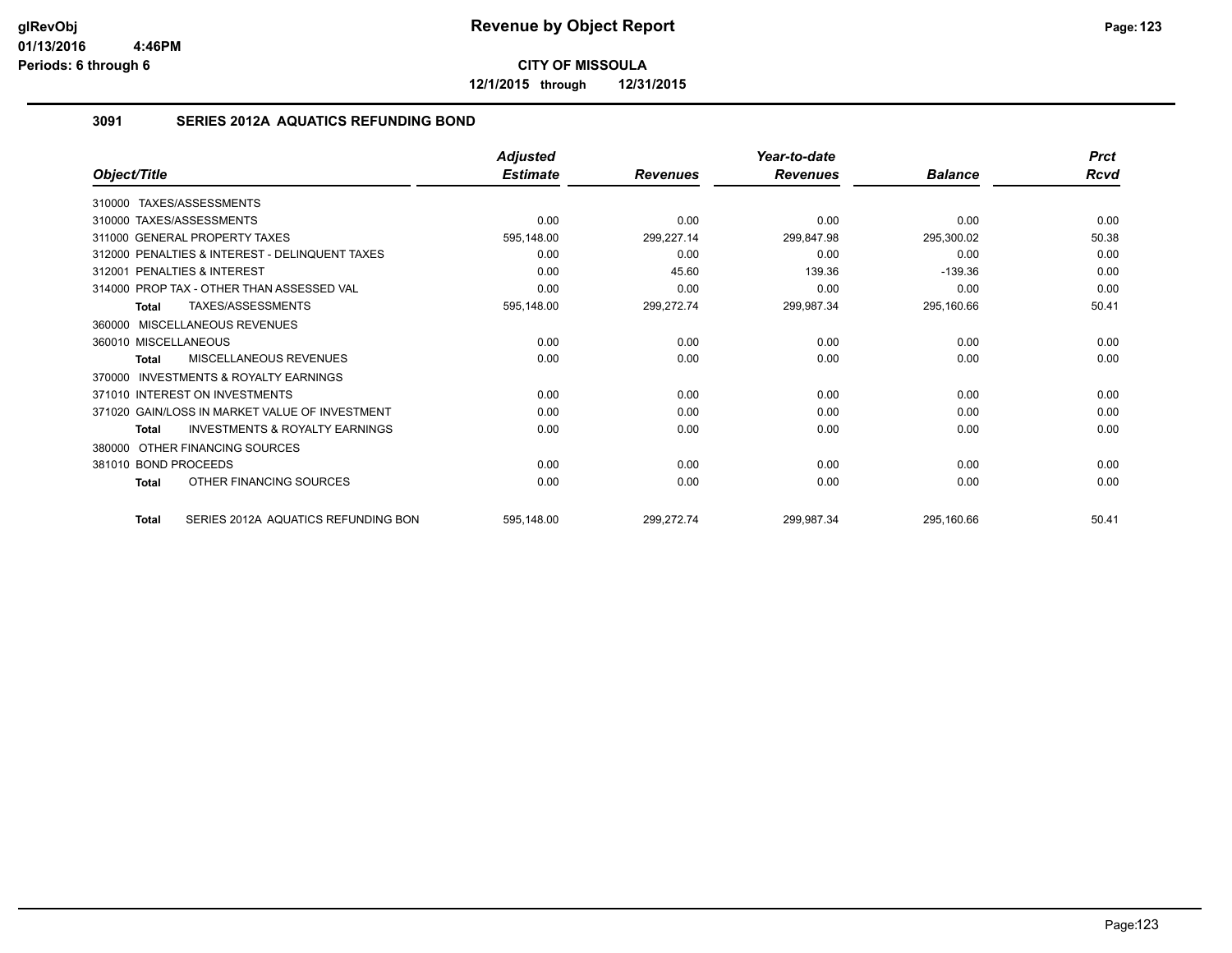**12/1/2015 through 12/31/2015**

# **3092 Series 2013A GO REFUNDING BONDS**

**3092 Series 2013A GO REFUNDING BONDS**

|                                                    | <b>Adjusted</b> |                 | Year-to-date    |                | <b>Prct</b> |
|----------------------------------------------------|-----------------|-----------------|-----------------|----------------|-------------|
| Object/Title                                       | <b>Estimate</b> | <b>Revenues</b> | <b>Revenues</b> | <b>Balance</b> | Rcvd        |
| 310000 TAXES/ASSESSMENTS                           |                 |                 |                 |                |             |
| 310000 TAXES/ASSESSMENTS                           | 0.00            | 0.00            | 0.00            | 0.00           | 0.00        |
| 311000 GENERAL PROPERTY TAXES                      | 688,926.00      | 347,006.31      | 347,724.04      | 341,201.96     | 50.47       |
| 312000 PENALTIES & INTEREST - DELINQUENT TAXES     | 0.00            | 0.00            | 0.00            | 0.00           | 0.00        |
| <b>PENALTIES &amp; INTEREST</b><br>312001          | 0.00            | 50.86           | 139.92          | $-139.92$      | 0.00        |
| <b>TAXES/ASSESSMENTS</b><br>Total                  | 688,926.00      | 347,057.17      | 347,863.96      | 341,062.04     | 50.49       |
| INVESTMENTS & ROYALTY EARNINGS<br>370000           |                 |                 |                 |                |             |
| 371010 INTEREST ON INVESTMENTS                     | 0.00            | 0.00            | 0.00            | 0.00           | 0.00        |
| 371020 GAIN/LOSS IN MARKET VALUE OF INVESTMENTS    | 0.00            | 0.00            | 0.00            | 0.00           | 0.00        |
| <b>INVESTMENTS &amp; ROYALTY EARNINGS</b><br>Total | 0.00            | 0.00            | 0.00            | 0.00           | 0.00        |
| 380000 OTHER FINANCING SOURCES                     |                 |                 |                 |                |             |
| 381010 BOND PROCEEDS                               | 0.00            | 0.00            | 0.00            | 0.00           | 0.00        |
| OTHER FINANCING SOURCES<br>Total                   | 0.00            | 0.00            | 0.00            | 0.00           | 0.00        |
| Series 2013A GO REFUNDING BONDS<br>Total           | 688,926.00      | 347,057.17      | 347,863.96      | 341,062.04     | 50.49       |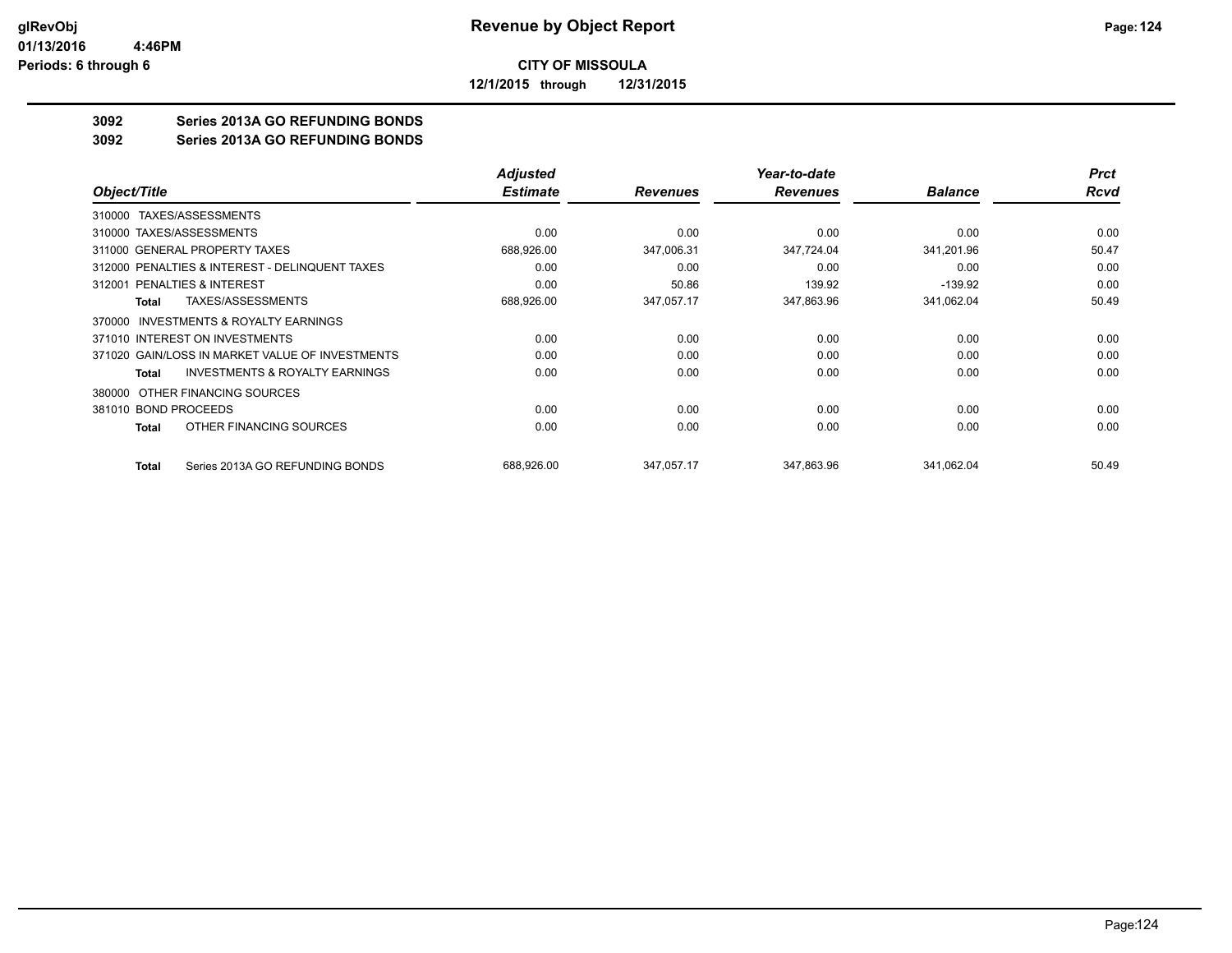**12/1/2015 through 12/31/2015**

# **3092 Series 2013A GO REFUNDING BONDS**

| Object/Title                                              | <b>Adjusted</b><br><b>Estimate</b> | <b>Revenues</b> | Year-to-date<br><b>Revenues</b> | <b>Balance</b> | <b>Prct</b><br><b>Rcvd</b> |
|-----------------------------------------------------------|------------------------------------|-----------------|---------------------------------|----------------|----------------------------|
| TAXES/ASSESSMENTS<br>310000                               |                                    |                 |                                 |                |                            |
| 310000 TAXES/ASSESSMENTS                                  | 0.00                               | 0.00            | 0.00                            | 0.00           | 0.00                       |
| 311000 GENERAL PROPERTY TAXES                             | 688,926.00                         | 347,006.31      | 347,724.04                      | 341,201.96     | 50.47                      |
| 312000 PENALTIES & INTEREST - DELINQUENT TAXES            | 0.00                               | 0.00            | 0.00                            | 0.00           | 0.00                       |
| PENALTIES & INTEREST<br>312001                            | 0.00                               | 50.86           | 139.92                          | $-139.92$      | 0.00                       |
| TAXES/ASSESSMENTS<br>Total                                | 688,926.00                         | 347,057.17      | 347,863.96                      | 341,062.04     | 50.49                      |
| <b>INVESTMENTS &amp; ROYALTY EARNINGS</b><br>370000       |                                    |                 |                                 |                |                            |
| 371010 INTEREST ON INVESTMENTS                            | 0.00                               | 0.00            | 0.00                            | 0.00           | 0.00                       |
| 371020 GAIN/LOSS IN MARKET VALUE OF INVESTMENT            | 0.00                               | 0.00            | 0.00                            | 0.00           | 0.00                       |
| <b>INVESTMENTS &amp; ROYALTY EARNINGS</b><br><b>Total</b> | 0.00                               | 0.00            | 0.00                            | 0.00           | 0.00                       |
| 380000 OTHER FINANCING SOURCES                            |                                    |                 |                                 |                |                            |
| 381010 BOND PROCEEDS                                      | 0.00                               | 0.00            | 0.00                            | 0.00           | 0.00                       |
| OTHER FINANCING SOURCES<br>Total                          | 0.00                               | 0.00            | 0.00                            | 0.00           | 0.00                       |
| Series 2013A GO REFUNDING BONDS<br>Total                  | 688.926.00                         | 347.057.17      | 347.863.96                      | 341.062.04     | 50.49                      |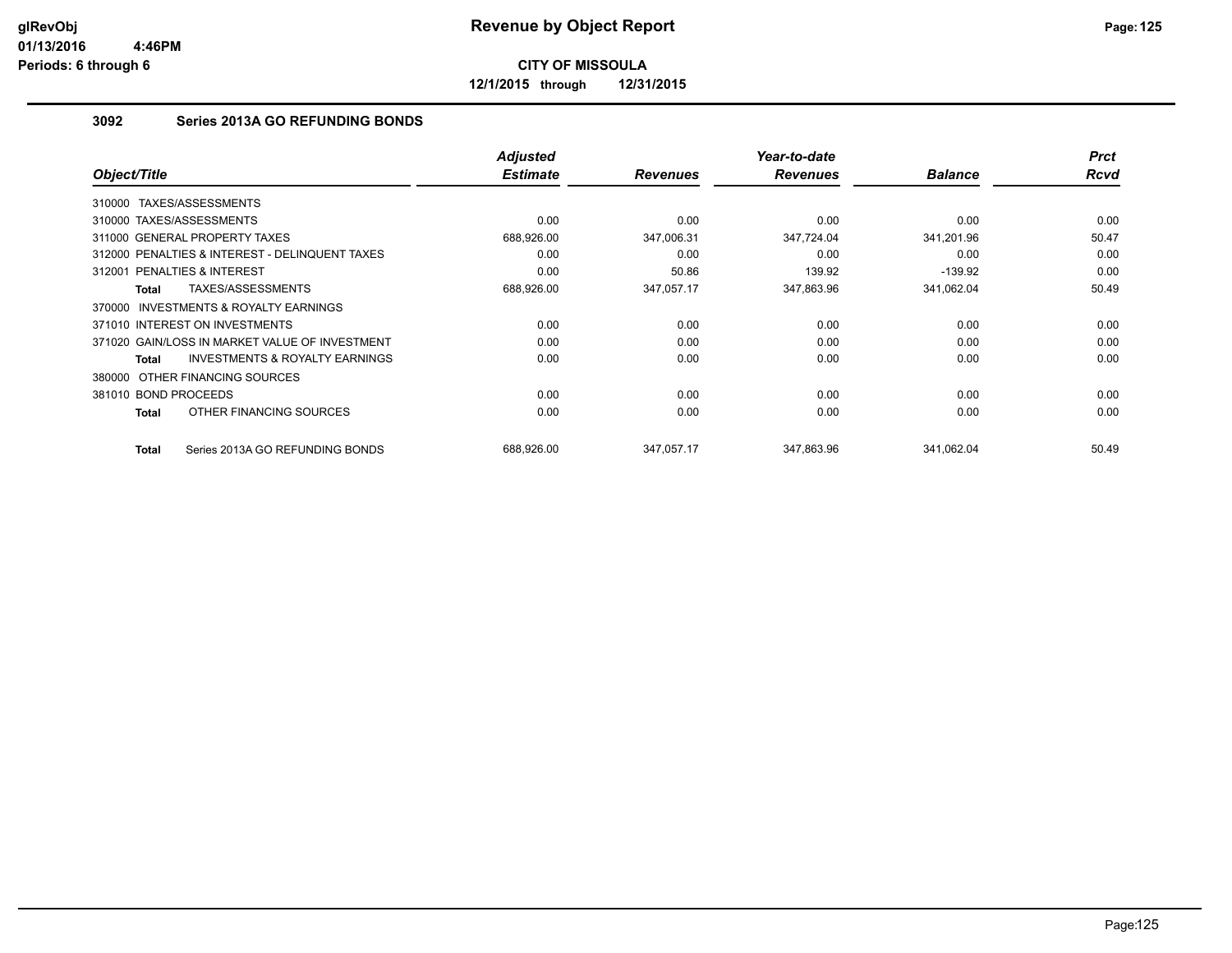**12/1/2015 through 12/31/2015**

# **3095 2004 REFUNDING BONDS DEBT SERVICE**

## **3095 2004 REFUNDING BONDS DEBT SERVICE**

|                                                    | <b>Adjusted</b> |                 | Year-to-date    |                | <b>Prct</b> |
|----------------------------------------------------|-----------------|-----------------|-----------------|----------------|-------------|
| Object/Title                                       | <b>Estimate</b> | <b>Revenues</b> | <b>Revenues</b> | <b>Balance</b> | <b>Rcvd</b> |
| 310000 TAXES/ASSESSMENTS                           |                 |                 |                 |                |             |
| 310000 TAXES/ASSESSMENTS                           | 0.00            | 0.00            | 0.00            | 0.00           | 0.00        |
| 311000 GENERAL PROPERTY TAXES                      | 0.00            | 17.74           | 97.60           | $-97.60$       | 0.00        |
| 311030 MOTOR VEHICLE TAXES                         | 0.00            | 0.00            | 0.00            | 0.00           | 0.00        |
| 312000 PENALTIES & INTEREST - DELINQUENT TAXES     | 0.00            | 0.00            | 0.00            | 0.00           | 0.00        |
| 312001 PENALTIES & INTEREST                        | 0.00            | 6.26            | 40.24           | $-40.24$       | 0.00        |
| 314000 PROP TAX - OTHER THAN ASSESSED VAL          | 0.00            | 0.00            | 0.00            | 0.00           | 0.00        |
| 314001 LIGHT VEHICLE TAX                           | 0.00            | 0.00            | 0.00            | 0.00           | 0.00        |
| TAXES/ASSESSMENTS<br>Total                         | 0.00            | 24.00           | 137.84          | $-137.84$      | 0.00        |
| 330000 INTERGOVERNMENTAL REVENUES                  |                 |                 |                 |                |             |
| 334056 BANK CORP. LIC. TAX - (PREVIOUS YEARS)      | 0.00            | 0.00            | 0.00            | 0.00           | 0.00        |
| 335210 PERSONAL PROPERTY TAX REIMBURSEMENT         | 0.00            | 0.00            | 0.00            | 0.00           | 0.00        |
| 335230 HB 124 REVENUE                              | 0.00            | 0.00            | 0.00            | 0.00           | 0.00        |
| 335250 STATE REIMB - SB #184                       | 0.00            | 0.00            | 0.00            | 0.00           | 0.00        |
| <b>INTERGOVERNMENTAL REVENUES</b><br>Total         | 0.00            | 0.00            | 0.00            | 0.00           | 0.00        |
| 360000 MISCELLANEOUS REVENUES                      |                 |                 |                 |                |             |
| 360010 MISCELLANEOUS                               | 0.00            | 0.00            | 0.00            | 0.00           | 0.00        |
| MISCELLANEOUS REVENUES<br><b>Total</b>             | 0.00            | 0.00            | 0.00            | 0.00           | 0.00        |
| 370000 INVESTMENTS & ROYALTY EARNINGS              |                 |                 |                 |                |             |
| 371010 INTEREST ON INVESTMENTS                     | 0.00            | 0.00            | 0.00            | 0.00           | 0.00        |
| 371020 GAIN/LOSS IN MARKET VALUE OF INVESTMENTS    | 0.00            | 0.00            | 0.00            | 0.00           | 0.00        |
| <b>INVESTMENTS &amp; ROYALTY EARNINGS</b><br>Total | 0.00            | 0.00            | 0.00            | 0.00           | 0.00        |
| 380000 OTHER FINANCING SOURCES                     |                 |                 |                 |                |             |
| 380000 OTHER FINANCING SOURCES                     | 0.00            | 0.00            | 0.00            | 0.00           | 0.00        |
| 381009 TRANSFERS IN                                | 0.00            | 0.00            | 0.00            | 0.00           | 0.00        |
| 381010 BOND PROCEEDS                               | 0.00            | 0.00            | 0.00            | 0.00           | 0.00        |
| 383043 TRANSFERS FROM IMPACT FEES                  | 0.00            | 0.00            | 0.00            | 0.00           | 0.00        |
| OTHER FINANCING SOURCES<br>Total                   | 0.00            | 0.00            | 0.00            | 0.00           | 0.00        |
| 2004 REFUNDING BONDS DEBT SERVICE<br>Total         | 0.00            | 24.00           | 137.84          | $-137.84$      | 0.00        |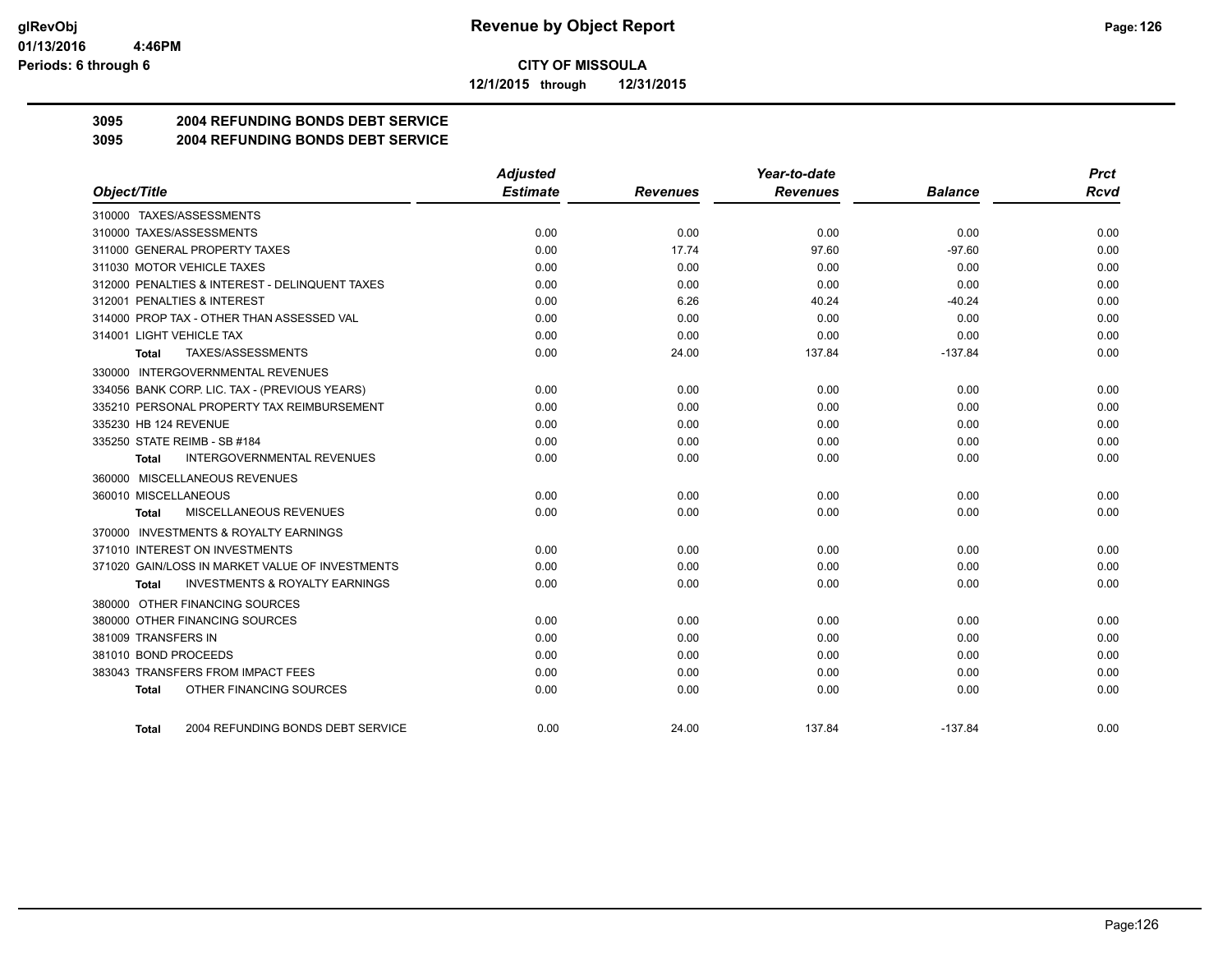**12/1/2015 through 12/31/2015**

## **3095 2004 REFUNDING BONDS DEBT SERVICE**

| Object/Title                                              | <b>Adjusted</b><br><b>Estimate</b> | <b>Revenues</b> | Year-to-date<br><b>Revenues</b> | <b>Balance</b> | <b>Prct</b><br><b>Rcvd</b> |
|-----------------------------------------------------------|------------------------------------|-----------------|---------------------------------|----------------|----------------------------|
| 310000 TAXES/ASSESSMENTS                                  |                                    |                 |                                 |                |                            |
| 310000 TAXES/ASSESSMENTS                                  | 0.00                               | 0.00            | 0.00                            | 0.00           | 0.00                       |
| 311000 GENERAL PROPERTY TAXES                             | 0.00                               | 17.74           | 97.60                           | $-97.60$       | 0.00                       |
| 311030 MOTOR VEHICLE TAXES                                | 0.00                               | 0.00            | 0.00                            | 0.00           | 0.00                       |
| 312000 PENALTIES & INTEREST - DELINQUENT TAXES            | 0.00                               | 0.00            | 0.00                            | 0.00           | 0.00                       |
| 312001 PENALTIES & INTEREST                               | 0.00                               | 6.26            | 40.24                           | $-40.24$       | 0.00                       |
| 314000 PROP TAX - OTHER THAN ASSESSED VAL                 | 0.00                               | 0.00            | 0.00                            | 0.00           | 0.00                       |
| 314001 LIGHT VEHICLE TAX                                  | 0.00                               | 0.00            | 0.00                            | 0.00           | 0.00                       |
| TAXES/ASSESSMENTS<br><b>Total</b>                         | 0.00                               | 24.00           | 137.84                          | $-137.84$      | 0.00                       |
| 330000 INTERGOVERNMENTAL REVENUES                         |                                    |                 |                                 |                |                            |
| 334056 BANK CORP. LIC. TAX - (PREVIOUS YEARS)             | 0.00                               | 0.00            | 0.00                            | 0.00           | 0.00                       |
| 335210 PERSONAL PROPERTY TAX REIMBURSEMENT                | 0.00                               | 0.00            | 0.00                            | 0.00           | 0.00                       |
| 335230 HB 124 REVENUE                                     | 0.00                               | 0.00            | 0.00                            | 0.00           | 0.00                       |
| 335250 STATE REIMB - SB #184                              | 0.00                               | 0.00            | 0.00                            | 0.00           | 0.00                       |
| <b>INTERGOVERNMENTAL REVENUES</b><br><b>Total</b>         | 0.00                               | 0.00            | 0.00                            | 0.00           | 0.00                       |
| 360000 MISCELLANEOUS REVENUES                             |                                    |                 |                                 |                |                            |
| 360010 MISCELLANEOUS                                      | 0.00                               | 0.00            | 0.00                            | 0.00           | 0.00                       |
| MISCELLANEOUS REVENUES<br><b>Total</b>                    | 0.00                               | 0.00            | 0.00                            | 0.00           | 0.00                       |
| 370000 INVESTMENTS & ROYALTY EARNINGS                     |                                    |                 |                                 |                |                            |
| 371010 INTEREST ON INVESTMENTS                            | 0.00                               | 0.00            | 0.00                            | 0.00           | 0.00                       |
| 371020 GAIN/LOSS IN MARKET VALUE OF INVESTMENT            | 0.00                               | 0.00            | 0.00                            | 0.00           | 0.00                       |
| <b>INVESTMENTS &amp; ROYALTY EARNINGS</b><br><b>Total</b> | 0.00                               | 0.00            | 0.00                            | 0.00           | 0.00                       |
| 380000 OTHER FINANCING SOURCES                            |                                    |                 |                                 |                |                            |
| 380000 OTHER FINANCING SOURCES                            | 0.00                               | 0.00            | 0.00                            | 0.00           | 0.00                       |
| 381009 TRANSFERS IN                                       | 0.00                               | 0.00            | 0.00                            | 0.00           | 0.00                       |
| 381010 BOND PROCEEDS                                      | 0.00                               | 0.00            | 0.00                            | 0.00           | 0.00                       |
| 383043 TRANSFERS FROM IMPACT FEES                         | 0.00                               | 0.00            | 0.00                            | 0.00           | 0.00                       |
| OTHER FINANCING SOURCES<br><b>Total</b>                   | 0.00                               | 0.00            | 0.00                            | 0.00           | 0.00                       |
| 2004 REFUNDING BONDS DEBT SERVICE<br>Total                | 0.00                               | 24.00           | 137.84                          | $-137.84$      | 0.00                       |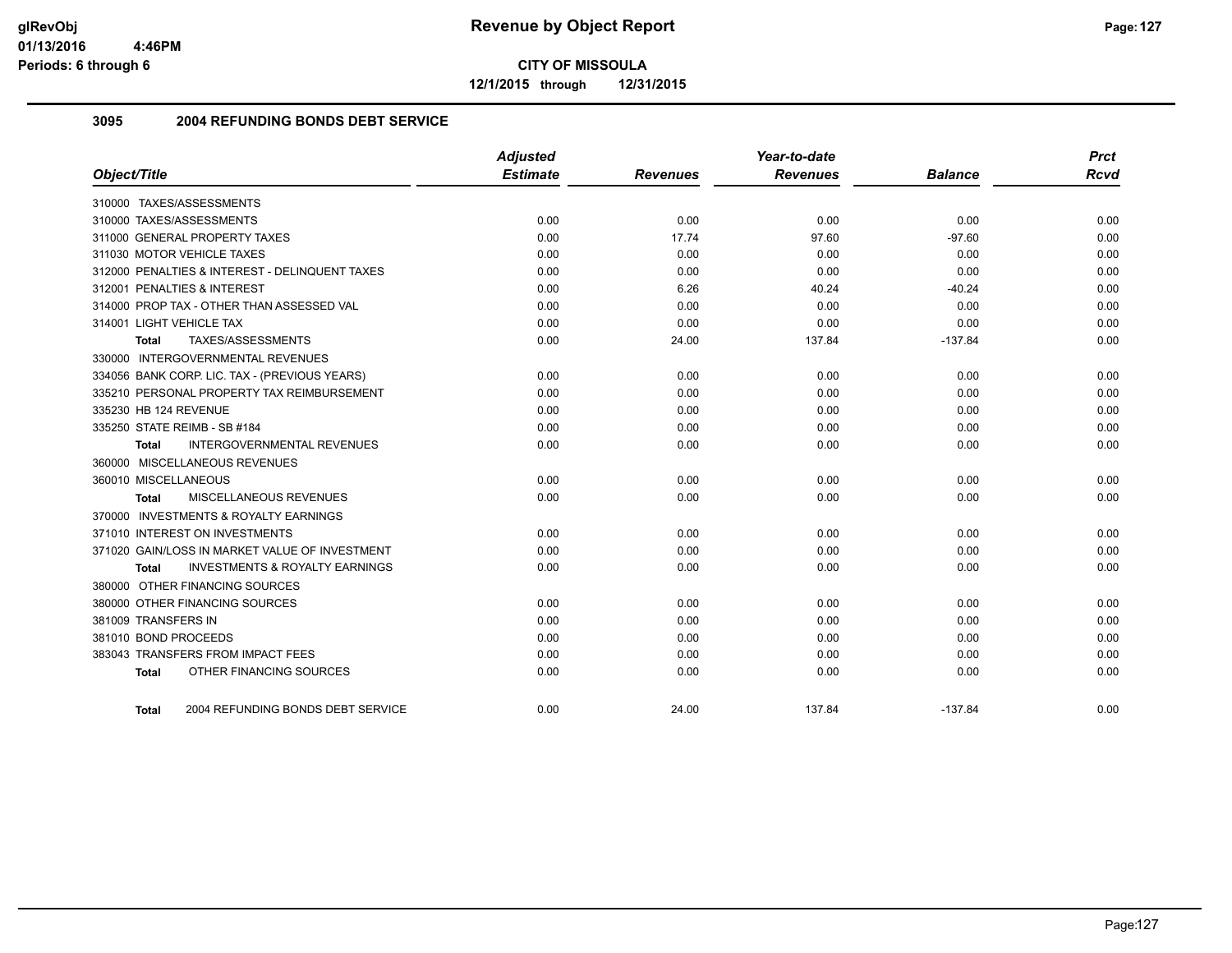**12/1/2015 through 12/31/2015**

### **3096 NEW FIRE STATION GO BOND**

#### **3096 NEW FIRE STATION GO BOND**

|                                                           | <b>Adjusted</b> |                 | Year-to-date    |                | <b>Prct</b> |
|-----------------------------------------------------------|-----------------|-----------------|-----------------|----------------|-------------|
| Object/Title                                              | <b>Estimate</b> | <b>Revenues</b> | <b>Revenues</b> | <b>Balance</b> | Rcvd        |
| TAXES/ASSESSMENTS<br>310000                               |                 |                 |                 |                |             |
| 310000 TAXES/ASSESSMENTS                                  | 0.00            | 0.00            | 0.00            | 0.00           | 0.00        |
| 311000 GENERAL PROPERTY TAXES                             | 280,151.00      | 140,739.94      | 140,911.62      | 139,239.38     | 50.30       |
| 311030 MOTOR VEHICLE TAXES                                | 0.00            | 0.00            | 0.00            | 0.00           | 0.00        |
| 312001 PENALTIES & INTEREST                               | 0.00            | 18.72           | 76.26           | $-76.26$       | 0.00        |
| TAXES/ASSESSMENTS<br>Total                                | 280,151.00      | 140,758.66      | 140,987.88      | 139,163.12     | 50.33       |
| <b>INVESTMENTS &amp; ROYALTY EARNINGS</b><br>370000       |                 |                 |                 |                |             |
| 371010 INTEREST ON INVESTMENTS                            | 0.00            | 0.00            | 0.00            | 0.00           | 0.00        |
| 371020 GAIN/LOSS IN MARKET VALUE OF INVESTMENTS           | 0.00            | 0.00            | 0.00            | 0.00           | 0.00        |
| <b>INVESTMENTS &amp; ROYALTY EARNINGS</b><br><b>Total</b> | 0.00            | 0.00            | 0.00            | 0.00           | 0.00        |
| OTHER FINANCING SOURCES<br>380000                         |                 |                 |                 |                |             |
| 383000 OPERATING TRANSFERS                                | 0.00            | 0.00            | 0.00            | 0.00           | 0.00        |
| OTHER FINANCING SOURCES<br><b>Total</b>                   | 0.00            | 0.00            | 0.00            | 0.00           | 0.00        |
| NEW FIRE STATION GO BOND<br><b>Total</b>                  | 280,151.00      | 140.758.66      | 140,987.88      | 139,163.12     | 50.33       |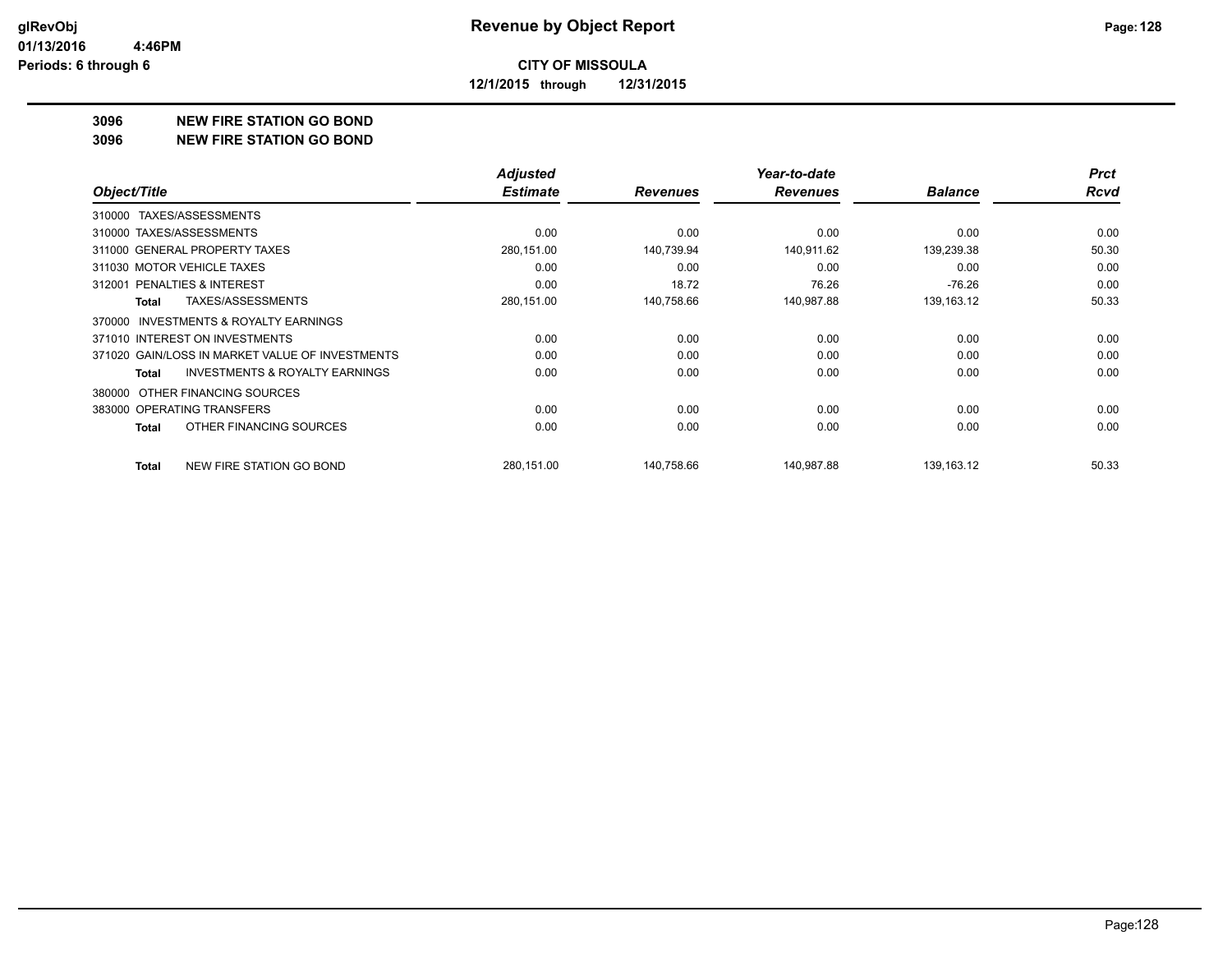**12/1/2015 through 12/31/2015**

# **3096 NEW FIRE STATION GO BOND**

| Object/Title                                        | <b>Adjusted</b><br><b>Estimate</b> | <b>Revenues</b> | Year-to-date<br><b>Revenues</b> | <b>Balance</b> | <b>Prct</b><br><b>Rcvd</b> |
|-----------------------------------------------------|------------------------------------|-----------------|---------------------------------|----------------|----------------------------|
|                                                     |                                    |                 |                                 |                |                            |
| TAXES/ASSESSMENTS<br>310000                         |                                    |                 |                                 |                |                            |
| 310000 TAXES/ASSESSMENTS                            | 0.00                               | 0.00            | 0.00                            | 0.00           | 0.00                       |
| 311000 GENERAL PROPERTY TAXES                       | 280,151.00                         | 140,739.94      | 140,911.62                      | 139,239.38     | 50.30                      |
| 311030 MOTOR VEHICLE TAXES                          | 0.00                               | 0.00            | 0.00                            | 0.00           | 0.00                       |
| 312001 PENALTIES & INTEREST                         | 0.00                               | 18.72           | 76.26                           | $-76.26$       | 0.00                       |
| TAXES/ASSESSMENTS<br>Total                          | 280,151.00                         | 140,758.66      | 140,987.88                      | 139, 163. 12   | 50.33                      |
| <b>INVESTMENTS &amp; ROYALTY EARNINGS</b><br>370000 |                                    |                 |                                 |                |                            |
| 371010 INTEREST ON INVESTMENTS                      | 0.00                               | 0.00            | 0.00                            | 0.00           | 0.00                       |
| 371020 GAIN/LOSS IN MARKET VALUE OF INVESTMENT      | 0.00                               | 0.00            | 0.00                            | 0.00           | 0.00                       |
| <b>INVESTMENTS &amp; ROYALTY EARNINGS</b><br>Total  | 0.00                               | 0.00            | 0.00                            | 0.00           | 0.00                       |
| 380000 OTHER FINANCING SOURCES                      |                                    |                 |                                 |                |                            |
| 383000 OPERATING TRANSFERS                          | 0.00                               | 0.00            | 0.00                            | 0.00           | 0.00                       |
| OTHER FINANCING SOURCES<br>Total                    | 0.00                               | 0.00            | 0.00                            | 0.00           | 0.00                       |
| NEW FIRE STATION GO BOND<br>Total                   | 280.151.00                         | 140,758.66      | 140.987.88                      | 139,163.12     | 50.33                      |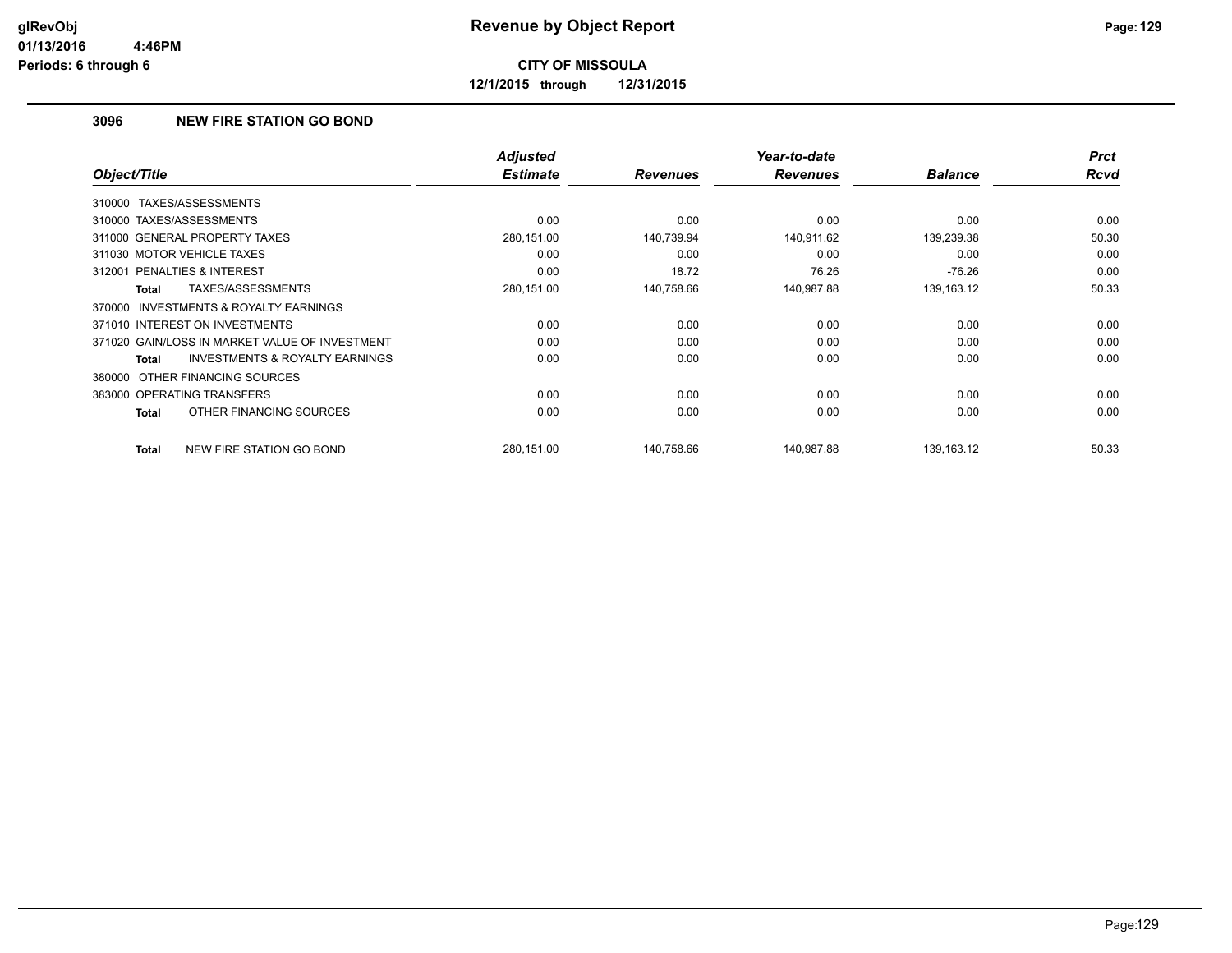**12/1/2015 through 12/31/2015**

#### **3097 2007 REFUNDING BONDS**

**3097 2007 REFUNDING BONDS**

|                                                     | <b>Adjusted</b> |                 | Year-to-date    |                | <b>Prct</b> |
|-----------------------------------------------------|-----------------|-----------------|-----------------|----------------|-------------|
| Object/Title                                        | <b>Estimate</b> | <b>Revenues</b> | <b>Revenues</b> | <b>Balance</b> | <b>Rcvd</b> |
| 310000 TAXES/ASSESSMENTS                            |                 |                 |                 |                |             |
| 310000 TAXES/ASSESSMENTS                            | 0.00            | 0.00            | 0.00            | 0.00           | 0.00        |
| 311000 GENERAL PROPERTY TAXES                       | 0.00            | 0.00            | 0.00            | 0.00           | 0.00        |
| 311030 MOTOR VEHICLE TAXES                          | 0.00            | 0.00            | 0.00            | 0.00           | 0.00        |
| 312001 PENALTIES & INTEREST                         | 0.00            | 0.00            | 0.00            | 0.00           | 0.00        |
| <b>TAXES/ASSESSMENTS</b><br><b>Total</b>            | 0.00            | 0.00            | 0.00            | 0.00           | 0.00        |
| <b>INVESTMENTS &amp; ROYALTY EARNINGS</b><br>370000 |                 |                 |                 |                |             |
| 371010 INTEREST ON INVESTMENTS                      | 0.00            | 0.00            | 0.00            | 0.00           | 0.00        |
| 371020 GAIN/LOSS IN MARKET VALUE OF INVESTMENTS     | 0.00            | 0.00            | 0.00            | 0.00           | 0.00        |
| <b>INVESTMENTS &amp; ROYALTY EARNINGS</b><br>Total  | 0.00            | 0.00            | 0.00            | 0.00           | 0.00        |
| OTHER FINANCING SOURCES<br>380000                   |                 |                 |                 |                |             |
| 381010 BOND PROCEEDS                                | 0.00            | 0.00            | 0.00            | 0.00           | 0.00        |
| 383042 TRANSFERS FROM OTHER FUNDS                   | 0.00            | 0.00            | 0.00            | 0.00           | 0.00        |
| 383043 TRANSFERS FROM IMPACT FEES                   | 0.00            | 0.00            | 0.00            | 0.00           | 0.00        |
| OTHER FINANCING SOURCES<br><b>Total</b>             | 0.00            | 0.00            | 0.00            | 0.00           | 0.00        |
| 2007 REFUNDING BONDS<br><b>Total</b>                | 0.00            | 0.00            | 0.00            | 0.00           | 0.00        |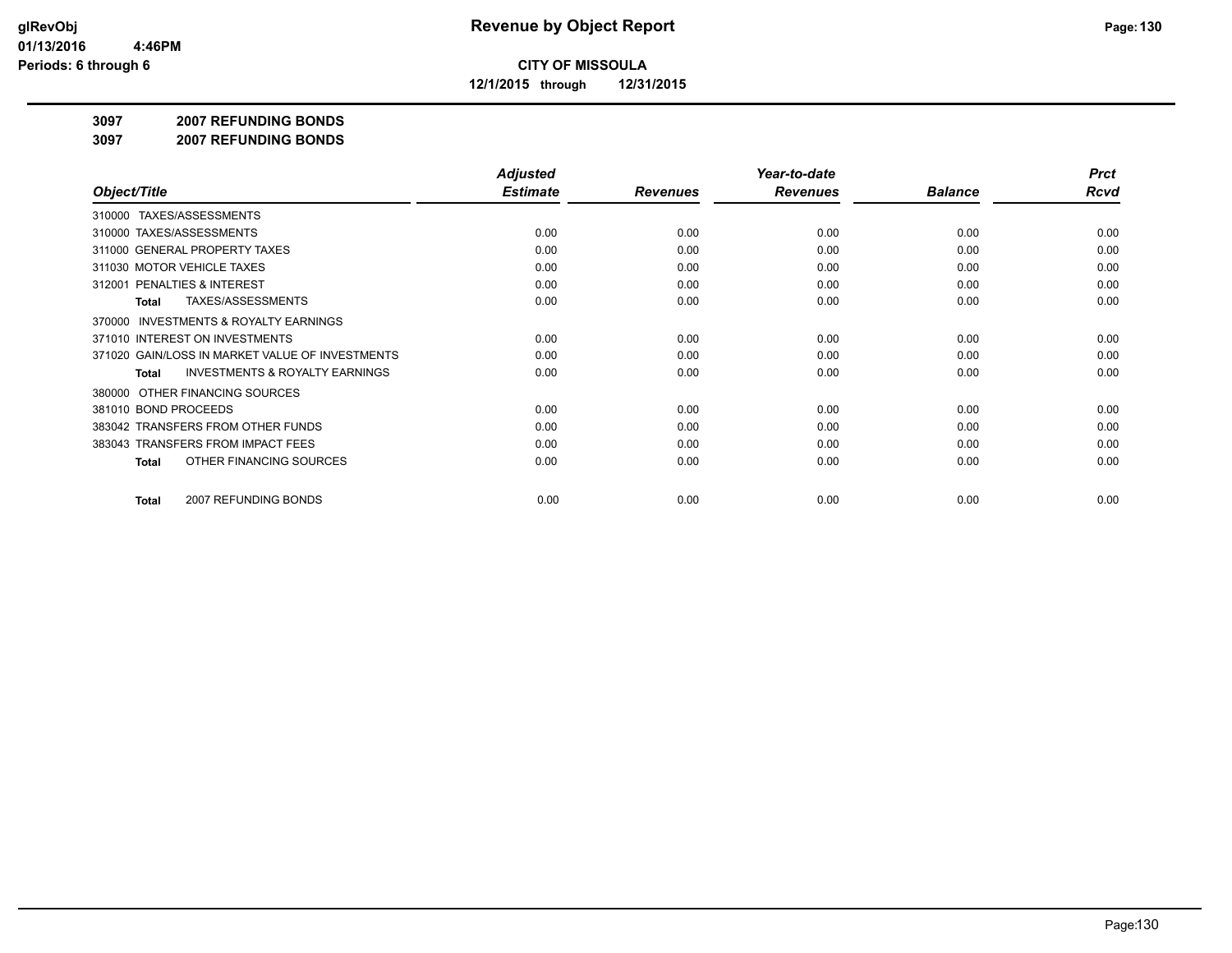**12/1/2015 through 12/31/2015**

### **3097 2007 REFUNDING BONDS**

|                                                           | <b>Adjusted</b> |                 | Year-to-date    |                | <b>Prct</b> |
|-----------------------------------------------------------|-----------------|-----------------|-----------------|----------------|-------------|
| Object/Title                                              | <b>Estimate</b> | <b>Revenues</b> | <b>Revenues</b> | <b>Balance</b> | <b>Rcvd</b> |
| TAXES/ASSESSMENTS<br>310000                               |                 |                 |                 |                |             |
| 310000 TAXES/ASSESSMENTS                                  | 0.00            | 0.00            | 0.00            | 0.00           | 0.00        |
| 311000 GENERAL PROPERTY TAXES                             | 0.00            | 0.00            | 0.00            | 0.00           | 0.00        |
| 311030 MOTOR VEHICLE TAXES                                | 0.00            | 0.00            | 0.00            | 0.00           | 0.00        |
| 312001 PENALTIES & INTEREST                               | 0.00            | 0.00            | 0.00            | 0.00           | 0.00        |
| TAXES/ASSESSMENTS<br><b>Total</b>                         | 0.00            | 0.00            | 0.00            | 0.00           | 0.00        |
| 370000 INVESTMENTS & ROYALTY EARNINGS                     |                 |                 |                 |                |             |
| 371010 INTEREST ON INVESTMENTS                            | 0.00            | 0.00            | 0.00            | 0.00           | 0.00        |
| 371020 GAIN/LOSS IN MARKET VALUE OF INVESTMENT            | 0.00            | 0.00            | 0.00            | 0.00           | 0.00        |
| <b>INVESTMENTS &amp; ROYALTY EARNINGS</b><br><b>Total</b> | 0.00            | 0.00            | 0.00            | 0.00           | 0.00        |
| 380000 OTHER FINANCING SOURCES                            |                 |                 |                 |                |             |
| 381010 BOND PROCEEDS                                      | 0.00            | 0.00            | 0.00            | 0.00           | 0.00        |
| 383042 TRANSFERS FROM OTHER FUNDS                         | 0.00            | 0.00            | 0.00            | 0.00           | 0.00        |
| 383043 TRANSFERS FROM IMPACT FEES                         | 0.00            | 0.00            | 0.00            | 0.00           | 0.00        |
| OTHER FINANCING SOURCES<br><b>Total</b>                   | 0.00            | 0.00            | 0.00            | 0.00           | 0.00        |
| 2007 REFUNDING BONDS<br><b>Total</b>                      | 0.00            | 0.00            | 0.00            | 0.00           | 0.00        |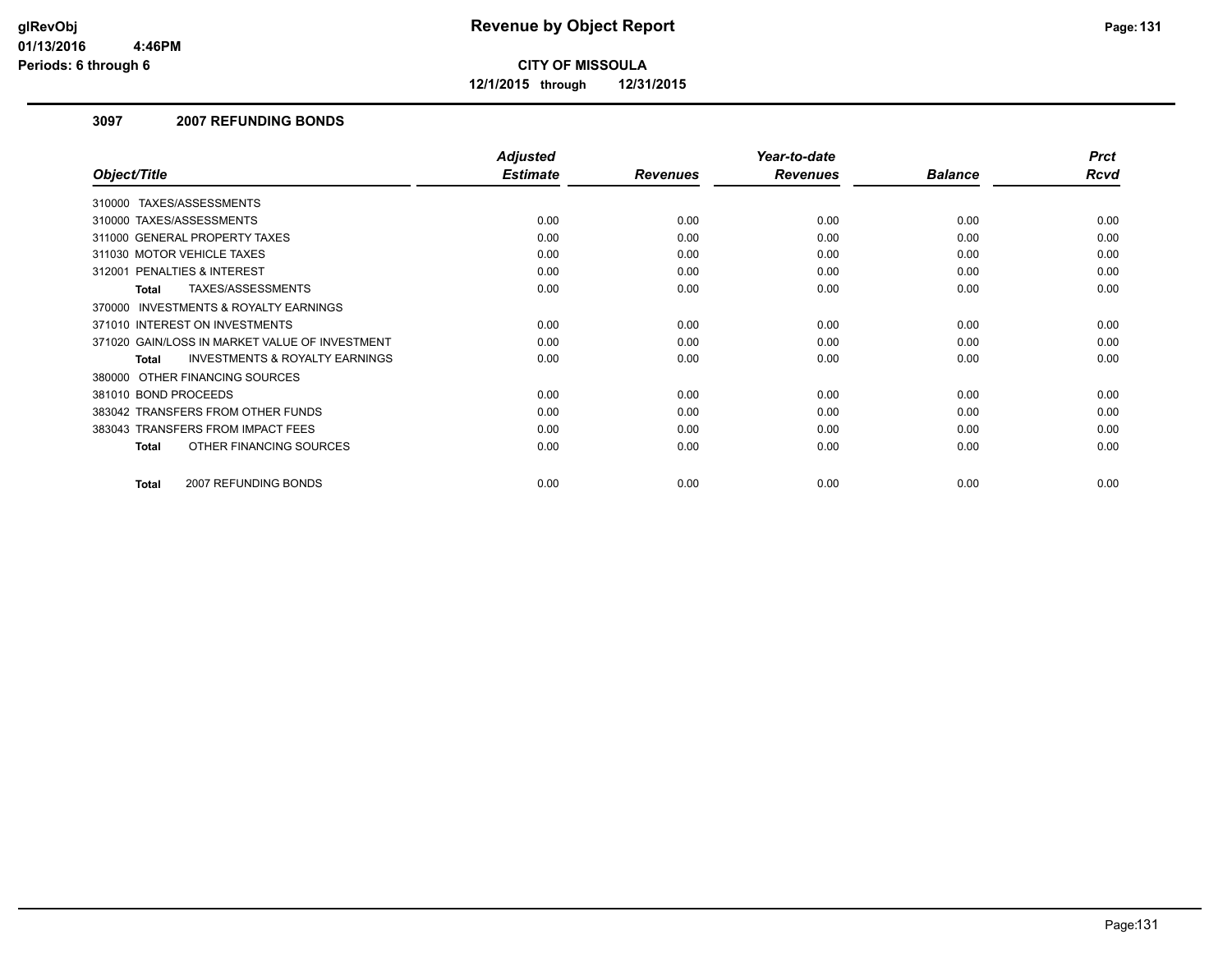**12/1/2015 through 12/31/2015**

## **3100 SIDEWALK & CURB WARRANTS FUND**

#### **3100 SIDEWALK & CURB WARRANTS FUND**

|                                                           | <b>Adjusted</b> |                 | Year-to-date    |                | <b>Prct</b> |
|-----------------------------------------------------------|-----------------|-----------------|-----------------|----------------|-------------|
| Object/Title                                              | <b>Estimate</b> | <b>Revenues</b> | <b>Revenues</b> | <b>Balance</b> | Rcvd        |
| TAXES/ASSESSMENTS<br>310000                               |                 |                 |                 |                |             |
| PENALTIES & INTEREST<br>312001                            | 0.00            | 0.00            | 0.00            | 0.00           | 0.00        |
| TAXES/ASSESSMENTS<br><b>Total</b>                         | 0.00            | 0.00            | 0.00            | 0.00           | 0.00        |
| MISCELLANEOUS REVENUES<br>360000                          |                 |                 |                 |                |             |
| 360010 MISCELLANEOUS                                      | 0.00            | 0.00            | 0.00            | 0.00           | 0.00        |
| 363020 PROPERTY ASSESSMENTS                               | 0.00            | 0.00            | 0.00            | 0.00           | 0.00        |
| 363021 PAYOFF PRINCIPAL ASSESSMENTS                       | 0.00            | 0.00            | 0.00            | 0.00           | 0.00        |
| 363022 BOND INTEREST ASSESSMENTS                          | 0.00            | 0.00            | 0.00            | 0.00           | 0.00        |
| 363030 SIDEWALK AND CURB ASSESSMENTS                      | 0.00            | 0.00            | 0.00            | 0.00           | 0.00        |
| 363040 PENALTY AND INTEREST                               | 0.00            | 0.00            | 0.00            | 0.00           | 0.00        |
| MISCELLANEOUS REVENUES<br>Total                           | 0.00            | 0.00            | 0.00            | 0.00           | 0.00        |
| <b>INVESTMENTS &amp; ROYALTY EARNINGS</b><br>370000       |                 |                 |                 |                |             |
| 371010 INTEREST ON INVESTMENTS                            | 0.00            | 0.00            | 0.00            | 0.00           | 0.00        |
| 371020 GAIN/LOSS IN MARKET VALUE OF INVESTMENTS           | 0.00            | 0.00            | 0.00            | 0.00           | 0.00        |
| <b>INVESTMENTS &amp; ROYALTY EARNINGS</b><br><b>Total</b> | 0.00            | 0.00            | 0.00            | 0.00           | 0.00        |
| OTHER FINANCING SOURCES<br>380000                         |                 |                 |                 |                |             |
| 383042 TRANSFERS FROM OTHER FUNDS                         | 0.00            | 0.00            | 0.00            | 0.00           | 0.00        |
| OTHER FINANCING SOURCES<br><b>Total</b>                   | 0.00            | 0.00            | 0.00            | 0.00           | 0.00        |
| SIDEWALK & CURB WARRANTS FUND<br>Total                    | 0.00            | 0.00            | 0.00            | 0.00           | 0.00        |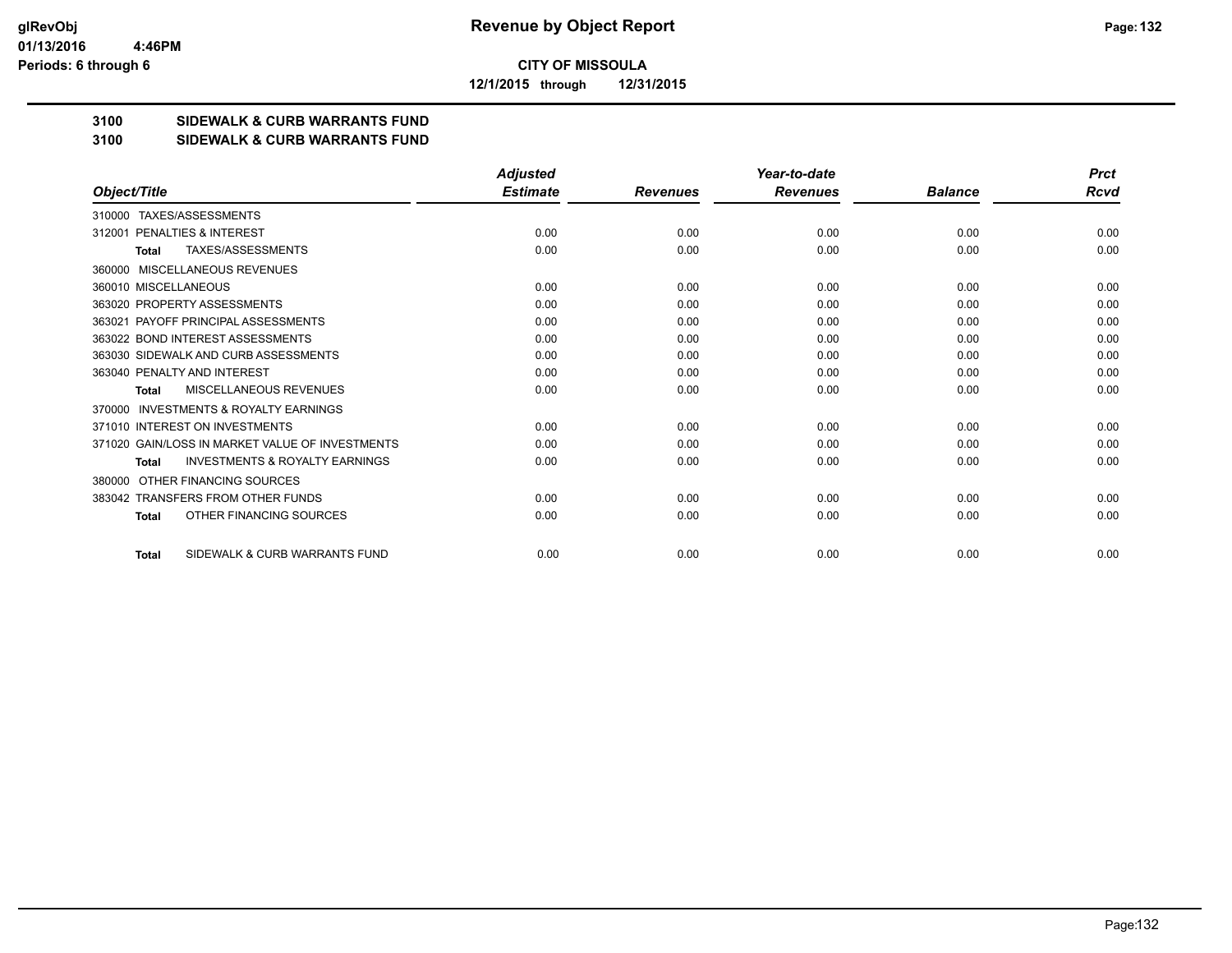**12/1/2015 through 12/31/2015**

# **3100 SIDEWALK & CURB WARRANTS FUND**

|                                                           | <b>Adjusted</b> |                 | Year-to-date    |                | <b>Prct</b> |
|-----------------------------------------------------------|-----------------|-----------------|-----------------|----------------|-------------|
| Object/Title                                              | <b>Estimate</b> | <b>Revenues</b> | <b>Revenues</b> | <b>Balance</b> | Rcvd        |
| TAXES/ASSESSMENTS<br>310000                               |                 |                 |                 |                |             |
| <b>PENALTIES &amp; INTEREST</b><br>312001                 | 0.00            | 0.00            | 0.00            | 0.00           | 0.00        |
| TAXES/ASSESSMENTS<br>Total                                | 0.00            | 0.00            | 0.00            | 0.00           | 0.00        |
| 360000 MISCELLANEOUS REVENUES                             |                 |                 |                 |                |             |
| 360010 MISCELLANEOUS                                      | 0.00            | 0.00            | 0.00            | 0.00           | 0.00        |
| 363020 PROPERTY ASSESSMENTS                               | 0.00            | 0.00            | 0.00            | 0.00           | 0.00        |
| 363021 PAYOFF PRINCIPAL ASSESSMENTS                       | 0.00            | 0.00            | 0.00            | 0.00           | 0.00        |
| 363022 BOND INTEREST ASSESSMENTS                          | 0.00            | 0.00            | 0.00            | 0.00           | 0.00        |
| 363030 SIDEWALK AND CURB ASSESSMENTS                      | 0.00            | 0.00            | 0.00            | 0.00           | 0.00        |
| 363040 PENALTY AND INTEREST                               | 0.00            | 0.00            | 0.00            | 0.00           | 0.00        |
| MISCELLANEOUS REVENUES<br>Total                           | 0.00            | 0.00            | 0.00            | 0.00           | 0.00        |
| <b>INVESTMENTS &amp; ROYALTY EARNINGS</b><br>370000       |                 |                 |                 |                |             |
| 371010 INTEREST ON INVESTMENTS                            | 0.00            | 0.00            | 0.00            | 0.00           | 0.00        |
| 371020 GAIN/LOSS IN MARKET VALUE OF INVESTMENT            | 0.00            | 0.00            | 0.00            | 0.00           | 0.00        |
| <b>INVESTMENTS &amp; ROYALTY EARNINGS</b><br><b>Total</b> | 0.00            | 0.00            | 0.00            | 0.00           | 0.00        |
| OTHER FINANCING SOURCES<br>380000                         |                 |                 |                 |                |             |
| 383042 TRANSFERS FROM OTHER FUNDS                         | 0.00            | 0.00            | 0.00            | 0.00           | 0.00        |
| OTHER FINANCING SOURCES<br><b>Total</b>                   | 0.00            | 0.00            | 0.00            | 0.00           | 0.00        |
| SIDEWALK & CURB WARRANTS FUND<br><b>Total</b>             | 0.00            | 0.00            | 0.00            | 0.00           | 0.00        |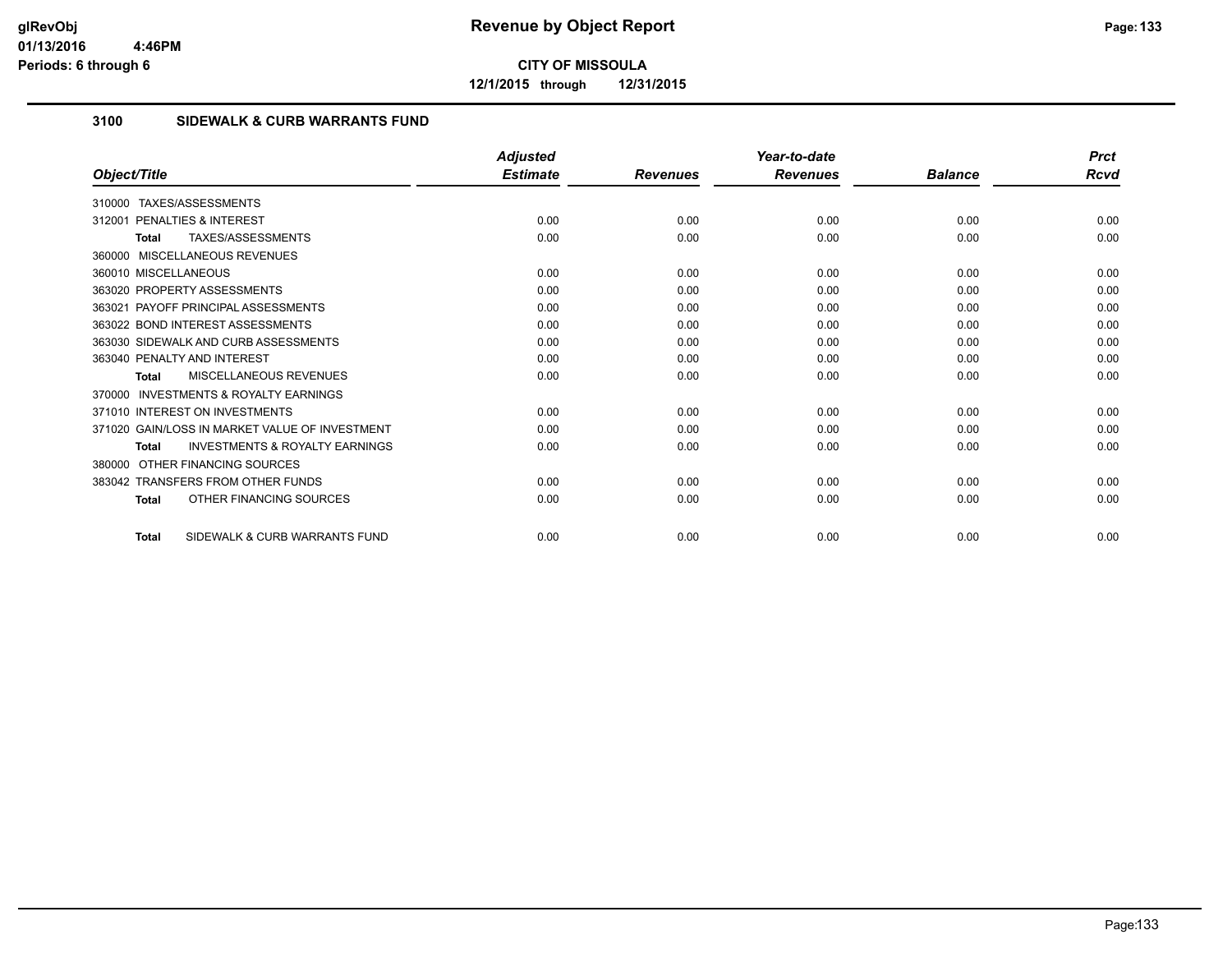**12/1/2015 through 12/31/2015**

# **3200 FY99 SIDEWALK & CURB DEBT SERVICE FUND**

**3200 FY99 SIDEWALK & CURB DEBT SERVICE FUND**

|                                                           | <b>Adjusted</b> |                 | Year-to-date    |                | <b>Prct</b> |
|-----------------------------------------------------------|-----------------|-----------------|-----------------|----------------|-------------|
| Object/Title                                              | <b>Estimate</b> | <b>Revenues</b> | <b>Revenues</b> | <b>Balance</b> | <b>Rcvd</b> |
| TAXES/ASSESSMENTS<br>310000                               |                 |                 |                 |                |             |
| PENALTIES & INTEREST<br>312001                            | 0.00            | 0.00            | 0.00            | 0.00           | 0.00        |
| TAXES/ASSESSMENTS<br>Total                                | 0.00            | 0.00            | 0.00            | 0.00           | 0.00        |
| MISCELLANEOUS REVENUES<br>360000                          |                 |                 |                 |                |             |
| 363020 PROPERTY ASSESSMENTS                               | 0.00            | 0.00            | 0.00            | 0.00           | 0.00        |
| PAYOFF PRINCIPAL ASSESSMENTS<br>363021                    | 0.00            | 0.00            | 0.00            | 0.00           | 0.00        |
| 363022 BOND INTEREST ASSESSMENTS                          | 0.00            | 0.00            | 0.00            | 0.00           | 0.00        |
| 363040 PENALTY AND INTEREST                               | 0.00            | 0.00            | 0.00            | 0.00           | 0.00        |
| MISCELLANEOUS REVENUES<br>Total                           | 0.00            | 0.00            | 0.00            | 0.00           | 0.00        |
| <b>INVESTMENTS &amp; ROYALTY EARNINGS</b><br>370000       |                 |                 |                 |                |             |
| 371010 INTEREST ON INVESTMENTS                            | 0.00            | 0.00            | 0.00            | 0.00           | 0.00        |
| 371020 GAIN/LOSS IN MARKET VALUE OF INVESTMENTS           | 0.00            | 0.00            | 0.00            | 0.00           | 0.00        |
| <b>INVESTMENTS &amp; ROYALTY EARNINGS</b><br><b>Total</b> | 0.00            | 0.00            | 0.00            | 0.00           | 0.00        |
| OTHER FINANCING SOURCES<br>380000                         |                 |                 |                 |                |             |
| 381009 TRANSFERS IN                                       | 0.00            | 0.00            | 0.00            | 0.00           | 0.00        |
| OTHER FINANCING SOURCES<br><b>Total</b>                   | 0.00            | 0.00            | 0.00            | 0.00           | 0.00        |
| FY99 SIDEWALK & CURB DEBT SERVICE FUI<br><b>Total</b>     | 0.00            | 0.00            | 0.00            | 0.00           | 0.00        |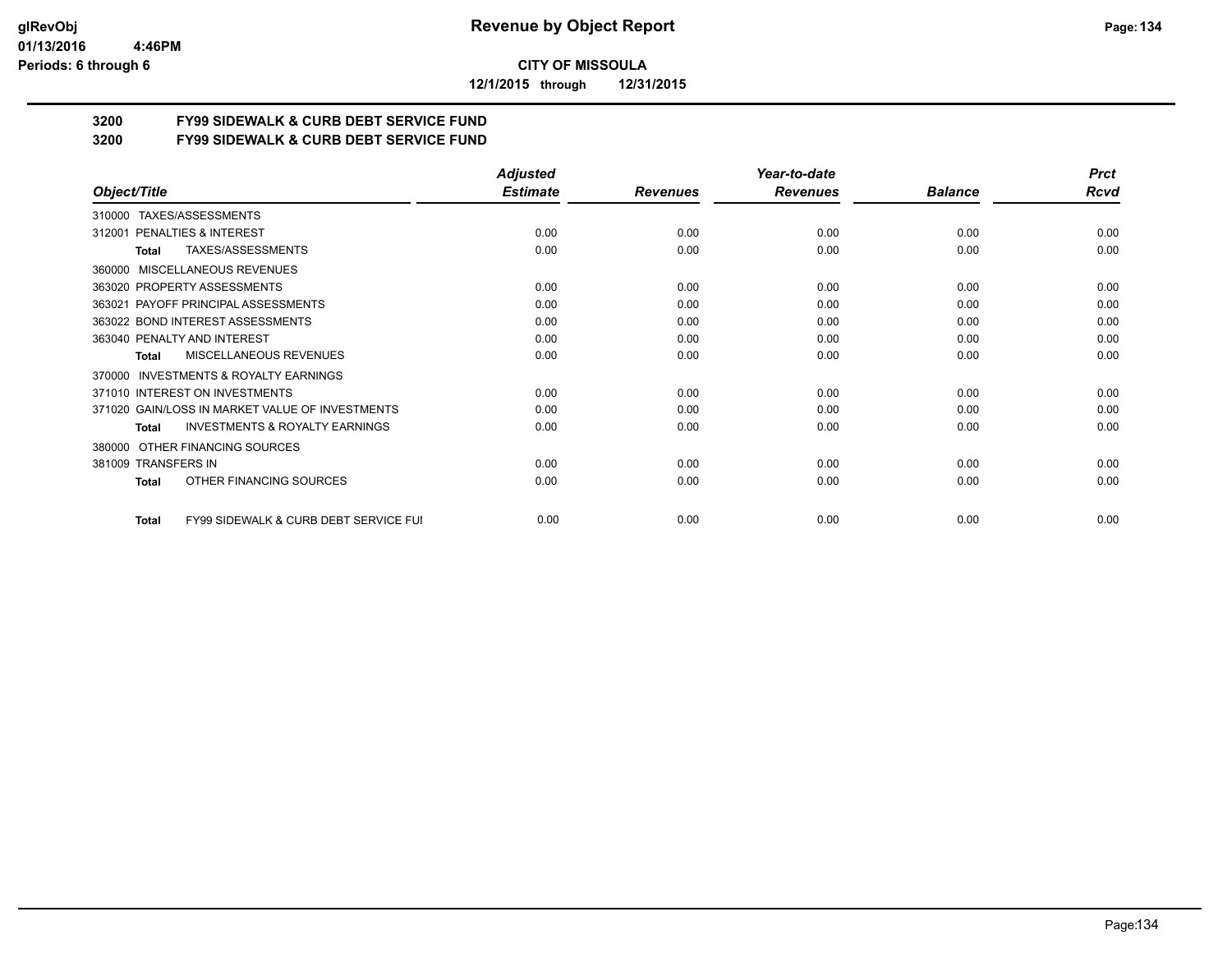**12/1/2015 through 12/31/2015**

## **3200 FY99 SIDEWALK & CURB DEBT SERVICE FUND**

|                                                                 | <b>Adjusted</b> |                 | Year-to-date    |                | <b>Prct</b> |
|-----------------------------------------------------------------|-----------------|-----------------|-----------------|----------------|-------------|
| Object/Title                                                    | <b>Estimate</b> | <b>Revenues</b> | <b>Revenues</b> | <b>Balance</b> | <b>Rcvd</b> |
| TAXES/ASSESSMENTS<br>310000                                     |                 |                 |                 |                |             |
| <b>PENALTIES &amp; INTEREST</b><br>312001                       | 0.00            | 0.00            | 0.00            | 0.00           | 0.00        |
| TAXES/ASSESSMENTS<br><b>Total</b>                               | 0.00            | 0.00            | 0.00            | 0.00           | 0.00        |
| MISCELLANEOUS REVENUES<br>360000                                |                 |                 |                 |                |             |
| 363020 PROPERTY ASSESSMENTS                                     | 0.00            | 0.00            | 0.00            | 0.00           | 0.00        |
| 363021 PAYOFF PRINCIPAL ASSESSMENTS                             | 0.00            | 0.00            | 0.00            | 0.00           | 0.00        |
| 363022 BOND INTEREST ASSESSMENTS                                | 0.00            | 0.00            | 0.00            | 0.00           | 0.00        |
| 363040 PENALTY AND INTEREST                                     | 0.00            | 0.00            | 0.00            | 0.00           | 0.00        |
| MISCELLANEOUS REVENUES<br><b>Total</b>                          | 0.00            | 0.00            | 0.00            | 0.00           | 0.00        |
| INVESTMENTS & ROYALTY EARNINGS<br>370000                        |                 |                 |                 |                |             |
| 371010 INTEREST ON INVESTMENTS                                  | 0.00            | 0.00            | 0.00            | 0.00           | 0.00        |
| 371020 GAIN/LOSS IN MARKET VALUE OF INVESTMENT                  | 0.00            | 0.00            | 0.00            | 0.00           | 0.00        |
| <b>INVESTMENTS &amp; ROYALTY EARNINGS</b><br><b>Total</b>       | 0.00            | 0.00            | 0.00            | 0.00           | 0.00        |
| OTHER FINANCING SOURCES<br>380000                               |                 |                 |                 |                |             |
| 381009 TRANSFERS IN                                             | 0.00            | 0.00            | 0.00            | 0.00           | 0.00        |
| OTHER FINANCING SOURCES<br><b>Total</b>                         | 0.00            | 0.00            | 0.00            | 0.00           | 0.00        |
| <b>FY99 SIDEWALK &amp; CURB DEBT SERVICE FU</b><br><b>Total</b> | 0.00            | 0.00            | 0.00            | 0.00           | 0.00        |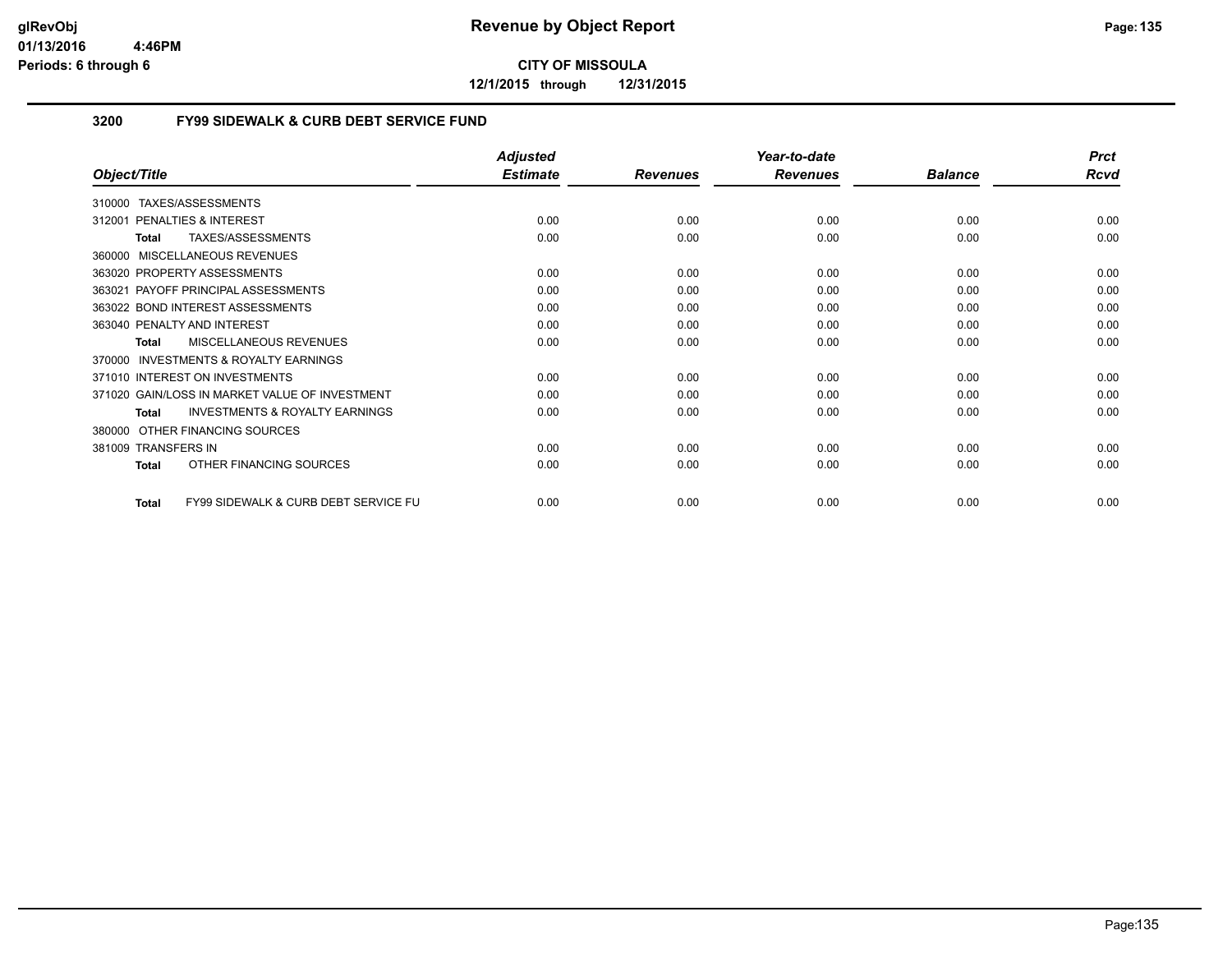**12/1/2015 through 12/31/2015**

# **3300 FY00 SIDEWALK & CURB DEBT SERVICE FUND**

**3300 FY00 SIDEWALK & CURB DEBT SERVICE FUND**

|                                                       | <b>Adjusted</b> |                 | Year-to-date    |                | <b>Prct</b> |
|-------------------------------------------------------|-----------------|-----------------|-----------------|----------------|-------------|
| Object/Title                                          | <b>Estimate</b> | <b>Revenues</b> | <b>Revenues</b> | <b>Balance</b> | <b>Rcvd</b> |
| 360000 MISCELLANEOUS REVENUES                         |                 |                 |                 |                |             |
| 363020 PROPERTY ASSESSMENTS                           | 0.00            | 0.00            | 0.00            | 0.00           | 0.00        |
| 363021 PAYOFF PRINCIPAL ASSESSMENTS                   | 0.00            | 0.00            | 0.00            | 0.00           | 0.00        |
| 363022 BOND INTEREST ASSESSMENTS                      | 0.00            | 0.00            | 0.00            | 0.00           | 0.00        |
| 363040 PENALTY AND INTEREST                           | 0.00            | 0.00            | 0.00            | 0.00           | 0.00        |
| MISCELLANEOUS REVENUES<br>Total                       | 0.00            | 0.00            | 0.00            | 0.00           | 0.00        |
| INVESTMENTS & ROYALTY EARNINGS<br>370000              |                 |                 |                 |                |             |
| 371010 INTEREST ON INVESTMENTS                        | 0.00            | 0.00            | 0.00            | 0.00           | 0.00        |
| 371020 GAIN/LOSS IN MARKET VALUE OF INVESTMENTS       | 0.00            | 0.00            | 0.00            | 0.00           | 0.00        |
| <b>INVESTMENTS &amp; ROYALTY EARNINGS</b><br>Total    | 0.00            | 0.00            | 0.00            | 0.00           | 0.00        |
| FY00 SIDEWALK & CURB DEBT SERVICE FUI<br><b>Total</b> | 0.00            | 0.00            | 0.00            | 0.00           | 0.00        |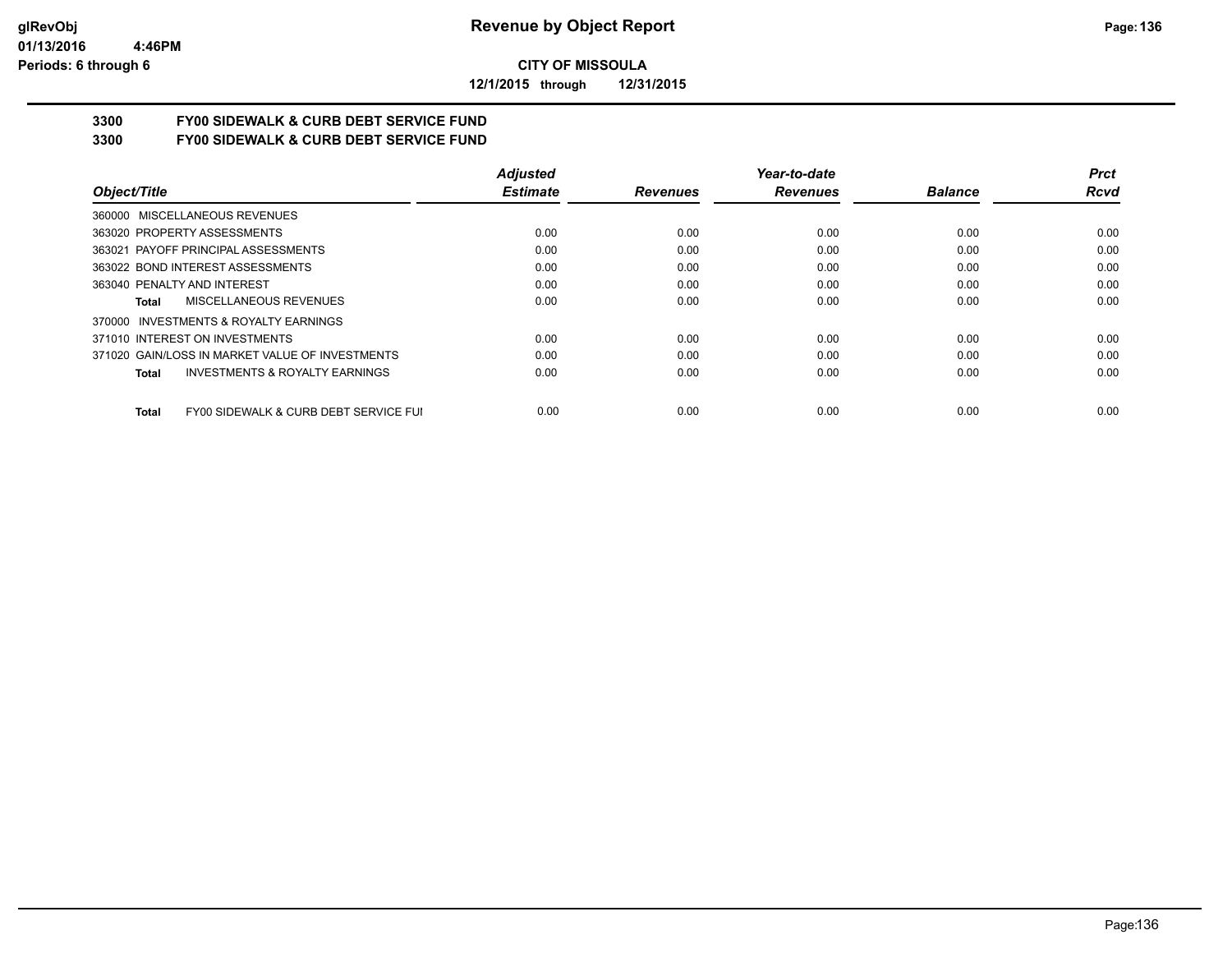**12/1/2015 through 12/31/2015**

## **3300 FY00 SIDEWALK & CURB DEBT SERVICE FUND**

|                                                      | <b>Adjusted</b> |                 | Year-to-date    |                | <b>Prct</b> |
|------------------------------------------------------|-----------------|-----------------|-----------------|----------------|-------------|
| Object/Title                                         | <b>Estimate</b> | <b>Revenues</b> | <b>Revenues</b> | <b>Balance</b> | Rcvd        |
| 360000 MISCELLANEOUS REVENUES                        |                 |                 |                 |                |             |
| 363020 PROPERTY ASSESSMENTS                          | 0.00            | 0.00            | 0.00            | 0.00           | 0.00        |
| 363021 PAYOFF PRINCIPAL ASSESSMENTS                  | 0.00            | 0.00            | 0.00            | 0.00           | 0.00        |
| 363022 BOND INTEREST ASSESSMENTS                     | 0.00            | 0.00            | 0.00            | 0.00           | 0.00        |
| 363040 PENALTY AND INTEREST                          | 0.00            | 0.00            | 0.00            | 0.00           | 0.00        |
| MISCELLANEOUS REVENUES<br>Total                      | 0.00            | 0.00            | 0.00            | 0.00           | 0.00        |
| 370000 INVESTMENTS & ROYALTY EARNINGS                |                 |                 |                 |                |             |
| 371010 INTEREST ON INVESTMENTS                       | 0.00            | 0.00            | 0.00            | 0.00           | 0.00        |
| 371020 GAIN/LOSS IN MARKET VALUE OF INVESTMENT       | 0.00            | 0.00            | 0.00            | 0.00           | 0.00        |
| <b>INVESTMENTS &amp; ROYALTY EARNINGS</b><br>Total   | 0.00            | 0.00            | 0.00            | 0.00           | 0.00        |
| FY00 SIDEWALK & CURB DEBT SERVICE FU<br><b>Total</b> | 0.00            | 0.00            | 0.00            | 0.00           | 0.00        |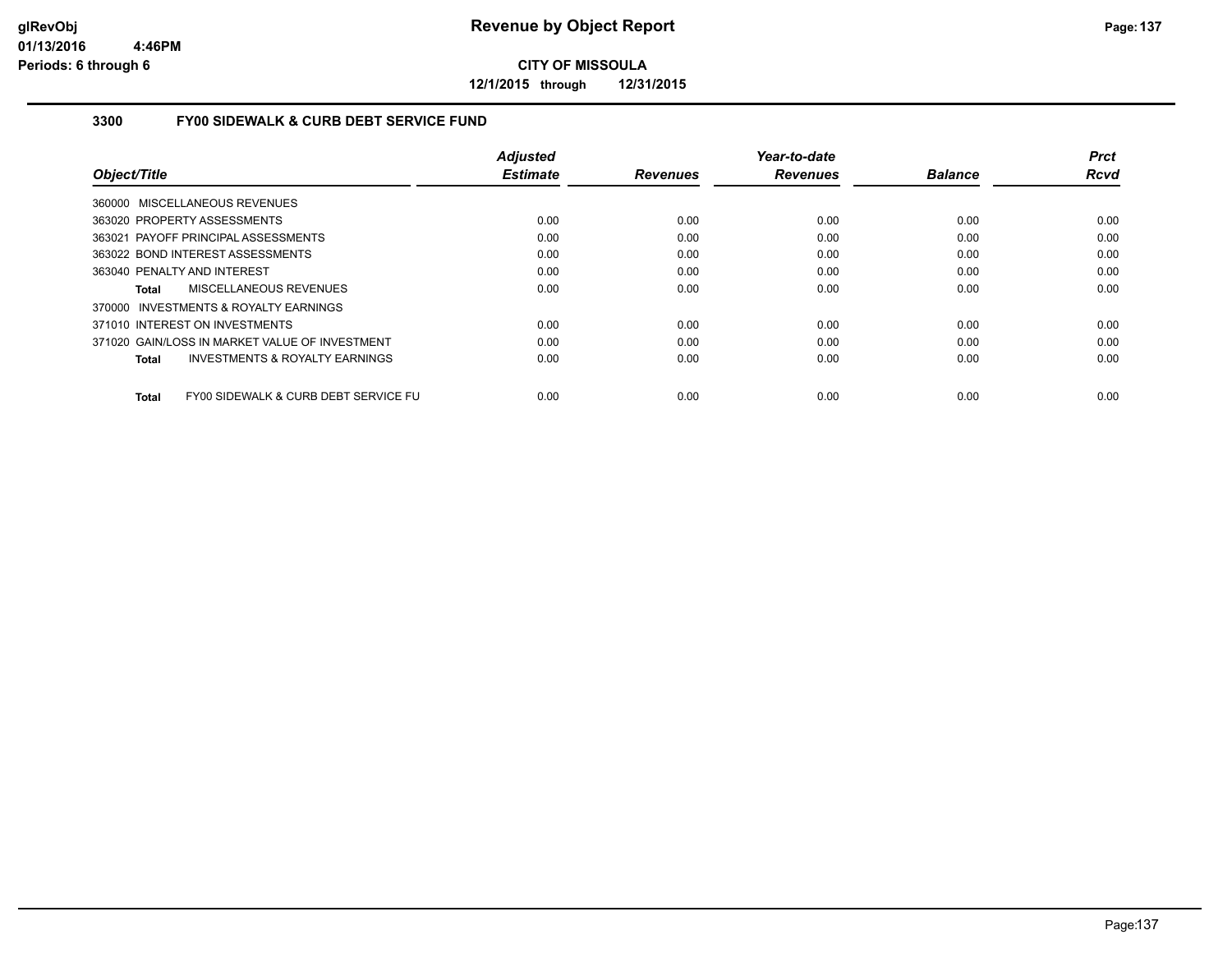**12/1/2015 through 12/31/2015**

**3305 JUDGMENT LEVIES 3305 JUDGMENT LEVIES**

|                               |                        | <b>Adjusted</b> |                 | <b>Prct</b>     |                |             |
|-------------------------------|------------------------|-----------------|-----------------|-----------------|----------------|-------------|
| Object/Title                  |                        | <b>Estimate</b> | <b>Revenues</b> | <b>Revenues</b> | <b>Balance</b> | <b>Rcvd</b> |
| 310000 TAXES/ASSESSMENTS      |                        |                 |                 |                 |                |             |
| 311000 GENERAL PROPERTY TAXES |                        | 0.00            | 63.75           | 117.55          | $-117.55$      | 0.00        |
| 312001 PENALTIES & INTEREST   |                        | 0.00            | 2.07            | 4.07            | $-4.07$        | 0.00        |
| <b>Total</b>                  | TAXES/ASSESSMENTS      | 0.00            | 65.82           | 121.62          | $-121.62$      | 0.00        |
|                               |                        |                 |                 |                 |                |             |
| Total                         | <b>JUDGMENT LEVIES</b> | 0.00            | 65.82           | 121.62          | $-121.62$      | 0.00        |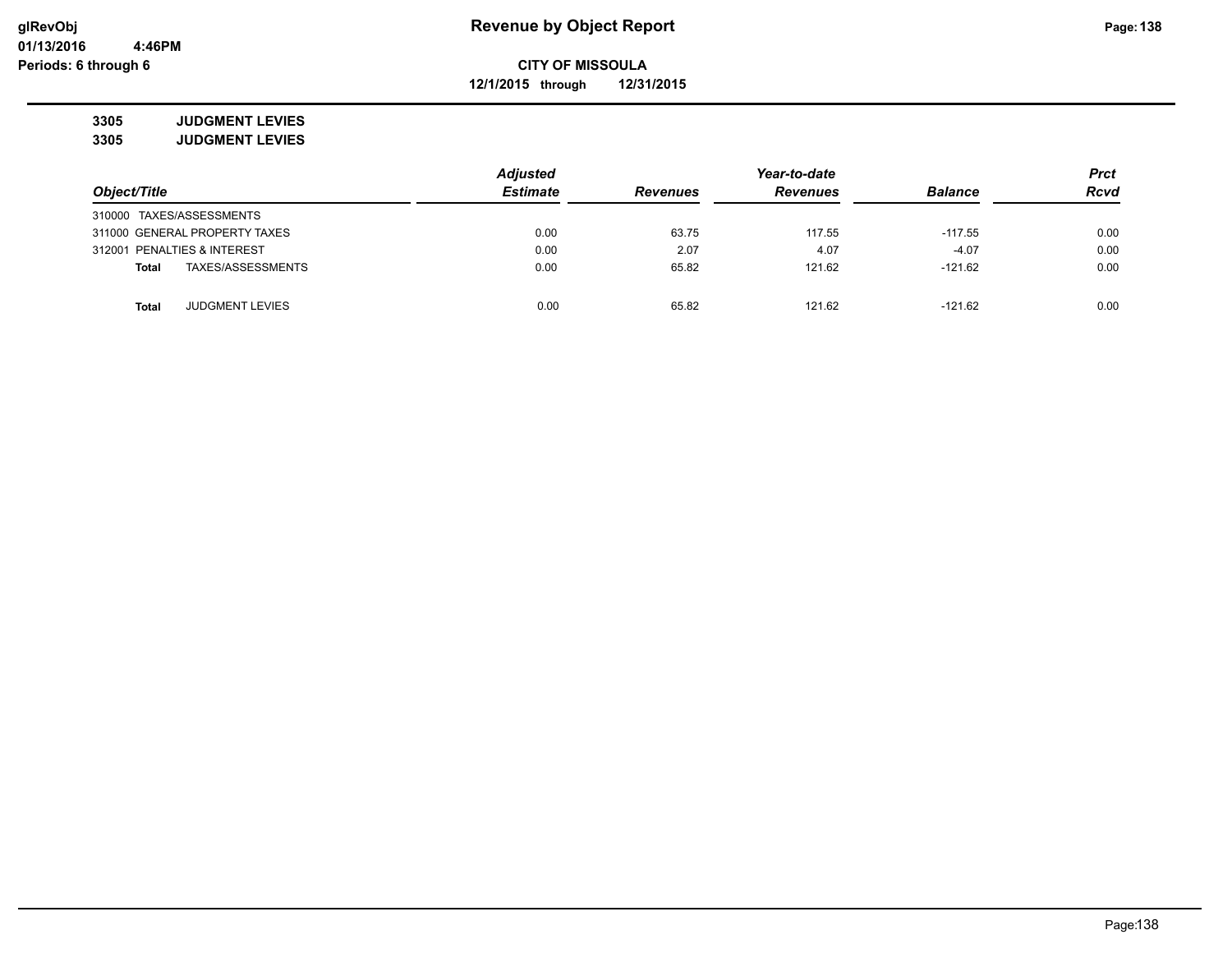**12/1/2015 through 12/31/2015**

### **3305 JUDGMENT LEVIES**

| Object/Title                |                               | <b>Adjusted</b><br><b>Estimate</b> | <b>Revenues</b> | Year-to-date<br><b>Revenues</b> | <b>Balance</b> | <b>Prct</b><br><b>Rcvd</b> |
|-----------------------------|-------------------------------|------------------------------------|-----------------|---------------------------------|----------------|----------------------------|
| 310000 TAXES/ASSESSMENTS    |                               |                                    |                 |                                 |                |                            |
|                             | 311000 GENERAL PROPERTY TAXES | 0.00                               | 63.75           | 117.55                          | $-117.55$      | 0.00                       |
| 312001 PENALTIES & INTEREST |                               | 0.00                               | 2.07            | 4.07                            | $-4.07$        | 0.00                       |
| Total                       | TAXES/ASSESSMENTS             | 0.00                               | 65.82           | 121.62                          | $-121.62$      | 0.00                       |
|                             |                               |                                    |                 |                                 |                |                            |
| <b>Total</b>                | <b>JUDGMENT LEVIES</b>        | 0.00                               | 65.82           | 121.62                          | $-121.62$      | 0.00                       |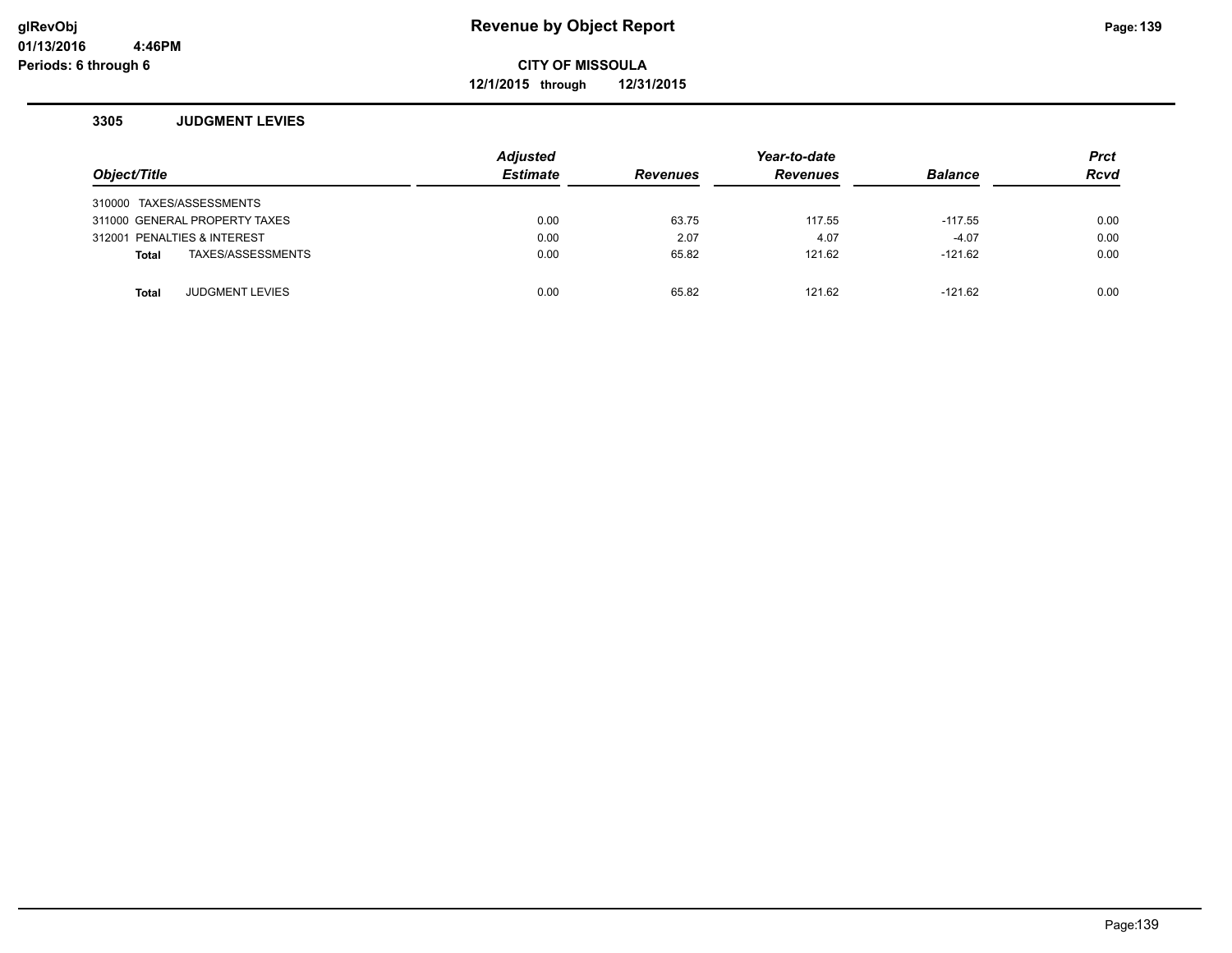#### **01/13/2016 4:46PM Periods: 6 through 6**

**CITY OF MISSOULA**

**12/1/2015 through 12/31/2015**

# **3400 FY01 SIDEWALK & CURB DEBT SERVICE FUND**

**3400 FY01 SIDEWALK & CURB DEBT SERVICE FUND**

|                                                           | Adjusted        |                 | Year-to-date    |                | <b>Prct</b> |
|-----------------------------------------------------------|-----------------|-----------------|-----------------|----------------|-------------|
| Object/Title                                              | <b>Estimate</b> | <b>Revenues</b> | <b>Revenues</b> | <b>Balance</b> | Rcvd        |
| TAXES/ASSESSMENTS<br>310000                               |                 |                 |                 |                |             |
| 312001 PENALTIES & INTEREST                               | 0.00            | 0.00            | 0.00            | 0.00           | 0.00        |
| TAXES/ASSESSMENTS<br>Total                                | 0.00            | 0.00            | 0.00            | 0.00           | 0.00        |
| MISCELLANEOUS REVENUES<br>360000                          |                 |                 |                 |                |             |
| 360010 MISCELLANEOUS                                      | 0.00            | 0.00            | 0.00            | 0.00           | 0.00        |
| 363020 PROPERTY ASSESSMENTS                               | 0.00            | 0.00            | 0.00            | 0.00           | 0.00        |
| 363021 PAYOFF PRINCIPAL ASSESSMENTS                       | 0.00            | 0.00            | 0.00            | 0.00           | 0.00        |
| 363022 BOND INTEREST ASSESSMENTS                          | 0.00            | 0.00            | 0.00            | 0.00           | 0.00        |
| 363040 PENALTY AND INTEREST                               | 0.00            | 0.00            | 0.00            | 0.00           | 0.00        |
| MISCELLANEOUS REVENUES<br>Total                           | 0.00            | 0.00            | 0.00            | 0.00           | 0.00        |
| <b>INVESTMENTS &amp; ROYALTY EARNINGS</b><br>370000       |                 |                 |                 |                |             |
| 371010 INTEREST ON INVESTMENTS                            | 0.00            | 0.00            | 0.00            | 0.00           | 0.00        |
| 371020 GAIN/LOSS IN MARKET VALUE OF INVESTMENTS           | 0.00            | 0.00            | 0.00            | 0.00           | 0.00        |
| <b>INVESTMENTS &amp; ROYALTY EARNINGS</b><br><b>Total</b> | 0.00            | 0.00            | 0.00            | 0.00           | 0.00        |
| FY01 SIDEWALK & CURB DEBT SERVICE FUI<br>Total            | 0.00            | 0.00            | 0.00            | 0.00           | 0.00        |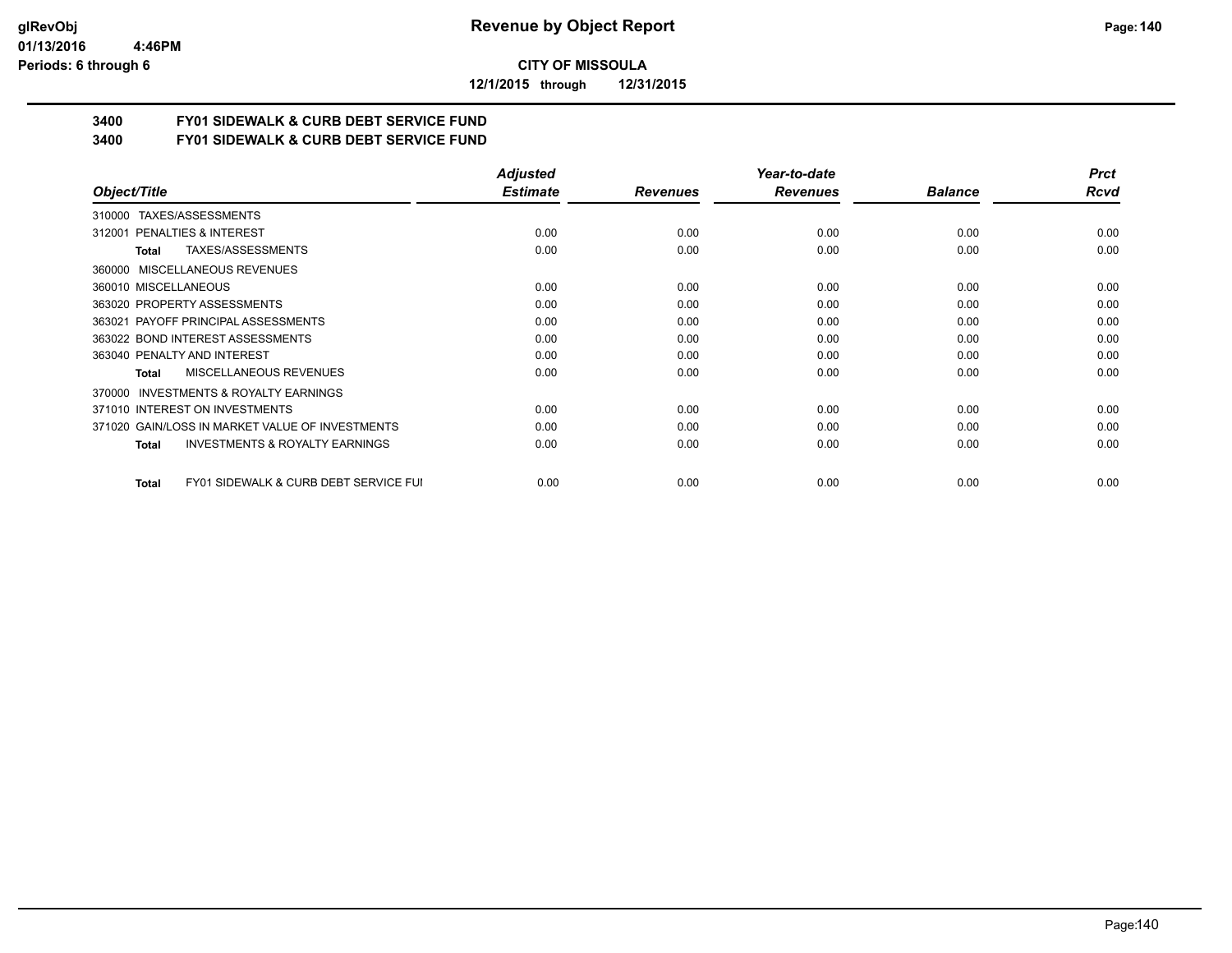**12/1/2015 through 12/31/2015**

# **3400 FY01 SIDEWALK & CURB DEBT SERVICE FUND**

| Object/Title                                                    | <b>Adjusted</b><br><b>Estimate</b> | <b>Revenues</b> | Year-to-date<br><b>Revenues</b> | <b>Balance</b> | <b>Prct</b><br>Rcvd |
|-----------------------------------------------------------------|------------------------------------|-----------------|---------------------------------|----------------|---------------------|
|                                                                 |                                    |                 |                                 |                |                     |
| TAXES/ASSESSMENTS<br>310000                                     |                                    |                 |                                 |                |                     |
| 312001 PENALTIES & INTEREST                                     | 0.00                               | 0.00            | 0.00                            | 0.00           | 0.00                |
| TAXES/ASSESSMENTS<br><b>Total</b>                               | 0.00                               | 0.00            | 0.00                            | 0.00           | 0.00                |
| MISCELLANEOUS REVENUES<br>360000                                |                                    |                 |                                 |                |                     |
| 360010 MISCELLANEOUS                                            | 0.00                               | 0.00            | 0.00                            | 0.00           | 0.00                |
| 363020 PROPERTY ASSESSMENTS                                     | 0.00                               | 0.00            | 0.00                            | 0.00           | 0.00                |
| 363021 PAYOFF PRINCIPAL ASSESSMENTS                             | 0.00                               | 0.00            | 0.00                            | 0.00           | 0.00                |
| 363022 BOND INTEREST ASSESSMENTS                                | 0.00                               | 0.00            | 0.00                            | 0.00           | 0.00                |
| 363040 PENALTY AND INTEREST                                     | 0.00                               | 0.00            | 0.00                            | 0.00           | 0.00                |
| MISCELLANEOUS REVENUES<br><b>Total</b>                          | 0.00                               | 0.00            | 0.00                            | 0.00           | 0.00                |
| INVESTMENTS & ROYALTY EARNINGS<br>370000                        |                                    |                 |                                 |                |                     |
| 371010 INTEREST ON INVESTMENTS                                  | 0.00                               | 0.00            | 0.00                            | 0.00           | 0.00                |
| 371020 GAIN/LOSS IN MARKET VALUE OF INVESTMENT                  | 0.00                               | 0.00            | 0.00                            | 0.00           | 0.00                |
| <b>INVESTMENTS &amp; ROYALTY EARNINGS</b><br><b>Total</b>       | 0.00                               | 0.00            | 0.00                            | 0.00           | 0.00                |
|                                                                 |                                    |                 |                                 |                |                     |
| <b>FY01 SIDEWALK &amp; CURB DEBT SERVICE FU</b><br><b>Total</b> | 0.00                               | 0.00            | 0.00                            | 0.00           | 0.00                |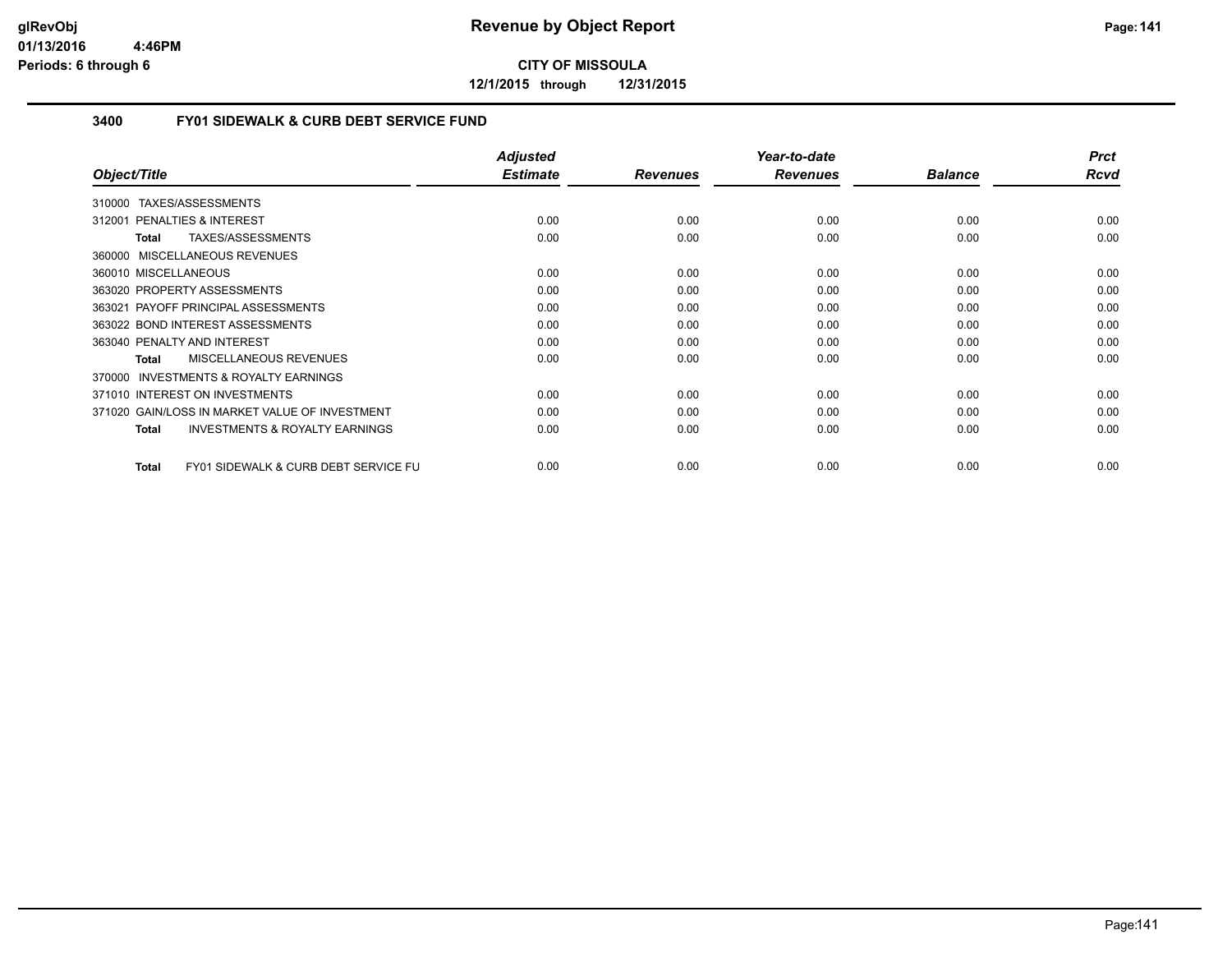**12/1/2015 through 12/31/2015**

# **3410 FY02 SIDEWALK & CURB DEBT SERVICE FUND**

**3410 FY02 SIDEWALK & CURB DEBT SERVICE FUND**

|                                                                  | <b>Adjusted</b> |                 | Year-to-date    |                | <b>Prct</b> |
|------------------------------------------------------------------|-----------------|-----------------|-----------------|----------------|-------------|
| Object/Title                                                     | <b>Estimate</b> | <b>Revenues</b> | <b>Revenues</b> | <b>Balance</b> | Rcvd        |
| 360000 MISCELLANEOUS REVENUES                                    |                 |                 |                 |                |             |
| 363020 PROPERTY ASSESSMENTS                                      | 0.00            | 0.00            | 0.00            | 0.00           | 0.00        |
| 363021 PAYOFF PRINCIPAL ASSESSMENTS                              | 0.00            | 0.00            | 0.00            | 0.00           | 0.00        |
| 363022 BOND INTEREST ASSESSMENTS                                 | 0.00            | 0.00            | 0.00            | 0.00           | 0.00        |
| 363040 PENALTY AND INTEREST                                      | 0.00            | 0.00            | 0.00            | 0.00           | 0.00        |
| MISCELLANEOUS REVENUES<br>Total                                  | 0.00            | 0.00            | 0.00            | 0.00           | 0.00        |
| 370000 INVESTMENTS & ROYALTY EARNINGS                            |                 |                 |                 |                |             |
| 371010 INTEREST ON INVESTMENTS                                   | 0.00            | 0.00            | 0.00            | 0.00           | 0.00        |
| 371020 GAIN/LOSS IN MARKET VALUE OF INVESTMENTS                  | 0.00            | 0.00            | 0.00            | 0.00           | 0.00        |
| <b>INVESTMENTS &amp; ROYALTY EARNINGS</b><br>Total               | 0.00            | 0.00            | 0.00            | 0.00           | 0.00        |
| <b>FY02 SIDEWALK &amp; CURB DEBT SERVICE FUI</b><br><b>Total</b> | 0.00            | 0.00            | 0.00            | 0.00           | 0.00        |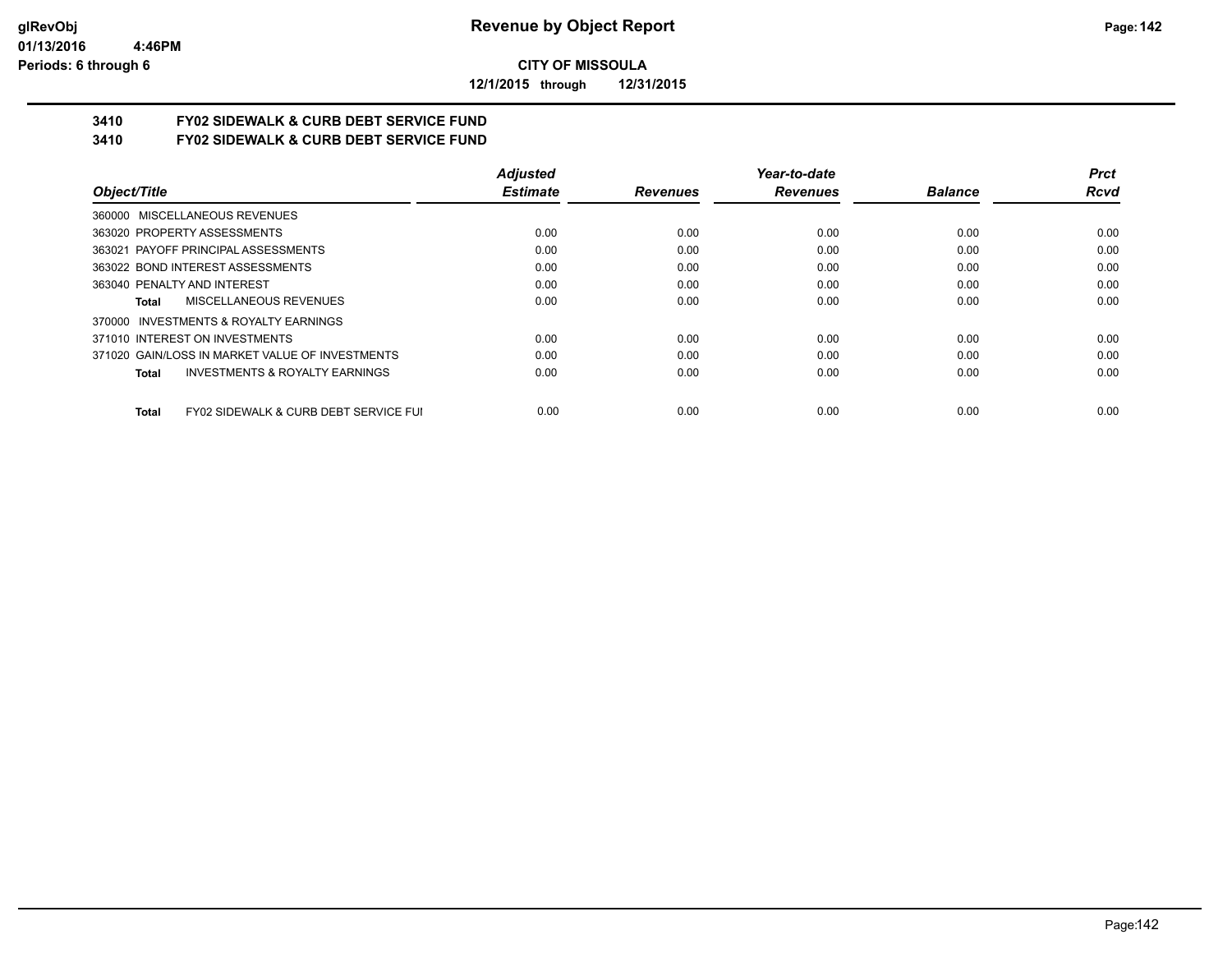**12/1/2015 through 12/31/2015**

# **3410 FY02 SIDEWALK & CURB DEBT SERVICE FUND**

|                                                      | <b>Adjusted</b> |                 | Year-to-date    |                | <b>Prct</b> |
|------------------------------------------------------|-----------------|-----------------|-----------------|----------------|-------------|
| Object/Title                                         | <b>Estimate</b> | <b>Revenues</b> | <b>Revenues</b> | <b>Balance</b> | <b>Rcvd</b> |
| 360000 MISCELLANEOUS REVENUES                        |                 |                 |                 |                |             |
| 363020 PROPERTY ASSESSMENTS                          | 0.00            | 0.00            | 0.00            | 0.00           | 0.00        |
| 363021 PAYOFF PRINCIPAL ASSESSMENTS                  | 0.00            | 0.00            | 0.00            | 0.00           | 0.00        |
| 363022 BOND INTEREST ASSESSMENTS                     | 0.00            | 0.00            | 0.00            | 0.00           | 0.00        |
| 363040 PENALTY AND INTEREST                          | 0.00            | 0.00            | 0.00            | 0.00           | 0.00        |
| MISCELLANEOUS REVENUES<br>Total                      | 0.00            | 0.00            | 0.00            | 0.00           | 0.00        |
| 370000 INVESTMENTS & ROYALTY EARNINGS                |                 |                 |                 |                |             |
| 371010 INTEREST ON INVESTMENTS                       | 0.00            | 0.00            | 0.00            | 0.00           | 0.00        |
| 371020 GAIN/LOSS IN MARKET VALUE OF INVESTMENT       | 0.00            | 0.00            | 0.00            | 0.00           | 0.00        |
| <b>INVESTMENTS &amp; ROYALTY EARNINGS</b><br>Total   | 0.00            | 0.00            | 0.00            | 0.00           | 0.00        |
| FY02 SIDEWALK & CURB DEBT SERVICE FU<br><b>Total</b> | 0.00            | 0.00            | 0.00            | 0.00           | 0.00        |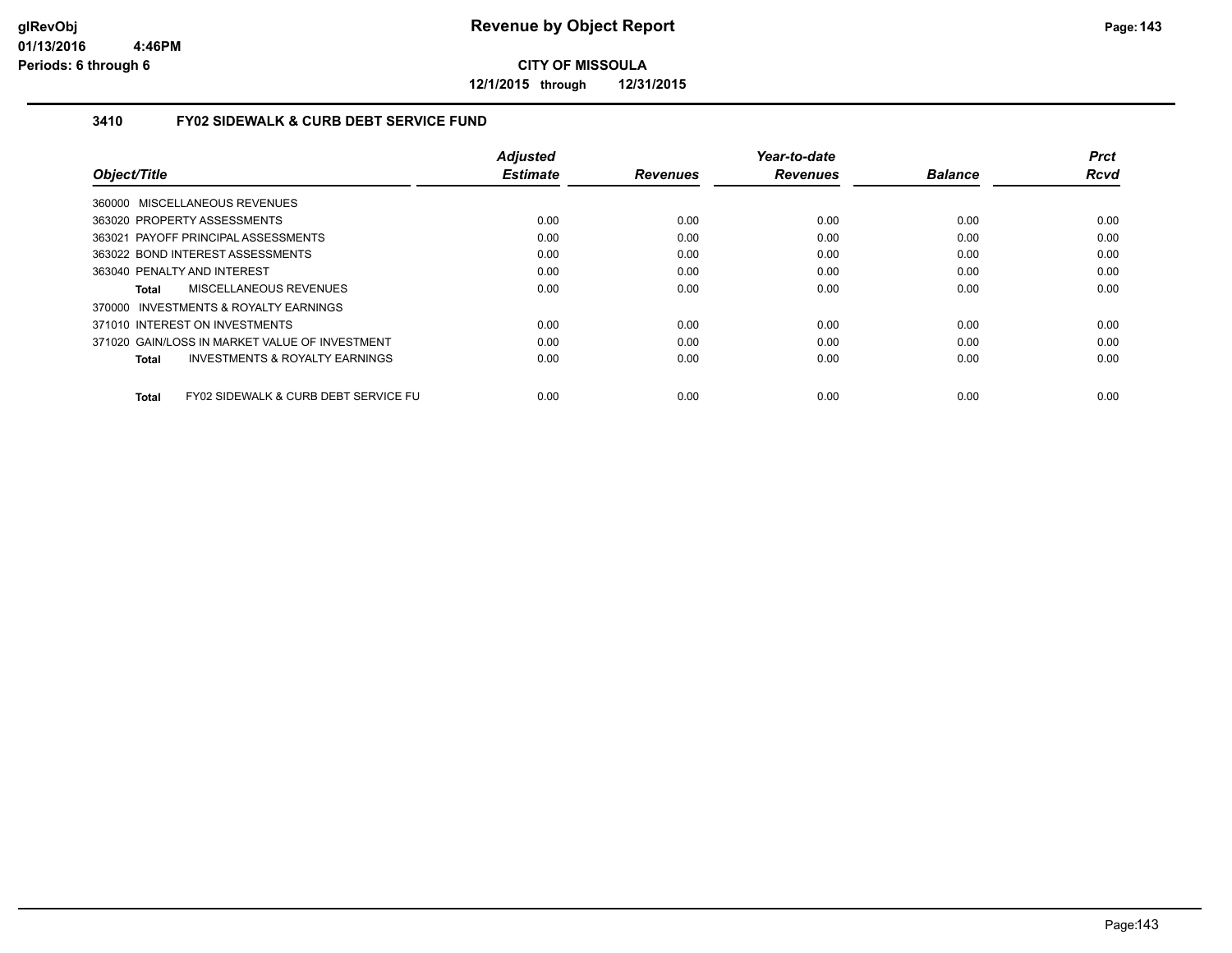**12/1/2015 through 12/31/2015**

# **3420 FY03 SIDEWALK & CURB DEBT SERVICE**

**3420 FY03 SIDEWALK & CURB DEBT SERVICE**

|                                                    | <b>Adjusted</b> |                 | Year-to-date    |                | <b>Prct</b> |
|----------------------------------------------------|-----------------|-----------------|-----------------|----------------|-------------|
| Object/Title                                       | <b>Estimate</b> | <b>Revenues</b> | <b>Revenues</b> | <b>Balance</b> | Rcvd        |
| 360000 MISCELLANEOUS REVENUES                      |                 |                 |                 |                |             |
| 363020 PROPERTY ASSESSMENTS                        | 0.00            | 0.00            | 0.00            | 0.00           | 0.00        |
| 363021 PAYOFF PRINCIPAL ASSESSMENTS                | 0.00            | 0.00            | 0.00            | 0.00           | 0.00        |
| 363022 BOND INTEREST ASSESSMENTS                   | 0.00            | 0.00            | 0.00            | 0.00           | 0.00        |
| 363040 PENALTY AND INTEREST                        | 0.00            | 0.00            | 0.00            | 0.00           | 0.00        |
| MISCELLANEOUS REVENUES<br>Total                    | 0.00            | 0.00            | 0.00            | 0.00           | 0.00        |
| 370000 INVESTMENTS & ROYALTY EARNINGS              |                 |                 |                 |                |             |
| 371010 INTEREST ON INVESTMENTS                     | 0.00            | 0.00            | 0.00            | 0.00           | 0.00        |
| 371020 GAIN/LOSS IN MARKET VALUE OF INVESTMENTS    | 0.00            | 0.00            | 0.00            | 0.00           | 0.00        |
| <b>INVESTMENTS &amp; ROYALTY EARNINGS</b><br>Total | 0.00            | 0.00            | 0.00            | 0.00           | 0.00        |
| OTHER FINANCING SOURCES<br>380000                  |                 |                 |                 |                |             |
| 381009 TRANSFERS IN                                | 0.00            | 0.00            | 0.00            | 0.00           | 0.00        |
| OTHER FINANCING SOURCES<br>Total                   | 0.00            | 0.00            | 0.00            | 0.00           | 0.00        |
| FY03 SIDEWALK & CURB DEBT SERVICE<br>Total         | 0.00            | 0.00            | 0.00            | 0.00           | 0.00        |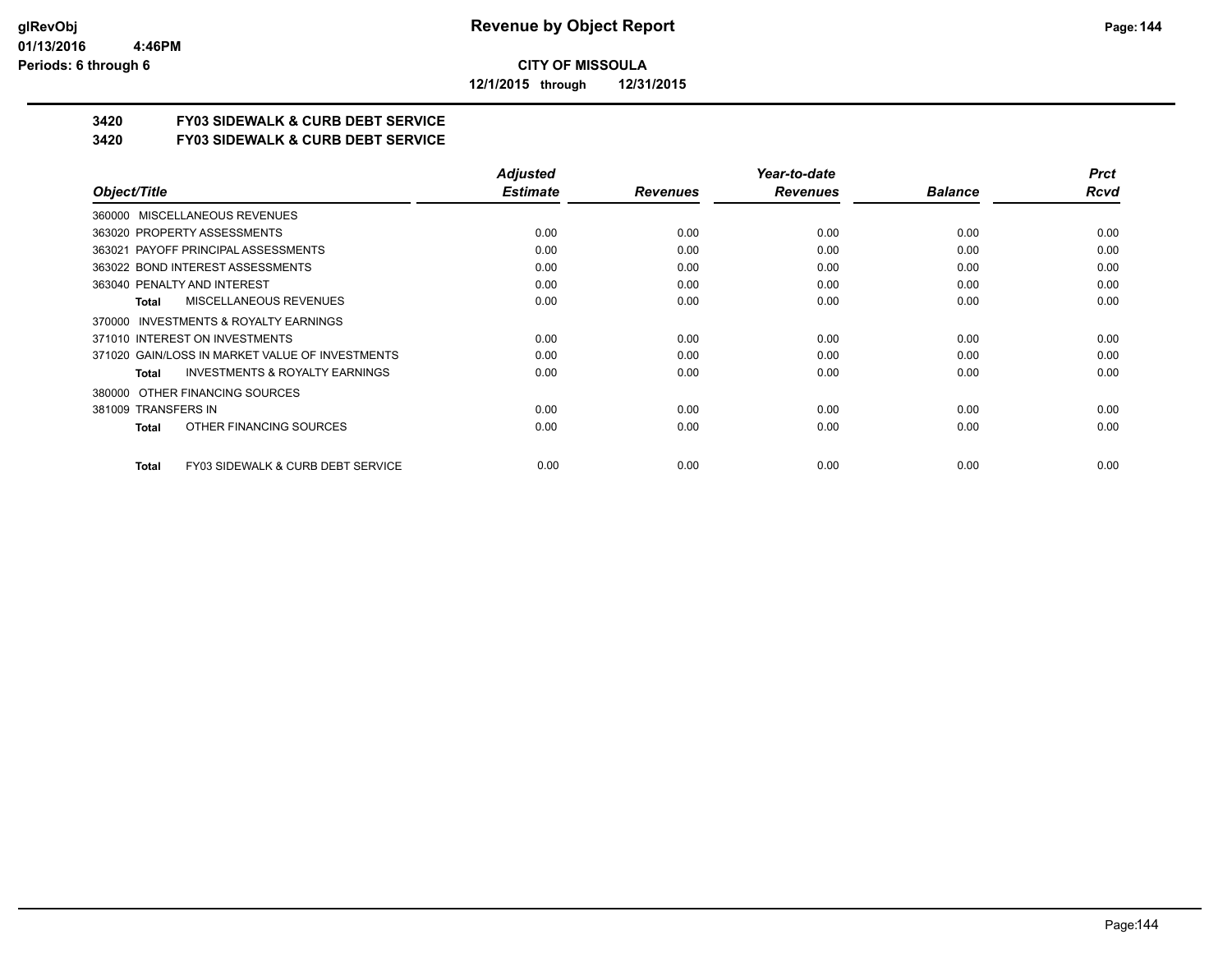**12/1/2015 through 12/31/2015**

#### **3420 FY03 SIDEWALK & CURB DEBT SERVICE**

| Object/Title                                       | <b>Adjusted</b><br><b>Estimate</b> | <b>Revenues</b> | Year-to-date<br><b>Revenues</b> | <b>Balance</b> | <b>Prct</b><br>Rcvd |
|----------------------------------------------------|------------------------------------|-----------------|---------------------------------|----------------|---------------------|
| 360000 MISCELLANEOUS REVENUES                      |                                    |                 |                                 |                |                     |
| 363020 PROPERTY ASSESSMENTS                        | 0.00                               | 0.00            | 0.00                            | 0.00           | 0.00                |
| 363021 PAYOFF PRINCIPAL ASSESSMENTS                |                                    | 0.00            | 0.00                            | 0.00           | 0.00                |
|                                                    | 0.00                               |                 |                                 |                |                     |
| 363022 BOND INTEREST ASSESSMENTS                   | 0.00                               | 0.00            | 0.00                            | 0.00           | 0.00                |
| 363040 PENALTY AND INTEREST                        | 0.00                               | 0.00            | 0.00                            | 0.00           | 0.00                |
| <b>MISCELLANEOUS REVENUES</b><br>Total             | 0.00                               | 0.00            | 0.00                            | 0.00           | 0.00                |
| 370000 INVESTMENTS & ROYALTY EARNINGS              |                                    |                 |                                 |                |                     |
| 371010 INTEREST ON INVESTMENTS                     | 0.00                               | 0.00            | 0.00                            | 0.00           | 0.00                |
| 371020 GAIN/LOSS IN MARKET VALUE OF INVESTMENT     | 0.00                               | 0.00            | 0.00                            | 0.00           | 0.00                |
| <b>INVESTMENTS &amp; ROYALTY EARNINGS</b><br>Total | 0.00                               | 0.00            | 0.00                            | 0.00           | 0.00                |
| 380000 OTHER FINANCING SOURCES                     |                                    |                 |                                 |                |                     |
| 381009 TRANSFERS IN                                | 0.00                               | 0.00            | 0.00                            | 0.00           | 0.00                |
| OTHER FINANCING SOURCES<br><b>Total</b>            | 0.00                               | 0.00            | 0.00                            | 0.00           | 0.00                |
|                                                    |                                    |                 |                                 |                |                     |
| FY03 SIDEWALK & CURB DEBT SERVICE<br><b>Total</b>  | 0.00                               | 0.00            | 0.00                            | 0.00           | 0.00                |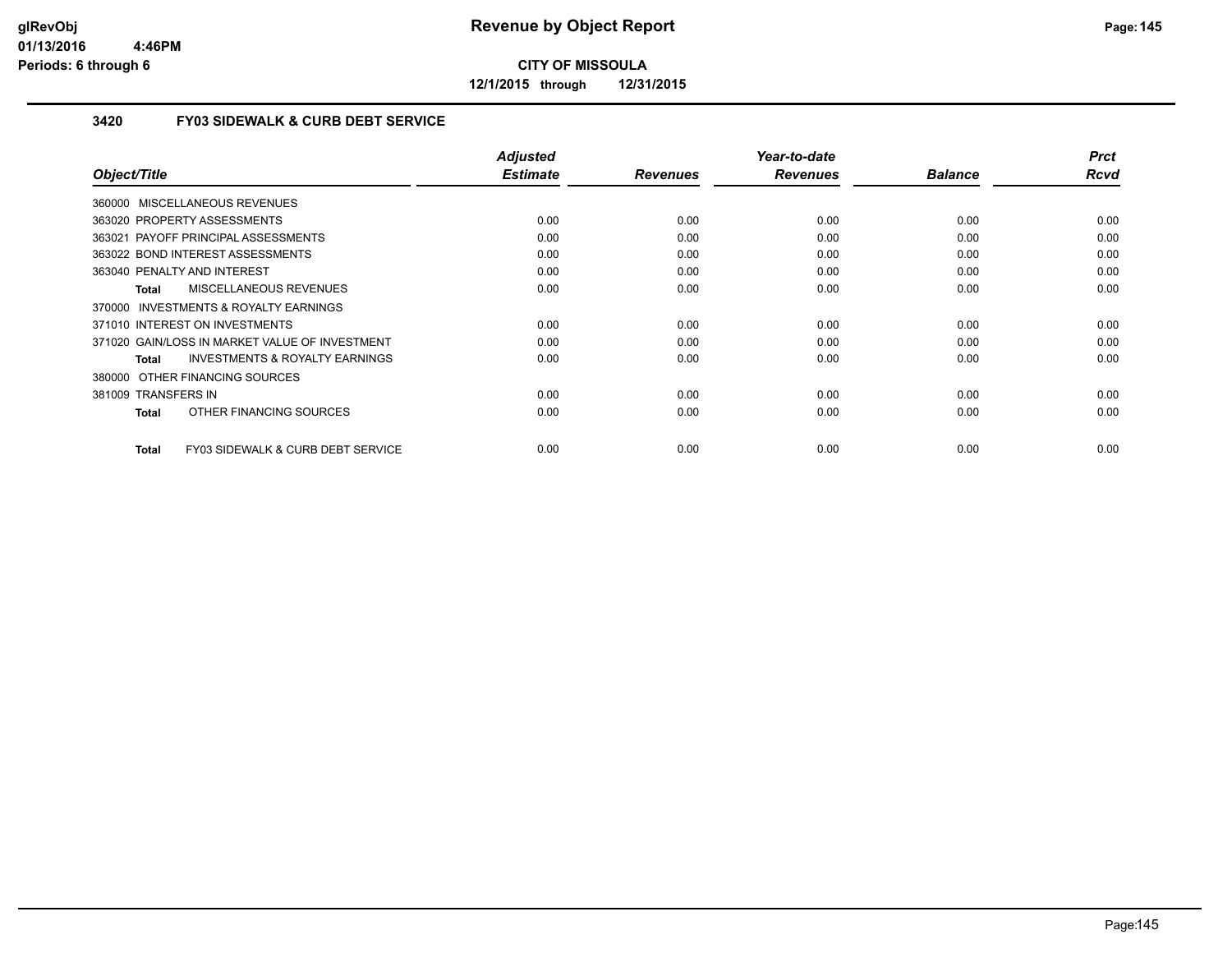**12/1/2015 through 12/31/2015**

## **3430 FY04 SIDEWALK CURB DEBT SERVICE**

**3430 FY04 SIDEWALK CURB DEBT SERVICE**

|                                                     | <b>Adjusted</b> |                 | Year-to-date    |                | <b>Prct</b> |
|-----------------------------------------------------|-----------------|-----------------|-----------------|----------------|-------------|
| Object/Title                                        | <b>Estimate</b> | <b>Revenues</b> | <b>Revenues</b> | <b>Balance</b> | Rcvd        |
| MISCELLANEOUS REVENUES<br>360000                    |                 |                 |                 |                |             |
| 363020 PROPERTY ASSESSMENTS                         | 10,825.00       | 6,754.84        | 6,754.84        | 4,070.16       | 62.40       |
| 363021 PAYOFF PRINCIPAL ASSESSMENTS                 | 0.00            | 0.00            | 0.00            | 0.00           | 0.00        |
| 363022 BOND INTEREST ASSESSMENTS                    | 0.00            | 0.00            | 0.00            | 0.00           | 0.00        |
| 363040 PENALTY AND INTEREST                         | 0.00            | 0.00            | 0.00            | 0.00           | 0.00        |
| <b>MISCELLANEOUS REVENUES</b><br><b>Total</b>       | 10,825.00       | 6,754.84        | 6,754.84        | 4,070.16       | 62.40       |
| <b>INVESTMENTS &amp; ROYALTY EARNINGS</b><br>370000 |                 |                 |                 |                |             |
| 371010 INTEREST ON INVESTMENTS                      | 0.00            | 0.00            | 0.00            | 0.00           | 0.00        |
| 371020 GAIN/LOSS IN MARKET VALUE OF INVESTMENTS     | 0.00            | 0.00            | 0.00            | 0.00           | 0.00        |
| <b>INVESTMENTS &amp; ROYALTY EARNINGS</b><br>Total  | 0.00            | 0.00            | 0.00            | 0.00           | 0.00        |
| OTHER FINANCING SOURCES<br>380000                   |                 |                 |                 |                |             |
| 381030 SID BOND PROCEEDS                            | 0.00            | 0.00            | 0.00            | 0.00           | 0.00        |
| OTHER FINANCING SOURCES<br><b>Total</b>             | 0.00            | 0.00            | 0.00            | 0.00           | 0.00        |
| FY04 SIDEWALK CURB DEBT SERVICE<br><b>Total</b>     | 10,825.00       | 6,754.84        | 6,754.84        | 4,070.16       | 62.40       |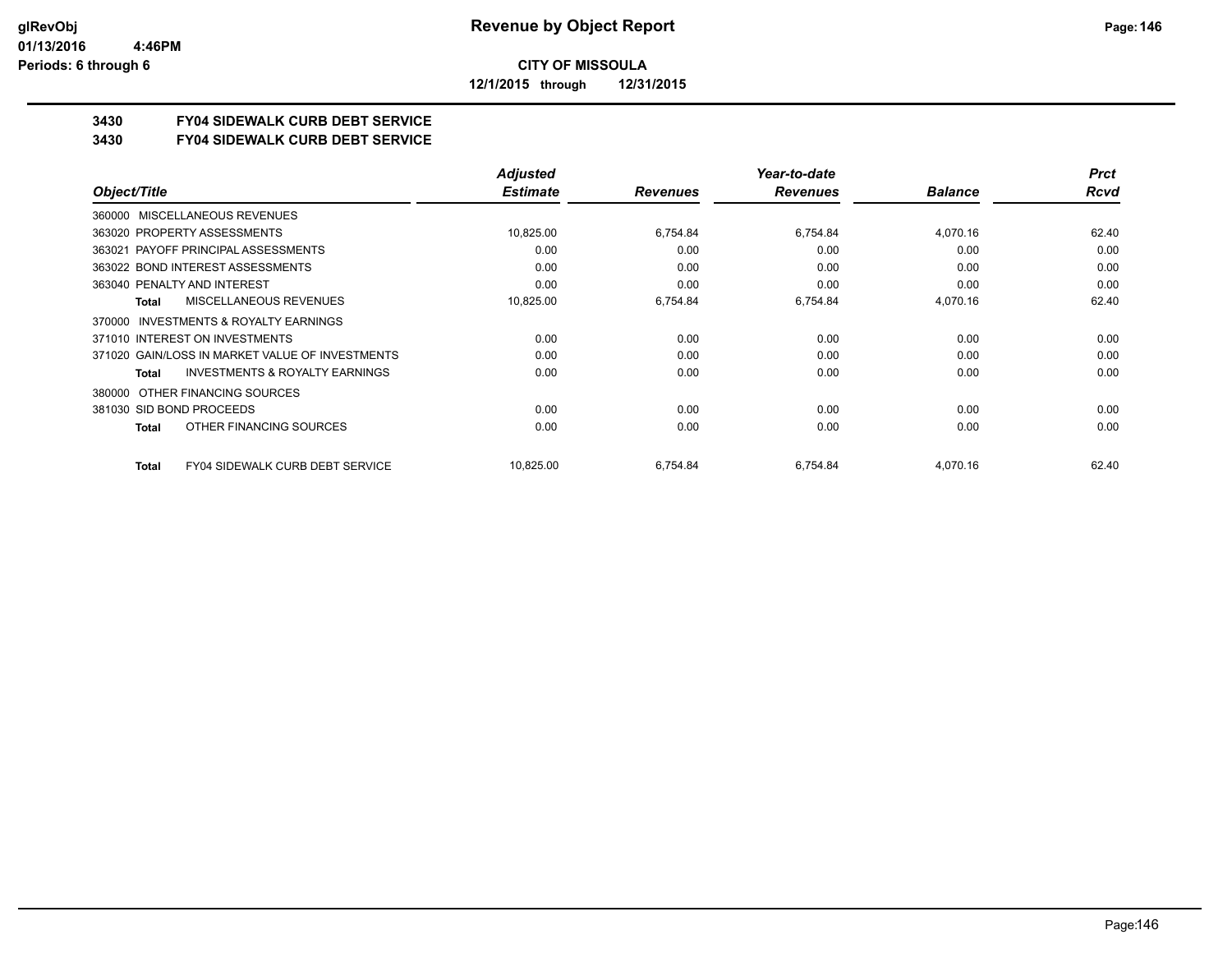**12/1/2015 through 12/31/2015**

#### **3430 FY04 SIDEWALK CURB DEBT SERVICE**

|                                                    | <b>Adjusted</b> |                 | Year-to-date    |                | <b>Prct</b> |
|----------------------------------------------------|-----------------|-----------------|-----------------|----------------|-------------|
| Object/Title                                       | <b>Estimate</b> | <b>Revenues</b> | <b>Revenues</b> | <b>Balance</b> | <b>Rcvd</b> |
| 360000 MISCELLANEOUS REVENUES                      |                 |                 |                 |                |             |
| 363020 PROPERTY ASSESSMENTS                        | 10,825.00       | 6.754.84        | 6,754.84        | 4,070.16       | 62.40       |
| 363021 PAYOFF PRINCIPAL ASSESSMENTS                | 0.00            | 0.00            | 0.00            | 0.00           | 0.00        |
| 363022 BOND INTEREST ASSESSMENTS                   | 0.00            | 0.00            | 0.00            | 0.00           | 0.00        |
| 363040 PENALTY AND INTEREST                        | 0.00            | 0.00            | 0.00            | 0.00           | 0.00        |
| <b>MISCELLANEOUS REVENUES</b><br>Total             | 10,825.00       | 6,754.84        | 6,754.84        | 4,070.16       | 62.40       |
| 370000 INVESTMENTS & ROYALTY EARNINGS              |                 |                 |                 |                |             |
| 371010 INTEREST ON INVESTMENTS                     | 0.00            | 0.00            | 0.00            | 0.00           | 0.00        |
| 371020 GAIN/LOSS IN MARKET VALUE OF INVESTMENT     | 0.00            | 0.00            | 0.00            | 0.00           | 0.00        |
| <b>INVESTMENTS &amp; ROYALTY EARNINGS</b><br>Total | 0.00            | 0.00            | 0.00            | 0.00           | 0.00        |
| 380000 OTHER FINANCING SOURCES                     |                 |                 |                 |                |             |
| 381030 SID BOND PROCEEDS                           | 0.00            | 0.00            | 0.00            | 0.00           | 0.00        |
| OTHER FINANCING SOURCES<br>Total                   | 0.00            | 0.00            | 0.00            | 0.00           | 0.00        |
| FY04 SIDEWALK CURB DEBT SERVICE<br>Total           | 10.825.00       | 6,754.84        | 6,754.84        | 4,070.16       | 62.40       |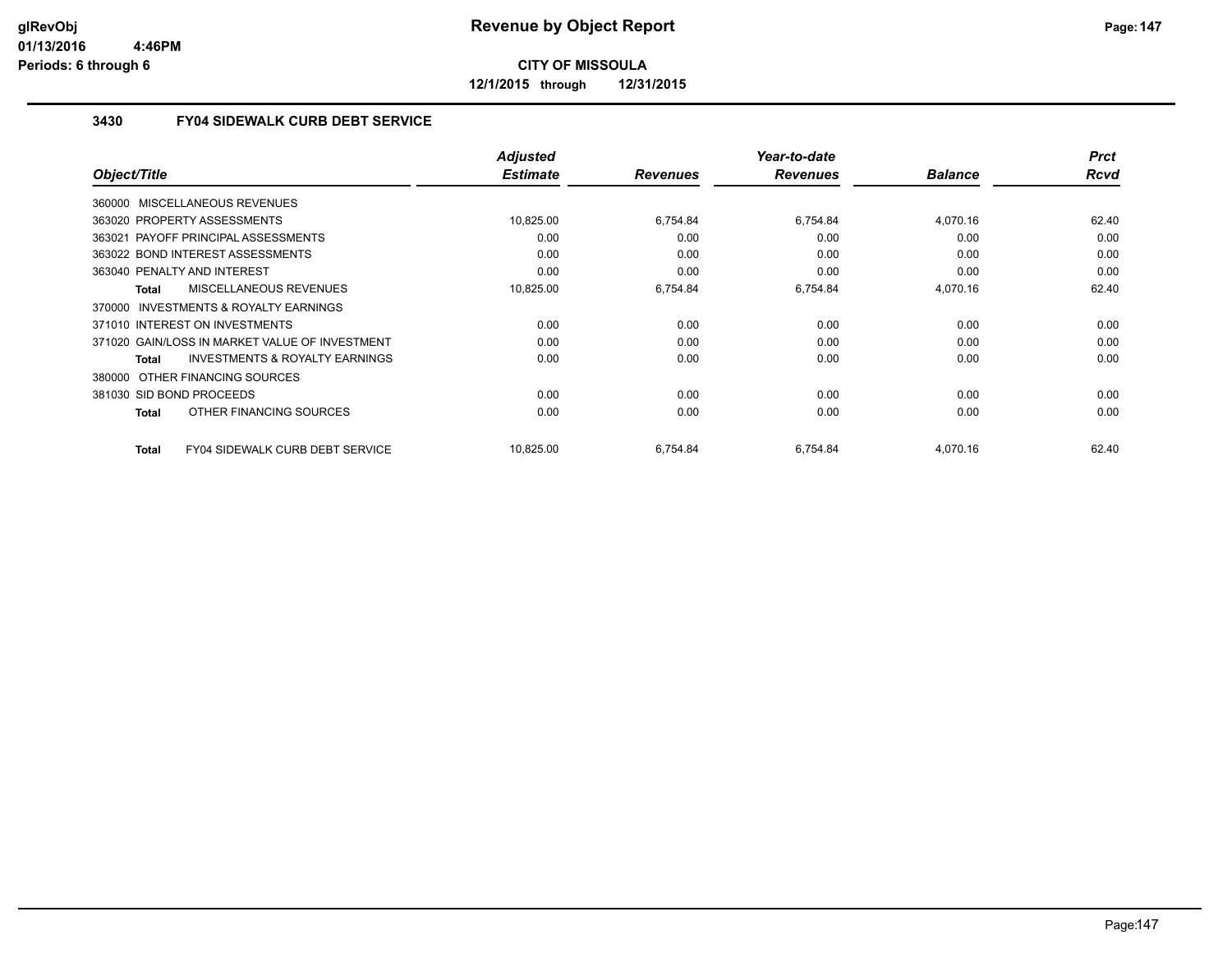**12/1/2015 through 12/31/2015**

#### **3433 SID 433 DEBT SERVICE**

**3433 SID 433 DEBT SERVICE**

|                                                           | <b>Adjusted</b> |                 | Year-to-date    |                | <b>Prct</b> |
|-----------------------------------------------------------|-----------------|-----------------|-----------------|----------------|-------------|
| Object/Title                                              | <b>Estimate</b> | <b>Revenues</b> | <b>Revenues</b> | <b>Balance</b> | Rcvd        |
| 360000 MISCELLANEOUS REVENUES                             |                 |                 |                 |                |             |
| 363020 PROPERTY ASSESSMENTS                               | 0.00            | 0.00            | 0.00            | 0.00           | 0.00        |
| 363021 PAYOFF PRINCIPAL ASSESSMENTS                       | 0.00            | 0.00            | 0.00            | 0.00           | 0.00        |
| 363022 BOND INTEREST ASSESSMENTS                          | 0.00            | 0.00            | 0.00            | 0.00           | 0.00        |
| 363040 PENALTY AND INTEREST                               | 0.00            | 0.00            | 0.00            | 0.00           | 0.00        |
| MISCELLANEOUS REVENUES<br>Total                           | 0.00            | 0.00            | 0.00            | 0.00           | 0.00        |
| 370000 INVESTMENTS & ROYALTY EARNINGS                     |                 |                 |                 |                |             |
| 371010 INTEREST ON INVESTMENTS                            | 0.00            | 0.00            | 0.00            | 0.00           | 0.00        |
| 371020 GAIN/LOSS IN MARKET VALUE OF INVESTMENTS           | 0.00            | 0.00            | 0.00            | 0.00           | 0.00        |
| <b>INVESTMENTS &amp; ROYALTY EARNINGS</b><br><b>Total</b> | 0.00            | 0.00            | 0.00            | 0.00           | 0.00        |
| SID 433 DEBT SERVICE<br>Total                             | 0.00            | 0.00            | 0.00            | 0.00           | 0.00        |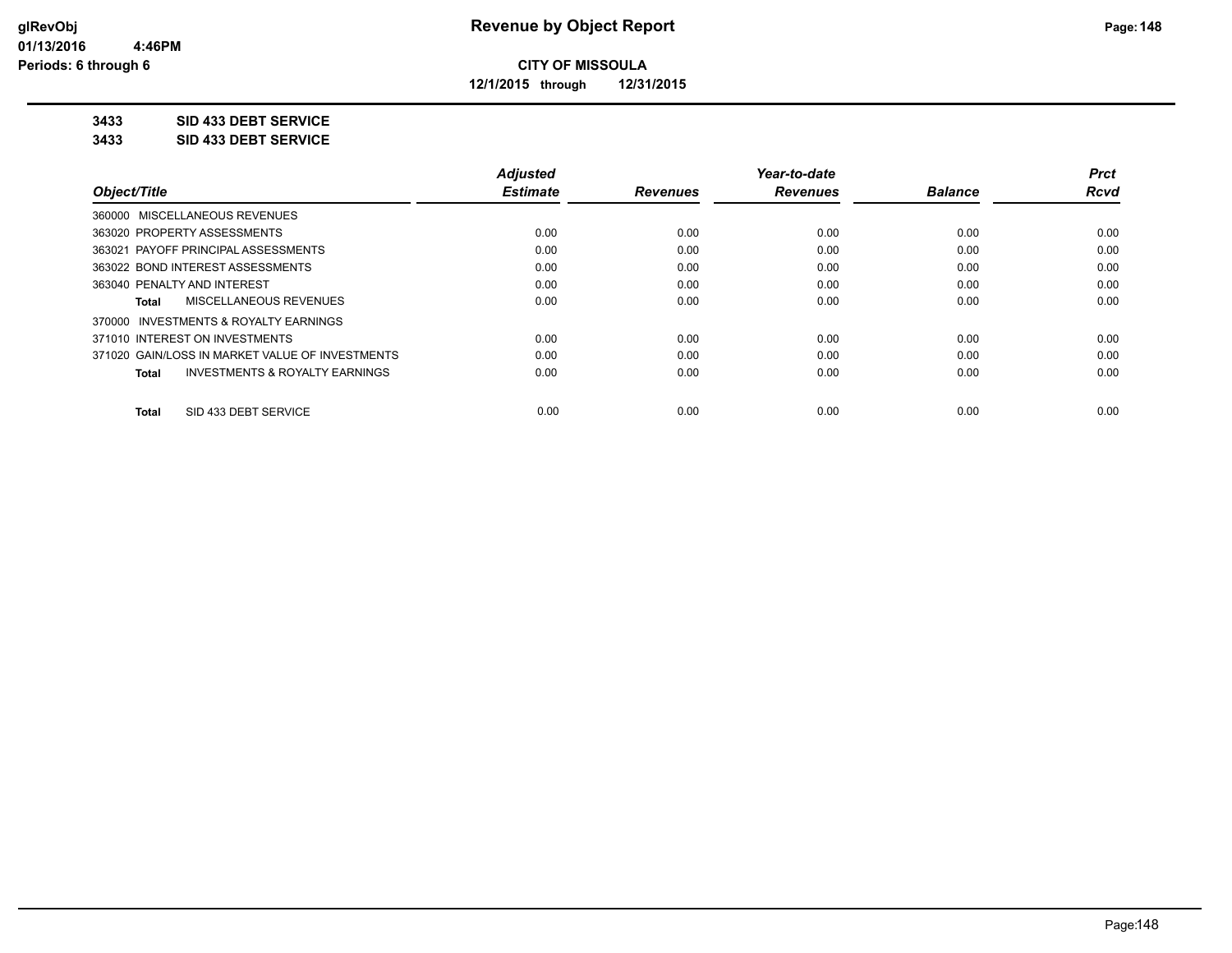**12/1/2015 through 12/31/2015**

#### **3433 SID 433 DEBT SERVICE**

|                                                    | <b>Adjusted</b> |                 | Year-to-date    |                | <b>Prct</b> |
|----------------------------------------------------|-----------------|-----------------|-----------------|----------------|-------------|
| Object/Title                                       | <b>Estimate</b> | <b>Revenues</b> | <b>Revenues</b> | <b>Balance</b> | <b>Rcvd</b> |
| 360000 MISCELLANEOUS REVENUES                      |                 |                 |                 |                |             |
| 363020 PROPERTY ASSESSMENTS                        | 0.00            | 0.00            | 0.00            | 0.00           | 0.00        |
| 363021 PAYOFF PRINCIPAL ASSESSMENTS                | 0.00            | 0.00            | 0.00            | 0.00           | 0.00        |
| 363022 BOND INTEREST ASSESSMENTS                   | 0.00            | 0.00            | 0.00            | 0.00           | 0.00        |
| 363040 PENALTY AND INTEREST                        | 0.00            | 0.00            | 0.00            | 0.00           | 0.00        |
| <b>MISCELLANEOUS REVENUES</b><br>Total             | 0.00            | 0.00            | 0.00            | 0.00           | 0.00        |
| 370000 INVESTMENTS & ROYALTY EARNINGS              |                 |                 |                 |                |             |
| 371010 INTEREST ON INVESTMENTS                     | 0.00            | 0.00            | 0.00            | 0.00           | 0.00        |
| 371020 GAIN/LOSS IN MARKET VALUE OF INVESTMENT     | 0.00            | 0.00            | 0.00            | 0.00           | 0.00        |
| <b>INVESTMENTS &amp; ROYALTY EARNINGS</b><br>Total | 0.00            | 0.00            | 0.00            | 0.00           | 0.00        |
|                                                    |                 |                 |                 |                |             |
| SID 433 DEBT SERVICE<br><b>Total</b>               | 0.00            | 0.00            | 0.00            | 0.00           | 0.00        |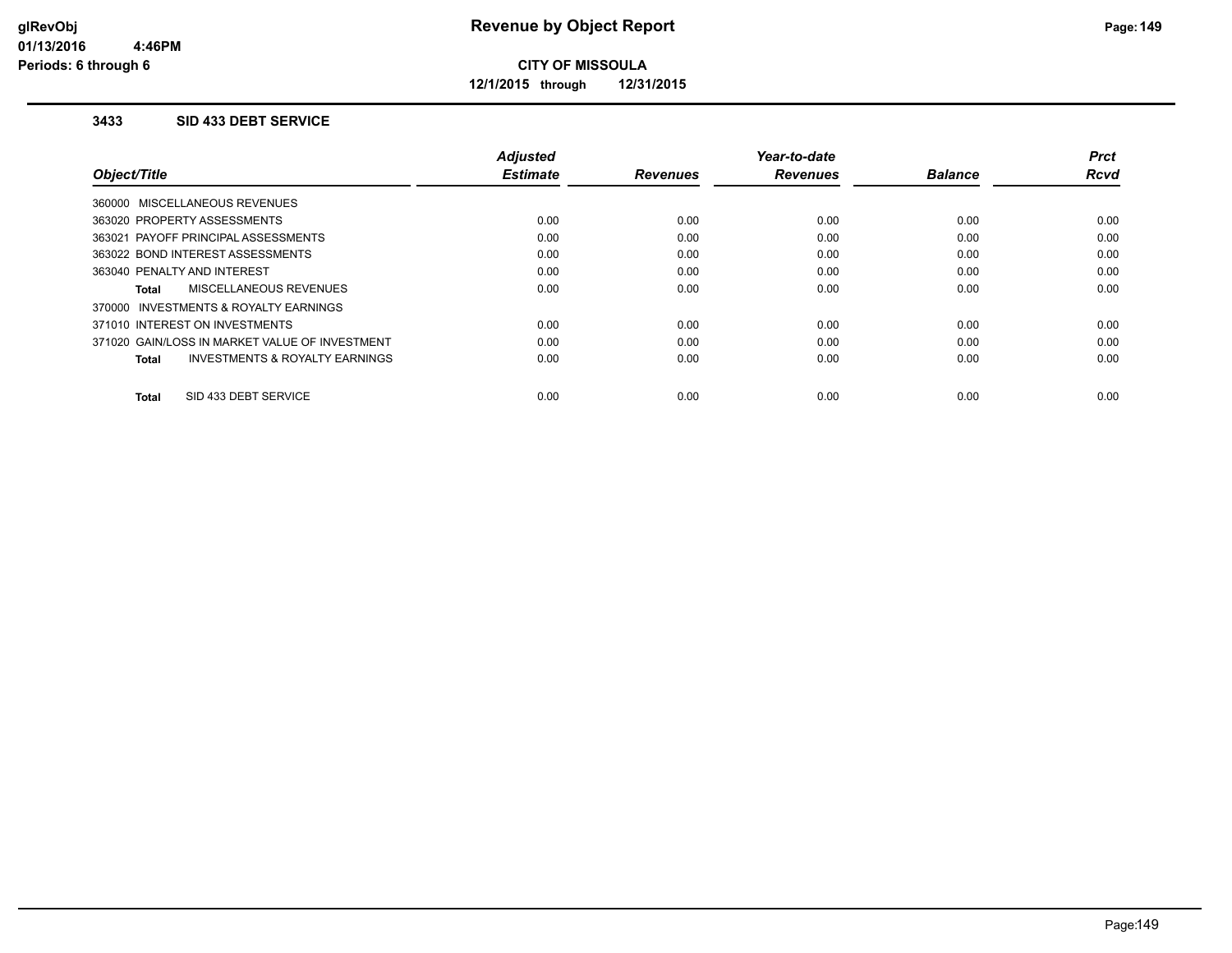**12/1/2015 through 12/31/2015**

#### **3440 FY 05 SIDEWALK AND CURB**

**3440 FY 05 SIDEWALK AND CURB**

|              |                                                 | <b>Adjusted</b> |                 | Year-to-date    |                | <b>Prct</b> |
|--------------|-------------------------------------------------|-----------------|-----------------|-----------------|----------------|-------------|
| Object/Title |                                                 | <b>Estimate</b> | <b>Revenues</b> | <b>Revenues</b> | <b>Balance</b> | Rcvd        |
| 360000       | <b>MISCELLANEOUS REVENUES</b>                   |                 |                 |                 |                |             |
|              | 363020 PROPERTY ASSESSMENTS                     | 38,588.00       | 14.440.06       | 14,501.00       | 24,087.00      | 37.58       |
|              | 363021 PAYOFF PRINCIPAL ASSESSMENTS             | 0.00            | 0.00            | 0.00            | 0.00           | 0.00        |
|              | 363022 BOND INTEREST ASSESSMENTS                | 0.00            | 0.00            | 0.00            | 0.00           | 0.00        |
|              | 363040 PENALTY AND INTEREST                     | 0.00            | 0.00            | 3.34            | $-3.34$        | 0.00        |
| <b>Total</b> | MISCELLANEOUS REVENUES                          | 38,588.00       | 14,440.06       | 14,504.34       | 24,083.66      | 37.59       |
| 370000       | <b>INVESTMENTS &amp; ROYALTY EARNINGS</b>       |                 |                 |                 |                |             |
|              | 371010 INTEREST ON INVESTMENTS                  | 0.00            | 0.00            | 0.00            | 0.00           | 0.00        |
|              | 371020 GAIN/LOSS IN MARKET VALUE OF INVESTMENTS | 0.00            | 0.00            | 0.00            | 0.00           | 0.00        |
|              | 371500 INTEREST ON INTERFUND LOAN               | 0.00            | 0.00            | 0.00            | 0.00           | 0.00        |
| <b>Total</b> | <b>INVESTMENTS &amp; ROYALTY EARNINGS</b>       | 0.00            | 0.00            | 0.00            | 0.00           | 0.00        |
| 380000       | OTHER FINANCING SOURCES                         |                 |                 |                 |                |             |
|              | 381030 SID BONDS PROCEEDS                       | 0.00            | 0.00            | 0.00            | 0.00           | 0.00        |
| <b>Total</b> | OTHER FINANCING SOURCES                         | 0.00            | 0.00            | 0.00            | 0.00           | 0.00        |
| <b>Total</b> | FY 05 SIDEWALK AND CURB                         | 38,588.00       | 14,440.06       | 14,504.34       | 24,083.66      | 37.59       |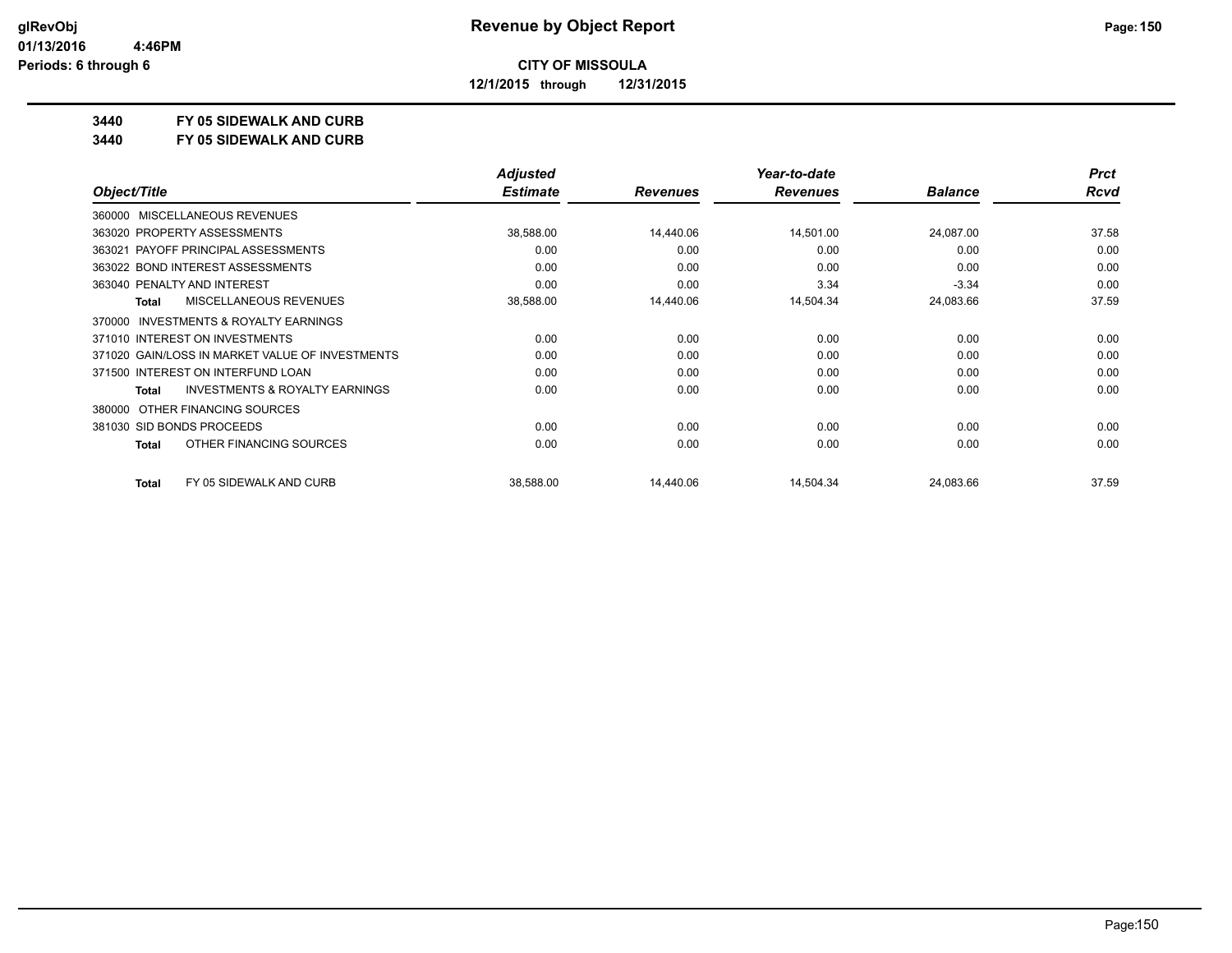**12/1/2015 through 12/31/2015**

#### **3440 FY 05 SIDEWALK AND CURB**

|                                                           | <b>Adjusted</b> |                 | Year-to-date    |                | <b>Prct</b> |
|-----------------------------------------------------------|-----------------|-----------------|-----------------|----------------|-------------|
| Object/Title                                              | <b>Estimate</b> | <b>Revenues</b> | <b>Revenues</b> | <b>Balance</b> | Rcvd        |
| 360000 MISCELLANEOUS REVENUES                             |                 |                 |                 |                |             |
| 363020 PROPERTY ASSESSMENTS                               | 38,588.00       | 14,440.06       | 14,501.00       | 24,087.00      | 37.58       |
| 363021 PAYOFF PRINCIPAL ASSESSMENTS                       | 0.00            | 0.00            | 0.00            | 0.00           | 0.00        |
| 363022 BOND INTEREST ASSESSMENTS                          | 0.00            | 0.00            | 0.00            | 0.00           | 0.00        |
| 363040 PENALTY AND INTEREST                               | 0.00            | 0.00            | 3.34            | $-3.34$        | 0.00        |
| <b>MISCELLANEOUS REVENUES</b><br><b>Total</b>             | 38,588.00       | 14,440.06       | 14,504.34       | 24,083.66      | 37.59       |
| 370000 INVESTMENTS & ROYALTY EARNINGS                     |                 |                 |                 |                |             |
| 371010 INTEREST ON INVESTMENTS                            | 0.00            | 0.00            | 0.00            | 0.00           | 0.00        |
| 371020 GAIN/LOSS IN MARKET VALUE OF INVESTMENT            | 0.00            | 0.00            | 0.00            | 0.00           | 0.00        |
| 371500 INTEREST ON INTERFUND LOAN                         | 0.00            | 0.00            | 0.00            | 0.00           | 0.00        |
| <b>INVESTMENTS &amp; ROYALTY EARNINGS</b><br><b>Total</b> | 0.00            | 0.00            | 0.00            | 0.00           | 0.00        |
| 380000 OTHER FINANCING SOURCES                            |                 |                 |                 |                |             |
| 381030 SID BONDS PROCEEDS                                 | 0.00            | 0.00            | 0.00            | 0.00           | 0.00        |
| OTHER FINANCING SOURCES<br><b>Total</b>                   | 0.00            | 0.00            | 0.00            | 0.00           | 0.00        |
| FY 05 SIDEWALK AND CURB<br><b>Total</b>                   | 38,588.00       | 14,440.06       | 14,504.34       | 24,083.66      | 37.59       |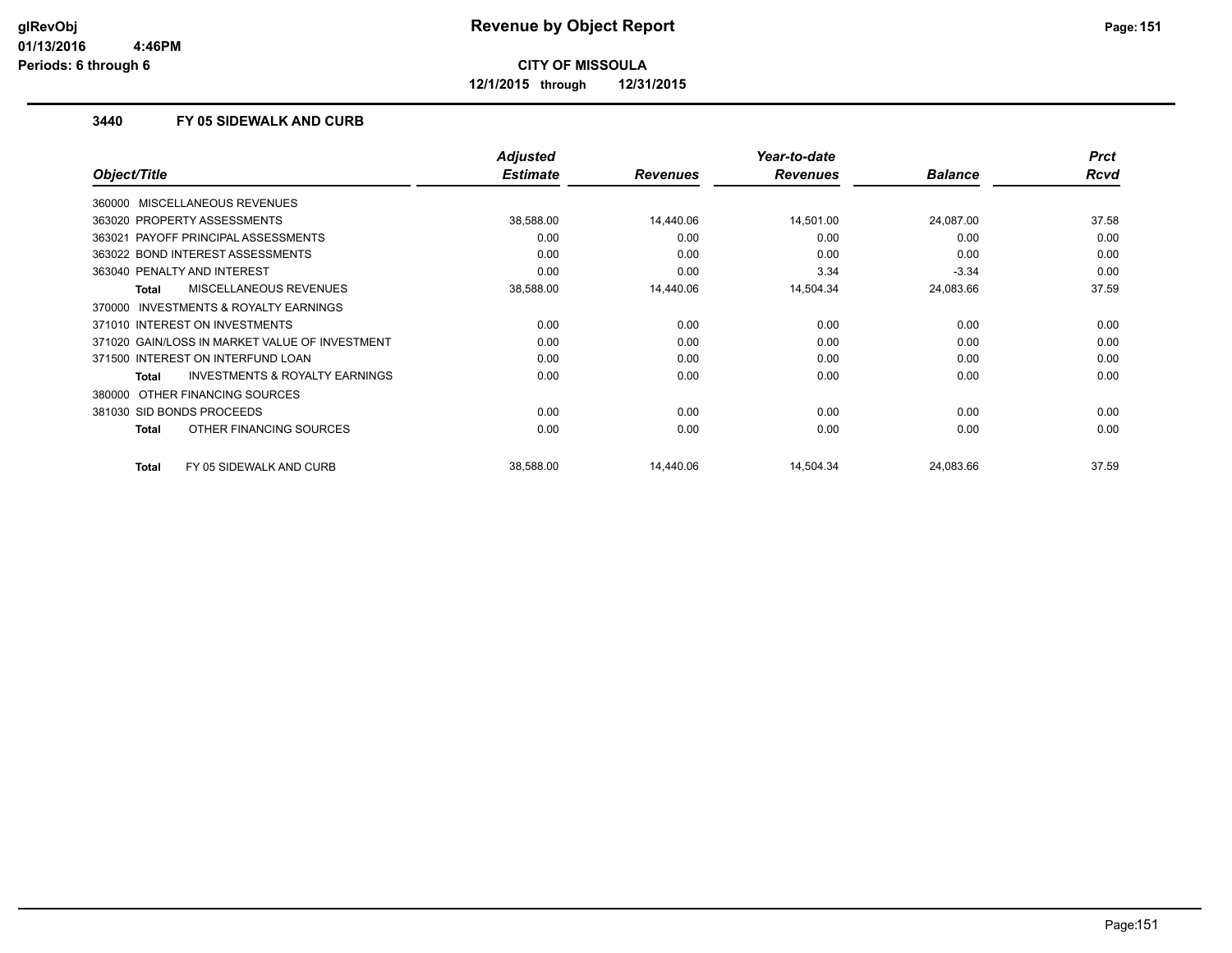**12/1/2015 through 12/31/2015**

#### **3441 FY 06 SIDEWALK & CURB DEBT**

**3441 FY 06 SIDEWALK & CURB DEBT**

|                                                    | <b>Adjusted</b> |                 | Year-to-date    |                | <b>Prct</b> |
|----------------------------------------------------|-----------------|-----------------|-----------------|----------------|-------------|
| Object/Title                                       | <b>Estimate</b> | <b>Revenues</b> | <b>Revenues</b> | <b>Balance</b> | <b>Rcvd</b> |
| 360000 MISCELLANEOUS REVENUES                      |                 |                 |                 |                |             |
| 363020 PROPERTY ASSESSMENTS                        | 0.00            | 0.00            | 0.00            | 0.00           | 0.00        |
| MISCELLANEOUS REVENUES<br><b>Total</b>             | 0.00            | 0.00            | 0.00            | 0.00           | 0.00        |
| 370000 INVESTMENTS & ROYALTY EARNINGS              |                 |                 |                 |                |             |
| 371010 INTEREST ON INVESTMENTS                     | 0.00            | 0.00            | 0.00            | 0.00           | 0.00        |
| 371020 GAIN/LOSS IN MARKET VALUE OF INVESTMENTS    | 0.00            | 0.00            | 0.00            | 0.00           | 0.00        |
| <b>INVESTMENTS &amp; ROYALTY EARNINGS</b><br>Total | 0.00            | 0.00            | 0.00            | 0.00           | 0.00        |
| FY 06 SIDEWALK & CURB DEBT<br><b>Total</b>         | 0.00            | 0.00            | 0.00            | 0.00           | 0.00        |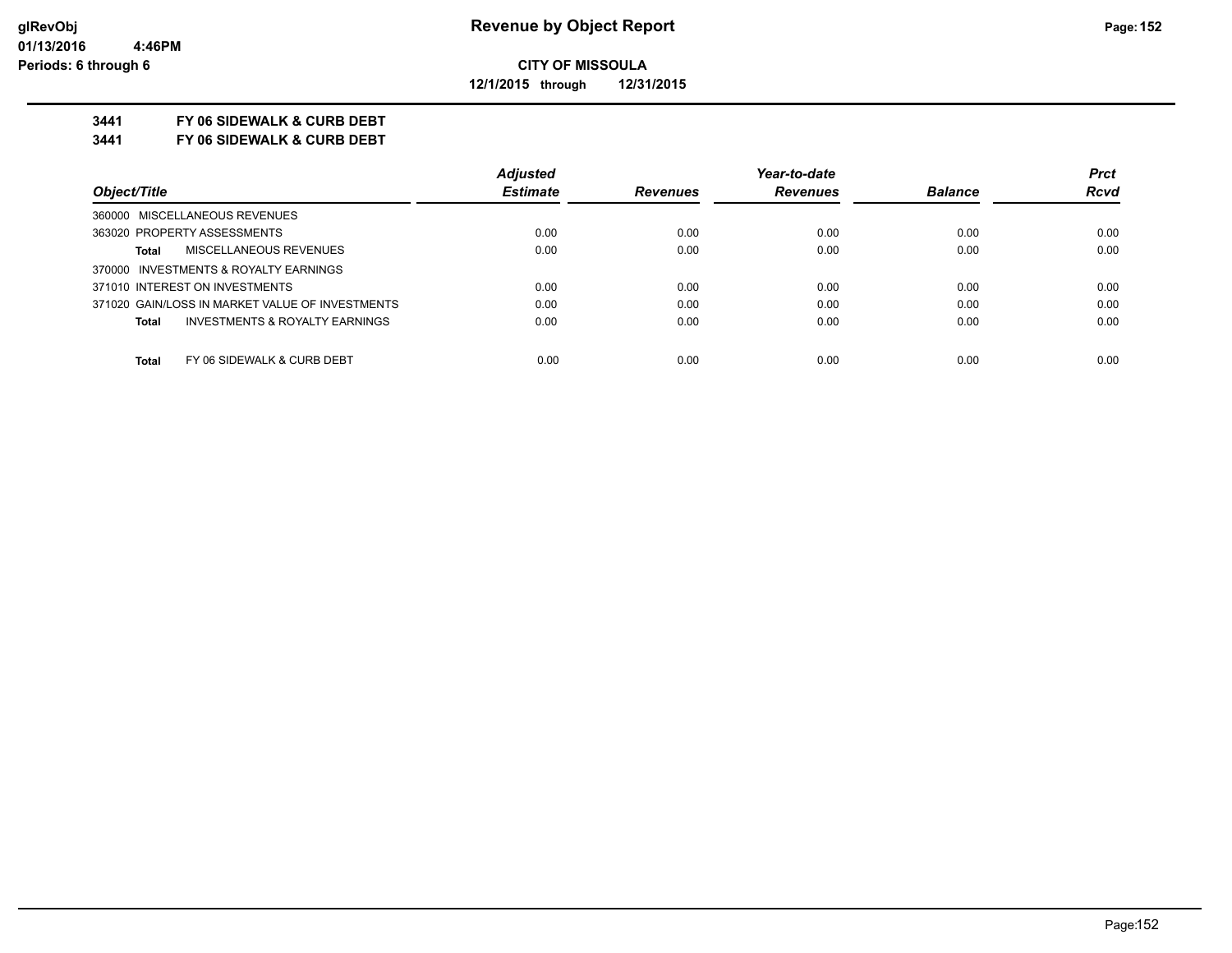**12/1/2015 through 12/31/2015**

#### **3441 FY 06 SIDEWALK & CURB DEBT**

|                                                    | <b>Adjusted</b> |                 | Year-to-date    |                | <b>Prct</b> |
|----------------------------------------------------|-----------------|-----------------|-----------------|----------------|-------------|
| Object/Title                                       | <b>Estimate</b> | <b>Revenues</b> | <b>Revenues</b> | <b>Balance</b> | <b>Rcvd</b> |
| 360000 MISCELLANEOUS REVENUES                      |                 |                 |                 |                |             |
| 363020 PROPERTY ASSESSMENTS                        | 0.00            | 0.00            | 0.00            | 0.00           | 0.00        |
| MISCELLANEOUS REVENUES<br>Total                    | 0.00            | 0.00            | 0.00            | 0.00           | 0.00        |
| 370000 INVESTMENTS & ROYALTY EARNINGS              |                 |                 |                 |                |             |
| 371010 INTEREST ON INVESTMENTS                     | 0.00            | 0.00            | 0.00            | 0.00           | 0.00        |
| 371020 GAIN/LOSS IN MARKET VALUE OF INVESTMENT     | 0.00            | 0.00            | 0.00            | 0.00           | 0.00        |
| <b>INVESTMENTS &amp; ROYALTY EARNINGS</b><br>Total | 0.00            | 0.00            | 0.00            | 0.00           | 0.00        |
| Total<br>FY 06 SIDEWALK & CURB DEBT                | 0.00            | 0.00            | 0.00            | 0.00           | 0.00        |
|                                                    |                 |                 |                 |                |             |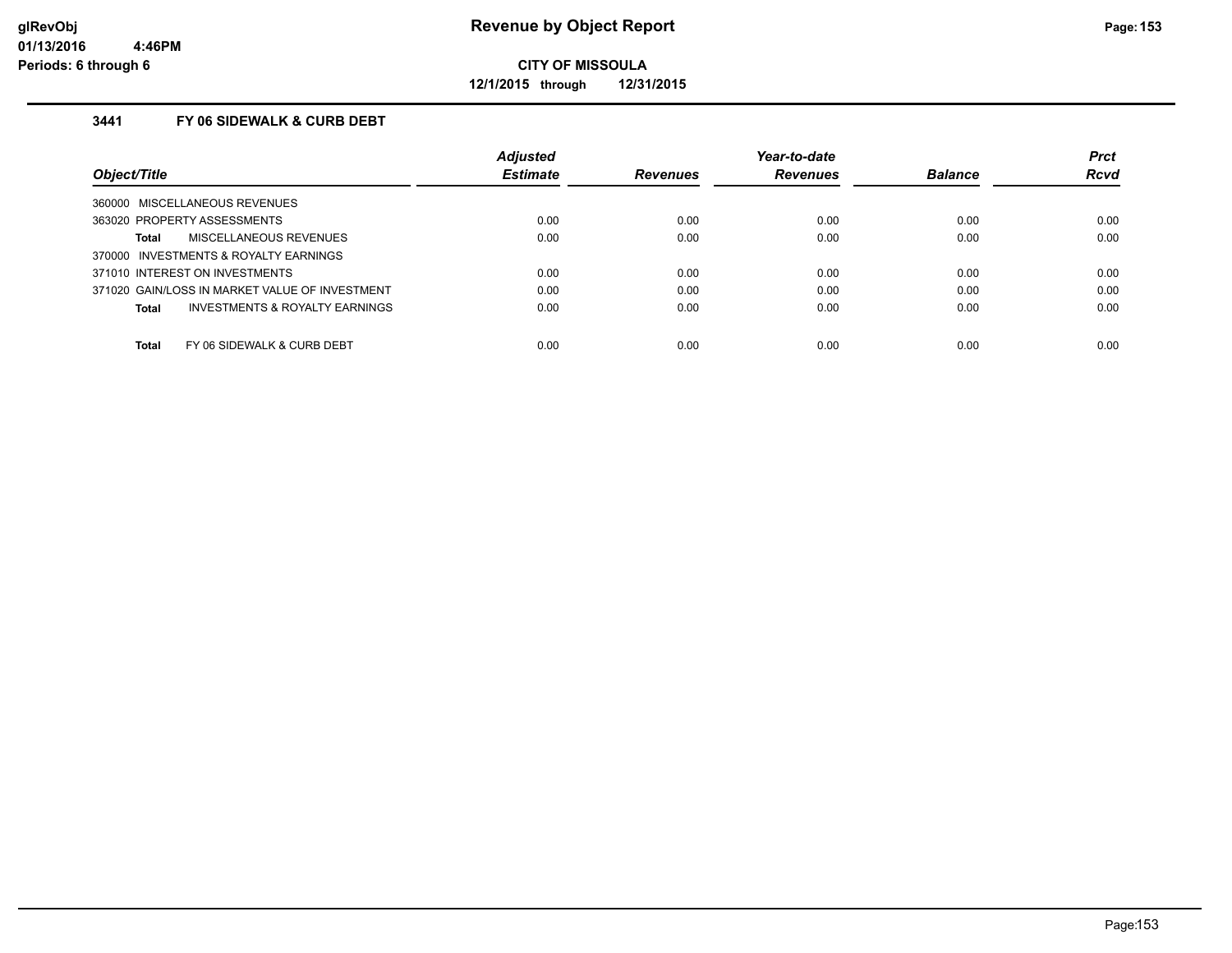**12/1/2015 through 12/31/2015**

#### **3449 SID 449 DEBT SERVICE**

**3449 SID 449 DEBT SERVICE**

|                                                    | <b>Adjusted</b> |                 | Year-to-date    |                | <b>Prct</b> |
|----------------------------------------------------|-----------------|-----------------|-----------------|----------------|-------------|
| Object/Title                                       | <b>Estimate</b> | <b>Revenues</b> | <b>Revenues</b> | <b>Balance</b> | <b>Rcvd</b> |
| 360000 MISCELLANEOUS REVENUES                      |                 |                 |                 |                |             |
| 363020 PROPERTY ASSESSMENTS                        | 0.00            | 0.00            | 0.00            | 0.00           | 0.00        |
| 363021 PAYOFF PRINCIPAL ASSESSMENTS                | 0.00            | 0.00            | 0.00            | 0.00           | 0.00        |
| 363022 BOND INTEREST ASSESSMENTS                   | 0.00            | 0.00            | 0.00            | 0.00           | 0.00        |
| 363040 PENALTY AND INTEREST                        | 0.00            | 0.00            | 0.00            | 0.00           | 0.00        |
| MISCELLANEOUS REVENUES<br>Total                    | 0.00            | 0.00            | 0.00            | 0.00           | 0.00        |
| INVESTMENTS & ROYALTY EARNINGS<br>370000           |                 |                 |                 |                |             |
| 371010 INTEREST ON INVESTMENTS                     | 0.00            | 0.00            | 0.00            | 0.00           | 0.00        |
| 371020 GAIN/LOSS IN MARKET VALUE OF INVESTMENTS    | 0.00            | 0.00            | 0.00            | 0.00           | 0.00        |
| <b>INVESTMENTS &amp; ROYALTY EARNINGS</b><br>Total | 0.00            | 0.00            | 0.00            | 0.00           | 0.00        |
| SID 449 DEBT SERVICE<br><b>Total</b>               | 0.00            | 0.00            | 0.00            | 0.00           | 0.00        |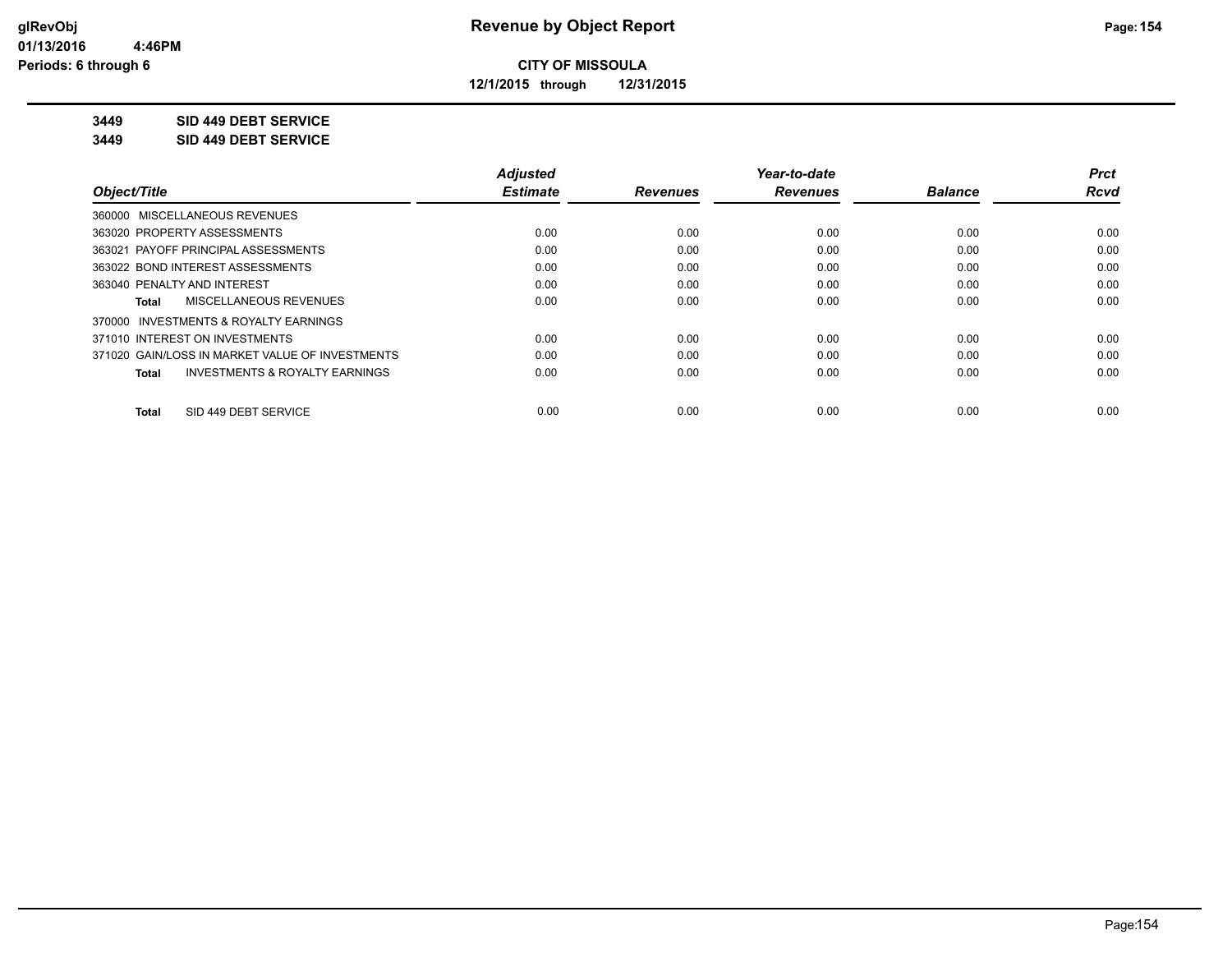**12/1/2015 through 12/31/2015**

#### **3449 SID 449 DEBT SERVICE**

|                                                    | <b>Adjusted</b> |                 | Year-to-date    |                | <b>Prct</b> |
|----------------------------------------------------|-----------------|-----------------|-----------------|----------------|-------------|
| Object/Title                                       | <b>Estimate</b> | <b>Revenues</b> | <b>Revenues</b> | <b>Balance</b> | <b>Rcvd</b> |
| 360000 MISCELLANEOUS REVENUES                      |                 |                 |                 |                |             |
| 363020 PROPERTY ASSESSMENTS                        | 0.00            | 0.00            | 0.00            | 0.00           | 0.00        |
| 363021 PAYOFF PRINCIPAL ASSESSMENTS                | 0.00            | 0.00            | 0.00            | 0.00           | 0.00        |
| 363022 BOND INTEREST ASSESSMENTS                   | 0.00            | 0.00            | 0.00            | 0.00           | 0.00        |
| 363040 PENALTY AND INTEREST                        | 0.00            | 0.00            | 0.00            | 0.00           | 0.00        |
| MISCELLANEOUS REVENUES<br>Total                    | 0.00            | 0.00            | 0.00            | 0.00           | 0.00        |
| 370000 INVESTMENTS & ROYALTY EARNINGS              |                 |                 |                 |                |             |
| 371010 INTEREST ON INVESTMENTS                     | 0.00            | 0.00            | 0.00            | 0.00           | 0.00        |
| 371020 GAIN/LOSS IN MARKET VALUE OF INVESTMENT     | 0.00            | 0.00            | 0.00            | 0.00           | 0.00        |
| <b>INVESTMENTS &amp; ROYALTY EARNINGS</b><br>Total | 0.00            | 0.00            | 0.00            | 0.00           | 0.00        |
|                                                    |                 |                 |                 |                |             |
| SID 449 DEBT SERVICE<br>Total                      | 0.00            | 0.00            | 0.00            | 0.00           | 0.00        |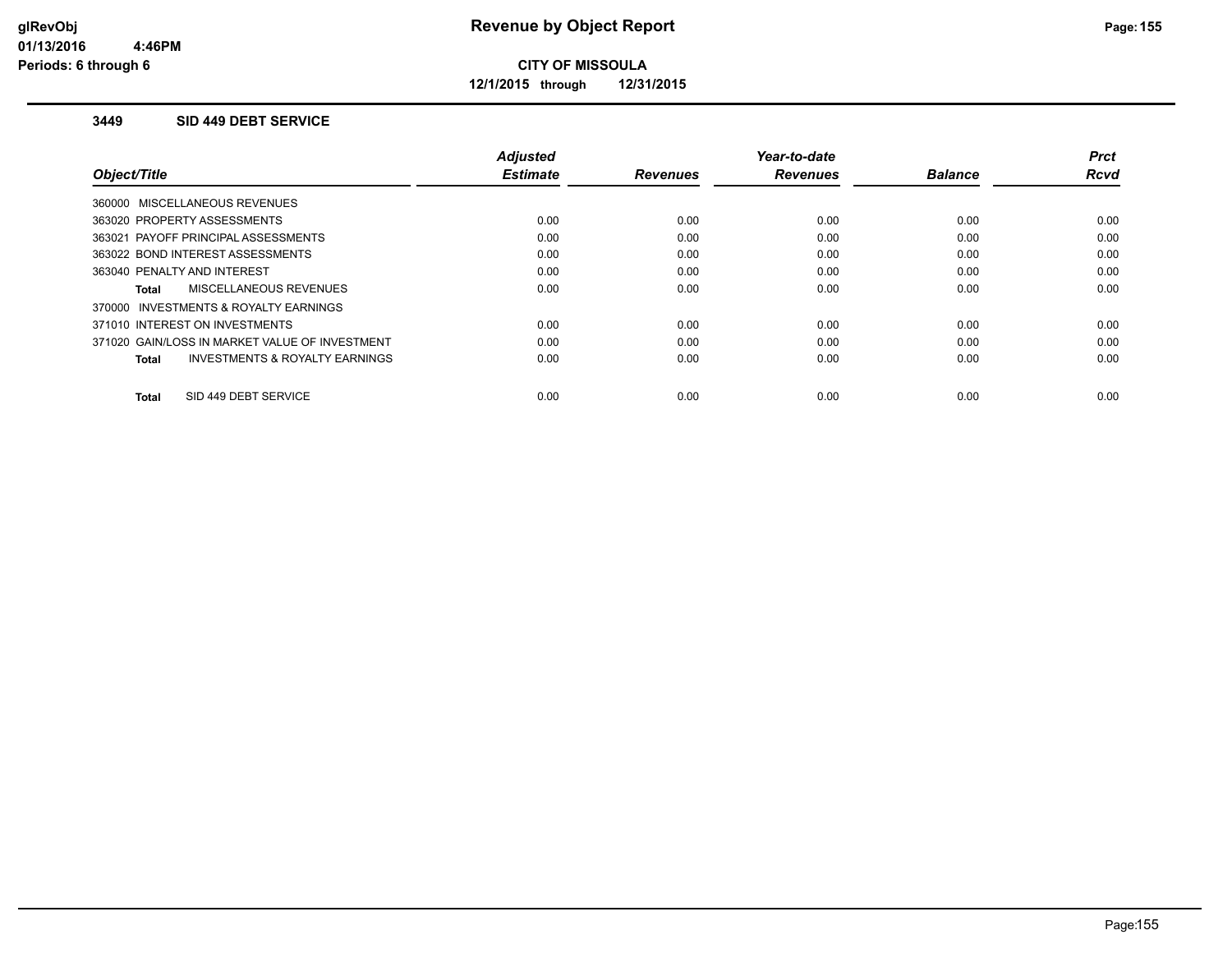**12/1/2015 through 12/31/2015**

#### **3450 FY 06 SIDEWALK AND CURB**

**3450 FY 06 SIDEWALK AND CURB**

|                                                           | <b>Adjusted</b> |                 | Year-to-date    |                | <b>Prct</b> |
|-----------------------------------------------------------|-----------------|-----------------|-----------------|----------------|-------------|
| Object/Title                                              | <b>Estimate</b> | <b>Revenues</b> | <b>Revenues</b> | <b>Balance</b> | Rcvd        |
| <b>MISCELLANEOUS REVENUES</b><br>360000                   |                 |                 |                 |                |             |
| 363020 PROPERTY ASSESSMENTS                               | 28,537.00       | 15,035.88       | 15,035.88       | 13,501.12      | 52.69       |
| 363021 PAYOFF PRINCIPAL ASSESSMENTS                       | 0.00            | 0.00            | 0.00            | 0.00           | 0.00        |
| 363022 BOND INTEREST ASSESSMENTS                          | 0.00            | 0.00            | 0.00            | 0.00           | 0.00        |
| 363040 PENALTY AND INTEREST                               | 0.00            | 0.00            | 0.00            | 0.00           | 0.00        |
| <b>MISCELLANEOUS REVENUES</b><br><b>Total</b>             | 28,537.00       | 15,035.88       | 15,035.88       | 13,501.12      | 52.69       |
| <b>INVESTMENTS &amp; ROYALTY EARNINGS</b><br>370000       |                 |                 |                 |                |             |
| 371010 INTEREST ON INVESTMENTS                            | 0.00            | 0.00            | 0.00            | 0.00           | 0.00        |
| 371020 GAIN/LOSS IN MARKET VALUE OF INVESTMENTS           | 0.00            | 0.00            | 0.00            | 0.00           | 0.00        |
| 371500 INTEREST ON INTERFUND LOAN                         | 0.00            | 0.00            | 0.00            | 0.00           | 0.00        |
| <b>INVESTMENTS &amp; ROYALTY EARNINGS</b><br><b>Total</b> | 0.00            | 0.00            | 0.00            | 0.00           | 0.00        |
| OTHER FINANCING SOURCES<br>380000                         |                 |                 |                 |                |             |
| 381030 SID BONDS PROCEEDS                                 | 0.00            | 0.00            | 0.00            | 0.00           | 0.00        |
| 383042 TRANSFERS FROM OTHER FUNDS                         | 0.00            | 0.00            | 0.00            | 0.00           | 0.00        |
| OTHER FINANCING SOURCES<br>Total                          | 0.00            | 0.00            | 0.00            | 0.00           | 0.00        |
| FY 06 SIDEWALK AND CURB<br><b>Total</b>                   | 28,537.00       | 15,035.88       | 15,035.88       | 13,501.12      | 52.69       |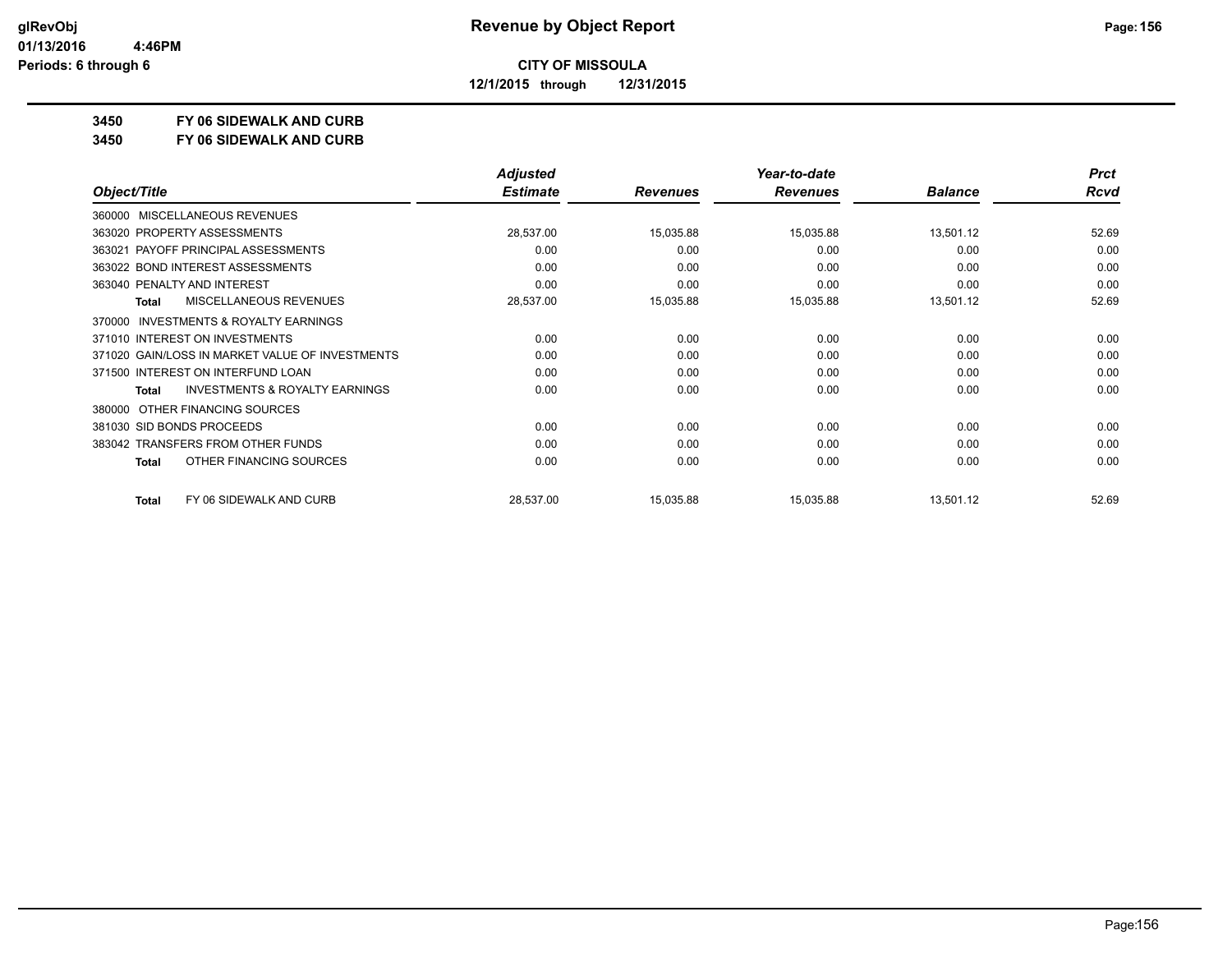**12/1/2015 through 12/31/2015**

#### **3450 FY 06 SIDEWALK AND CURB**

|                                                | <b>Adjusted</b> |                 | Year-to-date    |                | <b>Prct</b> |
|------------------------------------------------|-----------------|-----------------|-----------------|----------------|-------------|
| Object/Title                                   | <b>Estimate</b> | <b>Revenues</b> | <b>Revenues</b> | <b>Balance</b> | Rcvd        |
| MISCELLANEOUS REVENUES<br>360000               |                 |                 |                 |                |             |
| 363020 PROPERTY ASSESSMENTS                    | 28,537.00       | 15,035.88       | 15,035.88       | 13,501.12      | 52.69       |
| 363021 PAYOFF PRINCIPAL ASSESSMENTS            | 0.00            | 0.00            | 0.00            | 0.00           | 0.00        |
| 363022 BOND INTEREST ASSESSMENTS               | 0.00            | 0.00            | 0.00            | 0.00           | 0.00        |
| 363040 PENALTY AND INTEREST                    | 0.00            | 0.00            | 0.00            | 0.00           | 0.00        |
| MISCELLANEOUS REVENUES<br><b>Total</b>         | 28,537.00       | 15,035.88       | 15,035.88       | 13,501.12      | 52.69       |
| INVESTMENTS & ROYALTY EARNINGS<br>370000       |                 |                 |                 |                |             |
| 371010 INTEREST ON INVESTMENTS                 | 0.00            | 0.00            | 0.00            | 0.00           | 0.00        |
| 371020 GAIN/LOSS IN MARKET VALUE OF INVESTMENT | 0.00            | 0.00            | 0.00            | 0.00           | 0.00        |
| 371500 INTEREST ON INTERFUND LOAN              | 0.00            | 0.00            | 0.00            | 0.00           | 0.00        |
| INVESTMENTS & ROYALTY EARNINGS<br><b>Total</b> | 0.00            | 0.00            | 0.00            | 0.00           | 0.00        |
| OTHER FINANCING SOURCES<br>380000              |                 |                 |                 |                |             |
| 381030 SID BONDS PROCEEDS                      | 0.00            | 0.00            | 0.00            | 0.00           | 0.00        |
| 383042 TRANSFERS FROM OTHER FUNDS              | 0.00            | 0.00            | 0.00            | 0.00           | 0.00        |
| OTHER FINANCING SOURCES<br><b>Total</b>        | 0.00            | 0.00            | 0.00            | 0.00           | 0.00        |
| FY 06 SIDEWALK AND CURB<br>Total               | 28,537.00       | 15,035.88       | 15,035.88       | 13,501.12      | 52.69       |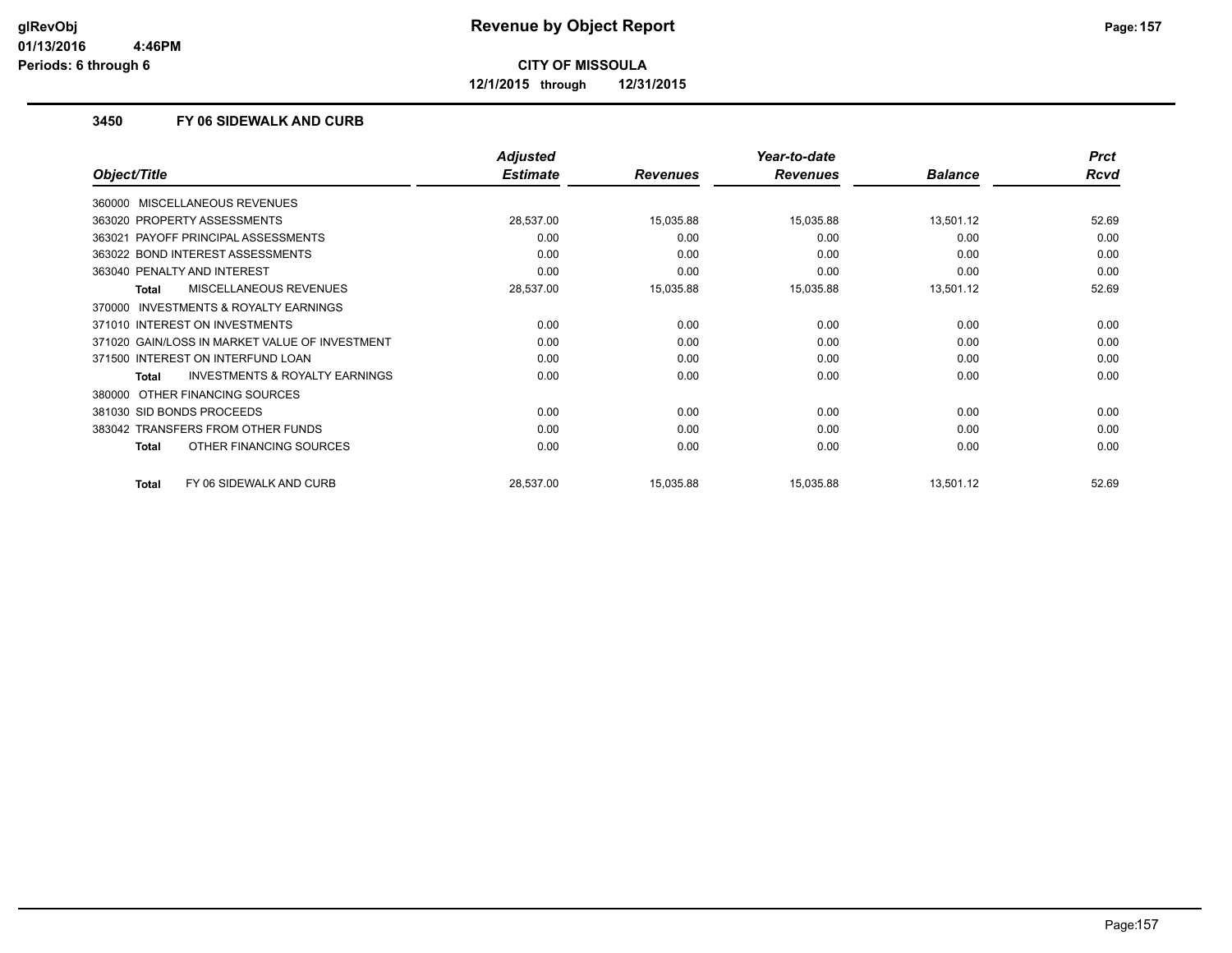**12/1/2015 through 12/31/2015**

### **3460 FY07 SIDEWALK AND CURB DEBT**

#### **3460 FY07 SIDEWALK AND CURB DEBT**

|                                                           | <b>Adjusted</b> |                 | Year-to-date    |                | <b>Prct</b> |
|-----------------------------------------------------------|-----------------|-----------------|-----------------|----------------|-------------|
| Object/Title                                              | <b>Estimate</b> | <b>Revenues</b> | <b>Revenues</b> | <b>Balance</b> | Rcvd        |
| MISCELLANEOUS REVENUES<br>360000                          |                 |                 |                 |                |             |
| 363020 PROPERTY ASSESSMENTS                               | 58,810.00       | 25,952.52       | 25,952.52       | 32,857.48      | 44.13       |
| 363021 PAYOFF PRINCIPAL ASSESSMENTS                       | 0.00            | 0.00            | 1,269.11        | $-1,269.11$    | 0.00        |
| 363022 BOND INTEREST ASSESSMENTS                          | 0.00            | 0.00            | 0.00            | 0.00           | 0.00        |
| 363040 PENALTY AND INTEREST                               | 0.00            | 18.56           | 18.56           | $-18.56$       | 0.00        |
| <b>MISCELLANEOUS REVENUES</b><br><b>Total</b>             | 58,810.00       | 25,971.08       | 27,240.19       | 31,569.81      | 46.32       |
| <b>INVESTMENTS &amp; ROYALTY EARNINGS</b><br>370000       |                 |                 |                 |                |             |
| 371010 INTEREST ON INVESTMENTS                            | 0.00            | 0.00            | 0.00            | 0.00           | 0.00        |
| 371020 GAIN/LOSS IN MARKET VALUE OF INVESTMENTS           | 0.00            | 0.00            | 0.00            | 0.00           | 0.00        |
| 371500 INTEREST ON INTERFUND LOAN                         | 0.00            | 0.00            | 0.00            | 0.00           | 0.00        |
| <b>INVESTMENTS &amp; ROYALTY EARNINGS</b><br><b>Total</b> | 0.00            | 0.00            | 0.00            | 0.00           | 0.00        |
| OTHER FINANCING SOURCES<br>380000                         |                 |                 |                 |                |             |
| 381030 SID BONDS PROCEEDS                                 | 0.00            | 0.00            | 0.00            | 0.00           | 0.00        |
| 383042 TRANSFERS FROM OTHER FUNDS                         | 0.00            | 0.00            | 0.00            | 0.00           | 0.00        |
| OTHER FINANCING SOURCES<br><b>Total</b>                   | 0.00            | 0.00            | 0.00            | 0.00           | 0.00        |
| <b>FY07 SIDEWALK AND CURB DEBT</b><br><b>Total</b>        | 58,810.00       | 25,971.08       | 27,240.19       | 31,569.81      | 46.32       |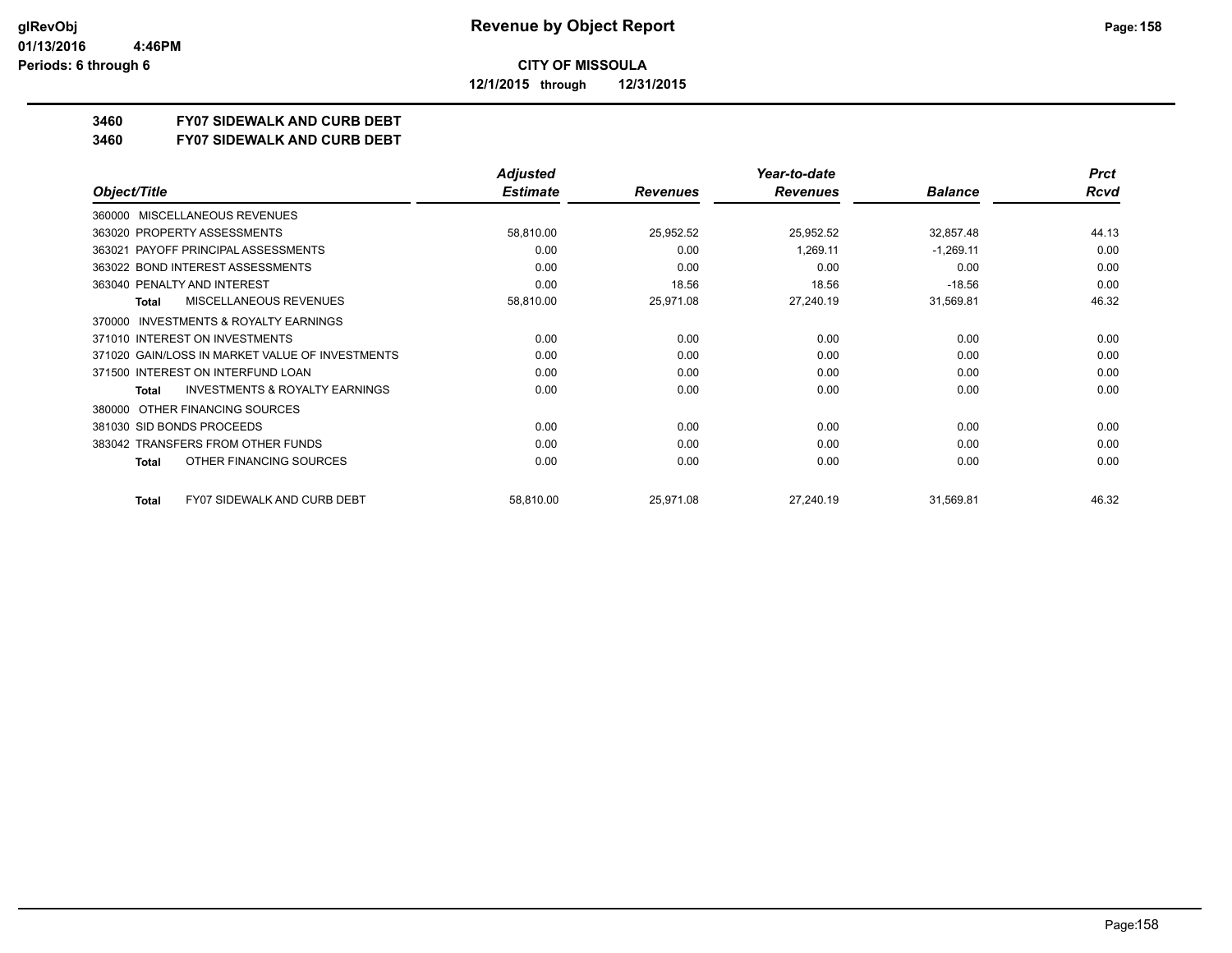**12/1/2015 through 12/31/2015**

#### **3460 FY07 SIDEWALK AND CURB DEBT**

|                                                     | <b>Adjusted</b> |                 | Year-to-date    |                | <b>Prct</b> |
|-----------------------------------------------------|-----------------|-----------------|-----------------|----------------|-------------|
| Object/Title                                        | <b>Estimate</b> | <b>Revenues</b> | <b>Revenues</b> | <b>Balance</b> | Rcvd        |
| MISCELLANEOUS REVENUES<br>360000                    |                 |                 |                 |                |             |
| 363020 PROPERTY ASSESSMENTS                         | 58,810.00       | 25,952.52       | 25,952.52       | 32,857.48      | 44.13       |
| 363021 PAYOFF PRINCIPAL ASSESSMENTS                 | 0.00            | 0.00            | 1,269.11        | $-1,269.11$    | 0.00        |
| 363022 BOND INTEREST ASSESSMENTS                    | 0.00            | 0.00            | 0.00            | 0.00           | 0.00        |
| 363040 PENALTY AND INTEREST                         | 0.00            | 18.56           | 18.56           | $-18.56$       | 0.00        |
| <b>MISCELLANEOUS REVENUES</b><br><b>Total</b>       | 58,810.00       | 25,971.08       | 27,240.19       | 31,569.81      | 46.32       |
| <b>INVESTMENTS &amp; ROYALTY EARNINGS</b><br>370000 |                 |                 |                 |                |             |
| 371010 INTEREST ON INVESTMENTS                      | 0.00            | 0.00            | 0.00            | 0.00           | 0.00        |
| 371020 GAIN/LOSS IN MARKET VALUE OF INVESTMENT      | 0.00            | 0.00            | 0.00            | 0.00           | 0.00        |
| 371500 INTEREST ON INTERFUND LOAN                   | 0.00            | 0.00            | 0.00            | 0.00           | 0.00        |
| INVESTMENTS & ROYALTY EARNINGS<br><b>Total</b>      | 0.00            | 0.00            | 0.00            | 0.00           | 0.00        |
| OTHER FINANCING SOURCES<br>380000                   |                 |                 |                 |                |             |
| 381030 SID BONDS PROCEEDS                           | 0.00            | 0.00            | 0.00            | 0.00           | 0.00        |
| 383042 TRANSFERS FROM OTHER FUNDS                   | 0.00            | 0.00            | 0.00            | 0.00           | 0.00        |
| OTHER FINANCING SOURCES<br><b>Total</b>             | 0.00            | 0.00            | 0.00            | 0.00           | 0.00        |
| <b>FY07 SIDEWALK AND CURB DEBT</b><br><b>Total</b>  | 58,810.00       | 25,971.08       | 27,240.19       | 31,569.81      | 46.32       |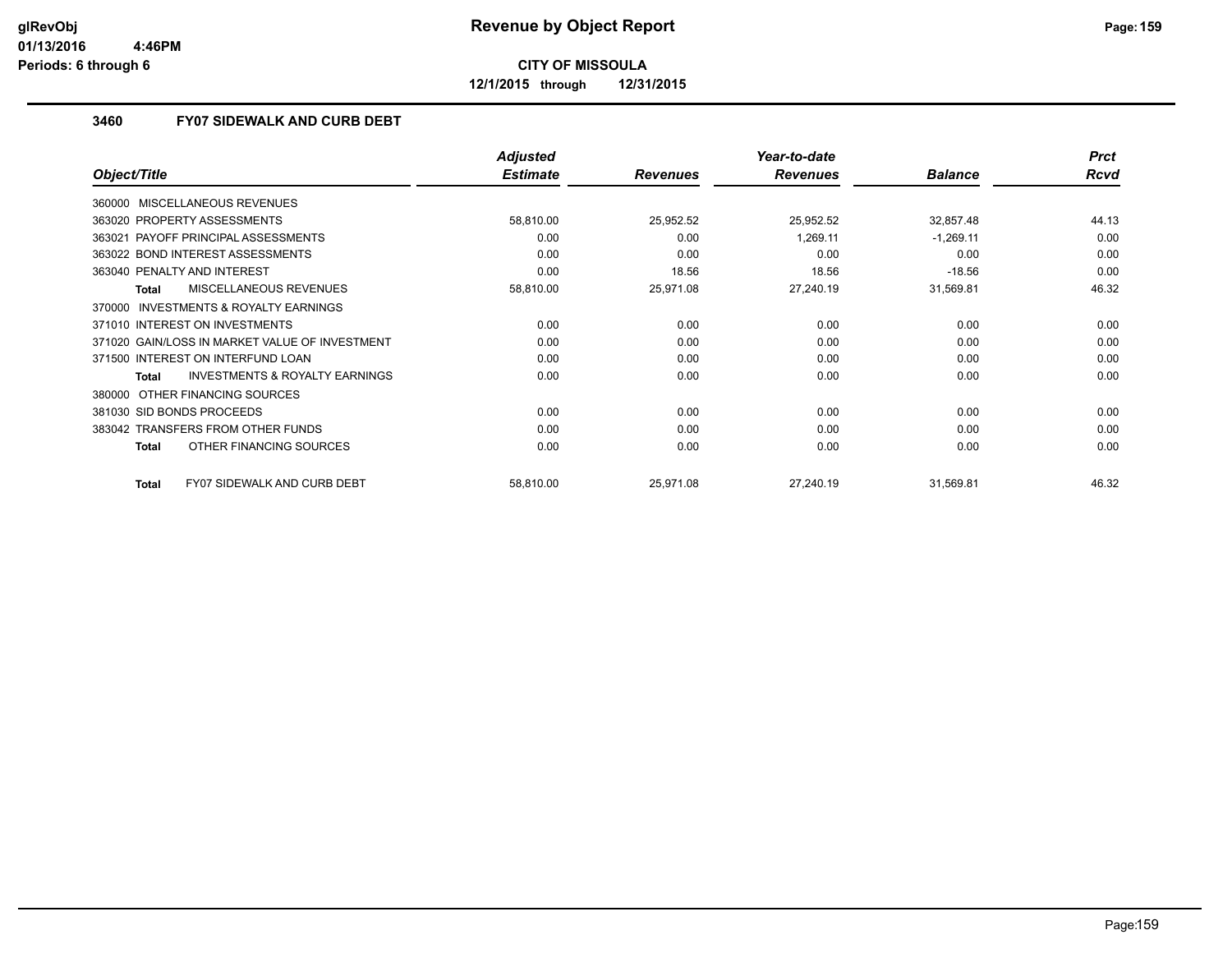**12/1/2015 through 12/31/2015**

#### **3461 SERIES 2008A SIDEWALK AND CURB**

**3461 SERIES 2008A SIDEWALK AND CURB**

|                                                    | <b>Adjusted</b> |                 | Year-to-date    |                | <b>Prct</b> |
|----------------------------------------------------|-----------------|-----------------|-----------------|----------------|-------------|
| Object/Title                                       | <b>Estimate</b> | <b>Revenues</b> | <b>Revenues</b> | <b>Balance</b> | Rcvd        |
| 360000 MISCELLANEOUS REVENUES                      |                 |                 |                 |                |             |
| 363020 PROPERTY ASSESSMENTS                        | 60,213.00       | 23,384.45       | 23,384.45       | 36,828.55      | 38.84       |
| 363021 PAYOFF PRINCIPAL ASSESSMENTS                | 0.00            | 0.00            | 595.68          | $-595.68$      | 0.00        |
| 363022 BOND INTEREST ASSESSMENTS                   | 0.00            | 0.00            | 0.00            | 0.00           | 0.00        |
| 363040 PENALTY AND INTEREST                        | 0.00            | 0.00            | 0.00            | 0.00           | 0.00        |
| MISCELLANEOUS REVENUES<br>Total                    | 60,213.00       | 23,384.45       | 23,980.13       | 36,232.87      | 39.83       |
| INVESTMENTS & ROYALTY EARNINGS<br>370000           |                 |                 |                 |                |             |
| 371010 INTEREST ON INVESTMENTS                     | 0.00            | 0.00            | 0.00            | 0.00           | 0.00        |
| 371020 GAIN/LOSS IN MARKET VALUE OF INVESTMENTS    | 0.00            | 0.00            | 0.00            | 0.00           | 0.00        |
| <b>INVESTMENTS &amp; ROYALTY EARNINGS</b><br>Total | 0.00            | 0.00            | 0.00            | 0.00           | 0.00        |
| OTHER FINANCING SOURCES<br>380000                  |                 |                 |                 |                |             |
| 381030 SID BONDS PROCEEDS                          | 0.00            | 0.00            | 0.00            | 0.00           | 0.00        |
| OTHER FINANCING SOURCES<br>Total                   | 0.00            | 0.00            | 0.00            | 0.00           | 0.00        |
| SERIES 2008A SIDEWALK AND CURB<br><b>Total</b>     | 60,213.00       | 23,384.45       | 23,980.13       | 36,232.87      | 39.83       |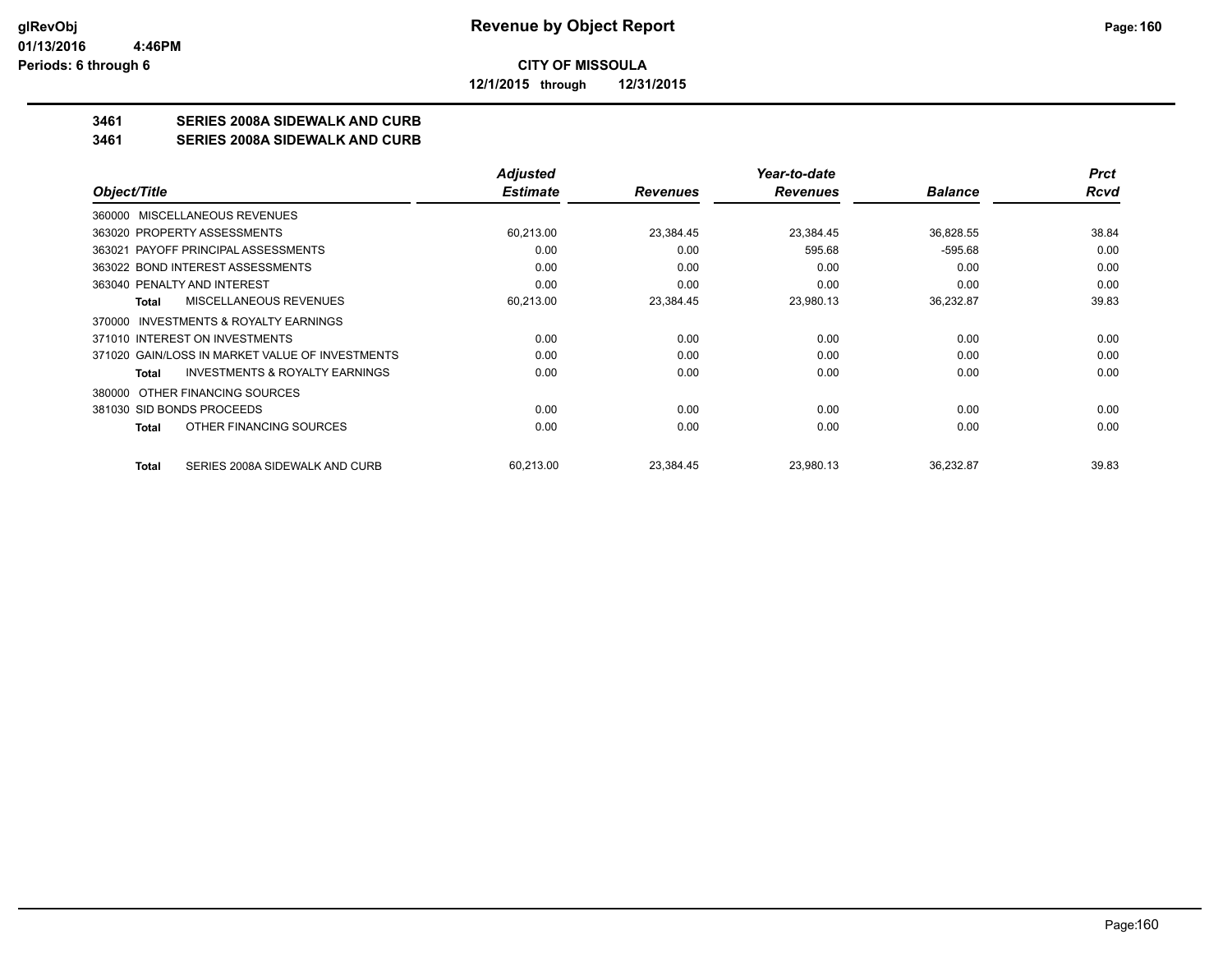**12/1/2015 through 12/31/2015**

#### **3461 SERIES 2008A SIDEWALK AND CURB**

| Object/Title                                        | <b>Adjusted</b><br><b>Estimate</b> | <b>Revenues</b> | Year-to-date<br><b>Revenues</b> | <b>Balance</b> | <b>Prct</b><br><b>Rcvd</b> |
|-----------------------------------------------------|------------------------------------|-----------------|---------------------------------|----------------|----------------------------|
| 360000 MISCELLANEOUS REVENUES                       |                                    |                 |                                 |                |                            |
|                                                     |                                    |                 |                                 |                |                            |
| 363020 PROPERTY ASSESSMENTS                         | 60,213.00                          | 23,384.45       | 23,384.45                       | 36,828.55      | 38.84                      |
| 363021 PAYOFF PRINCIPAL ASSESSMENTS                 | 0.00                               | 0.00            | 595.68                          | $-595.68$      | 0.00                       |
| 363022 BOND INTEREST ASSESSMENTS                    | 0.00                               | 0.00            | 0.00                            | 0.00           | 0.00                       |
| 363040 PENALTY AND INTEREST                         | 0.00                               | 0.00            | 0.00                            | 0.00           | 0.00                       |
| MISCELLANEOUS REVENUES<br>Total                     | 60,213.00                          | 23,384.45       | 23,980.13                       | 36,232.87      | 39.83                      |
| <b>INVESTMENTS &amp; ROYALTY EARNINGS</b><br>370000 |                                    |                 |                                 |                |                            |
| 371010 INTEREST ON INVESTMENTS                      | 0.00                               | 0.00            | 0.00                            | 0.00           | 0.00                       |
| 371020 GAIN/LOSS IN MARKET VALUE OF INVESTMENT      | 0.00                               | 0.00            | 0.00                            | 0.00           | 0.00                       |
| <b>INVESTMENTS &amp; ROYALTY EARNINGS</b><br>Total  | 0.00                               | 0.00            | 0.00                            | 0.00           | 0.00                       |
| 380000 OTHER FINANCING SOURCES                      |                                    |                 |                                 |                |                            |
| 381030 SID BONDS PROCEEDS                           | 0.00                               | 0.00            | 0.00                            | 0.00           | 0.00                       |
| OTHER FINANCING SOURCES<br>Total                    | 0.00                               | 0.00            | 0.00                            | 0.00           | 0.00                       |
| SERIES 2008A SIDEWALK AND CURB<br>Total             | 60.213.00                          | 23.384.45       | 23.980.13                       | 36,232.87      | 39.83                      |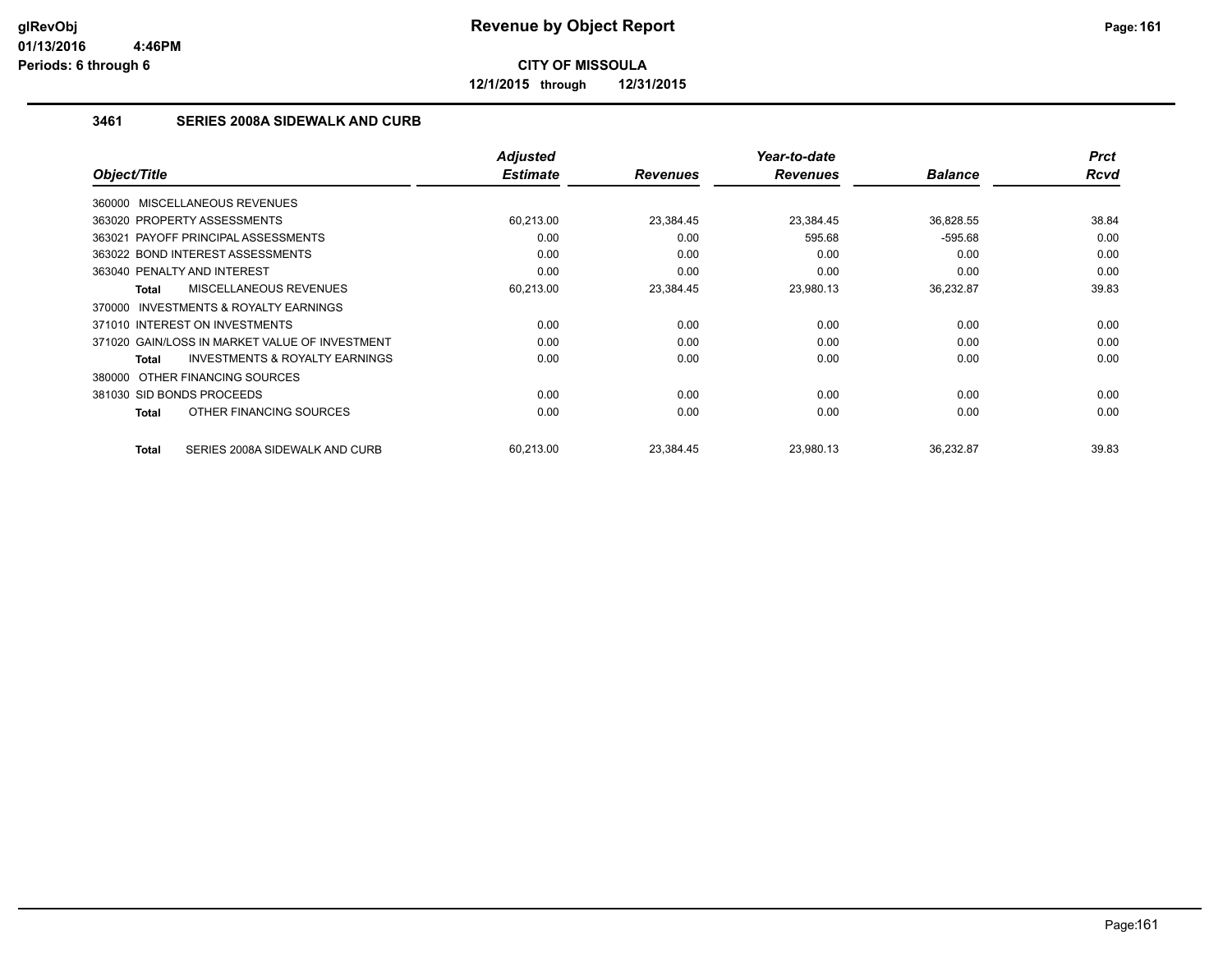**12/1/2015 through 12/31/2015**

### **3462 SERIES 2009 SIDEWALK AND CURB**

#### **3462 SERIES 2009 SIDEWALK AND CURB**

|                                                     | <b>Adjusted</b> |                 | Year-to-date    |                | <b>Prct</b> |
|-----------------------------------------------------|-----------------|-----------------|-----------------|----------------|-------------|
| Object/Title                                        | <b>Estimate</b> | <b>Revenues</b> | <b>Revenues</b> | <b>Balance</b> | Rcvd        |
| MISCELLANEOUS REVENUES<br>360000                    |                 |                 |                 |                |             |
| 363020 PROPERTY ASSESSMENTS                         | 65,342.00       | 30,492.42       | 30,492.42       | 34,849.58      | 46.67       |
| PAYOFF PRINCIPAL ASSESSMENTS<br>363021              | 0.00            | 0.00            | 0.00            | 0.00           | 0.00        |
| 363022 BOND INTEREST ASSESSMENTS                    | 0.00            | 0.00            | 0.00            | 0.00           | 0.00        |
| 363040 PENALTY AND INTEREST                         | 0.00            | 0.00            | 0.00            | 0.00           | 0.00        |
| <b>MISCELLANEOUS REVENUES</b><br>Total              | 65,342.00       | 30,492.42       | 30,492.42       | 34,849.58      | 46.67       |
| <b>INVESTMENTS &amp; ROYALTY EARNINGS</b><br>370000 |                 |                 |                 |                |             |
| 371010 INTEREST ON INVESTMENTS                      | 0.00            | 0.00            | 0.00            | 0.00           | 0.00        |
| 371020 GAIN/LOSS IN MARKET VALUE OF INVESTMENTS     | 0.00            | 0.00            | 0.00            | 0.00           | 0.00        |
| <b>INVESTMENTS &amp; ROYALTY EARNINGS</b><br>Total  | 0.00            | 0.00            | 0.00            | 0.00           | 0.00        |
| 380000 OTHER FINANCING SOURCES                      |                 |                 |                 |                |             |
| 381030 SID BONDS PROCEEDS                           | 0.00            | 0.00            | 0.00            | 0.00           | 0.00        |
| 383042 TRANSFERS FROM OTHER FUNDS                   | 0.00            | 0.00            | 0.00            | 0.00           | 0.00        |
| OTHER FINANCING SOURCES<br>Total                    | 0.00            | 0.00            | 0.00            | 0.00           | 0.00        |
| SERIES 2009 SIDEWALK AND CURB<br>Total              | 65,342.00       | 30,492.42       | 30,492.42       | 34,849.58      | 46.67       |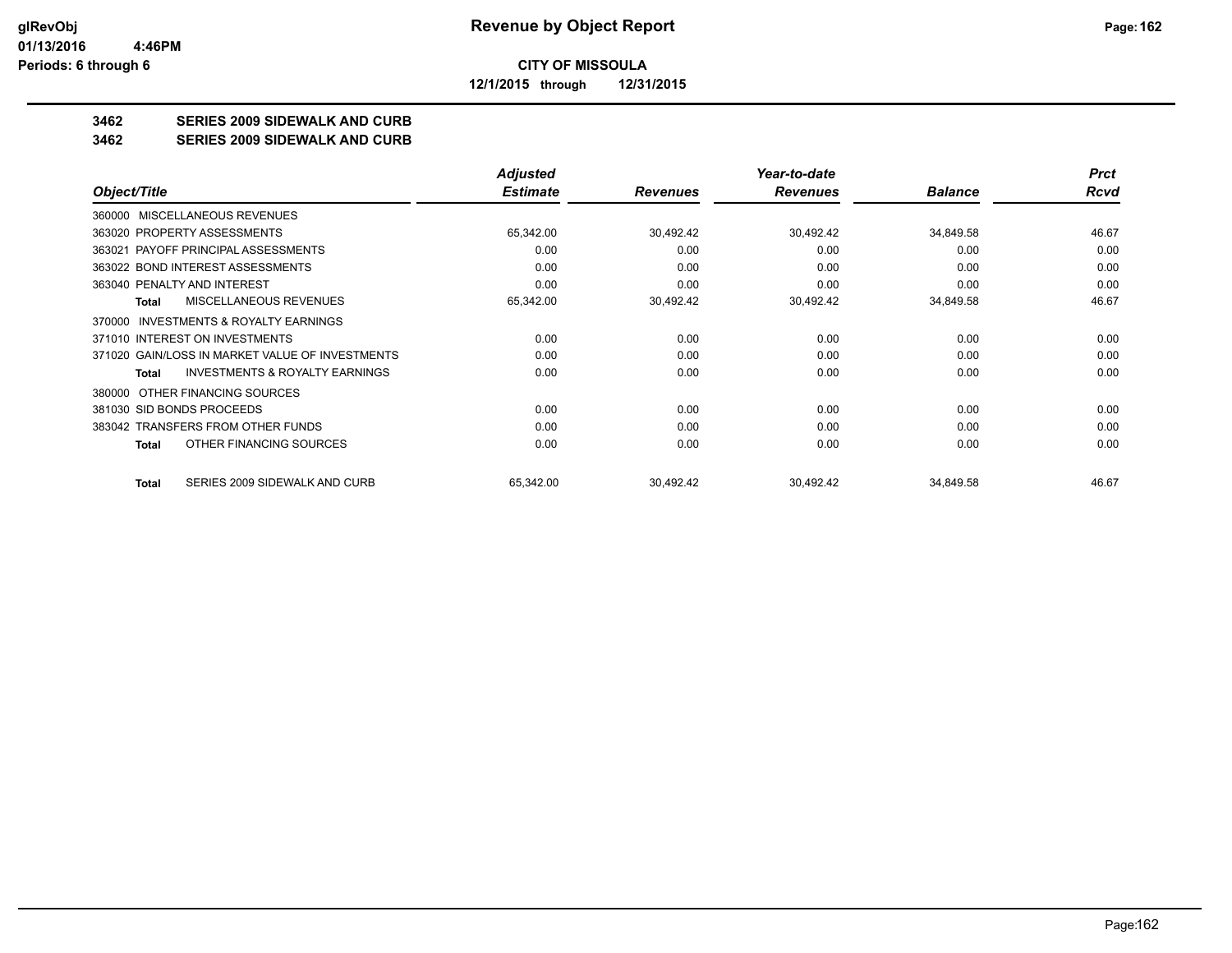**12/1/2015 through 12/31/2015**

#### **3462 SERIES 2009 SIDEWALK AND CURB**

|                                                     | <b>Adjusted</b> |                 | Year-to-date    |                | <b>Prct</b> |
|-----------------------------------------------------|-----------------|-----------------|-----------------|----------------|-------------|
| Object/Title                                        | <b>Estimate</b> | <b>Revenues</b> | <b>Revenues</b> | <b>Balance</b> | Rcvd        |
| 360000 MISCELLANEOUS REVENUES                       |                 |                 |                 |                |             |
| 363020 PROPERTY ASSESSMENTS                         | 65,342.00       | 30,492.42       | 30,492.42       | 34,849.58      | 46.67       |
| 363021 PAYOFF PRINCIPAL ASSESSMENTS                 | 0.00            | 0.00            | 0.00            | 0.00           | 0.00        |
| 363022 BOND INTEREST ASSESSMENTS                    | 0.00            | 0.00            | 0.00            | 0.00           | 0.00        |
| 363040 PENALTY AND INTEREST                         | 0.00            | 0.00            | 0.00            | 0.00           | 0.00        |
| MISCELLANEOUS REVENUES<br>Total                     | 65,342.00       | 30,492.42       | 30,492.42       | 34,849.58      | 46.67       |
| <b>INVESTMENTS &amp; ROYALTY EARNINGS</b><br>370000 |                 |                 |                 |                |             |
| 371010 INTEREST ON INVESTMENTS                      | 0.00            | 0.00            | 0.00            | 0.00           | 0.00        |
| 371020 GAIN/LOSS IN MARKET VALUE OF INVESTMENT      | 0.00            | 0.00            | 0.00            | 0.00           | 0.00        |
| <b>INVESTMENTS &amp; ROYALTY EARNINGS</b><br>Total  | 0.00            | 0.00            | 0.00            | 0.00           | 0.00        |
| OTHER FINANCING SOURCES<br>380000                   |                 |                 |                 |                |             |
| 381030 SID BONDS PROCEEDS                           | 0.00            | 0.00            | 0.00            | 0.00           | 0.00        |
| 383042 TRANSFERS FROM OTHER FUNDS                   | 0.00            | 0.00            | 0.00            | 0.00           | 0.00        |
| OTHER FINANCING SOURCES<br>Total                    | 0.00            | 0.00            | 0.00            | 0.00           | 0.00        |
| SERIES 2009 SIDEWALK AND CURB<br>Total              | 65,342.00       | 30,492.42       | 30,492.42       | 34,849.58      | 46.67       |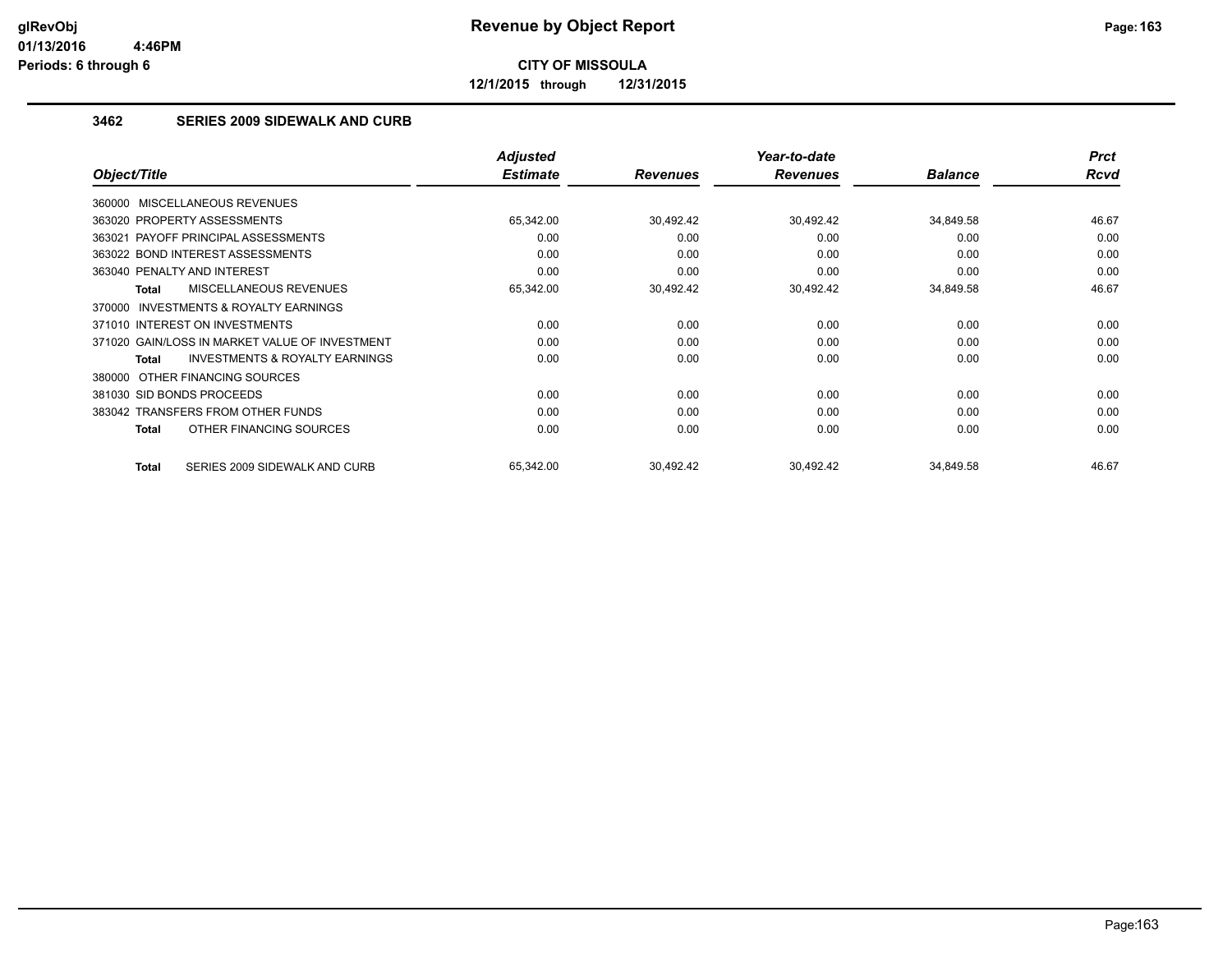**12/1/2015 through 12/31/2015**

### **3463 SERIES 2010 SIDEWALK AND CURB**

#### **3463 SERIES 2010 SIDEWALK AND CURB**

|                                                     | <b>Adjusted</b> |                 | Year-to-date    |                | <b>Prct</b> |
|-----------------------------------------------------|-----------------|-----------------|-----------------|----------------|-------------|
| Object/Title                                        | <b>Estimate</b> | <b>Revenues</b> | <b>Revenues</b> | <b>Balance</b> | <b>Rcvd</b> |
| <b>MISCELLANEOUS REVENUES</b><br>360000             |                 |                 |                 |                |             |
| 363020 PROPERTY ASSESSMENTS                         | 100,413.00      | 41,119.43       | 41,541.55       | 58,871.45      | 41.37       |
| PAYOFF PRINCIPAL ASSESSMENTS<br>363021              | 0.00            | 4,316.28        | 4,316.28        | $-4,316.28$    | 0.00        |
| 363022 BOND INTEREST ASSESSMENTS                    | 0.00            | 0.00            | 0.00            | 0.00           | 0.00        |
| 363040 PENALTY AND INTEREST                         | 0.00            | 12.39           | 31.59           | $-31.59$       | 0.00        |
| MISCELLANEOUS REVENUES<br>Total                     | 100,413.00      | 45,448.10       | 45,889.42       | 54,523.58      | 45.70       |
| <b>INVESTMENTS &amp; ROYALTY EARNINGS</b><br>370000 |                 |                 |                 |                |             |
| 371010 INTEREST ON INVESTMENTS                      | 0.00            | 0.00            | 0.00            | 0.00           | 0.00        |
| 371020 GAIN/LOSS IN MARKET VALUE OF INVESTMENTS     | 0.00            | 0.00            | 0.00            | 0.00           | 0.00        |
| <b>INVESTMENTS &amp; ROYALTY EARNINGS</b><br>Total  | 0.00            | 0.00            | 0.00            | 0.00           | 0.00        |
| 380000 OTHER FINANCING SOURCES                      |                 |                 |                 |                |             |
| 381030 SID BONDS PROCEEDS                           | 0.00            | 0.00            | 0.00            | 0.00           | 0.00        |
| 383042 TRANSFERS FROM OTHER FUNDS                   | 0.00            | 0.00            | 0.00            | 0.00           | 0.00        |
| OTHER FINANCING SOURCES<br>Total                    | 0.00            | 0.00            | 0.00            | 0.00           | 0.00        |
| SERIES 2010 SIDEWALK AND CURB<br>Total              | 100,413.00      | 45,448.10       | 45,889.42       | 54,523.58      | 45.70       |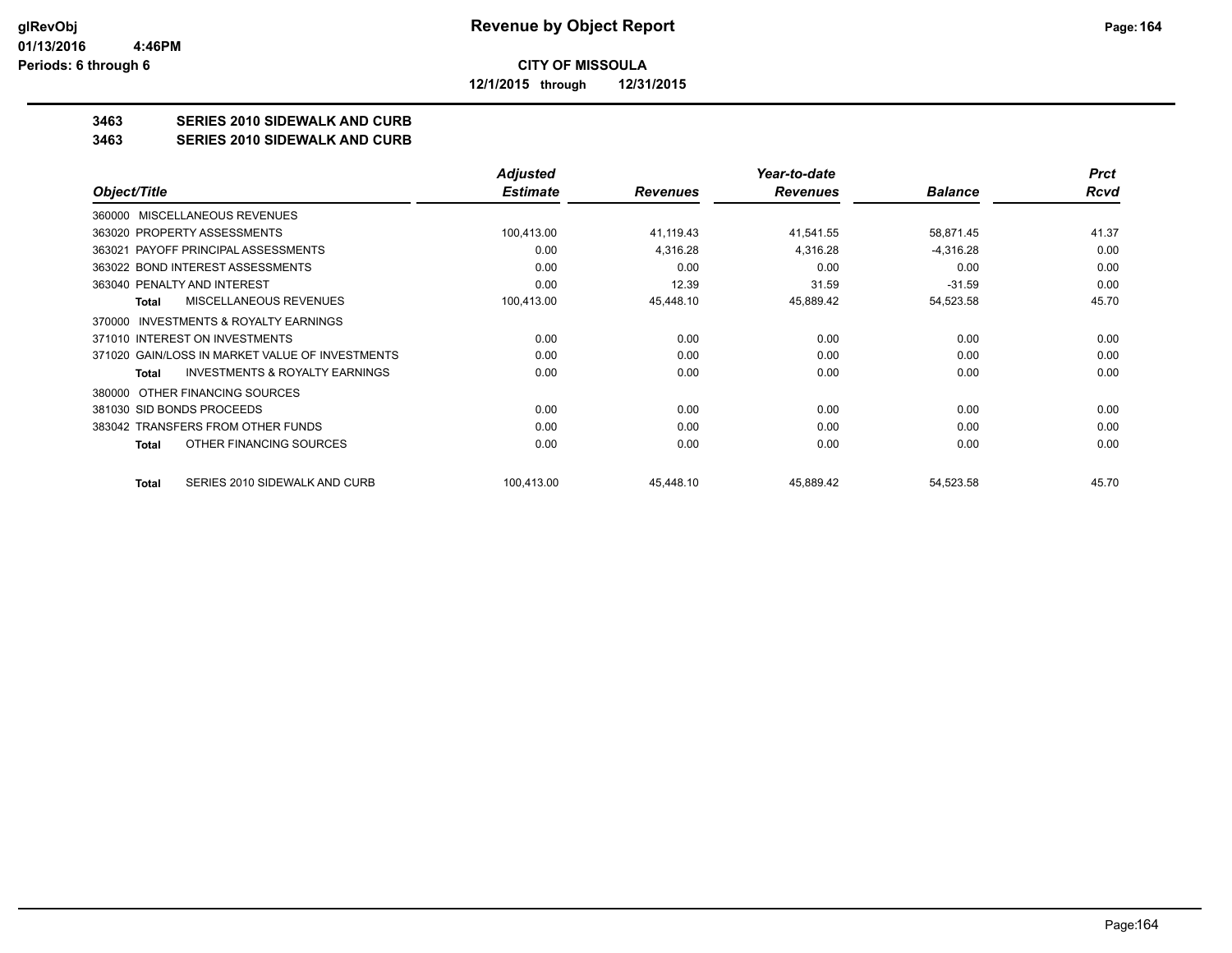**12/1/2015 through 12/31/2015**

#### **3463 SERIES 2010 SIDEWALK AND CURB**

|                                                           | <b>Adjusted</b> |                 | Year-to-date    |                | <b>Prct</b> |
|-----------------------------------------------------------|-----------------|-----------------|-----------------|----------------|-------------|
| Object/Title                                              | <b>Estimate</b> | <b>Revenues</b> | <b>Revenues</b> | <b>Balance</b> | Rcvd        |
| 360000 MISCELLANEOUS REVENUES                             |                 |                 |                 |                |             |
| 363020 PROPERTY ASSESSMENTS                               | 100,413.00      | 41,119.43       | 41,541.55       | 58,871.45      | 41.37       |
| 363021 PAYOFF PRINCIPAL ASSESSMENTS                       | 0.00            | 4,316.28        | 4,316.28        | $-4,316.28$    | 0.00        |
| 363022 BOND INTEREST ASSESSMENTS                          | 0.00            | 0.00            | 0.00            | 0.00           | 0.00        |
| 363040 PENALTY AND INTEREST                               | 0.00            | 12.39           | 31.59           | $-31.59$       | 0.00        |
| MISCELLANEOUS REVENUES<br><b>Total</b>                    | 100,413.00      | 45,448.10       | 45,889.42       | 54,523.58      | 45.70       |
| INVESTMENTS & ROYALTY EARNINGS<br>370000                  |                 |                 |                 |                |             |
| 371010 INTEREST ON INVESTMENTS                            | 0.00            | 0.00            | 0.00            | 0.00           | 0.00        |
| 371020 GAIN/LOSS IN MARKET VALUE OF INVESTMENT            | 0.00            | 0.00            | 0.00            | 0.00           | 0.00        |
| <b>INVESTMENTS &amp; ROYALTY EARNINGS</b><br><b>Total</b> | 0.00            | 0.00            | 0.00            | 0.00           | 0.00        |
| 380000 OTHER FINANCING SOURCES                            |                 |                 |                 |                |             |
| 381030 SID BONDS PROCEEDS                                 | 0.00            | 0.00            | 0.00            | 0.00           | 0.00        |
| 383042 TRANSFERS FROM OTHER FUNDS                         | 0.00            | 0.00            | 0.00            | 0.00           | 0.00        |
| OTHER FINANCING SOURCES<br><b>Total</b>                   | 0.00            | 0.00            | 0.00            | 0.00           | 0.00        |
| SERIES 2010 SIDEWALK AND CURB<br><b>Total</b>             | 100,413.00      | 45,448.10       | 45,889.42       | 54,523.58      | 45.70       |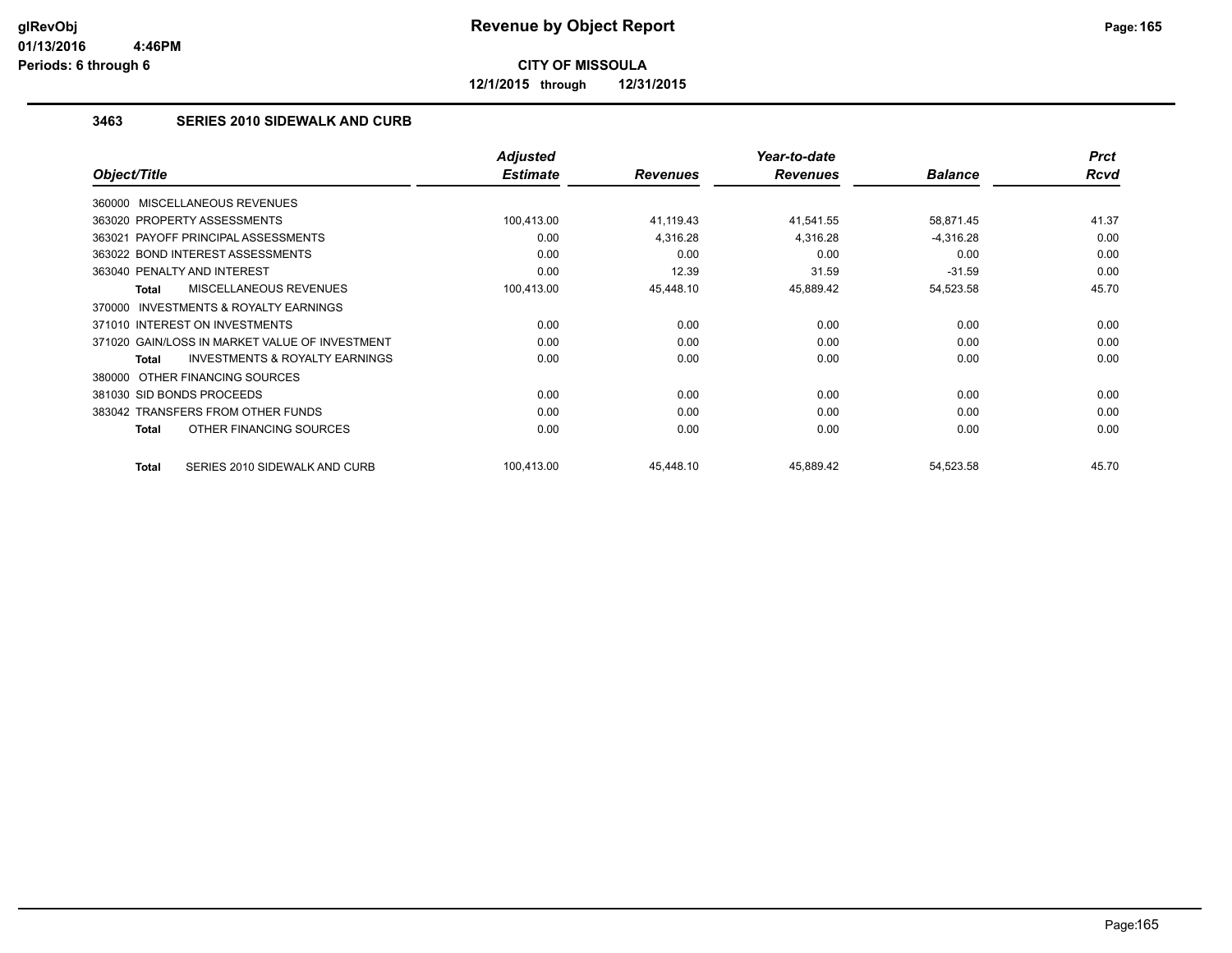**12/1/2015 through 12/31/2015**

**3464 FY12 S/C DEBT SERVICE**

**3464 FY12 S/C DEBT SERVICE**

|                                                     | <b>Adjusted</b> |                 | Year-to-date    |                | <b>Prct</b> |
|-----------------------------------------------------|-----------------|-----------------|-----------------|----------------|-------------|
| Object/Title                                        | <b>Estimate</b> | <b>Revenues</b> | <b>Revenues</b> | <b>Balance</b> | <b>Rcvd</b> |
| MISCELLANEOUS REVENUES<br>360000                    |                 |                 |                 |                |             |
| 363020 PROPERTY ASSESSMENTS                         | 71,785.00       | 36,564.56       | 36,564.56       | 35,220.44      | 50.94       |
| 363021 PAYOFF PRINCIPAL ASSESSMENTS                 | 0.00            | 0.00            | 0.00            | 0.00           | 0.00        |
| 363022 BOND INTEREST ASSESSMENTS                    | 0.00            | 0.00            | 0.00            | 0.00           | 0.00        |
| 363040 PENALTY AND INTEREST                         | 0.00            | 0.00            | 0.00            | 0.00           | 0.00        |
| <b>MISCELLANEOUS REVENUES</b><br>Total              | 71,785.00       | 36,564.56       | 36,564.56       | 35,220.44      | 50.94       |
| <b>INVESTMENTS &amp; ROYALTY EARNINGS</b><br>370000 |                 |                 |                 |                |             |
| 371010 INTEREST ON INVESTMENTS                      | 0.00            | 0.00            | 0.00            | 0.00           | 0.00        |
| 371020 GAIN/LOSS IN MARKET VALUE OF INVESTMENTS     | 0.00            | 0.00            | 0.00            | 0.00           | 0.00        |
| <b>INVESTMENTS &amp; ROYALTY EARNINGS</b><br>Total  | 0.00            | 0.00            | 0.00            | 0.00           | 0.00        |
| OTHER FINANCING SOURCES<br>380000                   |                 |                 |                 |                |             |
| 381030 SID BONDS PROCEEDS                           | 0.00            | 0.00            | 0.00            | 0.00           | 0.00        |
| 383042 TRANSFERS FROM OTHER FUNDS                   | 0.00            | 0.00            | 0.00            | 0.00           | 0.00        |
| OTHER FINANCING SOURCES<br><b>Total</b>             | 0.00            | 0.00            | 0.00            | 0.00           | 0.00        |
| FY12 S/C DEBT SERVICE<br><b>Total</b>               | 71,785.00       | 36,564.56       | 36,564.56       | 35,220.44      | 50.94       |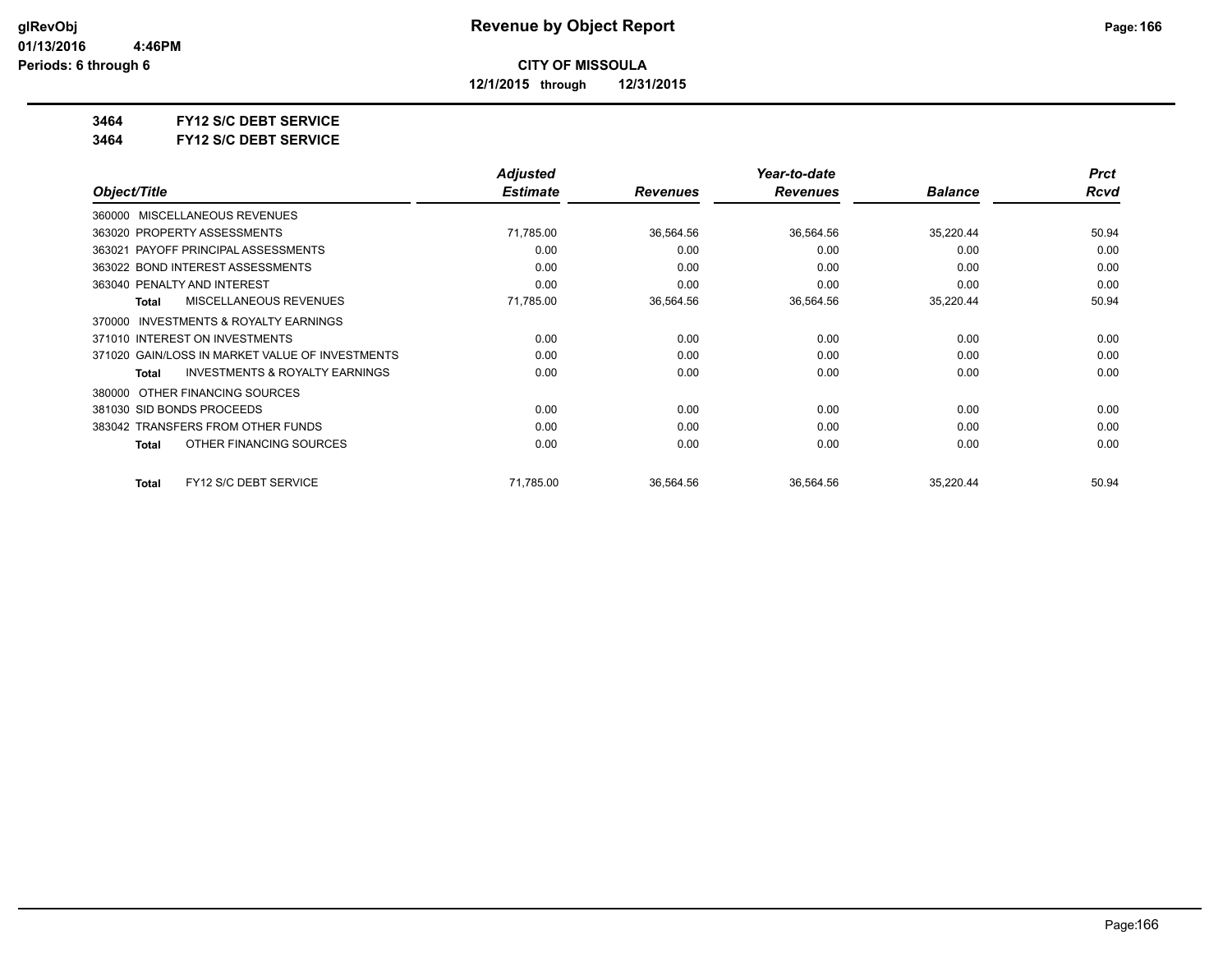**12/1/2015 through 12/31/2015**

#### **3464 FY12 S/C DEBT SERVICE**

|                                                           | <b>Adjusted</b> |                 | Year-to-date    |                | <b>Prct</b> |
|-----------------------------------------------------------|-----------------|-----------------|-----------------|----------------|-------------|
| Object/Title                                              | <b>Estimate</b> | <b>Revenues</b> | <b>Revenues</b> | <b>Balance</b> | Rcvd        |
| 360000 MISCELLANEOUS REVENUES                             |                 |                 |                 |                |             |
| 363020 PROPERTY ASSESSMENTS                               | 71,785.00       | 36,564.56       | 36,564.56       | 35,220.44      | 50.94       |
| 363021 PAYOFF PRINCIPAL ASSESSMENTS                       | 0.00            | 0.00            | 0.00            | 0.00           | 0.00        |
| 363022 BOND INTEREST ASSESSMENTS                          | 0.00            | 0.00            | 0.00            | 0.00           | 0.00        |
| 363040 PENALTY AND INTEREST                               | 0.00            | 0.00            | 0.00            | 0.00           | 0.00        |
| MISCELLANEOUS REVENUES<br><b>Total</b>                    | 71,785.00       | 36,564.56       | 36,564.56       | 35,220.44      | 50.94       |
| <b>INVESTMENTS &amp; ROYALTY EARNINGS</b><br>370000       |                 |                 |                 |                |             |
| 371010 INTEREST ON INVESTMENTS                            | 0.00            | 0.00            | 0.00            | 0.00           | 0.00        |
| 371020 GAIN/LOSS IN MARKET VALUE OF INVESTMENT            | 0.00            | 0.00            | 0.00            | 0.00           | 0.00        |
| <b>INVESTMENTS &amp; ROYALTY EARNINGS</b><br><b>Total</b> | 0.00            | 0.00            | 0.00            | 0.00           | 0.00        |
| 380000 OTHER FINANCING SOURCES                            |                 |                 |                 |                |             |
| 381030 SID BONDS PROCEEDS                                 | 0.00            | 0.00            | 0.00            | 0.00           | 0.00        |
| 383042 TRANSFERS FROM OTHER FUNDS                         | 0.00            | 0.00            | 0.00            | 0.00           | 0.00        |
| OTHER FINANCING SOURCES<br><b>Total</b>                   | 0.00            | 0.00            | 0.00            | 0.00           | 0.00        |
| FY12 S/C DEBT SERVICE<br><b>Total</b>                     | 71,785.00       | 36,564.56       | 36,564.56       | 35,220.44      | 50.94       |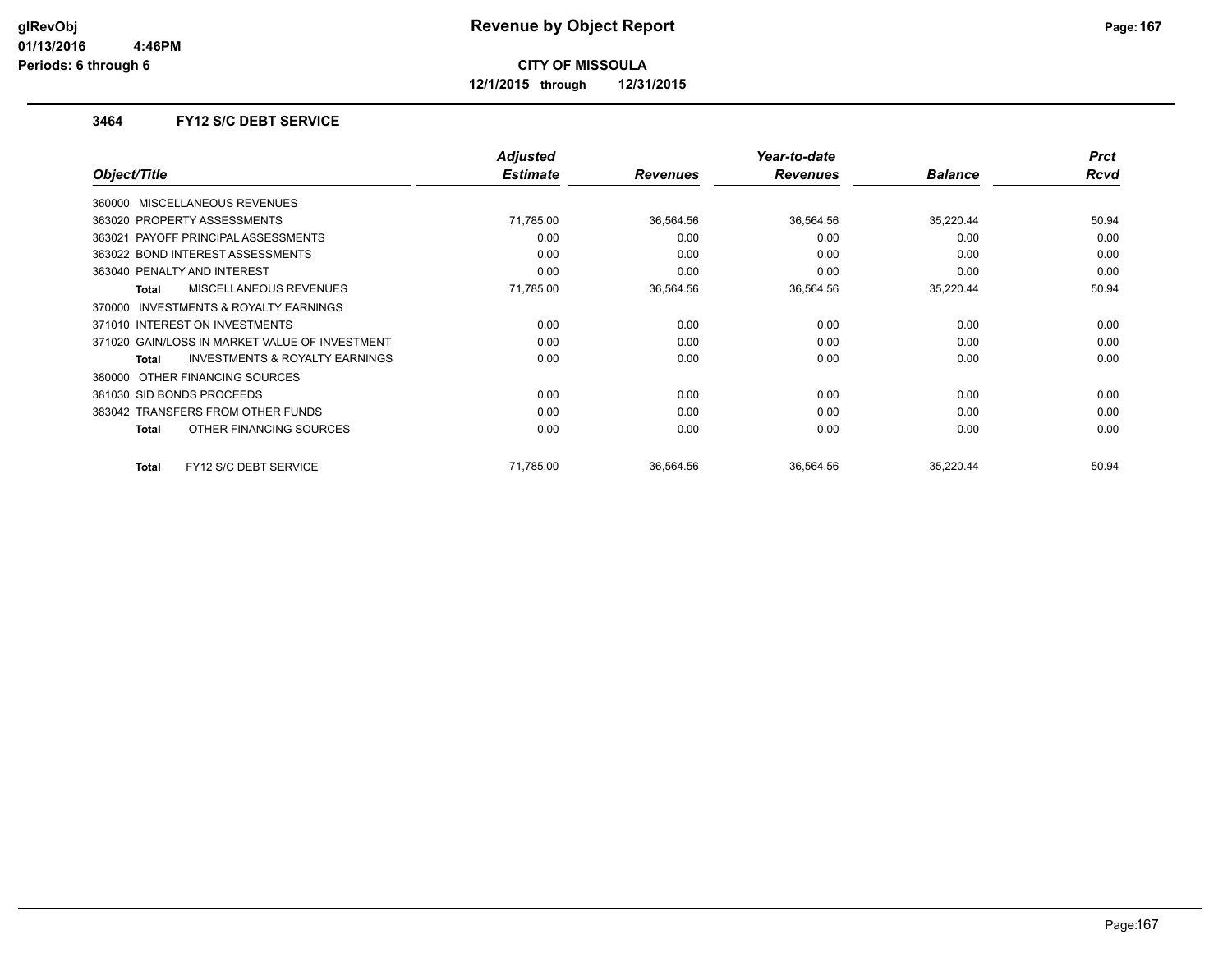**12/1/2015 through 12/31/2015**

#### **3465 FY13 SIDEWALK/CURB DEBT SERVICE**

#### **3465 FY13 SIDEWALK/CURB DEBT SERVICE**

|                                                     | <b>Adjusted</b> |                 | Year-to-date    |                | <b>Prct</b> |
|-----------------------------------------------------|-----------------|-----------------|-----------------|----------------|-------------|
| Object/Title                                        | <b>Estimate</b> | <b>Revenues</b> | <b>Revenues</b> | <b>Balance</b> | Rcvd        |
| MISCELLANEOUS REVENUES<br>360000                    |                 |                 |                 |                |             |
| 363020 PROPERTY ASSESSMENTS                         | 40,021.00       | 20,424.76       | 20,424.76       | 19,596.24      | 51.04       |
| PAYOFF PRINCIPAL ASSESSMENTS<br>363021              | 0.00            | 454.88          | 454.88          | -454.88        | 0.00        |
| 363022 BOND INTEREST ASSESSMENTS                    | 0.00            | 0.00            | 0.00            | 0.00           | 0.00        |
| 363040 PENALTY AND INTEREST                         | 0.00            | 0.00            | 0.00            | 0.00           | 0.00        |
| <b>MISCELLANEOUS REVENUES</b><br>Total              | 40,021.00       | 20,879.64       | 20,879.64       | 19,141.36      | 52.17       |
| <b>INVESTMENTS &amp; ROYALTY EARNINGS</b><br>370000 |                 |                 |                 |                |             |
| 371010 INTEREST ON INVESTMENTS                      | 0.00            | 0.00            | 0.00            | 0.00           | 0.00        |
| 371020 GAIN/LOSS IN MARKET VALUE OF INVESTMENTS     | 0.00            | 0.00            | 0.00            | 0.00           | 0.00        |
| <b>INVESTMENTS &amp; ROYALTY EARNINGS</b><br>Total  | 0.00            | 0.00            | 0.00            | 0.00           | 0.00        |
| 380000 OTHER FINANCING SOURCES                      |                 |                 |                 |                |             |
| 381030 SID BONDS PROCEEDS                           | 0.00            | 0.00            | 0.00            | 0.00           | 0.00        |
| 383042 TRANSFERS FROM OTHER FUNDS                   | 0.00            | 0.00            | 0.00            | 0.00           | 0.00        |
| OTHER FINANCING SOURCES<br>Total                    | 0.00            | 0.00            | 0.00            | 0.00           | 0.00        |
| FY13 SIDEWALK/CURB DEBT SERVICE<br>Total            | 40,021.00       | 20,879.64       | 20,879.64       | 19,141.36      | 52.17       |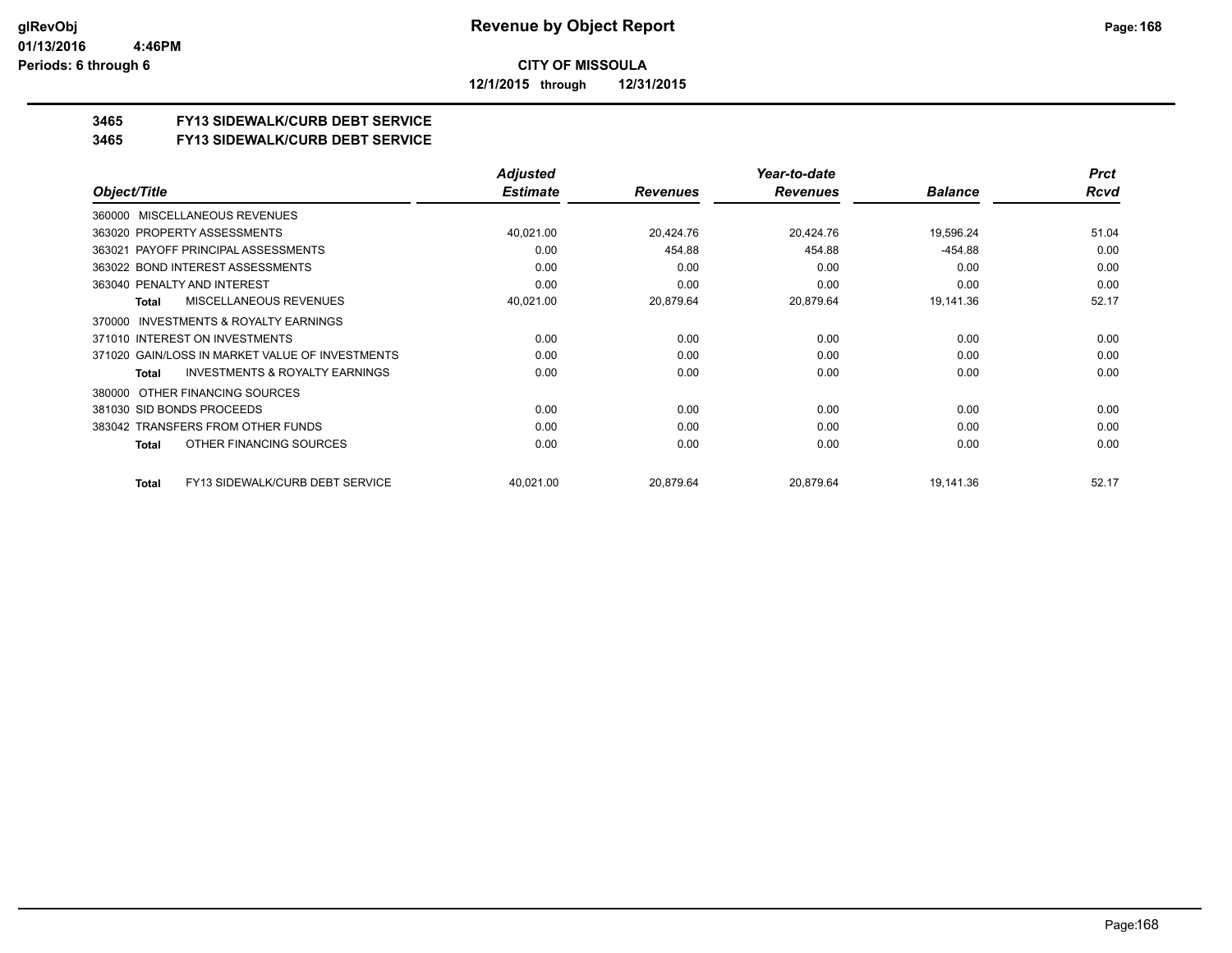**12/1/2015 through 12/31/2015**

#### **3465 FY13 SIDEWALK/CURB DEBT SERVICE**

|                                                           | <b>Adjusted</b> |                 | Year-to-date    |                | <b>Prct</b> |
|-----------------------------------------------------------|-----------------|-----------------|-----------------|----------------|-------------|
| Object/Title                                              | <b>Estimate</b> | <b>Revenues</b> | <b>Revenues</b> | <b>Balance</b> | <b>Rcvd</b> |
| 360000 MISCELLANEOUS REVENUES                             |                 |                 |                 |                |             |
| 363020 PROPERTY ASSESSMENTS                               | 40,021.00       | 20,424.76       | 20,424.76       | 19,596.24      | 51.04       |
| PAYOFF PRINCIPAL ASSESSMENTS<br>363021                    | 0.00            | 454.88          | 454.88          | $-454.88$      | 0.00        |
| 363022 BOND INTEREST ASSESSMENTS                          | 0.00            | 0.00            | 0.00            | 0.00           | 0.00        |
| 363040 PENALTY AND INTEREST                               | 0.00            | 0.00            | 0.00            | 0.00           | 0.00        |
| MISCELLANEOUS REVENUES<br><b>Total</b>                    | 40,021.00       | 20,879.64       | 20,879.64       | 19,141.36      | 52.17       |
| 370000 INVESTMENTS & ROYALTY EARNINGS                     |                 |                 |                 |                |             |
| 371010 INTEREST ON INVESTMENTS                            | 0.00            | 0.00            | 0.00            | 0.00           | 0.00        |
| 371020 GAIN/LOSS IN MARKET VALUE OF INVESTMENT            | 0.00            | 0.00            | 0.00            | 0.00           | 0.00        |
| <b>INVESTMENTS &amp; ROYALTY EARNINGS</b><br><b>Total</b> | 0.00            | 0.00            | 0.00            | 0.00           | 0.00        |
| OTHER FINANCING SOURCES<br>380000                         |                 |                 |                 |                |             |
| 381030 SID BONDS PROCEEDS                                 | 0.00            | 0.00            | 0.00            | 0.00           | 0.00        |
| 383042 TRANSFERS FROM OTHER FUNDS                         | 0.00            | 0.00            | 0.00            | 0.00           | 0.00        |
| OTHER FINANCING SOURCES<br><b>Total</b>                   | 0.00            | 0.00            | 0.00            | 0.00           | 0.00        |
| FY13 SIDEWALK/CURB DEBT SERVICE<br><b>Total</b>           | 40,021.00       | 20.879.64       | 20,879.64       | 19,141.36      | 52.17       |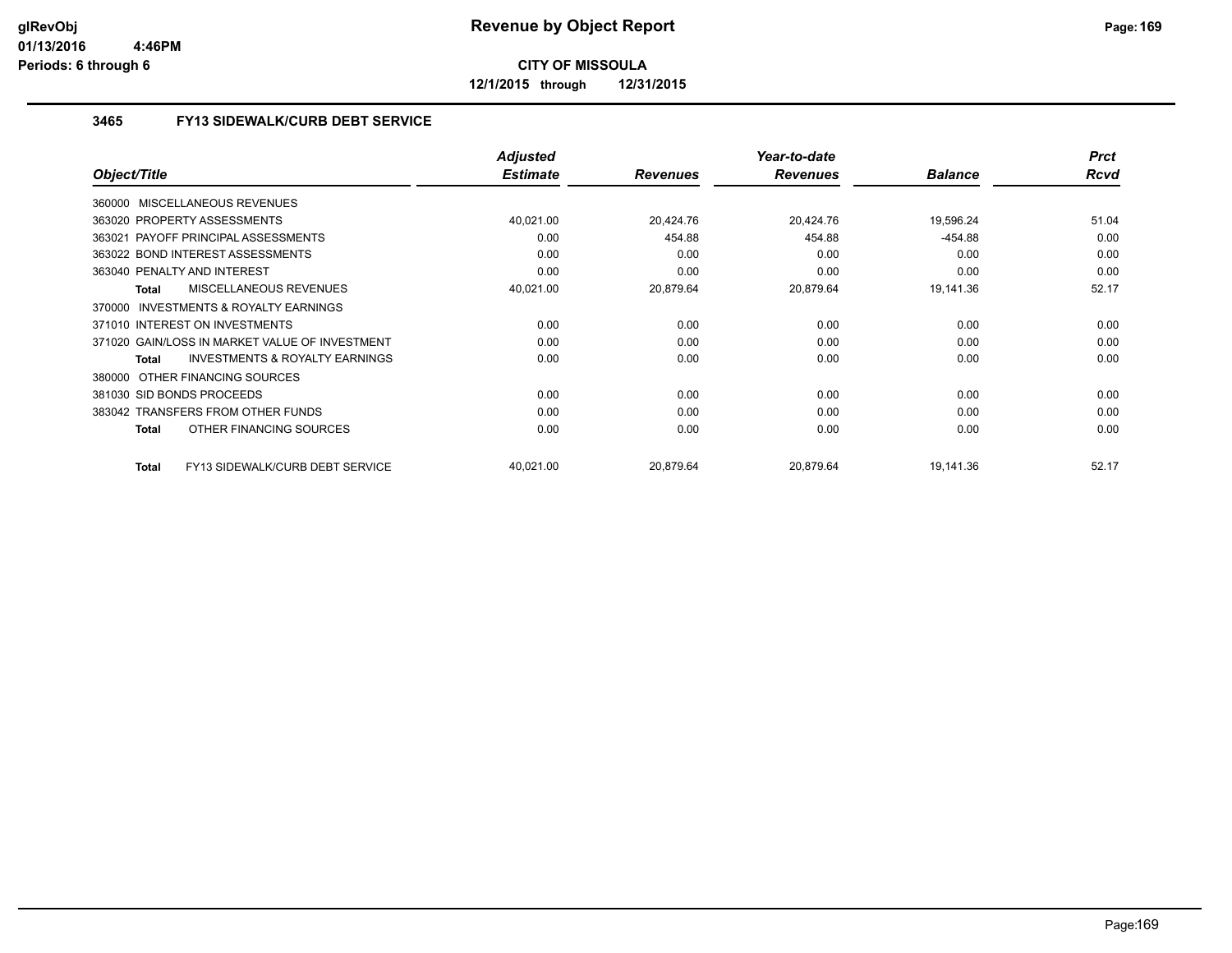**12/1/2015 through 12/31/2015**

#### **3466 FY15 SIDEWALK/CURB DEBT SERVICE**

**3466 FY15 SIDEWALK/CURB DEBT SERVICE**

|                                                    | <b>Adjusted</b> |                 | Year-to-date    |                | <b>Prct</b> |
|----------------------------------------------------|-----------------|-----------------|-----------------|----------------|-------------|
| Object/Title                                       | <b>Estimate</b> | <b>Revenues</b> | <b>Revenues</b> | <b>Balance</b> | Rcvd        |
| MISCELLANEOUS REVENUES<br>360000                   |                 |                 |                 |                |             |
| 363020 PROPERTY ASSESSMENTS                        | 0.00            | 29,624.99       | 29,624.99       | $-29,624.99$   | 0.00        |
| 363021 PAYOFF PRINCIPAL ASSESSMENTS                | 0.00            | 0.00            | 0.00            | 0.00           | 0.00        |
| 363022 BOND INTEREST ASSESSMENTS                   | 0.00            | 0.00            | 0.00            | 0.00           | 0.00        |
| 363040 PENALTY AND INTEREST                        | 0.00            | 0.00            | 0.00            | 0.00           | 0.00        |
| MISCELLANEOUS REVENUES<br>Total                    | 0.00            | 29,624.99       | 29,624.99       | $-29,624.99$   | 0.00        |
| INVESTMENTS & ROYALTY EARNINGS<br>370000           |                 |                 |                 |                |             |
| 371010 INTEREST ON INVESTMENTS                     | 0.00            | 0.00            | 0.00            | 0.00           | 0.00        |
| 371020 GAIN/LOSS IN MARKET VALUE OF INVESTMENTS    | 0.00            | 0.00            | 0.00            | 0.00           | 0.00        |
| <b>INVESTMENTS &amp; ROYALTY EARNINGS</b><br>Total | 0.00            | 0.00            | 0.00            | 0.00           | 0.00        |
| OTHER FINANCING SOURCES<br>380000                  |                 |                 |                 |                |             |
| 381030 SID BONDS PROCEEDS                          | 0.00            | 0.00            | 0.00            | 0.00           | 0.00        |
| 383042 TRANSFERS FROM OTHER FUNDS                  | 0.00            | 0.00            | 0.00            | 0.00           | 0.00        |
| OTHER FINANCING SOURCES<br>Total                   | 0.00            | 0.00            | 0.00            | 0.00           | 0.00        |
| FY15 SIDEWALK/CURB DEBT SERVICE<br>Total           | 0.00            | 29,624.99       | 29,624.99       | $-29,624.99$   | 0.00        |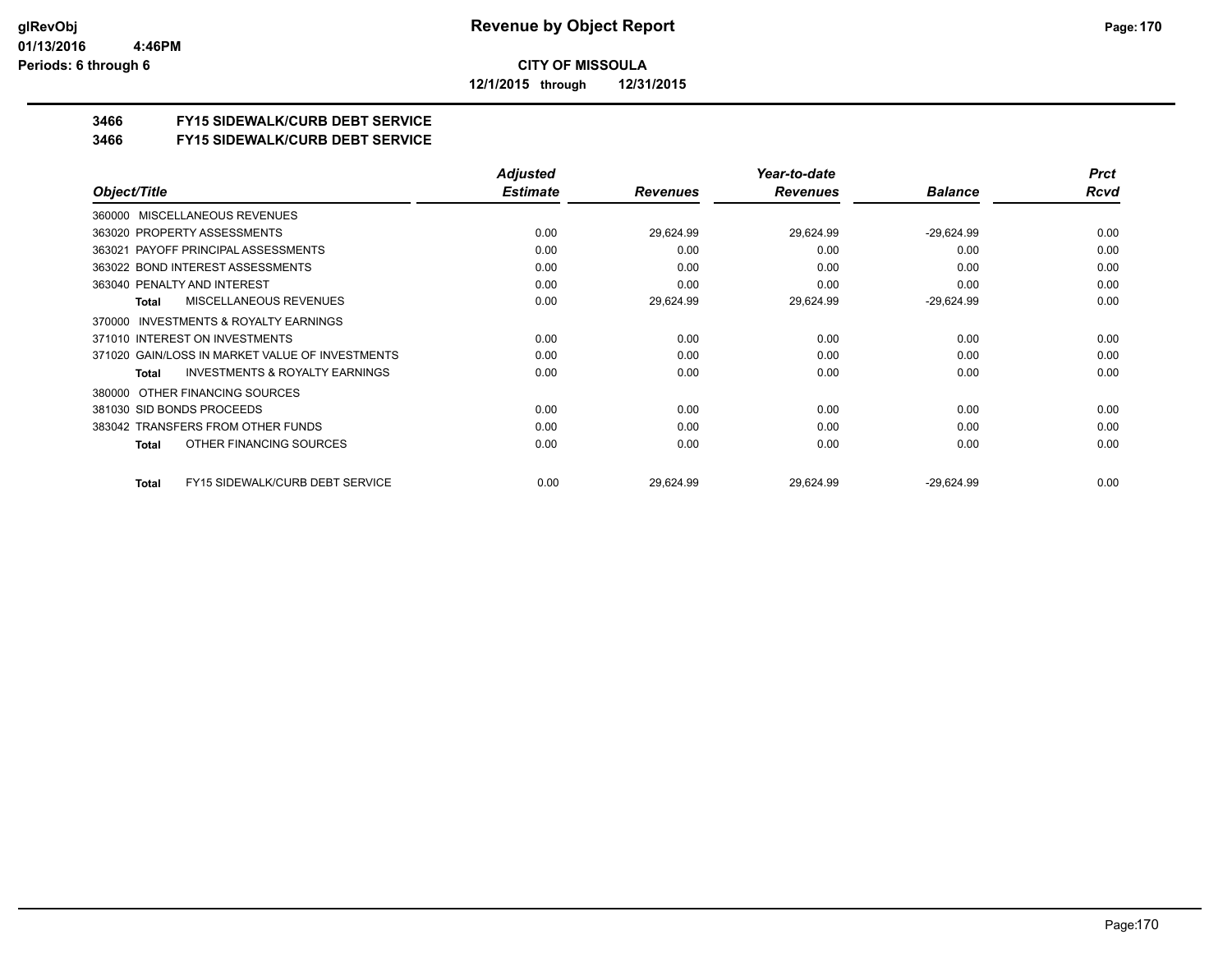**12/1/2015 through 12/31/2015**

#### **3466 FY15 SIDEWALK/CURB DEBT SERVICE**

|                                                           | <b>Adjusted</b> |                 | Year-to-date    |                | <b>Prct</b> |
|-----------------------------------------------------------|-----------------|-----------------|-----------------|----------------|-------------|
| Object/Title                                              | <b>Estimate</b> | <b>Revenues</b> | <b>Revenues</b> | <b>Balance</b> | Rcvd        |
| 360000 MISCELLANEOUS REVENUES                             |                 |                 |                 |                |             |
| 363020 PROPERTY ASSESSMENTS                               | 0.00            | 29,624.99       | 29,624.99       | $-29,624.99$   | 0.00        |
| 363021 PAYOFF PRINCIPAL ASSESSMENTS                       | 0.00            | 0.00            | 0.00            | 0.00           | 0.00        |
| 363022 BOND INTEREST ASSESSMENTS                          | 0.00            | 0.00            | 0.00            | 0.00           | 0.00        |
| 363040 PENALTY AND INTEREST                               | 0.00            | 0.00            | 0.00            | 0.00           | 0.00        |
| MISCELLANEOUS REVENUES<br><b>Total</b>                    | 0.00            | 29,624.99       | 29,624.99       | $-29,624.99$   | 0.00        |
| <b>INVESTMENTS &amp; ROYALTY EARNINGS</b><br>370000       |                 |                 |                 |                |             |
| 371010 INTEREST ON INVESTMENTS                            | 0.00            | 0.00            | 0.00            | 0.00           | 0.00        |
| 371020 GAIN/LOSS IN MARKET VALUE OF INVESTMENT            | 0.00            | 0.00            | 0.00            | 0.00           | 0.00        |
| <b>INVESTMENTS &amp; ROYALTY EARNINGS</b><br><b>Total</b> | 0.00            | 0.00            | 0.00            | 0.00           | 0.00        |
| 380000 OTHER FINANCING SOURCES                            |                 |                 |                 |                |             |
| 381030 SID BONDS PROCEEDS                                 | 0.00            | 0.00            | 0.00            | 0.00           | 0.00        |
| 383042 TRANSFERS FROM OTHER FUNDS                         | 0.00            | 0.00            | 0.00            | 0.00           | 0.00        |
| OTHER FINANCING SOURCES<br><b>Total</b>                   | 0.00            | 0.00            | 0.00            | 0.00           | 0.00        |
| FY15 SIDEWALK/CURB DEBT SERVICE<br><b>Total</b>           | 0.00            | 29,624.99       | 29,624.99       | $-29,624.99$   | 0.00        |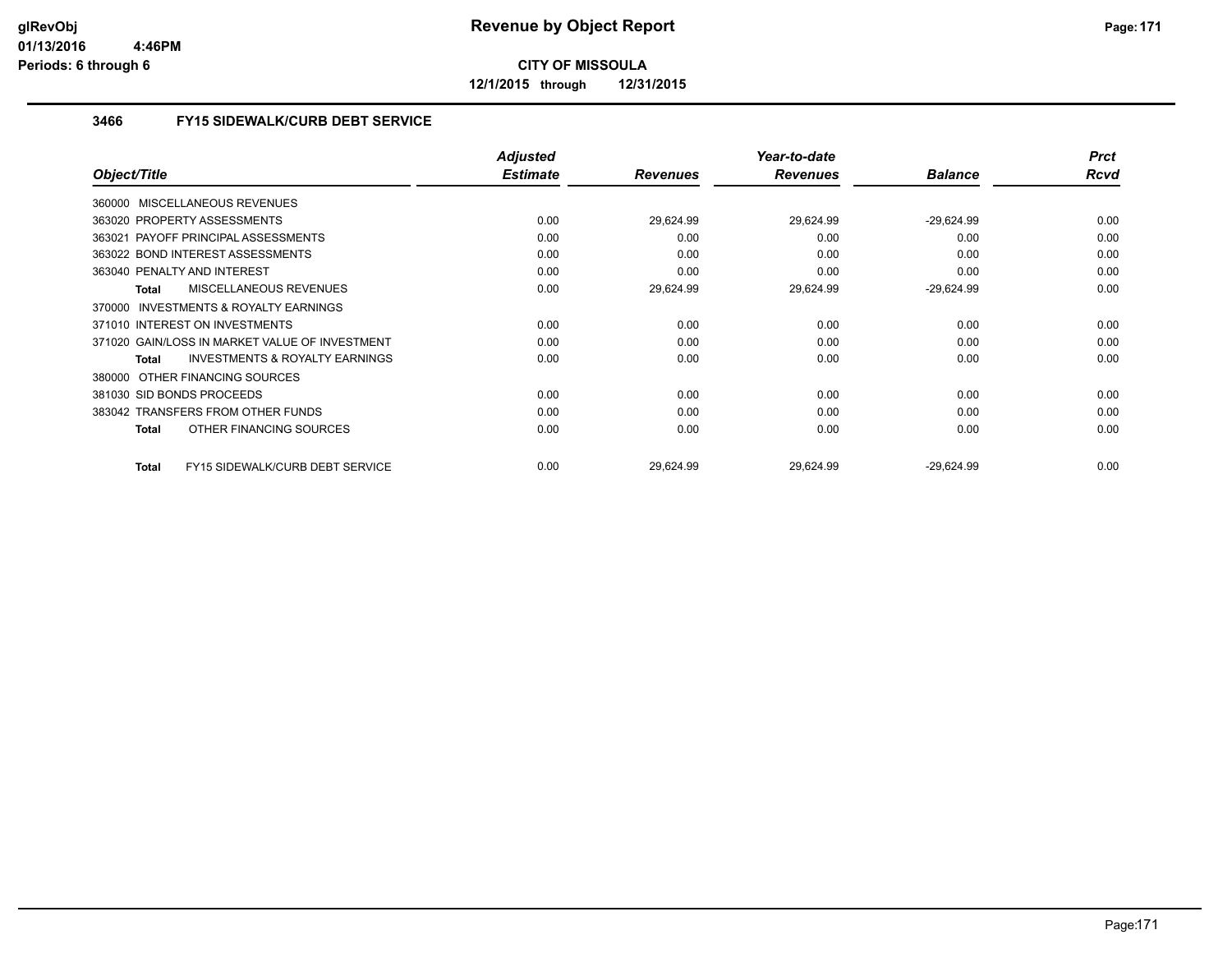**12/1/2015 through 12/31/2015**

**3470 SID 470 DEBT SERVICE FUND**

**3470 SID 470 DEBT SERVICE FUND**

|                                                     | <b>Adjusted</b> |                 | Year-to-date    |                | <b>Prct</b> |
|-----------------------------------------------------|-----------------|-----------------|-----------------|----------------|-------------|
| Object/Title                                        | <b>Estimate</b> | <b>Revenues</b> | <b>Revenues</b> | <b>Balance</b> | Rcvd        |
| TAXES/ASSESSMENTS<br>310000                         |                 |                 |                 |                |             |
| PENALTIES & INTEREST<br>312001                      | 0.00            | 0.00            | 0.00            | 0.00           | 0.00        |
| TAXES/ASSESSMENTS<br>Total                          | 0.00            | 0.00            | 0.00            | 0.00           | 0.00        |
| MISCELLANEOUS REVENUES<br>360000                    |                 |                 |                 |                |             |
| 363020 PROPERTY ASSESSMENTS                         | 0.00            | 0.00            | 0.00            | 0.00           | 0.00        |
| 363021 PAYOFF PRINCIPAL ASSESSMENTS                 | 0.00            | 0.00            | 0.00            | 0.00           | 0.00        |
| 363022 BOND INTEREST ASSESSMENTS                    | 0.00            | 0.00            | 0.00            | 0.00           | 0.00        |
| 363040 PENALTY AND INTEREST                         | 0.00            | 0.00            | 0.00            | 0.00           | 0.00        |
| MISCELLANEOUS REVENUES<br><b>Total</b>              | 0.00            | 0.00            | 0.00            | 0.00           | 0.00        |
| <b>INVESTMENTS &amp; ROYALTY EARNINGS</b><br>370000 |                 |                 |                 |                |             |
| 371010 INTEREST ON INVESTMENTS                      | 0.00            | 0.00            | 0.00            | 0.00           | 0.00        |
| 371020 GAIN/LOSS IN MARKET VALUE OF INVESTMENTS     | 0.00            | 0.00            | 0.00            | 0.00           | 0.00        |
| <b>INVESTMENTS &amp; ROYALTY EARNINGS</b><br>Total  | 0.00            | 0.00            | 0.00            | 0.00           | 0.00        |
| OTHER FINANCING SOURCES<br>380000                   |                 |                 |                 |                |             |
| 381009 TRANSFERS IN                                 | 0.00            | 0.00            | 0.00            | 0.00           | 0.00        |
| OTHER FINANCING SOURCES<br><b>Total</b>             | 0.00            | 0.00            | 0.00            | 0.00           | 0.00        |
| SID 470 DEBT SERVICE FUND<br><b>Total</b>           | 0.00            | 0.00            | 0.00            | 0.00           | 0.00        |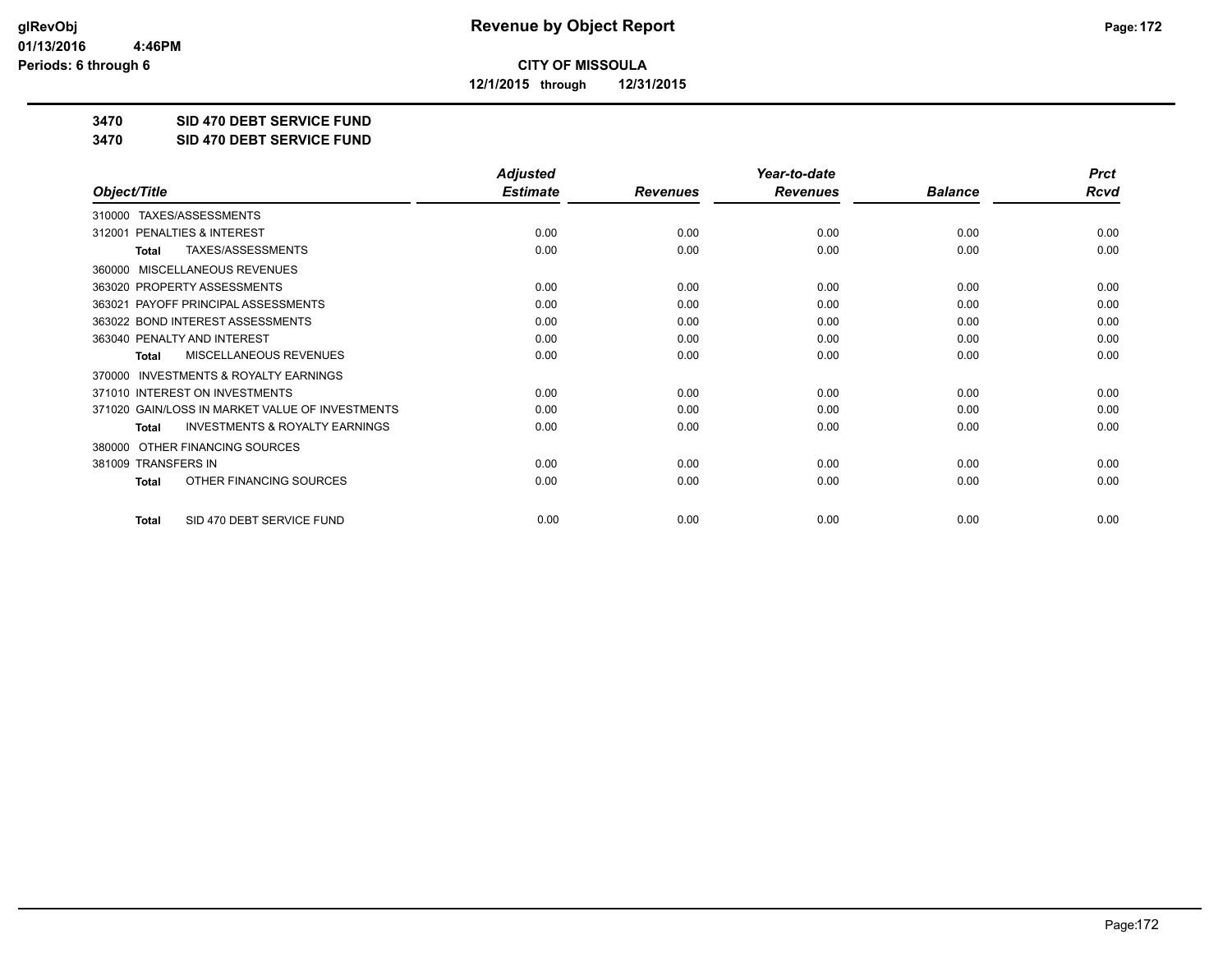**12/1/2015 through 12/31/2015**

#### **3470 SID 470 DEBT SERVICE FUND**

|                                                           | <b>Adjusted</b> |                 | Year-to-date    |                | <b>Prct</b> |
|-----------------------------------------------------------|-----------------|-----------------|-----------------|----------------|-------------|
| Object/Title                                              | <b>Estimate</b> | <b>Revenues</b> | <b>Revenues</b> | <b>Balance</b> | <b>Rcvd</b> |
| TAXES/ASSESSMENTS<br>310000                               |                 |                 |                 |                |             |
| PENALTIES & INTEREST<br>312001                            | 0.00            | 0.00            | 0.00            | 0.00           | 0.00        |
| TAXES/ASSESSMENTS<br>Total                                | 0.00            | 0.00            | 0.00            | 0.00           | 0.00        |
| MISCELLANEOUS REVENUES<br>360000                          |                 |                 |                 |                |             |
| 363020 PROPERTY ASSESSMENTS                               | 0.00            | 0.00            | 0.00            | 0.00           | 0.00        |
| 363021 PAYOFF PRINCIPAL ASSESSMENTS                       | 0.00            | 0.00            | 0.00            | 0.00           | 0.00        |
| 363022 BOND INTEREST ASSESSMENTS                          | 0.00            | 0.00            | 0.00            | 0.00           | 0.00        |
| 363040 PENALTY AND INTEREST                               | 0.00            | 0.00            | 0.00            | 0.00           | 0.00        |
| <b>MISCELLANEOUS REVENUES</b><br><b>Total</b>             | 0.00            | 0.00            | 0.00            | 0.00           | 0.00        |
| <b>INVESTMENTS &amp; ROYALTY EARNINGS</b><br>370000       |                 |                 |                 |                |             |
| 371010 INTEREST ON INVESTMENTS                            | 0.00            | 0.00            | 0.00            | 0.00           | 0.00        |
| 371020 GAIN/LOSS IN MARKET VALUE OF INVESTMENT            | 0.00            | 0.00            | 0.00            | 0.00           | 0.00        |
| <b>INVESTMENTS &amp; ROYALTY EARNINGS</b><br><b>Total</b> | 0.00            | 0.00            | 0.00            | 0.00           | 0.00        |
| OTHER FINANCING SOURCES<br>380000                         |                 |                 |                 |                |             |
| 381009 TRANSFERS IN                                       | 0.00            | 0.00            | 0.00            | 0.00           | 0.00        |
| OTHER FINANCING SOURCES<br><b>Total</b>                   | 0.00            | 0.00            | 0.00            | 0.00           | 0.00        |
| SID 470 DEBT SERVICE FUND<br>Total                        | 0.00            | 0.00            | 0.00            | 0.00           | 0.00        |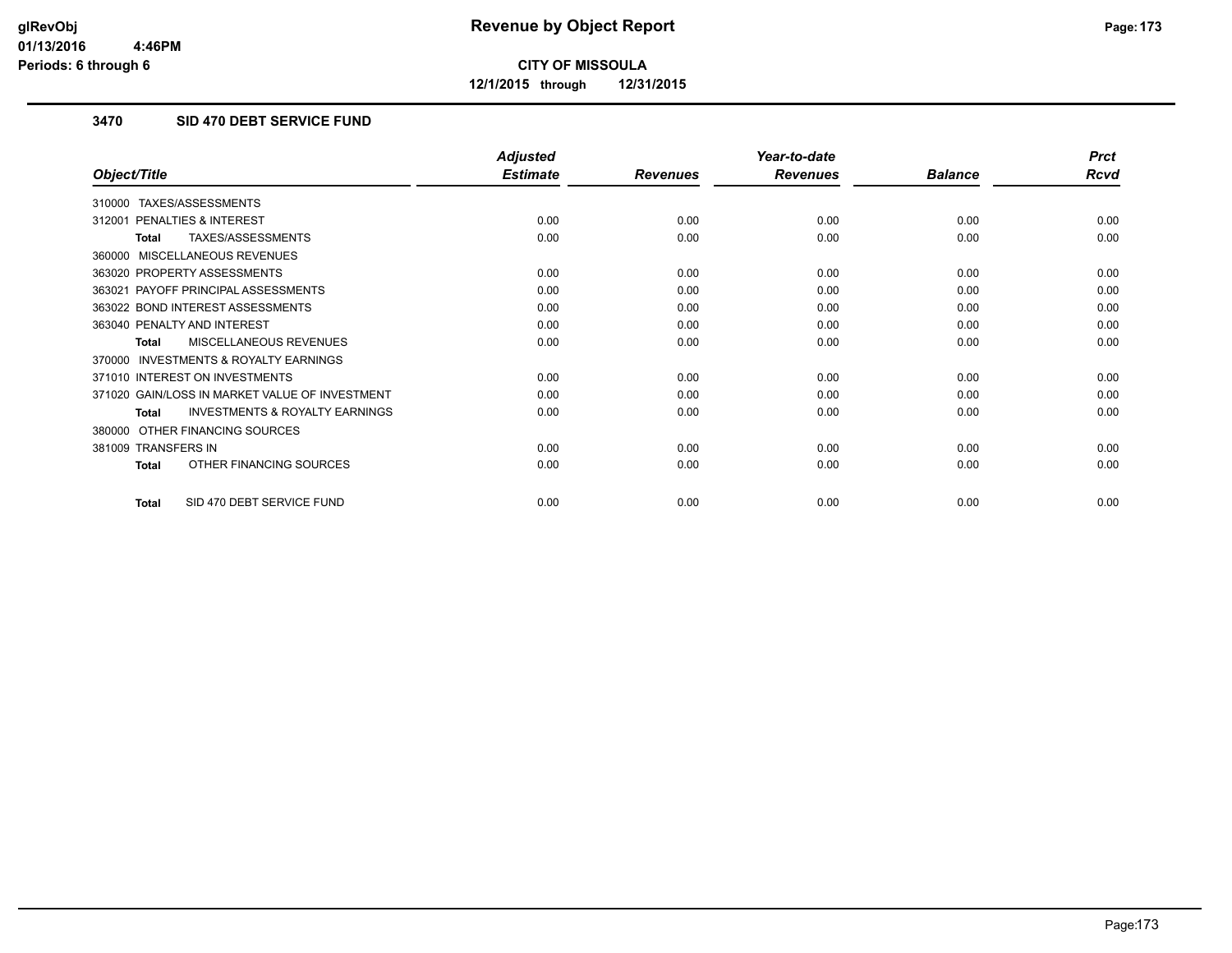**12/1/2015 through 12/31/2015**

**3491 SID 491 DEBT SERVICE FUND**

**3491 SID 491 DEBT SERVICE FUND**

|                                                     | <b>Adjusted</b> |                 | Year-to-date    |                | <b>Prct</b> |
|-----------------------------------------------------|-----------------|-----------------|-----------------|----------------|-------------|
| Object/Title                                        | <b>Estimate</b> | <b>Revenues</b> | <b>Revenues</b> | <b>Balance</b> | <b>Rcvd</b> |
| 310000 TAXES/ASSESSMENTS                            |                 |                 |                 |                |             |
| PENALTIES & INTEREST<br>312001                      | 0.00            | 0.00            | 0.00            | 0.00           | 0.00        |
| TAXES/ASSESSMENTS<br><b>Total</b>                   | 0.00            | 0.00            | 0.00            | 0.00           | 0.00        |
| MISCELLANEOUS REVENUES<br>360000                    |                 |                 |                 |                |             |
| 360010 MISCELLANEOUS                                | 0.00            | 0.00            | 0.00            | 0.00           | 0.00        |
| 363020 PROPERTY ASSESSMENTS                         | 0.00            | 0.00            | 0.00            | 0.00           | 0.00        |
| 363021 PAYOFF PRINCIPAL ASSESSMENTS                 | 0.00            | 0.00            | 0.00            | 0.00           | 0.00        |
| 363022 BOND INTEREST ASSESSMENTS                    | 0.00            | 0.00            | 0.00            | 0.00           | 0.00        |
| 363040 PENALTY AND INTEREST                         | 0.00            | 0.00            | 0.00            | 0.00           | 0.00        |
| MISCELLANEOUS REVENUES<br><b>Total</b>              | 0.00            | 0.00            | 0.00            | 0.00           | 0.00        |
| <b>INVESTMENTS &amp; ROYALTY EARNINGS</b><br>370000 |                 |                 |                 |                |             |
| 371010 INTEREST ON INVESTMENTS                      | 0.00            | 0.00            | 0.00            | 0.00           | 0.00        |
| 371020 GAIN/LOSS IN MARKET VALUE OF INVESTMENTS     | 0.00            | 0.00            | 0.00            | 0.00           | 0.00        |
| <b>INVESTMENTS &amp; ROYALTY EARNINGS</b><br>Total  | 0.00            | 0.00            | 0.00            | 0.00           | 0.00        |
| OTHER FINANCING SOURCES<br>380000                   |                 |                 |                 |                |             |
| 381009 TRANSFERS IN                                 | 0.00            | 0.00            | 0.00            | 0.00           | 0.00        |
| OTHER FINANCING SOURCES<br>Total                    | 0.00            | 0.00            | 0.00            | 0.00           | 0.00        |
| SID 491 DEBT SERVICE FUND<br><b>Total</b>           | 0.00            | 0.00            | 0.00            | 0.00           | 0.00        |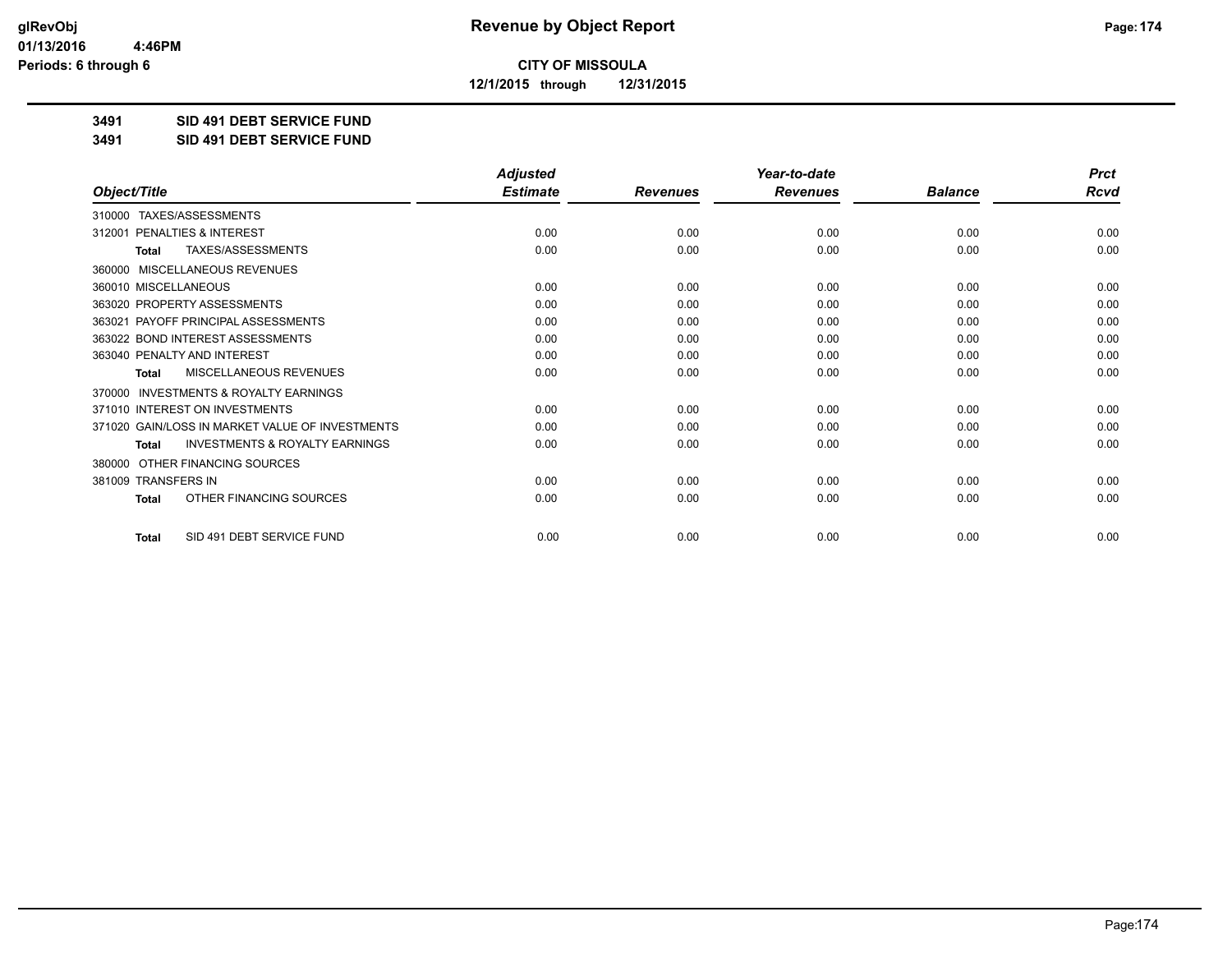**12/1/2015 through 12/31/2015**

#### **3491 SID 491 DEBT SERVICE FUND**

|                                                           | <b>Adjusted</b> |                 | Year-to-date    |                | <b>Prct</b> |
|-----------------------------------------------------------|-----------------|-----------------|-----------------|----------------|-------------|
| Object/Title                                              | <b>Estimate</b> | <b>Revenues</b> | <b>Revenues</b> | <b>Balance</b> | <b>Rcvd</b> |
| 310000 TAXES/ASSESSMENTS                                  |                 |                 |                 |                |             |
| PENALTIES & INTEREST<br>312001                            | 0.00            | 0.00            | 0.00            | 0.00           | 0.00        |
| TAXES/ASSESSMENTS<br><b>Total</b>                         | 0.00            | 0.00            | 0.00            | 0.00           | 0.00        |
| 360000 MISCELLANEOUS REVENUES                             |                 |                 |                 |                |             |
| 360010 MISCELLANEOUS                                      | 0.00            | 0.00            | 0.00            | 0.00           | 0.00        |
| 363020 PROPERTY ASSESSMENTS                               | 0.00            | 0.00            | 0.00            | 0.00           | 0.00        |
| 363021 PAYOFF PRINCIPAL ASSESSMENTS                       | 0.00            | 0.00            | 0.00            | 0.00           | 0.00        |
| 363022 BOND INTEREST ASSESSMENTS                          | 0.00            | 0.00            | 0.00            | 0.00           | 0.00        |
| 363040 PENALTY AND INTEREST                               | 0.00            | 0.00            | 0.00            | 0.00           | 0.00        |
| MISCELLANEOUS REVENUES<br><b>Total</b>                    | 0.00            | 0.00            | 0.00            | 0.00           | 0.00        |
| <b>INVESTMENTS &amp; ROYALTY EARNINGS</b><br>370000       |                 |                 |                 |                |             |
| 371010 INTEREST ON INVESTMENTS                            | 0.00            | 0.00            | 0.00            | 0.00           | 0.00        |
| 371020 GAIN/LOSS IN MARKET VALUE OF INVESTMENT            | 0.00            | 0.00            | 0.00            | 0.00           | 0.00        |
| <b>INVESTMENTS &amp; ROYALTY EARNINGS</b><br><b>Total</b> | 0.00            | 0.00            | 0.00            | 0.00           | 0.00        |
| OTHER FINANCING SOURCES<br>380000                         |                 |                 |                 |                |             |
| 381009 TRANSFERS IN                                       | 0.00            | 0.00            | 0.00            | 0.00           | 0.00        |
| OTHER FINANCING SOURCES<br><b>Total</b>                   | 0.00            | 0.00            | 0.00            | 0.00           | 0.00        |
| SID 491 DEBT SERVICE FUND<br><b>Total</b>                 | 0.00            | 0.00            | 0.00            | 0.00           | 0.00        |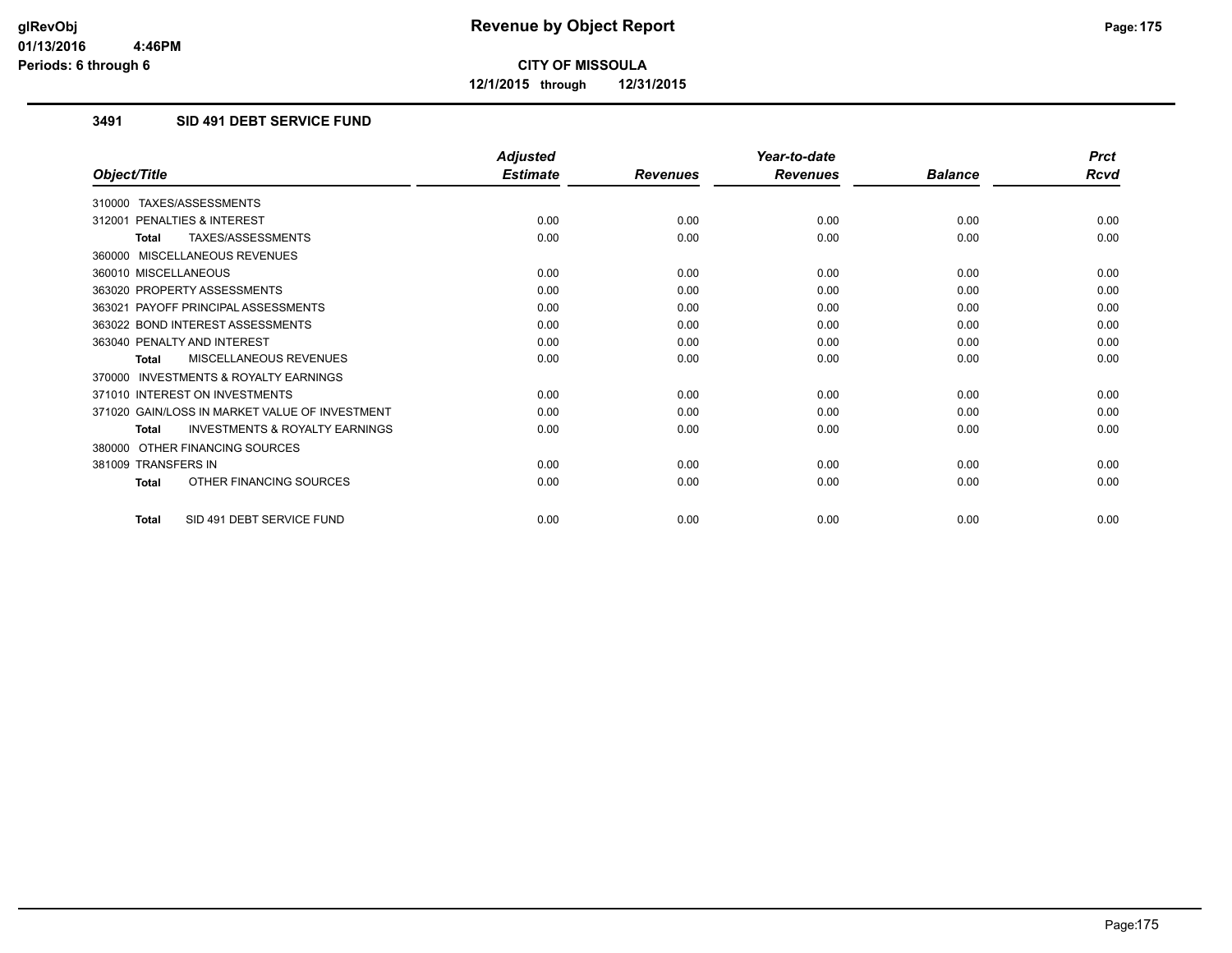**12/1/2015 through 12/31/2015**

## **3492 SID 492/499 DEBT SERVICE FUND**

**3492 SID 492/499 DEBT SERVICE FUND**

|                                                    | <b>Adjusted</b> |                 | Year-to-date    |                | <b>Prct</b> |
|----------------------------------------------------|-----------------|-----------------|-----------------|----------------|-------------|
| Object/Title                                       | <b>Estimate</b> | <b>Revenues</b> | <b>Revenues</b> | <b>Balance</b> | <b>Rcvd</b> |
| 360000 MISCELLANEOUS REVENUES                      |                 |                 |                 |                |             |
| 360010 MISCELLANEOUS                               | 0.00            | 0.00            | 0.00            | 0.00           | 0.00        |
| 363040 PENALTY AND INTEREST                        | 0.00            | 0.00            | 0.00            | 0.00           | 0.00        |
| MISCELLANEOUS REVENUES<br>Total                    | 0.00            | 0.00            | 0.00            | 0.00           | 0.00        |
| 370000 INVESTMENTS & ROYALTY EARNINGS              |                 |                 |                 |                |             |
| 371010 INTEREST ON INVESTMENTS                     | 0.00            | 0.00            | 0.00            | 0.00           | 0.00        |
| 371020 GAIN/LOSS IN MARKET VALUE OF INVESTMENTS    | 0.00            | 0.00            | 0.00            | 0.00           | 0.00        |
| <b>INVESTMENTS &amp; ROYALTY EARNINGS</b><br>Total | 0.00            | 0.00            | 0.00            | 0.00           | 0.00        |
| 380000 OTHER FINANCING SOURCES                     |                 |                 |                 |                |             |
| 381009 TRANSFERS IN                                | 0.00            | 0.00            | 0.00            | 0.00           | 0.00        |
| OTHER FINANCING SOURCES<br>Total                   | 0.00            | 0.00            | 0.00            | 0.00           | 0.00        |
| SID 492/499 DEBT SERVICE FUND<br>Total             | 0.00            | 0.00            | 0.00            | 0.00           | 0.00        |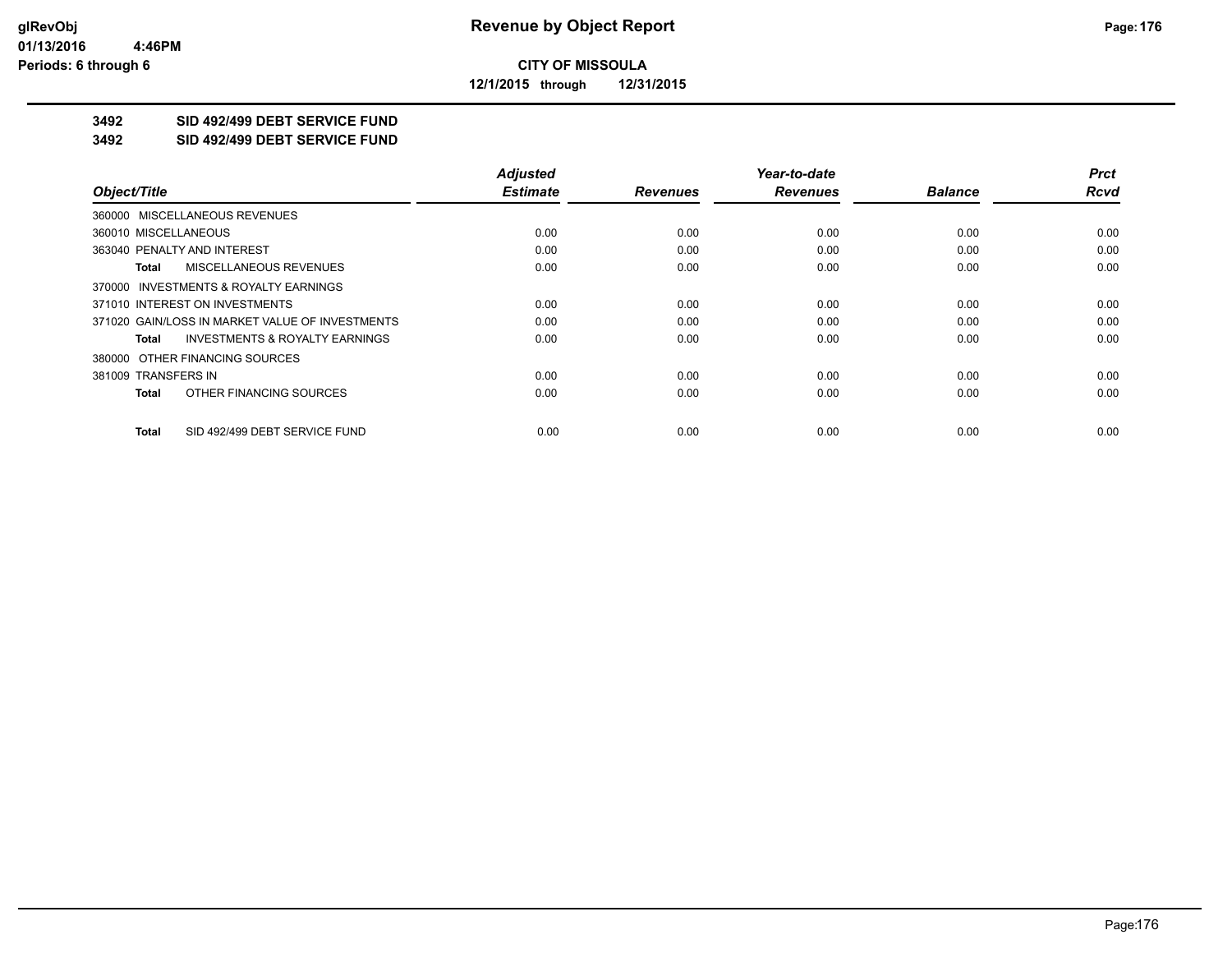**12/1/2015 through 12/31/2015**

#### **3492 SID 492/499 DEBT SERVICE FUND**

| Object/Title                                       | <b>Adjusted</b><br><b>Estimate</b> | <b>Revenues</b> | Year-to-date<br><b>Revenues</b> | <b>Balance</b> | <b>Prct</b><br><b>Rcvd</b> |
|----------------------------------------------------|------------------------------------|-----------------|---------------------------------|----------------|----------------------------|
| 360000 MISCELLANEOUS REVENUES                      |                                    |                 |                                 |                |                            |
| 360010 MISCELLANEOUS                               | 0.00                               | 0.00            | 0.00                            | 0.00           | 0.00                       |
| 363040 PENALTY AND INTEREST                        | 0.00                               | 0.00            | 0.00                            | 0.00           | 0.00                       |
| MISCELLANEOUS REVENUES<br>Total                    | 0.00                               | 0.00            | 0.00                            | 0.00           | 0.00                       |
| 370000 INVESTMENTS & ROYALTY EARNINGS              |                                    |                 |                                 |                |                            |
| 371010 INTEREST ON INVESTMENTS                     | 0.00                               | 0.00            | 0.00                            | 0.00           | 0.00                       |
| 371020 GAIN/LOSS IN MARKET VALUE OF INVESTMENT     | 0.00                               | 0.00            | 0.00                            | 0.00           | 0.00                       |
| <b>INVESTMENTS &amp; ROYALTY EARNINGS</b><br>Total | 0.00                               | 0.00            | 0.00                            | 0.00           | 0.00                       |
| 380000 OTHER FINANCING SOURCES                     |                                    |                 |                                 |                |                            |
| 381009 TRANSFERS IN                                | 0.00                               | 0.00            | 0.00                            | 0.00           | 0.00                       |
| OTHER FINANCING SOURCES<br><b>Total</b>            | 0.00                               | 0.00            | 0.00                            | 0.00           | 0.00                       |
| SID 492/499 DEBT SERVICE FUND<br><b>Total</b>      | 0.00                               | 0.00            | 0.00                            | 0.00           | 0.00                       |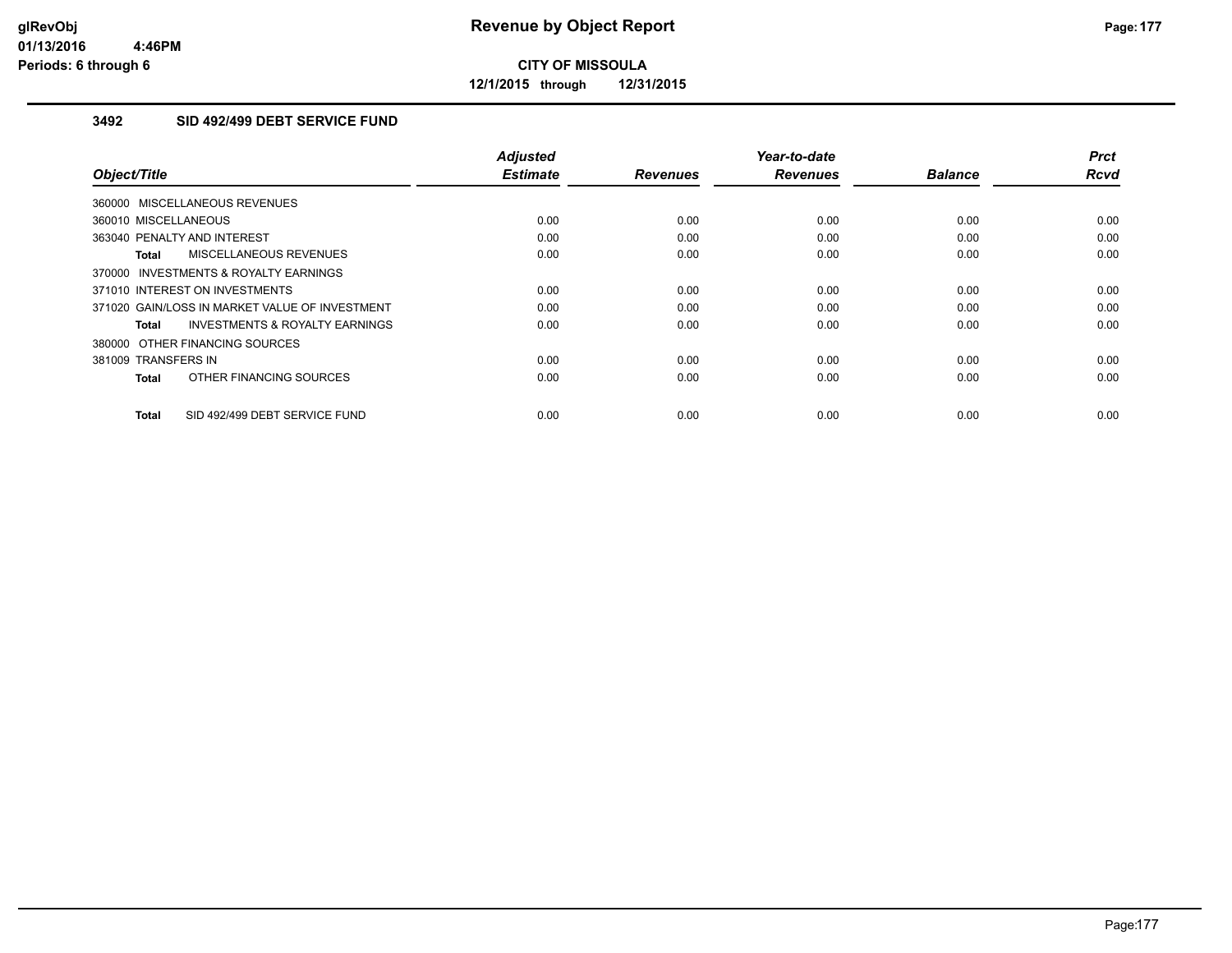**12/1/2015 through 12/31/2015**

### **3494 SID 494 DEBT SERVICE**

**3494 SID 494 DEBT SERVICE**

|                                                           | <b>Adjusted</b> |                 | Year-to-date    |                | <b>Prct</b> |
|-----------------------------------------------------------|-----------------|-----------------|-----------------|----------------|-------------|
| Object/Title                                              | <b>Estimate</b> | <b>Revenues</b> | <b>Revenues</b> | <b>Balance</b> | <b>Rcvd</b> |
| TAXES/ASSESSMENTS<br>310000                               |                 |                 |                 |                |             |
| PENALTIES & INTEREST<br>312001                            | 0.00            | 0.00            | 0.00            | 0.00           | 0.00        |
| TAXES/ASSESSMENTS<br>Total                                | 0.00            | 0.00            | 0.00            | 0.00           | 0.00        |
| <b>MISCELLANEOUS REVENUES</b><br>360000                   |                 |                 |                 |                |             |
| 360010 MISCELLANEOUS                                      | 0.00            | 0.00            | 0.00            | 0.00           | 0.00        |
| 363020 PROPERTY ASSESSMENTS                               | 0.00            | 0.00            | 0.00            | 0.00           | 0.00        |
| 363021 PAYOFF PRINCIPAL ASSESSMENTS                       | 0.00            | 0.00            | 0.00            | 0.00           | 0.00        |
| 363022 BOND INTEREST ASSESSMENTS                          | 0.00            | 0.00            | 0.00            | 0.00           | 0.00        |
| 363040 PENALTY AND INTEREST                               | 0.00            | 0.00            | 0.00            | 0.00           | 0.00        |
| MISCELLANEOUS REVENUES<br>Total                           | 0.00            | 0.00            | 0.00            | 0.00           | 0.00        |
| <b>INVESTMENTS &amp; ROYALTY EARNINGS</b><br>370000       |                 |                 |                 |                |             |
| 371010 INTEREST ON INVESTMENTS                            | 0.00            | 0.00            | 0.00            | 0.00           | 0.00        |
| 371020 GAIN/LOSS IN MARKET VALUE OF INVESTMENTS           | 0.00            | 0.00            | 0.00            | 0.00           | 0.00        |
| <b>INVESTMENTS &amp; ROYALTY EARNINGS</b><br><b>Total</b> | 0.00            | 0.00            | 0.00            | 0.00           | 0.00        |
| OTHER FINANCING SOURCES<br>380000                         |                 |                 |                 |                |             |
| 381009 TRANSFERS IN                                       | 0.00            | 0.00            | 0.00            | 0.00           | 0.00        |
| OTHER FINANCING SOURCES<br>Total                          | 0.00            | 0.00            | 0.00            | 0.00           | 0.00        |
| SID 494 DEBT SERVICE<br><b>Total</b>                      | 0.00            | 0.00            | 0.00            | 0.00           | 0.00        |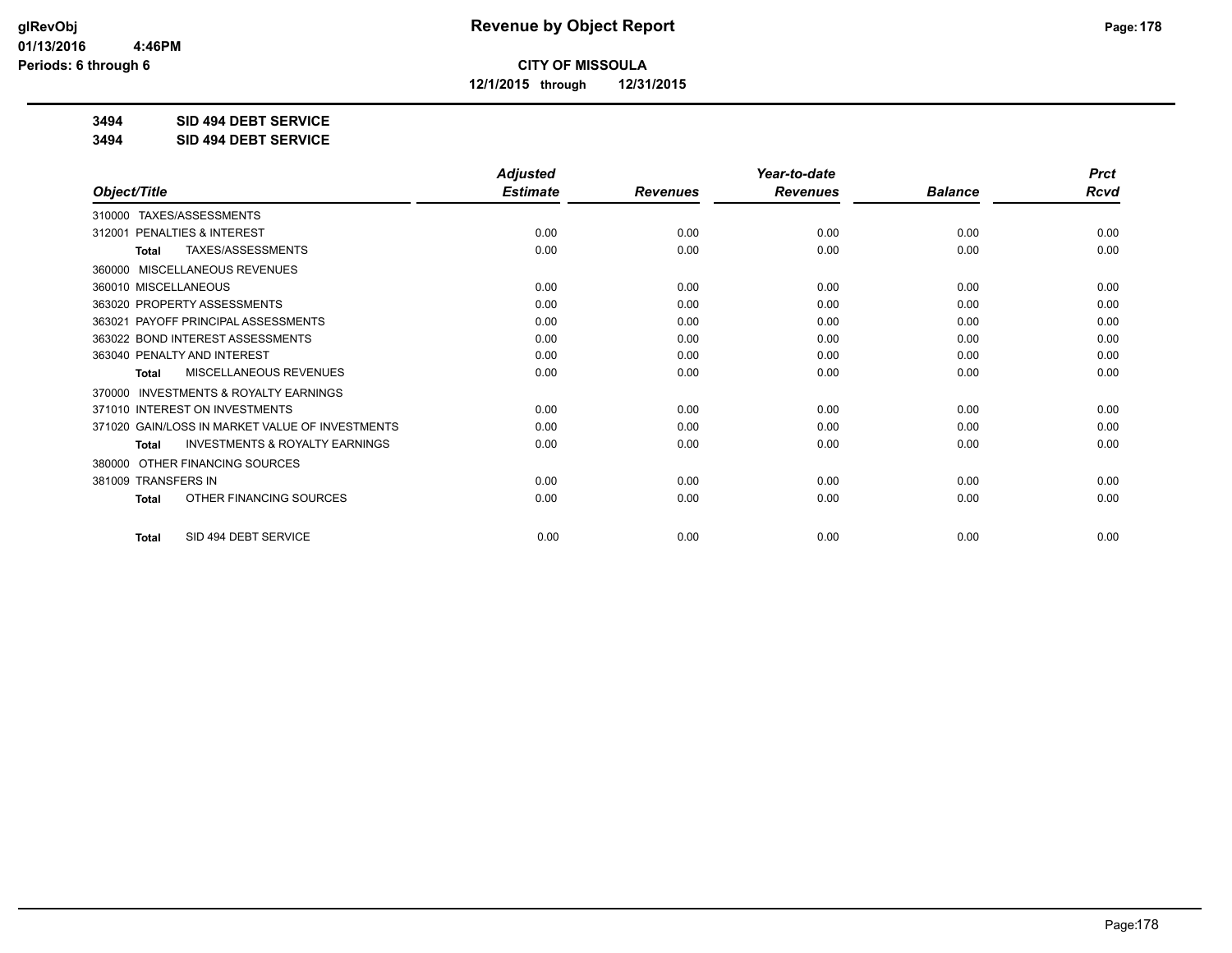**12/1/2015 through 12/31/2015**

#### **3494 SID 494 DEBT SERVICE**

|                                                    | <b>Adjusted</b> |                 | Year-to-date    |                | <b>Prct</b> |
|----------------------------------------------------|-----------------|-----------------|-----------------|----------------|-------------|
| Object/Title                                       | <b>Estimate</b> | <b>Revenues</b> | <b>Revenues</b> | <b>Balance</b> | <b>Rcvd</b> |
| 310000 TAXES/ASSESSMENTS                           |                 |                 |                 |                |             |
| PENALTIES & INTEREST<br>312001                     | 0.00            | 0.00            | 0.00            | 0.00           | 0.00        |
| TAXES/ASSESSMENTS<br>Total                         | 0.00            | 0.00            | 0.00            | 0.00           | 0.00        |
| 360000 MISCELLANEOUS REVENUES                      |                 |                 |                 |                |             |
| 360010 MISCELLANEOUS                               | 0.00            | 0.00            | 0.00            | 0.00           | 0.00        |
| 363020 PROPERTY ASSESSMENTS                        | 0.00            | 0.00            | 0.00            | 0.00           | 0.00        |
| 363021 PAYOFF PRINCIPAL ASSESSMENTS                | 0.00            | 0.00            | 0.00            | 0.00           | 0.00        |
| 363022 BOND INTEREST ASSESSMENTS                   | 0.00            | 0.00            | 0.00            | 0.00           | 0.00        |
| 363040 PENALTY AND INTEREST                        | 0.00            | 0.00            | 0.00            | 0.00           | 0.00        |
| MISCELLANEOUS REVENUES<br>Total                    | 0.00            | 0.00            | 0.00            | 0.00           | 0.00        |
| 370000 INVESTMENTS & ROYALTY EARNINGS              |                 |                 |                 |                |             |
| 371010 INTEREST ON INVESTMENTS                     | 0.00            | 0.00            | 0.00            | 0.00           | 0.00        |
| 371020 GAIN/LOSS IN MARKET VALUE OF INVESTMENT     | 0.00            | 0.00            | 0.00            | 0.00           | 0.00        |
| <b>INVESTMENTS &amp; ROYALTY EARNINGS</b><br>Total | 0.00            | 0.00            | 0.00            | 0.00           | 0.00        |
| 380000 OTHER FINANCING SOURCES                     |                 |                 |                 |                |             |
| 381009 TRANSFERS IN                                | 0.00            | 0.00            | 0.00            | 0.00           | 0.00        |
| OTHER FINANCING SOURCES<br>Total                   | 0.00            | 0.00            | 0.00            | 0.00           | 0.00        |
|                                                    |                 |                 |                 |                |             |
| SID 494 DEBT SERVICE<br><b>Total</b>               | 0.00            | 0.00            | 0.00            | 0.00           | 0.00        |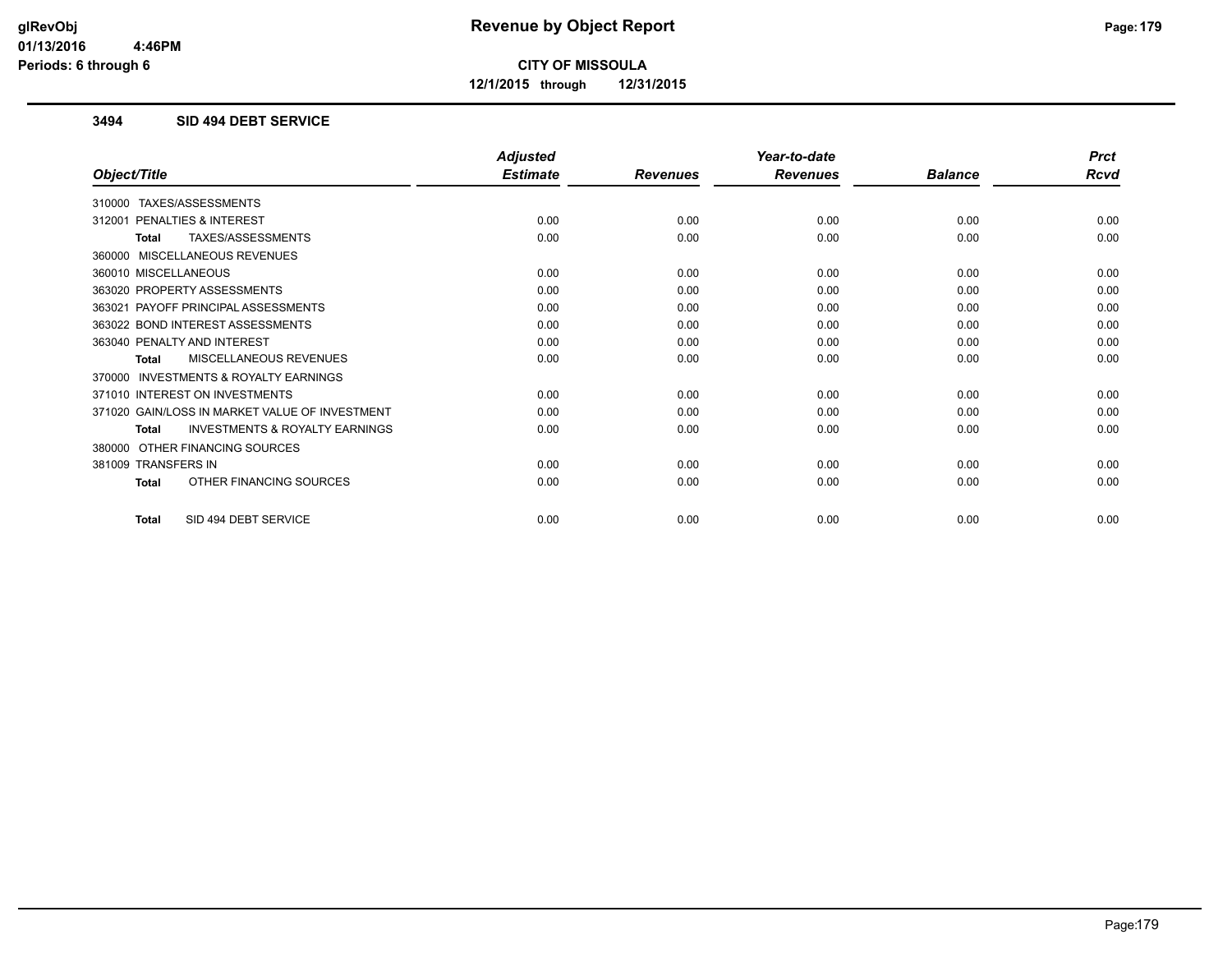**12/1/2015 through 12/31/2015**

#### **3495 SID 495 DEBT SERVICE FUND**

**3495 SID 495 DEBT SERVICE FUND**

|                                                           | <b>Adjusted</b> |                 | Year-to-date    |                | <b>Prct</b> |
|-----------------------------------------------------------|-----------------|-----------------|-----------------|----------------|-------------|
| Object/Title                                              | <b>Estimate</b> | <b>Revenues</b> | <b>Revenues</b> | <b>Balance</b> | <b>Rcvd</b> |
| 310000 TAXES/ASSESSMENTS                                  |                 |                 |                 |                |             |
| PENALTIES & INTEREST<br>312001                            | 0.00            | 0.00            | 0.00            | 0.00           | 0.00        |
| <b>TAXES/ASSESSMENTS</b><br><b>Total</b>                  | 0.00            | 0.00            | 0.00            | 0.00           | 0.00        |
| MISCELLANEOUS REVENUES<br>360000                          |                 |                 |                 |                |             |
| 360010 MISCELLANEOUS                                      | 0.00            | 0.00            | 0.00            | 0.00           | 0.00        |
| 363020 PROPERTY ASSESSMENTS                               | 0.00            | 0.00            | 0.00            | 0.00           | 0.00        |
| 363021 PAYOFF PRINCIPAL ASSESSMENTS                       | 0.00            | 0.00            | 0.00            | 0.00           | 0.00        |
| 363022 BOND INTEREST ASSESSMENTS                          | 0.00            | 0.00            | 0.00            | 0.00           | 0.00        |
| 363040 PENALTY AND INTEREST                               | 0.00            | 0.00            | 0.00            | 0.00           | 0.00        |
| MISCELLANEOUS REVENUES<br>Total                           | 0.00            | 0.00            | 0.00            | 0.00           | 0.00        |
| INVESTMENTS & ROYALTY EARNINGS<br>370000                  |                 |                 |                 |                |             |
| 371010 INTEREST ON INVESTMENTS                            | 0.00            | 0.00            | 0.00            | 0.00           | 0.00        |
| 371020 GAIN/LOSS IN MARKET VALUE OF INVESTMENTS           | 0.00            | 0.00            | 0.00            | 0.00           | 0.00        |
| <b>INVESTMENTS &amp; ROYALTY EARNINGS</b><br><b>Total</b> | 0.00            | 0.00            | 0.00            | 0.00           | 0.00        |
| OTHER FINANCING SOURCES<br>380000                         |                 |                 |                 |                |             |
| 381009 TRANSFERS IN                                       | 0.00            | 0.00            | 0.00            | 0.00           | 0.00        |
| OTHER FINANCING SOURCES<br><b>Total</b>                   | 0.00            | 0.00            | 0.00            | 0.00           | 0.00        |
| SID 495 DEBT SERVICE FUND<br><b>Total</b>                 | 0.00            | 0.00            | 0.00            | 0.00           | 0.00        |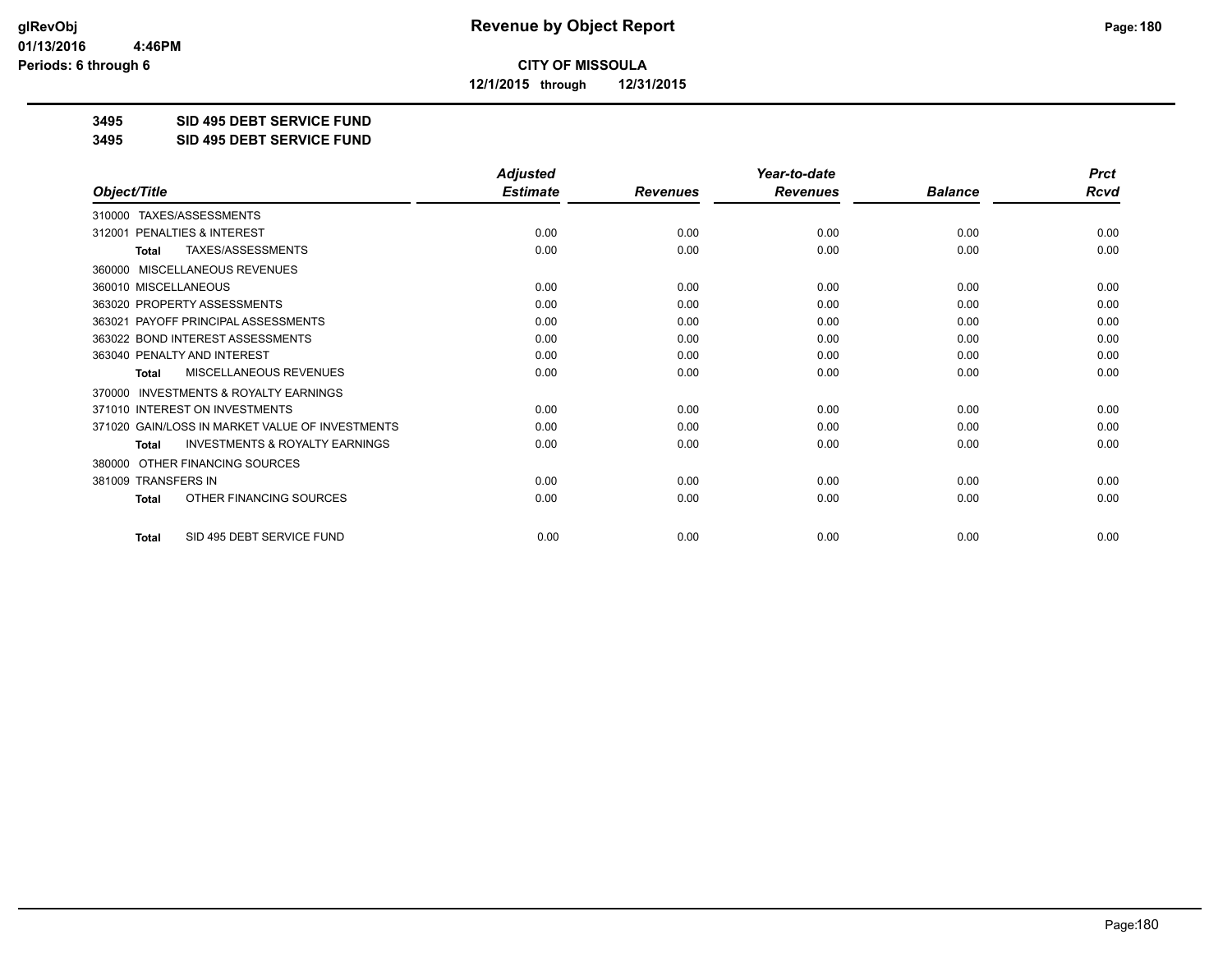**12/1/2015 through 12/31/2015**

### **3495 SID 495 DEBT SERVICE FUND**

|                                                           | <b>Adjusted</b> |                 | Year-to-date    |                | <b>Prct</b> |
|-----------------------------------------------------------|-----------------|-----------------|-----------------|----------------|-------------|
| Object/Title                                              | <b>Estimate</b> | <b>Revenues</b> | <b>Revenues</b> | <b>Balance</b> | <b>Rcvd</b> |
| 310000 TAXES/ASSESSMENTS                                  |                 |                 |                 |                |             |
| PENALTIES & INTEREST<br>312001                            | 0.00            | 0.00            | 0.00            | 0.00           | 0.00        |
| TAXES/ASSESSMENTS<br><b>Total</b>                         | 0.00            | 0.00            | 0.00            | 0.00           | 0.00        |
| 360000 MISCELLANEOUS REVENUES                             |                 |                 |                 |                |             |
| 360010 MISCELLANEOUS                                      | 0.00            | 0.00            | 0.00            | 0.00           | 0.00        |
| 363020 PROPERTY ASSESSMENTS                               | 0.00            | 0.00            | 0.00            | 0.00           | 0.00        |
| 363021 PAYOFF PRINCIPAL ASSESSMENTS                       | 0.00            | 0.00            | 0.00            | 0.00           | 0.00        |
| 363022 BOND INTEREST ASSESSMENTS                          | 0.00            | 0.00            | 0.00            | 0.00           | 0.00        |
| 363040 PENALTY AND INTEREST                               | 0.00            | 0.00            | 0.00            | 0.00           | 0.00        |
| MISCELLANEOUS REVENUES<br><b>Total</b>                    | 0.00            | 0.00            | 0.00            | 0.00           | 0.00        |
| <b>INVESTMENTS &amp; ROYALTY EARNINGS</b><br>370000       |                 |                 |                 |                |             |
| 371010 INTEREST ON INVESTMENTS                            | 0.00            | 0.00            | 0.00            | 0.00           | 0.00        |
| 371020 GAIN/LOSS IN MARKET VALUE OF INVESTMENT            | 0.00            | 0.00            | 0.00            | 0.00           | 0.00        |
| <b>INVESTMENTS &amp; ROYALTY EARNINGS</b><br><b>Total</b> | 0.00            | 0.00            | 0.00            | 0.00           | 0.00        |
| OTHER FINANCING SOURCES<br>380000                         |                 |                 |                 |                |             |
| 381009 TRANSFERS IN                                       | 0.00            | 0.00            | 0.00            | 0.00           | 0.00        |
| OTHER FINANCING SOURCES<br><b>Total</b>                   | 0.00            | 0.00            | 0.00            | 0.00           | 0.00        |
| SID 495 DEBT SERVICE FUND<br><b>Total</b>                 | 0.00            | 0.00            | 0.00            | 0.00           | 0.00        |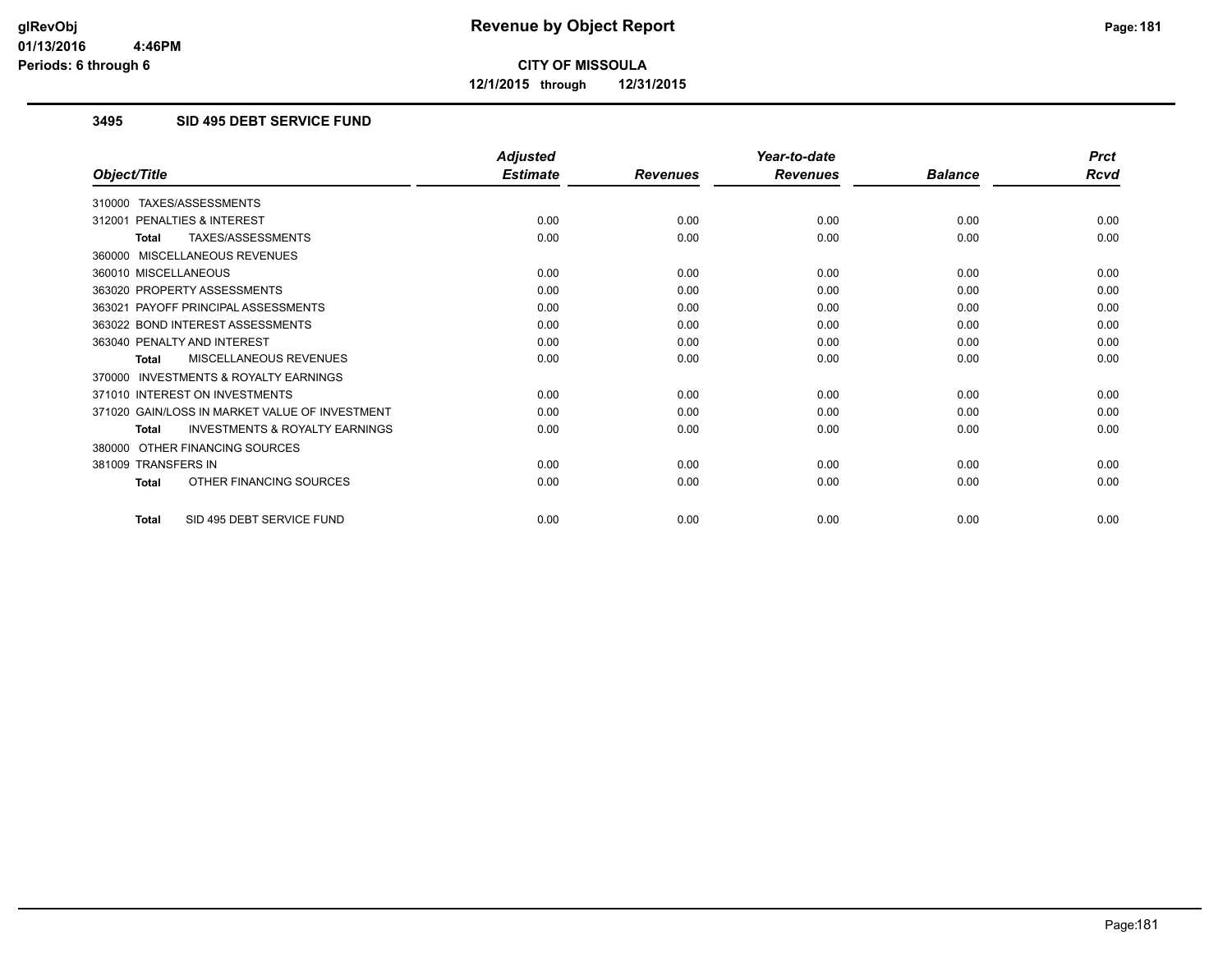**12/1/2015 through 12/31/2015**

**3496 SID 496 DEBT SERVICE FUND**

**3496 SID 496 DEBT SERVICE FUND**

|                                                           | <b>Adjusted</b> |                 | Year-to-date    |                | <b>Prct</b> |
|-----------------------------------------------------------|-----------------|-----------------|-----------------|----------------|-------------|
| Object/Title                                              | <b>Estimate</b> | <b>Revenues</b> | <b>Revenues</b> | <b>Balance</b> | <b>Rcvd</b> |
| 310000 TAXES/ASSESSMENTS                                  |                 |                 |                 |                |             |
| PENALTIES & INTEREST<br>312001                            | 0.00            | 0.00            | 0.00            | 0.00           | 0.00        |
| <b>TAXES/ASSESSMENTS</b><br><b>Total</b>                  | 0.00            | 0.00            | 0.00            | 0.00           | 0.00        |
| MISCELLANEOUS REVENUES<br>360000                          |                 |                 |                 |                |             |
| 360010 MISCELLANEOUS                                      | 0.00            | 0.00            | 0.00            | 0.00           | 0.00        |
| 363020 PROPERTY ASSESSMENTS                               | 0.00            | 0.00            | 0.00            | 0.00           | 0.00        |
| 363021 PAYOFF PRINCIPAL ASSESSMENTS                       | 0.00            | 0.00            | 0.00            | 0.00           | 0.00        |
| 363022 BOND INTEREST ASSESSMENTS                          | 0.00            | 0.00            | 0.00            | 0.00           | 0.00        |
| 363040 PENALTY AND INTEREST                               | 0.00            | 0.00            | 0.00            | 0.00           | 0.00        |
| MISCELLANEOUS REVENUES<br>Total                           | 0.00            | 0.00            | 0.00            | 0.00           | 0.00        |
| INVESTMENTS & ROYALTY EARNINGS<br>370000                  |                 |                 |                 |                |             |
| 371010 INTEREST ON INVESTMENTS                            | 0.00            | 0.00            | 0.00            | 0.00           | 0.00        |
| 371020 GAIN/LOSS IN MARKET VALUE OF INVESTMENTS           | 0.00            | 0.00            | 0.00            | 0.00           | 0.00        |
| <b>INVESTMENTS &amp; ROYALTY EARNINGS</b><br><b>Total</b> | 0.00            | 0.00            | 0.00            | 0.00           | 0.00        |
| OTHER FINANCING SOURCES<br>380000                         |                 |                 |                 |                |             |
| 381009 TRANSFERS IN                                       | 0.00            | 0.00            | 0.00            | 0.00           | 0.00        |
| OTHER FINANCING SOURCES<br><b>Total</b>                   | 0.00            | 0.00            | 0.00            | 0.00           | 0.00        |
| SID 496 DEBT SERVICE FUND<br><b>Total</b>                 | 0.00            | 0.00            | 0.00            | 0.00           | 0.00        |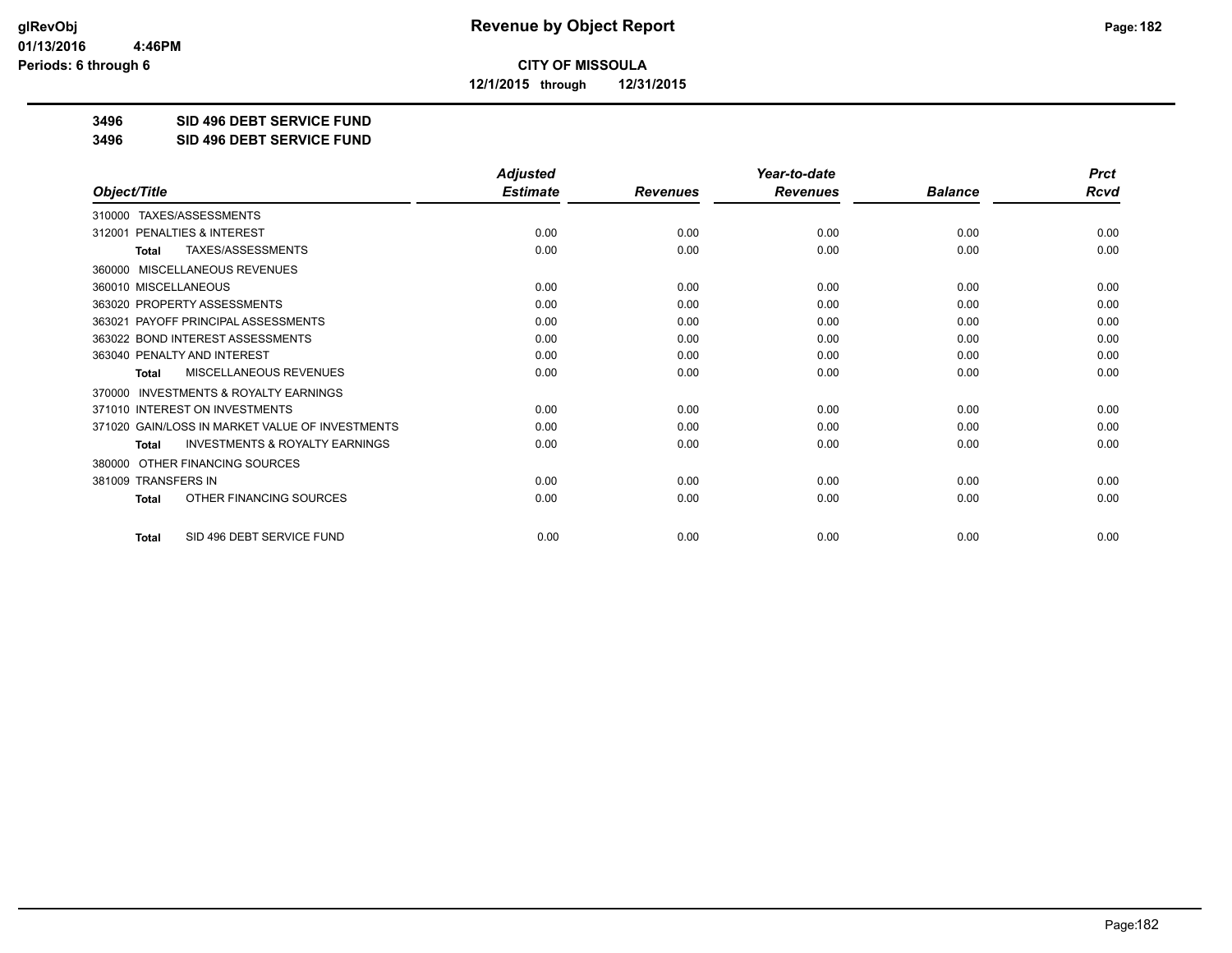**12/1/2015 through 12/31/2015**

### **3496 SID 496 DEBT SERVICE FUND**

|                                                           | <b>Adjusted</b> |                 | Year-to-date    |                | <b>Prct</b> |
|-----------------------------------------------------------|-----------------|-----------------|-----------------|----------------|-------------|
| Object/Title                                              | <b>Estimate</b> | <b>Revenues</b> | <b>Revenues</b> | <b>Balance</b> | <b>Rcvd</b> |
| 310000 TAXES/ASSESSMENTS                                  |                 |                 |                 |                |             |
| PENALTIES & INTEREST<br>312001                            | 0.00            | 0.00            | 0.00            | 0.00           | 0.00        |
| TAXES/ASSESSMENTS<br><b>Total</b>                         | 0.00            | 0.00            | 0.00            | 0.00           | 0.00        |
| 360000 MISCELLANEOUS REVENUES                             |                 |                 |                 |                |             |
| 360010 MISCELLANEOUS                                      | 0.00            | 0.00            | 0.00            | 0.00           | 0.00        |
| 363020 PROPERTY ASSESSMENTS                               | 0.00            | 0.00            | 0.00            | 0.00           | 0.00        |
| 363021 PAYOFF PRINCIPAL ASSESSMENTS                       | 0.00            | 0.00            | 0.00            | 0.00           | 0.00        |
| 363022 BOND INTEREST ASSESSMENTS                          | 0.00            | 0.00            | 0.00            | 0.00           | 0.00        |
| 363040 PENALTY AND INTEREST                               | 0.00            | 0.00            | 0.00            | 0.00           | 0.00        |
| MISCELLANEOUS REVENUES<br><b>Total</b>                    | 0.00            | 0.00            | 0.00            | 0.00           | 0.00        |
| <b>INVESTMENTS &amp; ROYALTY EARNINGS</b><br>370000       |                 |                 |                 |                |             |
| 371010 INTEREST ON INVESTMENTS                            | 0.00            | 0.00            | 0.00            | 0.00           | 0.00        |
| 371020 GAIN/LOSS IN MARKET VALUE OF INVESTMENT            | 0.00            | 0.00            | 0.00            | 0.00           | 0.00        |
| <b>INVESTMENTS &amp; ROYALTY EARNINGS</b><br><b>Total</b> | 0.00            | 0.00            | 0.00            | 0.00           | 0.00        |
| OTHER FINANCING SOURCES<br>380000                         |                 |                 |                 |                |             |
| 381009 TRANSFERS IN                                       | 0.00            | 0.00            | 0.00            | 0.00           | 0.00        |
| OTHER FINANCING SOURCES<br><b>Total</b>                   | 0.00            | 0.00            | 0.00            | 0.00           | 0.00        |
| SID 496 DEBT SERVICE FUND<br><b>Total</b>                 | 0.00            | 0.00            | 0.00            | 0.00           | 0.00        |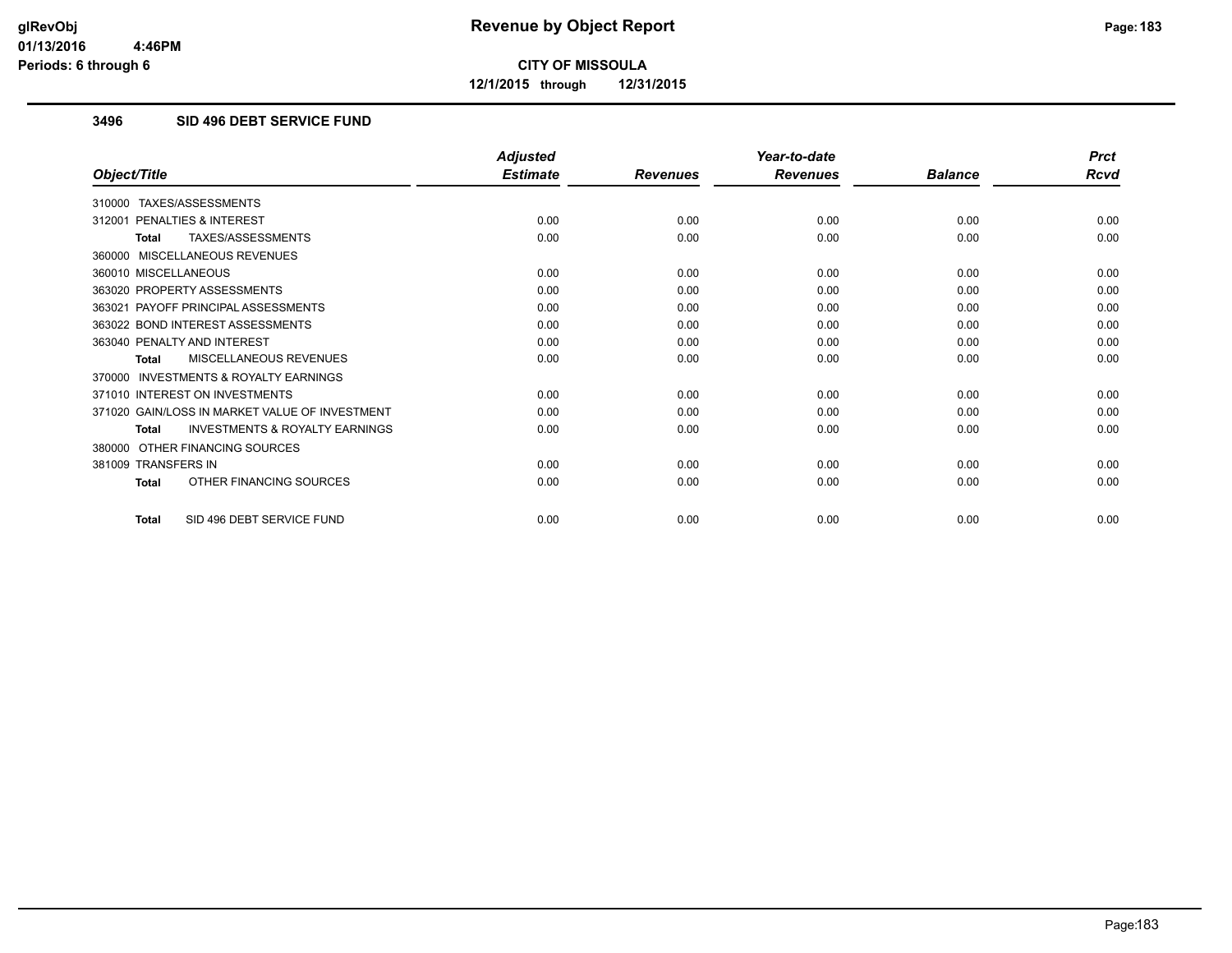**12/1/2015 through 12/31/2015**

**3497 SID 497 DEBT SERVICE FUND**

**3497 SID 497 DEBT SERVICE FUND**

|                                                           | <b>Adjusted</b> |                 | Year-to-date    |                | <b>Prct</b> |
|-----------------------------------------------------------|-----------------|-----------------|-----------------|----------------|-------------|
| Object/Title                                              | <b>Estimate</b> | <b>Revenues</b> | <b>Revenues</b> | <b>Balance</b> | Rcvd        |
| TAXES/ASSESSMENTS<br>310000                               |                 |                 |                 |                |             |
| 312001 PENALTIES & INTEREST                               | 0.00            | 0.00            | 0.00            | 0.00           | 0.00        |
| TAXES/ASSESSMENTS<br>Total                                | 0.00            | 0.00            | 0.00            | 0.00           | 0.00        |
| MISCELLANEOUS REVENUES<br>360000                          |                 |                 |                 |                |             |
| 360010 MISCELLANEOUS                                      | 0.00            | 0.00            | 0.00            | 0.00           | 0.00        |
| 363020 PROPERTY ASSESSMENTS                               | 0.00            | 0.00            | 0.00            | 0.00           | 0.00        |
| 363021 PAYOFF PRINCIPAL ASSESSMENTS                       | 0.00            | 0.00            | 0.00            | 0.00           | 0.00        |
| 363022 BOND INTEREST ASSESSMENTS                          | 0.00            | 0.00            | 0.00            | 0.00           | 0.00        |
| 363040 PENALTY AND INTEREST                               | 0.00            | 0.00            | 0.00            | 0.00           | 0.00        |
| MISCELLANEOUS REVENUES<br><b>Total</b>                    | 0.00            | 0.00            | 0.00            | 0.00           | 0.00        |
| <b>INVESTMENTS &amp; ROYALTY EARNINGS</b><br>370000       |                 |                 |                 |                |             |
| 371010 INTEREST ON INVESTMENTS                            | 0.00            | 0.00            | 0.00            | 0.00           | 0.00        |
| 371020 GAIN/LOSS IN MARKET VALUE OF INVESTMENTS           | 0.00            | 0.00            | 0.00            | 0.00           | 0.00        |
| <b>INVESTMENTS &amp; ROYALTY EARNINGS</b><br><b>Total</b> | 0.00            | 0.00            | 0.00            | 0.00           | 0.00        |
| SID 497 DEBT SERVICE FUND<br><b>Total</b>                 | 0.00            | 0.00            | 0.00            | 0.00           | 0.00        |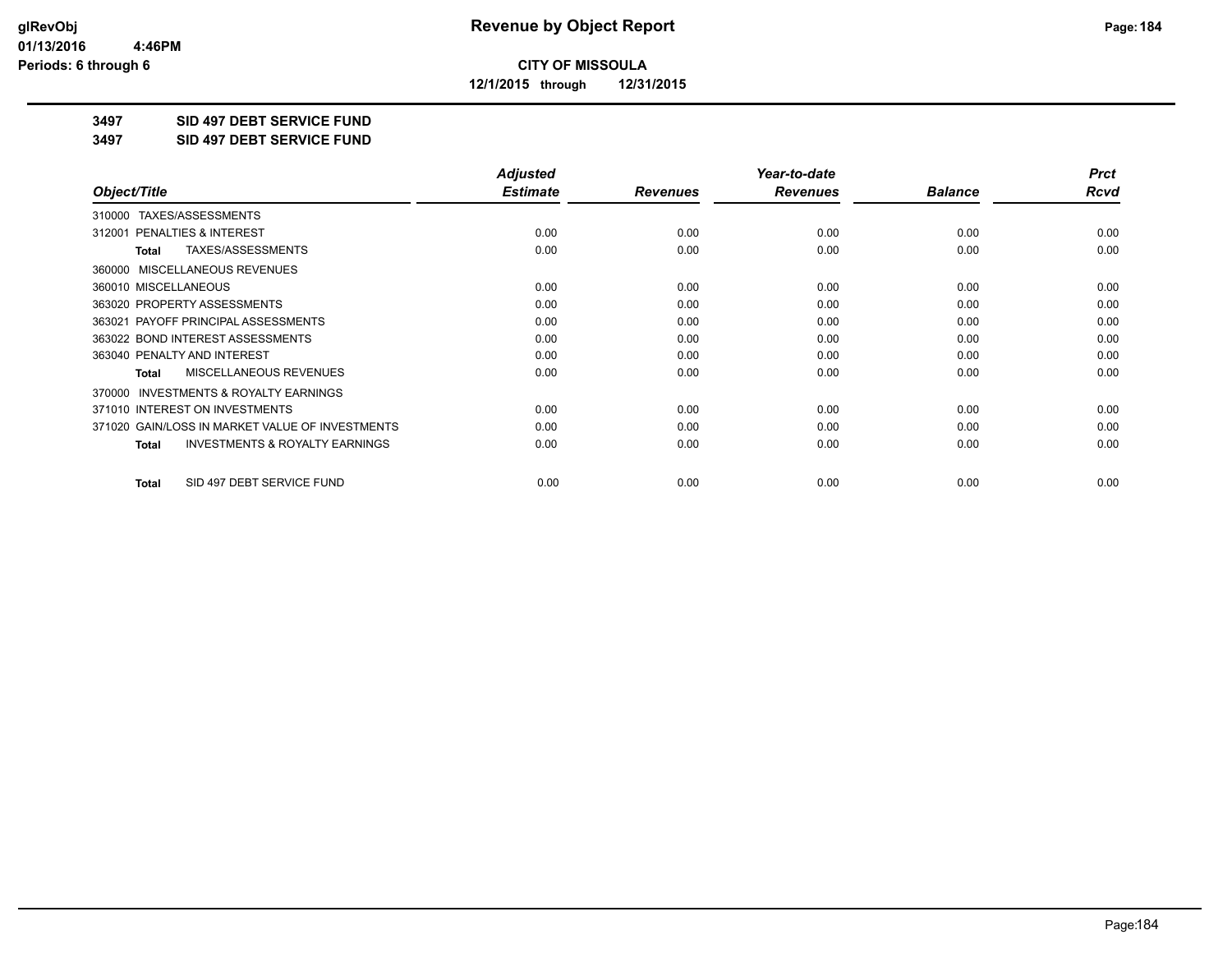**12/1/2015 through 12/31/2015**

### **3497 SID 497 DEBT SERVICE FUND**

|                                                           | <b>Adjusted</b> |                 | Year-to-date    |                | <b>Prct</b> |
|-----------------------------------------------------------|-----------------|-----------------|-----------------|----------------|-------------|
| Object/Title                                              | <b>Estimate</b> | <b>Revenues</b> | <b>Revenues</b> | <b>Balance</b> | <b>Rcvd</b> |
| 310000 TAXES/ASSESSMENTS                                  |                 |                 |                 |                |             |
| 312001 PENALTIES & INTEREST                               | 0.00            | 0.00            | 0.00            | 0.00           | 0.00        |
| TAXES/ASSESSMENTS<br><b>Total</b>                         | 0.00            | 0.00            | 0.00            | 0.00           | 0.00        |
| 360000 MISCELLANEOUS REVENUES                             |                 |                 |                 |                |             |
| 360010 MISCELLANEOUS                                      | 0.00            | 0.00            | 0.00            | 0.00           | 0.00        |
| 363020 PROPERTY ASSESSMENTS                               | 0.00            | 0.00            | 0.00            | 0.00           | 0.00        |
| 363021 PAYOFF PRINCIPAL ASSESSMENTS                       | 0.00            | 0.00            | 0.00            | 0.00           | 0.00        |
| 363022 BOND INTEREST ASSESSMENTS                          | 0.00            | 0.00            | 0.00            | 0.00           | 0.00        |
| 363040 PENALTY AND INTEREST                               | 0.00            | 0.00            | 0.00            | 0.00           | 0.00        |
| <b>MISCELLANEOUS REVENUES</b><br><b>Total</b>             | 0.00            | 0.00            | 0.00            | 0.00           | 0.00        |
| <b>INVESTMENTS &amp; ROYALTY EARNINGS</b><br>370000       |                 |                 |                 |                |             |
| 371010 INTEREST ON INVESTMENTS                            | 0.00            | 0.00            | 0.00            | 0.00           | 0.00        |
| 371020 GAIN/LOSS IN MARKET VALUE OF INVESTMENT            | 0.00            | 0.00            | 0.00            | 0.00           | 0.00        |
| <b>INVESTMENTS &amp; ROYALTY EARNINGS</b><br><b>Total</b> | 0.00            | 0.00            | 0.00            | 0.00           | 0.00        |
| SID 497 DEBT SERVICE FUND<br><b>Total</b>                 | 0.00            | 0.00            | 0.00            | 0.00           | 0.00        |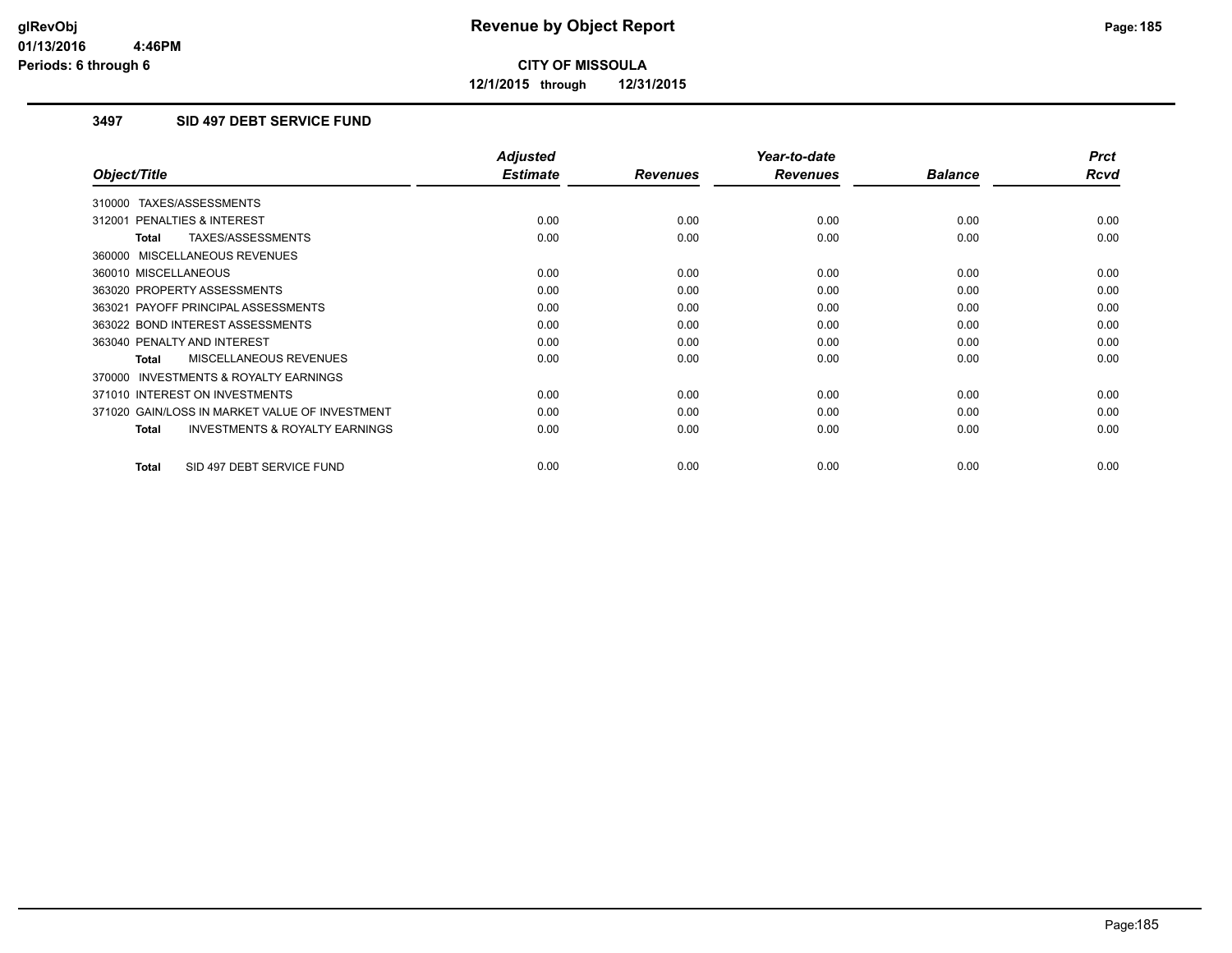**12/1/2015 through 12/31/2015**

**3498 SID 498 DEBT SERVICE FUND**

**3498 SID 498 DEBT SERVICE FUND**

|                                                           | <b>Adjusted</b> |                 | Year-to-date    |                | <b>Prct</b> |
|-----------------------------------------------------------|-----------------|-----------------|-----------------|----------------|-------------|
| Object/Title                                              | <b>Estimate</b> | <b>Revenues</b> | <b>Revenues</b> | <b>Balance</b> | <b>Rcvd</b> |
| TAXES/ASSESSMENTS<br>310000                               |                 |                 |                 |                |             |
| 312001 PENALTIES & INTEREST                               | 0.00            | 0.00            | 0.00            | 0.00           | 0.00        |
| <b>TAXES/ASSESSMENTS</b><br><b>Total</b>                  | 0.00            | 0.00            | 0.00            | 0.00           | 0.00        |
| MISCELLANEOUS REVENUES<br>360000                          |                 |                 |                 |                |             |
| 360010 MISCELLANEOUS                                      | 0.00            | 0.00            | 0.00            | 0.00           | 0.00        |
| 363020 PROPERTY ASSESSMENTS                               | 0.00            | 0.00            | 0.00            | 0.00           | 0.00        |
| 363021 PAYOFF PRINCIPAL ASSESSMENTS                       | 0.00            | 0.00            | 0.00            | 0.00           | 0.00        |
| 363022 BOND INTEREST ASSESSMENTS                          | 0.00            | 0.00            | 0.00            | 0.00           | 0.00        |
| 363040 PENALTY AND INTEREST                               | 0.00            | 0.00            | 0.00            | 0.00           | 0.00        |
| <b>MISCELLANEOUS REVENUES</b><br><b>Total</b>             | 0.00            | 0.00            | 0.00            | 0.00           | 0.00        |
| INVESTMENTS & ROYALTY EARNINGS<br>370000                  |                 |                 |                 |                |             |
| 371010 INTEREST ON INVESTMENTS                            | 0.00            | 0.00            | 0.00            | 0.00           | 0.00        |
| 371020 GAIN/LOSS IN MARKET VALUE OF INVESTMENTS           | 0.00            | 0.00            | 0.00            | 0.00           | 0.00        |
| 371500 INTEREST ON INTERFUND LOAN                         | 0.00            | 0.00            | 0.00            | 0.00           | 0.00        |
| <b>INVESTMENTS &amp; ROYALTY EARNINGS</b><br><b>Total</b> | 0.00            | 0.00            | 0.00            | 0.00           | 0.00        |
| OTHER FINANCING SOURCES<br>380000                         |                 |                 |                 |                |             |
| 381009 TRANSFERS IN                                       | 0.00            | 0.00            | 0.00            | 0.00           | 0.00        |
| OTHER FINANCING SOURCES<br><b>Total</b>                   | 0.00            | 0.00            | 0.00            | 0.00           | 0.00        |
| SID 498 DEBT SERVICE FUND<br><b>Total</b>                 | 0.00            | 0.00            | 0.00            | 0.00           | 0.00        |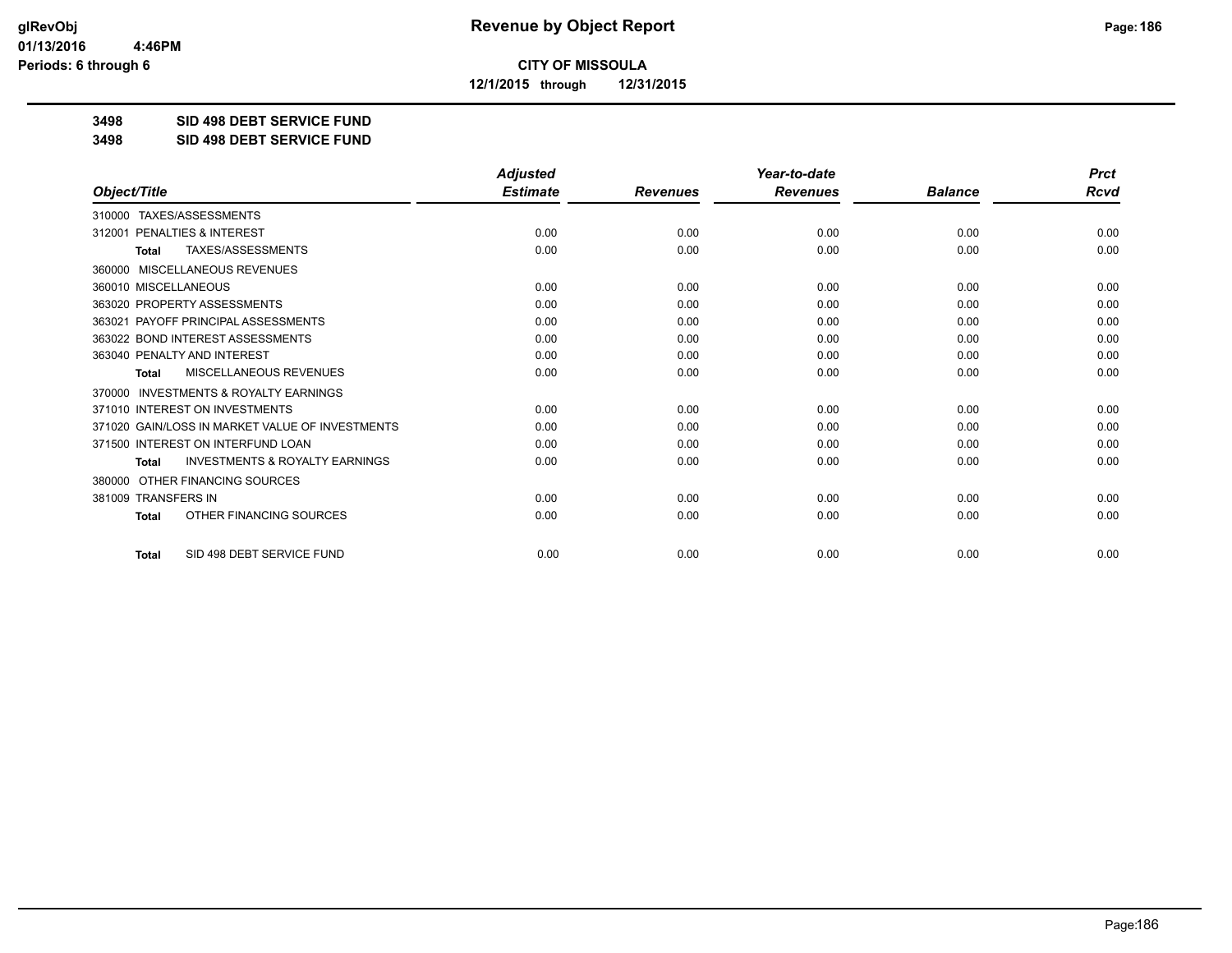**12/1/2015 through 12/31/2015**

### **3498 SID 498 DEBT SERVICE FUND**

|                                                           | <b>Adjusted</b> |                 | Year-to-date    |                | <b>Prct</b> |
|-----------------------------------------------------------|-----------------|-----------------|-----------------|----------------|-------------|
| Object/Title                                              | <b>Estimate</b> | <b>Revenues</b> | <b>Revenues</b> | <b>Balance</b> | Rcvd        |
| TAXES/ASSESSMENTS<br>310000                               |                 |                 |                 |                |             |
| <b>PENALTIES &amp; INTEREST</b><br>312001                 | 0.00            | 0.00            | 0.00            | 0.00           | 0.00        |
| TAXES/ASSESSMENTS<br><b>Total</b>                         | 0.00            | 0.00            | 0.00            | 0.00           | 0.00        |
| 360000 MISCELLANEOUS REVENUES                             |                 |                 |                 |                |             |
| 360010 MISCELLANEOUS                                      | 0.00            | 0.00            | 0.00            | 0.00           | 0.00        |
| 363020 PROPERTY ASSESSMENTS                               | 0.00            | 0.00            | 0.00            | 0.00           | 0.00        |
| 363021 PAYOFF PRINCIPAL ASSESSMENTS                       | 0.00            | 0.00            | 0.00            | 0.00           | 0.00        |
| 363022 BOND INTEREST ASSESSMENTS                          | 0.00            | 0.00            | 0.00            | 0.00           | 0.00        |
| 363040 PENALTY AND INTEREST                               | 0.00            | 0.00            | 0.00            | 0.00           | 0.00        |
| MISCELLANEOUS REVENUES<br><b>Total</b>                    | 0.00            | 0.00            | 0.00            | 0.00           | 0.00        |
| <b>INVESTMENTS &amp; ROYALTY EARNINGS</b><br>370000       |                 |                 |                 |                |             |
| 371010 INTEREST ON INVESTMENTS                            | 0.00            | 0.00            | 0.00            | 0.00           | 0.00        |
| 371020 GAIN/LOSS IN MARKET VALUE OF INVESTMENT            | 0.00            | 0.00            | 0.00            | 0.00           | 0.00        |
| 371500 INTEREST ON INTERFUND LOAN                         | 0.00            | 0.00            | 0.00            | 0.00           | 0.00        |
| <b>INVESTMENTS &amp; ROYALTY EARNINGS</b><br><b>Total</b> | 0.00            | 0.00            | 0.00            | 0.00           | 0.00        |
| OTHER FINANCING SOURCES<br>380000                         |                 |                 |                 |                |             |
| 381009 TRANSFERS IN                                       | 0.00            | 0.00            | 0.00            | 0.00           | 0.00        |
| OTHER FINANCING SOURCES<br><b>Total</b>                   | 0.00            | 0.00            | 0.00            | 0.00           | 0.00        |
| SID 498 DEBT SERVICE FUND<br><b>Total</b>                 | 0.00            | 0.00            | 0.00            | 0.00           | 0.00        |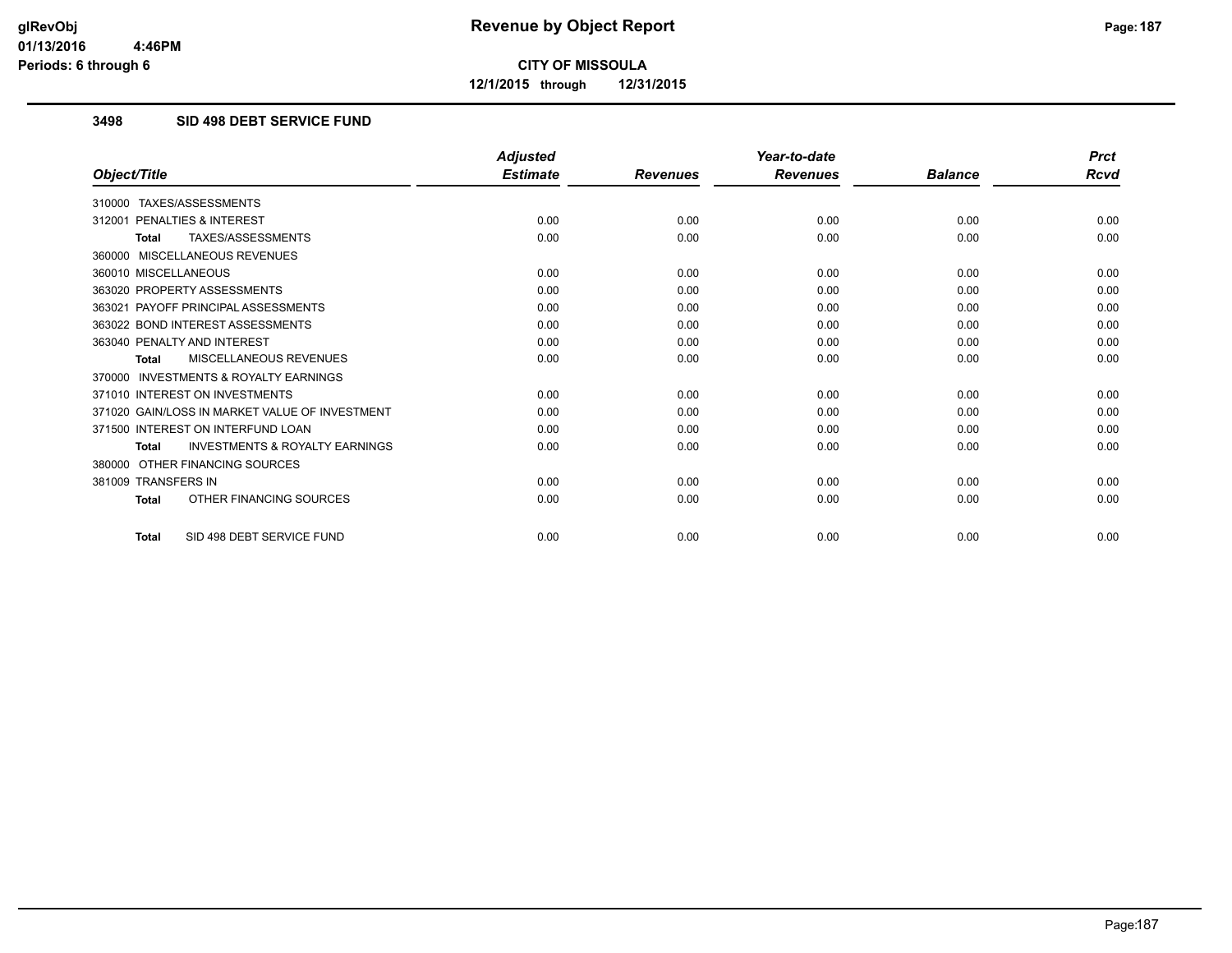**12/1/2015 through 12/31/2015**

**3500 SID 500 DEBT SERVICE FUND**

**3500 SID 500 DEBT SERVICE FUND**

|                                                           | <b>Adjusted</b> |                 | Year-to-date    |                | <b>Prct</b> |
|-----------------------------------------------------------|-----------------|-----------------|-----------------|----------------|-------------|
| Object/Title                                              | <b>Estimate</b> | <b>Revenues</b> | <b>Revenues</b> | <b>Balance</b> | Rcvd        |
| TAXES/ASSESSMENTS<br>310000                               |                 |                 |                 |                |             |
| 312001 PENALTIES & INTEREST                               | 0.00            | 0.00            | 0.00            | 0.00           | 0.00        |
| TAXES/ASSESSMENTS<br>Total                                | 0.00            | 0.00            | 0.00            | 0.00           | 0.00        |
| MISCELLANEOUS REVENUES<br>360000                          |                 |                 |                 |                |             |
| 360010 MISCELLANEOUS                                      | 0.00            | 0.00            | 0.00            | 0.00           | 0.00        |
| 363020 PROPERTY ASSESSMENTS                               | 0.00            | 0.00            | 0.00            | 0.00           | 0.00        |
| 363021 PAYOFF PRINCIPAL ASSESSMENTS                       | 0.00            | 0.00            | 0.00            | 0.00           | 0.00        |
| 363022 BOND INTEREST ASSESSMENTS                          | 0.00            | 0.00            | 0.00            | 0.00           | 0.00        |
| 363040 PENALTY AND INTEREST                               | 0.00            | 0.00            | 0.00            | 0.00           | 0.00        |
| MISCELLANEOUS REVENUES<br><b>Total</b>                    | 0.00            | 0.00            | 0.00            | 0.00           | 0.00        |
| <b>INVESTMENTS &amp; ROYALTY EARNINGS</b><br>370000       |                 |                 |                 |                |             |
| 371010 INTEREST ON INVESTMENTS                            | 0.00            | 0.00            | 0.00            | 0.00           | 0.00        |
| 371020 GAIN/LOSS IN MARKET VALUE OF INVESTMENTS           | 0.00            | 0.00            | 0.00            | 0.00           | 0.00        |
| <b>INVESTMENTS &amp; ROYALTY EARNINGS</b><br><b>Total</b> | 0.00            | 0.00            | 0.00            | 0.00           | 0.00        |
| SID 500 DEBT SERVICE FUND<br>Total                        | 0.00            | 0.00            | 0.00            | 0.00           | 0.00        |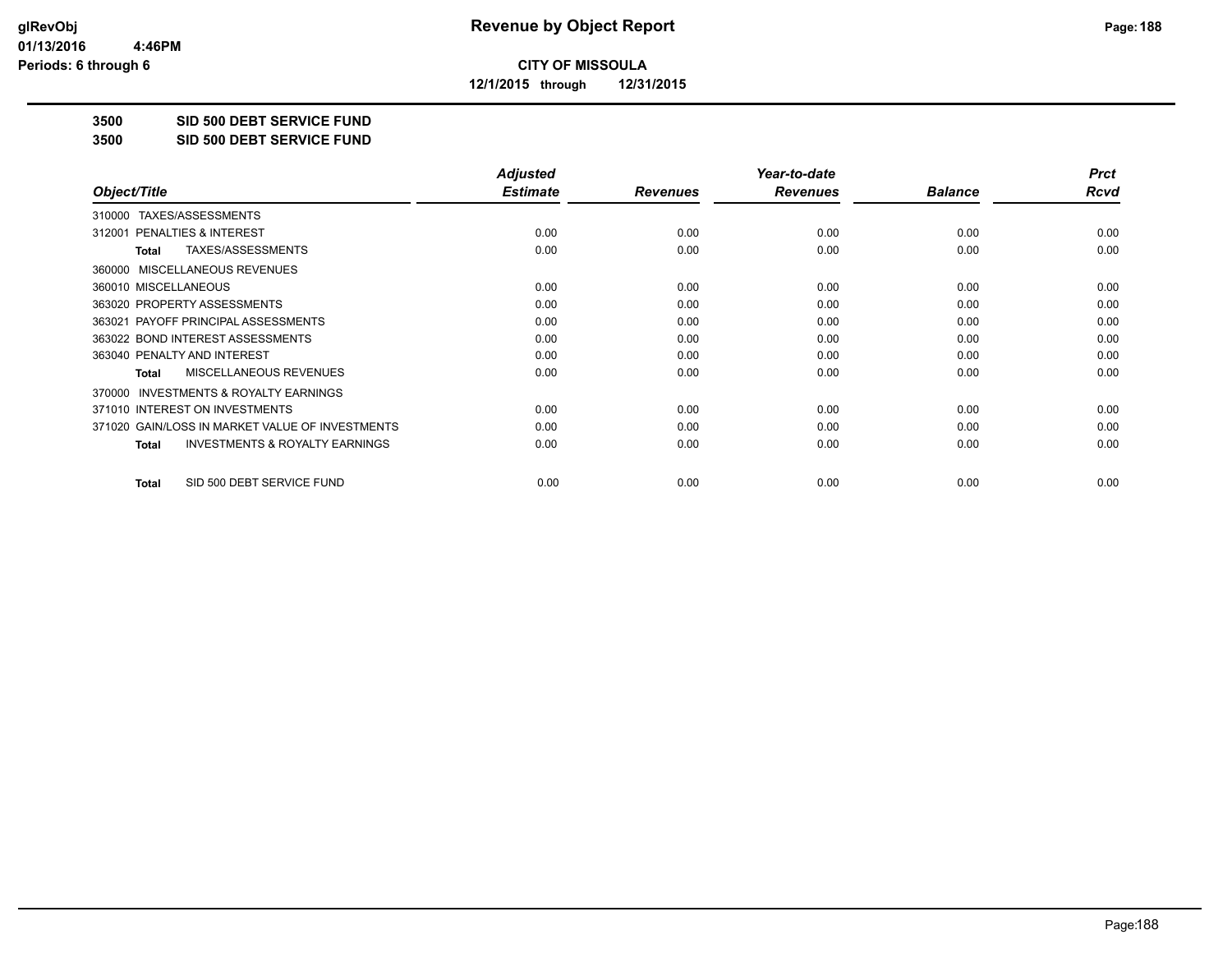**12/1/2015 through 12/31/2015**

### **3500 SID 500 DEBT SERVICE FUND**

|                                                           | <b>Adjusted</b> |                 | Year-to-date    |                | <b>Prct</b> |
|-----------------------------------------------------------|-----------------|-----------------|-----------------|----------------|-------------|
| Object/Title                                              | <b>Estimate</b> | <b>Revenues</b> | <b>Revenues</b> | <b>Balance</b> | <b>Rcvd</b> |
| 310000 TAXES/ASSESSMENTS                                  |                 |                 |                 |                |             |
| 312001 PENALTIES & INTEREST                               | 0.00            | 0.00            | 0.00            | 0.00           | 0.00        |
| TAXES/ASSESSMENTS<br><b>Total</b>                         | 0.00            | 0.00            | 0.00            | 0.00           | 0.00        |
| 360000 MISCELLANEOUS REVENUES                             |                 |                 |                 |                |             |
| 360010 MISCELLANEOUS                                      | 0.00            | 0.00            | 0.00            | 0.00           | 0.00        |
| 363020 PROPERTY ASSESSMENTS                               | 0.00            | 0.00            | 0.00            | 0.00           | 0.00        |
| 363021 PAYOFF PRINCIPAL ASSESSMENTS                       | 0.00            | 0.00            | 0.00            | 0.00           | 0.00        |
| 363022 BOND INTEREST ASSESSMENTS                          | 0.00            | 0.00            | 0.00            | 0.00           | 0.00        |
| 363040 PENALTY AND INTEREST                               | 0.00            | 0.00            | 0.00            | 0.00           | 0.00        |
| <b>MISCELLANEOUS REVENUES</b><br><b>Total</b>             | 0.00            | 0.00            | 0.00            | 0.00           | 0.00        |
| <b>INVESTMENTS &amp; ROYALTY EARNINGS</b><br>370000       |                 |                 |                 |                |             |
| 371010 INTEREST ON INVESTMENTS                            | 0.00            | 0.00            | 0.00            | 0.00           | 0.00        |
| 371020 GAIN/LOSS IN MARKET VALUE OF INVESTMENT            | 0.00            | 0.00            | 0.00            | 0.00           | 0.00        |
| <b>INVESTMENTS &amp; ROYALTY EARNINGS</b><br><b>Total</b> | 0.00            | 0.00            | 0.00            | 0.00           | 0.00        |
| SID 500 DEBT SERVICE FUND<br><b>Total</b>                 | 0.00            | 0.00            | 0.00            | 0.00           | 0.00        |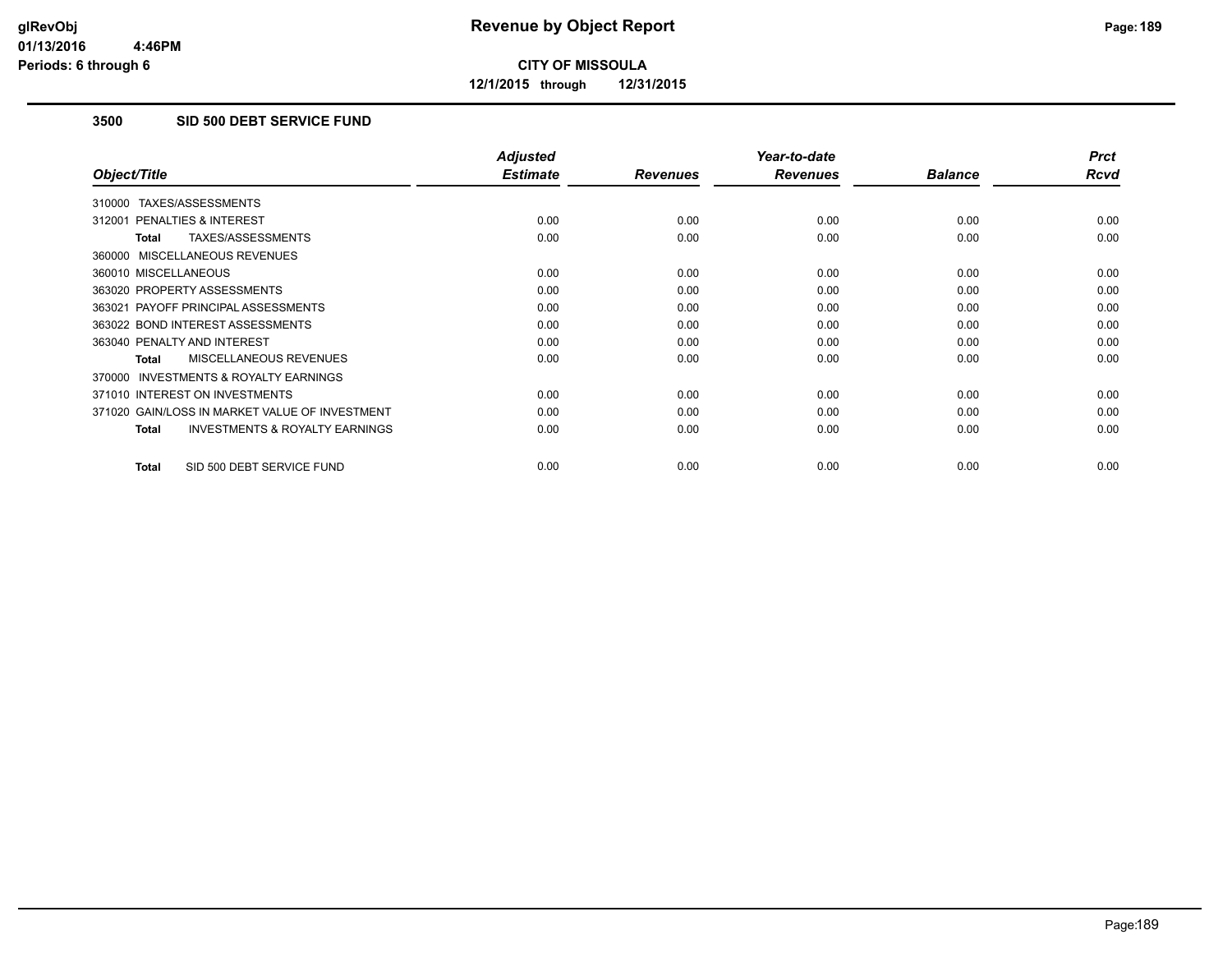**12/1/2015 through 12/31/2015**

#### **3501 SID 501 DEBT SERVICE FUND**

**3501 SID 501 DEBT SERVICE FUND**

|                                                           | <b>Adjusted</b> |                 | Year-to-date    |                | <b>Prct</b> |
|-----------------------------------------------------------|-----------------|-----------------|-----------------|----------------|-------------|
| Object/Title                                              | <b>Estimate</b> | <b>Revenues</b> | <b>Revenues</b> | <b>Balance</b> | Rcvd        |
| TAXES/ASSESSMENTS<br>310000                               |                 |                 |                 |                |             |
| 312001 PENALTIES & INTEREST                               | 0.00            | 0.00            | 0.00            | 0.00           | 0.00        |
| TAXES/ASSESSMENTS<br><b>Total</b>                         | 0.00            | 0.00            | 0.00            | 0.00           | 0.00        |
| MISCELLANEOUS REVENUES<br>360000                          |                 |                 |                 |                |             |
| 360010 MISCELLANEOUS                                      | 0.00            | 0.00            | 0.00            | 0.00           | 0.00        |
| 363020 PROPERTY ASSESSMENTS                               | 0.00            | 0.00            | 0.00            | 0.00           | 0.00        |
| 363021 PAYOFF PRINCIPAL ASSESSMENTS                       | 0.00            | 0.00            | 0.00            | 0.00           | 0.00        |
| 363022 BOND INTEREST ASSESSMENTS                          | 0.00            | 0.00            | 0.00            | 0.00           | 0.00        |
| 363040 PENALTY AND INTEREST                               | 0.00            | 0.00            | 0.00            | 0.00           | 0.00        |
| MISCELLANEOUS REVENUES<br><b>Total</b>                    | 0.00            | 0.00            | 0.00            | 0.00           | 0.00        |
| <b>INVESTMENTS &amp; ROYALTY EARNINGS</b><br>370000       |                 |                 |                 |                |             |
| 371010 INTEREST ON INVESTMENTS                            | 0.00            | 0.00            | 0.00            | 0.00           | 0.00        |
| 371020 GAIN/LOSS IN MARKET VALUE OF INVESTMENTS           | 0.00            | 0.00            | 0.00            | 0.00           | 0.00        |
| <b>INVESTMENTS &amp; ROYALTY EARNINGS</b><br><b>Total</b> | 0.00            | 0.00            | 0.00            | 0.00           | 0.00        |
| SID 501 DEBT SERVICE FUND<br><b>Total</b>                 | 0.00            | 0.00            | 0.00            | 0.00           | 0.00        |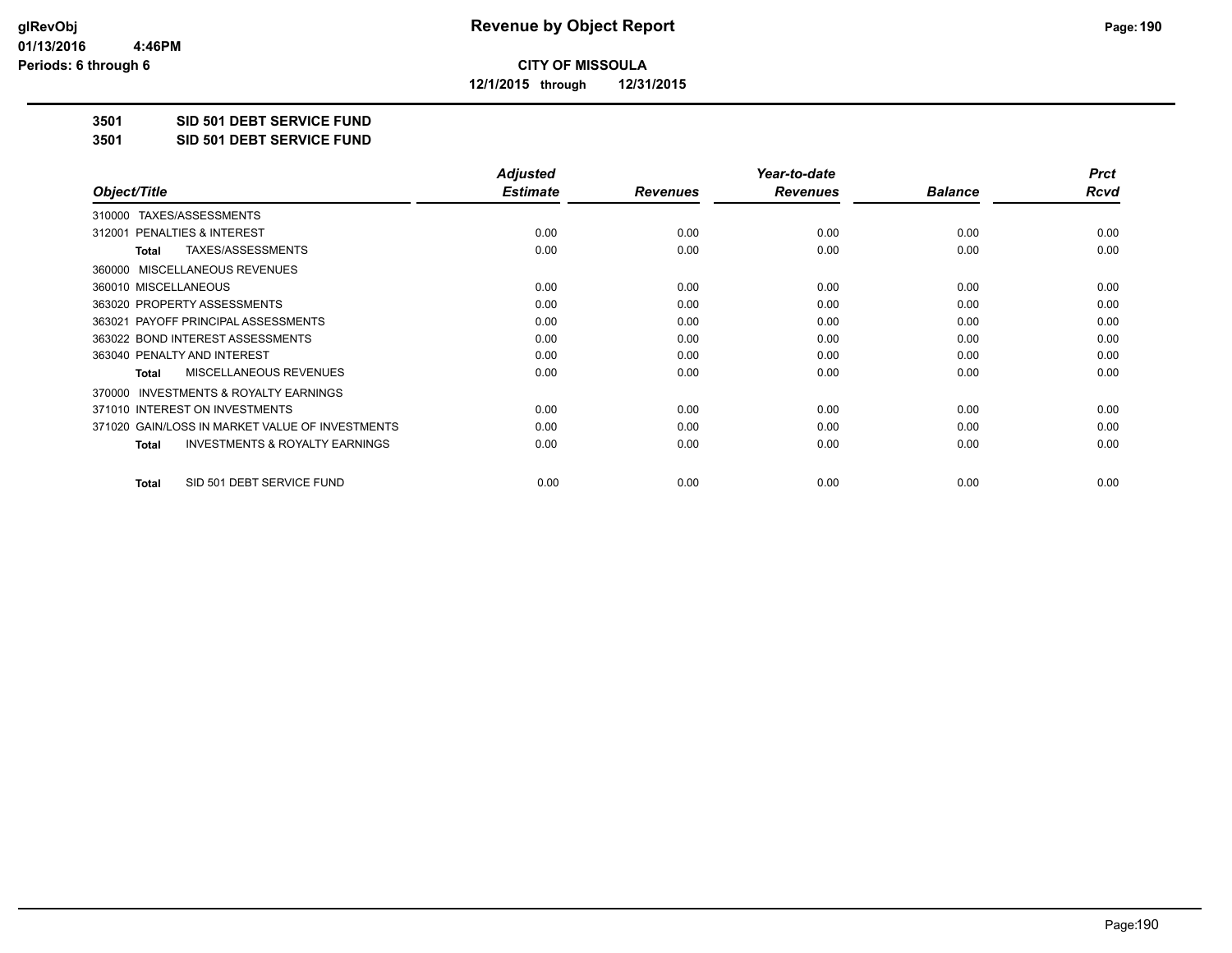**12/1/2015 through 12/31/2015**

### **3501 SID 501 DEBT SERVICE FUND**

|                                                           | <b>Adjusted</b> |                 | Year-to-date    |                | <b>Prct</b> |
|-----------------------------------------------------------|-----------------|-----------------|-----------------|----------------|-------------|
| Object/Title                                              | <b>Estimate</b> | <b>Revenues</b> | <b>Revenues</b> | <b>Balance</b> | <b>Rcvd</b> |
| 310000 TAXES/ASSESSMENTS                                  |                 |                 |                 |                |             |
| 312001 PENALTIES & INTEREST                               | 0.00            | 0.00            | 0.00            | 0.00           | 0.00        |
| TAXES/ASSESSMENTS<br><b>Total</b>                         | 0.00            | 0.00            | 0.00            | 0.00           | 0.00        |
| 360000 MISCELLANEOUS REVENUES                             |                 |                 |                 |                |             |
| 360010 MISCELLANEOUS                                      | 0.00            | 0.00            | 0.00            | 0.00           | 0.00        |
| 363020 PROPERTY ASSESSMENTS                               | 0.00            | 0.00            | 0.00            | 0.00           | 0.00        |
| 363021 PAYOFF PRINCIPAL ASSESSMENTS                       | 0.00            | 0.00            | 0.00            | 0.00           | 0.00        |
| 363022 BOND INTEREST ASSESSMENTS                          | 0.00            | 0.00            | 0.00            | 0.00           | 0.00        |
| 363040 PENALTY AND INTEREST                               | 0.00            | 0.00            | 0.00            | 0.00           | 0.00        |
| <b>MISCELLANEOUS REVENUES</b><br><b>Total</b>             | 0.00            | 0.00            | 0.00            | 0.00           | 0.00        |
| <b>INVESTMENTS &amp; ROYALTY EARNINGS</b><br>370000       |                 |                 |                 |                |             |
| 371010 INTEREST ON INVESTMENTS                            | 0.00            | 0.00            | 0.00            | 0.00           | 0.00        |
| 371020 GAIN/LOSS IN MARKET VALUE OF INVESTMENT            | 0.00            | 0.00            | 0.00            | 0.00           | 0.00        |
| <b>INVESTMENTS &amp; ROYALTY EARNINGS</b><br><b>Total</b> | 0.00            | 0.00            | 0.00            | 0.00           | 0.00        |
| SID 501 DEBT SERVICE FUND<br><b>Total</b>                 | 0.00            | 0.00            | 0.00            | 0.00           | 0.00        |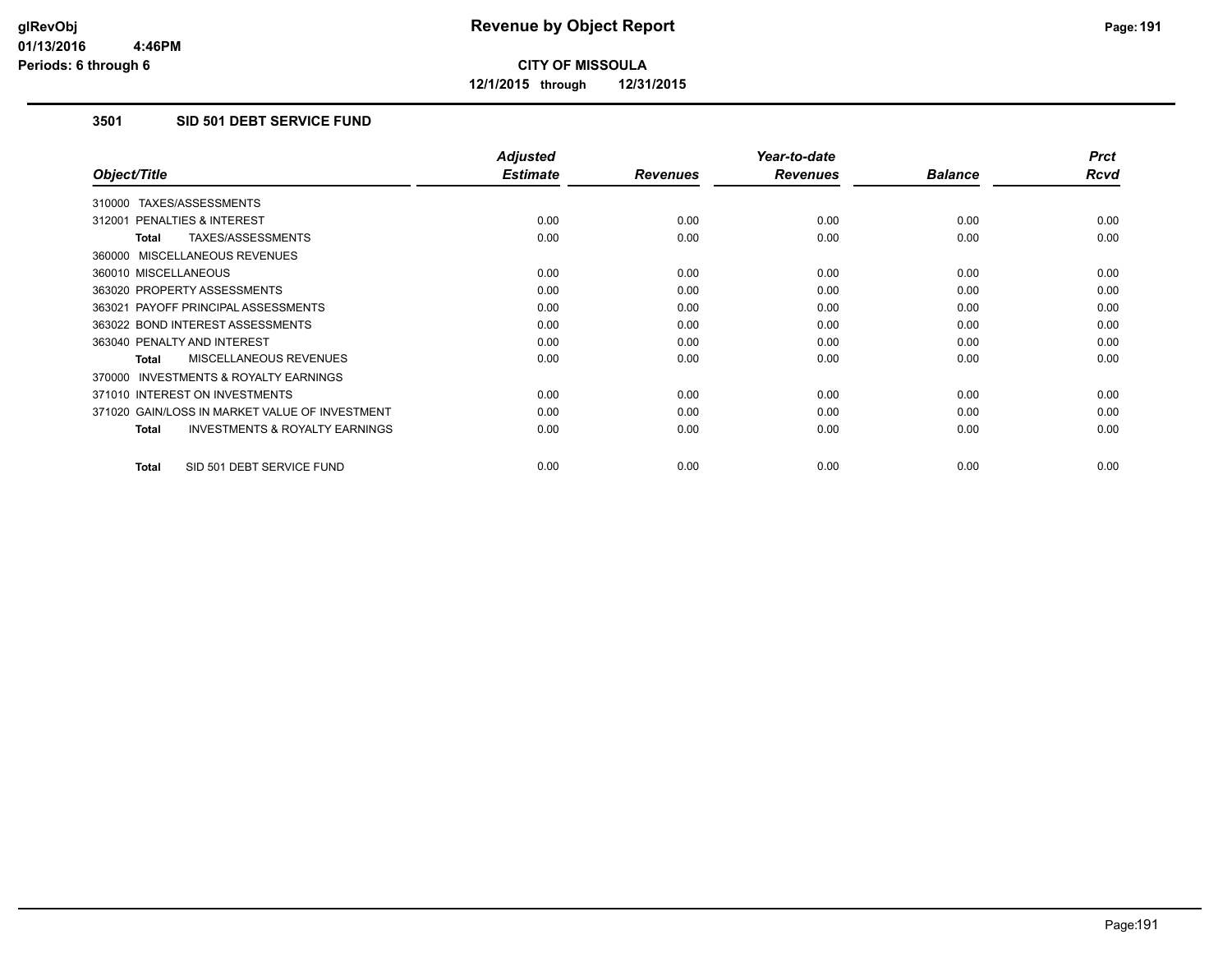**12/1/2015 through 12/31/2015**

#### **3502 SID 502 DEBT SERVICE FUND**

**3502 SID 502 DEBT SERVICE FUND**

|                                                           | <b>Adjusted</b> |                 | Year-to-date    |                | <b>Prct</b> |
|-----------------------------------------------------------|-----------------|-----------------|-----------------|----------------|-------------|
| Object/Title                                              | <b>Estimate</b> | <b>Revenues</b> | <b>Revenues</b> | <b>Balance</b> | Rcvd        |
| TAXES/ASSESSMENTS<br>310000                               |                 |                 |                 |                |             |
| 312001 PENALTIES & INTEREST                               | 0.00            | 0.00            | 0.00            | 0.00           | 0.00        |
| TAXES/ASSESSMENTS<br><b>Total</b>                         | 0.00            | 0.00            | 0.00            | 0.00           | 0.00        |
| MISCELLANEOUS REVENUES<br>360000                          |                 |                 |                 |                |             |
| 360010 MISCELLANEOUS                                      | 0.00            | 0.00            | 0.00            | 0.00           | 0.00        |
| 363020 PROPERTY ASSESSMENTS                               | 0.00            | 0.00            | 0.00            | 0.00           | 0.00        |
| 363021 PAYOFF PRINCIPAL ASSESSMENTS                       | 0.00            | 0.00            | 0.00            | 0.00           | 0.00        |
| 363022 BOND INTEREST ASSESSMENTS                          | 0.00            | 0.00            | 0.00            | 0.00           | 0.00        |
| 363040 PENALTY AND INTEREST                               | 0.00            | 0.00            | 0.00            | 0.00           | 0.00        |
| MISCELLANEOUS REVENUES<br><b>Total</b>                    | 0.00            | 0.00            | 0.00            | 0.00           | 0.00        |
| <b>INVESTMENTS &amp; ROYALTY EARNINGS</b><br>370000       |                 |                 |                 |                |             |
| 371010 INTEREST ON INVESTMENTS                            | 0.00            | 0.00            | 0.00            | 0.00           | 0.00        |
| 371020 GAIN/LOSS IN MARKET VALUE OF INVESTMENTS           | 0.00            | 0.00            | 0.00            | 0.00           | 0.00        |
| <b>INVESTMENTS &amp; ROYALTY EARNINGS</b><br><b>Total</b> | 0.00            | 0.00            | 0.00            | 0.00           | 0.00        |
| SID 502 DEBT SERVICE FUND<br><b>Total</b>                 | 0.00            | 0.00            | 0.00            | 0.00           | 0.00        |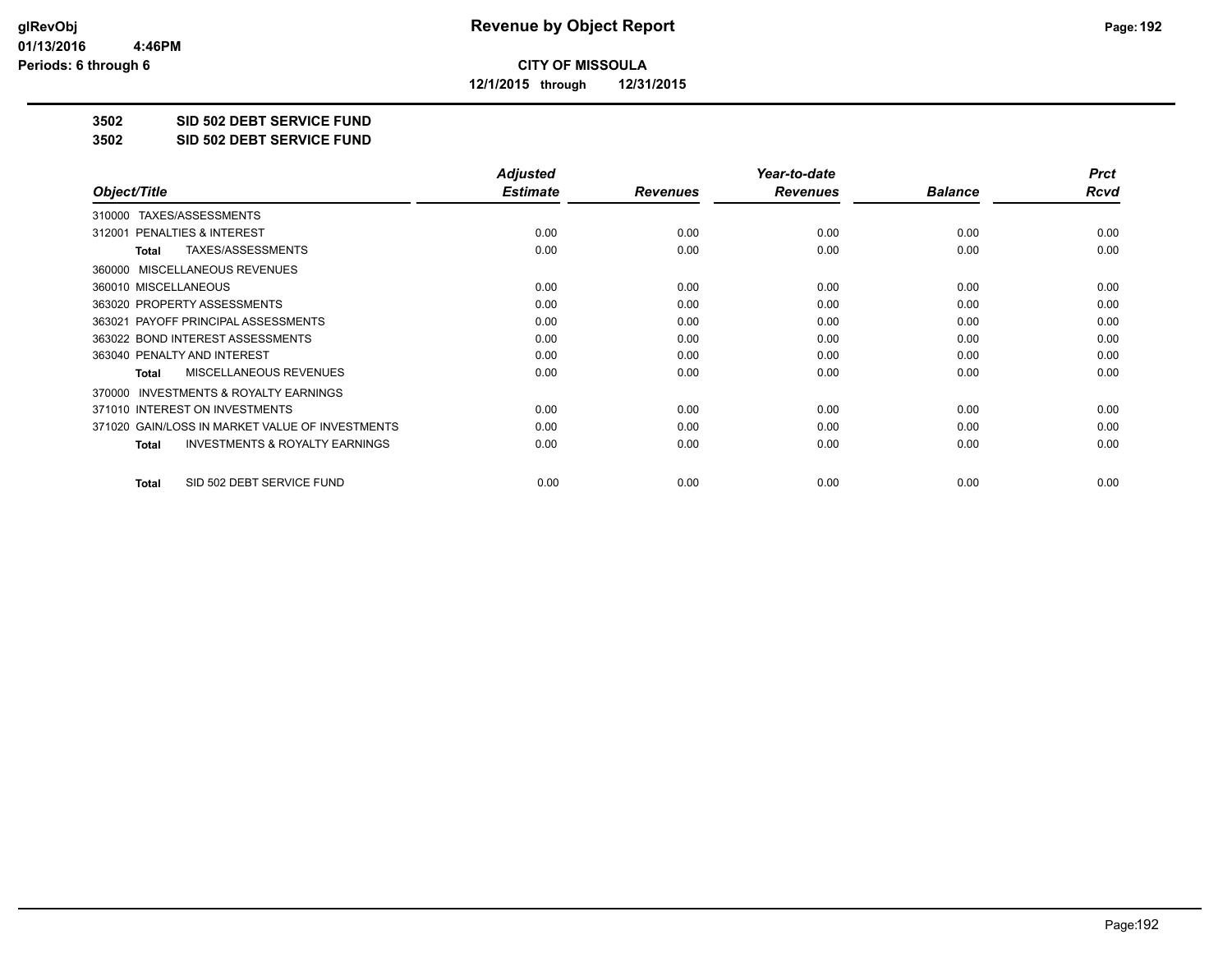**12/1/2015 through 12/31/2015**

### **3502 SID 502 DEBT SERVICE FUND**

|                                                     | <b>Adjusted</b> |                 | Year-to-date    |                | <b>Prct</b> |
|-----------------------------------------------------|-----------------|-----------------|-----------------|----------------|-------------|
| Object/Title                                        | <b>Estimate</b> | <b>Revenues</b> | <b>Revenues</b> | <b>Balance</b> | Rcvd        |
| 310000 TAXES/ASSESSMENTS                            |                 |                 |                 |                |             |
| 312001 PENALTIES & INTEREST                         | 0.00            | 0.00            | 0.00            | 0.00           | 0.00        |
| TAXES/ASSESSMENTS<br><b>Total</b>                   | 0.00            | 0.00            | 0.00            | 0.00           | 0.00        |
| 360000 MISCELLANEOUS REVENUES                       |                 |                 |                 |                |             |
| 360010 MISCELLANEOUS                                | 0.00            | 0.00            | 0.00            | 0.00           | 0.00        |
| 363020 PROPERTY ASSESSMENTS                         | 0.00            | 0.00            | 0.00            | 0.00           | 0.00        |
| 363021 PAYOFF PRINCIPAL ASSESSMENTS                 | 0.00            | 0.00            | 0.00            | 0.00           | 0.00        |
| 363022 BOND INTEREST ASSESSMENTS                    | 0.00            | 0.00            | 0.00            | 0.00           | 0.00        |
| 363040 PENALTY AND INTEREST                         | 0.00            | 0.00            | 0.00            | 0.00           | 0.00        |
| <b>MISCELLANEOUS REVENUES</b><br>Total              | 0.00            | 0.00            | 0.00            | 0.00           | 0.00        |
| <b>INVESTMENTS &amp; ROYALTY EARNINGS</b><br>370000 |                 |                 |                 |                |             |
| 371010 INTEREST ON INVESTMENTS                      | 0.00            | 0.00            | 0.00            | 0.00           | 0.00        |
| 371020 GAIN/LOSS IN MARKET VALUE OF INVESTMENT      | 0.00            | 0.00            | 0.00            | 0.00           | 0.00        |
| <b>INVESTMENTS &amp; ROYALTY EARNINGS</b><br>Total  | 0.00            | 0.00            | 0.00            | 0.00           | 0.00        |
| SID 502 DEBT SERVICE FUND<br><b>Total</b>           | 0.00            | 0.00            | 0.00            | 0.00           | 0.00        |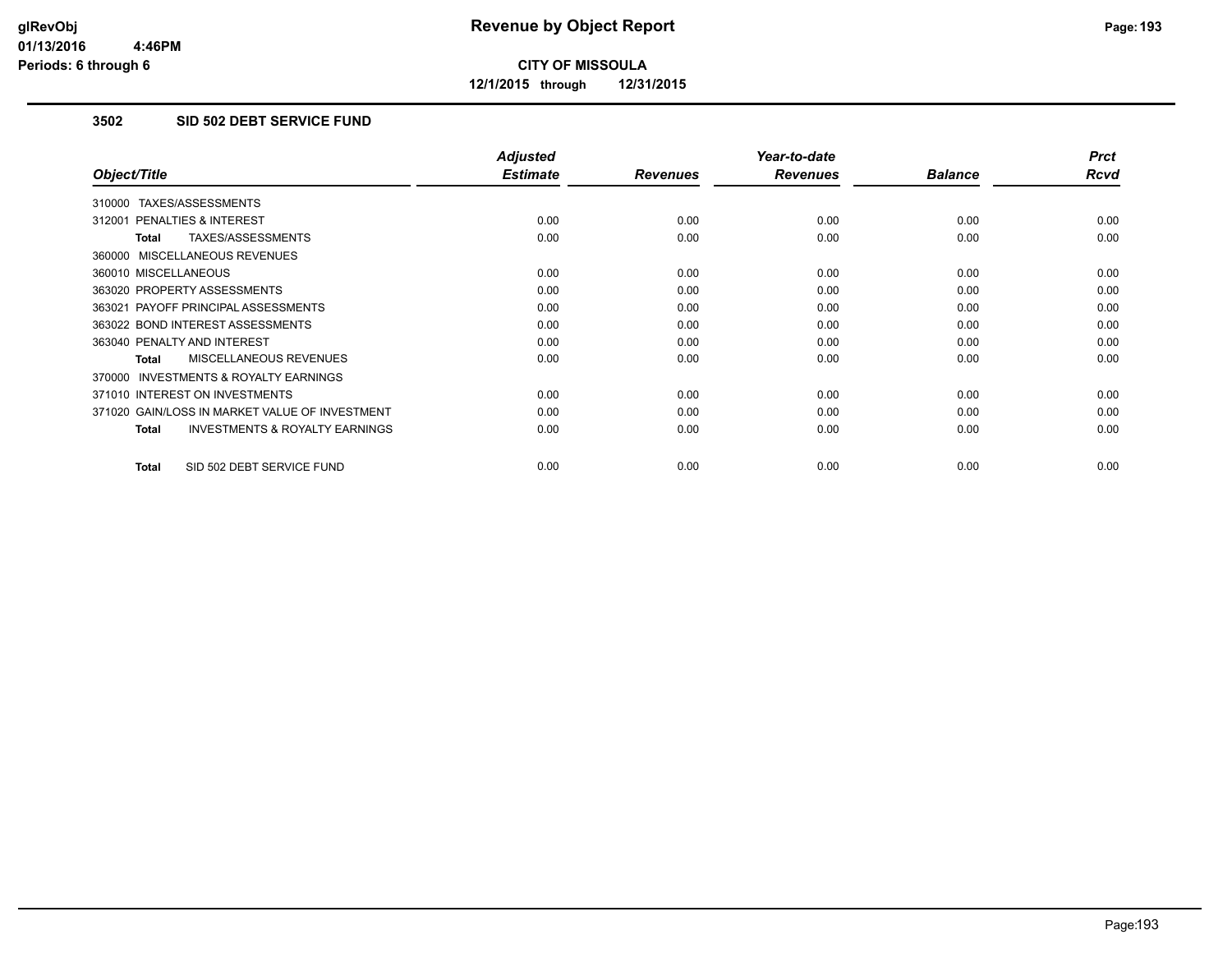**12/1/2015 through 12/31/2015**

### **3503 SID 503 DEBT SERVICE FUND**

**3503 SID 503 DEBT SERVICE FUND**

|                                                           | <b>Adjusted</b> |                 | Year-to-date    |                | <b>Prct</b> |
|-----------------------------------------------------------|-----------------|-----------------|-----------------|----------------|-------------|
| Object/Title                                              | <b>Estimate</b> | <b>Revenues</b> | <b>Revenues</b> | <b>Balance</b> | Rcvd        |
| TAXES/ASSESSMENTS<br>310000                               |                 |                 |                 |                |             |
| 312001 PENALTIES & INTEREST                               | 0.00            | 0.00            | 0.00            | 0.00           | 0.00        |
| TAXES/ASSESSMENTS<br><b>Total</b>                         | 0.00            | 0.00            | 0.00            | 0.00           | 0.00        |
| MISCELLANEOUS REVENUES<br>360000                          |                 |                 |                 |                |             |
| 360010 MISCELLANEOUS                                      | 0.00            | 0.00            | 0.00            | 0.00           | 0.00        |
| 363020 PROPERTY ASSESSMENTS                               | 0.00            | 0.00            | 0.00            | 0.00           | 0.00        |
| 363021 PAYOFF PRINCIPAL ASSESSMENTS                       | 0.00            | 0.00            | 0.00            | 0.00           | 0.00        |
| 363022 BOND INTEREST ASSESSMENTS                          | 0.00            | 0.00            | 0.00            | 0.00           | 0.00        |
| 363040 PENALTY AND INTEREST                               | 0.00            | 0.00            | 0.00            | 0.00           | 0.00        |
| MISCELLANEOUS REVENUES<br><b>Total</b>                    | 0.00            | 0.00            | 0.00            | 0.00           | 0.00        |
| 370000 INVESTMENTS & ROYALTY EARNINGS                     |                 |                 |                 |                |             |
| 371010 INTEREST ON INVESTMENTS                            | 0.00            | 0.00            | 0.00            | 0.00           | 0.00        |
| 371020 GAIN/LOSS IN MARKET VALUE OF INVESTMENTS           | 0.00            | 0.00            | 0.00            | 0.00           | 0.00        |
| <b>INVESTMENTS &amp; ROYALTY EARNINGS</b><br><b>Total</b> | 0.00            | 0.00            | 0.00            | 0.00           | 0.00        |
| SID 503 DEBT SERVICE FUND<br><b>Total</b>                 | 0.00            | 0.00            | 0.00            | 0.00           | 0.00        |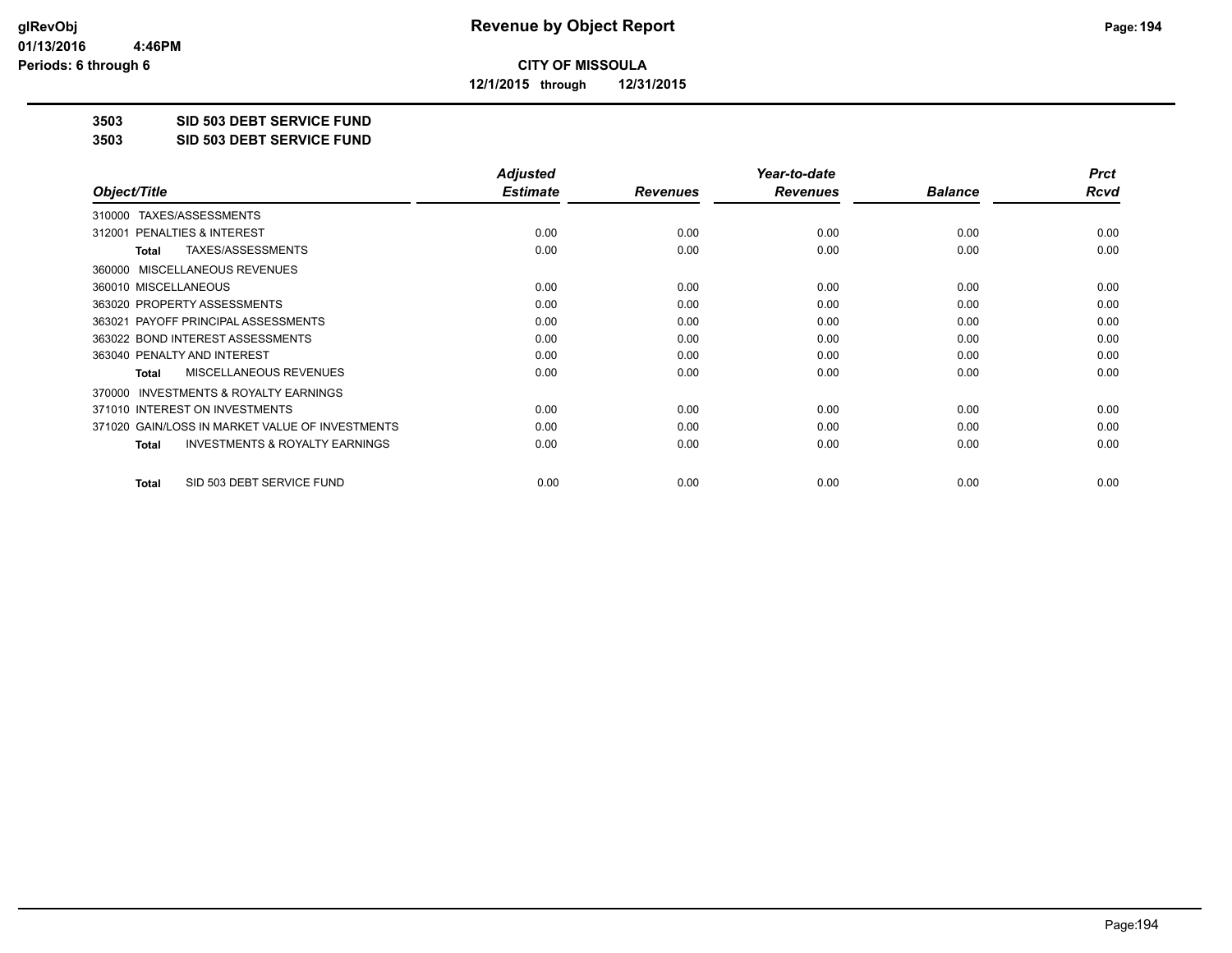**12/1/2015 through 12/31/2015**

### **3503 SID 503 DEBT SERVICE FUND**

|                                                     | <b>Adjusted</b> |                 | Year-to-date    |                | <b>Prct</b> |
|-----------------------------------------------------|-----------------|-----------------|-----------------|----------------|-------------|
| Object/Title                                        | <b>Estimate</b> | <b>Revenues</b> | <b>Revenues</b> | <b>Balance</b> | <b>Rcvd</b> |
| 310000 TAXES/ASSESSMENTS                            |                 |                 |                 |                |             |
| 312001 PENALTIES & INTEREST                         | 0.00            | 0.00            | 0.00            | 0.00           | 0.00        |
| TAXES/ASSESSMENTS<br><b>Total</b>                   | 0.00            | 0.00            | 0.00            | 0.00           | 0.00        |
| 360000 MISCELLANEOUS REVENUES                       |                 |                 |                 |                |             |
| 360010 MISCELLANEOUS                                | 0.00            | 0.00            | 0.00            | 0.00           | 0.00        |
| 363020 PROPERTY ASSESSMENTS                         | 0.00            | 0.00            | 0.00            | 0.00           | 0.00        |
| 363021 PAYOFF PRINCIPAL ASSESSMENTS                 | 0.00            | 0.00            | 0.00            | 0.00           | 0.00        |
| 363022 BOND INTEREST ASSESSMENTS                    | 0.00            | 0.00            | 0.00            | 0.00           | 0.00        |
| 363040 PENALTY AND INTEREST                         | 0.00            | 0.00            | 0.00            | 0.00           | 0.00        |
| <b>MISCELLANEOUS REVENUES</b><br>Total              | 0.00            | 0.00            | 0.00            | 0.00           | 0.00        |
| <b>INVESTMENTS &amp; ROYALTY EARNINGS</b><br>370000 |                 |                 |                 |                |             |
| 371010 INTEREST ON INVESTMENTS                      | 0.00            | 0.00            | 0.00            | 0.00           | 0.00        |
| 371020 GAIN/LOSS IN MARKET VALUE OF INVESTMENT      | 0.00            | 0.00            | 0.00            | 0.00           | 0.00        |
| <b>INVESTMENTS &amp; ROYALTY EARNINGS</b><br>Total  | 0.00            | 0.00            | 0.00            | 0.00           | 0.00        |
| SID 503 DEBT SERVICE FUND<br><b>Total</b>           | 0.00            | 0.00            | 0.00            | 0.00           | 0.00        |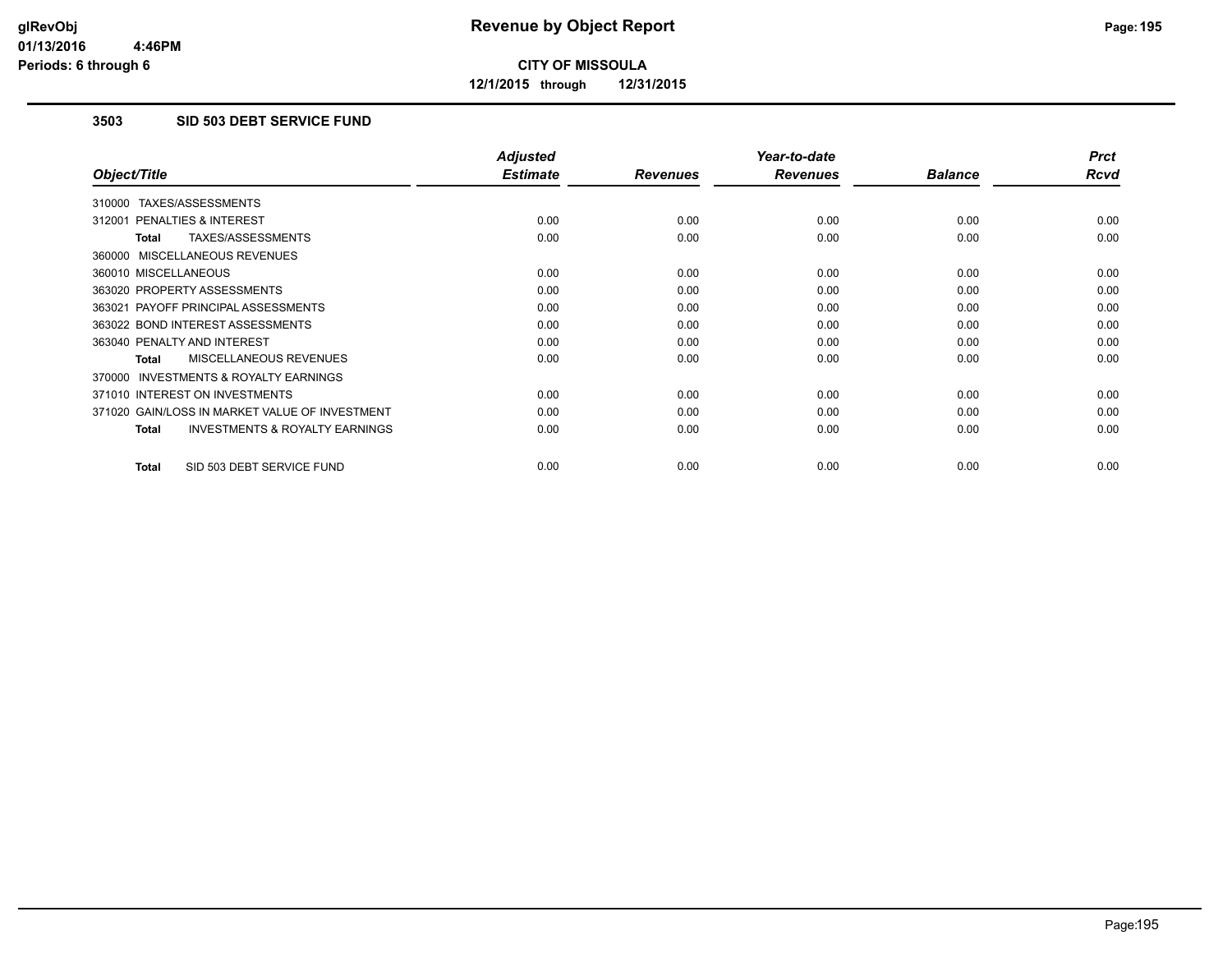**12/1/2015 through 12/31/2015**

### **3504 SID 504 DEBT SERVICE FUND**

**3504 SID 504 DEBT SERVICE FUND**

|                                                     | <b>Adjusted</b> |                 | Year-to-date    |                | <b>Prct</b> |
|-----------------------------------------------------|-----------------|-----------------|-----------------|----------------|-------------|
| Object/Title                                        | <b>Estimate</b> | <b>Revenues</b> | <b>Revenues</b> | <b>Balance</b> | <b>Rcvd</b> |
| 310000 TAXES/ASSESSMENTS                            |                 |                 |                 |                |             |
| <b>PENALTIES &amp; INTEREST</b><br>312001           | 0.00            | 0.00            | 0.00            | 0.00           | 0.00        |
| TAXES/ASSESSMENTS<br><b>Total</b>                   | 0.00            | 0.00            | 0.00            | 0.00           | 0.00        |
| MISCELLANEOUS REVENUES<br>360000                    |                 |                 |                 |                |             |
| 360010 MISCELLANEOUS                                | 0.00            | 0.00            | 0.00            | 0.00           | 0.00        |
| 363020 PROPERTY ASSESSMENTS                         | 0.00            | 0.00            | 0.00            | 0.00           | 0.00        |
| 363021 PAYOFF PRINCIPAL ASSESSMENTS                 | 0.00            | 0.00            | 0.00            | 0.00           | 0.00        |
| 363022 BOND INTEREST ASSESSMENTS                    | 0.00            | 0.00            | 0.00            | 0.00           | 0.00        |
| 363040 PENALTY AND INTEREST                         | 0.00            | 0.00            | 0.00            | 0.00           | 0.00        |
| MISCELLANEOUS REVENUES<br><b>Total</b>              | 0.00            | 0.00            | 0.00            | 0.00           | 0.00        |
| <b>INVESTMENTS &amp; ROYALTY EARNINGS</b><br>370000 |                 |                 |                 |                |             |
| 371010 INTEREST ON INVESTMENTS                      | 0.00            | 0.00            | 0.00            | 0.00           | 0.00        |
| 371020 GAIN/LOSS IN MARKET VALUE OF INVESTMENTS     | 0.00            | 0.00            | 0.00            | 0.00           | 0.00        |
| <b>INVESTMENTS &amp; ROYALTY EARNINGS</b><br>Total  | 0.00            | 0.00            | 0.00            | 0.00           | 0.00        |
| OTHER FINANCING SOURCES<br>380000                   |                 |                 |                 |                |             |
| 381009 TRANSFERS IN                                 | 0.00            | 0.00            | 0.00            | 0.00           | 0.00        |
| OTHER FINANCING SOURCES<br>Total                    | 0.00            | 0.00            | 0.00            | 0.00           | 0.00        |
| SID 504 DEBT SERVICE FUND<br><b>Total</b>           | 0.00            | 0.00            | 0.00            | 0.00           | 0.00        |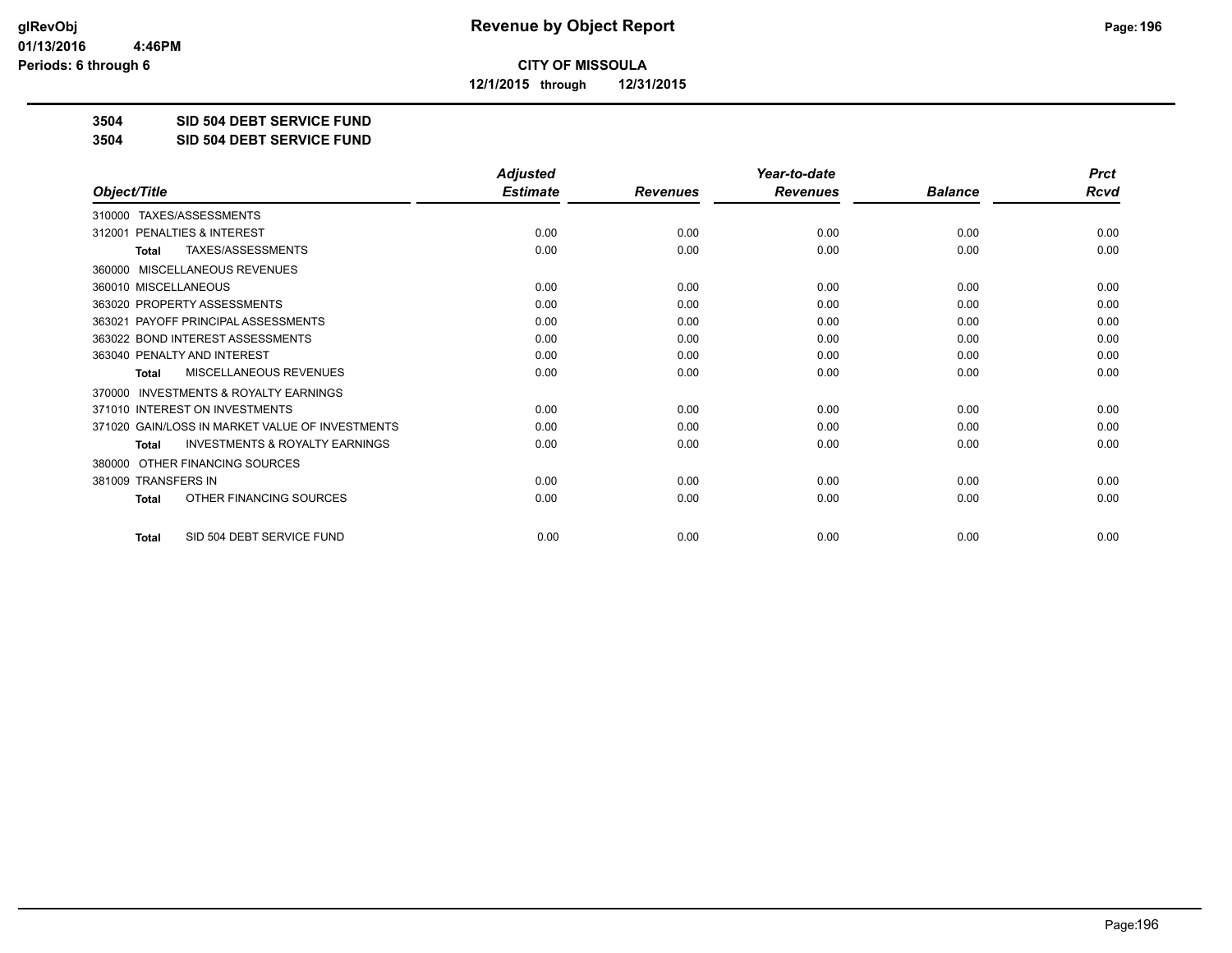**12/1/2015 through 12/31/2015**

### **3504 SID 504 DEBT SERVICE FUND**

|                                                           | <b>Adjusted</b> |                 | Year-to-date    |                | <b>Prct</b> |
|-----------------------------------------------------------|-----------------|-----------------|-----------------|----------------|-------------|
| Object/Title                                              | <b>Estimate</b> | <b>Revenues</b> | <b>Revenues</b> | <b>Balance</b> | <b>Rcvd</b> |
| 310000 TAXES/ASSESSMENTS                                  |                 |                 |                 |                |             |
| PENALTIES & INTEREST<br>312001                            | 0.00            | 0.00            | 0.00            | 0.00           | 0.00        |
| TAXES/ASSESSMENTS<br><b>Total</b>                         | 0.00            | 0.00            | 0.00            | 0.00           | 0.00        |
| 360000 MISCELLANEOUS REVENUES                             |                 |                 |                 |                |             |
| 360010 MISCELLANEOUS                                      | 0.00            | 0.00            | 0.00            | 0.00           | 0.00        |
| 363020 PROPERTY ASSESSMENTS                               | 0.00            | 0.00            | 0.00            | 0.00           | 0.00        |
| 363021 PAYOFF PRINCIPAL ASSESSMENTS                       | 0.00            | 0.00            | 0.00            | 0.00           | 0.00        |
| 363022 BOND INTEREST ASSESSMENTS                          | 0.00            | 0.00            | 0.00            | 0.00           | 0.00        |
| 363040 PENALTY AND INTEREST                               | 0.00            | 0.00            | 0.00            | 0.00           | 0.00        |
| MISCELLANEOUS REVENUES<br><b>Total</b>                    | 0.00            | 0.00            | 0.00            | 0.00           | 0.00        |
| <b>INVESTMENTS &amp; ROYALTY EARNINGS</b><br>370000       |                 |                 |                 |                |             |
| 371010 INTEREST ON INVESTMENTS                            | 0.00            | 0.00            | 0.00            | 0.00           | 0.00        |
| 371020 GAIN/LOSS IN MARKET VALUE OF INVESTMENT            | 0.00            | 0.00            | 0.00            | 0.00           | 0.00        |
| <b>INVESTMENTS &amp; ROYALTY EARNINGS</b><br><b>Total</b> | 0.00            | 0.00            | 0.00            | 0.00           | 0.00        |
| OTHER FINANCING SOURCES<br>380000                         |                 |                 |                 |                |             |
| 381009 TRANSFERS IN                                       | 0.00            | 0.00            | 0.00            | 0.00           | 0.00        |
| OTHER FINANCING SOURCES<br><b>Total</b>                   | 0.00            | 0.00            | 0.00            | 0.00           | 0.00        |
| SID 504 DEBT SERVICE FUND<br><b>Total</b>                 | 0.00            | 0.00            | 0.00            | 0.00           | 0.00        |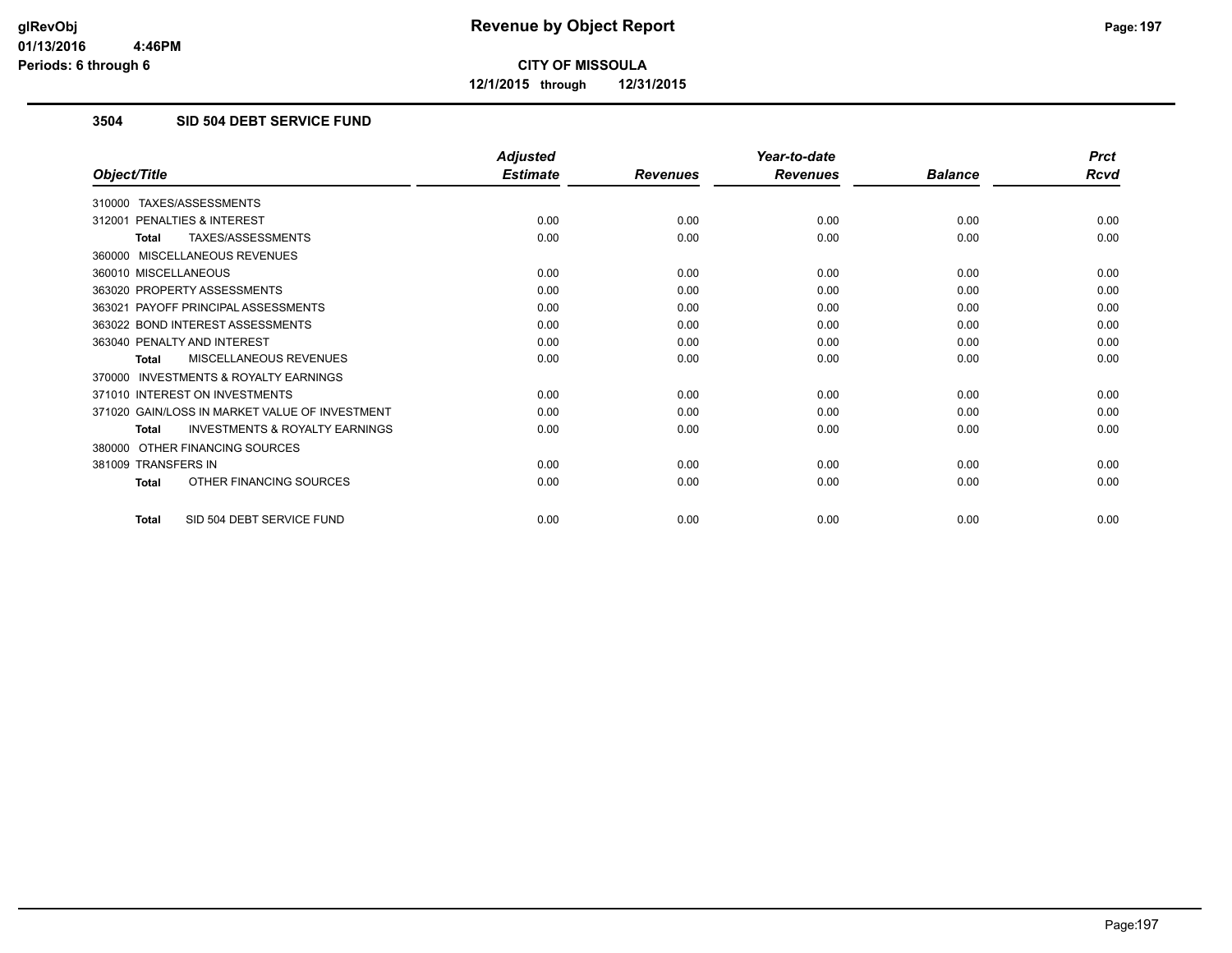**12/1/2015 through 12/31/2015**

**3505 SID 505 DEBT SERVICE FUND**

**3505 SID 505 DEBT SERVICE FUND**

|                                                           | <b>Adjusted</b> |                 | Year-to-date    |                | <b>Prct</b> |
|-----------------------------------------------------------|-----------------|-----------------|-----------------|----------------|-------------|
| Object/Title                                              | <b>Estimate</b> | <b>Revenues</b> | <b>Revenues</b> | <b>Balance</b> | Rcvd        |
| TAXES/ASSESSMENTS<br>310000                               |                 |                 |                 |                |             |
| 312001 PENALTIES & INTEREST                               | 0.00            | 0.00            | 0.00            | 0.00           | 0.00        |
| TAXES/ASSESSMENTS<br>Total                                | 0.00            | 0.00            | 0.00            | 0.00           | 0.00        |
| MISCELLANEOUS REVENUES<br>360000                          |                 |                 |                 |                |             |
| 360010 MISCELLANEOUS                                      | 0.00            | 0.00            | 0.00            | 0.00           | 0.00        |
| 363020 PROPERTY ASSESSMENTS                               | 0.00            | 0.00            | 0.00            | 0.00           | 0.00        |
| 363021 PAYOFF PRINCIPAL ASSESSMENTS                       | 0.00            | 0.00            | 0.00            | 0.00           | 0.00        |
| 363022 BOND INTEREST ASSESSMENTS                          | 0.00            | 0.00            | 0.00            | 0.00           | 0.00        |
| 363040 PENALTY AND INTEREST                               | 0.00            | 0.00            | 0.00            | 0.00           | 0.00        |
| MISCELLANEOUS REVENUES<br><b>Total</b>                    | 0.00            | 0.00            | 0.00            | 0.00           | 0.00        |
| <b>INVESTMENTS &amp; ROYALTY EARNINGS</b><br>370000       |                 |                 |                 |                |             |
| 371010 INTEREST ON INVESTMENTS                            | 0.00            | 0.00            | 0.00            | 0.00           | 0.00        |
| 371020 GAIN/LOSS IN MARKET VALUE OF INVESTMENTS           | 0.00            | 0.00            | 0.00            | 0.00           | 0.00        |
| <b>INVESTMENTS &amp; ROYALTY EARNINGS</b><br><b>Total</b> | 0.00            | 0.00            | 0.00            | 0.00           | 0.00        |
| SID 505 DEBT SERVICE FUND<br><b>Total</b>                 | 0.00            | 0.00            | 0.00            | 0.00           | 0.00        |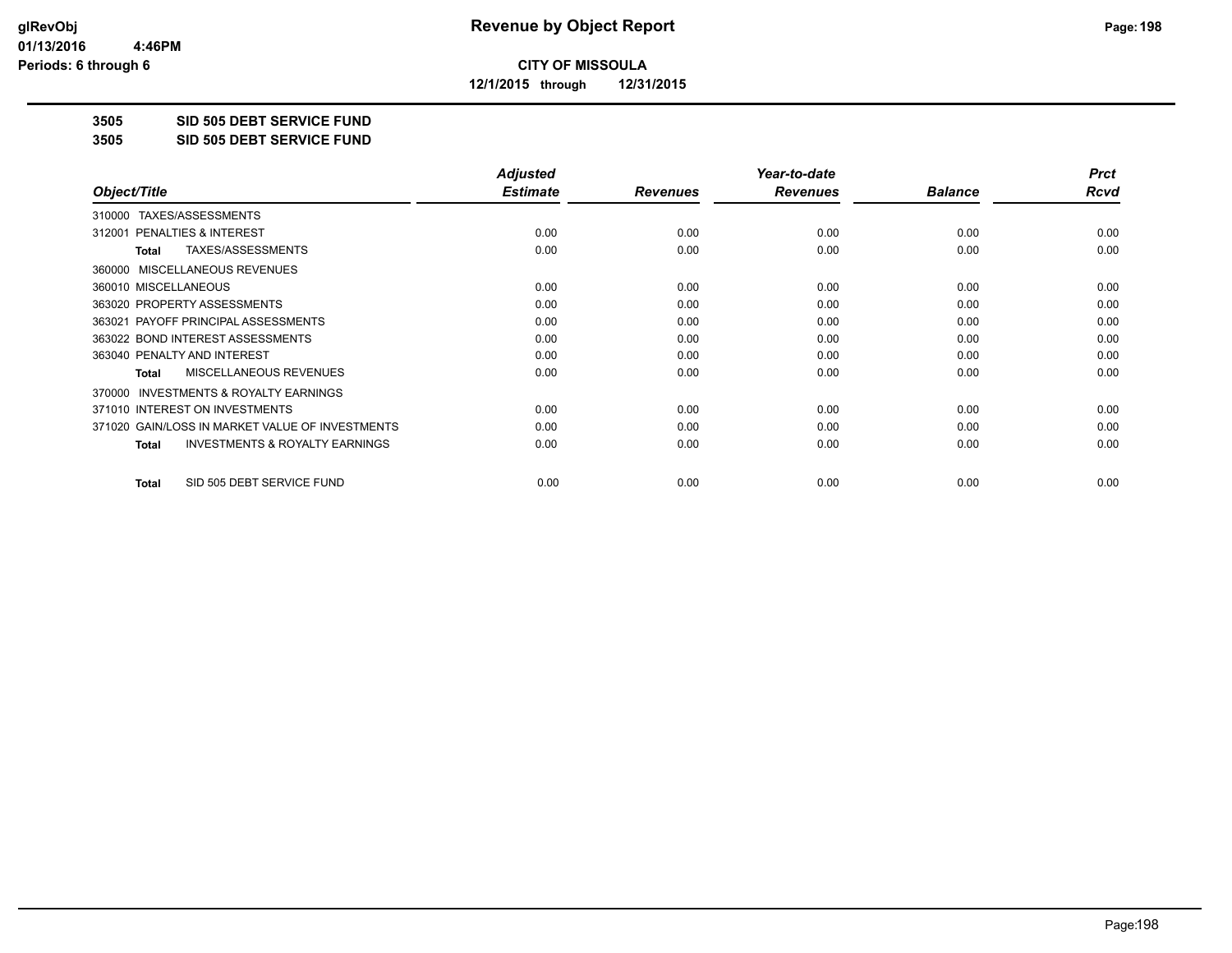**12/1/2015 through 12/31/2015**

### **3505 SID 505 DEBT SERVICE FUND**

|                                                     | <b>Adjusted</b> |                 | Year-to-date    |                | <b>Prct</b> |
|-----------------------------------------------------|-----------------|-----------------|-----------------|----------------|-------------|
| Object/Title                                        | <b>Estimate</b> | <b>Revenues</b> | <b>Revenues</b> | <b>Balance</b> | <b>Rcvd</b> |
| 310000 TAXES/ASSESSMENTS                            |                 |                 |                 |                |             |
| 312001 PENALTIES & INTEREST                         | 0.00            | 0.00            | 0.00            | 0.00           | 0.00        |
| TAXES/ASSESSMENTS<br><b>Total</b>                   | 0.00            | 0.00            | 0.00            | 0.00           | 0.00        |
| 360000 MISCELLANEOUS REVENUES                       |                 |                 |                 |                |             |
| 360010 MISCELLANEOUS                                | 0.00            | 0.00            | 0.00            | 0.00           | 0.00        |
| 363020 PROPERTY ASSESSMENTS                         | 0.00            | 0.00            | 0.00            | 0.00           | 0.00        |
| 363021 PAYOFF PRINCIPAL ASSESSMENTS                 | 0.00            | 0.00            | 0.00            | 0.00           | 0.00        |
| 363022 BOND INTEREST ASSESSMENTS                    | 0.00            | 0.00            | 0.00            | 0.00           | 0.00        |
| 363040 PENALTY AND INTEREST                         | 0.00            | 0.00            | 0.00            | 0.00           | 0.00        |
| <b>MISCELLANEOUS REVENUES</b><br>Total              | 0.00            | 0.00            | 0.00            | 0.00           | 0.00        |
| <b>INVESTMENTS &amp; ROYALTY EARNINGS</b><br>370000 |                 |                 |                 |                |             |
| 371010 INTEREST ON INVESTMENTS                      | 0.00            | 0.00            | 0.00            | 0.00           | 0.00        |
| 371020 GAIN/LOSS IN MARKET VALUE OF INVESTMENT      | 0.00            | 0.00            | 0.00            | 0.00           | 0.00        |
| <b>INVESTMENTS &amp; ROYALTY EARNINGS</b><br>Total  | 0.00            | 0.00            | 0.00            | 0.00           | 0.00        |
| SID 505 DEBT SERVICE FUND<br><b>Total</b>           | 0.00            | 0.00            | 0.00            | 0.00           | 0.00        |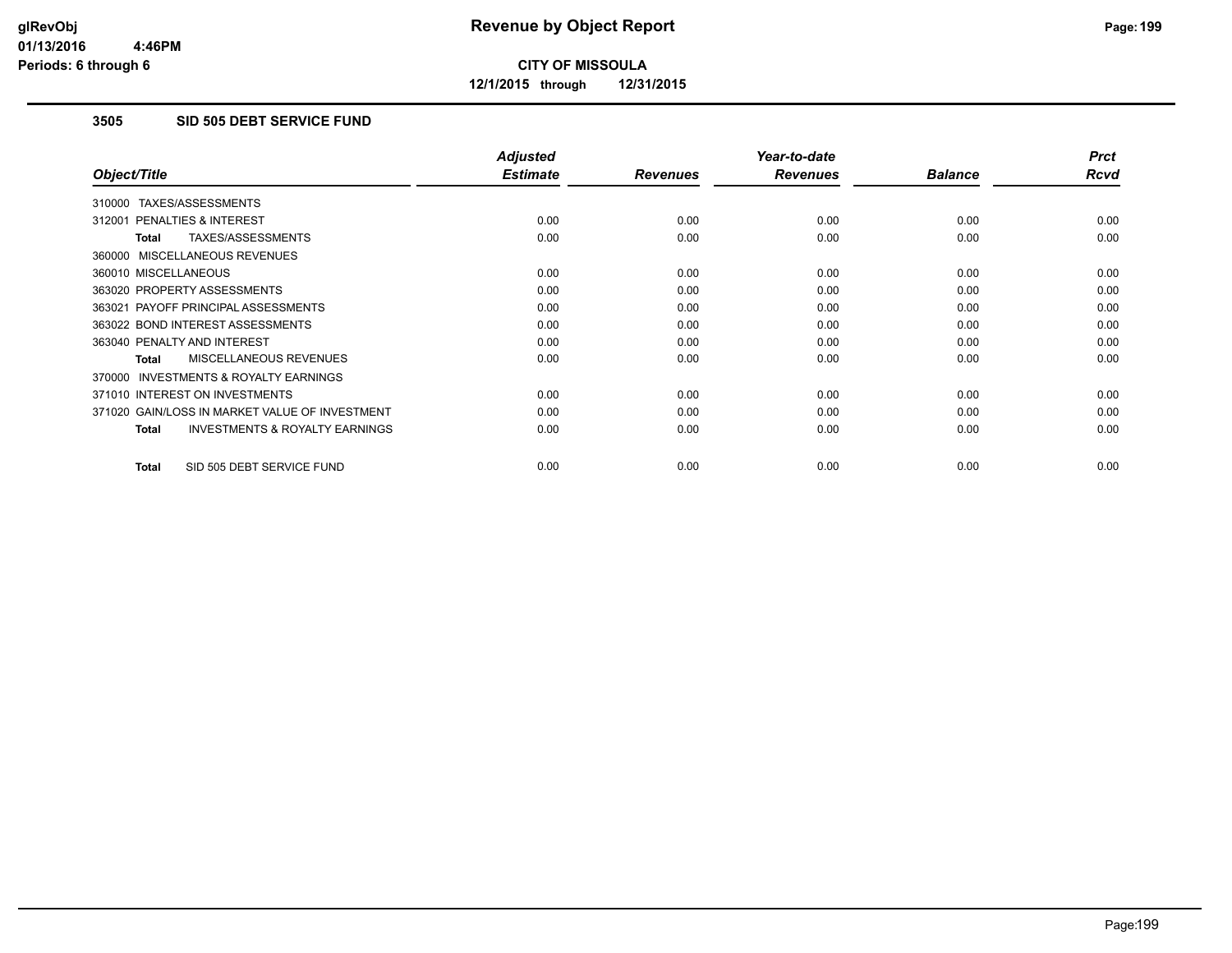**12/1/2015 through 12/31/2015**

**3506 SID 506 DEBT SERVICE FUND**

**3506 SID 506 DEBT SERVICE FUND**

|                                                     | <b>Adjusted</b> |                 | Year-to-date    |                | <b>Prct</b> |
|-----------------------------------------------------|-----------------|-----------------|-----------------|----------------|-------------|
| Object/Title                                        | <b>Estimate</b> | <b>Revenues</b> | <b>Revenues</b> | <b>Balance</b> | <b>Rcvd</b> |
| 310000 TAXES/ASSESSMENTS                            |                 |                 |                 |                |             |
| PENALTIES & INTEREST<br>312001                      | 0.00            | 0.00            | 0.00            | 0.00           | 0.00        |
| TAXES/ASSESSMENTS<br><b>Total</b>                   | 0.00            | 0.00            | 0.00            | 0.00           | 0.00        |
| MISCELLANEOUS REVENUES<br>360000                    |                 |                 |                 |                |             |
| 360010 MISCELLANEOUS                                | 0.00            | 0.00            | 0.00            | 0.00           | 0.00        |
| 363020 PROPERTY ASSESSMENTS                         | 0.00            | 0.00            | 0.00            | 0.00           | 0.00        |
| 363021 PAYOFF PRINCIPAL ASSESSMENTS                 | 0.00            | 0.00            | 0.00            | 0.00           | 0.00        |
| 363022 BOND INTEREST ASSESSMENTS                    | 0.00            | 0.00            | 0.00            | 0.00           | 0.00        |
| 363040 PENALTY AND INTEREST                         | 0.00            | 0.00            | 0.00            | 0.00           | 0.00        |
| MISCELLANEOUS REVENUES<br><b>Total</b>              | 0.00            | 0.00            | 0.00            | 0.00           | 0.00        |
| <b>INVESTMENTS &amp; ROYALTY EARNINGS</b><br>370000 |                 |                 |                 |                |             |
| 371010 INTEREST ON INVESTMENTS                      | 0.00            | 0.00            | 0.00            | 0.00           | 0.00        |
| 371020 GAIN/LOSS IN MARKET VALUE OF INVESTMENTS     | 0.00            | 0.00            | 0.00            | 0.00           | 0.00        |
| <b>INVESTMENTS &amp; ROYALTY EARNINGS</b><br>Total  | 0.00            | 0.00            | 0.00            | 0.00           | 0.00        |
| OTHER FINANCING SOURCES<br>380000                   |                 |                 |                 |                |             |
| 381009 TRANSFERS IN                                 | 0.00            | 0.00            | 0.00            | 0.00           | 0.00        |
| OTHER FINANCING SOURCES<br>Total                    | 0.00            | 0.00            | 0.00            | 0.00           | 0.00        |
| SID 506 DEBT SERVICE FUND<br><b>Total</b>           | 0.00            | 0.00            | 0.00            | 0.00           | 0.00        |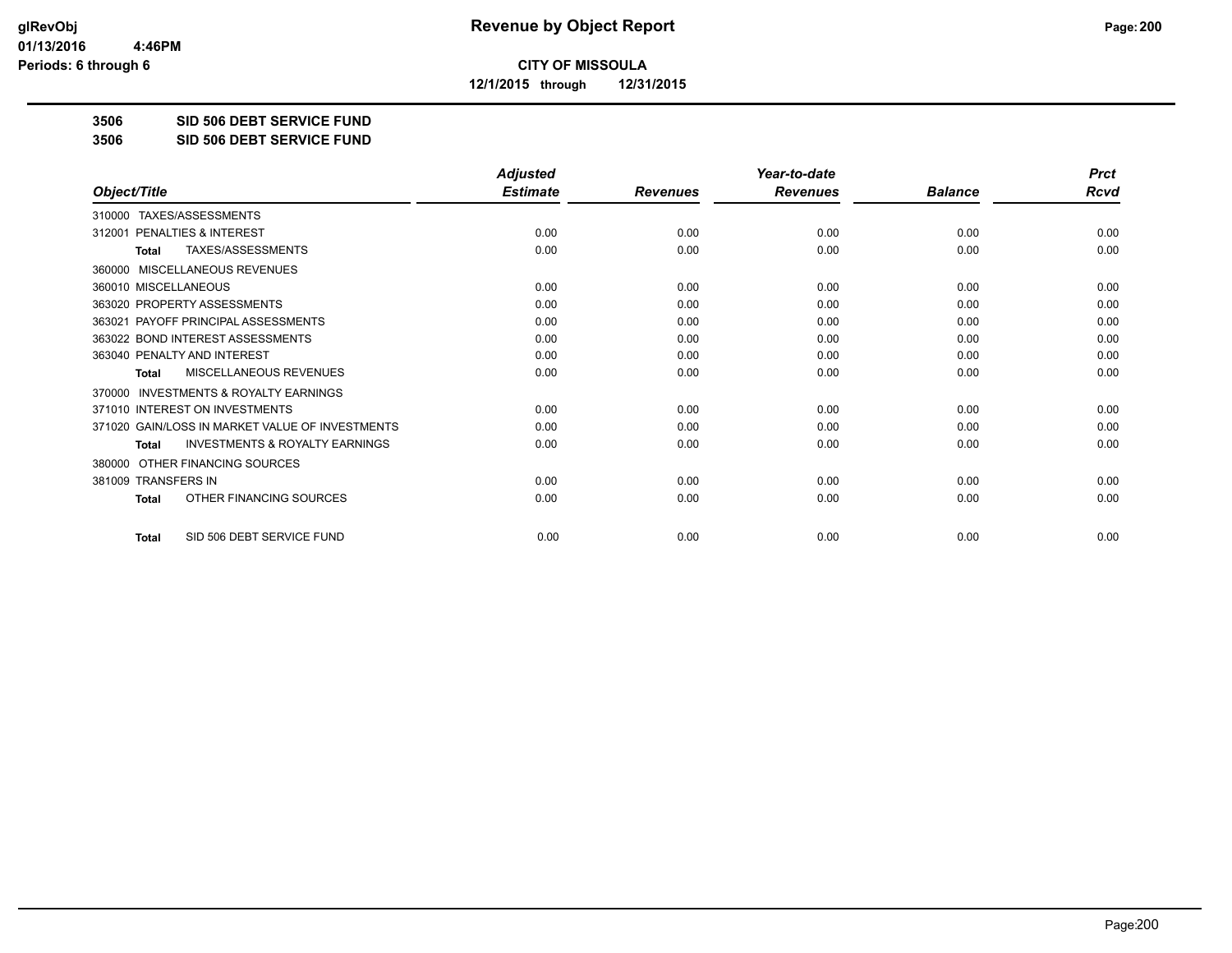**12/1/2015 through 12/31/2015**

### **3506 SID 506 DEBT SERVICE FUND**

|                                                           | <b>Adjusted</b> |                 | Year-to-date    |                | <b>Prct</b> |
|-----------------------------------------------------------|-----------------|-----------------|-----------------|----------------|-------------|
| Object/Title                                              | <b>Estimate</b> | <b>Revenues</b> | <b>Revenues</b> | <b>Balance</b> | <b>Rcvd</b> |
| 310000 TAXES/ASSESSMENTS                                  |                 |                 |                 |                |             |
| PENALTIES & INTEREST<br>312001                            | 0.00            | 0.00            | 0.00            | 0.00           | 0.00        |
| TAXES/ASSESSMENTS<br><b>Total</b>                         | 0.00            | 0.00            | 0.00            | 0.00           | 0.00        |
| 360000 MISCELLANEOUS REVENUES                             |                 |                 |                 |                |             |
| 360010 MISCELLANEOUS                                      | 0.00            | 0.00            | 0.00            | 0.00           | 0.00        |
| 363020 PROPERTY ASSESSMENTS                               | 0.00            | 0.00            | 0.00            | 0.00           | 0.00        |
| 363021 PAYOFF PRINCIPAL ASSESSMENTS                       | 0.00            | 0.00            | 0.00            | 0.00           | 0.00        |
| 363022 BOND INTEREST ASSESSMENTS                          | 0.00            | 0.00            | 0.00            | 0.00           | 0.00        |
| 363040 PENALTY AND INTEREST                               | 0.00            | 0.00            | 0.00            | 0.00           | 0.00        |
| MISCELLANEOUS REVENUES<br><b>Total</b>                    | 0.00            | 0.00            | 0.00            | 0.00           | 0.00        |
| <b>INVESTMENTS &amp; ROYALTY EARNINGS</b><br>370000       |                 |                 |                 |                |             |
| 371010 INTEREST ON INVESTMENTS                            | 0.00            | 0.00            | 0.00            | 0.00           | 0.00        |
| 371020 GAIN/LOSS IN MARKET VALUE OF INVESTMENT            | 0.00            | 0.00            | 0.00            | 0.00           | 0.00        |
| <b>INVESTMENTS &amp; ROYALTY EARNINGS</b><br><b>Total</b> | 0.00            | 0.00            | 0.00            | 0.00           | 0.00        |
| 380000 OTHER FINANCING SOURCES                            |                 |                 |                 |                |             |
| 381009 TRANSFERS IN                                       | 0.00            | 0.00            | 0.00            | 0.00           | 0.00        |
| OTHER FINANCING SOURCES<br><b>Total</b>                   | 0.00            | 0.00            | 0.00            | 0.00           | 0.00        |
| SID 506 DEBT SERVICE FUND<br><b>Total</b>                 | 0.00            | 0.00            | 0.00            | 0.00           | 0.00        |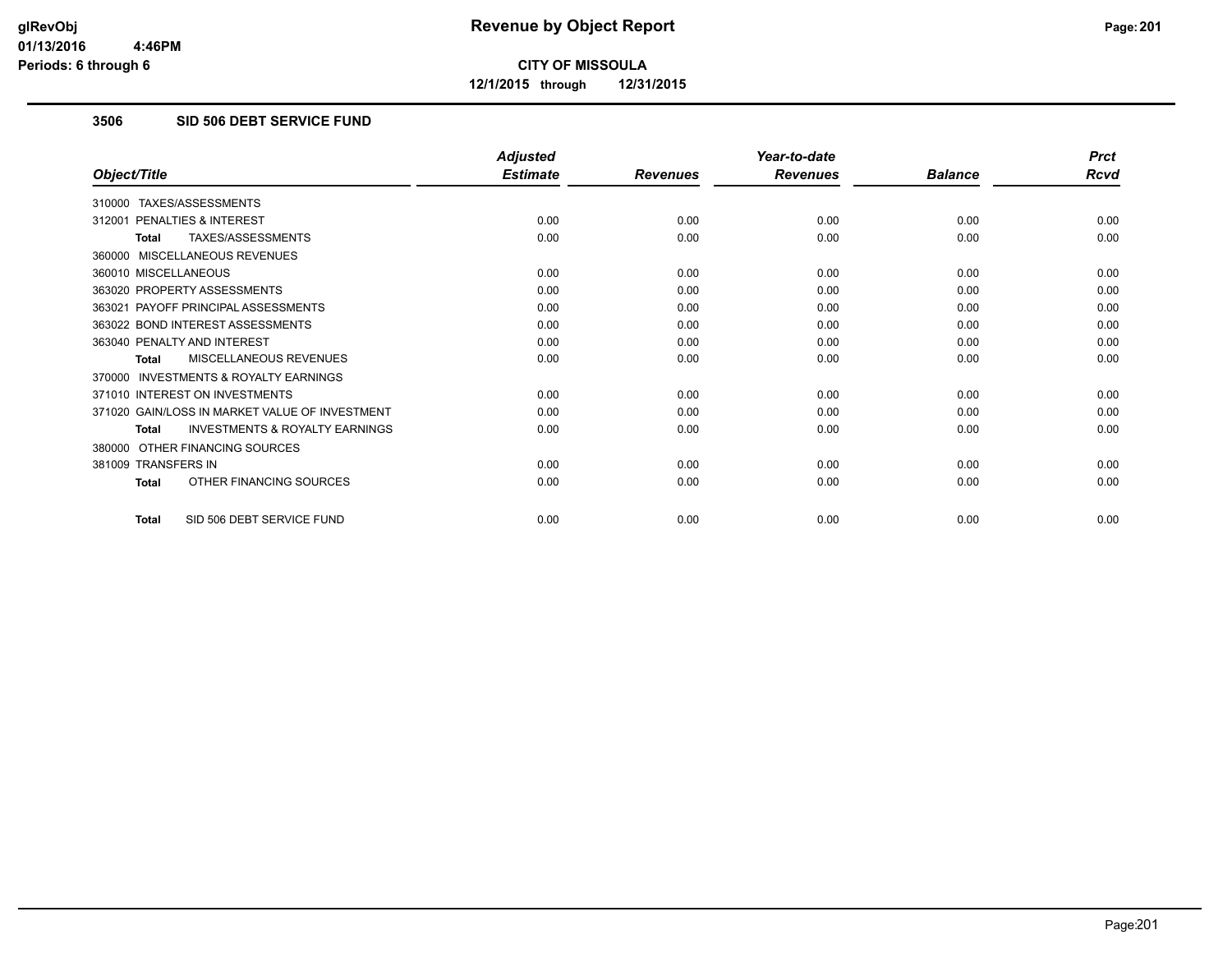**12/1/2015 through 12/31/2015**

**3507 SID 507 DEBT SERVICE FUND**

**3507 SID 507 DEBT SERVICE FUND**

|                                                           | <b>Adjusted</b> |                 | Year-to-date    |                | <b>Prct</b> |
|-----------------------------------------------------------|-----------------|-----------------|-----------------|----------------|-------------|
| Object/Title                                              | <b>Estimate</b> | <b>Revenues</b> | <b>Revenues</b> | <b>Balance</b> | <b>Rcvd</b> |
| 310000 TAXES/ASSESSMENTS                                  |                 |                 |                 |                |             |
| 312001 PENALTIES & INTEREST                               | 0.00            | 0.00            | 0.00            | 0.00           | 0.00        |
| TAXES/ASSESSMENTS<br><b>Total</b>                         | 0.00            | 0.00            | 0.00            | 0.00           | 0.00        |
| MISCELLANEOUS REVENUES<br>360000                          |                 |                 |                 |                |             |
| 360010 MISCELLANEOUS                                      | 0.00            | 0.00            | 0.00            | 0.00           | 0.00        |
| 363020 PROPERTY ASSESSMENTS                               | 0.00            | 0.00            | 0.00            | 0.00           | 0.00        |
| 363021 PAYOFF PRINCIPAL ASSESSMENTS                       | 0.00            | 0.00            | 0.00            | 0.00           | 0.00        |
| 363022 BOND INTEREST ASSESSMENTS                          | 0.00            | 0.00            | 0.00            | 0.00           | 0.00        |
| 363040 PENALTY AND INTEREST                               | 0.00            | 0.00            | 0.00            | 0.00           | 0.00        |
| MISCELLANEOUS REVENUES<br><b>Total</b>                    | 0.00            | 0.00            | 0.00            | 0.00           | 0.00        |
| <b>INVESTMENTS &amp; ROYALTY EARNINGS</b><br>370000       |                 |                 |                 |                |             |
| 371010 INTEREST ON INVESTMENTS                            | 0.00            | 0.00            | 0.00            | 0.00           | 0.00        |
| 371020 GAIN/LOSS IN MARKET VALUE OF INVESTMENTS           | 0.00            | 0.00            | 0.00            | 0.00           | 0.00        |
| <b>INVESTMENTS &amp; ROYALTY EARNINGS</b><br><b>Total</b> | 0.00            | 0.00            | 0.00            | 0.00           | 0.00        |
| OTHER FINANCING SOURCES<br>380000                         |                 |                 |                 |                |             |
| 381009 TRANSFERS IN                                       | 0.00            | 0.00            | 0.00            | 0.00           | 0.00        |
| OTHER FINANCING SOURCES<br><b>Total</b>                   | 0.00            | 0.00            | 0.00            | 0.00           | 0.00        |
| SID 507 DEBT SERVICE FUND<br><b>Total</b>                 | 0.00            | 0.00            | 0.00            | 0.00           | 0.00        |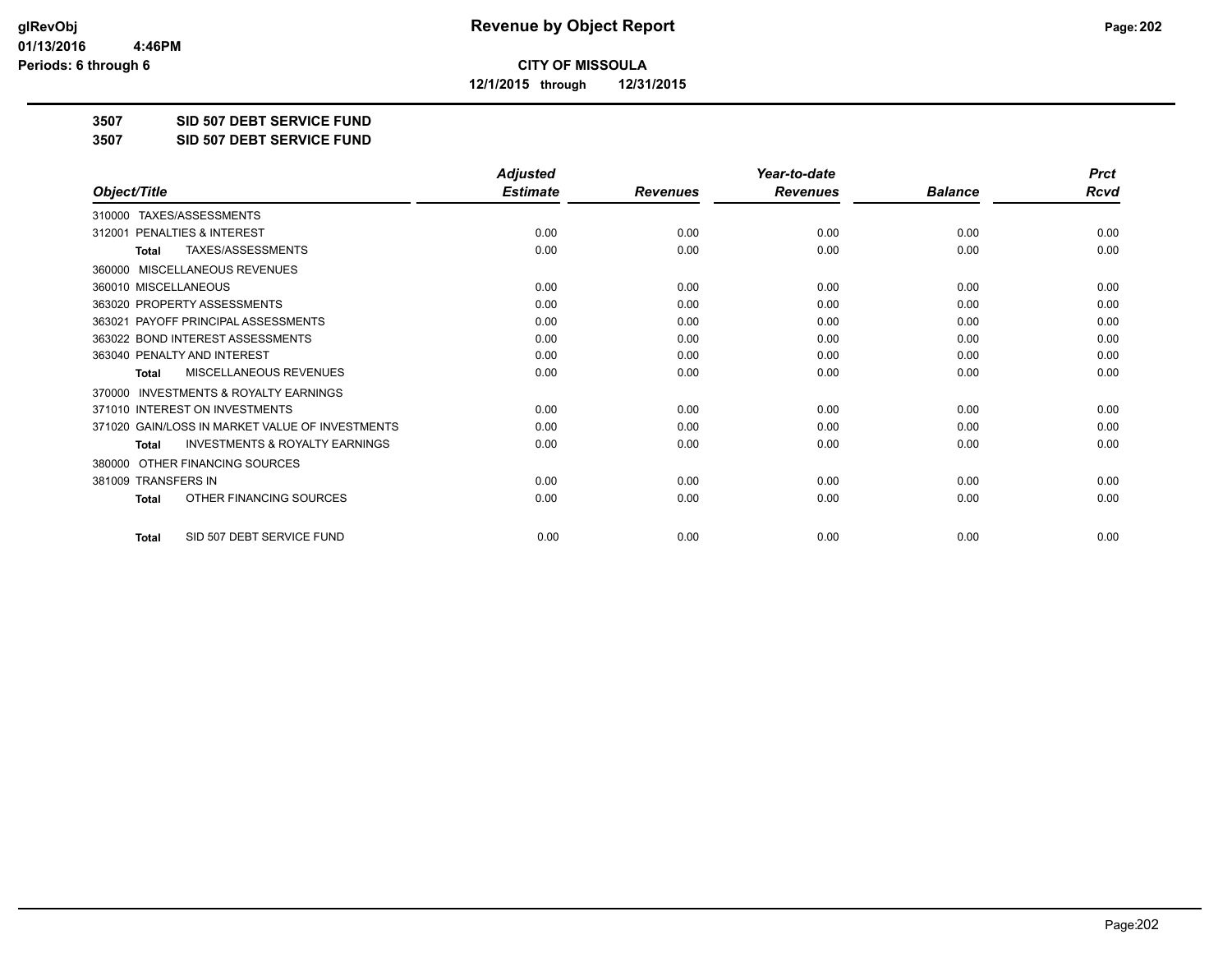**12/1/2015 through 12/31/2015**

### **3507 SID 507 DEBT SERVICE FUND**

|                                                           | <b>Adjusted</b> |                 | Year-to-date    |                | <b>Prct</b> |
|-----------------------------------------------------------|-----------------|-----------------|-----------------|----------------|-------------|
| Object/Title                                              | <b>Estimate</b> | <b>Revenues</b> | <b>Revenues</b> | <b>Balance</b> | <b>Rcvd</b> |
| 310000 TAXES/ASSESSMENTS                                  |                 |                 |                 |                |             |
| PENALTIES & INTEREST<br>312001                            | 0.00            | 0.00            | 0.00            | 0.00           | 0.00        |
| TAXES/ASSESSMENTS<br><b>Total</b>                         | 0.00            | 0.00            | 0.00            | 0.00           | 0.00        |
| 360000 MISCELLANEOUS REVENUES                             |                 |                 |                 |                |             |
| 360010 MISCELLANEOUS                                      | 0.00            | 0.00            | 0.00            | 0.00           | 0.00        |
| 363020 PROPERTY ASSESSMENTS                               | 0.00            | 0.00            | 0.00            | 0.00           | 0.00        |
| 363021 PAYOFF PRINCIPAL ASSESSMENTS                       | 0.00            | 0.00            | 0.00            | 0.00           | 0.00        |
| 363022 BOND INTEREST ASSESSMENTS                          | 0.00            | 0.00            | 0.00            | 0.00           | 0.00        |
| 363040 PENALTY AND INTEREST                               | 0.00            | 0.00            | 0.00            | 0.00           | 0.00        |
| MISCELLANEOUS REVENUES<br><b>Total</b>                    | 0.00            | 0.00            | 0.00            | 0.00           | 0.00        |
| <b>INVESTMENTS &amp; ROYALTY EARNINGS</b><br>370000       |                 |                 |                 |                |             |
| 371010 INTEREST ON INVESTMENTS                            | 0.00            | 0.00            | 0.00            | 0.00           | 0.00        |
| 371020 GAIN/LOSS IN MARKET VALUE OF INVESTMENT            | 0.00            | 0.00            | 0.00            | 0.00           | 0.00        |
| <b>INVESTMENTS &amp; ROYALTY EARNINGS</b><br><b>Total</b> | 0.00            | 0.00            | 0.00            | 0.00           | 0.00        |
| 380000 OTHER FINANCING SOURCES                            |                 |                 |                 |                |             |
| 381009 TRANSFERS IN                                       | 0.00            | 0.00            | 0.00            | 0.00           | 0.00        |
| OTHER FINANCING SOURCES<br><b>Total</b>                   | 0.00            | 0.00            | 0.00            | 0.00           | 0.00        |
| SID 507 DEBT SERVICE FUND<br><b>Total</b>                 | 0.00            | 0.00            | 0.00            | 0.00           | 0.00        |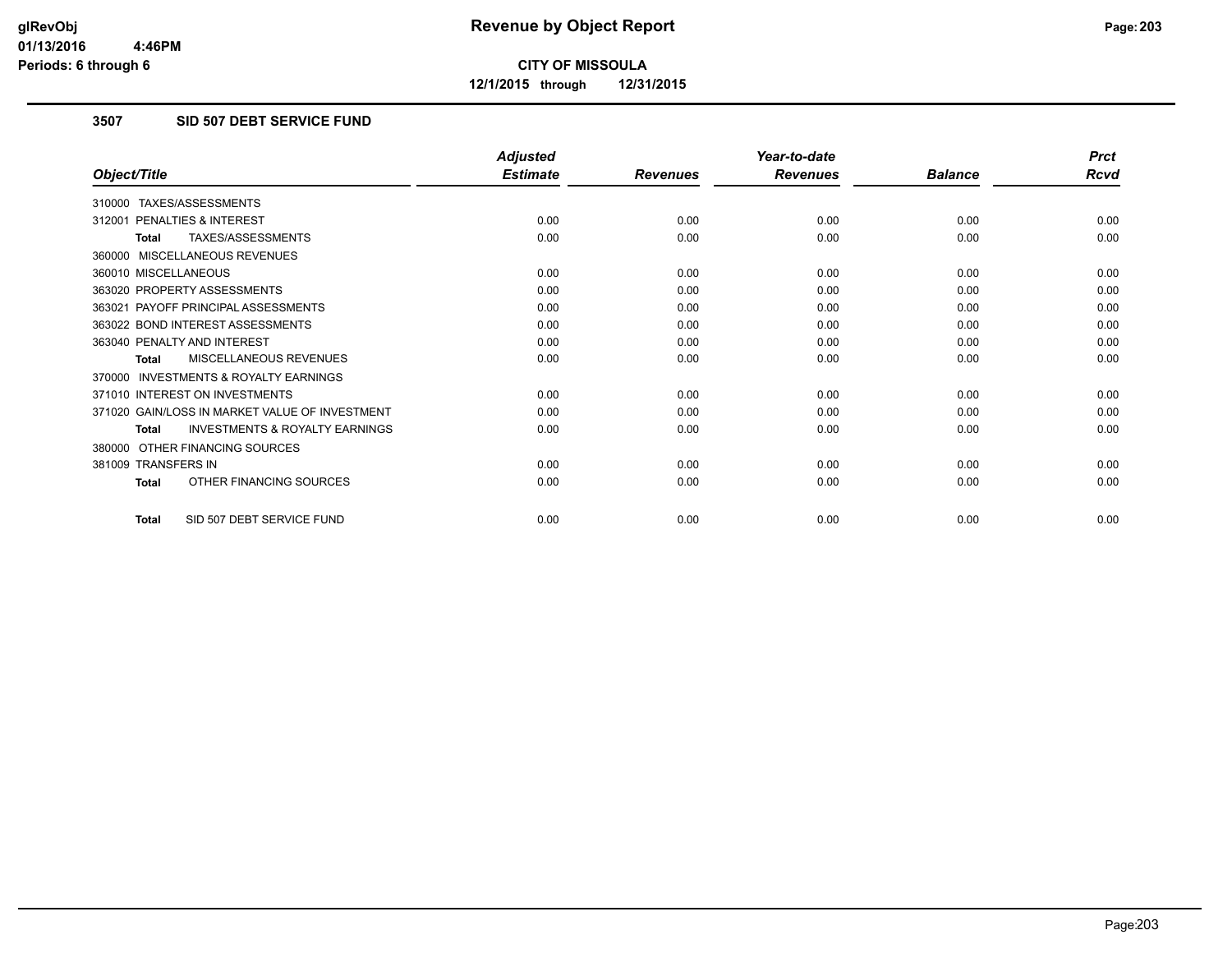**12/1/2015 through 12/31/2015**

#### **3508 SID 508 DEBT SERVICE FUND**

**3508 SID 508 DEBT SERVICE FUND**

|                                                           | <b>Adjusted</b> |                 | Year-to-date    |                | <b>Prct</b> |
|-----------------------------------------------------------|-----------------|-----------------|-----------------|----------------|-------------|
| Object/Title                                              | <b>Estimate</b> | <b>Revenues</b> | <b>Revenues</b> | <b>Balance</b> | Rcvd        |
| TAXES/ASSESSMENTS<br>310000                               |                 |                 |                 |                |             |
| PENALTIES & INTEREST<br>312001                            | 0.00            | 0.00            | 0.00            | 0.00           | 0.00        |
| TAXES/ASSESSMENTS<br><b>Total</b>                         | 0.00            | 0.00            | 0.00            | 0.00           | 0.00        |
| MISCELLANEOUS REVENUES<br>360000                          |                 |                 |                 |                |             |
| 360010 MISCELLANEOUS                                      | 0.00            | 0.00            | 0.00            | 0.00           | 0.00        |
| 363020 PROPERTY ASSESSMENTS                               | 0.00            | 0.00            | 0.00            | 0.00           | 0.00        |
| 363021 PAYOFF PRINCIPAL ASSESSMENTS                       | 0.00            | 0.00            | 0.00            | 0.00           | 0.00        |
| 363022 BOND INTEREST ASSESSMENTS                          | 0.00            | 0.00            | 0.00            | 0.00           | 0.00        |
| 363040 PENALTY AND INTEREST                               | 0.00            | 0.00            | 0.00            | 0.00           | 0.00        |
| <b>MISCELLANEOUS REVENUES</b><br><b>Total</b>             | 0.00            | 0.00            | 0.00            | 0.00           | 0.00        |
| <b>INVESTMENTS &amp; ROYALTY EARNINGS</b><br>370000       |                 |                 |                 |                |             |
| 371010 INTEREST ON INVESTMENTS                            | 0.00            | 0.00            | 0.00            | 0.00           | 0.00        |
| 371020 GAIN/LOSS IN MARKET VALUE OF INVESTMENTS           | 0.00            | 0.00            | 0.00            | 0.00           | 0.00        |
| <b>INVESTMENTS &amp; ROYALTY EARNINGS</b><br><b>Total</b> | 0.00            | 0.00            | 0.00            | 0.00           | 0.00        |
| OTHER FINANCING SOURCES<br>380000                         |                 |                 |                 |                |             |
| 381009 TRANSFERS IN                                       | 0.00            | 0.00            | 0.00            | 0.00           | 0.00        |
| OTHER FINANCING SOURCES<br><b>Total</b>                   | 0.00            | 0.00            | 0.00            | 0.00           | 0.00        |
| SID 508 DEBT SERVICE FUND<br><b>Total</b>                 | 0.00            | 0.00            | 0.00            | 0.00           | 0.00        |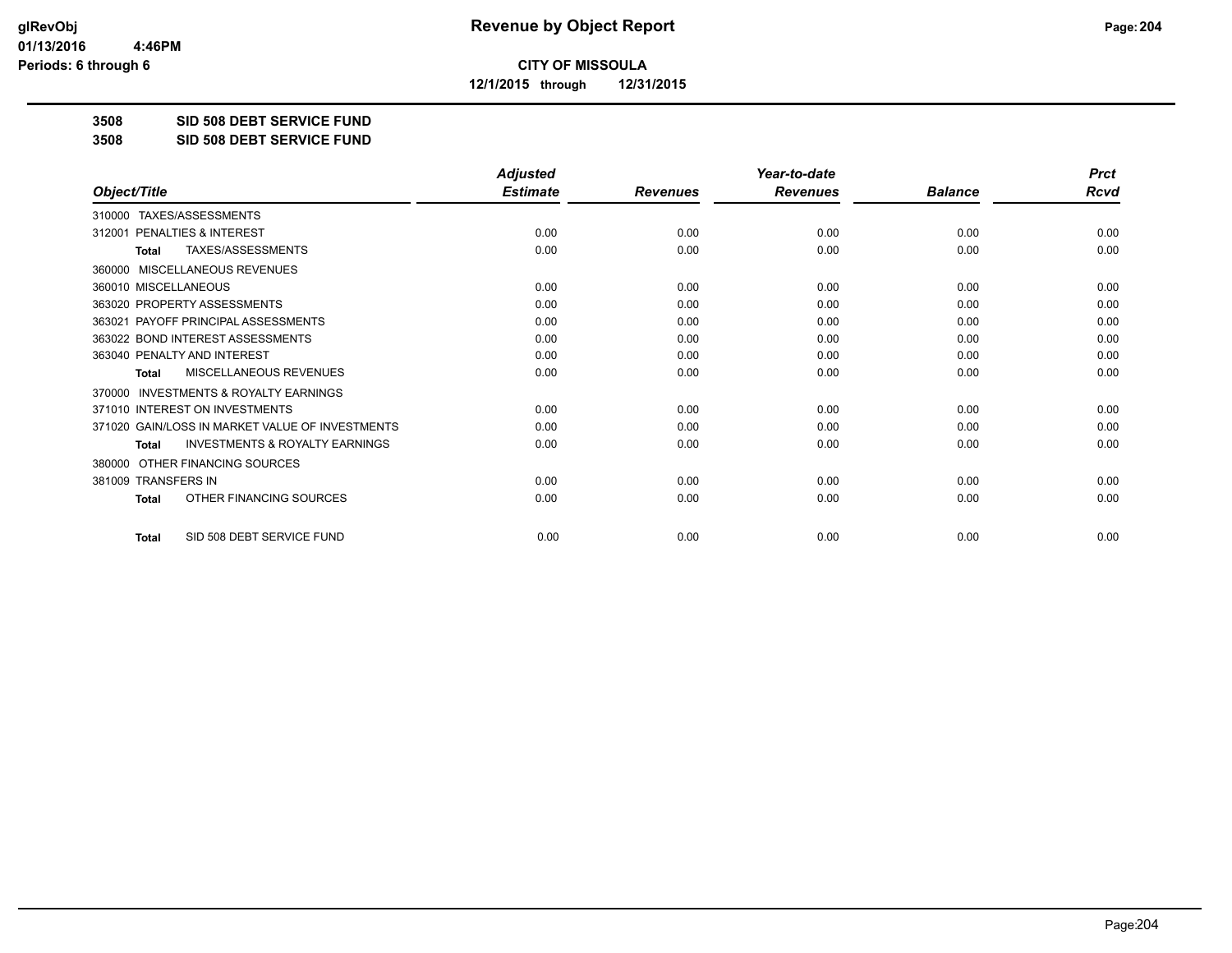**12/1/2015 through 12/31/2015**

### **3508 SID 508 DEBT SERVICE FUND**

|                                                           | <b>Adjusted</b> |                 | Year-to-date    |                | <b>Prct</b> |
|-----------------------------------------------------------|-----------------|-----------------|-----------------|----------------|-------------|
| Object/Title                                              | <b>Estimate</b> | <b>Revenues</b> | <b>Revenues</b> | <b>Balance</b> | <b>Rcvd</b> |
| 310000 TAXES/ASSESSMENTS                                  |                 |                 |                 |                |             |
| PENALTIES & INTEREST<br>312001                            | 0.00            | 0.00            | 0.00            | 0.00           | 0.00        |
| TAXES/ASSESSMENTS<br><b>Total</b>                         | 0.00            | 0.00            | 0.00            | 0.00           | 0.00        |
| 360000 MISCELLANEOUS REVENUES                             |                 |                 |                 |                |             |
| 360010 MISCELLANEOUS                                      | 0.00            | 0.00            | 0.00            | 0.00           | 0.00        |
| 363020 PROPERTY ASSESSMENTS                               | 0.00            | 0.00            | 0.00            | 0.00           | 0.00        |
| 363021 PAYOFF PRINCIPAL ASSESSMENTS                       | 0.00            | 0.00            | 0.00            | 0.00           | 0.00        |
| 363022 BOND INTEREST ASSESSMENTS                          | 0.00            | 0.00            | 0.00            | 0.00           | 0.00        |
| 363040 PENALTY AND INTEREST                               | 0.00            | 0.00            | 0.00            | 0.00           | 0.00        |
| MISCELLANEOUS REVENUES<br><b>Total</b>                    | 0.00            | 0.00            | 0.00            | 0.00           | 0.00        |
| <b>INVESTMENTS &amp; ROYALTY EARNINGS</b><br>370000       |                 |                 |                 |                |             |
| 371010 INTEREST ON INVESTMENTS                            | 0.00            | 0.00            | 0.00            | 0.00           | 0.00        |
| 371020 GAIN/LOSS IN MARKET VALUE OF INVESTMENT            | 0.00            | 0.00            | 0.00            | 0.00           | 0.00        |
| <b>INVESTMENTS &amp; ROYALTY EARNINGS</b><br><b>Total</b> | 0.00            | 0.00            | 0.00            | 0.00           | 0.00        |
| OTHER FINANCING SOURCES<br>380000                         |                 |                 |                 |                |             |
| 381009 TRANSFERS IN                                       | 0.00            | 0.00            | 0.00            | 0.00           | 0.00        |
| OTHER FINANCING SOURCES<br><b>Total</b>                   | 0.00            | 0.00            | 0.00            | 0.00           | 0.00        |
| SID 508 DEBT SERVICE FUND<br><b>Total</b>                 | 0.00            | 0.00            | 0.00            | 0.00           | 0.00        |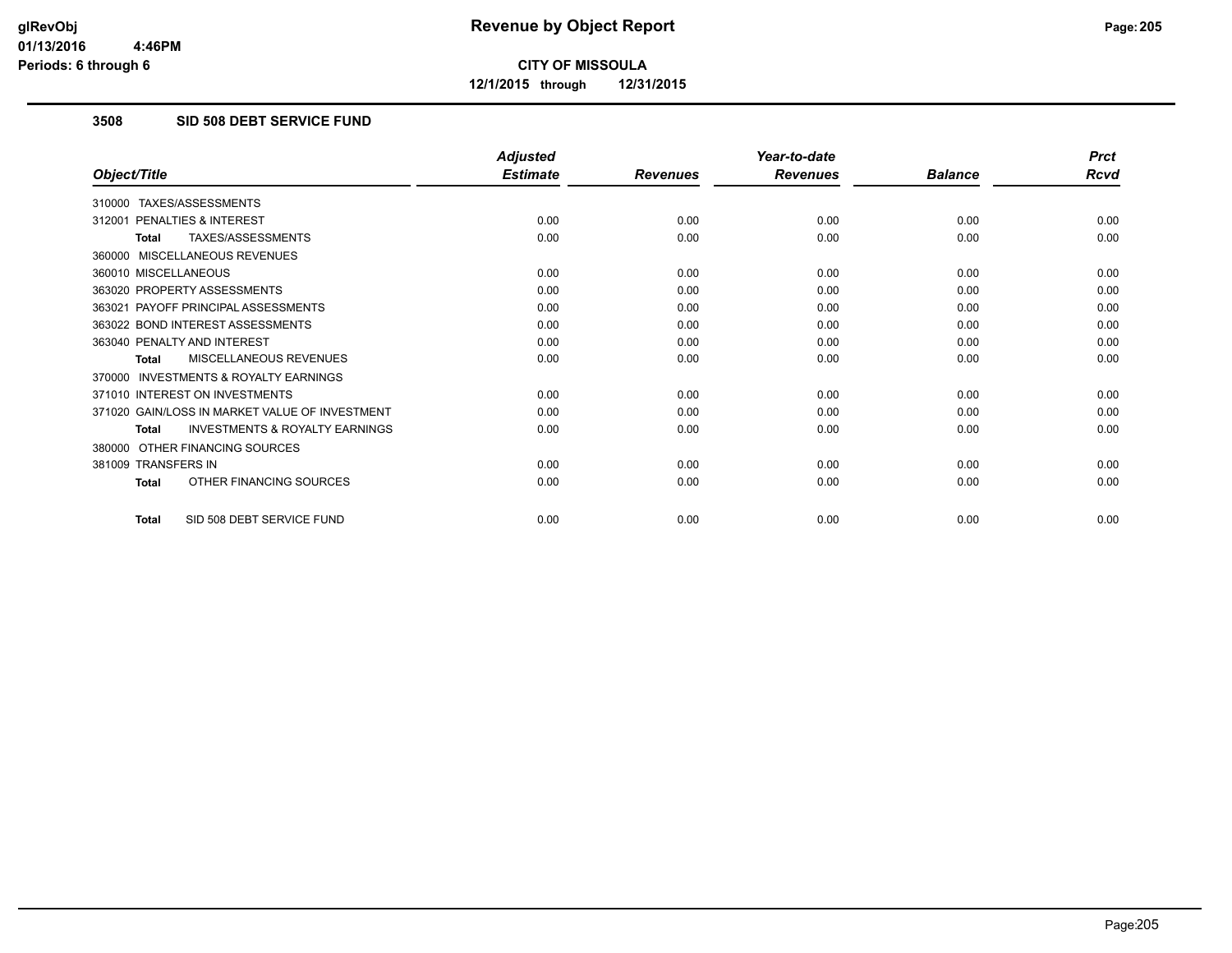**12/1/2015 through 12/31/2015**

#### **3510 SID 510 DEBT SERVICE FUND**

**3510 SID 510 DEBT SERVICE FUND**

|                                                           | <b>Adjusted</b> |                 | Year-to-date    |                | <b>Prct</b> |
|-----------------------------------------------------------|-----------------|-----------------|-----------------|----------------|-------------|
| Object/Title                                              | <b>Estimate</b> | <b>Revenues</b> | <b>Revenues</b> | <b>Balance</b> | <b>Rcvd</b> |
| TAXES/ASSESSMENTS<br>310000                               |                 |                 |                 |                |             |
| 312001 PENALTIES & INTEREST                               | 0.00            | 0.00            | 0.00            | 0.00           | 0.00        |
| TAXES/ASSESSMENTS<br><b>Total</b>                         | 0.00            | 0.00            | 0.00            | 0.00           | 0.00        |
| MISCELLANEOUS REVENUES<br>360000                          |                 |                 |                 |                |             |
| 360010 MISCELLANEOUS                                      | 0.00            | 0.00            | 0.00            | 0.00           | 0.00        |
| 363020 PROPERTY ASSESSMENTS                               | 0.00            | 0.00            | 0.00            | 0.00           | 0.00        |
| 363021 PAYOFF PRINCIPAL ASSESSMENTS                       | 0.00            | 0.00            | 0.00            | 0.00           | 0.00        |
| 363022 BOND INTEREST ASSESSMENTS                          | 0.00            | 0.00            | 0.00            | 0.00           | 0.00        |
| 363040 PENALTY AND INTEREST                               | 0.00            | 0.00            | 0.00            | 0.00           | 0.00        |
| <b>MISCELLANEOUS REVENUES</b><br>Total                    | 0.00            | 0.00            | 0.00            | 0.00           | 0.00        |
| <b>INVESTMENTS &amp; ROYALTY EARNINGS</b><br>370000       |                 |                 |                 |                |             |
| 371010 INTEREST ON INVESTMENTS                            | 0.00            | 0.00            | 0.00            | 0.00           | 0.00        |
| 371020 GAIN/LOSS IN MARKET VALUE OF INVESTMENTS           | 0.00            | 0.00            | 0.00            | 0.00           | 0.00        |
| 371500 INTEREST ON INTERFUND LOAN                         | 0.00            | 0.00            | 0.00            | 0.00           | 0.00        |
| <b>INVESTMENTS &amp; ROYALTY EARNINGS</b><br><b>Total</b> | 0.00            | 0.00            | 0.00            | 0.00           | 0.00        |
| SID 510 DEBT SERVICE FUND<br>Total                        | 0.00            | 0.00            | 0.00            | 0.00           | 0.00        |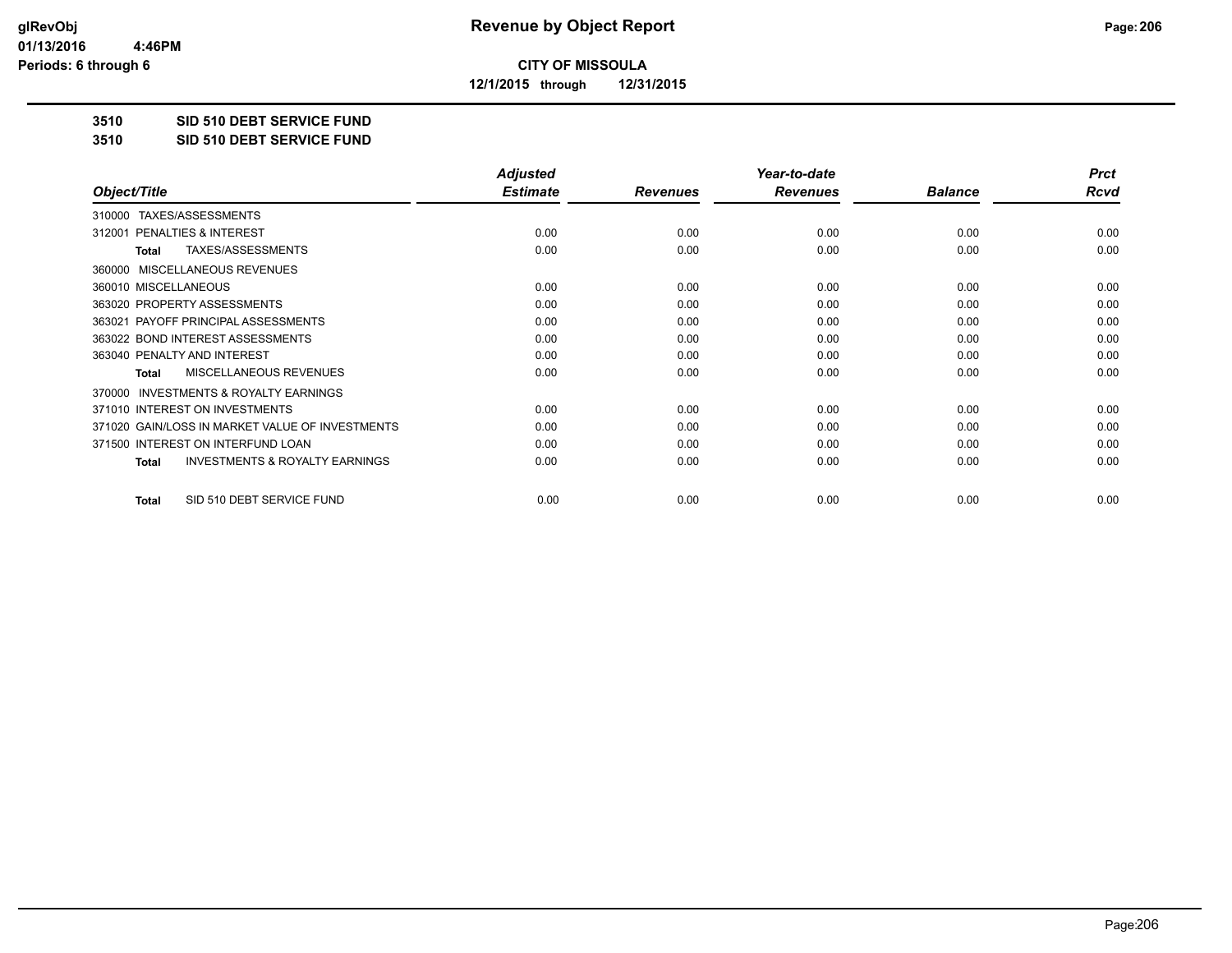**12/1/2015 through 12/31/2015**

### **3510 SID 510 DEBT SERVICE FUND**

|                                                    | <b>Adjusted</b> |                 | Year-to-date    |                | <b>Prct</b> |
|----------------------------------------------------|-----------------|-----------------|-----------------|----------------|-------------|
| Object/Title                                       | <b>Estimate</b> | <b>Revenues</b> | <b>Revenues</b> | <b>Balance</b> | Rcvd        |
| TAXES/ASSESSMENTS<br>310000                        |                 |                 |                 |                |             |
| 312001 PENALTIES & INTEREST                        | 0.00            | 0.00            | 0.00            | 0.00           | 0.00        |
| TAXES/ASSESSMENTS<br>Total                         | 0.00            | 0.00            | 0.00            | 0.00           | 0.00        |
| 360000 MISCELLANEOUS REVENUES                      |                 |                 |                 |                |             |
| 360010 MISCELLANEOUS                               | 0.00            | 0.00            | 0.00            | 0.00           | 0.00        |
| 363020 PROPERTY ASSESSMENTS                        | 0.00            | 0.00            | 0.00            | 0.00           | 0.00        |
| 363021 PAYOFF PRINCIPAL ASSESSMENTS                | 0.00            | 0.00            | 0.00            | 0.00           | 0.00        |
| 363022 BOND INTEREST ASSESSMENTS                   | 0.00            | 0.00            | 0.00            | 0.00           | 0.00        |
| 363040 PENALTY AND INTEREST                        | 0.00            | 0.00            | 0.00            | 0.00           | 0.00        |
| MISCELLANEOUS REVENUES<br>Total                    | 0.00            | 0.00            | 0.00            | 0.00           | 0.00        |
| 370000 INVESTMENTS & ROYALTY EARNINGS              |                 |                 |                 |                |             |
| 371010 INTEREST ON INVESTMENTS                     | 0.00            | 0.00            | 0.00            | 0.00           | 0.00        |
| 371020 GAIN/LOSS IN MARKET VALUE OF INVESTMENT     | 0.00            | 0.00            | 0.00            | 0.00           | 0.00        |
| 371500 INTEREST ON INTERFUND LOAN                  | 0.00            | 0.00            | 0.00            | 0.00           | 0.00        |
| <b>INVESTMENTS &amp; ROYALTY EARNINGS</b><br>Total | 0.00            | 0.00            | 0.00            | 0.00           | 0.00        |
|                                                    |                 |                 |                 |                |             |
| SID 510 DEBT SERVICE FUND<br><b>Total</b>          | 0.00            | 0.00            | 0.00            | 0.00           | 0.00        |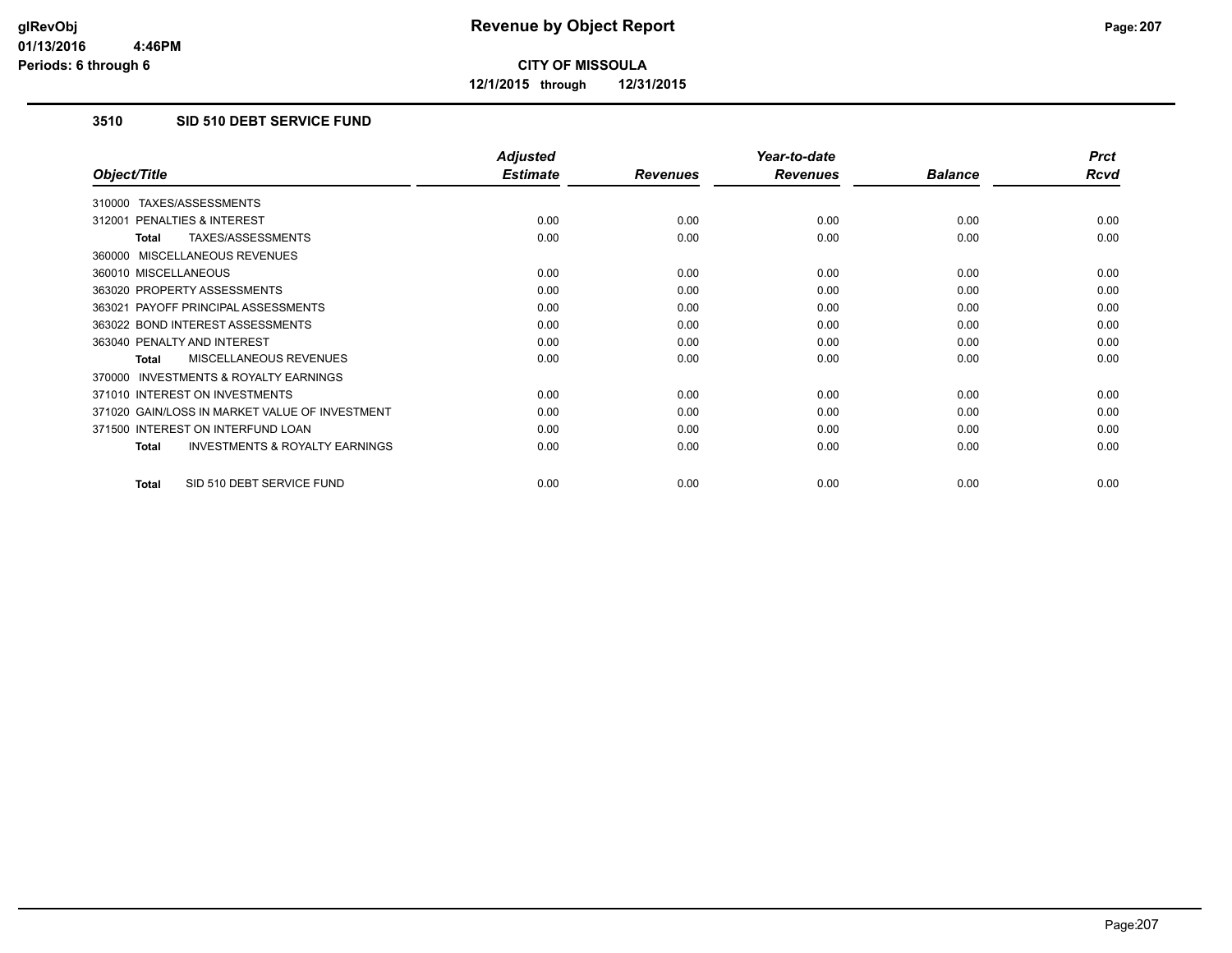**12/1/2015 through 12/31/2015**

#### **3511 SID 511 DEBT SERVICE FUND**

**3511 SID 511 DEBT SERVICE FUND**

|                                                    | <b>Adjusted</b> |                 | Year-to-date    |                | <b>Prct</b> |
|----------------------------------------------------|-----------------|-----------------|-----------------|----------------|-------------|
| Object/Title                                       | <b>Estimate</b> | <b>Revenues</b> | <b>Revenues</b> | <b>Balance</b> | Rcvd        |
| TAXES/ASSESSMENTS<br>310000                        |                 |                 |                 |                |             |
| PENALTIES & INTEREST<br>312001                     | 0.00            | 0.00            | 0.00            | 0.00           | 0.00        |
| TAXES/ASSESSMENTS<br><b>Total</b>                  | 0.00            | 0.00            | 0.00            | 0.00           | 0.00        |
| 360000 MISCELLANEOUS REVENUES                      |                 |                 |                 |                |             |
| 360010 MISCELLANEOUS                               | 0.00            | 0.00            | 0.00            | 0.00           | 0.00        |
| 363020 PROPERTY ASSESSMENTS                        | 0.00            | 0.00            | 0.00            | 0.00           | 0.00        |
| 363021 PAYOFF PRINCIPAL ASSESSMENTS                | 0.00            | 0.00            | 0.00            | 0.00           | 0.00        |
| 363022 BOND INTEREST ASSESSMENTS                   | 0.00            | 0.00            | 0.00            | 0.00           | 0.00        |
| 363040 PENALTY AND INTEREST                        | 0.00            | 0.00            | 0.00            | 0.00           | 0.00        |
| <b>MISCELLANEOUS REVENUES</b><br><b>Total</b>      | 0.00            | 0.00            | 0.00            | 0.00           | 0.00        |
| 370000 INVESTMENTS & ROYALTY EARNINGS              |                 |                 |                 |                |             |
| 371010 INTEREST ON INVESTMENTS                     | 0.00            | 0.00            | 0.00            | 0.00           | 0.00        |
| 371020 GAIN/LOSS IN MARKET VALUE OF INVESTMENTS    | 0.00            | 0.00            | 0.00            | 0.00           | 0.00        |
| <b>INVESTMENTS &amp; ROYALTY EARNINGS</b><br>Total | 0.00            | 0.00            | 0.00            | 0.00           | 0.00        |
| SID 511 DEBT SERVICE FUND<br><b>Total</b>          | 0.00            | 0.00            | 0.00            | 0.00           | 0.00        |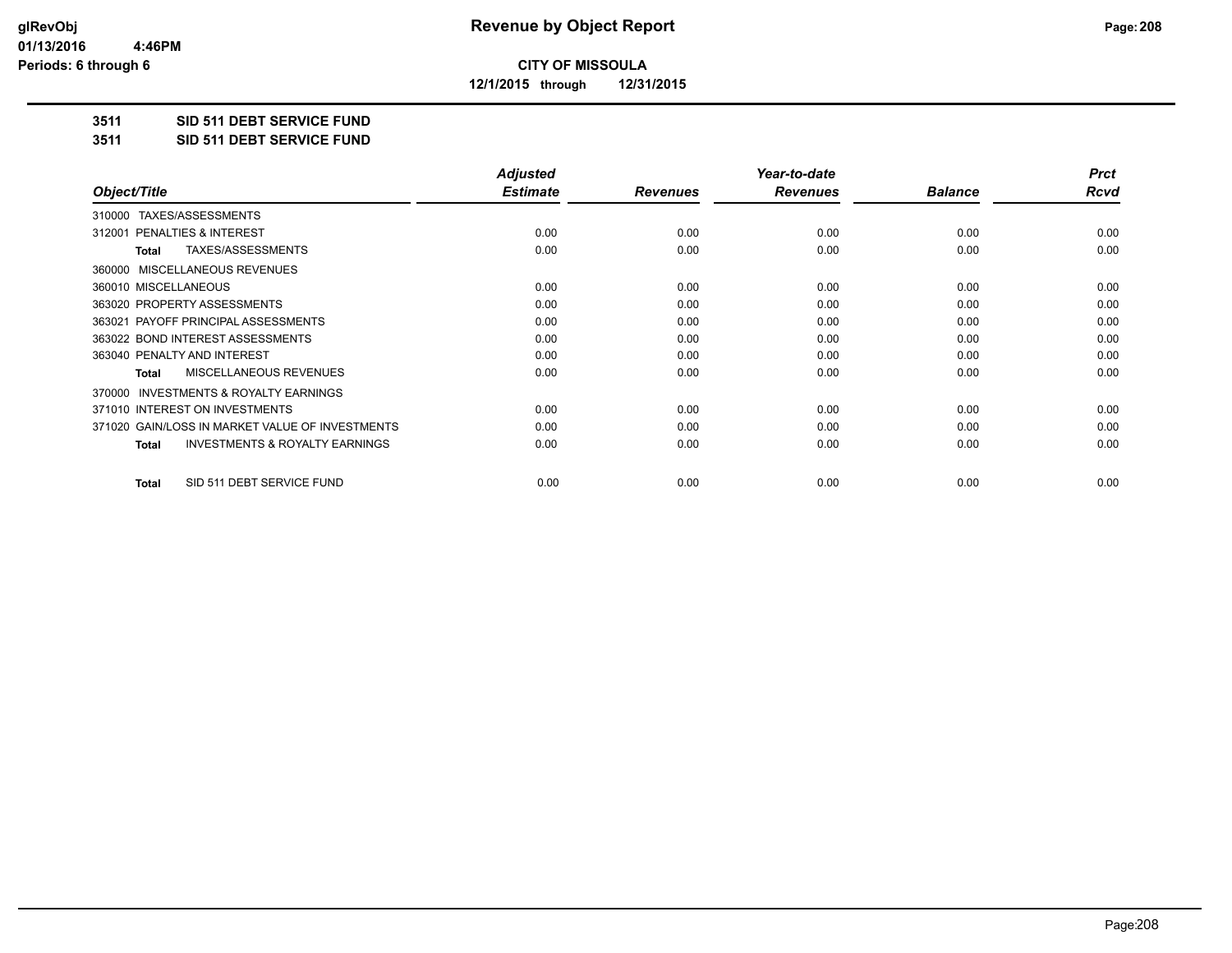**12/1/2015 through 12/31/2015**

### **3511 SID 511 DEBT SERVICE FUND**

|                                                     | <b>Adjusted</b> |                 | Year-to-date    |                | <b>Prct</b> |
|-----------------------------------------------------|-----------------|-----------------|-----------------|----------------|-------------|
| Object/Title                                        | <b>Estimate</b> | <b>Revenues</b> | <b>Revenues</b> | <b>Balance</b> | <b>Rcvd</b> |
| 310000 TAXES/ASSESSMENTS                            |                 |                 |                 |                |             |
| 312001 PENALTIES & INTEREST                         | 0.00            | 0.00            | 0.00            | 0.00           | 0.00        |
| TAXES/ASSESSMENTS<br><b>Total</b>                   | 0.00            | 0.00            | 0.00            | 0.00           | 0.00        |
| 360000 MISCELLANEOUS REVENUES                       |                 |                 |                 |                |             |
| 360010 MISCELLANEOUS                                | 0.00            | 0.00            | 0.00            | 0.00           | 0.00        |
| 363020 PROPERTY ASSESSMENTS                         | 0.00            | 0.00            | 0.00            | 0.00           | 0.00        |
| 363021 PAYOFF PRINCIPAL ASSESSMENTS                 | 0.00            | 0.00            | 0.00            | 0.00           | 0.00        |
| 363022 BOND INTEREST ASSESSMENTS                    | 0.00            | 0.00            | 0.00            | 0.00           | 0.00        |
| 363040 PENALTY AND INTEREST                         | 0.00            | 0.00            | 0.00            | 0.00           | 0.00        |
| <b>MISCELLANEOUS REVENUES</b><br>Total              | 0.00            | 0.00            | 0.00            | 0.00           | 0.00        |
| <b>INVESTMENTS &amp; ROYALTY EARNINGS</b><br>370000 |                 |                 |                 |                |             |
| 371010 INTEREST ON INVESTMENTS                      | 0.00            | 0.00            | 0.00            | 0.00           | 0.00        |
| 371020 GAIN/LOSS IN MARKET VALUE OF INVESTMENT      | 0.00            | 0.00            | 0.00            | 0.00           | 0.00        |
| <b>INVESTMENTS &amp; ROYALTY EARNINGS</b><br>Total  | 0.00            | 0.00            | 0.00            | 0.00           | 0.00        |
| SID 511 DEBT SERVICE FUND<br><b>Total</b>           | 0.00            | 0.00            | 0.00            | 0.00           | 0.00        |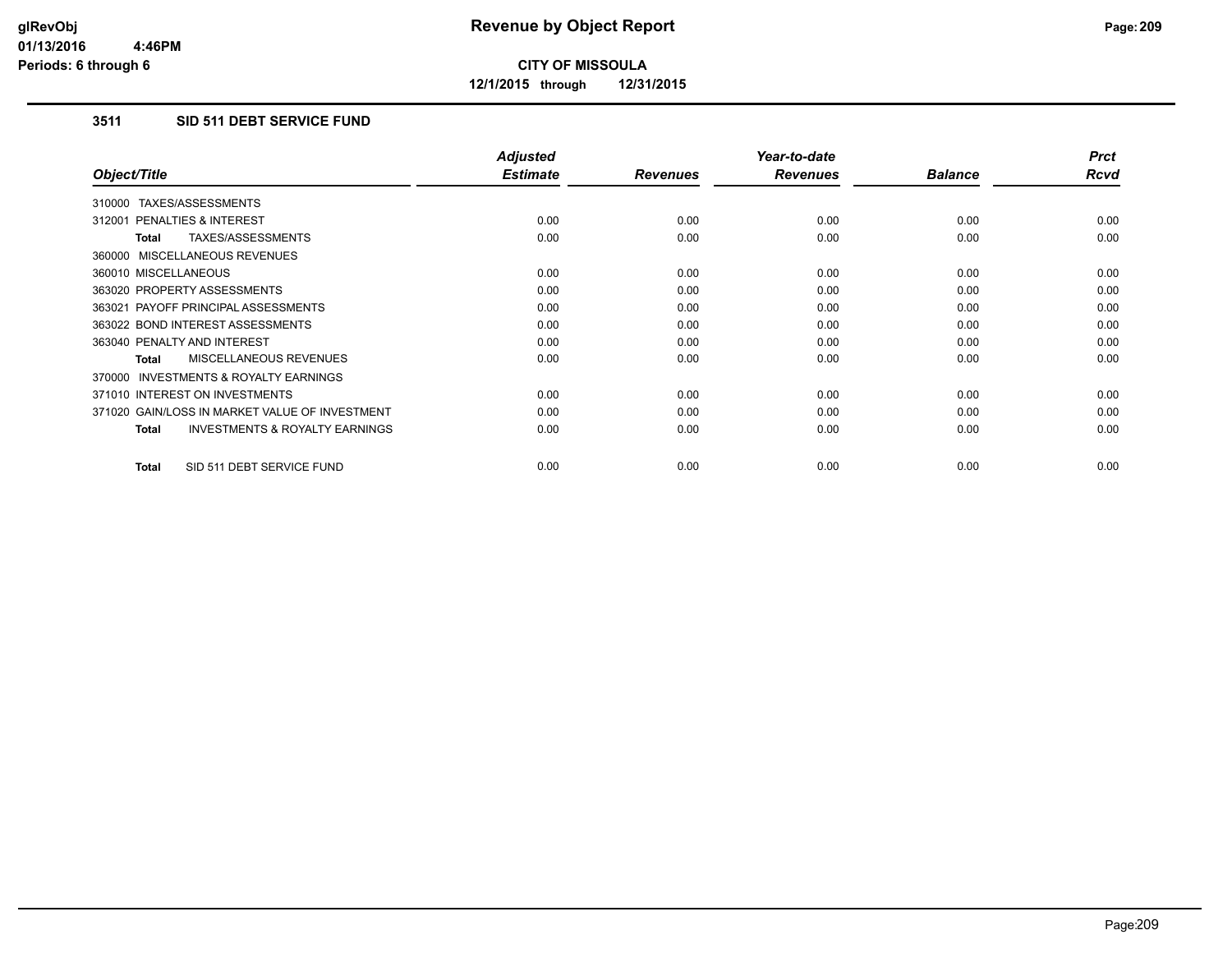**12/1/2015 through 12/31/2015**

#### **3512 SID 512 DEBT SERVICE FUND**

**3512 SID 512 DEBT SERVICE FUND**

|                                                     | <b>Adjusted</b> |                 | Year-to-date    |                | <b>Prct</b> |
|-----------------------------------------------------|-----------------|-----------------|-----------------|----------------|-------------|
| Object/Title                                        | <b>Estimate</b> | <b>Revenues</b> | <b>Revenues</b> | <b>Balance</b> | <b>Rcvd</b> |
| TAXES/ASSESSMENTS<br>310000                         |                 |                 |                 |                |             |
| <b>PENALTIES &amp; INTEREST</b><br>312001           | 0.00            | 0.00            | 0.00            | 0.00           | 0.00        |
| <b>TAXES/ASSESSMENTS</b><br><b>Total</b>            | 0.00            | 0.00            | 0.00            | 0.00           | 0.00        |
| MISCELLANEOUS REVENUES<br>360000                    |                 |                 |                 |                |             |
| 360010 MISCELLANEOUS                                | 0.00            | 0.00            | 0.00            | 0.00           | 0.00        |
| 363020 PROPERTY ASSESSMENTS                         | 33,355.00       | 44,354.23       | 44,322.50       | $-10,967.50$   | 132.88      |
| 363021 PAYOFF PRINCIPAL ASSESSMENTS                 | 0.00            | 0.00            | 241.07          | $-241.07$      | 0.00        |
| 363022 BOND INTEREST ASSESSMENTS                    | 0.00            | 0.00            | 0.00            | 0.00           | 0.00        |
| 363040 PENALTY AND INTEREST                         | 0.00            | 0.15            | 31.88           | $-31.88$       | 0.00        |
| MISCELLANEOUS REVENUES<br>Total                     | 33,355.00       | 44,354.38       | 44,595.45       | $-11,240.45$   | 133.70      |
| <b>INVESTMENTS &amp; ROYALTY EARNINGS</b><br>370000 |                 |                 |                 |                |             |
| 371010 INTEREST ON INVESTMENTS                      | 0.00            | 0.00            | 0.00            | 0.00           | 0.00        |
| 371020 GAIN/LOSS IN MARKET VALUE OF INVESTMENTS     | 0.00            | 0.00            | 0.00            | 0.00           | 0.00        |
| 371500 INTEREST ON INTERFUND LOAN                   | 0.00            | 0.00            | 0.00            | 0.00           | 0.00        |
| <b>INVESTMENTS &amp; ROYALTY EARNINGS</b><br>Total  | 0.00            | 0.00            | 0.00            | 0.00           | 0.00        |
| SID 512 DEBT SERVICE FUND<br><b>Total</b>           | 33,355.00       | 44,354.38       | 44,595.45       | $-11,240.45$   | 133.70      |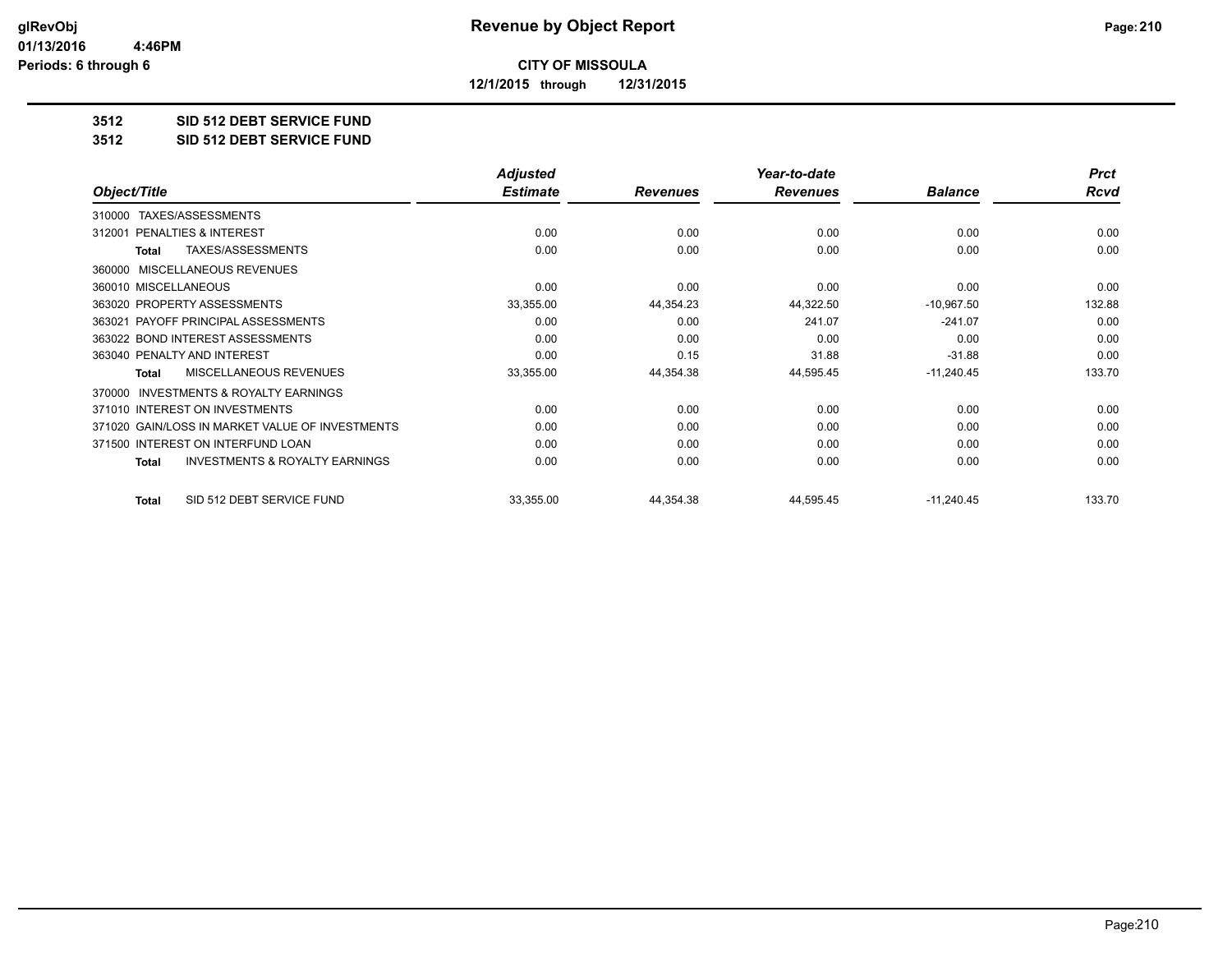**12/1/2015 through 12/31/2015**

### **3512 SID 512 DEBT SERVICE FUND**

|                                                    | <b>Adjusted</b> |                 | Year-to-date    |                | <b>Prct</b> |
|----------------------------------------------------|-----------------|-----------------|-----------------|----------------|-------------|
| Object/Title                                       | <b>Estimate</b> | <b>Revenues</b> | <b>Revenues</b> | <b>Balance</b> | Rcvd        |
| TAXES/ASSESSMENTS<br>310000                        |                 |                 |                 |                |             |
| <b>PENALTIES &amp; INTEREST</b><br>312001          | 0.00            | 0.00            | 0.00            | 0.00           | 0.00        |
| TAXES/ASSESSMENTS<br><b>Total</b>                  | 0.00            | 0.00            | 0.00            | 0.00           | 0.00        |
| 360000 MISCELLANEOUS REVENUES                      |                 |                 |                 |                |             |
| 360010 MISCELLANEOUS                               | 0.00            | 0.00            | 0.00            | 0.00           | 0.00        |
| 363020 PROPERTY ASSESSMENTS                        | 33,355.00       | 44,354.23       | 44,322.50       | $-10,967.50$   | 132.88      |
| 363021 PAYOFF PRINCIPAL ASSESSMENTS                | 0.00            | 0.00            | 241.07          | $-241.07$      | 0.00        |
| 363022 BOND INTEREST ASSESSMENTS                   | 0.00            | 0.00            | 0.00            | 0.00           | 0.00        |
| 363040 PENALTY AND INTEREST                        | 0.00            | 0.15            | 31.88           | $-31.88$       | 0.00        |
| <b>MISCELLANEOUS REVENUES</b><br><b>Total</b>      | 33,355.00       | 44,354.38       | 44,595.45       | $-11,240.45$   | 133.70      |
| 370000 INVESTMENTS & ROYALTY EARNINGS              |                 |                 |                 |                |             |
| 371010 INTEREST ON INVESTMENTS                     | 0.00            | 0.00            | 0.00            | 0.00           | 0.00        |
| 371020 GAIN/LOSS IN MARKET VALUE OF INVESTMENT     | 0.00            | 0.00            | 0.00            | 0.00           | 0.00        |
| 371500 INTEREST ON INTERFUND LOAN                  | 0.00            | 0.00            | 0.00            | 0.00           | 0.00        |
| <b>INVESTMENTS &amp; ROYALTY EARNINGS</b><br>Total | 0.00            | 0.00            | 0.00            | 0.00           | 0.00        |
| SID 512 DEBT SERVICE FUND<br>Total                 | 33,355.00       | 44,354.38       | 44,595.45       | $-11,240.45$   | 133.70      |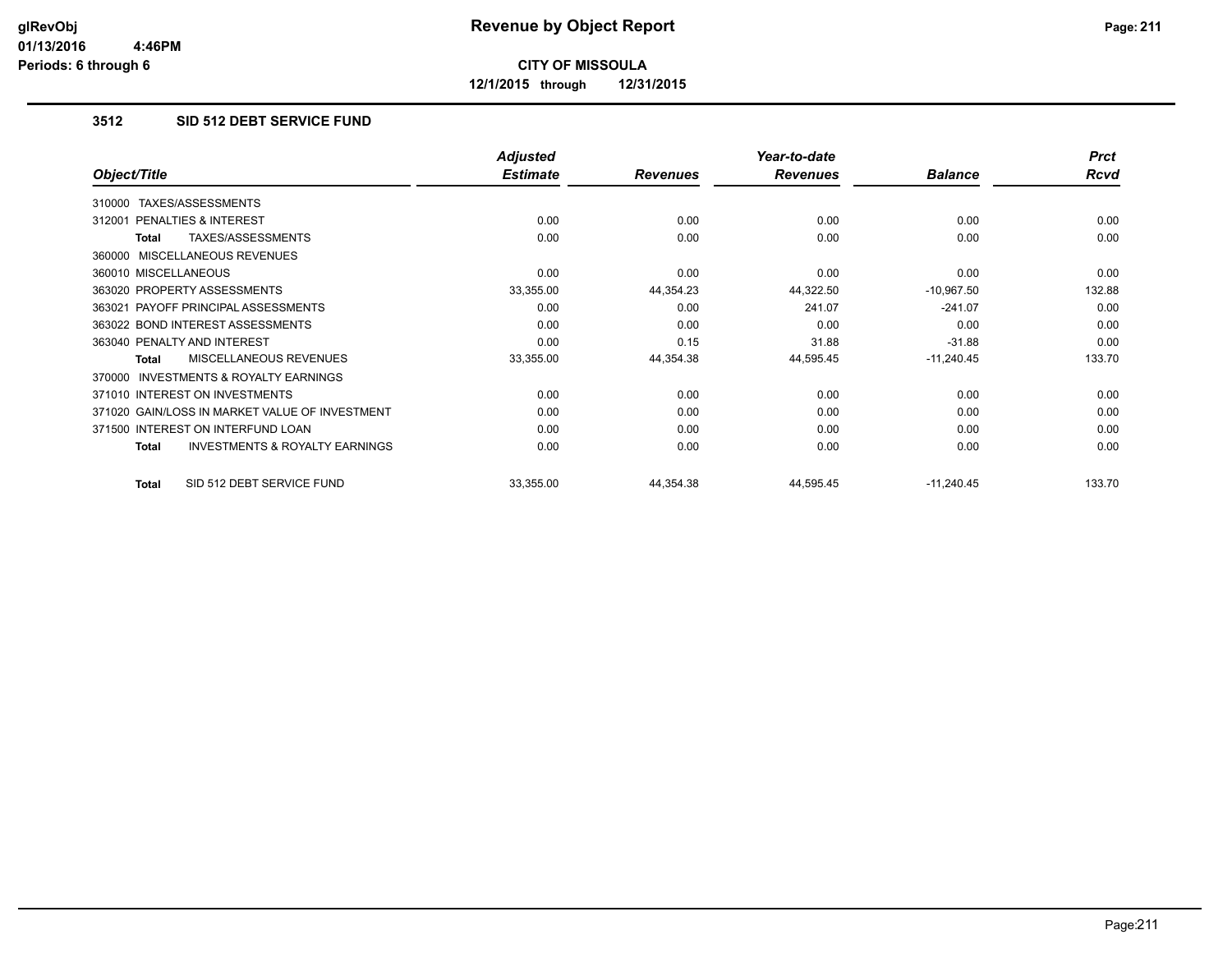**12/1/2015 through 12/31/2015**

#### **3513 SID 513 DEBT SERVICE FUND**

**3513 SID 513 DEBT SERVICE FUND**

|                                                           | <b>Adjusted</b> |                 | Year-to-date    |                | <b>Prct</b> |
|-----------------------------------------------------------|-----------------|-----------------|-----------------|----------------|-------------|
| Object/Title                                              | <b>Estimate</b> | <b>Revenues</b> | <b>Revenues</b> | <b>Balance</b> | <b>Rcvd</b> |
| TAXES/ASSESSMENTS<br>310000                               |                 |                 |                 |                |             |
| 312001 PENALTIES & INTEREST                               | 0.00            | 0.00            | 0.00            | 0.00           | 0.00        |
| TAXES/ASSESSMENTS<br><b>Total</b>                         | 0.00            | 0.00            | 0.00            | 0.00           | 0.00        |
| MISCELLANEOUS REVENUES<br>360000                          |                 |                 |                 |                |             |
| 360010 MISCELLANEOUS                                      | 0.00            | 0.00            | 0.00            | 0.00           | 0.00        |
| 363020 PROPERTY ASSESSMENTS                               | 0.00            | 0.00            | 0.00            | 0.00           | 0.00        |
| 363021 PAYOFF PRINCIPAL ASSESSMENTS                       | 0.00            | 0.00            | 0.00            | 0.00           | 0.00        |
| 363022 BOND INTEREST ASSESSMENTS                          | 0.00            | 0.00            | 0.00            | 0.00           | 0.00        |
| 363040 PENALTY AND INTEREST                               | 0.00            | 0.00            | 0.00            | 0.00           | 0.00        |
| <b>MISCELLANEOUS REVENUES</b><br><b>Total</b>             | 0.00            | 0.00            | 0.00            | 0.00           | 0.00        |
| <b>INVESTMENTS &amp; ROYALTY EARNINGS</b><br>370000       |                 |                 |                 |                |             |
| 371010 INTEREST ON INVESTMENTS                            | 0.00            | 0.00            | 0.00            | 0.00           | 0.00        |
| 371020 GAIN/LOSS IN MARKET VALUE OF INVESTMENTS           | 0.00            | 0.00            | 0.00            | 0.00           | 0.00        |
| <b>INVESTMENTS &amp; ROYALTY EARNINGS</b><br><b>Total</b> | 0.00            | 0.00            | 0.00            | 0.00           | 0.00        |
| OTHER FINANCING SOURCES<br>380000                         |                 |                 |                 |                |             |
| 381009 TRANSFERS IN                                       | 0.00            | 0.00            | 0.00            | 0.00           | 0.00        |
| OTHER FINANCING SOURCES<br>Total                          | 0.00            | 0.00            | 0.00            | 0.00           | 0.00        |
| SID 513 DEBT SERVICE FUND<br><b>Total</b>                 | 0.00            | 0.00            | 0.00            | 0.00           | 0.00        |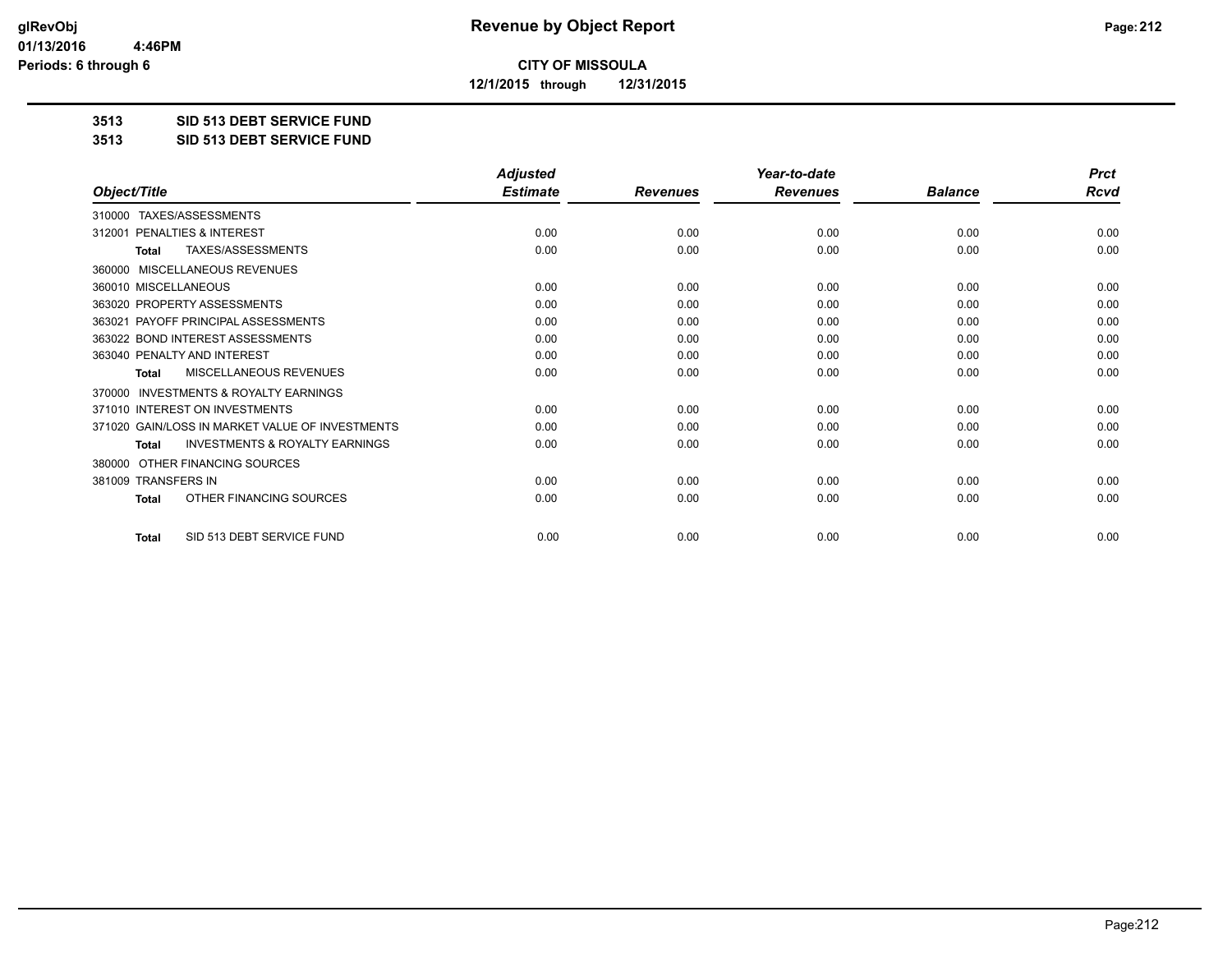**12/1/2015 through 12/31/2015**

### **3513 SID 513 DEBT SERVICE FUND**

|                                                           | <b>Adjusted</b> |                 | Year-to-date    |                | <b>Prct</b> |
|-----------------------------------------------------------|-----------------|-----------------|-----------------|----------------|-------------|
| Object/Title                                              | <b>Estimate</b> | <b>Revenues</b> | <b>Revenues</b> | <b>Balance</b> | <b>Rcvd</b> |
| 310000 TAXES/ASSESSMENTS                                  |                 |                 |                 |                |             |
| PENALTIES & INTEREST<br>312001                            | 0.00            | 0.00            | 0.00            | 0.00           | 0.00        |
| TAXES/ASSESSMENTS<br><b>Total</b>                         | 0.00            | 0.00            | 0.00            | 0.00           | 0.00        |
| 360000 MISCELLANEOUS REVENUES                             |                 |                 |                 |                |             |
| 360010 MISCELLANEOUS                                      | 0.00            | 0.00            | 0.00            | 0.00           | 0.00        |
| 363020 PROPERTY ASSESSMENTS                               | 0.00            | 0.00            | 0.00            | 0.00           | 0.00        |
| 363021 PAYOFF PRINCIPAL ASSESSMENTS                       | 0.00            | 0.00            | 0.00            | 0.00           | 0.00        |
| 363022 BOND INTEREST ASSESSMENTS                          | 0.00            | 0.00            | 0.00            | 0.00           | 0.00        |
| 363040 PENALTY AND INTEREST                               | 0.00            | 0.00            | 0.00            | 0.00           | 0.00        |
| MISCELLANEOUS REVENUES<br><b>Total</b>                    | 0.00            | 0.00            | 0.00            | 0.00           | 0.00        |
| <b>INVESTMENTS &amp; ROYALTY EARNINGS</b><br>370000       |                 |                 |                 |                |             |
| 371010 INTEREST ON INVESTMENTS                            | 0.00            | 0.00            | 0.00            | 0.00           | 0.00        |
| 371020 GAIN/LOSS IN MARKET VALUE OF INVESTMENT            | 0.00            | 0.00            | 0.00            | 0.00           | 0.00        |
| <b>INVESTMENTS &amp; ROYALTY EARNINGS</b><br><b>Total</b> | 0.00            | 0.00            | 0.00            | 0.00           | 0.00        |
| 380000 OTHER FINANCING SOURCES                            |                 |                 |                 |                |             |
| 381009 TRANSFERS IN                                       | 0.00            | 0.00            | 0.00            | 0.00           | 0.00        |
| OTHER FINANCING SOURCES<br><b>Total</b>                   | 0.00            | 0.00            | 0.00            | 0.00           | 0.00        |
| SID 513 DEBT SERVICE FUND<br><b>Total</b>                 | 0.00            | 0.00            | 0.00            | 0.00           | 0.00        |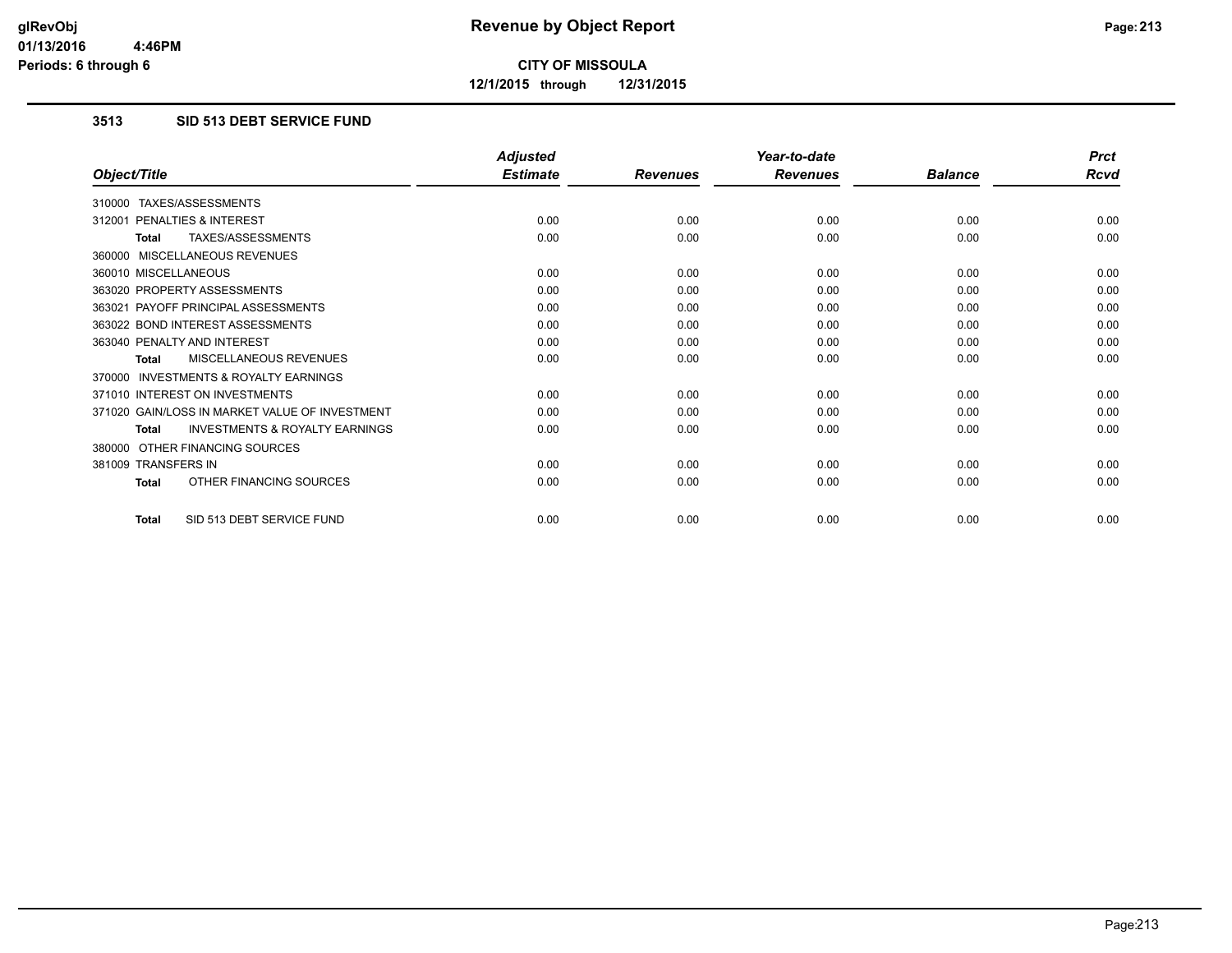**12/1/2015 through 12/31/2015**

#### **3514 SID 514 DEBT SERVICE FUND**

**3514 SID 514 DEBT SERVICE FUND**

|                                                           | <b>Adjusted</b> |                 | Year-to-date    |                | <b>Prct</b> |
|-----------------------------------------------------------|-----------------|-----------------|-----------------|----------------|-------------|
| Object/Title                                              | <b>Estimate</b> | <b>Revenues</b> | <b>Revenues</b> | <b>Balance</b> | <b>Rcvd</b> |
| 310000 TAXES/ASSESSMENTS                                  |                 |                 |                 |                |             |
| PENALTIES & INTEREST<br>312001                            | 0.00            | 0.00            | 0.00            | 0.00           | 0.00        |
| <b>TAXES/ASSESSMENTS</b><br><b>Total</b>                  | 0.00            | 0.00            | 0.00            | 0.00           | 0.00        |
| MISCELLANEOUS REVENUES<br>360000                          |                 |                 |                 |                |             |
| 360010 MISCELLANEOUS                                      | 0.00            | 0.00            | 0.00            | 0.00           | 0.00        |
| 363020 PROPERTY ASSESSMENTS                               | 0.00            | 0.00            | 0.00            | 0.00           | 0.00        |
| 363021 PAYOFF PRINCIPAL ASSESSMENTS                       | 0.00            | 0.00            | 0.00            | 0.00           | 0.00        |
| 363022 BOND INTEREST ASSESSMENTS                          | 0.00            | 0.00            | 0.00            | 0.00           | 0.00        |
| 363040 PENALTY AND INTEREST                               | 0.00            | 0.00            | 0.00            | 0.00           | 0.00        |
| MISCELLANEOUS REVENUES<br>Total                           | 0.00            | 0.00            | 0.00            | 0.00           | 0.00        |
| INVESTMENTS & ROYALTY EARNINGS<br>370000                  |                 |                 |                 |                |             |
| 371010 INTEREST ON INVESTMENTS                            | 0.00            | 0.00            | 0.00            | 0.00           | 0.00        |
| 371020 GAIN/LOSS IN MARKET VALUE OF INVESTMENTS           | 0.00            | 0.00            | 0.00            | 0.00           | 0.00        |
| <b>INVESTMENTS &amp; ROYALTY EARNINGS</b><br><b>Total</b> | 0.00            | 0.00            | 0.00            | 0.00           | 0.00        |
| OTHER FINANCING SOURCES<br>380000                         |                 |                 |                 |                |             |
| 383042 TRANSFERS FROM OTHER FUNDS                         | 0.00            | 0.00            | 0.00            | 0.00           | 0.00        |
| OTHER FINANCING SOURCES<br><b>Total</b>                   | 0.00            | 0.00            | 0.00            | 0.00           | 0.00        |
| SID 514 DEBT SERVICE FUND<br><b>Total</b>                 | 0.00            | 0.00            | 0.00            | 0.00           | 0.00        |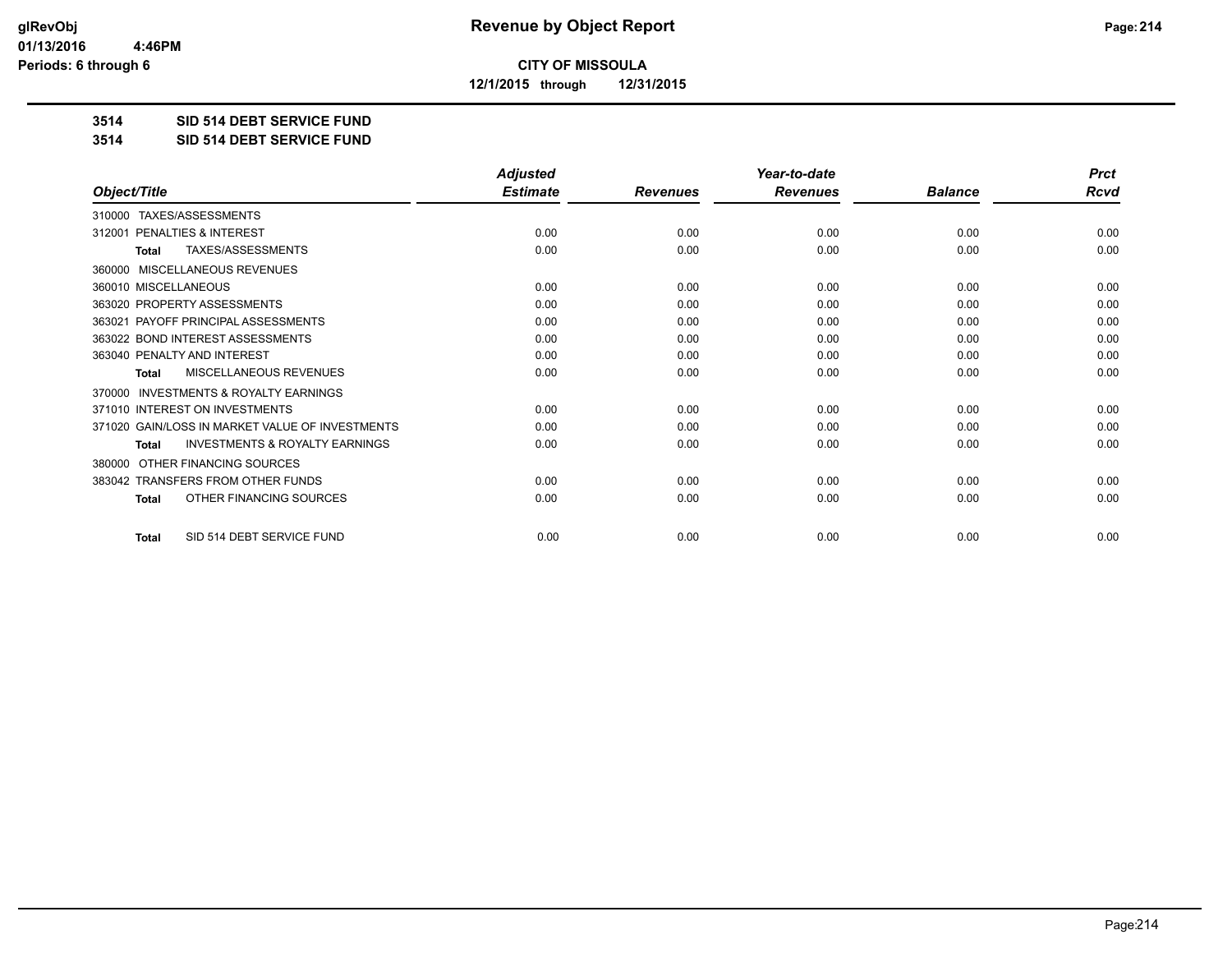**12/1/2015 through 12/31/2015**

### **3514 SID 514 DEBT SERVICE FUND**

|                                                           | <b>Adjusted</b> |                 | Year-to-date    |                | <b>Prct</b> |
|-----------------------------------------------------------|-----------------|-----------------|-----------------|----------------|-------------|
| Object/Title                                              | <b>Estimate</b> | <b>Revenues</b> | <b>Revenues</b> | <b>Balance</b> | <b>Rcvd</b> |
| 310000 TAXES/ASSESSMENTS                                  |                 |                 |                 |                |             |
| PENALTIES & INTEREST<br>312001                            | 0.00            | 0.00            | 0.00            | 0.00           | 0.00        |
| TAXES/ASSESSMENTS<br><b>Total</b>                         | 0.00            | 0.00            | 0.00            | 0.00           | 0.00        |
| 360000 MISCELLANEOUS REVENUES                             |                 |                 |                 |                |             |
| 360010 MISCELLANEOUS                                      | 0.00            | 0.00            | 0.00            | 0.00           | 0.00        |
| 363020 PROPERTY ASSESSMENTS                               | 0.00            | 0.00            | 0.00            | 0.00           | 0.00        |
| 363021 PAYOFF PRINCIPAL ASSESSMENTS                       | 0.00            | 0.00            | 0.00            | 0.00           | 0.00        |
| 363022 BOND INTEREST ASSESSMENTS                          | 0.00            | 0.00            | 0.00            | 0.00           | 0.00        |
| 363040 PENALTY AND INTEREST                               | 0.00            | 0.00            | 0.00            | 0.00           | 0.00        |
| MISCELLANEOUS REVENUES<br><b>Total</b>                    | 0.00            | 0.00            | 0.00            | 0.00           | 0.00        |
| <b>INVESTMENTS &amp; ROYALTY EARNINGS</b><br>370000       |                 |                 |                 |                |             |
| 371010 INTEREST ON INVESTMENTS                            | 0.00            | 0.00            | 0.00            | 0.00           | 0.00        |
| 371020 GAIN/LOSS IN MARKET VALUE OF INVESTMENT            | 0.00            | 0.00            | 0.00            | 0.00           | 0.00        |
| <b>INVESTMENTS &amp; ROYALTY EARNINGS</b><br><b>Total</b> | 0.00            | 0.00            | 0.00            | 0.00           | 0.00        |
| OTHER FINANCING SOURCES<br>380000                         |                 |                 |                 |                |             |
| 383042 TRANSFERS FROM OTHER FUNDS                         | 0.00            | 0.00            | 0.00            | 0.00           | 0.00        |
| OTHER FINANCING SOURCES<br><b>Total</b>                   | 0.00            | 0.00            | 0.00            | 0.00           | 0.00        |
| SID 514 DEBT SERVICE FUND<br><b>Total</b>                 | 0.00            | 0.00            | 0.00            | 0.00           | 0.00        |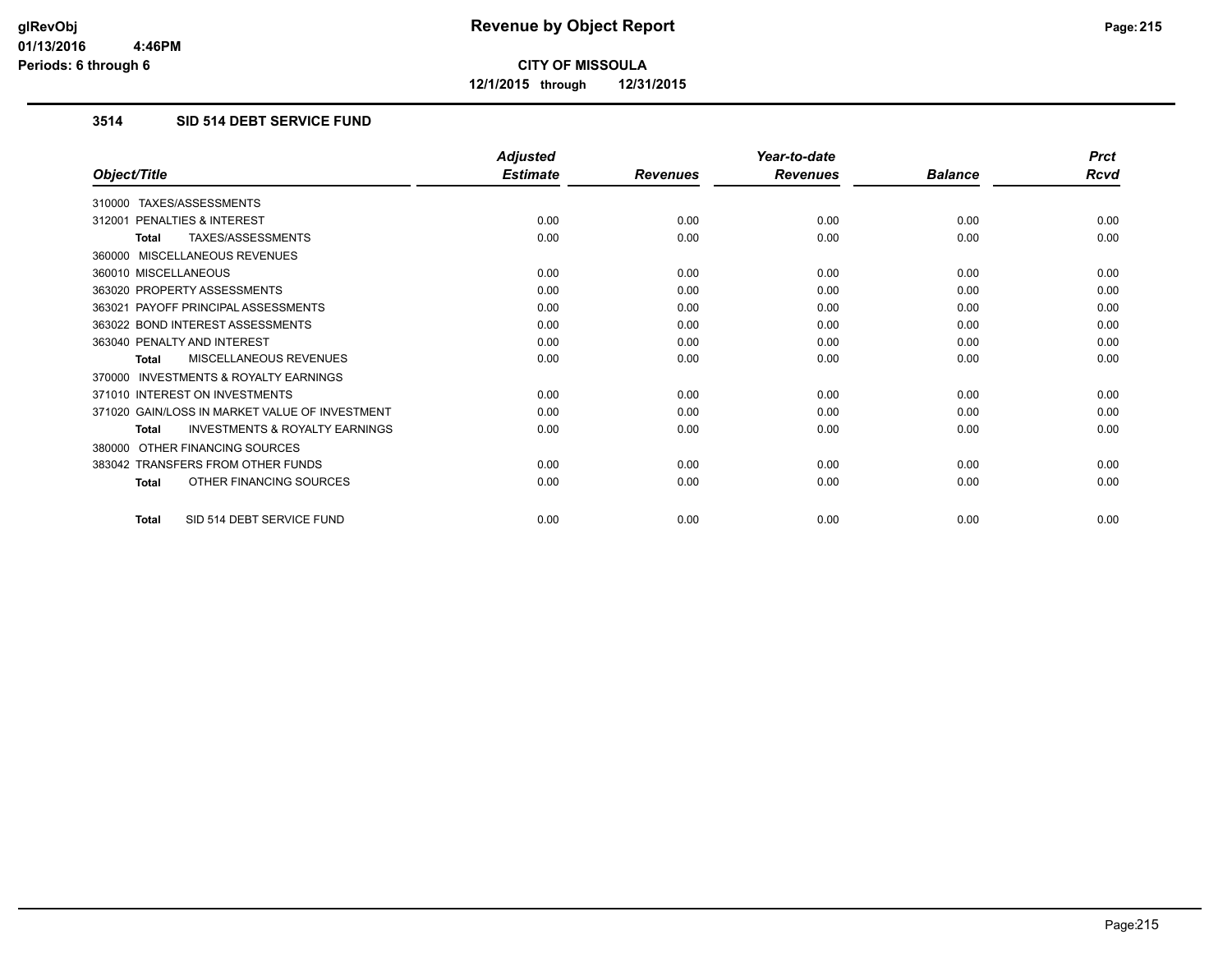**12/1/2015 through 12/31/2015**

#### **3515 SID 515 DEBT SERVICE FUND**

**3515 SID 515 DEBT SERVICE FUND**

|                                                           | <b>Adjusted</b> |                 | Year-to-date    |                | <b>Prct</b> |
|-----------------------------------------------------------|-----------------|-----------------|-----------------|----------------|-------------|
| Object/Title                                              | <b>Estimate</b> | <b>Revenues</b> | <b>Revenues</b> | <b>Balance</b> | Rcvd        |
| TAXES/ASSESSMENTS<br>310000                               |                 |                 |                 |                |             |
| PENALTIES & INTEREST<br>312001                            | 0.00            | 0.00            | 0.00            | 0.00           | 0.00        |
| TAXES/ASSESSMENTS<br>Total                                | 0.00            | 0.00            | 0.00            | 0.00           | 0.00        |
| MISCELLANEOUS REVENUES<br>360000                          |                 |                 |                 |                |             |
| 363020 PROPERTY ASSESSMENTS                               | 0.00            | 0.00            | 0.00            | 0.00           | 0.00        |
| PAYOFF PRINCIPAL ASSESSMENTS<br>363021                    | 0.00            | 0.00            | 0.00            | 0.00           | 0.00        |
| 363022 BOND INTEREST ASSESSMENTS                          | 0.00            | 0.00            | 0.00            | 0.00           | 0.00        |
| 363040 PENALTY AND INTEREST                               | 0.00            | 0.00            | 0.00            | 0.00           | 0.00        |
| MISCELLANEOUS REVENUES<br><b>Total</b>                    | 0.00            | 0.00            | 0.00            | 0.00           | 0.00        |
| <b>INVESTMENTS &amp; ROYALTY EARNINGS</b><br>370000       |                 |                 |                 |                |             |
| 371010 INTEREST ON INVESTMENTS                            | 0.00            | 0.00            | 0.00            | 0.00           | 0.00        |
| 371020 GAIN/LOSS IN MARKET VALUE OF INVESTMENTS           | 0.00            | 0.00            | 0.00            | 0.00           | 0.00        |
| <b>INVESTMENTS &amp; ROYALTY EARNINGS</b><br><b>Total</b> | 0.00            | 0.00            | 0.00            | 0.00           | 0.00        |
| OTHER FINANCING SOURCES<br>380000                         |                 |                 |                 |                |             |
| 383042 TRANSFERS FROM OTHER FUNDS                         | 0.00            | 0.00            | 0.00            | 0.00           | 0.00        |
| OTHER FINANCING SOURCES<br><b>Total</b>                   | 0.00            | 0.00            | 0.00            | 0.00           | 0.00        |
| SID 515 DEBT SERVICE FUND<br><b>Total</b>                 | 0.00            | 0.00            | 0.00            | 0.00           | 0.00        |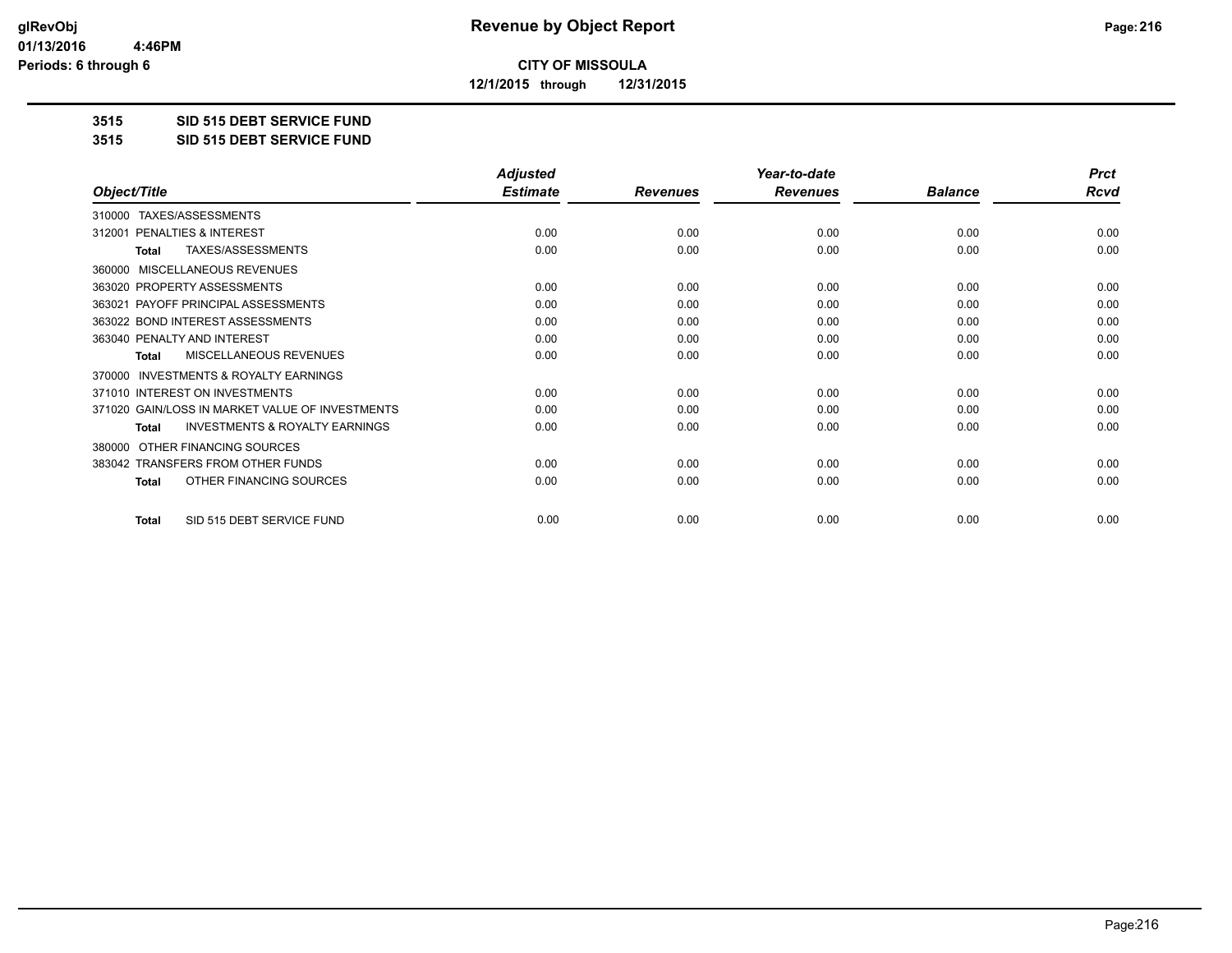**12/1/2015 through 12/31/2015**

### **3515 SID 515 DEBT SERVICE FUND**

|                                                           | <b>Adjusted</b> |                 | Year-to-date    |                | <b>Prct</b> |
|-----------------------------------------------------------|-----------------|-----------------|-----------------|----------------|-------------|
| Object/Title                                              | <b>Estimate</b> | <b>Revenues</b> | <b>Revenues</b> | <b>Balance</b> | <b>Rcvd</b> |
| TAXES/ASSESSMENTS<br>310000                               |                 |                 |                 |                |             |
| PENALTIES & INTEREST<br>312001                            | 0.00            | 0.00            | 0.00            | 0.00           | 0.00        |
| TAXES/ASSESSMENTS<br><b>Total</b>                         | 0.00            | 0.00            | 0.00            | 0.00           | 0.00        |
| 360000 MISCELLANEOUS REVENUES                             |                 |                 |                 |                |             |
| 363020 PROPERTY ASSESSMENTS                               | 0.00            | 0.00            | 0.00            | 0.00           | 0.00        |
| 363021 PAYOFF PRINCIPAL ASSESSMENTS                       | 0.00            | 0.00            | 0.00            | 0.00           | 0.00        |
| 363022 BOND INTEREST ASSESSMENTS                          | 0.00            | 0.00            | 0.00            | 0.00           | 0.00        |
| 363040 PENALTY AND INTEREST                               | 0.00            | 0.00            | 0.00            | 0.00           | 0.00        |
| MISCELLANEOUS REVENUES<br><b>Total</b>                    | 0.00            | 0.00            | 0.00            | 0.00           | 0.00        |
| <b>INVESTMENTS &amp; ROYALTY EARNINGS</b><br>370000       |                 |                 |                 |                |             |
| 371010 INTEREST ON INVESTMENTS                            | 0.00            | 0.00            | 0.00            | 0.00           | 0.00        |
| 371020 GAIN/LOSS IN MARKET VALUE OF INVESTMENT            | 0.00            | 0.00            | 0.00            | 0.00           | 0.00        |
| <b>INVESTMENTS &amp; ROYALTY EARNINGS</b><br><b>Total</b> | 0.00            | 0.00            | 0.00            | 0.00           | 0.00        |
| OTHER FINANCING SOURCES<br>380000                         |                 |                 |                 |                |             |
| 383042 TRANSFERS FROM OTHER FUNDS                         | 0.00            | 0.00            | 0.00            | 0.00           | 0.00        |
| OTHER FINANCING SOURCES<br>Total                          | 0.00            | 0.00            | 0.00            | 0.00           | 0.00        |
| SID 515 DEBT SERVICE FUND<br><b>Total</b>                 | 0.00            | 0.00            | 0.00            | 0.00           | 0.00        |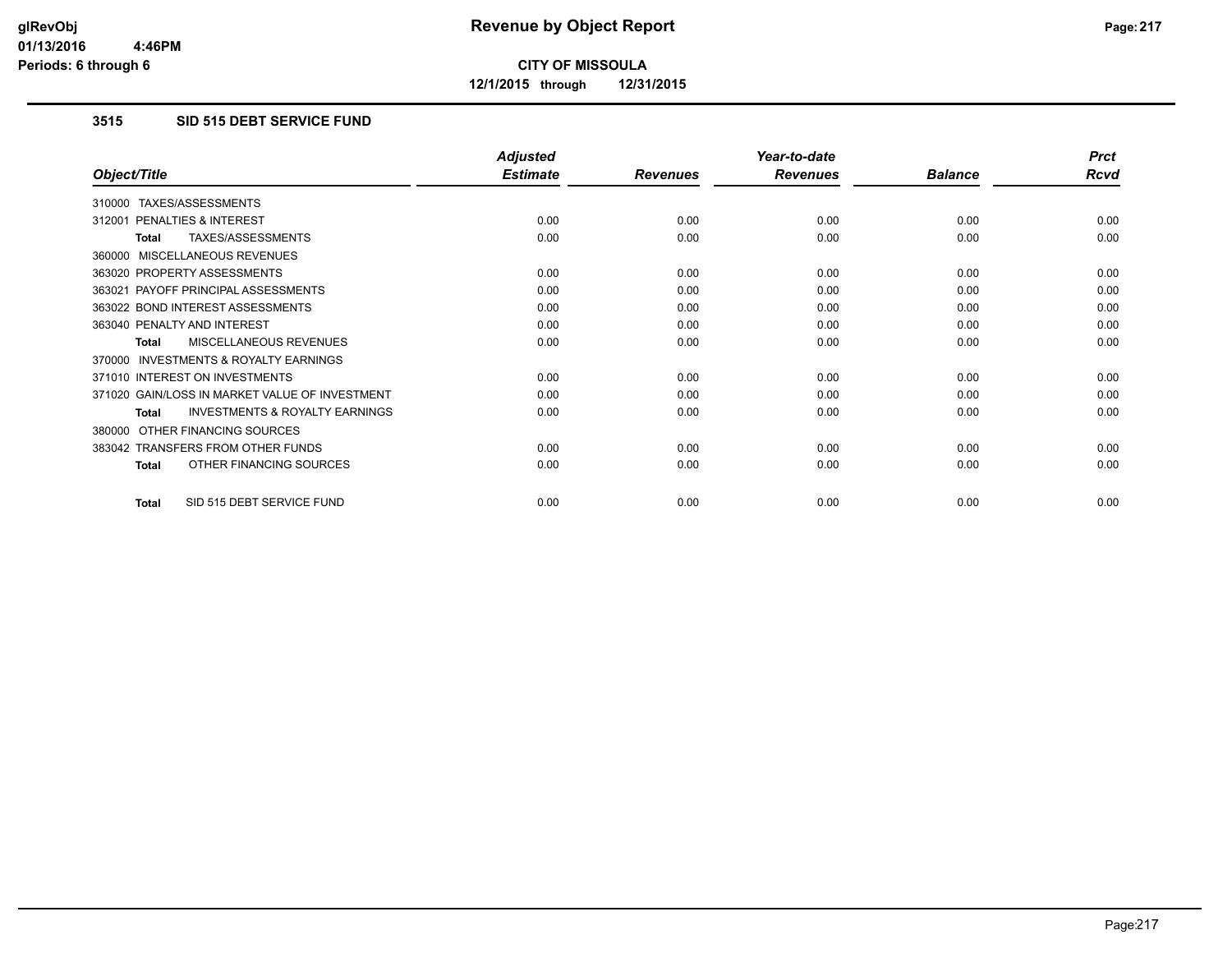**12/1/2015 through 12/31/2015**

#### **3517 SID 517 DEBT SERVICE FUND**

**3517 SID 517 DEBT SERVICE FUND**

|                                                           | <b>Adjusted</b> |                 | Year-to-date    |                | <b>Prct</b> |
|-----------------------------------------------------------|-----------------|-----------------|-----------------|----------------|-------------|
| Object/Title                                              | <b>Estimate</b> | <b>Revenues</b> | <b>Revenues</b> | <b>Balance</b> | <b>Rcvd</b> |
| TAXES/ASSESSMENTS<br>310000                               |                 |                 |                 |                |             |
| 312001 PENALTIES & INTEREST                               | 0.00            | 0.00            | 0.00            | 0.00           | 0.00        |
| TAXES/ASSESSMENTS<br><b>Total</b>                         | 0.00            | 0.00            | 0.00            | 0.00           | 0.00        |
| MISCELLANEOUS REVENUES<br>360000                          |                 |                 |                 |                |             |
| 360010 MISCELLANEOUS                                      | 0.00            | 0.00            | 0.00            | 0.00           | 0.00        |
| 363020 PROPERTY ASSESSMENTS                               | 0.00            | 0.00            | 0.00            | 0.00           | 0.00        |
| 363021 PAYOFF PRINCIPAL ASSESSMENTS                       | 0.00            | 0.00            | 0.00            | 0.00           | 0.00        |
| 363022 BOND INTEREST ASSESSMENTS                          | 0.00            | 0.00            | 0.00            | 0.00           | 0.00        |
| 363040 PENALTY AND INTEREST                               | 0.00            | 0.00            | 0.00            | 0.00           | 0.00        |
| <b>MISCELLANEOUS REVENUES</b><br><b>Total</b>             | 0.00            | 0.00            | 0.00            | 0.00           | 0.00        |
| <b>INVESTMENTS &amp; ROYALTY EARNINGS</b><br>370000       |                 |                 |                 |                |             |
| 371010 INTEREST ON INVESTMENTS                            | 0.00            | 0.00            | 0.00            | 0.00           | 0.00        |
| 371020 GAIN/LOSS IN MARKET VALUE OF INVESTMENTS           | 0.00            | 0.00            | 0.00            | 0.00           | 0.00        |
| <b>INVESTMENTS &amp; ROYALTY EARNINGS</b><br><b>Total</b> | 0.00            | 0.00            | 0.00            | 0.00           | 0.00        |
| OTHER FINANCING SOURCES<br>380000                         |                 |                 |                 |                |             |
| 381009 TRANSFERS IN                                       | 0.00            | 0.00            | 0.00            | 0.00           | 0.00        |
| OTHER FINANCING SOURCES<br>Total                          | 0.00            | 0.00            | 0.00            | 0.00           | 0.00        |
| SID 517 DEBT SERVICE FUND<br><b>Total</b>                 | 0.00            | 0.00            | 0.00            | 0.00           | 0.00        |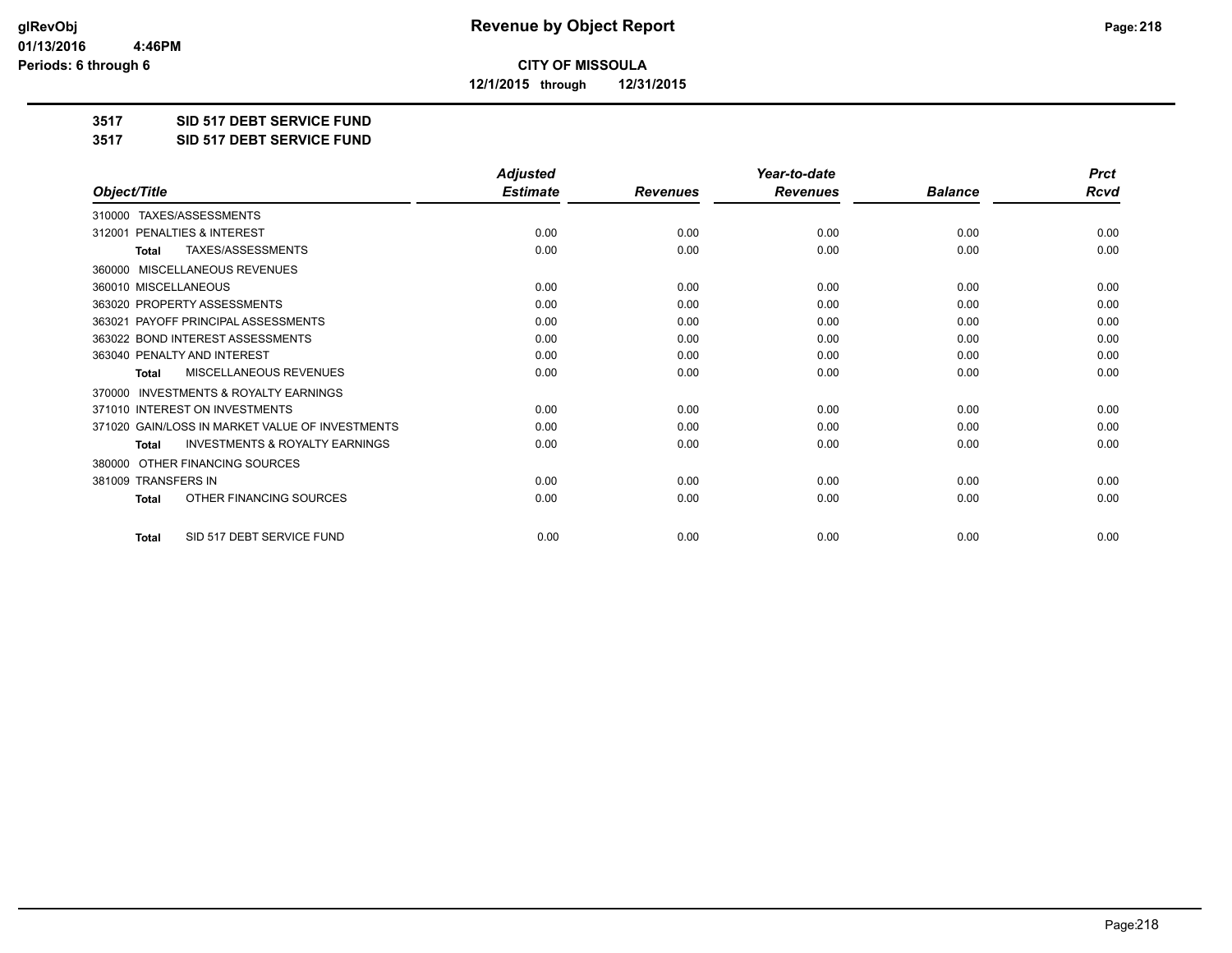**12/1/2015 through 12/31/2015**

#### **3517 SID 517 DEBT SERVICE FUND**

|                                                           | <b>Adjusted</b> |                 | Year-to-date    |                | <b>Prct</b> |
|-----------------------------------------------------------|-----------------|-----------------|-----------------|----------------|-------------|
| Object/Title                                              | <b>Estimate</b> | <b>Revenues</b> | <b>Revenues</b> | <b>Balance</b> | <b>Rcvd</b> |
| 310000 TAXES/ASSESSMENTS                                  |                 |                 |                 |                |             |
| PENALTIES & INTEREST<br>312001                            | 0.00            | 0.00            | 0.00            | 0.00           | 0.00        |
| TAXES/ASSESSMENTS<br><b>Total</b>                         | 0.00            | 0.00            | 0.00            | 0.00           | 0.00        |
| 360000 MISCELLANEOUS REVENUES                             |                 |                 |                 |                |             |
| 360010 MISCELLANEOUS                                      | 0.00            | 0.00            | 0.00            | 0.00           | 0.00        |
| 363020 PROPERTY ASSESSMENTS                               | 0.00            | 0.00            | 0.00            | 0.00           | 0.00        |
| 363021 PAYOFF PRINCIPAL ASSESSMENTS                       | 0.00            | 0.00            | 0.00            | 0.00           | 0.00        |
| 363022 BOND INTEREST ASSESSMENTS                          | 0.00            | 0.00            | 0.00            | 0.00           | 0.00        |
| 363040 PENALTY AND INTEREST                               | 0.00            | 0.00            | 0.00            | 0.00           | 0.00        |
| MISCELLANEOUS REVENUES<br><b>Total</b>                    | 0.00            | 0.00            | 0.00            | 0.00           | 0.00        |
| <b>INVESTMENTS &amp; ROYALTY EARNINGS</b><br>370000       |                 |                 |                 |                |             |
| 371010 INTEREST ON INVESTMENTS                            | 0.00            | 0.00            | 0.00            | 0.00           | 0.00        |
| 371020 GAIN/LOSS IN MARKET VALUE OF INVESTMENT            | 0.00            | 0.00            | 0.00            | 0.00           | 0.00        |
| <b>INVESTMENTS &amp; ROYALTY EARNINGS</b><br><b>Total</b> | 0.00            | 0.00            | 0.00            | 0.00           | 0.00        |
| 380000 OTHER FINANCING SOURCES                            |                 |                 |                 |                |             |
| 381009 TRANSFERS IN                                       | 0.00            | 0.00            | 0.00            | 0.00           | 0.00        |
| OTHER FINANCING SOURCES<br><b>Total</b>                   | 0.00            | 0.00            | 0.00            | 0.00           | 0.00        |
| SID 517 DEBT SERVICE FUND<br><b>Total</b>                 | 0.00            | 0.00            | 0.00            | 0.00           | 0.00        |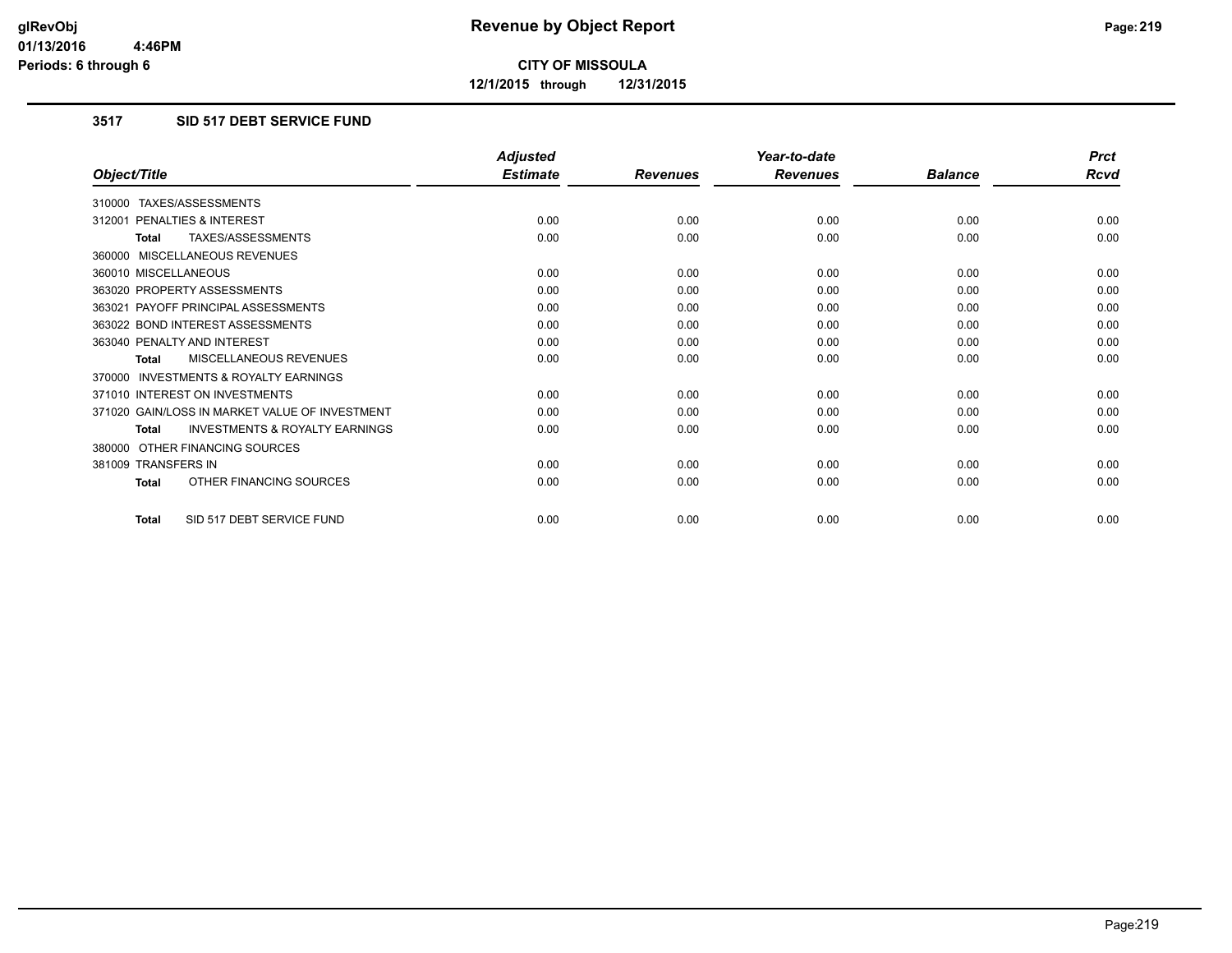**12/1/2015 through 12/31/2015**

#### **3518 SID 518 DEBT SERVICE FUND**

**3518 SID 518 DEBT SERVICE FUND**

|                                                           | <b>Adjusted</b> |                 | Year-to-date    |                | <b>Prct</b> |
|-----------------------------------------------------------|-----------------|-----------------|-----------------|----------------|-------------|
| Object/Title                                              | <b>Estimate</b> | <b>Revenues</b> | <b>Revenues</b> | <b>Balance</b> | Rcvd        |
| TAXES/ASSESSMENTS<br>310000                               |                 |                 |                 |                |             |
| PENALTIES & INTEREST<br>312001                            | 0.00            | 0.00            | 0.00            | 0.00           | 0.00        |
| TAXES/ASSESSMENTS<br><b>Total</b>                         | 0.00            | 0.00            | 0.00            | 0.00           | 0.00        |
| MISCELLANEOUS REVENUES<br>360000                          |                 |                 |                 |                |             |
| 363020 PROPERTY ASSESSMENTS                               | 0.00            | 0.00            | 0.00            | 0.00           | 0.00        |
| 363021 PAYOFF PRINCIPAL ASSESSMENTS                       | 0.00            | 0.00            | 0.00            | 0.00           | 0.00        |
| 363022 BOND INTEREST ASSESSMENTS                          | 0.00            | 0.00            | 0.00            | 0.00           | 0.00        |
| 363040 PENALTY AND INTEREST                               | 0.00            | 0.00            | 0.00            | 0.00           | 0.00        |
| <b>MISCELLANEOUS REVENUES</b><br><b>Total</b>             | 0.00            | 0.00            | 0.00            | 0.00           | 0.00        |
| <b>INVESTMENTS &amp; ROYALTY EARNINGS</b><br>370000       |                 |                 |                 |                |             |
| 371010 INTEREST ON INVESTMENTS                            | 0.00            | 0.00            | 0.00            | 0.00           | 0.00        |
| 371020 GAIN/LOSS IN MARKET VALUE OF INVESTMENTS           | 0.00            | 0.00            | 0.00            | 0.00           | 0.00        |
| <b>INVESTMENTS &amp; ROYALTY EARNINGS</b><br><b>Total</b> | 0.00            | 0.00            | 0.00            | 0.00           | 0.00        |
| OTHER FINANCING SOURCES<br>380000                         |                 |                 |                 |                |             |
| 381009 TRANSFERS IN                                       | 0.00            | 0.00            | 0.00            | 0.00           | 0.00        |
| 383000 OPERATING TRANSFERS                                | 0.00            | 0.00            | 0.00            | 0.00           | 0.00        |
| OTHER FINANCING SOURCES<br><b>Total</b>                   | 0.00            | 0.00            | 0.00            | 0.00           | 0.00        |
| SID 518 DEBT SERVICE FUND<br><b>Total</b>                 | 0.00            | 0.00            | 0.00            | 0.00           | 0.00        |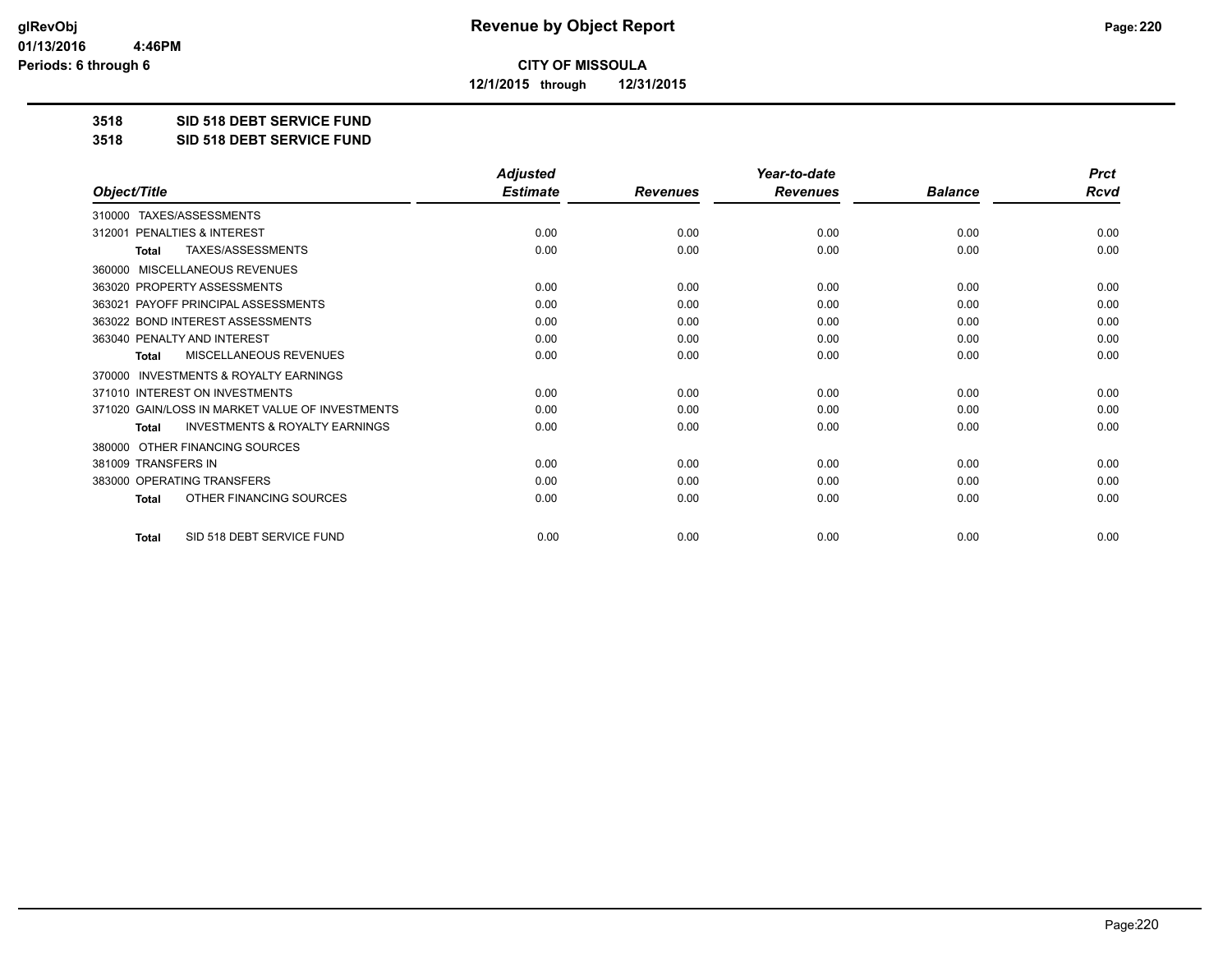**12/1/2015 through 12/31/2015**

#### **3518 SID 518 DEBT SERVICE FUND**

|                                                           | <b>Adjusted</b> |                 | Year-to-date    |                | <b>Prct</b> |
|-----------------------------------------------------------|-----------------|-----------------|-----------------|----------------|-------------|
| Object/Title                                              | <b>Estimate</b> | <b>Revenues</b> | <b>Revenues</b> | <b>Balance</b> | <b>Rcvd</b> |
| 310000 TAXES/ASSESSMENTS                                  |                 |                 |                 |                |             |
| PENALTIES & INTEREST<br>312001                            | 0.00            | 0.00            | 0.00            | 0.00           | 0.00        |
| TAXES/ASSESSMENTS<br><b>Total</b>                         | 0.00            | 0.00            | 0.00            | 0.00           | 0.00        |
| 360000 MISCELLANEOUS REVENUES                             |                 |                 |                 |                |             |
| 363020 PROPERTY ASSESSMENTS                               | 0.00            | 0.00            | 0.00            | 0.00           | 0.00        |
| 363021 PAYOFF PRINCIPAL ASSESSMENTS                       | 0.00            | 0.00            | 0.00            | 0.00           | 0.00        |
| 363022 BOND INTEREST ASSESSMENTS                          | 0.00            | 0.00            | 0.00            | 0.00           | 0.00        |
| 363040 PENALTY AND INTEREST                               | 0.00            | 0.00            | 0.00            | 0.00           | 0.00        |
| MISCELLANEOUS REVENUES<br><b>Total</b>                    | 0.00            | 0.00            | 0.00            | 0.00           | 0.00        |
| <b>INVESTMENTS &amp; ROYALTY EARNINGS</b><br>370000       |                 |                 |                 |                |             |
| 371010 INTEREST ON INVESTMENTS                            | 0.00            | 0.00            | 0.00            | 0.00           | 0.00        |
| 371020 GAIN/LOSS IN MARKET VALUE OF INVESTMENT            | 0.00            | 0.00            | 0.00            | 0.00           | 0.00        |
| <b>INVESTMENTS &amp; ROYALTY EARNINGS</b><br><b>Total</b> | 0.00            | 0.00            | 0.00            | 0.00           | 0.00        |
| 380000 OTHER FINANCING SOURCES                            |                 |                 |                 |                |             |
| 381009 TRANSFERS IN                                       | 0.00            | 0.00            | 0.00            | 0.00           | 0.00        |
| 383000 OPERATING TRANSFERS                                | 0.00            | 0.00            | 0.00            | 0.00           | 0.00        |
| OTHER FINANCING SOURCES<br><b>Total</b>                   | 0.00            | 0.00            | 0.00            | 0.00           | 0.00        |
| SID 518 DEBT SERVICE FUND<br><b>Total</b>                 | 0.00            | 0.00            | 0.00            | 0.00           | 0.00        |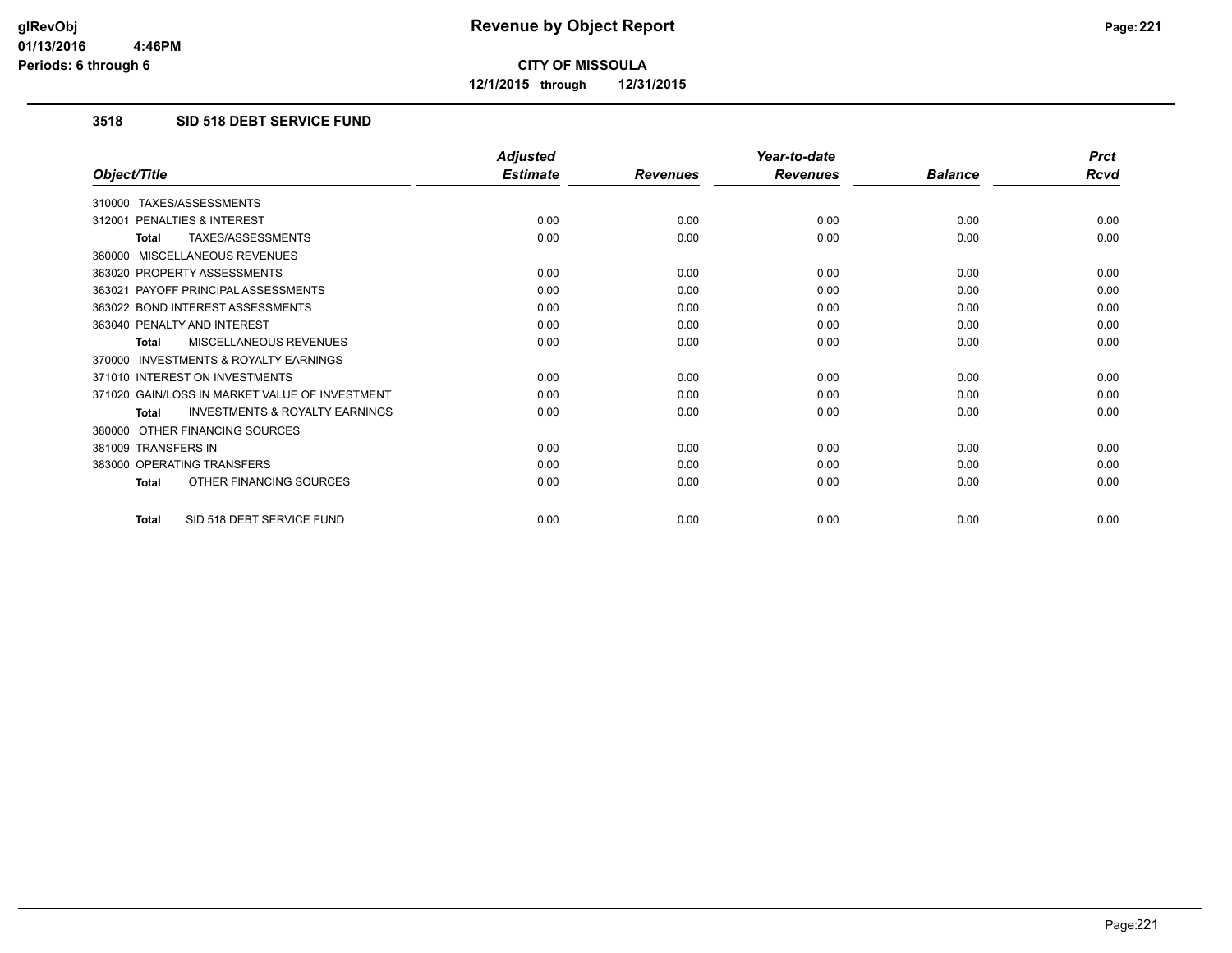**12/1/2015 through 12/31/2015**

#### **3519 SID 519 DEBT SERVICE FUND**

**3519 SID 519 DEBT SERVICE FUND**

|                                                           | <b>Adjusted</b> |                 | Year-to-date    |                | <b>Prct</b> |
|-----------------------------------------------------------|-----------------|-----------------|-----------------|----------------|-------------|
| Object/Title                                              | <b>Estimate</b> | <b>Revenues</b> | <b>Revenues</b> | <b>Balance</b> | <b>Rcvd</b> |
| TAXES/ASSESSMENTS<br>310000                               |                 |                 |                 |                |             |
| 312001 PENALTIES & INTEREST                               | 0.00            | 0.00            | 0.00            | 0.00           | 0.00        |
| TAXES/ASSESSMENTS<br><b>Total</b>                         | 0.00            | 0.00            | 0.00            | 0.00           | 0.00        |
| MISCELLANEOUS REVENUES<br>360000                          |                 |                 |                 |                |             |
| 360010 MISCELLANEOUS                                      | 0.00            | 0.00            | 0.00            | 0.00           | 0.00        |
| 363020 PROPERTY ASSESSMENTS                               | 0.00            | 0.00            | 0.00            | 0.00           | 0.00        |
| 363021 PAYOFF PRINCIPAL ASSESSMENTS                       | 0.00            | 0.00            | 0.00            | 0.00           | 0.00        |
| 363022 BOND INTEREST ASSESSMENTS                          | 0.00            | 0.00            | 0.00            | 0.00           | 0.00        |
| 363040 PENALTY AND INTEREST                               | 0.00            | 0.00            | 0.00            | 0.00           | 0.00        |
| <b>MISCELLANEOUS REVENUES</b><br><b>Total</b>             | 0.00            | 0.00            | 0.00            | 0.00           | 0.00        |
| <b>INVESTMENTS &amp; ROYALTY EARNINGS</b><br>370000       |                 |                 |                 |                |             |
| 371010 INTEREST ON INVESTMENTS                            | 0.00            | 0.00            | 0.00            | 0.00           | 0.00        |
| 371020 GAIN/LOSS IN MARKET VALUE OF INVESTMENTS           | 0.00            | 0.00            | 0.00            | 0.00           | 0.00        |
| <b>INVESTMENTS &amp; ROYALTY EARNINGS</b><br><b>Total</b> | 0.00            | 0.00            | 0.00            | 0.00           | 0.00        |
| OTHER FINANCING SOURCES<br>380000                         |                 |                 |                 |                |             |
| 381009 TRANSFERS IN                                       | 0.00            | 0.00            | 0.00            | 0.00           | 0.00        |
| OTHER FINANCING SOURCES<br>Total                          | 0.00            | 0.00            | 0.00            | 0.00           | 0.00        |
| SID 519 DEBT SERVICE FUND<br><b>Total</b>                 | 0.00            | 0.00            | 0.00            | 0.00           | 0.00        |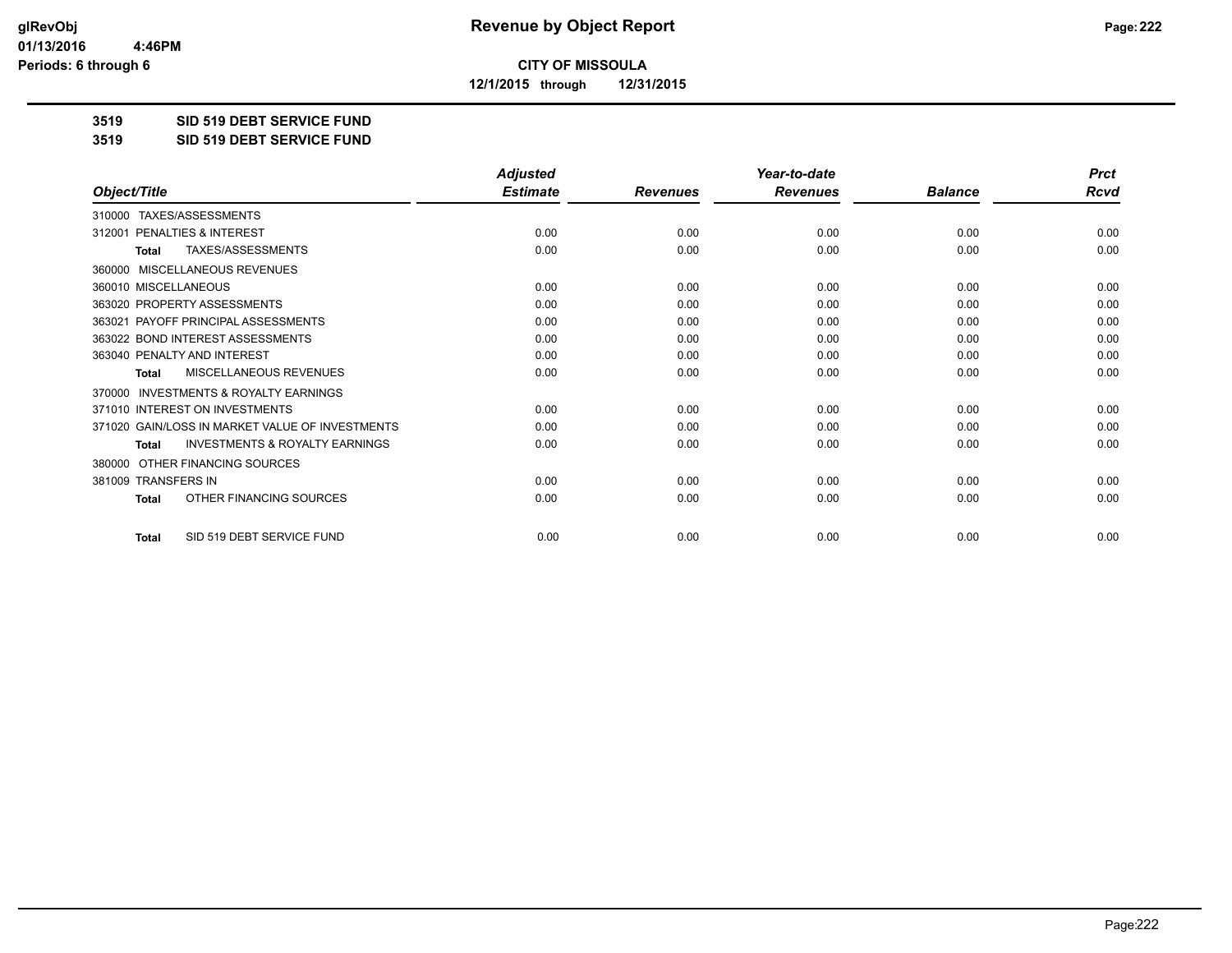**12/1/2015 through 12/31/2015**

#### **3519 SID 519 DEBT SERVICE FUND**

|                                                    | <b>Adjusted</b> |                 | Year-to-date    |                | <b>Prct</b> |
|----------------------------------------------------|-----------------|-----------------|-----------------|----------------|-------------|
| Object/Title                                       | <b>Estimate</b> | <b>Revenues</b> | <b>Revenues</b> | <b>Balance</b> | <b>Rcvd</b> |
| 310000 TAXES/ASSESSMENTS                           |                 |                 |                 |                |             |
| PENALTIES & INTEREST<br>312001                     | 0.00            | 0.00            | 0.00            | 0.00           | 0.00        |
| TAXES/ASSESSMENTS<br><b>Total</b>                  | 0.00            | 0.00            | 0.00            | 0.00           | 0.00        |
| 360000 MISCELLANEOUS REVENUES                      |                 |                 |                 |                |             |
| 360010 MISCELLANEOUS                               | 0.00            | 0.00            | 0.00            | 0.00           | 0.00        |
| 363020 PROPERTY ASSESSMENTS                        | 0.00            | 0.00            | 0.00            | 0.00           | 0.00        |
| 363021 PAYOFF PRINCIPAL ASSESSMENTS                | 0.00            | 0.00            | 0.00            | 0.00           | 0.00        |
| 363022 BOND INTEREST ASSESSMENTS                   | 0.00            | 0.00            | 0.00            | 0.00           | 0.00        |
| 363040 PENALTY AND INTEREST                        | 0.00            | 0.00            | 0.00            | 0.00           | 0.00        |
| MISCELLANEOUS REVENUES<br><b>Total</b>             | 0.00            | 0.00            | 0.00            | 0.00           | 0.00        |
| 370000 INVESTMENTS & ROYALTY EARNINGS              |                 |                 |                 |                |             |
| 371010 INTEREST ON INVESTMENTS                     | 0.00            | 0.00            | 0.00            | 0.00           | 0.00        |
| 371020 GAIN/LOSS IN MARKET VALUE OF INVESTMENT     | 0.00            | 0.00            | 0.00            | 0.00           | 0.00        |
| <b>INVESTMENTS &amp; ROYALTY EARNINGS</b><br>Total | 0.00            | 0.00            | 0.00            | 0.00           | 0.00        |
| 380000 OTHER FINANCING SOURCES                     |                 |                 |                 |                |             |
| 381009 TRANSFERS IN                                | 0.00            | 0.00            | 0.00            | 0.00           | 0.00        |
| OTHER FINANCING SOURCES<br>Total                   | 0.00            | 0.00            | 0.00            | 0.00           | 0.00        |
| SID 519 DEBT SERVICE FUND<br><b>Total</b>          | 0.00            | 0.00            | 0.00            | 0.00           | 0.00        |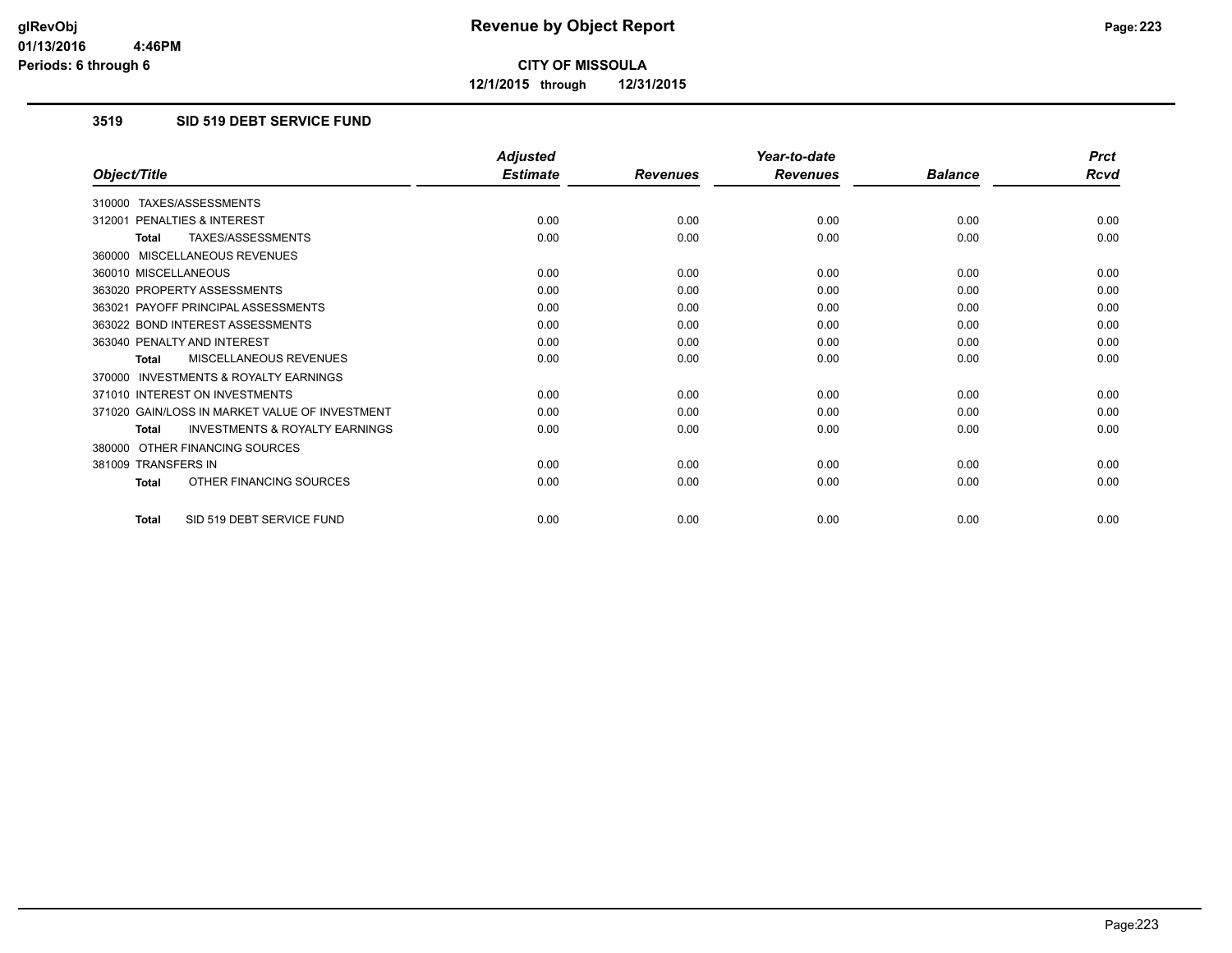**12/1/2015 through 12/31/2015**

#### **3520 SID 520 DEBT SERVICE FUND**

**3520 SID 520 DEBT SERVICE FUND**

|                                                           | <b>Adjusted</b> |                 | Year-to-date    |                | <b>Prct</b> |
|-----------------------------------------------------------|-----------------|-----------------|-----------------|----------------|-------------|
| Object/Title                                              | <b>Estimate</b> | <b>Revenues</b> | <b>Revenues</b> | <b>Balance</b> | <b>Rcvd</b> |
| TAXES/ASSESSMENTS<br>310000                               |                 |                 |                 |                |             |
| PENALTIES & INTEREST<br>312001                            | 0.00            | 0.00            | 0.00            | 0.00           | 0.00        |
| TAXES/ASSESSMENTS<br><b>Total</b>                         | 0.00            | 0.00            | 0.00            | 0.00           | 0.00        |
| MISCELLANEOUS REVENUES<br>360000                          |                 |                 |                 |                |             |
| 360010 MISCELLANEOUS                                      | 0.00            | 0.00            | 0.00            | 0.00           | 0.00        |
| 363020 PROPERTY ASSESSMENTS                               | 159,920.00      | 70,753.31       | 71,150.71       | 88,769.29      | 44.49       |
| 363021 PAYOFF PRINCIPAL ASSESSMENTS                       | 0.00            | 453.77          | 1,049.47        | $-1,049.47$    | 0.00        |
| 363022 BOND INTEREST ASSESSMENTS                          | 0.00            | 0.00            | 0.00            | 0.00           | 0.00        |
| 363040 PENALTY AND INTEREST                               | 0.00            | 16.22           | 35.98           | $-35.98$       | 0.00        |
| MISCELLANEOUS REVENUES<br>Total                           | 159,920.00      | 71,223.30       | 72,236.16       | 87,683.84      | 45.17       |
| <b>INVESTMENTS &amp; ROYALTY EARNINGS</b><br>370000       |                 |                 |                 |                |             |
| 371010 INTEREST ON INVESTMENTS                            | 0.00            | 0.00            | 0.00            | 0.00           | 0.00        |
| 371020 GAIN/LOSS IN MARKET VALUE OF INVESTMENTS           | 0.00            | 0.00            | 0.00            | 0.00           | 0.00        |
| <b>INVESTMENTS &amp; ROYALTY EARNINGS</b><br><b>Total</b> | 0.00            | 0.00            | 0.00            | 0.00           | 0.00        |
| OTHER FINANCING SOURCES<br>380000                         |                 |                 |                 |                |             |
| 383000 OPERATING TRANSFERS                                | 0.00            | 0.00            | 0.00            | 0.00           | 0.00        |
| OTHER FINANCING SOURCES<br><b>Total</b>                   | 0.00            | 0.00            | 0.00            | 0.00           | 0.00        |
| SID 520 DEBT SERVICE FUND<br><b>Total</b>                 | 159,920.00      | 71,223.30       | 72,236.16       | 87,683.84      | 45.17       |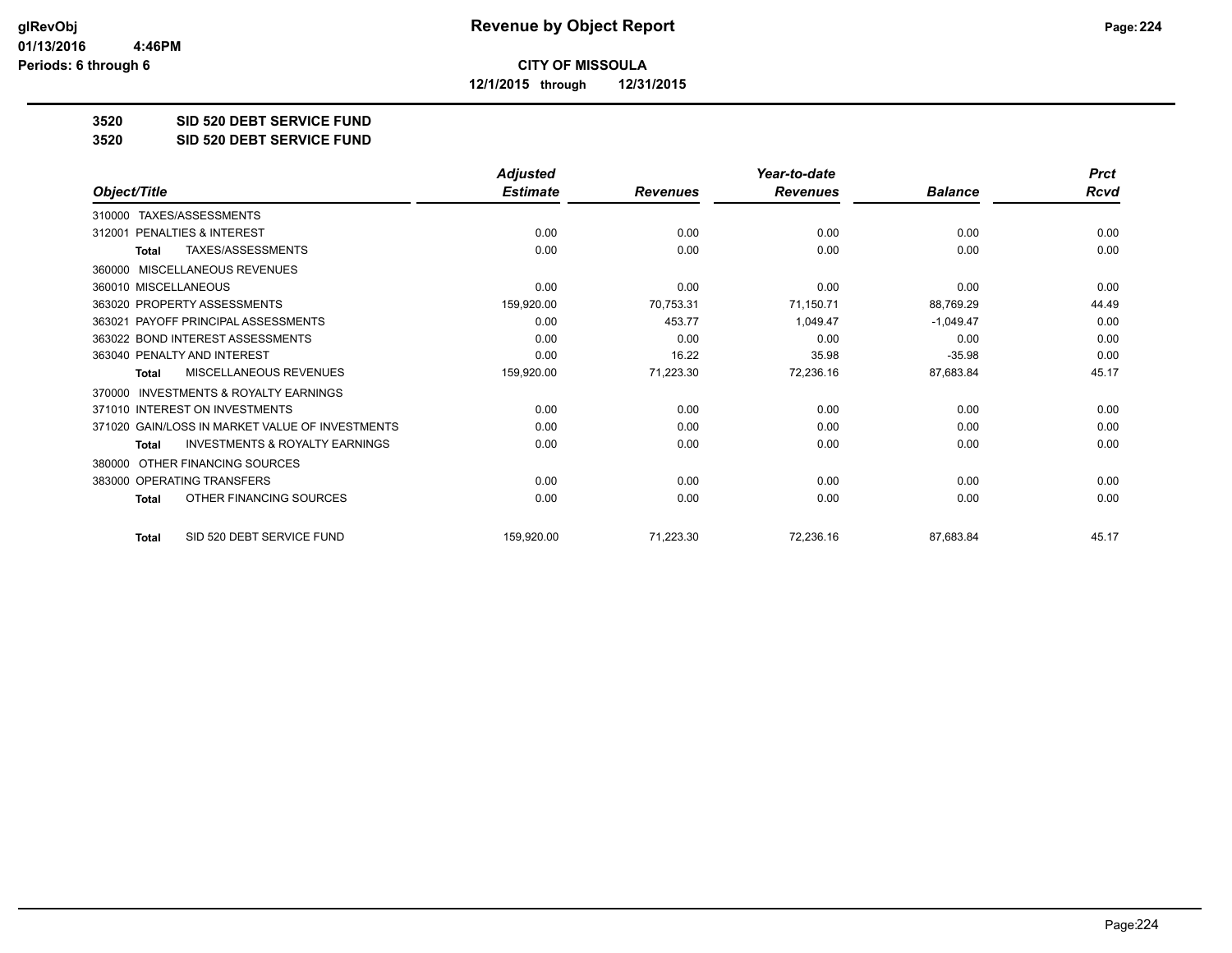**12/1/2015 through 12/31/2015**

### **3520 SID 520 DEBT SERVICE FUND**

|                                                    | <b>Adjusted</b> |                 | Year-to-date    |                | <b>Prct</b> |
|----------------------------------------------------|-----------------|-----------------|-----------------|----------------|-------------|
| Object/Title                                       | <b>Estimate</b> | <b>Revenues</b> | <b>Revenues</b> | <b>Balance</b> | Rcvd        |
| 310000 TAXES/ASSESSMENTS                           |                 |                 |                 |                |             |
| PENALTIES & INTEREST<br>312001                     | 0.00            | 0.00            | 0.00            | 0.00           | 0.00        |
| TAXES/ASSESSMENTS<br>Total                         | 0.00            | 0.00            | 0.00            | 0.00           | 0.00        |
| 360000 MISCELLANEOUS REVENUES                      |                 |                 |                 |                |             |
| 360010 MISCELLANEOUS                               | 0.00            | 0.00            | 0.00            | 0.00           | 0.00        |
| 363020 PROPERTY ASSESSMENTS                        | 159,920.00      | 70,753.31       | 71,150.71       | 88,769.29      | 44.49       |
| 363021 PAYOFF PRINCIPAL ASSESSMENTS                | 0.00            | 453.77          | 1,049.47        | $-1,049.47$    | 0.00        |
| 363022 BOND INTEREST ASSESSMENTS                   | 0.00            | 0.00            | 0.00            | 0.00           | 0.00        |
| 363040 PENALTY AND INTEREST                        | 0.00            | 16.22           | 35.98           | $-35.98$       | 0.00        |
| MISCELLANEOUS REVENUES<br>Total                    | 159,920.00      | 71,223.30       | 72,236.16       | 87,683.84      | 45.17       |
| 370000 INVESTMENTS & ROYALTY EARNINGS              |                 |                 |                 |                |             |
| 371010 INTEREST ON INVESTMENTS                     | 0.00            | 0.00            | 0.00            | 0.00           | 0.00        |
| 371020 GAIN/LOSS IN MARKET VALUE OF INVESTMENT     | 0.00            | 0.00            | 0.00            | 0.00           | 0.00        |
| <b>INVESTMENTS &amp; ROYALTY EARNINGS</b><br>Total | 0.00            | 0.00            | 0.00            | 0.00           | 0.00        |
| OTHER FINANCING SOURCES<br>380000                  |                 |                 |                 |                |             |
| 383000 OPERATING TRANSFERS                         | 0.00            | 0.00            | 0.00            | 0.00           | 0.00        |
| OTHER FINANCING SOURCES<br>Total                   | 0.00            | 0.00            | 0.00            | 0.00           | 0.00        |
| SID 520 DEBT SERVICE FUND<br><b>Total</b>          | 159,920.00      | 71,223.30       | 72,236.16       | 87,683.84      | 45.17       |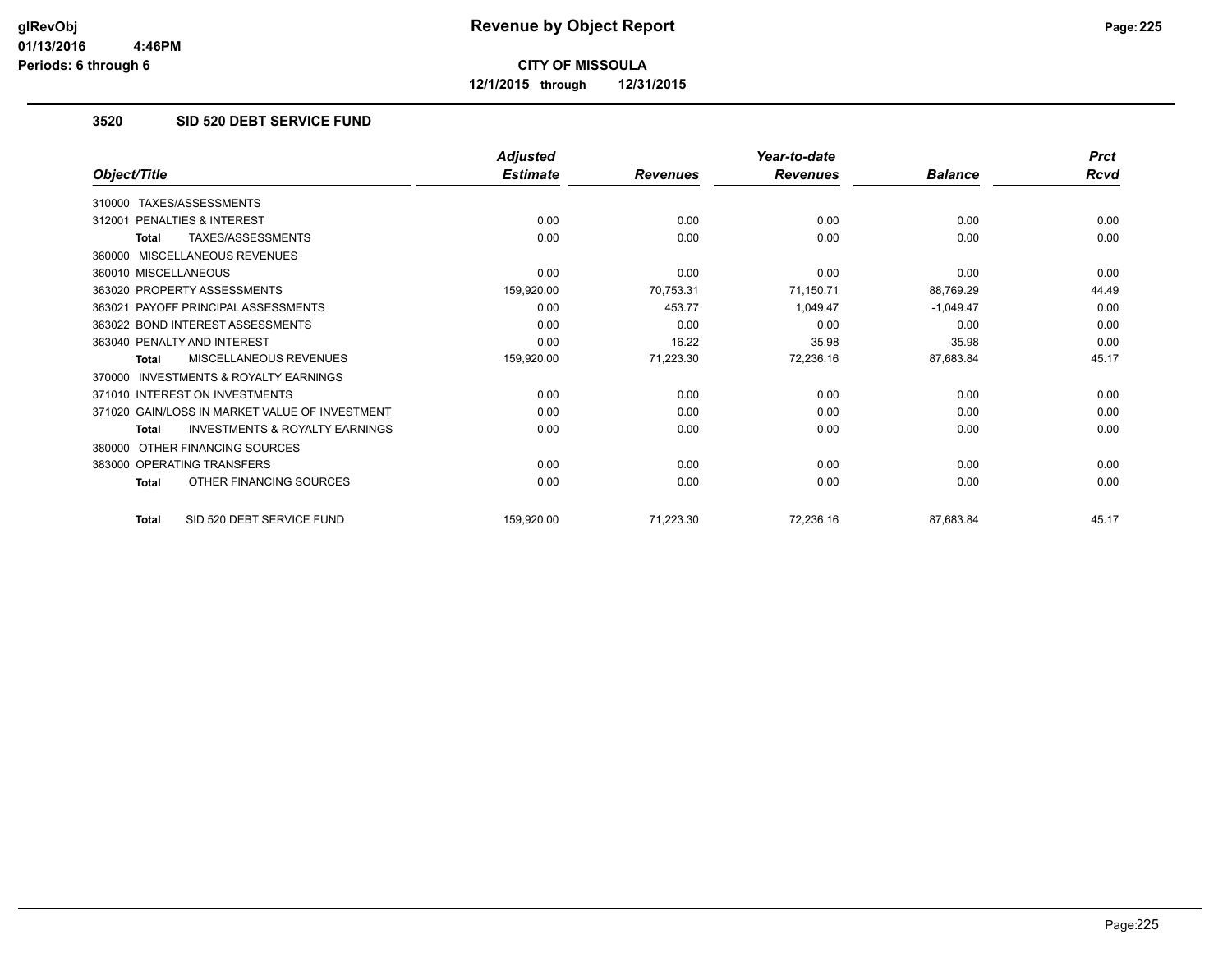**12/1/2015 through 12/31/2015**

#### **3521 SID 521 DEBT SERVICE FUND**

**3521 SID 521 DEBT SERVICE FUND**

|                                                           | <b>Adjusted</b> |                 | Year-to-date    |                | <b>Prct</b> |
|-----------------------------------------------------------|-----------------|-----------------|-----------------|----------------|-------------|
| Object/Title                                              | <b>Estimate</b> | <b>Revenues</b> | <b>Revenues</b> | <b>Balance</b> | <b>Rcvd</b> |
| TAXES/ASSESSMENTS<br>310000                               |                 |                 |                 |                |             |
| 312001 PENALTIES & INTEREST                               | 0.00            | 0.00            | 0.00            | 0.00           | 0.00        |
| TAXES/ASSESSMENTS<br><b>Total</b>                         | 0.00            | 0.00            | 0.00            | 0.00           | 0.00        |
| MISCELLANEOUS REVENUES<br>360000                          |                 |                 |                 |                |             |
| 360010 MISCELLANEOUS                                      | 0.00            | 0.00            | 0.00            | 0.00           | 0.00        |
| 363020 PROPERTY ASSESSMENTS                               | 150.00          | 0.00            | 0.00            | 150.00         | 0.00        |
| 363021 PAYOFF PRINCIPAL ASSESSMENTS                       | 0.00            | 0.00            | 0.00            | 0.00           | 0.00        |
| 363022 BOND INTEREST ASSESSMENTS                          | 0.00            | 0.00            | 0.00            | 0.00           | 0.00        |
| 363040 PENALTY AND INTEREST                               | 0.00            | 0.00            | 0.00            | 0.00           | 0.00        |
| <b>MISCELLANEOUS REVENUES</b><br><b>Total</b>             | 150.00          | 0.00            | 0.00            | 150.00         | 0.00        |
| <b>INVESTMENTS &amp; ROYALTY EARNINGS</b><br>370000       |                 |                 |                 |                |             |
| 371010 INTEREST ON INVESTMENTS                            | 0.00            | 0.00            | 0.00            | 0.00           | 0.00        |
| 371020 GAIN/LOSS IN MARKET VALUE OF INVESTMENTS           | 0.00            | 0.00            | 0.00            | 0.00           | 0.00        |
| <b>INVESTMENTS &amp; ROYALTY EARNINGS</b><br><b>Total</b> | 0.00            | 0.00            | 0.00            | 0.00           | 0.00        |
| OTHER FINANCING SOURCES<br>380000                         |                 |                 |                 |                |             |
| 381009 TRANSFERS IN                                       | 0.00            | 0.00            | 0.00            | 0.00           | 0.00        |
| OTHER FINANCING SOURCES<br>Total                          | 0.00            | 0.00            | 0.00            | 0.00           | 0.00        |
| SID 521 DEBT SERVICE FUND<br><b>Total</b>                 | 150.00          | 0.00            | 0.00            | 150.00         | 0.00        |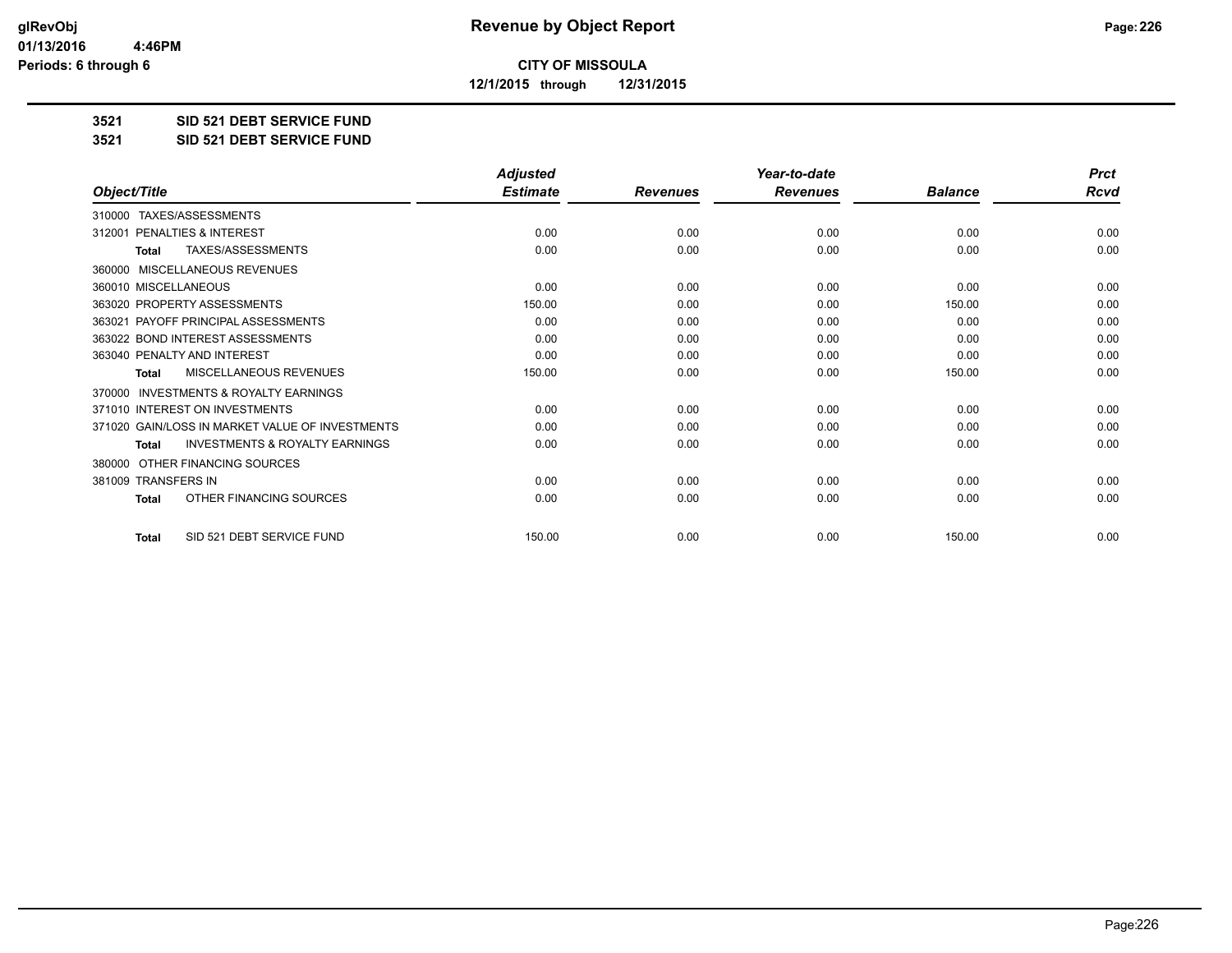**12/1/2015 through 12/31/2015**

### **3521 SID 521 DEBT SERVICE FUND**

|                                                           | <b>Adjusted</b> |                 | Year-to-date    |                | <b>Prct</b> |
|-----------------------------------------------------------|-----------------|-----------------|-----------------|----------------|-------------|
| Object/Title                                              | <b>Estimate</b> | <b>Revenues</b> | <b>Revenues</b> | <b>Balance</b> | <b>Rcvd</b> |
| 310000 TAXES/ASSESSMENTS                                  |                 |                 |                 |                |             |
| 312001 PENALTIES & INTEREST                               | 0.00            | 0.00            | 0.00            | 0.00           | 0.00        |
| <b>TAXES/ASSESSMENTS</b><br><b>Total</b>                  | 0.00            | 0.00            | 0.00            | 0.00           | 0.00        |
| 360000 MISCELLANEOUS REVENUES                             |                 |                 |                 |                |             |
| 360010 MISCELLANEOUS                                      | 0.00            | 0.00            | 0.00            | 0.00           | 0.00        |
| 363020 PROPERTY ASSESSMENTS                               | 150.00          | 0.00            | 0.00            | 150.00         | 0.00        |
| 363021 PAYOFF PRINCIPAL ASSESSMENTS                       | 0.00            | 0.00            | 0.00            | 0.00           | 0.00        |
| 363022 BOND INTEREST ASSESSMENTS                          | 0.00            | 0.00            | 0.00            | 0.00           | 0.00        |
| 363040 PENALTY AND INTEREST                               | 0.00            | 0.00            | 0.00            | 0.00           | 0.00        |
| MISCELLANEOUS REVENUES<br><b>Total</b>                    | 150.00          | 0.00            | 0.00            | 150.00         | 0.00        |
| <b>INVESTMENTS &amp; ROYALTY EARNINGS</b><br>370000       |                 |                 |                 |                |             |
| 371010 INTEREST ON INVESTMENTS                            | 0.00            | 0.00            | 0.00            | 0.00           | 0.00        |
| 371020 GAIN/LOSS IN MARKET VALUE OF INVESTMENT            | 0.00            | 0.00            | 0.00            | 0.00           | 0.00        |
| <b>INVESTMENTS &amp; ROYALTY EARNINGS</b><br><b>Total</b> | 0.00            | 0.00            | 0.00            | 0.00           | 0.00        |
| 380000 OTHER FINANCING SOURCES                            |                 |                 |                 |                |             |
| 381009 TRANSFERS IN                                       | 0.00            | 0.00            | 0.00            | 0.00           | 0.00        |
| OTHER FINANCING SOURCES<br><b>Total</b>                   | 0.00            | 0.00            | 0.00            | 0.00           | 0.00        |
| SID 521 DEBT SERVICE FUND<br>Total                        | 150.00          | 0.00            | 0.00            | 150.00         | 0.00        |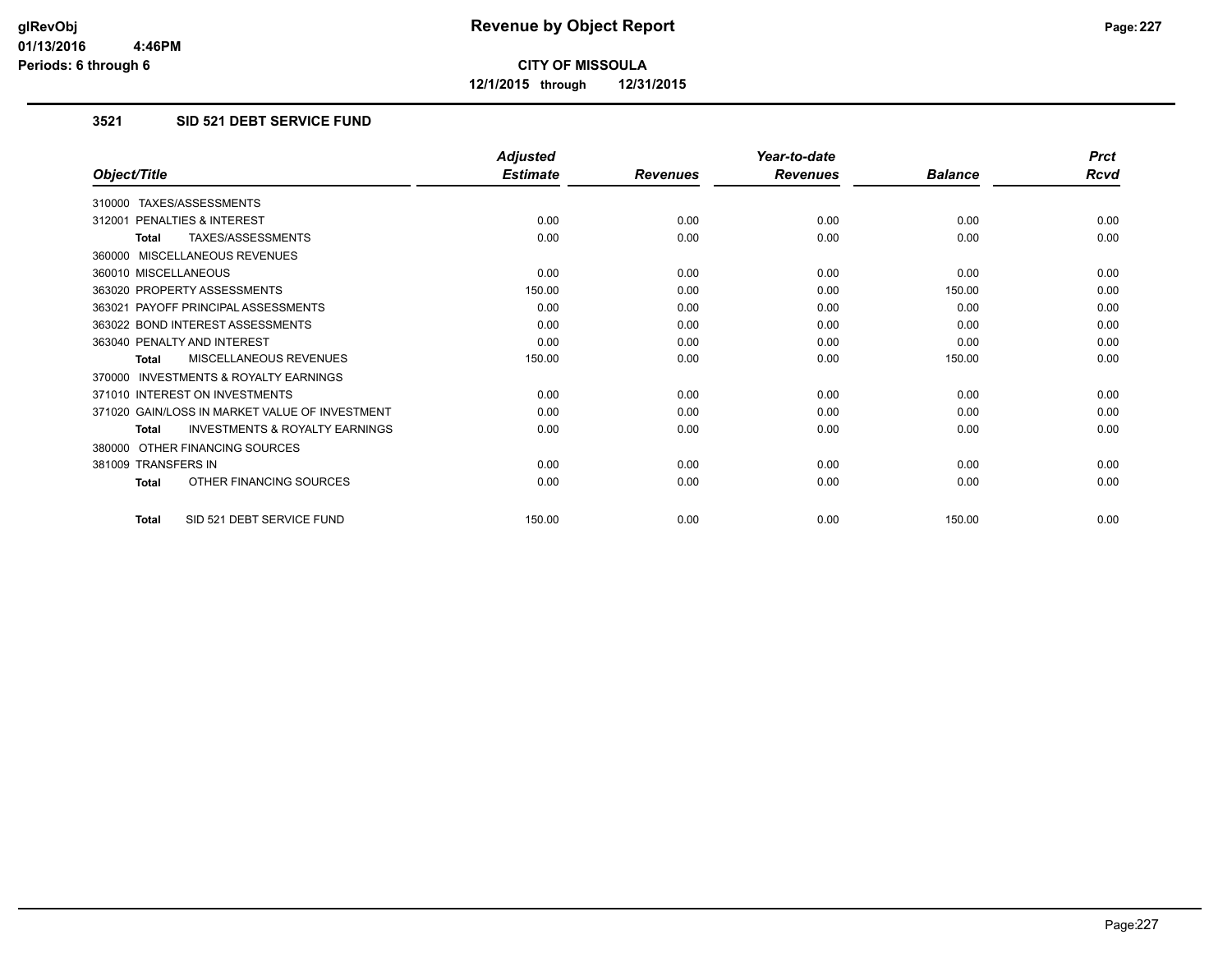**12/1/2015 through 12/31/2015**

#### **3522 SID 522 DEBT SERVICE FUND**

**3522 SID 522 DEBT SERVICE FUND**

|                                                           | <b>Adjusted</b> |                 | Year-to-date    |                | <b>Prct</b> |
|-----------------------------------------------------------|-----------------|-----------------|-----------------|----------------|-------------|
| Object/Title                                              | <b>Estimate</b> | <b>Revenues</b> | <b>Revenues</b> | <b>Balance</b> | Rcvd        |
| TAXES/ASSESSMENTS<br>310000                               |                 |                 |                 |                |             |
| 312001 PENALTIES & INTEREST                               | 0.00            | 0.00            | 0.00            | 0.00           | 0.00        |
| TAXES/ASSESSMENTS<br>Total                                | 0.00            | 0.00            | 0.00            | 0.00           | 0.00        |
| MISCELLANEOUS REVENUES<br>360000                          |                 |                 |                 |                |             |
| 360010 MISCELLANEOUS                                      | 0.00            | 0.00            | 0.00            | 0.00           | 0.00        |
| 363020 PROPERTY ASSESSMENTS                               | 217.00          | 0.00            | 0.00            | 217.00         | 0.00        |
| 363021 PAYOFF PRINCIPAL ASSESSMENTS                       | 0.00            | 0.00            | 0.00            | 0.00           | 0.00        |
| 363022 BOND INTEREST ASSESSMENTS                          | 0.00            | 0.00            | 0.00            | 0.00           | 0.00        |
| 363040 PENALTY AND INTEREST                               | 0.00            | 0.00            | 0.00            | 0.00           | 0.00        |
| <b>MISCELLANEOUS REVENUES</b><br><b>Total</b>             | 217.00          | 0.00            | 0.00            | 217.00         | 0.00        |
| 370000 INVESTMENTS & ROYALTY EARNINGS                     |                 |                 |                 |                |             |
| 371010 INTEREST ON INVESTMENTS                            | 0.00            | 0.00            | 0.00            | 0.00           | 0.00        |
| 371020 GAIN/LOSS IN MARKET VALUE OF INVESTMENTS           | 0.00            | 0.00            | 0.00            | 0.00           | 0.00        |
| <b>INVESTMENTS &amp; ROYALTY EARNINGS</b><br><b>Total</b> | 0.00            | 0.00            | 0.00            | 0.00           | 0.00        |
| SID 522 DEBT SERVICE FUND<br><b>Total</b>                 | 217.00          | 0.00            | 0.00            | 217.00         | 0.00        |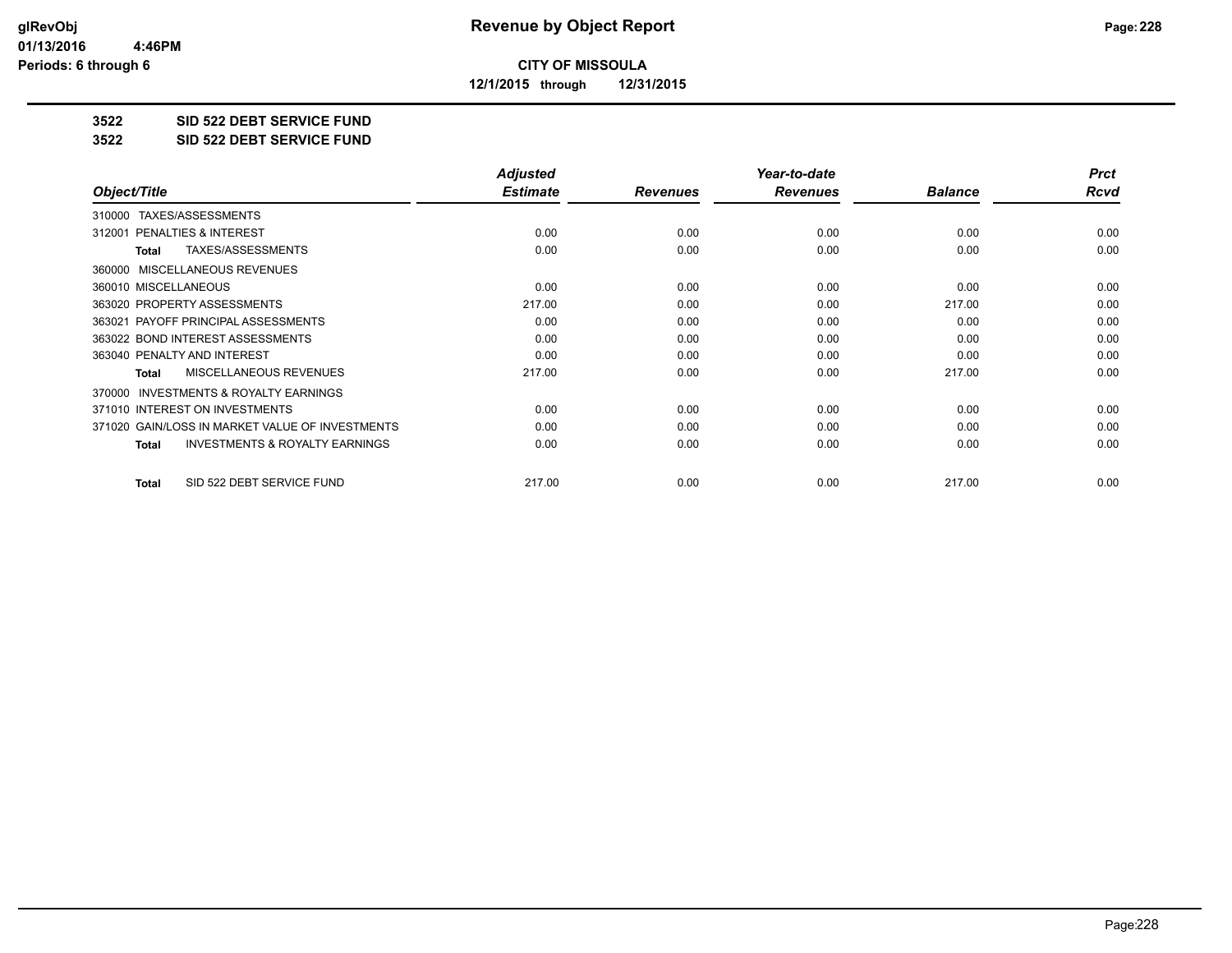**12/1/2015 through 12/31/2015**

#### **3522 SID 522 DEBT SERVICE FUND**

|                                                    | <b>Adjusted</b> |                 | Year-to-date    |                | <b>Prct</b> |
|----------------------------------------------------|-----------------|-----------------|-----------------|----------------|-------------|
| Object/Title                                       | <b>Estimate</b> | <b>Revenues</b> | <b>Revenues</b> | <b>Balance</b> | <b>Rcvd</b> |
| 310000 TAXES/ASSESSMENTS                           |                 |                 |                 |                |             |
| 312001 PENALTIES & INTEREST                        | 0.00            | 0.00            | 0.00            | 0.00           | 0.00        |
| <b>TAXES/ASSESSMENTS</b><br>Total                  | 0.00            | 0.00            | 0.00            | 0.00           | 0.00        |
| 360000 MISCELLANEOUS REVENUES                      |                 |                 |                 |                |             |
| 360010 MISCELLANEOUS                               | 0.00            | 0.00            | 0.00            | 0.00           | 0.00        |
| 363020 PROPERTY ASSESSMENTS                        | 217.00          | 0.00            | 0.00            | 217.00         | 0.00        |
| 363021 PAYOFF PRINCIPAL ASSESSMENTS                | 0.00            | 0.00            | 0.00            | 0.00           | 0.00        |
| 363022 BOND INTEREST ASSESSMENTS                   | 0.00            | 0.00            | 0.00            | 0.00           | 0.00        |
| 363040 PENALTY AND INTEREST                        | 0.00            | 0.00            | 0.00            | 0.00           | 0.00        |
| MISCELLANEOUS REVENUES<br>Total                    | 217.00          | 0.00            | 0.00            | 217.00         | 0.00        |
| INVESTMENTS & ROYALTY EARNINGS<br>370000           |                 |                 |                 |                |             |
| 371010 INTEREST ON INVESTMENTS                     | 0.00            | 0.00            | 0.00            | 0.00           | 0.00        |
| 371020 GAIN/LOSS IN MARKET VALUE OF INVESTMENT     | 0.00            | 0.00            | 0.00            | 0.00           | 0.00        |
| <b>INVESTMENTS &amp; ROYALTY EARNINGS</b><br>Total | 0.00            | 0.00            | 0.00            | 0.00           | 0.00        |
| SID 522 DEBT SERVICE FUND<br><b>Total</b>          | 217.00          | 0.00            | 0.00            | 217.00         | 0.00        |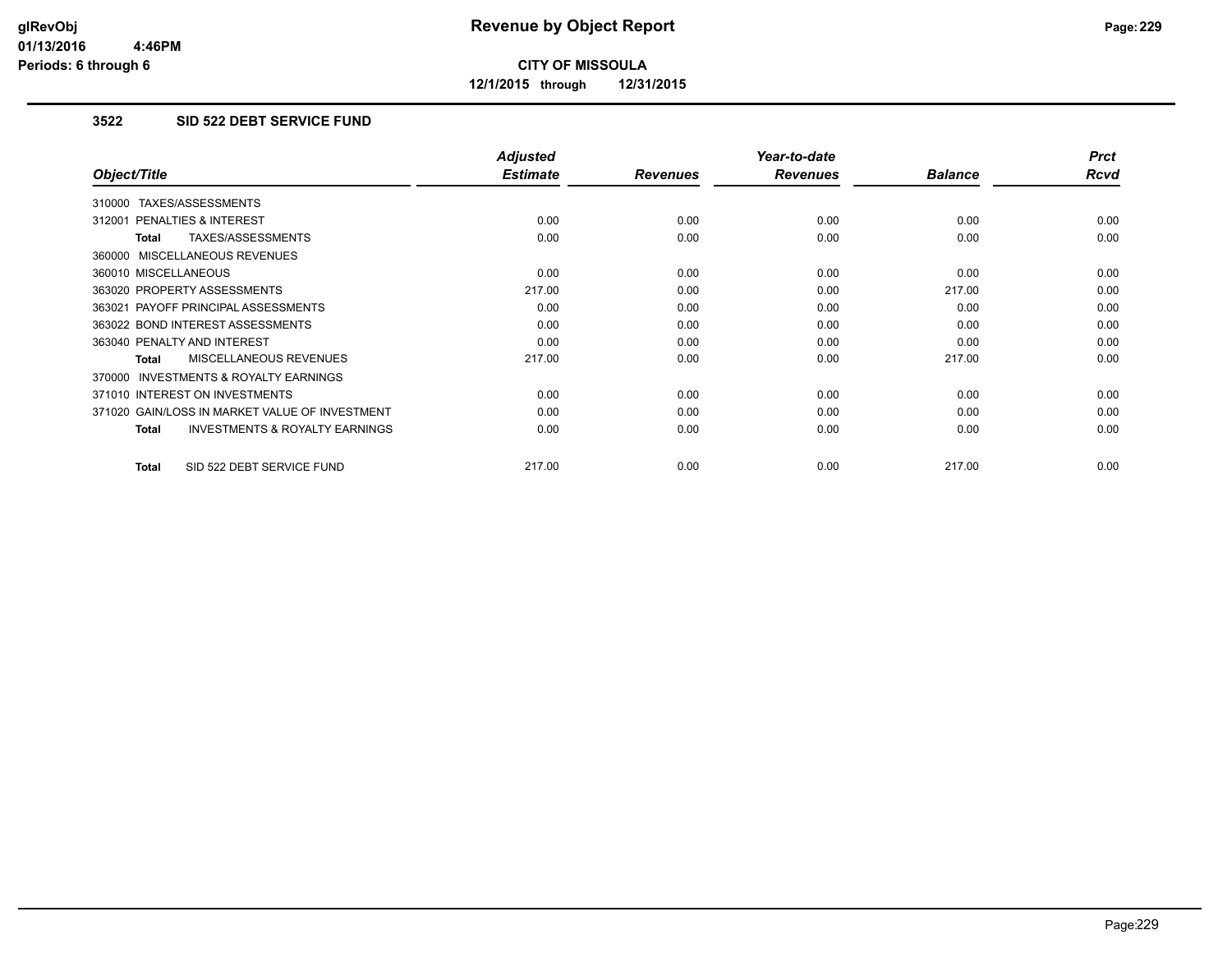**12/1/2015 through 12/31/2015**

#### **3524 SID 524 DEBT SERVICE FUND**

**3524 SID 524 DEBT SERVICE FUND**

|                                                    | <b>Adjusted</b> |                 | Year-to-date    |                | <b>Prct</b> |
|----------------------------------------------------|-----------------|-----------------|-----------------|----------------|-------------|
| Object/Title                                       | <b>Estimate</b> | <b>Revenues</b> | <b>Revenues</b> | <b>Balance</b> | Rcvd        |
| TAXES/ASSESSMENTS<br>310000                        |                 |                 |                 |                |             |
| PENALTIES & INTEREST<br>312001                     | 0.00            | 0.00            | 0.00            | 0.00           | 0.00        |
| TAXES/ASSESSMENTS<br>Total                         | 0.00            | 0.00            | 0.00            | 0.00           | 0.00        |
| MISCELLANEOUS REVENUES<br>360000                   |                 |                 |                 |                |             |
| 363020 PROPERTY ASSESSMENTS                        | 304,660.00      | 131,627.09      | 131,637.51      | 173,022.49     | 43.21       |
| 363021 PAYOFF PRINCIPAL ASSESSMENTS                | 0.00            | 2,455.74        | 5,464.85        | $-5,464.85$    | 0.00        |
| 363022 BOND INTEREST ASSESSMENTS                   | 0.00            | 0.00            | 0.00            | 0.00           | 0.00        |
| 363040 PENALTY AND INTEREST                        | 0.00            | 9.82            | 10.38           | $-10.38$       | 0.00        |
| MISCELLANEOUS REVENUES<br>Total                    | 304,660.00      | 134,092.65      | 137, 112.74     | 167,547.26     | 45.01       |
| INVESTMENTS & ROYALTY EARNINGS<br>370000           |                 |                 |                 |                |             |
| 371010 INTEREST ON INVESTMENTS                     | 0.00            | 0.00            | 0.00            | 0.00           | 0.00        |
| 371020 GAIN/LOSS IN MARKET VALUE OF INVESTMENTS    | 0.00            | 0.00            | 0.00            | 0.00           | 0.00        |
| 371500 INTEREST ON INTERFUND LOAN                  | 0.00            | 0.00            | 0.00            | 0.00           | 0.00        |
| <b>INVESTMENTS &amp; ROYALTY EARNINGS</b><br>Total | 0.00            | 0.00            | 0.00            | 0.00           | 0.00        |
| SID 524 DEBT SERVICE FUND<br>Total                 | 304,660.00      | 134,092.65      | 137, 112. 74    | 167,547.26     | 45.01       |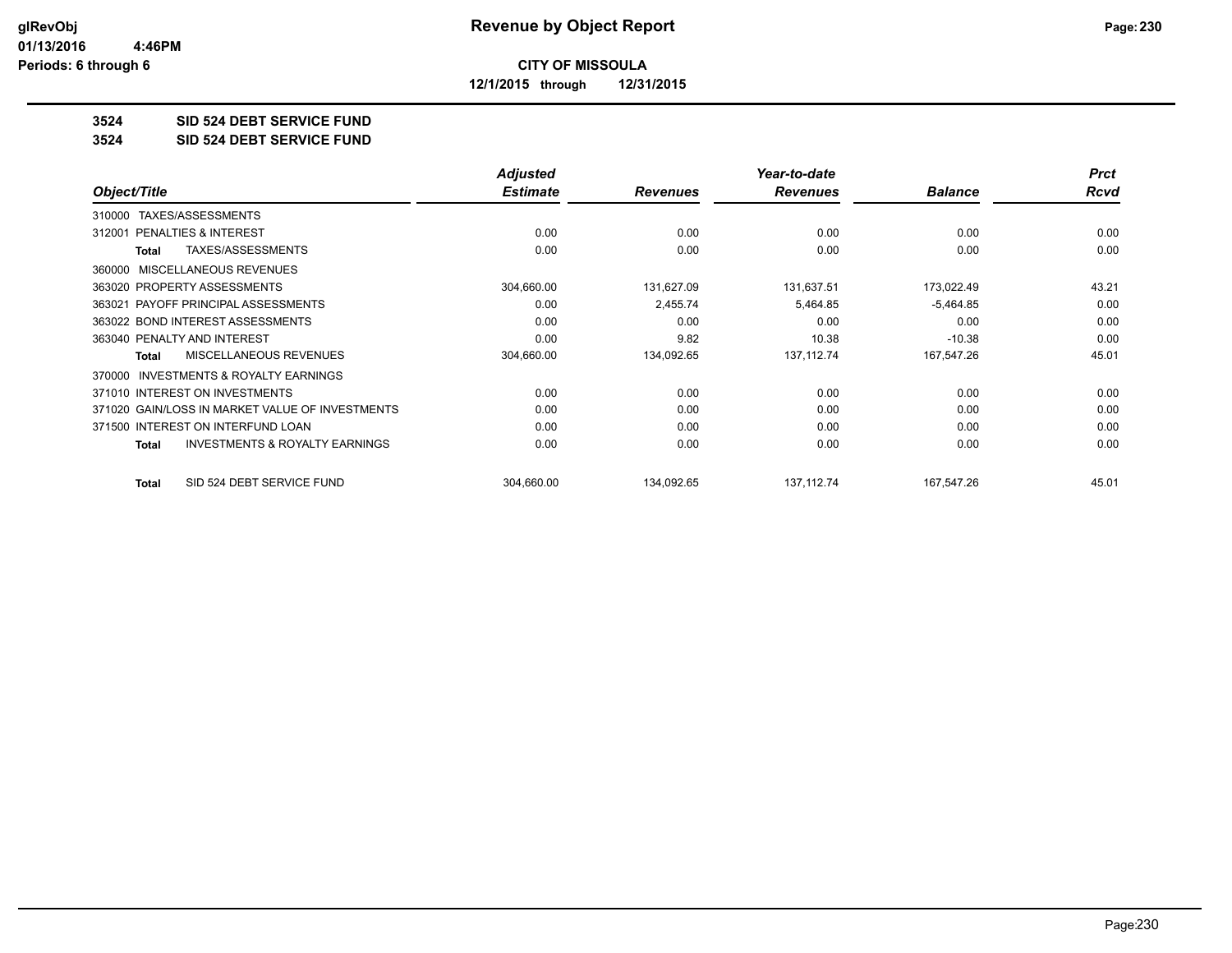**12/1/2015 through 12/31/2015**

#### **3524 SID 524 DEBT SERVICE FUND**

|                                                           | <b>Adjusted</b> |                 | Year-to-date    |                | <b>Prct</b> |
|-----------------------------------------------------------|-----------------|-----------------|-----------------|----------------|-------------|
| Object/Title                                              | <b>Estimate</b> | <b>Revenues</b> | <b>Revenues</b> | <b>Balance</b> | Rcvd        |
| 310000 TAXES/ASSESSMENTS                                  |                 |                 |                 |                |             |
| 312001 PENALTIES & INTEREST                               | 0.00            | 0.00            | 0.00            | 0.00           | 0.00        |
| TAXES/ASSESSMENTS<br><b>Total</b>                         | 0.00            | 0.00            | 0.00            | 0.00           | 0.00        |
| 360000 MISCELLANEOUS REVENUES                             |                 |                 |                 |                |             |
| 363020 PROPERTY ASSESSMENTS                               | 304,660.00      | 131,627.09      | 131,637.51      | 173,022.49     | 43.21       |
| 363021 PAYOFF PRINCIPAL ASSESSMENTS                       | 0.00            | 2,455.74        | 5,464.85        | $-5,464.85$    | 0.00        |
| 363022 BOND INTEREST ASSESSMENTS                          | 0.00            | 0.00            | 0.00            | 0.00           | 0.00        |
| 363040 PENALTY AND INTEREST                               | 0.00            | 9.82            | 10.38           | $-10.38$       | 0.00        |
| <b>MISCELLANEOUS REVENUES</b><br><b>Total</b>             | 304,660.00      | 134,092.65      | 137, 112.74     | 167,547.26     | 45.01       |
| INVESTMENTS & ROYALTY EARNINGS<br>370000                  |                 |                 |                 |                |             |
| 371010 INTEREST ON INVESTMENTS                            | 0.00            | 0.00            | 0.00            | 0.00           | 0.00        |
| 371020 GAIN/LOSS IN MARKET VALUE OF INVESTMENT            | 0.00            | 0.00            | 0.00            | 0.00           | 0.00        |
| 371500 INTEREST ON INTERFUND LOAN                         | 0.00            | 0.00            | 0.00            | 0.00           | 0.00        |
| <b>INVESTMENTS &amp; ROYALTY EARNINGS</b><br><b>Total</b> | 0.00            | 0.00            | 0.00            | 0.00           | 0.00        |
| SID 524 DEBT SERVICE FUND<br><b>Total</b>                 | 304,660.00      | 134,092.65      | 137, 112.74     | 167,547.26     | 45.01       |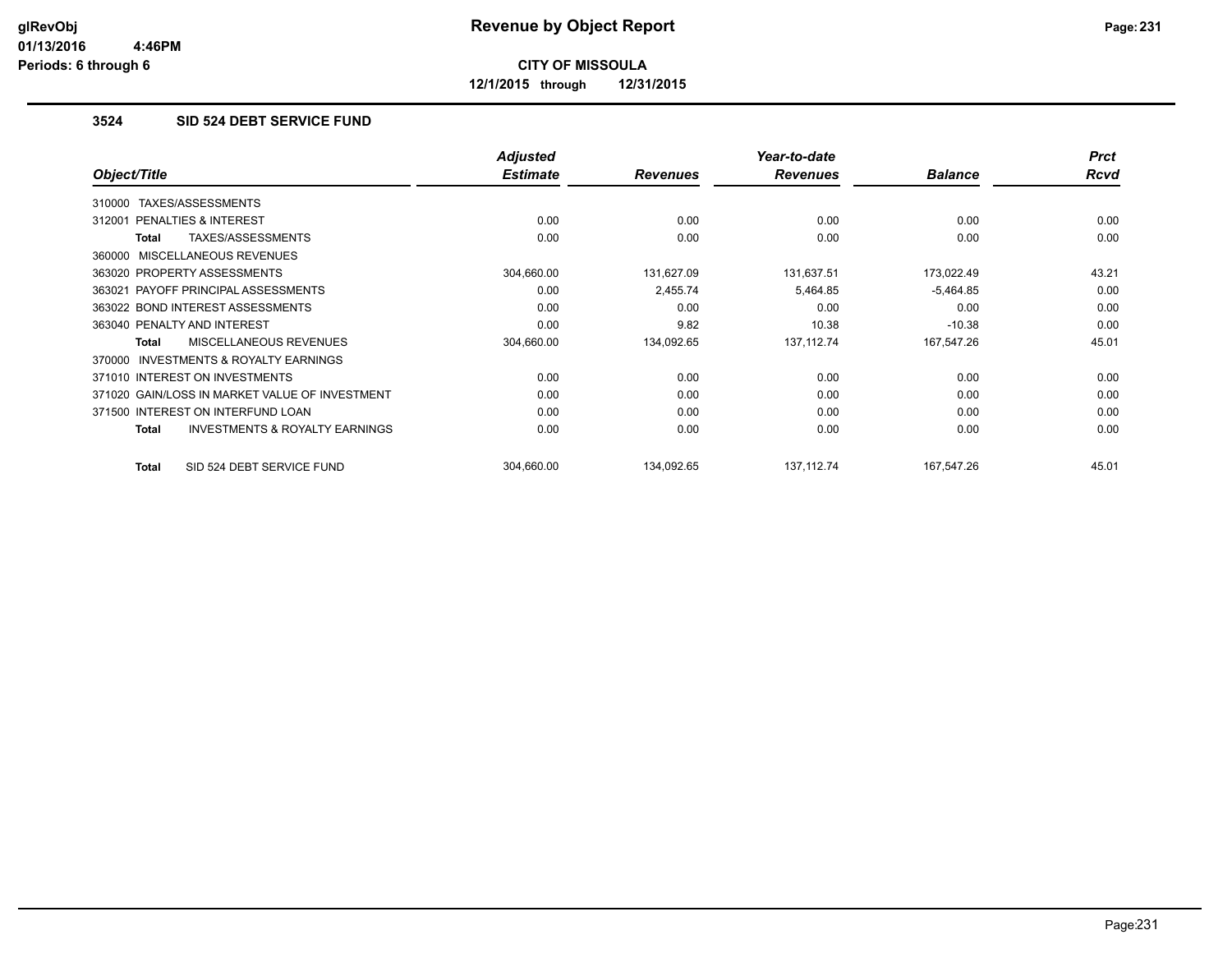**12/1/2015 through 12/31/2015**

#### **3525 SID 525 DEBT SERVICE FUND**

**3525 SID 525 DEBT SERVICE FUND**

|                                                           | <b>Adjusted</b> |                 | Year-to-date    |                | <b>Prct</b> |
|-----------------------------------------------------------|-----------------|-----------------|-----------------|----------------|-------------|
| Object/Title                                              | <b>Estimate</b> | <b>Revenues</b> | <b>Revenues</b> | <b>Balance</b> | Rcvd        |
| TAXES/ASSESSMENTS<br>310000                               |                 |                 |                 |                |             |
| <b>PENALTIES &amp; INTEREST</b><br>312001                 | 0.00            | 0.00            | 0.00            | 0.00           | 0.00        |
| TAXES/ASSESSMENTS<br><b>Total</b>                         | 0.00            | 0.00            | 0.00            | 0.00           | 0.00        |
| MISCELLANEOUS REVENUES<br>360000                          |                 |                 |                 |                |             |
| 360010 MISCELLANEOUS                                      | 0.00            | 0.00            | 0.00            | 0.00           | 0.00        |
| 363020 PROPERTY ASSESSMENTS                               | 31,500.00       | 17,799.15       | 17,799.15       | 13,700.85      | 56.51       |
| 363021 PAYOFF PRINCIPAL ASSESSMENTS                       | 0.00            | 0.00            | 0.00            | 0.00           | 0.00        |
| 363022 BOND INTEREST ASSESSMENTS                          | 0.00            | 0.00            | 0.00            | 0.00           | 0.00        |
| 363040 PENALTY AND INTEREST                               | 0.00            | 4.27            | 4.27            | $-4.27$        | 0.00        |
| <b>MISCELLANEOUS REVENUES</b><br><b>Total</b>             | 31,500.00       | 17,803.42       | 17,803.42       | 13,696.58      | 56.52       |
| <b>INVESTMENTS &amp; ROYALTY EARNINGS</b><br>370000       |                 |                 |                 |                |             |
| 371010 INTEREST ON INVESTMENTS                            | 0.00            | 0.00            | 0.00            | 0.00           | 0.00        |
| 371020 GAIN/LOSS IN MARKET VALUE OF INVESTMENTS           | 0.00            | 0.00            | 0.00            | 0.00           | 0.00        |
| 371500 INTEREST ON INTERFUND LOAN                         | 0.00            | 0.00            | 0.00            | 0.00           | 0.00        |
| <b>INVESTMENTS &amp; ROYALTY EARNINGS</b><br><b>Total</b> | 0.00            | 0.00            | 0.00            | 0.00           | 0.00        |
| SID 525 DEBT SERVICE FUND<br><b>Total</b>                 | 31,500.00       | 17,803.42       | 17,803.42       | 13,696.58      | 56.52       |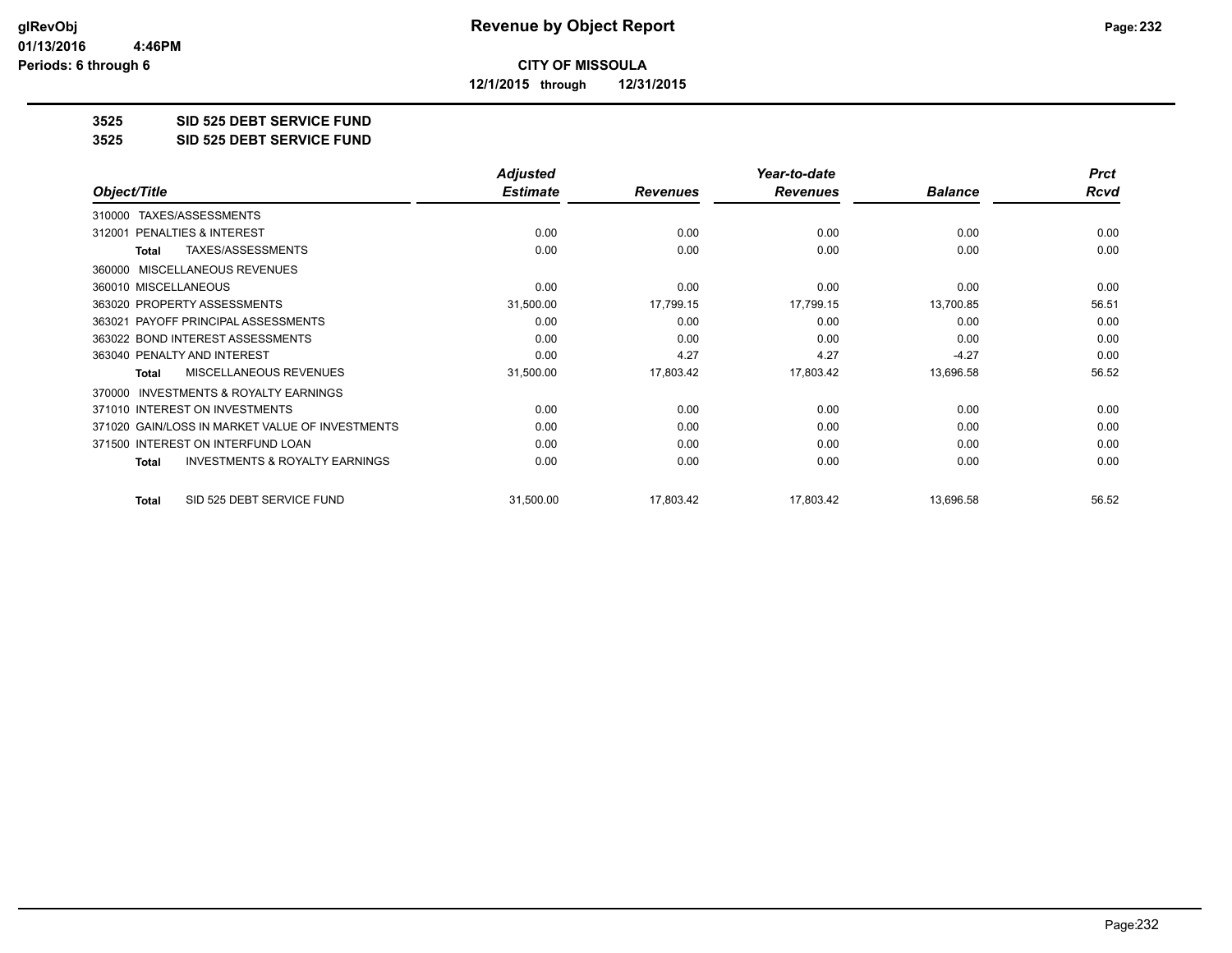**12/1/2015 through 12/31/2015**

### **3525 SID 525 DEBT SERVICE FUND**

|                                                    | <b>Adjusted</b> |                 | Year-to-date    |                | <b>Prct</b> |
|----------------------------------------------------|-----------------|-----------------|-----------------|----------------|-------------|
| Object/Title                                       | <b>Estimate</b> | <b>Revenues</b> | <b>Revenues</b> | <b>Balance</b> | Rcvd        |
| TAXES/ASSESSMENTS<br>310000                        |                 |                 |                 |                |             |
| PENALTIES & INTEREST<br>312001                     | 0.00            | 0.00            | 0.00            | 0.00           | 0.00        |
| TAXES/ASSESSMENTS<br><b>Total</b>                  | 0.00            | 0.00            | 0.00            | 0.00           | 0.00        |
| 360000 MISCELLANEOUS REVENUES                      |                 |                 |                 |                |             |
| 360010 MISCELLANEOUS                               | 0.00            | 0.00            | 0.00            | 0.00           | 0.00        |
| 363020 PROPERTY ASSESSMENTS                        | 31,500.00       | 17,799.15       | 17,799.15       | 13,700.85      | 56.51       |
| 363021 PAYOFF PRINCIPAL ASSESSMENTS                | 0.00            | 0.00            | 0.00            | 0.00           | 0.00        |
| 363022 BOND INTEREST ASSESSMENTS                   | 0.00            | 0.00            | 0.00            | 0.00           | 0.00        |
| 363040 PENALTY AND INTEREST                        | 0.00            | 4.27            | 4.27            | $-4.27$        | 0.00        |
| <b>MISCELLANEOUS REVENUES</b><br><b>Total</b>      | 31,500.00       | 17,803.42       | 17,803.42       | 13,696.58      | 56.52       |
| 370000 INVESTMENTS & ROYALTY EARNINGS              |                 |                 |                 |                |             |
| 371010 INTEREST ON INVESTMENTS                     | 0.00            | 0.00            | 0.00            | 0.00           | 0.00        |
| 371020 GAIN/LOSS IN MARKET VALUE OF INVESTMENT     | 0.00            | 0.00            | 0.00            | 0.00           | 0.00        |
| 371500 INTEREST ON INTERFUND LOAN                  | 0.00            | 0.00            | 0.00            | 0.00           | 0.00        |
| <b>INVESTMENTS &amp; ROYALTY EARNINGS</b><br>Total | 0.00            | 0.00            | 0.00            | 0.00           | 0.00        |
| SID 525 DEBT SERVICE FUND<br>Total                 | 31,500.00       | 17,803.42       | 17,803.42       | 13,696.58      | 56.52       |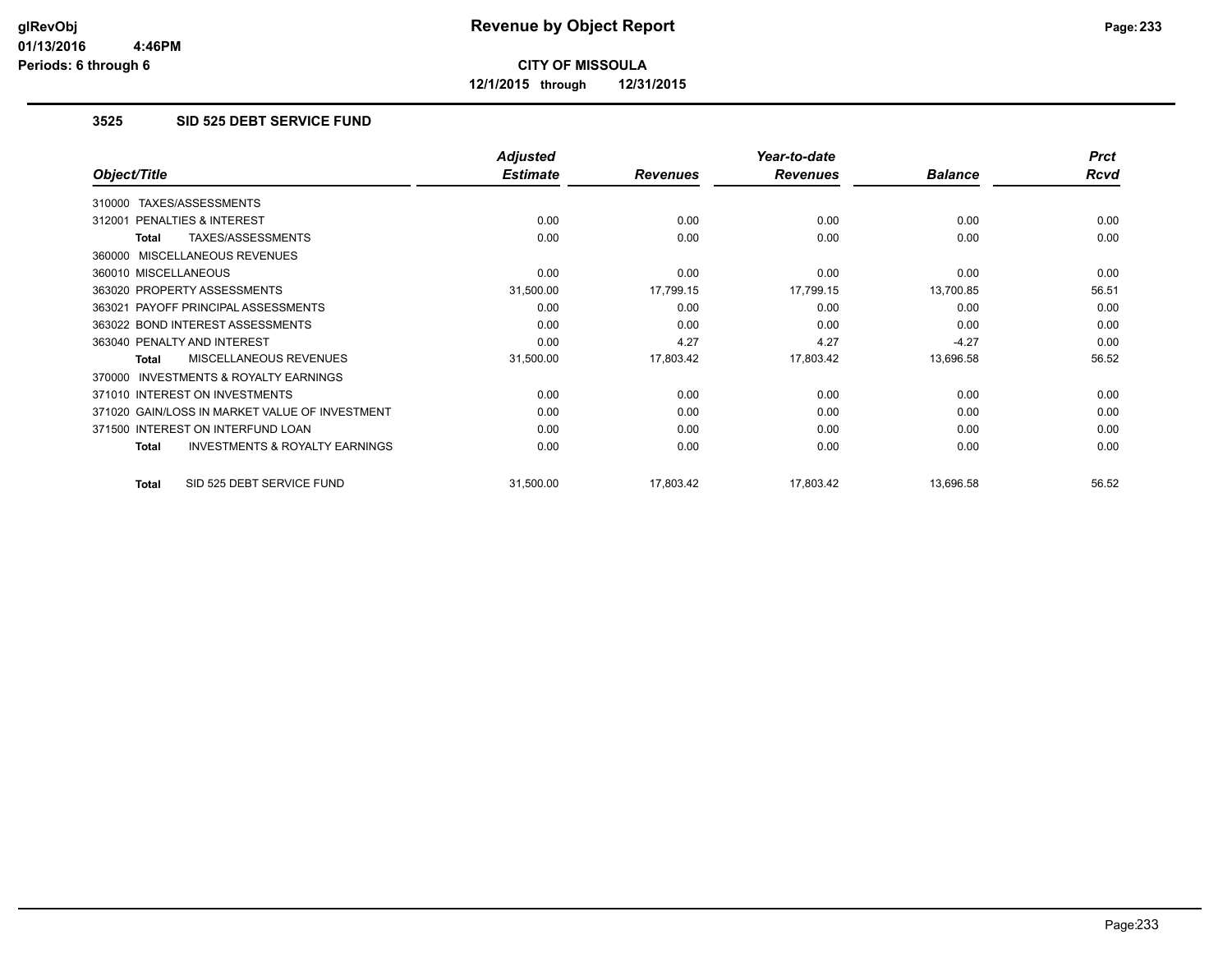**12/1/2015 through 12/31/2015**

#### **3526 SID 526 DEBT SERVICE FUND**

**3526 SID 526 DEBT SERVICE FUND**

|                                                           | <b>Adjusted</b> |                 | Year-to-date    |                | <b>Prct</b> |
|-----------------------------------------------------------|-----------------|-----------------|-----------------|----------------|-------------|
| Object/Title                                              | <b>Estimate</b> | <b>Revenues</b> | <b>Revenues</b> | <b>Balance</b> | Rcvd        |
| TAXES/ASSESSMENTS<br>310000                               |                 |                 |                 |                |             |
| <b>PENALTIES &amp; INTEREST</b><br>312001                 | 0.00            | 0.00            | 0.00            | 0.00           | 0.00        |
| TAXES/ASSESSMENTS<br><b>Total</b>                         | 0.00            | 0.00            | 0.00            | 0.00           | 0.00        |
| MISCELLANEOUS REVENUES<br>360000                          |                 |                 |                 |                |             |
| 360010 MISCELLANEOUS                                      | 0.00            | 0.00            | 0.00            | 0.00           | 0.00        |
| 363020 PROPERTY ASSESSMENTS                               | 193,320.00      | 62,211.03       | 62,345.04       | 130,974.96     | 32.25       |
| 363021 PAYOFF PRINCIPAL ASSESSMENTS                       | 0.00            | 0.00            | 0.00            | 0.00           | 0.00        |
| 363022 BOND INTEREST ASSESSMENTS                          | 0.00            | 0.00            | 0.00            | 0.00           | 0.00        |
| 363040 PENALTY AND INTEREST                               | 0.00            | 1.75            | 8.62            | $-8.62$        | 0.00        |
| <b>MISCELLANEOUS REVENUES</b><br>Total                    | 193,320.00      | 62,212.78       | 62,353.66       | 130,966.34     | 32.25       |
| INVESTMENTS & ROYALTY EARNINGS<br>370000                  |                 |                 |                 |                |             |
| 371010 INTEREST ON INVESTMENTS                            | 0.00            | 0.00            | 0.00            | 0.00           | 0.00        |
| 371020 GAIN/LOSS IN MARKET VALUE OF INVESTMENTS           | 0.00            | 0.00            | 0.00            | 0.00           | 0.00        |
| 371500 INTEREST ON INTERFUND LOAN                         | 0.00            | 0.00            | 0.00            | 0.00           | 0.00        |
| <b>INVESTMENTS &amp; ROYALTY EARNINGS</b><br><b>Total</b> | 0.00            | 0.00            | 0.00            | 0.00           | 0.00        |
| SID 526 DEBT SERVICE FUND<br><b>Total</b>                 | 193,320.00      | 62,212.78       | 62,353.66       | 130,966.34     | 32.25       |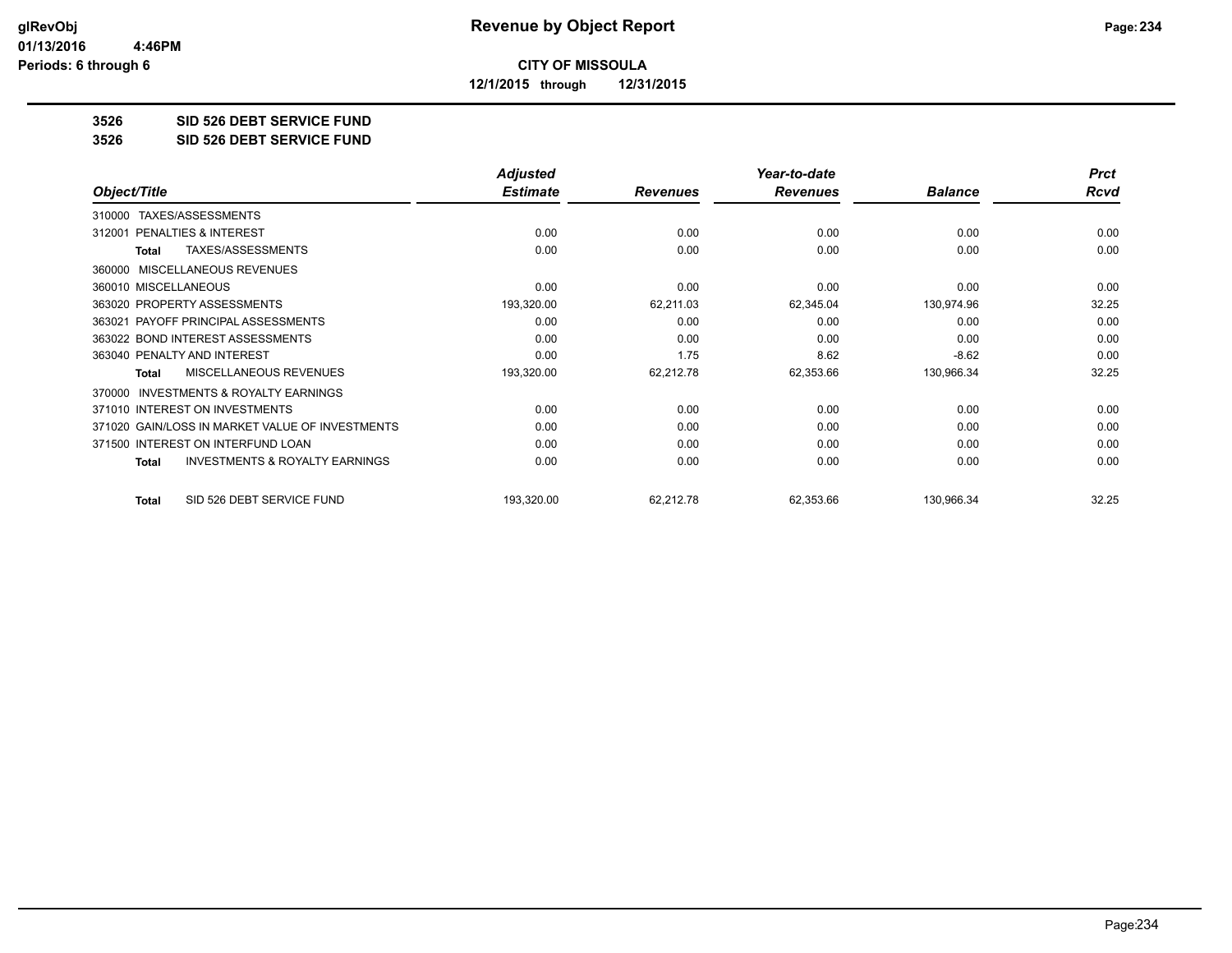**12/1/2015 through 12/31/2015**

### **3526 SID 526 DEBT SERVICE FUND**

|                                                    | <b>Adjusted</b> |                 | Year-to-date    |                | <b>Prct</b> |
|----------------------------------------------------|-----------------|-----------------|-----------------|----------------|-------------|
| Object/Title                                       | <b>Estimate</b> | <b>Revenues</b> | <b>Revenues</b> | <b>Balance</b> | Rcvd        |
| TAXES/ASSESSMENTS<br>310000                        |                 |                 |                 |                |             |
| <b>PENALTIES &amp; INTEREST</b><br>312001          | 0.00            | 0.00            | 0.00            | 0.00           | 0.00        |
| TAXES/ASSESSMENTS<br><b>Total</b>                  | 0.00            | 0.00            | 0.00            | 0.00           | 0.00        |
| 360000 MISCELLANEOUS REVENUES                      |                 |                 |                 |                |             |
| 360010 MISCELLANEOUS                               | 0.00            | 0.00            | 0.00            | 0.00           | 0.00        |
| 363020 PROPERTY ASSESSMENTS                        | 193,320.00      | 62,211.03       | 62,345.04       | 130,974.96     | 32.25       |
| 363021 PAYOFF PRINCIPAL ASSESSMENTS                | 0.00            | 0.00            | 0.00            | 0.00           | 0.00        |
| 363022 BOND INTEREST ASSESSMENTS                   | 0.00            | 0.00            | 0.00            | 0.00           | 0.00        |
| 363040 PENALTY AND INTEREST                        | 0.00            | 1.75            | 8.62            | $-8.62$        | 0.00        |
| <b>MISCELLANEOUS REVENUES</b><br><b>Total</b>      | 193,320.00      | 62,212.78       | 62,353.66       | 130,966.34     | 32.25       |
| 370000 INVESTMENTS & ROYALTY EARNINGS              |                 |                 |                 |                |             |
| 371010 INTEREST ON INVESTMENTS                     | 0.00            | 0.00            | 0.00            | 0.00           | 0.00        |
| 371020 GAIN/LOSS IN MARKET VALUE OF INVESTMENT     | 0.00            | 0.00            | 0.00            | 0.00           | 0.00        |
| 371500 INTEREST ON INTERFUND LOAN                  | 0.00            | 0.00            | 0.00            | 0.00           | 0.00        |
| <b>INVESTMENTS &amp; ROYALTY EARNINGS</b><br>Total | 0.00            | 0.00            | 0.00            | 0.00           | 0.00        |
| SID 526 DEBT SERVICE FUND<br>Total                 | 193,320.00      | 62,212.78       | 62,353.66       | 130,966.34     | 32.25       |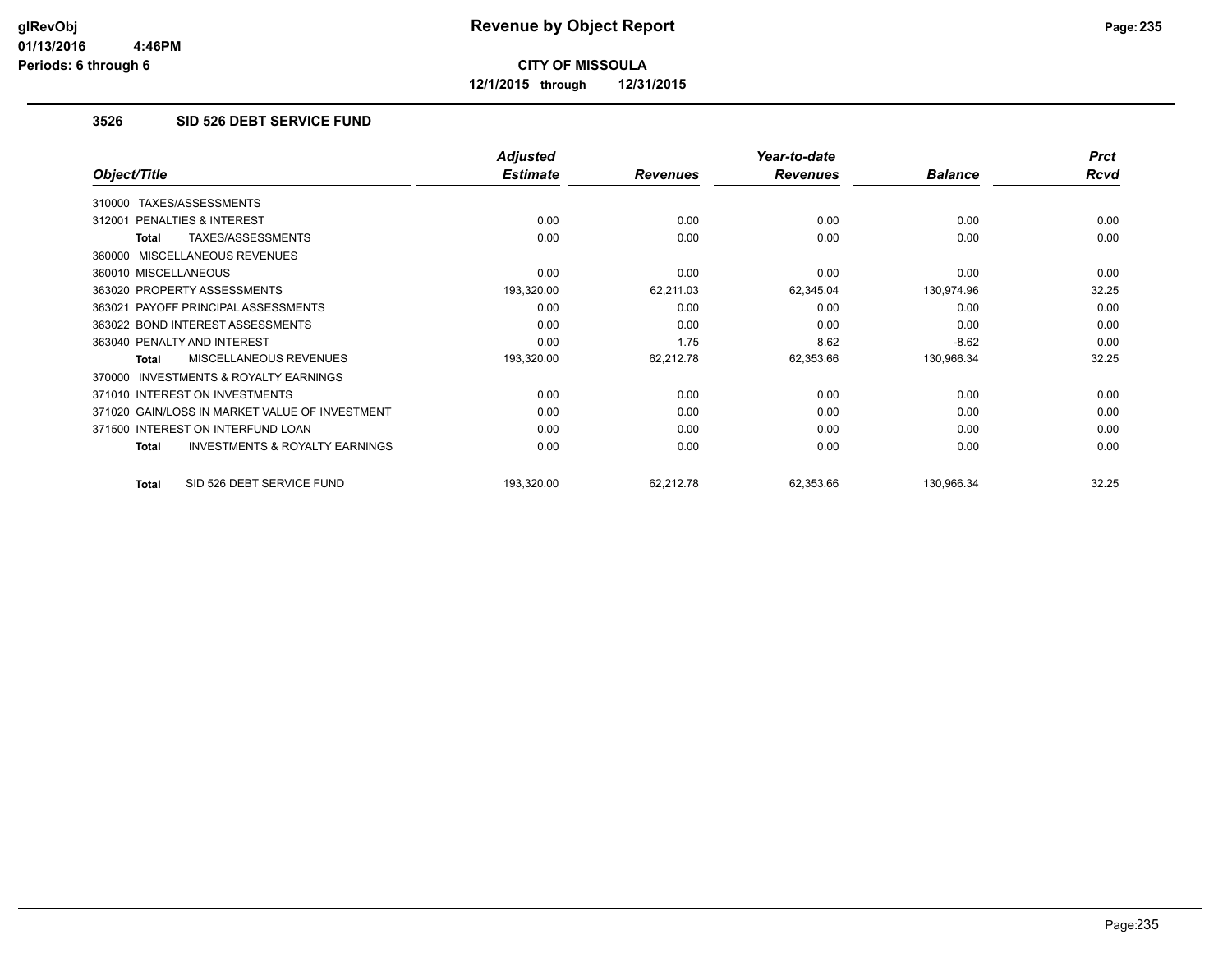**12/1/2015 through 12/31/2015**

**3527 SID 527 DEBT SERVICE FUND**

**3527 SID 527 DEBT SERVICE FUND**

|                                                           | <b>Adjusted</b> |                 | Year-to-date    |                | <b>Prct</b> |
|-----------------------------------------------------------|-----------------|-----------------|-----------------|----------------|-------------|
| Object/Title                                              | <b>Estimate</b> | <b>Revenues</b> | <b>Revenues</b> | <b>Balance</b> | <b>Rcvd</b> |
| 310000 TAXES/ASSESSMENTS                                  |                 |                 |                 |                |             |
| PENALTIES & INTEREST<br>312001                            | 0.00            | 0.00            | 0.00            | 0.00           | 0.00        |
| TAXES/ASSESSMENTS<br><b>Total</b>                         | 0.00            | 0.00            | 0.00            | 0.00           | 0.00        |
| MISCELLANEOUS REVENUES<br>360000                          |                 |                 |                 |                |             |
| 360010 MISCELLANEOUS                                      | 0.00            | 0.00            | 0.00            | 0.00           | 0.00        |
| 363020 PROPERTY ASSESSMENTS                               | 0.00            | 0.00            | 0.00            | 0.00           | 0.00        |
| 363021 PAYOFF PRINCIPAL ASSESSMENTS                       | 0.00            | 0.00            | 0.00            | 0.00           | 0.00        |
| 363022 BOND INTEREST ASSESSMENTS                          | 0.00            | 0.00            | 0.00            | 0.00           | 0.00        |
| 363040 PENALTY AND INTEREST                               | 0.00            | 0.00            | 0.00            | 0.00           | 0.00        |
| MISCELLANEOUS REVENUES<br>Total                           | 0.00            | 0.00            | 0.00            | 0.00           | 0.00        |
| <b>INVESTMENTS &amp; ROYALTY EARNINGS</b><br>370000       |                 |                 |                 |                |             |
| 371010 INTEREST ON INVESTMENTS                            | 0.00            | 0.00            | 0.00            | 0.00           | 0.00        |
| 371020 GAIN/LOSS IN MARKET VALUE OF INVESTMENTS           | 0.00            | 0.00            | 0.00            | 0.00           | 0.00        |
| <b>INVESTMENTS &amp; ROYALTY EARNINGS</b><br><b>Total</b> | 0.00            | 0.00            | 0.00            | 0.00           | 0.00        |
| OTHER FINANCING SOURCES<br>380000                         |                 |                 |                 |                |             |
| 381030 SID BONDS PROCEEDS                                 | 0.00            | 0.00            | 0.00            | 0.00           | 0.00        |
| OTHER FINANCING SOURCES<br><b>Total</b>                   | 0.00            | 0.00            | 0.00            | 0.00           | 0.00        |
| SID 527 DEBT SERVICE FUND<br><b>Total</b>                 | 0.00            | 0.00            | 0.00            | 0.00           | 0.00        |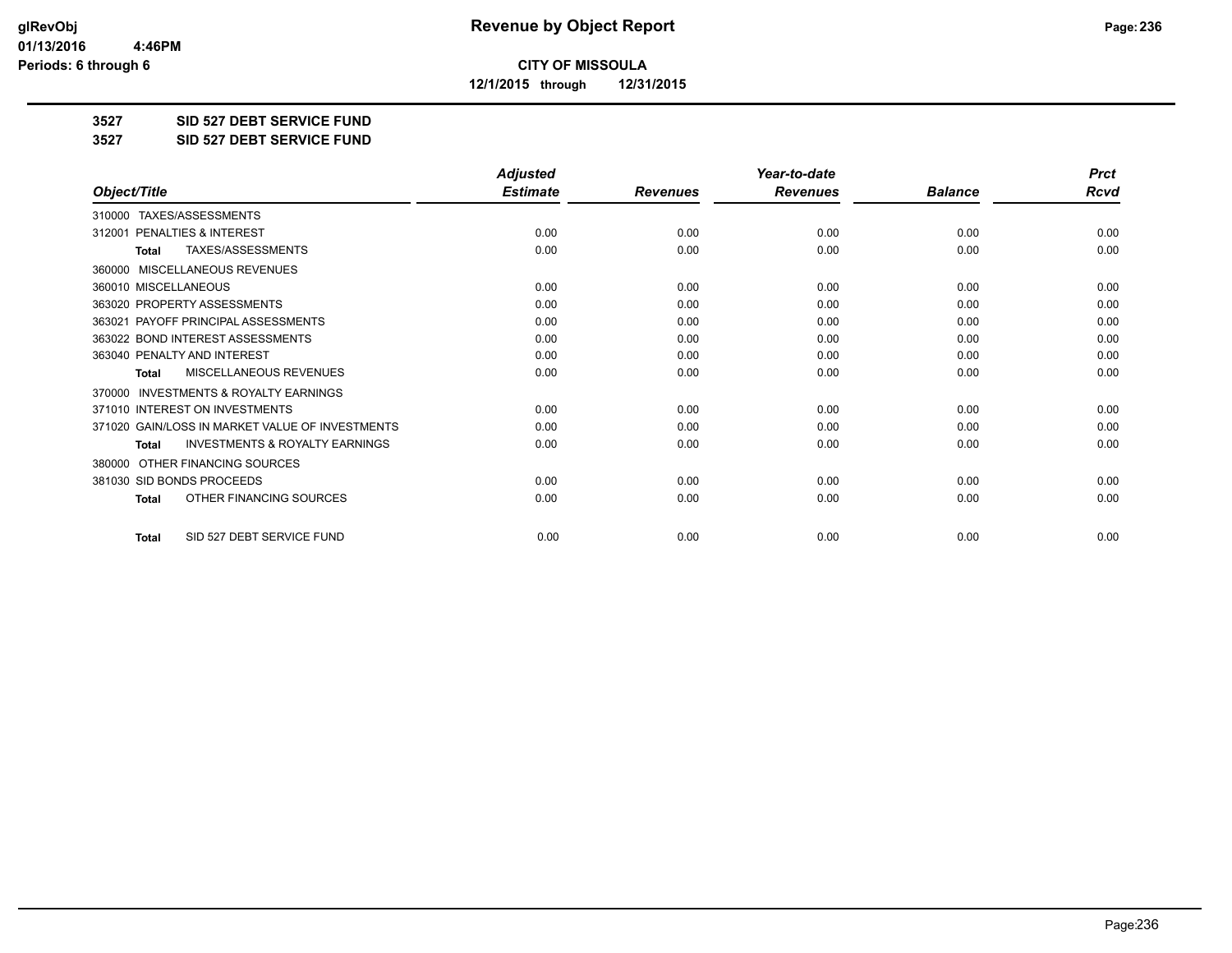**12/1/2015 through 12/31/2015**

#### **3527 SID 527 DEBT SERVICE FUND**

|                                                           | <b>Adjusted</b> |                 | Year-to-date    |                | <b>Prct</b> |
|-----------------------------------------------------------|-----------------|-----------------|-----------------|----------------|-------------|
| Object/Title                                              | <b>Estimate</b> | <b>Revenues</b> | <b>Revenues</b> | <b>Balance</b> | <b>Rcvd</b> |
| 310000 TAXES/ASSESSMENTS                                  |                 |                 |                 |                |             |
| PENALTIES & INTEREST<br>312001                            | 0.00            | 0.00            | 0.00            | 0.00           | 0.00        |
| TAXES/ASSESSMENTS<br><b>Total</b>                         | 0.00            | 0.00            | 0.00            | 0.00           | 0.00        |
| 360000 MISCELLANEOUS REVENUES                             |                 |                 |                 |                |             |
| 360010 MISCELLANEOUS                                      | 0.00            | 0.00            | 0.00            | 0.00           | 0.00        |
| 363020 PROPERTY ASSESSMENTS                               | 0.00            | 0.00            | 0.00            | 0.00           | 0.00        |
| 363021 PAYOFF PRINCIPAL ASSESSMENTS                       | 0.00            | 0.00            | 0.00            | 0.00           | 0.00        |
| 363022 BOND INTEREST ASSESSMENTS                          | 0.00            | 0.00            | 0.00            | 0.00           | 0.00        |
| 363040 PENALTY AND INTEREST                               | 0.00            | 0.00            | 0.00            | 0.00           | 0.00        |
| MISCELLANEOUS REVENUES<br><b>Total</b>                    | 0.00            | 0.00            | 0.00            | 0.00           | 0.00        |
| <b>INVESTMENTS &amp; ROYALTY EARNINGS</b><br>370000       |                 |                 |                 |                |             |
| 371010 INTEREST ON INVESTMENTS                            | 0.00            | 0.00            | 0.00            | 0.00           | 0.00        |
| 371020 GAIN/LOSS IN MARKET VALUE OF INVESTMENT            | 0.00            | 0.00            | 0.00            | 0.00           | 0.00        |
| <b>INVESTMENTS &amp; ROYALTY EARNINGS</b><br><b>Total</b> | 0.00            | 0.00            | 0.00            | 0.00           | 0.00        |
| OTHER FINANCING SOURCES<br>380000                         |                 |                 |                 |                |             |
| 381030 SID BONDS PROCEEDS                                 | 0.00            | 0.00            | 0.00            | 0.00           | 0.00        |
| OTHER FINANCING SOURCES<br><b>Total</b>                   | 0.00            | 0.00            | 0.00            | 0.00           | 0.00        |
| SID 527 DEBT SERVICE FUND<br><b>Total</b>                 | 0.00            | 0.00            | 0.00            | 0.00           | 0.00        |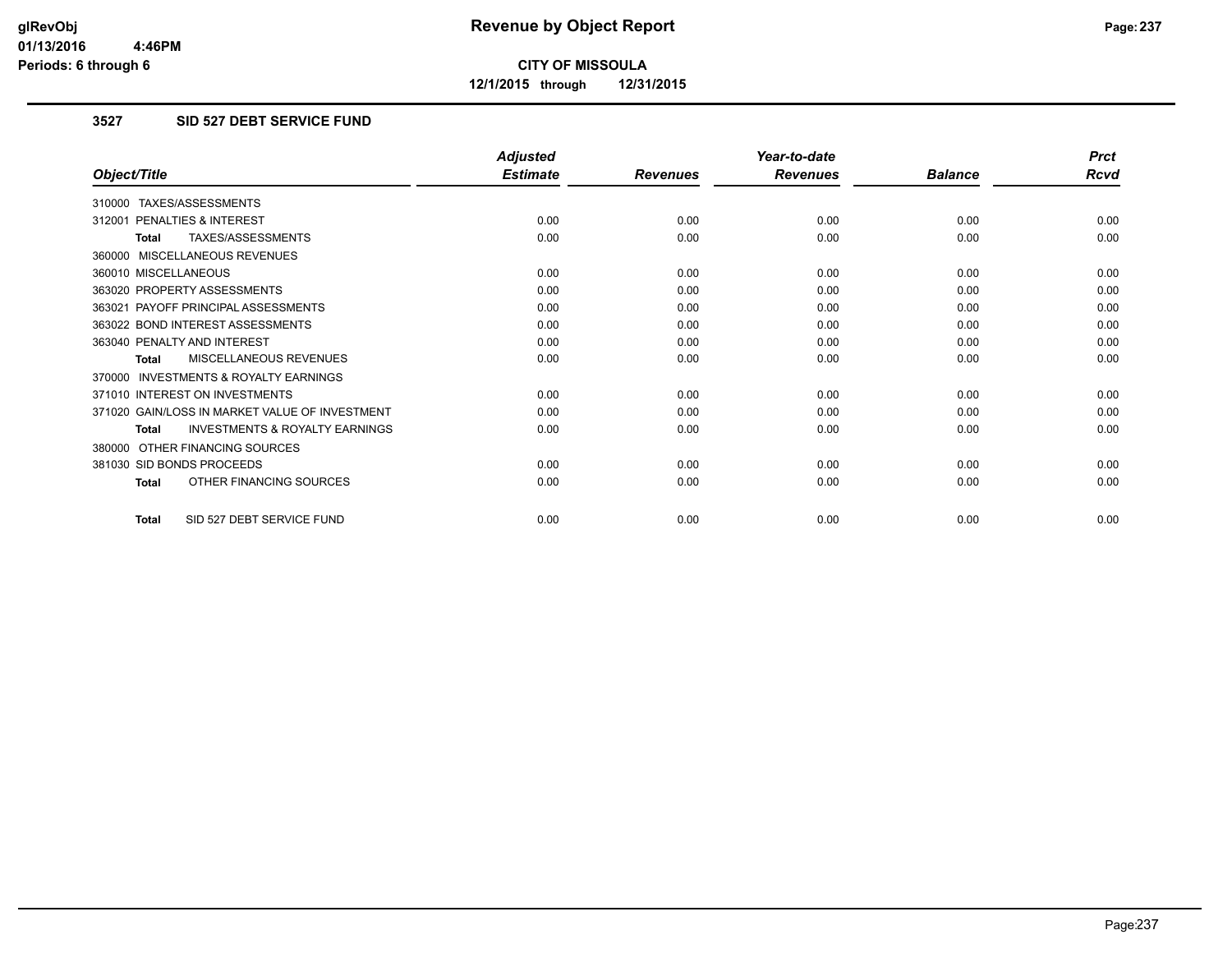**12/1/2015 through 12/31/2015**

#### **3530 SID 530 DEBT SERVICE FUND**

**3530 SID 530 DEBT SERVICE FUND**

|                                                           | <b>Adjusted</b> |                 | Year-to-date    |                | <b>Prct</b> |
|-----------------------------------------------------------|-----------------|-----------------|-----------------|----------------|-------------|
| Object/Title                                              | <b>Estimate</b> | <b>Revenues</b> | <b>Revenues</b> | <b>Balance</b> | Rcvd        |
| TAXES/ASSESSMENTS<br>310000                               |                 |                 |                 |                |             |
| 312001 PENALTIES & INTEREST                               | 0.00            | 0.00            | 0.00            | 0.00           | 0.00        |
| TAXES/ASSESSMENTS<br>Total                                | 0.00            | 0.00            | 0.00            | 0.00           | 0.00        |
| MISCELLANEOUS REVENUES<br>360000                          |                 |                 |                 |                |             |
| 360010 MISCELLANEOUS                                      | 0.00            | 0.00            | 0.00            | 0.00           | 0.00        |
| 363020 PROPERTY ASSESSMENTS                               | 681.00          | 0.00            | 0.00            | 681.00         | 0.00        |
| 363021 PAYOFF PRINCIPAL ASSESSMENTS                       | 0.00            | 0.00            | 0.00            | 0.00           | 0.00        |
| 363022 BOND INTEREST ASSESSMENTS                          | 0.00            | 0.00            | 0.00            | 0.00           | 0.00        |
| 363040 PENALTY AND INTEREST                               | 0.00            | 0.00            | 0.00            | 0.00           | 0.00        |
| MISCELLANEOUS REVENUES<br><b>Total</b>                    | 681.00          | 0.00            | 0.00            | 681.00         | 0.00        |
| 370000 INVESTMENTS & ROYALTY EARNINGS                     |                 |                 |                 |                |             |
| 371010 INTEREST ON INVESTMENTS                            | 0.00            | 0.00            | 0.00            | 0.00           | 0.00        |
| 371020 GAIN/LOSS IN MARKET VALUE OF INVESTMENTS           | 0.00            | 0.00            | 0.00            | 0.00           | 0.00        |
| <b>INVESTMENTS &amp; ROYALTY EARNINGS</b><br><b>Total</b> | 0.00            | 0.00            | 0.00            | 0.00           | 0.00        |
| SID 530 DEBT SERVICE FUND<br><b>Total</b>                 | 681.00          | 0.00            | 0.00            | 681.00         | 0.00        |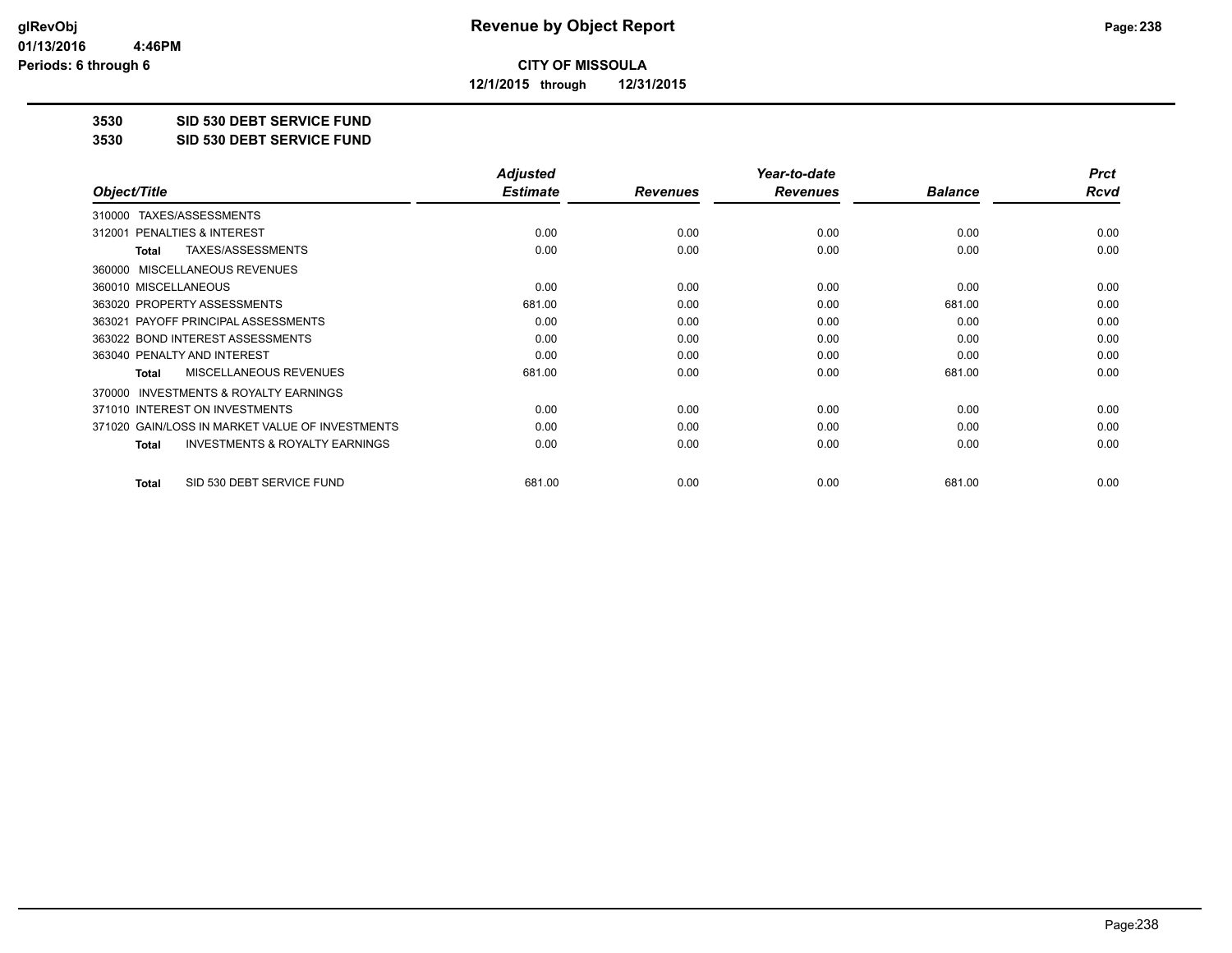**12/1/2015 through 12/31/2015**

#### **3530 SID 530 DEBT SERVICE FUND**

|                                                           | <b>Adjusted</b> |                 | Year-to-date    |                | <b>Prct</b> |
|-----------------------------------------------------------|-----------------|-----------------|-----------------|----------------|-------------|
| Object/Title                                              | <b>Estimate</b> | <b>Revenues</b> | <b>Revenues</b> | <b>Balance</b> | <b>Rcvd</b> |
| 310000 TAXES/ASSESSMENTS                                  |                 |                 |                 |                |             |
| 312001 PENALTIES & INTEREST                               | 0.00            | 0.00            | 0.00            | 0.00           | 0.00        |
| <b>TAXES/ASSESSMENTS</b><br>Total                         | 0.00            | 0.00            | 0.00            | 0.00           | 0.00        |
| 360000 MISCELLANEOUS REVENUES                             |                 |                 |                 |                |             |
| 360010 MISCELLANEOUS                                      | 0.00            | 0.00            | 0.00            | 0.00           | 0.00        |
| 363020 PROPERTY ASSESSMENTS                               | 681.00          | 0.00            | 0.00            | 681.00         | 0.00        |
| 363021 PAYOFF PRINCIPAL ASSESSMENTS                       | 0.00            | 0.00            | 0.00            | 0.00           | 0.00        |
| 363022 BOND INTEREST ASSESSMENTS                          | 0.00            | 0.00            | 0.00            | 0.00           | 0.00        |
| 363040 PENALTY AND INTEREST                               | 0.00            | 0.00            | 0.00            | 0.00           | 0.00        |
| MISCELLANEOUS REVENUES<br>Total                           | 681.00          | 0.00            | 0.00            | 681.00         | 0.00        |
| <b>INVESTMENTS &amp; ROYALTY EARNINGS</b><br>370000       |                 |                 |                 |                |             |
| 371010 INTEREST ON INVESTMENTS                            | 0.00            | 0.00            | 0.00            | 0.00           | 0.00        |
| 371020 GAIN/LOSS IN MARKET VALUE OF INVESTMENT            | 0.00            | 0.00            | 0.00            | 0.00           | 0.00        |
| <b>INVESTMENTS &amp; ROYALTY EARNINGS</b><br><b>Total</b> | 0.00            | 0.00            | 0.00            | 0.00           | 0.00        |
| SID 530 DEBT SERVICE FUND<br><b>Total</b>                 | 681.00          | 0.00            | 0.00            | 681.00         | 0.00        |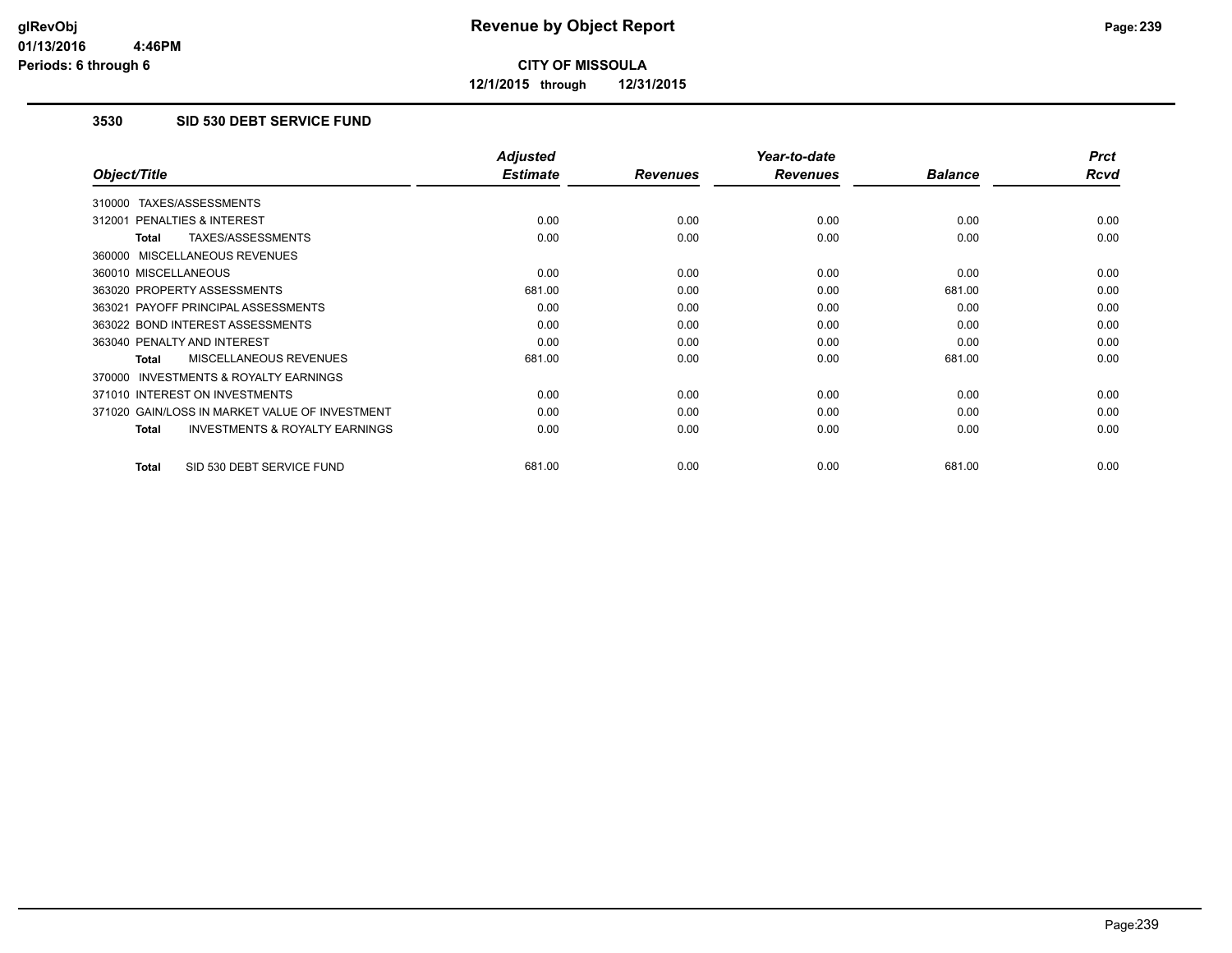**12/1/2015 through 12/31/2015**

#### **3531 SID 531 HICKORY ST CALMING**

#### **3531 SID 531 HICKORY ST CALMING**

|                                                           | <b>Adjusted</b> |                 | Year-to-date    |                | <b>Prct</b> |
|-----------------------------------------------------------|-----------------|-----------------|-----------------|----------------|-------------|
| Object/Title                                              | <b>Estimate</b> | <b>Revenues</b> | <b>Revenues</b> | <b>Balance</b> | Rcvd        |
| TAXES/ASSESSMENTS<br>310000                               |                 |                 |                 |                |             |
| PENALTIES & INTEREST<br>312001                            | 0.00            | 0.00            | 0.00            | 0.00           | 0.00        |
| <b>TAXES/ASSESSMENTS</b><br>Total                         | 0.00            | 0.00            | 0.00            | 0.00           | 0.00        |
| <b>MISCELLANEOUS REVENUES</b><br>360000                   |                 |                 |                 |                |             |
| 360010 MISCELLANEOUS                                      | 0.00            | 0.00            | 0.00            | 0.00           | 0.00        |
| 363020 PROPERTY ASSESSMENTS                               | 0.00            | 0.00            | 0.00            | 0.00           | 0.00        |
| 363021 PAYOFF PRINCIPAL ASSESSMENTS                       | 0.00            | 0.00            | 0.00            | 0.00           | 0.00        |
| 363022 BOND INTEREST ASSESSMENTS                          | 0.00            | 0.00            | 0.00            | 0.00           | 0.00        |
| 363040 PENALTY AND INTEREST                               | 0.00            | 0.00            | 0.00            | 0.00           | 0.00        |
| MISCELLANEOUS REVENUES<br>Total                           | 0.00            | 0.00            | 0.00            | 0.00           | 0.00        |
| <b>INVESTMENTS &amp; ROYALTY EARNINGS</b><br>370000       |                 |                 |                 |                |             |
| 371010 INTEREST ON INVESTMENTS                            | 0.00            | 0.00            | 0.00            | 0.00           | 0.00        |
| 371020 GAIN/LOSS IN MARKET VALUE OF INVESTMENTS           | 0.00            | 0.00            | 0.00            | 0.00           | 0.00        |
| <b>INVESTMENTS &amp; ROYALTY EARNINGS</b><br><b>Total</b> | 0.00            | 0.00            | 0.00            | 0.00           | 0.00        |
| OTHER FINANCING SOURCES<br>380000                         |                 |                 |                 |                |             |
| 383000 OPERATING TRANSFERS                                | 0.00            | 0.00            | 0.00            | 0.00           | 0.00        |
| OTHER FINANCING SOURCES<br><b>Total</b>                   | 0.00            | 0.00            | 0.00            | 0.00           | 0.00        |
| SID 531 HICKORY ST CALMING<br><b>Total</b>                | 0.00            | 0.00            | 0.00            | 0.00           | 0.00        |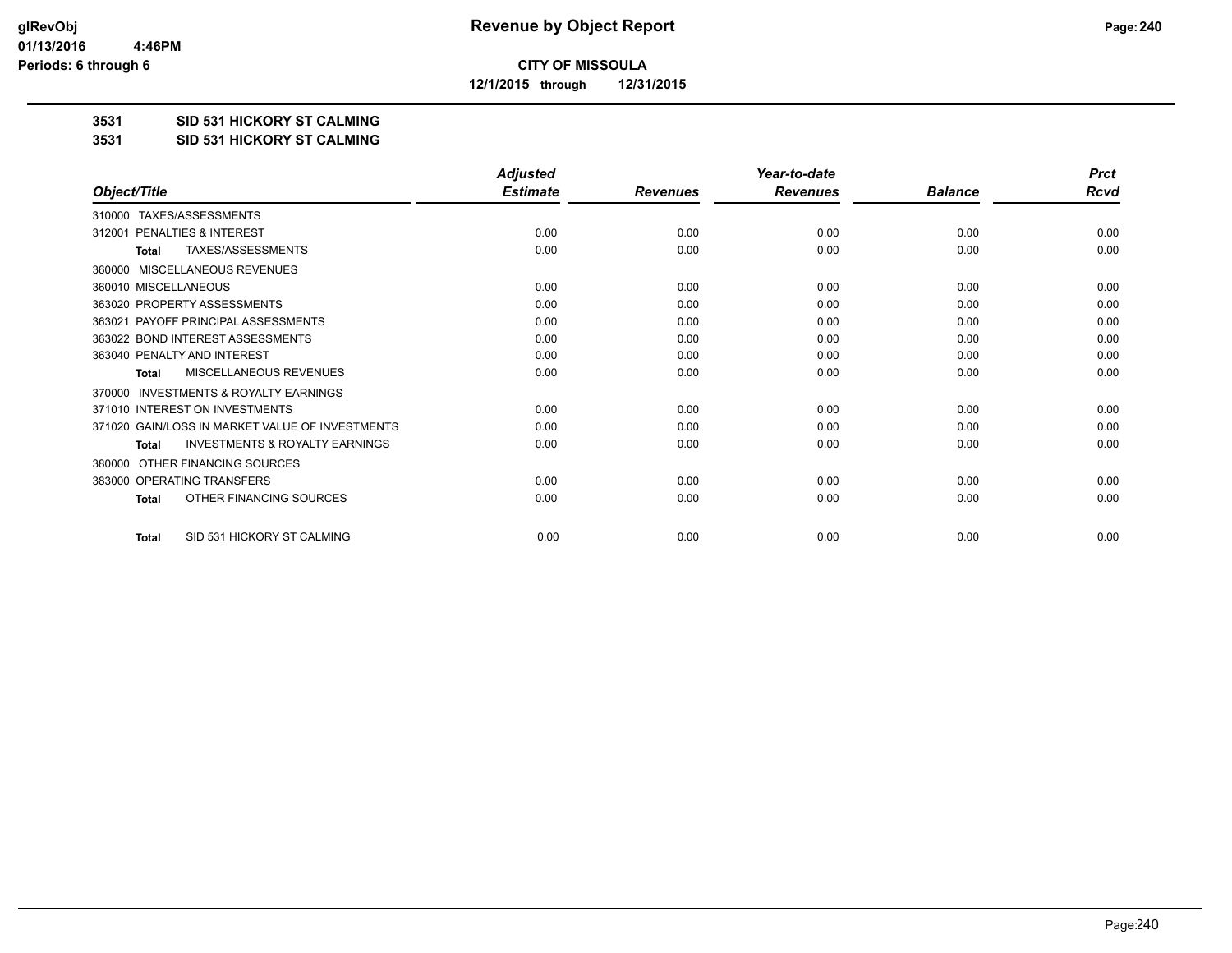**12/1/2015 through 12/31/2015**

### **3531 SID 531 HICKORY ST CALMING**

|                                                           | <b>Adjusted</b> |                 | Year-to-date    |                | <b>Prct</b> |
|-----------------------------------------------------------|-----------------|-----------------|-----------------|----------------|-------------|
| Object/Title                                              | <b>Estimate</b> | <b>Revenues</b> | <b>Revenues</b> | <b>Balance</b> | Rcvd        |
| 310000 TAXES/ASSESSMENTS                                  |                 |                 |                 |                |             |
| PENALTIES & INTEREST<br>312001                            | 0.00            | 0.00            | 0.00            | 0.00           | 0.00        |
| TAXES/ASSESSMENTS<br><b>Total</b>                         | 0.00            | 0.00            | 0.00            | 0.00           | 0.00        |
| 360000 MISCELLANEOUS REVENUES                             |                 |                 |                 |                |             |
| 360010 MISCELLANEOUS                                      | 0.00            | 0.00            | 0.00            | 0.00           | 0.00        |
| 363020 PROPERTY ASSESSMENTS                               | 0.00            | 0.00            | 0.00            | 0.00           | 0.00        |
| 363021 PAYOFF PRINCIPAL ASSESSMENTS                       | 0.00            | 0.00            | 0.00            | 0.00           | 0.00        |
| 363022 BOND INTEREST ASSESSMENTS                          | 0.00            | 0.00            | 0.00            | 0.00           | 0.00        |
| 363040 PENALTY AND INTEREST                               | 0.00            | 0.00            | 0.00            | 0.00           | 0.00        |
| MISCELLANEOUS REVENUES<br><b>Total</b>                    | 0.00            | 0.00            | 0.00            | 0.00           | 0.00        |
| <b>INVESTMENTS &amp; ROYALTY EARNINGS</b><br>370000       |                 |                 |                 |                |             |
| 371010 INTEREST ON INVESTMENTS                            | 0.00            | 0.00            | 0.00            | 0.00           | 0.00        |
| 371020 GAIN/LOSS IN MARKET VALUE OF INVESTMENT            | 0.00            | 0.00            | 0.00            | 0.00           | 0.00        |
| <b>INVESTMENTS &amp; ROYALTY EARNINGS</b><br><b>Total</b> | 0.00            | 0.00            | 0.00            | 0.00           | 0.00        |
| OTHER FINANCING SOURCES<br>380000                         |                 |                 |                 |                |             |
| 383000 OPERATING TRANSFERS                                | 0.00            | 0.00            | 0.00            | 0.00           | 0.00        |
| OTHER FINANCING SOURCES<br><b>Total</b>                   | 0.00            | 0.00            | 0.00            | 0.00           | 0.00        |
| SID 531 HICKORY ST CALMING<br><b>Total</b>                | 0.00            | 0.00            | 0.00            | 0.00           | 0.00        |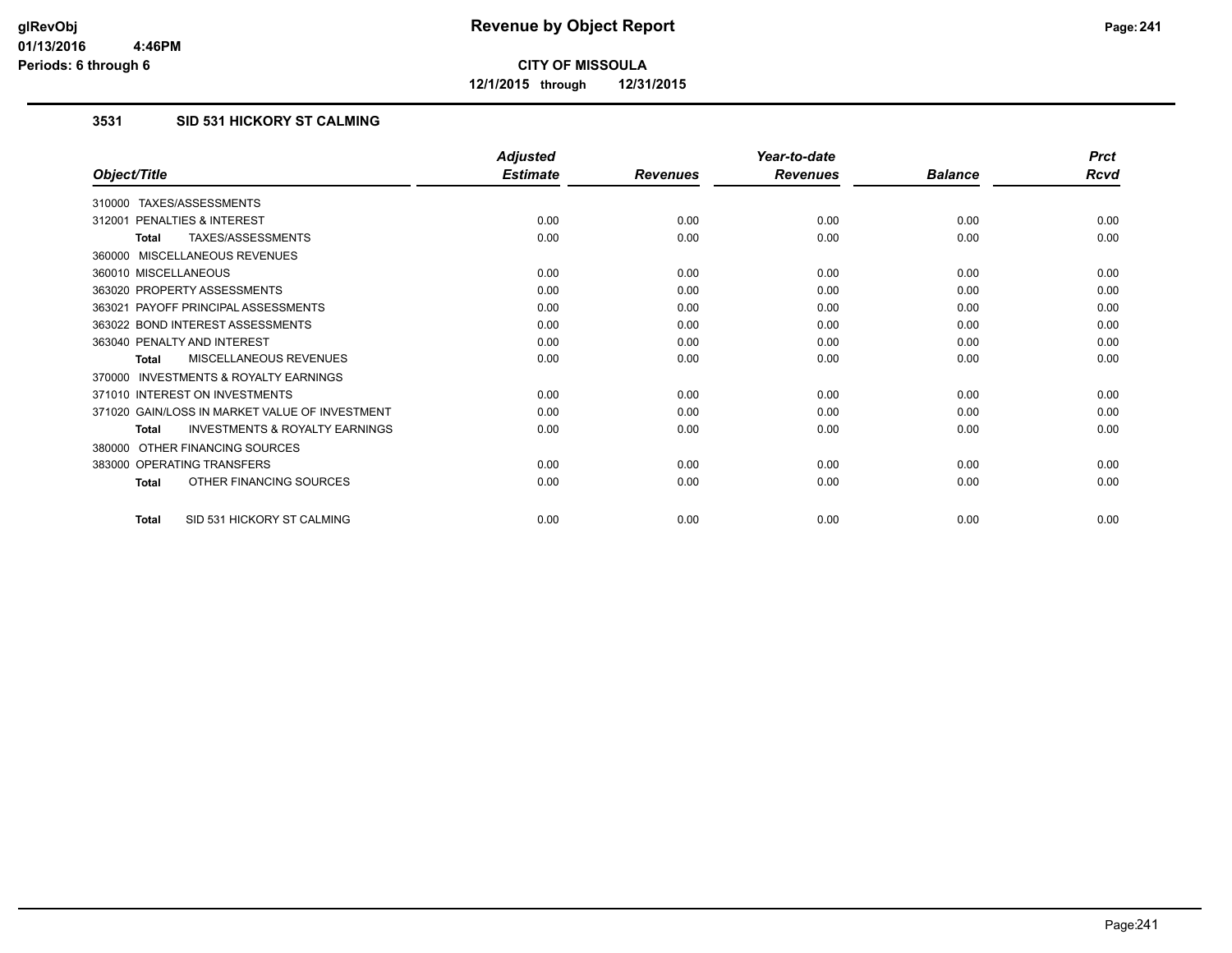**12/1/2015 through 12/31/2015**

#### **3532 SID 532 DEBT SERVICE FUND**

**3532 SID 532 DEBT SERVICE FUND**

|                                                    | <b>Adjusted</b> |                 | Year-to-date    |                | <b>Prct</b> |
|----------------------------------------------------|-----------------|-----------------|-----------------|----------------|-------------|
| Object/Title                                       | <b>Estimate</b> | <b>Revenues</b> | <b>Revenues</b> | <b>Balance</b> | <b>Rcvd</b> |
| 360000 MISCELLANEOUS REVENUES                      |                 |                 |                 |                |             |
| 363020 PROPERTY ASSESSMENTS                        | 42,362.00       | 17,275.43       | 17.275.43       | 25,086.57      | 40.78       |
| 363021 PAYOFF PRINCIPAL ASSESSMENTS                | 0.00            | 0.00            | 1.035.10        | $-1.035.10$    | 0.00        |
| 363022 BOND INTEREST ASSESSMENTS                   | 0.00            | 0.00            | 0.00            | 0.00           | 0.00        |
| 363040 PENALTY AND INTEREST                        | 0.00            | 0.00            | 0.00            | 0.00           | 0.00        |
| MISCELLANEOUS REVENUES<br>Total                    | 42,362.00       | 17.275.43       | 18.310.53       | 24.051.47      | 43.22       |
| 370000 INVESTMENTS & ROYALTY EARNINGS              |                 |                 |                 |                |             |
| 371010 INTEREST ON INVESTMENTS                     | 0.00            | 0.00            | 0.00            | 0.00           | 0.00        |
| 371020 GAIN/LOSS IN MARKET VALUE OF INVESTMENTS    | 0.00            | 0.00            | 0.00            | 0.00           | 0.00        |
| <b>INVESTMENTS &amp; ROYALTY EARNINGS</b><br>Total | 0.00            | 0.00            | 0.00            | 0.00           | 0.00        |
| SID 532 DEBT SERVICE FUND<br><b>Total</b>          | 42.362.00       | 17.275.43       | 18.310.53       | 24,051.47      | 43.22       |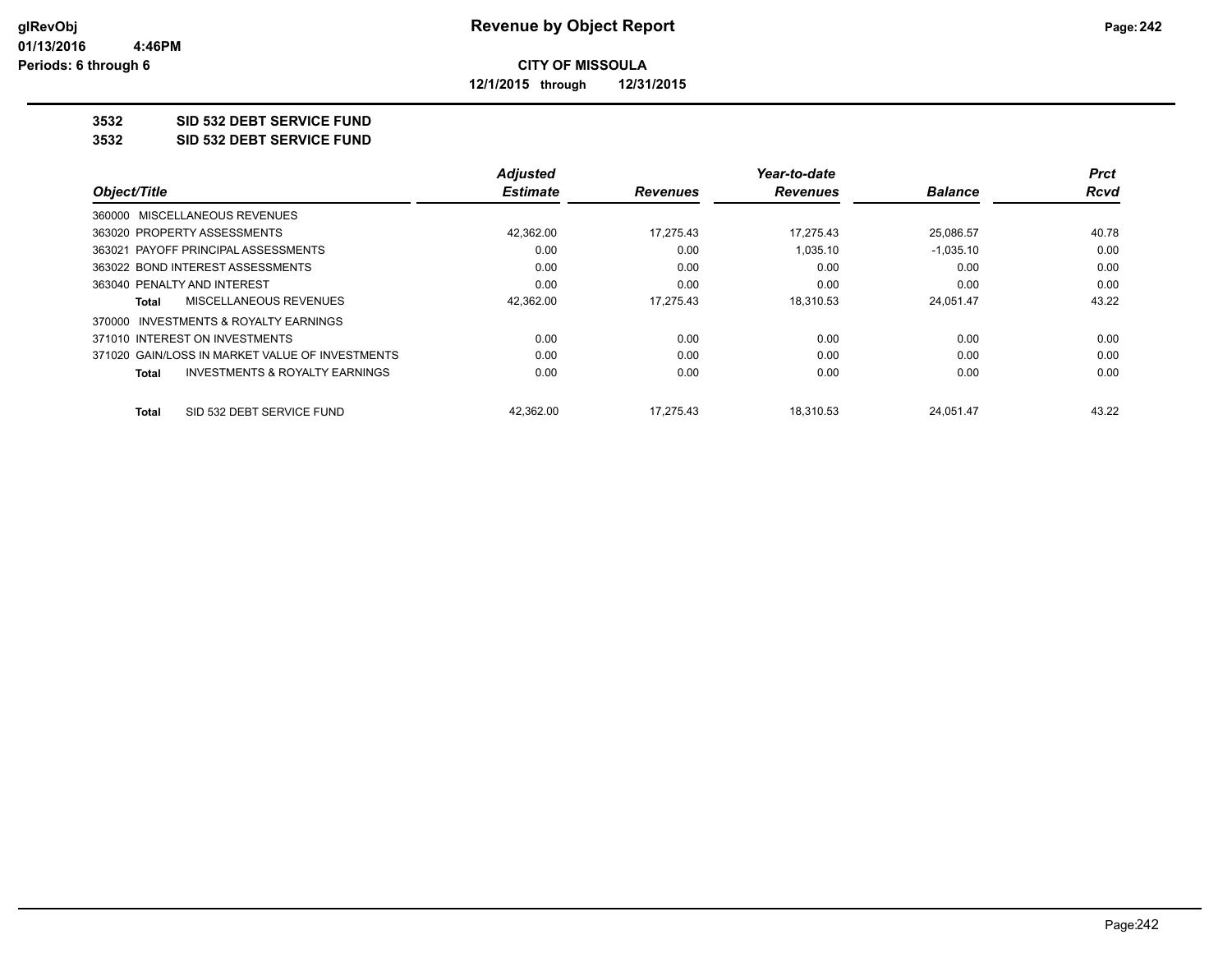**12/1/2015 through 12/31/2015**

#### **3532 SID 532 DEBT SERVICE FUND**

|                                                           | <b>Adjusted</b> |                 | Year-to-date    |                | <b>Prct</b> |
|-----------------------------------------------------------|-----------------|-----------------|-----------------|----------------|-------------|
| Object/Title                                              | <b>Estimate</b> | <b>Revenues</b> | <b>Revenues</b> | <b>Balance</b> | <b>Rcvd</b> |
| 360000 MISCELLANEOUS REVENUES                             |                 |                 |                 |                |             |
| 363020 PROPERTY ASSESSMENTS                               | 42.362.00       | 17.275.43       | 17.275.43       | 25.086.57      | 40.78       |
| 363021 PAYOFF PRINCIPAL ASSESSMENTS                       | 0.00            | 0.00            | 1.035.10        | $-1,035.10$    | 0.00        |
| 363022 BOND INTEREST ASSESSMENTS                          | 0.00            | 0.00            | 0.00            | 0.00           | 0.00        |
| 363040 PENALTY AND INTEREST                               | 0.00            | 0.00            | 0.00            | 0.00           | 0.00        |
| MISCELLANEOUS REVENUES<br><b>Total</b>                    | 42,362.00       | 17.275.43       | 18,310.53       | 24,051.47      | 43.22       |
| INVESTMENTS & ROYALTY EARNINGS<br>370000                  |                 |                 |                 |                |             |
| 371010 INTEREST ON INVESTMENTS                            | 0.00            | 0.00            | 0.00            | 0.00           | 0.00        |
| 371020 GAIN/LOSS IN MARKET VALUE OF INVESTMENT            | 0.00            | 0.00            | 0.00            | 0.00           | 0.00        |
| <b>INVESTMENTS &amp; ROYALTY EARNINGS</b><br><b>Total</b> | 0.00            | 0.00            | 0.00            | 0.00           | 0.00        |
| SID 532 DEBT SERVICE FUND<br><b>Total</b>                 | 42.362.00       | 17.275.43       | 18.310.53       | 24.051.47      | 43.22       |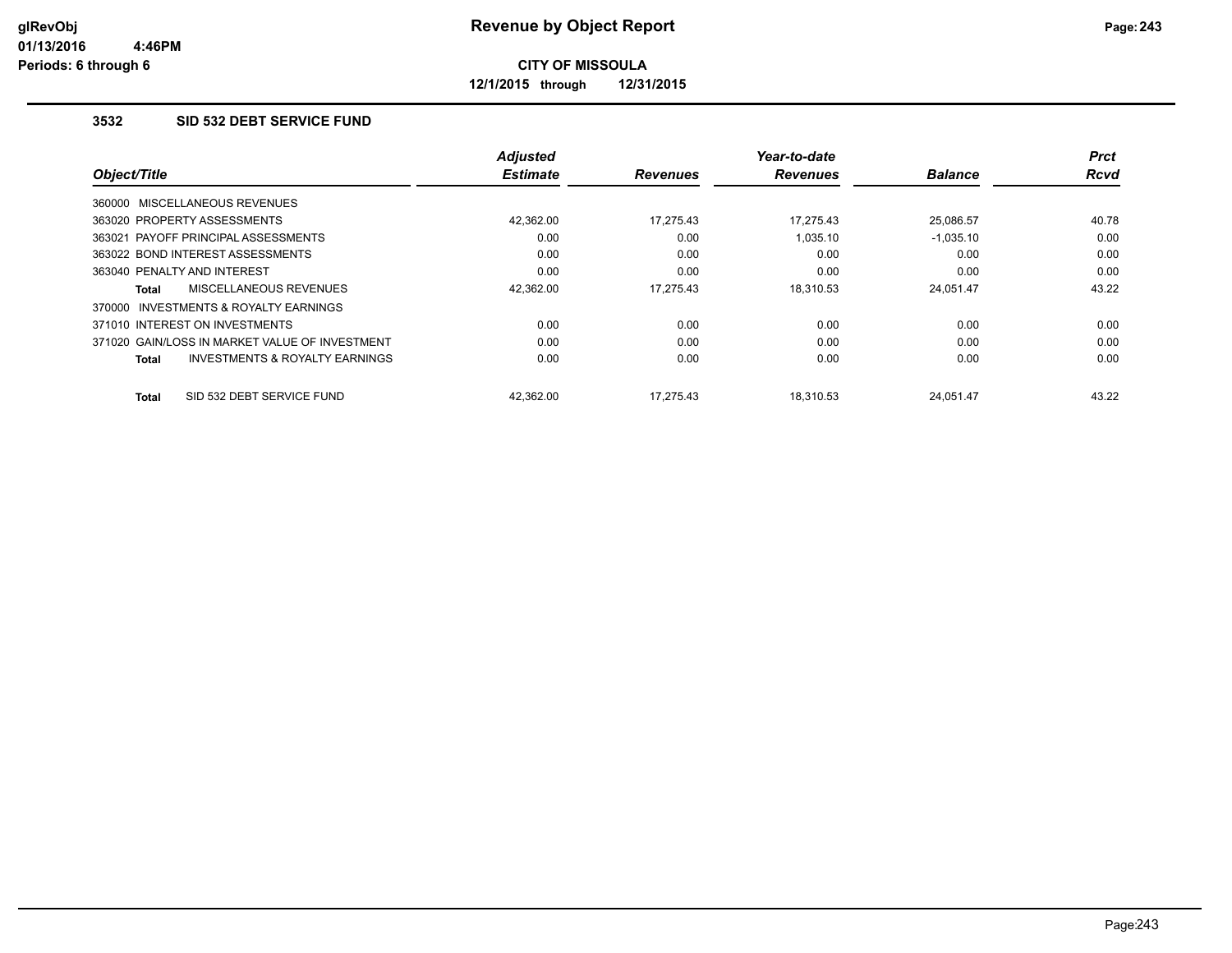**CITY OF MISSOULA 12/1/2015 through 12/31/2015**

**3533 GILBERT ST SEWER SID DEBT FUND**

**3533 GILBERT ST SEWER SID DEBT FUND**

|                                                           | <b>Adjusted</b> |                 | Year-to-date    |                | <b>Prct</b> |
|-----------------------------------------------------------|-----------------|-----------------|-----------------|----------------|-------------|
| Object/Title                                              | <b>Estimate</b> | <b>Revenues</b> | <b>Revenues</b> | <b>Balance</b> | <b>Rcvd</b> |
| TAXES/ASSESSMENTS<br>310000                               |                 |                 |                 |                |             |
| <b>PENALTIES &amp; INTEREST</b><br>312001                 | 0.00            | 0.00            | 0.00            | 0.00           | 0.00        |
| TAXES/ASSESSMENTS<br>Total                                | 0.00            | 0.00            | 0.00            | 0.00           | 0.00        |
| MISCELLANEOUS REVENUES<br>360000                          |                 |                 |                 |                |             |
| 363020 PROPERTY ASSESSMENTS                               | 17,325.00       | 6,263.68        | 6,263.68        | 11,061.32      | 36.15       |
| PAYOFF PRINCIPAL ASSESSMENTS<br>363021                    | 0.00            | 0.00            | 979.82          | $-979.82$      | 0.00        |
| 363022 BOND INTEREST ASSESSMENTS                          | 0.00            | 0.00            | 0.00            | 0.00           | 0.00        |
| 363040 PENALTY AND INTEREST                               | 0.00            | 0.00            | 0.00            | 0.00           | 0.00        |
| MISCELLANEOUS REVENUES<br>Total                           | 17,325.00       | 6,263.68        | 7,243.50        | 10,081.50      | 41.81       |
| <b>INVESTMENTS &amp; ROYALTY EARNINGS</b><br>370000       |                 |                 |                 |                |             |
| 371010 INTEREST ON INVESTMENTS                            | 0.00            | 0.00            | 0.00            | 0.00           | 0.00        |
| 371020 GAIN/LOSS IN MARKET VALUE OF INVESTMENTS           | 0.00            | 0.00            | 0.00            | 0.00           | 0.00        |
| <b>INVESTMENTS &amp; ROYALTY EARNINGS</b><br><b>Total</b> | 0.00            | 0.00            | 0.00            | 0.00           | 0.00        |
| OTHER FINANCING SOURCES<br>380000                         |                 |                 |                 |                |             |
| 381009 TRANSFERS IN                                       | 0.00            | 0.00            | 0.00            | 0.00           | 0.00        |
| OTHER FINANCING SOURCES<br><b>Total</b>                   | 0.00            | 0.00            | 0.00            | 0.00           | 0.00        |
| GILBERT ST SEWER SID DEBT FUND<br>Total                   | 17,325.00       | 6,263.68        | 7,243.50        | 10,081.50      | 41.81       |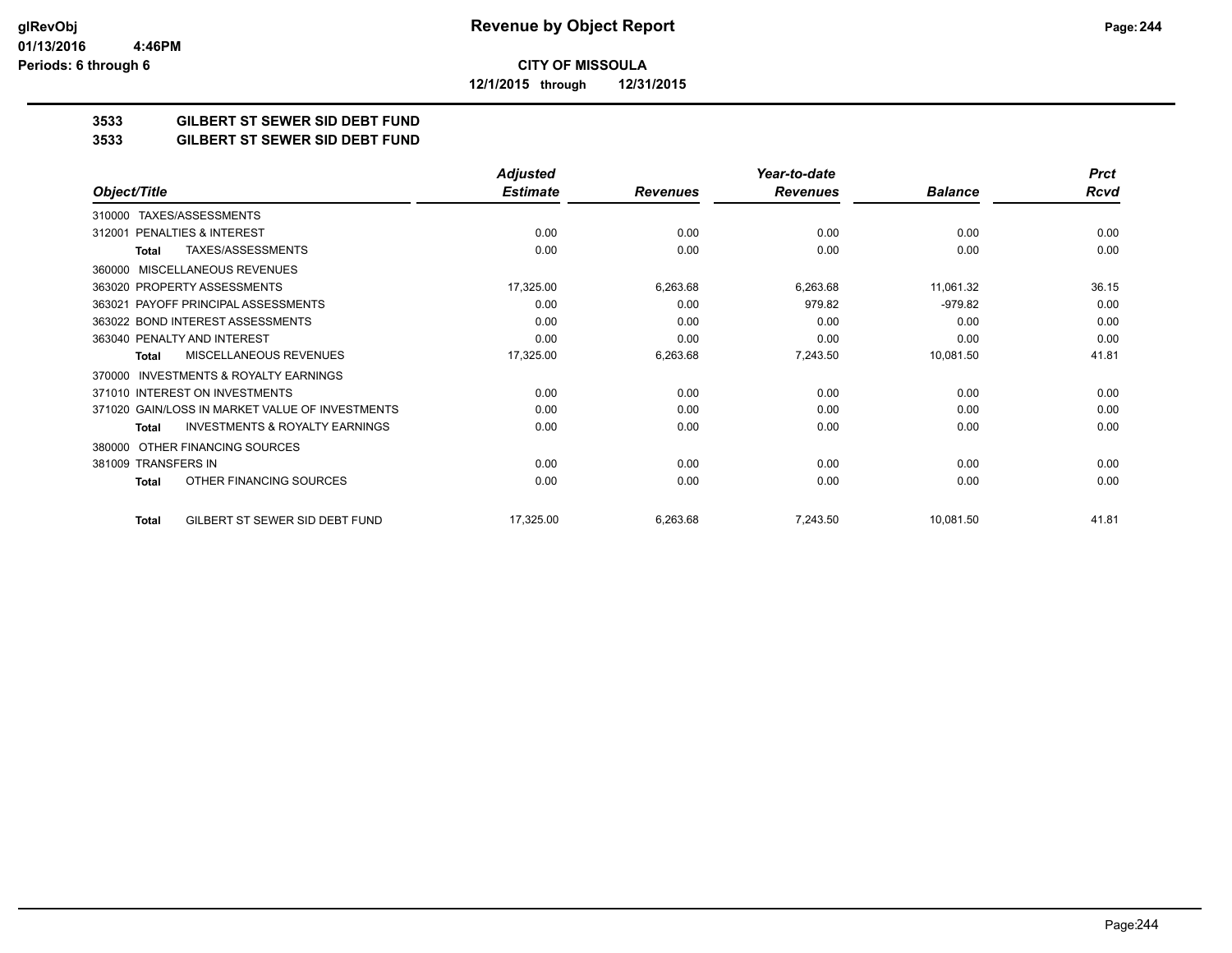**12/1/2015 through 12/31/2015**

### **3533 GILBERT ST SEWER SID DEBT FUND**

|                                                           | <b>Adjusted</b> |                 | Year-to-date    |                | <b>Prct</b> |
|-----------------------------------------------------------|-----------------|-----------------|-----------------|----------------|-------------|
| Object/Title                                              | <b>Estimate</b> | <b>Revenues</b> | <b>Revenues</b> | <b>Balance</b> | <b>Rcvd</b> |
| <b>TAXES/ASSESSMENTS</b><br>310000                        |                 |                 |                 |                |             |
| 312001 PENALTIES & INTEREST                               | 0.00            | 0.00            | 0.00            | 0.00           | 0.00        |
| TAXES/ASSESSMENTS<br><b>Total</b>                         | 0.00            | 0.00            | 0.00            | 0.00           | 0.00        |
| 360000 MISCELLANEOUS REVENUES                             |                 |                 |                 |                |             |
| 363020 PROPERTY ASSESSMENTS                               | 17,325.00       | 6,263.68        | 6,263.68        | 11,061.32      | 36.15       |
| 363021 PAYOFF PRINCIPAL ASSESSMENTS                       | 0.00            | 0.00            | 979.82          | $-979.82$      | 0.00        |
| 363022 BOND INTEREST ASSESSMENTS                          | 0.00            | 0.00            | 0.00            | 0.00           | 0.00        |
| 363040 PENALTY AND INTEREST                               | 0.00            | 0.00            | 0.00            | 0.00           | 0.00        |
| <b>MISCELLANEOUS REVENUES</b><br><b>Total</b>             | 17,325.00       | 6,263.68        | 7,243.50        | 10,081.50      | 41.81       |
| <b>INVESTMENTS &amp; ROYALTY EARNINGS</b><br>370000       |                 |                 |                 |                |             |
| 371010 INTEREST ON INVESTMENTS                            | 0.00            | 0.00            | 0.00            | 0.00           | 0.00        |
| 371020 GAIN/LOSS IN MARKET VALUE OF INVESTMENT            | 0.00            | 0.00            | 0.00            | 0.00           | 0.00        |
| <b>INVESTMENTS &amp; ROYALTY EARNINGS</b><br><b>Total</b> | 0.00            | 0.00            | 0.00            | 0.00           | 0.00        |
| OTHER FINANCING SOURCES<br>380000                         |                 |                 |                 |                |             |
| 381009 TRANSFERS IN                                       | 0.00            | 0.00            | 0.00            | 0.00           | 0.00        |
| OTHER FINANCING SOURCES<br><b>Total</b>                   | 0.00            | 0.00            | 0.00            | 0.00           | 0.00        |
| GILBERT ST SEWER SID DEBT FUND<br><b>Total</b>            | 17,325.00       | 6,263.68        | 7,243.50        | 10,081.50      | 41.81       |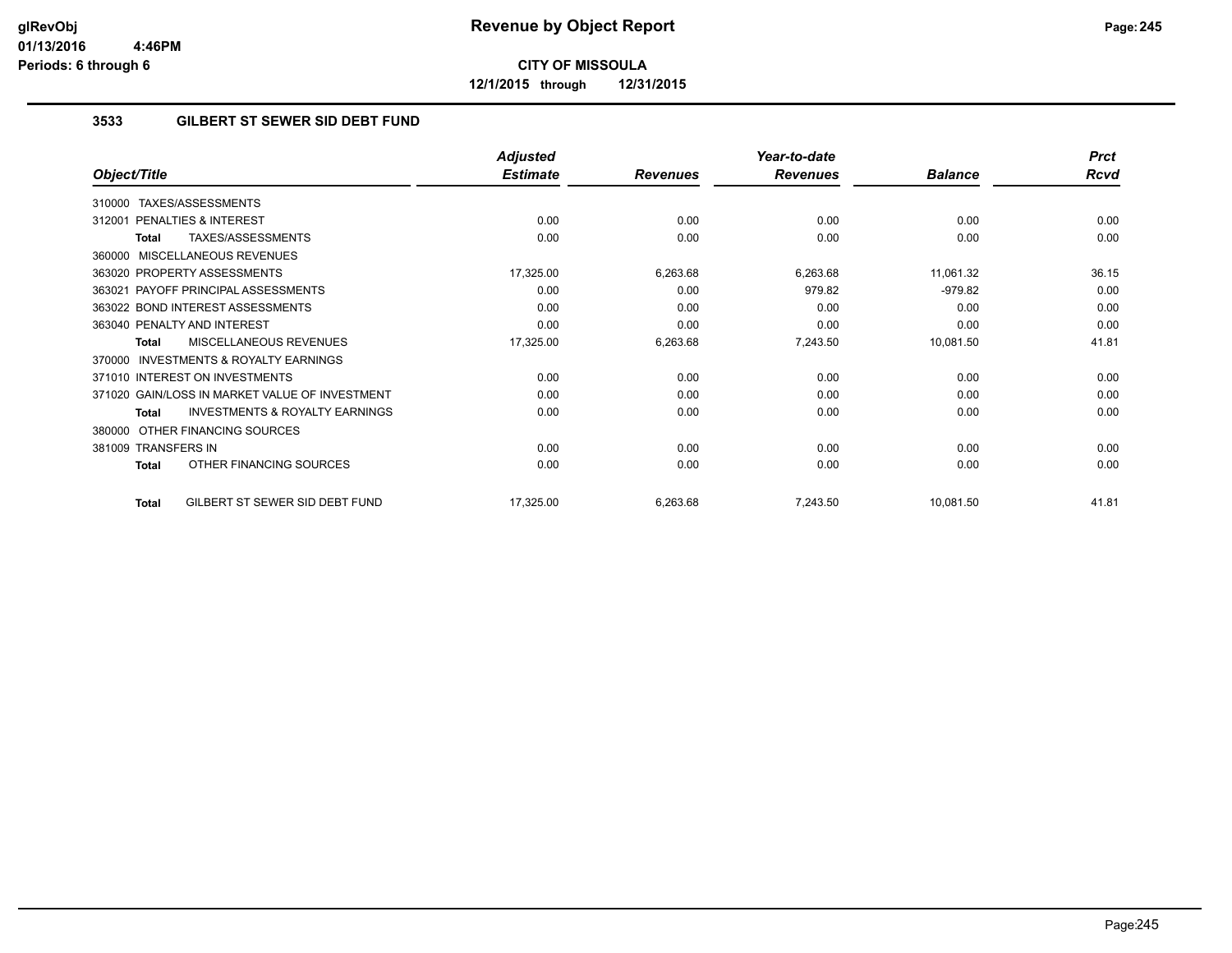**12/1/2015 through 12/31/2015**

## **3534 LINCOLNWOOD SEWER PHASE I**

#### **3534 LINCOLNWOOD SEWER PHASE I**

|                                                    | <b>Adjusted</b> |                 | Year-to-date    |                | <b>Prct</b> |
|----------------------------------------------------|-----------------|-----------------|-----------------|----------------|-------------|
| Object/Title                                       | <b>Estimate</b> | <b>Revenues</b> | <b>Revenues</b> | <b>Balance</b> | <b>Rcvd</b> |
| TAXES/ASSESSMENTS<br>310000                        |                 |                 |                 |                |             |
| PENALTIES & INTEREST<br>312001                     | 0.00            | 0.00            | 0.00            | 0.00           | 0.00        |
| TAXES/ASSESSMENTS<br>Total                         | 0.00            | 0.00            | 0.00            | 0.00           | 0.00        |
| MISCELLANEOUS REVENUES<br>360000                   |                 |                 |                 |                |             |
| 363020 PROPERTY ASSESSMENTS                        | 17,963.00       | 7,484.11        | 7,484.11        | 10,478.89      | 41.66       |
| 363021 PAYOFF PRINCIPAL ASSESSMENTS                | 0.00            | 0.00            | 0.00            | 0.00           | 0.00        |
| 363022 BOND INTEREST ASSESSMENTS                   | 0.00            | 0.00            | 0.00            | 0.00           | 0.00        |
| 363040 PENALTY AND INTEREST                        | 0.00            | 0.00            | 0.00            | 0.00           | 0.00        |
| MISCELLANEOUS REVENUES<br>Total                    | 17,963.00       | 7,484.11        | 7,484.11        | 10,478.89      | 41.66       |
| INVESTMENTS & ROYALTY EARNINGS<br>370000           |                 |                 |                 |                |             |
| 371010 INTEREST ON INVESTMENTS                     | 0.00            | 0.00            | 0.00            | 0.00           | 0.00        |
| 371020 GAIN/LOSS IN MARKET VALUE OF INVESTMENTS    | 0.00            | 0.00            | 0.00            | 0.00           | 0.00        |
| <b>INVESTMENTS &amp; ROYALTY EARNINGS</b><br>Total | 0.00            | 0.00            | 0.00            | 0.00           | 0.00        |
|                                                    |                 |                 |                 |                |             |
| LINCOLNWOOD SEWER PHASE I<br>Total                 | 17,963.00       | 7,484.11        | 7,484.11        | 10,478.89      | 41.66       |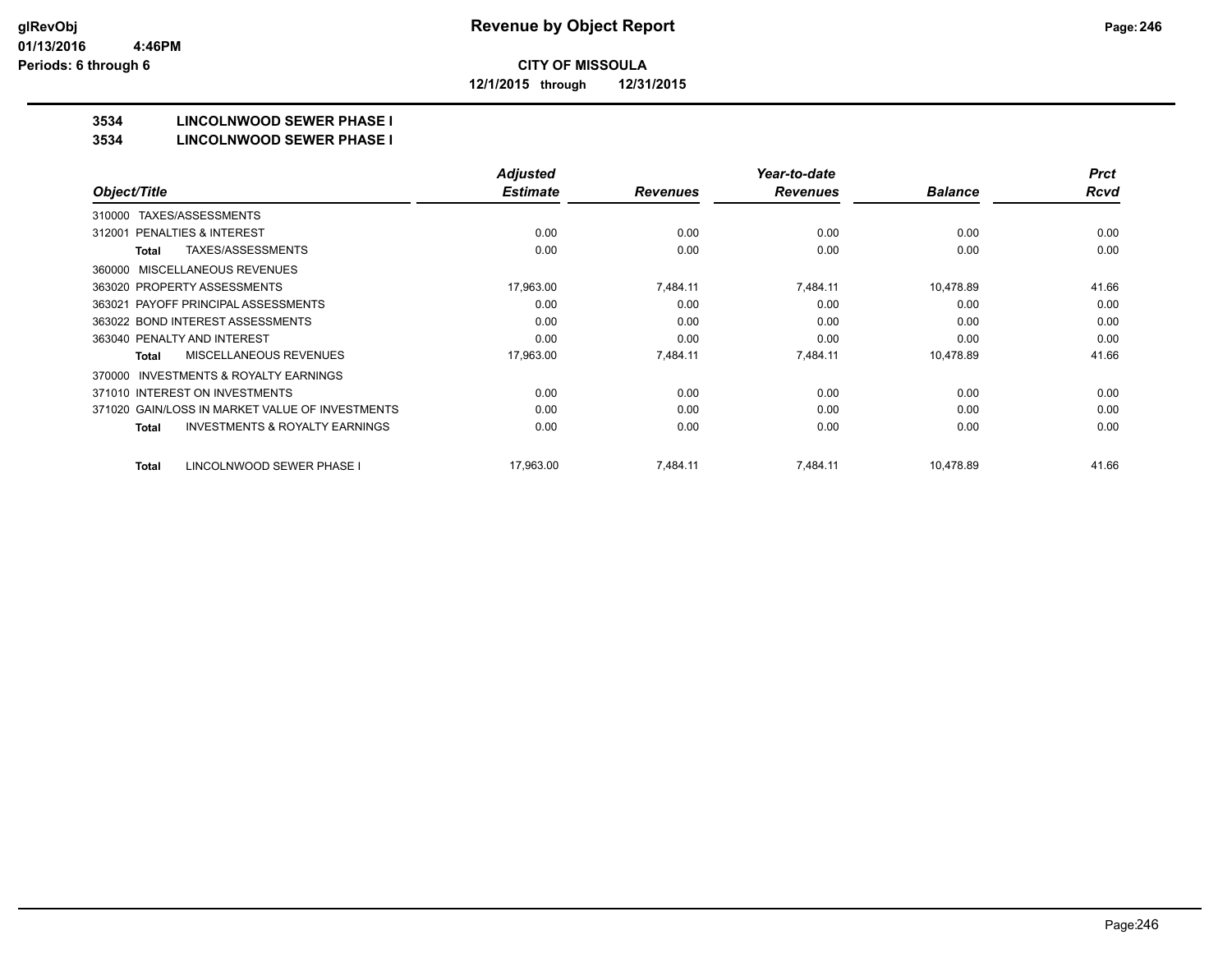**12/1/2015 through 12/31/2015**

### **3534 LINCOLNWOOD SEWER PHASE I**

|                                                           | <b>Adjusted</b> |                 | Year-to-date    |                | <b>Prct</b> |
|-----------------------------------------------------------|-----------------|-----------------|-----------------|----------------|-------------|
| Object/Title                                              | <b>Estimate</b> | <b>Revenues</b> | <b>Revenues</b> | <b>Balance</b> | <b>Rcvd</b> |
| TAXES/ASSESSMENTS<br>310000                               |                 |                 |                 |                |             |
| <b>PENALTIES &amp; INTEREST</b><br>312001                 | 0.00            | 0.00            | 0.00            | 0.00           | 0.00        |
| TAXES/ASSESSMENTS<br>Total                                | 0.00            | 0.00            | 0.00            | 0.00           | 0.00        |
| 360000 MISCELLANEOUS REVENUES                             |                 |                 |                 |                |             |
| 363020 PROPERTY ASSESSMENTS                               | 17,963.00       | 7,484.11        | 7,484.11        | 10,478.89      | 41.66       |
| 363021 PAYOFF PRINCIPAL ASSESSMENTS                       | 0.00            | 0.00            | 0.00            | 0.00           | 0.00        |
| 363022 BOND INTEREST ASSESSMENTS                          | 0.00            | 0.00            | 0.00            | 0.00           | 0.00        |
| 363040 PENALTY AND INTEREST                               | 0.00            | 0.00            | 0.00            | 0.00           | 0.00        |
| <b>MISCELLANEOUS REVENUES</b><br>Total                    | 17,963.00       | 7,484.11        | 7,484.11        | 10,478.89      | 41.66       |
| <b>INVESTMENTS &amp; ROYALTY EARNINGS</b><br>370000       |                 |                 |                 |                |             |
| 371010 INTEREST ON INVESTMENTS                            | 0.00            | 0.00            | 0.00            | 0.00           | 0.00        |
| 371020 GAIN/LOSS IN MARKET VALUE OF INVESTMENT            | 0.00            | 0.00            | 0.00            | 0.00           | 0.00        |
| <b>INVESTMENTS &amp; ROYALTY EARNINGS</b><br><b>Total</b> | 0.00            | 0.00            | 0.00            | 0.00           | 0.00        |
| LINCOLNWOOD SEWER PHASE I<br>Total                        | 17,963.00       | 7,484.11        | 7,484.11        | 10,478.89      | 41.66       |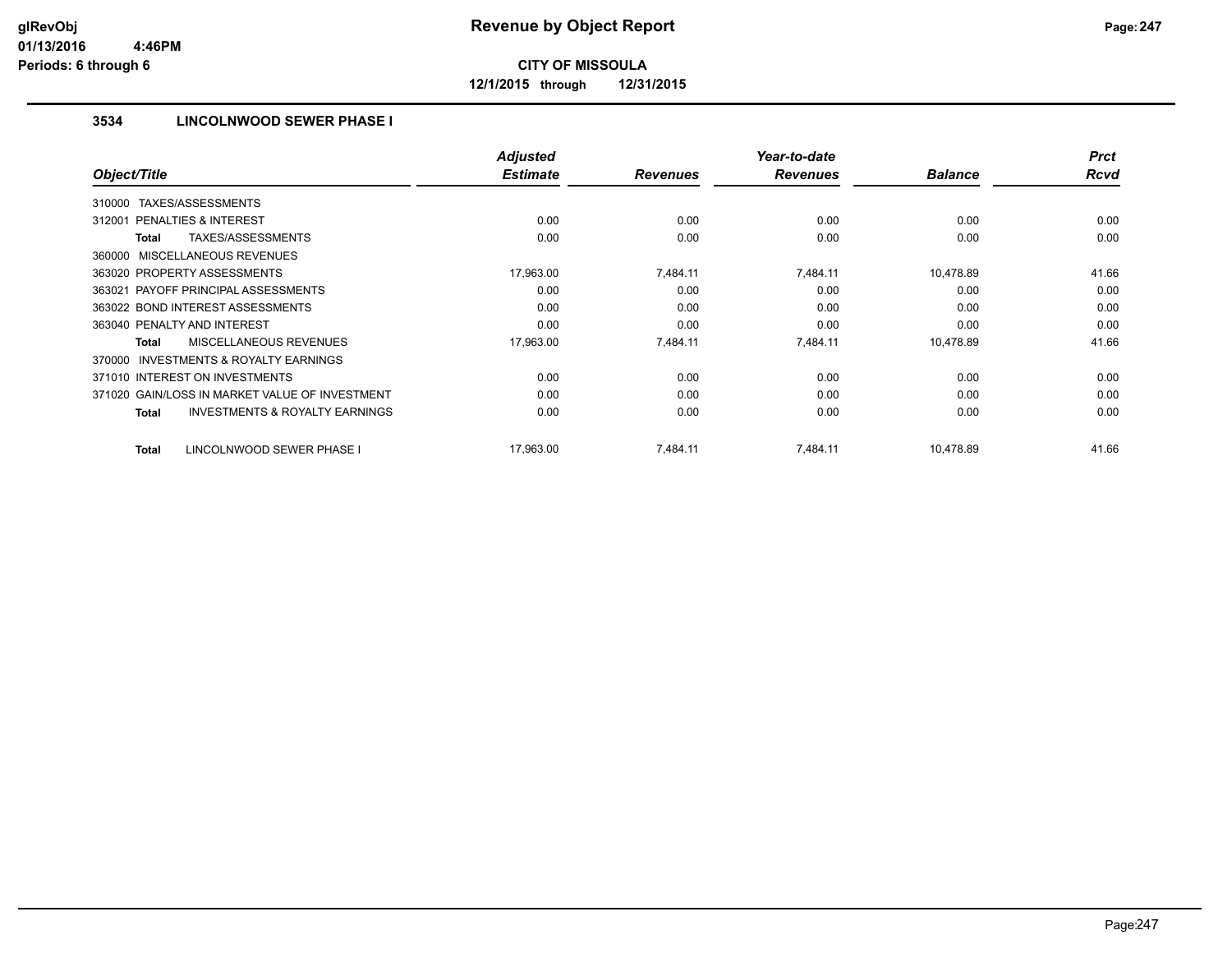**12/1/2015 through 12/31/2015**

## **3535 SLANT STREET TRAFFIC CALMING**

#### **3535 SLANT STREET TRAFFIC CALMING**

|                                                           | <b>Adjusted</b> |                 | Year-to-date    |                | <b>Prct</b> |
|-----------------------------------------------------------|-----------------|-----------------|-----------------|----------------|-------------|
| Object/Title                                              | <b>Estimate</b> | <b>Revenues</b> | <b>Revenues</b> | <b>Balance</b> | Rcvd        |
| TAXES/ASSESSMENTS<br>310000                               |                 |                 |                 |                |             |
| PENALTIES & INTEREST<br>312001                            | 0.00            | 0.00            | 0.00            | 0.00           | 0.00        |
| <b>TAXES/ASSESSMENTS</b><br><b>Total</b>                  | 0.00            | 0.00            | 0.00            | 0.00           | 0.00        |
| <b>MISCELLANEOUS REVENUES</b><br>360000                   |                 |                 |                 |                |             |
| 360010 MISCELLANEOUS                                      | 0.00            | 0.00            | 0.00            | 0.00           | 0.00        |
| 363020 PROPERTY ASSESSMENTS                               | 0.00            | 2,147.38        | 2,147.38        | $-2,147.38$    | 0.00        |
| 363021 PAYOFF PRINCIPAL ASSESSMENTS                       | 0.00            | 0.00            | 19.87           | $-19.87$       | 0.00        |
| 363022 BOND INTEREST ASSESSMENTS                          | 0.00            | 0.00            | 0.00            | 0.00           | 0.00        |
| 363040 PENALTY AND INTEREST                               | 0.00            | 0.00            | 0.00            | 0.00           | 0.00        |
| MISCELLANEOUS REVENUES<br><b>Total</b>                    | 0.00            | 2,147.38        | 2,167.25        | $-2,167.25$    | 0.00        |
| INVESTMENTS & ROYALTY EARNINGS<br>370000                  |                 |                 |                 |                |             |
| 371010 INTEREST ON INVESTMENTS                            | 0.00            | 0.00            | 0.00            | 0.00           | 0.00        |
| 371020 GAIN/LOSS IN MARKET VALUE OF INVESTMENTS           | 0.00            | 0.00            | 0.00            | 0.00           | 0.00        |
| <b>INVESTMENTS &amp; ROYALTY EARNINGS</b><br><b>Total</b> | 0.00            | 0.00            | 0.00            | 0.00           | 0.00        |
| OTHER FINANCING SOURCES<br>380000                         |                 |                 |                 |                |             |
| 383000 OPERATING TRANSFERS                                | 0.00            | 0.00            | 0.00            | 0.00           | 0.00        |
| OTHER FINANCING SOURCES<br><b>Total</b>                   | 0.00            | 0.00            | 0.00            | 0.00           | 0.00        |
| SLANT STREET TRAFFIC CALMING<br><b>Total</b>              | 0.00            | 2,147.38        | 2.167.25        | $-2,167.25$    | 0.00        |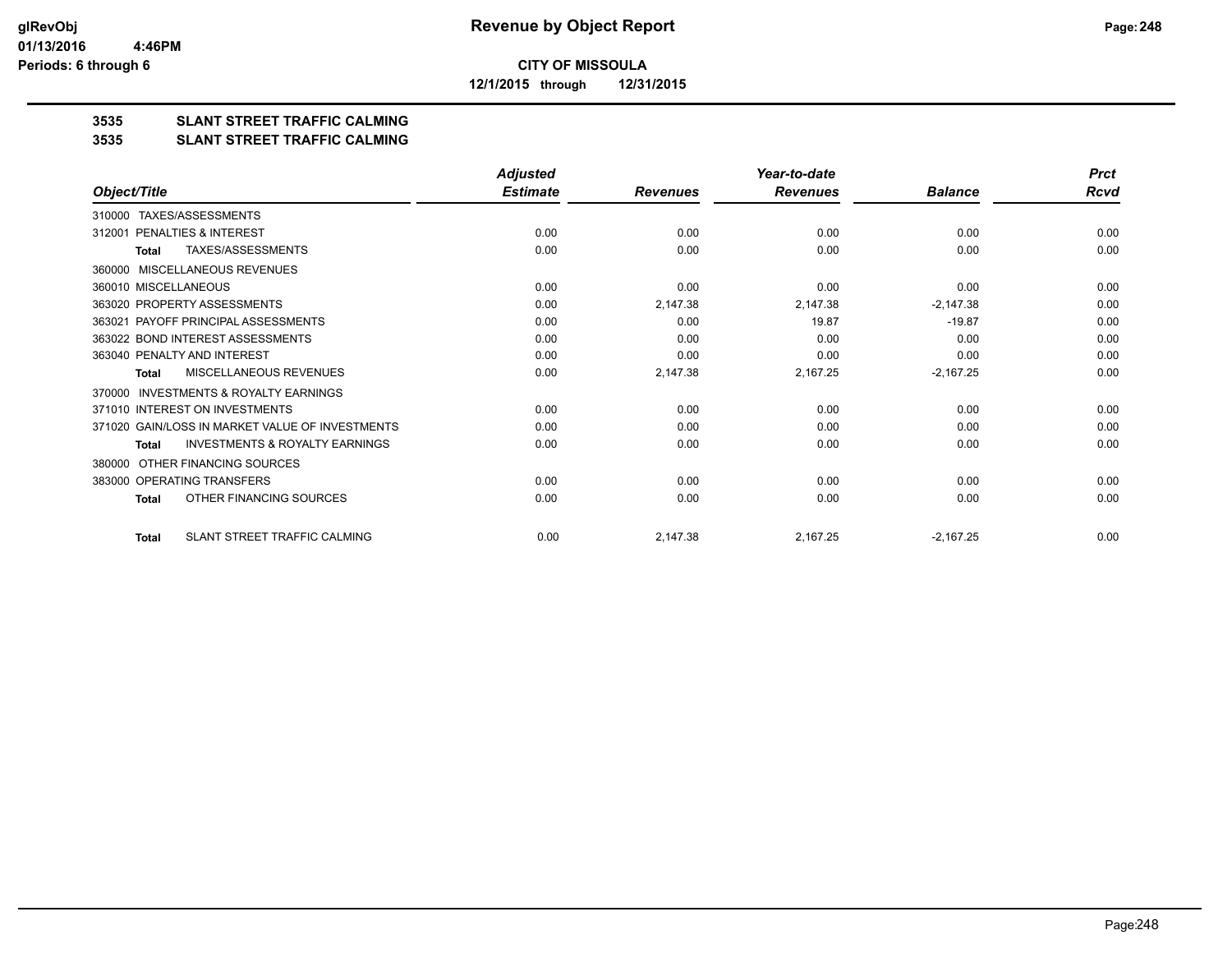**12/1/2015 through 12/31/2015**

### **3535 SLANT STREET TRAFFIC CALMING**

|                                                           | <b>Adjusted</b> |                 | Year-to-date    |                | <b>Prct</b> |
|-----------------------------------------------------------|-----------------|-----------------|-----------------|----------------|-------------|
| Object/Title                                              | <b>Estimate</b> | <b>Revenues</b> | <b>Revenues</b> | <b>Balance</b> | <b>Rcvd</b> |
| 310000 TAXES/ASSESSMENTS                                  |                 |                 |                 |                |             |
| PENALTIES & INTEREST<br>312001                            | 0.00            | 0.00            | 0.00            | 0.00           | 0.00        |
| TAXES/ASSESSMENTS<br><b>Total</b>                         | 0.00            | 0.00            | 0.00            | 0.00           | 0.00        |
| 360000 MISCELLANEOUS REVENUES                             |                 |                 |                 |                |             |
| 360010 MISCELLANEOUS                                      | 0.00            | 0.00            | 0.00            | 0.00           | 0.00        |
| 363020 PROPERTY ASSESSMENTS                               | 0.00            | 2,147.38        | 2,147.38        | $-2,147.38$    | 0.00        |
| 363021 PAYOFF PRINCIPAL ASSESSMENTS                       | 0.00            | 0.00            | 19.87           | $-19.87$       | 0.00        |
| 363022 BOND INTEREST ASSESSMENTS                          | 0.00            | 0.00            | 0.00            | 0.00           | 0.00        |
| 363040 PENALTY AND INTEREST                               | 0.00            | 0.00            | 0.00            | 0.00           | 0.00        |
| MISCELLANEOUS REVENUES<br><b>Total</b>                    | 0.00            | 2,147.38        | 2,167.25        | $-2,167.25$    | 0.00        |
| 370000 INVESTMENTS & ROYALTY EARNINGS                     |                 |                 |                 |                |             |
| 371010 INTEREST ON INVESTMENTS                            | 0.00            | 0.00            | 0.00            | 0.00           | 0.00        |
| 371020 GAIN/LOSS IN MARKET VALUE OF INVESTMENT            | 0.00            | 0.00            | 0.00            | 0.00           | 0.00        |
| <b>INVESTMENTS &amp; ROYALTY EARNINGS</b><br><b>Total</b> | 0.00            | 0.00            | 0.00            | 0.00           | 0.00        |
| OTHER FINANCING SOURCES<br>380000                         |                 |                 |                 |                |             |
| 383000 OPERATING TRANSFERS                                | 0.00            | 0.00            | 0.00            | 0.00           | 0.00        |
| OTHER FINANCING SOURCES<br><b>Total</b>                   | 0.00            | 0.00            | 0.00            | 0.00           | 0.00        |
| <b>SLANT STREET TRAFFIC CALMING</b><br><b>Total</b>       | 0.00            | 2,147.38        | 2,167.25        | $-2,167.25$    | 0.00        |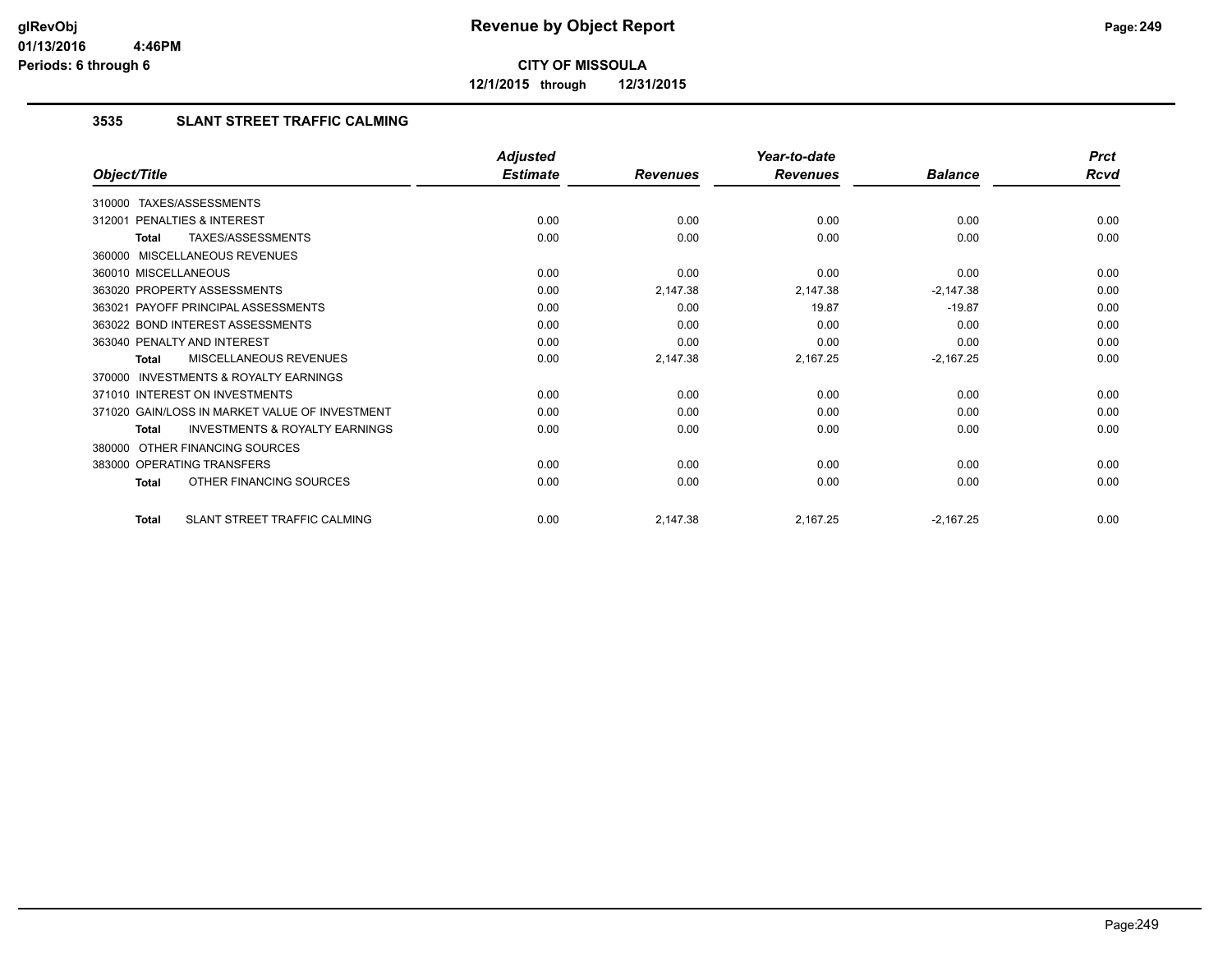**12/1/2015 through 12/31/2015**

## **3536 LINCOLNWOOD SEWER PHASE II**

#### **3536 LINCOLNWOOD SEWER PHASE II**

|                                                    | <b>Adjusted</b> |                 | Year-to-date    |                | <b>Prct</b> |
|----------------------------------------------------|-----------------|-----------------|-----------------|----------------|-------------|
| Object/Title                                       | <b>Estimate</b> | <b>Revenues</b> | <b>Revenues</b> | <b>Balance</b> | <b>Rcvd</b> |
| TAXES/ASSESSMENTS<br>310000                        |                 |                 |                 |                |             |
| <b>PENALTIES &amp; INTEREST</b><br>312001          | 0.00            | 0.00            | 0.00            | 0.00           | 0.00        |
| <b>TAXES/ASSESSMENTS</b><br><b>Total</b>           | 0.00            | 0.00            | 0.00            | 0.00           | 0.00        |
| <b>MISCELLANEOUS REVENUES</b><br>360000            |                 |                 |                 |                |             |
| 363020 PROPERTY ASSESSMENTS                        | 31,350.00       | 14,439.28       | 14,439.28       | 16,910.72      | 46.06       |
| 363021 PAYOFF PRINCIPAL ASSESSMENTS                | 0.00            | 0.00            | 0.00            | 0.00           | 0.00        |
| 363022 BOND INTEREST ASSESSMENTS                   | 0.00            | 0.00            | 0.00            | 0.00           | 0.00        |
| 363040 PENALTY AND INTEREST                        | 0.00            | 0.00            | 0.00            | 0.00           | 0.00        |
| MISCELLANEOUS REVENUES<br><b>Total</b>             | 31,350.00       | 14,439.28       | 14,439.28       | 16,910.72      | 46.06       |
| INVESTMENTS & ROYALTY EARNINGS<br>370000           |                 |                 |                 |                |             |
| 371010 INTEREST ON INVESTMENTS                     | 0.00            | 0.00            | 0.00            | 0.00           | 0.00        |
| 371020 GAIN/LOSS IN MARKET VALUE OF INVESTMENTS    | 0.00            | 0.00            | 0.00            | 0.00           | 0.00        |
| <b>INVESTMENTS &amp; ROYALTY EARNINGS</b><br>Total | 0.00            | 0.00            | 0.00            | 0.00           | 0.00        |
|                                                    |                 |                 |                 |                |             |
| LINCOLNWOOD SEWER PHASE II<br><b>Total</b>         | 31,350.00       | 14,439.28       | 14.439.28       | 16.910.72      | 46.06       |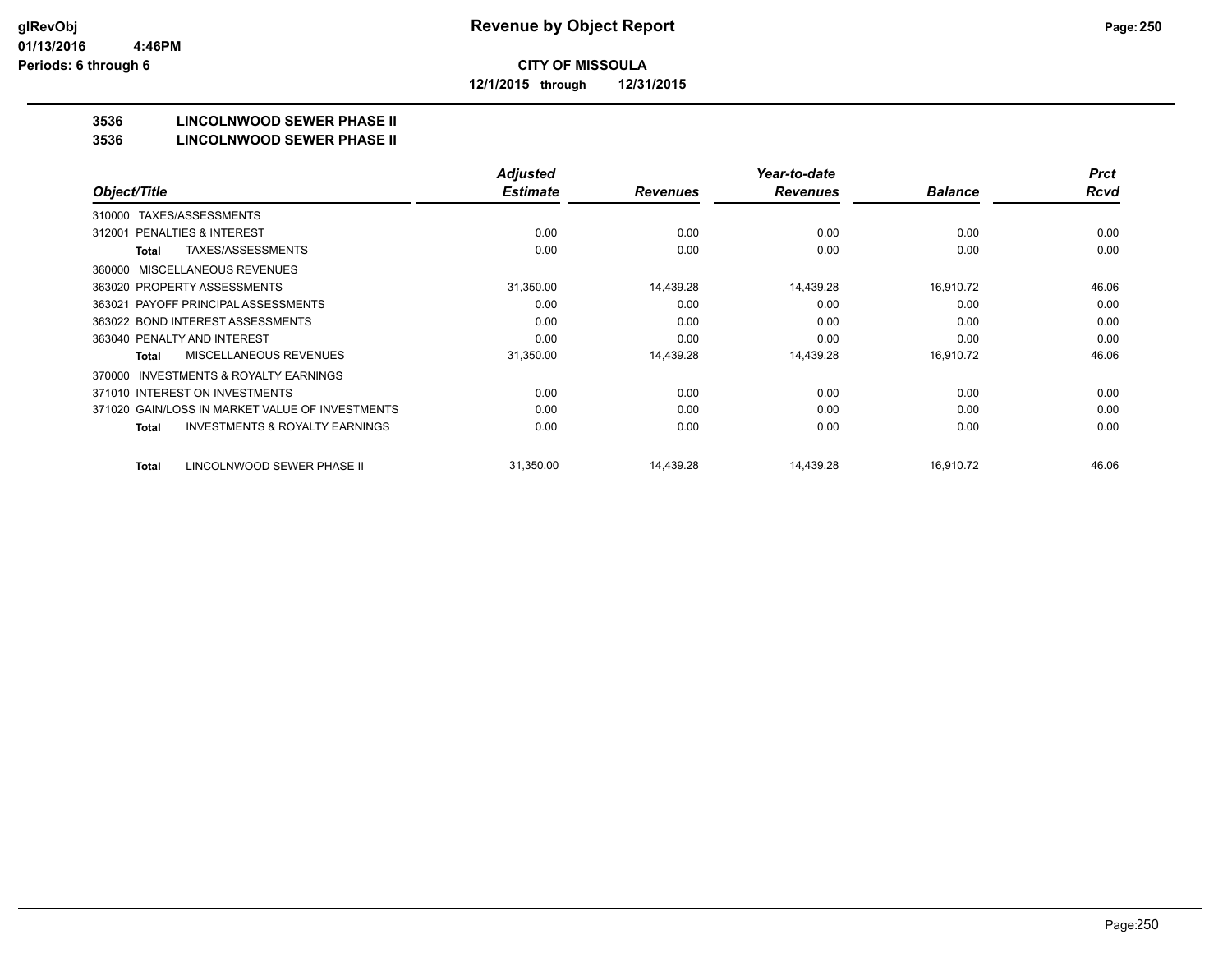**12/1/2015 through 12/31/2015**

### **3536 LINCOLNWOOD SEWER PHASE II**

|                                                     | <b>Adjusted</b><br><b>Estimate</b> |                 | Year-to-date<br><b>Revenues</b> | <b>Balance</b> | <b>Prct</b><br><b>Rcvd</b> |
|-----------------------------------------------------|------------------------------------|-----------------|---------------------------------|----------------|----------------------------|
| Object/Title                                        |                                    | <b>Revenues</b> |                                 |                |                            |
| TAXES/ASSESSMENTS<br>310000                         |                                    |                 |                                 |                |                            |
| <b>PENALTIES &amp; INTEREST</b><br>312001           | 0.00                               | 0.00            | 0.00                            | 0.00           | 0.00                       |
| <b>TAXES/ASSESSMENTS</b><br>Total                   | 0.00                               | 0.00            | 0.00                            | 0.00           | 0.00                       |
| 360000 MISCELLANEOUS REVENUES                       |                                    |                 |                                 |                |                            |
| 363020 PROPERTY ASSESSMENTS                         | 31,350.00                          | 14,439.28       | 14,439.28                       | 16,910.72      | 46.06                      |
| 363021 PAYOFF PRINCIPAL ASSESSMENTS                 | 0.00                               | 0.00            | 0.00                            | 0.00           | 0.00                       |
| 363022 BOND INTEREST ASSESSMENTS                    | 0.00                               | 0.00            | 0.00                            | 0.00           | 0.00                       |
| 363040 PENALTY AND INTEREST                         | 0.00                               | 0.00            | 0.00                            | 0.00           | 0.00                       |
| <b>MISCELLANEOUS REVENUES</b><br>Total              | 31,350.00                          | 14,439.28       | 14,439.28                       | 16,910.72      | 46.06                      |
| <b>INVESTMENTS &amp; ROYALTY EARNINGS</b><br>370000 |                                    |                 |                                 |                |                            |
| 371010 INTEREST ON INVESTMENTS                      | 0.00                               | 0.00            | 0.00                            | 0.00           | 0.00                       |
| 371020 GAIN/LOSS IN MARKET VALUE OF INVESTMENT      | 0.00                               | 0.00            | 0.00                            | 0.00           | 0.00                       |
| <b>INVESTMENTS &amp; ROYALTY EARNINGS</b><br>Total  | 0.00                               | 0.00            | 0.00                            | 0.00           | 0.00                       |
| LINCOLNWOOD SEWER PHASE II<br>Total                 | 31.350.00                          | 14,439.28       | 14,439.28                       | 16,910.72      | 46.06                      |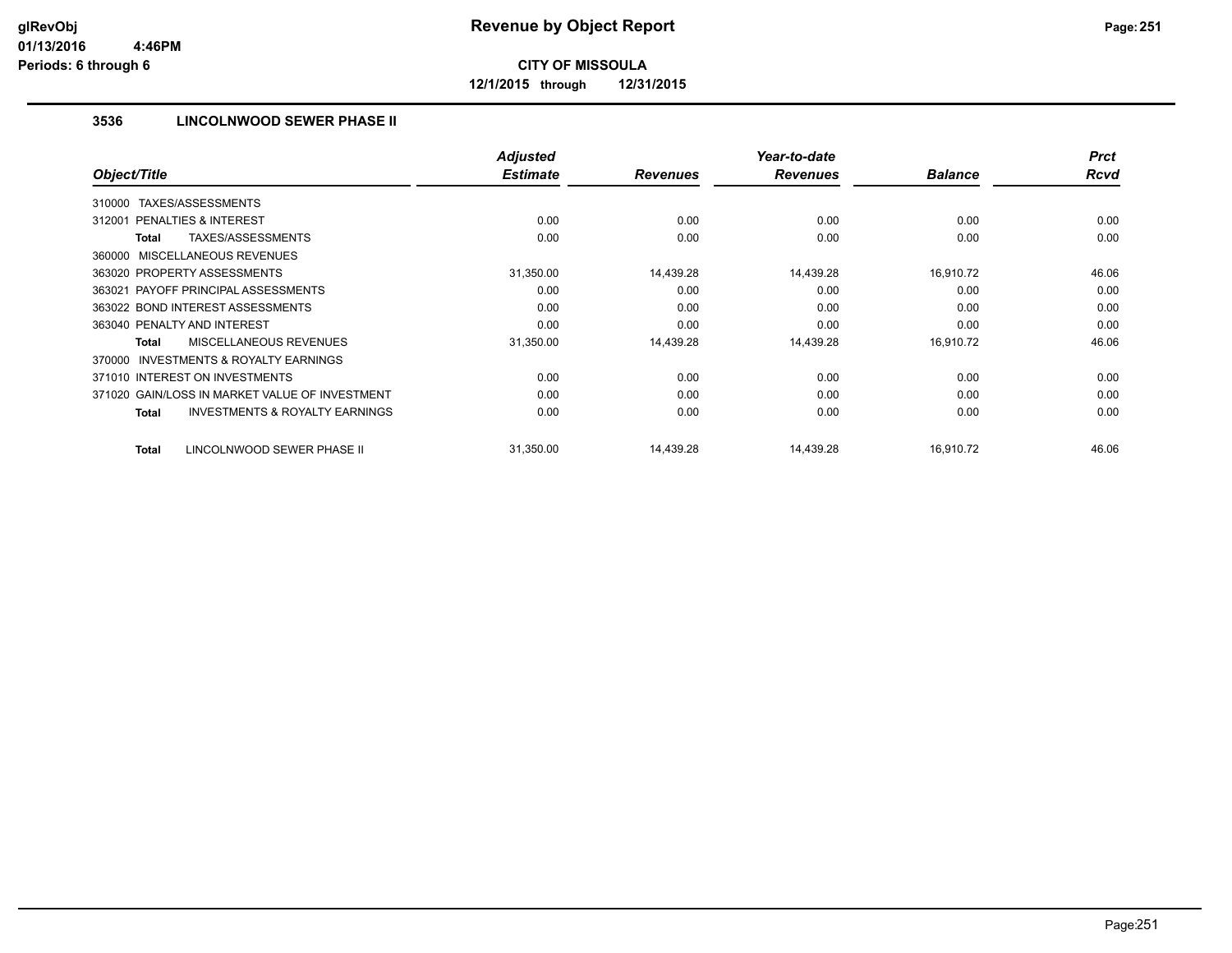**12/1/2015 through 12/31/2015**

#### **3539 SOUTH 4TH STREET W TRAFFIC**

#### **3539 SOUTH 4TH STREET W TRAFFIC**

|                                                           | <b>Adjusted</b> |                 | Year-to-date    |                | <b>Prct</b> |
|-----------------------------------------------------------|-----------------|-----------------|-----------------|----------------|-------------|
| Object/Title                                              | <b>Estimate</b> | <b>Revenues</b> | <b>Revenues</b> | <b>Balance</b> | Rcvd        |
| TAXES/ASSESSMENTS<br>310000                               |                 |                 |                 |                |             |
| PENALTIES & INTEREST<br>312001                            | 0.00            | 0.00            | 0.00            | 0.00           | 0.00        |
| TAXES/ASSESSMENTS<br><b>Total</b>                         | 0.00            | 0.00            | 0.00            | 0.00           | 0.00        |
| MISCELLANEOUS REVENUES<br>360000                          |                 |                 |                 |                |             |
| 360010 MISCELLANEOUS                                      | 0.00            | 0.00            | 0.00            | 0.00           | 0.00        |
| 363020 PROPERTY ASSESSMENTS                               | 0.00            | 732.59          | 732.59          | $-732.59$      | 0.00        |
| 363021 PAYOFF PRINCIPAL ASSESSMENTS                       | 0.00            | 0.00            | 0.00            | 0.00           | 0.00        |
| 363022 BOND INTEREST ASSESSMENTS                          | 0.00            | 0.00            | 0.00            | 0.00           | 0.00        |
| 363040 PENALTY AND INTEREST                               | 0.00            | 0.00            | 0.00            | 0.00           | 0.00        |
| MISCELLANEOUS REVENUES<br><b>Total</b>                    | 0.00            | 732.59          | 732.59          | $-732.59$      | 0.00        |
| <b>INVESTMENTS &amp; ROYALTY EARNINGS</b><br>370000       |                 |                 |                 |                |             |
| 371010 INTEREST ON INVESTMENTS                            | 0.00            | 0.00            | 0.00            | 0.00           | 0.00        |
| 371020 GAIN/LOSS IN MARKET VALUE OF INVESTMENTS           | 0.00            | 0.00            | 0.00            | 0.00           | 0.00        |
| <b>INVESTMENTS &amp; ROYALTY EARNINGS</b><br><b>Total</b> | 0.00            | 0.00            | 0.00            | 0.00           | 0.00        |
| OTHER FINANCING SOURCES<br>380000                         |                 |                 |                 |                |             |
| OPERATING TRANSFERS<br>383000                             | 0.00            | 0.00            | 0.00            | 0.00           | 0.00        |
| OTHER FINANCING SOURCES<br><b>Total</b>                   | 0.00            | 0.00            | 0.00            | 0.00           | 0.00        |
| SOUTH 4TH STREET W TRAFFIC<br><b>Total</b>                | 0.00            | 732.59          | 732.59          | $-732.59$      | 0.00        |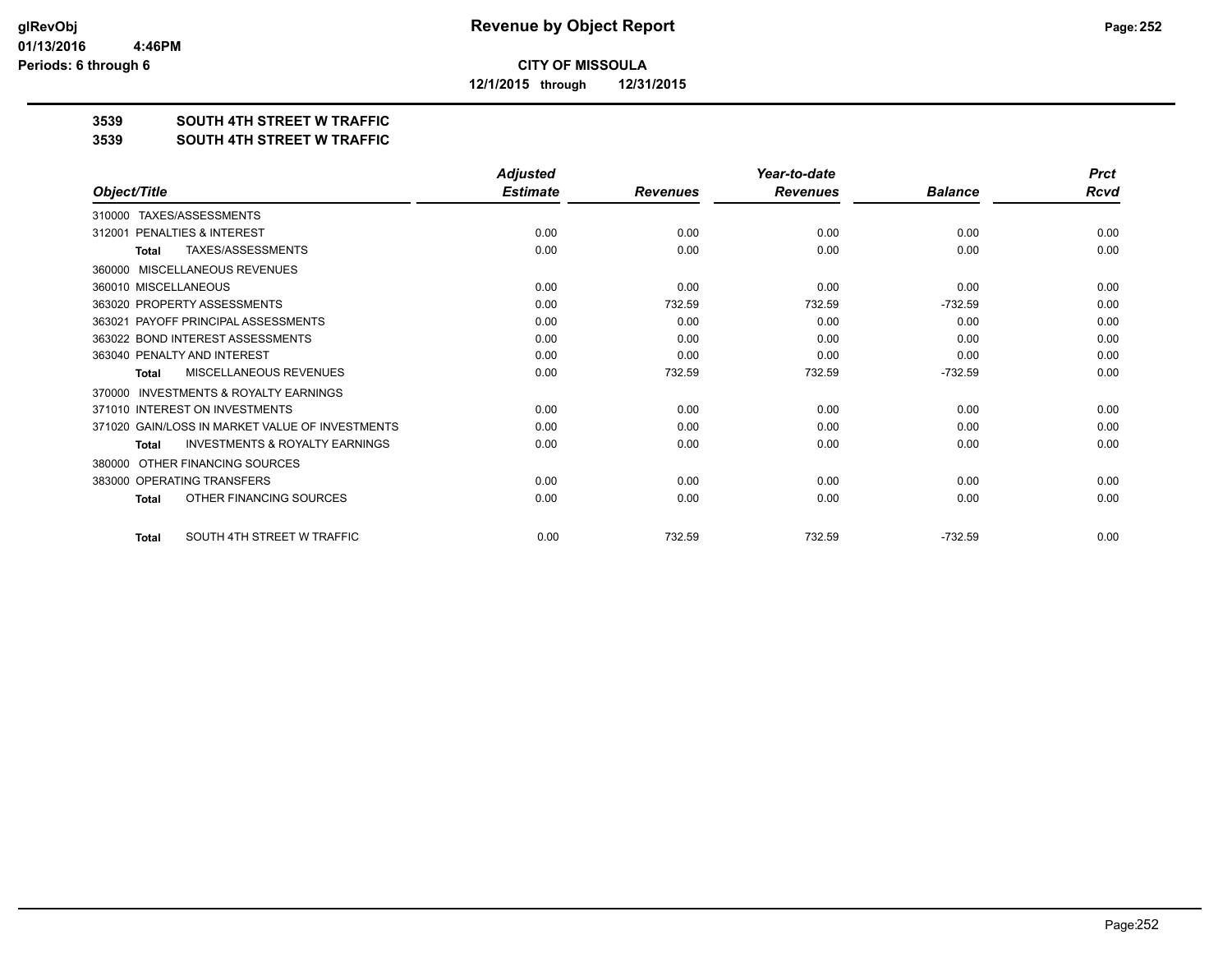**12/1/2015 through 12/31/2015**

## **3539 SOUTH 4TH STREET W TRAFFIC**

|                                                    | <b>Adjusted</b> |                 | Year-to-date    |                | <b>Prct</b> |
|----------------------------------------------------|-----------------|-----------------|-----------------|----------------|-------------|
| Object/Title                                       | <b>Estimate</b> | <b>Revenues</b> | <b>Revenues</b> | <b>Balance</b> | Rcvd        |
| 310000 TAXES/ASSESSMENTS                           |                 |                 |                 |                |             |
| PENALTIES & INTEREST<br>312001                     | 0.00            | 0.00            | 0.00            | 0.00           | 0.00        |
| TAXES/ASSESSMENTS<br>Total                         | 0.00            | 0.00            | 0.00            | 0.00           | 0.00        |
| 360000 MISCELLANEOUS REVENUES                      |                 |                 |                 |                |             |
| 360010 MISCELLANEOUS                               | 0.00            | 0.00            | 0.00            | 0.00           | 0.00        |
| 363020 PROPERTY ASSESSMENTS                        | 0.00            | 732.59          | 732.59          | $-732.59$      | 0.00        |
| 363021 PAYOFF PRINCIPAL ASSESSMENTS                | 0.00            | 0.00            | 0.00            | 0.00           | 0.00        |
| 363022 BOND INTEREST ASSESSMENTS                   | 0.00            | 0.00            | 0.00            | 0.00           | 0.00        |
| 363040 PENALTY AND INTEREST                        | 0.00            | 0.00            | 0.00            | 0.00           | 0.00        |
| MISCELLANEOUS REVENUES<br><b>Total</b>             | 0.00            | 732.59          | 732.59          | $-732.59$      | 0.00        |
| 370000 INVESTMENTS & ROYALTY EARNINGS              |                 |                 |                 |                |             |
| 371010 INTEREST ON INVESTMENTS                     | 0.00            | 0.00            | 0.00            | 0.00           | 0.00        |
| 371020 GAIN/LOSS IN MARKET VALUE OF INVESTMENT     | 0.00            | 0.00            | 0.00            | 0.00           | 0.00        |
| <b>INVESTMENTS &amp; ROYALTY EARNINGS</b><br>Total | 0.00            | 0.00            | 0.00            | 0.00           | 0.00        |
| 380000 OTHER FINANCING SOURCES                     |                 |                 |                 |                |             |
| 383000 OPERATING TRANSFERS                         | 0.00            | 0.00            | 0.00            | 0.00           | 0.00        |
| OTHER FINANCING SOURCES<br>Total                   | 0.00            | 0.00            | 0.00            | 0.00           | 0.00        |
| SOUTH 4TH STREET W TRAFFIC<br><b>Total</b>         | 0.00            | 732.59          | 732.59          | $-732.59$      | 0.00        |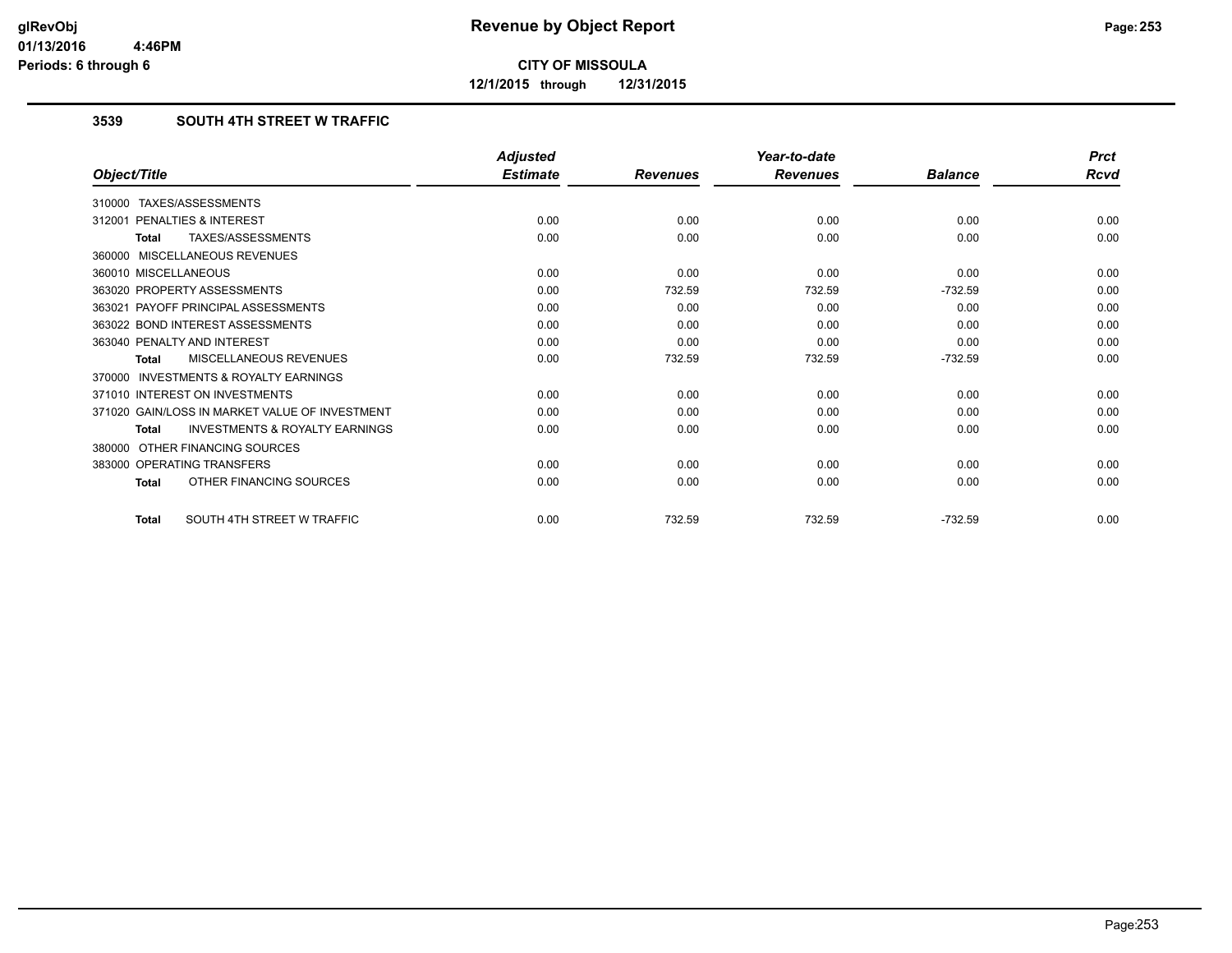**12/1/2015 through 12/31/2015**

#### **3540 SID 540 DEBT SERVICE FUND**

**3540 SID 540 DEBT SERVICE FUND**

|                                       |                                | <b>Adjusted</b> |                 | Year-to-date    |                | <b>Prct</b> |
|---------------------------------------|--------------------------------|-----------------|-----------------|-----------------|----------------|-------------|
| Object/Title                          |                                | <b>Estimate</b> | <b>Revenues</b> | <b>Revenues</b> | <b>Balance</b> | <b>Rcvd</b> |
| 360000 MISCELLANEOUS REVENUES         |                                |                 |                 |                 |                |             |
| 363020 PROPERTY ASSESSMENTS           |                                | 119.192.00      | 68.023.63       | 68.023.63       | 51.168.37      | 57.07       |
| 363021 PAYOFF PRINCIPAL ASSESSMENTS   |                                | 0.00            | 3.810.03        | 8,944.63        | $-8,944.63$    | 0.00        |
| 363040 PENALTY AND INTEREST           |                                | 0.00            | 0.00            | 0.00            | 0.00           | 0.00        |
| Total                                 | MISCELLANEOUS REVENUES         | 119,192.00      | 71,833.66       | 76,968.26       | 42,223.74      | 64.58       |
| 370000 INVESTMENTS & ROYALTY EARNINGS |                                |                 |                 |                 |                |             |
| 371010 INTEREST ON INVESTMENTS        |                                | 0.00            | 0.00            | 0.00            | 0.00           | 0.00        |
| 371500 INTEREST ON INTERFUND LOAN     |                                | 0.00            | 0.00            | 0.00            | 0.00           | 0.00        |
| Total                                 | INVESTMENTS & ROYALTY EARNINGS | 0.00            | 0.00            | 0.00            | 0.00           | 0.00        |
| Total                                 | SID 540 DEBT SERVICE FUND      | 119.192.00      | 71.833.66       | 76.968.26       | 42.223.74      | 64.58       |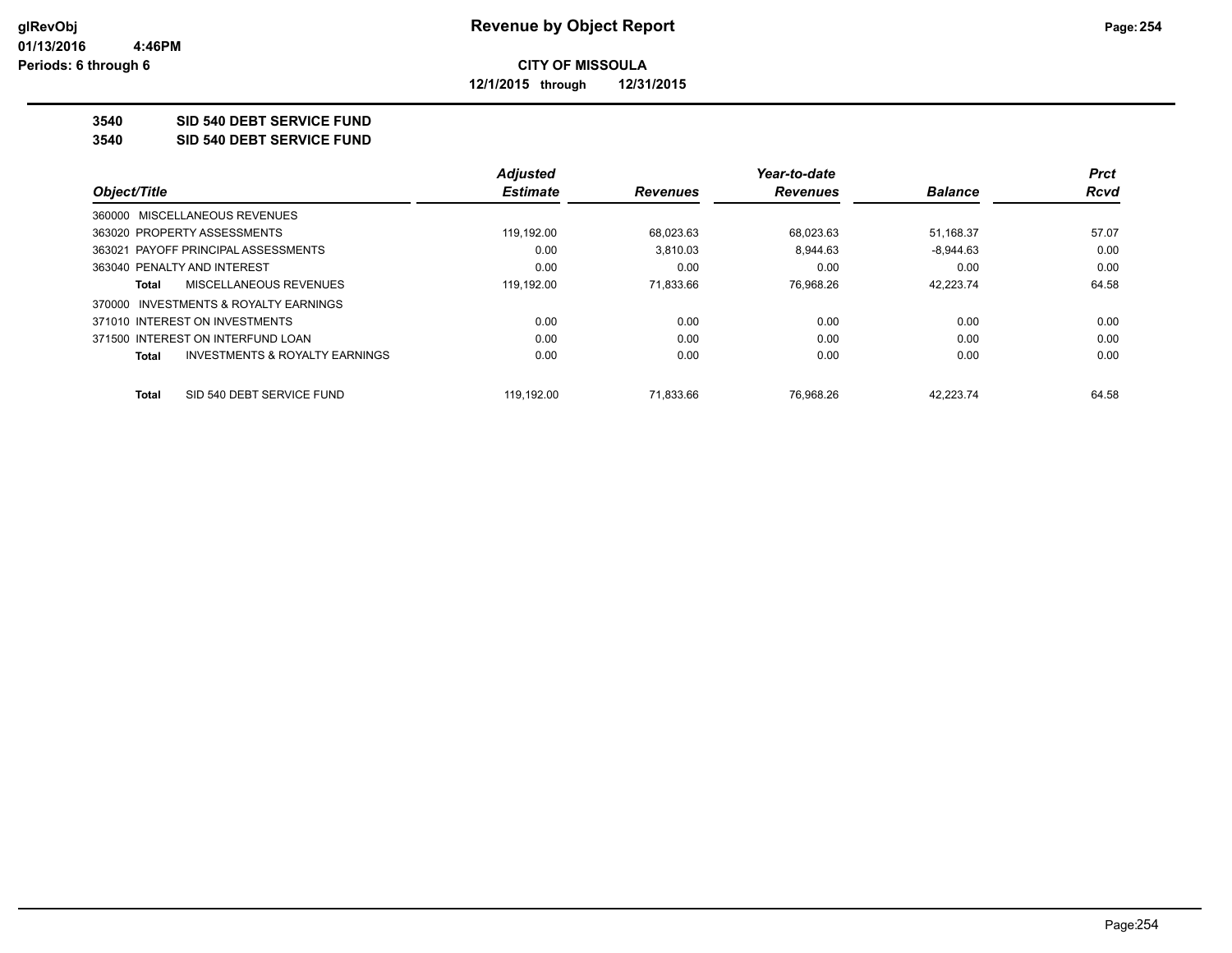**12/1/2015 through 12/31/2015**

## **3540 SID 540 DEBT SERVICE FUND**

| Object/Title                                        | <b>Adjusted</b><br><b>Estimate</b> | <b>Revenues</b> | Year-to-date<br><b>Revenues</b> | <b>Balance</b> | <b>Prct</b><br><b>Rcvd</b> |
|-----------------------------------------------------|------------------------------------|-----------------|---------------------------------|----------------|----------------------------|
| 360000 MISCELLANEOUS REVENUES                       |                                    |                 |                                 |                |                            |
| 363020 PROPERTY ASSESSMENTS                         | 119.192.00                         | 68.023.63       | 68.023.63                       | 51.168.37      | 57.07                      |
| 363021 PAYOFF PRINCIPAL ASSESSMENTS                 | 0.00                               | 3.810.03        | 8.944.63                        | $-8.944.63$    | 0.00                       |
| 363040 PENALTY AND INTEREST                         | 0.00                               | 0.00            | 0.00                            | 0.00           | 0.00                       |
| MISCELLANEOUS REVENUES<br>Total                     | 119.192.00                         | 71.833.66       | 76.968.26                       | 42.223.74      | 64.58                      |
| <b>INVESTMENTS &amp; ROYALTY EARNINGS</b><br>370000 |                                    |                 |                                 |                |                            |
| 371010 INTEREST ON INVESTMENTS                      | 0.00                               | 0.00            | 0.00                            | 0.00           | 0.00                       |
| 371500 INTEREST ON INTERFUND LOAN                   | 0.00                               | 0.00            | 0.00                            | 0.00           | 0.00                       |
| INVESTMENTS & ROYALTY EARNINGS<br>Total             | 0.00                               | 0.00            | 0.00                            | 0.00           | 0.00                       |
| SID 540 DEBT SERVICE FUND<br><b>Total</b>           | 119.192.00                         | 71.833.66       | 76.968.26                       | 42.223.74      | 64.58                      |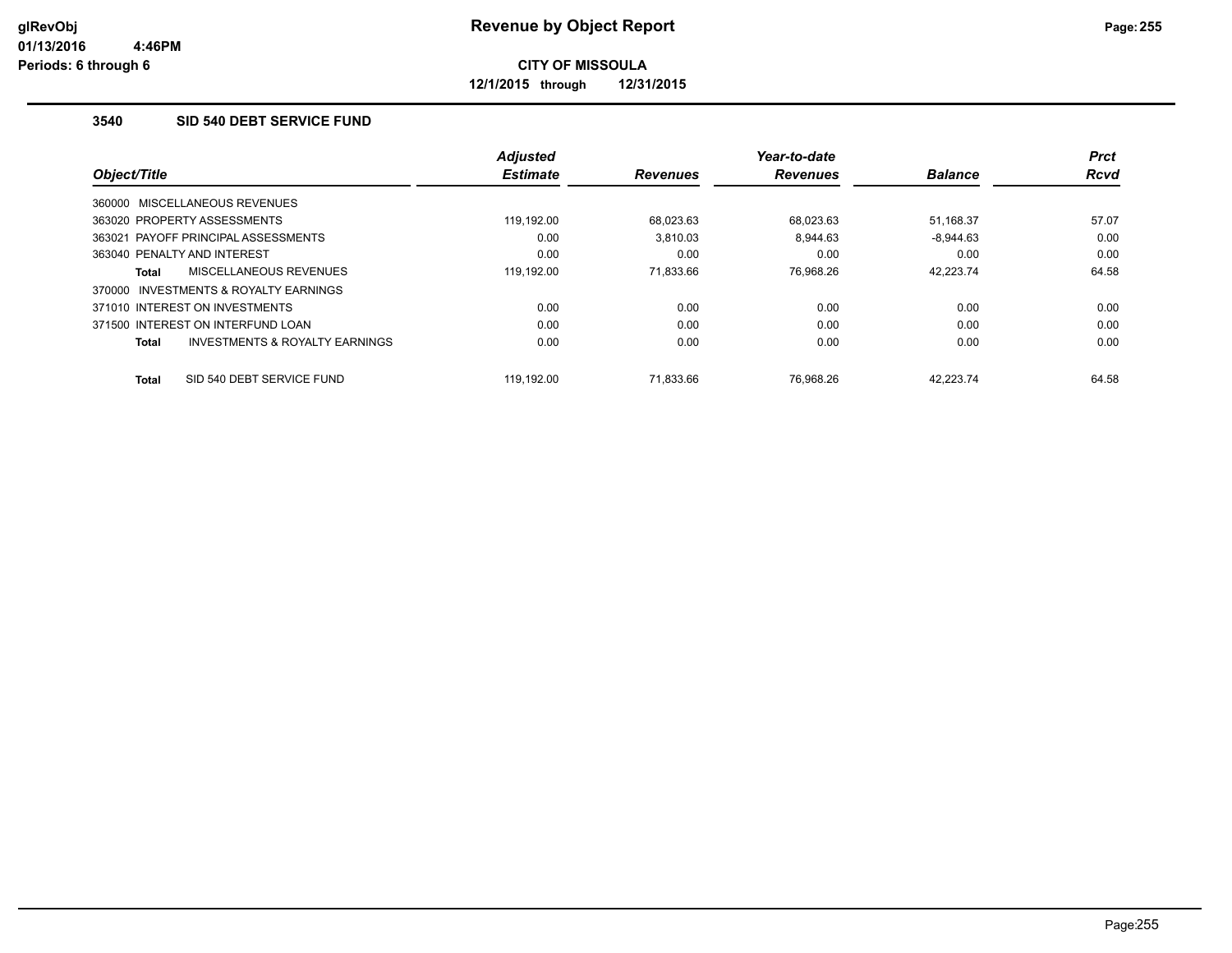**12/1/2015 through 12/31/2015**

## **3541 SID 541 DEBT SERVICE**

**3541 SID 541 DEBT SERVICE**

|                                         | <b>Adjusted</b> |                 | Year-to-date    |                | <b>Prct</b> |
|-----------------------------------------|-----------------|-----------------|-----------------|----------------|-------------|
| Object/Title                            | <b>Estimate</b> | <b>Revenues</b> | <b>Revenues</b> | <b>Balance</b> | <b>Rcvd</b> |
| 360000 MISCELLANEOUS REVENUES           |                 |                 |                 |                |             |
| 363020 PROPERTY ASSESSMENTS             | 59,303.00       | 28,658.85       | 28,694.85       | 30,608.15      | 48.39       |
| 363021 PAYOFF PRINCIPAL ASSESSMENTS     | 0.00            | 1.267.60        | 3,033.05        | $-3,033.05$    | 0.00        |
| 363040 PENALTY AND INTEREST             | 0.00            | 4.55            | 4.55            | $-4.55$        | 0.00        |
| MISCELLANEOUS REVENUES<br>Total         | 59,303.00       | 29,931.00       | 31,732.45       | 27,570.55      | 53.51       |
| 370000 INVESTMENTS & ROYALTY EARNINGS   |                 |                 |                 |                |             |
| 371010 INTEREST ON INVESTMENTS          | 0.00            | 0.00            | 0.00            | 0.00           | 0.00        |
| INVESTMENTS & ROYALTY EARNINGS<br>Total | 0.00            | 0.00            | 0.00            | 0.00           | 0.00        |
| 380000 OTHER FINANCING SOURCES          |                 |                 |                 |                |             |
| 381030 SID BONDS PROCEEDS               | 0.00            | 0.00            | 0.00            | 0.00           | 0.00        |
| OTHER FINANCING SOURCES<br>Total        | 0.00            | 0.00            | 0.00            | 0.00           | 0.00        |
| SID 541 DEBT SERVICE<br>Total           | 59.303.00       | 29.931.00       | 31.732.45       | 27,570.55      | 53.51       |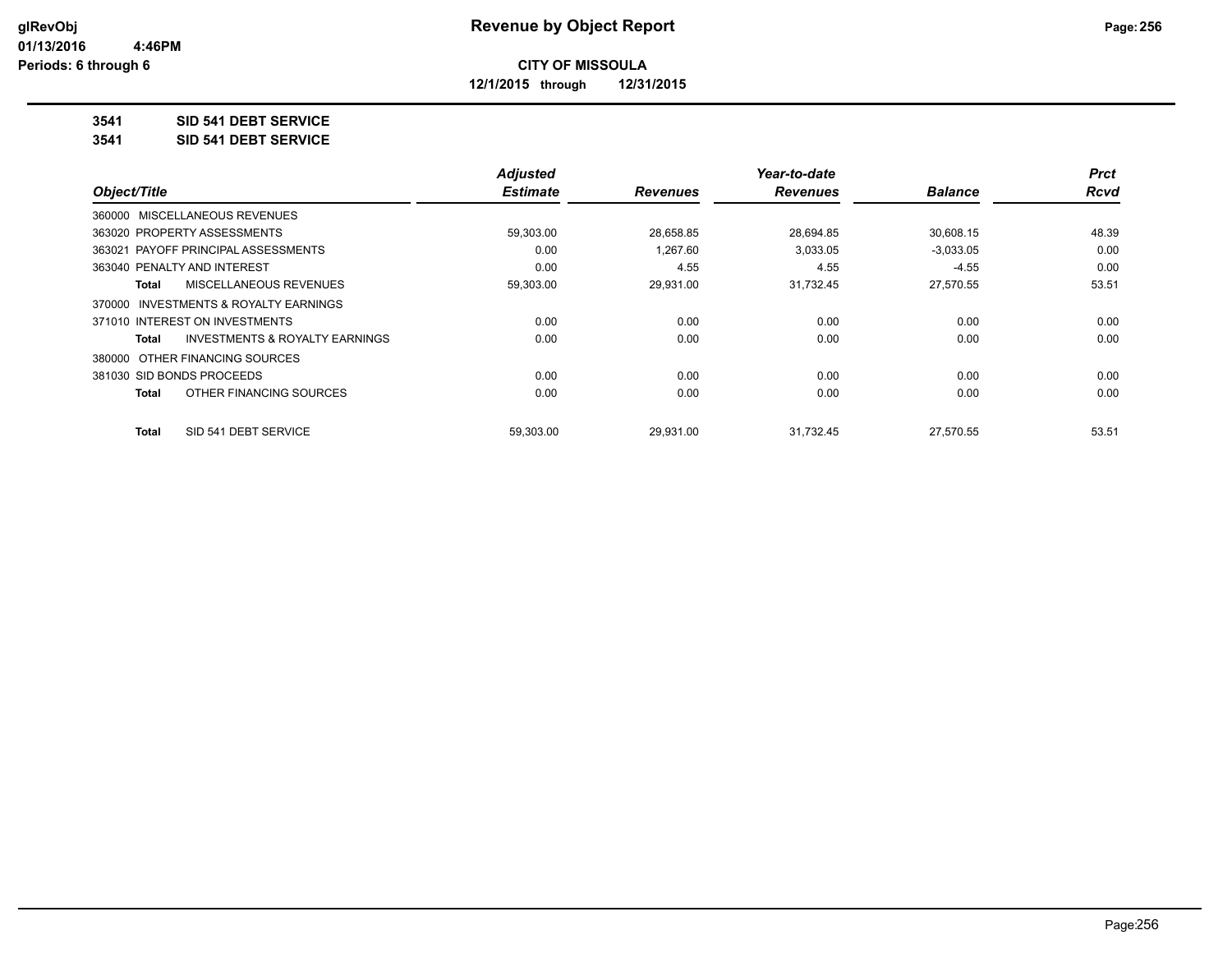**12/1/2015 through 12/31/2015**

#### **3541 SID 541 DEBT SERVICE**

| Object/Title                                        | <b>Adjusted</b><br><b>Estimate</b> | <b>Revenues</b> | Year-to-date<br><b>Revenues</b> | <b>Balance</b> | <b>Prct</b><br>Rcvd |
|-----------------------------------------------------|------------------------------------|-----------------|---------------------------------|----------------|---------------------|
|                                                     |                                    |                 |                                 |                |                     |
| 360000 MISCELLANEOUS REVENUES                       |                                    |                 |                                 |                |                     |
| 363020 PROPERTY ASSESSMENTS                         | 59,303.00                          | 28,658.85       | 28,694.85                       | 30,608.15      | 48.39               |
| 363021 PAYOFF PRINCIPAL ASSESSMENTS                 | 0.00                               | 1.267.60        | 3,033.05                        | $-3,033.05$    | 0.00                |
| 363040 PENALTY AND INTEREST                         | 0.00                               | 4.55            | 4.55                            | $-4.55$        | 0.00                |
| MISCELLANEOUS REVENUES<br>Total                     | 59,303.00                          | 29,931.00       | 31,732.45                       | 27,570.55      | 53.51               |
| <b>INVESTMENTS &amp; ROYALTY EARNINGS</b><br>370000 |                                    |                 |                                 |                |                     |
| 371010 INTEREST ON INVESTMENTS                      | 0.00                               | 0.00            | 0.00                            | 0.00           | 0.00                |
| <b>INVESTMENTS &amp; ROYALTY EARNINGS</b><br>Total  | 0.00                               | 0.00            | 0.00                            | 0.00           | 0.00                |
| 380000 OTHER FINANCING SOURCES                      |                                    |                 |                                 |                |                     |
| 381030 SID BONDS PROCEEDS                           | 0.00                               | 0.00            | 0.00                            | 0.00           | 0.00                |
| OTHER FINANCING SOURCES<br>Total                    | 0.00                               | 0.00            | 0.00                            | 0.00           | 0.00                |
| SID 541 DEBT SERVICE<br>Total                       | 59,303.00                          | 29,931.00       | 31,732.45                       | 27,570.55      | 53.51               |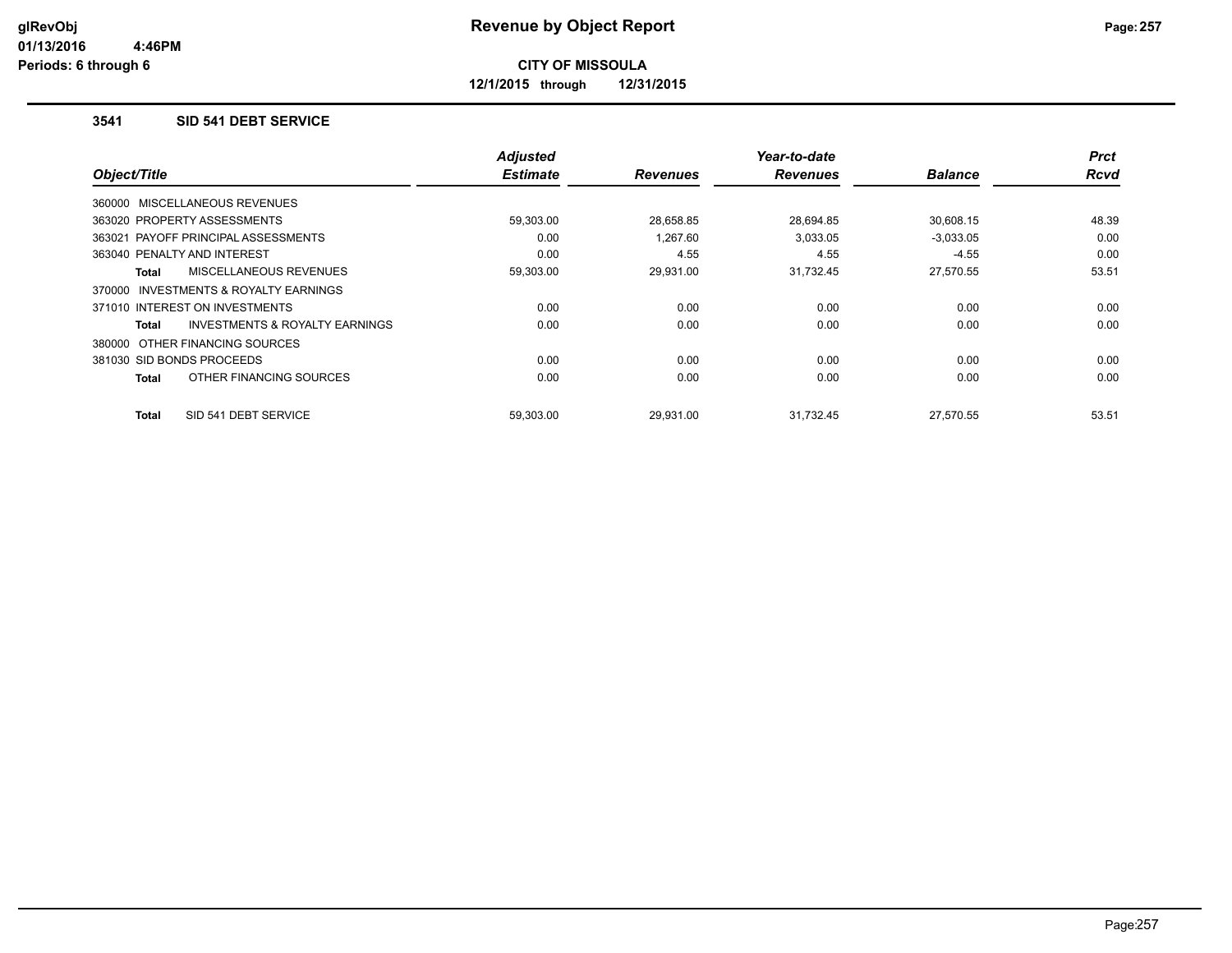**12/1/2015 through 12/31/2015**

### **3543 SID 543 DEBT SERVICE**

**3543 SID 543 DEBT SERVICE**

|                                                    | <b>Adjusted</b> |                 | Year-to-date    |                | <b>Prct</b> |
|----------------------------------------------------|-----------------|-----------------|-----------------|----------------|-------------|
| Object/Title                                       | <b>Estimate</b> | <b>Revenues</b> | <b>Revenues</b> | <b>Balance</b> | <b>Rcvd</b> |
| 360000 MISCELLANEOUS REVENUES                      |                 |                 |                 |                |             |
| 363020 PROPERTY ASSESSMENTS                        | 0.00            | 4.737.10        | 4.737.10        | $-4.737.10$    | 0.00        |
| 363021 PAYOFF PRINCIPAL ASSESSMENTS                | 0.00            | 0.00            | 166.52          | -166.52        | 0.00        |
| 363040 PENALTY AND INTEREST                        | 0.00            | 38.504.88       | 38.504.88       | $-38.504.88$   | 0.00        |
| MISCELLANEOUS REVENUES<br>Total                    | 0.00            | 43.241.98       | 43.408.50       | $-43.408.50$   | 0.00        |
| 370000 INVESTMENTS & ROYALTY EARNINGS              |                 |                 |                 |                |             |
| 371010 INTEREST ON INVESTMENTS                     | 0.00            | 0.00            | 0.00            | 0.00           | 0.00        |
| <b>INVESTMENTS &amp; ROYALTY EARNINGS</b><br>Total | 0.00            | 0.00            | 0.00            | 0.00           | 0.00        |
|                                                    |                 |                 |                 |                |             |
| SID 543 DEBT SERVICE<br>Total                      | 0.00            | 43.241.98       | 43.408.50       | -43.408.50     | 0.00        |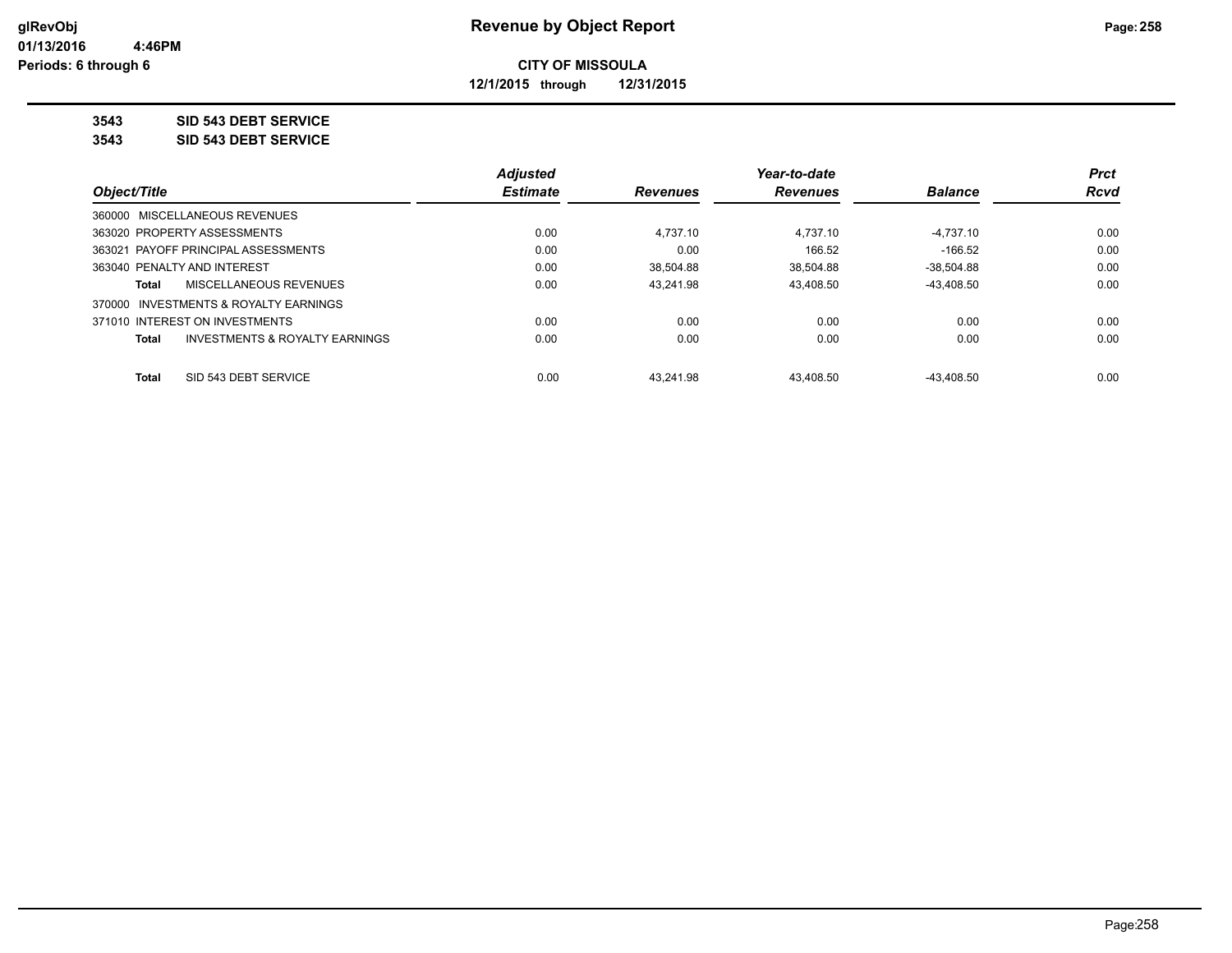**12/1/2015 through 12/31/2015**

#### **3543 SID 543 DEBT SERVICE**

|                                                           | <b>Adjusted</b> |                 | Year-to-date    |                | <b>Prct</b> |
|-----------------------------------------------------------|-----------------|-----------------|-----------------|----------------|-------------|
| Object/Title                                              | <b>Estimate</b> | <b>Revenues</b> | <b>Revenues</b> | <b>Balance</b> | <b>Rcvd</b> |
| 360000 MISCELLANEOUS REVENUES                             |                 |                 |                 |                |             |
| 363020 PROPERTY ASSESSMENTS                               | 0.00            | 4.737.10        | 4.737.10        | $-4,737.10$    | 0.00        |
| 363021 PAYOFF PRINCIPAL ASSESSMENTS                       | 0.00            | 0.00            | 166.52          | $-166.52$      | 0.00        |
| 363040 PENALTY AND INTEREST                               | 0.00            | 38.504.88       | 38.504.88       | $-38.504.88$   | 0.00        |
| MISCELLANEOUS REVENUES<br><b>Total</b>                    | 0.00            | 43.241.98       | 43.408.50       | $-43.408.50$   | 0.00        |
| 370000 INVESTMENTS & ROYALTY EARNINGS                     |                 |                 |                 |                |             |
| 371010 INTEREST ON INVESTMENTS                            | 0.00            | 0.00            | 0.00            | 0.00           | 0.00        |
| <b>INVESTMENTS &amp; ROYALTY EARNINGS</b><br><b>Total</b> | 0.00            | 0.00            | 0.00            | 0.00           | 0.00        |
| SID 543 DEBT SERVICE<br><b>Total</b>                      | 0.00            | 43.241.98       | 43.408.50       | $-43.408.50$   | 0.00        |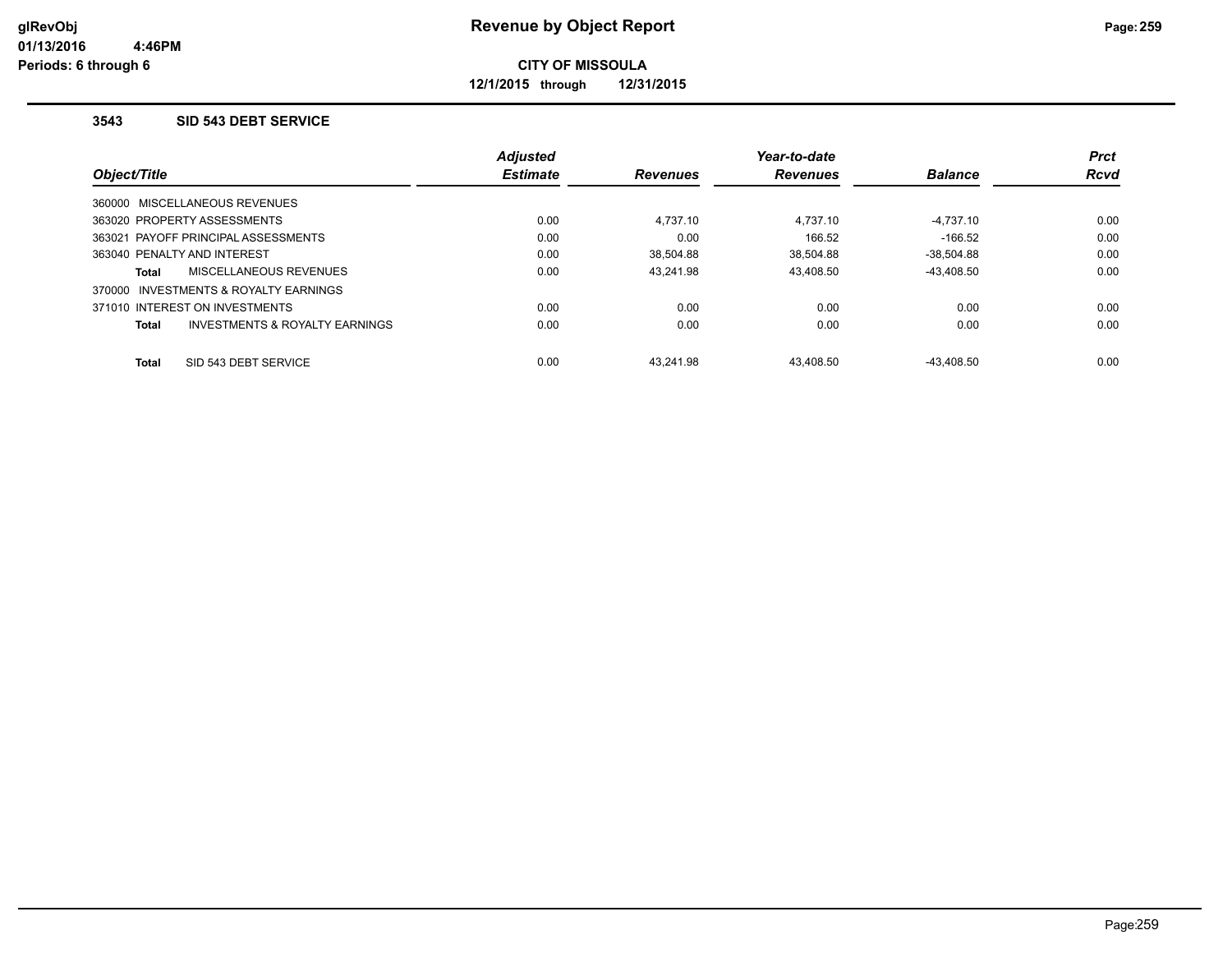**12/1/2015 through 12/31/2015**

## **3544 SID 544 RATTLESNAKE DEBT SERVICE**

#### **3544 SID 544 RATTLESNAKE DEBT SERVICE**

|                                                           | <b>Adjusted</b> |                 | Year-to-date    |                | <b>Prct</b> |
|-----------------------------------------------------------|-----------------|-----------------|-----------------|----------------|-------------|
| Object/Title                                              | <b>Estimate</b> | <b>Revenues</b> | <b>Revenues</b> | <b>Balance</b> | <b>Rcvd</b> |
| 360000 MISCELLANEOUS REVENUES                             |                 |                 |                 |                |             |
| 363020 PROPERTY ASSESSMENTS                               | 139.383.00      | 38.003.57       | 38.003.57       | 101.379.43     | 27.27       |
| 363021 PAYOFF PRINCIPAL ASSESSMENTS                       | 0.00            | 0.00            | 0.00            | 0.00           | 0.00        |
| 363040 PENALTY AND INTEREST                               | 0.00            | 19.78           | 19.78           | $-19.78$       | 0.00        |
| MISCELLANEOUS REVENUES<br>Total                           | 139.383.00      | 38.023.35       | 38.023.35       | 101.359.65     | 27.28       |
| INVESTMENTS & ROYALTY EARNINGS<br>370000                  |                 |                 |                 |                |             |
| 371010 INTEREST ON INVESTMENTS                            | 0.00            | 0.00            | 0.00            | 0.00           | 0.00        |
| <b>INVESTMENTS &amp; ROYALTY EARNINGS</b><br><b>Total</b> | 0.00            | 0.00            | 0.00            | 0.00           | 0.00        |
|                                                           |                 |                 |                 |                |             |
| SID 544 RATTLESNAKE DEBT SERVICE<br><b>Total</b>          | 139.383.00      | 38.023.35       | 38.023.35       | 101.359.65     | 27.28       |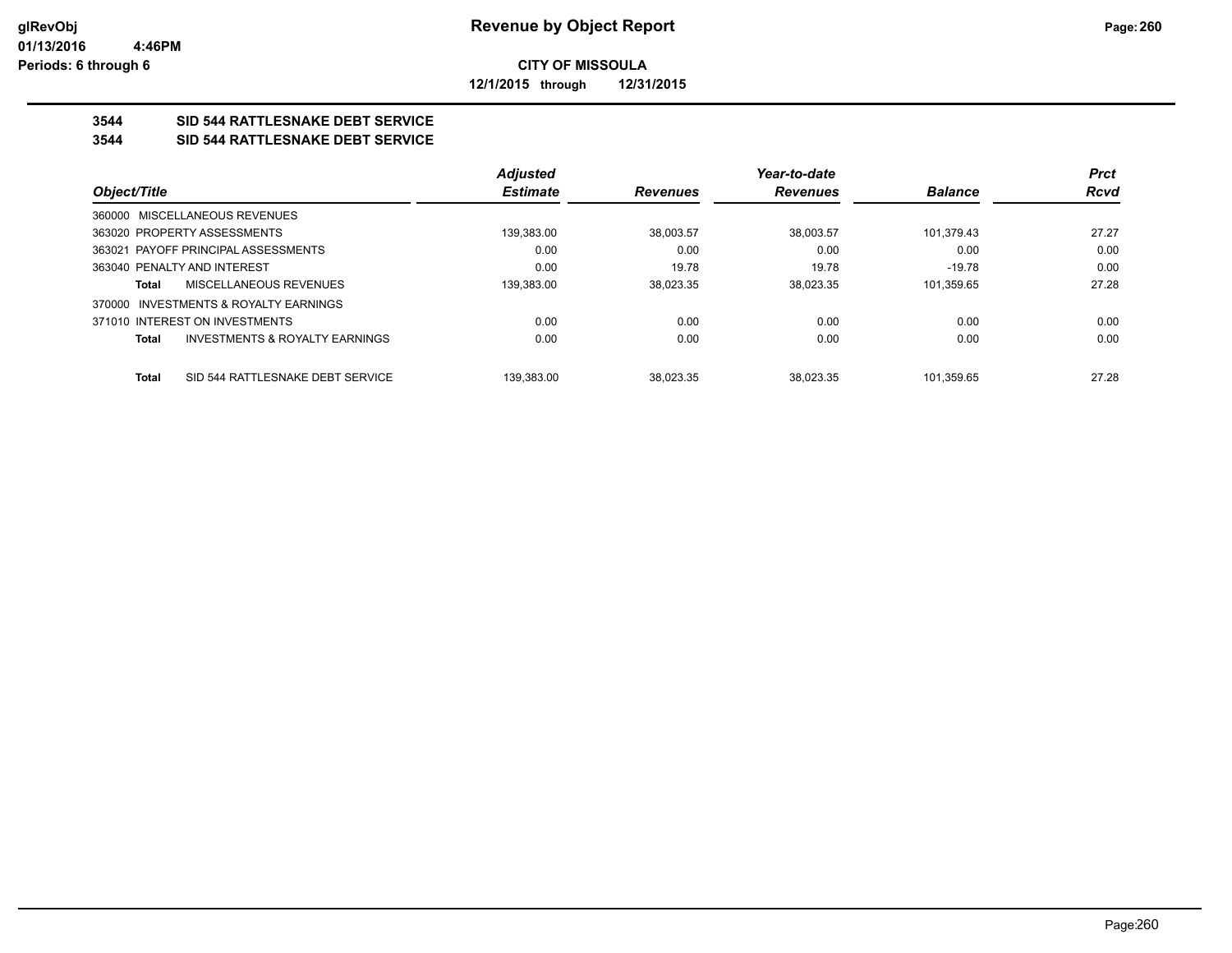**12/1/2015 through 12/31/2015**

## **3544 SID 544 RATTLESNAKE DEBT SERVICE**

|                                                  | <b>Adjusted</b> |                 | Year-to-date    |                | <b>Prct</b> |
|--------------------------------------------------|-----------------|-----------------|-----------------|----------------|-------------|
| Object/Title                                     | <b>Estimate</b> | <b>Revenues</b> | <b>Revenues</b> | <b>Balance</b> | <b>Rcvd</b> |
| 360000 MISCELLANEOUS REVENUES                    |                 |                 |                 |                |             |
| 363020 PROPERTY ASSESSMENTS                      | 139,383.00      | 38.003.57       | 38.003.57       | 101.379.43     | 27.27       |
| 363021 PAYOFF PRINCIPAL ASSESSMENTS              | 0.00            | 0.00            | 0.00            | 0.00           | 0.00        |
| 363040 PENALTY AND INTEREST                      | 0.00            | 19.78           | 19.78           | $-19.78$       | 0.00        |
| MISCELLANEOUS REVENUES<br>Total                  | 139,383.00      | 38.023.35       | 38.023.35       | 101.359.65     | 27.28       |
| INVESTMENTS & ROYALTY EARNINGS<br>370000         |                 |                 |                 |                |             |
| 371010 INTEREST ON INVESTMENTS                   | 0.00            | 0.00            | 0.00            | 0.00           | 0.00        |
| INVESTMENTS & ROYALTY EARNINGS<br>Total          | 0.00            | 0.00            | 0.00            | 0.00           | 0.00        |
| SID 544 RATTLESNAKE DEBT SERVICE<br><b>Total</b> | 139.383.00      | 38.023.35       | 38.023.35       | 101.359.65     | 27.28       |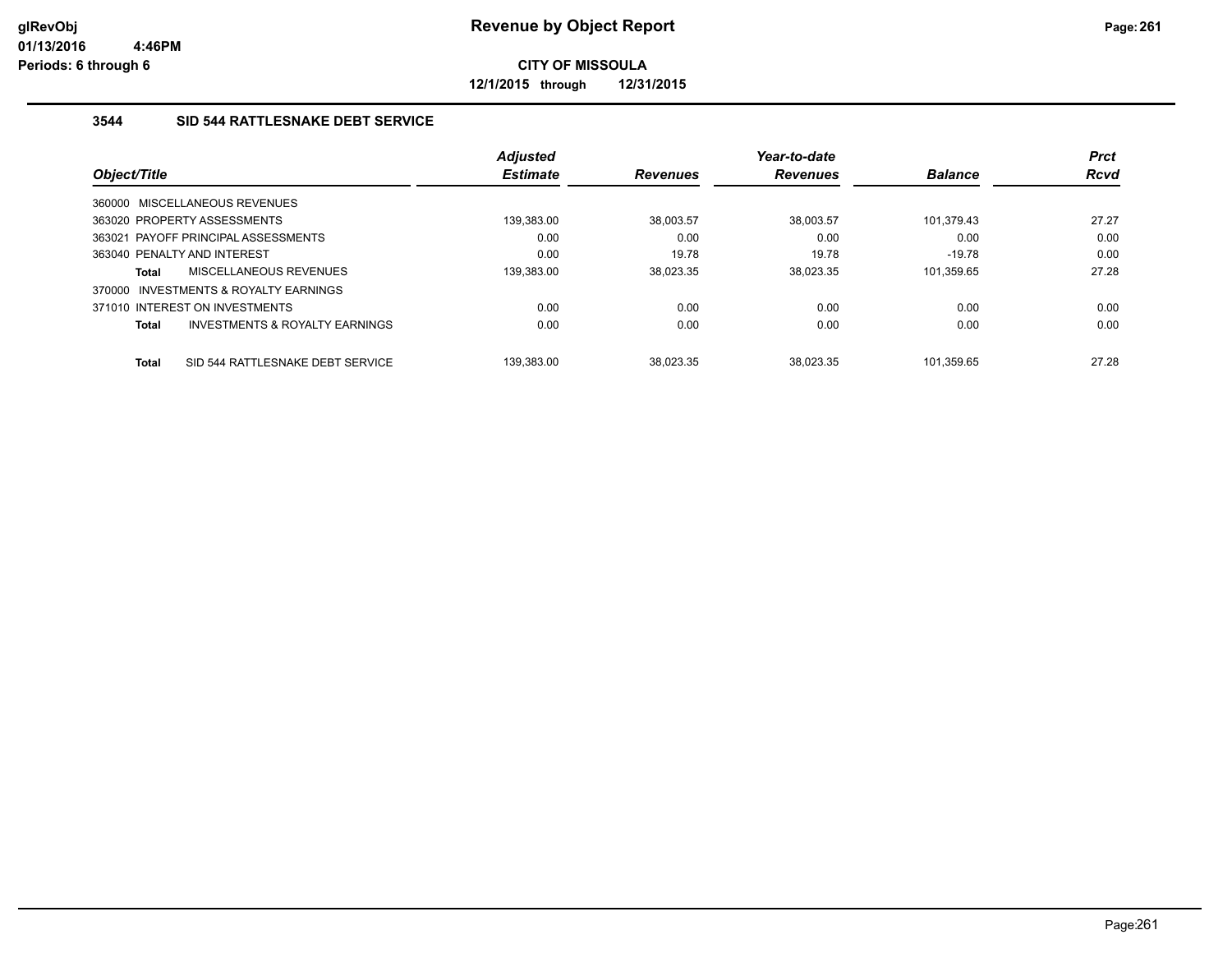**12/1/2015 through 12/31/2015**

#### **3545 SID 545 DEBT SERVICE**

**3545 SID 545 DEBT SERVICE**

|                                                    | <b>Adjusted</b> |                 | Year-to-date    |                | <b>Prct</b> |
|----------------------------------------------------|-----------------|-----------------|-----------------|----------------|-------------|
| Object/Title                                       | <b>Estimate</b> | <b>Revenues</b> | <b>Revenues</b> | <b>Balance</b> | <b>Rcvd</b> |
| 360000 MISCELLANEOUS REVENUES                      |                 |                 |                 |                |             |
| 363020 PROPERTY ASSESSMENTS                        | 0.00            | 954.94          | 954.94          | $-954.94$      | 0.00        |
| 363021 PAYOFF PRINCIPAL ASSESSMENTS                | 0.00            | 0.00            | 0.00            | 0.00           | 0.00        |
| 363040 PENALTY AND INTEREST                        | 0.00            | 0.00            | 0.00            | 0.00           | 0.00        |
| MISCELLANEOUS REVENUES<br>Total                    | 0.00            | 954.94          | 954.94          | $-954.94$      | 0.00        |
| 370000 INVESTMENTS & ROYALTY EARNINGS              |                 |                 |                 |                |             |
| 371010 INTEREST ON INVESTMENTS                     | 0.00            | 0.00            | 0.00            | 0.00           | 0.00        |
| <b>INVESTMENTS &amp; ROYALTY EARNINGS</b><br>Total | 0.00            | 0.00            | 0.00            | 0.00           | 0.00        |
| SID 545 DEBT SERVICE<br><b>Total</b>               | 0.00            | 954.94          | 954.94          | $-954.94$      | 0.00        |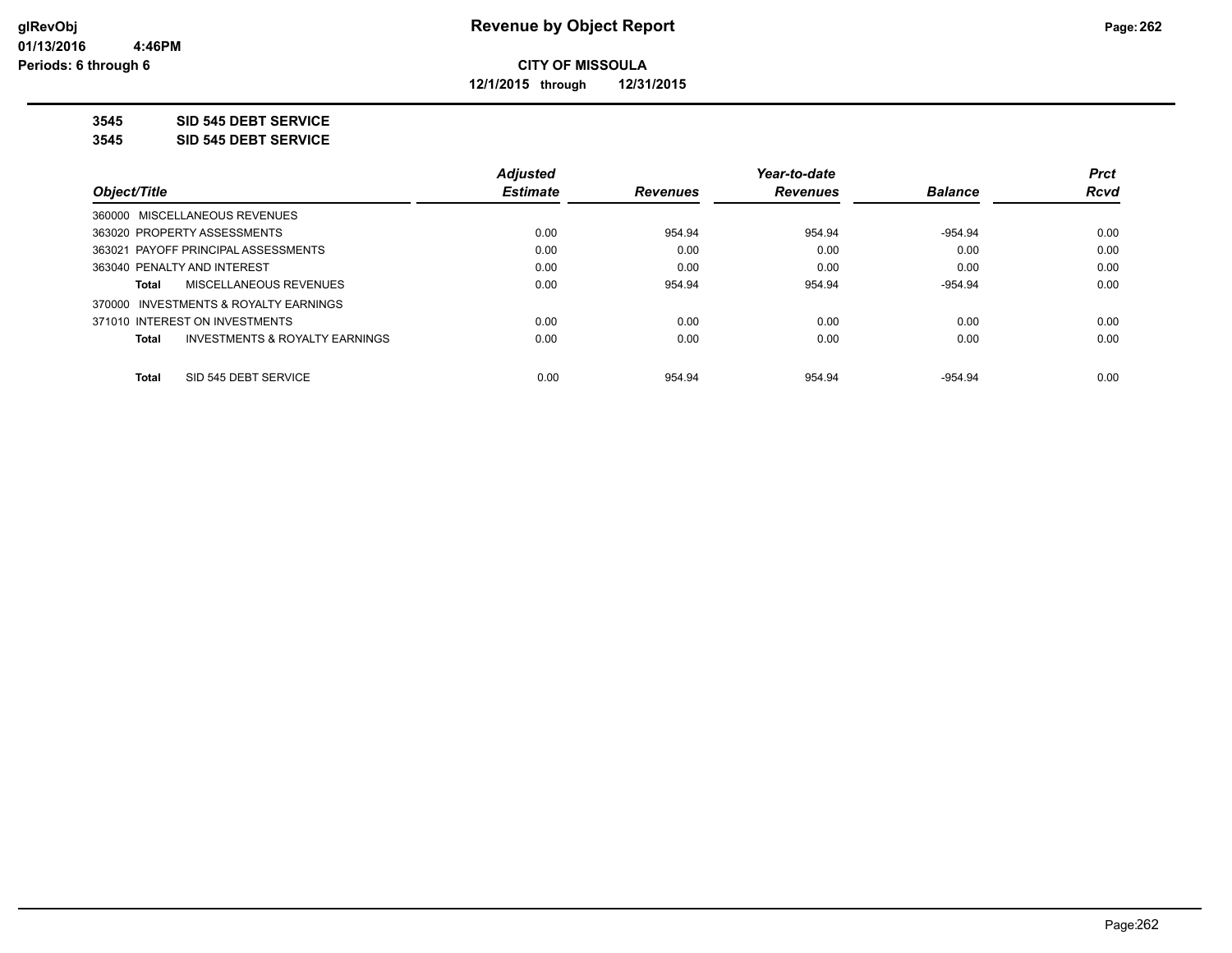**12/1/2015 through 12/31/2015**

#### **3545 SID 545 DEBT SERVICE**

|                                                           | <b>Adjusted</b> |                 | Year-to-date    |                | <b>Prct</b> |
|-----------------------------------------------------------|-----------------|-----------------|-----------------|----------------|-------------|
| Object/Title                                              | <b>Estimate</b> | <b>Revenues</b> | <b>Revenues</b> | <b>Balance</b> | <b>Rcvd</b> |
| 360000 MISCELLANEOUS REVENUES                             |                 |                 |                 |                |             |
| 363020 PROPERTY ASSESSMENTS                               | 0.00            | 954.94          | 954.94          | $-954.94$      | 0.00        |
| 363021 PAYOFF PRINCIPAL ASSESSMENTS                       | 0.00            | 0.00            | 0.00            | 0.00           | 0.00        |
| 363040 PENALTY AND INTEREST                               | 0.00            | 0.00            | 0.00            | 0.00           | 0.00        |
| <b>MISCELLANEOUS REVENUES</b><br>Total                    | 0.00            | 954.94          | 954.94          | $-954.94$      | 0.00        |
| 370000 INVESTMENTS & ROYALTY EARNINGS                     |                 |                 |                 |                |             |
| 371010 INTEREST ON INVESTMENTS                            | 0.00            | 0.00            | 0.00            | 0.00           | 0.00        |
| <b>INVESTMENTS &amp; ROYALTY EARNINGS</b><br><b>Total</b> | 0.00            | 0.00            | 0.00            | 0.00           | 0.00        |
| SID 545 DEBT SERVICE<br><b>Total</b>                      | 0.00            | 954.94          | 954.94          | $-954.94$      | 0.00        |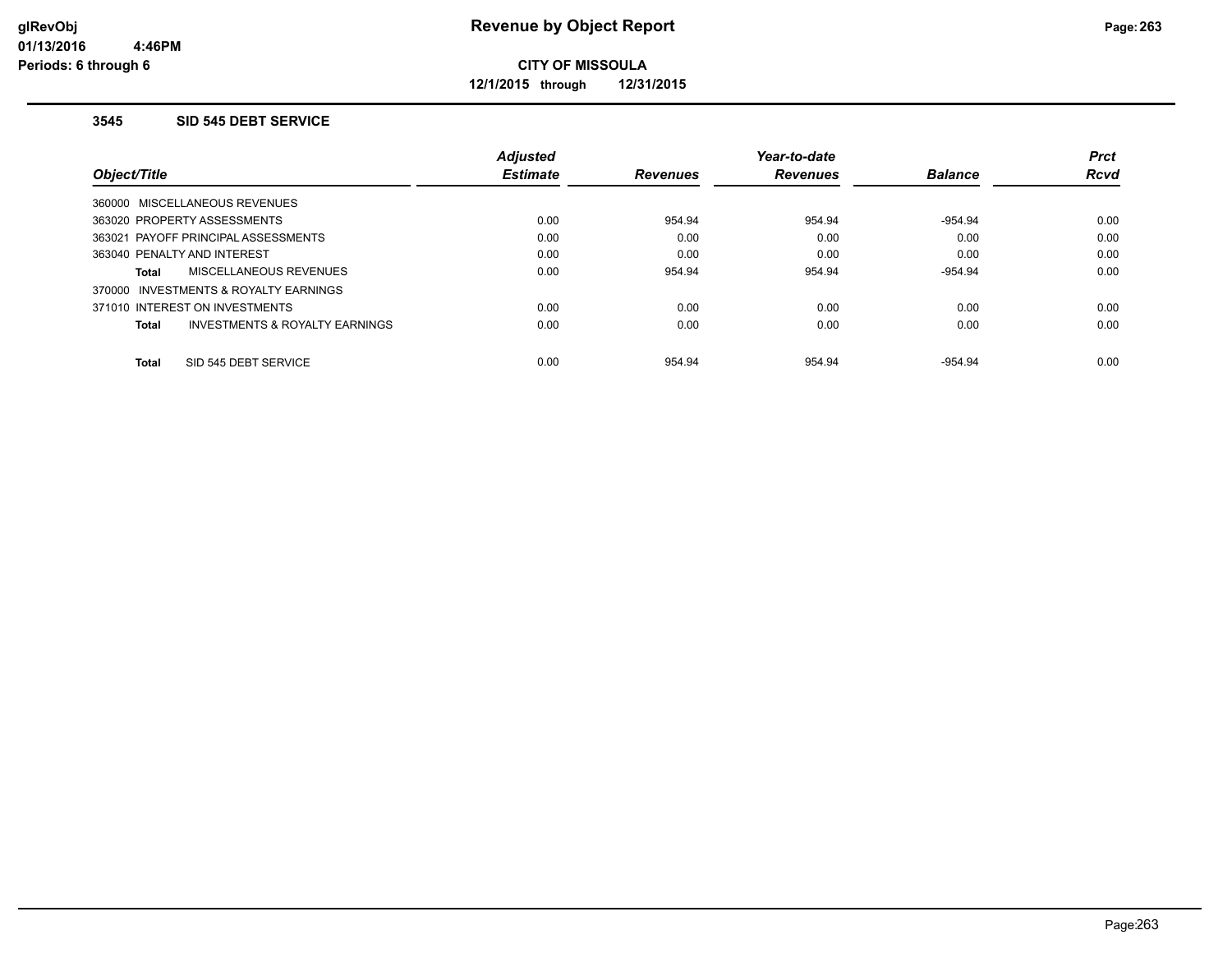**12/1/2015 through 12/31/2015**

#### **3546 SID 546 DEBT SERVICE**

**3546 SID 546 DEBT SERVICE**

|                                                    | <b>Adjusted</b> |                 | Year-to-date    |                | <b>Prct</b> |
|----------------------------------------------------|-----------------|-----------------|-----------------|----------------|-------------|
| Object/Title                                       | <b>Estimate</b> | <b>Revenues</b> | <b>Revenues</b> | <b>Balance</b> | <b>Rcvd</b> |
| 360000 MISCELLANEOUS REVENUES                      |                 |                 |                 |                |             |
| 363020 PROPERTY ASSESSMENTS                        | 0.00            | 835.16          | 835.16          | $-835.16$      | 0.00        |
| 363021 PAYOFF PRINCIPAL ASSESSMENTS                | 0.00            | 0.00            | 0.00            | 0.00           | 0.00        |
| 363040 PENALTY AND INTEREST                        | 0.00            | 0.37            | 0.37            | $-0.37$        | 0.00        |
| MISCELLANEOUS REVENUES<br>Total                    | 0.00            | 835.53          | 835.53          | $-835.53$      | 0.00        |
| 370000 INVESTMENTS & ROYALTY EARNINGS              |                 |                 |                 |                |             |
| 371010 INTEREST ON INVESTMENTS                     | 0.00            | 0.00            | 0.00            | 0.00           | 0.00        |
| <b>INVESTMENTS &amp; ROYALTY EARNINGS</b><br>Total | 0.00            | 0.00            | 0.00            | 0.00           | 0.00        |
|                                                    |                 |                 |                 |                |             |
| SID 546 DEBT SERVICE<br><b>Total</b>               | 0.00            | 835.53          | 835.53          | $-835.53$      | 0.00        |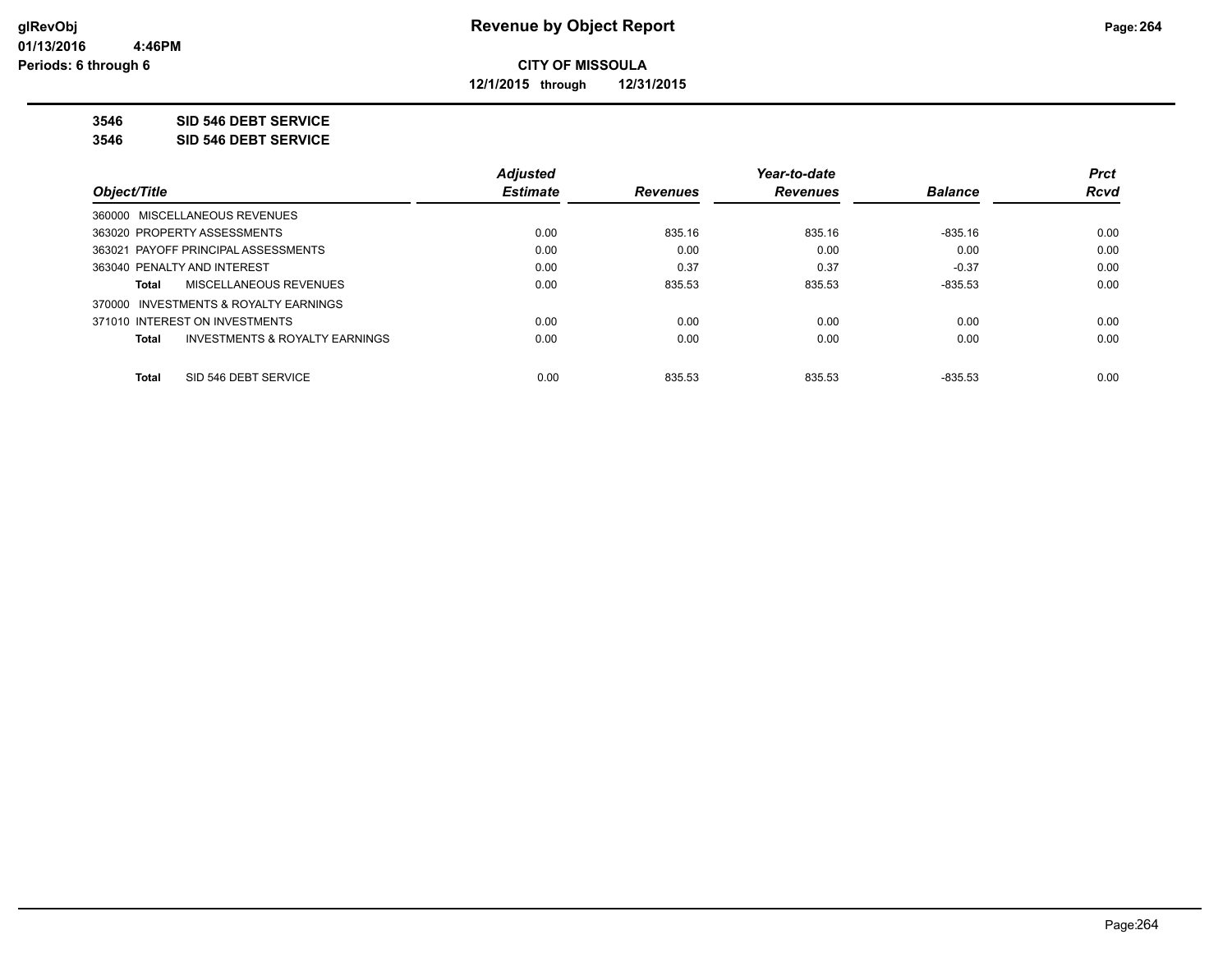**12/1/2015 through 12/31/2015**

#### **3546 SID 546 DEBT SERVICE**

|                                                           | <b>Adjusted</b> |                 | Year-to-date    |                | <b>Prct</b> |
|-----------------------------------------------------------|-----------------|-----------------|-----------------|----------------|-------------|
| Object/Title                                              | <b>Estimate</b> | <b>Revenues</b> | <b>Revenues</b> | <b>Balance</b> | <b>Rcvd</b> |
| 360000 MISCELLANEOUS REVENUES                             |                 |                 |                 |                |             |
| 363020 PROPERTY ASSESSMENTS                               | 0.00            | 835.16          | 835.16          | $-835.16$      | 0.00        |
| 363021 PAYOFF PRINCIPAL ASSESSMENTS                       | 0.00            | 0.00            | 0.00            | 0.00           | 0.00        |
| 363040 PENALTY AND INTEREST                               | 0.00            | 0.37            | 0.37            | $-0.37$        | 0.00        |
| <b>MISCELLANEOUS REVENUES</b><br>Total                    | 0.00            | 835.53          | 835.53          | $-835.53$      | 0.00        |
| 370000 INVESTMENTS & ROYALTY EARNINGS                     |                 |                 |                 |                |             |
| 371010 INTEREST ON INVESTMENTS                            | 0.00            | 0.00            | 0.00            | 0.00           | 0.00        |
| <b>INVESTMENTS &amp; ROYALTY EARNINGS</b><br><b>Total</b> | 0.00            | 0.00            | 0.00            | 0.00           | 0.00        |
| SID 546 DEBT SERVICE<br><b>Total</b>                      | 0.00            | 835.53          | 835.53          | $-835.53$      | 0.00        |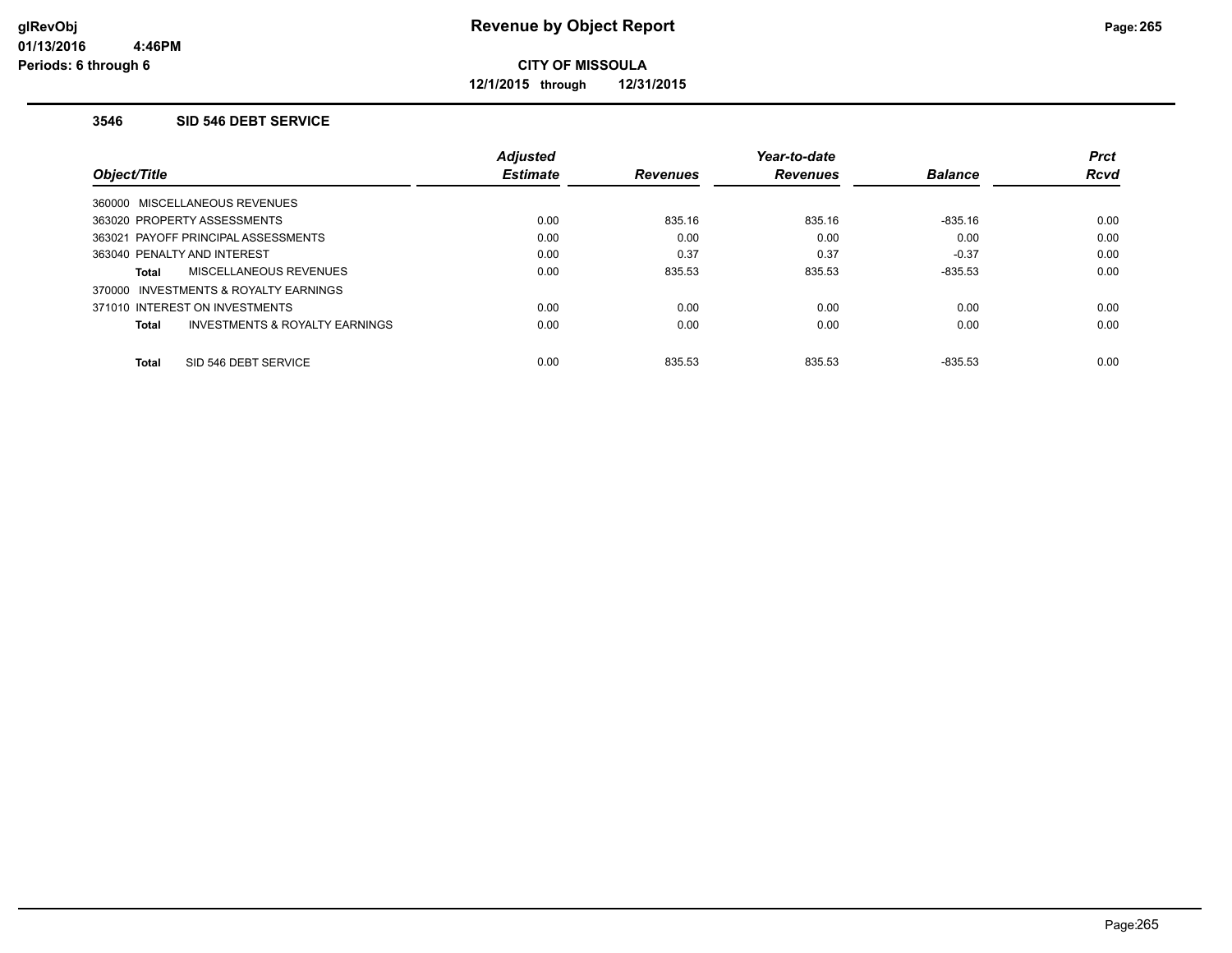**12/1/2015 through 12/31/2015**

#### **3548 SID 548-5TH, 6TH & ARTHUR**

**3548 SID 548-5TH, 6TH & ARTHUR**

|                             |                                           | <b>Adjusted</b> |                 | Year-to-date    |                | <b>Prct</b> |
|-----------------------------|-------------------------------------------|-----------------|-----------------|-----------------|----------------|-------------|
| Object/Title                |                                           | <b>Estimate</b> | <b>Revenues</b> | <b>Revenues</b> | <b>Balance</b> | Rcvd        |
|                             | 360000 MISCELLANEOUS REVENUES             |                 |                 |                 |                |             |
|                             | 363020 PROPERTY ASSESSMENTS               | 111.525.00      | 0.00            | 27,000.00       | 84.525.00      | 24.21       |
|                             | 363021 PAYOFF PRINCIPAL ASSESSMENTS       | 0.00            | 0.00            | 0.00            | 0.00           | 0.00        |
| 363040 PENALTY AND INTEREST |                                           | 0.00            | 0.00            | 0.00            | 0.00           | 0.00        |
| Total                       | MISCELLANEOUS REVENUES                    | 111,525.00      | 0.00            | 27,000.00       | 84.525.00      | 24.21       |
|                             | 370000 INVESTMENTS & ROYALTY EARNINGS     |                 |                 |                 |                |             |
|                             | 371010 INTEREST ON INVESTMENTS            | 0.00            | 0.00            | 0.00            | 0.00           | 0.00        |
| <b>Total</b>                | <b>INVESTMENTS &amp; ROYALTY EARNINGS</b> | 0.00            | 0.00            | 0.00            | 0.00           | 0.00        |
| Total                       | SID 548-5TH, 6TH & ARTHUR                 | 111.525.00      | 0.00            | 27,000.00       | 84.525.00      | 24.21       |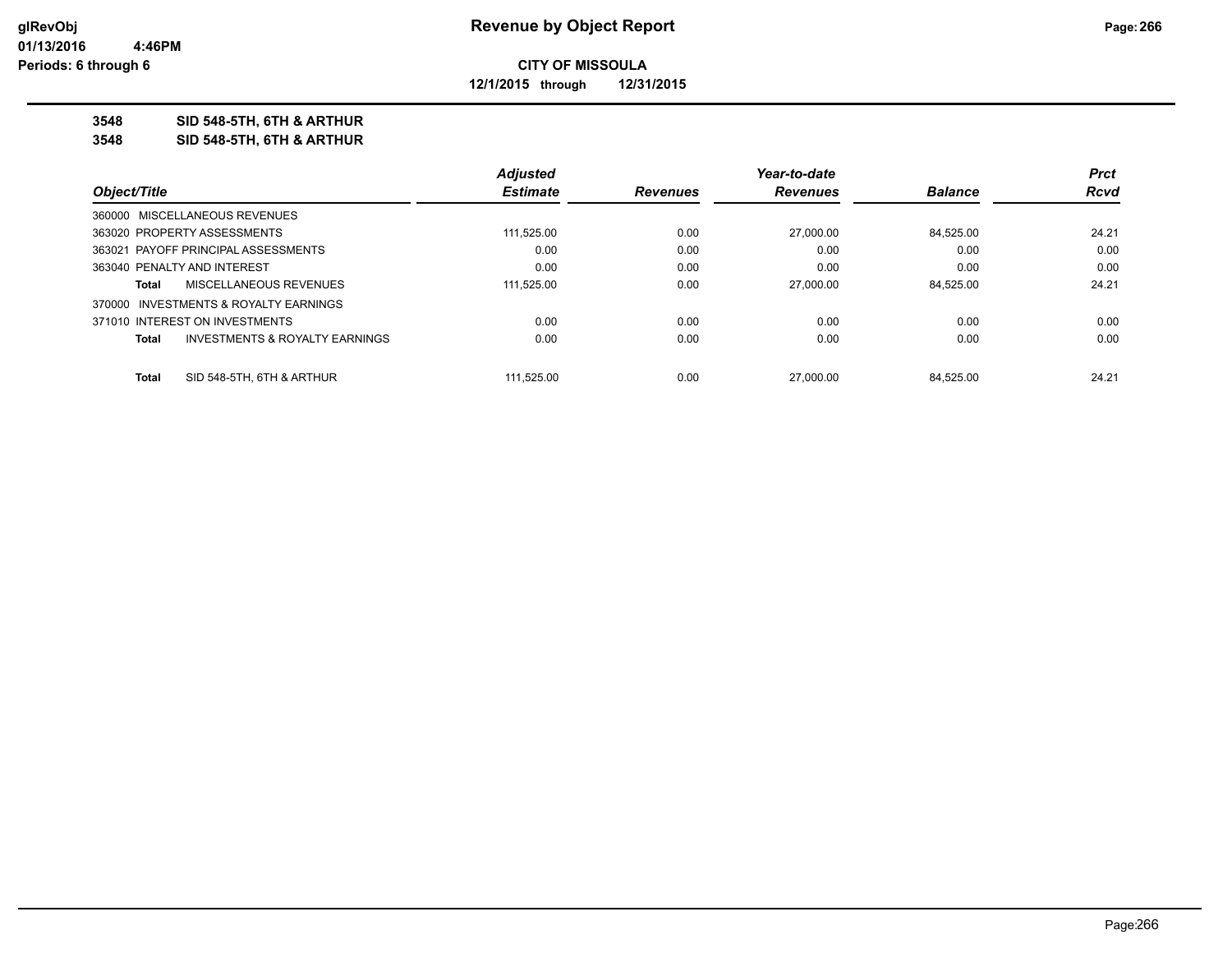**12/1/2015 through 12/31/2015**

### **3548 SID 548-5TH, 6TH & ARTHUR**

|                                       |                                           | <b>Adjusted</b> |                 | Year-to-date    |                | <b>Prct</b> |
|---------------------------------------|-------------------------------------------|-----------------|-----------------|-----------------|----------------|-------------|
| Object/Title                          |                                           | <b>Estimate</b> | <b>Revenues</b> | <b>Revenues</b> | <b>Balance</b> | <b>Rcvd</b> |
| 360000 MISCELLANEOUS REVENUES         |                                           |                 |                 |                 |                |             |
| 363020 PROPERTY ASSESSMENTS           |                                           | 111,525.00      | 0.00            | 27,000.00       | 84.525.00      | 24.21       |
| 363021 PAYOFF PRINCIPAL ASSESSMENTS   |                                           | 0.00            | 0.00            | 0.00            | 0.00           | 0.00        |
| 363040 PENALTY AND INTEREST           |                                           | 0.00            | 0.00            | 0.00            | 0.00           | 0.00        |
| <b>Total</b>                          | MISCELLANEOUS REVENUES                    | 111.525.00      | 0.00            | 27,000.00       | 84.525.00      | 24.21       |
| 370000 INVESTMENTS & ROYALTY EARNINGS |                                           |                 |                 |                 |                |             |
| 371010 INTEREST ON INVESTMENTS        |                                           | 0.00            | 0.00            | 0.00            | 0.00           | 0.00        |
| <b>Total</b>                          | <b>INVESTMENTS &amp; ROYALTY EARNINGS</b> | 0.00            | 0.00            | 0.00            | 0.00           | 0.00        |
| <b>Total</b>                          | SID 548-5TH, 6TH & ARTHUR                 | 111.525.00      | 0.00            | 27.000.00       | 84.525.00      | 24.21       |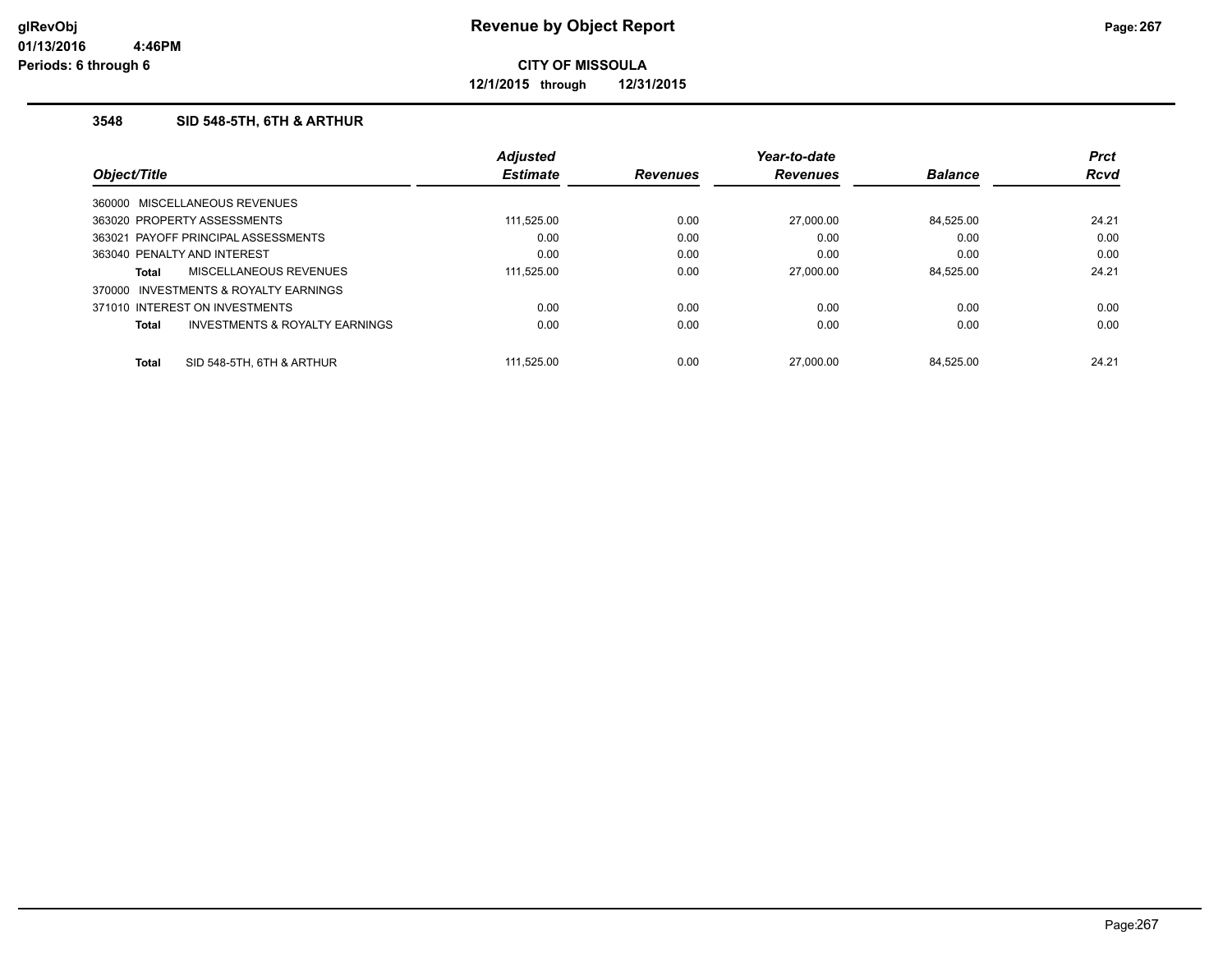**12/1/2015 through 12/31/2015**

### **3549 SID 549 HILLVIEW WAY**

**3549 SID 549 HILLVIEW WAY**

|                                                    | <b>Adjusted</b> |                 | Year-to-date    |                | <b>Prct</b> |
|----------------------------------------------------|-----------------|-----------------|-----------------|----------------|-------------|
| Object/Title                                       | <b>Estimate</b> | <b>Revenues</b> | <b>Revenues</b> | <b>Balance</b> | <b>Rcvd</b> |
| 360000 MISCELLANEOUS REVENUES                      |                 |                 |                 |                |             |
| 363020 PROPERTY ASSESSMENTS                        | 0.00            | 0.00            | 0.00            | 0.00           | 0.00        |
| 363021 PAYOFF PRINCIPAL ASSESSMENTS                | 0.00            | 0.00            | 0.00            | 0.00           | 0.00        |
| 363040 PENALTY AND INTEREST                        | 0.00            | 0.00            | 0.00            | 0.00           | 0.00        |
| MISCELLANEOUS REVENUES<br>Total                    | 0.00            | 0.00            | 0.00            | 0.00           | 0.00        |
| 370000 INVESTMENTS & ROYALTY EARNINGS              |                 |                 |                 |                |             |
| 371010 INTEREST ON INVESTMENTS                     | 0.00            | 0.00            | 0.00            | 0.00           | 0.00        |
| <b>INVESTMENTS &amp; ROYALTY EARNINGS</b><br>Total | 0.00            | 0.00            | 0.00            | 0.00           | 0.00        |
| SID 549 HILLVIEW WAY<br><b>Total</b>               | 0.00            | 0.00            | 0.00            | 0.00           | 0.00        |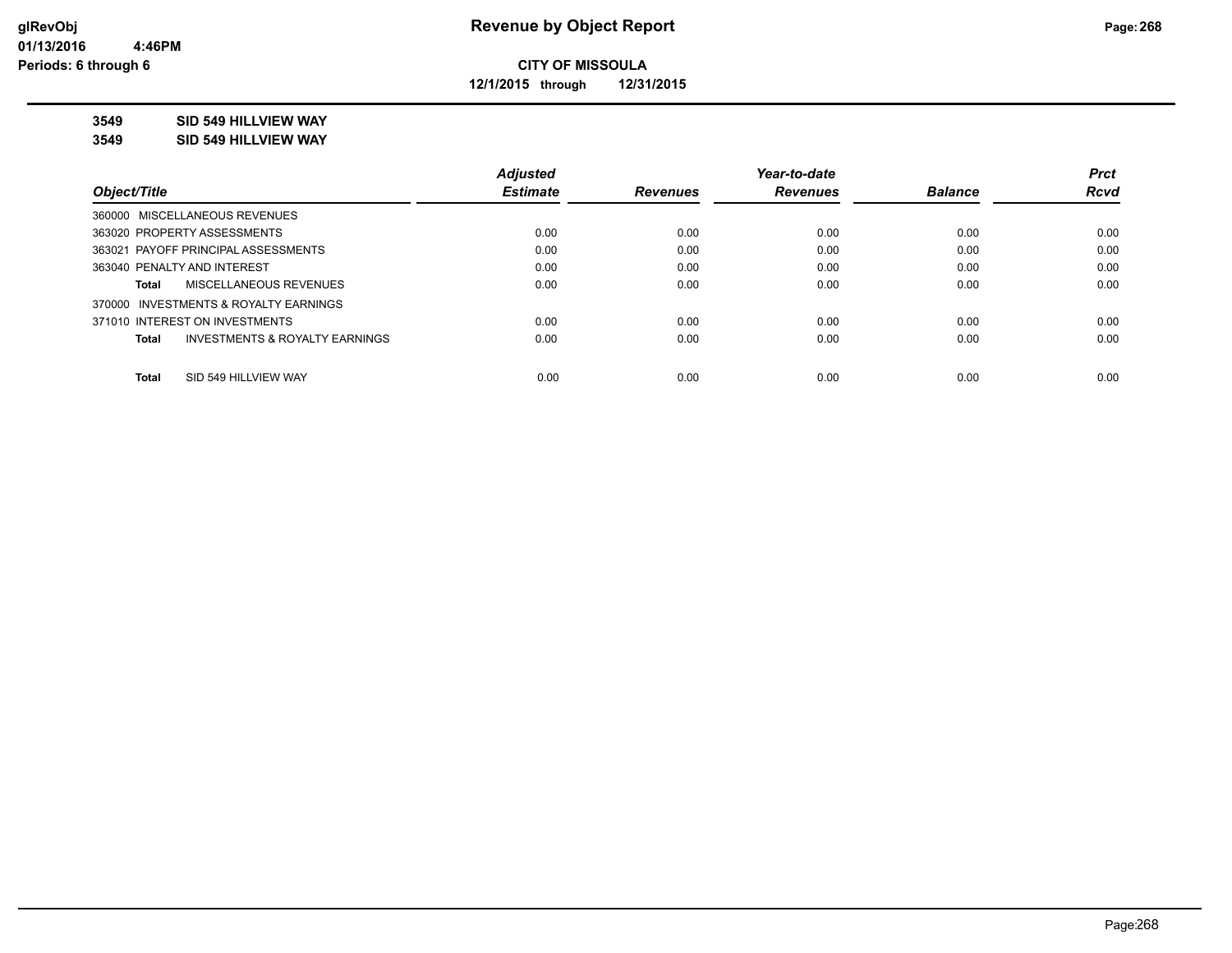**12/1/2015 through 12/31/2015**

#### **3549 SID 549 HILLVIEW WAY**

|                                                | <b>Adjusted</b> |                 | Year-to-date    |                | <b>Prct</b> |
|------------------------------------------------|-----------------|-----------------|-----------------|----------------|-------------|
| Object/Title                                   | <b>Estimate</b> | <b>Revenues</b> | <b>Revenues</b> | <b>Balance</b> | <b>Rcvd</b> |
| 360000 MISCELLANEOUS REVENUES                  |                 |                 |                 |                |             |
| 363020 PROPERTY ASSESSMENTS                    | 0.00            | 0.00            | 0.00            | 0.00           | 0.00        |
| 363021 PAYOFF PRINCIPAL ASSESSMENTS            | 0.00            | 0.00            | 0.00            | 0.00           | 0.00        |
| 363040 PENALTY AND INTEREST                    | 0.00            | 0.00            | 0.00            | 0.00           | 0.00        |
| MISCELLANEOUS REVENUES<br>Total                | 0.00            | 0.00            | 0.00            | 0.00           | 0.00        |
| 370000 INVESTMENTS & ROYALTY EARNINGS          |                 |                 |                 |                |             |
| 371010 INTEREST ON INVESTMENTS                 | 0.00            | 0.00            | 0.00            | 0.00           | 0.00        |
| INVESTMENTS & ROYALTY EARNINGS<br><b>Total</b> | 0.00            | 0.00            | 0.00            | 0.00           | 0.00        |
|                                                |                 |                 |                 |                |             |
| SID 549 HILLVIEW WAY<br><b>Total</b>           | 0.00            | 0.00            | 0.00            | 0.00           | 0.00        |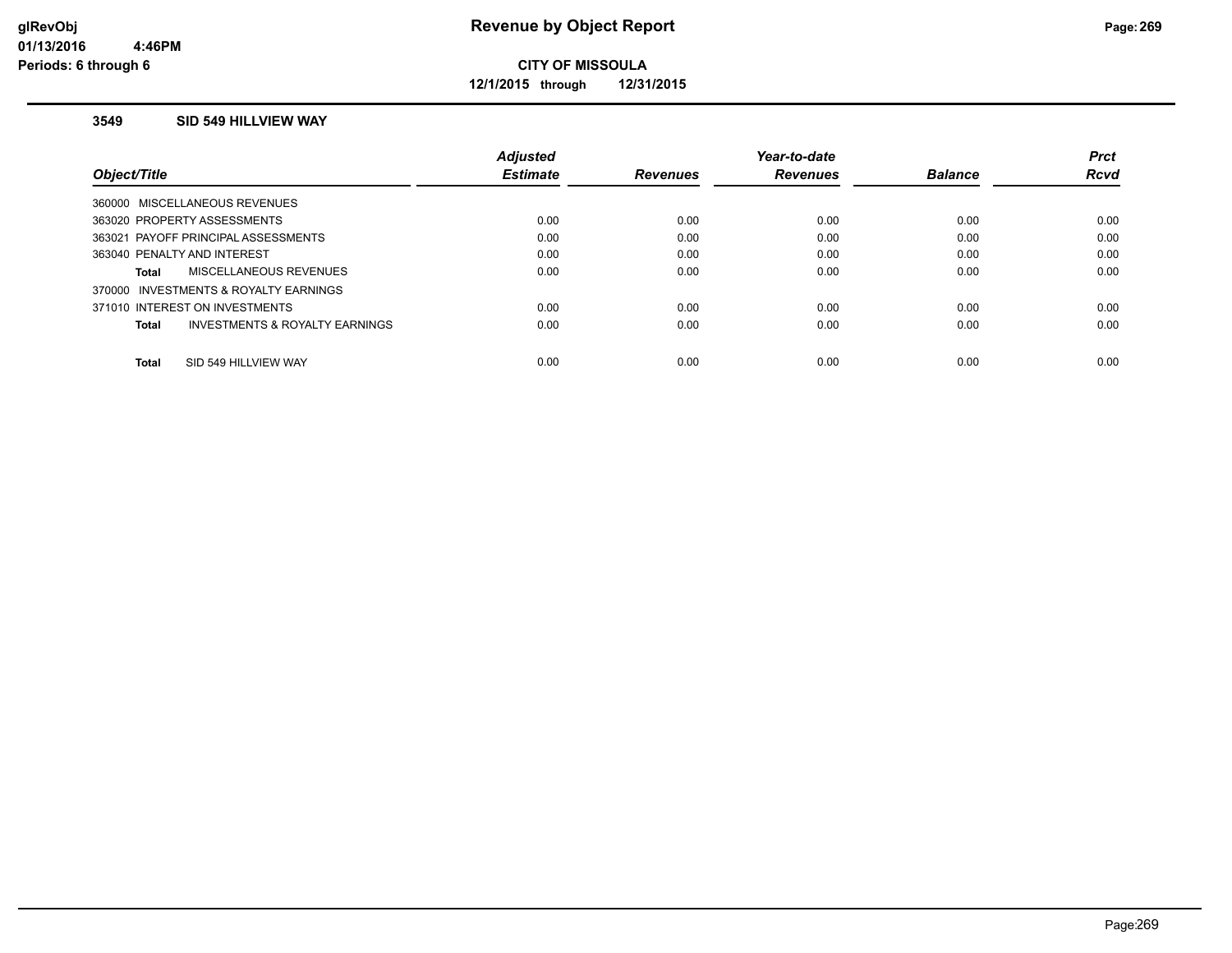**12/1/2015 through 12/31/2015**

## **4060 CAPITAL IMPROVEMENT PROGRAM FUND**

|                                                    | <b>Adjusted</b> |                 | Year-to-date    |             | <b>Prct</b> |
|----------------------------------------------------|-----------------|-----------------|-----------------|-------------|-------------|
| Object/Title                                       | <b>Estimate</b> | <b>Revenues</b> | <b>Revenues</b> | Balance     | Rcvd        |
| 330000 INTERGOVERNMENTAL REVENUES                  |                 |                 |                 |             |             |
| 331001 GRANTS                                      | 0.00            | 0.00            | 0.00            | 0.00        | 0.00        |
| 331002 COUNTY ASSISTANCE CIP PROJECTS              | 0.00            | 0.00            | 0.00            | 0.00        | 0.00        |
| 331003 STATE HOME PROGRAM INCOME                   | 0.00            | 0.00            | 0.00            | 0.00        | 0.00        |
| 331004 CITY ASSESSMENTS                            | 0.00            | 0.00            | 0.00            | 0.00        | 0.00        |
| 334040 GAS TAX APPORTIONMENT                       | 0.00            | 0.00            | 0.00            | 0.00        | 0.00        |
| 334061 IMPACT FEES-CLEARING ACCOUNT                | 0.00            | 0.00            | 0.00            | 0.00        | 0.00        |
| 334120 TSEP GRANT                                  | 0.00            | 0.00            | 0.00            | 0.00        | 0.00        |
| 334121 DNRC GRANT                                  | 0.00            | 0.00            | 0.00            | 0.00        | 0.00        |
| 334123 MAQI FEDERAL ASSISTANCE                     | 0.00            | 0.00            | 0.00            | 0.00        | 0.00        |
| 334124 GRANTS-CIP                                  | 0.00            | 0.00            | 0.00            | 0.00        | 0.00        |
| 334125 FIRE FIGHTER GRANT                          | 0.00            | 0.00            | 0.00            | 0.00        | 0.00        |
| 334126 DEVELOPER ASSESSMENTS                       | 0.00            | 0.00            | 0.00            | 0.00        | 0.00        |
| 334127 TONKIN TRAIL - FISH WILDLIFE PARKS          | 0.00            | 0.00            | 0.00            | 0.00        | 0.00        |
| 334128 CDBG FIRE HYDRANT GRANT                     | 0.00            | 0.00            | 0.00            | 0.00        | 0.00        |
| 334143 MONTANA TOURISM GRANT                       | 0.00            | 0.00            | 0.00            | 0.00        | 0.00        |
| 339000 PAYMENT IN LIEU OF TAXES                    | 0.00            | 0.00            | 0.00            | 0.00        | 0.00        |
| <b>INTERGOVERNMENTAL REVENUES</b><br><b>Total</b>  | 0.00            | 0.00            | 0.00            | 0.00        | 0.00        |
| 360000 MISCELLANEOUS REVENUES                      |                 |                 |                 |             |             |
| 360010 MISCELLANEOUS                               | 0.00            | 0.00            | 0.00            | 0.00        | 0.00        |
| 360011 YOUTH COUNCIL FUNDS                         | 9,010.00        | 0.00            | 0.00            | 9,010.00    | 0.00        |
| 360012 SEWER GRANT REPAYMENTS                      | 0.00            | 0.00            | 0.00            | 0.00        | 0.00        |
| 360016 MRA SHARE OF CIVIC STADIUM PARKING          | 0.00            | 0.00            | 0.00            | 0.00        | 0.00        |
| 362000 OTHER MISCELLANEOUS REVENUE                 | 0.00            | 0.00            | 0.00            | 0.00        | 0.00        |
| 365000 DONATIONS                                   | 0.00            | 0.00            | 0.00            | 0.00        | 0.00        |
| 365001 *** Title Not Found ***                     | 0.00            | 6,050.00        | 8,550.00        | $-8,550.00$ | 0.00        |
| 365030 WHITE PINE PARK DONATION-ZIP BEVERAGE       | 0.00            | 0.00            | 0.00            | 0.00        | 0.00        |
| MISCELLANEOUS REVENUES<br><b>Total</b>             | 9,010.00        | 6,050.00        | 8,550.00        | 460.00      | 94.89       |
| 370000 INVESTMENTS & ROYALTY EARNINGS              |                 |                 |                 |             |             |
| 371010 INTEREST ON INVESTMENTS                     | 0.00            | 0.00            | 0.00            | 0.00        | 0.00        |
| 371020 GAIN/LOSS IN MARKET VALUE OF INVESTMENTS    | 0.00            | 0.00            | 0.00            | 0.00        | 0.00        |
| <b>INVESTMENTS &amp; ROYALTY EARNINGS</b><br>Total | 0.00            | 0.00            | 0.00            | 0.00        | 0.00        |
| 380000 OTHER FINANCING SOURCES                     |                 |                 |                 |             |             |
| 381000 LOAN PROCEEDS                               | 0.00            | 0.00            | 0.00            | 0.00        | 0.00        |
| 381010 BOND PROCEEDS                               | 0.00            | 0.00            | 0.00            | 0.00        | 0.00        |
| 381011 \$1,860,000 General Fund Obligation Bond    | 0.00            | 0.00            | 0.00            | 0.00        | 0.00        |
| 381012 \$680,000 FIRE GF DEBT                      | 0.00            | 0.00            | 0.00            | 0.00        | 0.00        |
| 381015 \$1,010,000 LIMITED TAX GO BONDS 2010C      | 0.00            | 0.00            | 0.00            | 0.00        | 0.00        |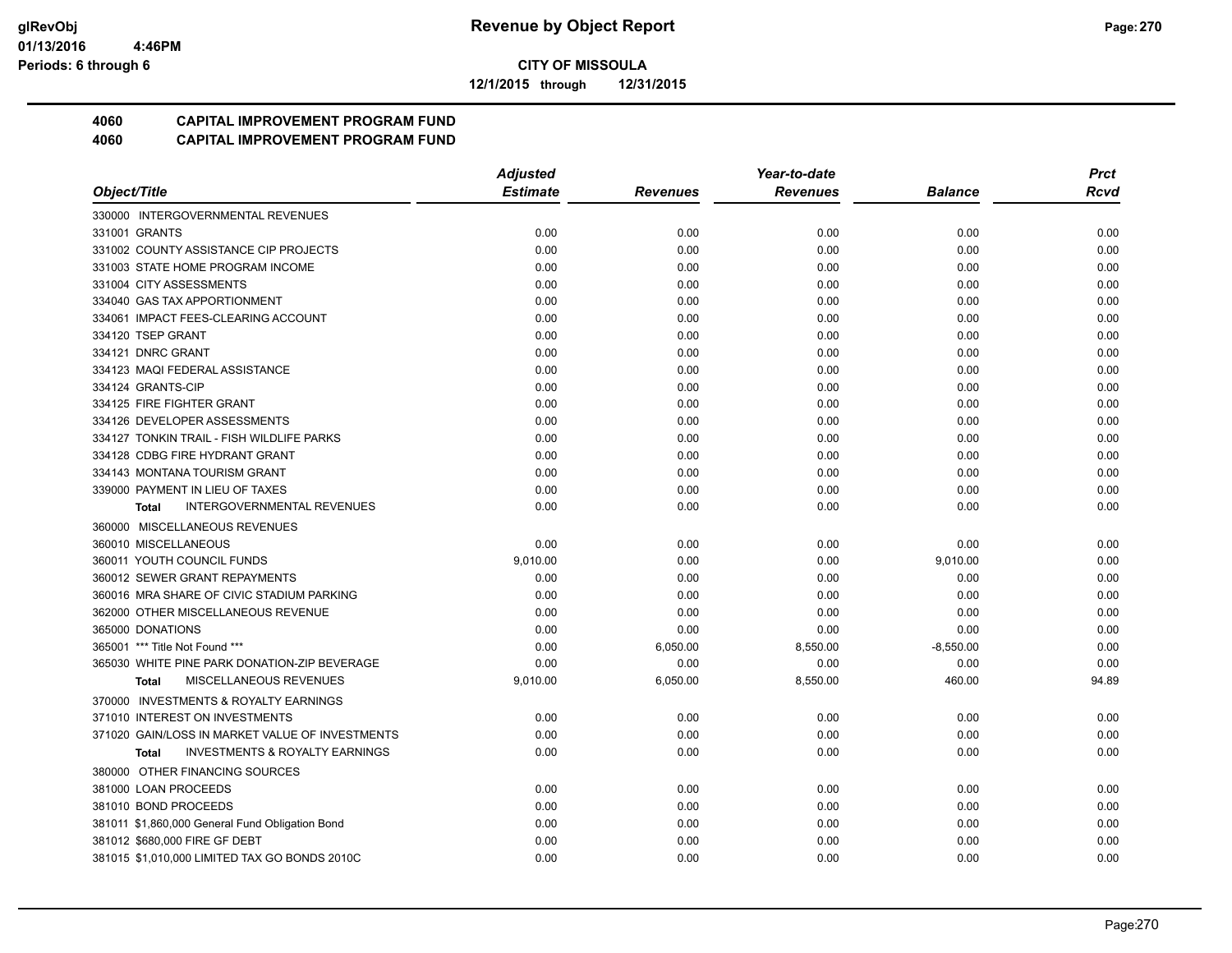**12/1/2015 through 12/31/2015**

# **4060 CAPITAL IMPROVEMENT PROGRAM FUND**

|                                                  | <b>Adjusted</b> |                 | Year-to-date    |                | <b>Prct</b> |
|--------------------------------------------------|-----------------|-----------------|-----------------|----------------|-------------|
| Object/Title                                     | <b>Estimate</b> | <b>Revenues</b> | <b>Revenues</b> | <b>Balance</b> | Rcvd        |
| 381090 PROCEEDS FROM CAPITAL LEASE               | 0.00            | 0.00            | 414,365.53      | $-414,365.53$  | 0.00        |
| 382010 SALE OF FIXED ASSETS                      | 0.00            | 0.00            | 0.00            | 0.00           | 0.00        |
| 383009 TRANS FR TITLE I                          | 0.00            | 0.00            | 0.00            | 0.00           | 0.00        |
| 383010 TRANS FR CIP                              | 0.00            | 0.00            | 0.00            | 0.00           | 0.00        |
| 383014 TRANS FR MRA                              | 0.00            | 0.00            | 0.00            | 0.00           | 0.00        |
| 383015 TRANS FR MPC                              | 0.00            | 0.00            | 0.00            | 0.00           | 0.00        |
| 383017 TRANS FR BUILDING                         | 0.00            | 0.00            | 0.00            | 0.00           | 0.00        |
| 383020 TRANS FR CEMETERY CARE                    | 0.00            | 0.00            | 0.00            | 0.00           | 0.00        |
| 383025 TRANS FR SEWER R & D                      | 0.00            | 0.00            | 0.00            | 0.00           | 0.00        |
| 383029 TRANS FR GENERAL                          | 1,084,565.00    | 0.00            | 0.00            | 1,084,565.00   | 0.00        |
| 383041 TRANS FR CDBG                             | 0.00            | 0.00            | 0.00            | 0.00           | 0.00        |
| 383042 TRANSFERS FROM OTHER FUNDS                | 0.00            | 0.00            | 0.00            | 0.00           | 0.00        |
| 383043 TRANSFERS FROM IMPACT FEES                | 0.00            | 0.00            | 0.00            | 0.00           | 0.00        |
| 383044 TRANSFER FROM PYMT IN LIEU OF PARKS       | 0.00            | 0.00            | 0.00            | 0.00           | 0.00        |
| 383045 TRANSFER FROM PARK ENTERPRISE             | 0.00            | 0.00            | 0.00            | 0.00           | 0.00        |
| OTHER FINANCING SOURCES<br><b>Total</b>          | 1,084,565.00    | 0.00            | 414,365.53      | 670,199.47     | 38.21       |
| CAPITAL IMPROVEMENT PROGRAM FUND<br><b>Total</b> | 1,093,575.00    | 6,050.00        | 422,915.53      | 670,659.47     | 38.67       |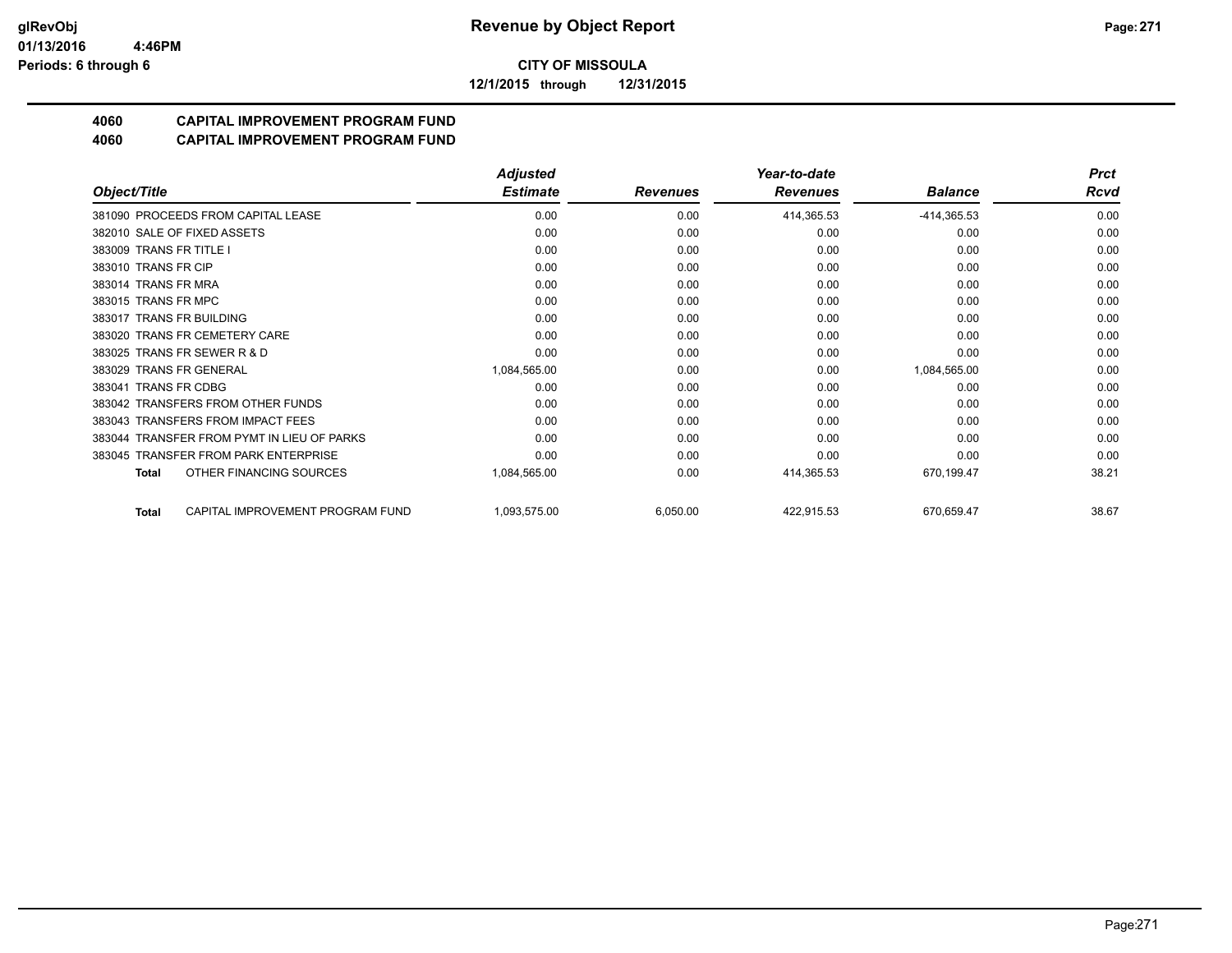**12/1/2015 through 12/31/2015**

| Object/Title                                              | <b>Adjusted</b> |                 | Year-to-date    |                |             |
|-----------------------------------------------------------|-----------------|-----------------|-----------------|----------------|-------------|
|                                                           | <b>Estimate</b> | <b>Revenues</b> | <b>Revenues</b> | <b>Balance</b> | <b>Rcvd</b> |
| 330000 INTERGOVERNMENTAL REVENUES                         |                 |                 |                 |                |             |
| 331001 GRANTS                                             | 0.00            | 0.00            | 0.00            | 0.00           | 0.00        |
| 331002 COUNTY ASSISTANCE CIP PROJECTS                     | 0.00            | 0.00            | 0.00            | 0.00           | 0.00        |
| 331003 STATE HOME PROGRAM INCOME                          | 0.00            | 0.00            | 0.00            | 0.00           | 0.00        |
| 331004 CITY ASSESSMENTS                                   | 0.00            | 0.00            | 0.00            | 0.00           | 0.00        |
| 334040 GAS TAX APPORTIONMENT                              | 0.00            | 0.00            | 0.00            | 0.00           | 0.00        |
| 334061 IMPACT FEES-CLEARING ACCOUNT                       | 0.00            | 0.00            | 0.00            | 0.00           | 0.00        |
| 334120 TSEP GRANT                                         | 0.00            | 0.00            | 0.00            | 0.00           | 0.00        |
| 334121 DNRC GRANT                                         | 0.00            | 0.00            | 0.00            | 0.00           | 0.00        |
| 334123 MAQI FEDERAL ASSISTANCE                            | 0.00            | 0.00            | 0.00            | 0.00           | 0.00        |
| 334124 GRANTS-CIP                                         | 0.00            | 0.00            | 0.00            | 0.00           | 0.00        |
| 334125 FIRE FIGHTER GRANT                                 | 0.00            | 0.00            | 0.00            | 0.00           | 0.00        |
| 334126 DEVELOPER ASSESSMENTS                              | 0.00            | 0.00            | 0.00            | 0.00           | 0.00        |
| 334127 TONKIN TRAIL - FISH WILDLIFE PARKS                 | 0.00            | 0.00            | 0.00            | 0.00           | 0.00        |
| 334128 CDBG FIRE HYDRANT GRANT                            | 0.00            | 0.00            | 0.00            | 0.00           | 0.00        |
| 334143 MONTANA TOURISM GRANT                              | 0.00            | 0.00            | 0.00            | 0.00           | 0.00        |
| 339000 PAYMENT IN LIEU OF TAXES                           | 0.00            | 0.00            | 0.00            | 0.00           | 0.00        |
| INTERGOVERNMENTAL REVENUES<br><b>Total</b>                | 0.00            | 0.00            | 0.00            | 0.00           | 0.00        |
| 360000 MISCELLANEOUS REVENUES                             |                 |                 |                 |                |             |
| 360010 MISCELLANEOUS                                      | 0.00            | 0.00            | 0.00            | 0.00           | 0.00        |
| 360011 YOUTH COUNCIL FUNDS                                | 9,010.00        | 0.00            | 0.00            | 9,010.00       | 0.00        |
| 360012 SEWER GRANT REPAYMENTS                             | 0.00            | 0.00            | 0.00            | 0.00           | 0.00        |
| 360016 MRA SHARE OF CIVIC STADIUM PARKING                 | 0.00            | 0.00            | 0.00            | 0.00           | 0.00        |
| 362000 OTHER MISCELLANEOUS REVENUE                        | 0.00            | 0.00            | 0.00            | 0.00           | 0.00        |
| 365000 DONATIONS                                          | 0.00            | 0.00            | 0.00            | 0.00           | 0.00        |
| 365001 *** Title Not Found ***                            | 0.00            | 6,050.00        | 8,550.00        | $-8,550.00$    | 0.00        |
| 365030 WHITE PINE PARK DONATION-ZIP BEVERAGE              | 0.00            | 0.00            | 0.00            | 0.00           | 0.00        |
| MISCELLANEOUS REVENUES<br><b>Total</b>                    | 9,010.00        | 6,050.00        | 8,550.00        | 460.00         | 94.89       |
| 370000 INVESTMENTS & ROYALTY EARNINGS                     |                 |                 |                 |                |             |
| 371010 INTEREST ON INVESTMENTS                            | 0.00            | 0.00            | 0.00            | 0.00           | 0.00        |
| 371020 GAIN/LOSS IN MARKET VALUE OF INVESTMENT            | 0.00            | 0.00            | 0.00            | 0.00           | 0.00        |
| <b>INVESTMENTS &amp; ROYALTY EARNINGS</b><br><b>Total</b> | 0.00            | 0.00            | 0.00            | 0.00           | 0.00        |
| 380000 OTHER FINANCING SOURCES                            |                 |                 |                 |                |             |
| 381000 LOAN PROCEEDS                                      | 0.00            | 0.00            | 0.00            | 0.00           | 0.00        |
| 381010 BOND PROCEEDS                                      | 0.00            | 0.00            | 0.00            | 0.00           | 0.00        |
| 381011 \$1,860,000 General Fund Obligation Bond           | 0.00            | 0.00            | 0.00            | 0.00           | 0.00        |
| 381012 \$680,000 FIRE GF DEBT                             | 0.00            | 0.00            | 0.00            | 0.00           | 0.00        |
| 381015 \$1,010,000 LIMITED TAX GO BONDS 2010C             | 0.00            | 0.00            | 0.00            | 0.00           | 0.00        |
| 381090 PROCEEDS FROM CAPITAL LEASE                        | 0.00            | 0.00            | 414,365.53      | -414,365.53    | 0.00        |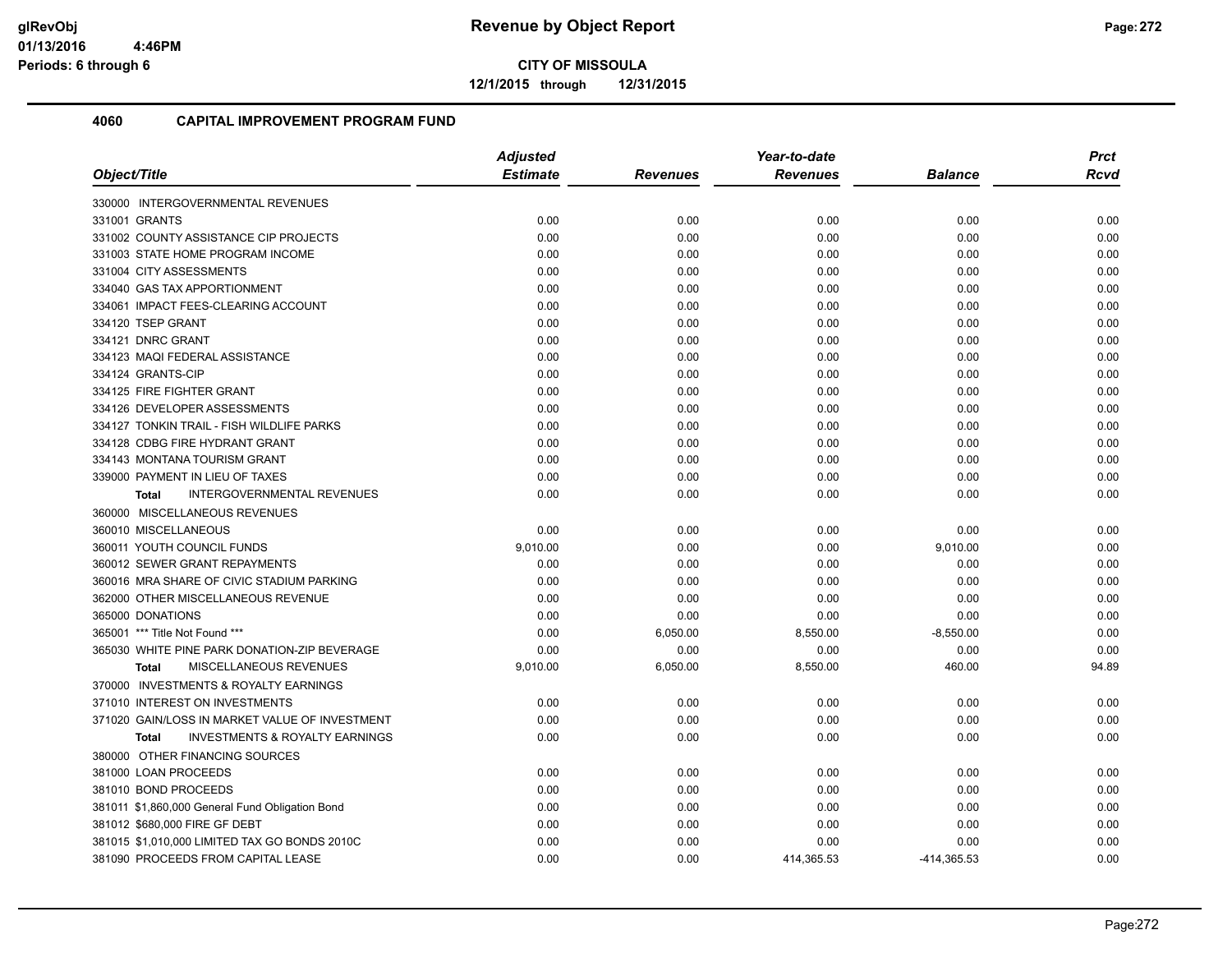**12/1/2015 through 12/31/2015**

|                                                  | <b>Adjusted</b> |                 | Year-to-date    |                | <b>Prct</b> |
|--------------------------------------------------|-----------------|-----------------|-----------------|----------------|-------------|
| Object/Title                                     | <b>Estimate</b> | <b>Revenues</b> | <b>Revenues</b> | <b>Balance</b> | <b>Rcvd</b> |
| 382010 SALE OF FIXED ASSETS                      | 0.00            | 0.00            | 0.00            | 0.00           | 0.00        |
| 383009 TRANS FR TITLE I                          | 0.00            | 0.00            | 0.00            | 0.00           | 0.00        |
| 383010 TRANS FR CIP                              | 0.00            | 0.00            | 0.00            | 0.00           | 0.00        |
| 383014 TRANS FR MRA                              | 0.00            | 0.00            | 0.00            | 0.00           | 0.00        |
| 383015 TRANS FR MPC                              | 0.00            | 0.00            | 0.00            | 0.00           | 0.00        |
| 383017 TRANS FR BUILDING                         | 0.00            | 0.00            | 0.00            | 0.00           | 0.00        |
| 383020 TRANS FR CEMETERY CARE                    | 0.00            | 0.00            | 0.00            | 0.00           | 0.00        |
| 383025 TRANS FR SEWER R & D                      | 0.00            | 0.00            | 0.00            | 0.00           | 0.00        |
| 383029 TRANS FR GENERAL                          | 1,084,565.00    | 0.00            | 0.00            | 1,084,565.00   | 0.00        |
| 383041 TRANS FR CDBG                             | 0.00            | 0.00            | 0.00            | 0.00           | 0.00        |
| 383042 TRANSFERS FROM OTHER FUNDS                | 0.00            | 0.00            | 0.00            | 0.00           | 0.00        |
| 383043 TRANSFERS FROM IMPACT FEES                | 0.00            | 0.00            | 0.00            | 0.00           | 0.00        |
| 383044 TRANSFER FROM PYMT IN LIEU OF PARKS       | 0.00            | 0.00            | 0.00            | 0.00           | 0.00        |
| 383045 TRANSFER FROM PARK ENTERPRISE             | 0.00            | 0.00            | 0.00            | 0.00           | 0.00        |
| OTHER FINANCING SOURCES<br><b>Total</b>          | 1,084,565.00    | 0.00            | 414,365.53      | 670,199.47     | 38.21       |
| CAPITAL IMPROVEMENT PROGRAM FUND<br><b>Total</b> | 1,093,575.00    | 6,050.00        | 422,915.53      | 670,659.47     | 38.67       |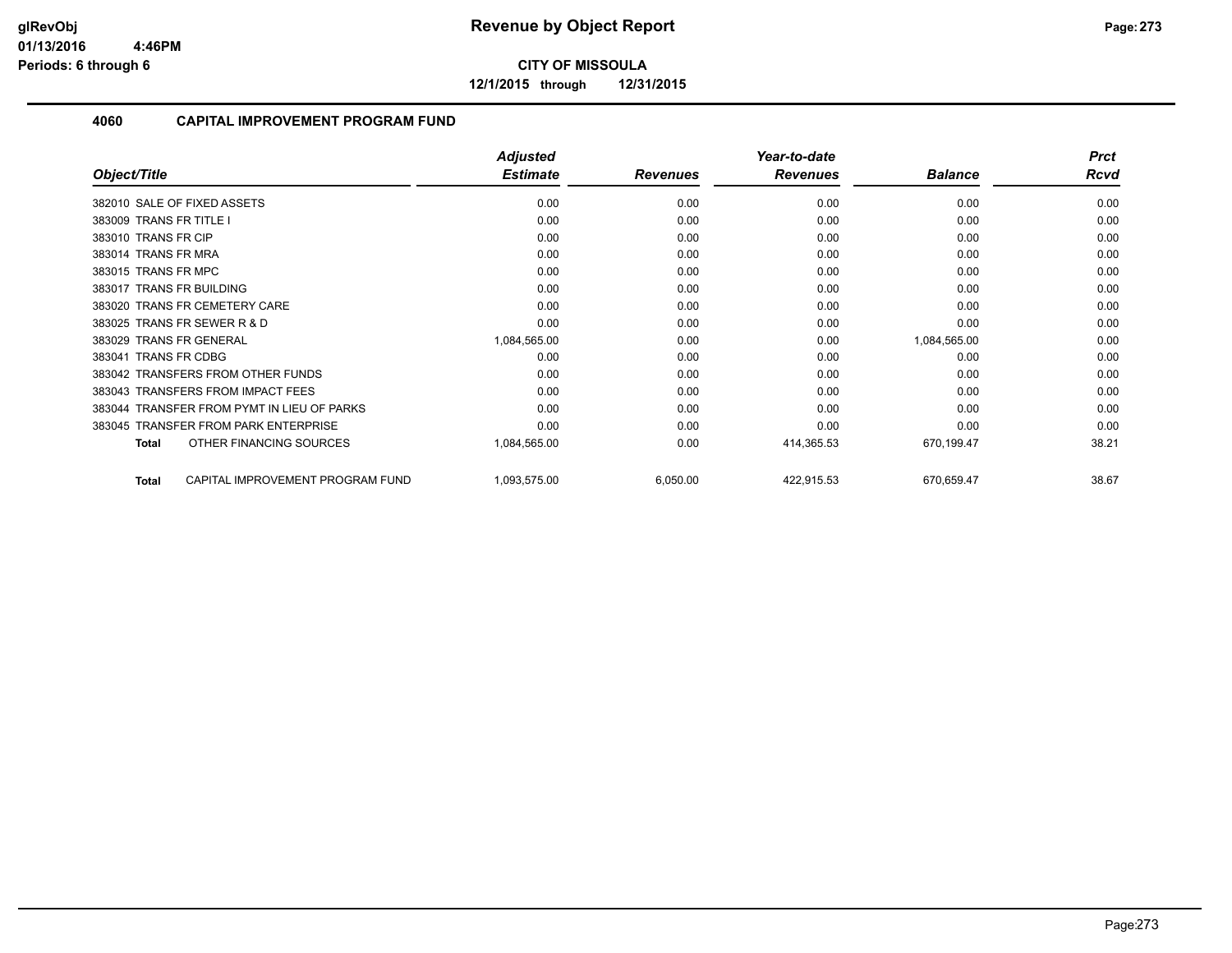**12/1/2015 through 12/31/2015**

# **4130 1997 G O BOND OPEN SPACE PURCHASE FUND**

## **4130 1997 G O BOND OPEN SPACE PURCHASE FUND**

|                                                      | <b>Adjusted</b> |                 | Year-to-date    |                | <b>Prct</b> |
|------------------------------------------------------|-----------------|-----------------|-----------------|----------------|-------------|
| Object/Title                                         | <b>Estimate</b> | <b>Revenues</b> | <b>Revenues</b> | <b>Balance</b> | <b>Rcvd</b> |
| 330000 INTERGOVERNMENTAL REVENUES                    |                 |                 |                 |                |             |
| 331156 CTEP GRANT - S HILLS TRAIL SYSTEM             | 0.00            | 0.00            | 0.00            | 0.00           | 0.00        |
| 334014 *** Title Not Found ***                       | 0.00            | 0.00            | 0.00            | 0.00           | 0.00        |
| <b>INTERGOVERNMENTAL REVENUES</b><br><b>Total</b>    | 0.00            | 0.00            | 0.00            | 0.00           | 0.00        |
| <b>CHARGES FOR SERVICES</b><br>340000                |                 |                 |                 |                |             |
| 343065 BUILDING RENTALS                              | 0.00            | 0.00            | 0.00            | 0.00           | 0.00        |
| <b>CHARGES FOR SERVICES</b><br><b>Total</b>          | 0.00            | 0.00            | 0.00            | 0.00           | 0.00        |
| MISCELLANEOUS REVENUES<br>360000                     |                 |                 |                 |                |             |
| 360010 MISCELLANEOUS                                 | 0.00            | 0.00            | 0.00            | 0.00           | 0.00        |
| 365000 DONATIONS                                     | 0.00            | 0.00            | 0.00            | 0.00           | 0.00        |
| MISCELLANEOUS REVENUES<br><b>Total</b>               | 0.00            | 0.00            | 0.00            | 0.00           | 0.00        |
| <b>INVESTMENTS &amp; ROYALTY EARNINGS</b><br>370000  |                 |                 |                 |                |             |
| 371010 INTEREST ON INVESTMENTS                       | 0.00            | 0.00            | 0.00            | 0.00           | 0.00        |
| 371020 GAIN/LOSS IN MARKET VALUE OF INVESTMENTS      | 0.00            | 0.00            | 0.00            | 0.00           | 0.00        |
| <b>INVESTMENTS &amp; ROYALTY EARNINGS</b><br>Total   | 0.00            | 0.00            | 0.00            | 0.00           | 0.00        |
| OTHER FINANCING SOURCES<br>380000                    |                 |                 |                 |                |             |
| 382010 SALE OF FIXED ASSETS                          | 0.00            | 0.00            | 0.00            | 0.00           | 0.00        |
| 383000 OPERATING TRANSFERS                           | 0.00            | 0.00            | 0.00            | 0.00           | 0.00        |
| OTHER FINANCING SOURCES<br><b>Total</b>              | 0.00            | 0.00            | 0.00            | 0.00           | 0.00        |
| 1997 G O BOND OPEN SPACE PURCHASE FU<br><b>Total</b> | 0.00            | 0.00            | 0.00            | 0.00           | 0.00        |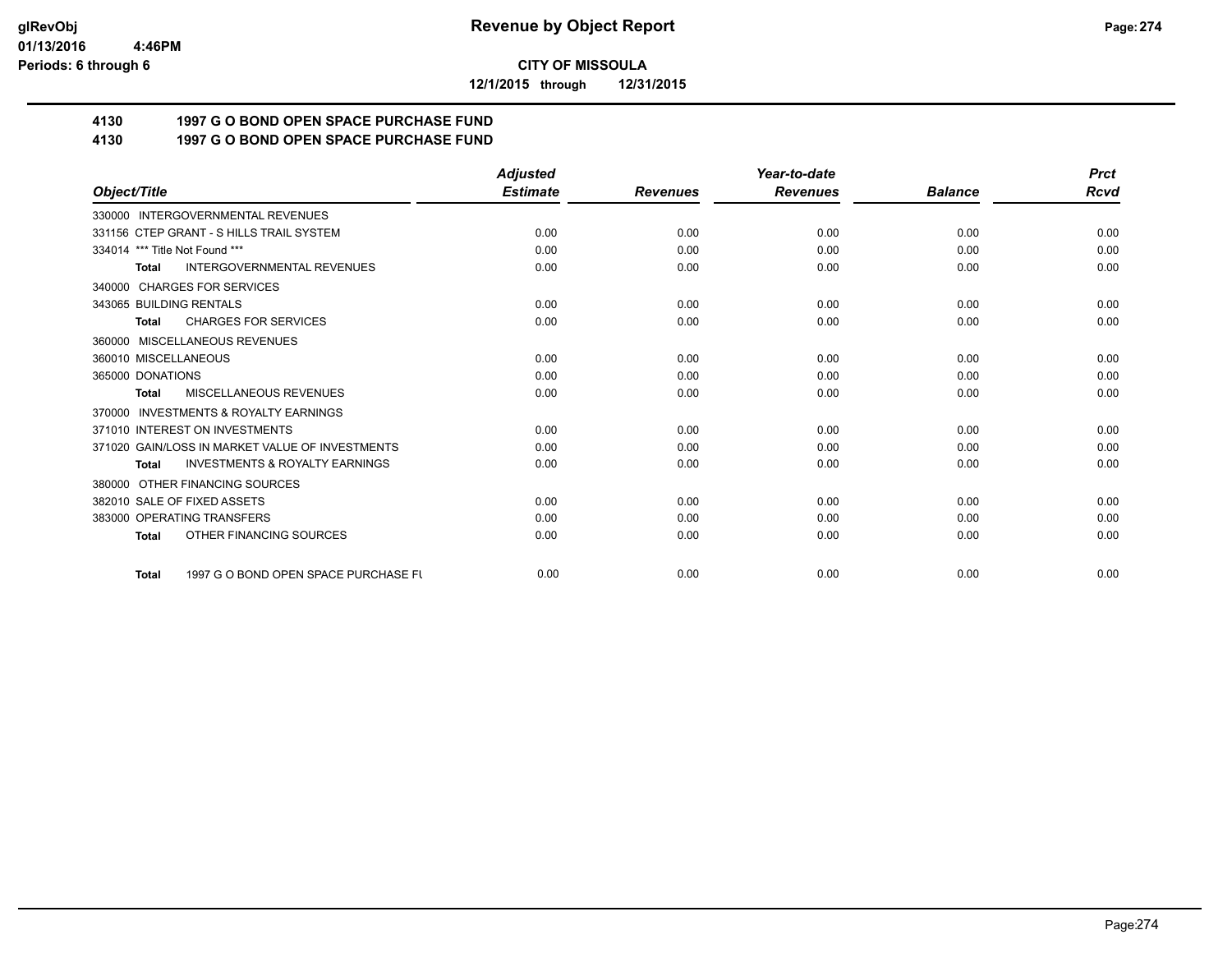**12/1/2015 through 12/31/2015**

### **4130 1997 G O BOND OPEN SPACE PURCHASE FUND**

|                                                           | <b>Adjusted</b> |                 | Year-to-date    |                | <b>Prct</b> |
|-----------------------------------------------------------|-----------------|-----------------|-----------------|----------------|-------------|
| Object/Title                                              | <b>Estimate</b> | <b>Revenues</b> | <b>Revenues</b> | <b>Balance</b> | <b>Rcvd</b> |
| 330000 INTERGOVERNMENTAL REVENUES                         |                 |                 |                 |                |             |
| 331156 CTEP GRANT - S HILLS TRAIL SYSTEM                  | 0.00            | 0.00            | 0.00            | 0.00           | 0.00        |
| 334014 *** Title Not Found ***                            | 0.00            | 0.00            | 0.00            | 0.00           | 0.00        |
| <b>INTERGOVERNMENTAL REVENUES</b><br><b>Total</b>         | 0.00            | 0.00            | 0.00            | 0.00           | 0.00        |
| 340000 CHARGES FOR SERVICES                               |                 |                 |                 |                |             |
| 343065 BUILDING RENTALS                                   | 0.00            | 0.00            | 0.00            | 0.00           | 0.00        |
| <b>CHARGES FOR SERVICES</b><br><b>Total</b>               | 0.00            | 0.00            | 0.00            | 0.00           | 0.00        |
| 360000 MISCELLANEOUS REVENUES                             |                 |                 |                 |                |             |
| 360010 MISCELLANEOUS                                      | 0.00            | 0.00            | 0.00            | 0.00           | 0.00        |
| 365000 DONATIONS                                          | 0.00            | 0.00            | 0.00            | 0.00           | 0.00        |
| <b>MISCELLANEOUS REVENUES</b><br><b>Total</b>             | 0.00            | 0.00            | 0.00            | 0.00           | 0.00        |
| INVESTMENTS & ROYALTY EARNINGS<br>370000                  |                 |                 |                 |                |             |
| 371010 INTEREST ON INVESTMENTS                            | 0.00            | 0.00            | 0.00            | 0.00           | 0.00        |
| 371020 GAIN/LOSS IN MARKET VALUE OF INVESTMENT            | 0.00            | 0.00            | 0.00            | 0.00           | 0.00        |
| <b>INVESTMENTS &amp; ROYALTY EARNINGS</b><br><b>Total</b> | 0.00            | 0.00            | 0.00            | 0.00           | 0.00        |
| 380000 OTHER FINANCING SOURCES                            |                 |                 |                 |                |             |
| 382010 SALE OF FIXED ASSETS                               | 0.00            | 0.00            | 0.00            | 0.00           | 0.00        |
| 383000 OPERATING TRANSFERS                                | 0.00            | 0.00            | 0.00            | 0.00           | 0.00        |
| OTHER FINANCING SOURCES<br><b>Total</b>                   | 0.00            | 0.00            | 0.00            | 0.00           | 0.00        |
| 1997 G O BOND OPEN SPACE PURCHASE F<br><b>Total</b>       | 0.00            | 0.00            | 0.00            | 0.00           | 0.00        |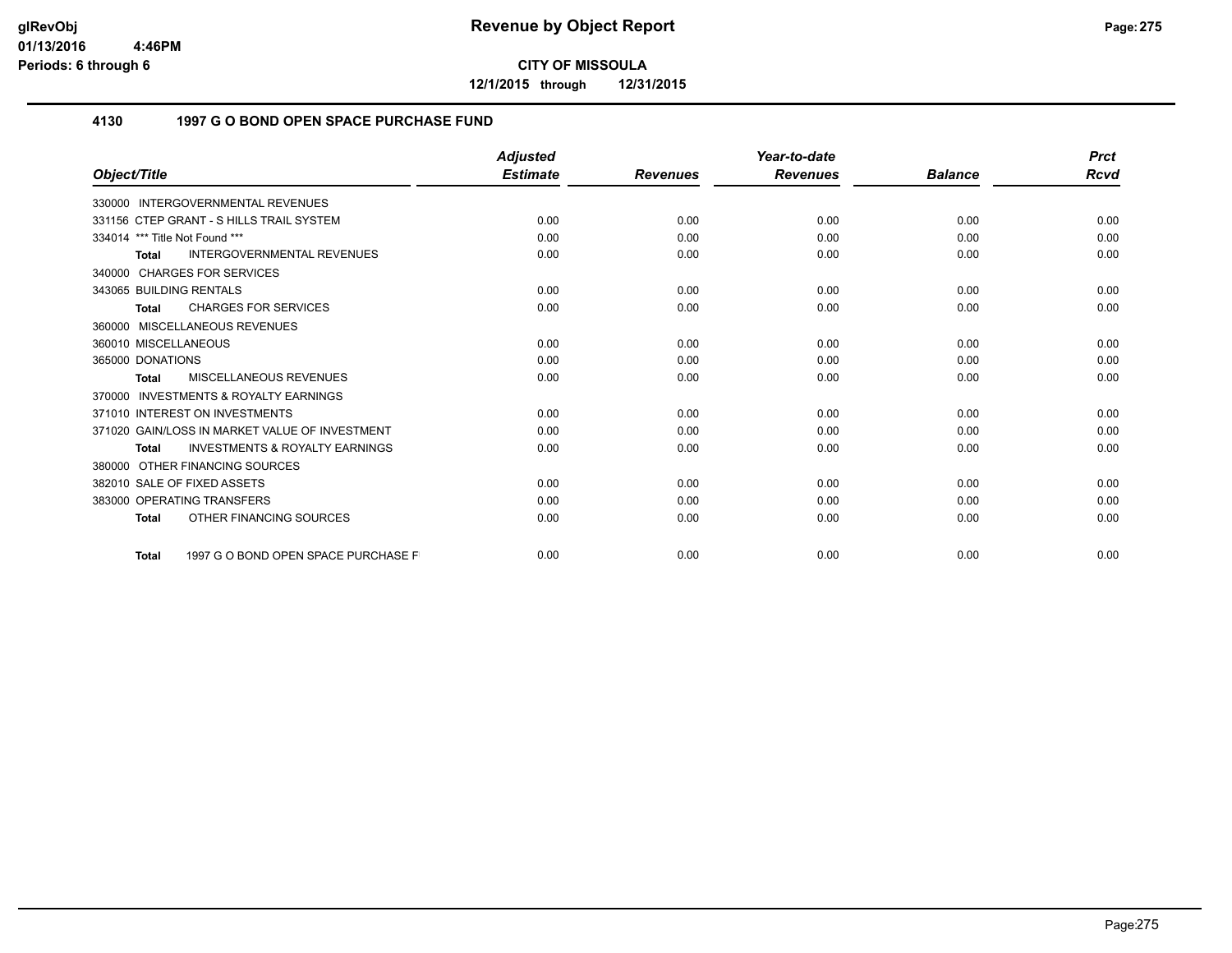**12/1/2015 through 12/31/2015**

#### **4196 NEW FIRE STATION GO BOND**

#### **4196 NEW FIRE STATION GO BOND**

|                                                    | <b>Adjusted</b> |                 | Year-to-date    |                | <b>Prct</b> |
|----------------------------------------------------|-----------------|-----------------|-----------------|----------------|-------------|
| Object/Title                                       | <b>Estimate</b> | <b>Revenues</b> | <b>Revenues</b> | <b>Balance</b> | <b>Rcvd</b> |
| 360000 MISCELLANEOUS REVENUES                      |                 |                 |                 |                |             |
| 365023 NORTHWESTERN ENERGY GRANT                   | 0.00            | 0.00            | 0.00            | 0.00           | 0.00        |
| MISCELLANEOUS REVENUES<br>Total                    | 0.00            | 0.00            | 0.00            | 0.00           | 0.00        |
| 370000 INVESTMENTS & ROYALTY EARNINGS              |                 |                 |                 |                |             |
| 371010 INTEREST ON INVESTMENTS                     | 0.00            | 0.00            | 0.00            | 0.00           | 0.00        |
| 371020 GAIN/LOSS IN MARKET VALUE OF INVESTMENTS    | 0.00            | 0.00            | 0.00            | 0.00           | 0.00        |
| <b>INVESTMENTS &amp; ROYALTY EARNINGS</b><br>Total | 0.00            | 0.00            | 0.00            | 0.00           | 0.00        |
| 380000 OTHER FINANCING SOURCES                     |                 |                 |                 |                |             |
| 381010 BOND PROCEEDS                               | 0.00            | 0.00            | 0.00            | 0.00           | 0.00        |
| 383000 OPERATING TRANSFERS                         | 0.00            | 0.00            | 0.00            | 0.00           | 0.00        |
| OTHER FINANCING SOURCES<br>Total                   | 0.00            | 0.00            | 0.00            | 0.00           | 0.00        |
| NEW FIRE STATION GO BOND<br>Total                  | 0.00            | 0.00            | 0.00            | 0.00           | 0.00        |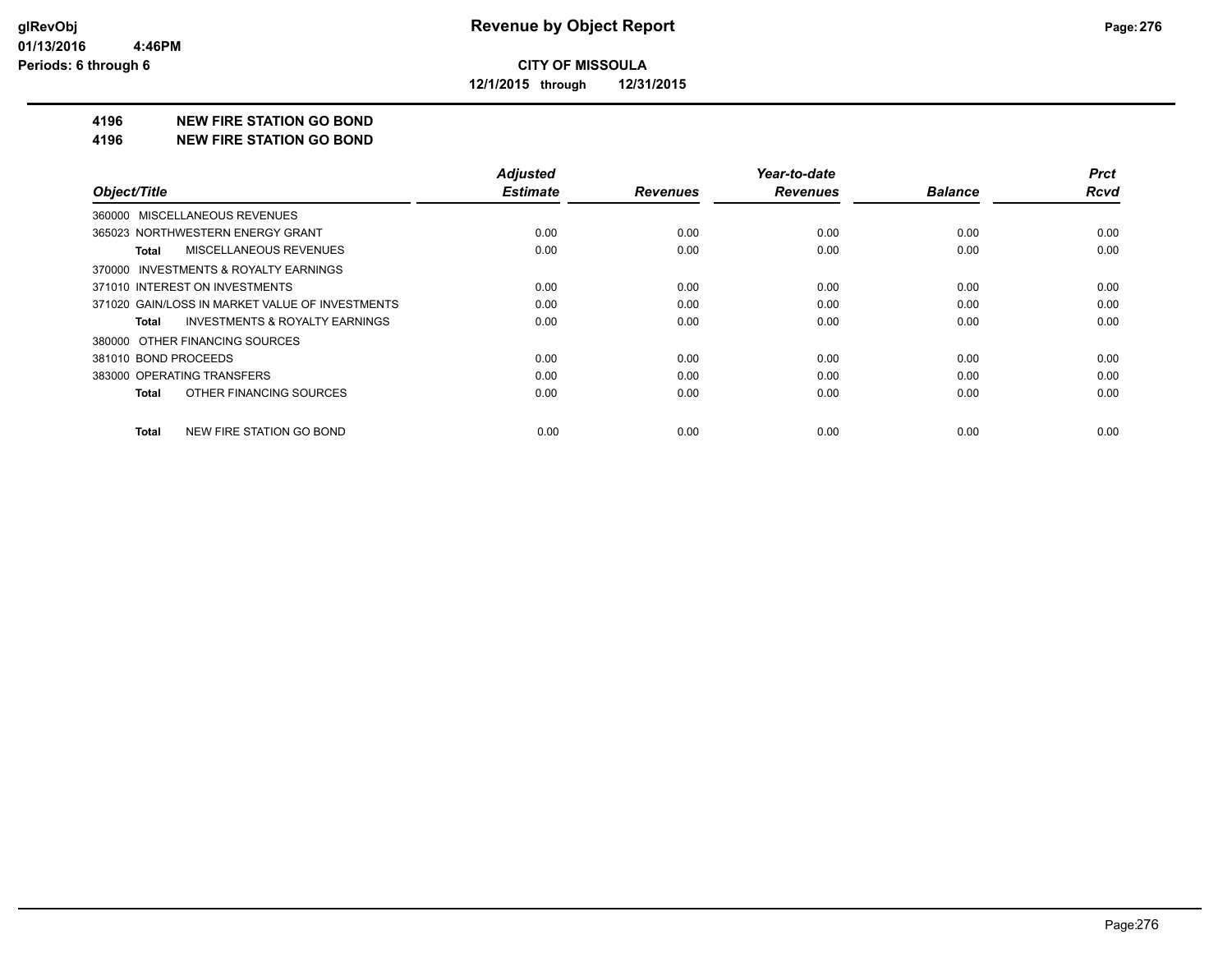**12/1/2015 through 12/31/2015**

### **4196 NEW FIRE STATION GO BOND**

| Object/Title                                              | <b>Adjusted</b><br><b>Estimate</b> | <b>Revenues</b> | Year-to-date<br><b>Revenues</b> | <b>Balance</b> | <b>Prct</b><br>Rcvd |
|-----------------------------------------------------------|------------------------------------|-----------------|---------------------------------|----------------|---------------------|
|                                                           |                                    |                 |                                 |                |                     |
| 360000 MISCELLANEOUS REVENUES                             |                                    |                 |                                 |                |                     |
| 365023 NORTHWESTERN ENERGY GRANT                          | 0.00                               | 0.00            | 0.00                            | 0.00           | 0.00                |
| MISCELLANEOUS REVENUES<br><b>Total</b>                    | 0.00                               | 0.00            | 0.00                            | 0.00           | 0.00                |
| 370000 INVESTMENTS & ROYALTY EARNINGS                     |                                    |                 |                                 |                |                     |
| 371010 INTEREST ON INVESTMENTS                            | 0.00                               | 0.00            | 0.00                            | 0.00           | 0.00                |
| 371020 GAIN/LOSS IN MARKET VALUE OF INVESTMENT            | 0.00                               | 0.00            | 0.00                            | 0.00           | 0.00                |
| <b>INVESTMENTS &amp; ROYALTY EARNINGS</b><br><b>Total</b> | 0.00                               | 0.00            | 0.00                            | 0.00           | 0.00                |
| 380000 OTHER FINANCING SOURCES                            |                                    |                 |                                 |                |                     |
| 381010 BOND PROCEEDS                                      | 0.00                               | 0.00            | 0.00                            | 0.00           | 0.00                |
| 383000 OPERATING TRANSFERS                                | 0.00                               | 0.00            | 0.00                            | 0.00           | 0.00                |
| OTHER FINANCING SOURCES<br><b>Total</b>                   | 0.00                               | 0.00            | 0.00                            | 0.00           | 0.00                |
| NEW FIRE STATION GO BOND<br><b>Total</b>                  | 0.00                               | 0.00            | 0.00                            | 0.00           | 0.00                |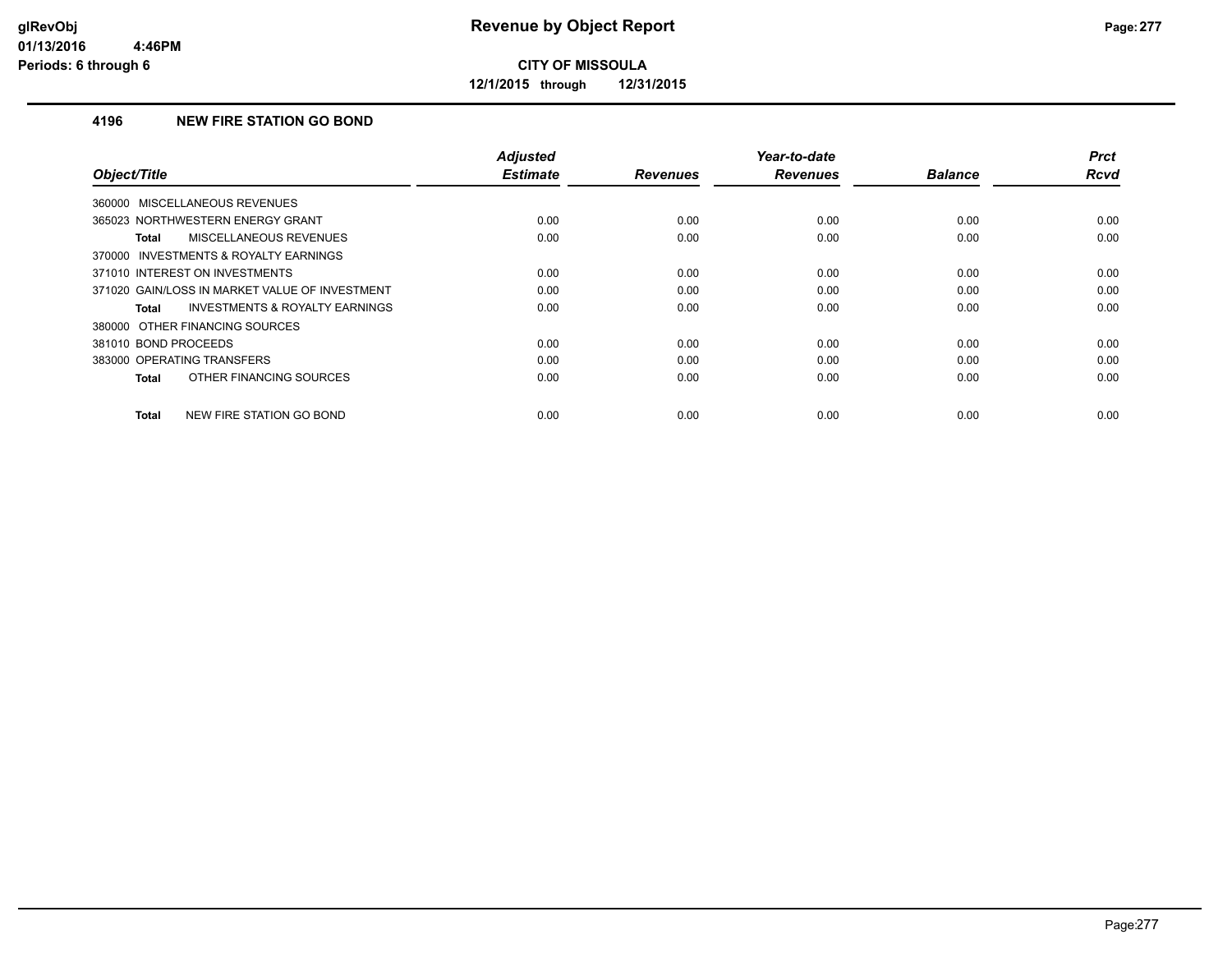**CITY OF MISSOULA 12/1/2015 through 12/31/2015**

# **4450 S/C CONSTRUCTION FUND FOR FY06**

**4450 S/C CONSTRUCTION FUND FOR FY06**

|                                                 | <b>Adjusted</b> |                 | Year-to-date    |                | <b>Prct</b> |
|-------------------------------------------------|-----------------|-----------------|-----------------|----------------|-------------|
| Object/Title                                    | <b>Estimate</b> | <b>Revenues</b> | <b>Revenues</b> | <b>Balance</b> | Rcvd        |
| 370000 INVESTMENTS & ROYALTY EARNINGS           |                 |                 |                 |                |             |
| 371010 INTEREST ON INVESTMENTS                  | 0.00            | 0.00            | 0.00            | 0.00           | 0.00        |
| 371020 GAIN/LOSS IN MARKET VALUE OF INVESTMENTS | 0.00            | 0.00            | 0.00            | 0.00           | 0.00        |
| INVESTMENTS & ROYALTY EARNINGS<br><b>Total</b>  | 0.00            | 0.00            | 0.00            | 0.00           | 0.00        |
|                                                 |                 |                 |                 |                |             |
| S/C CONSTRUCTION FUND FOR FY06<br>Total         | 0.00            | 0.00            | 0.00            | 0.00           | 0.00        |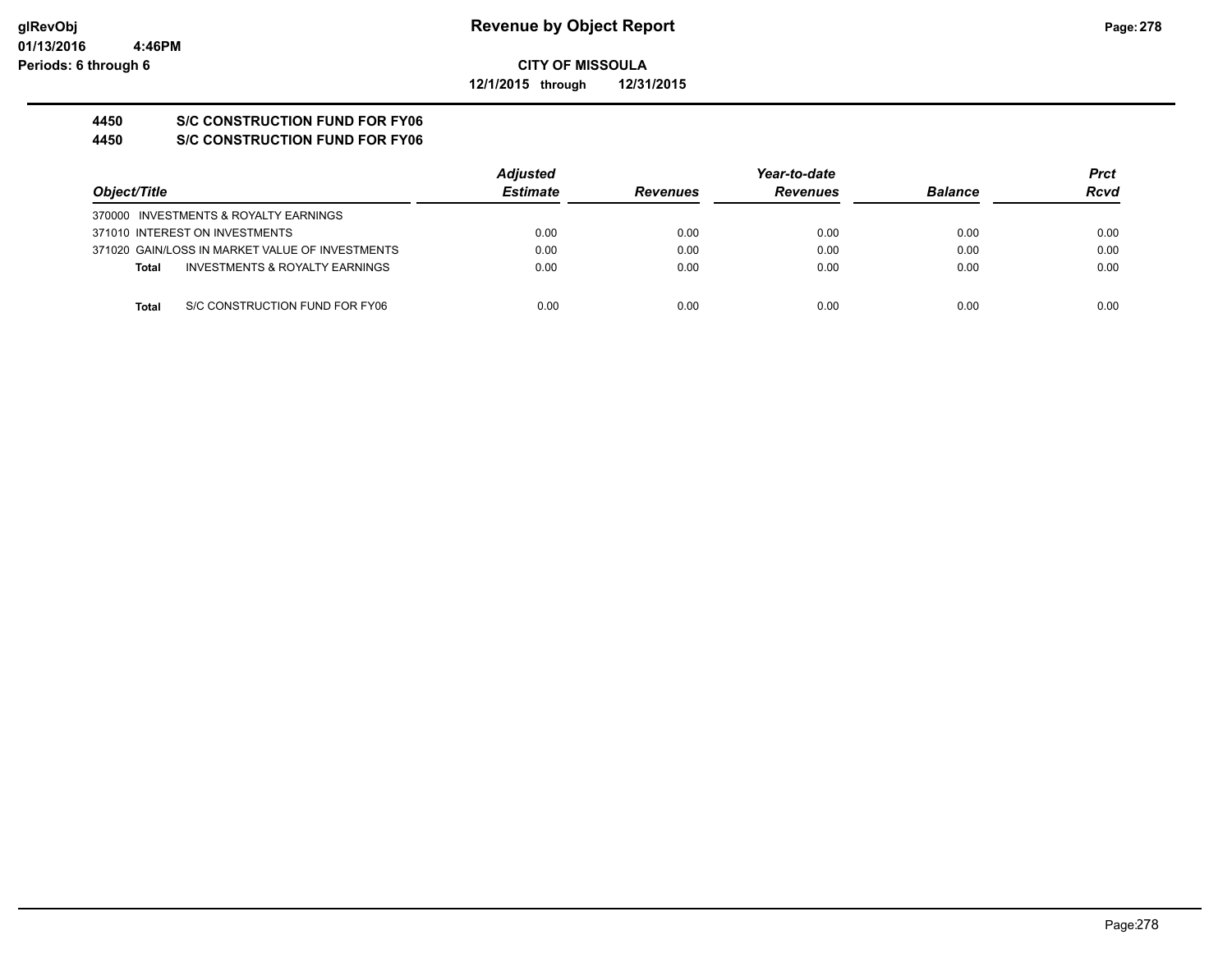**12/1/2015 through 12/31/2015**

### **4450 S/C CONSTRUCTION FUND FOR FY06**

| Object/Title |                                                | <b>Adiusted</b><br><b>Estimate</b> | <b>Revenues</b> | Year-to-date<br><b>Revenues</b> | <b>Balance</b> | <b>Prct</b><br><b>Rcvd</b> |
|--------------|------------------------------------------------|------------------------------------|-----------------|---------------------------------|----------------|----------------------------|
|              | 370000 INVESTMENTS & ROYALTY EARNINGS          |                                    |                 |                                 |                |                            |
|              | 371010 INTEREST ON INVESTMENTS                 | 0.00                               | 0.00            | 0.00                            | 0.00           | 0.00                       |
|              | 371020 GAIN/LOSS IN MARKET VALUE OF INVESTMENT | 0.00                               | 0.00            | 0.00                            | 0.00           | 0.00                       |
| <b>Total</b> | INVESTMENTS & ROYALTY EARNINGS                 | 0.00                               | 0.00            | 0.00                            | 0.00           | 0.00                       |
|              |                                                |                                    |                 |                                 |                |                            |
| Total        | S/C CONSTRUCTION FUND FOR FY06                 | 0.00                               | 0.00            | 0.00                            | 0.00           | 0.00                       |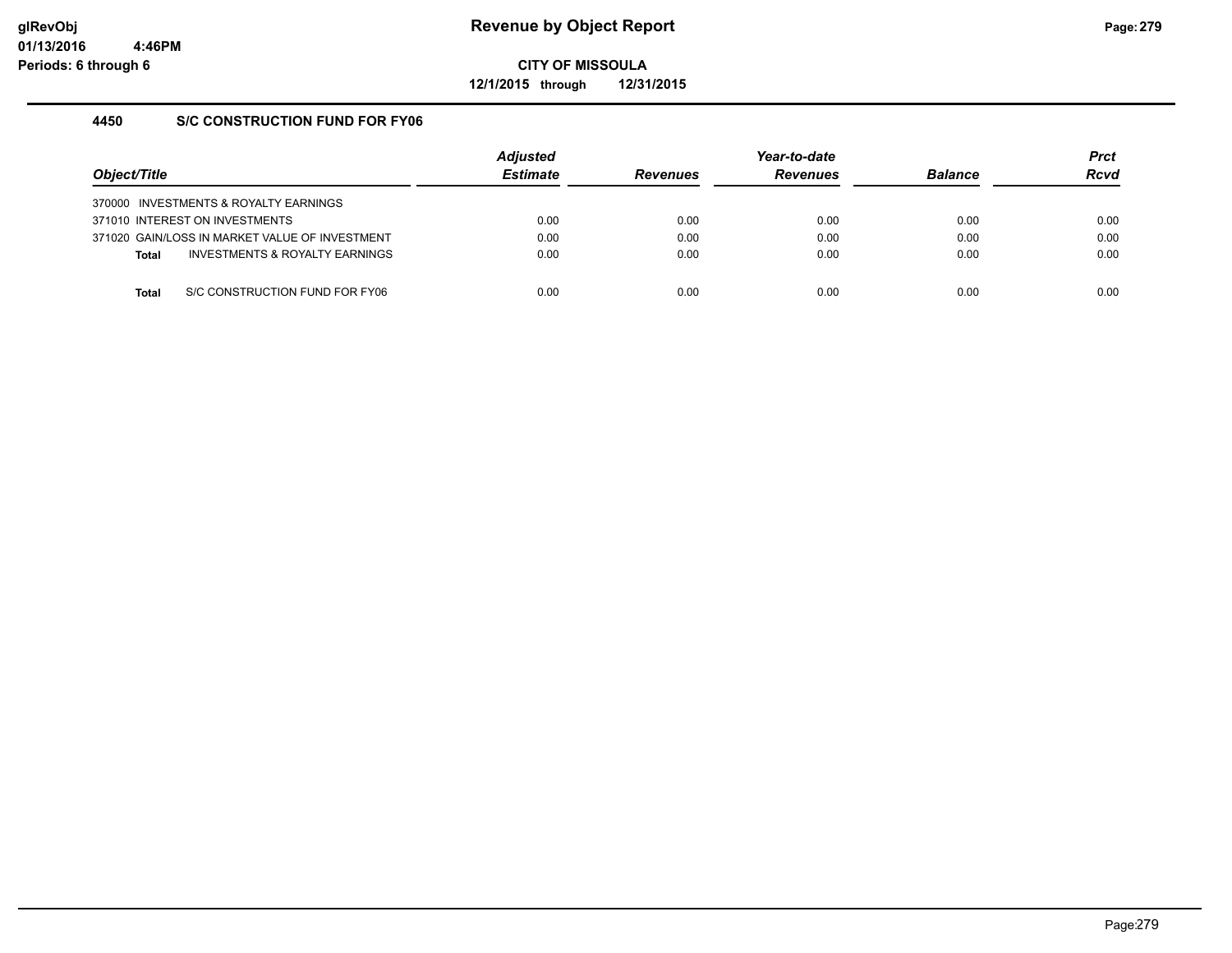**12/1/2015 through 12/31/2015**

**4451 FY07 S/C BOND FUND**

**4451 FY07 S/C BOND FUND**

|                                                    | <b>Adjusted</b> |                 | Year-to-date    |                | <b>Prct</b> |
|----------------------------------------------------|-----------------|-----------------|-----------------|----------------|-------------|
| Object/Title                                       | <b>Estimate</b> | <b>Revenues</b> | <b>Revenues</b> | <b>Balance</b> | <b>Rcvd</b> |
| 360000 MISCELLANEOUS REVENUES                      |                 |                 |                 |                |             |
| 360010 MISCELLANEOUS                               | 0.00            | 0.00            | 0.00            | 0.00           | 0.00        |
| MISCELLANEOUS REVENUES<br>Total                    | 0.00            | 0.00            | 0.00            | 0.00           | 0.00        |
| 370000 INVESTMENTS & ROYALTY EARNINGS              |                 |                 |                 |                |             |
| 371010 INTEREST ON INVESTMENTS                     | 0.00            | 0.00            | 0.00            | 0.00           | 0.00        |
| 371020 GAIN/LOSS IN MARKET VALUE OF INVESTMENTS    | 0.00            | 0.00            | 0.00            | 0.00           | 0.00        |
| <b>INVESTMENTS &amp; ROYALTY EARNINGS</b><br>Total | 0.00            | 0.00            | 0.00            | 0.00           | 0.00        |
| 380000 OTHER FINANCING SOURCES                     |                 |                 |                 |                |             |
| 381030 SID BONDS PROCEEDS                          | 0.00            | 0.00            | 0.00            | 0.00           | 0.00        |
| OTHER FINANCING SOURCES<br><b>Total</b>            | 0.00            | 0.00            | 0.00            | 0.00           | 0.00        |
| FY07 S/C BOND FUND<br><b>Total</b>                 | 0.00            | 0.00            | 0.00            | 0.00           | 0.00        |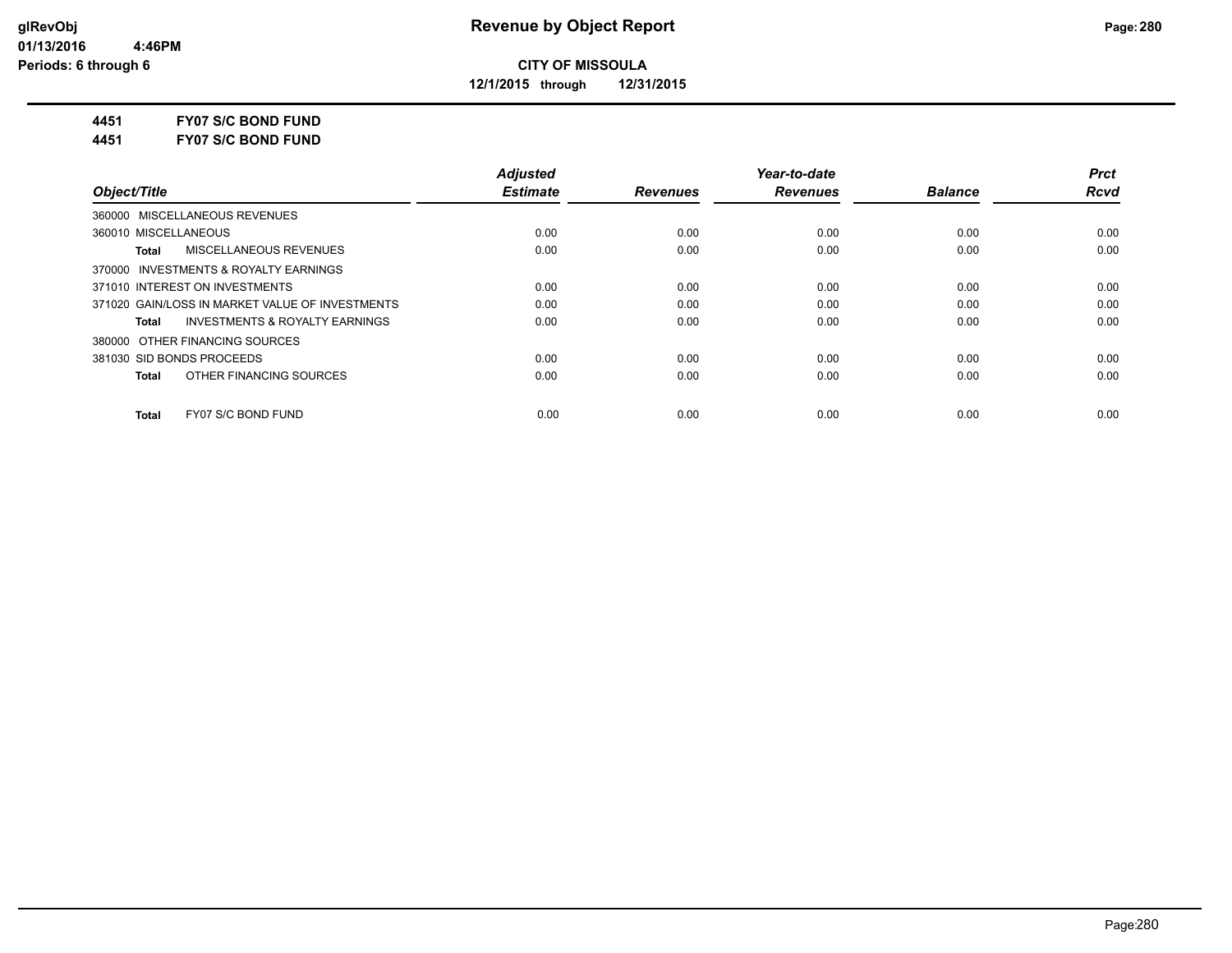**12/1/2015 through 12/31/2015**

#### **4451 FY07 S/C BOND FUND**

|                                                | <b>Adjusted</b> |                 | Year-to-date    |                | <b>Prct</b> |
|------------------------------------------------|-----------------|-----------------|-----------------|----------------|-------------|
| Object/Title                                   | <b>Estimate</b> | <b>Revenues</b> | <b>Revenues</b> | <b>Balance</b> | Rcvd        |
| 360000 MISCELLANEOUS REVENUES                  |                 |                 |                 |                |             |
| 360010 MISCELLANEOUS                           | 0.00            | 0.00            | 0.00            | 0.00           | 0.00        |
| MISCELLANEOUS REVENUES<br>Total                | 0.00            | 0.00            | 0.00            | 0.00           | 0.00        |
| 370000 INVESTMENTS & ROYALTY EARNINGS          |                 |                 |                 |                |             |
| 371010 INTEREST ON INVESTMENTS                 | 0.00            | 0.00            | 0.00            | 0.00           | 0.00        |
| 371020 GAIN/LOSS IN MARKET VALUE OF INVESTMENT | 0.00            | 0.00            | 0.00            | 0.00           | 0.00        |
| INVESTMENTS & ROYALTY EARNINGS<br><b>Total</b> | 0.00            | 0.00            | 0.00            | 0.00           | 0.00        |
| 380000 OTHER FINANCING SOURCES                 |                 |                 |                 |                |             |
| 381030 SID BONDS PROCEEDS                      | 0.00            | 0.00            | 0.00            | 0.00           | 0.00        |
| OTHER FINANCING SOURCES<br><b>Total</b>        | 0.00            | 0.00            | 0.00            | 0.00           | 0.00        |
| FY07 S/C BOND FUND<br><b>Total</b>             | 0.00            | 0.00            | 0.00            | 0.00           | 0.00        |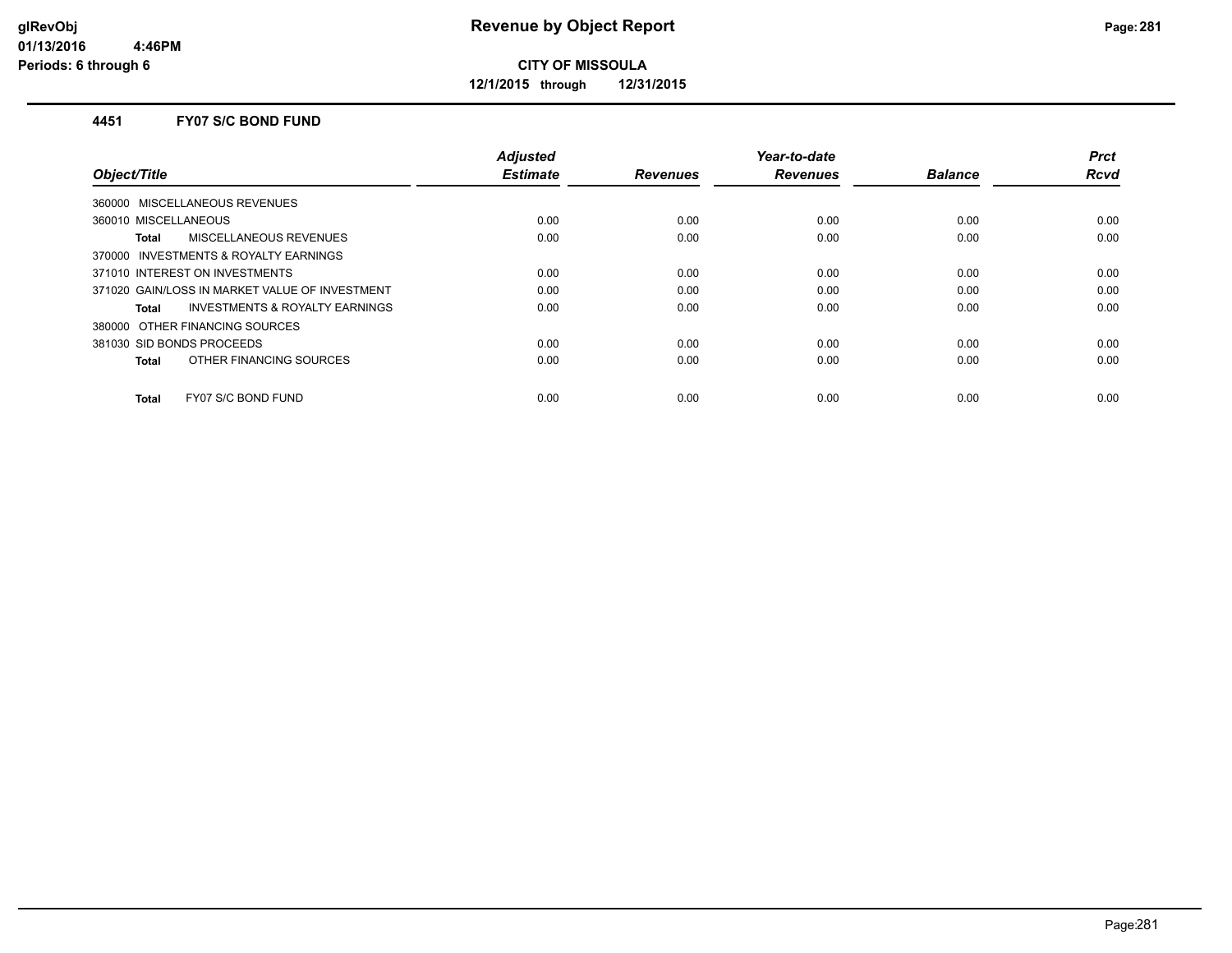**12/1/2015 through 12/31/2015**

## **4452 S/C CONSTRUCTION FUND FOR FY 08 BOND SAL**

**4452 S/C CONSTRUCTION FUND FOR FY 08 BOND SAL**

|                                                      | <b>Adjusted</b> |                 | Year-to-date    |                | <b>Prct</b> |
|------------------------------------------------------|-----------------|-----------------|-----------------|----------------|-------------|
| Object/Title                                         | <b>Estimate</b> | <b>Revenues</b> | <b>Revenues</b> | <b>Balance</b> | <b>Rcvd</b> |
| 360000 MISCELLANEOUS REVENUES                        |                 |                 |                 |                |             |
| 360010 MISCELLANEOUS                                 | 0.00            | 0.00            | 0.00            | 0.00           | 0.00        |
| 362000 OTHER MISCELLANEOUS REVENUE                   | 0.00            | 0.00            | 0.00            | 0.00           | 0.00        |
| <b>MISCELLANEOUS REVENUES</b><br>Total               | 0.00            | 0.00            | 0.00            | 0.00           | 0.00        |
| 370000 INVESTMENTS & ROYALTY EARNINGS                |                 |                 |                 |                |             |
| 371010 INTEREST ON INVESTMENTS                       | 0.00            | 0.00            | 0.00            | 0.00           | 0.00        |
| 371020 GAIN/LOSS IN MARKET VALUE OF INVESTMENTS      | 0.00            | 0.00            | 0.00            | 0.00           | 0.00        |
| <b>INVESTMENTS &amp; ROYALTY EARNINGS</b><br>Total   | 0.00            | 0.00            | 0.00            | 0.00           | 0.00        |
| 380000 OTHER FINANCING SOURCES                       |                 |                 |                 |                |             |
| 381000 LOAN PROCEEDS                                 | 0.00            | 0.00            | 0.00            | 0.00           | 0.00        |
| 383042 TRANSFERS FROM OTHER FUNDS                    | 0.00            | 0.00            | 0.00            | 0.00           | 0.00        |
| OTHER FINANCING SOURCES<br><b>Total</b>              | 0.00            | 0.00            | 0.00            | 0.00           | 0.00        |
| S/C CONSTRUCTION FUND FOR FY 08 BOND<br><b>Total</b> | 0.00            | 0.00            | 0.00            | 0.00           | 0.00        |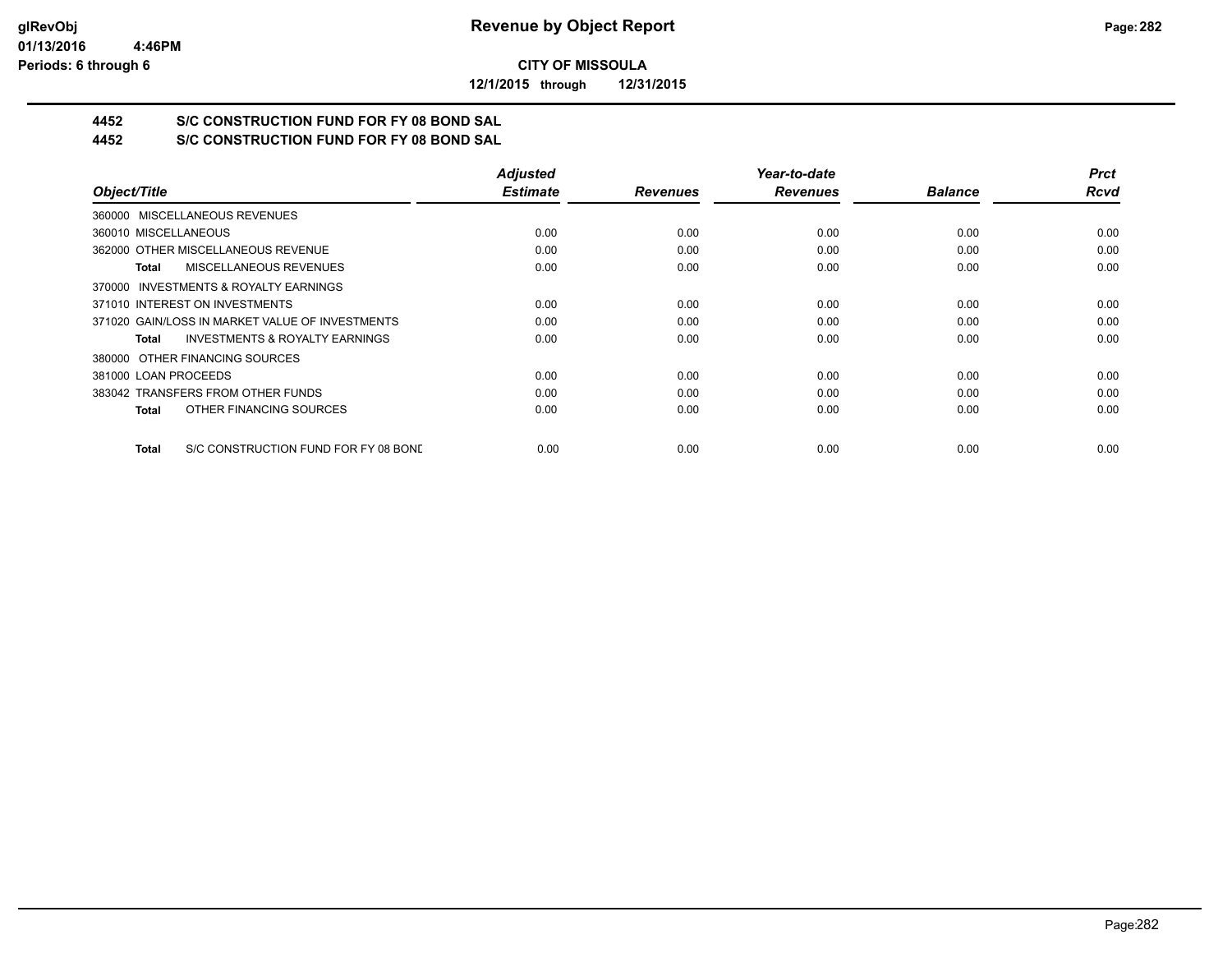**12/1/2015 through 12/31/2015**

### **4452 S/C CONSTRUCTION FUND FOR FY 08 BOND SAL**

| Object/Title                                         | <b>Adjusted</b><br><b>Estimate</b> | <b>Revenues</b> | Year-to-date<br><b>Revenues</b> | <b>Balance</b> | <b>Prct</b><br><b>Rcvd</b> |
|------------------------------------------------------|------------------------------------|-----------------|---------------------------------|----------------|----------------------------|
|                                                      |                                    |                 |                                 |                |                            |
| 360000 MISCELLANEOUS REVENUES                        |                                    |                 |                                 |                |                            |
| 360010 MISCELLANEOUS                                 | 0.00                               | 0.00            | 0.00                            | 0.00           | 0.00                       |
| 362000 OTHER MISCELLANEOUS REVENUE                   | 0.00                               | 0.00            | 0.00                            | 0.00           | 0.00                       |
| MISCELLANEOUS REVENUES<br>Total                      | 0.00                               | 0.00            | 0.00                            | 0.00           | 0.00                       |
| 370000 INVESTMENTS & ROYALTY EARNINGS                |                                    |                 |                                 |                |                            |
| 371010 INTEREST ON INVESTMENTS                       | 0.00                               | 0.00            | 0.00                            | 0.00           | 0.00                       |
| 371020 GAIN/LOSS IN MARKET VALUE OF INVESTMENT       | 0.00                               | 0.00            | 0.00                            | 0.00           | 0.00                       |
| <b>INVESTMENTS &amp; ROYALTY EARNINGS</b><br>Total   | 0.00                               | 0.00            | 0.00                            | 0.00           | 0.00                       |
| 380000 OTHER FINANCING SOURCES                       |                                    |                 |                                 |                |                            |
| 381000 LOAN PROCEEDS                                 | 0.00                               | 0.00            | 0.00                            | 0.00           | 0.00                       |
| 383042 TRANSFERS FROM OTHER FUNDS                    | 0.00                               | 0.00            | 0.00                            | 0.00           | 0.00                       |
| OTHER FINANCING SOURCES<br>Total                     | 0.00                               | 0.00            | 0.00                            | 0.00           | 0.00                       |
|                                                      |                                    |                 |                                 |                |                            |
| S/C CONSTRUCTION FUND FOR FY 08 BONI<br><b>Total</b> | 0.00                               | 0.00            | 0.00                            | 0.00           | 0.00                       |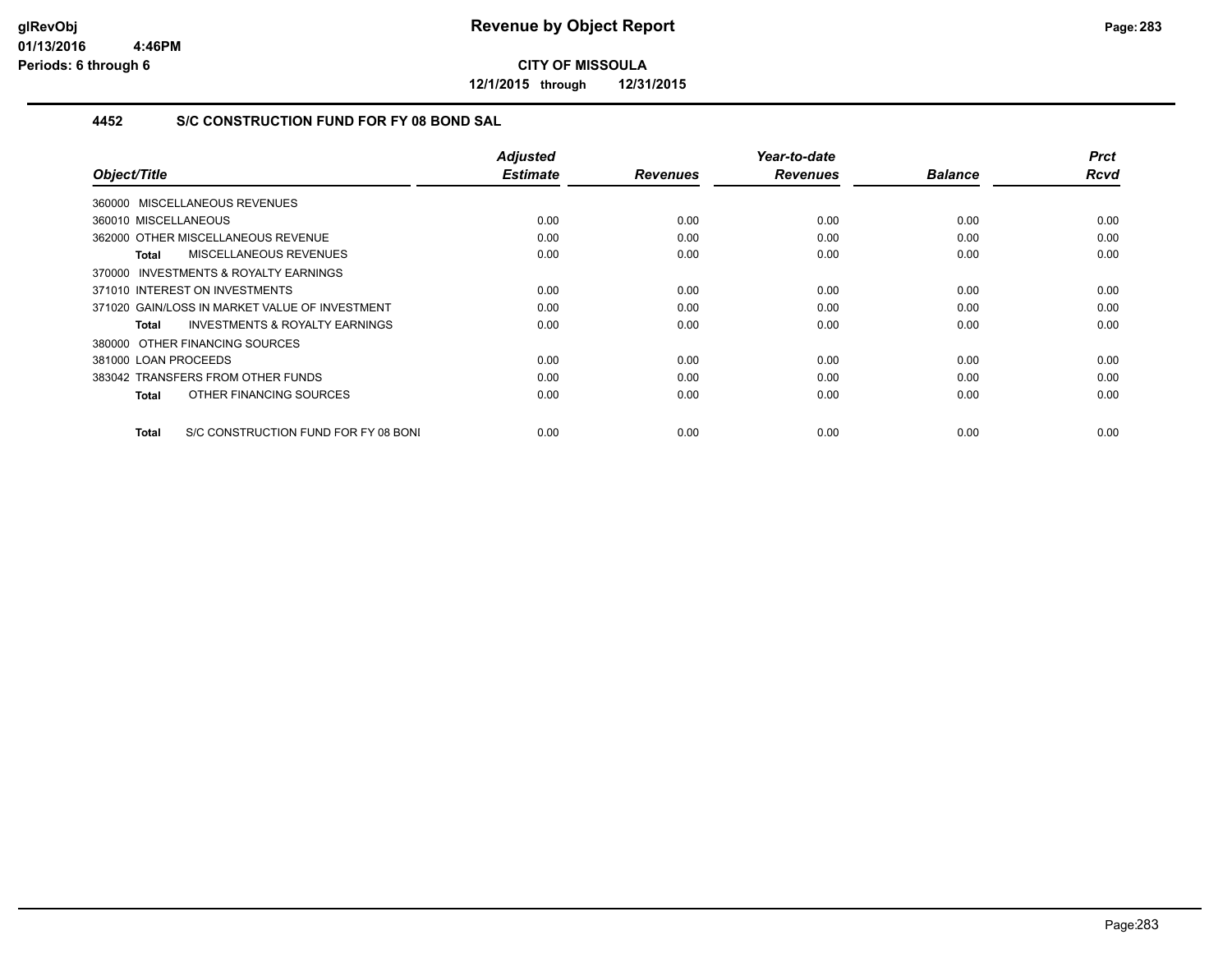**12/1/2015 through 12/31/2015**

## **4453 S/C CONSTRUCTION FUND FY09 BOND**

**4453 S/C CONSTRUCTION FUND FY09 BOND**

|                                                    | <b>Adjusted</b> |                 | Year-to-date    |                | <b>Prct</b> |
|----------------------------------------------------|-----------------|-----------------|-----------------|----------------|-------------|
| Object/Title                                       | <b>Estimate</b> | <b>Revenues</b> | <b>Revenues</b> | <b>Balance</b> | <b>Rcvd</b> |
| 360000 MISCELLANEOUS REVENUES                      |                 |                 |                 |                |             |
| 360010 MISCELLANEOUS                               | 0.00            | 0.00            | 0.00            | 0.00           | 0.00        |
| 362000 OTHER MISCELLANEOUS REVENUE                 | 0.00            | 0.00            | 0.00            | 0.00           | 0.00        |
| MISCELLANEOUS REVENUES<br>Total                    | 0.00            | 0.00            | 0.00            | 0.00           | 0.00        |
| 370000 INVESTMENTS & ROYALTY EARNINGS              |                 |                 |                 |                |             |
| 371010 INTEREST ON INVESTMENTS                     | 0.00            | 0.00            | 0.00            | 0.00           | 0.00        |
| <b>INVESTMENTS &amp; ROYALTY EARNINGS</b><br>Total | 0.00            | 0.00            | 0.00            | 0.00           | 0.00        |
| 380000 OTHER FINANCING SOURCES                     |                 |                 |                 |                |             |
| 381030 SID BONDS PROCEEDS                          | 0.00            | 0.00            | 0.00            | 0.00           | 0.00        |
| 383000 OPERATING TRANSFERS                         | 0.00            | 0.00            | 0.00            | 0.00           | 0.00        |
| OTHER FINANCING SOURCES<br>Total                   | 0.00            | 0.00            | 0.00            | 0.00           | 0.00        |
| S/C CONSTRUCTION FUND FY09 BOND<br>Total           | 0.00            | 0.00            | 0.00            | 0.00           | 0.00        |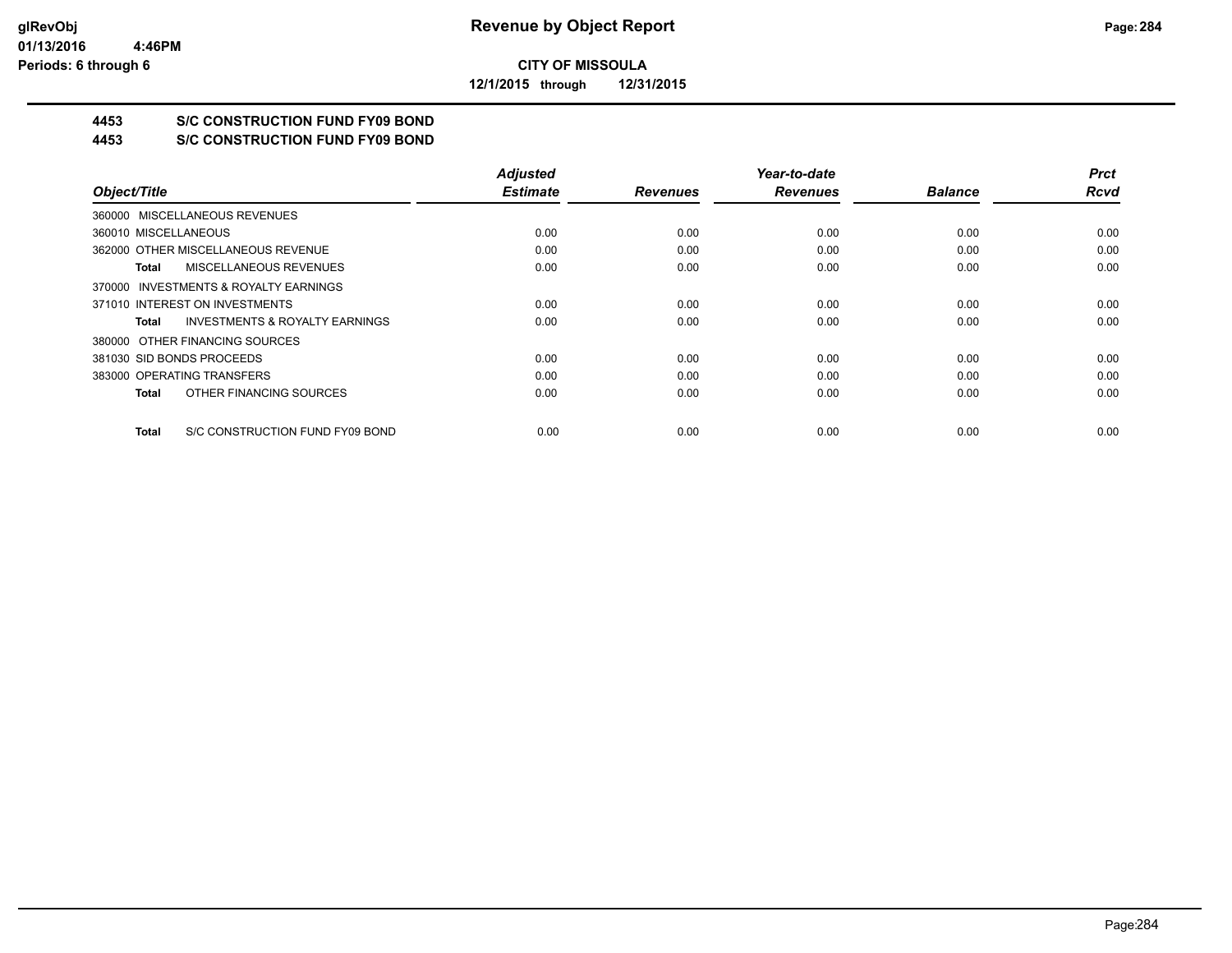**12/1/2015 through 12/31/2015**

### **4453 S/C CONSTRUCTION FUND FY09 BOND**

|                                                     | <b>Adjusted</b><br><b>Estimate</b> |                 | Year-to-date    |                | <b>Prct</b> |
|-----------------------------------------------------|------------------------------------|-----------------|-----------------|----------------|-------------|
| Object/Title                                        |                                    | <b>Revenues</b> | <b>Revenues</b> | <b>Balance</b> | Rcvd        |
| 360000 MISCELLANEOUS REVENUES                       |                                    |                 |                 |                |             |
| 360010 MISCELLANEOUS                                | 0.00                               | 0.00            | 0.00            | 0.00           | 0.00        |
| 362000 OTHER MISCELLANEOUS REVENUE                  | 0.00                               | 0.00            | 0.00            | 0.00           | 0.00        |
| MISCELLANEOUS REVENUES<br>Total                     | 0.00                               | 0.00            | 0.00            | 0.00           | 0.00        |
| <b>INVESTMENTS &amp; ROYALTY EARNINGS</b><br>370000 |                                    |                 |                 |                |             |
| 371010 INTEREST ON INVESTMENTS                      | 0.00                               | 0.00            | 0.00            | 0.00           | 0.00        |
| <b>INVESTMENTS &amp; ROYALTY EARNINGS</b><br>Total  | 0.00                               | 0.00            | 0.00            | 0.00           | 0.00        |
| 380000 OTHER FINANCING SOURCES                      |                                    |                 |                 |                |             |
| 381030 SID BONDS PROCEEDS                           | 0.00                               | 0.00            | 0.00            | 0.00           | 0.00        |
| 383000 OPERATING TRANSFERS                          | 0.00                               | 0.00            | 0.00            | 0.00           | 0.00        |
| OTHER FINANCING SOURCES<br><b>Total</b>             | 0.00                               | 0.00            | 0.00            | 0.00           | 0.00        |
| S/C CONSTRUCTION FUND FY09 BOND<br><b>Total</b>     | 0.00                               | 0.00            | 0.00            | 0.00           | 0.00        |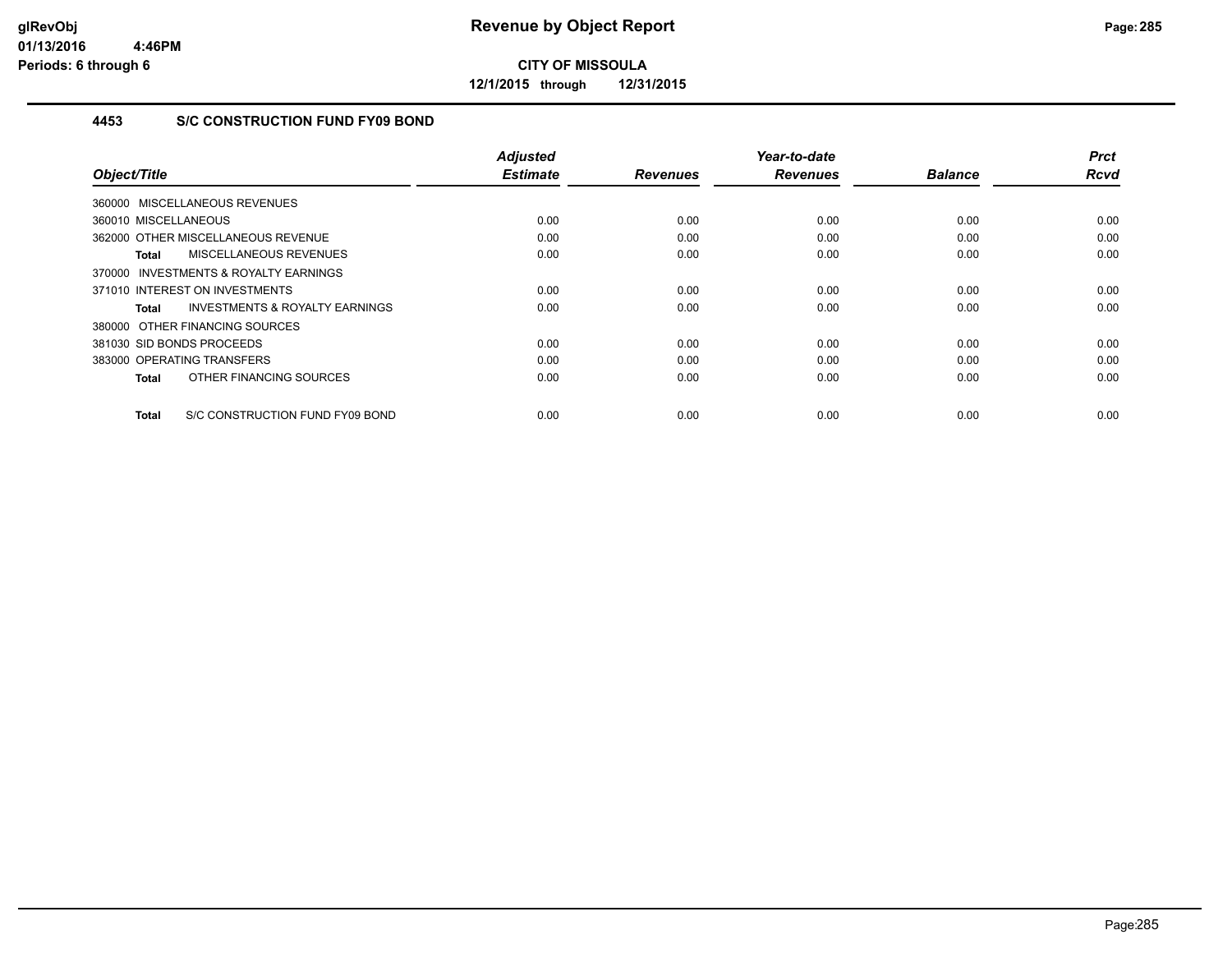**12/1/2015 through 12/31/2015**

## **4454 S/C CONSTRUCTION FUND FOR FY10**

**4454 S/C CONSTRUCTION FUND FOR FY10**

|                                         | <b>Adjusted</b> |                 | Year-to-date    |                | <b>Prct</b> |
|-----------------------------------------|-----------------|-----------------|-----------------|----------------|-------------|
| Object/Title                            | <b>Estimate</b> | <b>Revenues</b> | <b>Revenues</b> | <b>Balance</b> | <b>Rcvd</b> |
| 360000 MISCELLANEOUS REVENUES           |                 |                 |                 |                |             |
| 360010 MISCELLANEOUS                    | 0.00            | 0.00            | 0.00            | 0.00           | 0.00        |
| 362000 OTHER MISCELLANEOUS REVENUE      | 0.00            | 0.00            | 0.00            | 0.00           | 0.00        |
| MISCELLANEOUS REVENUES<br>Total         | 0.00            | 0.00            | 0.00            | 0.00           | 0.00        |
| 370000 INVESTMENTS & ROYALTY EARNINGS   |                 |                 |                 |                |             |
| 371010 INTEREST ON INVESTMENTS          | 0.00            | 0.00            | 0.00            | 0.00           | 0.00        |
| INVESTMENTS & ROYALTY EARNINGS<br>Total | 0.00            | 0.00            | 0.00            | 0.00           | 0.00        |
| 380000 OTHER FINANCING SOURCES          |                 |                 |                 |                |             |
| 381030 SID BONDS PROCEEDS               | 0.00            | 0.00            | 0.00            | 0.00           | 0.00        |
| OTHER FINANCING SOURCES<br>Total        | 0.00            | 0.00            | 0.00            | 0.00           | 0.00        |
| S/C CONSTRUCTION FUND FOR FY10<br>Total | 0.00            | 0.00            | 0.00            | 0.00           | 0.00        |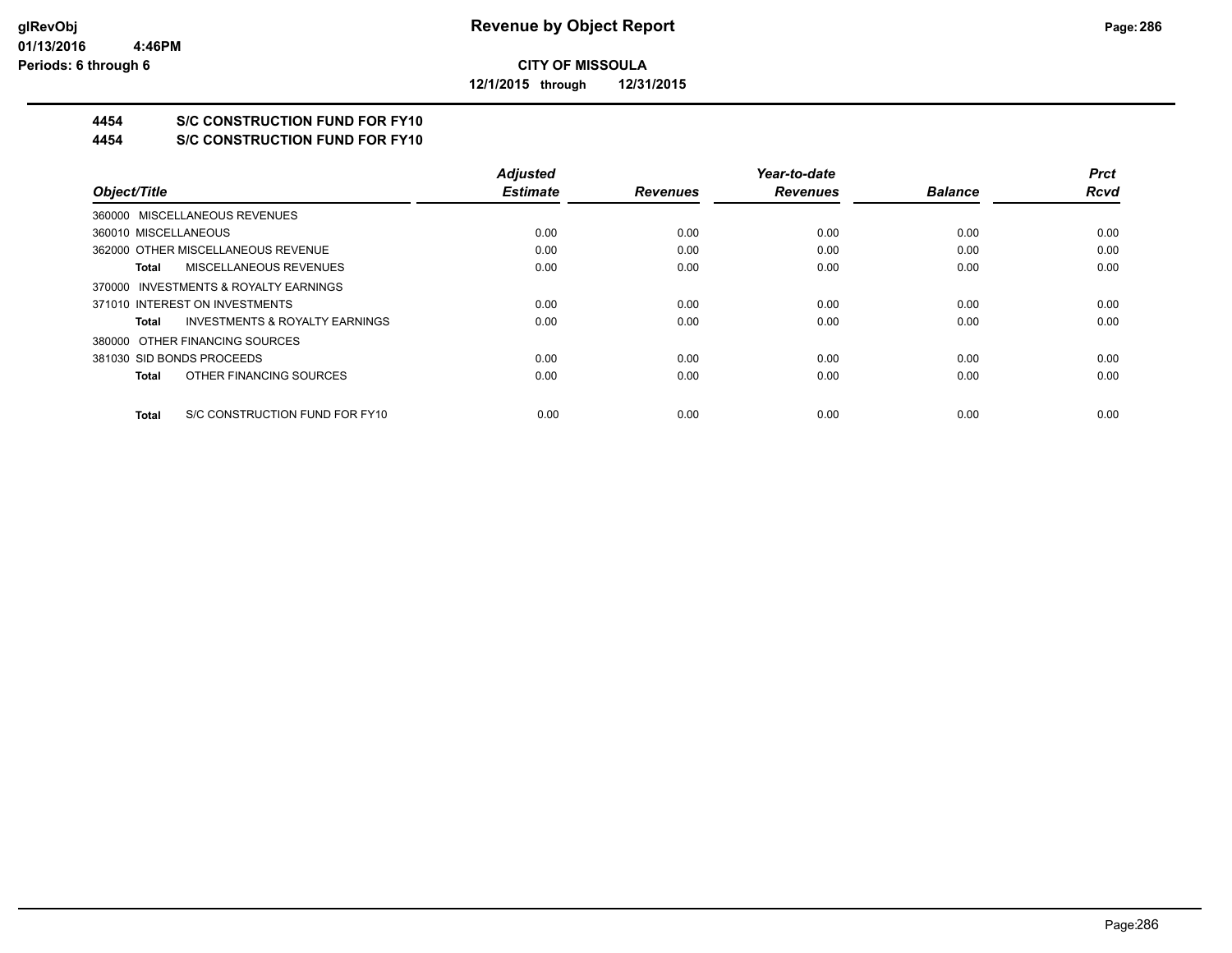**12/1/2015 through 12/31/2015**

## **4454 S/C CONSTRUCTION FUND FOR FY10**

| Object/Title                                   | <b>Adjusted</b><br><b>Estimate</b> | <b>Revenues</b> | Year-to-date<br><b>Revenues</b> | <b>Balance</b> | <b>Prct</b><br><b>Rcvd</b> |
|------------------------------------------------|------------------------------------|-----------------|---------------------------------|----------------|----------------------------|
|                                                |                                    |                 |                                 |                |                            |
| 360000 MISCELLANEOUS REVENUES                  |                                    |                 |                                 |                |                            |
| 360010 MISCELLANEOUS                           | 0.00                               | 0.00            | 0.00                            | 0.00           | 0.00                       |
| 362000 OTHER MISCELLANEOUS REVENUE             | 0.00                               | 0.00            | 0.00                            | 0.00           | 0.00                       |
| <b>MISCELLANEOUS REVENUES</b><br><b>Total</b>  | 0.00                               | 0.00            | 0.00                            | 0.00           | 0.00                       |
| 370000 INVESTMENTS & ROYALTY EARNINGS          |                                    |                 |                                 |                |                            |
| 371010 INTEREST ON INVESTMENTS                 | 0.00                               | 0.00            | 0.00                            | 0.00           | 0.00                       |
| INVESTMENTS & ROYALTY EARNINGS<br><b>Total</b> | 0.00                               | 0.00            | 0.00                            | 0.00           | 0.00                       |
| 380000 OTHER FINANCING SOURCES                 |                                    |                 |                                 |                |                            |
| 381030 SID BONDS PROCEEDS                      | 0.00                               | 0.00            | 0.00                            | 0.00           | 0.00                       |
| OTHER FINANCING SOURCES<br><b>Total</b>        | 0.00                               | 0.00            | 0.00                            | 0.00           | 0.00                       |
| S/C CONSTRUCTION FUND FOR FY10<br><b>Total</b> | 0.00                               | 0.00            | 0.00                            | 0.00           | 0.00                       |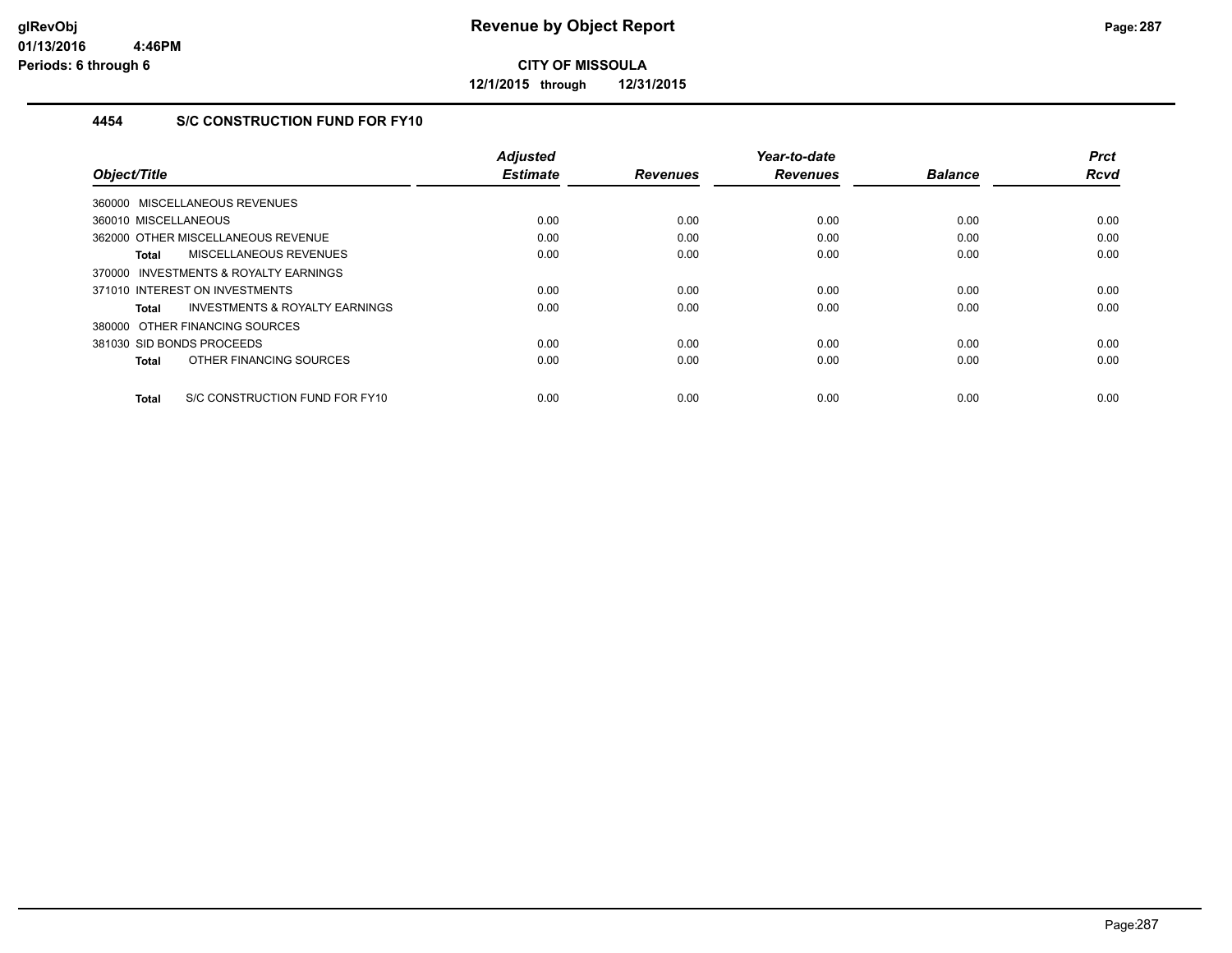**12/1/2015 through 12/31/2015**

#### **4455 FY11 S/C CONSTRUCTION FUND**

**4455 FY11 S/C CONSTRUCTION FUND**

|                                            | <b>Adjusted</b> |                 | Year-to-date    |                | <b>Prct</b> |
|--------------------------------------------|-----------------|-----------------|-----------------|----------------|-------------|
| Object/Title                               | <b>Estimate</b> | <b>Revenues</b> | <b>Revenues</b> | <b>Balance</b> | <b>Rcvd</b> |
| 360000 MISCELLANEOUS REVENUES              |                 |                 |                 |                |             |
| 360010 MISCELLANEOUS                       | 0.00            | 0.00            | 0.00            | 0.00           | 0.00        |
| MISCELLANEOUS REVENUES<br>Total            | 0.00            | 0.00            | 0.00            | 0.00           | 0.00        |
| 370000 INVESTMENTS & ROYALTY EARNINGS      |                 |                 |                 |                |             |
| 371010 INTEREST ON INVESTMENTS             | 0.00            | 0.00            | 0.00            | 0.00           | 0.00        |
| INVESTMENTS & ROYALTY EARNINGS<br>Total    | 0.00            | 0.00            | 0.00            | 0.00           | 0.00        |
| 380000 OTHER FINANCING SOURCES             |                 |                 |                 |                |             |
| 381030 SID BONDS PROCEEDS                  | 0.00            | 0.00            | 0.00            | 0.00           | 0.00        |
| OTHER FINANCING SOURCES<br>Total           | 0.00            | 0.00            | 0.00            | 0.00           | 0.00        |
|                                            |                 |                 |                 |                |             |
| <b>FY11 S/C CONSTRUCTION FUND</b><br>Total | 0.00            | 0.00            | 0.00            | 0.00           | 0.00        |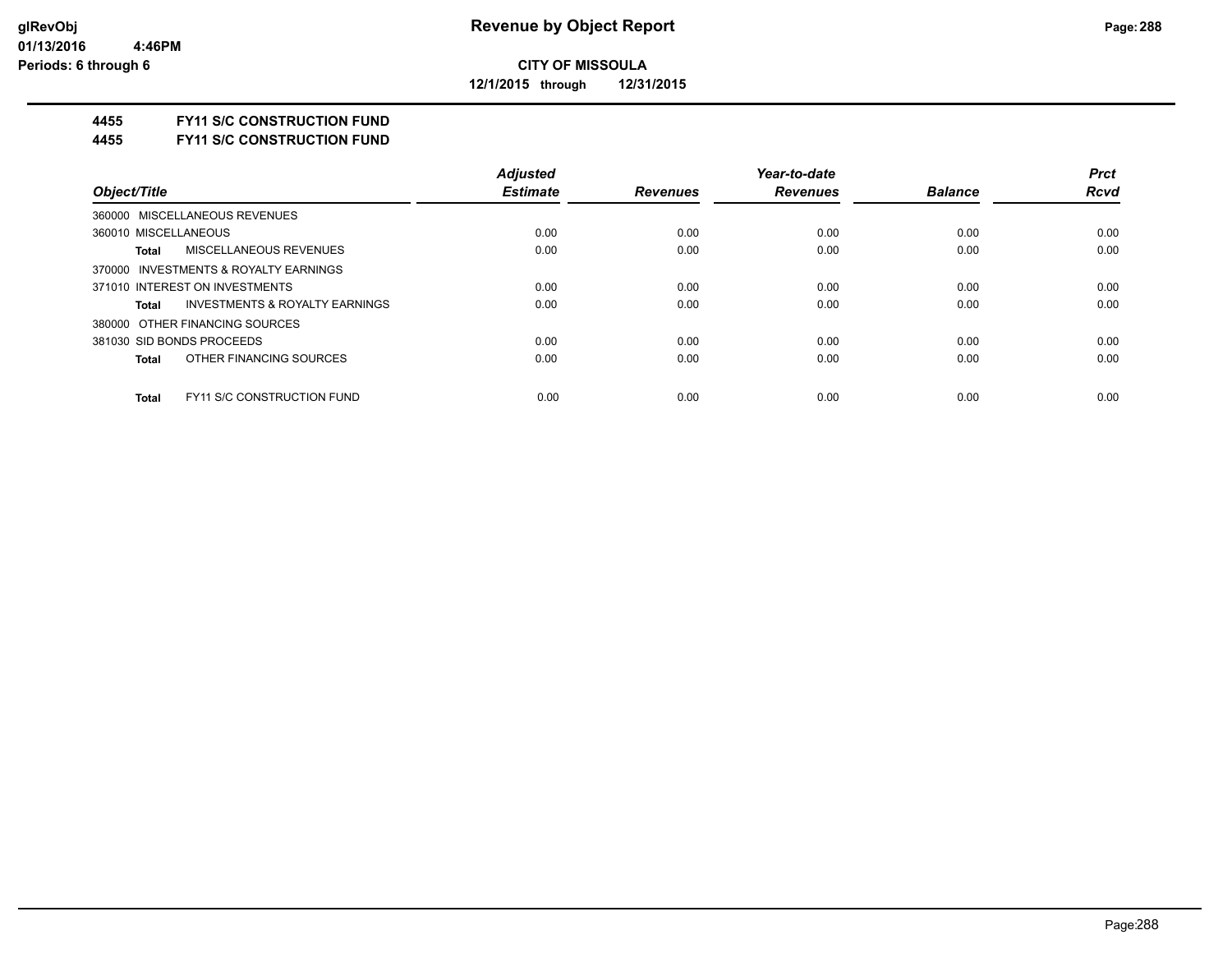**12/1/2015 through 12/31/2015**

# **4455 FY11 S/C CONSTRUCTION FUND**

| Object/Title                                       | <b>Adjusted</b><br><b>Estimate</b> | <b>Revenues</b> | Year-to-date<br><b>Revenues</b> | <b>Balance</b> | <b>Prct</b><br><b>Rcvd</b> |
|----------------------------------------------------|------------------------------------|-----------------|---------------------------------|----------------|----------------------------|
| 360000 MISCELLANEOUS REVENUES                      |                                    |                 |                                 |                |                            |
| 360010 MISCELLANEOUS                               | 0.00                               | 0.00            | 0.00                            | 0.00           | 0.00                       |
| MISCELLANEOUS REVENUES<br>Total                    | 0.00                               | 0.00            | 0.00                            | 0.00           | 0.00                       |
| 370000 INVESTMENTS & ROYALTY EARNINGS              |                                    |                 |                                 |                |                            |
| 371010 INTEREST ON INVESTMENTS                     | 0.00                               | 0.00            | 0.00                            | 0.00           | 0.00                       |
| <b>INVESTMENTS &amp; ROYALTY EARNINGS</b><br>Total | 0.00                               | 0.00            | 0.00                            | 0.00           | 0.00                       |
| 380000 OTHER FINANCING SOURCES                     |                                    |                 |                                 |                |                            |
| 381030 SID BONDS PROCEEDS                          | 0.00                               | 0.00            | 0.00                            | 0.00           | 0.00                       |
| OTHER FINANCING SOURCES<br><b>Total</b>            | 0.00                               | 0.00            | 0.00                            | 0.00           | 0.00                       |
| <b>FY11 S/C CONSTRUCTION FUND</b><br><b>Total</b>  | 0.00                               | 0.00            | 0.00                            | 0.00           | 0.00                       |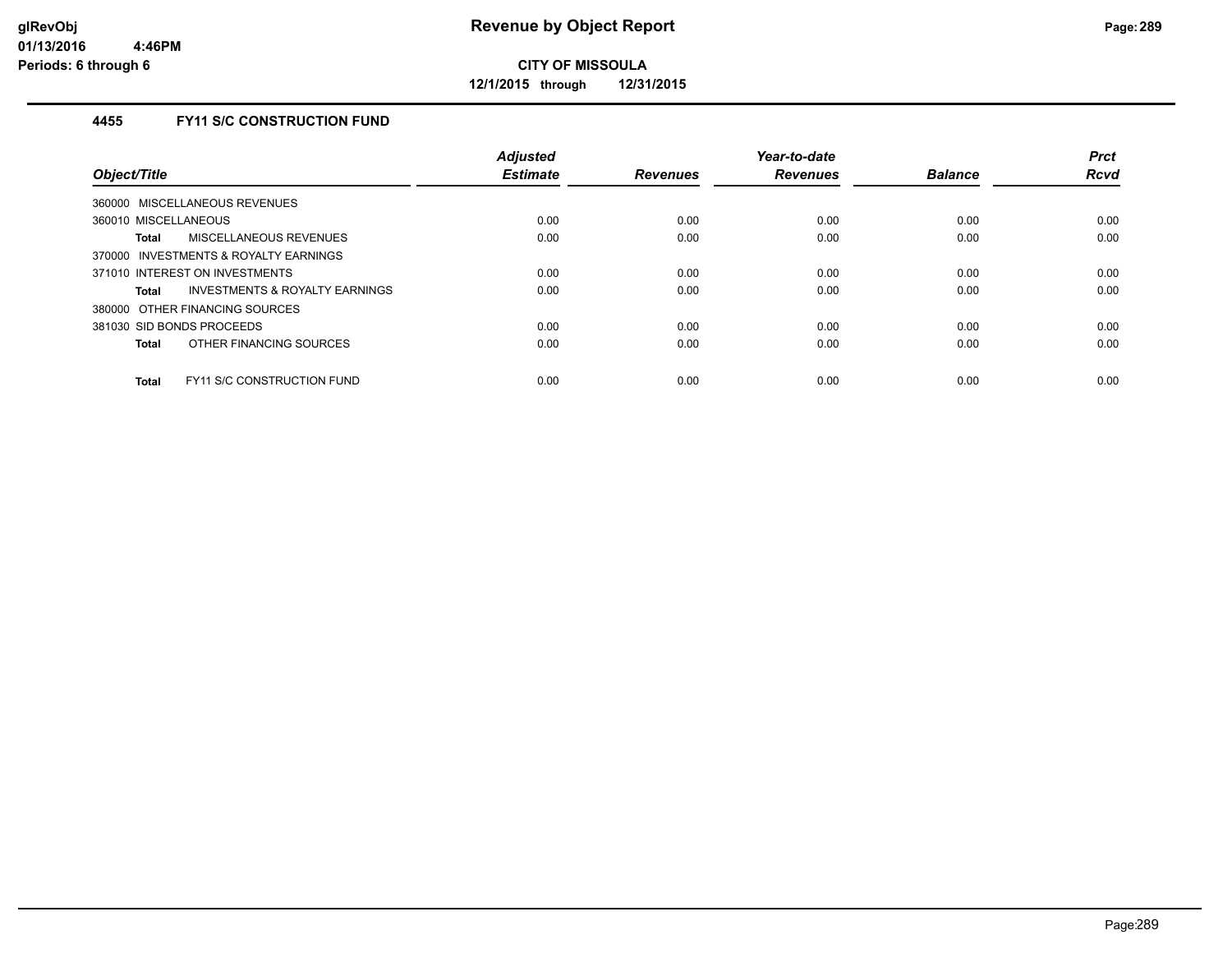**12/1/2015 through 12/31/2015**

### **4456 FY12 S/C CONSTRUCTION FUND**

**4456 FY12 S/C CONSTRUCTION FUND**

|                                                    | <b>Adjusted</b> |                 | Year-to-date    |                | <b>Prct</b> |
|----------------------------------------------------|-----------------|-----------------|-----------------|----------------|-------------|
| Object/Title                                       | <b>Estimate</b> | <b>Revenues</b> | <b>Revenues</b> | <b>Balance</b> | <b>Rcvd</b> |
| 360000 MISCELLANEOUS REVENUES                      |                 |                 |                 |                |             |
| 360010 MISCELLANEOUS                               | 0.00            | 0.00            | 0.00            | 0.00           | 0.00        |
| 362000 OTHER MISCELLANEOUS REVENUE                 | 0.00            | 0.00            | 0.00            | 0.00           | 0.00        |
| MISCELLANEOUS REVENUES<br>Total                    | 0.00            | 0.00            | 0.00            | 0.00           | 0.00        |
| 370000 INVESTMENTS & ROYALTY EARNINGS              |                 |                 |                 |                |             |
| 371010 INTEREST ON INVESTMENTS                     | 0.00            | 0.00            | 0.00            | 0.00           | 0.00        |
| <b>INVESTMENTS &amp; ROYALTY EARNINGS</b><br>Total | 0.00            | 0.00            | 0.00            | 0.00           | 0.00        |
| 380000 OTHER FINANCING SOURCES                     |                 |                 |                 |                |             |
| 381030 SID BONDS PROCEEDS                          | 0.00            | 0.00            | 0.00            | 0.00           | 0.00        |
| OTHER FINANCING SOURCES<br>Total                   | 0.00            | 0.00            | 0.00            | 0.00           | 0.00        |
| <b>FY12 S/C CONSTRUCTION FUND</b><br>Total         | 0.00            | 0.00            | 0.00            | 0.00           | 0.00        |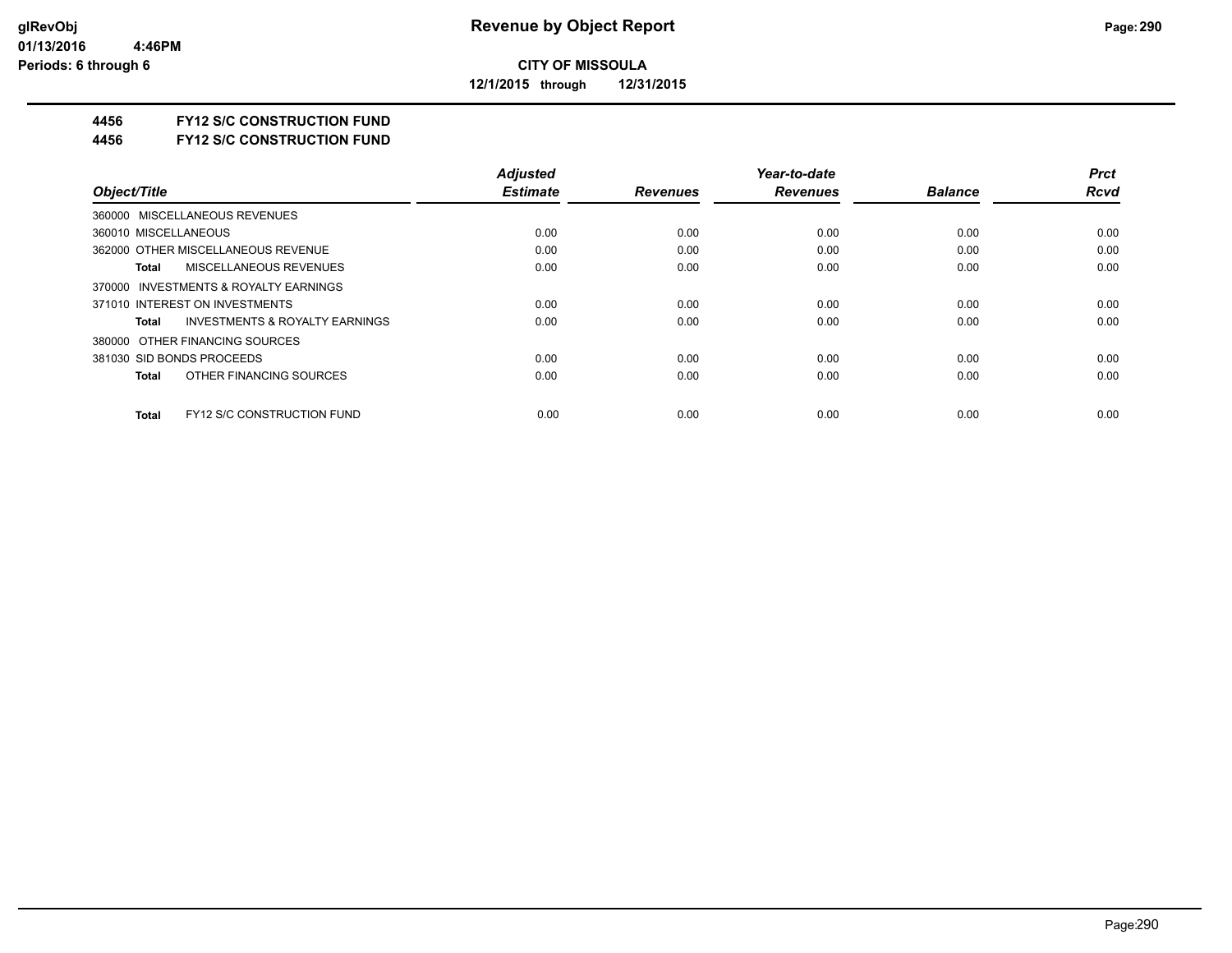**12/1/2015 through 12/31/2015**

# **4456 FY12 S/C CONSTRUCTION FUND**

| Object/Title                                   | <b>Adjusted</b><br><b>Estimate</b> | <b>Revenues</b> | Year-to-date<br><b>Revenues</b> | <b>Balance</b> | <b>Prct</b><br><b>Rcvd</b> |
|------------------------------------------------|------------------------------------|-----------------|---------------------------------|----------------|----------------------------|
|                                                |                                    |                 |                                 |                |                            |
| 360000 MISCELLANEOUS REVENUES                  |                                    |                 |                                 |                |                            |
| 360010 MISCELLANEOUS                           | 0.00                               | 0.00            | 0.00                            | 0.00           | 0.00                       |
| 362000 OTHER MISCELLANEOUS REVENUE             | 0.00                               | 0.00            | 0.00                            | 0.00           | 0.00                       |
| <b>MISCELLANEOUS REVENUES</b><br><b>Total</b>  | 0.00                               | 0.00            | 0.00                            | 0.00           | 0.00                       |
| 370000 INVESTMENTS & ROYALTY EARNINGS          |                                    |                 |                                 |                |                            |
| 371010 INTEREST ON INVESTMENTS                 | 0.00                               | 0.00            | 0.00                            | 0.00           | 0.00                       |
| INVESTMENTS & ROYALTY EARNINGS<br><b>Total</b> | 0.00                               | 0.00            | 0.00                            | 0.00           | 0.00                       |
| 380000 OTHER FINANCING SOURCES                 |                                    |                 |                                 |                |                            |
| 381030 SID BONDS PROCEEDS                      | 0.00                               | 0.00            | 0.00                            | 0.00           | 0.00                       |
| OTHER FINANCING SOURCES<br><b>Total</b>        | 0.00                               | 0.00            | 0.00                            | 0.00           | 0.00                       |
|                                                |                                    |                 |                                 |                |                            |
| FY12 S/C CONSTRUCTION FUND<br><b>Total</b>     | 0.00                               | 0.00            | 0.00                            | 0.00           | 0.00                       |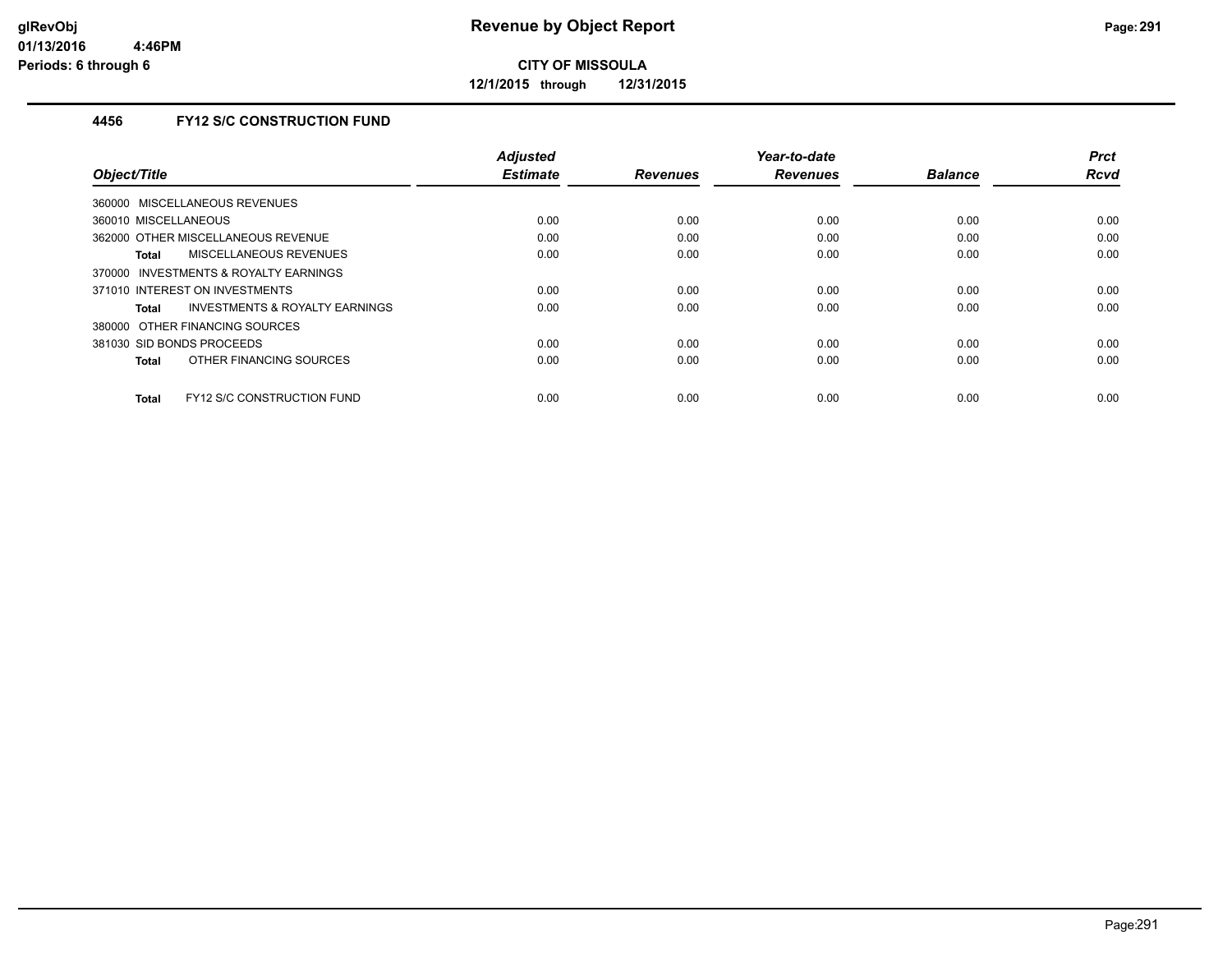**12/1/2015 through 12/31/2015**

# **4457 FY13 SIDEWALK/CURB CONSTRUCTION**

**4457 FY13 SIDEWALK/CURB CONSTRUCTION**

|                                                    | <b>Adiusted</b> |                 | Year-to-date    |                | <b>Prct</b> |
|----------------------------------------------------|-----------------|-----------------|-----------------|----------------|-------------|
| Object/Title                                       | <b>Estimate</b> | <b>Revenues</b> | <b>Revenues</b> | <b>Balance</b> | <b>Rcvd</b> |
| 360000 MISCELLANEOUS REVENUES                      |                 |                 |                 |                |             |
| 360010 MISCELLANEOUS                               | 0.00            | 0.00            | 0.00            | 0.00           | 0.00        |
| <b>MISCELLANEOUS REVENUES</b><br>Total             | 0.00            | 0.00            | 0.00            | 0.00           | 0.00        |
| 370000 INVESTMENTS & ROYALTY EARNINGS              |                 |                 |                 |                |             |
| 371010 INTEREST ON INVESTMENTS                     | 0.00            | 0.00            | 0.00            | 0.00           | 0.00        |
| <b>INVESTMENTS &amp; ROYALTY EARNINGS</b><br>Total | 0.00            | 0.00            | 0.00            | 0.00           | 0.00        |
| 380000 OTHER FINANCING SOURCES                     |                 |                 |                 |                |             |
| 381030 SID BONDS PROCEEDS                          | 0.00            | 0.00            | 0.00            | 0.00           | 0.00        |
| 383000 OPERATING TRANSFERS                         | 0.00            | 0.00            | 0.00            | 0.00           | 0.00        |
| OTHER FINANCING SOURCES<br>Total                   | 0.00            | 0.00            | 0.00            | 0.00           | 0.00        |
| FY13 SIDEWALK/CURB CONSTRUCTION<br>Total           | 0.00            | 0.00            | 0.00            | 0.00           | 0.00        |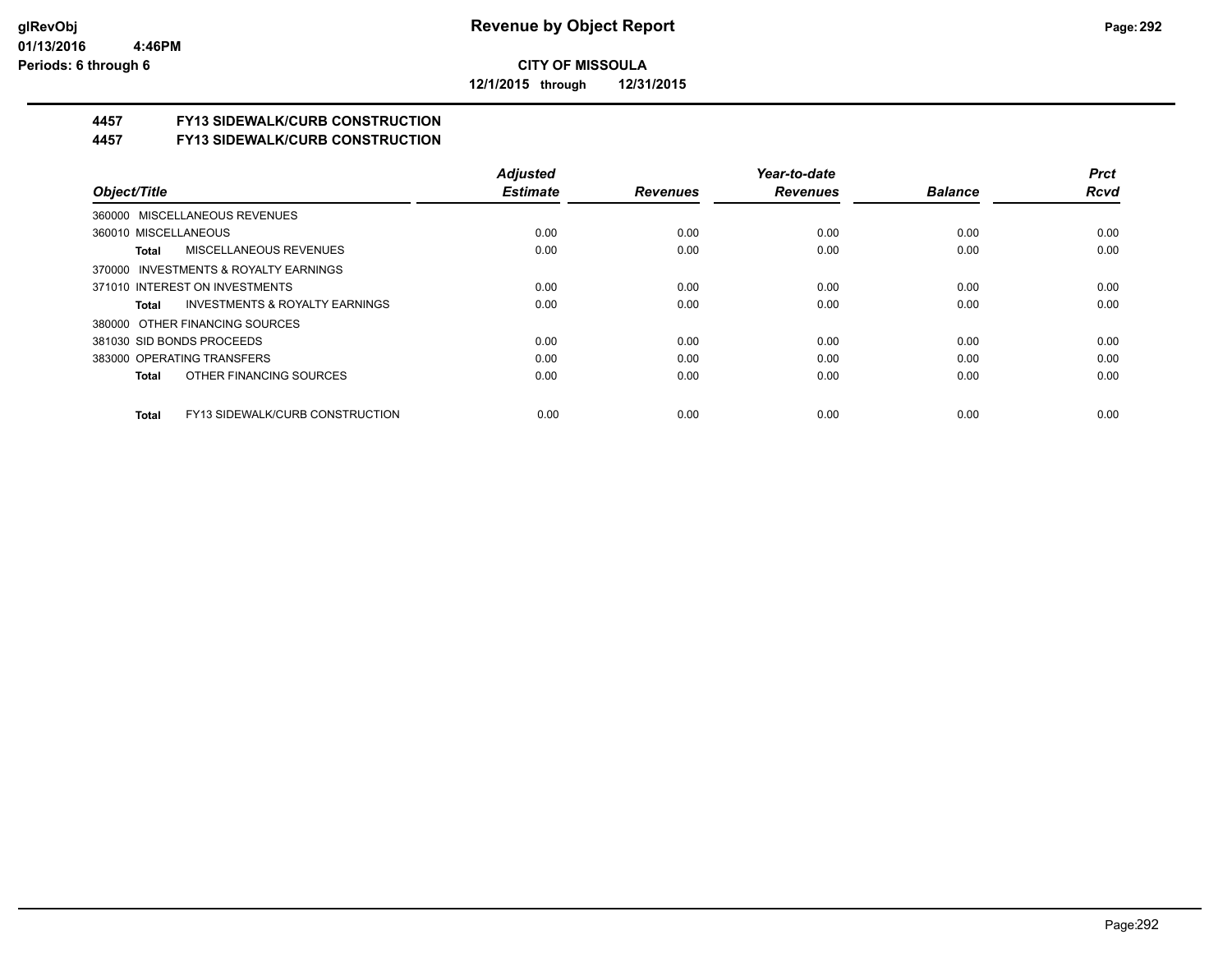**12/1/2015 through 12/31/2015**

# **4457 FY13 SIDEWALK/CURB CONSTRUCTION**

|                                                 | <b>Adjusted</b> |                 | Year-to-date    |                | <b>Prct</b> |
|-------------------------------------------------|-----------------|-----------------|-----------------|----------------|-------------|
| Object/Title                                    | <b>Estimate</b> | <b>Revenues</b> | <b>Revenues</b> | <b>Balance</b> | <b>Rcvd</b> |
| 360000 MISCELLANEOUS REVENUES                   |                 |                 |                 |                |             |
| 360010 MISCELLANEOUS                            | 0.00            | 0.00            | 0.00            | 0.00           | 0.00        |
| MISCELLANEOUS REVENUES<br><b>Total</b>          | 0.00            | 0.00            | 0.00            | 0.00           | 0.00        |
| 370000 INVESTMENTS & ROYALTY EARNINGS           |                 |                 |                 |                |             |
| 371010 INTEREST ON INVESTMENTS                  | 0.00            | 0.00            | 0.00            | 0.00           | 0.00        |
| INVESTMENTS & ROYALTY EARNINGS<br>Total         | 0.00            | 0.00            | 0.00            | 0.00           | 0.00        |
| 380000 OTHER FINANCING SOURCES                  |                 |                 |                 |                |             |
| 381030 SID BONDS PROCEEDS                       | 0.00            | 0.00            | 0.00            | 0.00           | 0.00        |
| 383000 OPERATING TRANSFERS                      | 0.00            | 0.00            | 0.00            | 0.00           | 0.00        |
| OTHER FINANCING SOURCES<br>Total                | 0.00            | 0.00            | 0.00            | 0.00           | 0.00        |
| FY13 SIDEWALK/CURB CONSTRUCTION<br><b>Total</b> | 0.00            | 0.00            | 0.00            | 0.00           | 0.00        |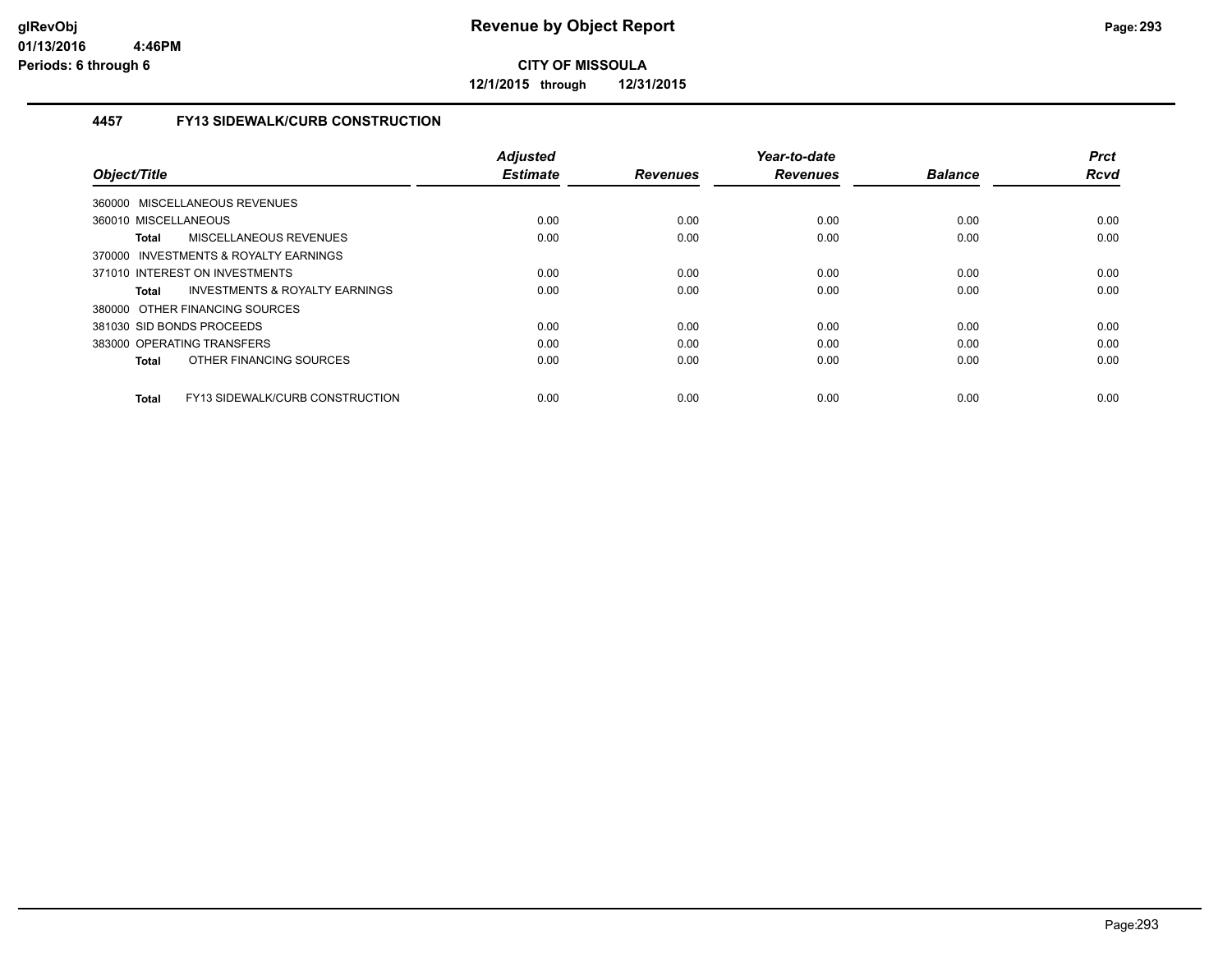**12/1/2015 through 12/31/2015**

# **4458 FY14 SIDEWALK & CURB CONSTRUCTION**

**4458 FY14 SIDEWALK & CURB CONSTRUCTION**

|                                                       | <b>Adjusted</b> |                 | Year-to-date    |                | <b>Prct</b> |
|-------------------------------------------------------|-----------------|-----------------|-----------------|----------------|-------------|
| Object/Title                                          | <b>Estimate</b> | <b>Revenues</b> | <b>Revenues</b> | <b>Balance</b> | <b>Rcvd</b> |
| 360000 MISCELLANEOUS REVENUES                         |                 |                 |                 |                |             |
| 360010 MISCELLANEOUS                                  | 0.00            | 0.00            | 0.00            | 0.00           | 0.00        |
| <b>MISCELLANEOUS REVENUES</b><br>Total                | 0.00            | 0.00            | 0.00            | 0.00           | 0.00        |
| 370000 INVESTMENTS & ROYALTY EARNINGS                 |                 |                 |                 |                |             |
| 371010 INTEREST ON INVESTMENTS                        | 0.00            | 0.00            | 0.00            | 0.00           | 0.00        |
| INVESTMENTS & ROYALTY EARNINGS<br>Total               | 0.00            | 0.00            | 0.00            | 0.00           | 0.00        |
| 380000 OTHER FINANCING SOURCES                        |                 |                 |                 |                |             |
| 381030 SID BONDS PROCEEDS                             | 0.00            | 0.00            | 0.00            | 0.00           | 0.00        |
| OTHER FINANCING SOURCES<br>Total                      | 0.00            | 0.00            | 0.00            | 0.00           | 0.00        |
| <b>FY14 SIDEWALK &amp; CURB CONSTRUCTION</b><br>Total | 0.00            | 0.00            | 0.00            | 0.00           | 0.00        |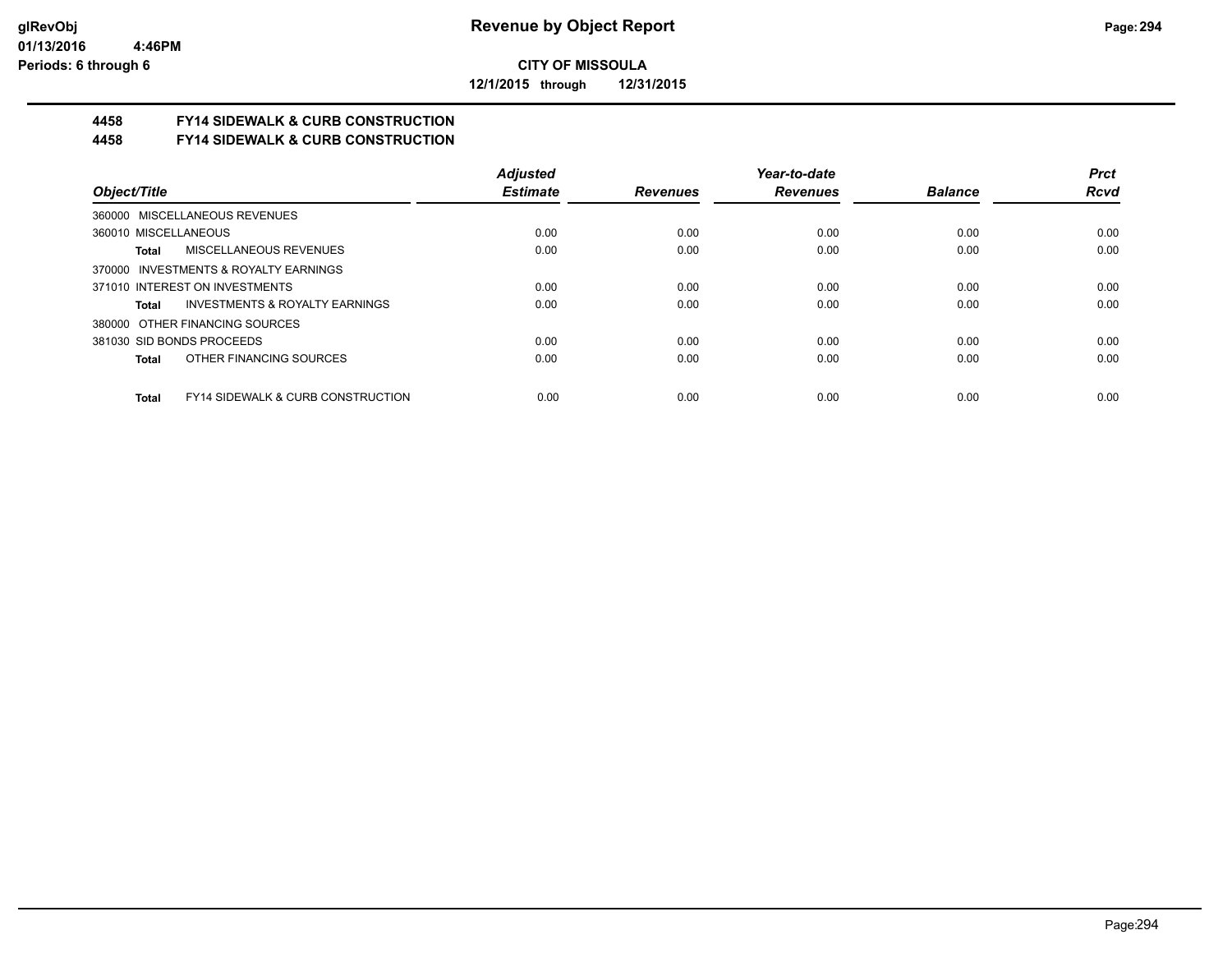**12/1/2015 through 12/31/2015**

## **4458 FY14 SIDEWALK & CURB CONSTRUCTION**

| Object/Title                                                 | <b>Adjusted</b><br><b>Estimate</b> | <b>Revenues</b> | Year-to-date<br><b>Revenues</b> | <b>Balance</b> | <b>Prct</b><br><b>Rcvd</b> |
|--------------------------------------------------------------|------------------------------------|-----------------|---------------------------------|----------------|----------------------------|
| 360000 MISCELLANEOUS REVENUES                                |                                    |                 |                                 |                |                            |
| 360010 MISCELLANEOUS                                         | 0.00                               | 0.00            | 0.00                            | 0.00           | 0.00                       |
| MISCELLANEOUS REVENUES<br><b>Total</b>                       | 0.00                               | 0.00            | 0.00                            | 0.00           | 0.00                       |
| 370000 INVESTMENTS & ROYALTY EARNINGS                        |                                    |                 |                                 |                |                            |
| 371010 INTEREST ON INVESTMENTS                               | 0.00                               | 0.00            | 0.00                            | 0.00           | 0.00                       |
| INVESTMENTS & ROYALTY EARNINGS<br><b>Total</b>               | 0.00                               | 0.00            | 0.00                            | 0.00           | 0.00                       |
| 380000 OTHER FINANCING SOURCES                               |                                    |                 |                                 |                |                            |
| 381030 SID BONDS PROCEEDS                                    | 0.00                               | 0.00            | 0.00                            | 0.00           | 0.00                       |
| OTHER FINANCING SOURCES<br><b>Total</b>                      | 0.00                               | 0.00            | 0.00                            | 0.00           | 0.00                       |
| <b>FY14 SIDEWALK &amp; CURB CONSTRUCTION</b><br><b>Total</b> | 0.00                               | 0.00            | 0.00                            | 0.00           | 0.00                       |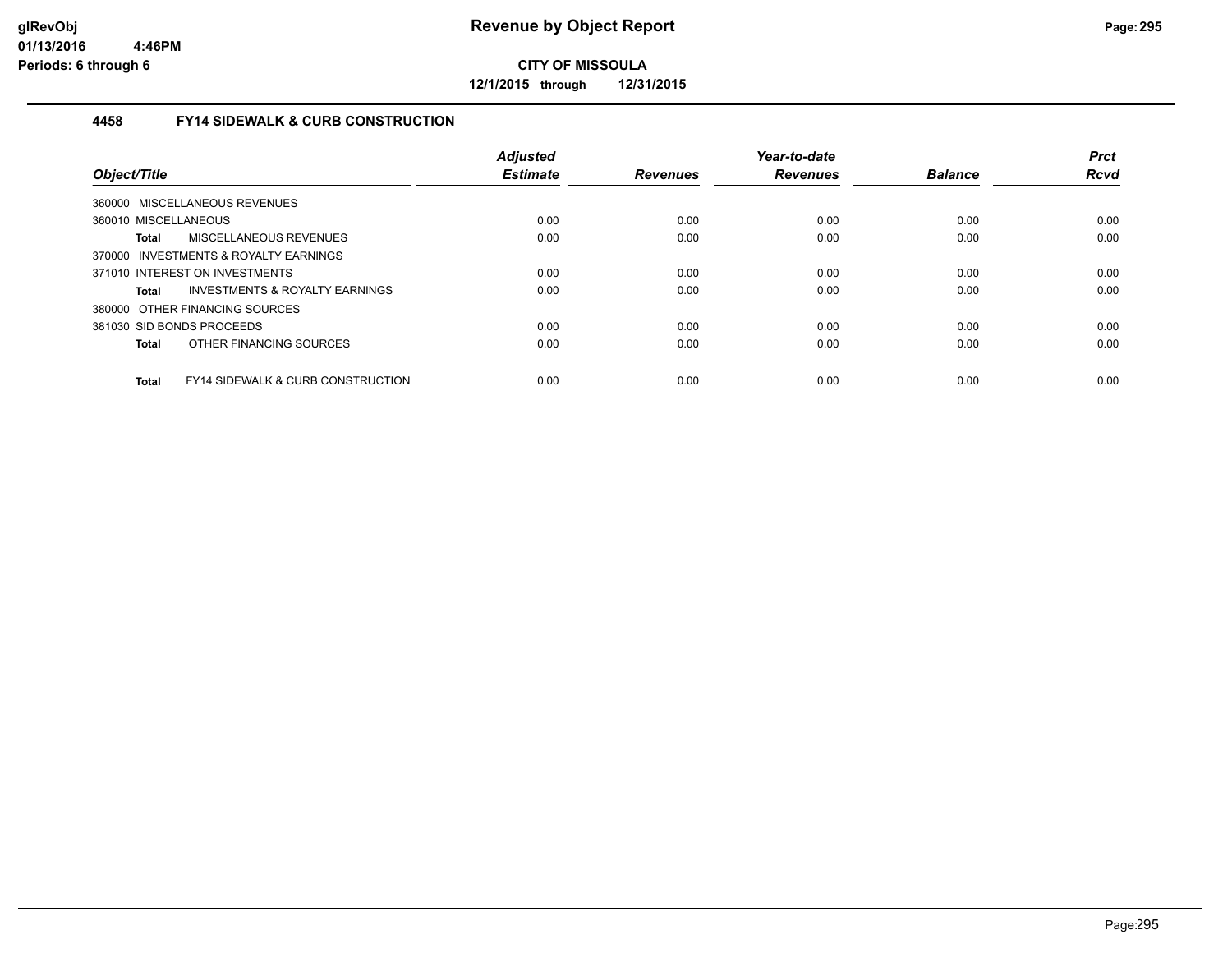**12/1/2015 through 12/31/2015**

# **4459 FY15 SIDEWALK/CURB CONSTRUCTION**

**4459 FY15 SIDEWALK/CURB CONSTRUCTION**

|                                                 | <b>Adjusted</b> |                 | Year-to-date    |                | <b>Prct</b> |
|-------------------------------------------------|-----------------|-----------------|-----------------|----------------|-------------|
| Object/Title                                    | <b>Estimate</b> | <b>Revenues</b> | <b>Revenues</b> | <b>Balance</b> | <b>Rcvd</b> |
| 330000 INTERGOVERNMENTAL REVENUES               |                 |                 |                 |                |             |
| 331156 CTEP GRANTS                              | 0.00            | 0.00            | 0.00            | 0.00           | 0.00        |
| INTERGOVERNMENTAL REVENUES<br>Total             | 0.00            | 0.00            | 0.00            | 0.00           | 0.00        |
| 360000 MISCELLANEOUS REVENUES                   |                 |                 |                 |                |             |
| 360010 MISCELLANEOUS                            | 0.00            | 0.00            | 0.00            | 0.00           | 0.00        |
| MISCELLANEOUS REVENUES<br>Total                 | 0.00            | 0.00            | 0.00            | 0.00           | 0.00        |
| 380000 OTHER FINANCING SOURCES                  |                 |                 |                 |                |             |
| 381030 SID BONDS PROCEEDS                       | 0.00            | 0.00            | 598.600.00      | $-598,600.00$  | 0.00        |
| OTHER FINANCING SOURCES<br>Total                | 0.00            | 0.00            | 598.600.00      | $-598.600.00$  | 0.00        |
| <b>FY15 SIDEWALK/CURB CONSTRUCTION</b><br>Total | 0.00            | 0.00            | 598.600.00      | -598.600.00    | 0.00        |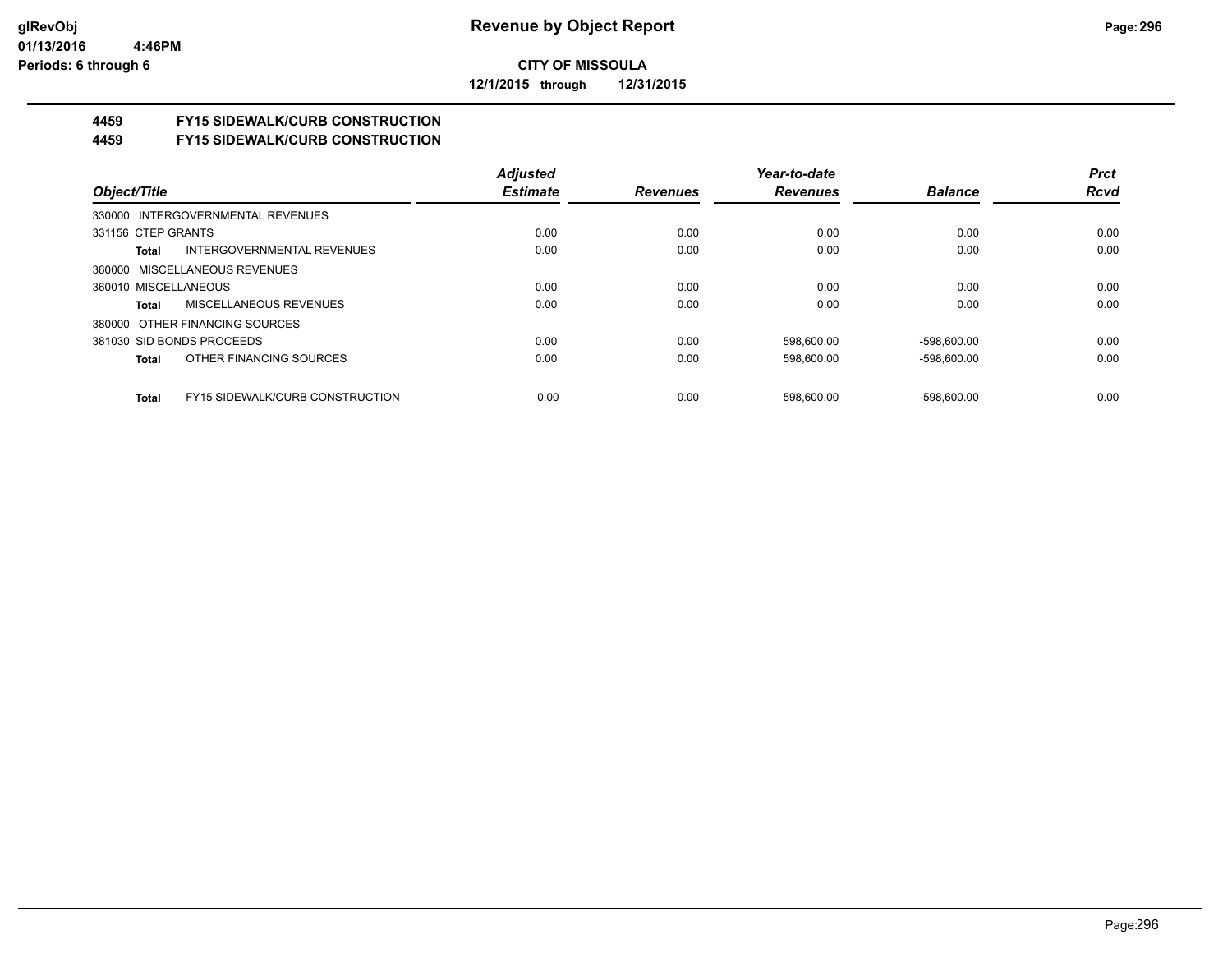**12/1/2015 through 12/31/2015**

# **4459 FY15 SIDEWALK/CURB CONSTRUCTION**

| Object/Title                                           | <b>Adjusted</b><br><b>Estimate</b> | <b>Revenues</b> | Year-to-date<br><b>Revenues</b> | <b>Balance</b> | <b>Prct</b><br>Rcvd |
|--------------------------------------------------------|------------------------------------|-----------------|---------------------------------|----------------|---------------------|
| 330000 INTERGOVERNMENTAL REVENUES                      |                                    |                 |                                 |                |                     |
| 331156 CTEP GRANTS                                     | 0.00                               | 0.00            | 0.00                            | 0.00           | 0.00                |
| INTERGOVERNMENTAL REVENUES<br><b>Total</b>             | 0.00                               | 0.00            | 0.00                            | 0.00           | 0.00                |
| 360000 MISCELLANEOUS REVENUES                          |                                    |                 |                                 |                |                     |
| 360010 MISCELLANEOUS                                   | 0.00                               | 0.00            | 0.00                            | 0.00           | 0.00                |
| <b>MISCELLANEOUS REVENUES</b><br>Total                 | 0.00                               | 0.00            | 0.00                            | 0.00           | 0.00                |
| 380000 OTHER FINANCING SOURCES                         |                                    |                 |                                 |                |                     |
| 381030 SID BONDS PROCEEDS                              | 0.00                               | 0.00            | 598,600.00                      | $-598,600.00$  | 0.00                |
| OTHER FINANCING SOURCES<br><b>Total</b>                | 0.00                               | 0.00            | 598,600.00                      | $-598,600.00$  | 0.00                |
| <b>FY15 SIDEWALK/CURB CONSTRUCTION</b><br><b>Total</b> | 0.00                               | 0.00            | 598.600.00                      | $-598.600.00$  | 0.00                |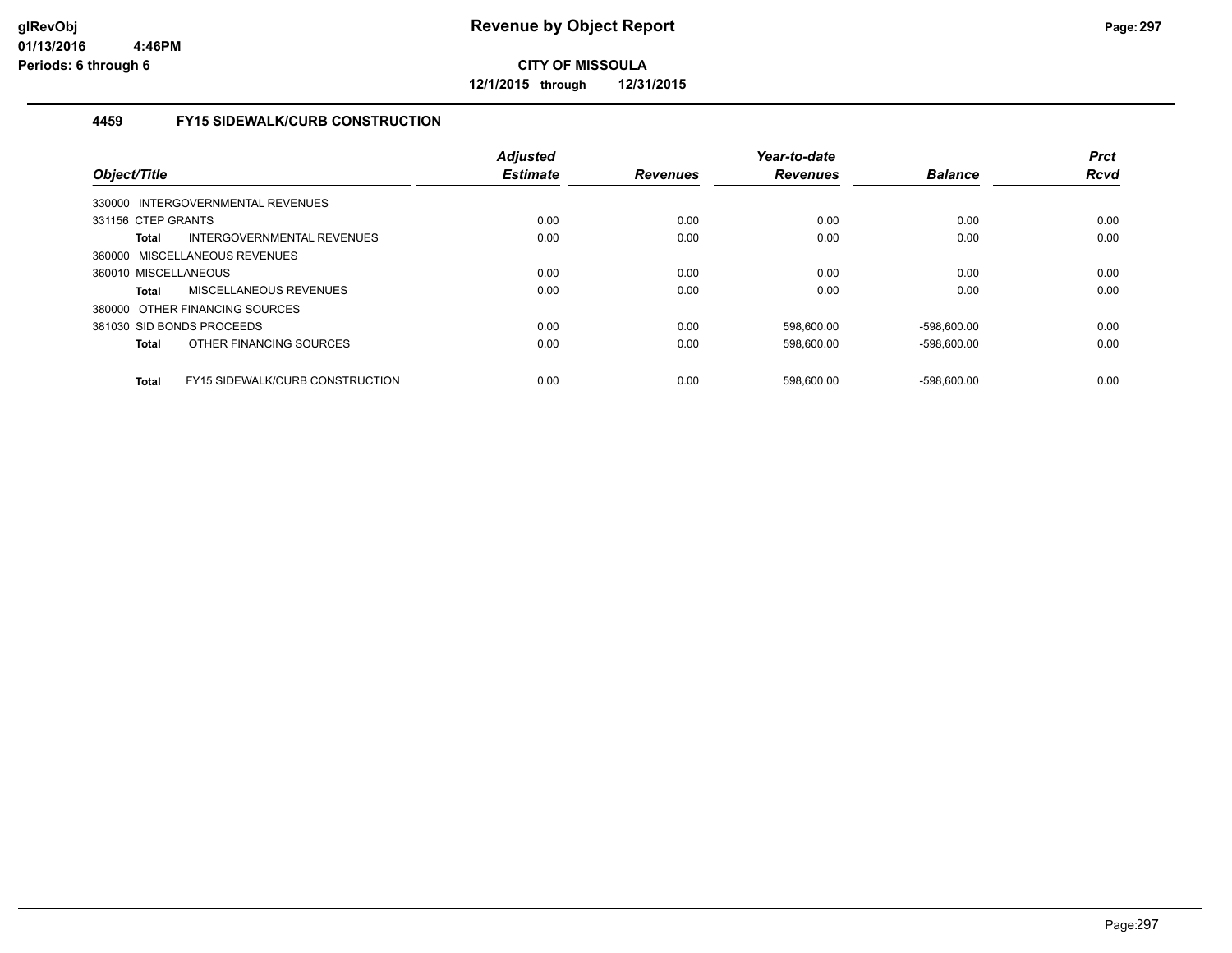**12/1/2015 through 12/31/2015**

# **4460 FY16 SIDEWALK/CURB CONSTRUCTION**

**4460 FY16 SIDEWALK/CURB CONSTRUCTION**

|                           |                                        | <b>Adjusted</b> |                 | Year-to-date    |                | <b>Prct</b> |
|---------------------------|----------------------------------------|-----------------|-----------------|-----------------|----------------|-------------|
| Object/Title              |                                        | <b>Estimate</b> | <b>Revenues</b> | <b>Revenues</b> | <b>Balance</b> | <b>Rcvd</b> |
|                           | 330000 INTERGOVERNMENTAL REVENUES      |                 |                 |                 |                |             |
| 331156 CTEP GRANTS        |                                        | 0.00            | 0.00            | 0.00            | 0.00           | 0.00        |
| Total                     | INTERGOVERNMENTAL REVENUES             | 0.00            | 0.00            | 0.00            | 0.00           | 0.00        |
|                           | 360000 MISCELLANEOUS REVENUES          |                 |                 |                 |                |             |
| 360010 MISCELLANEOUS      |                                        | 0.00            | 56,262.04       | 119.791.52      | -119.791.52    | 0.00        |
| Total                     | MISCELLANEOUS REVENUES                 | 0.00            | 56,262.04       | 119.791.52      | $-119,791.52$  | 0.00        |
|                           | 380000 OTHER FINANCING SOURCES         |                 |                 |                 |                |             |
| 381030 SID BONDS PROCEEDS |                                        | 0.00            | 0.00            | 0.00            | 0.00           | 0.00        |
| Total                     | OTHER FINANCING SOURCES                | 0.00            | 0.00            | 0.00            | 0.00           | 0.00        |
| Total                     | <b>FY16 SIDEWALK/CURB CONSTRUCTION</b> | 0.00            | 56.262.04       | 119.791.52      | $-119.791.52$  | 0.00        |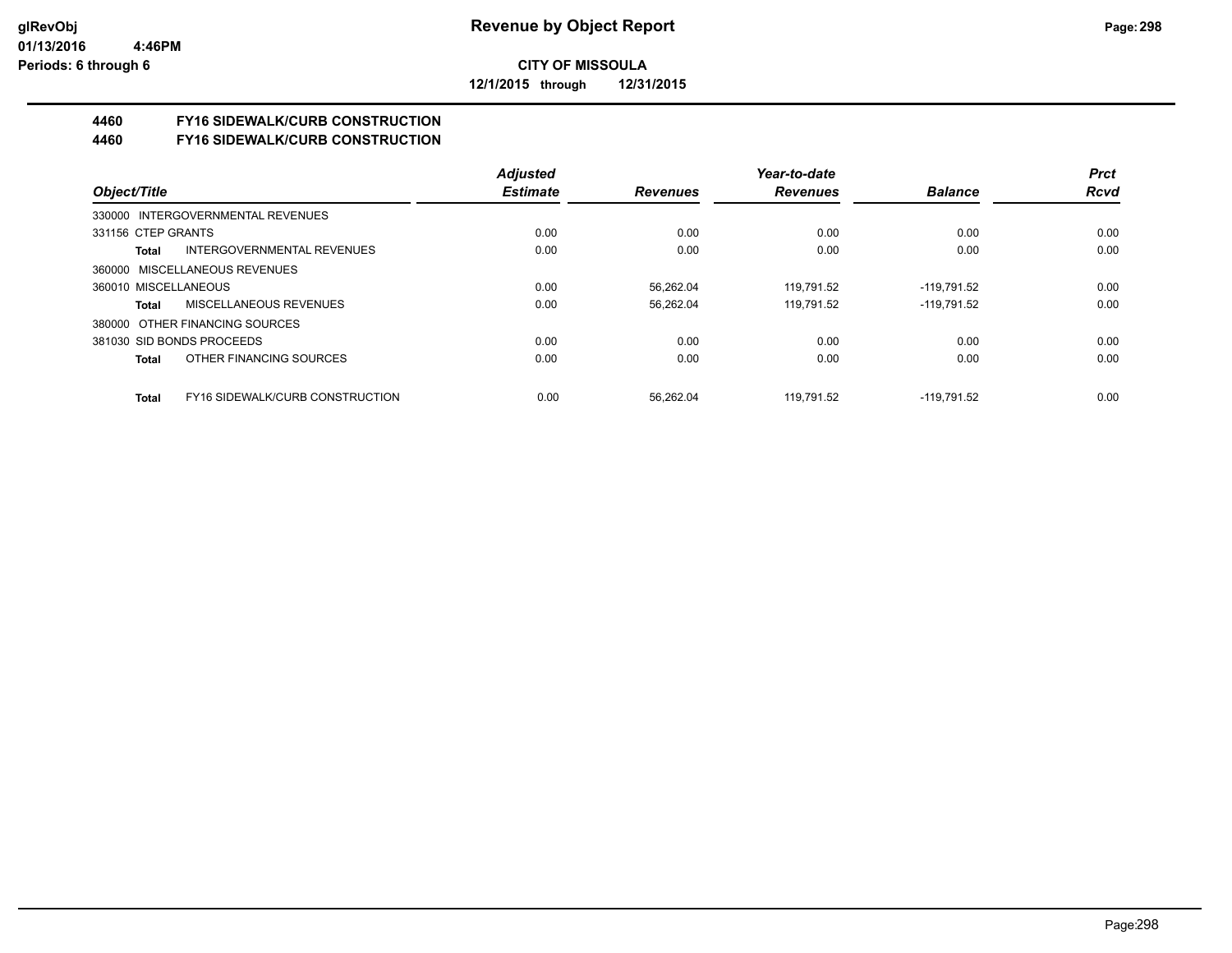**12/1/2015 through 12/31/2015**

# **4460 FY16 SIDEWALK/CURB CONSTRUCTION**

| Object/Title                                    | <b>Adjusted</b><br><b>Estimate</b> | <b>Revenues</b> | Year-to-date<br><b>Revenues</b> | <b>Balance</b> | <b>Prct</b><br><b>Rcvd</b> |
|-------------------------------------------------|------------------------------------|-----------------|---------------------------------|----------------|----------------------------|
| 330000 INTERGOVERNMENTAL REVENUES               |                                    |                 |                                 |                |                            |
| 331156 CTEP GRANTS                              | 0.00                               | 0.00            | 0.00                            | 0.00           | 0.00                       |
| INTERGOVERNMENTAL REVENUES<br>Total             | 0.00                               | 0.00            | 0.00                            | 0.00           | 0.00                       |
| 360000 MISCELLANEOUS REVENUES                   |                                    |                 |                                 |                |                            |
| 360010 MISCELLANEOUS                            | 0.00                               | 56,262.04       | 119,791.52                      | $-119,791.52$  | 0.00                       |
| MISCELLANEOUS REVENUES<br><b>Total</b>          | 0.00                               | 56,262.04       | 119,791.52                      | $-119,791.52$  | 0.00                       |
| 380000 OTHER FINANCING SOURCES                  |                                    |                 |                                 |                |                            |
| 381030 SID BONDS PROCEEDS                       | 0.00                               | 0.00            | 0.00                            | 0.00           | 0.00                       |
| OTHER FINANCING SOURCES<br><b>Total</b>         | 0.00                               | 0.00            | 0.00                            | 0.00           | 0.00                       |
| FY16 SIDEWALK/CURB CONSTRUCTION<br><b>Total</b> | 0.00                               | 56.262.04       | 119.791.52                      | $-119.791.52$  | 0.00                       |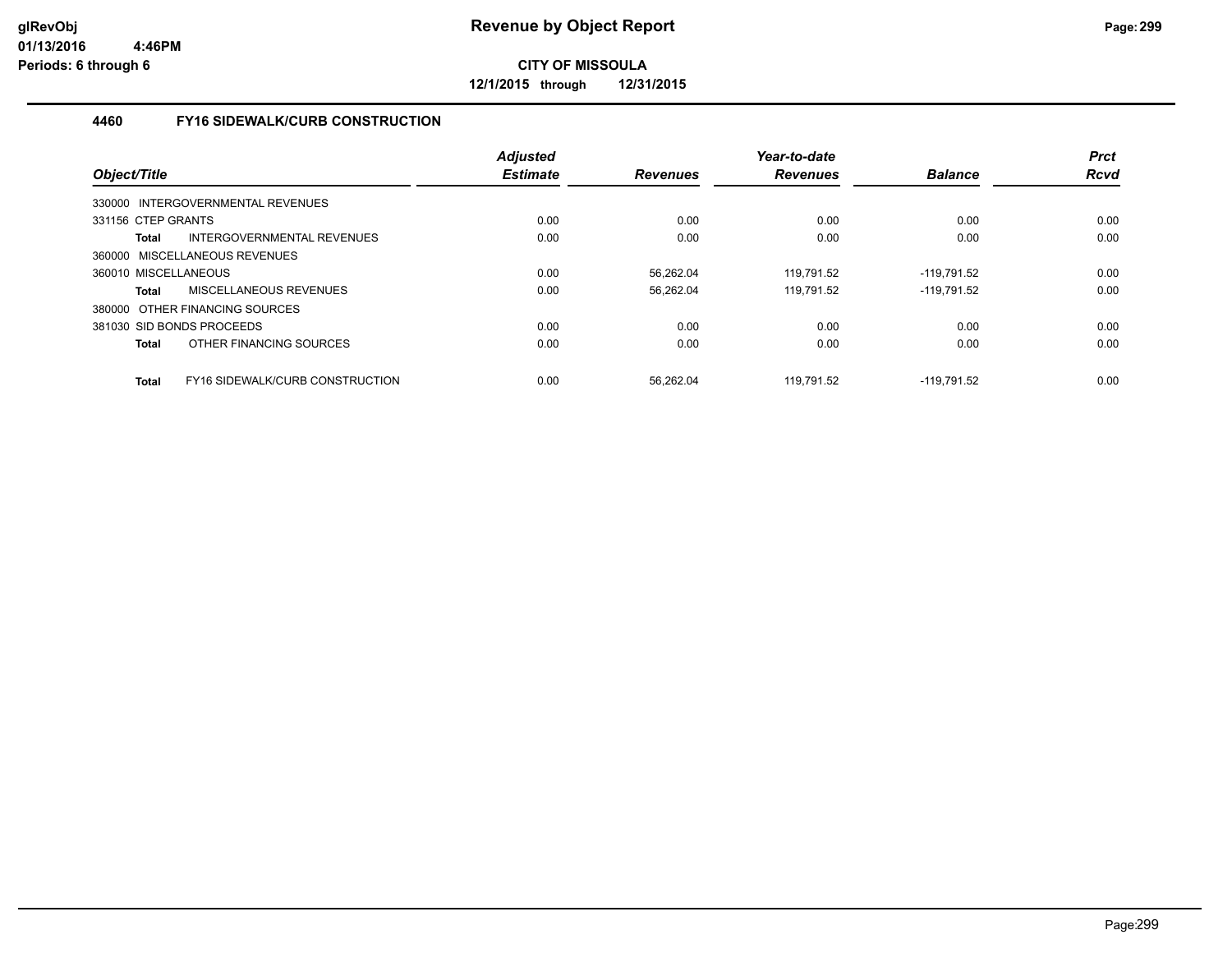**12/1/2015 through 12/31/2015**

# **4461 FY17 SIDEWALK/CURB CONSTRUCTION**

**4461 FY17 SIDEWALK/CURB CONSTRUCTION**

|                                                 | <b>Adjusted</b> |                 | Year-to-date    |                | <b>Prct</b> |
|-------------------------------------------------|-----------------|-----------------|-----------------|----------------|-------------|
| Object/Title                                    | <b>Estimate</b> | <b>Revenues</b> | <b>Revenues</b> | <b>Balance</b> | <b>Rcvd</b> |
| 330000 INTERGOVERNMENTAL REVENUES               |                 |                 |                 |                |             |
| 331156 CTEP GRANTS                              | 0.00            | 0.00            | 0.00            | 0.00           | 0.00        |
| INTERGOVERNMENTAL REVENUES<br>Total             | 0.00            | 0.00            | 0.00            | 0.00           | 0.00        |
| 360000 MISCELLANEOUS REVENUES                   |                 |                 |                 |                |             |
| 360010 MISCELLANEOUS                            | 0.00            | 0.00            | 0.00            | 0.00           | 0.00        |
| MISCELLANEOUS REVENUES<br>Total                 | 0.00            | 0.00            | 0.00            | 0.00           | 0.00        |
| 380000 OTHER FINANCING SOURCES                  |                 |                 |                 |                |             |
| 381030 SID BONDS PROCEEDS                       | 0.00            | 0.00            | 0.00            | 0.00           | 0.00        |
| OTHER FINANCING SOURCES<br>Total                | 0.00            | 0.00            | 0.00            | 0.00           | 0.00        |
|                                                 |                 |                 |                 |                |             |
| <b>FY17 SIDEWALK/CURB CONSTRUCTION</b><br>Total | 0.00            | 0.00            | 0.00            | 0.00           | 0.00        |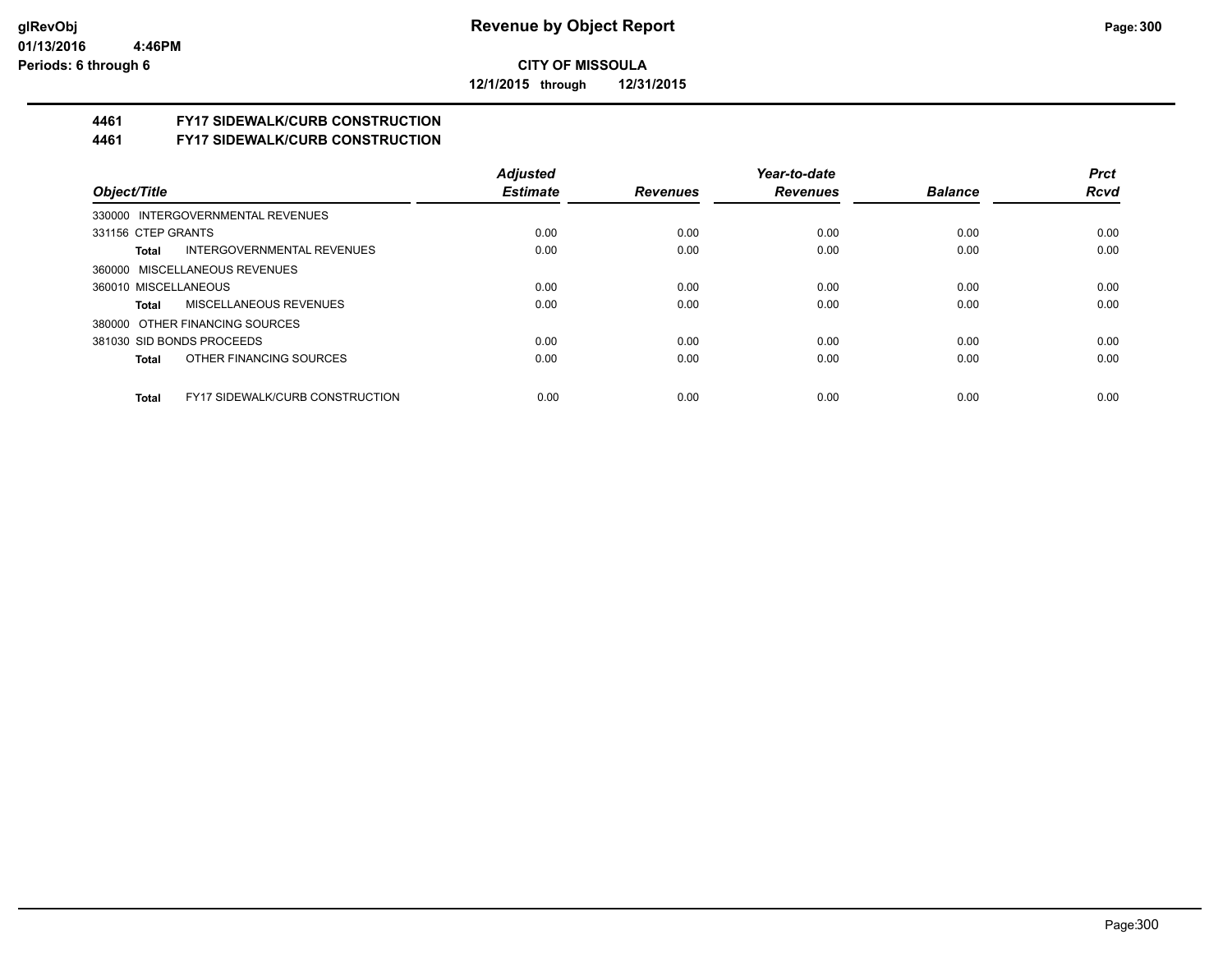**12/1/2015 through 12/31/2015**

# **4461 FY17 SIDEWALK/CURB CONSTRUCTION**

| Object/Title                                           | <b>Adjusted</b><br><b>Estimate</b> | <b>Revenues</b> | Year-to-date<br><b>Revenues</b> | <b>Balance</b> | <b>Prct</b><br><b>Rcvd</b> |
|--------------------------------------------------------|------------------------------------|-----------------|---------------------------------|----------------|----------------------------|
| 330000 INTERGOVERNMENTAL REVENUES                      |                                    |                 |                                 |                |                            |
| 331156 CTEP GRANTS                                     | 0.00                               | 0.00            | 0.00                            | 0.00           | 0.00                       |
| INTERGOVERNMENTAL REVENUES<br>Total                    | 0.00                               | 0.00            | 0.00                            | 0.00           | 0.00                       |
| 360000 MISCELLANEOUS REVENUES                          |                                    |                 |                                 |                |                            |
| 360010 MISCELLANEOUS                                   | 0.00                               | 0.00            | 0.00                            | 0.00           | 0.00                       |
| MISCELLANEOUS REVENUES<br><b>Total</b>                 | 0.00                               | 0.00            | 0.00                            | 0.00           | 0.00                       |
| 380000 OTHER FINANCING SOURCES                         |                                    |                 |                                 |                |                            |
| 381030 SID BONDS PROCEEDS                              | 0.00                               | 0.00            | 0.00                            | 0.00           | 0.00                       |
| OTHER FINANCING SOURCES<br><b>Total</b>                | 0.00                               | 0.00            | 0.00                            | 0.00           | 0.00                       |
| <b>FY17 SIDEWALK/CURB CONSTRUCTION</b><br><b>Total</b> | 0.00                               | 0.00            | 0.00                            | 0.00           | 0.00                       |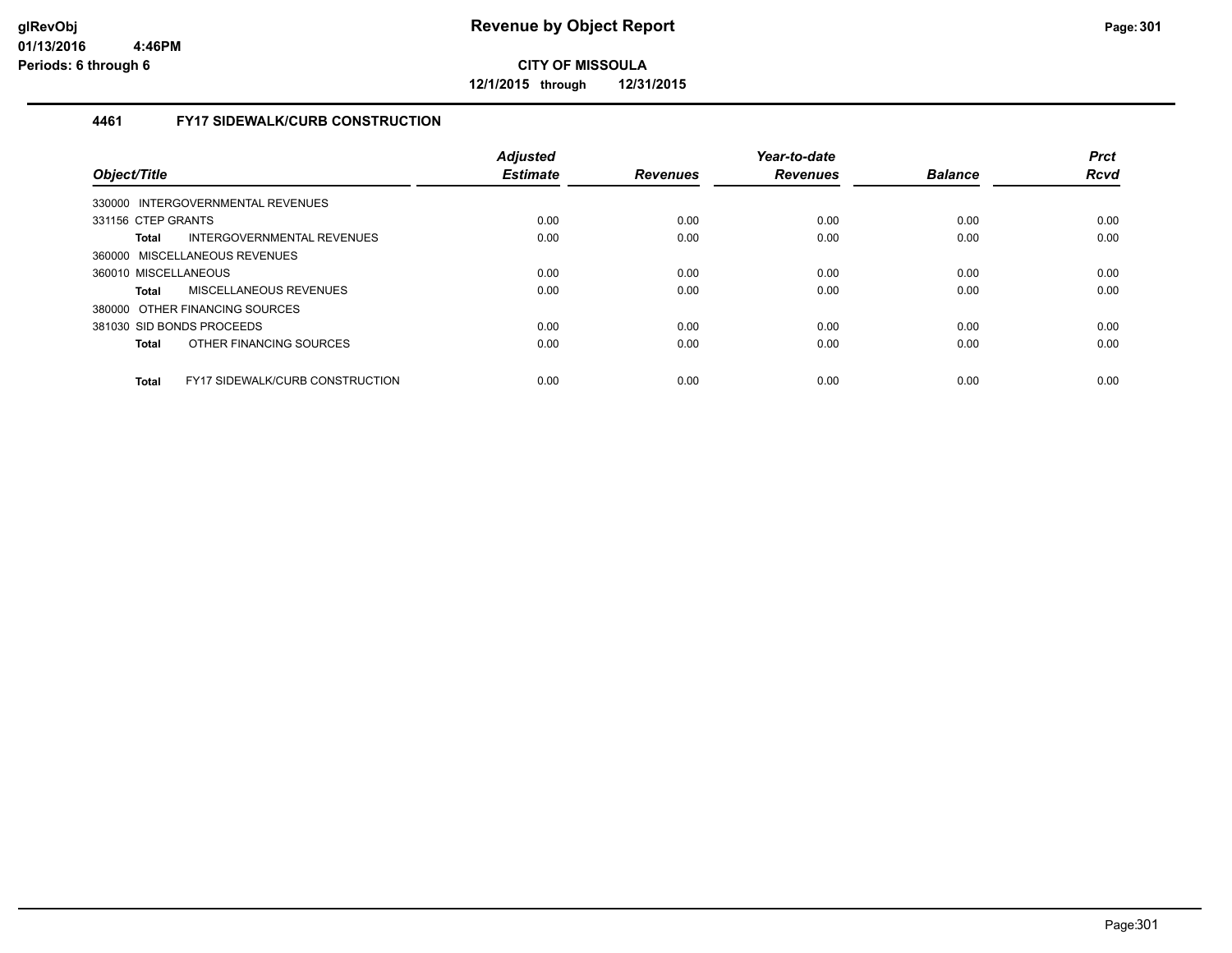**12/1/2015 through 12/31/2015**

#### **4529 SID 529 CHRISTIAN DR TRAFFIC CALMING 4529 SID 529 CHRISTIAN DR TRAFFIC CALMING**

|                      |                                                 | <b>Adjusted</b> |                 | Year-to-date    |                | <b>Prct</b> |
|----------------------|-------------------------------------------------|-----------------|-----------------|-----------------|----------------|-------------|
| Object/Title         |                                                 | <b>Estimate</b> | <b>Revenues</b> | <b>Revenues</b> | <b>Balance</b> | <b>Rcvd</b> |
|                      | 370000 INVESTMENTS & ROYALTY EARNINGS           |                 |                 |                 |                |             |
|                      | 371010 INTEREST ON INVESTMENTS                  | 0.00            | 0.00            | 0.00            | 0.00           | 0.00        |
|                      | 371020 GAIN/LOSS IN MARKET VALUE OF INVESTMENTS | 0.00            | 0.00            | 0.00            | 0.00           | 0.00        |
| Total                | <b>INVESTMENTS &amp; ROYALTY EARNINGS</b>       | 0.00            | 0.00            | 0.00            | 0.00           | 0.00        |
|                      | 380000 OTHER FINANCING SOURCES                  |                 |                 |                 |                |             |
| 381000 LOAN PROCEEDS |                                                 | 0.00            | 0.00            | 0.00            | 0.00           | 0.00        |
| 381002 SRF LOAN      |                                                 | 0.00            | 0.00            | 0.00            | 0.00           | 0.00        |
|                      | 381030 SID BONDS PROCEEDS                       | 0.00            | 0.00            | 0.00            | 0.00           | 0.00        |
| Total                | OTHER FINANCING SOURCES                         | 0.00            | 0.00            | 0.00            | 0.00           | 0.00        |
| <b>Total</b>         | SID 529 CHRISTIAN DR TRAFFIC CALMING            | 0.00            | 0.00            | 0.00            | 0.00           | 0.00        |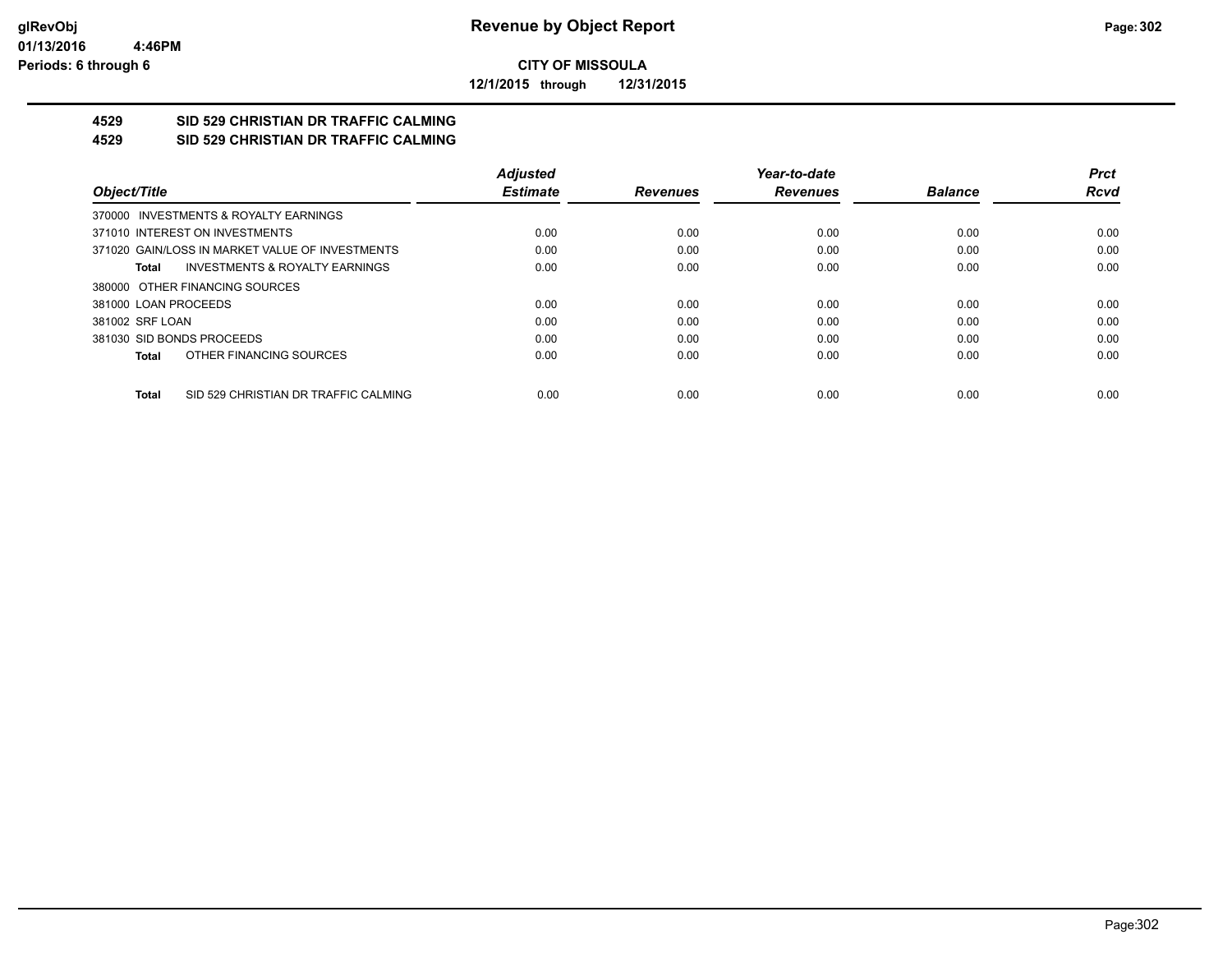**12/1/2015 through 12/31/2015**

### **4529 SID 529 CHRISTIAN DR TRAFFIC CALMING**

| Object/Title         |                                                | <b>Adjusted</b><br><b>Estimate</b> | <b>Revenues</b> | Year-to-date<br><b>Revenues</b> | <b>Balance</b> | <b>Prct</b><br>Rcvd |
|----------------------|------------------------------------------------|------------------------------------|-----------------|---------------------------------|----------------|---------------------|
|                      | 370000 INVESTMENTS & ROYALTY EARNINGS          |                                    |                 |                                 |                |                     |
|                      | 371010 INTEREST ON INVESTMENTS                 | 0.00                               | 0.00            | 0.00                            | 0.00           | 0.00                |
|                      | 371020 GAIN/LOSS IN MARKET VALUE OF INVESTMENT | 0.00                               | 0.00            | 0.00                            | 0.00           | 0.00                |
| Total                | INVESTMENTS & ROYALTY EARNINGS                 | 0.00                               | 0.00            | 0.00                            | 0.00           | 0.00                |
|                      | 380000 OTHER FINANCING SOURCES                 |                                    |                 |                                 |                |                     |
| 381000 LOAN PROCEEDS |                                                | 0.00                               | 0.00            | 0.00                            | 0.00           | 0.00                |
| 381002 SRF LOAN      |                                                | 0.00                               | 0.00            | 0.00                            | 0.00           | 0.00                |
|                      | 381030 SID BONDS PROCEEDS                      | 0.00                               | 0.00            | 0.00                            | 0.00           | 0.00                |
| <b>Total</b>         | OTHER FINANCING SOURCES                        | 0.00                               | 0.00            | 0.00                            | 0.00           | 0.00                |
| <b>Total</b>         | SID 529 CHRISTIAN DR TRAFFIC CALMING           | 0.00                               | 0.00            | 0.00                            | 0.00           | 0.00                |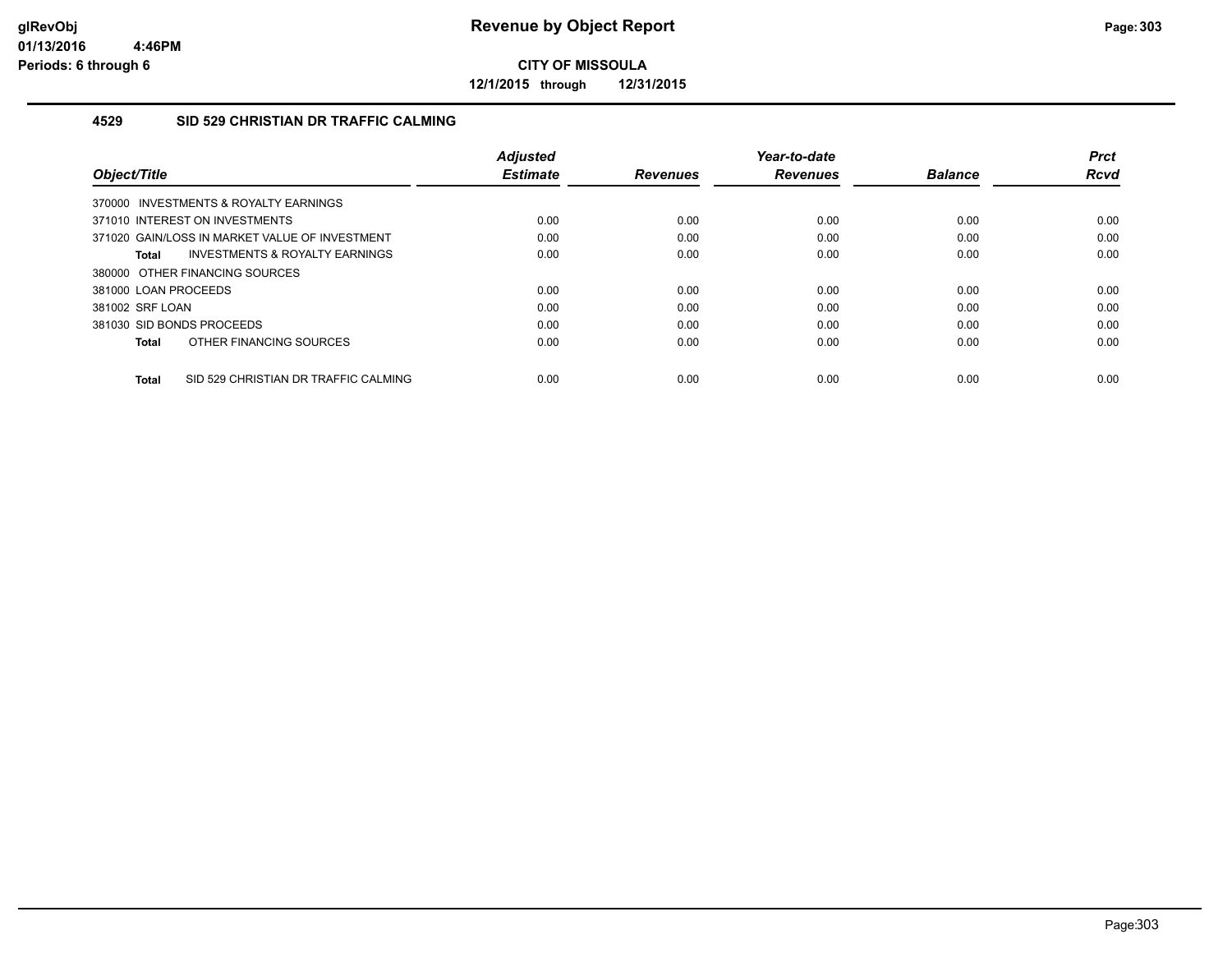**12/1/2015 through 12/31/2015**

# **4530 SID 530 CHRISTIAN DR CALMING**

**4530 SID 530 CHRISTIAN DR CALMING**

|                                                 | <b>Adjusted</b> |                 | Year-to-date    |                | <b>Prct</b> |
|-------------------------------------------------|-----------------|-----------------|-----------------|----------------|-------------|
| Object/Title                                    | <b>Estimate</b> | <b>Revenues</b> | <b>Revenues</b> | <b>Balance</b> | <b>Rcvd</b> |
| 370000 INVESTMENTS & ROYALTY EARNINGS           |                 |                 |                 |                |             |
| 371010 INTEREST ON INVESTMENTS                  | 0.00            | 0.00            | 0.00            | 0.00           | 0.00        |
| 371020 GAIN/LOSS IN MARKET VALUE OF INVESTMENTS | 0.00            | 0.00            | 0.00            | 0.00           | 0.00        |
| INVESTMENTS & ROYALTY EARNINGS<br>Total         | 0.00            | 0.00            | 0.00            | 0.00           | 0.00        |
| 380000 OTHER FINANCING SOURCES                  |                 |                 |                 |                |             |
| 381000 LOAN PROCEEDS                            | 0.00            | 0.00            | 0.00            | 0.00           | 0.00        |
| 381002 SRF LOAN                                 | 0.00            | 0.00            | 0.00            | 0.00           | 0.00        |
| 381030 SID BONDS PROCEEDS                       | 0.00            | 0.00            | 0.00            | 0.00           | 0.00        |
| OTHER FINANCING SOURCES<br>Total                | 0.00            | 0.00            | 0.00            | 0.00           | 0.00        |
|                                                 |                 |                 |                 |                |             |
| SID 530 CHRISTIAN DR CALMING<br>Total           | 0.00            | 0.00            | 0.00            | 0.00           | 0.00        |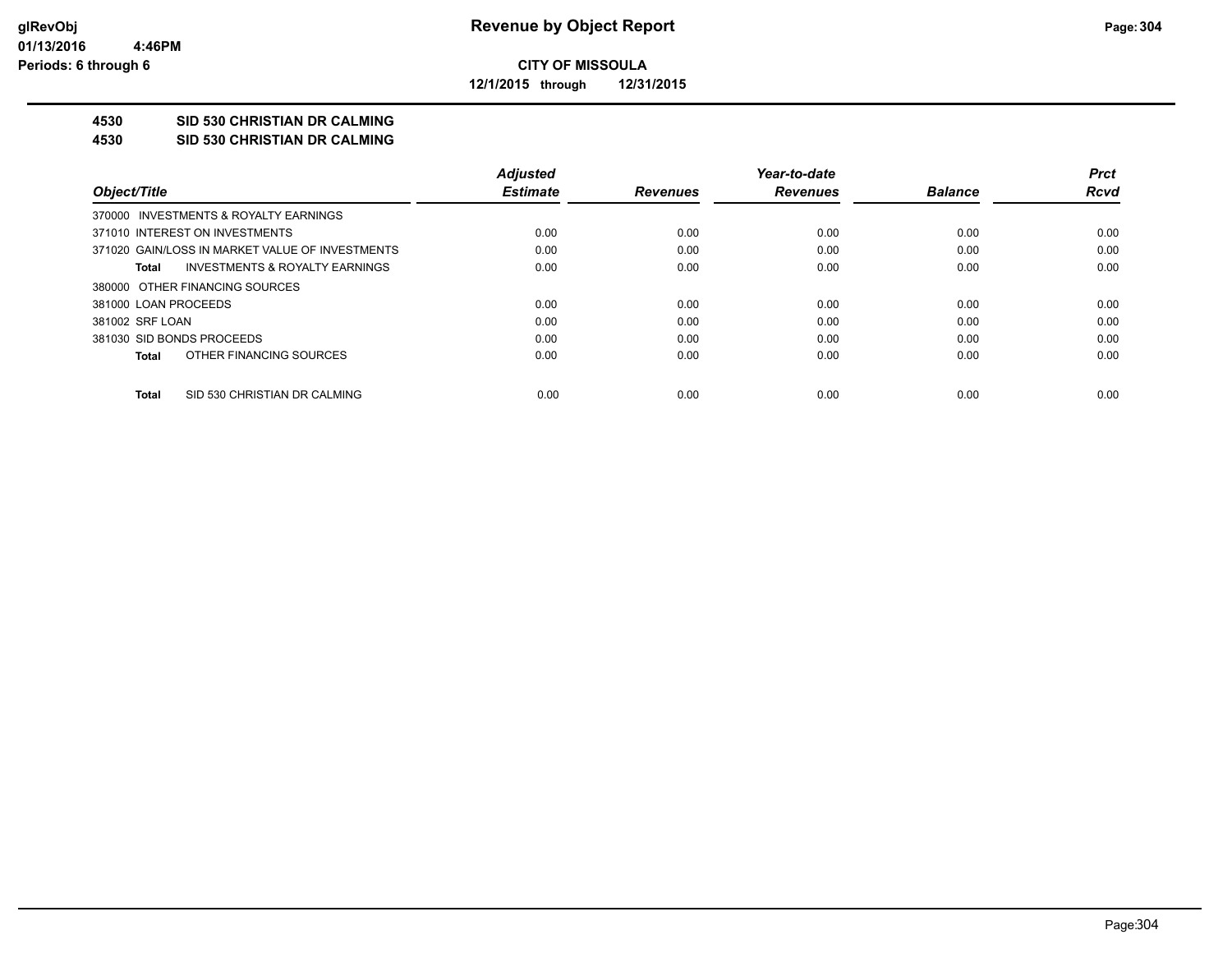**12/1/2015 through 12/31/2015**

## **4530 SID 530 CHRISTIAN DR CALMING**

| Object/Title                                       | <b>Adjusted</b><br><b>Estimate</b> | <b>Revenues</b> | Year-to-date<br><b>Revenues</b> | <b>Balance</b> | <b>Prct</b><br>Rcvd |
|----------------------------------------------------|------------------------------------|-----------------|---------------------------------|----------------|---------------------|
| 370000 INVESTMENTS & ROYALTY EARNINGS              |                                    |                 |                                 |                |                     |
| 371010 INTEREST ON INVESTMENTS                     | 0.00                               | 0.00            | 0.00                            | 0.00           | 0.00                |
| 371020 GAIN/LOSS IN MARKET VALUE OF INVESTMENT     | 0.00                               | 0.00            | 0.00                            | 0.00           | 0.00                |
| <b>INVESTMENTS &amp; ROYALTY EARNINGS</b><br>Total | 0.00                               | 0.00            | 0.00                            | 0.00           | 0.00                |
| 380000 OTHER FINANCING SOURCES                     |                                    |                 |                                 |                |                     |
| 381000 LOAN PROCEEDS                               | 0.00                               | 0.00            | 0.00                            | 0.00           | 0.00                |
| 381002 SRF LOAN                                    | 0.00                               | 0.00            | 0.00                            | 0.00           | 0.00                |
| 381030 SID BONDS PROCEEDS                          | 0.00                               | 0.00            | 0.00                            | 0.00           | 0.00                |
| OTHER FINANCING SOURCES<br><b>Total</b>            | 0.00                               | 0.00            | 0.00                            | 0.00           | 0.00                |
| SID 530 CHRISTIAN DR CALMING<br>Total              | 0.00                               | 0.00            | 0.00                            | 0.00           | 0.00                |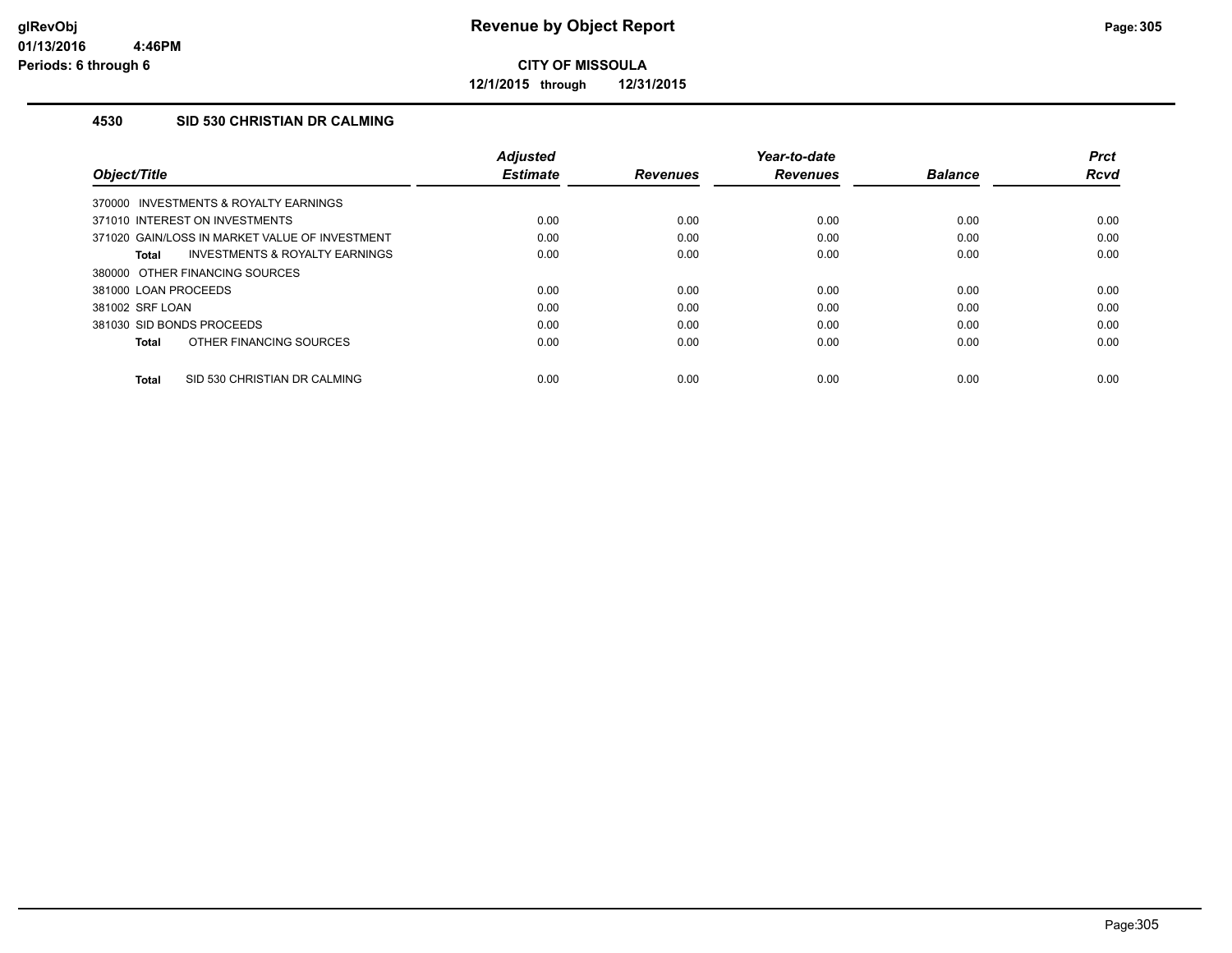**12/1/2015 through 12/31/2015**

## **4531 SID 531 TRAFFIC CALMING**

**4531 SID 531 TRAFFIC CALMING**

|                                                 | <b>Adjusted</b> |                 | Year-to-date    |                | <b>Prct</b> |
|-------------------------------------------------|-----------------|-----------------|-----------------|----------------|-------------|
| Object/Title                                    | <b>Estimate</b> | <b>Revenues</b> | <b>Revenues</b> | <b>Balance</b> | <b>Rcvd</b> |
| 370000 INVESTMENTS & ROYALTY EARNINGS           |                 |                 |                 |                |             |
| 371010 INTEREST ON INVESTMENTS                  | 0.00            | 0.00            | 0.00            | 0.00           | 0.00        |
| 371020 GAIN/LOSS IN MARKET VALUE OF INVESTMENTS | 0.00            | 0.00            | 0.00            | 0.00           | 0.00        |
| INVESTMENTS & ROYALTY EARNINGS<br>Total         | 0.00            | 0.00            | 0.00            | 0.00           | 0.00        |
| 380000 OTHER FINANCING SOURCES                  |                 |                 |                 |                |             |
| 383000 OPERATING TRANSFERS                      | 0.00            | 0.00            | 0.00            | 0.00           | 0.00        |
| OTHER FINANCING SOURCES<br>Total                | 0.00            | 0.00            | 0.00            | 0.00           | 0.00        |
|                                                 |                 |                 |                 |                |             |
| Total<br>SID 531 TRAFFIC CALMING                | 0.00            | 0.00            | 0.00            | 0.00           | 0.00        |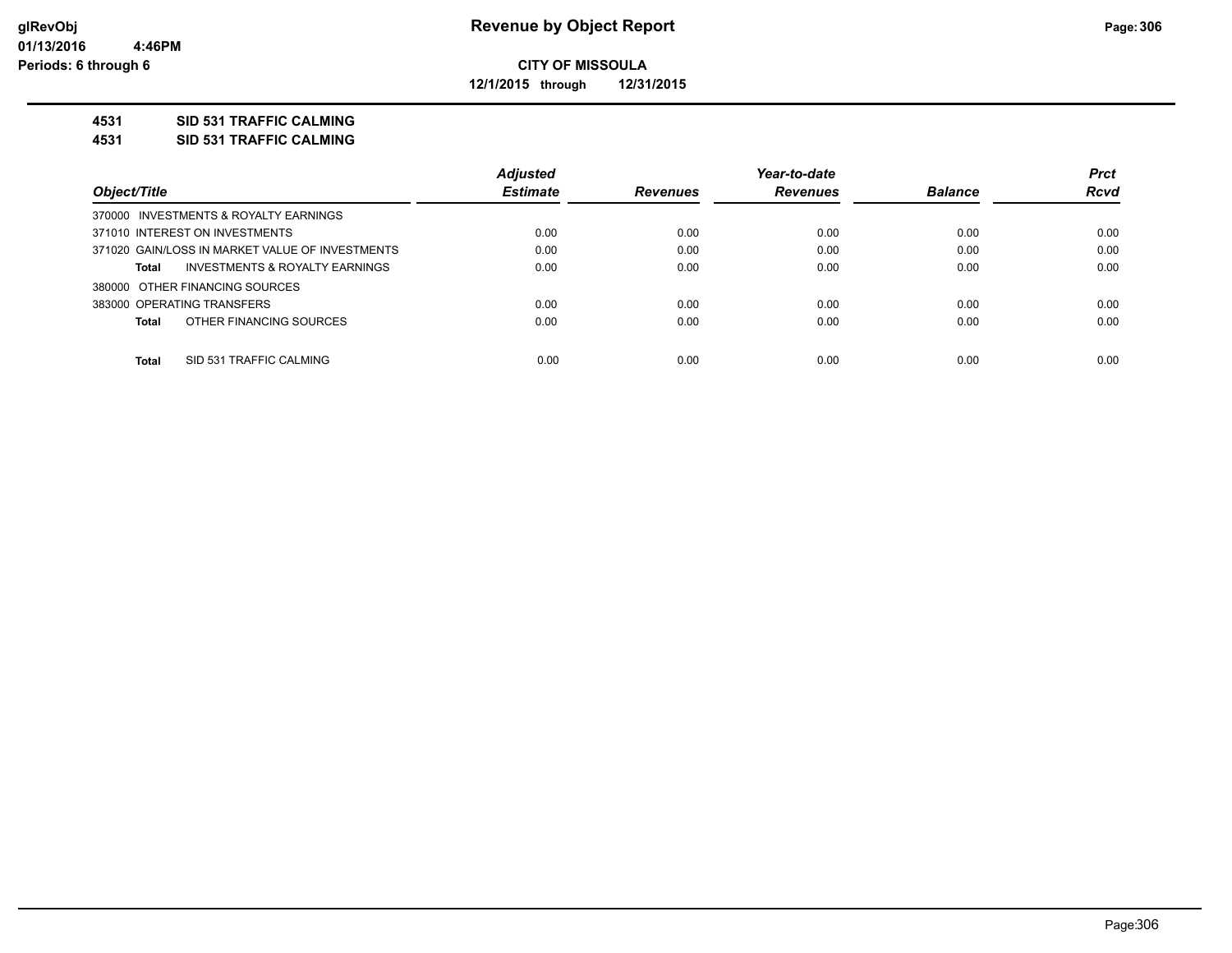**12/1/2015 through 12/31/2015**

### **4531 SID 531 TRAFFIC CALMING**

|                                                    | <b>Adjusted</b> |                 | Year-to-date    |                | <b>Prct</b> |
|----------------------------------------------------|-----------------|-----------------|-----------------|----------------|-------------|
| Object/Title                                       | <b>Estimate</b> | <b>Revenues</b> | <b>Revenues</b> | <b>Balance</b> | <b>Rcvd</b> |
| INVESTMENTS & ROYALTY EARNINGS<br>370000           |                 |                 |                 |                |             |
| 371010 INTEREST ON INVESTMENTS                     | 0.00            | 0.00            | 0.00            | 0.00           | 0.00        |
| 371020 GAIN/LOSS IN MARKET VALUE OF INVESTMENT     | 0.00            | 0.00            | 0.00            | 0.00           | 0.00        |
| <b>INVESTMENTS &amp; ROYALTY EARNINGS</b><br>Total | 0.00            | 0.00            | 0.00            | 0.00           | 0.00        |
| 380000 OTHER FINANCING SOURCES                     |                 |                 |                 |                |             |
| 383000 OPERATING TRANSFERS                         | 0.00            | 0.00            | 0.00            | 0.00           | 0.00        |
| OTHER FINANCING SOURCES<br>Total                   | 0.00            | 0.00            | 0.00            | 0.00           | 0.00        |
|                                                    |                 |                 |                 |                |             |
| Total<br>SID 531 TRAFFIC CALMING                   | 0.00            | 0.00            | 0.00            | 0.00           | 0.00        |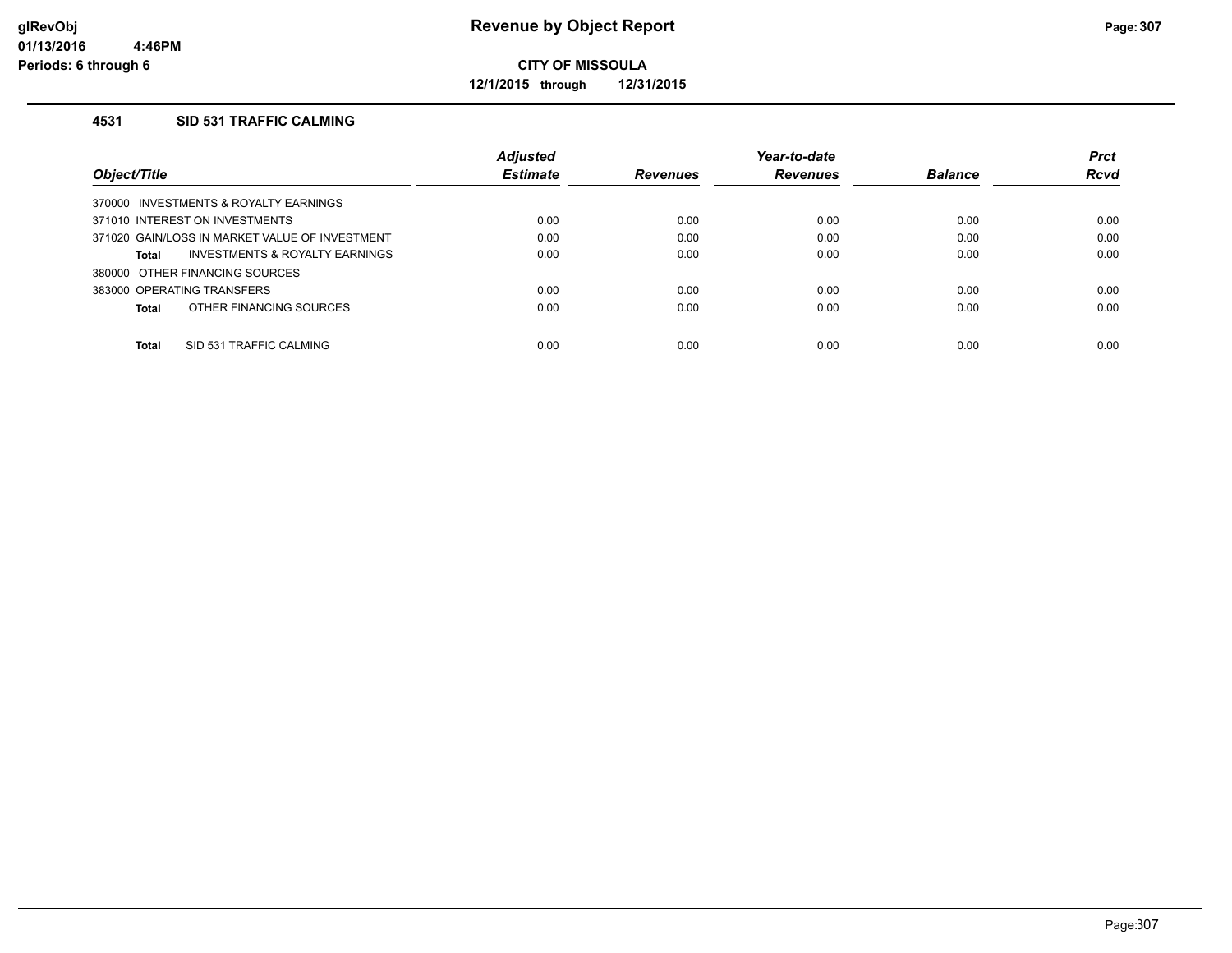**12/1/2015 through 12/31/2015**

### **4532 MALONEY RANCH SID**

**4532 MALONEY RANCH SID**

|                                                 | <b>Adjusted</b> |                 | Year-to-date    |                | <b>Prct</b> |
|-------------------------------------------------|-----------------|-----------------|-----------------|----------------|-------------|
| Object/Title                                    | <b>Estimate</b> | <b>Revenues</b> | <b>Revenues</b> | <b>Balance</b> | <b>Rcvd</b> |
| 370000 INVESTMENTS & ROYALTY EARNINGS           |                 |                 |                 |                |             |
| 371010 INTEREST ON INVESTMENTS                  | 0.00            | 0.00            | 0.00            | 0.00           | 0.00        |
| 371020 GAIN/LOSS IN MARKET VALUE OF INVESTMENTS | 0.00            | 0.00            | 0.00            | 0.00           | 0.00        |
| INVESTMENTS & ROYALTY EARNINGS<br>Total         | 0.00            | 0.00            | 0.00            | 0.00           | 0.00        |
| 380000 OTHER FINANCING SOURCES                  |                 |                 |                 |                |             |
| 381030 SID BONDS PROCEEDS                       | 0.00            | 0.00            | 0.00            | 0.00           | 0.00        |
| OTHER FINANCING SOURCES<br><b>Total</b>         | 0.00            | 0.00            | 0.00            | 0.00           | 0.00        |
| <b>Total</b><br><b>MALONEY RANCH SID</b>        | 0.00            | 0.00            | 0.00            | 0.00           | 0.00        |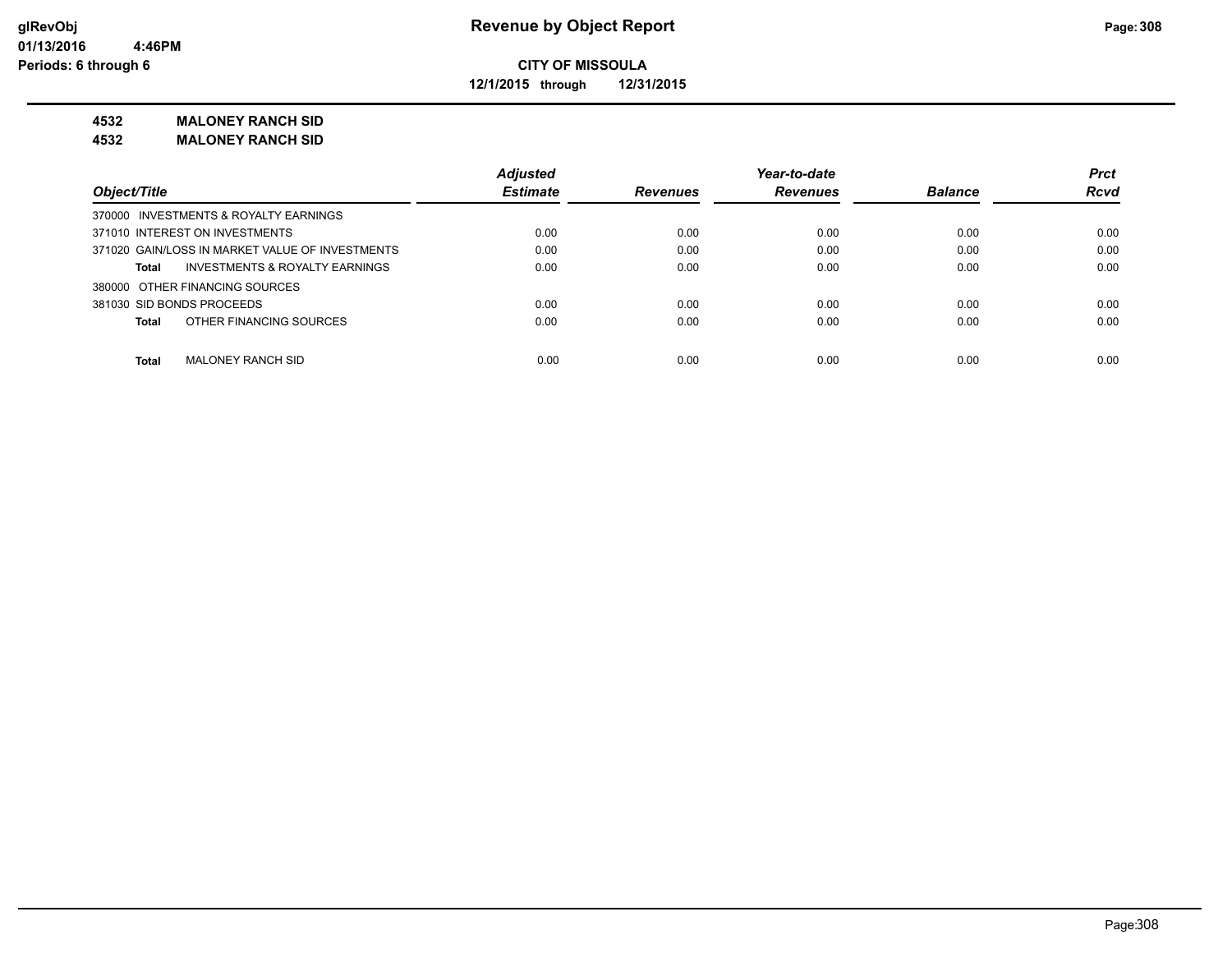**12/1/2015 through 12/31/2015**

#### **4532 MALONEY RANCH SID**

|                                                           | <b>Adiusted</b> |                 | Year-to-date    |                | <b>Prct</b> |
|-----------------------------------------------------------|-----------------|-----------------|-----------------|----------------|-------------|
| Object/Title                                              | <b>Estimate</b> | <b>Revenues</b> | <b>Revenues</b> | <b>Balance</b> | <b>Rcvd</b> |
| 370000 INVESTMENTS & ROYALTY EARNINGS                     |                 |                 |                 |                |             |
| 371010 INTEREST ON INVESTMENTS                            | 0.00            | 0.00            | 0.00            | 0.00           | 0.00        |
| 371020 GAIN/LOSS IN MARKET VALUE OF INVESTMENT            | 0.00            | 0.00            | 0.00            | 0.00           | 0.00        |
| <b>INVESTMENTS &amp; ROYALTY EARNINGS</b><br><b>Total</b> | 0.00            | 0.00            | 0.00            | 0.00           | 0.00        |
| 380000 OTHER FINANCING SOURCES                            |                 |                 |                 |                |             |
| 381030 SID BONDS PROCEEDS                                 | 0.00            | 0.00            | 0.00            | 0.00           | 0.00        |
| OTHER FINANCING SOURCES<br><b>Total</b>                   | 0.00            | 0.00            | 0.00            | 0.00           | 0.00        |
|                                                           |                 |                 |                 |                |             |
| <b>Total</b><br><b>MALONEY RANCH SID</b>                  | 0.00            | 0.00            | 0.00            | 0.00           | 0.00        |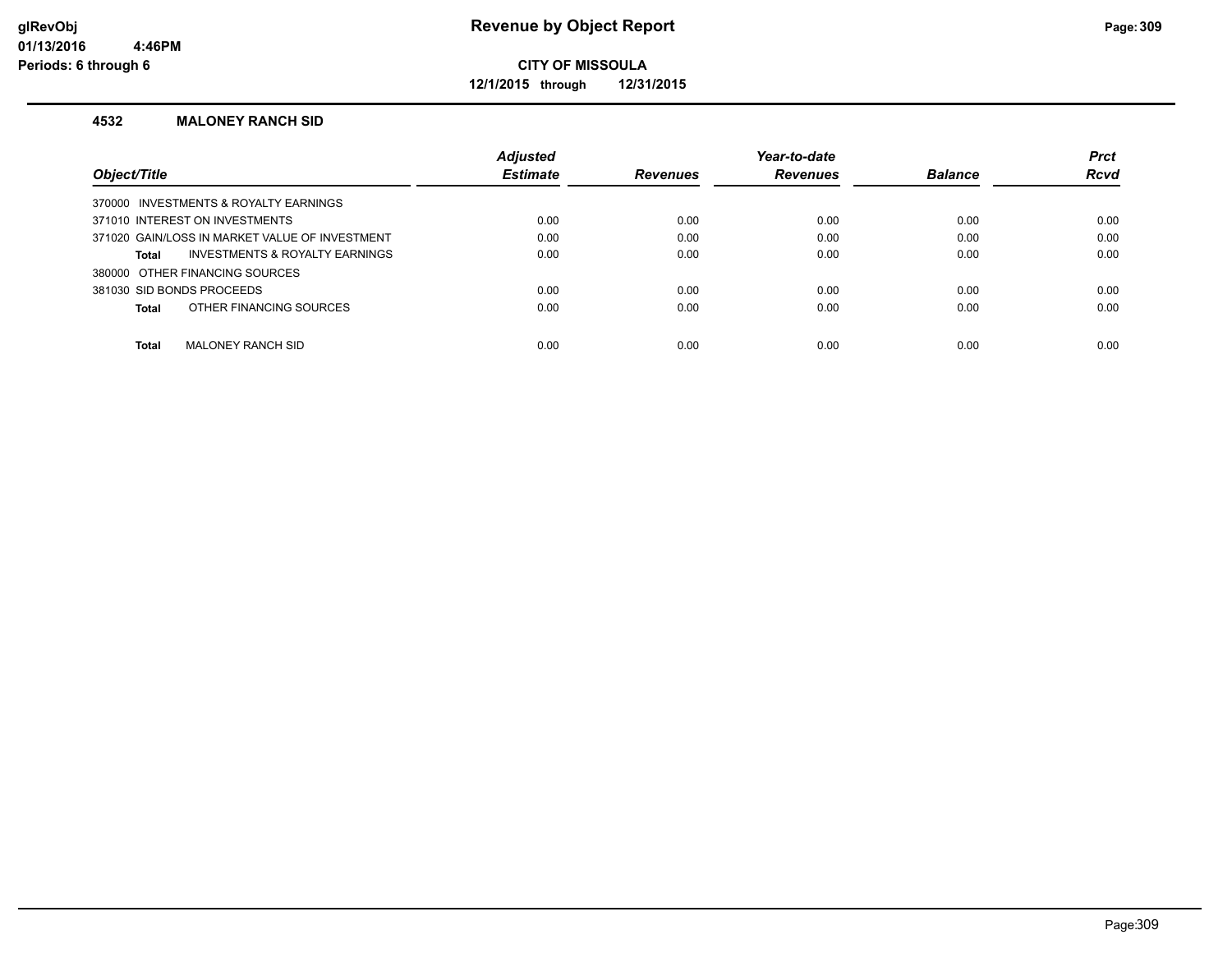**12/1/2015 through 12/31/2015**

# **4533 RATTLESNAKE SEWER SID**

#### **4533 RATTLESNAKE SEWER SID**

| Object/Title                                       | <b>Adjusted</b><br><b>Estimate</b> | <b>Revenues</b> | Year-to-date<br><b>Revenues</b> | <b>Balance</b> | <b>Prct</b><br><b>Rcvd</b> |
|----------------------------------------------------|------------------------------------|-----------------|---------------------------------|----------------|----------------------------|
|                                                    |                                    |                 |                                 |                |                            |
| 330000 INTERGOVERNMENTAL REVENUES                  |                                    |                 |                                 |                |                            |
| 334121 DNRC GRANT                                  | 0.00                               | 0.00            | 0.00                            | 0.00           | 0.00                       |
| INTERGOVERNMENTAL REVENUES<br>Total                | 0.00                               | 0.00            | 0.00                            | 0.00           | 0.00                       |
| 370000 INVESTMENTS & ROYALTY EARNINGS              |                                    |                 |                                 |                |                            |
| 371010 INTEREST ON INVESTMENTS                     | 0.00                               | 0.00            | 0.00                            | 0.00           | 0.00                       |
| 371020 GAIN/LOSS IN MARKET VALUE OF INVESTMENTS    | 0.00                               | 0.00            | 0.00                            | 0.00           | 0.00                       |
| <b>INVESTMENTS &amp; ROYALTY EARNINGS</b><br>Total | 0.00                               | 0.00            | 0.00                            | 0.00           | 0.00                       |
| 380000 OTHER FINANCING SOURCES                     |                                    |                 |                                 |                |                            |
| 381002 SRF LOAN                                    | 0.00                               | 0.00            | 0.00                            | 0.00           | 0.00                       |
| OTHER FINANCING SOURCES<br>Total                   | 0.00                               | 0.00            | 0.00                            | 0.00           | 0.00                       |
| RATTLESNAKE SEWER SID<br><b>Total</b>              | 0.00                               | 0.00            | 0.00                            | 0.00           | 0.00                       |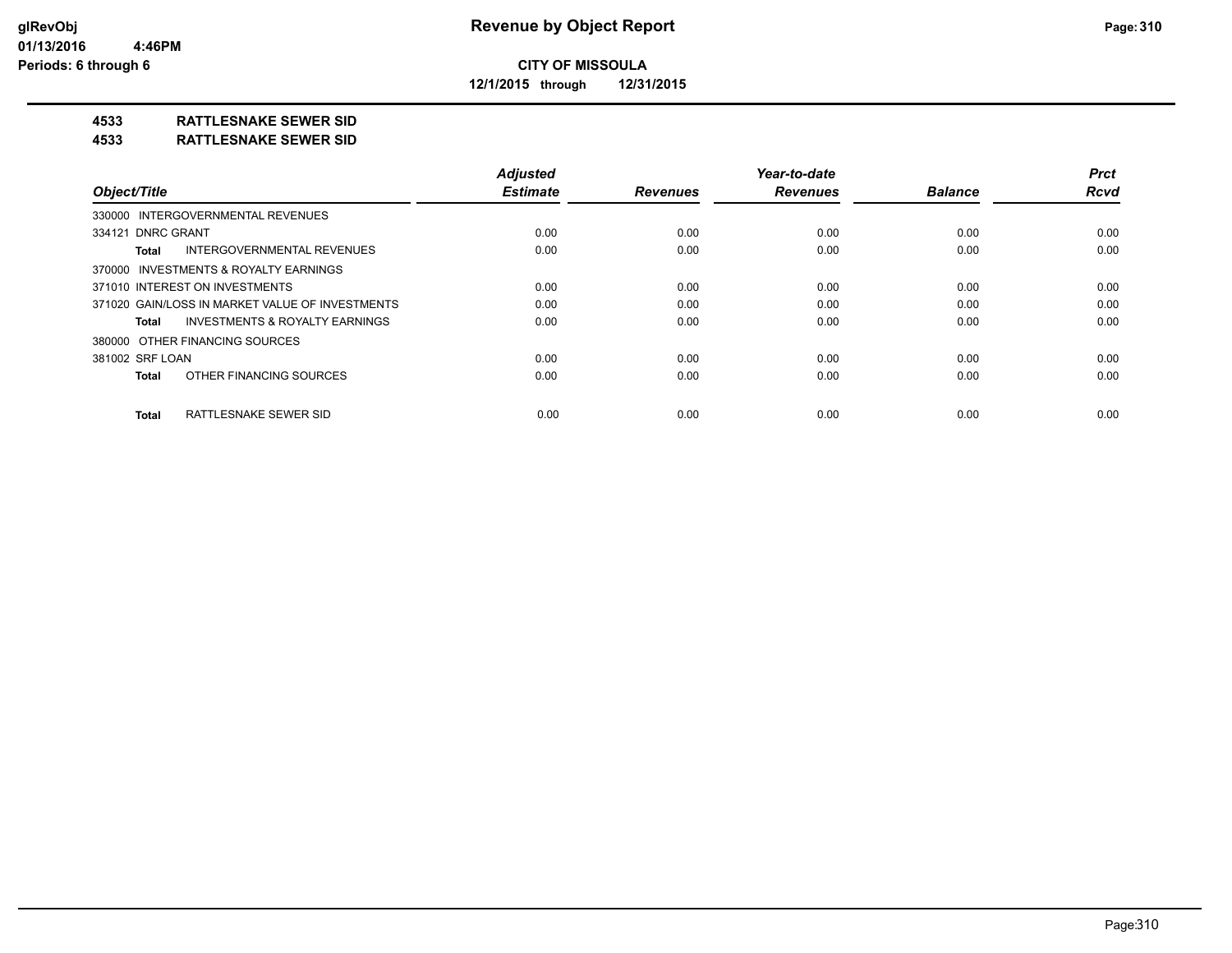**12/1/2015 through 12/31/2015**

### **4533 RATTLESNAKE SEWER SID**

| Object/Title                                              | <b>Adjusted</b><br><b>Estimate</b> | <b>Revenues</b> | Year-to-date<br><b>Revenues</b> | <b>Balance</b> | <b>Prct</b><br><b>Rcvd</b> |
|-----------------------------------------------------------|------------------------------------|-----------------|---------------------------------|----------------|----------------------------|
|                                                           |                                    |                 |                                 |                |                            |
| 330000 INTERGOVERNMENTAL REVENUES                         |                                    |                 |                                 |                |                            |
| 334121 DNRC GRANT                                         | 0.00                               | 0.00            | 0.00                            | 0.00           | 0.00                       |
| INTERGOVERNMENTAL REVENUES<br><b>Total</b>                | 0.00                               | 0.00            | 0.00                            | 0.00           | 0.00                       |
| 370000 INVESTMENTS & ROYALTY EARNINGS                     |                                    |                 |                                 |                |                            |
| 371010 INTEREST ON INVESTMENTS                            | 0.00                               | 0.00            | 0.00                            | 0.00           | 0.00                       |
| 371020 GAIN/LOSS IN MARKET VALUE OF INVESTMENT            | 0.00                               | 0.00            | 0.00                            | 0.00           | 0.00                       |
| <b>INVESTMENTS &amp; ROYALTY EARNINGS</b><br><b>Total</b> | 0.00                               | 0.00            | 0.00                            | 0.00           | 0.00                       |
| 380000 OTHER FINANCING SOURCES                            |                                    |                 |                                 |                |                            |
| 381002 SRF LOAN                                           | 0.00                               | 0.00            | 0.00                            | 0.00           | 0.00                       |
| OTHER FINANCING SOURCES<br><b>Total</b>                   | 0.00                               | 0.00            | 0.00                            | 0.00           | 0.00                       |
| RATTLESNAKE SEWER SID<br><b>Total</b>                     | 0.00                               | 0.00            | 0.00                            | 0.00           | 0.00                       |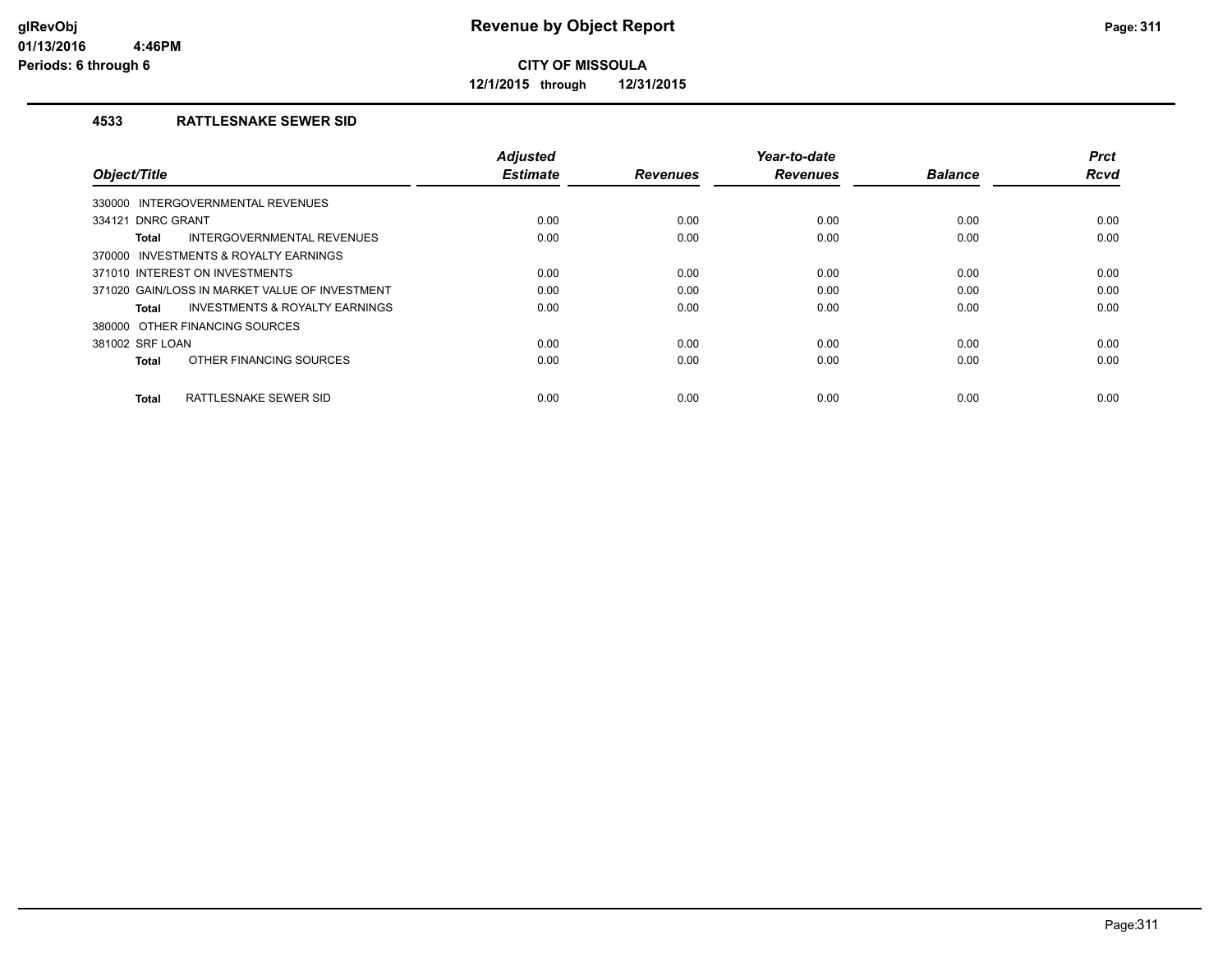**12/1/2015 through 12/31/2015**

# **4534 SID 534 LINCOLNWOOD**

#### **4534 SID 534 LINCOLNWOOD**

|                                                    | <b>Adjusted</b> |                 | Year-to-date    |                | <b>Prct</b> |
|----------------------------------------------------|-----------------|-----------------|-----------------|----------------|-------------|
| Object/Title                                       | <b>Estimate</b> | <b>Revenues</b> | <b>Revenues</b> | <b>Balance</b> | <b>Rcvd</b> |
| 330000 INTERGOVERNMENTAL REVENUES                  |                 |                 |                 |                |             |
| 334121 DNRC GRANT                                  | 0.00            | 0.00            | 0.00            | 0.00           | 0.00        |
| INTERGOVERNMENTAL REVENUES<br>Total                | 0.00            | 0.00            | 0.00            | 0.00           | 0.00        |
| 370000 INVESTMENTS & ROYALTY EARNINGS              |                 |                 |                 |                |             |
| 371010 INTEREST ON INVESTMENTS                     | 0.00            | 0.00            | 0.00            | 0.00           | 0.00        |
| 371020 GAIN/LOSS IN MARKET VALUE OF INVESTMENTS    | 0.00            | 0.00            | 0.00            | 0.00           | 0.00        |
| <b>INVESTMENTS &amp; ROYALTY EARNINGS</b><br>Total | 0.00            | 0.00            | 0.00            | 0.00           | 0.00        |
| 380000 OTHER FINANCING SOURCES                     |                 |                 |                 |                |             |
| 381002 SRF LOAN                                    | 0.00            | 0.00            | 0.00            | 0.00           | 0.00        |
| OTHER FINANCING SOURCES<br>Total                   | 0.00            | 0.00            | 0.00            | 0.00           | 0.00        |
|                                                    |                 |                 |                 |                |             |
| SID 534 LINCOLNWOOD<br>Total                       | 0.00            | 0.00            | 0.00            | 0.00           | 0.00        |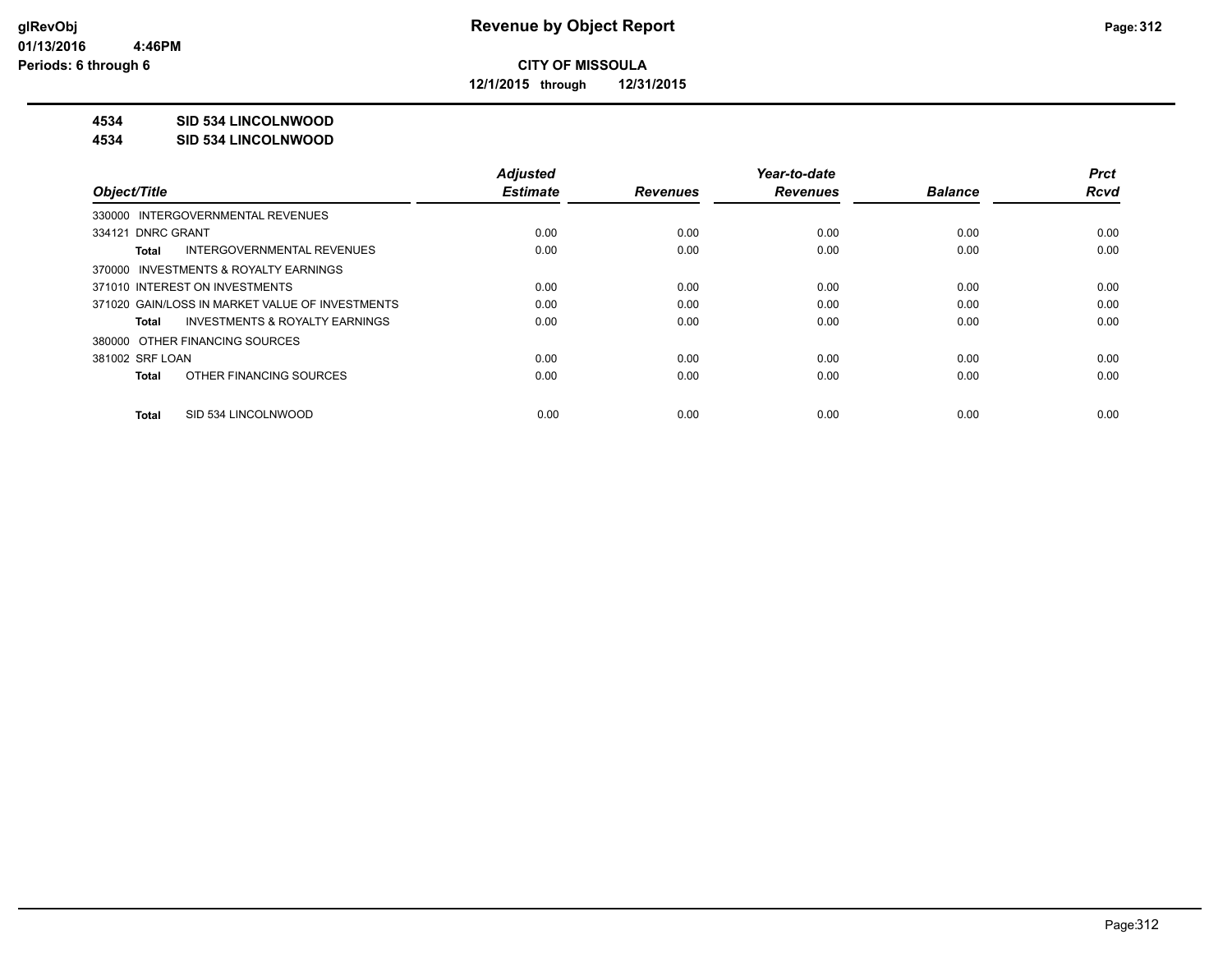**12/1/2015 through 12/31/2015**

### **4534 SID 534 LINCOLNWOOD**

|                                                    | <b>Adjusted</b> |                 | Year-to-date    |                | <b>Prct</b> |
|----------------------------------------------------|-----------------|-----------------|-----------------|----------------|-------------|
| Object/Title                                       | <b>Estimate</b> | <b>Revenues</b> | <b>Revenues</b> | <b>Balance</b> | <b>Rcvd</b> |
| 330000 INTERGOVERNMENTAL REVENUES                  |                 |                 |                 |                |             |
| 334121 DNRC GRANT                                  | 0.00            | 0.00            | 0.00            | 0.00           | 0.00        |
| INTERGOVERNMENTAL REVENUES<br>Total                | 0.00            | 0.00            | 0.00            | 0.00           | 0.00        |
| 370000 INVESTMENTS & ROYALTY EARNINGS              |                 |                 |                 |                |             |
| 371010 INTEREST ON INVESTMENTS                     | 0.00            | 0.00            | 0.00            | 0.00           | 0.00        |
| 371020 GAIN/LOSS IN MARKET VALUE OF INVESTMENT     | 0.00            | 0.00            | 0.00            | 0.00           | 0.00        |
| <b>INVESTMENTS &amp; ROYALTY EARNINGS</b><br>Total | 0.00            | 0.00            | 0.00            | 0.00           | 0.00        |
| 380000 OTHER FINANCING SOURCES                     |                 |                 |                 |                |             |
| 381002 SRF LOAN                                    | 0.00            | 0.00            | 0.00            | 0.00           | 0.00        |
| OTHER FINANCING SOURCES<br><b>Total</b>            | 0.00            | 0.00            | 0.00            | 0.00           | 0.00        |
|                                                    |                 |                 |                 |                |             |
| SID 534 LINCOLNWOOD<br><b>Total</b>                | 0.00            | 0.00            | 0.00            | 0.00           | 0.00        |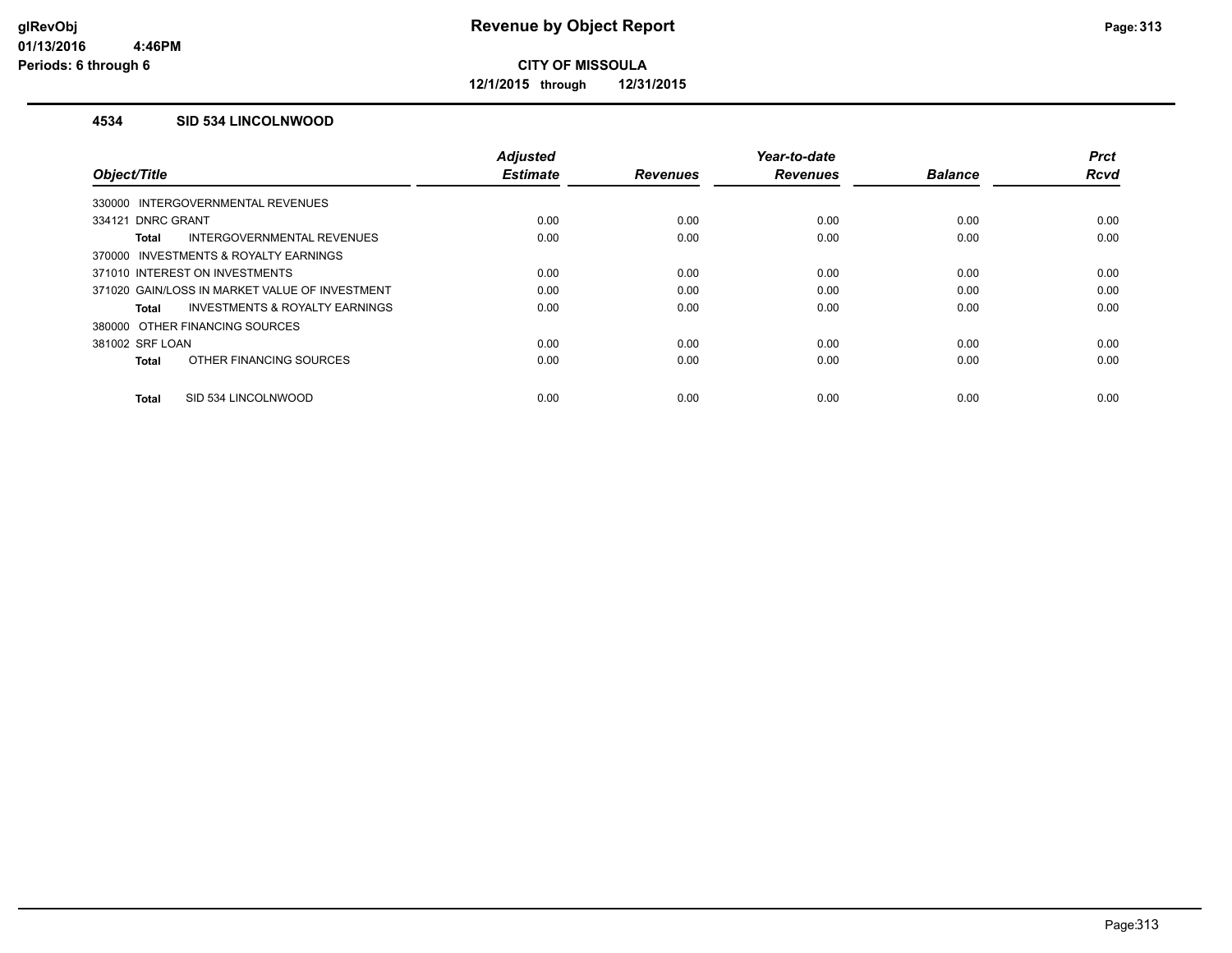**12/1/2015 through 12/31/2015**

# **4535 SLANT STREET TRAFFIC CALMING**

#### **4535 SLANT STREET TRAFFIC CALMING**

|                                                 | <b>Adjusted</b> |                 | Year-to-date    |                | <b>Prct</b> |
|-------------------------------------------------|-----------------|-----------------|-----------------|----------------|-------------|
| Object/Title                                    | <b>Estimate</b> | <b>Revenues</b> | <b>Revenues</b> | <b>Balance</b> | <b>Rcvd</b> |
| 370000 INVESTMENTS & ROYALTY EARNINGS           |                 |                 |                 |                |             |
| 371010 INTEREST ON INVESTMENTS                  | 0.00            | 0.00            | 0.00            | 0.00           | 0.00        |
| 371020 GAIN/LOSS IN MARKET VALUE OF INVESTMENTS | 0.00            | 0.00            | 0.00            | 0.00           | 0.00        |
| INVESTMENTS & ROYALTY EARNINGS<br>Total         | 0.00            | 0.00            | 0.00            | 0.00           | 0.00        |
| 380000 OTHER FINANCING SOURCES                  |                 |                 |                 |                |             |
| 383000 OPERATING TRANSFERS                      | 0.00            | 0.00            | 0.00            | 0.00           | 0.00        |
| OTHER FINANCING SOURCES<br>Total                | 0.00            | 0.00            | 0.00            | 0.00           | 0.00        |
|                                                 |                 |                 |                 |                |             |
| SLANT STREET TRAFFIC CALMING<br>Total           | 0.00            | 0.00            | 0.00            | 0.00           | 0.00        |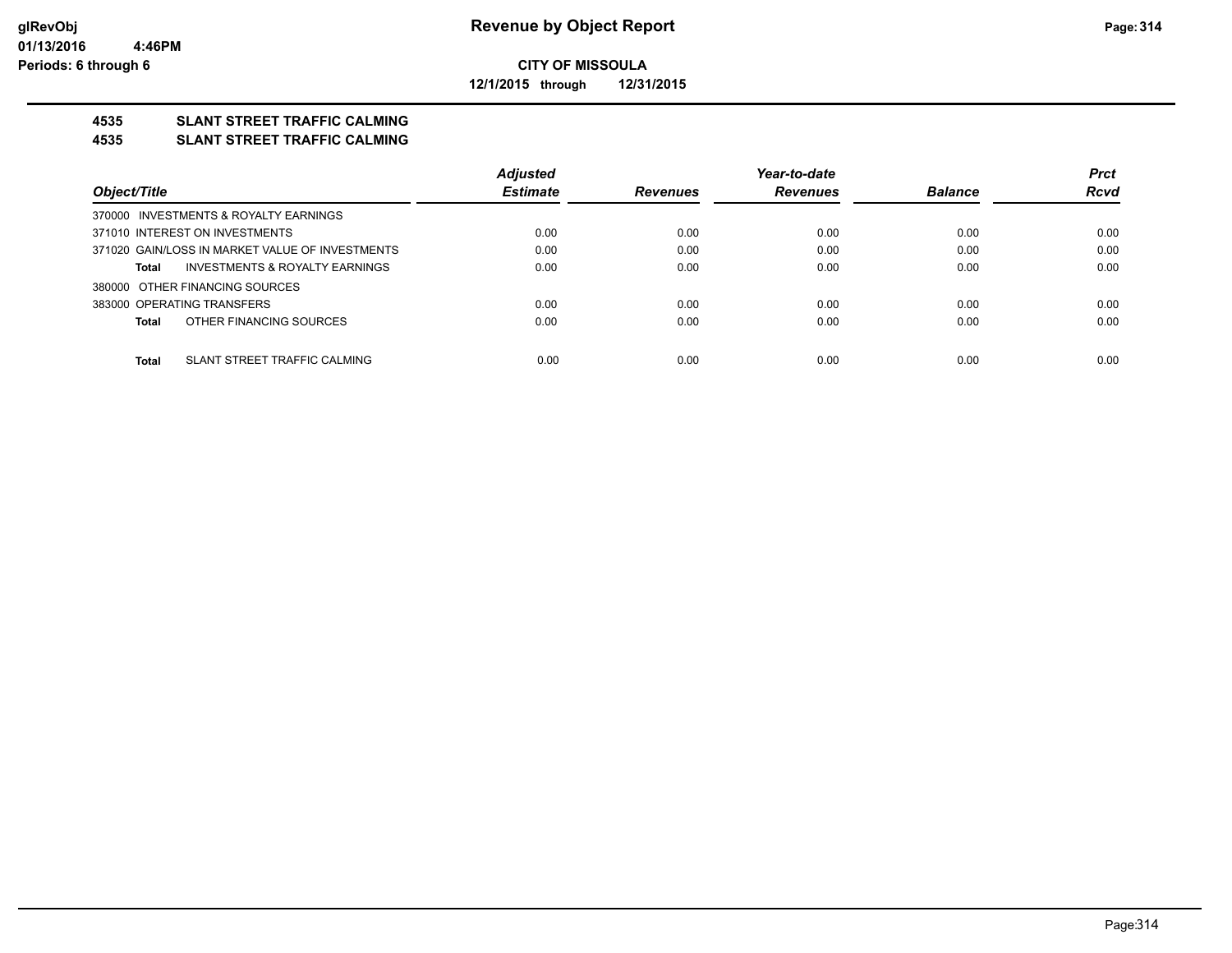**12/1/2015 through 12/31/2015**

# **4535 SLANT STREET TRAFFIC CALMING**

|                                                    | <b>Adjusted</b> |                 | Year-to-date    |                | <b>Prct</b> |
|----------------------------------------------------|-----------------|-----------------|-----------------|----------------|-------------|
| Object/Title                                       | <b>Estimate</b> | <b>Revenues</b> | <b>Revenues</b> | <b>Balance</b> | Rcvd        |
| 370000 INVESTMENTS & ROYALTY EARNINGS              |                 |                 |                 |                |             |
| 371010 INTEREST ON INVESTMENTS                     | 0.00            | 0.00            | 0.00            | 0.00           | 0.00        |
| 371020 GAIN/LOSS IN MARKET VALUE OF INVESTMENT     | 0.00            | 0.00            | 0.00            | 0.00           | 0.00        |
| <b>INVESTMENTS &amp; ROYALTY EARNINGS</b><br>Total | 0.00            | 0.00            | 0.00            | 0.00           | 0.00        |
| 380000 OTHER FINANCING SOURCES                     |                 |                 |                 |                |             |
| 383000 OPERATING TRANSFERS                         | 0.00            | 0.00            | 0.00            | 0.00           | 0.00        |
| OTHER FINANCING SOURCES<br>Total                   | 0.00            | 0.00            | 0.00            | 0.00           | 0.00        |
|                                                    |                 |                 |                 |                |             |
| Total<br>SLANT STREET TRAFFIC CALMING              | 0.00            | 0.00            | 0.00            | 0.00           | 0.00        |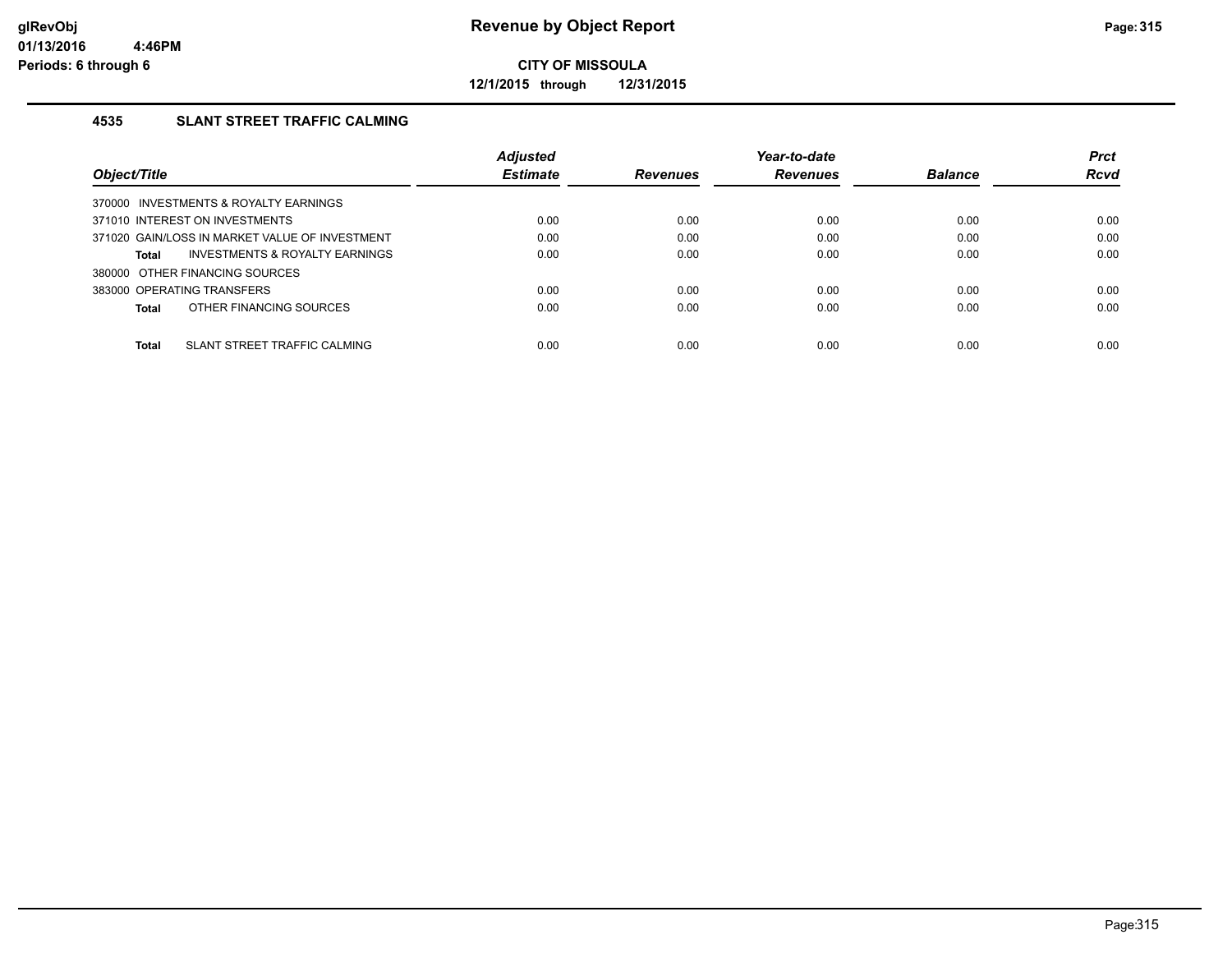**12/1/2015 through 12/31/2015**

# **4536 SID536 LINCOLNWOOD SWR PH2**

#### **4536 SID536 LINCOLNWOOD SWR PH2**

|                                                    | <b>Adjusted</b> |                 | Year-to-date    |                | <b>Prct</b> |
|----------------------------------------------------|-----------------|-----------------|-----------------|----------------|-------------|
| Object/Title                                       | <b>Estimate</b> | <b>Revenues</b> | <b>Revenues</b> | <b>Balance</b> | <b>Rcvd</b> |
| 330000 INTERGOVERNMENTAL REVENUES                  |                 |                 |                 |                |             |
| 334121 DNRC GRANT                                  | 0.00            | 0.00            | 0.00            | 0.00           | 0.00        |
| <b>INTERGOVERNMENTAL REVENUES</b><br>Total         | 0.00            | 0.00            | 0.00            | 0.00           | 0.00        |
| 360000 MISCELLANEOUS REVENUES                      |                 |                 |                 |                |             |
| 365001 *** Title Not Found ***                     | 0.00            | 0.00            | 0.00            | 0.00           | 0.00        |
| <b>MISCELLANEOUS REVENUES</b><br>Total             | 0.00            | 0.00            | 0.00            | 0.00           | 0.00        |
| 370000 INVESTMENTS & ROYALTY EARNINGS              |                 |                 |                 |                |             |
| 371010 INTEREST ON INVESTMENTS                     | 0.00            | 0.00            | 0.00            | 0.00           | 0.00        |
| 371020 GAIN/LOSS IN MARKET VALUE OF INVESTMENTS    | 0.00            | 0.00            | 0.00            | 0.00           | 0.00        |
| <b>INVESTMENTS &amp; ROYALTY EARNINGS</b><br>Total | 0.00            | 0.00            | 0.00            | 0.00           | 0.00        |
| 380000 OTHER FINANCING SOURCES                     |                 |                 |                 |                |             |
| 381030 SID BONDS PROCEEDS                          | 0.00            | 0.00            | 0.00            | 0.00           | 0.00        |
| OTHER FINANCING SOURCES<br>Total                   | 0.00            | 0.00            | 0.00            | 0.00           | 0.00        |
|                                                    |                 |                 |                 |                |             |
| SID536 LINCOLNWOOD SWR PH2<br>Total                | 0.00            | 0.00            | 0.00            | 0.00           | 0.00        |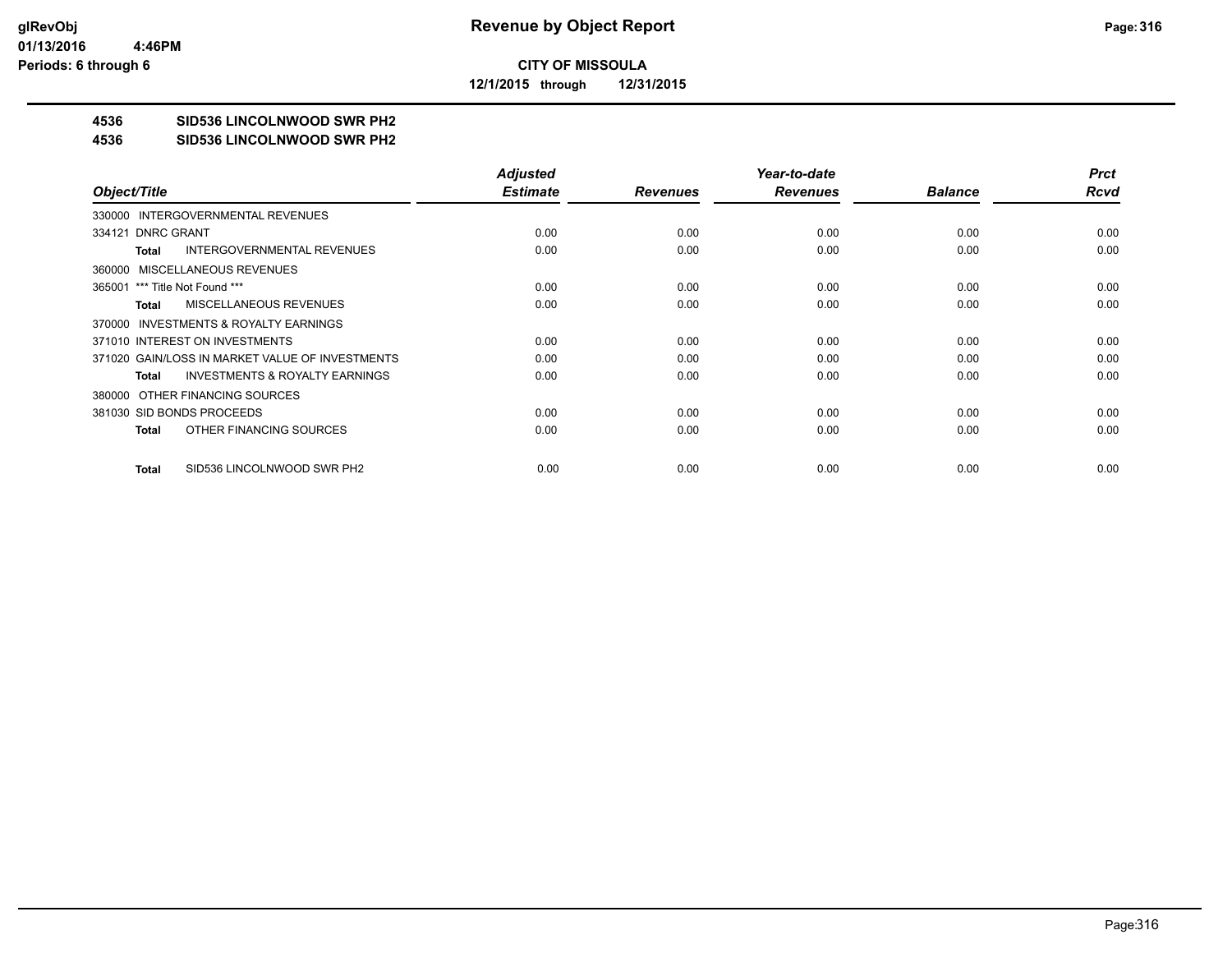**12/1/2015 through 12/31/2015**

# **4536 SID536 LINCOLNWOOD SWR PH2**

|                                                           | <b>Adjusted</b> |                 | Year-to-date    |                | <b>Prct</b> |
|-----------------------------------------------------------|-----------------|-----------------|-----------------|----------------|-------------|
| Object/Title                                              | <b>Estimate</b> | <b>Revenues</b> | <b>Revenues</b> | <b>Balance</b> | <b>Rcvd</b> |
| 330000 INTERGOVERNMENTAL REVENUES                         |                 |                 |                 |                |             |
| 334121 DNRC GRANT                                         | 0.00            | 0.00            | 0.00            | 0.00           | 0.00        |
| INTERGOVERNMENTAL REVENUES<br><b>Total</b>                | 0.00            | 0.00            | 0.00            | 0.00           | 0.00        |
| 360000 MISCELLANEOUS REVENUES                             |                 |                 |                 |                |             |
| 365001 *** Title Not Found ***                            | 0.00            | 0.00            | 0.00            | 0.00           | 0.00        |
| MISCELLANEOUS REVENUES<br><b>Total</b>                    | 0.00            | 0.00            | 0.00            | 0.00           | 0.00        |
| 370000 INVESTMENTS & ROYALTY EARNINGS                     |                 |                 |                 |                |             |
| 371010 INTEREST ON INVESTMENTS                            | 0.00            | 0.00            | 0.00            | 0.00           | 0.00        |
| 371020 GAIN/LOSS IN MARKET VALUE OF INVESTMENT            | 0.00            | 0.00            | 0.00            | 0.00           | 0.00        |
| <b>INVESTMENTS &amp; ROYALTY EARNINGS</b><br><b>Total</b> | 0.00            | 0.00            | 0.00            | 0.00           | 0.00        |
| 380000 OTHER FINANCING SOURCES                            |                 |                 |                 |                |             |
| 381030 SID BONDS PROCEEDS                                 | 0.00            | 0.00            | 0.00            | 0.00           | 0.00        |
| OTHER FINANCING SOURCES<br><b>Total</b>                   | 0.00            | 0.00            | 0.00            | 0.00           | 0.00        |
| SID536 LINCOLNWOOD SWR PH2<br><b>Total</b>                | 0.00            | 0.00            | 0.00            | 0.00           | 0.00        |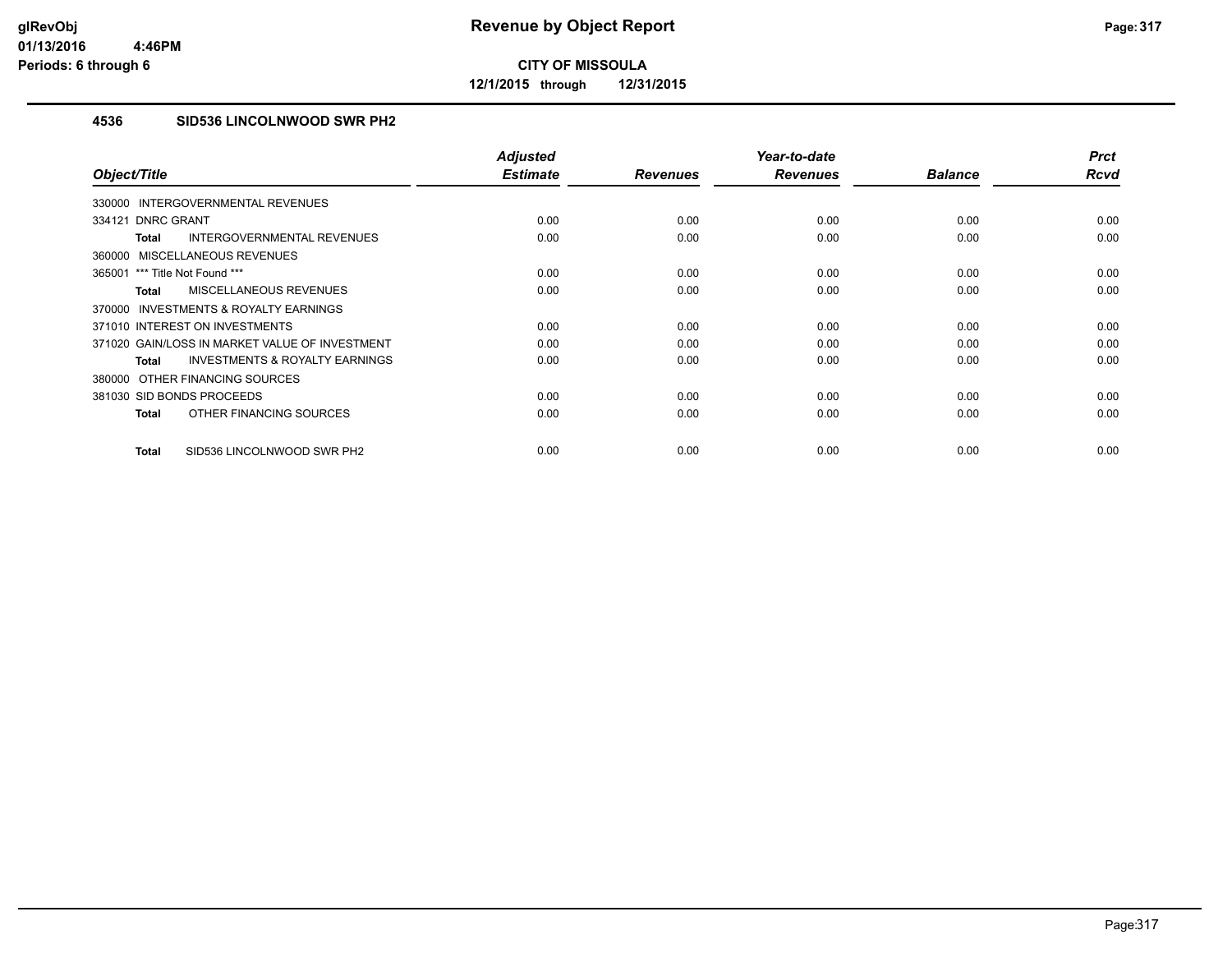**12/1/2015 through 12/31/2015**

## **4538 SID 538 HILLVIEW WAY**

**4538 SID 538 HILLVIEW WAY**

|                                                 | <b>Adjusted</b> |                 | Year-to-date    |                | <b>Prct</b> |
|-------------------------------------------------|-----------------|-----------------|-----------------|----------------|-------------|
| Object/Title                                    | <b>Estimate</b> | <b>Revenues</b> | <b>Revenues</b> | <b>Balance</b> | <b>Rcvd</b> |
| 370000 INVESTMENTS & ROYALTY EARNINGS           |                 |                 |                 |                |             |
| 371010 INTEREST ON INVESTMENTS                  | 0.00            | 0.00            | 0.00            | 0.00           | 0.00        |
| 371020 GAIN/LOSS IN MARKET VALUE OF INVESTMENTS | 0.00            | 0.00            | 0.00            | 0.00           | 0.00        |
| INVESTMENTS & ROYALTY EARNINGS<br>Total         | 0.00            | 0.00            | 0.00            | 0.00           | 0.00        |
| 380000 OTHER FINANCING SOURCES                  |                 |                 |                 |                |             |
| 383000 OPERATING TRANSFERS                      | 0.00            | 0.00            | 0.00            | 0.00           | 0.00        |
| OTHER FINANCING SOURCES<br><b>Total</b>         | 0.00            | 0.00            | 0.00            | 0.00           | 0.00        |
|                                                 |                 |                 |                 |                |             |
| <b>Total</b><br>SID 538 HILLVIEW WAY            | 0.00            | 0.00            | 0.00            | 0.00           | 0.00        |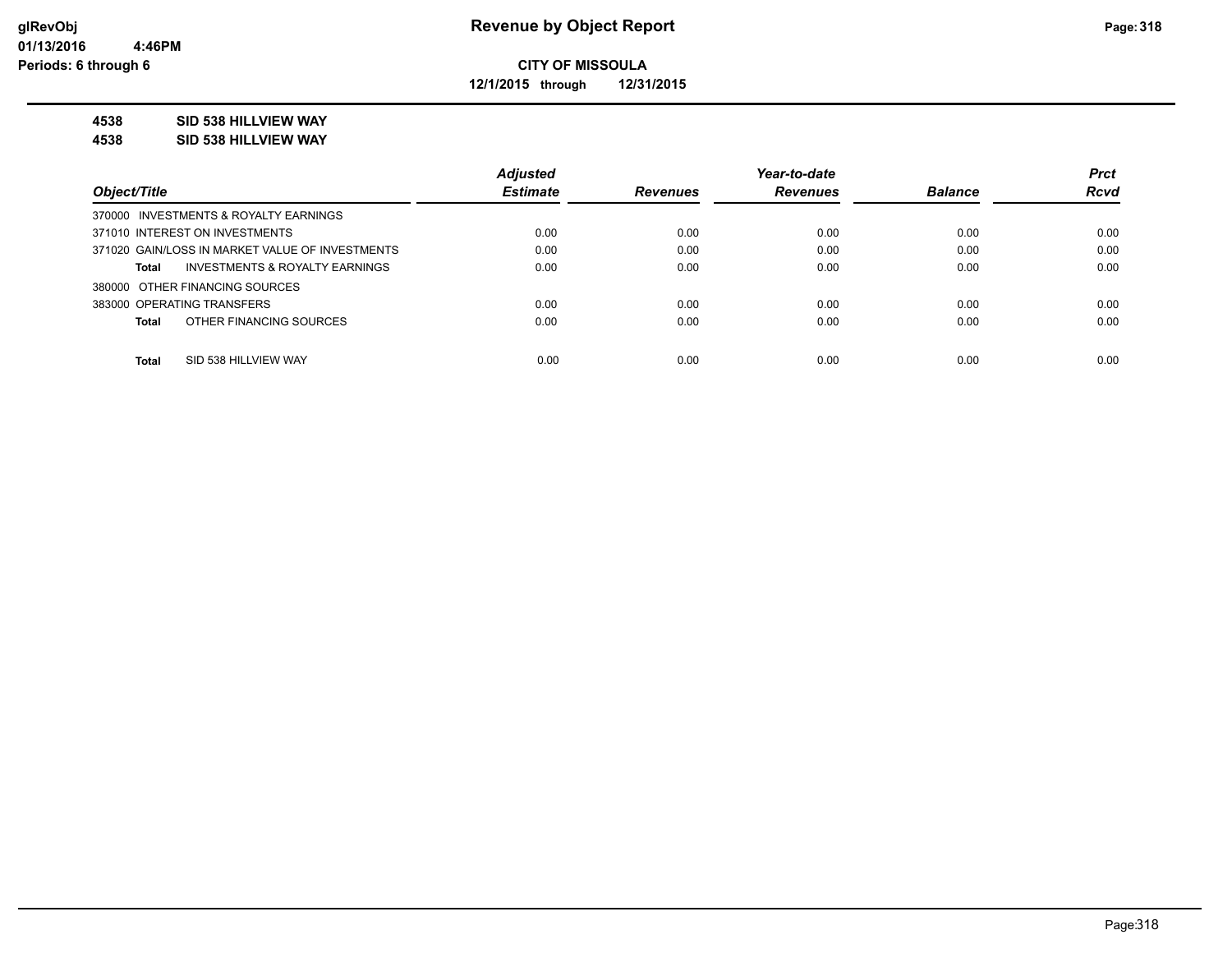**12/1/2015 through 12/31/2015**

### **4538 SID 538 HILLVIEW WAY**

|                                                | <b>Adjusted</b> |                 | Year-to-date    |                | <b>Prct</b> |
|------------------------------------------------|-----------------|-----------------|-----------------|----------------|-------------|
| Object/Title                                   | <b>Estimate</b> | <b>Revenues</b> | <b>Revenues</b> | <b>Balance</b> | <b>Rcvd</b> |
| 370000 INVESTMENTS & ROYALTY EARNINGS          |                 |                 |                 |                |             |
| 371010 INTEREST ON INVESTMENTS                 | 0.00            | 0.00            | 0.00            | 0.00           | 0.00        |
| 371020 GAIN/LOSS IN MARKET VALUE OF INVESTMENT | 0.00            | 0.00            | 0.00            | 0.00           | 0.00        |
| INVESTMENTS & ROYALTY EARNINGS<br>Total        | 0.00            | 0.00            | 0.00            | 0.00           | 0.00        |
| 380000 OTHER FINANCING SOURCES                 |                 |                 |                 |                |             |
| 383000 OPERATING TRANSFERS                     | 0.00            | 0.00            | 0.00            | 0.00           | 0.00        |
| OTHER FINANCING SOURCES<br>Total               | 0.00            | 0.00            | 0.00            | 0.00           | 0.00        |
|                                                |                 |                 |                 |                |             |
| Total<br>SID 538 HILLVIEW WAY                  | 0.00            | 0.00            | 0.00            | 0.00           | 0.00        |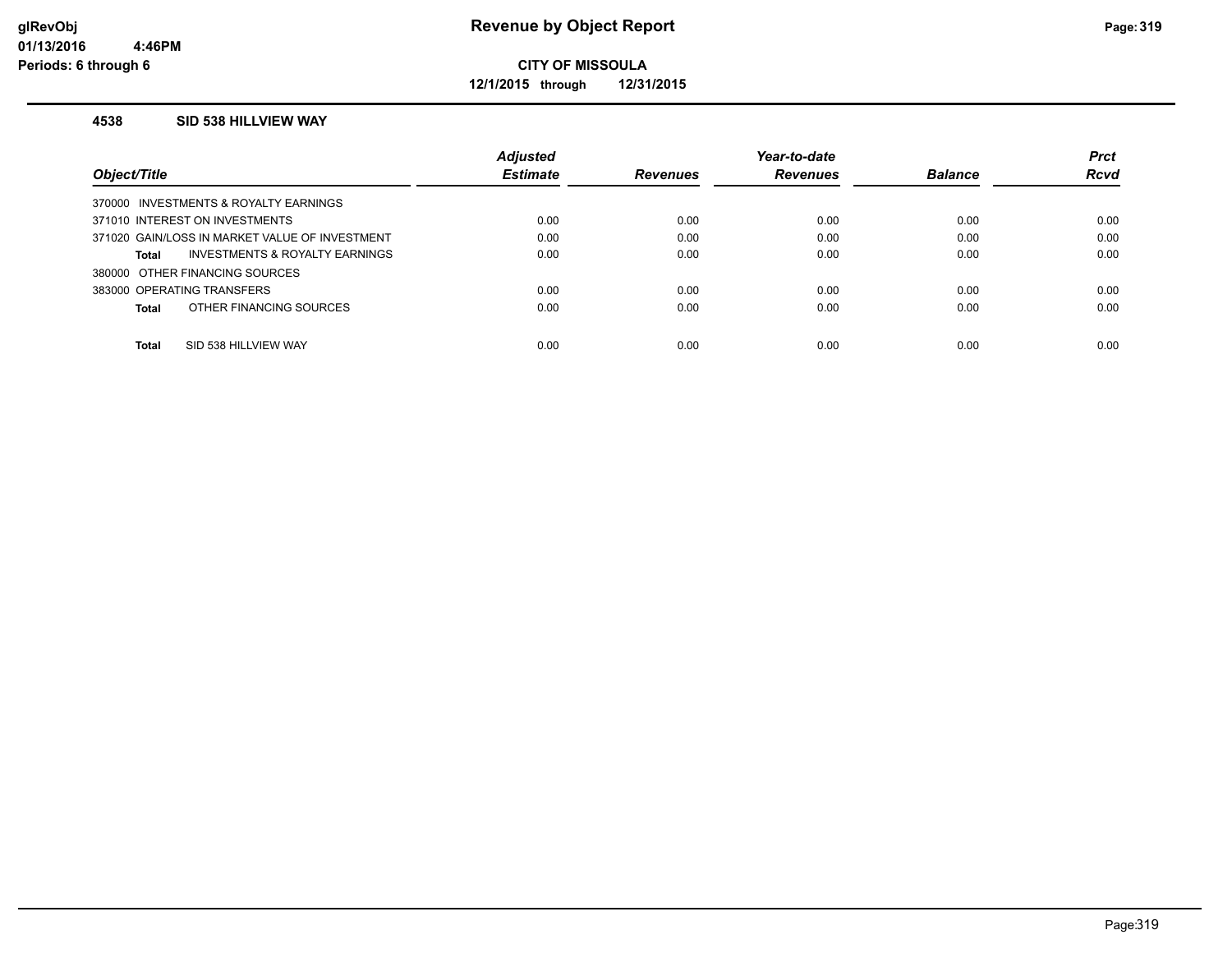**12/1/2015 through 12/31/2015**

**4539 SID 539 4th STREET**

**4539 SID 539 4th STREET**

|                                                           | <b>Adiusted</b> |                 | Year-to-date    |                | <b>Prct</b> |
|-----------------------------------------------------------|-----------------|-----------------|-----------------|----------------|-------------|
| Object/Title                                              | <b>Estimate</b> | <b>Revenues</b> | <b>Revenues</b> | <b>Balance</b> | <b>Rcvd</b> |
| 370000 INVESTMENTS & ROYALTY EARNINGS                     |                 |                 |                 |                |             |
| 371010 INTEREST ON INVESTMENTS                            | 0.00            | 0.00            | 0.00            | 0.00           | 0.00        |
| <b>INVESTMENTS &amp; ROYALTY EARNINGS</b><br><b>Total</b> | 0.00            | 0.00            | 0.00            | 0.00           | 0.00        |
| 380000 OTHER FINANCING SOURCES                            |                 |                 |                 |                |             |
| 383000 OPERATING TRANSFERS                                | 0.00            | 0.00            | 0.00            | 0.00           | 0.00        |
| OTHER FINANCING SOURCES<br><b>Total</b>                   | 0.00            | 0.00            | 0.00            | 0.00           | 0.00        |
|                                                           |                 |                 |                 |                |             |
| SID 539 4th STREET<br><b>Total</b>                        | 0.00            | 0.00            | 0.00            | 0.00           | 0.00        |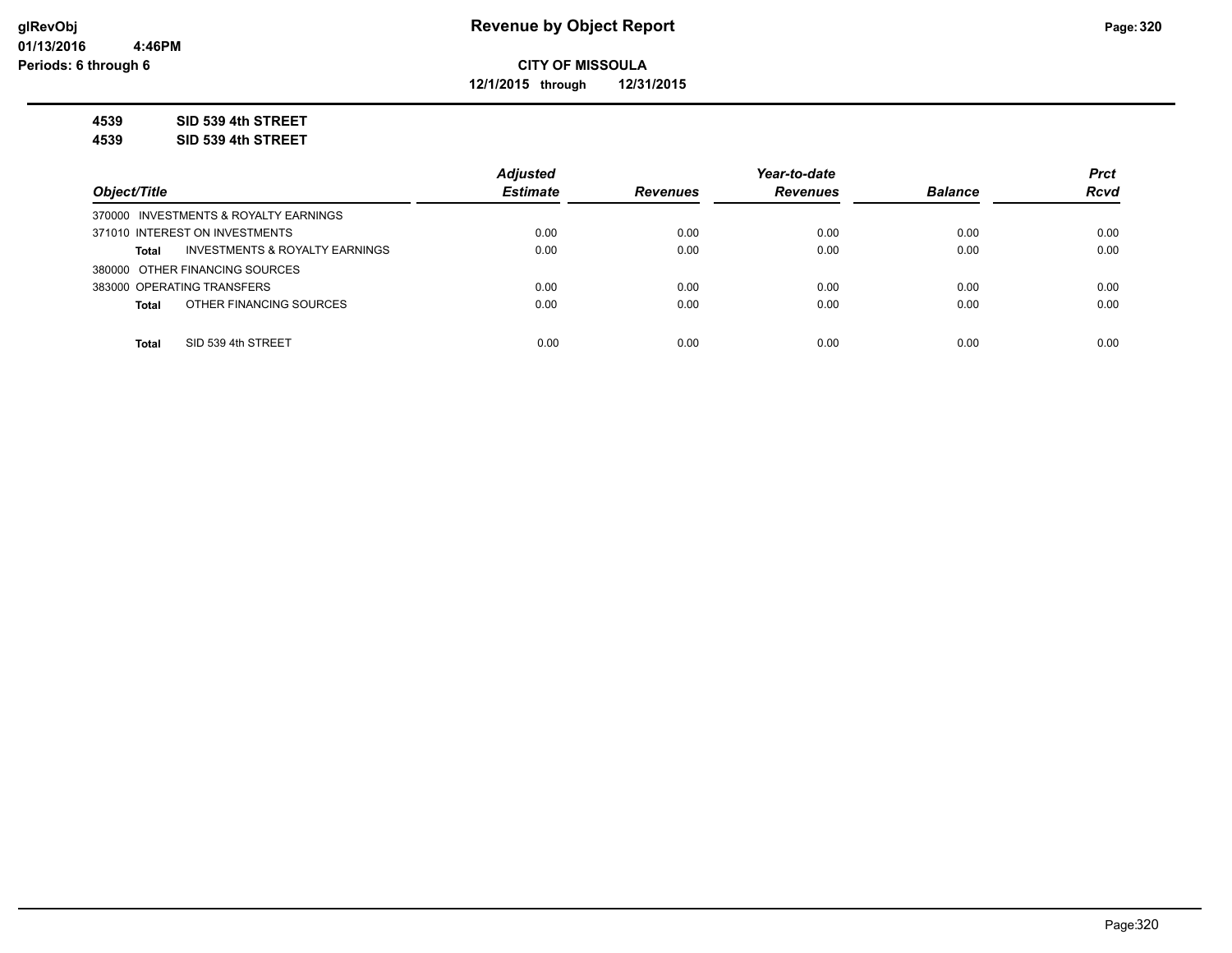**12/1/2015 through 12/31/2015**

#### **4539 SID 539 4th STREET**

| Object/Title                            | <b>Adjusted</b><br><b>Estimate</b> | <b>Revenues</b> | Year-to-date<br><b>Revenues</b> | <b>Balance</b> | <b>Prct</b><br><b>Rcvd</b> |
|-----------------------------------------|------------------------------------|-----------------|---------------------------------|----------------|----------------------------|
| 370000 INVESTMENTS & ROYALTY EARNINGS   |                                    |                 |                                 |                |                            |
| 371010 INTEREST ON INVESTMENTS          | 0.00                               | 0.00            | 0.00                            | 0.00           | 0.00                       |
| INVESTMENTS & ROYALTY EARNINGS<br>Total | 0.00                               | 0.00            | 0.00                            | 0.00           | 0.00                       |
| 380000 OTHER FINANCING SOURCES          |                                    |                 |                                 |                |                            |
| 383000 OPERATING TRANSFERS              | 0.00                               | 0.00            | 0.00                            | 0.00           | 0.00                       |
| OTHER FINANCING SOURCES<br><b>Total</b> | 0.00                               | 0.00            | 0.00                            | 0.00           | 0.00                       |
|                                         |                                    |                 |                                 |                |                            |
| SID 539 4th STREET<br><b>Total</b>      | 0.00                               | 0.00            | 0.00                            | 0.00           | 0.00                       |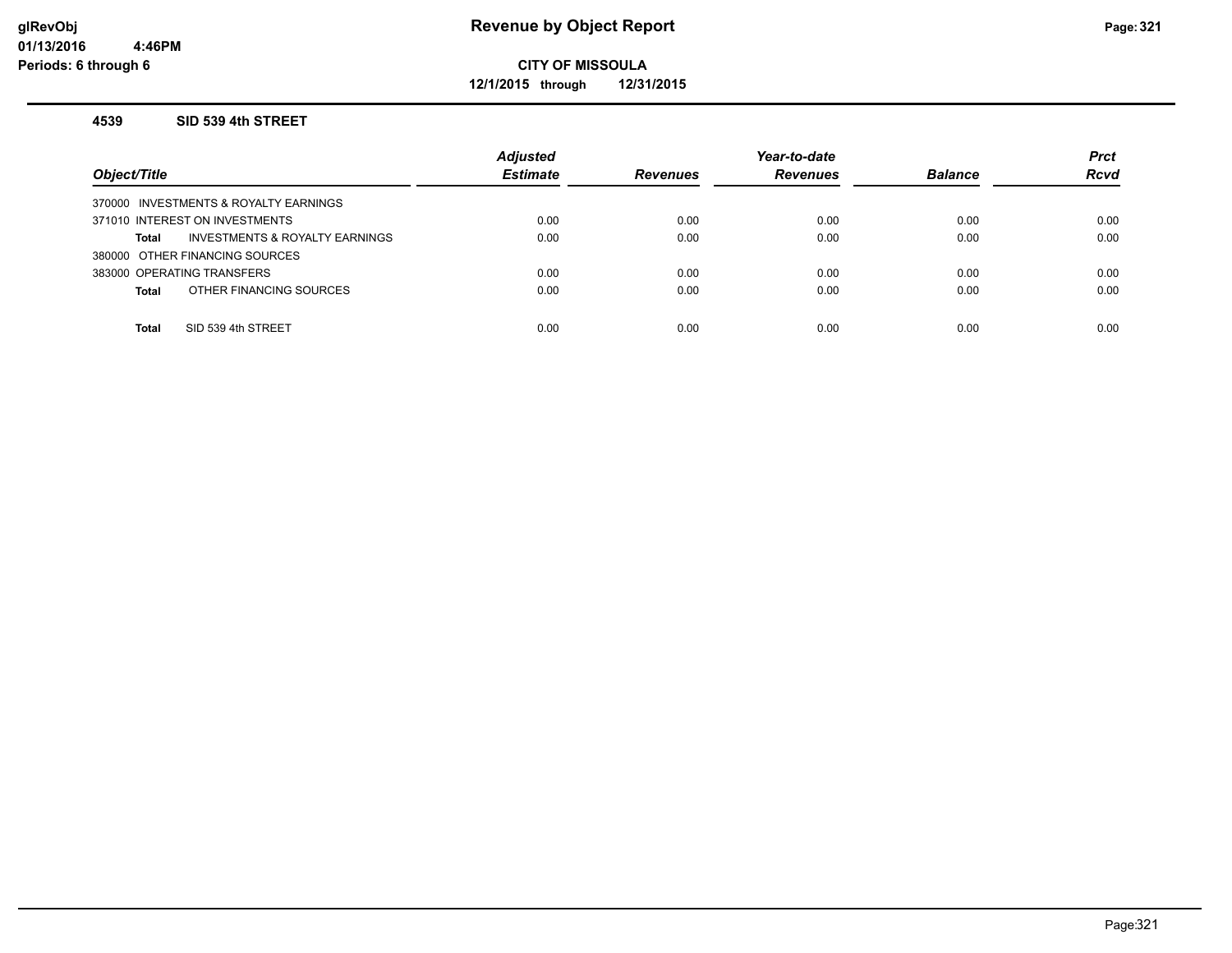**12/1/2015 through 12/31/2015**

**4540 SID 540 ENGLAND BLVD**

**4540 SID 540 ENGLAND BLVD**

|                                                     | <b>Adjusted</b> |                 | Year-to-date    |                | <b>Prct</b> |
|-----------------------------------------------------|-----------------|-----------------|-----------------|----------------|-------------|
| Object/Title                                        | <b>Estimate</b> | <b>Revenues</b> | <b>Revenues</b> | <b>Balance</b> | <b>Rcvd</b> |
| TAXES/ASSESSMENTS<br>310000                         |                 |                 |                 |                |             |
| PENALTIES & INTEREST<br>312001                      | 0.00            | 0.00            | 0.00            | 0.00           | 0.00        |
| <b>TAXES/ASSESSMENTS</b><br><b>Total</b>            | 0.00            | 0.00            | 0.00            | 0.00           | 0.00        |
| MISCELLANEOUS REVENUES<br>360000                    |                 |                 |                 |                |             |
| 363020 PROPERTY ASSESSMENTS                         | 0.00            | 0.00            | 0.00            | 0.00           | 0.00        |
| 363021 PAYOFF PRINCIPAL ASSESSMENTS                 | 0.00            | 0.00            | 0.00            | 0.00           | 0.00        |
| 363022 BOND INTEREST ASSESSMENTS                    | 0.00            | 0.00            | 0.00            | 0.00           | 0.00        |
| 363040 PENALTY AND INTEREST                         | 0.00            | 0.00            | 0.00            | 0.00           | 0.00        |
| <b>MISCELLANEOUS REVENUES</b><br><b>Total</b>       | 0.00            | 0.00            | 0.00            | 0.00           | 0.00        |
| <b>INVESTMENTS &amp; ROYALTY EARNINGS</b><br>370000 |                 |                 |                 |                |             |
| 371010 INTEREST ON INVESTMENTS                      | 0.00            | 0.00            | 0.00            | 0.00           | 0.00        |
| 371020 GAIN/LOSS IN MARKET VALUE OF INVESTMENTS     | 0.00            | 0.00            | 0.00            | 0.00           | 0.00        |
| <b>INVESTMENTS &amp; ROYALTY EARNINGS</b><br>Total  | 0.00            | 0.00            | 0.00            | 0.00           | 0.00        |
| OTHER FINANCING SOURCES<br>380000                   |                 |                 |                 |                |             |
| 381030 SID BONDS PROCEEDS                           | 0.00            | 0.00            | 0.00            | 0.00           | 0.00        |
| OTHER FINANCING SOURCES<br><b>Total</b>             | 0.00            | 0.00            | 0.00            | 0.00           | 0.00        |
| SID 540 ENGLAND BLVD<br><b>Total</b>                | 0.00            | 0.00            | 0.00            | 0.00           | 0.00        |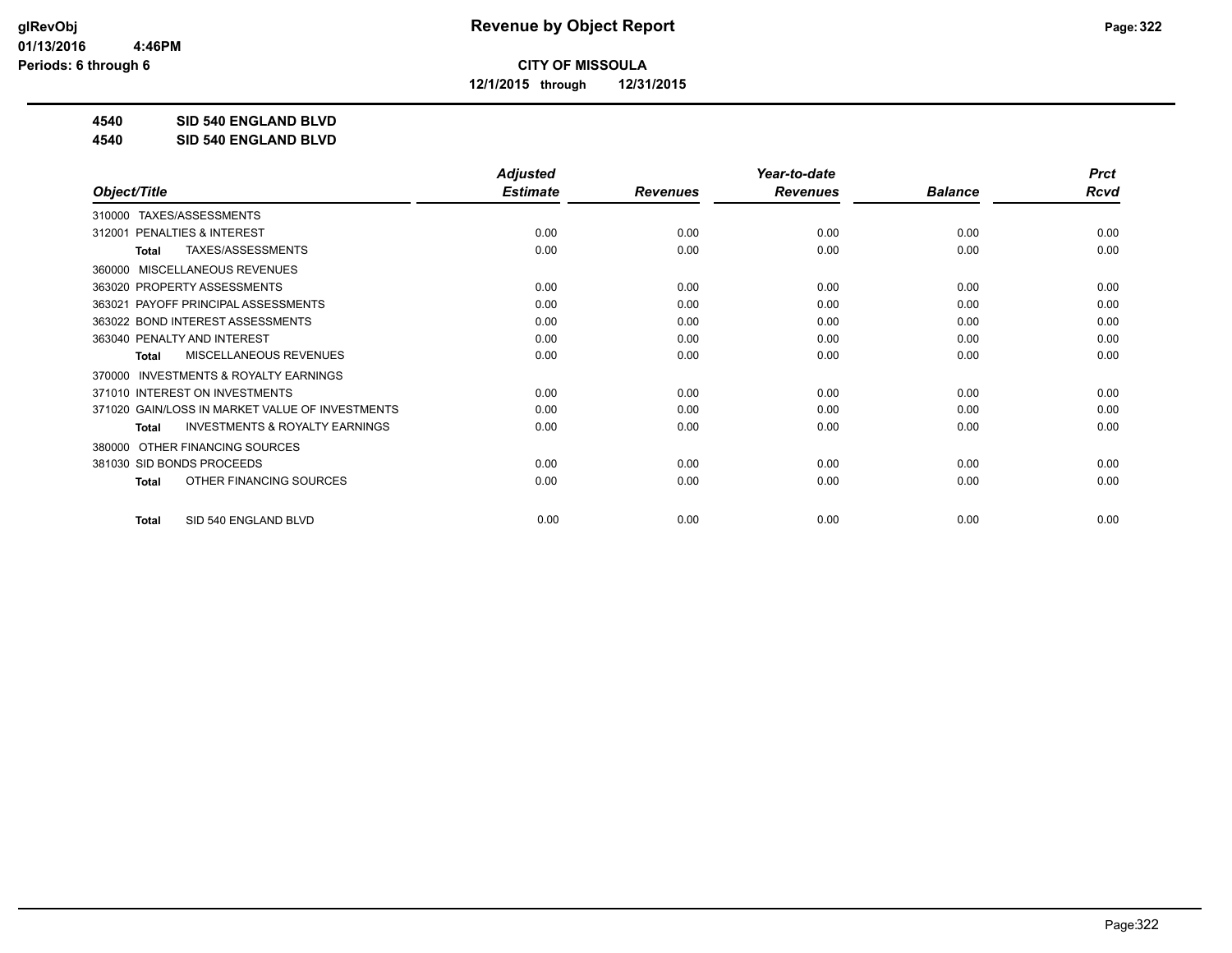**12/1/2015 through 12/31/2015**

## **4540 SID 540 ENGLAND BLVD**

|                                                           | <b>Adjusted</b> |                 | Year-to-date    |                | <b>Prct</b> |
|-----------------------------------------------------------|-----------------|-----------------|-----------------|----------------|-------------|
| Object/Title                                              | <b>Estimate</b> | <b>Revenues</b> | <b>Revenues</b> | <b>Balance</b> | <b>Rcvd</b> |
| TAXES/ASSESSMENTS<br>310000                               |                 |                 |                 |                |             |
| <b>PENALTIES &amp; INTEREST</b><br>312001                 | 0.00            | 0.00            | 0.00            | 0.00           | 0.00        |
| TAXES/ASSESSMENTS<br>Total                                | 0.00            | 0.00            | 0.00            | 0.00           | 0.00        |
| MISCELLANEOUS REVENUES<br>360000                          |                 |                 |                 |                |             |
| 363020 PROPERTY ASSESSMENTS                               | 0.00            | 0.00            | 0.00            | 0.00           | 0.00        |
| PAYOFF PRINCIPAL ASSESSMENTS<br>363021                    | 0.00            | 0.00            | 0.00            | 0.00           | 0.00        |
| 363022 BOND INTEREST ASSESSMENTS                          | 0.00            | 0.00            | 0.00            | 0.00           | 0.00        |
| 363040 PENALTY AND INTEREST                               | 0.00            | 0.00            | 0.00            | 0.00           | 0.00        |
| <b>MISCELLANEOUS REVENUES</b><br>Total                    | 0.00            | 0.00            | 0.00            | 0.00           | 0.00        |
| INVESTMENTS & ROYALTY EARNINGS<br>370000                  |                 |                 |                 |                |             |
| 371010 INTEREST ON INVESTMENTS                            | 0.00            | 0.00            | 0.00            | 0.00           | 0.00        |
| 371020 GAIN/LOSS IN MARKET VALUE OF INVESTMENT            | 0.00            | 0.00            | 0.00            | 0.00           | 0.00        |
| <b>INVESTMENTS &amp; ROYALTY EARNINGS</b><br><b>Total</b> | 0.00            | 0.00            | 0.00            | 0.00           | 0.00        |
| OTHER FINANCING SOURCES<br>380000                         |                 |                 |                 |                |             |
| 381030 SID BONDS PROCEEDS                                 | 0.00            | 0.00            | 0.00            | 0.00           | 0.00        |
| OTHER FINANCING SOURCES<br>Total                          | 0.00            | 0.00            | 0.00            | 0.00           | 0.00        |
| SID 540 ENGLAND BLVD<br><b>Total</b>                      | 0.00            | 0.00            | 0.00            | 0.00           | 0.00        |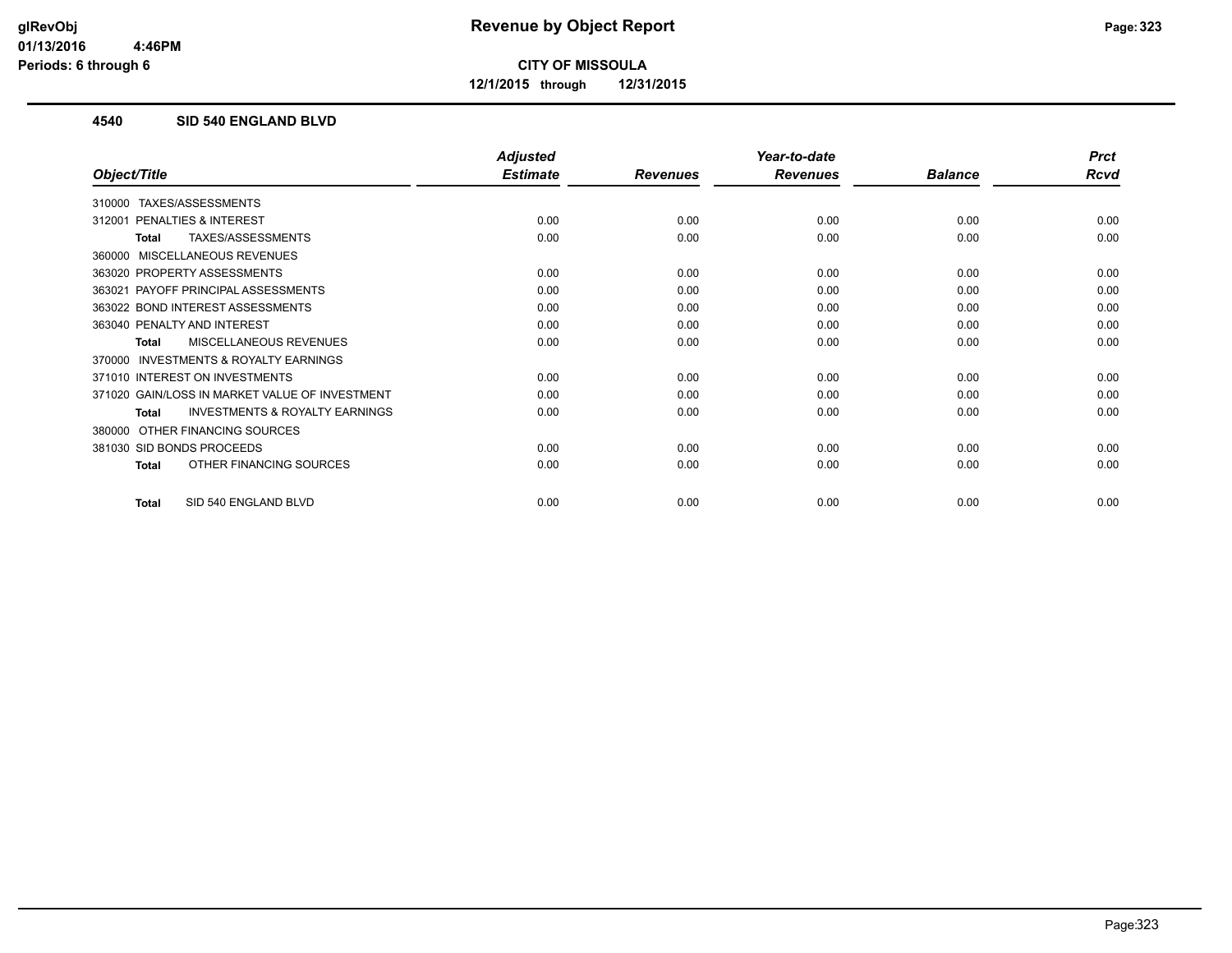**12/1/2015 through 12/31/2015**

### **4541 SID 541 PINEVIEW PARK**

**4541 SID 541 PINEVIEW PARK**

|                                                           | <b>Adjusted</b> |                 | Year-to-date    |                | <b>Prct</b> |
|-----------------------------------------------------------|-----------------|-----------------|-----------------|----------------|-------------|
| Object/Title                                              | <b>Estimate</b> | <b>Revenues</b> | <b>Revenues</b> | <b>Balance</b> | Rcvd        |
| TAXES/ASSESSMENTS<br>310000                               |                 |                 |                 |                |             |
| <b>PENALTIES &amp; INTEREST</b><br>312001                 | 0.00            | 0.00            | 0.00            | 0.00           | 0.00        |
| TAXES/ASSESSMENTS<br><b>Total</b>                         | 0.00            | 0.00            | 0.00            | 0.00           | 0.00        |
| MISCELLANEOUS REVENUES<br>360000                          |                 |                 |                 |                |             |
| 363020 PROPERTY ASSESSMENTS                               | 0.00            | 0.00            | 0.00            | 0.00           | 0.00        |
| 363021 PAYOFF PRINCIPAL ASSESSMENTS                       | 0.00            | 0.00            | 0.00            | 0.00           | 0.00        |
| 363022 BOND INTEREST ASSESSMENTS                          | 0.00            | 0.00            | 0.00            | 0.00           | 0.00        |
| 363040 PENALTY AND INTEREST                               | 0.00            | 0.00            | 0.00            | 0.00           | 0.00        |
| <b>MISCELLANEOUS REVENUES</b><br><b>Total</b>             | 0.00            | 0.00            | 0.00            | 0.00           | 0.00        |
| <b>INVESTMENTS &amp; ROYALTY EARNINGS</b><br>370000       |                 |                 |                 |                |             |
| 371010 INTEREST ON INVESTMENTS                            | 0.00            | 0.00            | 0.00            | 0.00           | 0.00        |
| 371020 GAIN/LOSS IN MARKET VALUE OF INVESTMENTS           | 0.00            | 0.00            | 0.00            | 0.00           | 0.00        |
| <b>INVESTMENTS &amp; ROYALTY EARNINGS</b><br><b>Total</b> | 0.00            | 0.00            | 0.00            | 0.00           | 0.00        |
| OTHER FINANCING SOURCES<br>380000                         |                 |                 |                 |                |             |
| 381030 SID BONDS PROCEEDS                                 | 0.00            | 0.00            | 0.00            | 0.00           | 0.00        |
| OTHER FINANCING SOURCES<br><b>Total</b>                   | 0.00            | 0.00            | 0.00            | 0.00           | 0.00        |
|                                                           |                 |                 |                 |                |             |
| SID 541 PINEVIEW PARK<br><b>Total</b>                     | 0.00            | 0.00            | 0.00            | 0.00           | 0.00        |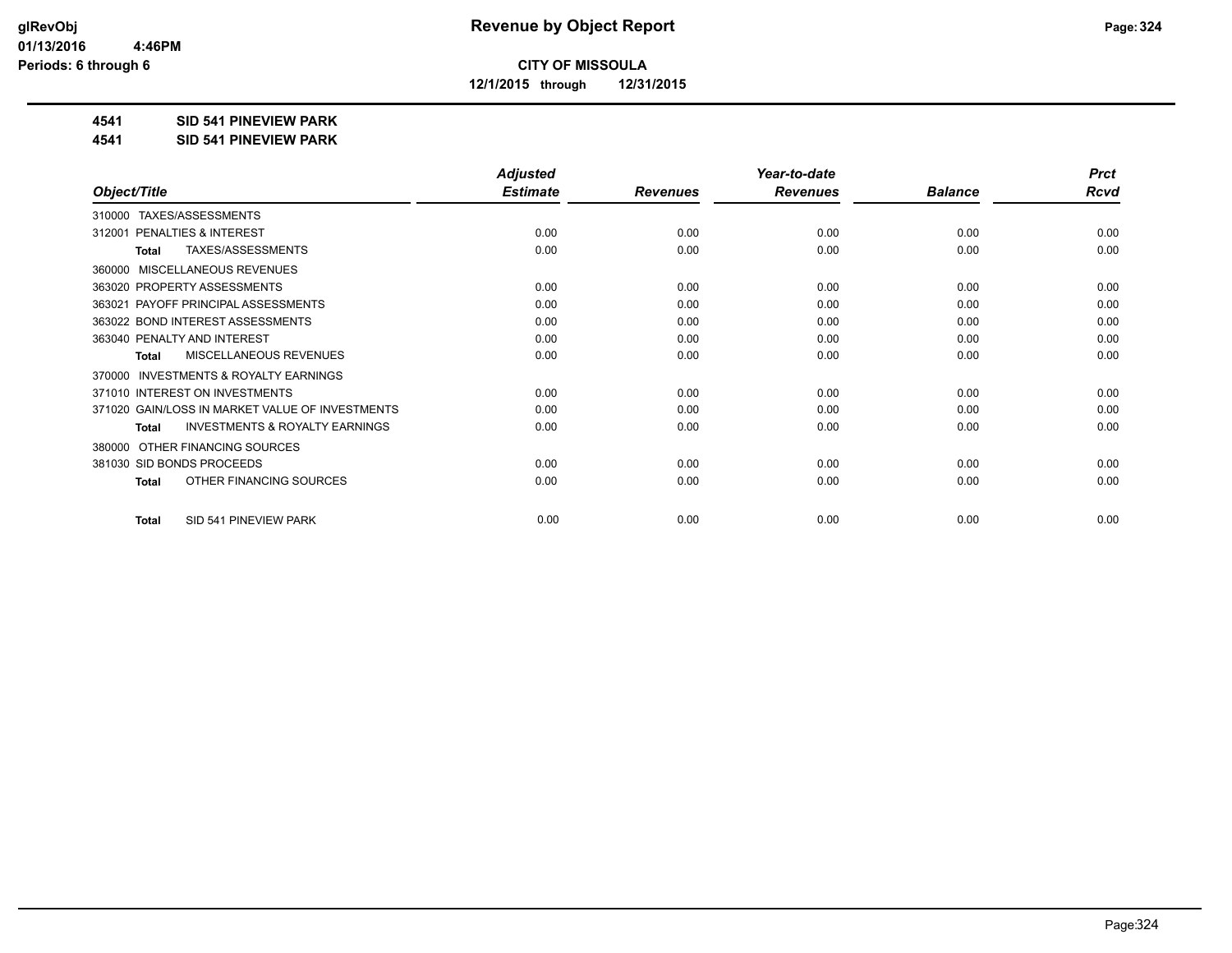**12/1/2015 through 12/31/2015**

## **4541 SID 541 PINEVIEW PARK**

|                                                           | <b>Adjusted</b> |                 | Year-to-date    |                | <b>Prct</b> |
|-----------------------------------------------------------|-----------------|-----------------|-----------------|----------------|-------------|
| Object/Title                                              | <b>Estimate</b> | <b>Revenues</b> | <b>Revenues</b> | <b>Balance</b> | <b>Rcvd</b> |
| <b>TAXES/ASSESSMENTS</b><br>310000                        |                 |                 |                 |                |             |
| 312001 PENALTIES & INTEREST                               | 0.00            | 0.00            | 0.00            | 0.00           | 0.00        |
| TAXES/ASSESSMENTS<br><b>Total</b>                         | 0.00            | 0.00            | 0.00            | 0.00           | 0.00        |
| 360000 MISCELLANEOUS REVENUES                             |                 |                 |                 |                |             |
| 363020 PROPERTY ASSESSMENTS                               | 0.00            | 0.00            | 0.00            | 0.00           | 0.00        |
| 363021 PAYOFF PRINCIPAL ASSESSMENTS                       | 0.00            | 0.00            | 0.00            | 0.00           | 0.00        |
| 363022 BOND INTEREST ASSESSMENTS                          | 0.00            | 0.00            | 0.00            | 0.00           | 0.00        |
| 363040 PENALTY AND INTEREST                               | 0.00            | 0.00            | 0.00            | 0.00           | 0.00        |
| <b>MISCELLANEOUS REVENUES</b><br><b>Total</b>             | 0.00            | 0.00            | 0.00            | 0.00           | 0.00        |
| 370000 INVESTMENTS & ROYALTY EARNINGS                     |                 |                 |                 |                |             |
| 371010 INTEREST ON INVESTMENTS                            | 0.00            | 0.00            | 0.00            | 0.00           | 0.00        |
| 371020 GAIN/LOSS IN MARKET VALUE OF INVESTMENT            | 0.00            | 0.00            | 0.00            | 0.00           | 0.00        |
| <b>INVESTMENTS &amp; ROYALTY EARNINGS</b><br><b>Total</b> | 0.00            | 0.00            | 0.00            | 0.00           | 0.00        |
| OTHER FINANCING SOURCES<br>380000                         |                 |                 |                 |                |             |
| 381030 SID BONDS PROCEEDS                                 | 0.00            | 0.00            | 0.00            | 0.00           | 0.00        |
| OTHER FINANCING SOURCES<br>Total                          | 0.00            | 0.00            | 0.00            | 0.00           | 0.00        |
| SID 541 PINEVIEW PARK<br><b>Total</b>                     | 0.00            | 0.00            | 0.00            | 0.00           | 0.00        |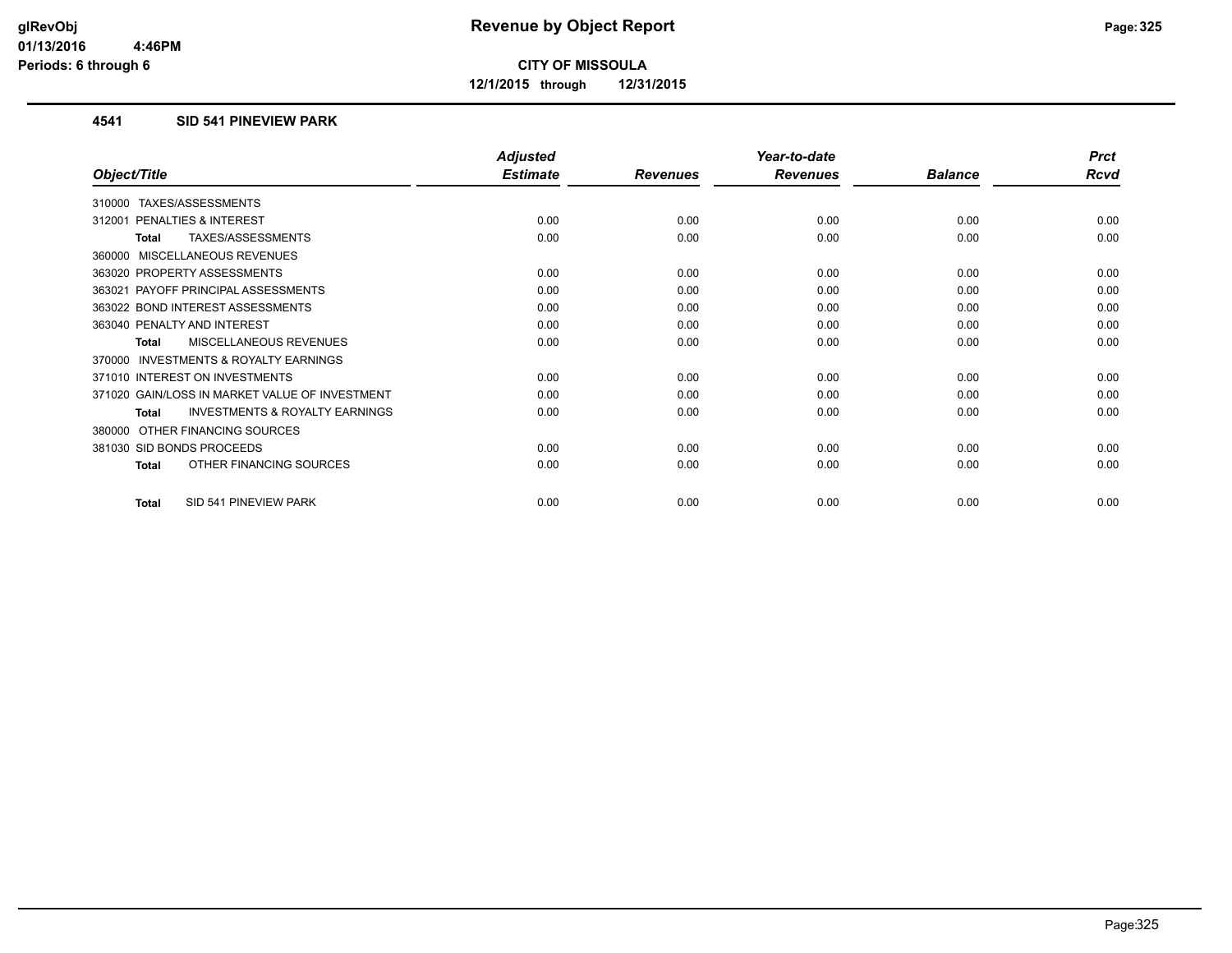**12/1/2015 through 12/31/2015**

# **4542 SID 542 HILLVIEW WAY**

**4542 SID 542 HILLVIEW WAY**

|                                                    | <b>Adjusted</b> |                 | Year-to-date    |                | <b>Prct</b> |
|----------------------------------------------------|-----------------|-----------------|-----------------|----------------|-------------|
| Object/Title                                       | <b>Estimate</b> | <b>Revenues</b> | <b>Revenues</b> | <b>Balance</b> | <b>Rcvd</b> |
| 370000 INVESTMENTS & ROYALTY EARNINGS              |                 |                 |                 |                |             |
| 371010 INTEREST ON INVESTMENTS                     | 0.00            | 0.00            | 0.00            | 0.00           | 0.00        |
| 371020 GAIN/LOSS IN MARKET VALUE OF INVESTMENTS    | 0.00            | 0.00            | 0.00            | 0.00           | 0.00        |
| <b>INVESTMENTS &amp; ROYALTY EARNINGS</b><br>Total | 0.00            | 0.00            | 0.00            | 0.00           | 0.00        |
| 380000 OTHER FINANCING SOURCES                     |                 |                 |                 |                |             |
| 381030 SID BONDS PROCEEDS                          | 0.00            | 0.00            | 0.00            | 0.00           | 0.00        |
| 383000 OPERATING TRANSFERS                         | 0.00            | 0.00            | 0.00            | 0.00           | 0.00        |
| OTHER FINANCING SOURCES<br>Total                   | 0.00            | 0.00            | 0.00            | 0.00           | 0.00        |
|                                                    |                 |                 |                 |                |             |
| SID 542 HILLVIEW WAY<br>Total                      | 0.00            | 0.00            | 0.00            | 0.00           | 0.00        |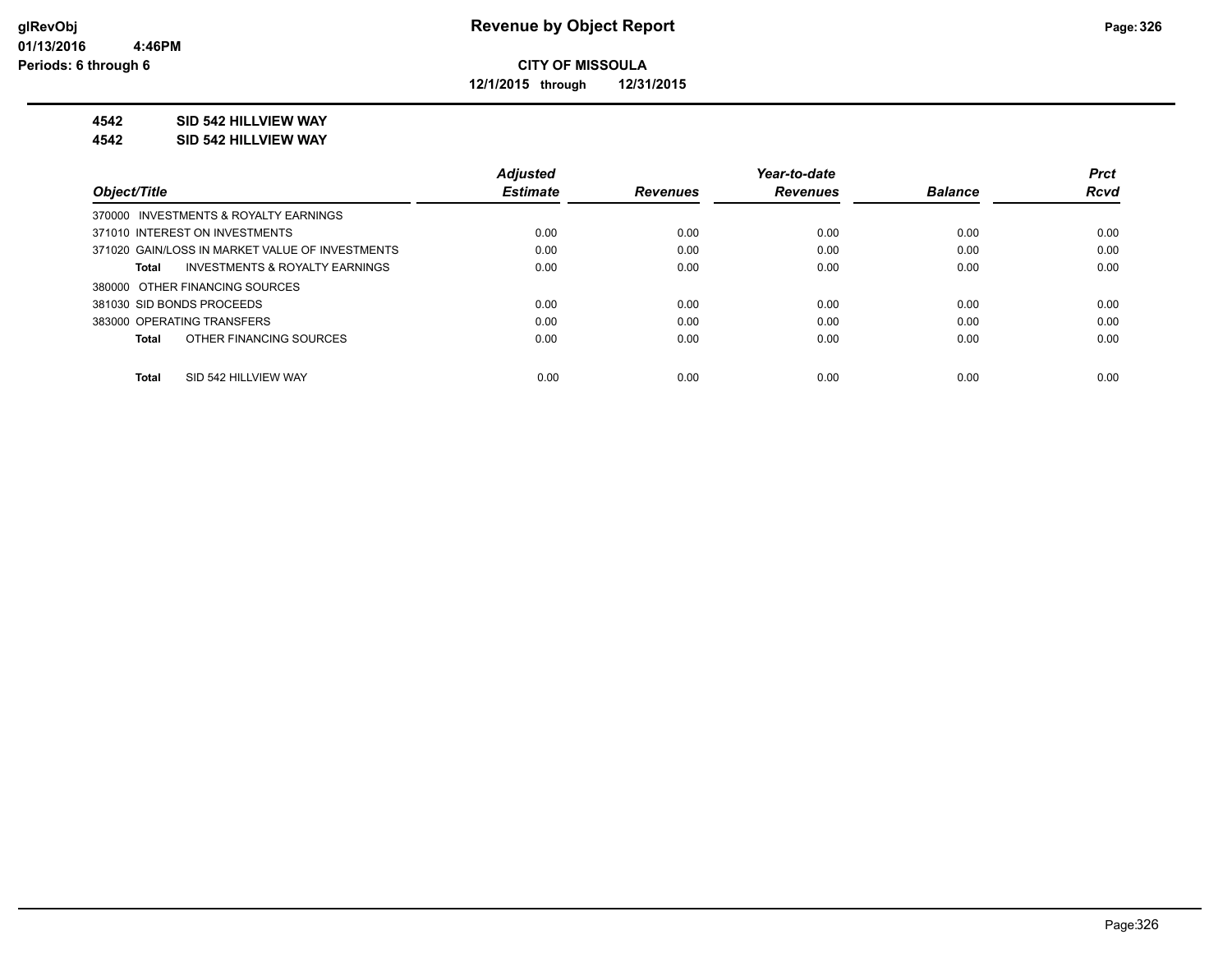**12/1/2015 through 12/31/2015**

#### **4542 SID 542 HILLVIEW WAY**

|                                                | <b>Adjusted</b> |                 | Year-to-date    |                | <b>Prct</b> |
|------------------------------------------------|-----------------|-----------------|-----------------|----------------|-------------|
| Object/Title                                   | <b>Estimate</b> | <b>Revenues</b> | <b>Revenues</b> | <b>Balance</b> | Rcvd        |
| 370000 INVESTMENTS & ROYALTY EARNINGS          |                 |                 |                 |                |             |
| 371010 INTEREST ON INVESTMENTS                 | 0.00            | 0.00            | 0.00            | 0.00           | 0.00        |
| 371020 GAIN/LOSS IN MARKET VALUE OF INVESTMENT | 0.00            | 0.00            | 0.00            | 0.00           | 0.00        |
| INVESTMENTS & ROYALTY EARNINGS<br><b>Total</b> | 0.00            | 0.00            | 0.00            | 0.00           | 0.00        |
| 380000 OTHER FINANCING SOURCES                 |                 |                 |                 |                |             |
| 381030 SID BONDS PROCEEDS                      | 0.00            | 0.00            | 0.00            | 0.00           | 0.00        |
| 383000 OPERATING TRANSFERS                     | 0.00            | 0.00            | 0.00            | 0.00           | 0.00        |
| OTHER FINANCING SOURCES<br><b>Total</b>        | 0.00            | 0.00            | 0.00            | 0.00           | 0.00        |
|                                                |                 |                 |                 |                |             |
| SID 542 HILLVIEW WAY<br><b>Total</b>           | 0.00            | 0.00            | 0.00            | 0.00           | 0.00        |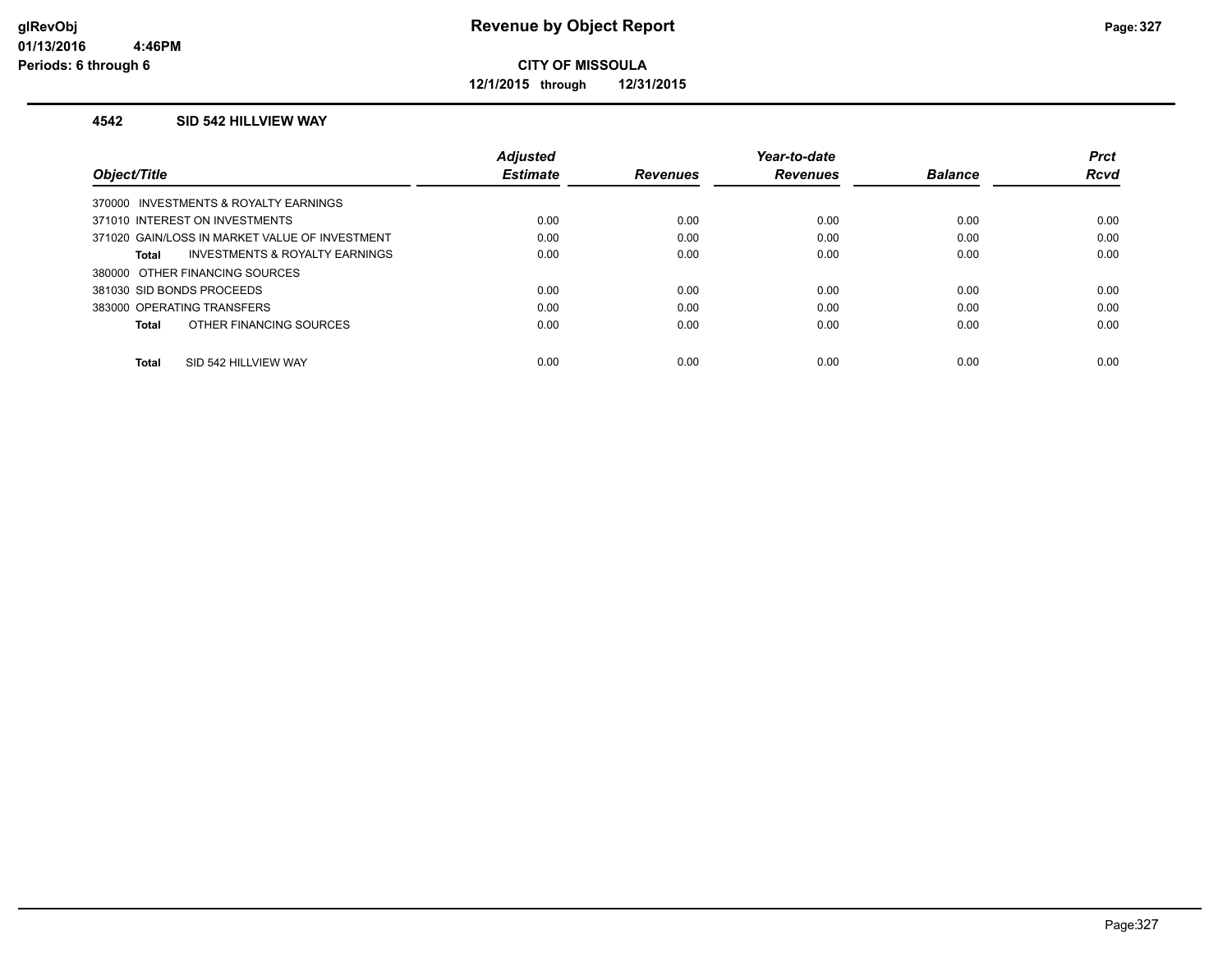**12/1/2015 through 12/31/2015**

## **4543 SID 543 TRAFFIC CALMING**

**4543 SID 543 TRAFFIC CALMING**

|                                                    | <b>Adjusted</b> |                 | Year-to-date    |                | <b>Prct</b> |
|----------------------------------------------------|-----------------|-----------------|-----------------|----------------|-------------|
| Object/Title                                       | <b>Estimate</b> | <b>Revenues</b> | <b>Revenues</b> | <b>Balance</b> | <b>Rcvd</b> |
| 370000 INVESTMENTS & ROYALTY EARNINGS              |                 |                 |                 |                |             |
| 371010 INTEREST ON INVESTMENTS                     | 0.00            | 0.00            | 0.00            | 0.00           | 0.00        |
| <b>INVESTMENTS &amp; ROYALTY EARNINGS</b><br>Total | 0.00            | 0.00            | 0.00            | 0.00           | 0.00        |
| 380000 OTHER FINANCING SOURCES                     |                 |                 |                 |                |             |
| 383000 OPERATING TRANSFERS                         | 0.00            | 0.00            | 0.00            | 0.00           | 0.00        |
| OTHER FINANCING SOURCES<br><b>Total</b>            | 0.00            | 0.00            | 0.00            | 0.00           | 0.00        |
|                                                    |                 |                 |                 |                |             |
| SID 543 TRAFFIC CALMING<br><b>Total</b>            | 0.00            | 0.00            | 0.00            | 0.00           | 0.00        |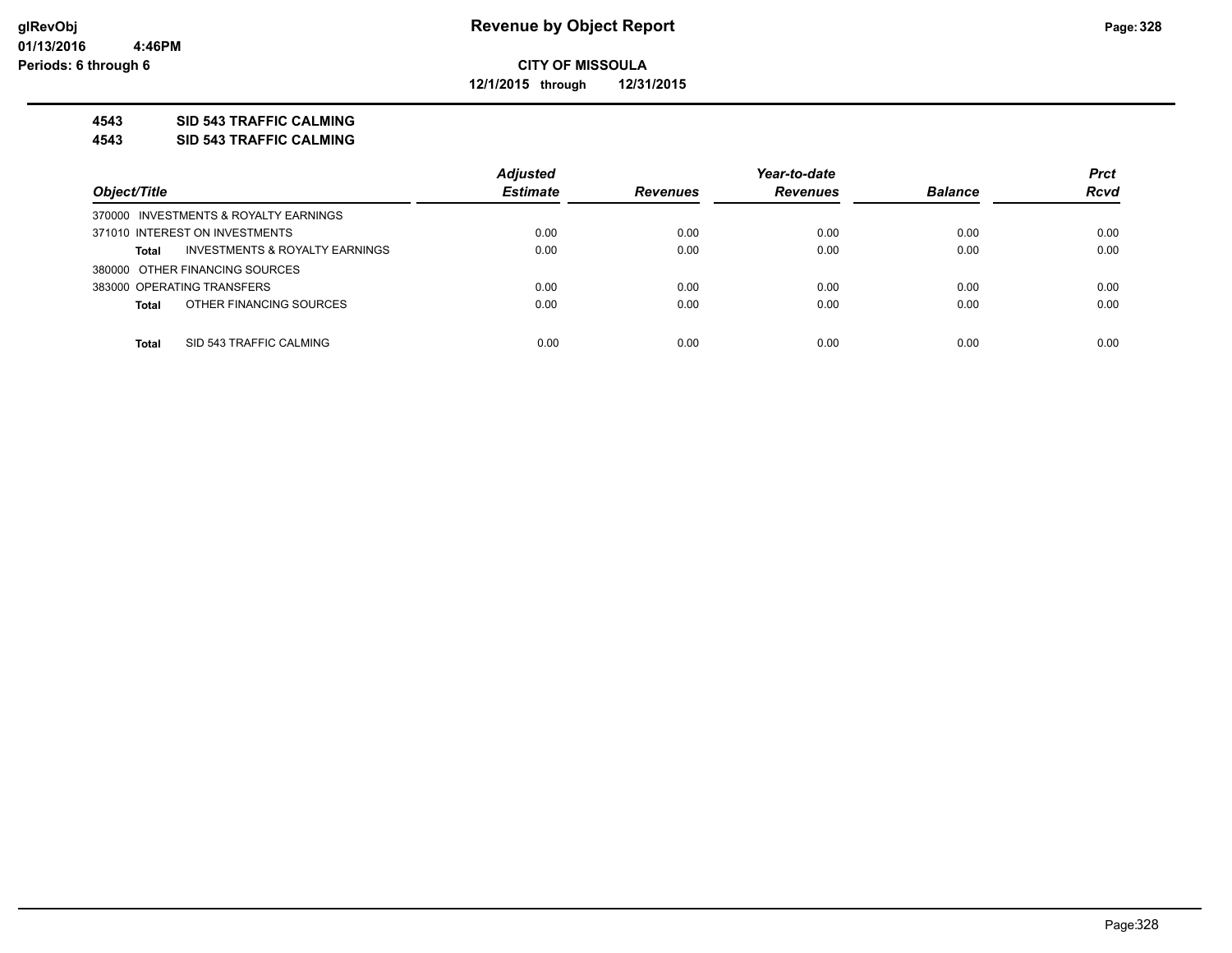**12/1/2015 through 12/31/2015**

# **4543 SID 543 TRAFFIC CALMING**

| Object/Title                            | <b>Adjusted</b><br><b>Estimate</b> | <b>Revenues</b> | Year-to-date<br><b>Revenues</b> | <b>Balance</b> | <b>Prct</b><br><b>Rcvd</b> |
|-----------------------------------------|------------------------------------|-----------------|---------------------------------|----------------|----------------------------|
| 370000 INVESTMENTS & ROYALTY EARNINGS   |                                    |                 |                                 |                |                            |
| 371010 INTEREST ON INVESTMENTS          | 0.00                               | 0.00            | 0.00                            | 0.00           | 0.00                       |
| INVESTMENTS & ROYALTY EARNINGS<br>Total | 0.00                               | 0.00            | 0.00                            | 0.00           | 0.00                       |
| 380000 OTHER FINANCING SOURCES          |                                    |                 |                                 |                |                            |
| 383000 OPERATING TRANSFERS              | 0.00                               | 0.00            | 0.00                            | 0.00           | 0.00                       |
| OTHER FINANCING SOURCES<br><b>Total</b> | 0.00                               | 0.00            | 0.00                            | 0.00           | 0.00                       |
|                                         |                                    |                 |                                 |                |                            |
| SID 543 TRAFFIC CALMING<br>Total        | 0.00                               | 0.00            | 0.00                            | 0.00           | 0.00                       |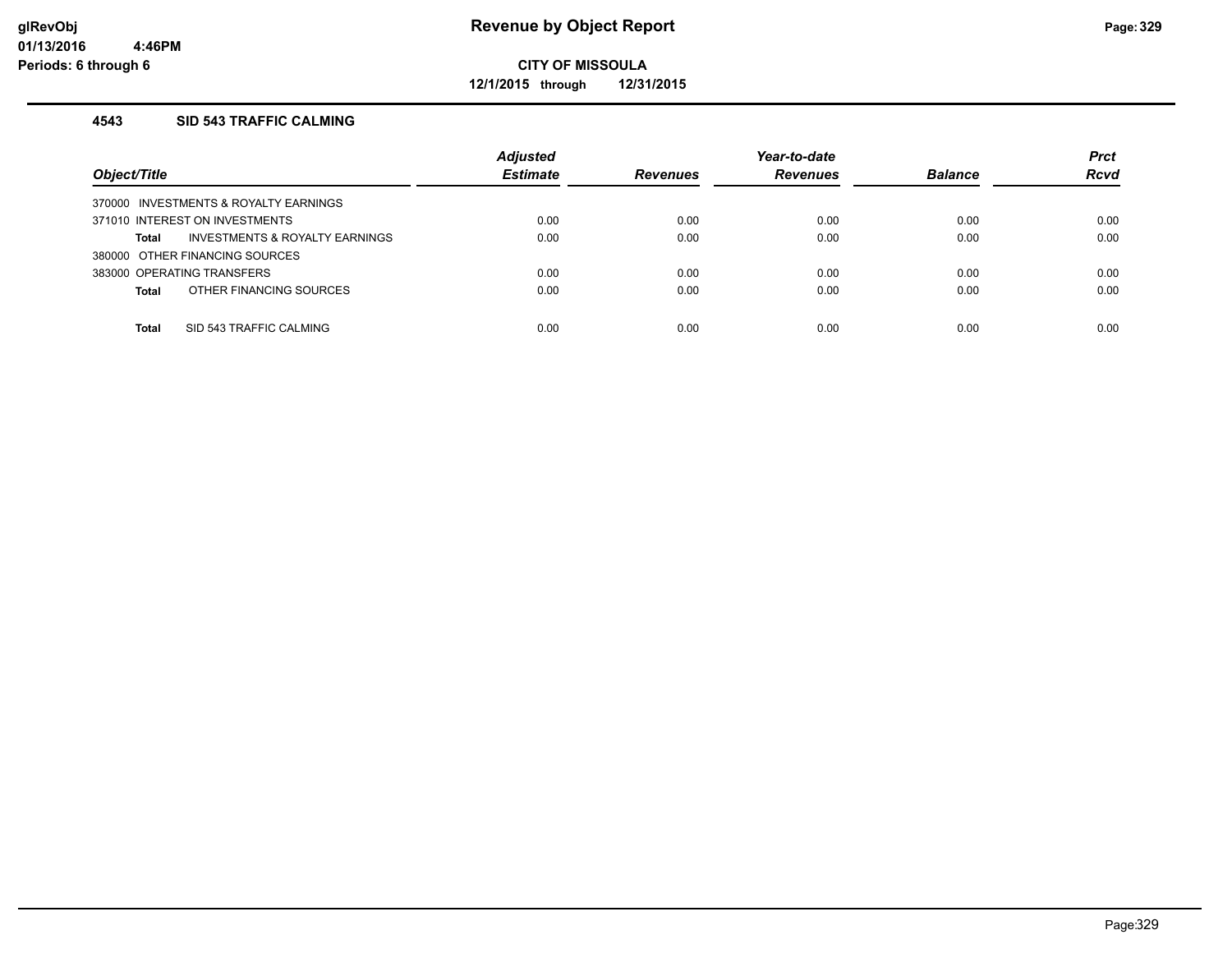**12/1/2015 through 12/31/2015**

# **4544 MILLER CREEK MITIGATION FUND**

#### **4544 MILLER CREEK MITIGATION FUND**

|                                                    | <b>Adjusted</b> |                 | Year-to-date    |                | <b>Prct</b> |
|----------------------------------------------------|-----------------|-----------------|-----------------|----------------|-------------|
| Object/Title                                       | <b>Estimate</b> | <b>Revenues</b> | <b>Revenues</b> | <b>Balance</b> | <b>Rcvd</b> |
| TAXES/ASSESSMENTS<br>310000                        |                 |                 |                 |                |             |
| 312001 PENALTIES & INTEREST                        | 0.00            | 0.00            | 0.00            | 0.00           | 0.00        |
| TAXES/ASSESSMENTS<br>Total                         | 0.00            | 0.00            | 0.00            | 0.00           | 0.00        |
| 370000 INVESTMENTS & ROYALTY EARNINGS              |                 |                 |                 |                |             |
| 371010 INTEREST ON INVESTMENTS                     | 0.00            | 0.00            | 0.00            | 0.00           | 0.00        |
| 371020 GAIN/LOSS IN MARKET VALUE OF INVESTMENTS    | 0.00            | 0.00            | 0.00            | 0.00           | 0.00        |
| <b>INVESTMENTS &amp; ROYALTY EARNINGS</b><br>Total | 0.00            | 0.00            | 0.00            | 0.00           | 0.00        |
| OTHER FINANCING SOURCES<br>380000                  |                 |                 |                 |                |             |
| 381030 SID BONDS PROCEEDS                          | 0.00            | 0.00            | 0.00            | 0.00           | 0.00        |
| OTHER FINANCING SOURCES<br><b>Total</b>            | 0.00            | 0.00            | 0.00            | 0.00           | 0.00        |
| MILLER CREEK MITIGATION FUND<br><b>Total</b>       | 0.00            | 0.00            | 0.00            | 0.00           | 0.00        |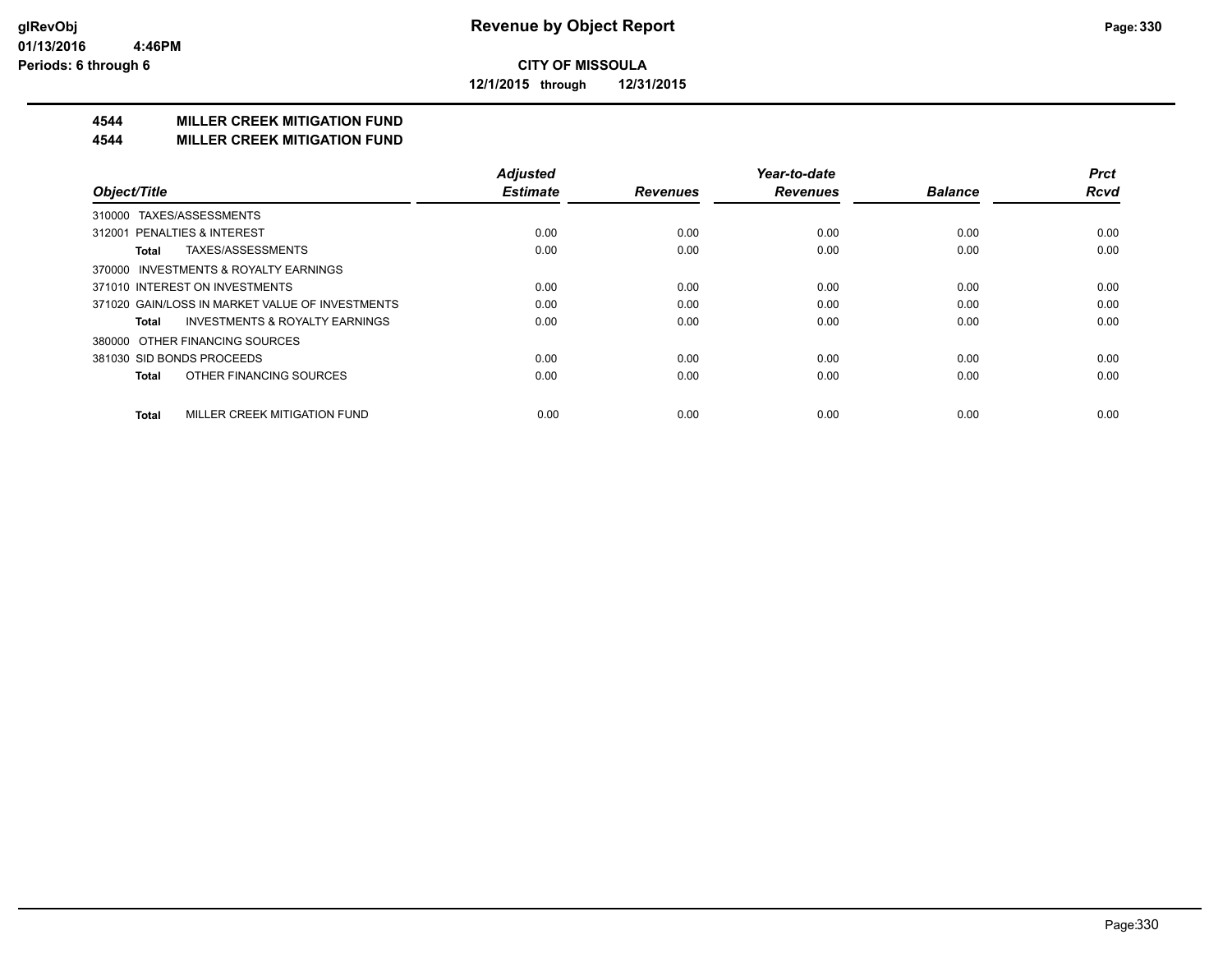**12/1/2015 through 12/31/2015**

# **4544 MILLER CREEK MITIGATION FUND**

|                                                    | <b>Adjusted</b> |                 | Year-to-date    |                | <b>Prct</b> |
|----------------------------------------------------|-----------------|-----------------|-----------------|----------------|-------------|
| Object/Title                                       | <b>Estimate</b> | <b>Revenues</b> | <b>Revenues</b> | <b>Balance</b> | <b>Rcvd</b> |
| TAXES/ASSESSMENTS<br>310000                        |                 |                 |                 |                |             |
| 312001 PENALTIES & INTEREST                        | 0.00            | 0.00            | 0.00            | 0.00           | 0.00        |
| TAXES/ASSESSMENTS<br>Total                         | 0.00            | 0.00            | 0.00            | 0.00           | 0.00        |
| 370000 INVESTMENTS & ROYALTY EARNINGS              |                 |                 |                 |                |             |
| 371010 INTEREST ON INVESTMENTS                     | 0.00            | 0.00            | 0.00            | 0.00           | 0.00        |
| 371020 GAIN/LOSS IN MARKET VALUE OF INVESTMENT     | 0.00            | 0.00            | 0.00            | 0.00           | 0.00        |
| <b>INVESTMENTS &amp; ROYALTY EARNINGS</b><br>Total | 0.00            | 0.00            | 0.00            | 0.00           | 0.00        |
| 380000 OTHER FINANCING SOURCES                     |                 |                 |                 |                |             |
| 381030 SID BONDS PROCEEDS                          | 0.00            | 0.00            | 0.00            | 0.00           | 0.00        |
| OTHER FINANCING SOURCES<br>Total                   | 0.00            | 0.00            | 0.00            | 0.00           | 0.00        |
| MILLER CREEK MITIGATION FUND<br><b>Total</b>       | 0.00            | 0.00            | 0.00            | 0.00           | 0.00        |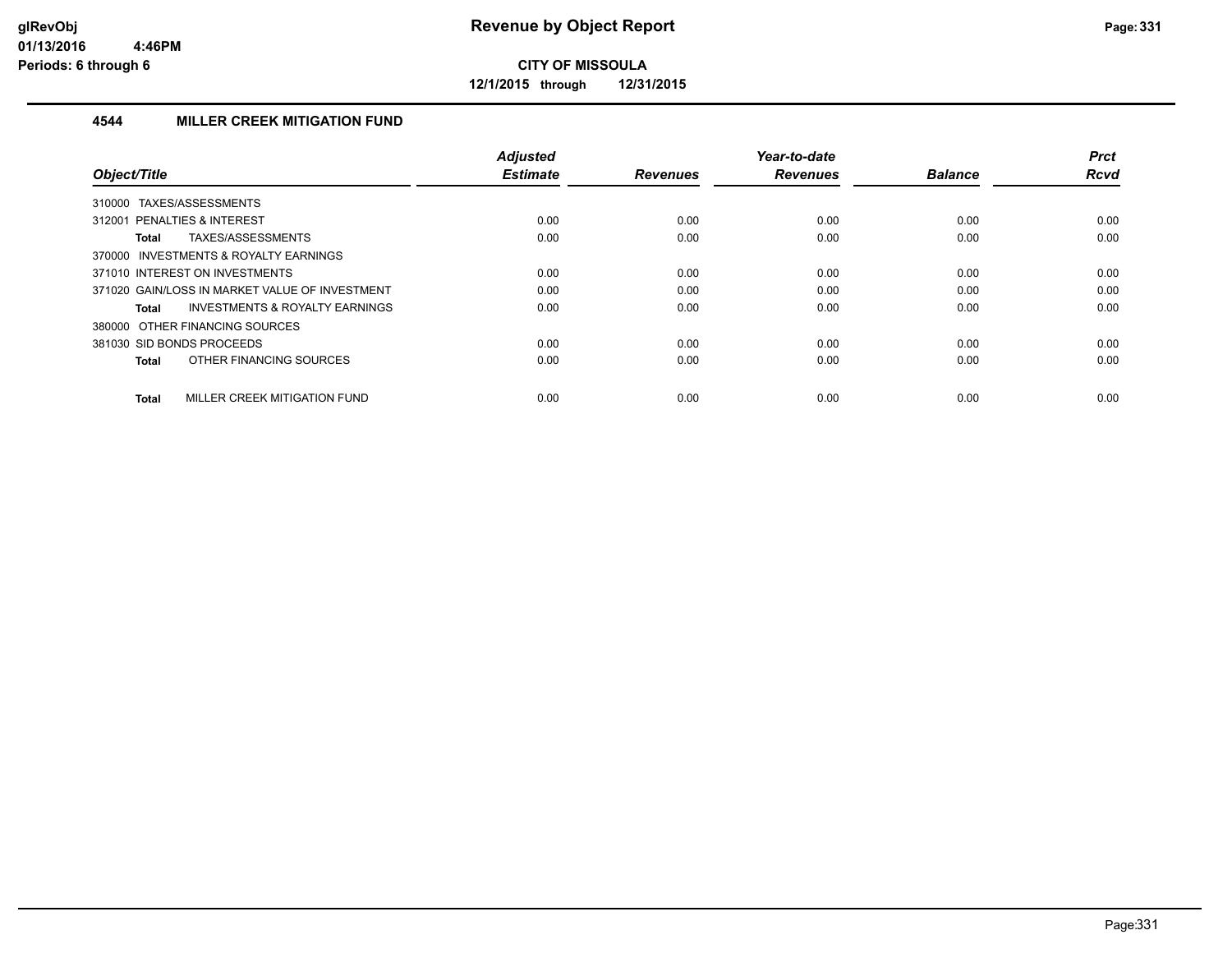**12/1/2015 through 12/31/2015**

# **4545 MILLER CREEK TWITE CONSTRUCTION**

## **4545 MILLER CREEK TWITE CONSTRUCTION**

|                                                     | <b>Adjusted</b> |                 | Year-to-date    |                | <b>Prct</b> |
|-----------------------------------------------------|-----------------|-----------------|-----------------|----------------|-------------|
| Object/Title                                        | <b>Estimate</b> | <b>Revenues</b> | <b>Revenues</b> | <b>Balance</b> | <b>Rcvd</b> |
| TAXES/ASSESSMENTS<br>310000                         |                 |                 |                 |                |             |
| 312001 PENALTIES & INTEREST                         | 0.00            | 0.00            | 0.00            | 0.00           | 0.00        |
| TAXES/ASSESSMENTS<br>Total                          | 0.00            | 0.00            | 0.00            | 0.00           | 0.00        |
| <b>INVESTMENTS &amp; ROYALTY EARNINGS</b><br>370000 |                 |                 |                 |                |             |
| 371010 INTEREST ON INVESTMENTS                      | 0.00            | 0.00            | 0.00            | 0.00           | 0.00        |
| 371020 GAIN/LOSS IN MARKET VALUE OF INVESTMENTS     | 0.00            | 0.00            | 0.00            | 0.00           | 0.00        |
| <b>INVESTMENTS &amp; ROYALTY EARNINGS</b><br>Total  | 0.00            | 0.00            | 0.00            | 0.00           | 0.00        |
| 380000 OTHER FINANCING SOURCES                      |                 |                 |                 |                |             |
| 381030 SID BONDS PROCEEDS                           | 0.00            | 0.00            | 0.00            | 0.00           | 0.00        |
| OTHER FINANCING SOURCES<br>Total                    | 0.00            | 0.00            | 0.00            | 0.00           | 0.00        |
| 430000 MILLER CREEK                                 |                 |                 |                 |                |             |
| 430230 MILLER CR TWITE CONSTRUCTION                 | 0.00            | 0.00            | 0.00            | 0.00           | 0.00        |
| <b>MILLER CREEK</b><br><b>Total</b>                 | 0.00            | 0.00            | 0.00            | 0.00           | 0.00        |
|                                                     |                 |                 |                 |                |             |
| MILLER CREEK TWITE CONSTRUCTION<br>Total            | 0.00            | 0.00            | 0.00            | 0.00           | 0.00        |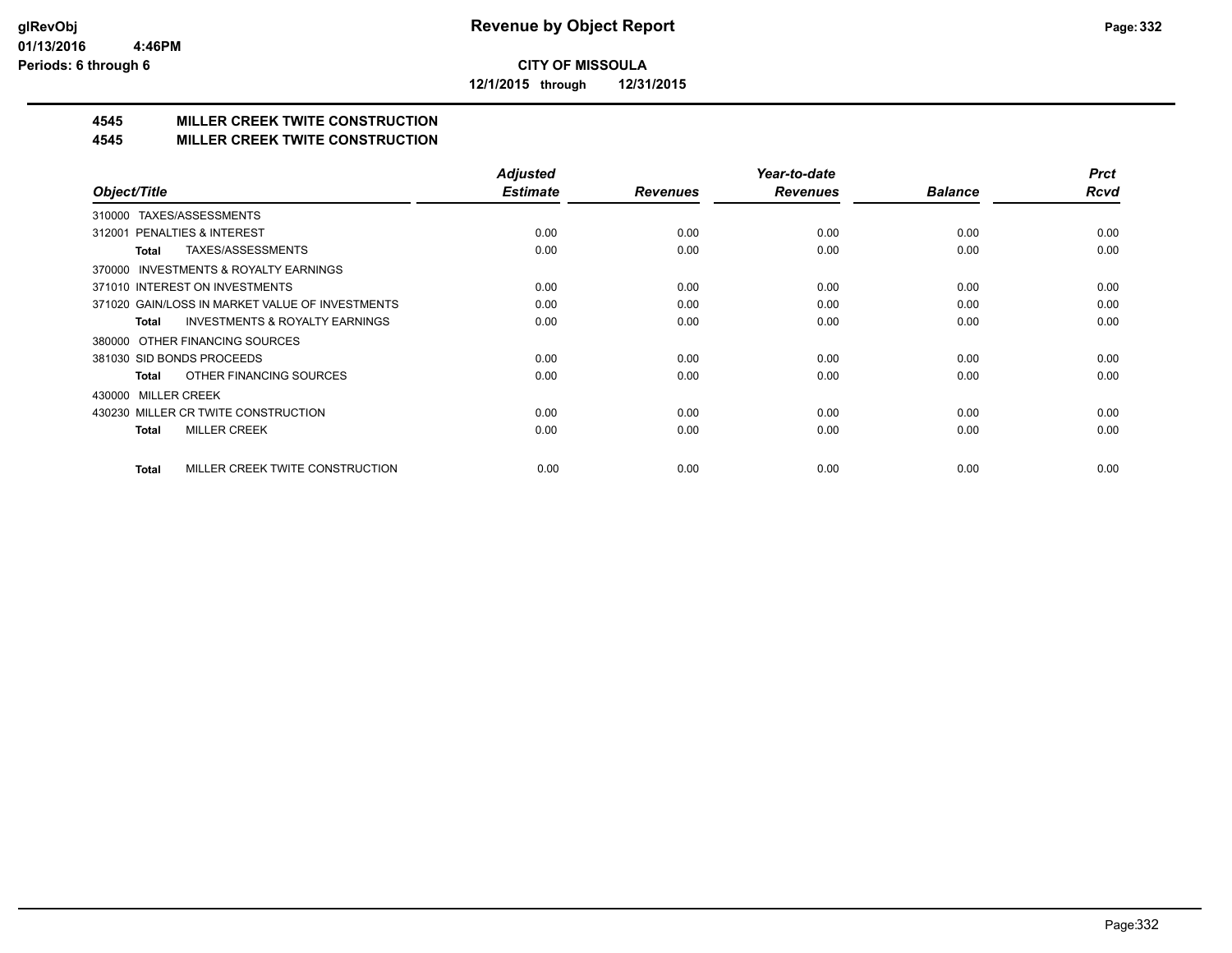**12/1/2015 through 12/31/2015**

# **4545 MILLER CREEK TWITE CONSTRUCTION**

| Object/Title                                              | Adjusted<br><b>Estimate</b> | <b>Revenues</b> | Year-to-date<br><b>Revenues</b> | <b>Balance</b> | <b>Prct</b><br>Rcvd |
|-----------------------------------------------------------|-----------------------------|-----------------|---------------------------------|----------------|---------------------|
|                                                           |                             |                 |                                 |                |                     |
| TAXES/ASSESSMENTS<br>310000                               |                             |                 |                                 |                |                     |
| PENALTIES & INTEREST<br>312001                            | 0.00                        | 0.00            | 0.00                            | 0.00           | 0.00                |
| TAXES/ASSESSMENTS<br>Total                                | 0.00                        | 0.00            | 0.00                            | 0.00           | 0.00                |
| 370000 INVESTMENTS & ROYALTY EARNINGS                     |                             |                 |                                 |                |                     |
| 371010 INTEREST ON INVESTMENTS                            | 0.00                        | 0.00            | 0.00                            | 0.00           | 0.00                |
| 371020 GAIN/LOSS IN MARKET VALUE OF INVESTMENT            | 0.00                        | 0.00            | 0.00                            | 0.00           | 0.00                |
| <b>INVESTMENTS &amp; ROYALTY EARNINGS</b><br><b>Total</b> | 0.00                        | 0.00            | 0.00                            | 0.00           | 0.00                |
| 380000 OTHER FINANCING SOURCES                            |                             |                 |                                 |                |                     |
| 381030 SID BONDS PROCEEDS                                 | 0.00                        | 0.00            | 0.00                            | 0.00           | 0.00                |
| OTHER FINANCING SOURCES<br><b>Total</b>                   | 0.00                        | 0.00            | 0.00                            | 0.00           | 0.00                |
| 430000 MILLER CREEK                                       |                             |                 |                                 |                |                     |
| 430230 MILLER CR TWITE CONSTRUCTION                       | 0.00                        | 0.00            | 0.00                            | 0.00           | 0.00                |
| <b>MILLER CREEK</b><br><b>Total</b>                       | 0.00                        | 0.00            | 0.00                            | 0.00           | 0.00                |
|                                                           |                             |                 |                                 |                |                     |
| MILLER CREEK TWITE CONSTRUCTION<br><b>Total</b>           | 0.00                        | 0.00            | 0.00                            | 0.00           | 0.00                |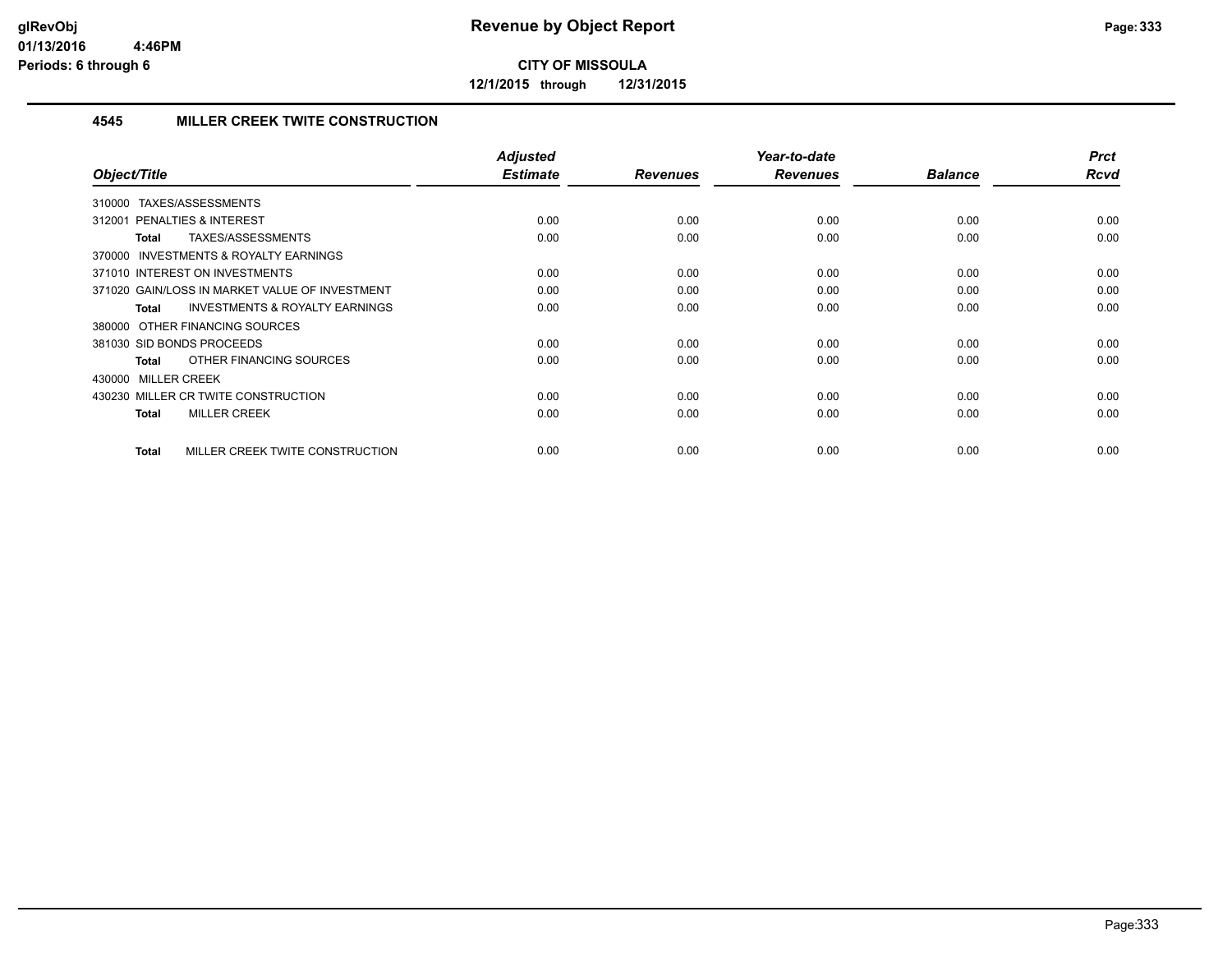**12/1/2015 through 12/31/2015**

# **4546 MILLER CREEK MALOHNEY CONSTRUCTION**

# **4546 MILLER CREEK MALOHNEY CONSTRUCTION**

|                                                     | <b>Adjusted</b> |                 | Year-to-date    |                | <b>Prct</b> |
|-----------------------------------------------------|-----------------|-----------------|-----------------|----------------|-------------|
| Object/Title                                        | <b>Estimate</b> | <b>Revenues</b> | <b>Revenues</b> | <b>Balance</b> | <b>Rcvd</b> |
| TAXES/ASSESSMENTS<br>310000                         |                 |                 |                 |                |             |
| PENALTIES & INTEREST<br>312001                      | 0.00            | 0.00            | 0.00            | 0.00           | 0.00        |
| TAXES/ASSESSMENTS<br>Total                          | 0.00            | 0.00            | 0.00            | 0.00           | 0.00        |
| MISCELLANEOUS REVENUES<br>360000                    |                 |                 |                 |                |             |
| 365000 DONATIONS                                    | 0.00            | 0.00            | 0.00            | 0.00           | 0.00        |
| <b>MISCELLANEOUS REVENUES</b><br><b>Total</b>       | 0.00            | 0.00            | 0.00            | 0.00           | 0.00        |
| <b>INVESTMENTS &amp; ROYALTY EARNINGS</b><br>370000 |                 |                 |                 |                |             |
| 371010 INTEREST ON INVESTMENTS                      | 0.00            | 0.00            | 0.00            | 0.00           | 0.00        |
| 371020 GAIN/LOSS IN MARKET VALUE OF INVESTMENTS     | 0.00            | 0.00            | 0.00            | 0.00           | 0.00        |
| <b>INVESTMENTS &amp; ROYALTY EARNINGS</b><br>Total  | 0.00            | 0.00            | 0.00            | 0.00           | 0.00        |
| OTHER FINANCING SOURCES<br>380000                   |                 |                 |                 |                |             |
| 381030 SID BONDS PROCEEDS                           | 0.00            | 0.00            | 0.00            | 0.00           | 0.00        |
| OTHER FINANCING SOURCES<br><b>Total</b>             | 0.00            | 0.00            | 0.00            | 0.00           | 0.00        |
| <b>MILLER CREEK</b><br>430000                       |                 |                 |                 |                |             |
| 430230 MILLER CR TWITE CONSTRUCTION                 | 0.00            | 0.00            | 0.00            | 0.00           | 0.00        |
| <b>MILLER CREEK</b><br><b>Total</b>                 | 0.00            | 0.00            | 0.00            | 0.00           | 0.00        |
| MILLER CREEK MALOHNEY CONSTRUCTION<br><b>Total</b>  | 0.00            | 0.00            | 0.00            | 0.00           | 0.00        |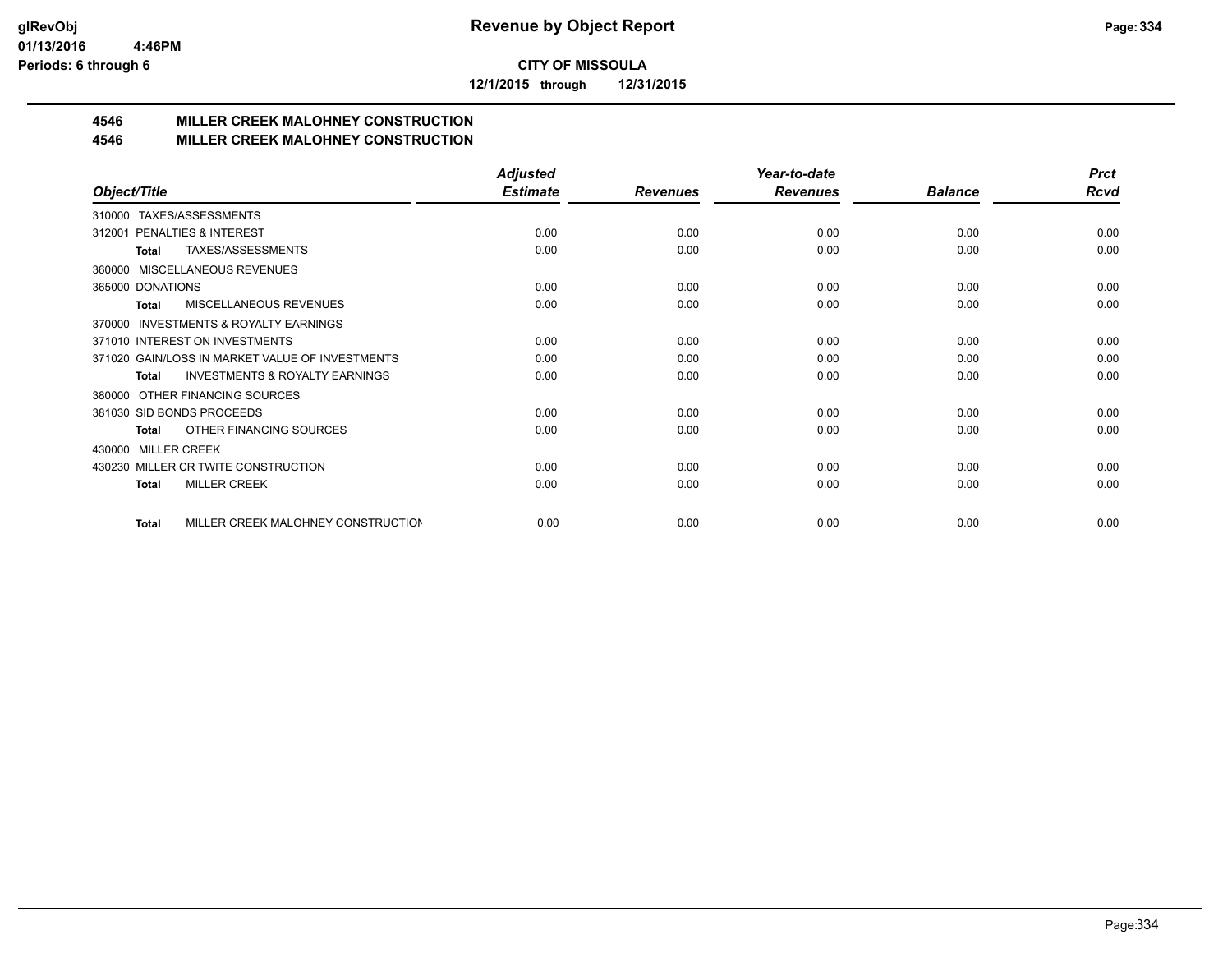**12/1/2015 through 12/31/2015**

# **4546 MILLER CREEK MALOHNEY CONSTRUCTION**

|                                                           | <b>Adjusted</b> |                 | Year-to-date    |                | <b>Prct</b> |
|-----------------------------------------------------------|-----------------|-----------------|-----------------|----------------|-------------|
| Object/Title                                              | <b>Estimate</b> | <b>Revenues</b> | <b>Revenues</b> | <b>Balance</b> | <b>Rcvd</b> |
| TAXES/ASSESSMENTS<br>310000                               |                 |                 |                 |                |             |
| PENALTIES & INTEREST<br>312001                            | 0.00            | 0.00            | 0.00            | 0.00           | 0.00        |
| TAXES/ASSESSMENTS<br><b>Total</b>                         | 0.00            | 0.00            | 0.00            | 0.00           | 0.00        |
| MISCELLANEOUS REVENUES<br>360000                          |                 |                 |                 |                |             |
| 365000 DONATIONS                                          | 0.00            | 0.00            | 0.00            | 0.00           | 0.00        |
| MISCELLANEOUS REVENUES<br><b>Total</b>                    | 0.00            | 0.00            | 0.00            | 0.00           | 0.00        |
| <b>INVESTMENTS &amp; ROYALTY EARNINGS</b><br>370000       |                 |                 |                 |                |             |
| 371010 INTEREST ON INVESTMENTS                            | 0.00            | 0.00            | 0.00            | 0.00           | 0.00        |
| 371020 GAIN/LOSS IN MARKET VALUE OF INVESTMENT            | 0.00            | 0.00            | 0.00            | 0.00           | 0.00        |
| <b>INVESTMENTS &amp; ROYALTY EARNINGS</b><br><b>Total</b> | 0.00            | 0.00            | 0.00            | 0.00           | 0.00        |
| OTHER FINANCING SOURCES<br>380000                         |                 |                 |                 |                |             |
| 381030 SID BONDS PROCEEDS                                 | 0.00            | 0.00            | 0.00            | 0.00           | 0.00        |
| OTHER FINANCING SOURCES<br><b>Total</b>                   | 0.00            | 0.00            | 0.00            | 0.00           | 0.00        |
| <b>MILLER CREEK</b><br>430000                             |                 |                 |                 |                |             |
| MILLER CR TWITE CONSTRUCTION<br>430230                    | 0.00            | 0.00            | 0.00            | 0.00           | 0.00        |
| <b>MILLER CREEK</b><br><b>Total</b>                       | 0.00            | 0.00            | 0.00            | 0.00           | 0.00        |
| MILLER CREEK MALOHNEY CONSTRUCTION<br><b>Total</b>        | 0.00            | 0.00            | 0.00            | 0.00           | 0.00        |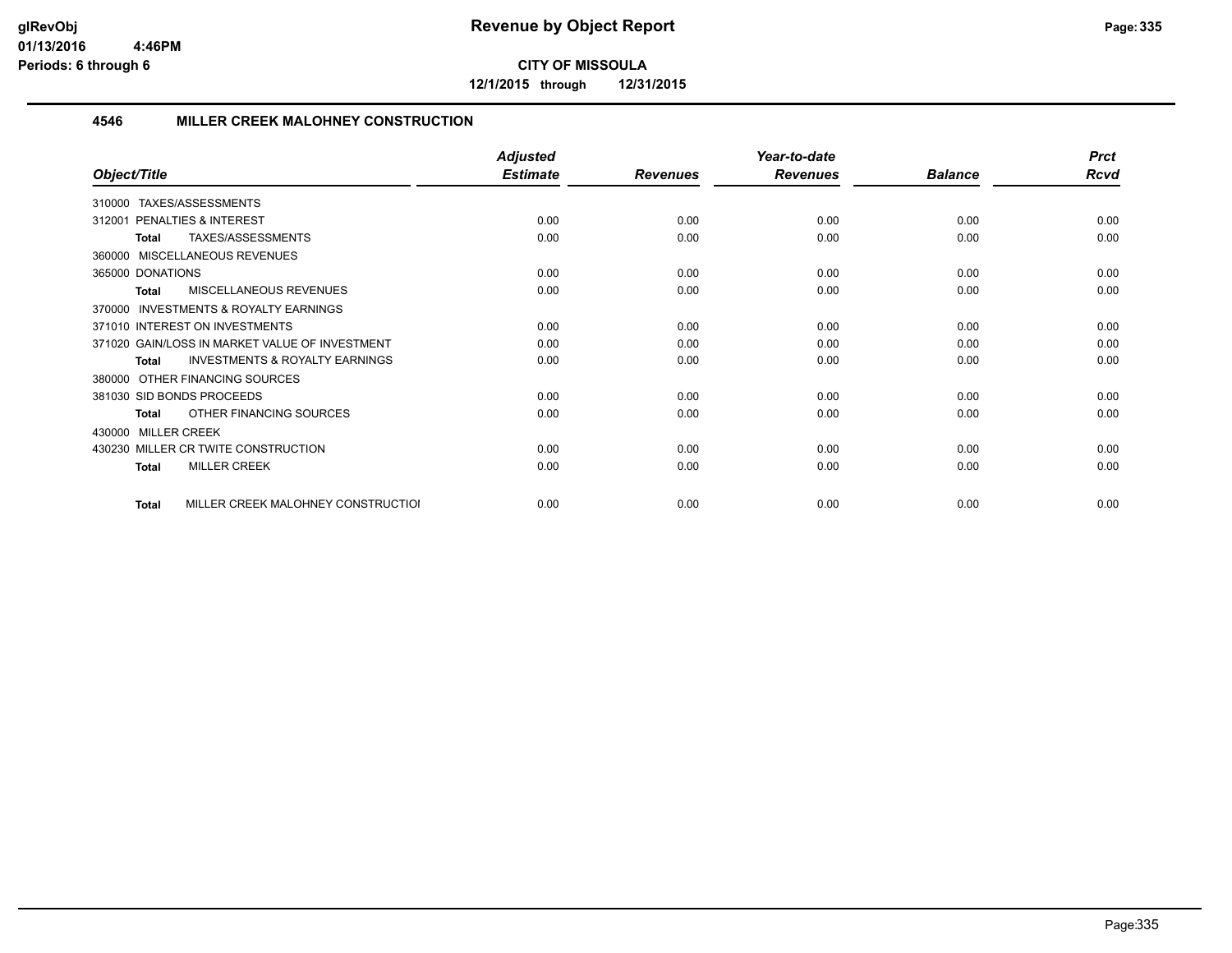**12/1/2015 through 12/31/2015**

# **4547 MILLER CREEK MCCARTHY CONSTRUCTION**

# **4547 MILLER CREEK MCCARTHY CONSTRUCTION**

|                                                    | <b>Adjusted</b> |                 | Year-to-date    |                | <b>Prct</b> |
|----------------------------------------------------|-----------------|-----------------|-----------------|----------------|-------------|
| Object/Title                                       | <b>Estimate</b> | <b>Revenues</b> | <b>Revenues</b> | <b>Balance</b> | <b>Rcvd</b> |
| TAXES/ASSESSMENTS<br>310000                        |                 |                 |                 |                |             |
| <b>PENALTIES &amp; INTEREST</b><br>312001          | 0.00            | 0.00            | 0.00            | 0.00           | 0.00        |
| <b>TAXES/ASSESSMENTS</b><br>Total                  | 0.00            | 0.00            | 0.00            | 0.00           | 0.00        |
| 370000 INVESTMENTS & ROYALTY EARNINGS              |                 |                 |                 |                |             |
| 371010 INTEREST ON INVESTMENTS                     | 0.00            | 0.00            | 0.00            | 0.00           | 0.00        |
| 371020 GAIN/LOSS IN MARKET VALUE OF INVESTMENTS    | 0.00            | 0.00            | 0.00            | 0.00           | 0.00        |
| <b>INVESTMENTS &amp; ROYALTY EARNINGS</b><br>Total | 0.00            | 0.00            | 0.00            | 0.00           | 0.00        |
| OTHER FINANCING SOURCES<br>380000                  |                 |                 |                 |                |             |
| 381030 SID BONDS PROCEEDS                          | 0.00            | 0.00            | 0.00            | 0.00           | 0.00        |
| OTHER FINANCING SOURCES<br><b>Total</b>            | 0.00            | 0.00            | 0.00            | 0.00           | 0.00        |
| <b>MILLER CREEK</b><br>430000                      |                 |                 |                 |                |             |
| 430230 MILLER CR TWITE CONSTRUCTION                | 0.00            | 0.00            | 0.00            | 0.00           | 0.00        |
| <b>MILLER CREEK</b><br>Total                       | 0.00            | 0.00            | 0.00            | 0.00           | 0.00        |
|                                                    |                 |                 |                 |                |             |
| MILLER CREEK MCCARTHY CONSTRUCTION<br><b>Total</b> | 0.00            | 0.00            | 0.00            | 0.00           | 0.00        |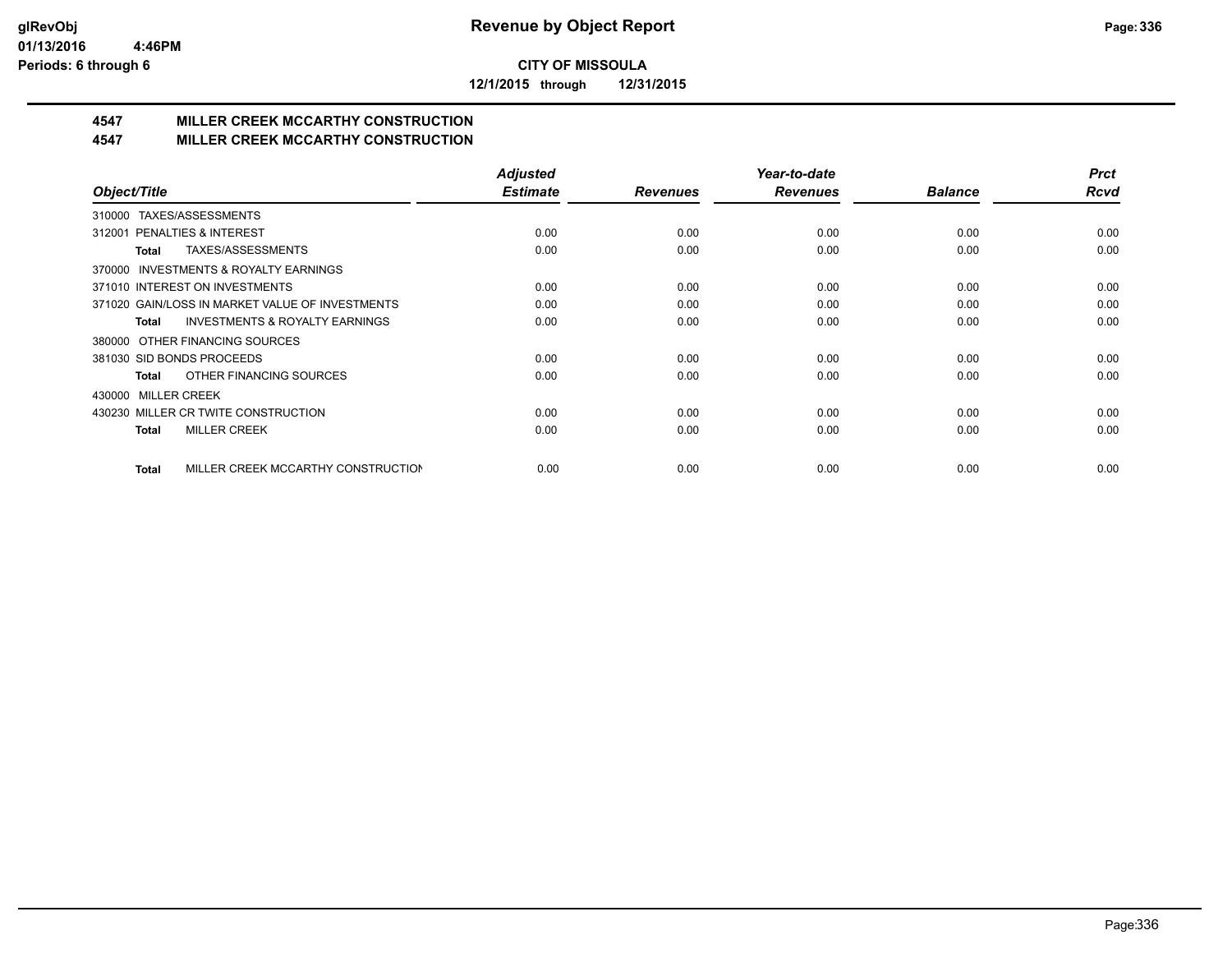**12/1/2015 through 12/31/2015**

# **4547 MILLER CREEK MCCARTHY CONSTRUCTION**

| Object/Title                                              | <b>Adjusted</b><br><b>Estimate</b> | <b>Revenues</b> | Year-to-date<br><b>Revenues</b> | <b>Balance</b> | <b>Prct</b><br><b>Rcvd</b> |
|-----------------------------------------------------------|------------------------------------|-----------------|---------------------------------|----------------|----------------------------|
| TAXES/ASSESSMENTS<br>310000                               |                                    |                 |                                 |                |                            |
| 312001 PENALTIES & INTEREST                               | 0.00                               | 0.00            | 0.00                            | 0.00           | 0.00                       |
| TAXES/ASSESSMENTS<br><b>Total</b>                         | 0.00                               | 0.00            | 0.00                            | 0.00           | 0.00                       |
| 370000 INVESTMENTS & ROYALTY EARNINGS                     |                                    |                 |                                 |                |                            |
| 371010 INTEREST ON INVESTMENTS                            | 0.00                               | 0.00            | 0.00                            | 0.00           | 0.00                       |
| 371020 GAIN/LOSS IN MARKET VALUE OF INVESTMENT            | 0.00                               | 0.00            | 0.00                            | 0.00           | 0.00                       |
| <b>INVESTMENTS &amp; ROYALTY EARNINGS</b><br><b>Total</b> | 0.00                               | 0.00            | 0.00                            | 0.00           | 0.00                       |
| 380000 OTHER FINANCING SOURCES                            |                                    |                 |                                 |                |                            |
| 381030 SID BONDS PROCEEDS                                 | 0.00                               | 0.00            | 0.00                            | 0.00           | 0.00                       |
| OTHER FINANCING SOURCES<br><b>Total</b>                   | 0.00                               | 0.00            | 0.00                            | 0.00           | 0.00                       |
| 430000 MILLER CREEK                                       |                                    |                 |                                 |                |                            |
| 430230 MILLER CR TWITE CONSTRUCTION                       | 0.00                               | 0.00            | 0.00                            | 0.00           | 0.00                       |
| <b>MILLER CREEK</b><br><b>Total</b>                       | 0.00                               | 0.00            | 0.00                            | 0.00           | 0.00                       |
| MILLER CREEK MCCARTHY CONSTRUCTIOL<br>Total               | 0.00                               | 0.00            | 0.00                            | 0.00           | 0.00                       |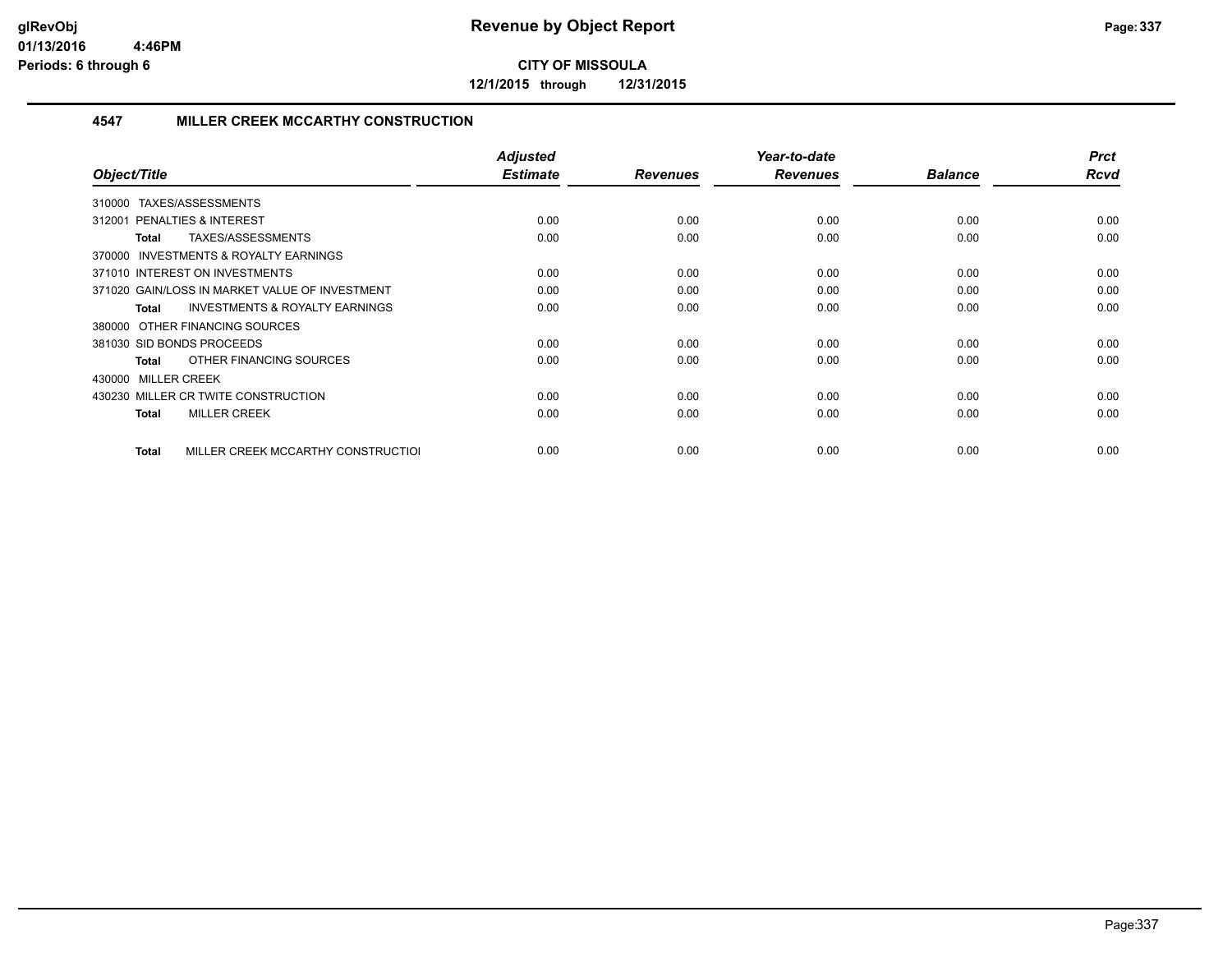**12/1/2015 through 12/31/2015**

# **4548 5TH,6TH & ARTHUR ROAD IMPROVEMENTS**

# **4548 5TH,6TH & ARTHUR ROAD IMPROVEMENTS**

|                                                     | <b>Adjusted</b> |                 | Year-to-date    |                | <b>Prct</b> |
|-----------------------------------------------------|-----------------|-----------------|-----------------|----------------|-------------|
| Object/Title                                        | <b>Estimate</b> | <b>Revenues</b> | <b>Revenues</b> | <b>Balance</b> | <b>Rcvd</b> |
| 330000 INTERGOVERNMENTAL REVENUES                   |                 |                 |                 |                |             |
| 336001 MDT REIMBURSEMENTS                           | 0.00            | 0.00            | 0.00            | 0.00           | 0.00        |
| <b>INTERGOVERNMENTAL REVENUES</b><br>Total          | 0.00            | 0.00            | 0.00            | 0.00           | 0.00        |
| 360000 MISCELLANEOUS REVENUES                       |                 |                 |                 |                |             |
| 363020 PROPERTY ASSESSMENTS                         | 0.00            | 0.00            | 0.00            | 0.00           | 0.00        |
| <b>MISCELLANEOUS REVENUES</b><br>Total              | 0.00            | 0.00            | 0.00            | 0.00           | 0.00        |
| 370000 INVESTMENTS & ROYALTY EARNINGS               |                 |                 |                 |                |             |
| 371010 INTEREST ON INVESTMENTS                      | 0.00            | 0.00            | 0.00            | 0.00           | 0.00        |
| <b>INVESTMENTS &amp; ROYALTY EARNINGS</b><br>Total  | 0.00            | 0.00            | 0.00            | 0.00           | 0.00        |
| 380000 OTHER FINANCING SOURCES                      |                 |                 |                 |                |             |
| 381010 BOND PROCEEDS                                | 0.00            | 0.00            | 0.00            | 0.00           | 0.00        |
| 381030 SID BONDS PROCEEDS                           | 0.00            | 0.00            | 0.00            | 0.00           | 0.00        |
| OTHER FINANCING SOURCES<br>Total                    | 0.00            | 0.00            | 0.00            | 0.00           | 0.00        |
|                                                     |                 |                 |                 |                |             |
| 5TH, 6TH & ARTHUR ROAD IMPROVEMENTS<br><b>Total</b> | 0.00            | 0.00            | 0.00            | 0.00           | 0.00        |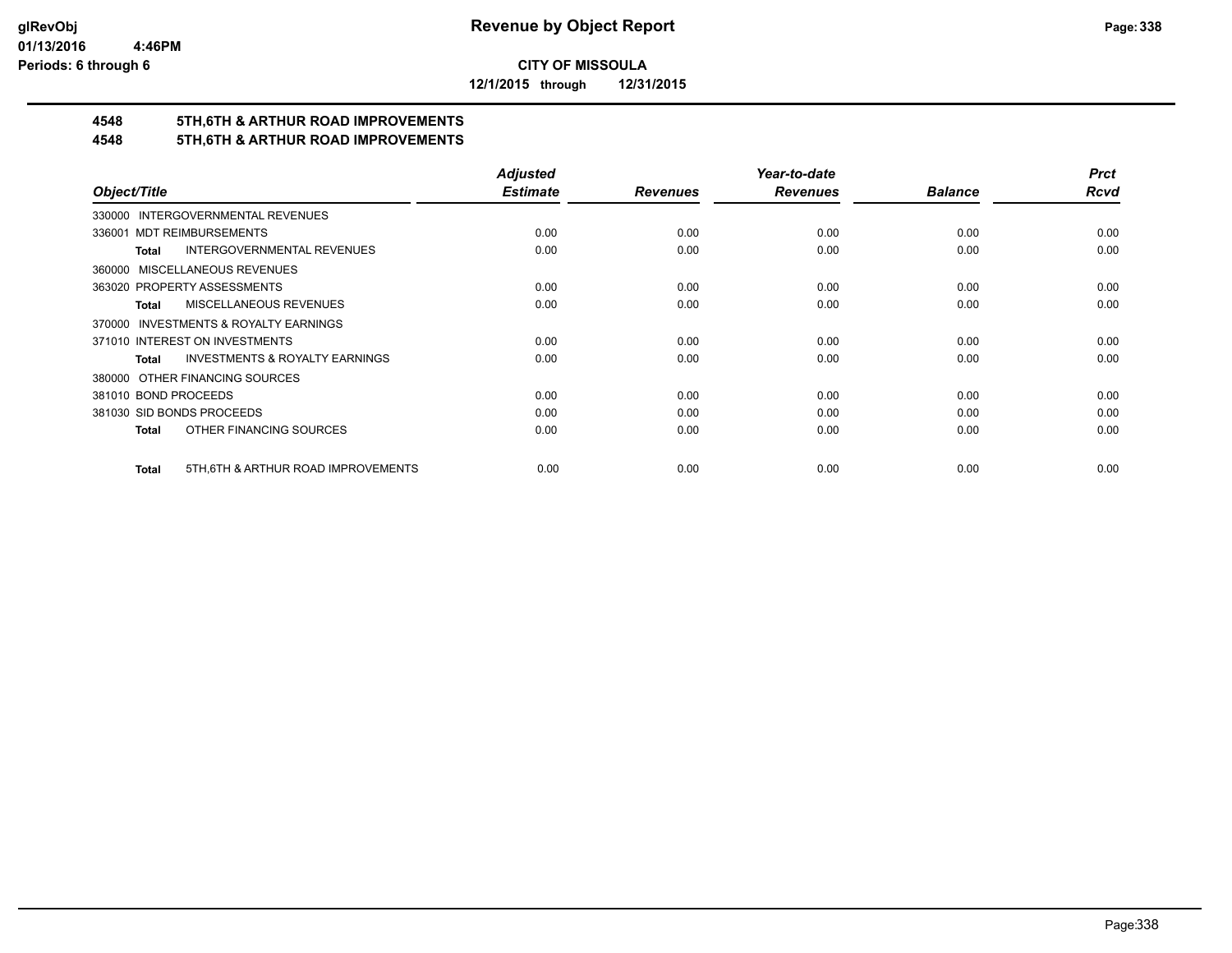**12/1/2015 through 12/31/2015**

# **4548 5TH,6TH & ARTHUR ROAD IMPROVEMENTS**

|                                                           | <b>Adjusted</b> |                 | Year-to-date    |                | <b>Prct</b> |
|-----------------------------------------------------------|-----------------|-----------------|-----------------|----------------|-------------|
| Object/Title                                              | <b>Estimate</b> | <b>Revenues</b> | <b>Revenues</b> | <b>Balance</b> | Rcvd        |
| 330000 INTERGOVERNMENTAL REVENUES                         |                 |                 |                 |                |             |
| 336001 MDT REIMBURSEMENTS                                 | 0.00            | 0.00            | 0.00            | 0.00           | 0.00        |
| INTERGOVERNMENTAL REVENUES<br>Total                       | 0.00            | 0.00            | 0.00            | 0.00           | 0.00        |
| 360000 MISCELLANEOUS REVENUES                             |                 |                 |                 |                |             |
| 363020 PROPERTY ASSESSMENTS                               | 0.00            | 0.00            | 0.00            | 0.00           | 0.00        |
| MISCELLANEOUS REVENUES<br>Total                           | 0.00            | 0.00            | 0.00            | 0.00           | 0.00        |
| 370000 INVESTMENTS & ROYALTY EARNINGS                     |                 |                 |                 |                |             |
| 371010 INTEREST ON INVESTMENTS                            | 0.00            | 0.00            | 0.00            | 0.00           | 0.00        |
| <b>INVESTMENTS &amp; ROYALTY EARNINGS</b><br><b>Total</b> | 0.00            | 0.00            | 0.00            | 0.00           | 0.00        |
| 380000 OTHER FINANCING SOURCES                            |                 |                 |                 |                |             |
| 381010 BOND PROCEEDS                                      | 0.00            | 0.00            | 0.00            | 0.00           | 0.00        |
| 381030 SID BONDS PROCEEDS                                 | 0.00            | 0.00            | 0.00            | 0.00           | 0.00        |
| OTHER FINANCING SOURCES<br>Total                          | 0.00            | 0.00            | 0.00            | 0.00           | 0.00        |
| 5TH, 6TH & ARTHUR ROAD IMPROVEMENTS<br>Total              | 0.00            | 0.00            | 0.00            | 0.00           | 0.00        |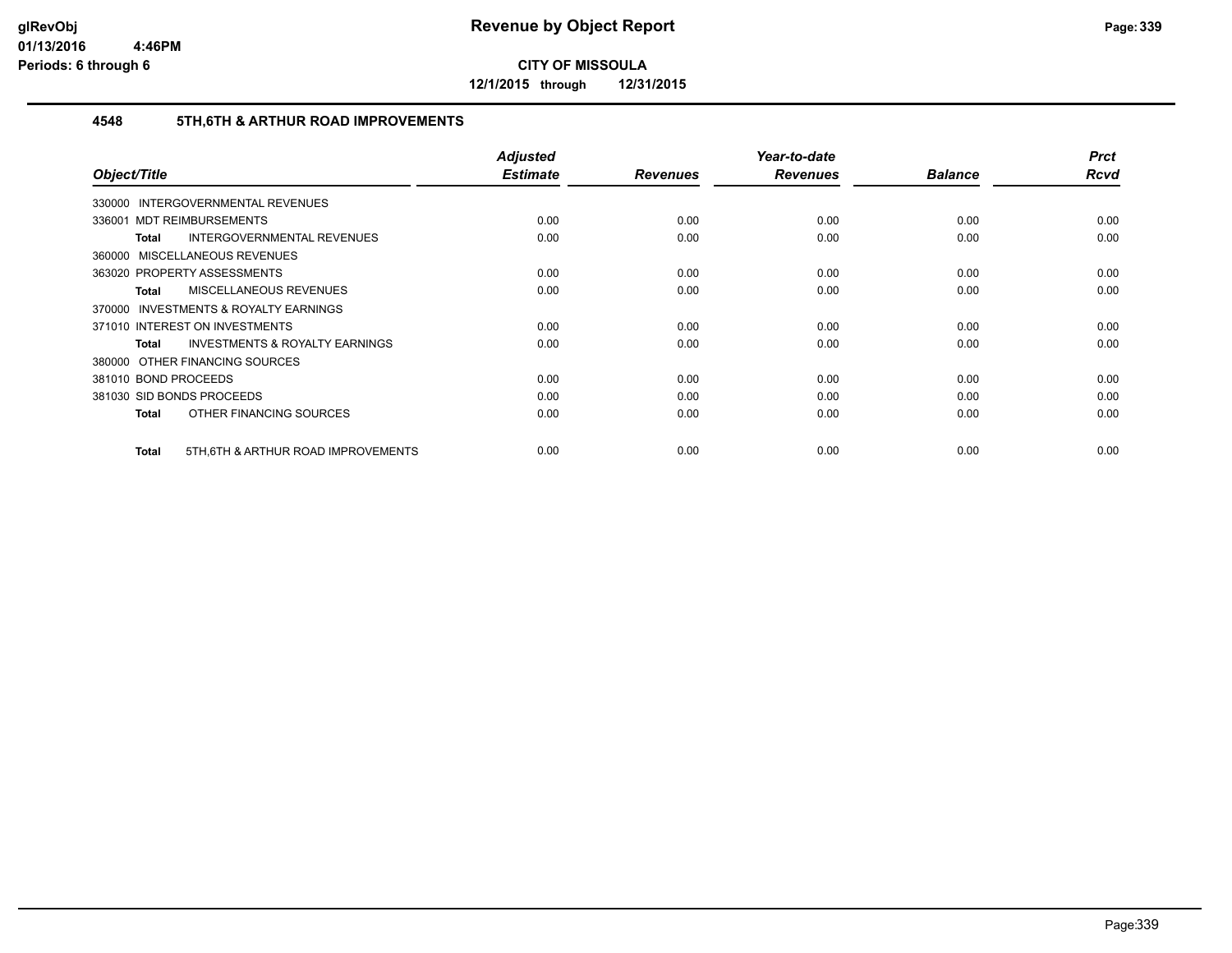**12/1/2015 through 12/31/2015**

#### **4745 MALONEY/TWITE MILLER CR \$1.2M CONTRIB 4745 MALONEY/TWITE MILLER CR \$1.2M CONTRIB**

|                                                       | <b>Adjusted</b> |                 | Year-to-date    |                | <b>Prct</b> |
|-------------------------------------------------------|-----------------|-----------------|-----------------|----------------|-------------|
| Object/Title                                          | <b>Estimate</b> | <b>Revenues</b> | <b>Revenues</b> | <b>Balance</b> | <b>Rcvd</b> |
| 310000 TAXES/ASSESSMENTS                              |                 |                 |                 |                |             |
| 312001 PENALTIES & INTEREST                           | 0.00            | 0.00            | 0.00            | 0.00           | 0.00        |
| TAXES/ASSESSMENTS<br>Total                            | 0.00            | 0.00            | 0.00            | 0.00           | 0.00        |
| 360000 MISCELLANEOUS REVENUES                         |                 |                 |                 |                |             |
| 365000 DONATIONS                                      | 0.00            | 0.00            | 0.00            | 0.00           | 0.00        |
| MISCELLANEOUS REVENUES<br>Total                       | 0.00            | 0.00            | 0.00            | 0.00           | 0.00        |
| 370000 INVESTMENTS & ROYALTY EARNINGS                 |                 |                 |                 |                |             |
| 371010 INTEREST ON INVESTMENTS                        | 0.00            | 0.00            | 0.00            | 0.00           | 0.00        |
| 371020 GAIN/LOSS IN MARKET VALUE OF INVESTMENTS       | 0.00            | 0.00            | 0.00            | 0.00           | 0.00        |
| <b>INVESTMENTS &amp; ROYALTY EARNINGS</b><br>Total    | 0.00            | 0.00            | 0.00            | 0.00           | 0.00        |
| MALONEY/TWITE MILLER CR \$1.2M CONTRI<br><b>Total</b> | 0.00            | 0.00            | 0.00            | 0.00           | 0.00        |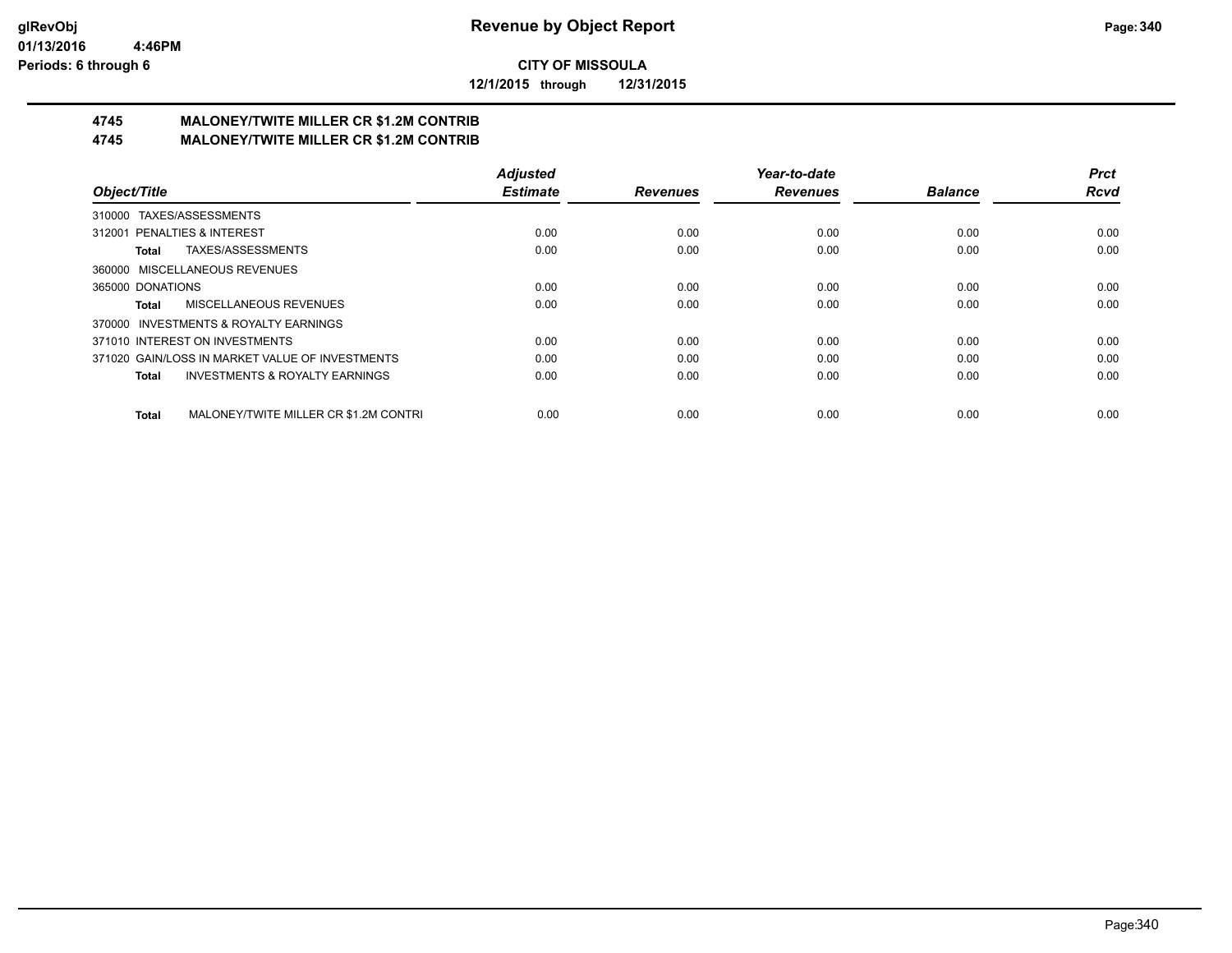**12/1/2015 through 12/31/2015**

## **4745 MALONEY/TWITE MILLER CR \$1.2M CONTRIB**

|                                |                                                | <b>Adjusted</b> |                 | Year-to-date    |                | <b>Prct</b> |
|--------------------------------|------------------------------------------------|-----------------|-----------------|-----------------|----------------|-------------|
| Object/Title                   |                                                | <b>Estimate</b> | <b>Revenues</b> | <b>Revenues</b> | <b>Balance</b> | <b>Rcvd</b> |
| 310000                         | TAXES/ASSESSMENTS                              |                 |                 |                 |                |             |
| 312001 PENALTIES & INTEREST    |                                                | 0.00            | 0.00            | 0.00            | 0.00           | 0.00        |
| Total                          | TAXES/ASSESSMENTS                              | 0.00            | 0.00            | 0.00            | 0.00           | 0.00        |
| 360000 MISCELLANEOUS REVENUES  |                                                |                 |                 |                 |                |             |
| 365000 DONATIONS               |                                                | 0.00            | 0.00            | 0.00            | 0.00           | 0.00        |
| Total                          | MISCELLANEOUS REVENUES                         | 0.00            | 0.00            | 0.00            | 0.00           | 0.00        |
|                                | 370000 INVESTMENTS & ROYALTY EARNINGS          |                 |                 |                 |                |             |
| 371010 INTEREST ON INVESTMENTS |                                                | 0.00            | 0.00            | 0.00            | 0.00           | 0.00        |
|                                | 371020 GAIN/LOSS IN MARKET VALUE OF INVESTMENT | 0.00            | 0.00            | 0.00            | 0.00           | 0.00        |
| Total                          | <b>INVESTMENTS &amp; ROYALTY EARNINGS</b>      | 0.00            | 0.00            | 0.00            | 0.00           | 0.00        |
|                                |                                                |                 |                 |                 |                |             |
| <b>Total</b>                   | MALONEY/TWITE MILLER CR \$1.2M CONTR           | 0.00            | 0.00            | 0.00            | 0.00           | 0.00        |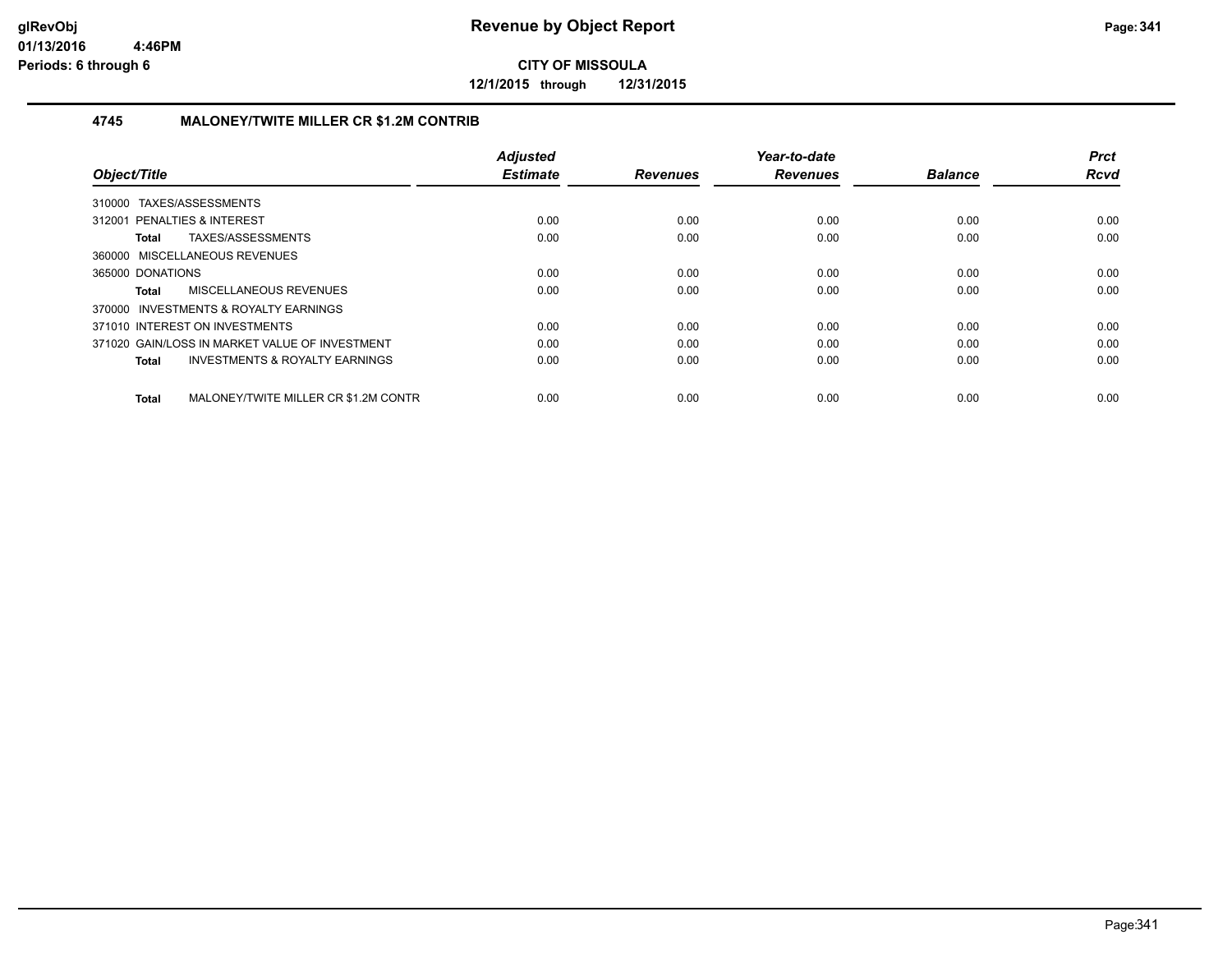**12/1/2015 through 12/31/2015**

# **4941 HILLVIEW WAY CONSTRUCTION**

#### **4941 HILLVIEW WAY CONSTRUCTION**

|              |                                           | <b>Adjusted</b> |                 | <b>Prct</b>     |                |             |
|--------------|-------------------------------------------|-----------------|-----------------|-----------------|----------------|-------------|
| Object/Title |                                           | <b>Estimate</b> | <b>Revenues</b> | <b>Revenues</b> | <b>Balance</b> | <b>Rcvd</b> |
|              | 370000 INVESTMENTS & ROYALTY EARNINGS     |                 |                 |                 |                |             |
|              | 371010 INTEREST ON INVESTMENTS            | 0.00            | 0.00            | 0.00            | 0.00           | 0.00        |
| Total        | <b>INVESTMENTS &amp; ROYALTY EARNINGS</b> | 0.00            | 0.00            | 0.00            | 0.00           | 0.00        |
| Total        | HILLVIEW WAY CONSTRUCTION                 | 0.00            | 0.00            | 0.00            | 0.00           | 0.00        |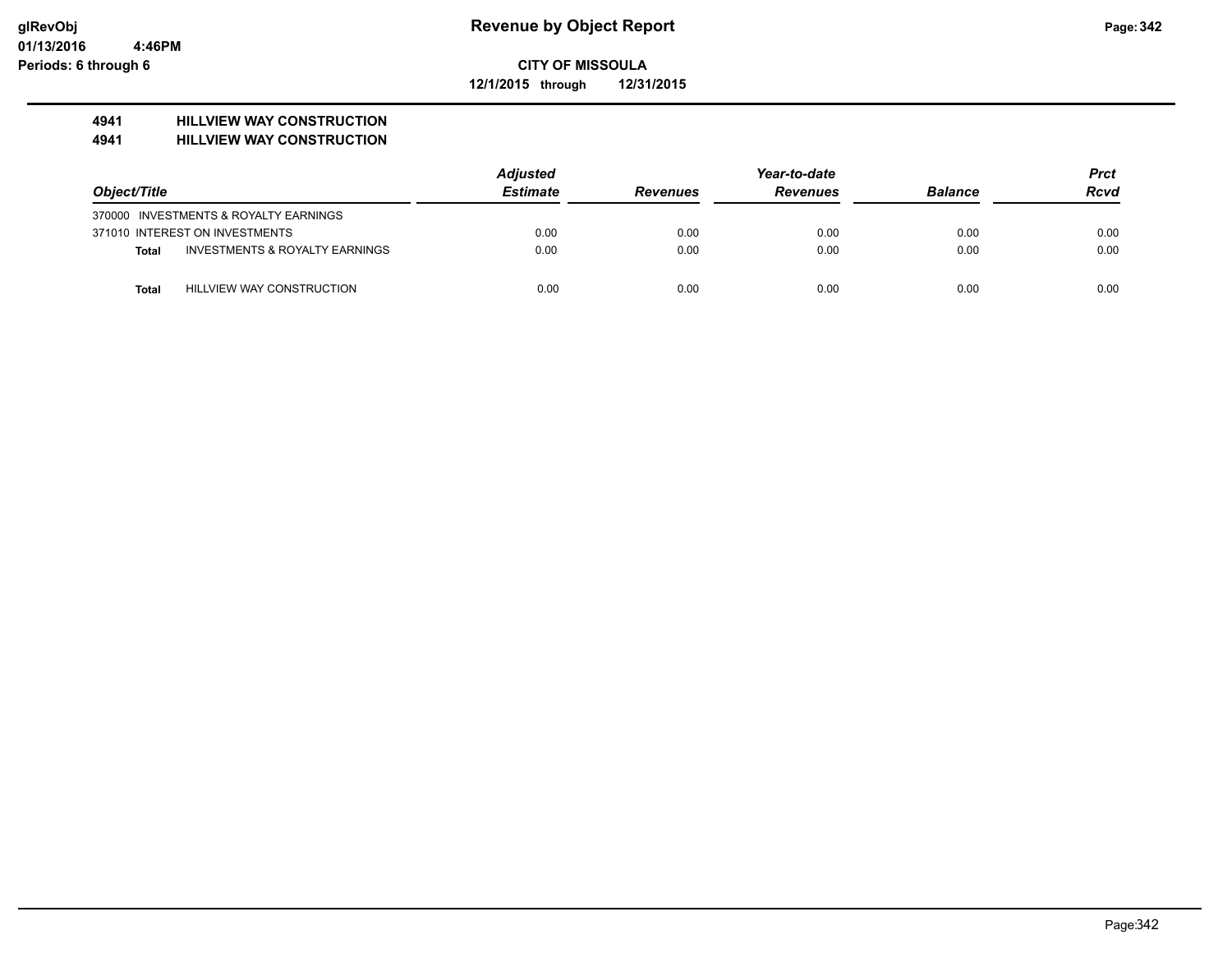**12/1/2015 through 12/31/2015**

# **4941 HILLVIEW WAY CONSTRUCTION**

| Object/Title |                                       | Adjusted<br><b>Estimate</b> | <b>Revenues</b> | Year-to-date<br><b>Revenues</b> | <b>Balance</b> | <b>Prct</b><br><b>Rcvd</b> |
|--------------|---------------------------------------|-----------------------------|-----------------|---------------------------------|----------------|----------------------------|
|              | 370000 INVESTMENTS & ROYALTY EARNINGS |                             |                 |                                 |                |                            |
|              | 371010 INTEREST ON INVESTMENTS        | 0.00                        | 0.00            | 0.00                            | 0.00           | 0.00                       |
| <b>Total</b> | INVESTMENTS & ROYALTY EARNINGS        | 0.00                        | 0.00            | 0.00                            | 0.00           | 0.00                       |
|              |                                       |                             |                 |                                 |                |                            |
| Total        | HILLVIEW WAY CONSTRUCTION             | 0.00                        | 0.00            | 0.00                            | 0.00           | 0.00                       |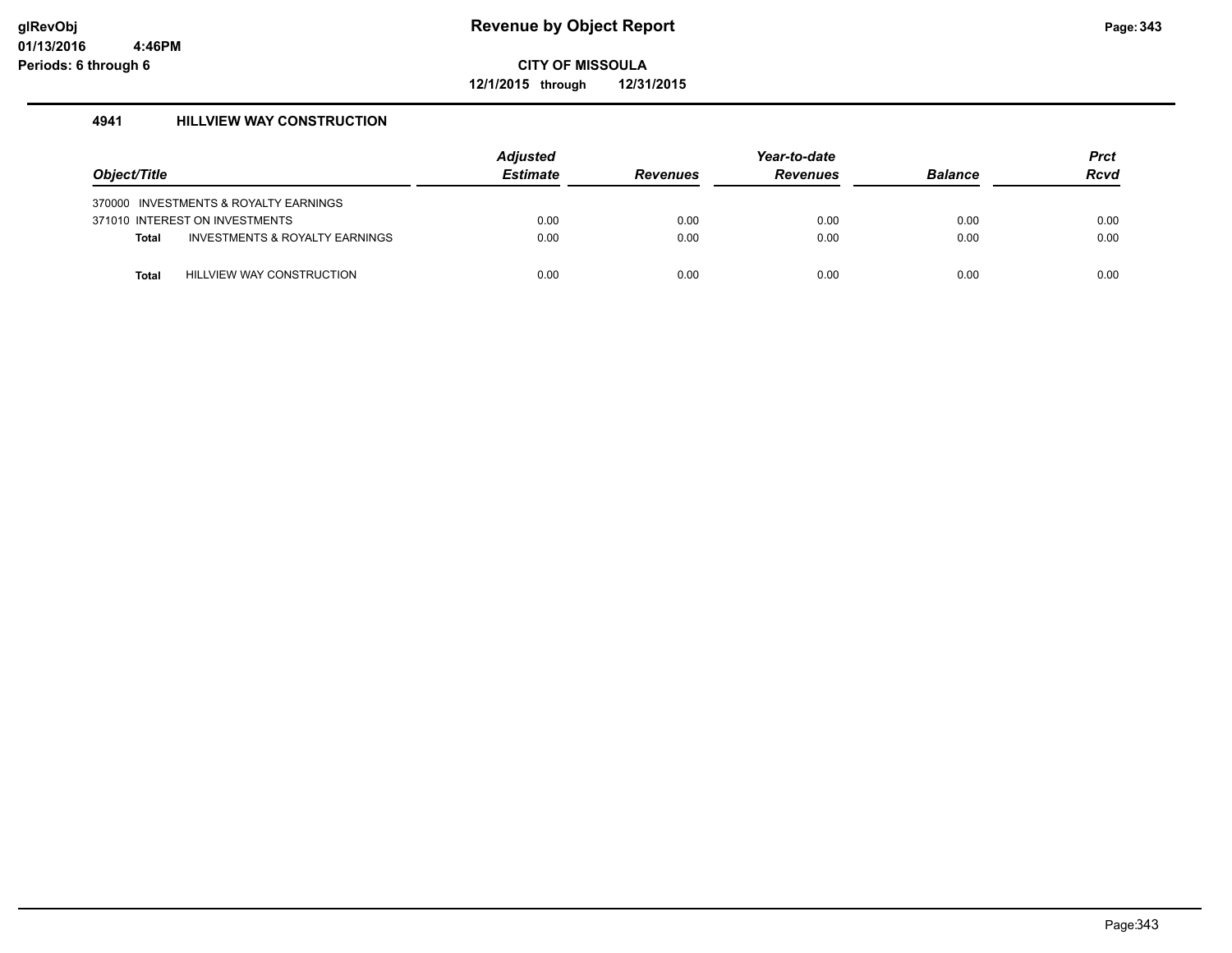**12/1/2015 through 12/31/2015**

# **4944 RATTLESNAKE SEWER COLLECTION (544)**

# **4944 RATTLESNAKE SEWER COLLECTION (544)**

|                                                    | <b>Adjusted</b> |                 | Year-to-date    |                | <b>Prct</b> |
|----------------------------------------------------|-----------------|-----------------|-----------------|----------------|-------------|
| Object/Title                                       | <b>Estimate</b> | <b>Revenues</b> | <b>Revenues</b> | <b>Balance</b> | <b>Rcvd</b> |
| 330000 INTERGOVERNMENTAL REVENUES                  |                 |                 |                 |                |             |
| 331090 EPA GRANT                                   | 0.00            | 0.00            | 0.00            | 0.00           | 0.00        |
| 334120 TSEP GRANT                                  | 0.00            | 0.00            | 0.00            | 0.00           | 0.00        |
| 334121 DNRC GRANT                                  | 0.00            | 0.00            | 0.00            | 0.00           | 0.00        |
| 334990 ARRA FUNDING                                | 0.00            | 0.00            | 0.00            | 0.00           | 0.00        |
| 334992 ARRA LOAN                                   | 0.00            | 0.00            | 0.00            | 0.00           | 0.00        |
| <b>INTERGOVERNMENTAL REVENUES</b><br>Total         | 0.00            | 0.00            | 0.00            | 0.00           | 0.00        |
| 370000 INVESTMENTS & ROYALTY EARNINGS              |                 |                 |                 |                |             |
| 371010 INTEREST ON INVESTMENTS                     | 0.00            | 0.00            | 0.00            | 0.00           | 0.00        |
| <b>INVESTMENTS &amp; ROYALTY EARNINGS</b><br>Total | 0.00            | 0.00            | 0.00            | 0.00           | 0.00        |
| 380000 OTHER FINANCING SOURCES                     |                 |                 |                 |                |             |
| 381010 BOND PROCEEDS                               | 0.00            | 0.00            | 0.00            | 0.00           | 0.00        |
| 381020 REVENUE BONDS                               | 0.00            | 0.00            | 0.00            | 0.00           | 0.00        |
| 381030 SID BONDS PROCEEDS                          | 0.00            | 0.00            | 0.00            | 0.00           | 0.00        |
| OTHER FINANCING SOURCES<br>Total                   | 0.00            | 0.00            | 0.00            | 0.00           | 0.00        |
| RATTLESNAKE SEWER COLLECTION (544)<br>Total        | 0.00            | 0.00            | 0.00            | 0.00           | 0.00        |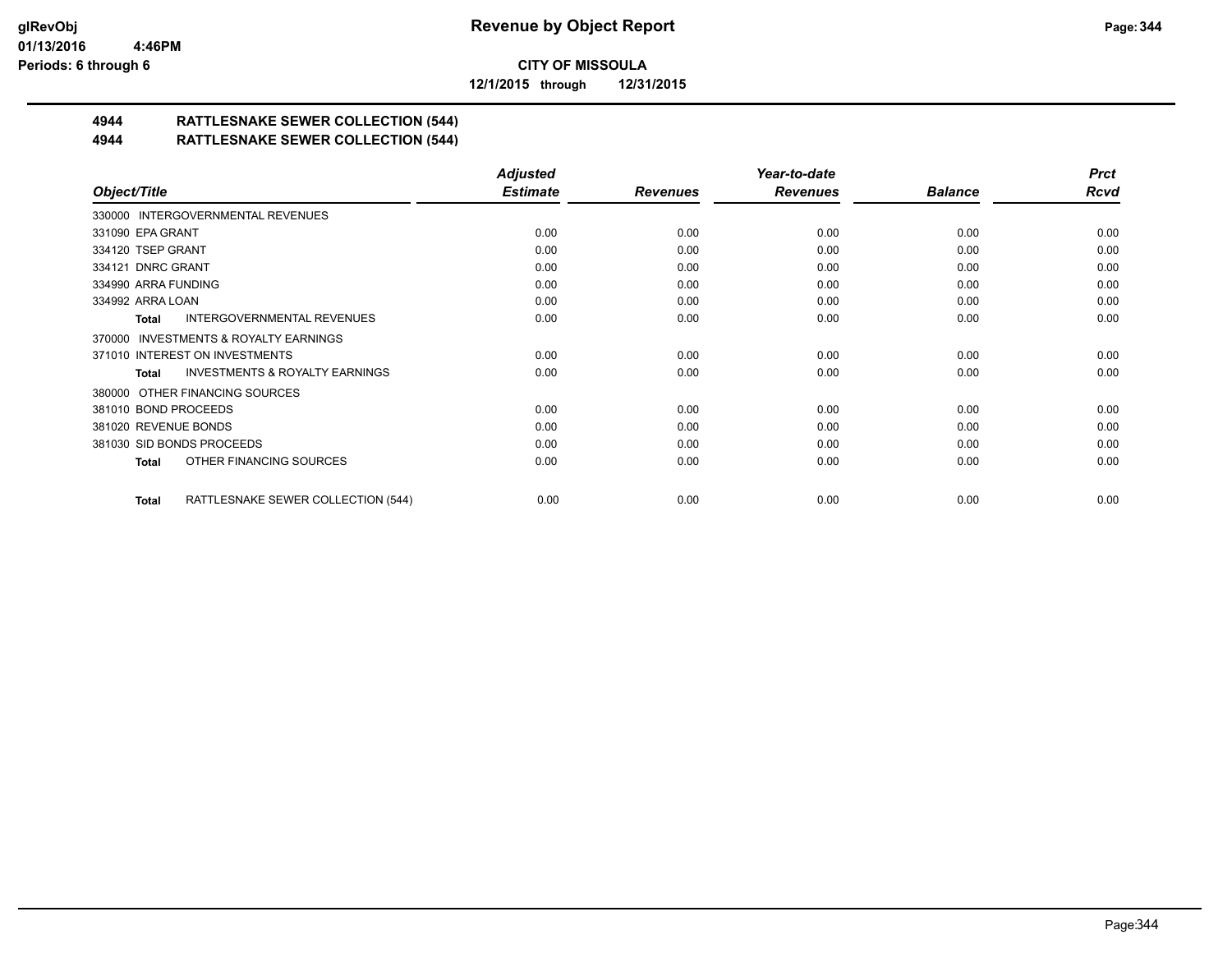**12/1/2015 through 12/31/2015**

# **4944 RATTLESNAKE SEWER COLLECTION (544)**

|                                                           | <b>Adjusted</b> |                 | Year-to-date    |                | <b>Prct</b> |
|-----------------------------------------------------------|-----------------|-----------------|-----------------|----------------|-------------|
| Object/Title                                              | <b>Estimate</b> | <b>Revenues</b> | <b>Revenues</b> | <b>Balance</b> | <b>Rcvd</b> |
| 330000 INTERGOVERNMENTAL REVENUES                         |                 |                 |                 |                |             |
| 331090 EPA GRANT                                          | 0.00            | 0.00            | 0.00            | 0.00           | 0.00        |
| 334120 TSEP GRANT                                         | 0.00            | 0.00            | 0.00            | 0.00           | 0.00        |
| 334121 DNRC GRANT                                         | 0.00            | 0.00            | 0.00            | 0.00           | 0.00        |
| 334990 ARRA FUNDING                                       | 0.00            | 0.00            | 0.00            | 0.00           | 0.00        |
| 334992 ARRA LOAN                                          | 0.00            | 0.00            | 0.00            | 0.00           | 0.00        |
| INTERGOVERNMENTAL REVENUES<br><b>Total</b>                | 0.00            | 0.00            | 0.00            | 0.00           | 0.00        |
| <b>INVESTMENTS &amp; ROYALTY EARNINGS</b><br>370000       |                 |                 |                 |                |             |
| 371010 INTEREST ON INVESTMENTS                            | 0.00            | 0.00            | 0.00            | 0.00           | 0.00        |
| <b>INVESTMENTS &amp; ROYALTY EARNINGS</b><br><b>Total</b> | 0.00            | 0.00            | 0.00            | 0.00           | 0.00        |
| OTHER FINANCING SOURCES<br>380000                         |                 |                 |                 |                |             |
| 381010 BOND PROCEEDS                                      | 0.00            | 0.00            | 0.00            | 0.00           | 0.00        |
| 381020 REVENUE BONDS                                      | 0.00            | 0.00            | 0.00            | 0.00           | 0.00        |
| 381030 SID BONDS PROCEEDS                                 | 0.00            | 0.00            | 0.00            | 0.00           | 0.00        |
| OTHER FINANCING SOURCES<br><b>Total</b>                   | 0.00            | 0.00            | 0.00            | 0.00           | 0.00        |
| RATTLESNAKE SEWER COLLECTION (544)<br><b>Total</b>        | 0.00            | 0.00            | 0.00            | 0.00           | 0.00        |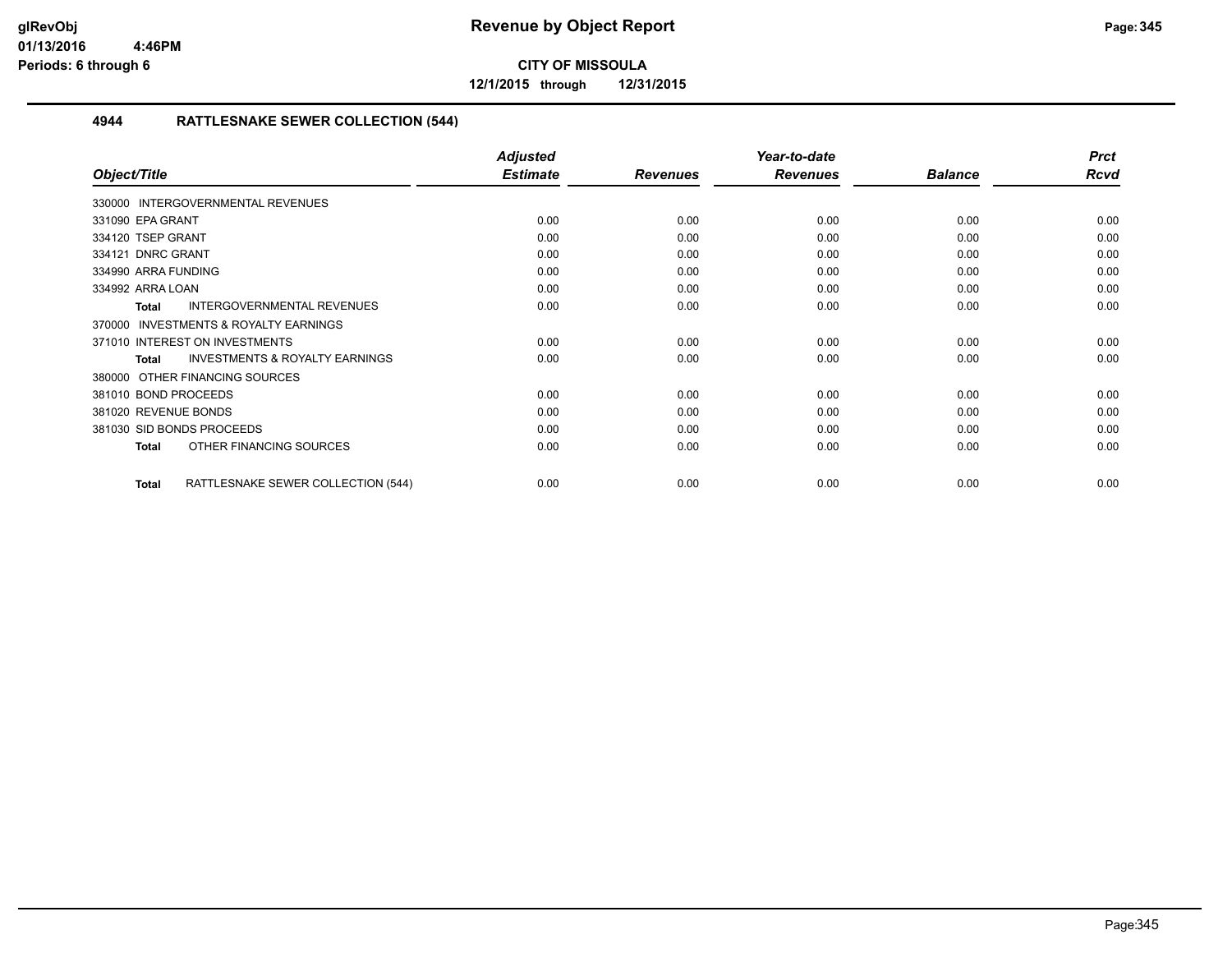**12/1/2015 through 12/31/2015**

# **4945 PHILLIPS ST TRAFFIC CALMING**

**4945 PHILLIPS ST TRAFFIC CALMING**

|                                                           | <b>Adjusted</b> |                 | Year-to-date    |                | <b>Prct</b> |
|-----------------------------------------------------------|-----------------|-----------------|-----------------|----------------|-------------|
| Object/Title                                              | <b>Estimate</b> | <b>Revenues</b> | <b>Revenues</b> | <b>Balance</b> | <b>Rcvd</b> |
| 370000 INVESTMENTS & ROYALTY EARNINGS                     |                 |                 |                 |                |             |
| 371010 INTEREST ON INVESTMENTS                            | 0.00            | 0.00            | 0.00            | 0.00           | 0.00        |
| <b>INVESTMENTS &amp; ROYALTY EARNINGS</b><br><b>Total</b> | 0.00            | 0.00            | 0.00            | 0.00           | 0.00        |
| 380000 OTHER FINANCING SOURCES                            |                 |                 |                 |                |             |
| 381030 SID BONDS PROCEEDS                                 | 0.00            | 0.00            | 0.00            | 0.00           | 0.00        |
| 383000 OPERATING TRANSFERS                                | 0.00            | 0.00            | 0.00            | 0.00           | 0.00        |
| OTHER FINANCING SOURCES<br><b>Total</b>                   | 0.00            | 0.00            | 0.00            | 0.00           | 0.00        |
|                                                           |                 |                 |                 |                |             |
| <b>Total</b><br>PHILLIPS ST TRAFFIC CALMING               | 0.00            | 0.00            | 0.00            | 0.00           | 0.00        |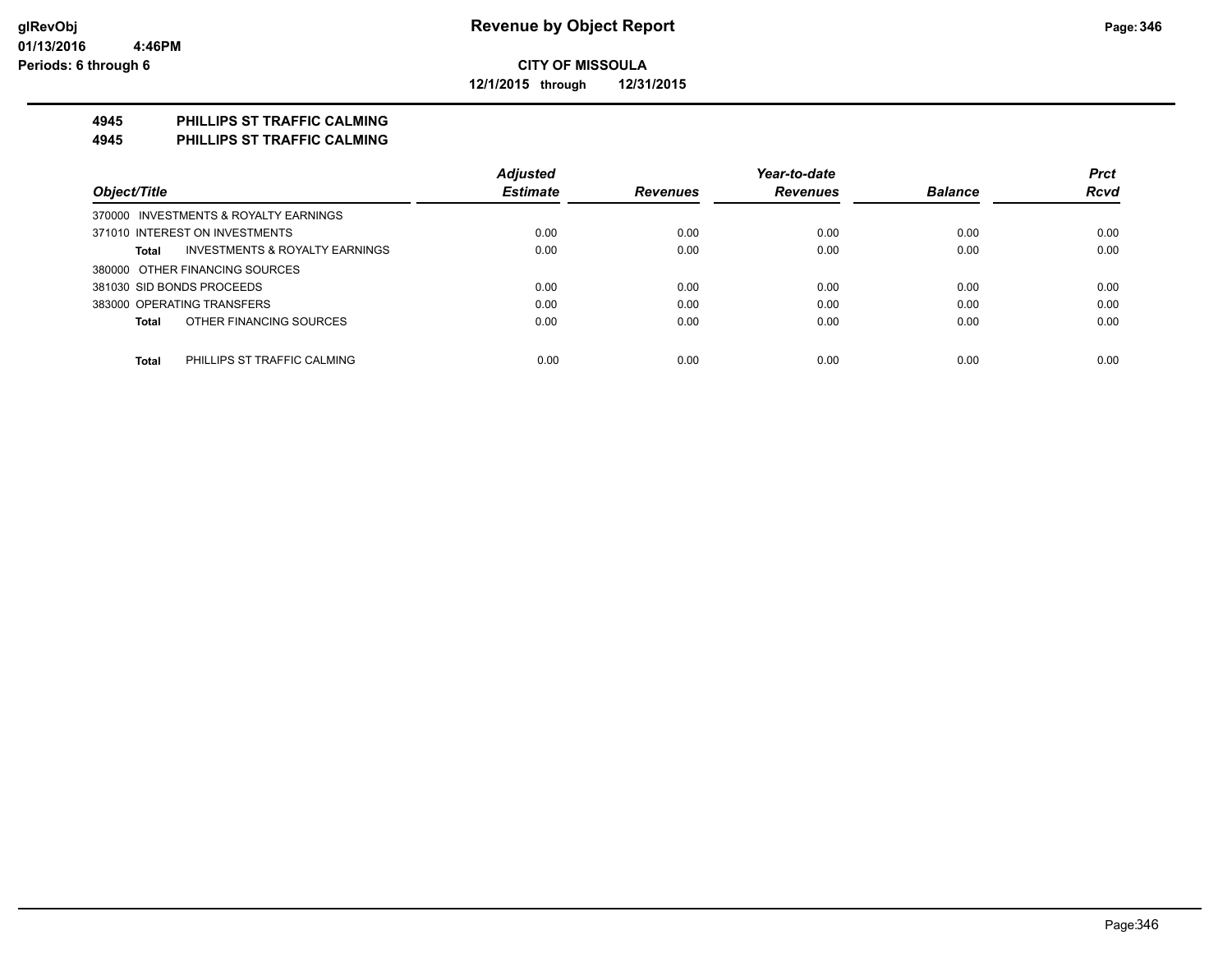**12/1/2015 through 12/31/2015**

# **4945 PHILLIPS ST TRAFFIC CALMING**

|                                                    | <b>Adjusted</b> |                 | Year-to-date    |                | <b>Prct</b> |
|----------------------------------------------------|-----------------|-----------------|-----------------|----------------|-------------|
| Object/Title                                       | <b>Estimate</b> | <b>Revenues</b> | <b>Revenues</b> | <b>Balance</b> | <b>Rcvd</b> |
| 370000 INVESTMENTS & ROYALTY EARNINGS              |                 |                 |                 |                |             |
| 371010 INTEREST ON INVESTMENTS                     | 0.00            | 0.00            | 0.00            | 0.00           | 0.00        |
| <b>INVESTMENTS &amp; ROYALTY EARNINGS</b><br>Total | 0.00            | 0.00            | 0.00            | 0.00           | 0.00        |
| 380000 OTHER FINANCING SOURCES                     |                 |                 |                 |                |             |
| 381030 SID BONDS PROCEEDS                          | 0.00            | 0.00            | 0.00            | 0.00           | 0.00        |
| 383000 OPERATING TRANSFERS                         | 0.00            | 0.00            | 0.00            | 0.00           | 0.00        |
| OTHER FINANCING SOURCES<br>Total                   | 0.00            | 0.00            | 0.00            | 0.00           | 0.00        |
|                                                    |                 |                 |                 |                |             |
| <b>Total</b><br>PHILLIPS ST TRAFFIC CALMING        | 0.00            | 0.00            | 0.00            | 0.00           | 0.00        |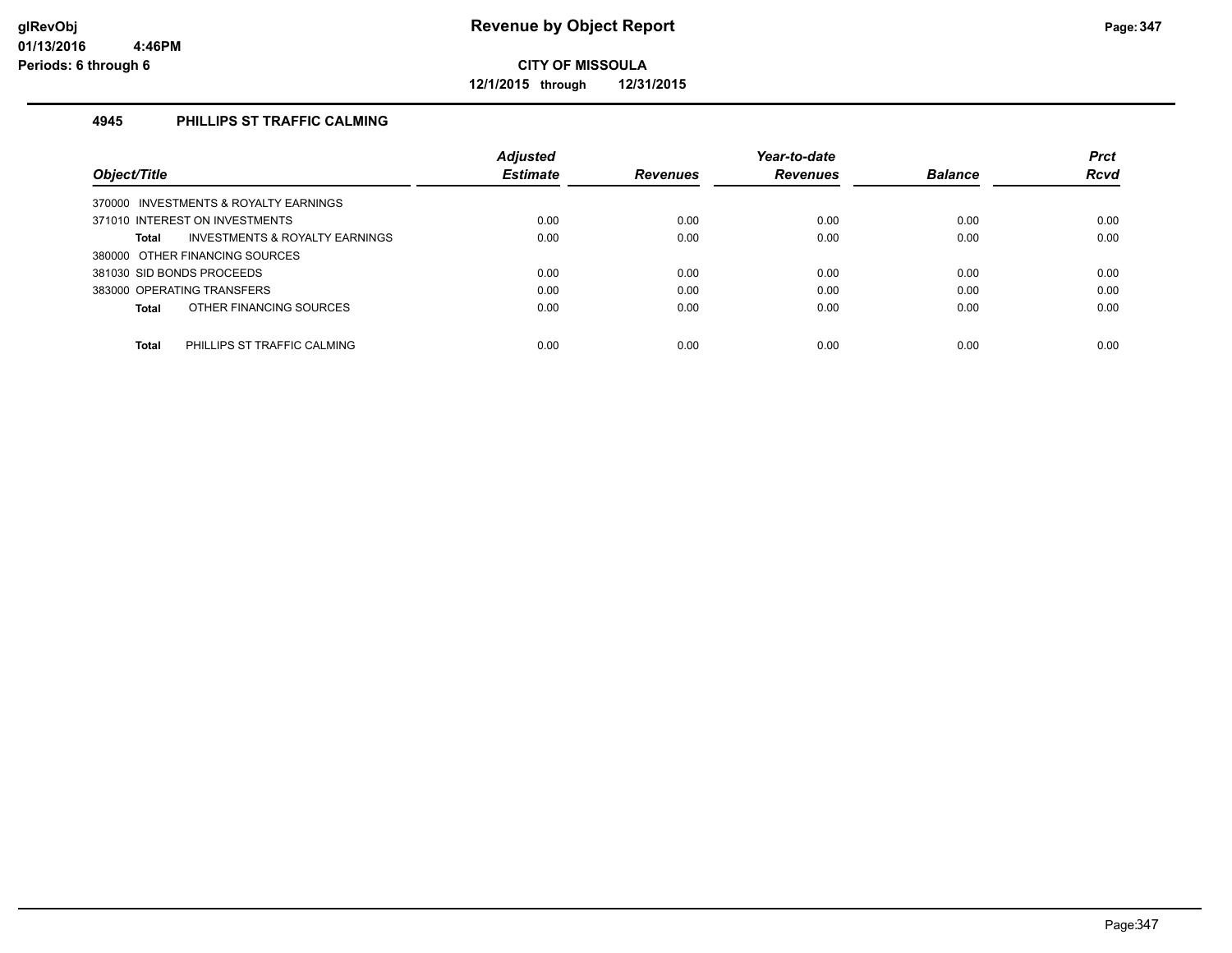**12/1/2015 through 12/31/2015**

# **4946 PATTEE CREEK DR. TRAFFIC CALMING**

**4946 PATTEE CREEK DR. TRAFFIC CALMING**

|                                           | <b>Adjusted</b> |                 | Year-to-date    |                | <b>Prct</b> |
|-------------------------------------------|-----------------|-----------------|-----------------|----------------|-------------|
| Object/Title                              | <b>Estimate</b> | <b>Revenues</b> | <b>Revenues</b> | <b>Balance</b> | <b>Rcvd</b> |
| 370000 INVESTMENTS & ROYALTY EARNINGS     |                 |                 |                 |                |             |
| 371010 INTEREST ON INVESTMENTS            | 0.00            | 0.00            | 0.00            | 0.00           | 0.00        |
| INVESTMENTS & ROYALTY EARNINGS<br>Total   | 0.00            | 0.00            | 0.00            | 0.00           | 0.00        |
| 380000 OTHER FINANCING SOURCES            |                 |                 |                 |                |             |
| 381030 SID BONDS PROCEEDS                 | 0.00            | 0.00            | 0.00            | 0.00           | 0.00        |
| 383000 OPERATING TRANSFERS                | 0.00            | 0.00            | 0.00            | 0.00           | 0.00        |
| OTHER FINANCING SOURCES<br>Total          | 0.00            | 0.00            | 0.00            | 0.00           | 0.00        |
|                                           |                 |                 |                 |                |             |
| PATTEE CREEK DR. TRAFFIC CALMING<br>Total | 0.00            | 0.00            | 0.00            | 0.00           | 0.00        |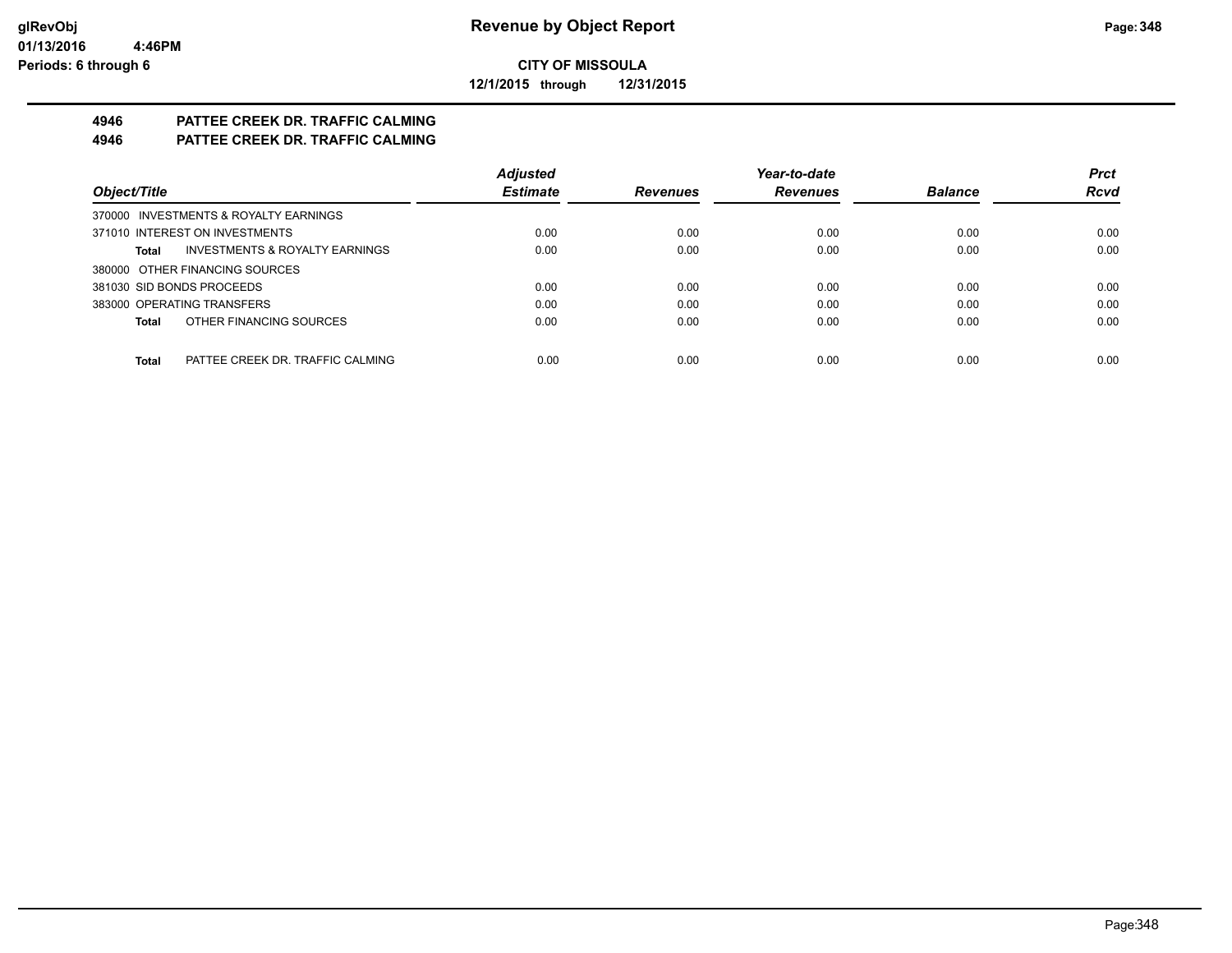**12/1/2015 through 12/31/2015**

# **4946 PATTEE CREEK DR. TRAFFIC CALMING**

|                                                    | <b>Adjusted</b> |                 | Year-to-date    |                | <b>Prct</b> |
|----------------------------------------------------|-----------------|-----------------|-----------------|----------------|-------------|
| Object/Title                                       | <b>Estimate</b> | <b>Revenues</b> | <b>Revenues</b> | <b>Balance</b> | <b>Rcvd</b> |
| 370000 INVESTMENTS & ROYALTY EARNINGS              |                 |                 |                 |                |             |
| 371010 INTEREST ON INVESTMENTS                     | 0.00            | 0.00            | 0.00            | 0.00           | 0.00        |
| <b>INVESTMENTS &amp; ROYALTY EARNINGS</b><br>Total | 0.00            | 0.00            | 0.00            | 0.00           | 0.00        |
| 380000 OTHER FINANCING SOURCES                     |                 |                 |                 |                |             |
| 381030 SID BONDS PROCEEDS                          | 0.00            | 0.00            | 0.00            | 0.00           | 0.00        |
| 383000 OPERATING TRANSFERS                         | 0.00            | 0.00            | 0.00            | 0.00           | 0.00        |
| OTHER FINANCING SOURCES<br>Total                   | 0.00            | 0.00            | 0.00            | 0.00           | 0.00        |
|                                                    |                 |                 |                 |                |             |
| PATTEE CREEK DR. TRAFFIC CALMING<br>Total          | 0.00            | 0.00            | 0.00            | 0.00           | 0.00        |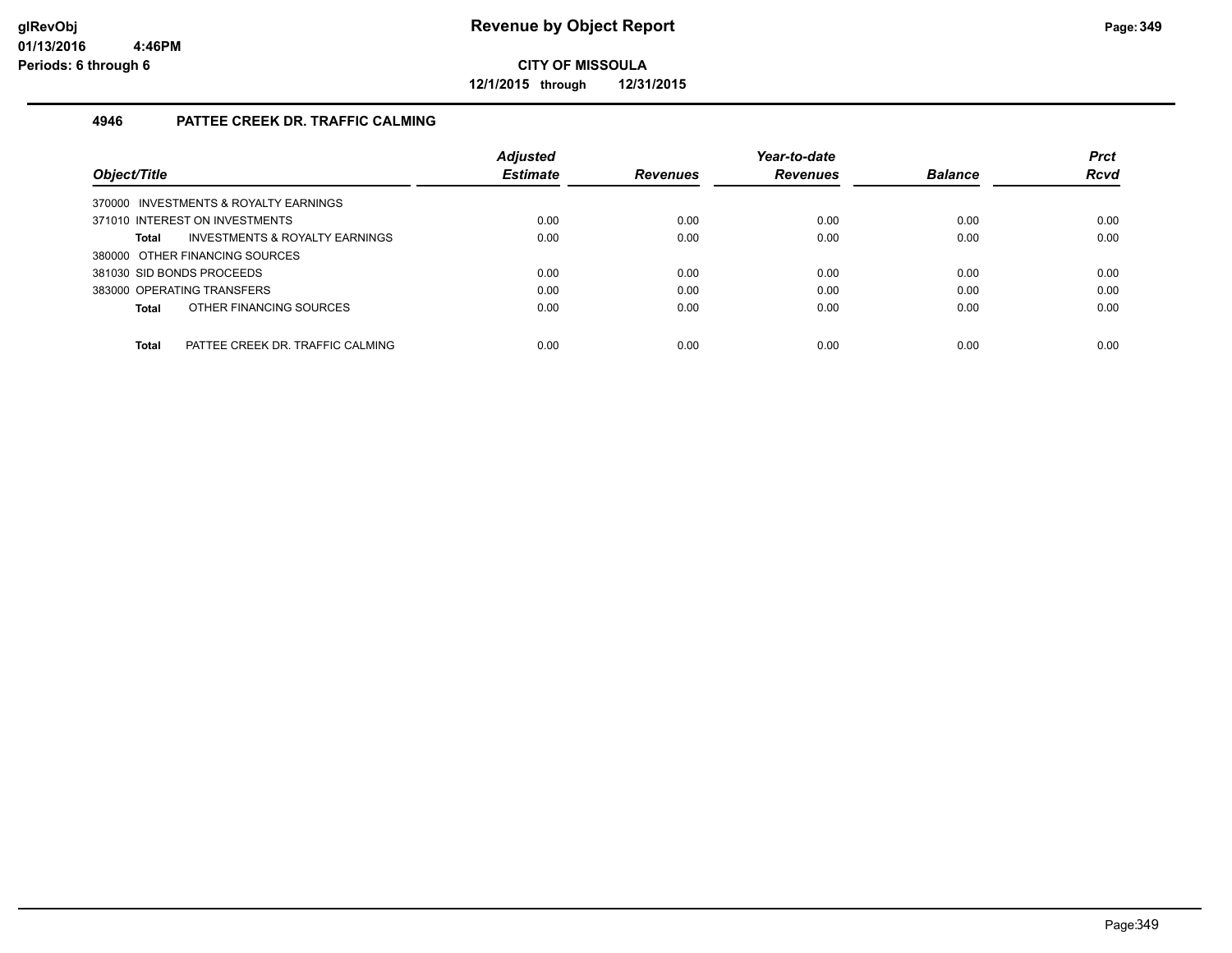**12/1/2015 through 12/31/2015**

# **4948 STORMWATER OUTFALL RETROFITS**

## **4948 STORMWATER OUTFALL RETROFITS**

|                   |                                     | <b>Adjusted</b> | Year-to-date    |                 |                | <b>Prct</b> |
|-------------------|-------------------------------------|-----------------|-----------------|-----------------|----------------|-------------|
| Object/Title      |                                     | <b>Estimate</b> | <b>Revenues</b> | <b>Revenues</b> | <b>Balance</b> | <b>Rcvd</b> |
|                   | 330000 INTERGOVERNMENTAL REVENUES   |                 |                 |                 |                |             |
| 334121 DNRC GRANT |                                     | 0.00            | 0.00            | 0.00            | 0.00           | 0.00        |
|                   | 337003 HEALTH DEPT-STORM WATER MGMT | 0.00            | 0.00            | 0.00            | 0.00           | 0.00        |
| Total             | INTERGOVERNMENTAL REVENUES          | 0.00            | 0.00            | 0.00            | 0.00           | 0.00        |
|                   |                                     |                 |                 |                 |                |             |
| <b>Total</b>      | STORMWATER OUTFALL RETROFITS        | 0.00            | 0.00            | 0.00            | 0.00           | 0.00        |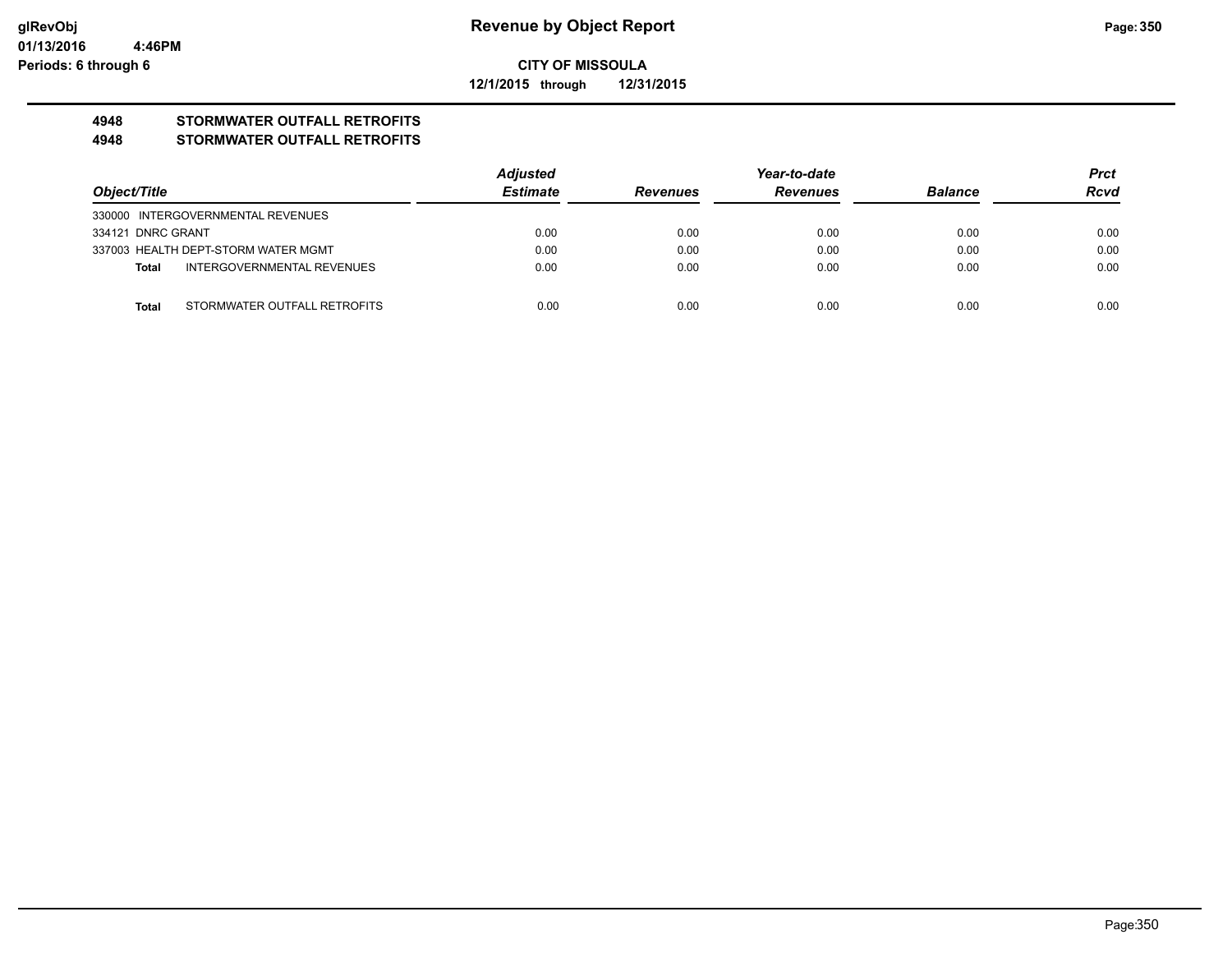**12/1/2015 through 12/31/2015**

# **4948 STORMWATER OUTFALL RETROFITS**

| Object/Title                                 | <b>Adjusted</b><br><b>Estimate</b> | <b>Revenues</b> | Year-to-date<br><b>Revenues</b> | <b>Balance</b> | <b>Prct</b><br><b>Rcvd</b> |
|----------------------------------------------|------------------------------------|-----------------|---------------------------------|----------------|----------------------------|
| 330000 INTERGOVERNMENTAL REVENUES            |                                    |                 |                                 |                |                            |
| 334121 DNRC GRANT                            | 0.00                               | 0.00            | 0.00                            | 0.00           | 0.00                       |
| 337003 HEALTH DEPT-STORM WATER MGMT          | 0.00                               | 0.00            | 0.00                            | 0.00           | 0.00                       |
| INTERGOVERNMENTAL REVENUES<br><b>Total</b>   | 0.00                               | 0.00            | 0.00                            | 0.00           | 0.00                       |
|                                              |                                    |                 |                                 |                |                            |
| STORMWATER OUTFALL RETROFITS<br><b>Total</b> | 0.00                               | 0.00            | 0.00                            | 0.00           | 0.00                       |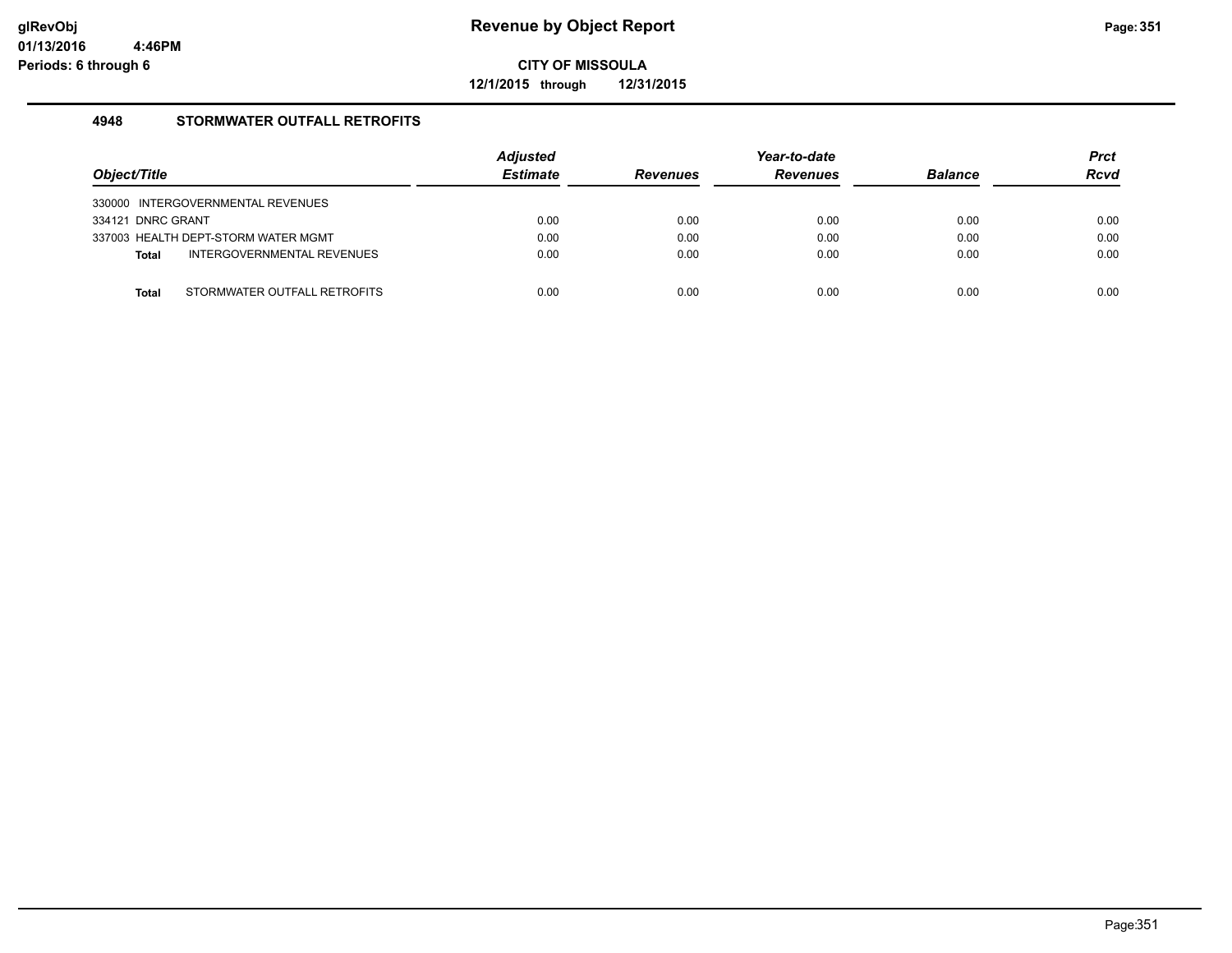**12/1/2015 through 12/31/2015**

**4949 WAYFINDING PROJECT**

**4949 WAYFINDING PROJECT**

|                                               | <b>Adjusted</b> |                 | Year-to-date    |                | <b>Prct</b> |
|-----------------------------------------------|-----------------|-----------------|-----------------|----------------|-------------|
| Object/Title                                  | <b>Estimate</b> | <b>Revenues</b> | <b>Revenues</b> | <b>Balance</b> | <b>Rcvd</b> |
| 360000 MISCELLANEOUS REVENUES                 |                 |                 |                 |                |             |
| 365000 DONATIONS                              | 0.00            | 0.00            | 102.137.00      | -102.137.00    | 0.00        |
| <b>MISCELLANEOUS REVENUES</b><br><b>Total</b> | 0.00            | 0.00            | 102.137.00      | $-102.137.00$  | 0.00        |
| 380000 OTHER FINANCING SOURCES                |                 |                 |                 |                |             |
| 383042 TRANSFERS FROM OTHER FUNDS             | 0.00            | 0.00            | 0.00            | 0.00           | 0.00        |
| OTHER FINANCING SOURCES<br><b>Total</b>       | 0.00            | 0.00            | 0.00            | 0.00           | 0.00        |
|                                               |                 |                 |                 |                |             |
| <b>WAYFINDING PROJECT</b><br><b>Total</b>     | 0.00            | 0.00            | 102.137.00      | -102.137.00    | 0.00        |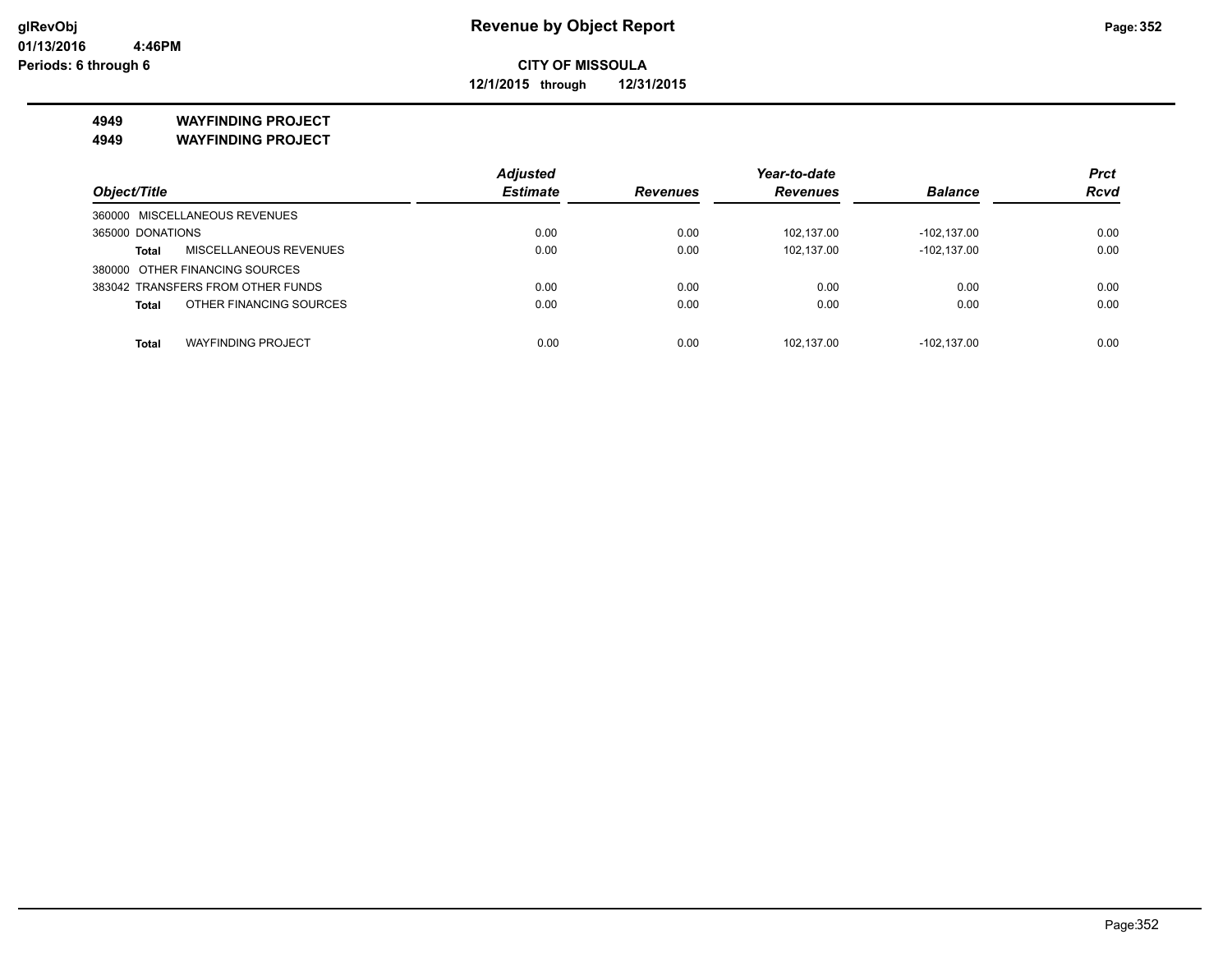**12/1/2015 through 12/31/2015**

## **4949 WAYFINDING PROJECT**

| Object/Title                              | <b>Adjusted</b><br><b>Estimate</b> | <b>Revenues</b> | Year-to-date<br><b>Revenues</b> | <b>Balance</b> | <b>Prct</b><br><b>Rcvd</b> |
|-------------------------------------------|------------------------------------|-----------------|---------------------------------|----------------|----------------------------|
| 360000 MISCELLANEOUS REVENUES             |                                    |                 |                                 |                |                            |
| 365000 DONATIONS                          | 0.00                               | 0.00            | 102.137.00                      | $-102.137.00$  | 0.00                       |
| MISCELLANEOUS REVENUES<br>Total           | 0.00                               | 0.00            | 102.137.00                      | $-102.137.00$  | 0.00                       |
| 380000 OTHER FINANCING SOURCES            |                                    |                 |                                 |                |                            |
| 383042 TRANSFERS FROM OTHER FUNDS         | 0.00                               | 0.00            | 0.00                            | 0.00           | 0.00                       |
| OTHER FINANCING SOURCES<br><b>Total</b>   | 0.00                               | 0.00            | 0.00                            | 0.00           | 0.00                       |
|                                           |                                    |                 |                                 |                |                            |
| <b>WAYFINDING PROJECT</b><br><b>Total</b> | 0.00                               | 0.00            | 102.137.00                      | -102.137.00    | 0.00                       |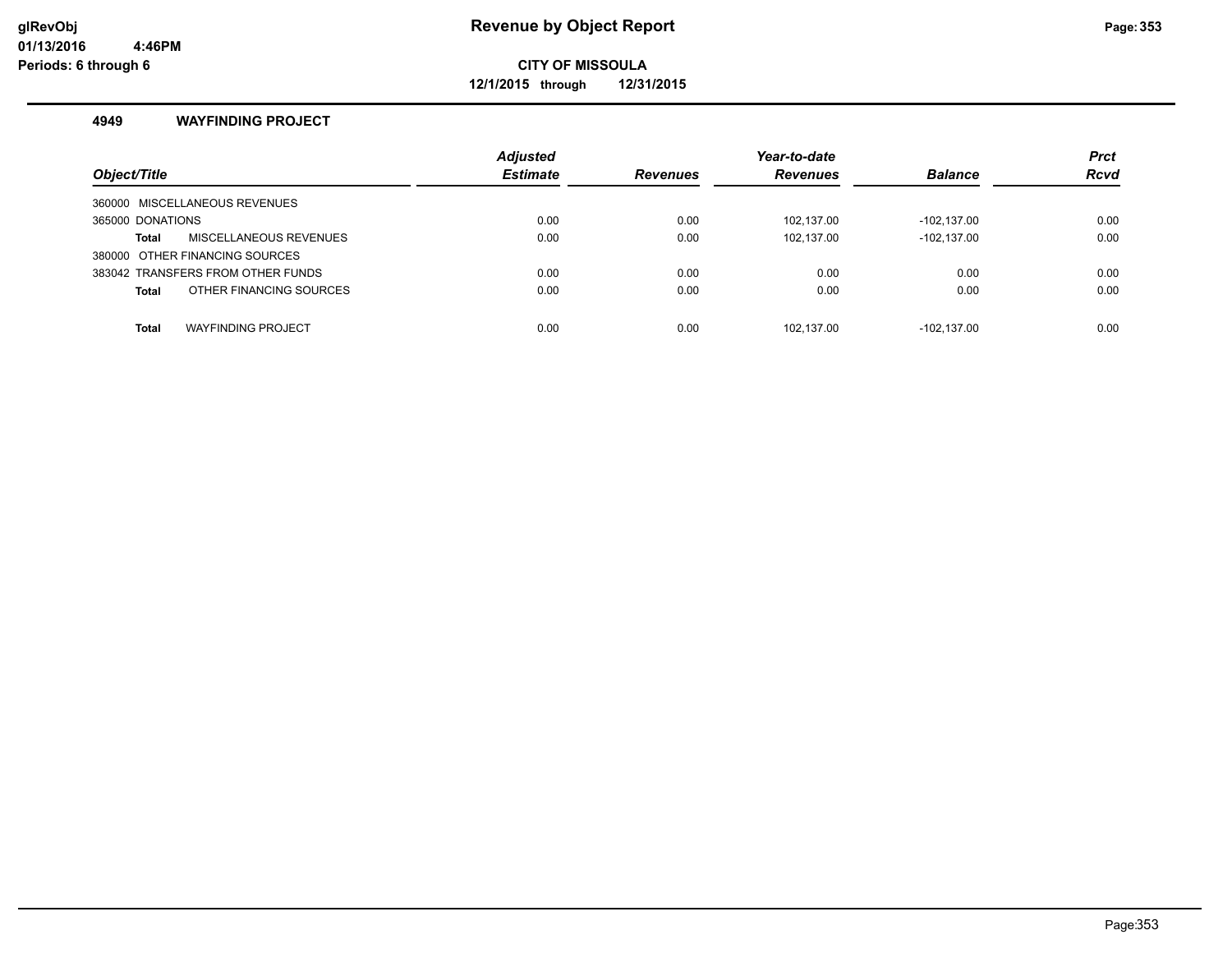**12/1/2015 through 12/31/2015**

# **4990 ARRA ENHANCEMENTS**

**4990 ARRA ENHANCEMENTS**

|                                                           | <b>Adjusted</b> |                 | Year-to-date    |                | <b>Prct</b> |
|-----------------------------------------------------------|-----------------|-----------------|-----------------|----------------|-------------|
| Object/Title                                              | <b>Estimate</b> | <b>Revenues</b> | <b>Revenues</b> | <b>Balance</b> | <b>Rcvd</b> |
| 330000 INTERGOVERNMENTAL REVENUES                         |                 |                 |                 |                |             |
| 334990 ARRA FUNDING                                       | 0.00            | 0.00            | 0.00            | 0.00           | 0.00        |
| INTERGOVERNMENTAL REVENUES<br><b>Total</b>                | 0.00            | 0.00            | 0.00            | 0.00           | 0.00        |
| 370000 INVESTMENTS & ROYALTY EARNINGS                     |                 |                 |                 |                |             |
| 371010 INTEREST ON INVESTMENTS                            | 0.00            | 0.00            | 0.00            | 0.00           | 0.00        |
| <b>INVESTMENTS &amp; ROYALTY EARNINGS</b><br><b>Total</b> | 0.00            | 0.00            | 0.00            | 0.00           | 0.00        |
|                                                           |                 |                 |                 |                |             |
| ARRA ENHANCEMENTS<br><b>Total</b>                         | 0.00            | 0.00            | 0.00            | 0.00           | 0.00        |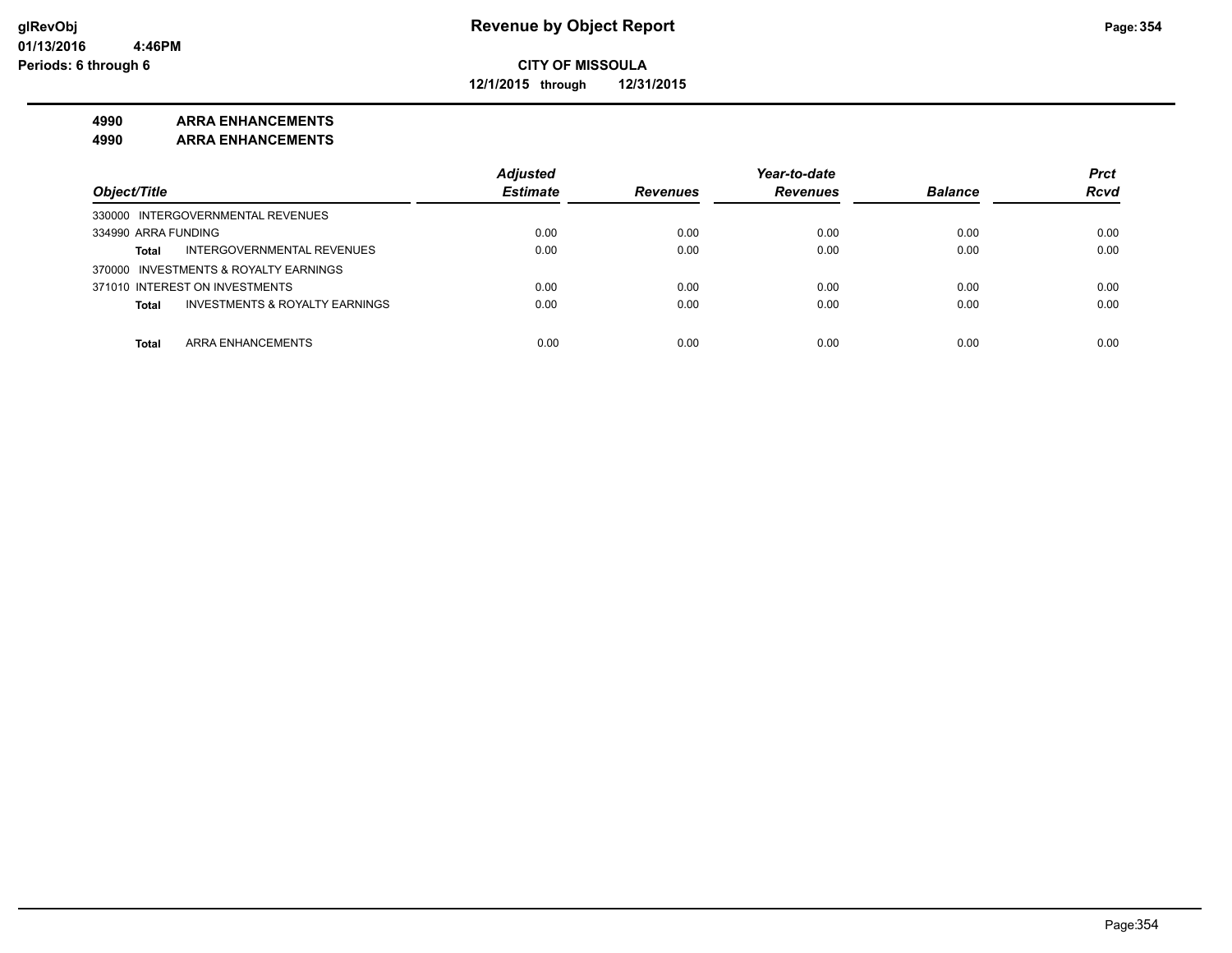**12/1/2015 through 12/31/2015**

#### **4990 ARRA ENHANCEMENTS**

| Object/Title                                   | <b>Adjusted</b><br><b>Estimate</b> | <b>Revenues</b> | Year-to-date<br><b>Revenues</b> | <b>Balance</b> | <b>Prct</b><br><b>Rcvd</b> |
|------------------------------------------------|------------------------------------|-----------------|---------------------------------|----------------|----------------------------|
| 330000 INTERGOVERNMENTAL REVENUES              |                                    |                 |                                 |                |                            |
| 334990 ARRA FUNDING                            | 0.00                               | 0.00            | 0.00                            | 0.00           | 0.00                       |
| INTERGOVERNMENTAL REVENUES<br>Total            | 0.00                               | 0.00            | 0.00                            | 0.00           | 0.00                       |
| 370000 INVESTMENTS & ROYALTY EARNINGS          |                                    |                 |                                 |                |                            |
| 371010 INTEREST ON INVESTMENTS                 | 0.00                               | 0.00            | 0.00                            | 0.00           | 0.00                       |
| INVESTMENTS & ROYALTY EARNINGS<br><b>Total</b> | 0.00                               | 0.00            | 0.00                            | 0.00           | 0.00                       |
|                                                |                                    |                 |                                 |                |                            |
| ARRA ENHANCEMENTS<br><b>Total</b>              | 0.00                               | 0.00            | 0.00                            | 0.00           | 0.00                       |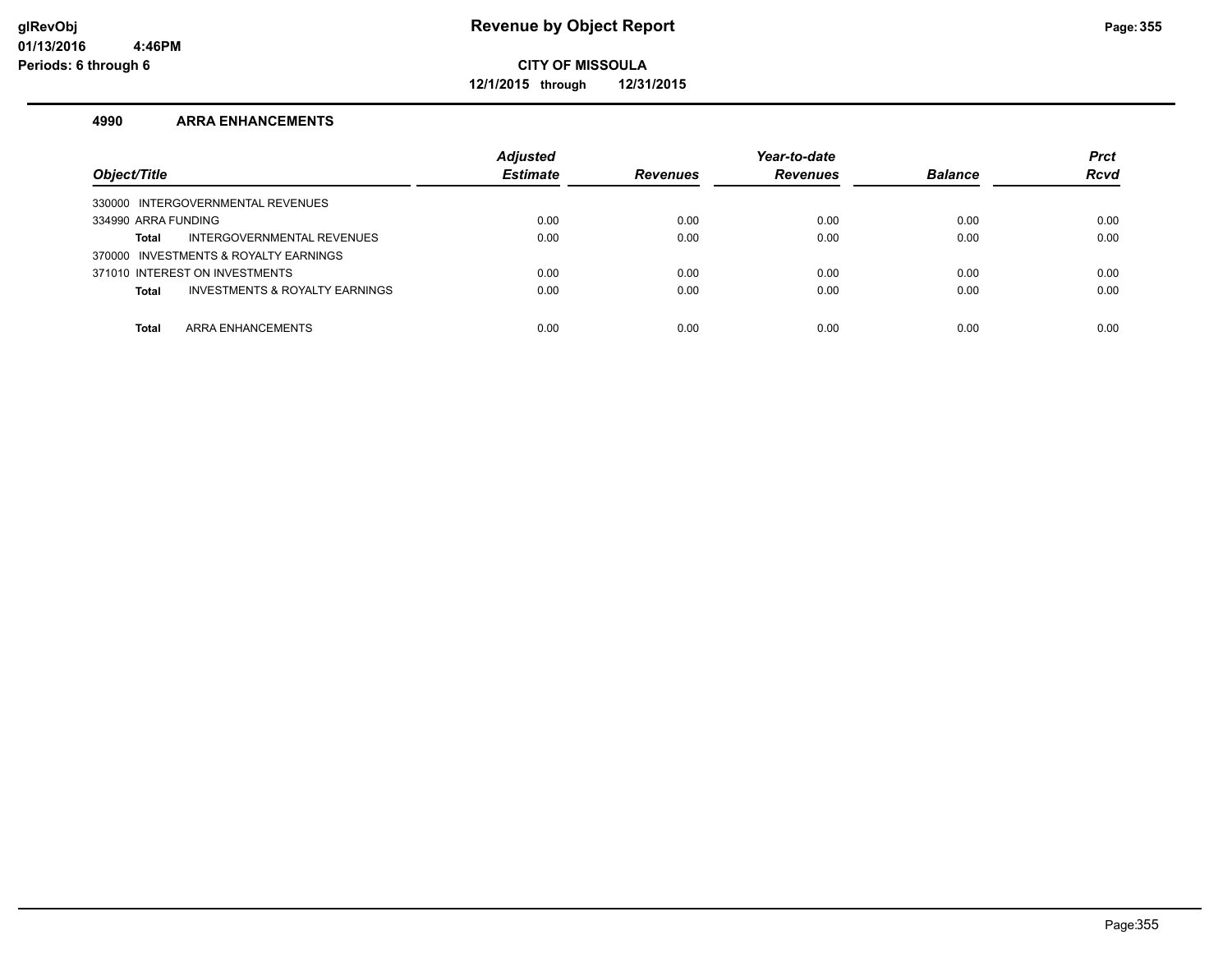**12/1/2015 through 12/31/2015**

## **4991 ARRA HB645**

**4991 ARRA HB645**

|                                                           | <b>Adjusted</b> |                 | Year-to-date    |                | <b>Prct</b> |
|-----------------------------------------------------------|-----------------|-----------------|-----------------|----------------|-------------|
| Object/Title                                              | <b>Estimate</b> | <b>Revenues</b> | <b>Revenues</b> | <b>Balance</b> | Rcvd        |
| INTERGOVERNMENTAL REVENUES<br>330000                      |                 |                 |                 |                |             |
| 334991 ARRA HB645 FUNDING                                 | 0.00            | 0.00            | 0.00            | 0.00           | 0.00        |
| 336023 STATE CONTRIB. - PERS                              | 0.00            | 0.00            | 0.00            | 0.00           | 0.00        |
| INTERGOVERNMENTAL REVENUES<br><b>Total</b>                | 0.00            | 0.00            | 0.00            | 0.00           | 0.00        |
| <b>CHARGES FOR SERVICES</b><br>340000                     |                 |                 |                 |                |             |
| 343005 NON-ARRA MOUNTAIN WATER CONTRACT                   | 0.00            | 0.00            | 0.00            | 0.00           | 0.00        |
| <b>CHARGES FOR SERVICES</b><br><b>Total</b>               | 0.00            | 0.00            | 0.00            | 0.00           | 0.00        |
| MISCELLANEOUS REVENUES<br>360000                          |                 |                 |                 |                |             |
| 360000 MISCELLANEOUS REVENUES                             | 0.00            | 0.00            | 0.00            | 0.00           | 0.00        |
| MISCELLANEOUS REVENUES<br><b>Total</b>                    | 0.00            | 0.00            | 0.00            | 0.00           | 0.00        |
| <b>INVESTMENTS &amp; ROYALTY EARNINGS</b><br>370000       |                 |                 |                 |                |             |
| 371010 INTEREST ON INVESTMENTS                            | 0.00            | 0.00            | 0.00            | 0.00           | 0.00        |
| <b>INVESTMENTS &amp; ROYALTY EARNINGS</b><br><b>Total</b> | 0.00            | 0.00            | 0.00            | 0.00           | 0.00        |
|                                                           |                 |                 |                 |                |             |
| ARRA HB645<br><b>Total</b>                                | 0.00            | 0.00            | 0.00            | 0.00           | 0.00        |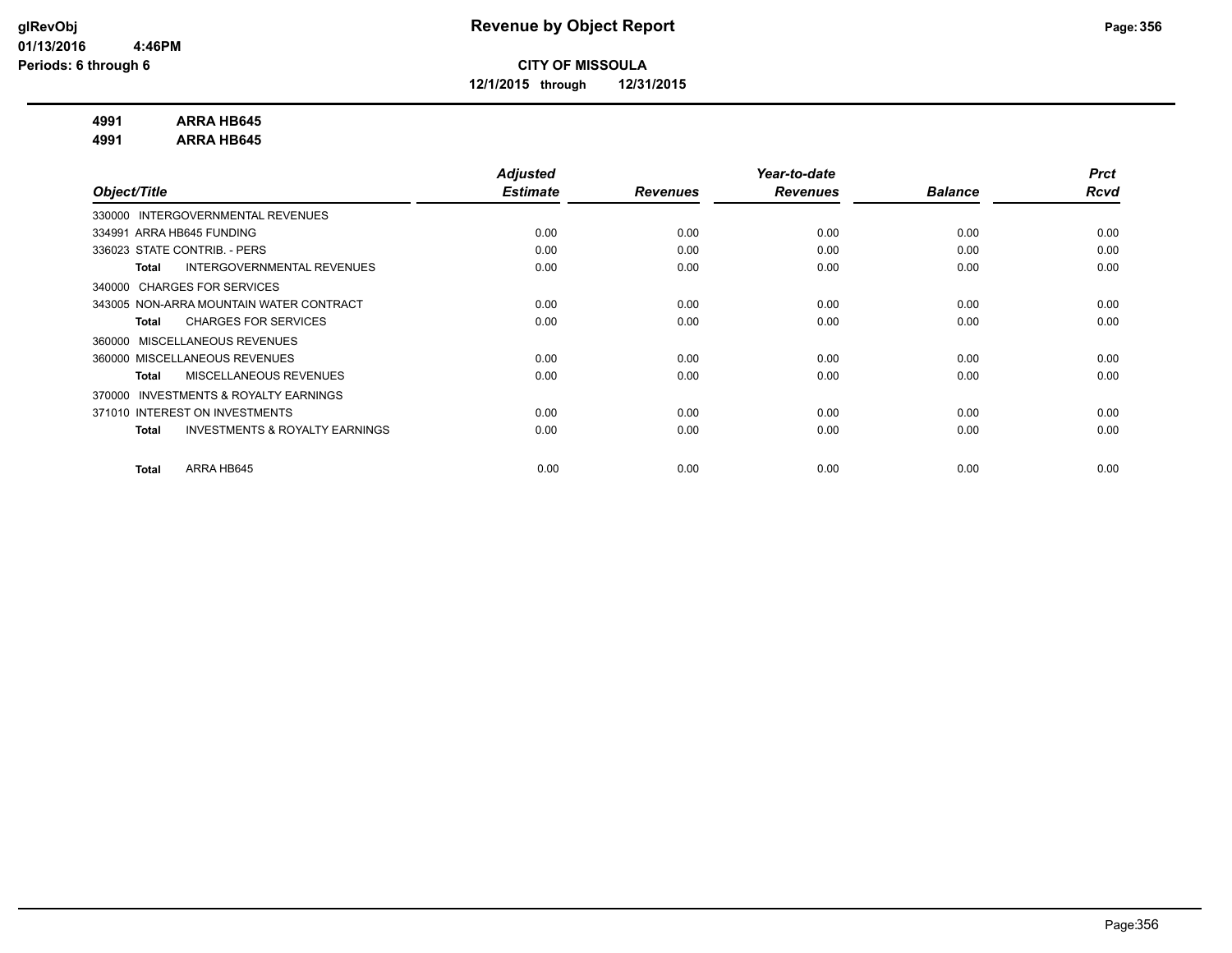**12/1/2015 through 12/31/2015**

#### **4991 ARRA HB645**

| Object/Title                                        | <b>Adjusted</b><br><b>Estimate</b> | <b>Revenues</b> | Year-to-date<br><b>Revenues</b> | <b>Balance</b> | <b>Prct</b><br>Rcvd |
|-----------------------------------------------------|------------------------------------|-----------------|---------------------------------|----------------|---------------------|
|                                                     |                                    |                 |                                 |                |                     |
| 330000 INTERGOVERNMENTAL REVENUES                   |                                    |                 |                                 |                |                     |
| 334991 ARRA HB645 FUNDING                           | 0.00                               | 0.00            | 0.00                            | 0.00           | 0.00                |
| 336023 STATE CONTRIB. - PERS                        | 0.00                               | 0.00            | 0.00                            | 0.00           | 0.00                |
| INTERGOVERNMENTAL REVENUES<br>Total                 | 0.00                               | 0.00            | 0.00                            | 0.00           | 0.00                |
| 340000 CHARGES FOR SERVICES                         |                                    |                 |                                 |                |                     |
| 343005 NON-ARRA MOUNTAIN WATER CONTRACT             | 0.00                               | 0.00            | 0.00                            | 0.00           | 0.00                |
| <b>CHARGES FOR SERVICES</b><br>Total                | 0.00                               | 0.00            | 0.00                            | 0.00           | 0.00                |
| 360000 MISCELLANEOUS REVENUES                       |                                    |                 |                                 |                |                     |
| 360000 MISCELLANEOUS REVENUES                       | 0.00                               | 0.00            | 0.00                            | 0.00           | 0.00                |
| <b>MISCELLANEOUS REVENUES</b><br>Total              | 0.00                               | 0.00            | 0.00                            | 0.00           | 0.00                |
| <b>INVESTMENTS &amp; ROYALTY EARNINGS</b><br>370000 |                                    |                 |                                 |                |                     |
| 371010 INTEREST ON INVESTMENTS                      | 0.00                               | 0.00            | 0.00                            | 0.00           | 0.00                |
| <b>INVESTMENTS &amp; ROYALTY EARNINGS</b><br>Total  | 0.00                               | 0.00            | 0.00                            | 0.00           | 0.00                |
|                                                     |                                    |                 |                                 |                |                     |
| ARRA HB645<br>Total                                 | 0.00                               | 0.00            | 0.00                            | 0.00           | 0.00                |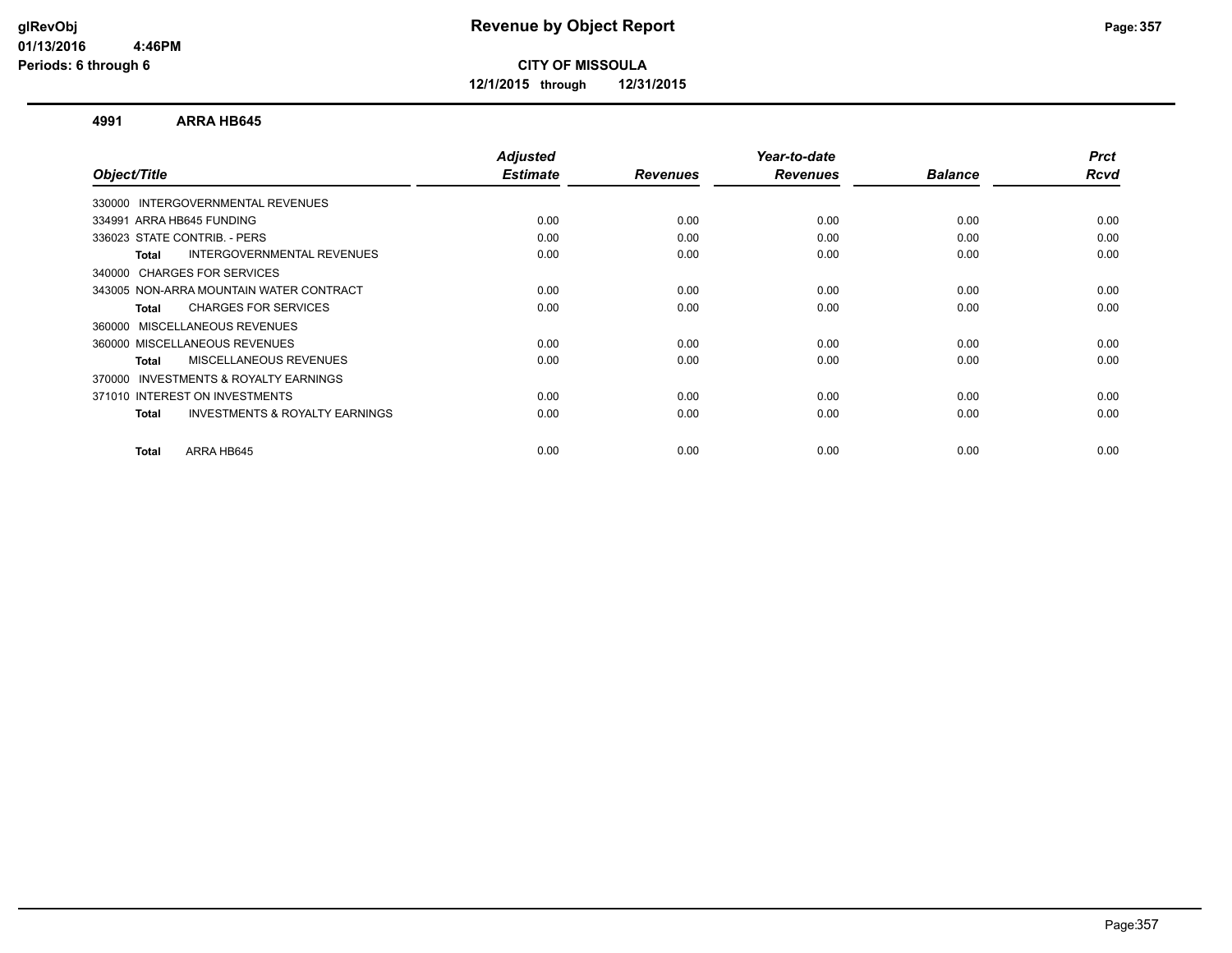**12/1/2015 through 12/31/2015**

# **4992 WFL MILLER CREEK ROAD**

**4992 WFL MILLER CREEK ROAD**

|                                                | <b>Adjusted</b> |                 | Year-to-date    |                | <b>Prct</b> |
|------------------------------------------------|-----------------|-----------------|-----------------|----------------|-------------|
| Object/Title                                   | <b>Estimate</b> | <b>Revenues</b> | <b>Revenues</b> | <b>Balance</b> | <b>Rcvd</b> |
| 330000 INTERGOVERNMENTAL REVENUES              |                 |                 |                 |                |             |
| 334990 ARRA FUNDING                            | 0.00            | 0.00            | 0.00            | 0.00           | 0.00        |
| INTERGOVERNMENTAL REVENUES<br><b>Total</b>     | 0.00            | 0.00            | 0.00            | 0.00           | 0.00        |
| 370000 INVESTMENTS & ROYALTY EARNINGS          |                 |                 |                 |                |             |
| 371010 INTEREST ON INVESTMENTS                 | 0.00            | 0.00            | 0.00            | 0.00           | 0.00        |
| INVESTMENTS & ROYALTY EARNINGS<br><b>Total</b> | 0.00            | 0.00            | 0.00            | 0.00           | 0.00        |
|                                                |                 |                 |                 |                |             |
| WFL MILLER CREEK ROAD<br>Total                 | 0.00            | 0.00            | 0.00            | 0.00           | 0.00        |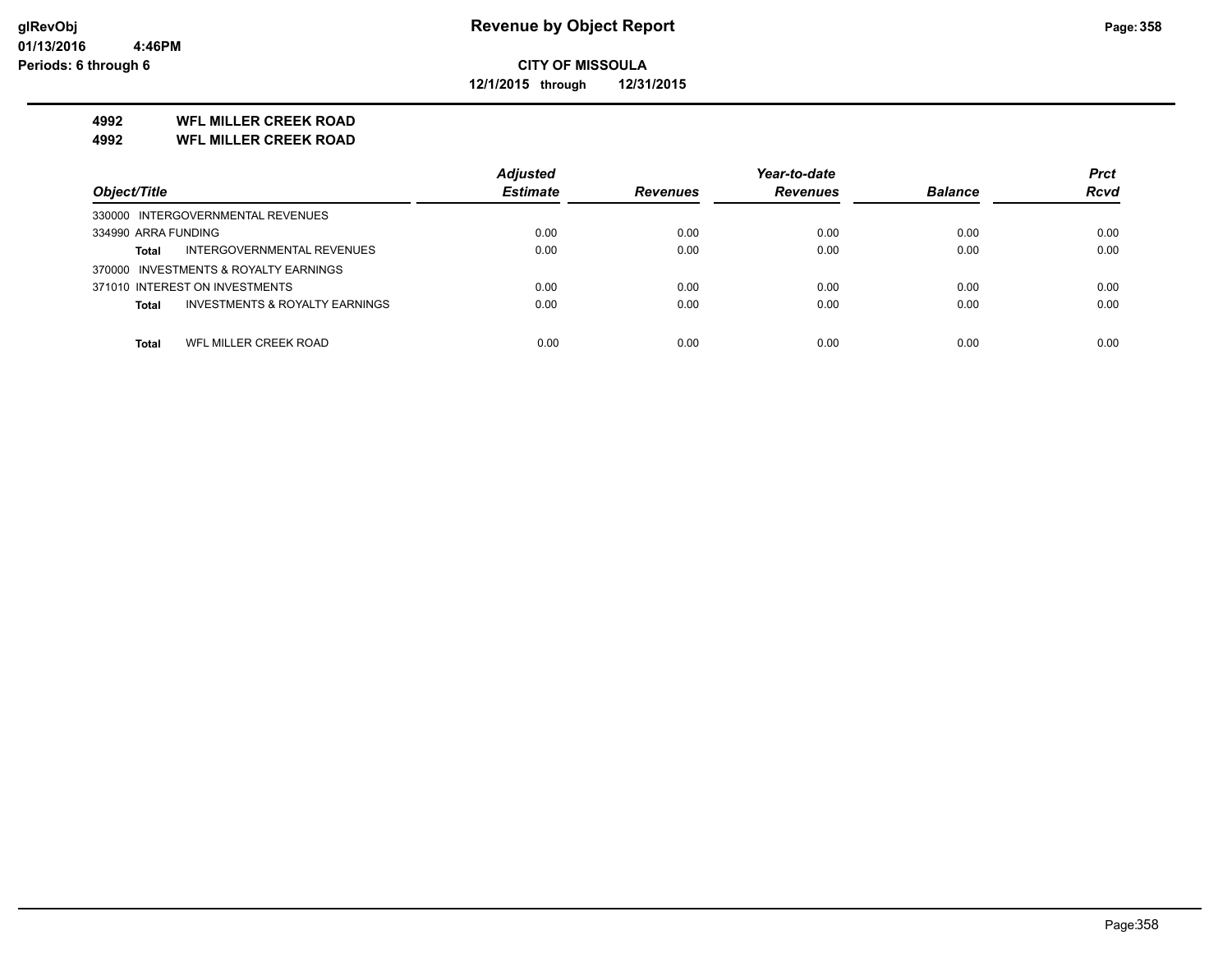**12/1/2015 through 12/31/2015**

# **4992 WFL MILLER CREEK ROAD**

| Object/Title                                   | <b>Adjusted</b><br><b>Estimate</b> | <b>Revenues</b> | Year-to-date<br><b>Revenues</b> | <b>Balance</b> | <b>Prct</b><br><b>Rcvd</b> |
|------------------------------------------------|------------------------------------|-----------------|---------------------------------|----------------|----------------------------|
| 330000 INTERGOVERNMENTAL REVENUES              |                                    |                 |                                 |                |                            |
| 334990 ARRA FUNDING                            | 0.00                               | 0.00            | 0.00                            | 0.00           | 0.00                       |
| INTERGOVERNMENTAL REVENUES<br>Total            | 0.00                               | 0.00            | 0.00                            | 0.00           | 0.00                       |
| 370000 INVESTMENTS & ROYALTY EARNINGS          |                                    |                 |                                 |                |                            |
| 371010 INTEREST ON INVESTMENTS                 | 0.00                               | 0.00            | 0.00                            | 0.00           | 0.00                       |
| INVESTMENTS & ROYALTY EARNINGS<br><b>Total</b> | 0.00                               | 0.00            | 0.00                            | 0.00           | 0.00                       |
|                                                |                                    |                 |                                 |                |                            |
| WFL MILLER CREEK ROAD<br>Total                 | 0.00                               | 0.00            | 0.00                            | 0.00           | 0.00                       |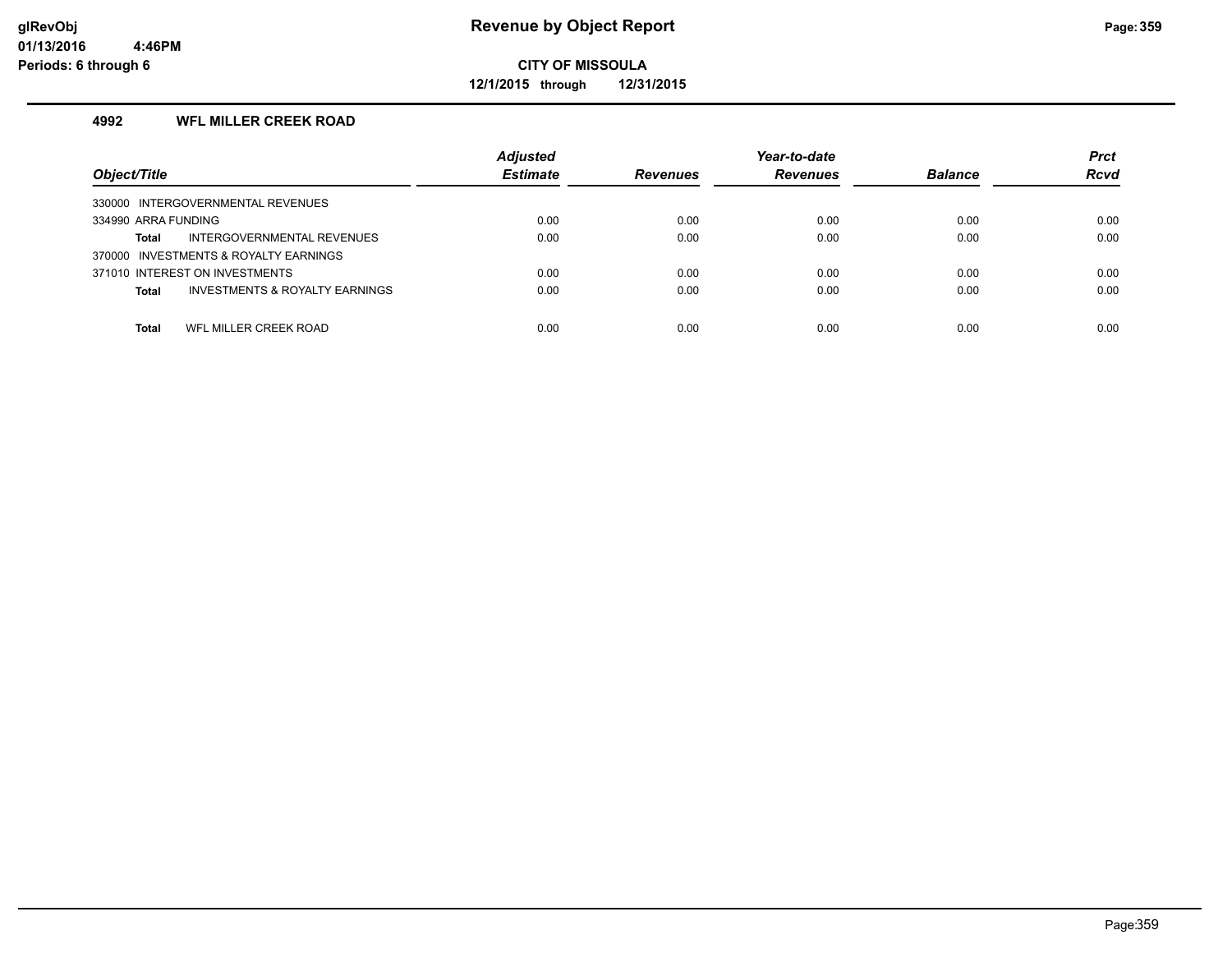**12/1/2015 through 12/31/2015**

# **4993 WESTERN FEDERAL LANDS**

**4993 WESTERN FEDERAL LANDS**

|                                              | <b>Adjusted</b> |                 | Year-to-date    |                | <b>Prct</b> |
|----------------------------------------------|-----------------|-----------------|-----------------|----------------|-------------|
| Object/Title                                 | <b>Estimate</b> | <b>Revenues</b> | <b>Revenues</b> | <b>Balance</b> | <b>Rcvd</b> |
| 330000 INTERGOVERNMENTAL REVENUES            |                 |                 |                 |                |             |
| 331005 WESTERN FEDERAL LANDS GRANT           | 0.00            | 0.00            | 0.00            | 0.00           | 0.00        |
| 334125 FWP GRANT                             | 0.00            | 26.175.49       | 26.175.49       | $-26.175.49$   | 0.00        |
| INTERGOVERNMENTAL REVENUES<br>Total          | 0.00            | 26,175.49       | 26,175.49       | $-26,175.49$   | 0.00        |
| 360000 MISCELLANEOUS REVENUES                |                 |                 |                 |                |             |
| 365010 FRIENDS OF MISSOULA PARKS DONATION    | 0.00            | 0.00            | 0.00            | 0.00           | 0.00        |
| MISCELLANEOUS REVENUES<br>Total              | 0.00            | 0.00            | 0.00            | 0.00           | 0.00        |
| 370000 INVESTMENTS & ROYALTY EARNINGS        |                 |                 |                 |                |             |
| 371010 INTEREST ON INVESTMENTS               | 0.00            | 0.00            | 0.00            | 0.00           | 0.00        |
| INVESTMENTS & ROYALTY EARNINGS<br>Total      | 0.00            | 0.00            | 0.00            | 0.00           | 0.00        |
| <b>WESTERN FEDERAL LANDS</b><br><b>Total</b> | 0.00            | 26.175.49       | 26.175.49       | $-26.175.49$   | 0.00        |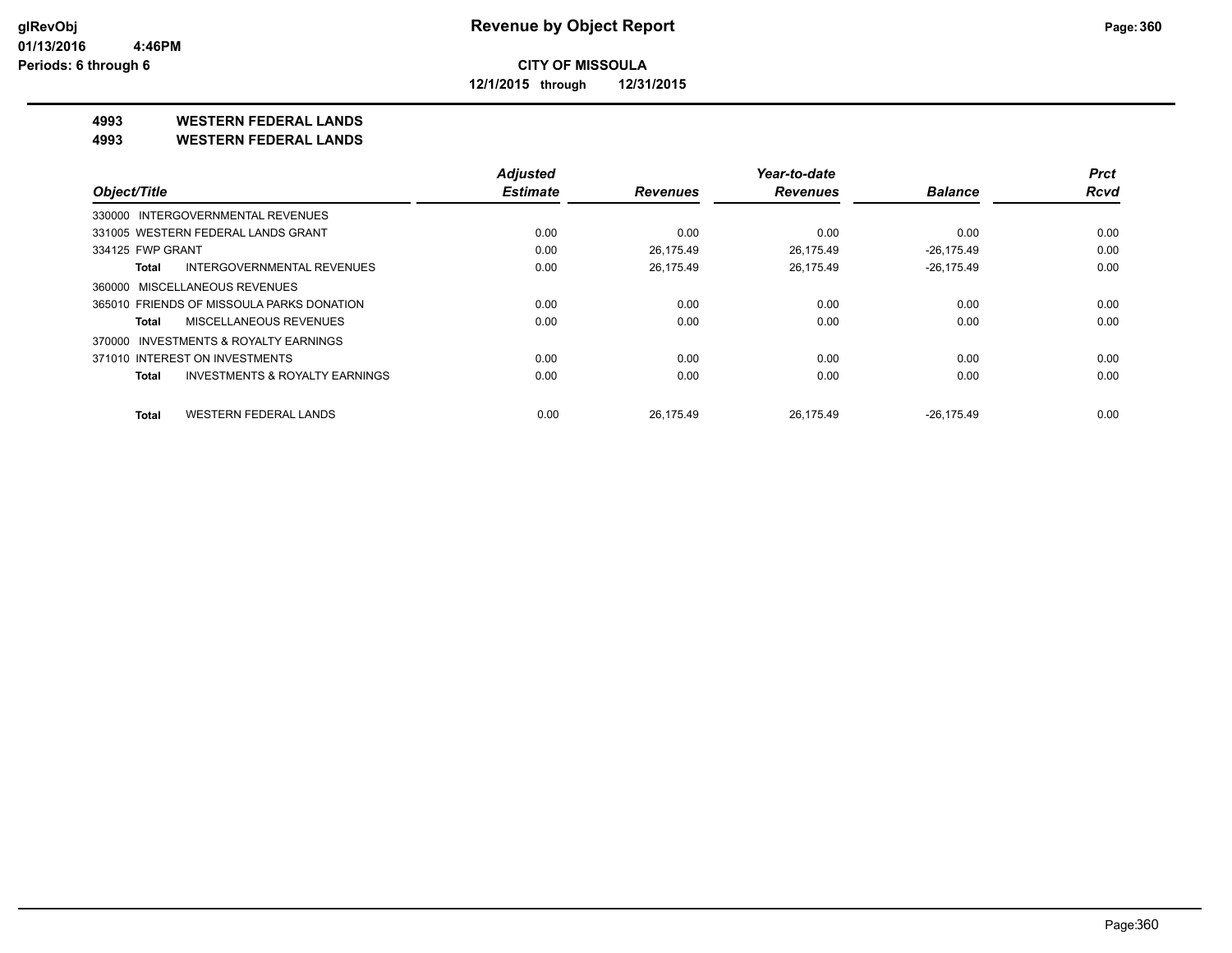**12/1/2015 through 12/31/2015**

#### **4993 WESTERN FEDERAL LANDS**

|                                                    | <b>Adjusted</b> |                 | Year-to-date    |                | <b>Prct</b> |
|----------------------------------------------------|-----------------|-----------------|-----------------|----------------|-------------|
| Object/Title                                       | <b>Estimate</b> | <b>Revenues</b> | <b>Revenues</b> | <b>Balance</b> | Rcvd        |
| INTERGOVERNMENTAL REVENUES<br>330000               |                 |                 |                 |                |             |
| 331005 WESTERN FEDERAL LANDS GRANT                 | 0.00            | 0.00            | 0.00            | 0.00           | 0.00        |
| 334125 FWP GRANT                                   | 0.00            | 26.175.49       | 26.175.49       | $-26.175.49$   | 0.00        |
| <b>INTERGOVERNMENTAL REVENUES</b><br>Total         | 0.00            | 26,175.49       | 26,175.49       | $-26,175.49$   | 0.00        |
| 360000 MISCELLANEOUS REVENUES                      |                 |                 |                 |                |             |
| 365010 FRIENDS OF MISSOULA PARKS DONATION          | 0.00            | 0.00            | 0.00            | 0.00           | 0.00        |
| MISCELLANEOUS REVENUES<br>Total                    | 0.00            | 0.00            | 0.00            | 0.00           | 0.00        |
| INVESTMENTS & ROYALTY EARNINGS<br>370000           |                 |                 |                 |                |             |
| 371010 INTEREST ON INVESTMENTS                     | 0.00            | 0.00            | 0.00            | 0.00           | 0.00        |
| <b>INVESTMENTS &amp; ROYALTY EARNINGS</b><br>Total | 0.00            | 0.00            | 0.00            | 0.00           | 0.00        |
| <b>WESTERN FEDERAL LANDS</b><br><b>Total</b>       | 0.00            | 26.175.49       | 26.175.49       | $-26.175.49$   | 0.00        |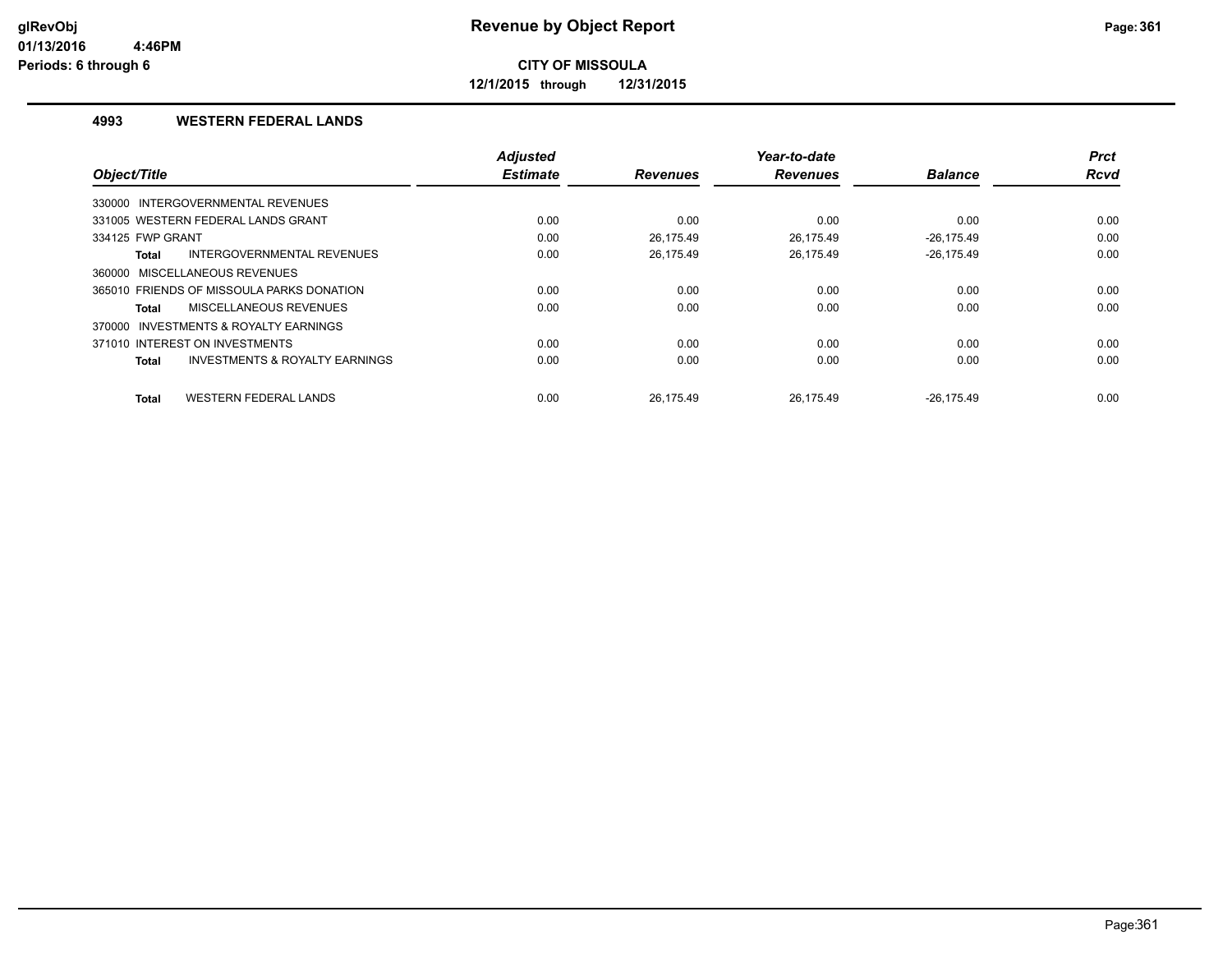**12/1/2015 through 12/31/2015**

**5020 CIVIC STADIUM**

**5020 CIVIC STADIUM**

|                                                           | <b>Adjusted</b> |                 | Year-to-date    |                | <b>Prct</b> |
|-----------------------------------------------------------|-----------------|-----------------|-----------------|----------------|-------------|
| Object/Title                                              | <b>Estimate</b> | <b>Revenues</b> | <b>Revenues</b> | <b>Balance</b> | <b>Rcvd</b> |
| INTERGOVERNMENTAL REVENUES<br>330000                      |                 |                 |                 |                |             |
| 336023 STATE CONTRIB. - PERS                              | 0.00            | 0.00            | 0.00            | 0.00           | 0.00        |
| <b>INTERGOVERNMENTAL REVENUES</b><br>Total                | 0.00            | 0.00            | 0.00            | 0.00           | 0.00        |
| MISCELLANEOUS REVENUES<br>360000                          |                 |                 |                 |                |             |
| 360010 MISCELLANEOUS                                      | 0.00            | 2,000.00        | 2,000.00        | $-2,000.00$    | 0.00        |
| 361010 RENTAL REVENUE                                     | 120,000.00      | 0.00            | 0.00            | 120,000.00     | 0.00        |
| 362003 US BANK FEE REIMBURSEMENT                          | 0.00            | 0.00            | 0.00            | 0.00           | 0.00        |
| 365030 DONATIONS STADIUM R&D                              | 0.00            | 0.00            | 0.00            | 0.00           | 0.00        |
| MISCELLANEOUS REVENUES<br>Total                           | 120,000.00      | 2,000.00        | 2,000.00        | 118,000.00     | 1.67        |
| <b>INVESTMENTS &amp; ROYALTY EARNINGS</b><br>370000       |                 |                 |                 |                |             |
| 371010 INTEREST ON INVESTMENTS                            | 0.00            | 0.00            | 0.00            | 0.00           | 0.00        |
| <b>INVESTMENTS &amp; ROYALTY EARNINGS</b><br><b>Total</b> | 0.00            | 0.00            | 0.00            | 0.00           | 0.00        |
| OTHER FINANCING SOURCES<br>380000                         |                 |                 |                 |                |             |
| 383000 OPERATING TRANSFERS                                | 0.00            | 0.00            | 0.00            | 0.00           | 0.00        |
| 383400 CAPITAL CONTRIBUTION                               | 0.00            | 0.00            | 0.00            | 0.00           | 0.00        |
| OTHER FINANCING SOURCES<br><b>Total</b>                   | 0.00            | 0.00            | 0.00            | 0.00           | 0.00        |
| <b>CIVIC STADIUM</b><br><b>Total</b>                      | 120,000.00      | 2,000.00        | 2,000.00        | 118,000.00     | 1.67        |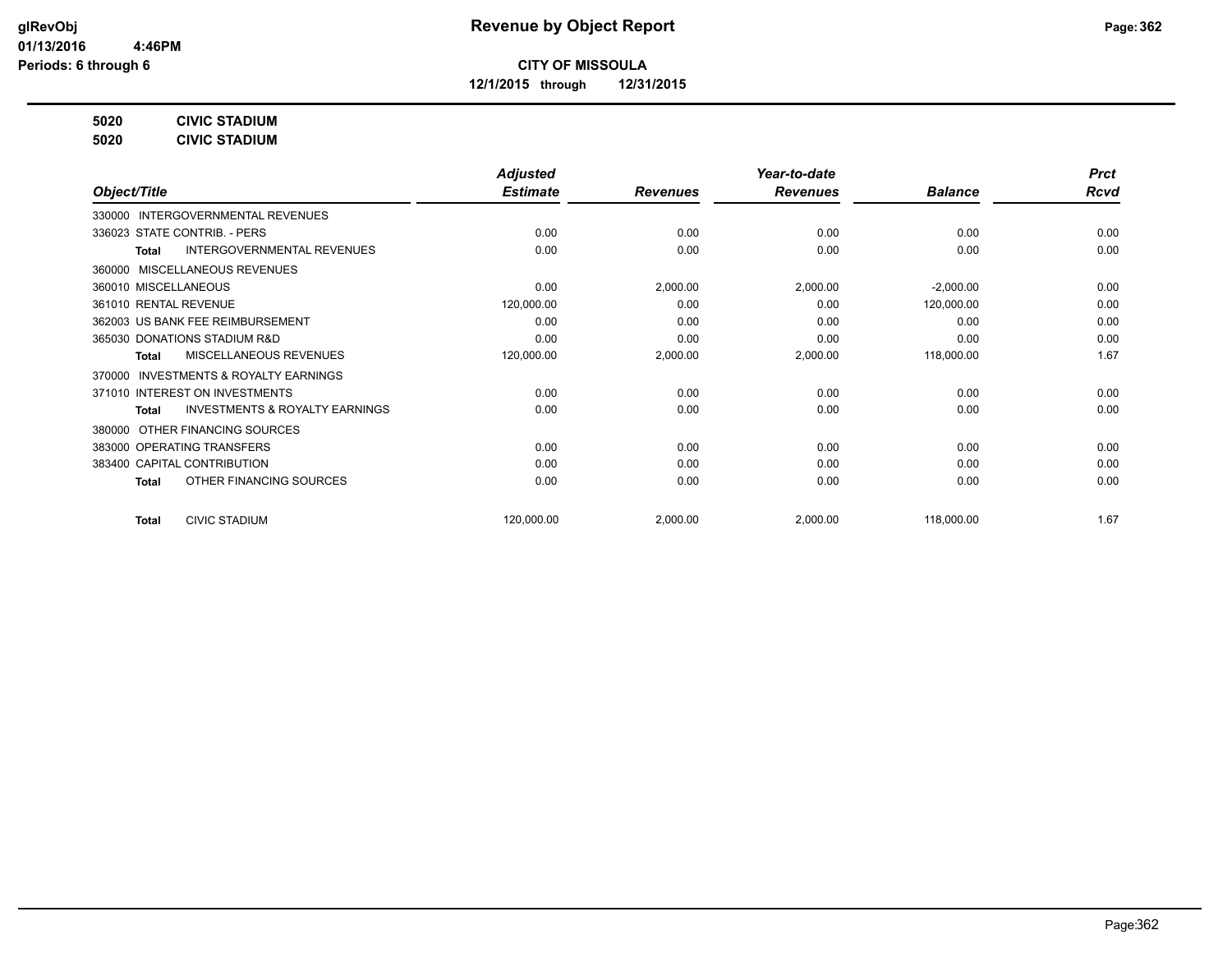**12/1/2015 through 12/31/2015**

#### **5020 CIVIC STADIUM**

|                                                           | <b>Adjusted</b> |                 | Year-to-date    |                | <b>Prct</b> |
|-----------------------------------------------------------|-----------------|-----------------|-----------------|----------------|-------------|
| Object/Title                                              | <b>Estimate</b> | <b>Revenues</b> | <b>Revenues</b> | <b>Balance</b> | <b>Rcvd</b> |
| 330000 INTERGOVERNMENTAL REVENUES                         |                 |                 |                 |                |             |
| 336023 STATE CONTRIB. - PERS                              | 0.00            | 0.00            | 0.00            | 0.00           | 0.00        |
| <b>INTERGOVERNMENTAL REVENUES</b><br>Total                | 0.00            | 0.00            | 0.00            | 0.00           | 0.00        |
| MISCELLANEOUS REVENUES<br>360000                          |                 |                 |                 |                |             |
| 360010 MISCELLANEOUS                                      | 0.00            | 2,000.00        | 2,000.00        | $-2,000.00$    | 0.00        |
| 361010 RENTAL REVENUE                                     | 120,000.00      | 0.00            | 0.00            | 120,000.00     | 0.00        |
| 362003 US BANK FEE REIMBURSEMENT                          | 0.00            | 0.00            | 0.00            | 0.00           | 0.00        |
| 365030 DONATIONS STADIUM R&D                              | 0.00            | 0.00            | 0.00            | 0.00           | 0.00        |
| <b>MISCELLANEOUS REVENUES</b><br><b>Total</b>             | 120,000.00      | 2,000.00        | 2,000.00        | 118,000.00     | 1.67        |
| INVESTMENTS & ROYALTY EARNINGS<br>370000                  |                 |                 |                 |                |             |
| 371010 INTEREST ON INVESTMENTS                            | 0.00            | 0.00            | 0.00            | 0.00           | 0.00        |
| <b>INVESTMENTS &amp; ROYALTY EARNINGS</b><br><b>Total</b> | 0.00            | 0.00            | 0.00            | 0.00           | 0.00        |
| OTHER FINANCING SOURCES<br>380000                         |                 |                 |                 |                |             |
| 383000 OPERATING TRANSFERS                                | 0.00            | 0.00            | 0.00            | 0.00           | 0.00        |
| 383400 CAPITAL CONTRIBUTION                               | 0.00            | 0.00            | 0.00            | 0.00           | 0.00        |
| OTHER FINANCING SOURCES<br>Total                          | 0.00            | 0.00            | 0.00            | 0.00           | 0.00        |
| <b>CIVIC STADIUM</b><br><b>Total</b>                      | 120,000.00      | 2,000.00        | 2,000.00        | 118,000.00     | 1.67        |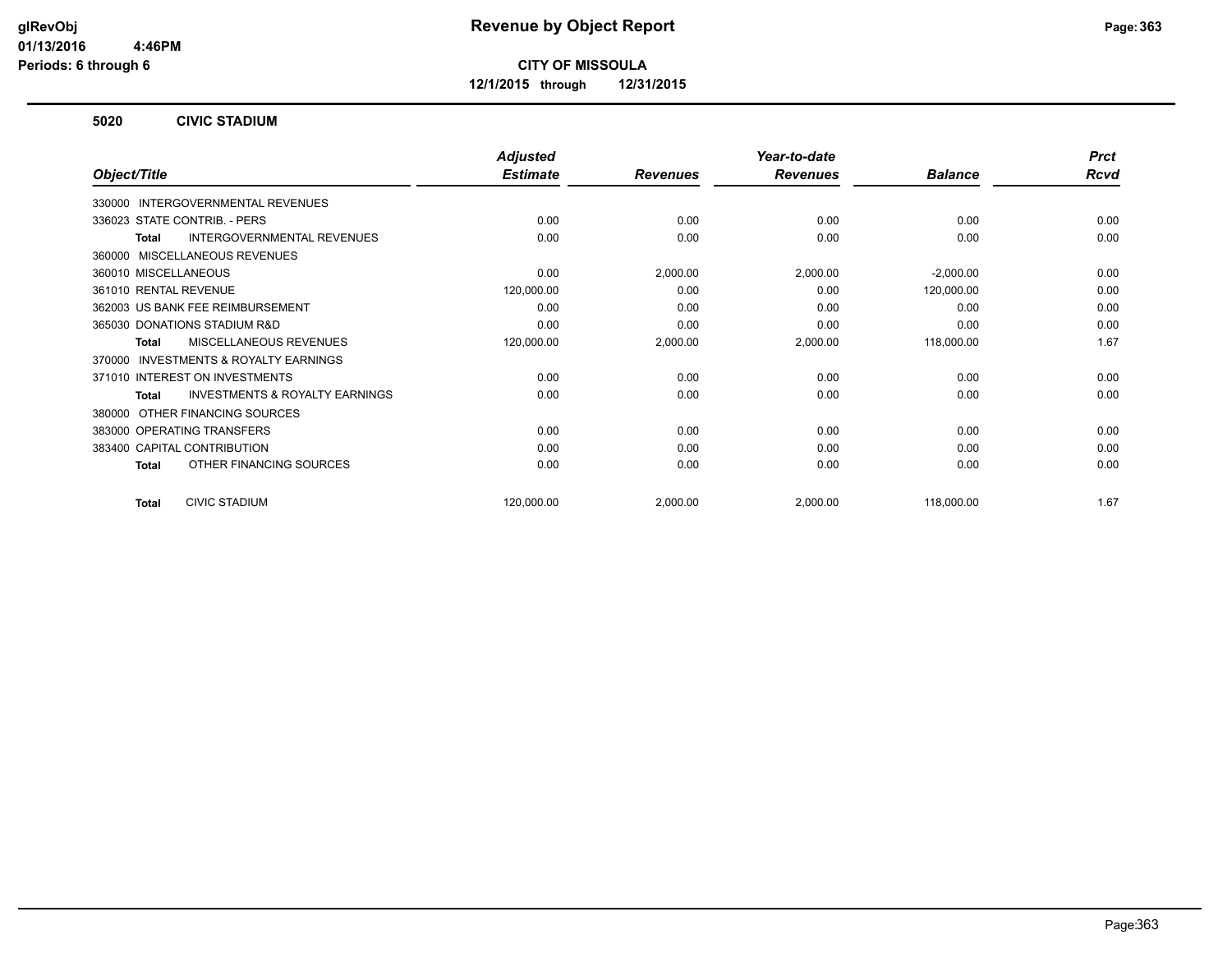**12/1/2015 through 12/31/2015**

# **5210 WATER**

**5210 WATER**

|                                                | <b>Adjusted</b> |                 | Year-to-date    |                | <b>Prct</b> |
|------------------------------------------------|-----------------|-----------------|-----------------|----------------|-------------|
| Object/Title                                   | <b>Estimate</b> | <b>Revenues</b> | <b>Revenues</b> | <b>Balance</b> | <b>Rcvd</b> |
| 340000 CHARGES FOR SERVICES                    |                 |                 |                 |                |             |
| 343021 WATER FEES                              | 0.00            | 0.00            | 0.00            | 0.00           | 0.00        |
| <b>CHARGES FOR SERVICES</b><br>Total           | 0.00            | 0.00            | 0.00            | 0.00           | 0.00        |
| 370000 INVESTMENTS & ROYALTY EARNINGS          |                 |                 |                 |                |             |
| 371010 INTEREST ON INVESTMENTS                 | 0.00            | 0.00            | 0.00            | 0.00           | 0.00        |
| INVESTMENTS & ROYALTY EARNINGS<br><b>Total</b> | 0.00            | 0.00            | 0.00            | 0.00           | 0.00        |
|                                                |                 |                 |                 |                |             |
| <b>WATER</b><br>Total                          | 0.00            | 0.00            | 0.00            | 0.00           | 0.00        |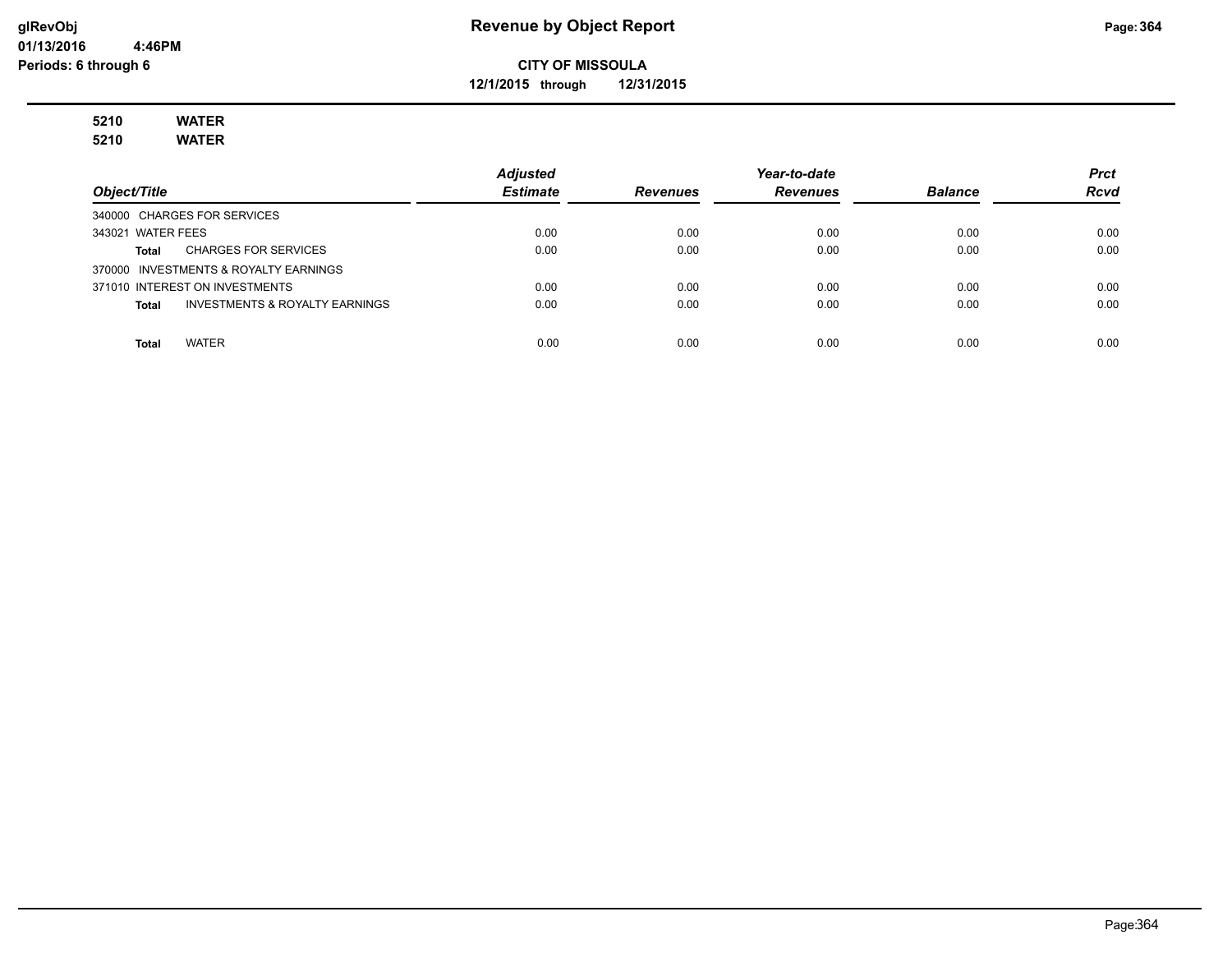**12/1/2015 through 12/31/2015**

#### **5210 WATER**

| Object/Title                                       | <b>Adjusted</b><br><b>Estimate</b> | <b>Revenues</b> | Year-to-date<br><b>Revenues</b> | <b>Balance</b> | <b>Prct</b><br><b>Rcvd</b> |
|----------------------------------------------------|------------------------------------|-----------------|---------------------------------|----------------|----------------------------|
| 340000 CHARGES FOR SERVICES                        |                                    |                 |                                 |                |                            |
| 343021 WATER FEES                                  | 0.00                               | 0.00            | 0.00                            | 0.00           | 0.00                       |
| <b>CHARGES FOR SERVICES</b><br>Total               | 0.00                               | 0.00            | 0.00                            | 0.00           | 0.00                       |
| 370000 INVESTMENTS & ROYALTY EARNINGS              |                                    |                 |                                 |                |                            |
| 371010 INTEREST ON INVESTMENTS                     | 0.00                               | 0.00            | 0.00                            | 0.00           | 0.00                       |
| <b>INVESTMENTS &amp; ROYALTY EARNINGS</b><br>Total | 0.00                               | 0.00            | 0.00                            | 0.00           | 0.00                       |
|                                                    |                                    |                 |                                 |                |                            |
| <b>WATER</b><br><b>Total</b>                       | 0.00                               | 0.00            | 0.00                            | 0.00           | 0.00                       |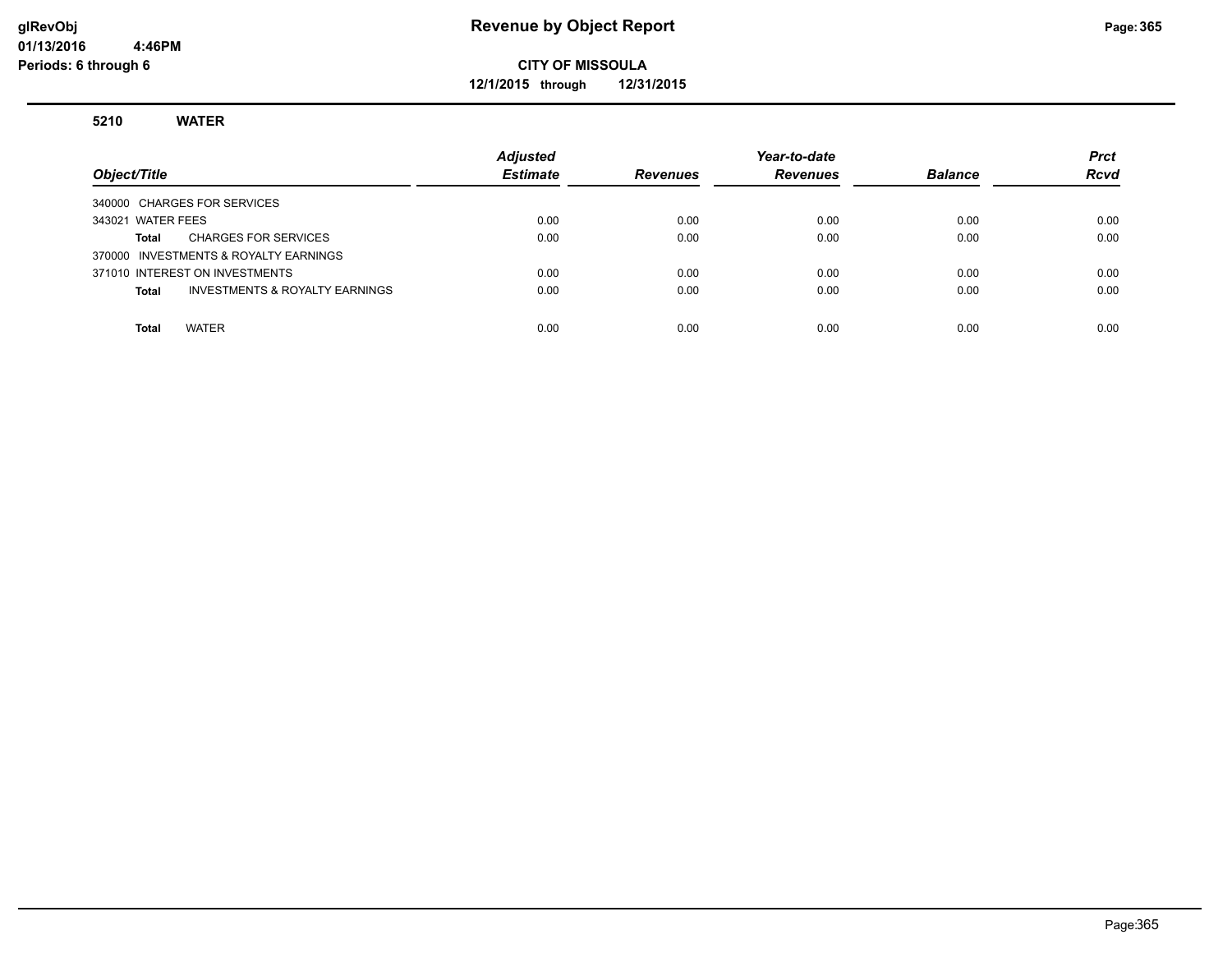**12/1/2015 through 12/31/2015**

## **5211 WATER REVENUE COLLECTION & CLEARING**

**5211 WATER REVENUE COLLECTION & CLEARING**

|                                                     | <b>Adjusted</b> |                 | Year-to-date    |                | <b>Prct</b> |
|-----------------------------------------------------|-----------------|-----------------|-----------------|----------------|-------------|
| Object/Title                                        | <b>Estimate</b> | <b>Revenues</b> | <b>Revenues</b> | <b>Balance</b> | <b>Rcvd</b> |
| 340000 CHARGES FOR SERVICES                         |                 |                 |                 |                |             |
| 343021 WATER FEES                                   | 0.00            | 0.00            | 0.00            | 0.00           | 0.00        |
| <b>CHARGES FOR SERVICES</b><br>Total                | 0.00            | 0.00            | 0.00            | 0.00           | 0.00        |
| 360000 MISCELLANEOUS REVENUES                       |                 |                 |                 |                |             |
| 360010 MISCELLANEOUS                                | 0.00            | 0.00            | 0.00            | 0.00           | 0.00        |
| MISCELLANEOUS REVENUES<br>Total                     | 0.00            | 0.00            | 0.00            | 0.00           | 0.00        |
| 370000 INVESTMENTS & ROYALTY EARNINGS               |                 |                 |                 |                |             |
| 371010 INTEREST ON INVESTMENTS                      | 0.00            | 0.00            | 0.00            | 0.00           | 0.00        |
| 371020 GAIN/LOSS IN MARKET VALUE OF INVESTMENTS     | 0.00            | 0.00            | 0.00            | 0.00           | 0.00        |
| <b>INVESTMENTS &amp; ROYALTY EARNINGS</b><br>Total  | 0.00            | 0.00            | 0.00            | 0.00           | 0.00        |
| WATER REVENUE COLLECTION & CLEARING<br><b>Total</b> | 0.00            | 0.00            | 0.00            | 0.00           | 0.00        |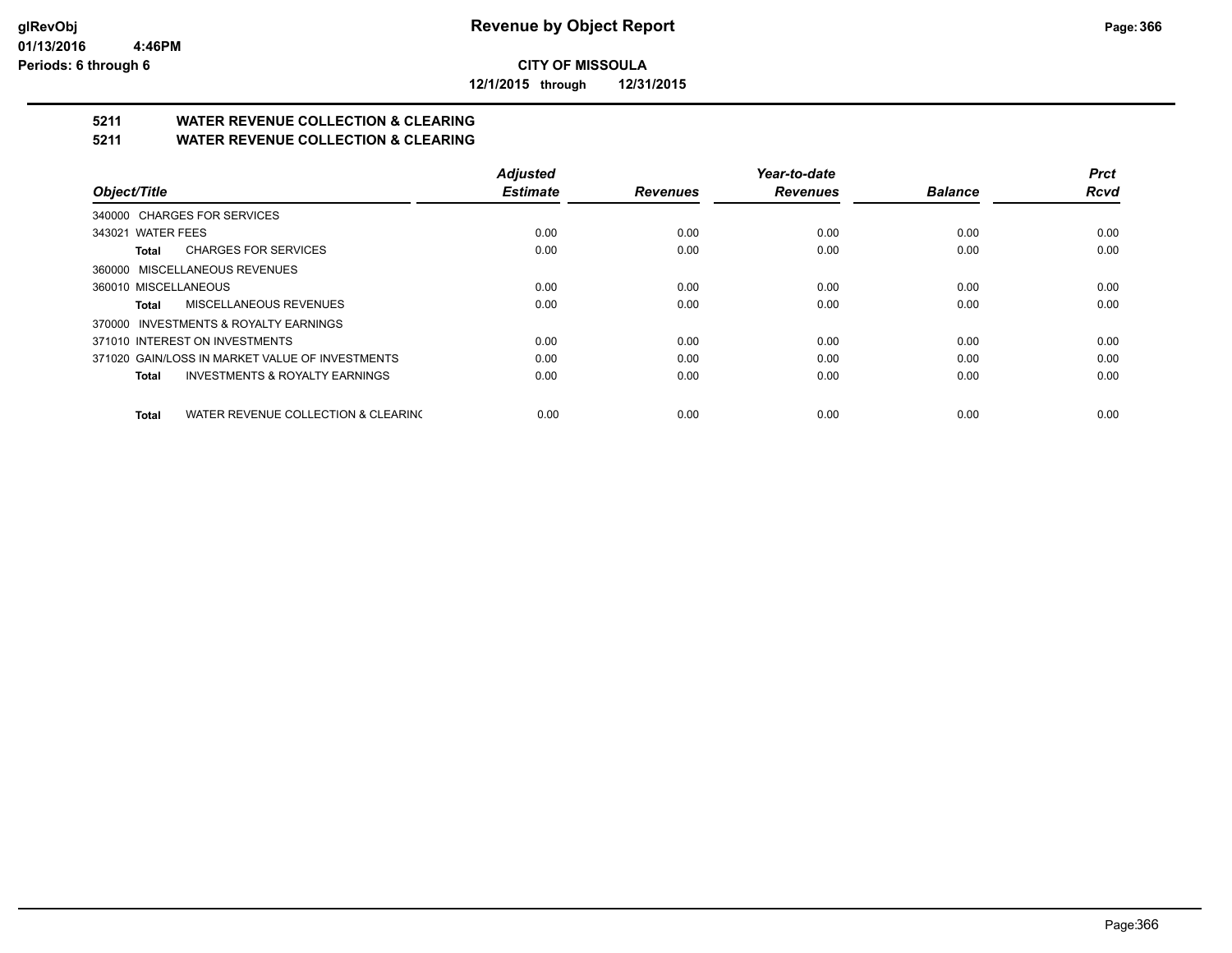**12/1/2015 through 12/31/2015**

#### **5211 WATER REVENUE COLLECTION & CLEARING**

|                                                     | <b>Adjusted</b> |                 | Year-to-date    |                | <b>Prct</b> |
|-----------------------------------------------------|-----------------|-----------------|-----------------|----------------|-------------|
| Object/Title                                        | <b>Estimate</b> | <b>Revenues</b> | <b>Revenues</b> | <b>Balance</b> | <b>Rcvd</b> |
| 340000 CHARGES FOR SERVICES                         |                 |                 |                 |                |             |
| 343021 WATER FEES                                   | 0.00            | 0.00            | 0.00            | 0.00           | 0.00        |
| <b>CHARGES FOR SERVICES</b><br>Total                | 0.00            | 0.00            | 0.00            | 0.00           | 0.00        |
| 360000 MISCELLANEOUS REVENUES                       |                 |                 |                 |                |             |
| 360010 MISCELLANEOUS                                | 0.00            | 0.00            | 0.00            | 0.00           | 0.00        |
| MISCELLANEOUS REVENUES<br>Total                     | 0.00            | 0.00            | 0.00            | 0.00           | 0.00        |
| 370000 INVESTMENTS & ROYALTY EARNINGS               |                 |                 |                 |                |             |
| 371010 INTEREST ON INVESTMENTS                      | 0.00            | 0.00            | 0.00            | 0.00           | 0.00        |
| 371020 GAIN/LOSS IN MARKET VALUE OF INVESTMENT      | 0.00            | 0.00            | 0.00            | 0.00           | 0.00        |
| <b>INVESTMENTS &amp; ROYALTY EARNINGS</b><br>Total  | 0.00            | 0.00            | 0.00            | 0.00           | 0.00        |
|                                                     |                 |                 |                 |                |             |
| WATER REVENUE COLLECTION & CLEARING<br><b>Total</b> | 0.00            | 0.00            | 0.00            | 0.00           | 0.00        |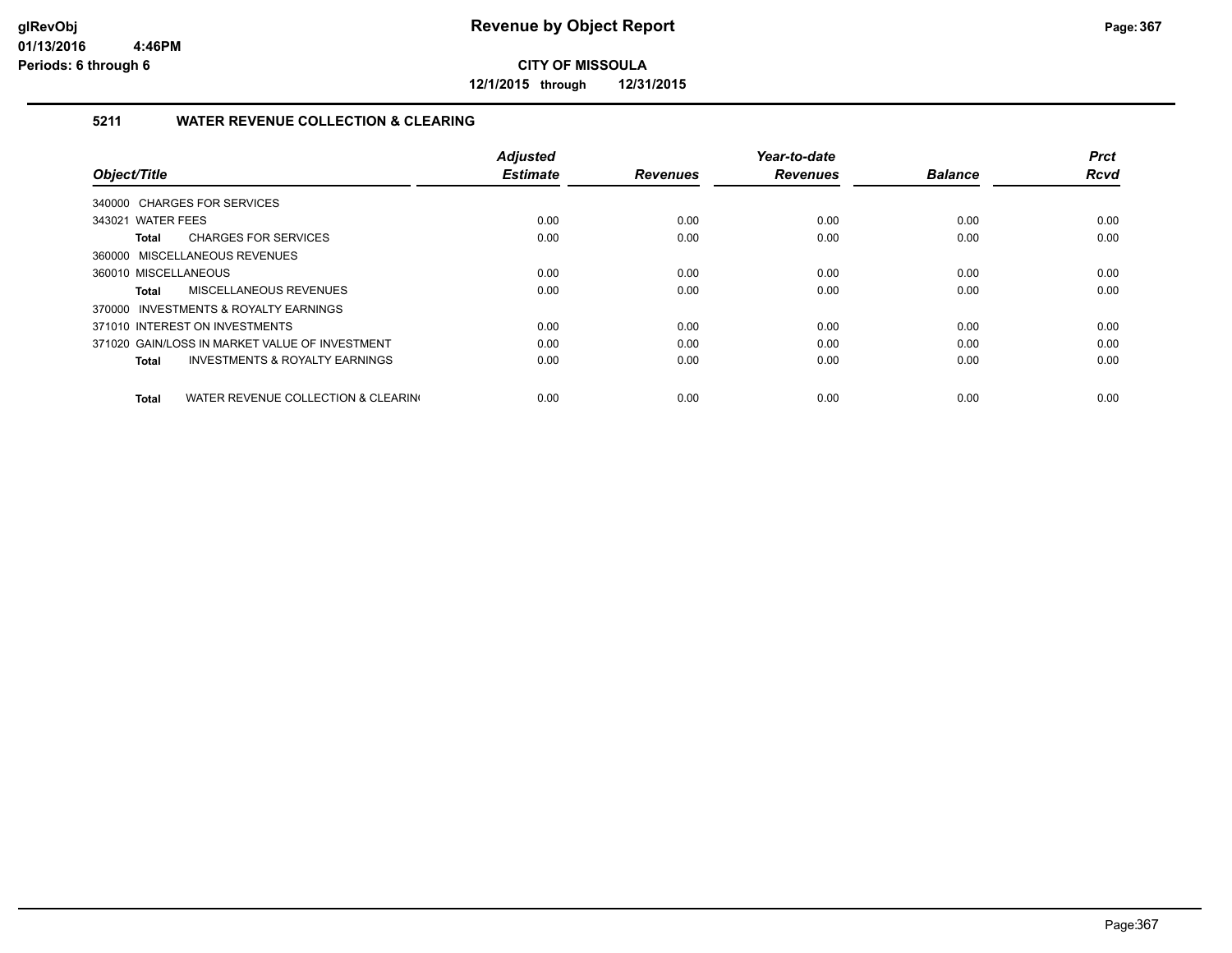**12/1/2015 through 12/31/2015**

#### **5240 WATER CONSTRUCTION FUND**

**5240 WATER CONSTRUCTION FUND**

|                                         | <b>Adjusted</b> |                 | Year-to-date    |                |             |
|-----------------------------------------|-----------------|-----------------|-----------------|----------------|-------------|
| Object/Title                            | <b>Estimate</b> | <b>Revenues</b> | <b>Revenues</b> | <b>Balance</b> | <b>Rcvd</b> |
| 340000 CHARGES FOR SERVICES             |                 |                 |                 |                |             |
| 343026 WATER INSTALLATION CHARGES       | 0.00            | 0.00            | 0.00            | 0.00           | 0.00        |
| <b>CHARGES FOR SERVICES</b><br>Total    | 0.00            | 0.00            | 0.00            | 0.00           | 0.00        |
| WATER CONSTRUCTION FUND<br><b>Total</b> | 0.00            | 0.00            | 0.00            | 0.00           | 0.00        |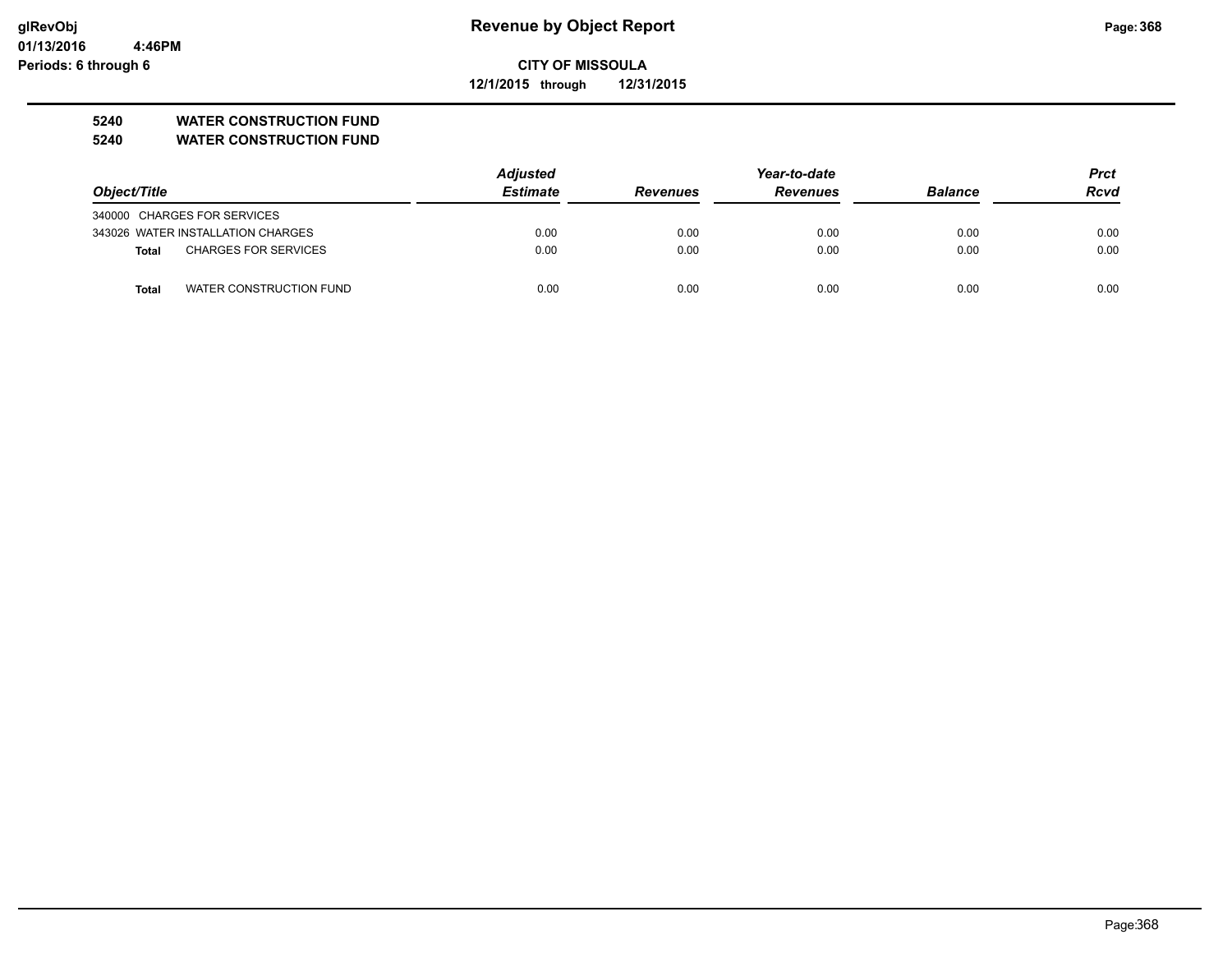**12/1/2015 through 12/31/2015**

#### **5240 WATER CONSTRUCTION FUND**

| Object/Title |                                   | <b>Adjusted</b><br><b>Estimate</b> | <b>Revenues</b> | Year-to-date<br><b>Revenues</b> | <b>Balance</b> | <b>Prct</b><br><b>Rcvd</b> |
|--------------|-----------------------------------|------------------------------------|-----------------|---------------------------------|----------------|----------------------------|
|              |                                   |                                    |                 |                                 |                |                            |
|              | 340000 CHARGES FOR SERVICES       |                                    |                 |                                 |                |                            |
|              | 343026 WATER INSTALLATION CHARGES | 0.00                               | 0.00            | 0.00                            | 0.00           | 0.00                       |
| <b>Total</b> | <b>CHARGES FOR SERVICES</b>       | 0.00                               | 0.00            | 0.00                            | 0.00           | 0.00                       |
|              |                                   |                                    |                 |                                 |                |                            |
| <b>Total</b> | WATER CONSTRUCTION FUND           | 0.00                               | 0.00            | 0.00                            | 0.00           | 0.00                       |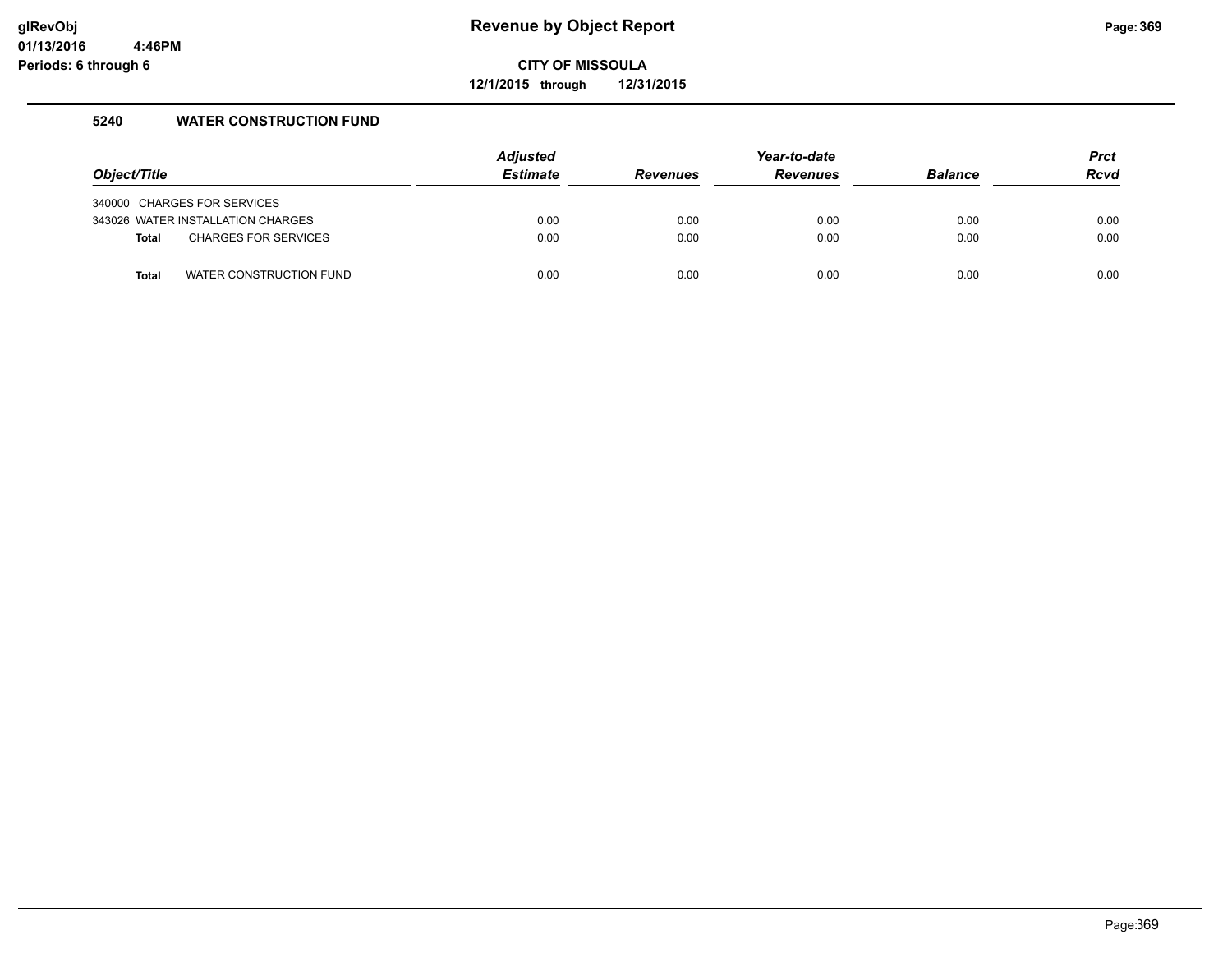**12/1/2015 through 12/31/2015**

#### **5310 SEWER OPERATING BUDGET FUND**

#### **5310 SEWER OPERATING BUDGET FUND**

|                                                    | <b>Adjusted</b> |                 | Year-to-date    |                | <b>Prct</b> |
|----------------------------------------------------|-----------------|-----------------|-----------------|----------------|-------------|
| Object/Title                                       | <b>Estimate</b> | <b>Revenues</b> | <b>Revenues</b> | <b>Balance</b> | Rcvd        |
| 320000 LICENSES & PERMITS                          |                 |                 |                 |                |             |
| 323027 HAULER PERMITS                              | 0.00            | 0.00            | 150.00          | $-150.00$      | 0.00        |
| <b>LICENSES &amp; PERMITS</b><br><b>Total</b>      | 0.00            | 0.00            | 150.00          | $-150.00$      | 0.00        |
| 330000 INTERGOVERNMENTAL REVENUES                  |                 |                 |                 |                |             |
| 334071 DEQ/RIVER WATER SAMPLING                    | 0.00            | 0.00            | 0.00            | 0.00           | 0.00        |
| 336020 STATE PENSION CONTRIBUTION                  | 0.00            | 0.00            | 0.00            | 0.00           | 0.00        |
| 336023 STATE CONTRIB. - PERS                       | 0.00            | 0.00            | 171.76          | $-171.76$      | 0.00        |
| <b>INTERGOVERNMENTAL REVENUES</b><br>Total         | 0.00            | 0.00            | 171.76          | $-171.76$      | 0.00        |
| 340000 CHARGES FOR SERVICES                        |                 |                 |                 |                |             |
| 343031 SEWER SERVICE CHARGES                       | 0.00            | 0.00            | 0.00            | 0.00           | 0.00        |
| 343032 SEWER INSTALLATION CHARGES                  | 79,000.00       | 0.00            | 0.00            | 79,000.00      | 0.00        |
| 343035 SALE OF SEWER MATERIALS AND SUPPLIES        | 0.00            | 0.00            | 0.00            | 0.00           | 0.00        |
| 343039 DISPOSAL FEES                               | 0.00            | 1,387.56        | 9,883.60        | $-9,883.60$    | 0.00        |
| <b>CHARGES FOR SERVICES</b><br>Total               | 79,000.00       | 1,387.56        | 9,883.60        | 69,116.40      | 12.51       |
| 360000 MISCELLANEOUS REVENUES                      |                 |                 |                 |                |             |
| 360010 MISCELLANEOUS                               | 0.00            | 0.00            | 0.00            | 0.00           | 0.00        |
| 360030 CONTRIBUTIONS FROM PROPERTY OWNERS          | 0.00            | 0.00            | 0.00            | 0.00           | 0.00        |
| 363040 PENALTY AND INTEREST                        | 0.00            | 191.43          | 898.89          | $-898.89$      | 0.00        |
| 364012 SALE OF SURPLUS PROPERTY                    | 0.00            | 0.00            | 0.00            | 0.00           | 0.00        |
| MISCELLANEOUS REVENUES<br>Total                    | 0.00            | 191.43          | 898.89          | $-898.89$      | 0.00        |
| 370000 INVESTMENTS & ROYALTY EARNINGS              |                 |                 |                 |                |             |
| 371010 INTEREST ON INVESTMENTS                     | 0.00            | 0.00            | 0.00            | 0.00           | 0.00        |
| 371020 GAIN/LOSS IN MARKET VALUE OF INVESTMENTS    | 0.00            | 0.00            | 0.00            | 0.00           | 0.00        |
| <b>INVESTMENTS &amp; ROYALTY EARNINGS</b><br>Total | 0.00            | 0.00            | 0.00            | 0.00           | 0.00        |
| 380000 OTHER FINANCING SOURCES                     |                 |                 |                 |                |             |
| 381090 PROCEEDS FROM CAPITAL LEASE                 | 0.00            | 0.00            | 0.00            | 0.00           | 0.00        |
| 382010 SALE OF FIXED ASSETS                        | 0.00            | 0.00            | 0.00            | 0.00           | 0.00        |
| 383024 TRANS FR SEWER CLEARING                     | 4,875,239.00    | 0.00            | 0.00            | 4,875,239.00   | 0.00        |
| OTHER FINANCING SOURCES<br>Total                   | 4,875,239.00    | 0.00            | 0.00            | 4,875,239.00   | 0.00        |
| SEWER OPERATING BUDGET FUND<br>Total               | 4.954.239.00    | 1.578.99        | 11.104.25       | 4.943.134.75   | 0.22        |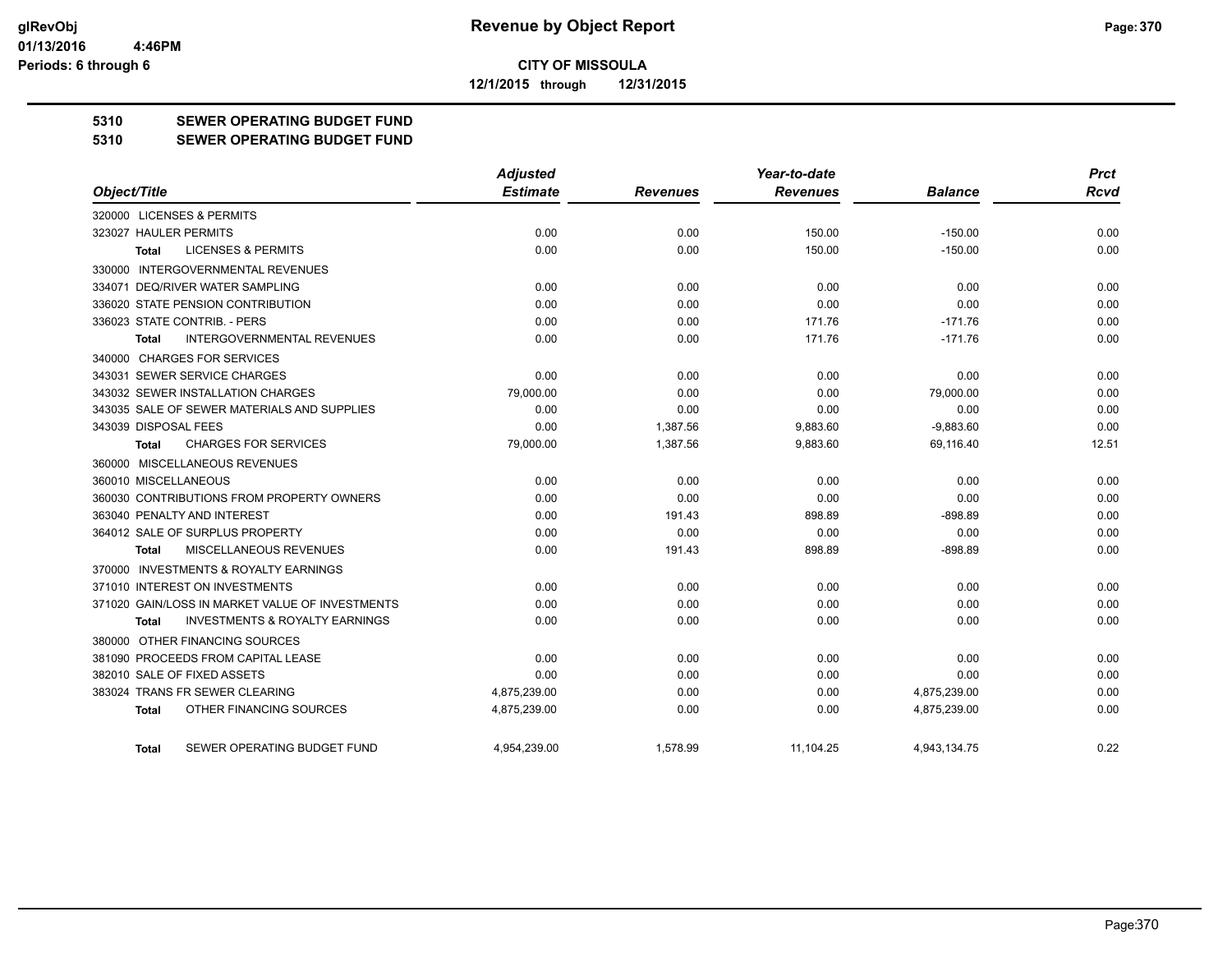**12/1/2015 through 12/31/2015**

#### **5310 SEWER OPERATING BUDGET FUND**

|                                                           | Adjusted        |                 | Year-to-date    |                | <b>Prct</b> |
|-----------------------------------------------------------|-----------------|-----------------|-----------------|----------------|-------------|
| Object/Title                                              | <b>Estimate</b> | <b>Revenues</b> | <b>Revenues</b> | <b>Balance</b> | <b>Rcvd</b> |
| 320000 LICENSES & PERMITS                                 |                 |                 |                 |                |             |
| 323027 HAULER PERMITS                                     | 0.00            | 0.00            | 150.00          | $-150.00$      | 0.00        |
| <b>LICENSES &amp; PERMITS</b><br><b>Total</b>             | 0.00            | 0.00            | 150.00          | $-150.00$      | 0.00        |
| 330000 INTERGOVERNMENTAL REVENUES                         |                 |                 |                 |                |             |
| 334071 DEQ/RIVER WATER SAMPLING                           | 0.00            | 0.00            | 0.00            | 0.00           | 0.00        |
| 336020 STATE PENSION CONTRIBUTION                         | 0.00            | 0.00            | 0.00            | 0.00           | 0.00        |
| 336023 STATE CONTRIB. - PERS                              | 0.00            | 0.00            | 171.76          | $-171.76$      | 0.00        |
| <b>INTERGOVERNMENTAL REVENUES</b><br><b>Total</b>         | 0.00            | 0.00            | 171.76          | $-171.76$      | 0.00        |
| 340000 CHARGES FOR SERVICES                               |                 |                 |                 |                |             |
| 343031 SEWER SERVICE CHARGES                              | 0.00            | 0.00            | 0.00            | 0.00           | 0.00        |
| 343032 SEWER INSTALLATION CHARGES                         | 79,000.00       | 0.00            | 0.00            | 79,000.00      | 0.00        |
| 343035 SALE OF SEWER MATERIALS AND SUPPLIES               | 0.00            | 0.00            | 0.00            | 0.00           | 0.00        |
| 343039 DISPOSAL FEES                                      | 0.00            | 1,387.56        | 9,883.60        | $-9,883.60$    | 0.00        |
| <b>CHARGES FOR SERVICES</b><br><b>Total</b>               | 79,000.00       | 1,387.56        | 9,883.60        | 69,116.40      | 12.51       |
| 360000 MISCELLANEOUS REVENUES                             |                 |                 |                 |                |             |
| 360010 MISCELLANEOUS                                      | 0.00            | 0.00            | 0.00            | 0.00           | 0.00        |
| 360030 CONTRIBUTIONS FROM PROPERTY OWNERS                 | 0.00            | 0.00            | 0.00            | 0.00           | 0.00        |
| 363040 PENALTY AND INTEREST                               | 0.00            | 191.43          | 898.89          | $-898.89$      | 0.00        |
| 364012 SALE OF SURPLUS PROPERTY                           | 0.00            | 0.00            | 0.00            | 0.00           | 0.00        |
| MISCELLANEOUS REVENUES<br>Total                           | 0.00            | 191.43          | 898.89          | $-898.89$      | 0.00        |
| 370000 INVESTMENTS & ROYALTY EARNINGS                     |                 |                 |                 |                |             |
| 371010 INTEREST ON INVESTMENTS                            | 0.00            | 0.00            | 0.00            | 0.00           | 0.00        |
| 371020 GAIN/LOSS IN MARKET VALUE OF INVESTMENT            | 0.00            | 0.00            | 0.00            | 0.00           | 0.00        |
| <b>INVESTMENTS &amp; ROYALTY EARNINGS</b><br><b>Total</b> | 0.00            | 0.00            | 0.00            | 0.00           | 0.00        |
| 380000 OTHER FINANCING SOURCES                            |                 |                 |                 |                |             |
| 381090 PROCEEDS FROM CAPITAL LEASE                        | 0.00            | 0.00            | 0.00            | 0.00           | 0.00        |
| 382010 SALE OF FIXED ASSETS                               | 0.00            | 0.00            | 0.00            | 0.00           | 0.00        |
| 383024 TRANS FR SEWER CLEARING                            | 4,875,239.00    | 0.00            | 0.00            | 4,875,239.00   | 0.00        |
| OTHER FINANCING SOURCES<br>Total                          | 4,875,239.00    | 0.00            | 0.00            | 4,875,239.00   | 0.00        |
| SEWER OPERATING BUDGET FUND<br>Total                      | 4,954,239.00    | 1,578.99        | 11,104.25       | 4,943,134.75   | 0.22        |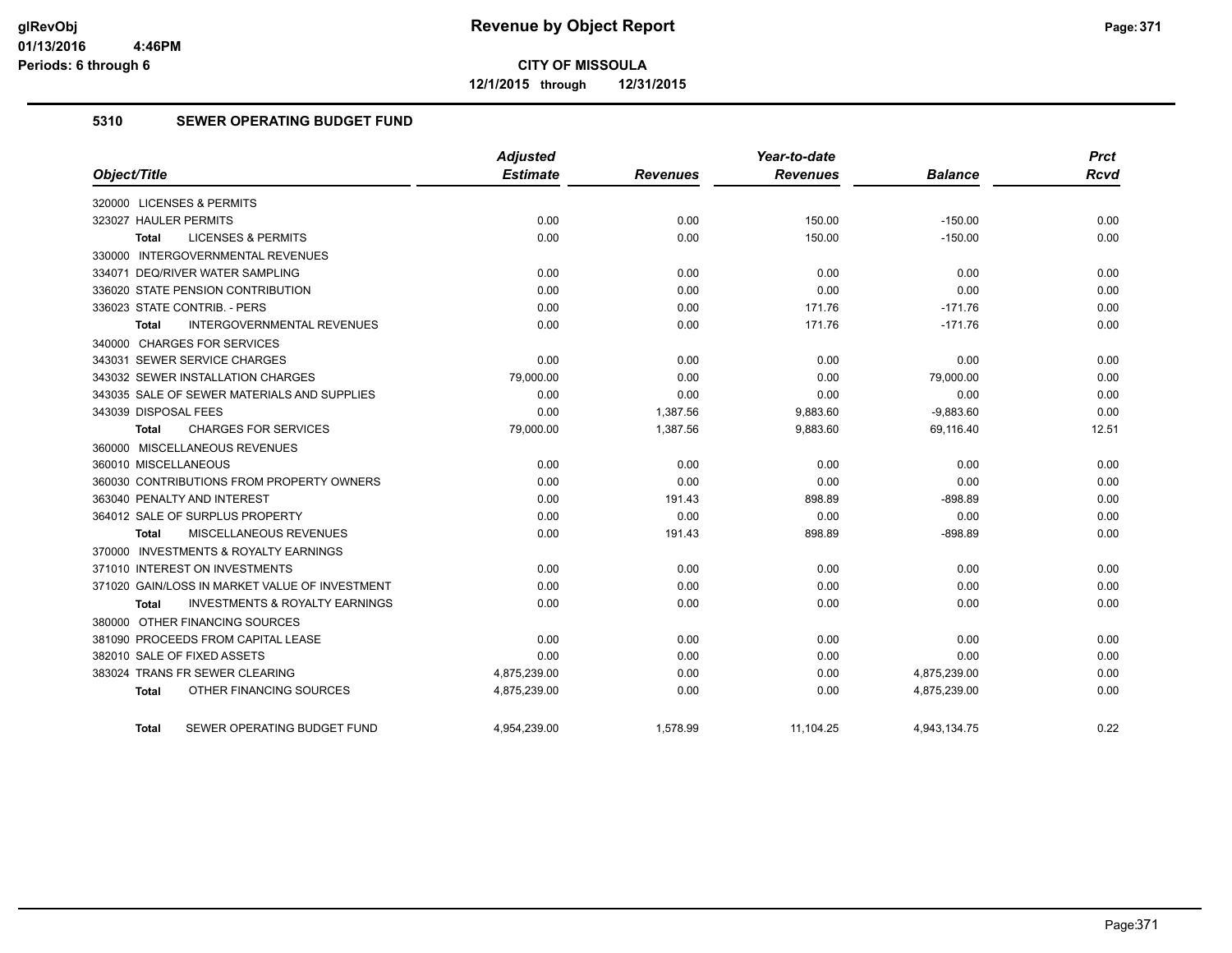**12/1/2015 through 12/31/2015**

# **5311 SEWER REVENUE COLLECTION & CLEARING FUND**

**5311 SEWER REVENUE COLLECTION & CLEARING FUND**

|                                                           | <b>Adjusted</b> |                 | Year-to-date    |                | <b>Prct</b> |
|-----------------------------------------------------------|-----------------|-----------------|-----------------|----------------|-------------|
| Object/Title                                              | <b>Estimate</b> | <b>Revenues</b> | <b>Revenues</b> | <b>Balance</b> | <b>Rcvd</b> |
| 330000 INTERGOVERNMENTAL REVENUES                         |                 |                 |                 |                |             |
| 331992 FEDERAL ARRA GRANTS                                | 0.00            | 0.00            | 0.00            | 0.00           | 0.00        |
| <b>INTERGOVERNMENTAL REVENUES</b><br><b>Total</b>         | 0.00            | 0.00            | 0.00            | 0.00           | 0.00        |
| 340000 CHARGES FOR SERVICES                               |                 |                 |                 |                |             |
| 343032 SEWER INSTALLATION CHARGES                         | 0.00            | 0.00            | 0.00            | 0.00           | 0.00        |
| 343034 TREATMENT FACILITIES FEES                          | 7,391,083.00    | 2,650.56        | 3,598,891.80    | 3,792,191.20   | 48.69       |
| 343037 DELINQUENT SEWER FEES                              | 0.00            | 0.00            | 0.00            | 0.00           | 0.00        |
| 343038 P & I TAX LIENS                                    | 0.00            | 33.98           | 2.240.31        | $-2.240.31$    | 0.00        |
| <b>CHARGES FOR SERVICES</b><br>Total                      | 7,391,083.00    | 2,684.54        | 3,601,132.11    | 3,789,950.89   | 48.72       |
| 360000 MISCELLANEOUS REVENUES                             |                 |                 |                 |                |             |
| 360010 MISCELLANEOUS                                      | 0.00            | 0.00            | 0.00            | 0.00           | 0.00        |
| 361200 RADIO TOWER LEASE PAYMENTS                         | 0.00            | 0.00            | 2,925.00        | $-2,925.00$    | 0.00        |
| 361201 EKO LAND LEASE                                     | 0.00            | 0.00            | 12.661.97       | $-12.661.97$   | 0.00        |
| 365023 NORTHWESTERN ENERGY GRANT                          | 0.00            | 0.00            | 0.00            | 0.00           | 0.00        |
| MISCELLANEOUS REVENUES<br><b>Total</b>                    | 0.00            | 0.00            | 15,586.97       | $-15,586.97$   | 0.00        |
| <b>INVESTMENTS &amp; ROYALTY EARNINGS</b><br>370000       |                 |                 |                 |                |             |
| 371010 INTEREST ON INVESTMENTS                            | 0.00            | 0.00            | 0.00            | 0.00           | 0.00        |
| 371020 GAIN/LOSS IN MARKET VALUE OF INVESTMENTS           | 0.00            | 0.00            | 0.00            | 0.00           | 0.00        |
| <b>INVESTMENTS &amp; ROYALTY EARNINGS</b><br><b>Total</b> | 0.00            | 0.00            | 0.00            | 0.00           | 0.00        |
| OTHER FINANCING SOURCES<br>380000                         |                 |                 |                 |                |             |
| 383034 TRANS FR 01 SERIES DEBT SERVICE                    | 0.00            | 0.00            | 0.00            | 0.00           | 0.00        |
| 383042 TRANSFERS FROM OTHER FUNDS                         | 0.00            | 0.00            | 0.00            | 0.00           | 0.00        |
| OTHER FINANCING SOURCES<br><b>Total</b>                   | 0.00            | 0.00            | 0.00            | 0.00           | 0.00        |
| SEWER REVENUE COLLECTION & CLEARING<br><b>Total</b>       | 7,391,083.00    | 2,684.54        | 3,616,719.08    | 3,774,363.92   | 48.93       |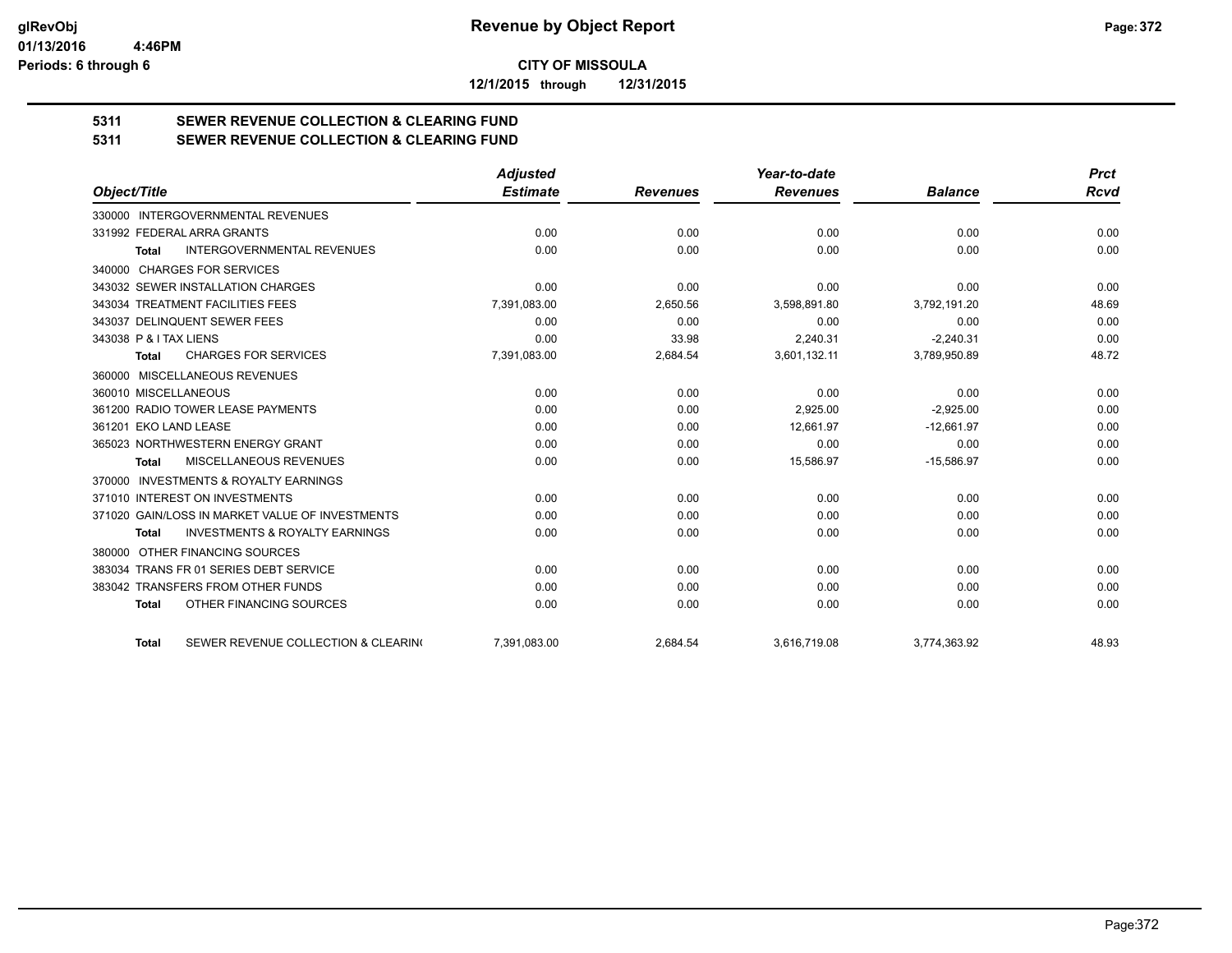**12/1/2015 through 12/31/2015**

#### **5311 SEWER REVENUE COLLECTION & CLEARING FUND**

|                                                    | <b>Adjusted</b> |                 | Year-to-date    |                | <b>Prct</b> |
|----------------------------------------------------|-----------------|-----------------|-----------------|----------------|-------------|
| Object/Title                                       | <b>Estimate</b> | <b>Revenues</b> | <b>Revenues</b> | <b>Balance</b> | Rcvd        |
| 330000 INTERGOVERNMENTAL REVENUES                  |                 |                 |                 |                |             |
| 331992 FEDERAL ARRA GRANTS                         | 0.00            | 0.00            | 0.00            | 0.00           | 0.00        |
| <b>INTERGOVERNMENTAL REVENUES</b><br>Total         | 0.00            | 0.00            | 0.00            | 0.00           | 0.00        |
| 340000 CHARGES FOR SERVICES                        |                 |                 |                 |                |             |
| 343032 SEWER INSTALLATION CHARGES                  | 0.00            | 0.00            | 0.00            | 0.00           | 0.00        |
| 343034 TREATMENT FACILITIES FEES                   | 7,391,083.00    | 2,650.56        | 3,598,891.80    | 3,792,191.20   | 48.69       |
| 343037 DELINQUENT SEWER FEES                       | 0.00            | 0.00            | 0.00            | 0.00           | 0.00        |
| 343038 P & I TAX LIENS                             | 0.00            | 33.98           | 2,240.31        | $-2,240.31$    | 0.00        |
| <b>CHARGES FOR SERVICES</b><br><b>Total</b>        | 7,391,083.00    | 2,684.54        | 3,601,132.11    | 3,789,950.89   | 48.72       |
| 360000 MISCELLANEOUS REVENUES                      |                 |                 |                 |                |             |
| 360010 MISCELLANEOUS                               | 0.00            | 0.00            | 0.00            | 0.00           | 0.00        |
| 361200 RADIO TOWER LEASE PAYMENTS                  | 0.00            | 0.00            | 2,925.00        | $-2,925.00$    | 0.00        |
| 361201 EKO LAND LEASE                              | 0.00            | 0.00            | 12,661.97       | $-12,661.97$   | 0.00        |
| 365023 NORTHWESTERN ENERGY GRANT                   | 0.00            | 0.00            | 0.00            | 0.00           | 0.00        |
| <b>MISCELLANEOUS REVENUES</b><br>Total             | 0.00            | 0.00            | 15,586.97       | $-15,586.97$   | 0.00        |
| 370000 INVESTMENTS & ROYALTY EARNINGS              |                 |                 |                 |                |             |
| 371010 INTEREST ON INVESTMENTS                     | 0.00            | 0.00            | 0.00            | 0.00           | 0.00        |
| 371020 GAIN/LOSS IN MARKET VALUE OF INVESTMENT     | 0.00            | 0.00            | 0.00            | 0.00           | 0.00        |
| <b>INVESTMENTS &amp; ROYALTY EARNINGS</b><br>Total | 0.00            | 0.00            | 0.00            | 0.00           | 0.00        |
| OTHER FINANCING SOURCES<br>380000                  |                 |                 |                 |                |             |
| 383034 TRANS FR 01 SERIES DEBT SERVICE             | 0.00            | 0.00            | 0.00            | 0.00           | 0.00        |
| 383042 TRANSFERS FROM OTHER FUNDS                  | 0.00            | 0.00            | 0.00            | 0.00           | 0.00        |
| OTHER FINANCING SOURCES<br><b>Total</b>            | 0.00            | 0.00            | 0.00            | 0.00           | 0.00        |
| SEWER REVENUE COLLECTION & CLEARIN<br><b>Total</b> | 7,391,083.00    | 2,684.54        | 3,616,719.08    | 3,774,363.92   | 48.93       |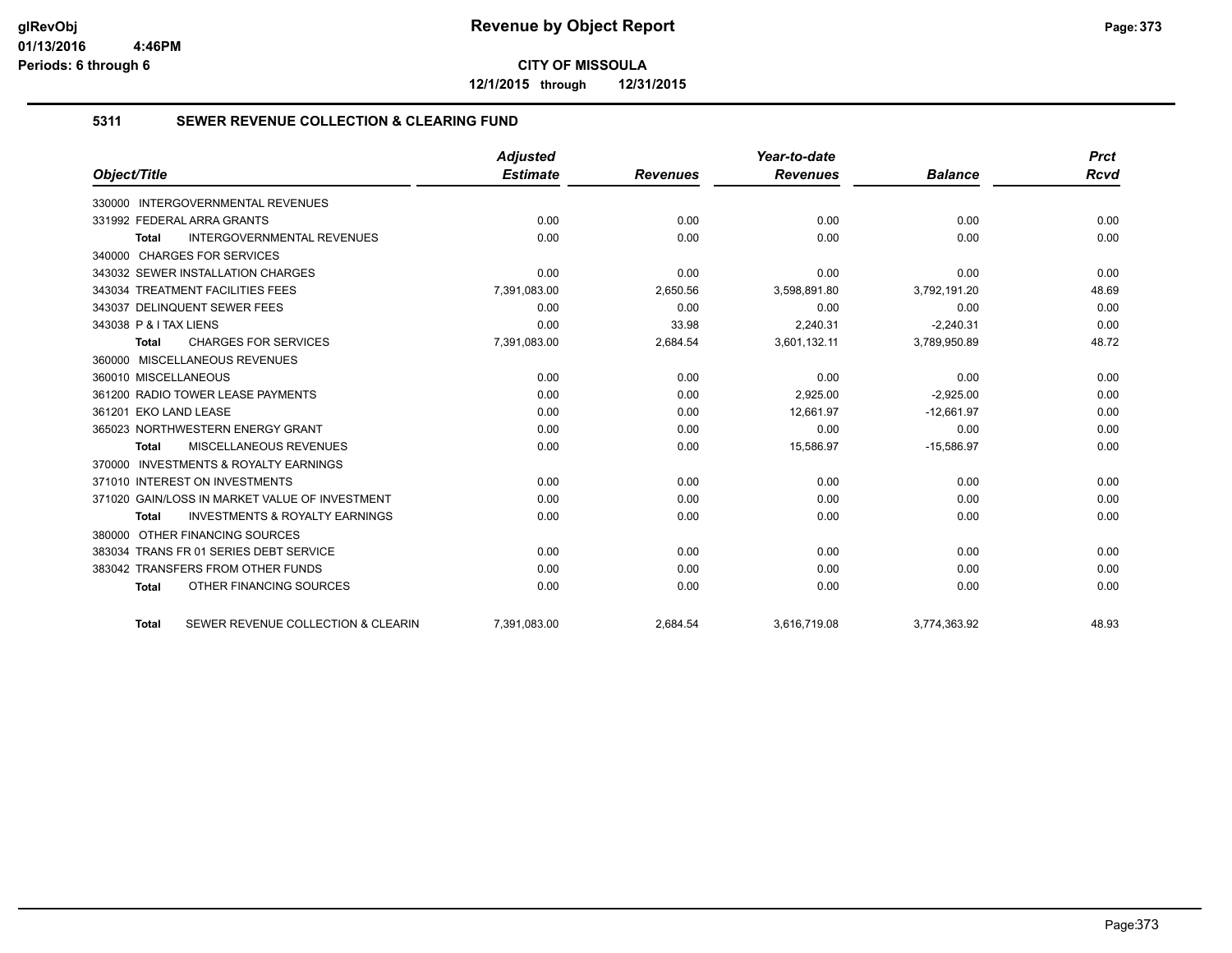**12/1/2015 through 12/31/2015**

### **5315 SEWER LOAN FUND**

**5315 SEWER LOAN FUND**

|                                                           | <b>Adjusted</b> |                 | Year-to-date    |                | <b>Prct</b> |
|-----------------------------------------------------------|-----------------|-----------------|-----------------|----------------|-------------|
| Object/Title                                              | <b>Estimate</b> | <b>Revenues</b> | <b>Revenues</b> | <b>Balance</b> | Rcvd        |
| 340000 CHARGES FOR SERVICES                               |                 |                 |                 |                |             |
| 343032 SEWER INSTALLATION CHARGES                         | 0.00            | 0.00            | 0.00            | 0.00           | 0.00        |
| 343035 SALE OF SEWER MATERIALS AND SUPPLIES               | 0.00            | 3,816.57        | $-15,421.44$    | 15,421.44      | 0.00        |
| 343037 GREASE INTERCEPTOR LOANS                           | 0.00            | 0.00            | 0.00            | 0.00           | 0.00        |
| <b>CHARGES FOR SERVICES</b><br><b>Total</b>               | 0.00            | 3,816.57        | $-15,421.44$    | 15,421.44      | 0.00        |
| MISCELLANEOUS REVENUES<br>360000                          |                 |                 |                 |                |             |
| 360010 MISCELLANEOUS                                      | 0.00            | 0.00            | 0.00            | 0.00           | 0.00        |
| <b>MISCELLANEOUS REVENUES</b><br><b>Total</b>             | 0.00            | 0.00            | 0.00            | 0.00           | 0.00        |
| <b>INVESTMENTS &amp; ROYALTY EARNINGS</b><br>370000       |                 |                 |                 |                |             |
| 371010 INTEREST ON INVESTMENTS                            | 0.00            | 0.00            | 0.00            | 0.00           | 0.00        |
| 371020 GAIN/LOSS IN MARKET VALUE OF INVESTMENTS           | 0.00            | 0.00            | 0.00            | 0.00           | 0.00        |
| <b>INVESTMENTS &amp; ROYALTY EARNINGS</b><br><b>Total</b> | 0.00            | 0.00            | 0.00            | 0.00           | 0.00        |
| OTHER FINANCING SOURCES<br>380000                         |                 |                 |                 |                |             |
| 383024 TRANS FR SEWER CLEARING                            | 0.00            | 0.00            | 0.00            | 0.00           | 0.00        |
| 383025 TRANS FR SEWER R & D                               | 0.00            | 0.00            | 0.00            | 0.00           | 0.00        |
| OTHER FINANCING SOURCES<br><b>Total</b>                   | 0.00            | 0.00            | 0.00            | 0.00           | 0.00        |
| <b>SEWER LOAN FUND</b><br>Total                           | 0.00            | 3,816.57        | $-15,421.44$    | 15,421.44      | 0.00        |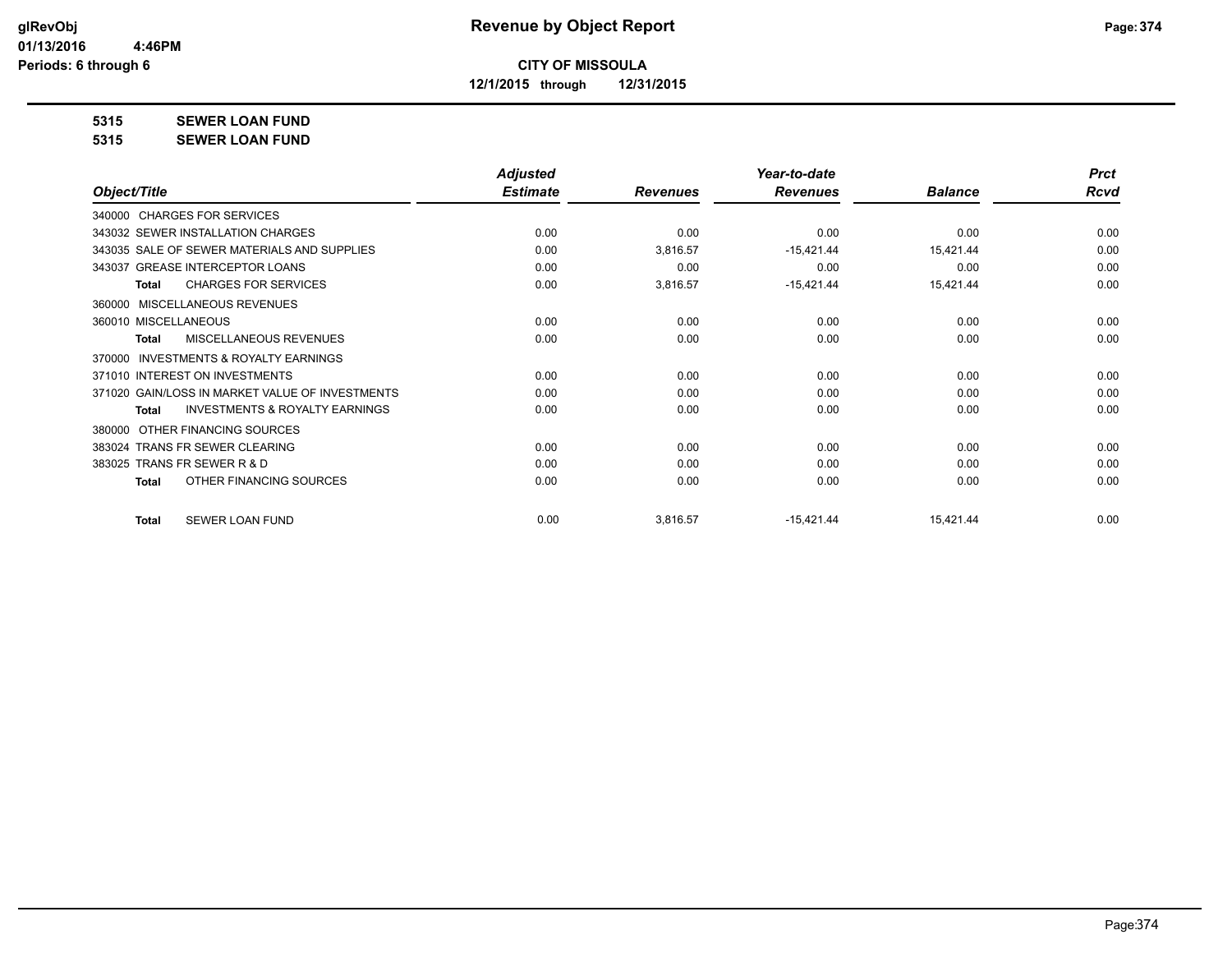**12/1/2015 through 12/31/2015**

#### **5315 SEWER LOAN FUND**

|                                                    | <b>Adjusted</b> |                 | Year-to-date    |                | <b>Prct</b> |
|----------------------------------------------------|-----------------|-----------------|-----------------|----------------|-------------|
| Object/Title                                       | <b>Estimate</b> | <b>Revenues</b> | <b>Revenues</b> | <b>Balance</b> | <b>Rcvd</b> |
| 340000 CHARGES FOR SERVICES                        |                 |                 |                 |                |             |
| 343032 SEWER INSTALLATION CHARGES                  | 0.00            | 0.00            | 0.00            | 0.00           | 0.00        |
| 343035 SALE OF SEWER MATERIALS AND SUPPLIES        | 0.00            | 3,816.57        | $-15,421.44$    | 15,421.44      | 0.00        |
| 343037 GREASE INTERCEPTOR LOANS                    | 0.00            | 0.00            | 0.00            | 0.00           | 0.00        |
| <b>CHARGES FOR SERVICES</b><br>Total               | 0.00            | 3,816.57        | $-15,421.44$    | 15,421.44      | 0.00        |
| MISCELLANEOUS REVENUES<br>360000                   |                 |                 |                 |                |             |
| 360010 MISCELLANEOUS                               | 0.00            | 0.00            | 0.00            | 0.00           | 0.00        |
| <b>MISCELLANEOUS REVENUES</b><br><b>Total</b>      | 0.00            | 0.00            | 0.00            | 0.00           | 0.00        |
| INVESTMENTS & ROYALTY EARNINGS<br>370000           |                 |                 |                 |                |             |
| 371010 INTEREST ON INVESTMENTS                     | 0.00            | 0.00            | 0.00            | 0.00           | 0.00        |
| 371020 GAIN/LOSS IN MARKET VALUE OF INVESTMENT     | 0.00            | 0.00            | 0.00            | 0.00           | 0.00        |
| <b>INVESTMENTS &amp; ROYALTY EARNINGS</b><br>Total | 0.00            | 0.00            | 0.00            | 0.00           | 0.00        |
| OTHER FINANCING SOURCES<br>380000                  |                 |                 |                 |                |             |
| 383024 TRANS FR SEWER CLEARING                     | 0.00            | 0.00            | 0.00            | 0.00           | 0.00        |
| 383025 TRANS FR SEWER R & D                        | 0.00            | 0.00            | 0.00            | 0.00           | 0.00        |
| OTHER FINANCING SOURCES<br>Total                   | 0.00            | 0.00            | 0.00            | 0.00           | 0.00        |
| SEWER LOAN FUND<br><b>Total</b>                    | 0.00            | 3,816.57        | $-15,421.44$    | 15,421.44      | 0.00        |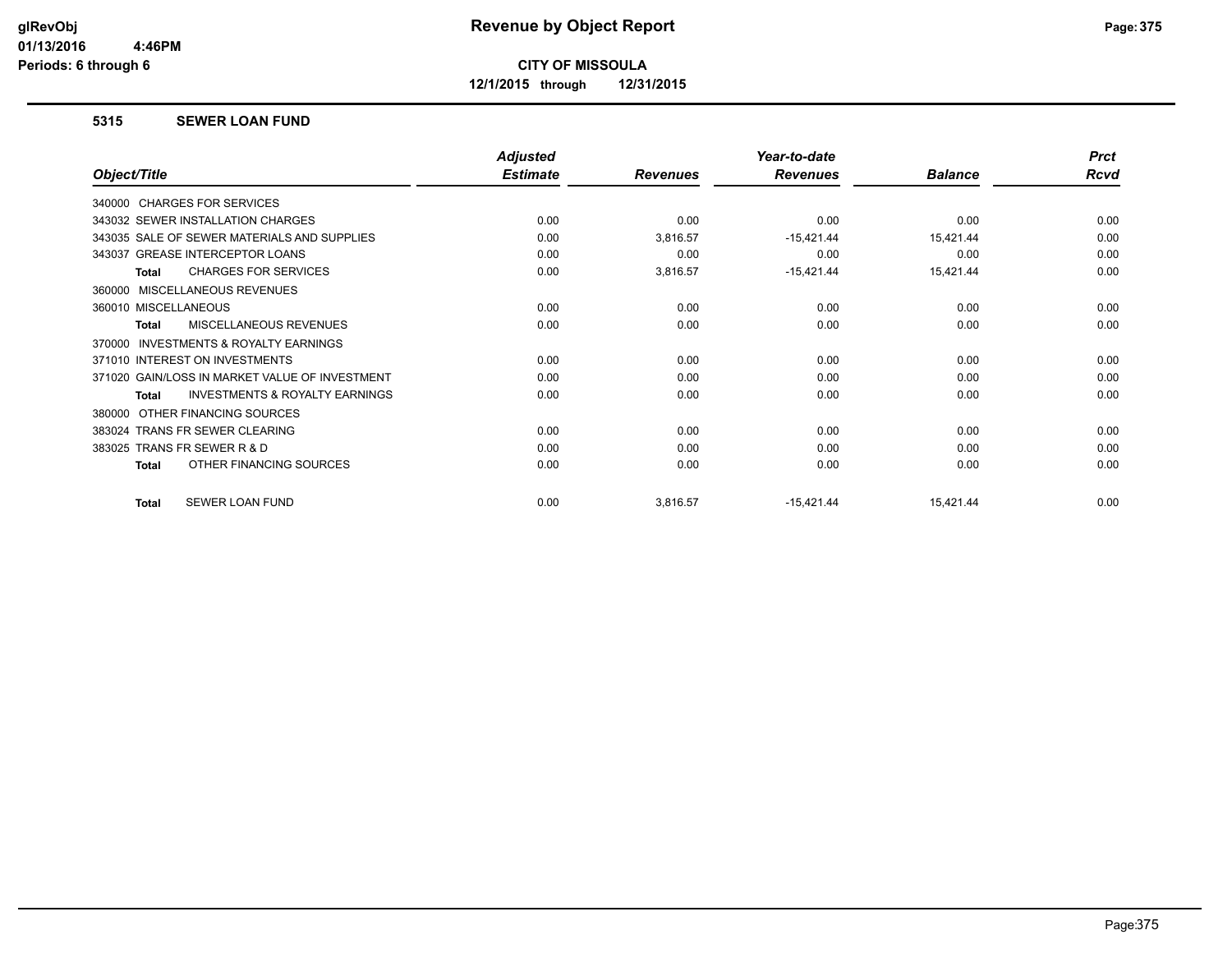**12/1/2015 through 12/31/2015**

# **5320 SEWER REPLACEMENT & DEPRECIATION FUND**

## **5320 SEWER REPLACEMENT & DEPRECIATION FUND**

|                                                           | <b>Adjusted</b> |                 | Year-to-date    |                | <b>Prct</b> |
|-----------------------------------------------------------|-----------------|-----------------|-----------------|----------------|-------------|
| Object/Title                                              | <b>Estimate</b> | <b>Revenues</b> | <b>Revenues</b> | <b>Balance</b> | Rcvd        |
| <b>INTERGOVERNMENTAL REVENUES</b><br>330000               |                 |                 |                 |                |             |
| 337010 COUNTY REIMBURSEMENT-DEANOS                        | 0.00            | 0.00            | 0.00            | 0.00           | 0.00        |
| <b>INTERGOVERNMENTAL REVENUES</b><br><b>Total</b>         | 0.00            | 0.00            | 0.00            | 0.00           | 0.00        |
| 340000 CHARGES FOR SERVICES                               |                 |                 |                 |                |             |
| 343032 SEWER INSTALLATION CHARGES                         | 0.00            | 3,750.00        | 9,375.00        | $-9,375.00$    | 0.00        |
| <b>CHARGES FOR SERVICES</b><br>Total                      | 0.00            | 3,750.00        | 9,375.00        | $-9,375.00$    | 0.00        |
| 360000 MISCELLANEOUS REVENUES                             |                 |                 |                 |                |             |
| 360000 MISCELLANEOUS REVENUES                             | 0.00            | 0.00            | 0.00            | 0.00           | 0.00        |
| 360010 MISCELLANEOUS                                      | 0.00            | 0.00            | 0.00            | 0.00           | 0.00        |
| 362006 GAIC INSURANCE SETTLEMENT                          | 0.00            | 0.00            | 0.00            | 0.00           | 0.00        |
| MISCELLANEOUS REVENUES<br>Total                           | 0.00            | 0.00            | 0.00            | 0.00           | 0.00        |
| 370000 INVESTMENTS & ROYALTY EARNINGS                     |                 |                 |                 |                |             |
| 371010 INTEREST ON INVESTMENTS                            | 0.00            | 0.00            | 0.00            | 0.00           | 0.00        |
| 371020 GAIN/LOSS IN MARKET VALUE OF INVESTMENTS           | 0.00            | 0.00            | 0.00            | 0.00           | 0.00        |
| <b>INVESTMENTS &amp; ROYALTY EARNINGS</b><br><b>Total</b> | 0.00            | 0.00            | 0.00            | 0.00           | 0.00        |
| 380000 OTHER FINANCING SOURCES                            |                 |                 |                 |                |             |
| 381002 SRF LOAN                                           | 0.00            | 0.00            | 0.00            | 0.00           | 0.00        |
| 381090 PROCEEDS FROM CAPITAL LEASE                        | 0.00            | 0.00            | 60,597.00       | $-60,597.00$   | 0.00        |
| 383000 OPERATING TRANSFERS                                | 0.00            | 0.00            | 0.00            | 0.00           | 0.00        |
| 383024 TRANS FR SEWER CLEARING                            | 0.00            | 0.00            | 0.00            | 0.00           | 0.00        |
| 383042 TRANSFERS FROM OTHER FUNDS                         | 777.157.00      | 0.00            | 0.00            | 777,157.00     | 0.00        |
| OTHER FINANCING SOURCES<br><b>Total</b>                   | 777,157.00      | 0.00            | 60,597.00       | 716,560.00     | 7.80        |
| SEWER REPLACEMENT & DEPRECIATION FU<br><b>Total</b>       | 777,157.00      | 3,750.00        | 69,972.00       | 707,185.00     | 9.00        |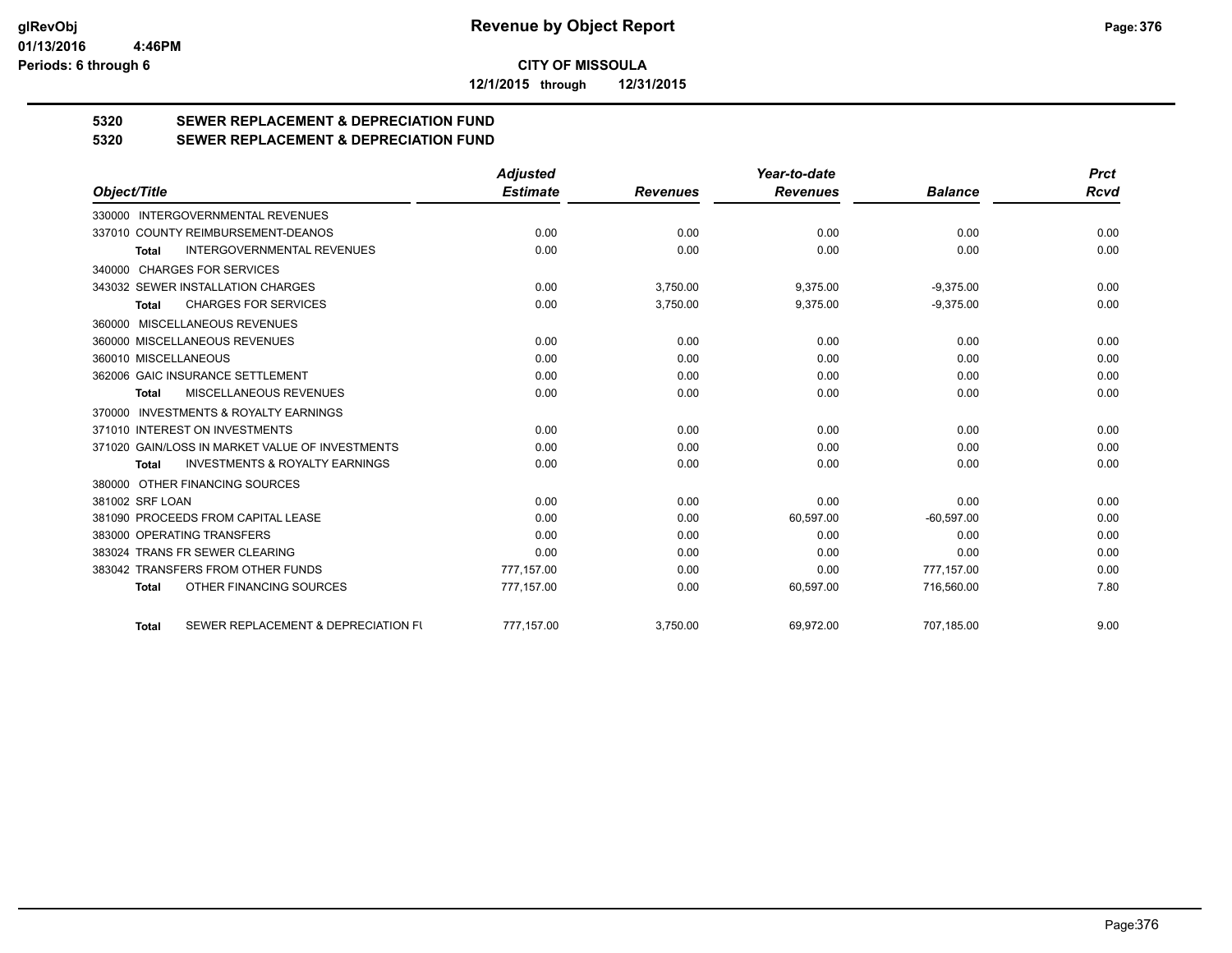**12/1/2015 through 12/31/2015**

#### **5320 SEWER REPLACEMENT & DEPRECIATION FUND**

|                                                           | <b>Adjusted</b> |                 | Year-to-date    |                | <b>Prct</b> |
|-----------------------------------------------------------|-----------------|-----------------|-----------------|----------------|-------------|
| Object/Title                                              | <b>Estimate</b> | <b>Revenues</b> | <b>Revenues</b> | <b>Balance</b> | Rcvd        |
| 330000 INTERGOVERNMENTAL REVENUES                         |                 |                 |                 |                |             |
| 337010 COUNTY REIMBURSEMENT-DEANOS                        | 0.00            | 0.00            | 0.00            | 0.00           | 0.00        |
| INTERGOVERNMENTAL REVENUES<br><b>Total</b>                | 0.00            | 0.00            | 0.00            | 0.00           | 0.00        |
| 340000 CHARGES FOR SERVICES                               |                 |                 |                 |                |             |
| 343032 SEWER INSTALLATION CHARGES                         | 0.00            | 3,750.00        | 9,375.00        | $-9,375.00$    | 0.00        |
| <b>CHARGES FOR SERVICES</b><br><b>Total</b>               | 0.00            | 3,750.00        | 9,375.00        | $-9,375.00$    | 0.00        |
| 360000 MISCELLANEOUS REVENUES                             |                 |                 |                 |                |             |
| 360000 MISCELLANEOUS REVENUES                             | 0.00            | 0.00            | 0.00            | 0.00           | 0.00        |
| 360010 MISCELLANEOUS                                      | 0.00            | 0.00            | 0.00            | 0.00           | 0.00        |
| 362006 GAIC INSURANCE SETTLEMENT                          | 0.00            | 0.00            | 0.00            | 0.00           | 0.00        |
| <b>MISCELLANEOUS REVENUES</b><br><b>Total</b>             | 0.00            | 0.00            | 0.00            | 0.00           | 0.00        |
| 370000 INVESTMENTS & ROYALTY EARNINGS                     |                 |                 |                 |                |             |
| 371010 INTEREST ON INVESTMENTS                            | 0.00            | 0.00            | 0.00            | 0.00           | 0.00        |
| 371020 GAIN/LOSS IN MARKET VALUE OF INVESTMENT            | 0.00            | 0.00            | 0.00            | 0.00           | 0.00        |
| <b>INVESTMENTS &amp; ROYALTY EARNINGS</b><br><b>Total</b> | 0.00            | 0.00            | 0.00            | 0.00           | 0.00        |
| 380000 OTHER FINANCING SOURCES                            |                 |                 |                 |                |             |
| 381002 SRF LOAN                                           | 0.00            | 0.00            | 0.00            | 0.00           | 0.00        |
| 381090 PROCEEDS FROM CAPITAL LEASE                        | 0.00            | 0.00            | 60,597.00       | $-60,597.00$   | 0.00        |
| 383000 OPERATING TRANSFERS                                | 0.00            | 0.00            | 0.00            | 0.00           | 0.00        |
| 383024 TRANS FR SEWER CLEARING                            | 0.00            | 0.00            | 0.00            | 0.00           | 0.00        |
| 383042 TRANSFERS FROM OTHER FUNDS                         | 777,157.00      | 0.00            | 0.00            | 777.157.00     | 0.00        |
| OTHER FINANCING SOURCES<br><b>Total</b>                   | 777,157.00      | 0.00            | 60,597.00       | 716,560.00     | 7.80        |
| SEWER REPLACEMENT & DEPRECIATION F<br><b>Total</b>        | 777.157.00      | 3,750.00        | 69.972.00       | 707.185.00     | 9.00        |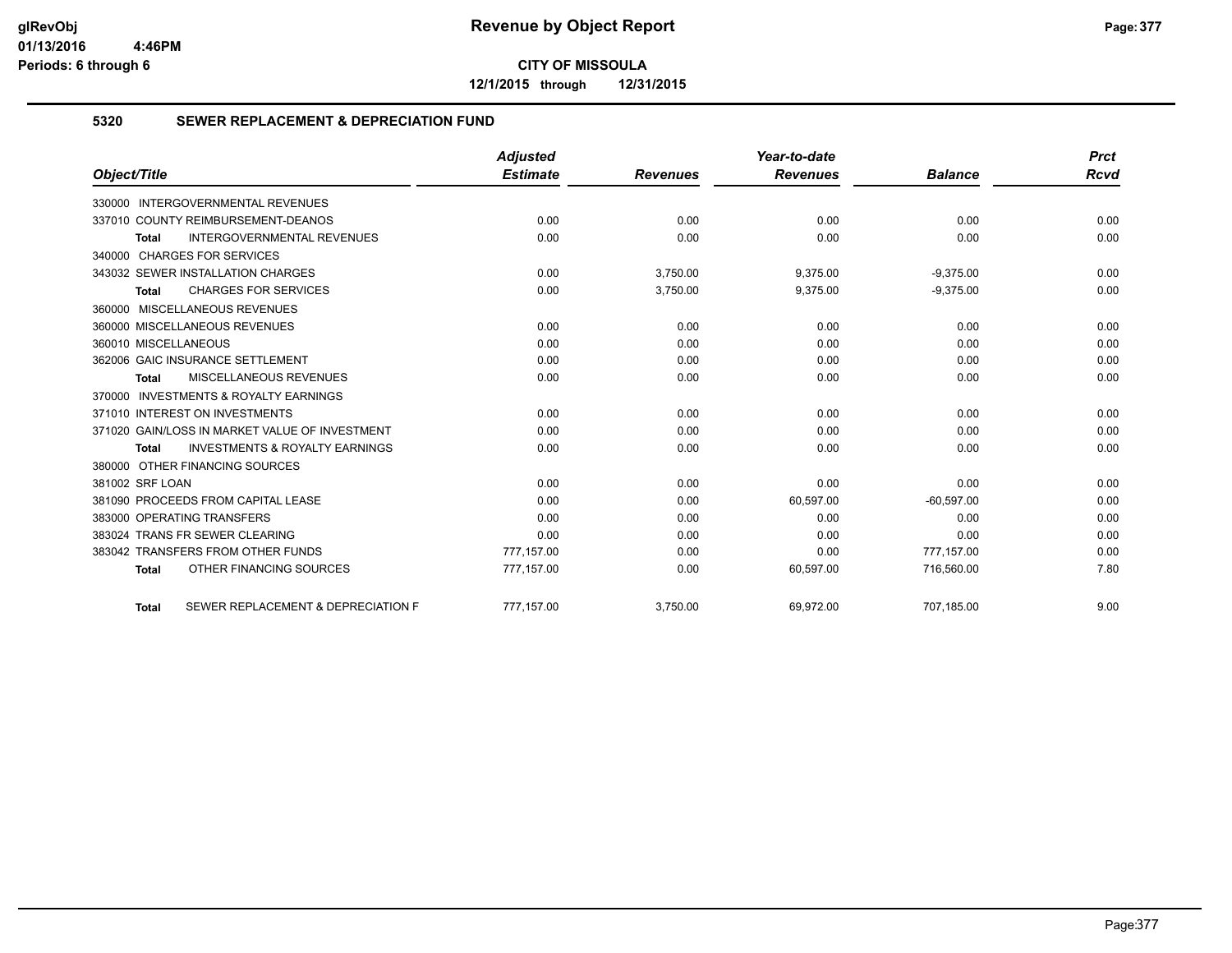**12/1/2015 through 12/31/2015**

### **5325 SEWER DEVELOPMENT FEE FUND**

**5325 SEWER DEVELOPMENT FEE FUND**

|                                                           | <b>Adjusted</b> |                 | Year-to-date    |                | <b>Prct</b> |
|-----------------------------------------------------------|-----------------|-----------------|-----------------|----------------|-------------|
| Object/Title                                              | <b>Estimate</b> | <b>Revenues</b> | <b>Revenues</b> | <b>Balance</b> | <b>Rcvd</b> |
| 330000 INTERGOVERNMENTAL REVENUES                         |                 |                 |                 |                |             |
| 334120 TSEP GRANT                                         | 0.00            | 0.00            | 0.00            | 0.00           | 0.00        |
| <b>INTERGOVERNMENTAL REVENUES</b><br><b>Total</b>         | 0.00            | 0.00            | 0.00            | 0.00           | 0.00        |
| 340000 CHARGES FOR SERVICES                               |                 |                 |                 |                |             |
| 343032 SEWER INSTALLATION CHARGES                         | 0.00            | 0.00            | 0.00            | 0.00           | 0.00        |
| 343034 TREATMENT FACILITIES FEES                          | 615,558.00      | 49,582.00       | 286,602.33      | 328,955.67     | 46.56       |
| 343036 *** Title Not Found ***                            | 0.00            | 0.00            | 0.00            | 0.00           | 0.00        |
| <b>CHARGES FOR SERVICES</b><br>Total                      | 615,558.00      | 49,582.00       | 286,602.33      | 328,955.67     | 46.56       |
| 360000 MISCELLANEOUS REVENUES                             |                 |                 |                 |                |             |
| 360010 MISCELLANEOUS                                      | 0.00            | 0.00            | 0.00            | 0.00           | 0.00        |
| 360030 CONTRIBUTIONS FROM PROPERTY OWNERS                 | 0.00            | 0.00            | 0.00            | 0.00           | 0.00        |
| 362000 OTHER MISCELLANEOUS REVENUE                        | 0.00            | 0.00            | 32,310.55       | $-32,310.55$   | 0.00        |
| <b>MISCELLANEOUS REVENUES</b><br><b>Total</b>             | 0.00            | 0.00            | 32,310.55       | $-32,310.55$   | 0.00        |
| INVESTMENTS & ROYALTY EARNINGS<br>370000                  |                 |                 |                 |                |             |
| 371010 INTEREST ON INVESTMENTS                            | 0.00            | 0.00            | 0.00            | 0.00           | 0.00        |
| 371020 GAIN/LOSS IN MARKET VALUE OF INVESTMENTS           | 0.00            | 0.00            | 0.00            | 0.00           | 0.00        |
| <b>INVESTMENTS &amp; ROYALTY EARNINGS</b><br><b>Total</b> | 0.00            | 0.00            | 0.00            | 0.00           | 0.00        |
| 380000 OTHER FINANCING SOURCES                            |                 |                 |                 |                |             |
| 383042 TRANSFERS FROM OTHER FUNDS                         | 0.00            | 0.00            | 0.00            | 0.00           | 0.00        |
| OTHER FINANCING SOURCES<br>Total                          | 0.00            | 0.00            | 0.00            | 0.00           | 0.00        |
| SEWER DEVELOPMENT FEE FUND<br><b>Total</b>                | 615.558.00      | 49,582.00       | 318.912.88      | 296.645.12     | 51.81       |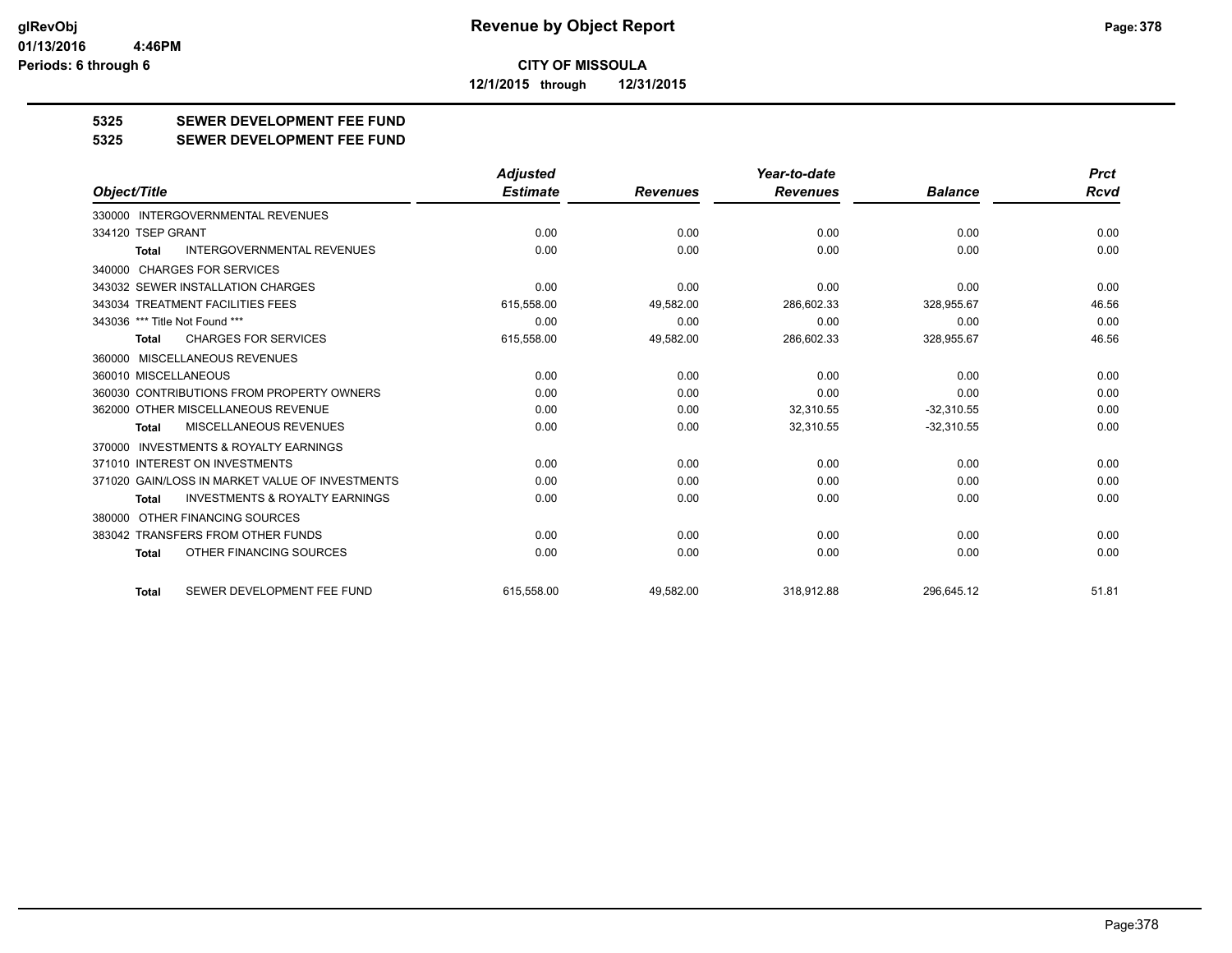**12/1/2015 through 12/31/2015**

#### **5325 SEWER DEVELOPMENT FEE FUND**

|                                                    | <b>Adjusted</b> |                 | Year-to-date    |                | <b>Prct</b> |
|----------------------------------------------------|-----------------|-----------------|-----------------|----------------|-------------|
| Object/Title                                       | <b>Estimate</b> | <b>Revenues</b> | <b>Revenues</b> | <b>Balance</b> | Rcvd        |
| 330000 INTERGOVERNMENTAL REVENUES                  |                 |                 |                 |                |             |
| 334120 TSEP GRANT                                  | 0.00            | 0.00            | 0.00            | 0.00           | 0.00        |
| <b>INTERGOVERNMENTAL REVENUES</b><br><b>Total</b>  | 0.00            | 0.00            | 0.00            | 0.00           | 0.00        |
| 340000 CHARGES FOR SERVICES                        |                 |                 |                 |                |             |
| 343032 SEWER INSTALLATION CHARGES                  | 0.00            | 0.00            | 0.00            | 0.00           | 0.00        |
| 343034 TREATMENT FACILITIES FEES                   | 615,558.00      | 49,582.00       | 286,602.33      | 328,955.67     | 46.56       |
| 343036 *** Title Not Found ***                     | 0.00            | 0.00            | 0.00            | 0.00           | 0.00        |
| <b>CHARGES FOR SERVICES</b><br><b>Total</b>        | 615,558.00      | 49,582.00       | 286,602.33      | 328,955.67     | 46.56       |
| 360000 MISCELLANEOUS REVENUES                      |                 |                 |                 |                |             |
| 360010 MISCELLANEOUS                               | 0.00            | 0.00            | 0.00            | 0.00           | 0.00        |
| 360030 CONTRIBUTIONS FROM PROPERTY OWNERS          | 0.00            | 0.00            | 0.00            | 0.00           | 0.00        |
| 362000 OTHER MISCELLANEOUS REVENUE                 | 0.00            | 0.00            | 32,310.55       | $-32,310.55$   | 0.00        |
| MISCELLANEOUS REVENUES<br><b>Total</b>             | 0.00            | 0.00            | 32,310.55       | $-32,310.55$   | 0.00        |
| 370000 INVESTMENTS & ROYALTY EARNINGS              |                 |                 |                 |                |             |
| 371010 INTEREST ON INVESTMENTS                     | 0.00            | 0.00            | 0.00            | 0.00           | 0.00        |
| 371020 GAIN/LOSS IN MARKET VALUE OF INVESTMENT     | 0.00            | 0.00            | 0.00            | 0.00           | 0.00        |
| <b>INVESTMENTS &amp; ROYALTY EARNINGS</b><br>Total | 0.00            | 0.00            | 0.00            | 0.00           | 0.00        |
| 380000 OTHER FINANCING SOURCES                     |                 |                 |                 |                |             |
| 383042 TRANSFERS FROM OTHER FUNDS                  | 0.00            | 0.00            | 0.00            | 0.00           | 0.00        |
| OTHER FINANCING SOURCES<br><b>Total</b>            | 0.00            | 0.00            | 0.00            | 0.00           | 0.00        |
| SEWER DEVELOPMENT FEE FUND<br><b>Total</b>         | 615.558.00      | 49.582.00       | 318.912.88      | 296.645.12     | 51.81       |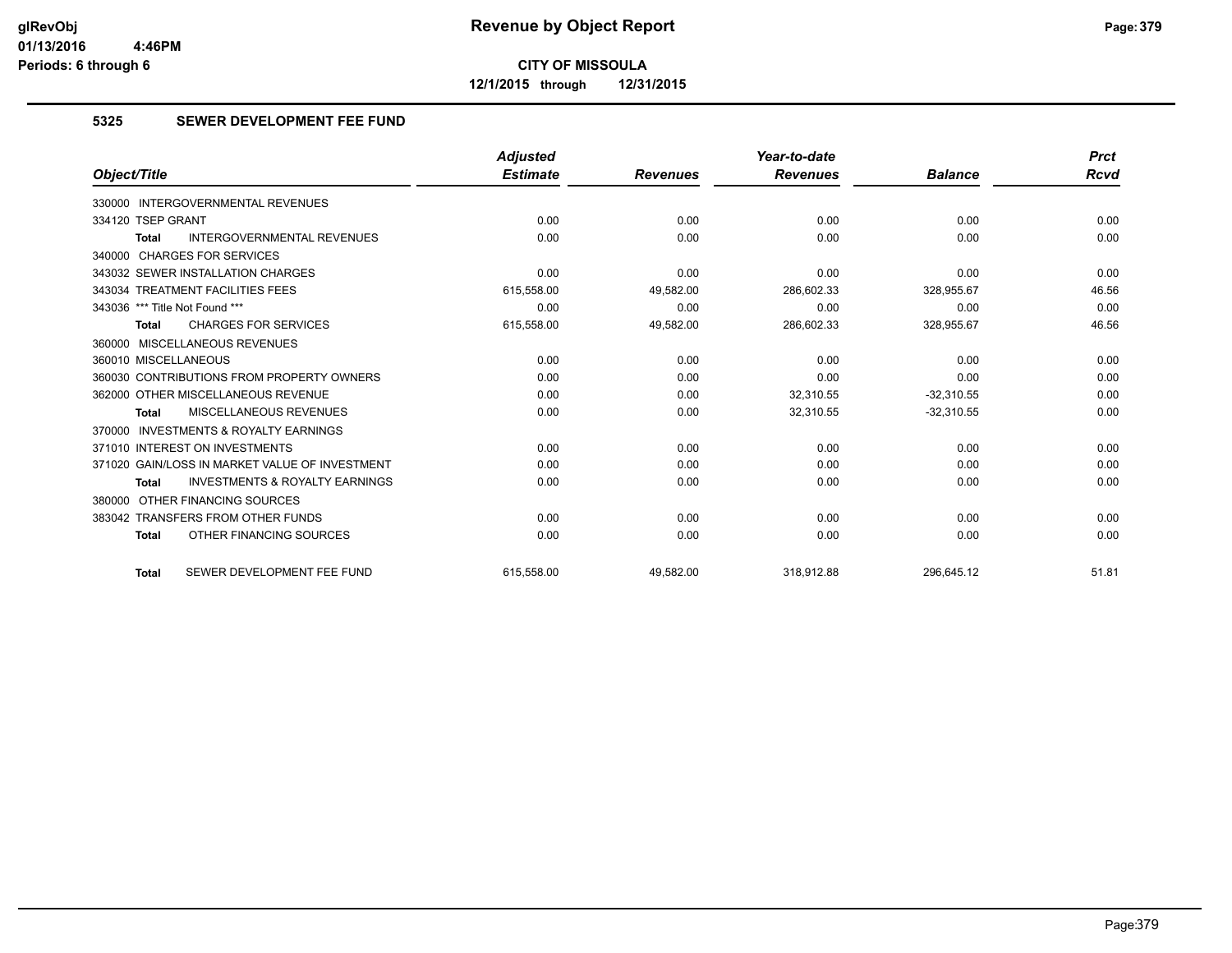**12/1/2015 through 12/31/2015**

#### **5340 SEWER CONSTRUCTION FUND**

#### **5340 SEWER CONSTRUCTION FUND**

|                                                     | <b>Adjusted</b> |                 | Year-to-date    |                | <b>Prct</b> |
|-----------------------------------------------------|-----------------|-----------------|-----------------|----------------|-------------|
| Object/Title                                        | <b>Estimate</b> | <b>Revenues</b> | <b>Revenues</b> | <b>Balance</b> | <b>Rcvd</b> |
| 330000 INTERGOVERNMENTAL REVENUES                   |                 |                 |                 |                |             |
| 331090 EPA GRANT                                    | 0.00            | 0.00            | 0.00            | 0.00           | 0.00        |
| 334120 TSEP GRANT                                   | 0.00            | 0.00            | 0.00            | 0.00           | 0.00        |
| 334140 DNRC GRANT                                   | 0.00            | 0.00            | 0.00            | 0.00           | 0.00        |
| 337000 LOCAL GRANTS                                 | 0.00            | 0.00            | 0.00            | 0.00           | 0.00        |
| <b>INTERGOVERNMENTAL REVENUES</b><br>Total          | 0.00            | 0.00            | 0.00            | 0.00           | 0.00        |
| 340000 CHARGES FOR SERVICES                         |                 |                 |                 |                |             |
| 343032 SEWER INSTALLATION CHARGES                   | 0.00            | 0.00            | 596.00          | $-596.00$      | 0.00        |
| <b>CHARGES FOR SERVICES</b><br>Total                | 0.00            | 0.00            | 596.00          | $-596.00$      | 0.00        |
| 360000 MISCELLANEOUS REVENUES                       |                 |                 |                 |                |             |
| 360030 CONTRIBUTIONS FROM PROPERTY OWNERS           | 0.00            | 0.00            | 0.00            | 0.00           | 0.00        |
| 363020 PROPERTY ASSESSMENTS                         | 0.00            | 0.00            | 0.00            | 0.00           | 0.00        |
| 365000 DONATIONS                                    | 0.00            | 0.00            | 0.00            | 0.00           | 0.00        |
| MISCELLANEOUS REVENUES<br><b>Total</b>              | 0.00            | 0.00            | 0.00            | 0.00           | 0.00        |
| <b>INVESTMENTS &amp; ROYALTY EARNINGS</b><br>370000 |                 |                 |                 |                |             |
| 371010 INTEREST ON INVESTMENTS                      | 0.00            | 0.00            | 0.00            | 0.00           | 0.00        |
| 371020 GAIN/LOSS IN MARKET VALUE OF INVESTMENTS     | 0.00            | 0.00            | 0.00            | 0.00           | 0.00        |
| <b>INVESTMENTS &amp; ROYALTY EARNINGS</b><br>Total  | 0.00            | 0.00            | 0.00            | 0.00           | 0.00        |
| 380000 OTHER FINANCING SOURCES                      |                 |                 |                 |                |             |
| 381002 SRF LOAN                                     | 0.00            | 0.00            | 0.00            | 0.00           | 0.00        |
| 381020 REVENUE BONDS                                | 3,496,300.00    | 0.00            | 0.00            | 3,496,300.00   | 0.00        |
| 383011 TRANS FR SID REVOLVING                       | 0.00            | 0.00            | 0.00            | 0.00           | 0.00        |
| 383024 TRANS FR SEWER CLEARING                      | 0.00            | 0.00            | 0.00            | 0.00           | 0.00        |
| 383025 TRANS FR SEWER R & D                         | 0.00            | 0.00            | 0.00            | 0.00           | 0.00        |
| 383026 TRANS FR CDBG                                | 0.00            | 0.00            | 0.00            | 0.00           | 0.00        |
| 383040 TRANSFER FROM CITY GRANTS                    | 0.00            | 0.00            | 0.00            | 0.00           | 0.00        |
| OTHER FINANCING SOURCES<br><b>Total</b>             | 3,496,300.00    | 0.00            | 0.00            | 3,496,300.00   | 0.00        |
| SEWER CONSTRUCTION FUND<br>Total                    | 3.496.300.00    | 0.00            | 596.00          | 3.495.704.00   | 0.02        |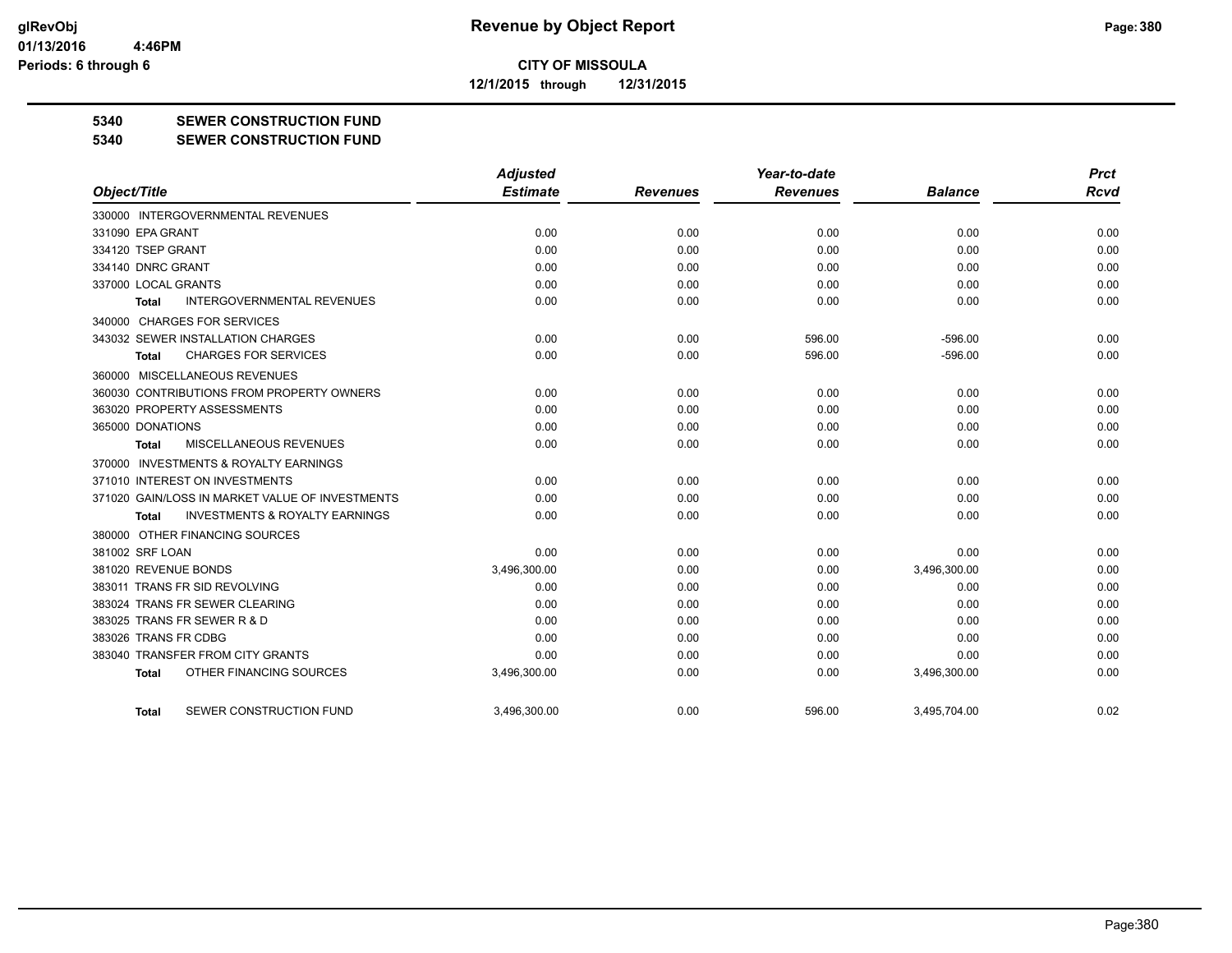**12/1/2015 through 12/31/2015**

#### **5340 SEWER CONSTRUCTION FUND**

|                                                    | <b>Adjusted</b> |                 | Year-to-date    |                | <b>Prct</b> |
|----------------------------------------------------|-----------------|-----------------|-----------------|----------------|-------------|
| Object/Title                                       | <b>Estimate</b> | <b>Revenues</b> | <b>Revenues</b> | <b>Balance</b> | <b>Rcvd</b> |
| 330000 INTERGOVERNMENTAL REVENUES                  |                 |                 |                 |                |             |
| 331090 EPA GRANT                                   | 0.00            | 0.00            | 0.00            | 0.00           | 0.00        |
| 334120 TSEP GRANT                                  | 0.00            | 0.00            | 0.00            | 0.00           | 0.00        |
| 334140 DNRC GRANT                                  | 0.00            | 0.00            | 0.00            | 0.00           | 0.00        |
| 337000 LOCAL GRANTS                                | 0.00            | 0.00            | 0.00            | 0.00           | 0.00        |
| INTERGOVERNMENTAL REVENUES<br><b>Total</b>         | 0.00            | 0.00            | 0.00            | 0.00           | 0.00        |
| 340000 CHARGES FOR SERVICES                        |                 |                 |                 |                |             |
| 343032 SEWER INSTALLATION CHARGES                  | 0.00            | 0.00            | 596.00          | $-596.00$      | 0.00        |
| <b>CHARGES FOR SERVICES</b><br>Total               | 0.00            | 0.00            | 596.00          | $-596.00$      | 0.00        |
| 360000 MISCELLANEOUS REVENUES                      |                 |                 |                 |                |             |
| 360030 CONTRIBUTIONS FROM PROPERTY OWNERS          | 0.00            | 0.00            | 0.00            | 0.00           | 0.00        |
| 363020 PROPERTY ASSESSMENTS                        | 0.00            | 0.00            | 0.00            | 0.00           | 0.00        |
| 365000 DONATIONS                                   | 0.00            | 0.00            | 0.00            | 0.00           | 0.00        |
| MISCELLANEOUS REVENUES<br>Total                    | 0.00            | 0.00            | 0.00            | 0.00           | 0.00        |
| 370000 INVESTMENTS & ROYALTY EARNINGS              |                 |                 |                 |                |             |
| 371010 INTEREST ON INVESTMENTS                     | 0.00            | 0.00            | 0.00            | 0.00           | 0.00        |
| 371020 GAIN/LOSS IN MARKET VALUE OF INVESTMENT     | 0.00            | 0.00            | 0.00            | 0.00           | 0.00        |
| <b>INVESTMENTS &amp; ROYALTY EARNINGS</b><br>Total | 0.00            | 0.00            | 0.00            | 0.00           | 0.00        |
| 380000 OTHER FINANCING SOURCES                     |                 |                 |                 |                |             |
| 381002 SRF LOAN                                    | 0.00            | 0.00            | 0.00            | 0.00           | 0.00        |
| 381020 REVENUE BONDS                               | 3,496,300.00    | 0.00            | 0.00            | 3,496,300.00   | 0.00        |
| 383011 TRANS FR SID REVOLVING                      | 0.00            | 0.00            | 0.00            | 0.00           | 0.00        |
| 383024 TRANS FR SEWER CLEARING                     | 0.00            | 0.00            | 0.00            | 0.00           | 0.00        |
| 383025 TRANS FR SEWER R & D                        | 0.00            | 0.00            | 0.00            | 0.00           | 0.00        |
| 383026 TRANS FR CDBG                               | 0.00            | 0.00            | 0.00            | 0.00           | 0.00        |
| 383040 TRANSFER FROM CITY GRANTS                   | 0.00            | 0.00            | 0.00            | 0.00           | 0.00        |
| OTHER FINANCING SOURCES<br><b>Total</b>            | 3,496,300.00    | 0.00            | 0.00            | 3,496,300.00   | 0.00        |
| SEWER CONSTRUCTION FUND<br>Total                   | 3,496,300.00    | 0.00            | 596.00          | 3,495,704.00   | 0.02        |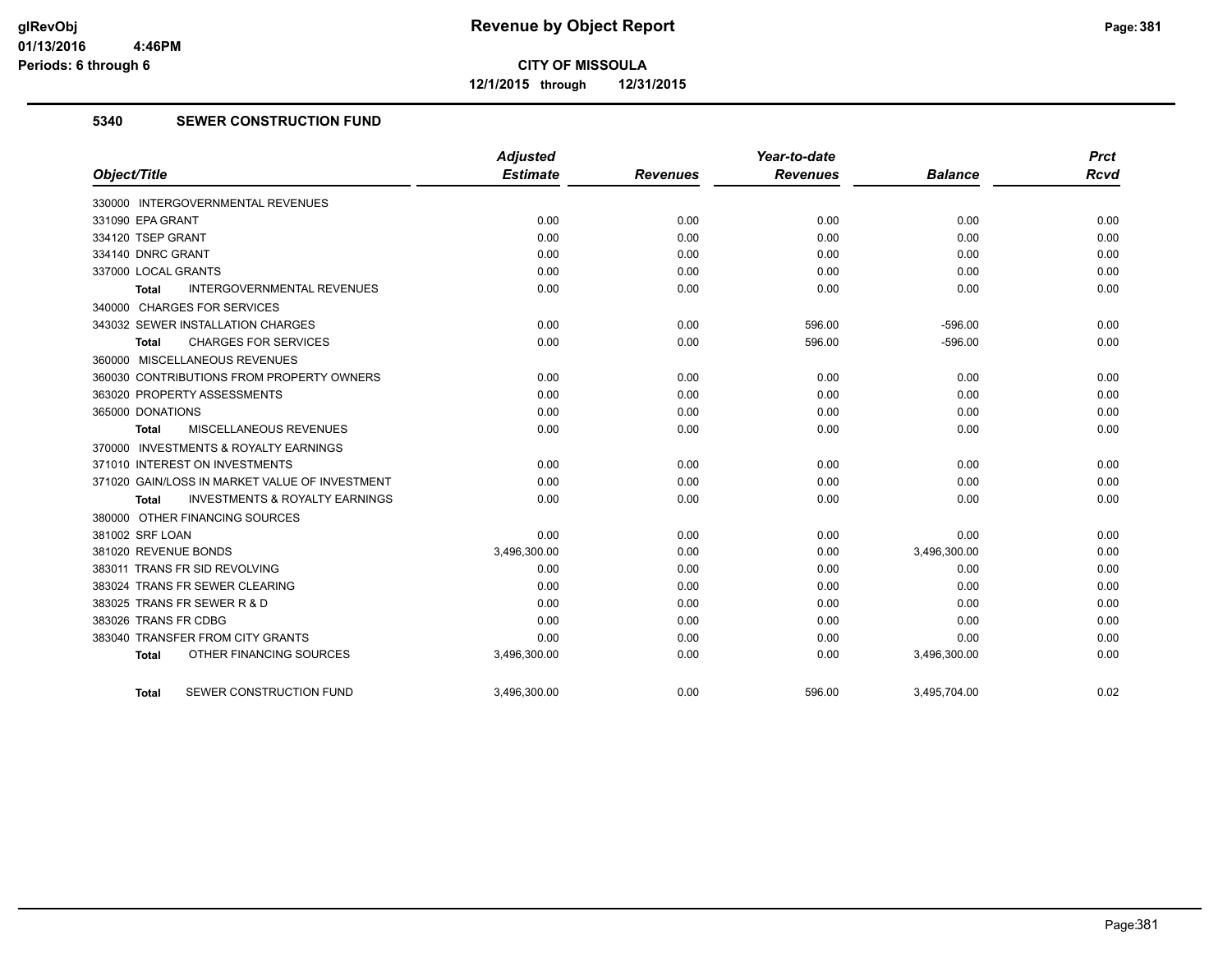**12/1/2015 through 12/31/2015**

## **5361 2001 SEWER REVENUE BONDS-DEBT SERVICE**

**5361 2001 SEWER REVENUE BONDS-DEBT SERVICE**

|                                                     | <b>Adjusted</b> |                 | Year-to-date    |                | <b>Prct</b> |
|-----------------------------------------------------|-----------------|-----------------|-----------------|----------------|-------------|
| Object/Title                                        | <b>Estimate</b> | <b>Revenues</b> | <b>Revenues</b> | <b>Balance</b> | Rcvd        |
| 340000 CHARGES FOR SERVICES                         |                 |                 |                 |                |             |
| <b>SEWER SERVICE CHARGES</b><br>343031              | 0.00            | 0.00            | 0.00            | 0.00           | 0.00        |
| 343032 SEWER INSTALLATION CHARGES                   | 0.00            | 0.00            | 0.00            | 0.00           | 0.00        |
| 343035 SALE OF SEWER MATERIALS AND SUPPLIES         | 0.00            | 0.00            | 0.00            | 0.00           | 0.00        |
| <b>CHARGES FOR SERVICES</b><br><b>Total</b>         | 0.00            | 0.00            | 0.00            | 0.00           | 0.00        |
| <b>MISCELLANEOUS REVENUES</b><br>360000             |                 |                 |                 |                |             |
| 360010 MISCELLANEOUS                                | 0.00            | 0.00            | 0.00            | 0.00           | 0.00        |
| <b>MISCELLANEOUS REVENUES</b><br>Total              | 0.00            | 0.00            | 0.00            | 0.00           | 0.00        |
| <b>INVESTMENTS &amp; ROYALTY EARNINGS</b><br>370000 |                 |                 |                 |                |             |
| 371010 INTEREST ON INVESTMENTS                      | 0.00            | 0.00            | 0.00            | 0.00           | 0.00        |
| 371020 GAIN/LOSS IN MARKET VALUE OF INVESTMENTS     | 0.00            | 0.00            | 0.00            | 0.00           | 0.00        |
| <b>INVESTMENTS &amp; ROYALTY EARNINGS</b><br>Total  | 0.00            | 0.00            | 0.00            | 0.00           | 0.00        |
| OTHER FINANCING SOURCES<br>380000                   |                 |                 |                 |                |             |
| 382010 SALE OF FIXED ASSETS                         | 0.00            | 0.00            | 0.00            | 0.00           | 0.00        |
| 383024 TRANS FR SEWER CLEARING                      | 31,040.00       | 0.00            | 0.00            | 31,040.00      | 0.00        |
| OTHER FINANCING SOURCES<br>Total                    | 31,040.00       | 0.00            | 0.00            | 31,040.00      | 0.00        |
| 2001 SEWER REVENUE BONDS-DEBT SERVI<br><b>Total</b> | 31,040.00       | 0.00            | 0.00            | 31,040.00      | 0.00        |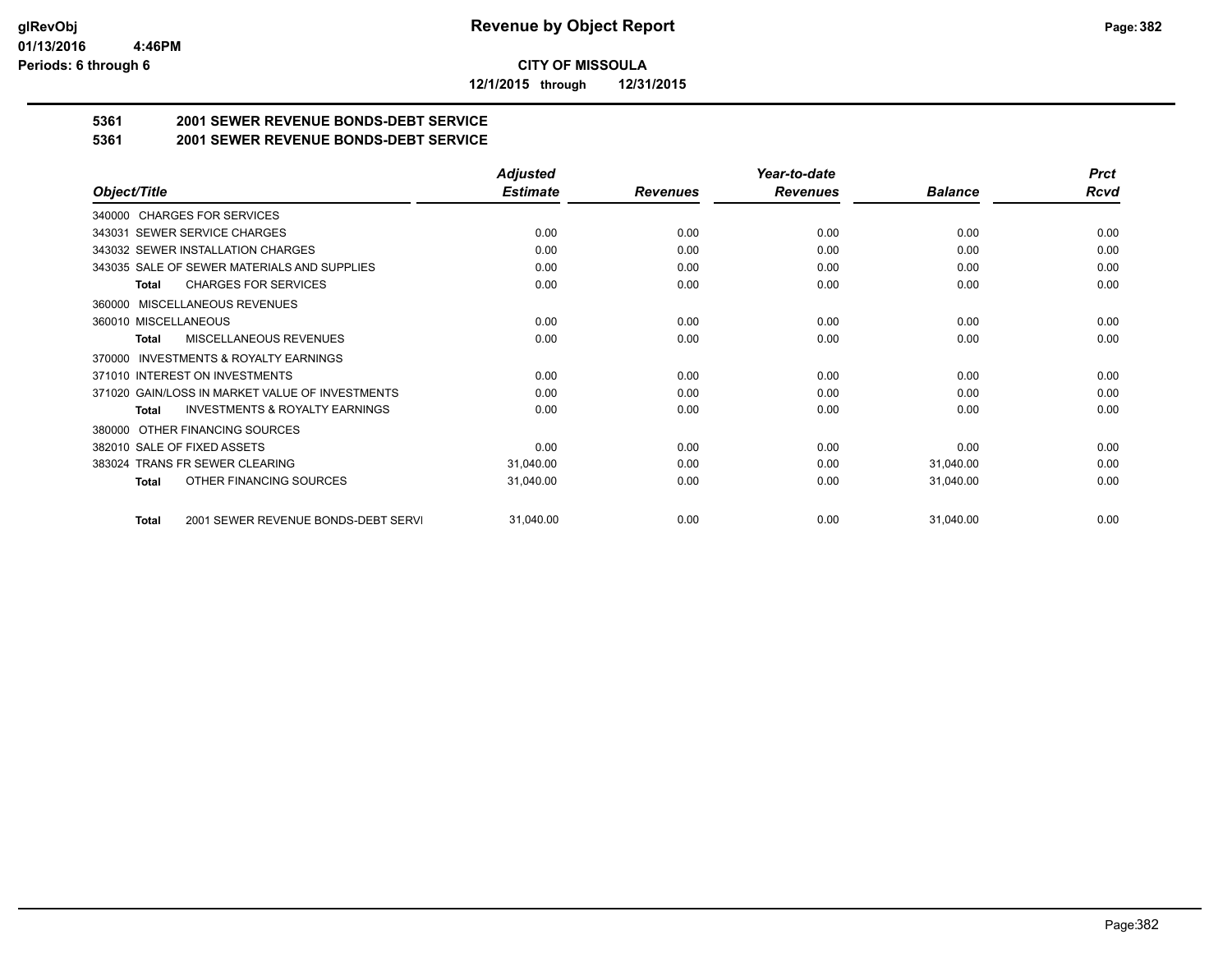**12/1/2015 through 12/31/2015**

#### **5361 2001 SEWER REVENUE BONDS-DEBT SERVICE**

|                                                           | <b>Adjusted</b> |                 | Year-to-date    |                | <b>Prct</b> |
|-----------------------------------------------------------|-----------------|-----------------|-----------------|----------------|-------------|
| Object/Title                                              | <b>Estimate</b> | <b>Revenues</b> | <b>Revenues</b> | <b>Balance</b> | Rcvd        |
| 340000 CHARGES FOR SERVICES                               |                 |                 |                 |                |             |
| 343031 SEWER SERVICE CHARGES                              | 0.00            | 0.00            | 0.00            | 0.00           | 0.00        |
| 343032 SEWER INSTALLATION CHARGES                         | 0.00            | 0.00            | 0.00            | 0.00           | 0.00        |
| 343035 SALE OF SEWER MATERIALS AND SUPPLIES               | 0.00            | 0.00            | 0.00            | 0.00           | 0.00        |
| <b>CHARGES FOR SERVICES</b><br><b>Total</b>               | 0.00            | 0.00            | 0.00            | 0.00           | 0.00        |
| MISCELLANEOUS REVENUES<br>360000                          |                 |                 |                 |                |             |
| 360010 MISCELLANEOUS                                      | 0.00            | 0.00            | 0.00            | 0.00           | 0.00        |
| MISCELLANEOUS REVENUES<br><b>Total</b>                    | 0.00            | 0.00            | 0.00            | 0.00           | 0.00        |
| INVESTMENTS & ROYALTY EARNINGS<br>370000                  |                 |                 |                 |                |             |
| 371010 INTEREST ON INVESTMENTS                            | 0.00            | 0.00            | 0.00            | 0.00           | 0.00        |
| 371020 GAIN/LOSS IN MARKET VALUE OF INVESTMENT            | 0.00            | 0.00            | 0.00            | 0.00           | 0.00        |
| <b>INVESTMENTS &amp; ROYALTY EARNINGS</b><br><b>Total</b> | 0.00            | 0.00            | 0.00            | 0.00           | 0.00        |
| OTHER FINANCING SOURCES<br>380000                         |                 |                 |                 |                |             |
| 382010 SALE OF FIXED ASSETS                               | 0.00            | 0.00            | 0.00            | 0.00           | 0.00        |
| <b>TRANS FR SEWER CLEARING</b><br>383024                  | 31,040.00       | 0.00            | 0.00            | 31,040.00      | 0.00        |
| OTHER FINANCING SOURCES<br><b>Total</b>                   | 31,040.00       | 0.00            | 0.00            | 31,040.00      | 0.00        |
| 2001 SEWER REVENUE BONDS-DEBT SERV<br><b>Total</b>        | 31,040.00       | 0.00            | 0.00            | 31,040.00      | 0.00        |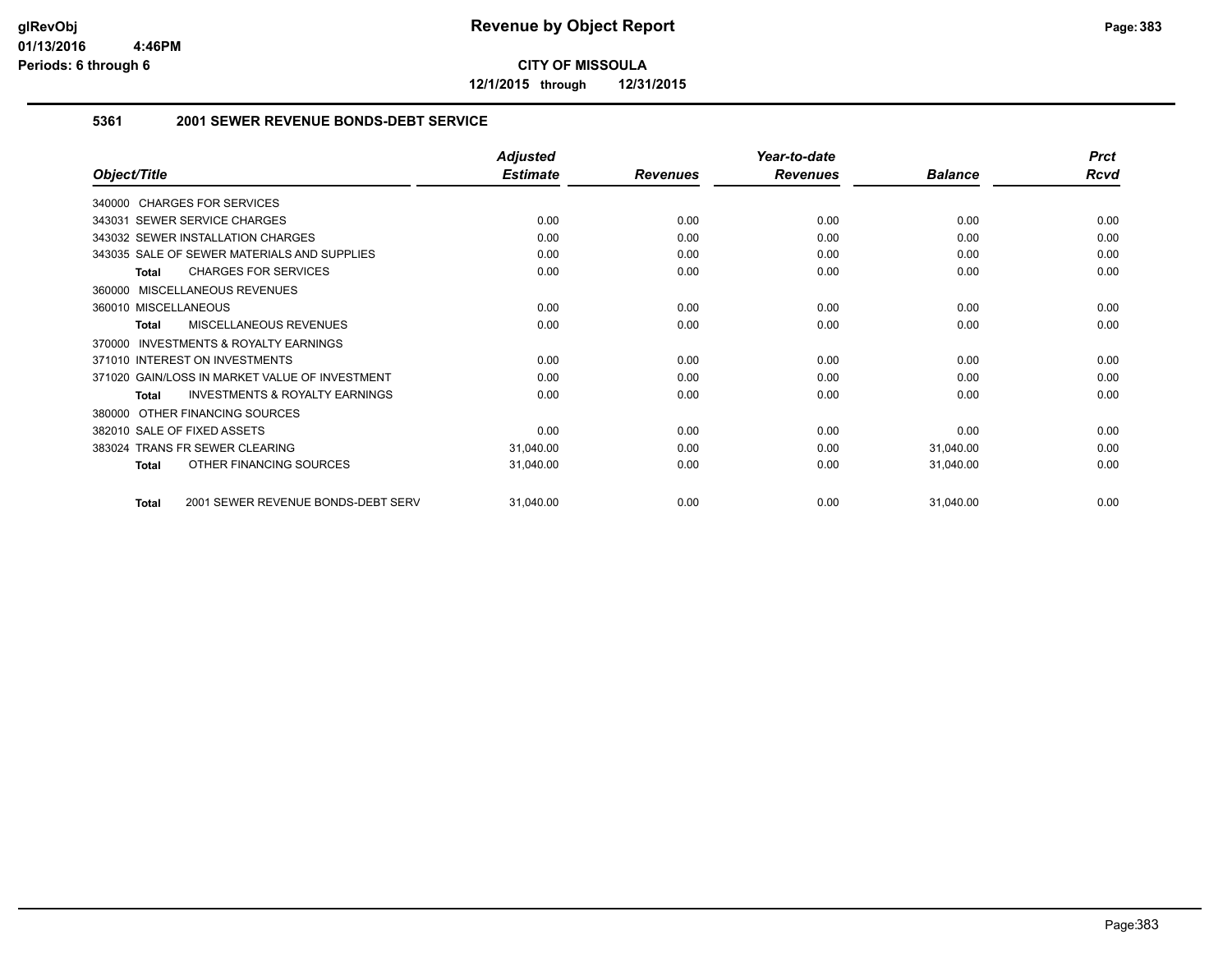**12/1/2015 through 12/31/2015**

## **5362 00 SEWER REVENUE BOND - SERIES B DEBT SE**

**5362 00 SEWER REVENUE BOND - SERIES B DEBT SE**

|                                                      | <b>Adjusted</b> |                 | Year-to-date    |                | <b>Prct</b> |
|------------------------------------------------------|-----------------|-----------------|-----------------|----------------|-------------|
| Object/Title                                         | <b>Estimate</b> | <b>Revenues</b> | <b>Revenues</b> | <b>Balance</b> | <b>Rcvd</b> |
| 340000 CHARGES FOR SERVICES                          |                 |                 |                 |                |             |
| 343032 SEWER INSTALLATION CHARGES                    | 0.00            | 0.00            | 0.00            | 0.00           | 0.00        |
| <b>CHARGES FOR SERVICES</b><br>Total                 | 0.00            | 0.00            | 0.00            | 0.00           | 0.00        |
| 360000 MISCELLANEOUS REVENUES                        |                 |                 |                 |                |             |
| 360010 MISCELLANEOUS                                 | 0.00            | 0.00            | 0.00            | 0.00           | 0.00        |
| <b>MISCELLANEOUS REVENUES</b><br>Total               | 0.00            | 0.00            | 0.00            | 0.00           | 0.00        |
| 370000 INVESTMENTS & ROYALTY EARNINGS                |                 |                 |                 |                |             |
| 371010 INTEREST ON INVESTMENTS                       | 0.00            | 0.00            | 0.00            | 0.00           | 0.00        |
| 371020 GAIN/LOSS IN MARKET VALUE OF INVESTMENTS      | 0.00            | 0.00            | 0.00            | 0.00           | 0.00        |
| <b>INVESTMENTS &amp; ROYALTY EARNINGS</b><br>Total   | 0.00            | 0.00            | 0.00            | 0.00           | 0.00        |
| OTHER FINANCING SOURCES<br>380000                    |                 |                 |                 |                |             |
| 383024 TRANS FR SEWER CLEARING                       | 48,360.00       | 0.00            | 0.00            | 48,360.00      | 0.00        |
| OTHER FINANCING SOURCES<br>Total                     | 48,360.00       | 0.00            | 0.00            | 48,360.00      | 0.00        |
| 00 SEWER REVENUE BOND - SERIES B DEB<br><b>Total</b> | 48.360.00       | 0.00            | 0.00            | 48,360.00      | 0.00        |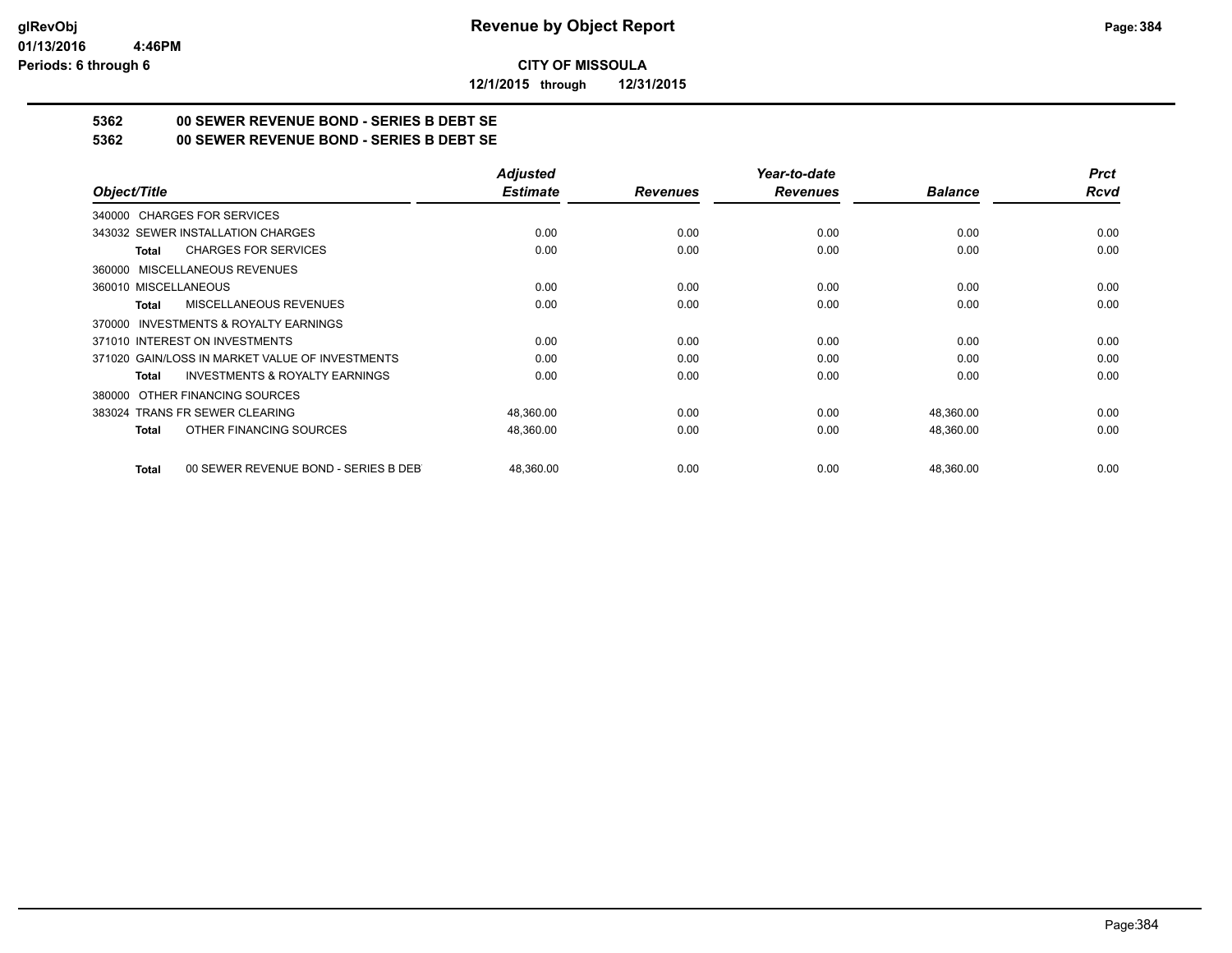**12/1/2015 through 12/31/2015**

#### **5362 00 SEWER REVENUE BOND - SERIES B DEBT SE**

| Object/Title                                              | <b>Adjusted</b><br><b>Estimate</b> | <b>Revenues</b> | Year-to-date<br><b>Revenues</b> | <b>Balance</b> | <b>Prct</b><br><b>Rcvd</b> |
|-----------------------------------------------------------|------------------------------------|-----------------|---------------------------------|----------------|----------------------------|
| 340000 CHARGES FOR SERVICES                               |                                    |                 |                                 |                |                            |
| 343032 SEWER INSTALLATION CHARGES                         | 0.00                               | 0.00            | 0.00                            | 0.00           | 0.00                       |
| <b>CHARGES FOR SERVICES</b><br>Total                      | 0.00                               | 0.00            | 0.00                            | 0.00           | 0.00                       |
| 360000 MISCELLANEOUS REVENUES                             |                                    |                 |                                 |                |                            |
| 360010 MISCELLANEOUS                                      | 0.00                               | 0.00            | 0.00                            | 0.00           | 0.00                       |
| <b>MISCELLANEOUS REVENUES</b><br>Total                    | 0.00                               | 0.00            | 0.00                            | 0.00           | 0.00                       |
| <b>INVESTMENTS &amp; ROYALTY EARNINGS</b><br>370000       |                                    |                 |                                 |                |                            |
| 371010 INTEREST ON INVESTMENTS                            | 0.00                               | 0.00            | 0.00                            | 0.00           | 0.00                       |
| 371020 GAIN/LOSS IN MARKET VALUE OF INVESTMENT            | 0.00                               | 0.00            | 0.00                            | 0.00           | 0.00                       |
| <b>INVESTMENTS &amp; ROYALTY EARNINGS</b><br><b>Total</b> | 0.00                               | 0.00            | 0.00                            | 0.00           | 0.00                       |
| OTHER FINANCING SOURCES<br>380000                         |                                    |                 |                                 |                |                            |
| 383024 TRANS FR SEWER CLEARING                            | 48,360.00                          | 0.00            | 0.00                            | 48,360.00      | 0.00                       |
| OTHER FINANCING SOURCES<br>Total                          | 48,360.00                          | 0.00            | 0.00                            | 48,360.00      | 0.00                       |
| 00 SEWER REVENUE BOND - SERIES B DEE<br>Total             | 48,360.00                          | 0.00            | 0.00                            | 48,360.00      | 0.00                       |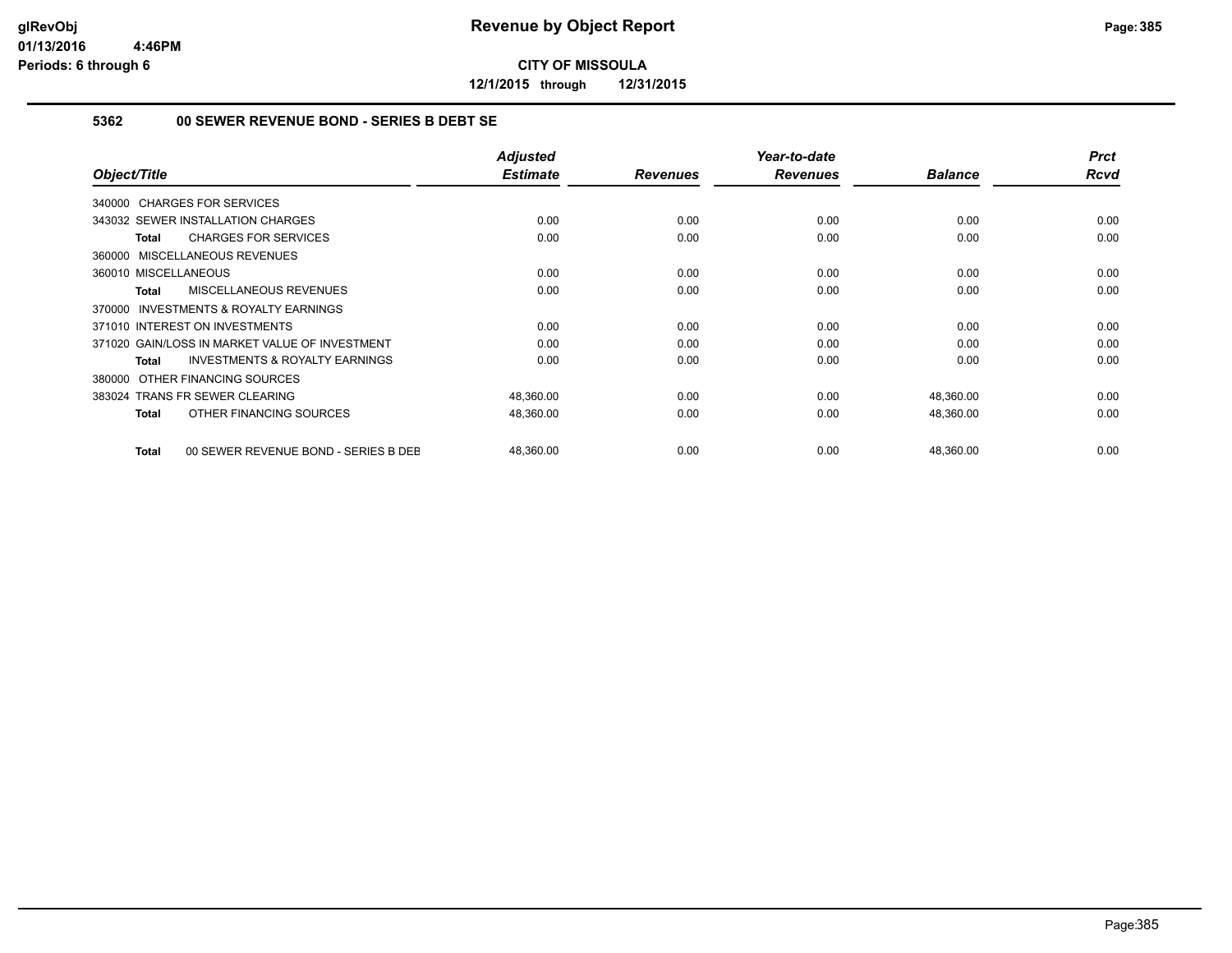**12/1/2015 through 12/31/2015**

# **5364 92 SEWER REVENUE BOND - SERIES B DEBT S**

**5364 92 SEWER REVENUE BOND - SERIES B DEBT S**

|                                                      | <b>Adjusted</b> |                 | Year-to-date    |                | <b>Prct</b> |
|------------------------------------------------------|-----------------|-----------------|-----------------|----------------|-------------|
| Object/Title                                         | <b>Estimate</b> | <b>Revenues</b> | <b>Revenues</b> | <b>Balance</b> | <b>Rcvd</b> |
| 340000 CHARGES FOR SERVICES                          |                 |                 |                 |                |             |
| 343032 SEWER INSTALLATION CHARGES                    | 0.00            | 0.00            | 0.00            | 0.00           | 0.00        |
| <b>CHARGES FOR SERVICES</b><br>Total                 | 0.00            | 0.00            | 0.00            | 0.00           | 0.00        |
| 370000 INVESTMENTS & ROYALTY EARNINGS                |                 |                 |                 |                |             |
| 371010 INTEREST ON INVESTMENTS                       | 0.00            | 0.00            | 0.00            | 0.00           | 0.00        |
| 371020 GAIN/LOSS IN MARKET VALUE OF INVESTMENTS      | 0.00            | 0.00            | 0.00            | 0.00           | 0.00        |
| <b>INVESTMENTS &amp; ROYALTY EARNINGS</b><br>Total   | 0.00            | 0.00            | 0.00            | 0.00           | 0.00        |
| 380000 OTHER FINANCING SOURCES                       |                 |                 |                 |                |             |
| 383024 TRANS FR SEWER CLEARING                       | 0.00            | 0.00            | 0.00            | 0.00           | 0.00        |
| 383042 TRANSFERS FROM OTHER FUNDS                    | 0.00            | 0.00            | 0.00            | 0.00           | 0.00        |
| OTHER FINANCING SOURCES<br><b>Total</b>              | 0.00            | 0.00            | 0.00            | 0.00           | 0.00        |
| 92 SEWER REVENUE BOND - SERIES B DEE<br><b>Total</b> | 0.00            | 0.00            | 0.00            | 0.00           | 0.00        |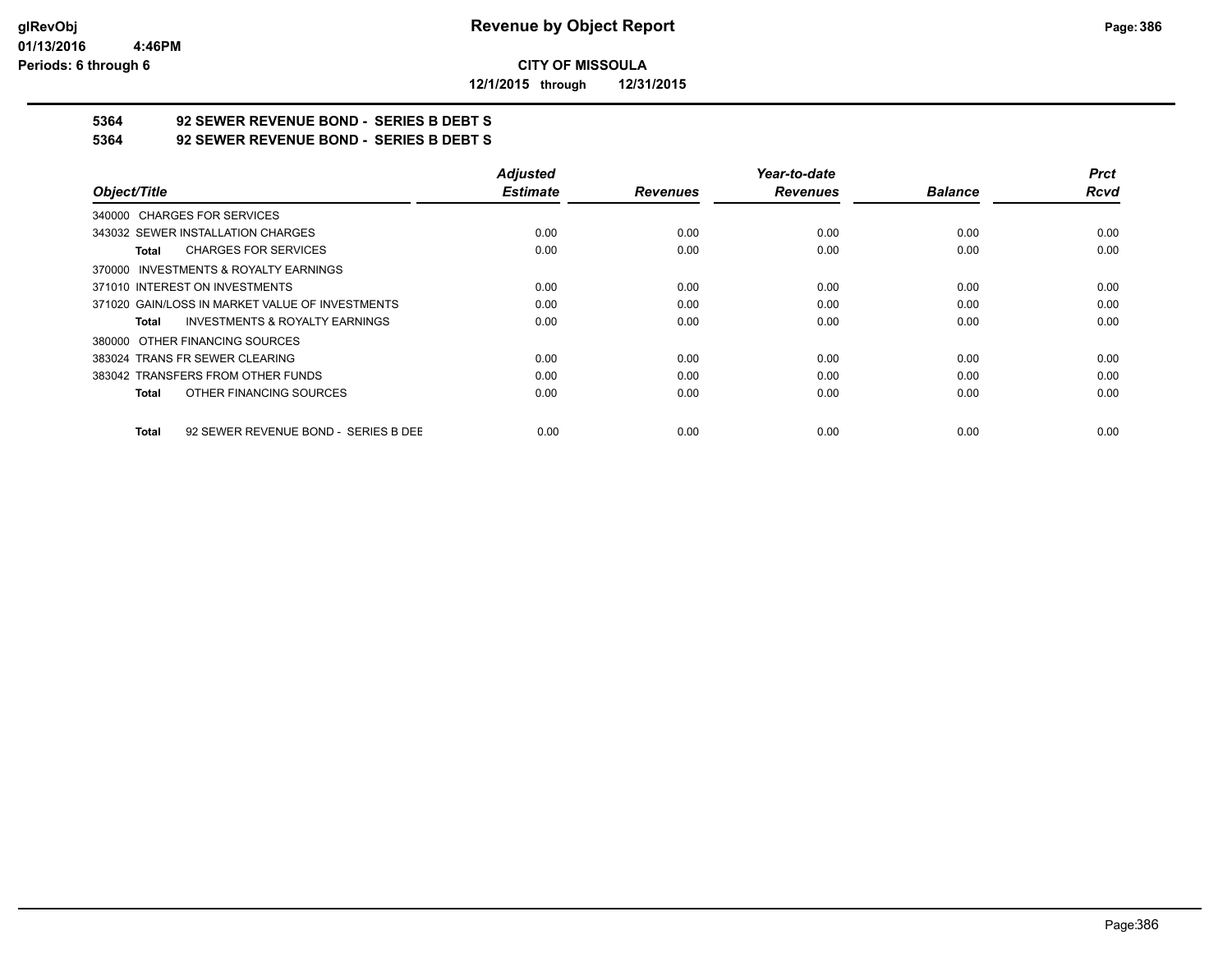**12/1/2015 through 12/31/2015**

#### **5364 92 SEWER REVENUE BOND - SERIES B DEBT S**

| Object/Title                                       | <b>Adjusted</b><br><b>Estimate</b> | <b>Revenues</b> | Year-to-date<br><b>Revenues</b> | <b>Balance</b> | <b>Prct</b><br>Rcvd |
|----------------------------------------------------|------------------------------------|-----------------|---------------------------------|----------------|---------------------|
| 340000 CHARGES FOR SERVICES                        |                                    |                 |                                 |                |                     |
| 343032 SEWER INSTALLATION CHARGES                  | 0.00                               | 0.00            | 0.00                            | 0.00           | 0.00                |
| <b>CHARGES FOR SERVICES</b><br>Total               | 0.00                               | 0.00            | 0.00                            | 0.00           | 0.00                |
| 370000 INVESTMENTS & ROYALTY EARNINGS              |                                    |                 |                                 |                |                     |
| 371010 INTEREST ON INVESTMENTS                     | 0.00                               | 0.00            | 0.00                            | 0.00           | 0.00                |
| 371020 GAIN/LOSS IN MARKET VALUE OF INVESTMENT     | 0.00                               | 0.00            | 0.00                            | 0.00           | 0.00                |
| <b>INVESTMENTS &amp; ROYALTY EARNINGS</b><br>Total | 0.00                               | 0.00            | 0.00                            | 0.00           | 0.00                |
| 380000 OTHER FINANCING SOURCES                     |                                    |                 |                                 |                |                     |
| 383024 TRANS FR SEWER CLEARING                     | 0.00                               | 0.00            | 0.00                            | 0.00           | 0.00                |
| 383042 TRANSFERS FROM OTHER FUNDS                  | 0.00                               | 0.00            | 0.00                            | 0.00           | 0.00                |
| OTHER FINANCING SOURCES<br>Total                   | 0.00                               | 0.00            | 0.00                            | 0.00           | 0.00                |
|                                                    |                                    |                 |                                 |                |                     |
| 92 SEWER REVENUE BOND - SERIES B DEI<br>Total      | 0.00                               | 0.00            | 0.00                            | 0.00           | 0.00                |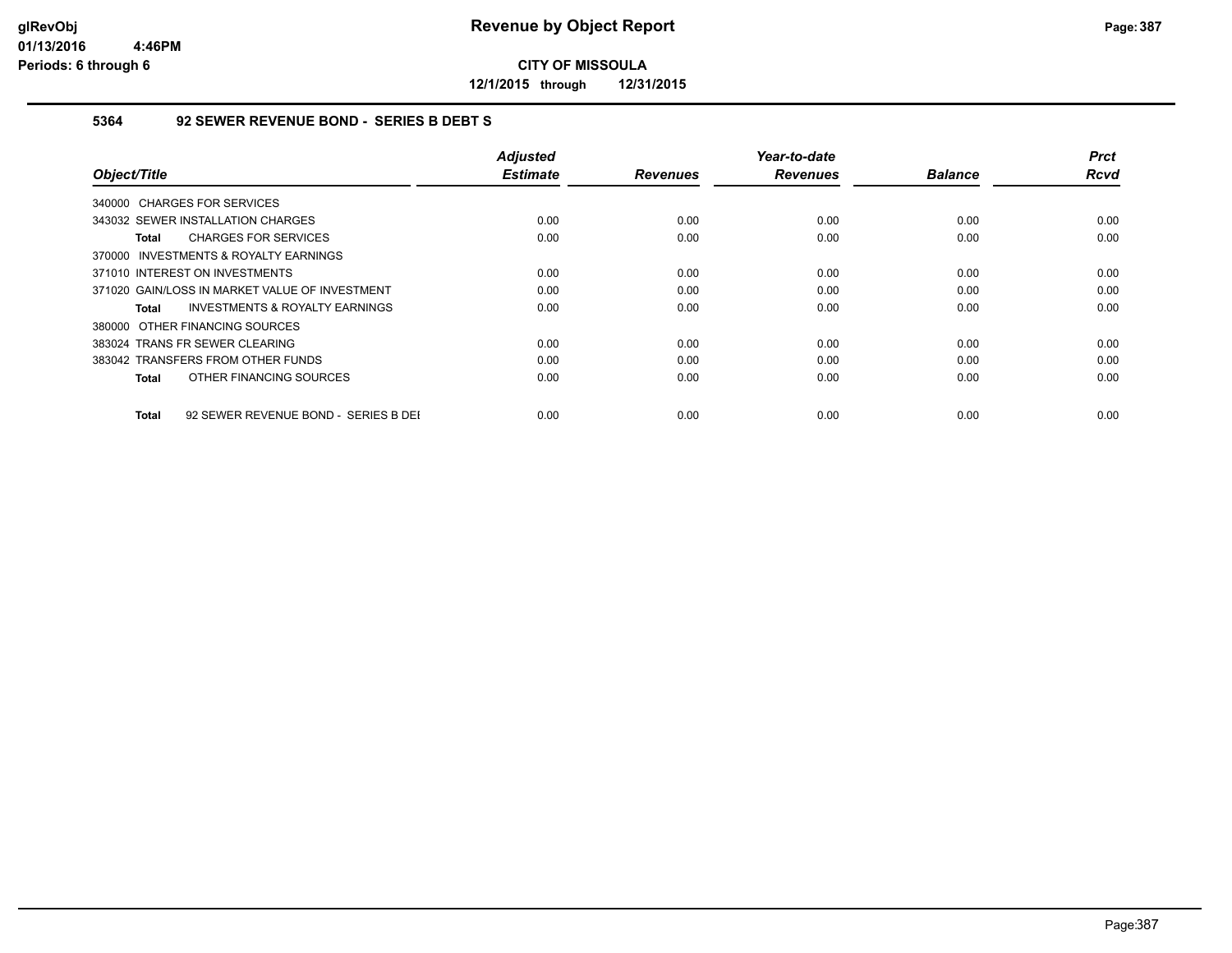**12/1/2015 through 12/31/2015**

# **5365 99 SEWER REVENUE BONDS DEBT SERVICE FUND**

**5365 99 SEWER REVENUE BONDS DEBT SERVICE FUND**

|                                                     | <b>Adjusted</b> |                 | Year-to-date    |                | <b>Prct</b> |
|-----------------------------------------------------|-----------------|-----------------|-----------------|----------------|-------------|
| Object/Title                                        | <b>Estimate</b> | <b>Revenues</b> | <b>Revenues</b> | <b>Balance</b> | Rcvd        |
| 340000 CHARGES FOR SERVICES                         |                 |                 |                 |                |             |
| 343032 SEWER INSTALLATION CHARGES                   | 0.00            | 0.00            | 0.00            | 0.00           | 0.00        |
| <b>CHARGES FOR SERVICES</b><br>Total                | 0.00            | 0.00            | 0.00            | 0.00           | 0.00        |
| 370000 INVESTMENTS & ROYALTY EARNINGS               |                 |                 |                 |                |             |
| 371010 INTEREST ON INVESTMENTS                      | 0.00            | 0.00            | 0.00            | 0.00           | 0.00        |
| 371020 GAIN/LOSS IN MARKET VALUE OF INVESTMENTS     | 0.00            | 0.00            | 0.00            | 0.00           | 0.00        |
| INVESTMENTS & ROYALTY EARNINGS<br>Total             | 0.00            | 0.00            | 0.00            | 0.00           | 0.00        |
| 380000 OTHER FINANCING SOURCES                      |                 |                 |                 |                |             |
| 383024 TRANS FR SEWER CLEARING                      | 123.910.00      | 0.00            | 0.00            | 123.910.00     | 0.00        |
| OTHER FINANCING SOURCES<br>Total                    | 123,910.00      | 0.00            | 0.00            | 123,910.00     | 0.00        |
| 99 SEWER REVENUE BONDS DEBT SERVICE<br><b>Total</b> | 123.910.00      | 0.00            | 0.00            | 123.910.00     | 0.00        |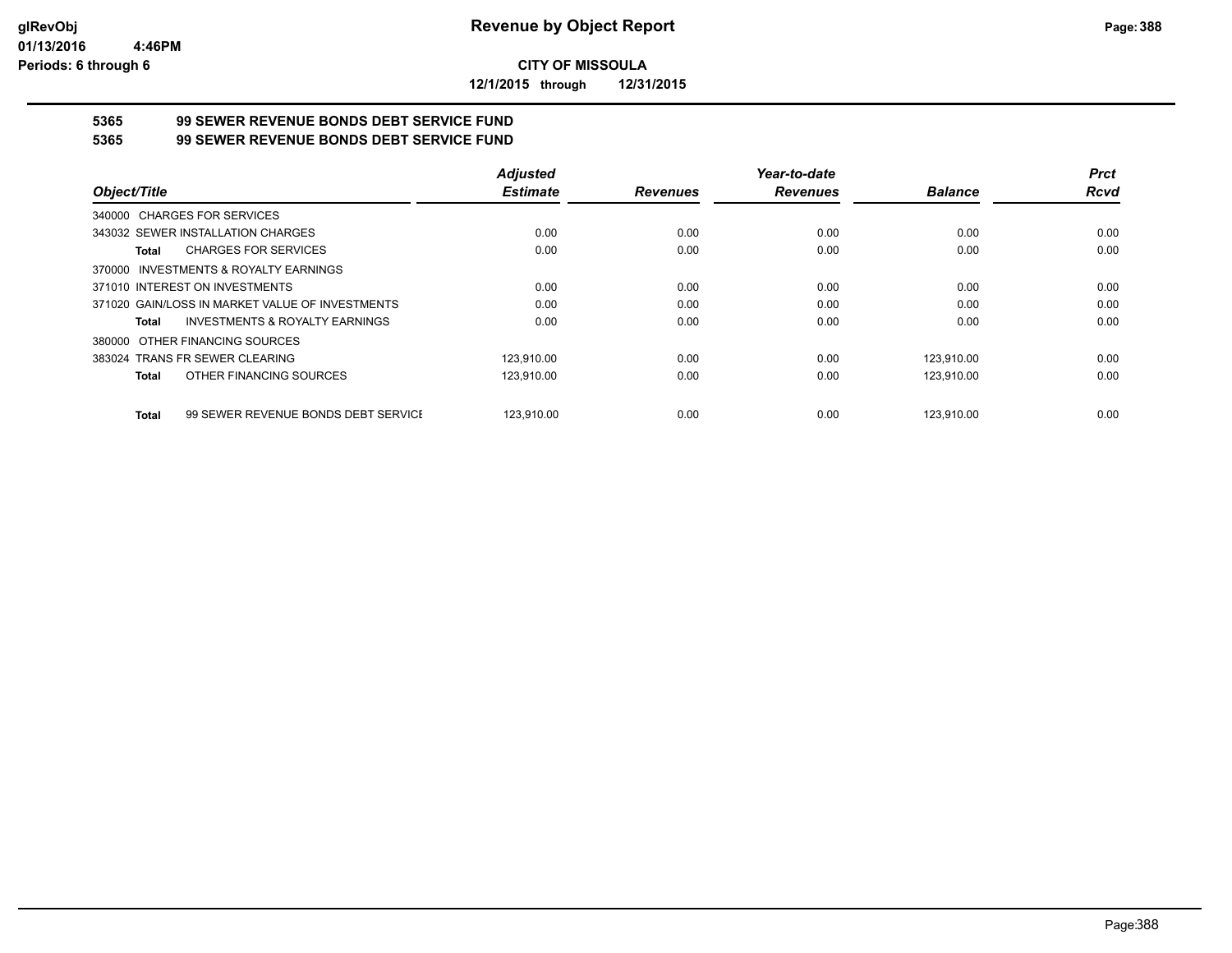**12/1/2015 through 12/31/2015**

#### **5365 99 SEWER REVENUE BONDS DEBT SERVICE FUND**

|                                                | <b>Adjusted</b> |                 | Year-to-date    |                | <b>Prct</b> |
|------------------------------------------------|-----------------|-----------------|-----------------|----------------|-------------|
| Object/Title                                   | <b>Estimate</b> | <b>Revenues</b> | <b>Revenues</b> | <b>Balance</b> | <b>Rcvd</b> |
| 340000 CHARGES FOR SERVICES                    |                 |                 |                 |                |             |
| 343032 SEWER INSTALLATION CHARGES              | 0.00            | 0.00            | 0.00            | 0.00           | 0.00        |
| <b>CHARGES FOR SERVICES</b><br>Total           | 0.00            | 0.00            | 0.00            | 0.00           | 0.00        |
| 370000 INVESTMENTS & ROYALTY EARNINGS          |                 |                 |                 |                |             |
| 371010 INTEREST ON INVESTMENTS                 | 0.00            | 0.00            | 0.00            | 0.00           | 0.00        |
| 371020 GAIN/LOSS IN MARKET VALUE OF INVESTMENT | 0.00            | 0.00            | 0.00            | 0.00           | 0.00        |
| INVESTMENTS & ROYALTY EARNINGS<br>Total        | 0.00            | 0.00            | 0.00            | 0.00           | 0.00        |
| 380000 OTHER FINANCING SOURCES                 |                 |                 |                 |                |             |
| 383024 TRANS FR SEWER CLEARING                 | 123.910.00      | 0.00            | 0.00            | 123.910.00     | 0.00        |
| OTHER FINANCING SOURCES<br>Total               | 123,910.00      | 0.00            | 0.00            | 123,910.00     | 0.00        |
|                                                |                 |                 |                 |                |             |
| 99 SEWER REVENUE BONDS DEBT SERVIC<br>Total    | 123.910.00      | 0.00            | 0.00            | 123.910.00     | 0.00        |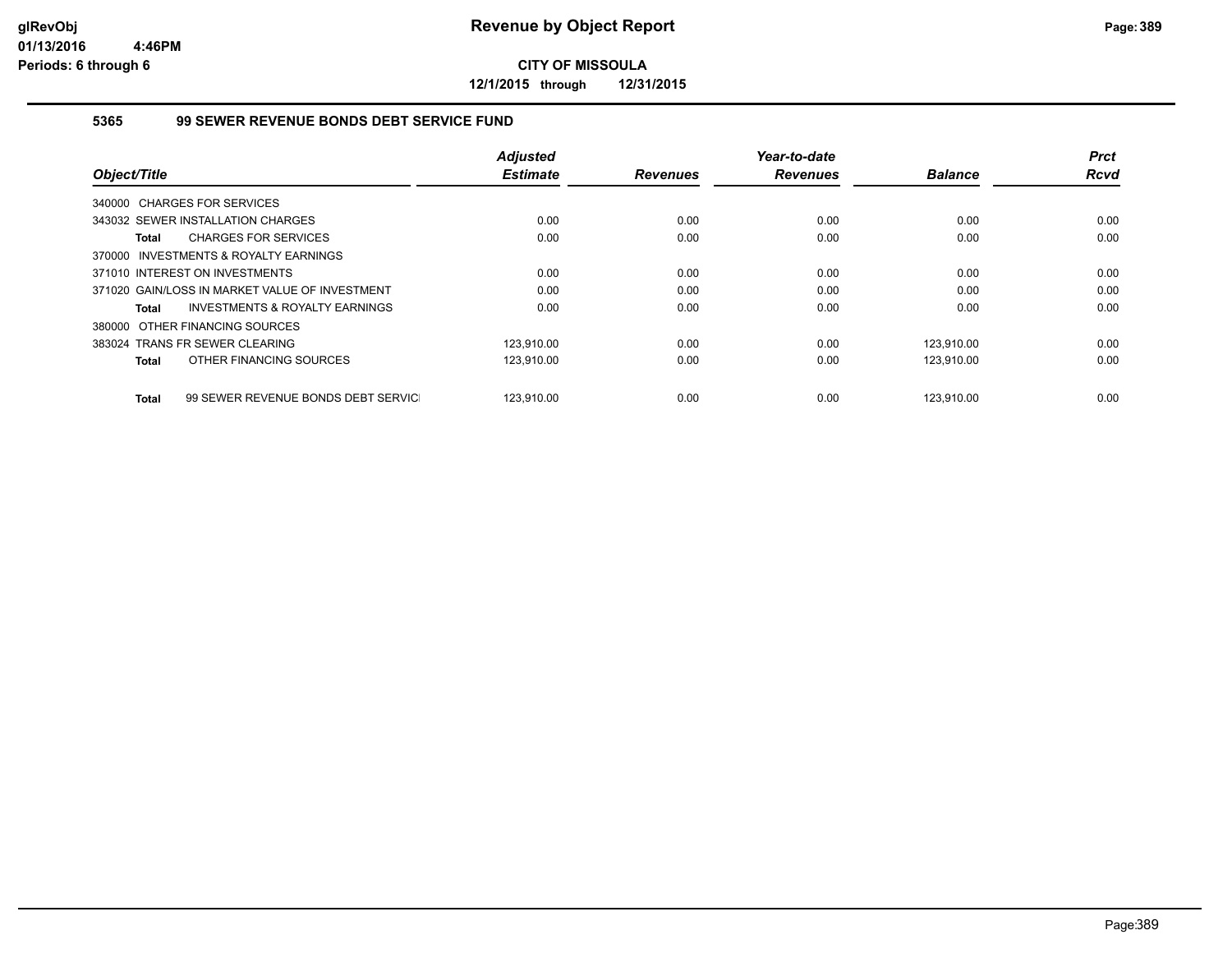**12/1/2015 through 12/31/2015**

# **5367 92 SEWER REVENUE BOND - SERIES B BOND RE**

**5367 92 SEWER REVENUE BOND - SERIES B BOND RE**

|                                                 | <b>Adjusted</b> |                 | Year-to-date    |                | <b>Prct</b> |
|-------------------------------------------------|-----------------|-----------------|-----------------|----------------|-------------|
| Object/Title                                    | <b>Estimate</b> | <b>Revenues</b> | <b>Revenues</b> | <b>Balance</b> | <b>Rcvd</b> |
| 370000 INVESTMENTS & ROYALTY EARNINGS           |                 |                 |                 |                |             |
| 371010 INTEREST ON INVESTMENTS                  | 0.00            | 0.00            | 0.00            | 0.00           | 0.00        |
| 371020 GAIN/LOSS IN MARKET VALUE OF INVESTMENTS | 0.00            | 0.00            | 0.00            | 0.00           | 0.00        |
| INVESTMENTS & ROYALTY EARNINGS<br>Total         | 0.00            | 0.00            | 0.00            | 0.00           | 0.00        |
| 380000 OTHER FINANCING SOURCES                  |                 |                 |                 |                |             |
| 383042 TRANSFERS FROM OTHER FUNDS               | 0.00            | 0.00            | 0.00            | 0.00           | 0.00        |
| OTHER FINANCING SOURCES<br>Total                | 0.00            | 0.00            | 0.00            | 0.00           | 0.00        |
|                                                 |                 |                 |                 |                |             |
| 92 SEWER REVENUE BOND - SERIES B BON<br>Total   | 0.00            | 0.00            | 0.00            | 0.00           | 0.00        |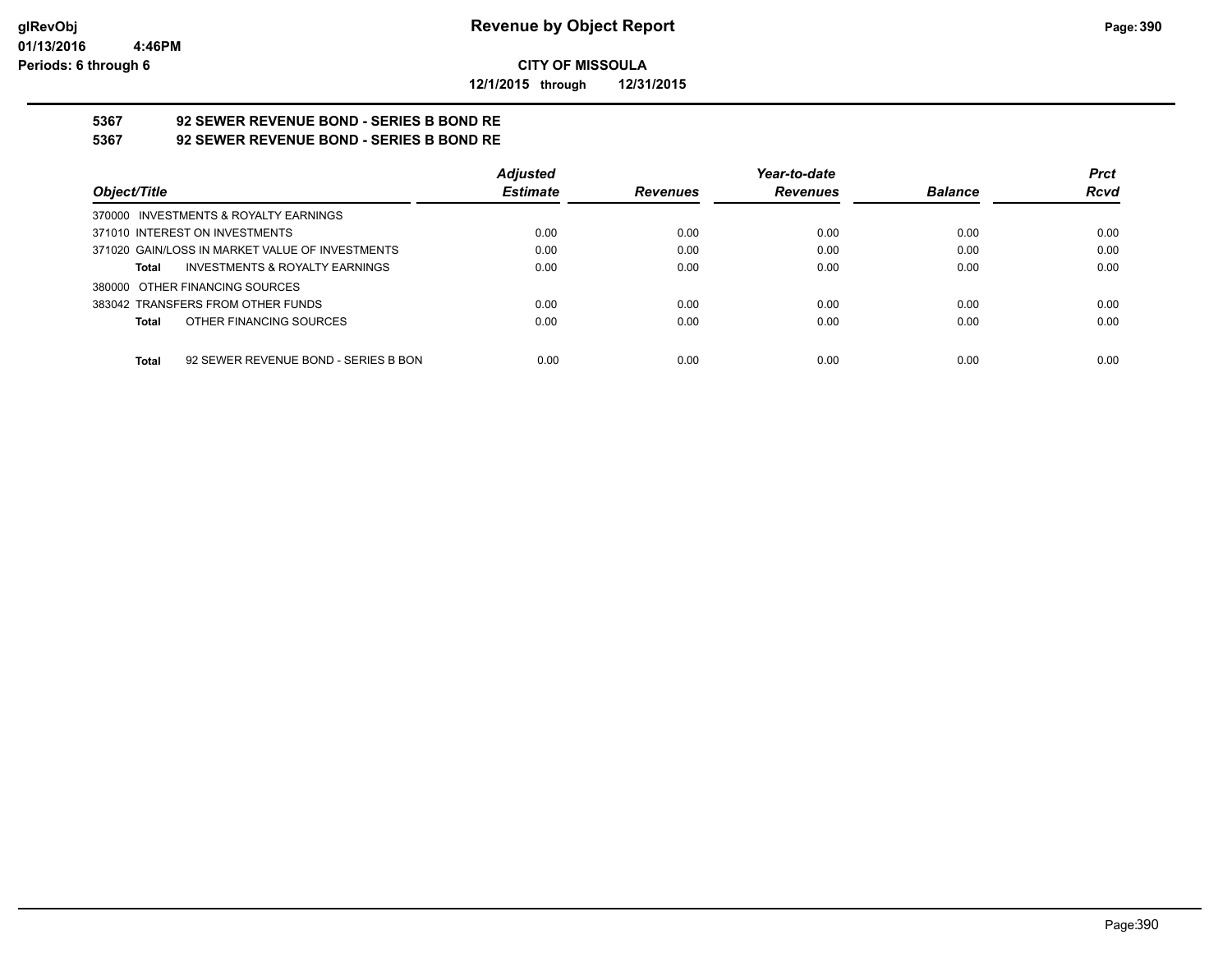**12/1/2015 through 12/31/2015**

#### **5367 92 SEWER REVENUE BOND - SERIES B BOND RE**

|                                                      | <b>Adjusted</b> |                 | Year-to-date    |                | <b>Prct</b> |
|------------------------------------------------------|-----------------|-----------------|-----------------|----------------|-------------|
| Object/Title                                         | <b>Estimate</b> | <b>Revenues</b> | <b>Revenues</b> | <b>Balance</b> | <b>Rcvd</b> |
| 370000 INVESTMENTS & ROYALTY EARNINGS                |                 |                 |                 |                |             |
| 371010 INTEREST ON INVESTMENTS                       | 0.00            | 0.00            | 0.00            | 0.00           | 0.00        |
| 371020 GAIN/LOSS IN MARKET VALUE OF INVESTMENT       | 0.00            | 0.00            | 0.00            | 0.00           | 0.00        |
| INVESTMENTS & ROYALTY EARNINGS<br>Total              | 0.00            | 0.00            | 0.00            | 0.00           | 0.00        |
| 380000 OTHER FINANCING SOURCES                       |                 |                 |                 |                |             |
| 383042 TRANSFERS FROM OTHER FUNDS                    | 0.00            | 0.00            | 0.00            | 0.00           | 0.00        |
| OTHER FINANCING SOURCES<br>Total                     | 0.00            | 0.00            | 0.00            | 0.00           | 0.00        |
|                                                      |                 |                 |                 |                |             |
| <b>Total</b><br>92 SEWER REVENUE BOND - SERIES B BON | 0.00            | 0.00            | 0.00            | 0.00           | 0.00        |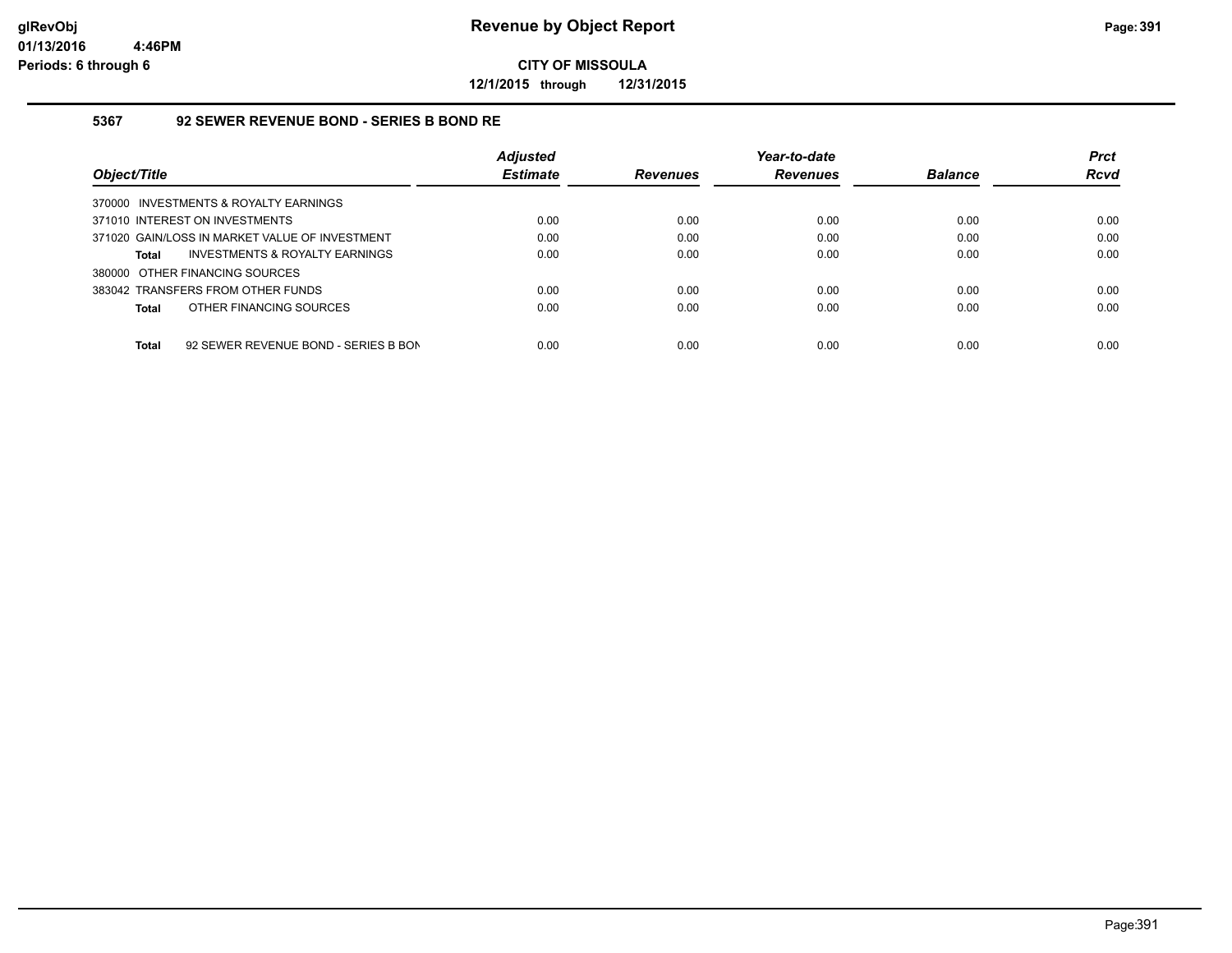**12/1/2015 through 12/31/2015**

## **5368 00 SEWER REVENUE BOND RESERVE FUND**

### **5368 00 SEWER REVENUE BOND RESERVE FUND**

|                                                    | <b>Adjusted</b> |                 | Year-to-date    |                | <b>Prct</b> |
|----------------------------------------------------|-----------------|-----------------|-----------------|----------------|-------------|
| Object/Title                                       | <b>Estimate</b> | <b>Revenues</b> | <b>Revenues</b> | <b>Balance</b> | <b>Rcvd</b> |
| 370000 INVESTMENTS & ROYALTY EARNINGS              |                 |                 |                 |                |             |
| 371010 INTEREST ON INVESTMENTS                     | 0.00            | 0.00            | 0.00            | 0.00           | 0.00        |
| 371020 GAIN/LOSS IN MARKET VALUE OF INVESTMENTS    | 0.00            | 0.00            | 0.00            | 0.00           | 0.00        |
| <b>INVESTMENTS &amp; ROYALTY EARNINGS</b><br>Total | 0.00            | 0.00            | 0.00            | 0.00           | 0.00        |
| 380000 OTHER FINANCING SOURCES                     |                 |                 |                 |                |             |
| 383042 TRANSFERS FROM OTHER FUNDS                  | 310.00          | 0.00            | 0.00            | 310.00         | 0.00        |
| OTHER FINANCING SOURCES<br>Total                   | 310.00          | 0.00            | 0.00            | 310.00         | 0.00        |
|                                                    |                 |                 |                 |                |             |
| <b>Total</b><br>00 SEWER REVENUE BOND RESERVE FUND | 310.00          | 0.00            | 0.00            | 310.00         | 0.00        |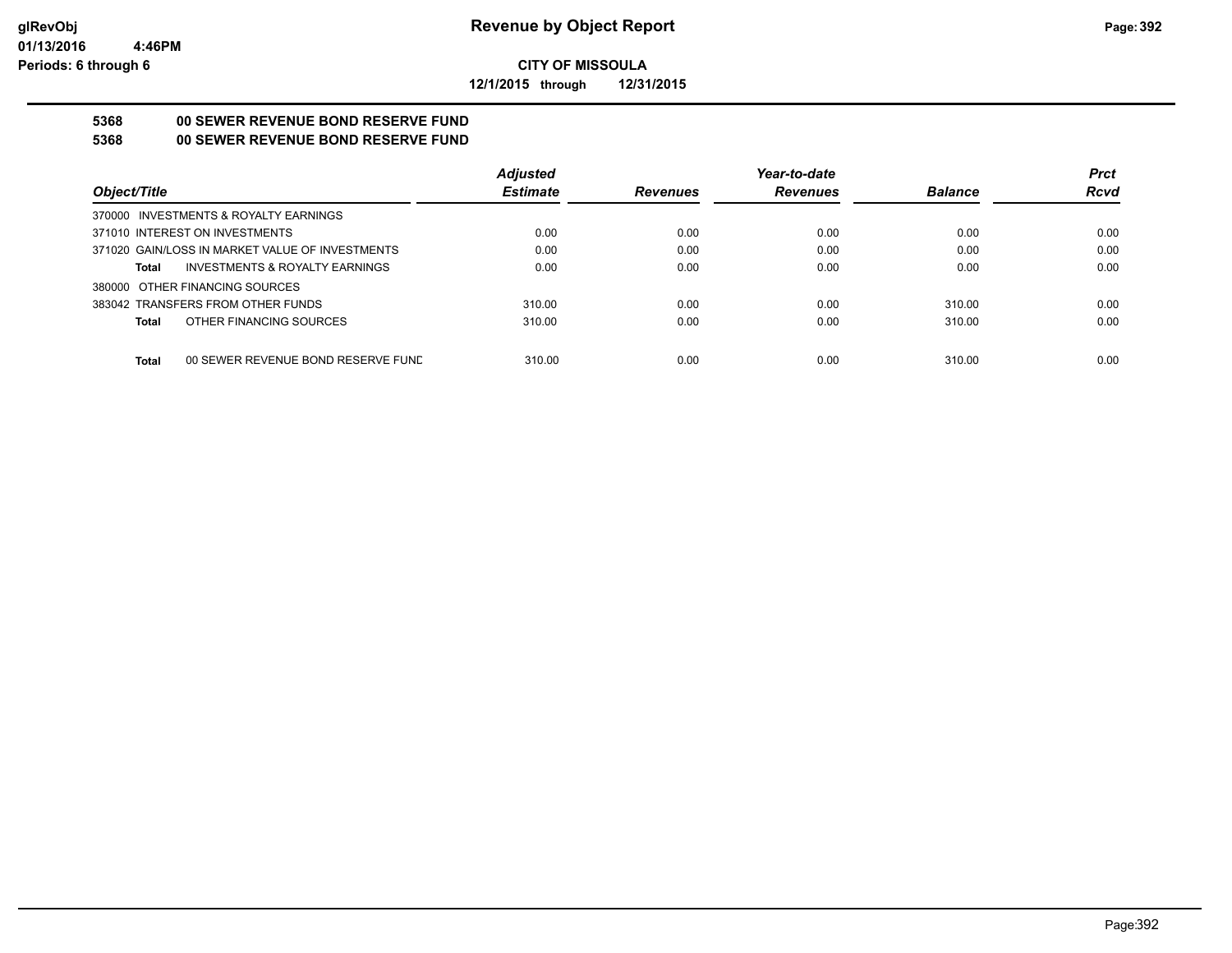**12/1/2015 through 12/31/2015**

#### **5368 00 SEWER REVENUE BOND RESERVE FUND**

|                                                    | <b>Adjusted</b> |                 | Year-to-date    |                | <b>Prct</b> |
|----------------------------------------------------|-----------------|-----------------|-----------------|----------------|-------------|
| Object/Title                                       | <b>Estimate</b> | <b>Revenues</b> | <b>Revenues</b> | <b>Balance</b> | Rcvd        |
| 370000 INVESTMENTS & ROYALTY EARNINGS              |                 |                 |                 |                |             |
| 371010 INTEREST ON INVESTMENTS                     | 0.00            | 0.00            | 0.00            | 0.00           | 0.00        |
| 371020 GAIN/LOSS IN MARKET VALUE OF INVESTMENT     | 0.00            | 0.00            | 0.00            | 0.00           | 0.00        |
| INVESTMENTS & ROYALTY EARNINGS<br><b>Total</b>     | 0.00            | 0.00            | 0.00            | 0.00           | 0.00        |
| 380000 OTHER FINANCING SOURCES                     |                 |                 |                 |                |             |
| 383042 TRANSFERS FROM OTHER FUNDS                  | 310.00          | 0.00            | 0.00            | 310.00         | 0.00        |
| OTHER FINANCING SOURCES<br><b>Total</b>            | 310.00          | 0.00            | 0.00            | 310.00         | 0.00        |
| <b>Total</b><br>00 SEWER REVENUE BOND RESERVE FUNI | 310.00          | 0.00            | 0.00            | 310.00         | 0.00        |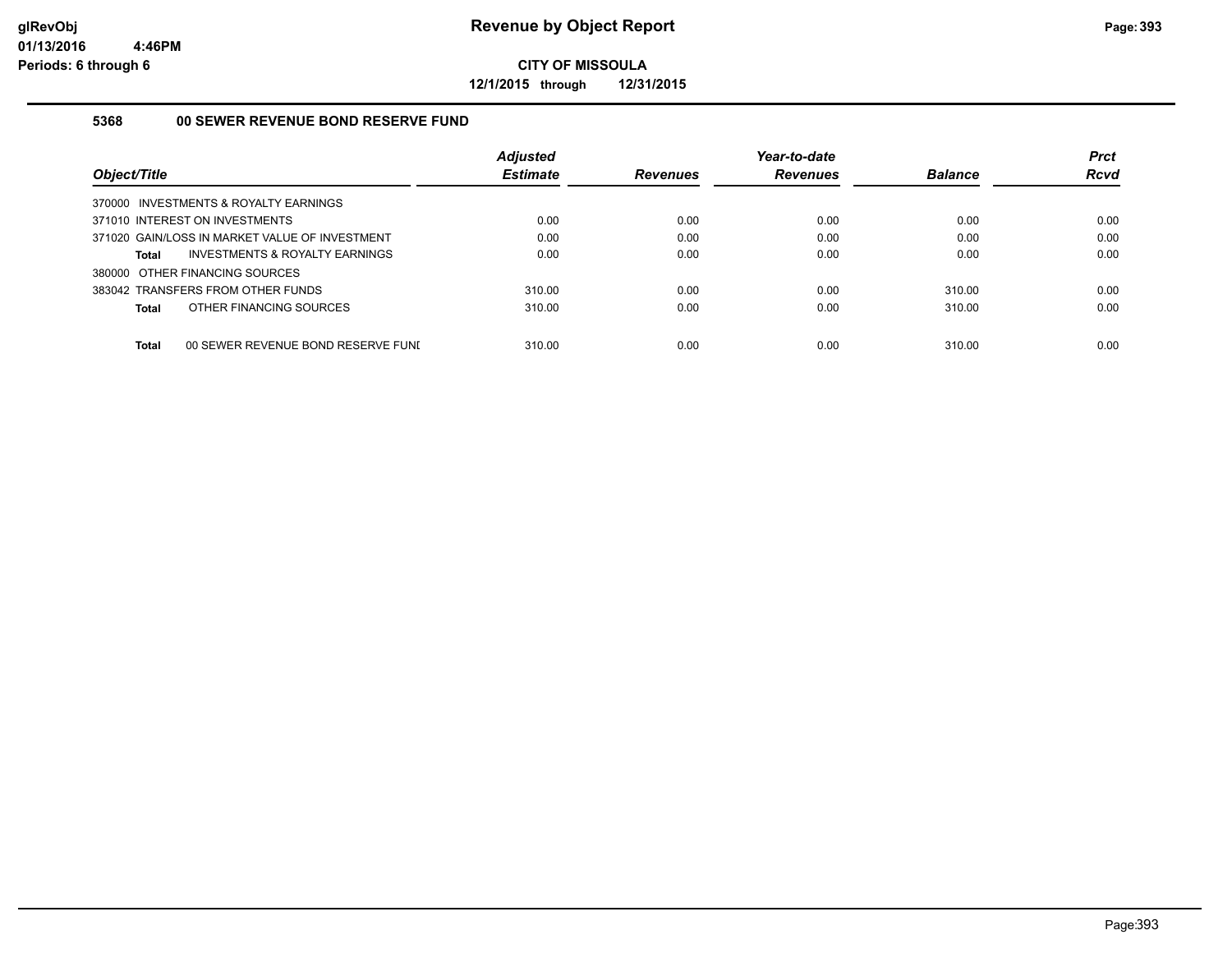**12/1/2015 through 12/31/2015**

#### **5369 2001 SEWER REVENUE BOND**

**5369 2001 SEWER REVENUE BOND**

|                                                 | <b>Adjusted</b> |                 | Year-to-date    |                | <b>Prct</b> |
|-------------------------------------------------|-----------------|-----------------|-----------------|----------------|-------------|
| Object/Title                                    | <b>Estimate</b> | <b>Revenues</b> | <b>Revenues</b> | <b>Balance</b> | <b>Rcvd</b> |
| 370000 INVESTMENTS & ROYALTY EARNINGS           |                 |                 |                 |                |             |
| 371010 INTEREST ON INVESTMENTS                  | 0.00            | 0.00            | 0.00            | 0.00           | 0.00        |
| 371020 GAIN/LOSS IN MARKET VALUE OF INVESTMENTS | 0.00            | 0.00            | 0.00            | 0.00           | 0.00        |
| INVESTMENTS & ROYALTY EARNINGS<br>Total         | 0.00            | 0.00            | 0.00            | 0.00           | 0.00        |
| 380000 OTHER FINANCING SOURCES                  |                 |                 |                 |                |             |
| 383042 TRANSFERS FROM OTHER FUNDS               | 0.00            | 0.00            | 0.00            | 0.00           | 0.00        |
| OTHER FINANCING SOURCES<br><b>Total</b>         | 0.00            | 0.00            | 0.00            | 0.00           | 0.00        |
|                                                 |                 |                 |                 |                |             |
| <b>Total</b><br>2001 SEWER REVENUE BOND         | 0.00            | 0.00            | 0.00            | 0.00           | 0.00        |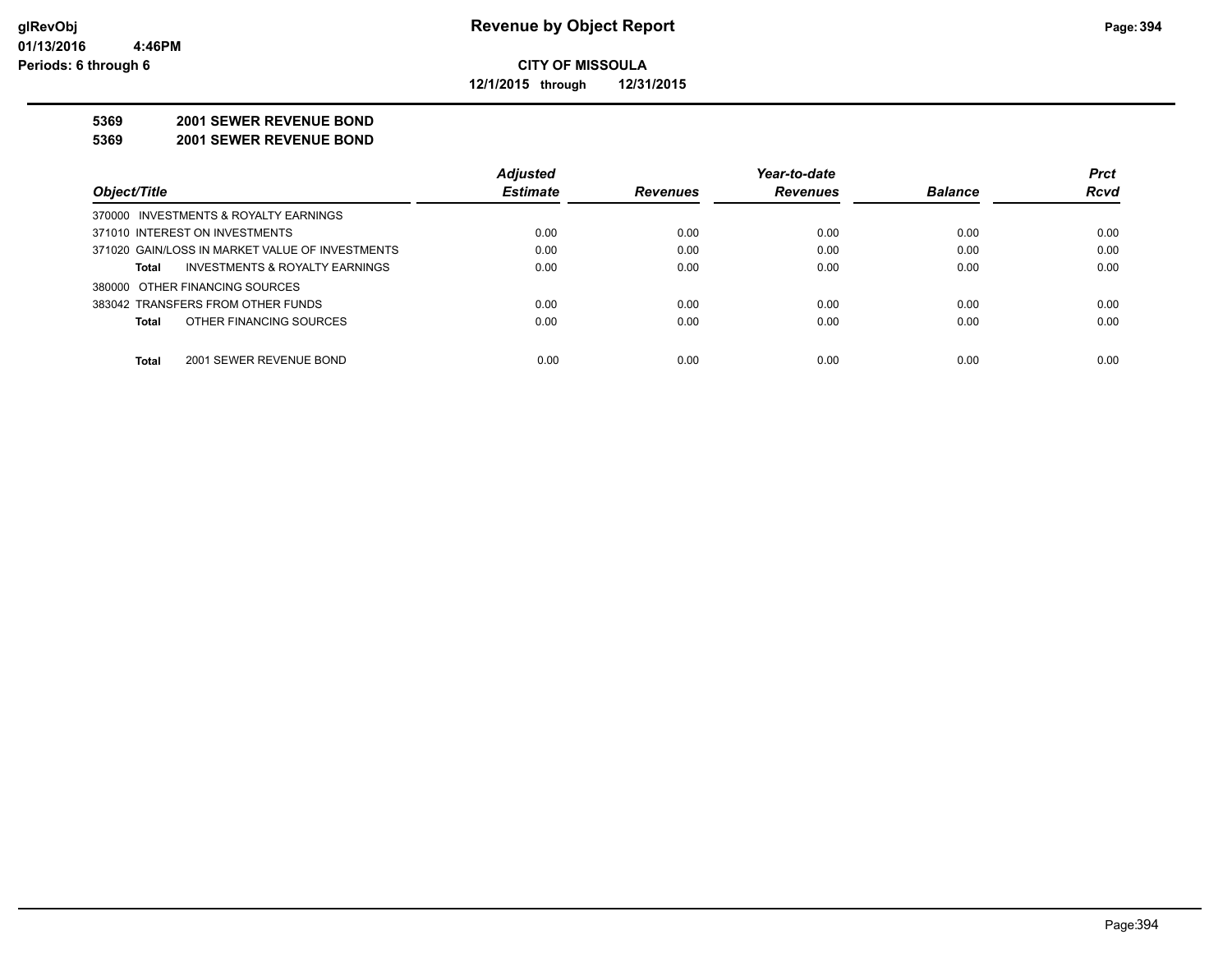**12/1/2015 through 12/31/2015**

#### **5369 2001 SEWER REVENUE BOND**

|                                                           | <b>Adjusted</b> |                 | Year-to-date    |                | <b>Prct</b> |
|-----------------------------------------------------------|-----------------|-----------------|-----------------|----------------|-------------|
| Obiect/Title                                              | <b>Estimate</b> | <b>Revenues</b> | <b>Revenues</b> | <b>Balance</b> | <b>Rcvd</b> |
| 370000 INVESTMENTS & ROYALTY EARNINGS                     |                 |                 |                 |                |             |
| 371010 INTEREST ON INVESTMENTS                            | 0.00            | 0.00            | 0.00            | 0.00           | 0.00        |
| 371020 GAIN/LOSS IN MARKET VALUE OF INVESTMENT            | 0.00            | 0.00            | 0.00            | 0.00           | 0.00        |
| <b>INVESTMENTS &amp; ROYALTY EARNINGS</b><br><b>Total</b> | 0.00            | 0.00            | 0.00            | 0.00           | 0.00        |
| 380000 OTHER FINANCING SOURCES                            |                 |                 |                 |                |             |
| 383042 TRANSFERS FROM OTHER FUNDS                         | 0.00            | 0.00            | 0.00            | 0.00           | 0.00        |
| OTHER FINANCING SOURCES<br>Total                          | 0.00            | 0.00            | 0.00            | 0.00           | 0.00        |
| <b>Total</b><br>2001 SEWER REVENUE BOND                   | 0.00            | 0.00            | 0.00            | 0.00           | 0.00        |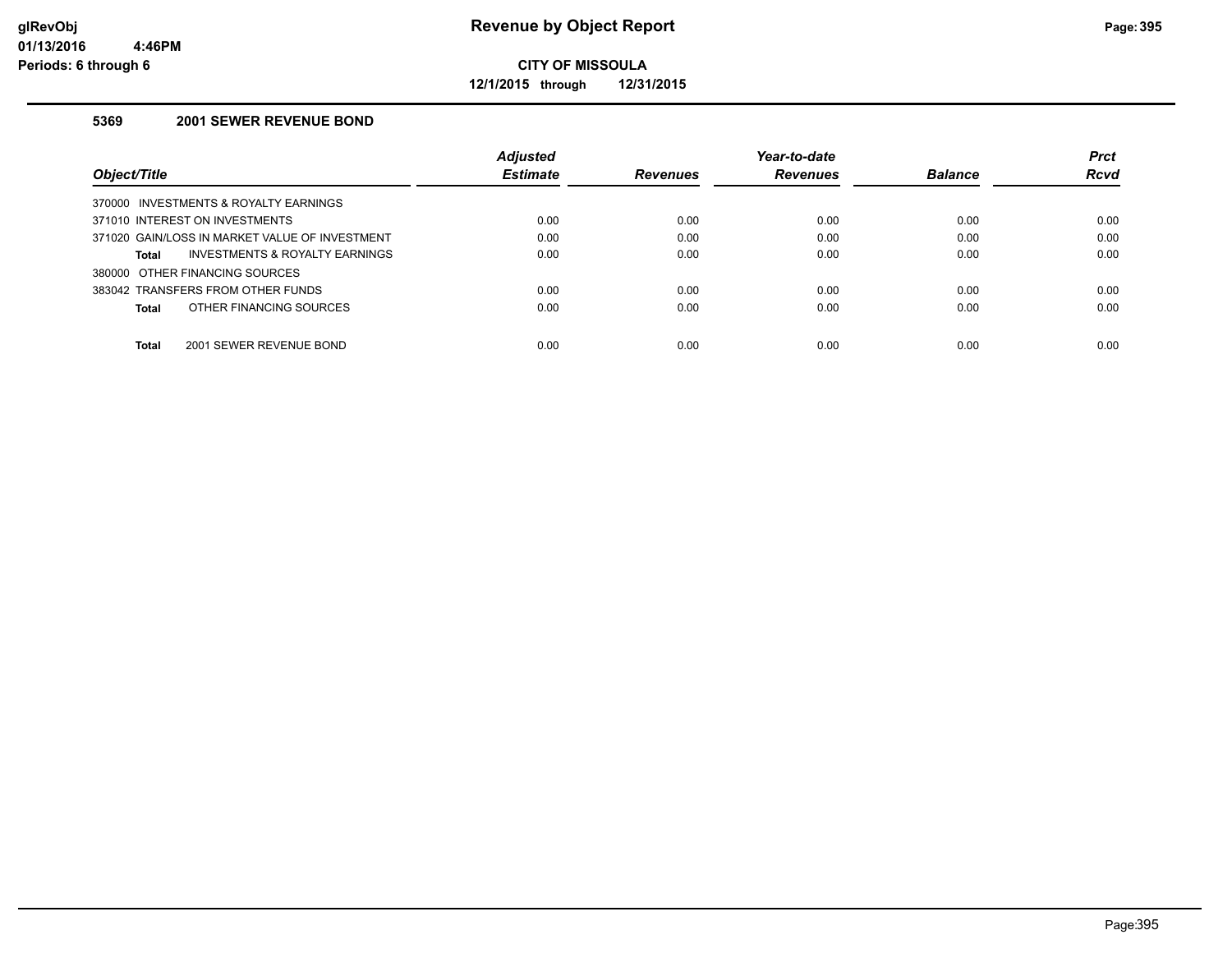**12/1/2015 through 12/31/2015**

## **5370 99 SEWER REVENUE BOND RESERVE FUND**

#### **5370 99 SEWER REVENUE BOND RESERVE FUND**

|                                                    | <b>Adjusted</b> |                 | Year-to-date    |                | <b>Prct</b> |
|----------------------------------------------------|-----------------|-----------------|-----------------|----------------|-------------|
| Object/Title                                       | <b>Estimate</b> | <b>Revenues</b> | <b>Revenues</b> | <b>Balance</b> | Rcvd        |
| 360000 MISCELLANEOUS REVENUES                      |                 |                 |                 |                |             |
| 360010 MISCELLANEOUS                               | 0.00            | 0.00            | 0.00            | 0.00           | 0.00        |
| MISCELLANEOUS REVENUES<br>Total                    | 0.00            | 0.00            | 0.00            | 0.00           | 0.00        |
| 370000 INVESTMENTS & ROYALTY EARNINGS              |                 |                 |                 |                |             |
| 371010 INTEREST ON INVESTMENTS                     | 0.00            | 0.00            | 0.00            | 0.00           | 0.00        |
| 371020 GAIN/LOSS IN MARKET VALUE OF INVESTMENTS    | 0.00            | 0.00            | 0.00            | 0.00           | 0.00        |
| <b>INVESTMENTS &amp; ROYALTY EARNINGS</b><br>Total | 0.00            | 0.00            | 0.00            | 0.00           | 0.00        |
| 380000 OTHER FINANCING SOURCES                     |                 |                 |                 |                |             |
| 383042 TRANSFERS FROM OTHER FUNDS                  | 0.00            | 0.00            | 0.00            | 0.00           | 0.00        |
| OTHER FINANCING SOURCES<br>Total                   | 0.00            | 0.00            | 0.00            | 0.00           | 0.00        |
| 99 SEWER REVENUE BOND RESERVE FUND<br>Total        | 0.00            | 0.00            | 0.00            | 0.00           | 0.00        |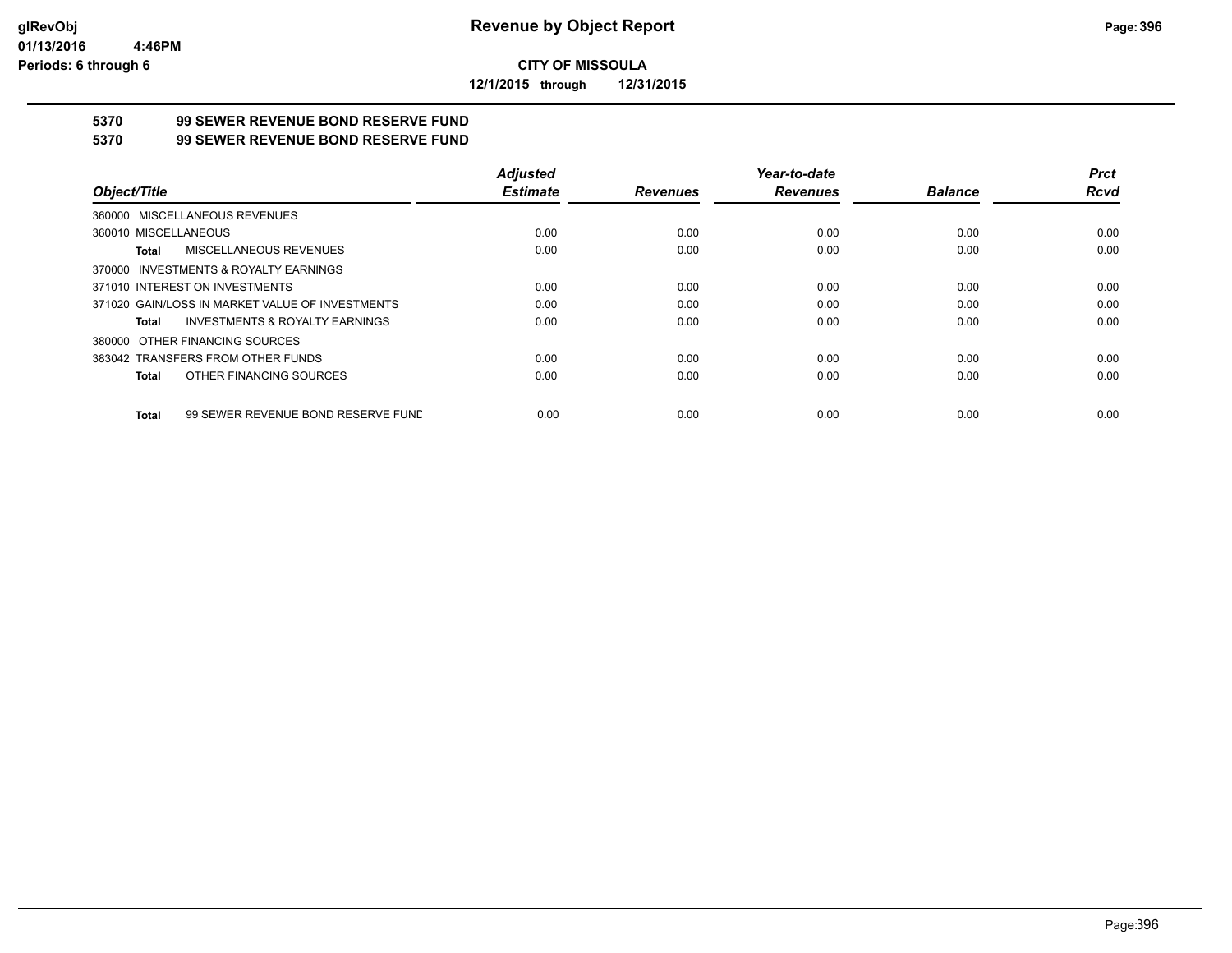**12/1/2015 through 12/31/2015**

#### **5370 99 SEWER REVENUE BOND RESERVE FUND**

|                                                    | <b>Adjusted</b> |                 | Year-to-date    |                | <b>Prct</b> |
|----------------------------------------------------|-----------------|-----------------|-----------------|----------------|-------------|
| Object/Title                                       | <b>Estimate</b> | <b>Revenues</b> | <b>Revenues</b> | <b>Balance</b> | <b>Rcvd</b> |
| 360000 MISCELLANEOUS REVENUES                      |                 |                 |                 |                |             |
| 360010 MISCELLANEOUS                               | 0.00            | 0.00            | 0.00            | 0.00           | 0.00        |
| MISCELLANEOUS REVENUES<br><b>Total</b>             | 0.00            | 0.00            | 0.00            | 0.00           | 0.00        |
| 370000 INVESTMENTS & ROYALTY EARNINGS              |                 |                 |                 |                |             |
| 371010 INTEREST ON INVESTMENTS                     | 0.00            | 0.00            | 0.00            | 0.00           | 0.00        |
| 371020 GAIN/LOSS IN MARKET VALUE OF INVESTMENT     | 0.00            | 0.00            | 0.00            | 0.00           | 0.00        |
| INVESTMENTS & ROYALTY EARNINGS<br>Total            | 0.00            | 0.00            | 0.00            | 0.00           | 0.00        |
| 380000 OTHER FINANCING SOURCES                     |                 |                 |                 |                |             |
| 383042 TRANSFERS FROM OTHER FUNDS                  | 0.00            | 0.00            | 0.00            | 0.00           | 0.00        |
| OTHER FINANCING SOURCES<br><b>Total</b>            | 0.00            | 0.00            | 0.00            | 0.00           | 0.00        |
|                                                    |                 |                 |                 |                |             |
| 99 SEWER REVENUE BOND RESERVE FUNI<br><b>Total</b> | 0.00            | 0.00            | 0.00            | 0.00           | 0.00        |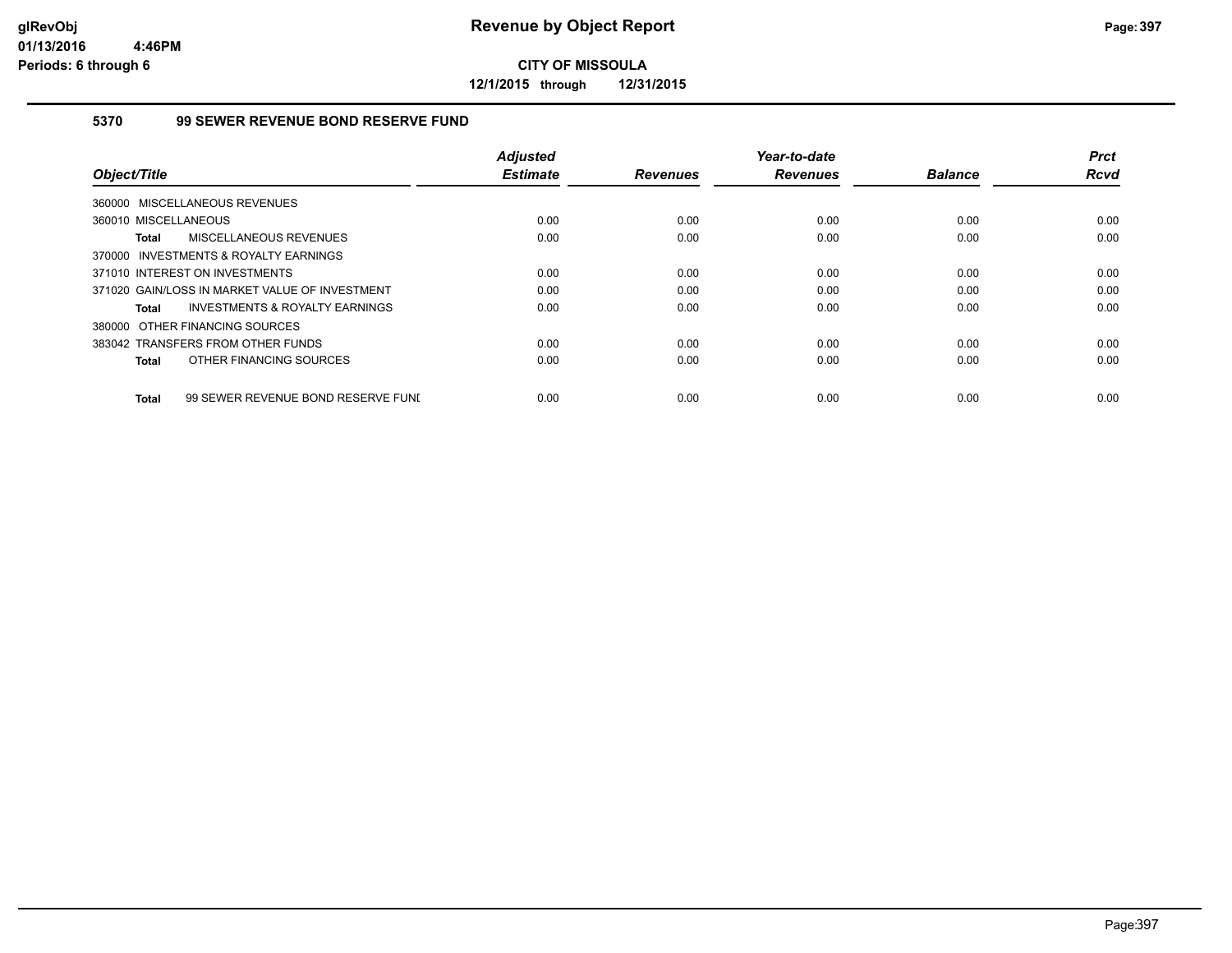**12/1/2015 through 12/31/2015**

#### **5371 2002 SEWER BONDS**

**5371 2002 SEWER BONDS**

|                                                 | <b>Adjusted</b> |                 | Year-to-date    |                | <b>Prct</b> |
|-------------------------------------------------|-----------------|-----------------|-----------------|----------------|-------------|
| Object/Title                                    | <b>Estimate</b> | <b>Revenues</b> | <b>Revenues</b> | <b>Balance</b> | <b>Rcvd</b> |
| 370000 INVESTMENTS & ROYALTY EARNINGS           |                 |                 |                 |                |             |
| 371010 INTEREST ON INVESTMENTS                  | 0.00            | 0.00            | 0.00            | 0.00           | 0.00        |
| 371020 GAIN/LOSS IN MARKET VALUE OF INVESTMENTS | 0.00            | 0.00            | 0.00            | 0.00           | 0.00        |
| INVESTMENTS & ROYALTY EARNINGS<br>Total         | 0.00            | 0.00            | 0.00            | 0.00           | 0.00        |
| 380000 OTHER FINANCING SOURCES                  |                 |                 |                 |                |             |
| 383024 TRANS FR SEWER CLEARING                  | 84.930.00       | 0.00            | 0.00            | 84.930.00      | 0.00        |
| OTHER FINANCING SOURCES<br>Total                | 84.930.00       | 0.00            | 0.00            | 84.930.00      | 0.00        |
|                                                 |                 |                 |                 |                |             |
| <b>Total</b><br>2002 SEWER BONDS                | 84.930.00       | 0.00            | 0.00            | 84.930.00      | 0.00        |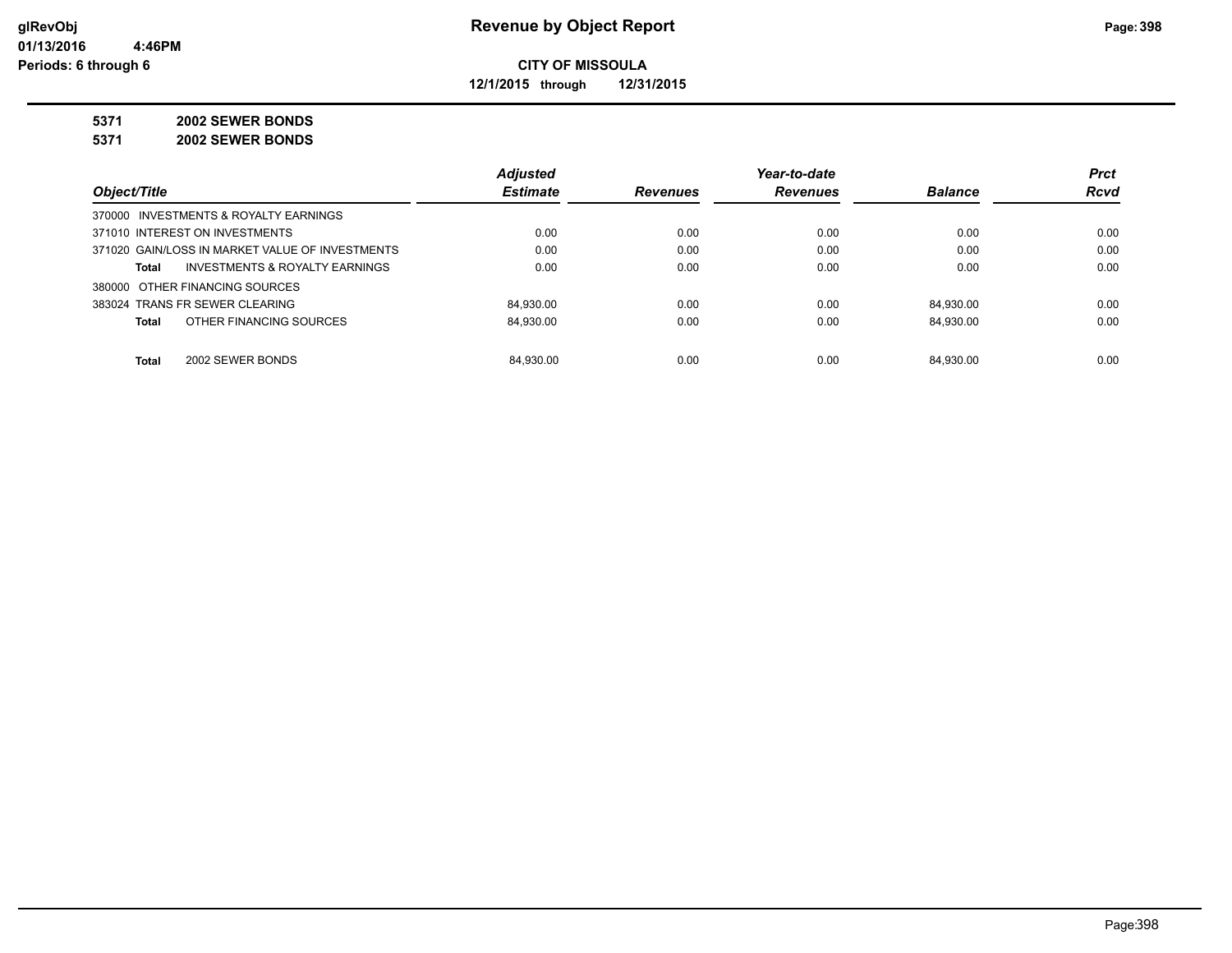**12/1/2015 through 12/31/2015**

#### **5371 2002 SEWER BONDS**

|                                                | <b>Adjusted</b> |                 | Year-to-date    |                | <b>Prct</b> |
|------------------------------------------------|-----------------|-----------------|-----------------|----------------|-------------|
| Object/Title                                   | <b>Estimate</b> | <b>Revenues</b> | <b>Revenues</b> | <b>Balance</b> | <b>Rcvd</b> |
| 370000 INVESTMENTS & ROYALTY EARNINGS          |                 |                 |                 |                |             |
| 371010 INTEREST ON INVESTMENTS                 | 0.00            | 0.00            | 0.00            | 0.00           | 0.00        |
| 371020 GAIN/LOSS IN MARKET VALUE OF INVESTMENT | 0.00            | 0.00            | 0.00            | 0.00           | 0.00        |
| INVESTMENTS & ROYALTY EARNINGS<br><b>Total</b> | 0.00            | 0.00            | 0.00            | 0.00           | 0.00        |
| 380000 OTHER FINANCING SOURCES                 |                 |                 |                 |                |             |
| 383024 TRANS FR SEWER CLEARING                 | 84.930.00       | 0.00            | 0.00            | 84.930.00      | 0.00        |
| OTHER FINANCING SOURCES<br><b>Total</b>        | 84.930.00       | 0.00            | 0.00            | 84.930.00      | 0.00        |
|                                                |                 |                 |                 |                |             |
| 2002 SEWER BONDS<br><b>Total</b>               | 84.930.00       | 0.00            | 0.00            | 84.930.00      | 0.00        |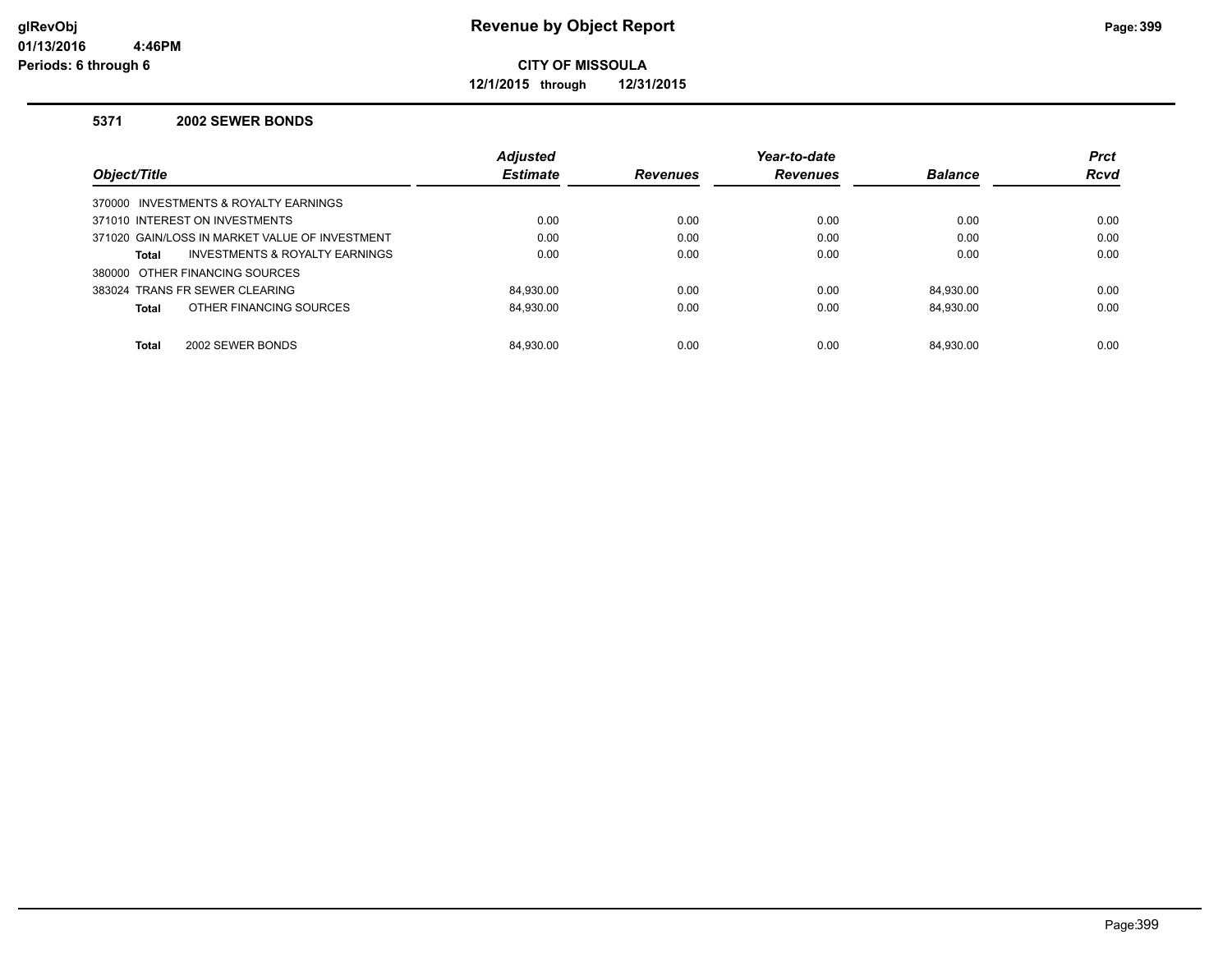**12/1/2015 through 12/31/2015**

#### **5372 2002 SEWER REVENUE BOND**

#### **5372 2002 SEWER REVENUE BOND**

|                                                    | <b>Adjusted</b> |                 | Year-to-date    |                | <b>Prct</b> |
|----------------------------------------------------|-----------------|-----------------|-----------------|----------------|-------------|
| Object/Title                                       | <b>Estimate</b> | <b>Revenues</b> | <b>Revenues</b> | <b>Balance</b> | Rcvd        |
| 360000 MISCELLANEOUS REVENUES                      |                 |                 |                 |                |             |
| 360000 MISCELLANEOUS REVENUES                      | 0.00            | 0.00            | 0.00            | 0.00           | 0.00        |
| MISCELLANEOUS REVENUES<br>Total                    | 0.00            | 0.00            | 0.00            | 0.00           | 0.00        |
| 370000 INVESTMENTS & ROYALTY EARNINGS              |                 |                 |                 |                |             |
| 371010 INTEREST ON INVESTMENTS                     | 0.00            | 0.00            | 0.00            | 0.00           | 0.00        |
| 371020 GAIN/LOSS IN MARKET VALUE OF INVESTMENTS    | 0.00            | 0.00            | 0.00            | 0.00           | 0.00        |
| <b>INVESTMENTS &amp; ROYALTY EARNINGS</b><br>Total | 0.00            | 0.00            | 0.00            | 0.00           | 0.00        |
| 380000 OTHER FINANCING SOURCES                     |                 |                 |                 |                |             |
| 383024 TRANS FR SEWER CLEARING                     | 0.00            | 0.00            | 0.00            | 0.00           | 0.00        |
| 383042 TRANSFERS FROM OTHER FUNDS                  | 0.00            | 0.00            | 0.00            | 0.00           | 0.00        |
| OTHER FINANCING SOURCES<br>Total                   | 0.00            | 0.00            | 0.00            | 0.00           | 0.00        |
| 2002 SEWER REVENUE BOND<br>Total                   | 0.00            | 0.00            | 0.00            | 0.00           | 0.00        |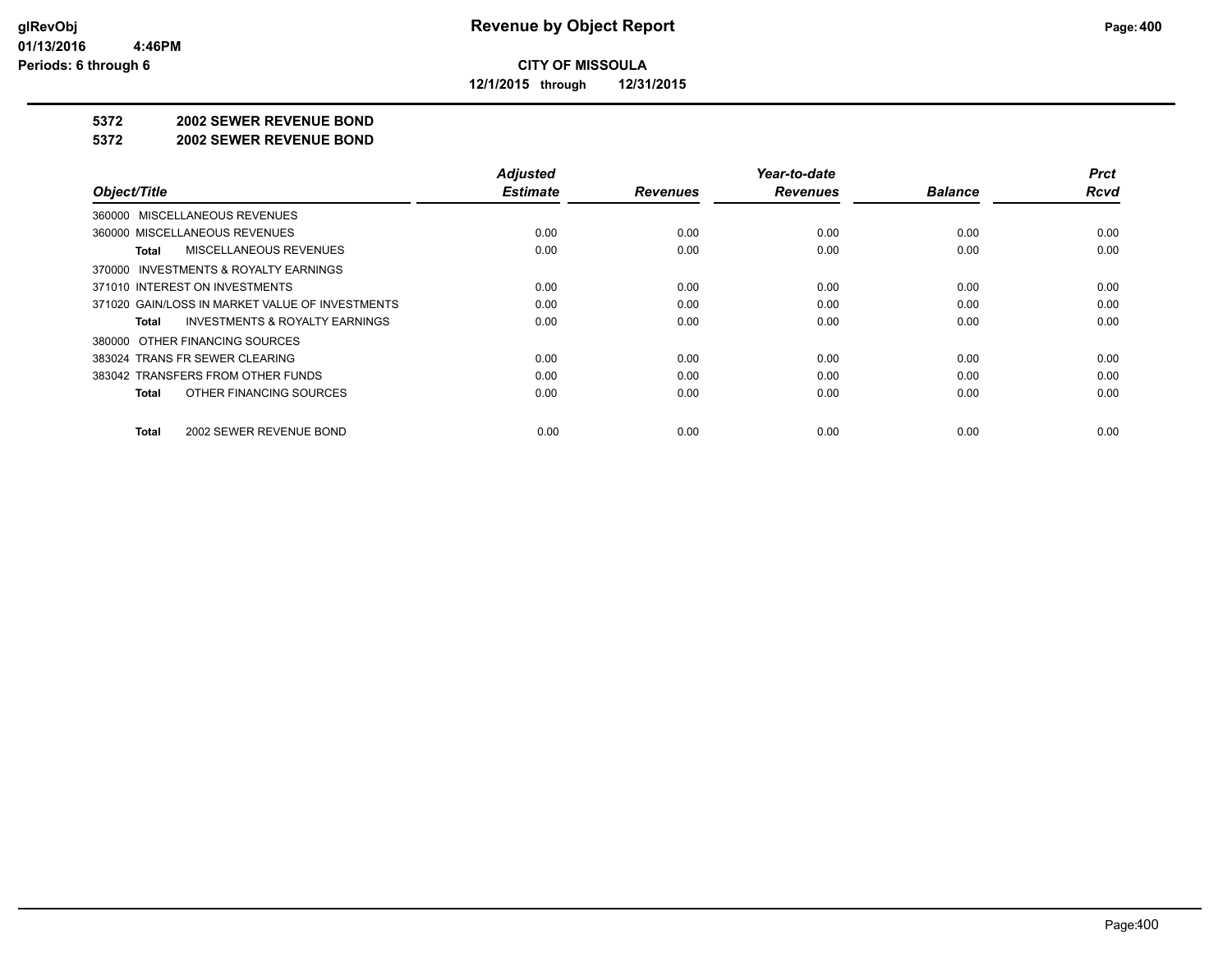**12/1/2015 through 12/31/2015**

#### **5372 2002 SEWER REVENUE BOND**

| Object/Title                                       | <b>Adjusted</b><br><b>Estimate</b> | <b>Revenues</b> | Year-to-date<br><b>Revenues</b> | <b>Balance</b> | <b>Prct</b><br><b>Rcvd</b> |
|----------------------------------------------------|------------------------------------|-----------------|---------------------------------|----------------|----------------------------|
| 360000 MISCELLANEOUS REVENUES                      |                                    |                 |                                 |                |                            |
| 360000 MISCELLANEOUS REVENUES                      | 0.00                               | 0.00            | 0.00                            | 0.00           | 0.00                       |
| MISCELLANEOUS REVENUES<br>Total                    | 0.00                               | 0.00            | 0.00                            | 0.00           | 0.00                       |
| 370000 INVESTMENTS & ROYALTY EARNINGS              |                                    |                 |                                 |                |                            |
| 371010 INTEREST ON INVESTMENTS                     | 0.00                               | 0.00            | 0.00                            | 0.00           | 0.00                       |
| 371020 GAIN/LOSS IN MARKET VALUE OF INVESTMENT     | 0.00                               | 0.00            | 0.00                            | 0.00           | 0.00                       |
| <b>INVESTMENTS &amp; ROYALTY EARNINGS</b><br>Total | 0.00                               | 0.00            | 0.00                            | 0.00           | 0.00                       |
| 380000 OTHER FINANCING SOURCES                     |                                    |                 |                                 |                |                            |
| 383024 TRANS FR SEWER CLEARING                     | 0.00                               | 0.00            | 0.00                            | 0.00           | 0.00                       |
| 383042 TRANSFERS FROM OTHER FUNDS                  | 0.00                               | 0.00            | 0.00                            | 0.00           | 0.00                       |
| OTHER FINANCING SOURCES<br><b>Total</b>            | 0.00                               | 0.00            | 0.00                            | 0.00           | 0.00                       |
| 2002 SEWER REVENUE BOND<br><b>Total</b>            | 0.00                               | 0.00            | 0.00                            | 0.00           | 0.00                       |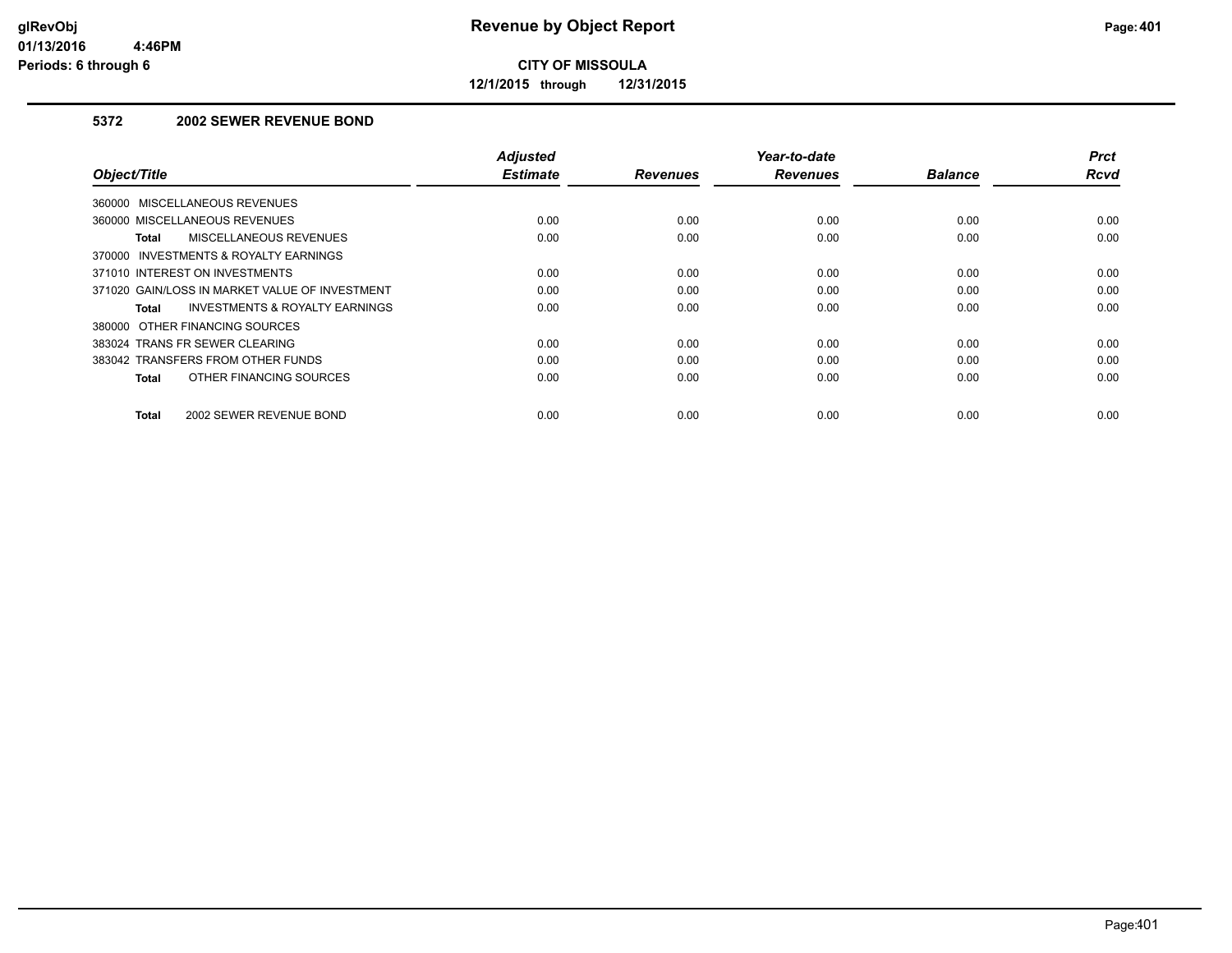**12/1/2015 through 12/31/2015**

# **5373 2002 WWTP UPGRADE REVENUE BOND**

### **5373 2002 WWTP UPGRADE REVENUE BOND**

|                                                    | <b>Adjusted</b> |                 | Year-to-date    |                | <b>Prct</b> |
|----------------------------------------------------|-----------------|-----------------|-----------------|----------------|-------------|
| Object/Title                                       | <b>Estimate</b> | <b>Revenues</b> | <b>Revenues</b> | <b>Balance</b> | <b>Rcvd</b> |
| 370000 INVESTMENTS & ROYALTY EARNINGS              |                 |                 |                 |                |             |
| 371010 INTEREST ON INVESTMENTS                     | 0.00            | 0.00            | 0.00            | 0.00           | 0.00        |
| 371020 GAIN/LOSS IN MARKET VALUE OF INVESTMENTS    | 0.00            | 0.00            | 0.00            | 0.00           | 0.00        |
| <b>INVESTMENTS &amp; ROYALTY EARNINGS</b><br>Total | 0.00            | 0.00            | 0.00            | 0.00           | 0.00        |
| 380000 OTHER FINANCING SOURCES                     |                 |                 |                 |                |             |
| 383024 TRANS FR SEWER CLEARING                     | 331.640.00      | 0.00            | 0.00            | 331.640.00     | 0.00        |
| OTHER FINANCING SOURCES<br>Total                   | 331.640.00      | 0.00            | 0.00            | 331.640.00     | 0.00        |
|                                                    |                 |                 |                 |                |             |
| 2002 WWTP UPGRADE REVENUE BOND<br><b>Total</b>     | 331.640.00      | 0.00            | 0.00            | 331.640.00     | 0.00        |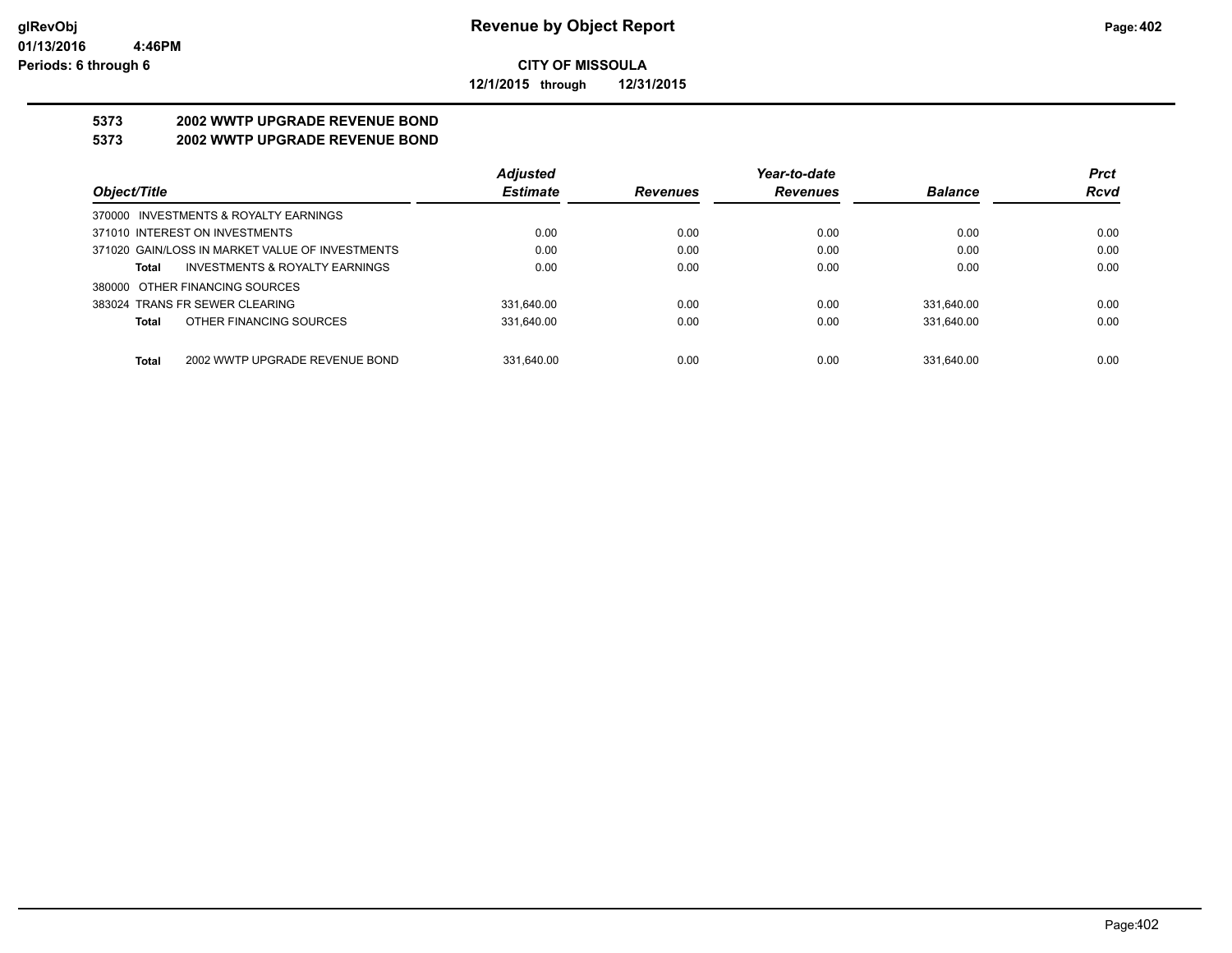**12/1/2015 through 12/31/2015**

#### **5373 2002 WWTP UPGRADE REVENUE BOND**

|                                                | <b>Adjusted</b> |                 | Year-to-date    |                | <b>Prct</b> |
|------------------------------------------------|-----------------|-----------------|-----------------|----------------|-------------|
| Object/Title                                   | <b>Estimate</b> | <b>Revenues</b> | <b>Revenues</b> | <b>Balance</b> | <b>Rcvd</b> |
| 370000 INVESTMENTS & ROYALTY EARNINGS          |                 |                 |                 |                |             |
| 371010 INTEREST ON INVESTMENTS                 | 0.00            | 0.00            | 0.00            | 0.00           | 0.00        |
| 371020 GAIN/LOSS IN MARKET VALUE OF INVESTMENT | 0.00            | 0.00            | 0.00            | 0.00           | 0.00        |
| INVESTMENTS & ROYALTY EARNINGS<br><b>Total</b> | 0.00            | 0.00            | 0.00            | 0.00           | 0.00        |
| 380000 OTHER FINANCING SOURCES                 |                 |                 |                 |                |             |
| 383024 TRANS FR SEWER CLEARING                 | 331.640.00      | 0.00            | 0.00            | 331.640.00     | 0.00        |
| OTHER FINANCING SOURCES<br><b>Total</b>        | 331.640.00      | 0.00            | 0.00            | 331.640.00     | 0.00        |
|                                                |                 |                 |                 |                |             |
| 2002 WWTP UPGRADE REVENUE BOND<br><b>Total</b> | 331.640.00      | 0.00            | 0.00            | 331.640.00     | 0.00        |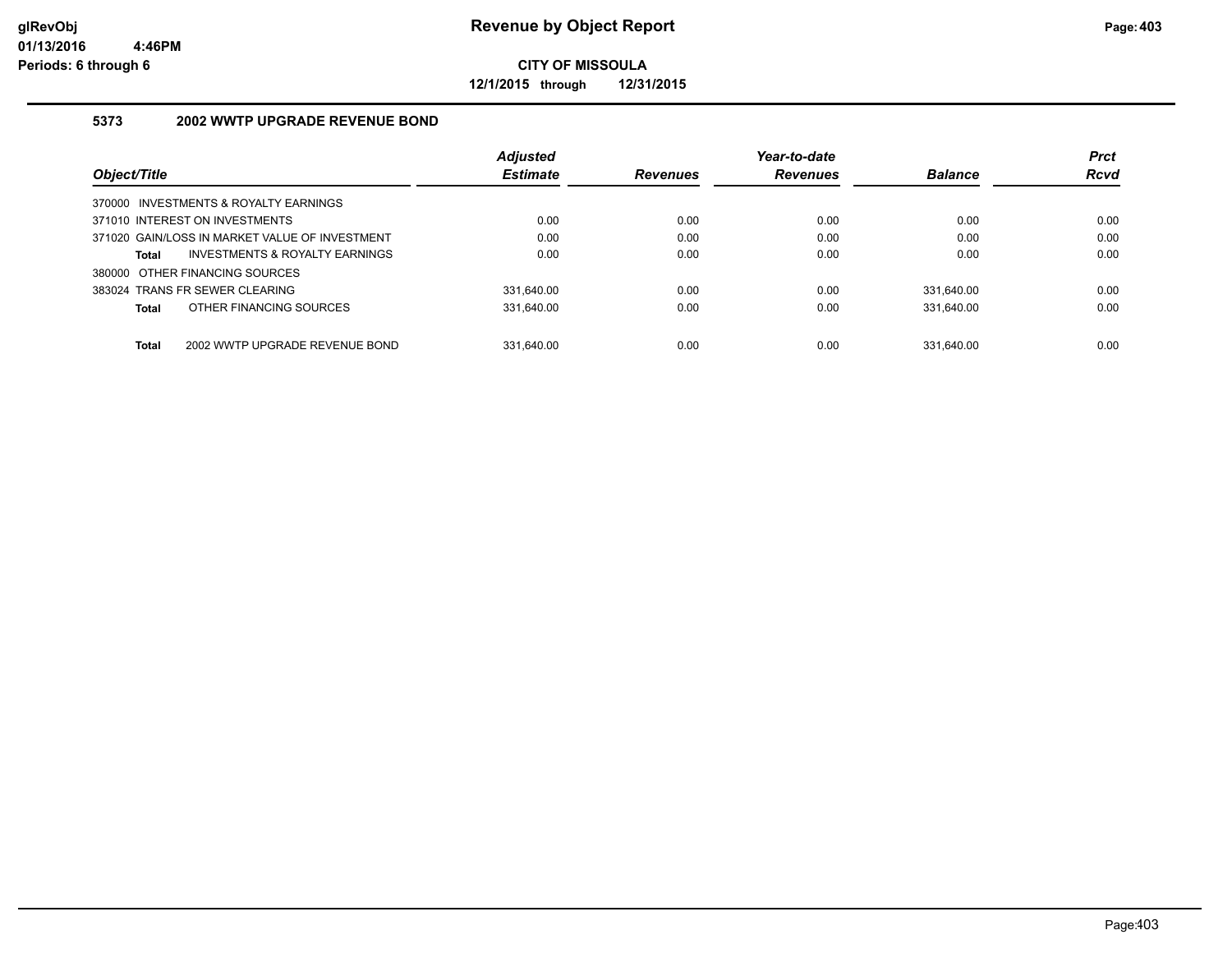**12/1/2015 through 12/31/2015**

#### **5374 2002 WWTP UPGRADE RESERVE**

#### **5374 2002 WWTP UPGRADE RESERVE**

|                                                    | <b>Adjusted</b> |                 | Year-to-date    |                | <b>Prct</b> |
|----------------------------------------------------|-----------------|-----------------|-----------------|----------------|-------------|
| Object/Title                                       | <b>Estimate</b> | <b>Revenues</b> | <b>Revenues</b> | <b>Balance</b> | Rcvd        |
| 360000 MISCELLANEOUS REVENUES                      |                 |                 |                 |                |             |
| 360000 MISCELLANEOUS REVENUES                      | 0.00            | 0.00            | 0.00            | 0.00           | 0.00        |
| MISCELLANEOUS REVENUES<br>Total                    | 0.00            | 0.00            | 0.00            | 0.00           | 0.00        |
| 370000 INVESTMENTS & ROYALTY EARNINGS              |                 |                 |                 |                |             |
| 371010 INTEREST ON INVESTMENTS                     | 0.00            | 0.00            | 0.00            | 0.00           | 0.00        |
| 371020 GAIN/LOSS IN MARKET VALUE OF INVESTMENTS    | 0.00            | 0.00            | 0.00            | 0.00           | 0.00        |
| <b>INVESTMENTS &amp; ROYALTY EARNINGS</b><br>Total | 0.00            | 0.00            | 0.00            | 0.00           | 0.00        |
| 380000 OTHER FINANCING SOURCES                     |                 |                 |                 |                |             |
| 381002 SRF LOAN                                    | 0.00            | 0.00            | 0.00            | 0.00           | 0.00        |
| 383042 TRANSFERS FROM OTHER FUNDS                  | 0.00            | 0.00            | 0.00            | 0.00           | 0.00        |
| OTHER FINANCING SOURCES<br>Total                   | 0.00            | 0.00            | 0.00            | 0.00           | 0.00        |
| 2002 WWTP UPGRADE RESERVE<br>Total                 | 0.00            | 0.00            | 0.00            | 0.00           | 0.00        |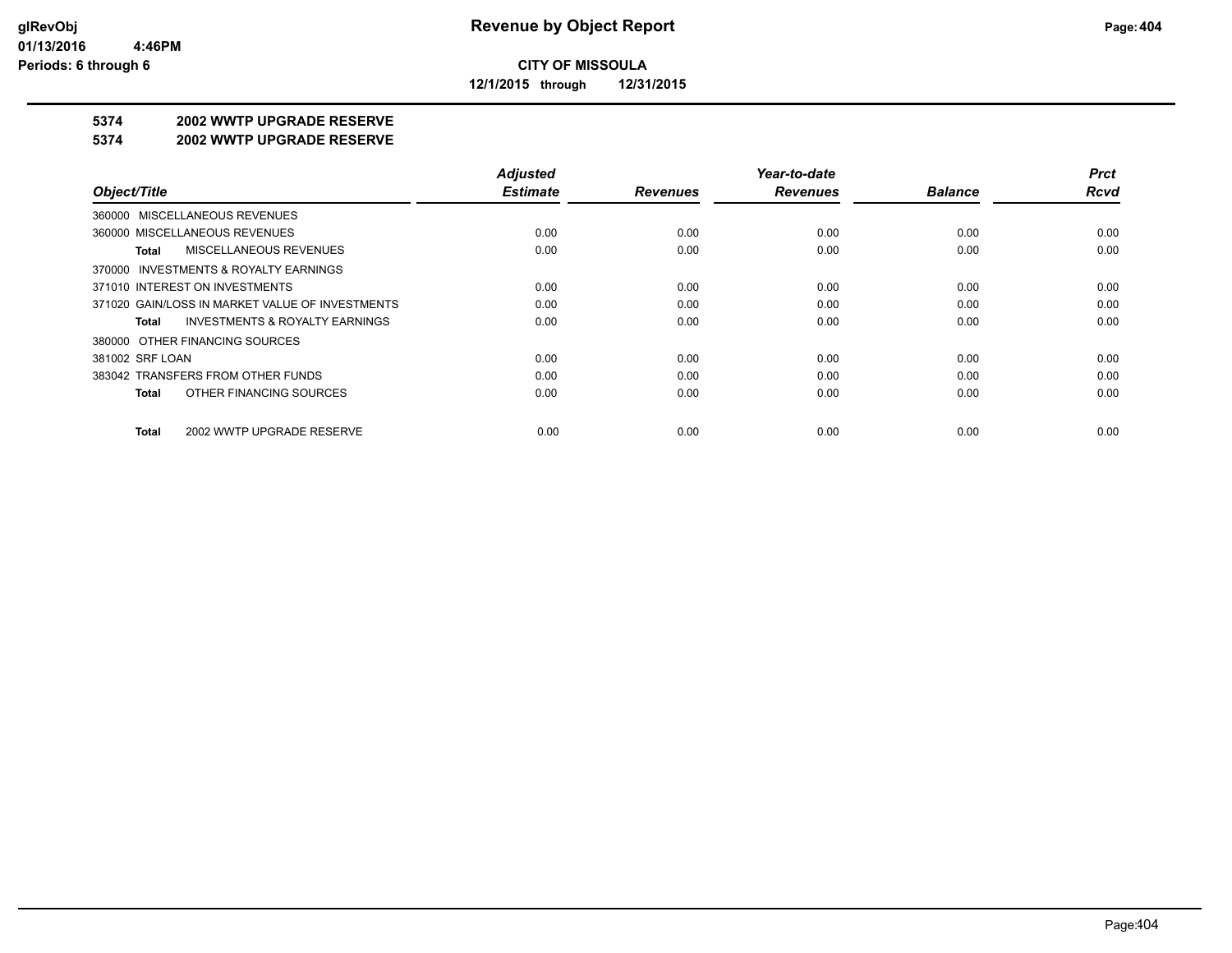**12/1/2015 through 12/31/2015**

#### **5374 2002 WWTP UPGRADE RESERVE**

| Object/Title                                       | <b>Adjusted</b><br><b>Estimate</b> | <b>Revenues</b> | Year-to-date<br><b>Revenues</b> | <b>Balance</b> | <b>Prct</b><br>Rcvd |
|----------------------------------------------------|------------------------------------|-----------------|---------------------------------|----------------|---------------------|
| 360000 MISCELLANEOUS REVENUES                      |                                    |                 |                                 |                |                     |
| 360000 MISCELLANEOUS REVENUES                      | 0.00                               | 0.00            | 0.00                            | 0.00           | 0.00                |
| MISCELLANEOUS REVENUES<br><b>Total</b>             | 0.00                               | 0.00            | 0.00                            | 0.00           | 0.00                |
| 370000 INVESTMENTS & ROYALTY EARNINGS              |                                    |                 |                                 |                |                     |
| 371010 INTEREST ON INVESTMENTS                     | 0.00                               | 0.00            | 0.00                            | 0.00           | 0.00                |
| 371020 GAIN/LOSS IN MARKET VALUE OF INVESTMENT     | 0.00                               | 0.00            | 0.00                            | 0.00           | 0.00                |
| <b>INVESTMENTS &amp; ROYALTY EARNINGS</b><br>Total | 0.00                               | 0.00            | 0.00                            | 0.00           | 0.00                |
| 380000 OTHER FINANCING SOURCES                     |                                    |                 |                                 |                |                     |
| 381002 SRF LOAN                                    | 0.00                               | 0.00            | 0.00                            | 0.00           | 0.00                |
| 383042 TRANSFERS FROM OTHER FUNDS                  | 0.00                               | 0.00            | 0.00                            | 0.00           | 0.00                |
| OTHER FINANCING SOURCES<br><b>Total</b>            | 0.00                               | 0.00            | 0.00                            | 0.00           | 0.00                |
| 2002 WWTP UPGRADE RESERVE<br><b>Total</b>          | 0.00                               | 0.00            | 0.00                            | 0.00           | 0.00                |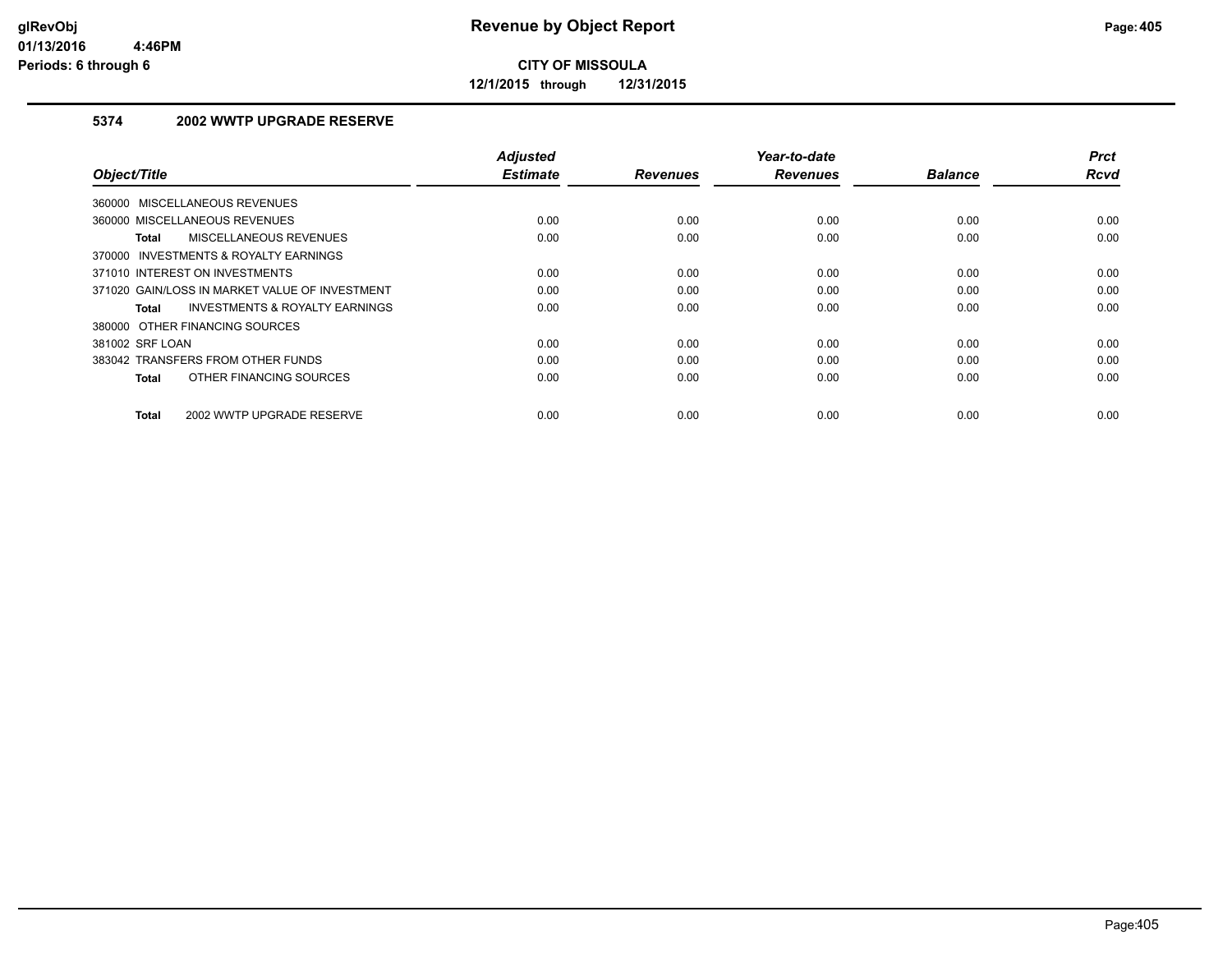**12/1/2015 through 12/31/2015**

#### **5375 2003 WWTP SRF \$3.8M EPA DEBT**

**5375 2003 WWTP SRF \$3.8M EPA DEBT**

|                                                    | <b>Adjusted</b> |                 | Year-to-date    |                | <b>Prct</b> |
|----------------------------------------------------|-----------------|-----------------|-----------------|----------------|-------------|
| Object/Title                                       | <b>Estimate</b> | <b>Revenues</b> | <b>Revenues</b> | <b>Balance</b> | Rcvd        |
| 340000 CHARGES FOR SERVICES                        |                 |                 |                 |                |             |
| 343032 SEWER INSTALLATION CHARGES                  | 0.00            | 0.00            | 0.00            | 0.00           | 0.00        |
| <b>CHARGES FOR SERVICES</b><br>Total               | 0.00            | 0.00            | 0.00            | 0.00           | 0.00        |
| 370000 INVESTMENTS & ROYALTY EARNINGS              |                 |                 |                 |                |             |
| 371010 INTEREST ON INVESTMENTS                     | 0.00            | 0.00            | 0.00            | 0.00           | 0.00        |
| 371020 GAIN/LOSS IN MARKET VALUE OF INVESTMENTS    | 0.00            | 0.00            | 0.00            | 0.00           | 0.00        |
| <b>INVESTMENTS &amp; ROYALTY EARNINGS</b><br>Total | 0.00            | 0.00            | 0.00            | 0.00           | 0.00        |
| 380000 OTHER FINANCING SOURCES                     |                 |                 |                 |                |             |
| 383024 TRANS FR SEWER CLEARING                     | 250.926.00      | 0.00            | 0.00            | 250,926.00     | 0.00        |
| OTHER FINANCING SOURCES<br>Total                   | 250,926.00      | 0.00            | 0.00            | 250,926.00     | 0.00        |
| 2003 WWTP SRF \$3.8M EPA DEBT<br>Total             | 250.926.00      | 0.00            | 0.00            | 250.926.00     | 0.00        |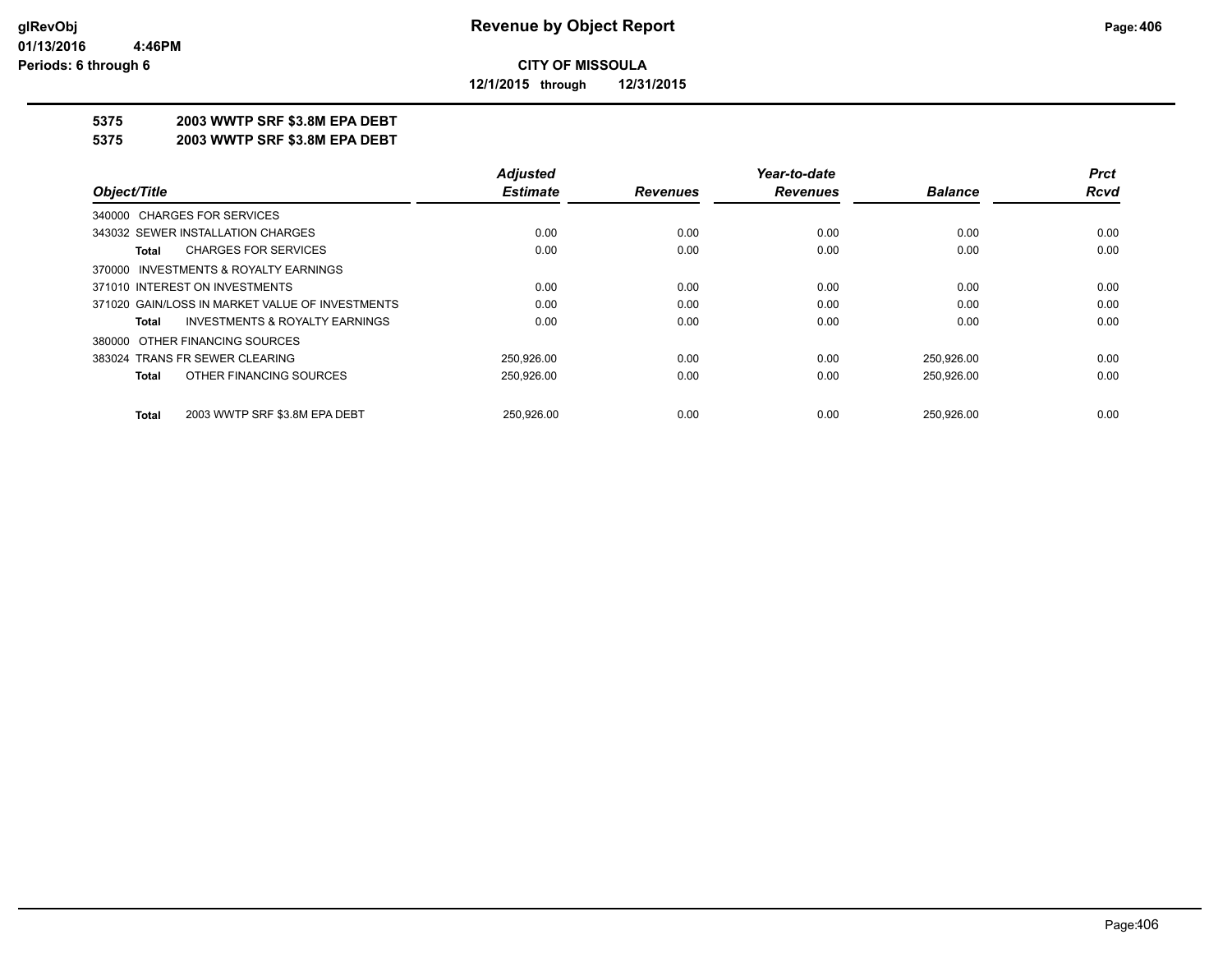**12/1/2015 through 12/31/2015**

#### **5375 2003 WWTP SRF \$3.8M EPA DEBT**

| Object/Title                                   | <b>Adjusted</b><br><b>Estimate</b> | <b>Revenues</b> | Year-to-date<br><b>Revenues</b> | <b>Balance</b> | <b>Prct</b><br><b>Rcvd</b> |
|------------------------------------------------|------------------------------------|-----------------|---------------------------------|----------------|----------------------------|
| 340000 CHARGES FOR SERVICES                    |                                    |                 |                                 |                |                            |
|                                                |                                    |                 |                                 |                |                            |
| 343032 SEWER INSTALLATION CHARGES              | 0.00                               | 0.00            | 0.00                            | 0.00           | 0.00                       |
| <b>CHARGES FOR SERVICES</b><br>Total           | 0.00                               | 0.00            | 0.00                            | 0.00           | 0.00                       |
| INVESTMENTS & ROYALTY EARNINGS<br>370000       |                                    |                 |                                 |                |                            |
| 371010 INTEREST ON INVESTMENTS                 | 0.00                               | 0.00            | 0.00                            | 0.00           | 0.00                       |
| 371020 GAIN/LOSS IN MARKET VALUE OF INVESTMENT | 0.00                               | 0.00            | 0.00                            | 0.00           | 0.00                       |
| INVESTMENTS & ROYALTY EARNINGS<br>Total        | 0.00                               | 0.00            | 0.00                            | 0.00           | 0.00                       |
| 380000 OTHER FINANCING SOURCES                 |                                    |                 |                                 |                |                            |
| 383024 TRANS FR SEWER CLEARING                 | 250,926.00                         | 0.00            | 0.00                            | 250,926.00     | 0.00                       |
| OTHER FINANCING SOURCES<br><b>Total</b>        | 250,926.00                         | 0.00            | 0.00                            | 250,926.00     | 0.00                       |
| 2003 WWTP SRF \$3.8M EPA DEBT<br><b>Total</b>  | 250.926.00                         | 0.00            | 0.00                            | 250.926.00     | 0.00                       |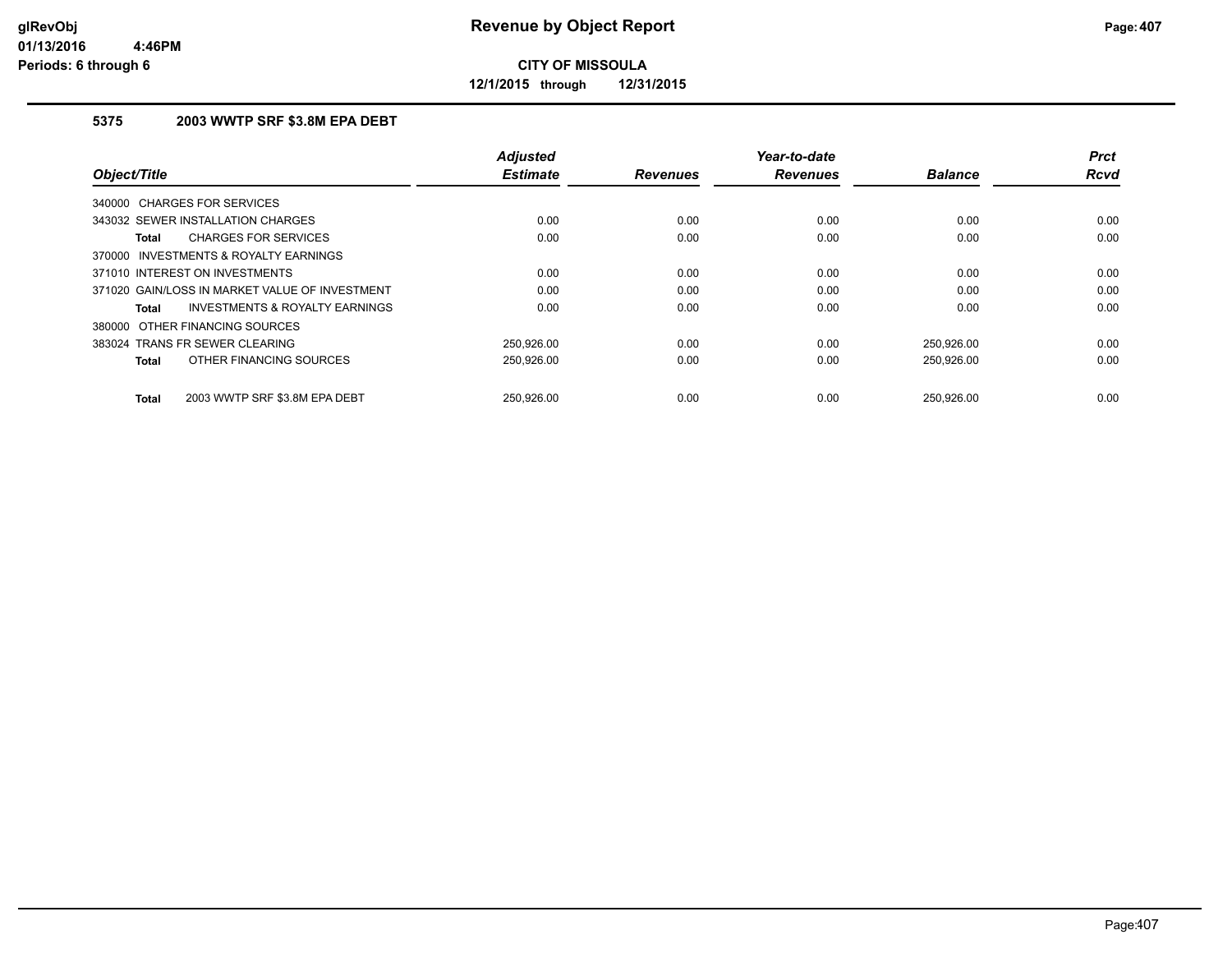**12/1/2015 through 12/31/2015**

### **5376 2003 WWTP SRF \$3.8M EPA RESERVE**

#### **5376 2003 WWTP SRF \$3.8M EPA RESERVE**

|                                                    | <b>Adjusted</b> |                 | Year-to-date    |                | <b>Prct</b> |
|----------------------------------------------------|-----------------|-----------------|-----------------|----------------|-------------|
| Object/Title                                       | <b>Estimate</b> | <b>Revenues</b> | <b>Revenues</b> | <b>Balance</b> | <b>Rcvd</b> |
| MISCELLANEOUS REVENUES<br>360000                   |                 |                 |                 |                |             |
| 360000 MISCELLANEOUS REVENUES                      | 0.00            | 0.00            | 0.00            | 0.00           | 0.00        |
| 360010 MISCELLANEOUS                               | 0.00            | 0.00            | 0.00            | 0.00           | 0.00        |
| MISCELLANEOUS REVENUES<br>Total                    | 0.00            | 0.00            | 0.00            | 0.00           | 0.00        |
| INVESTMENTS & ROYALTY EARNINGS<br>370000           |                 |                 |                 |                |             |
| 371010 INTEREST ON INVESTMENTS                     | 0.00            | 0.00            | 0.00            | 0.00           | 0.00        |
| 371020 GAIN/LOSS IN MARKET VALUE OF INVESTMENTS    | 0.00            | 0.00            | 0.00            | 0.00           | 0.00        |
| <b>INVESTMENTS &amp; ROYALTY EARNINGS</b><br>Total | 0.00            | 0.00            | 0.00            | 0.00           | 0.00        |
| 380000 OTHER FINANCING SOURCES                     |                 |                 |                 |                |             |
| 381002 SRF LOAN                                    | 0.00            | 0.00            | 0.00            | 0.00           | 0.00        |
| 383042 TRANSFERS FROM OTHER FUNDS                  | 146.00          | 0.00            | 0.00            | 146.00         | 0.00        |
| OTHER FINANCING SOURCES<br><b>Total</b>            | 146.00          | 0.00            | 0.00            | 146.00         | 0.00        |
| 2003 WWTP SRF \$3.8M EPA RESERVE<br><b>Total</b>   | 146.00          | 0.00            | 0.00            | 146.00         | 0.00        |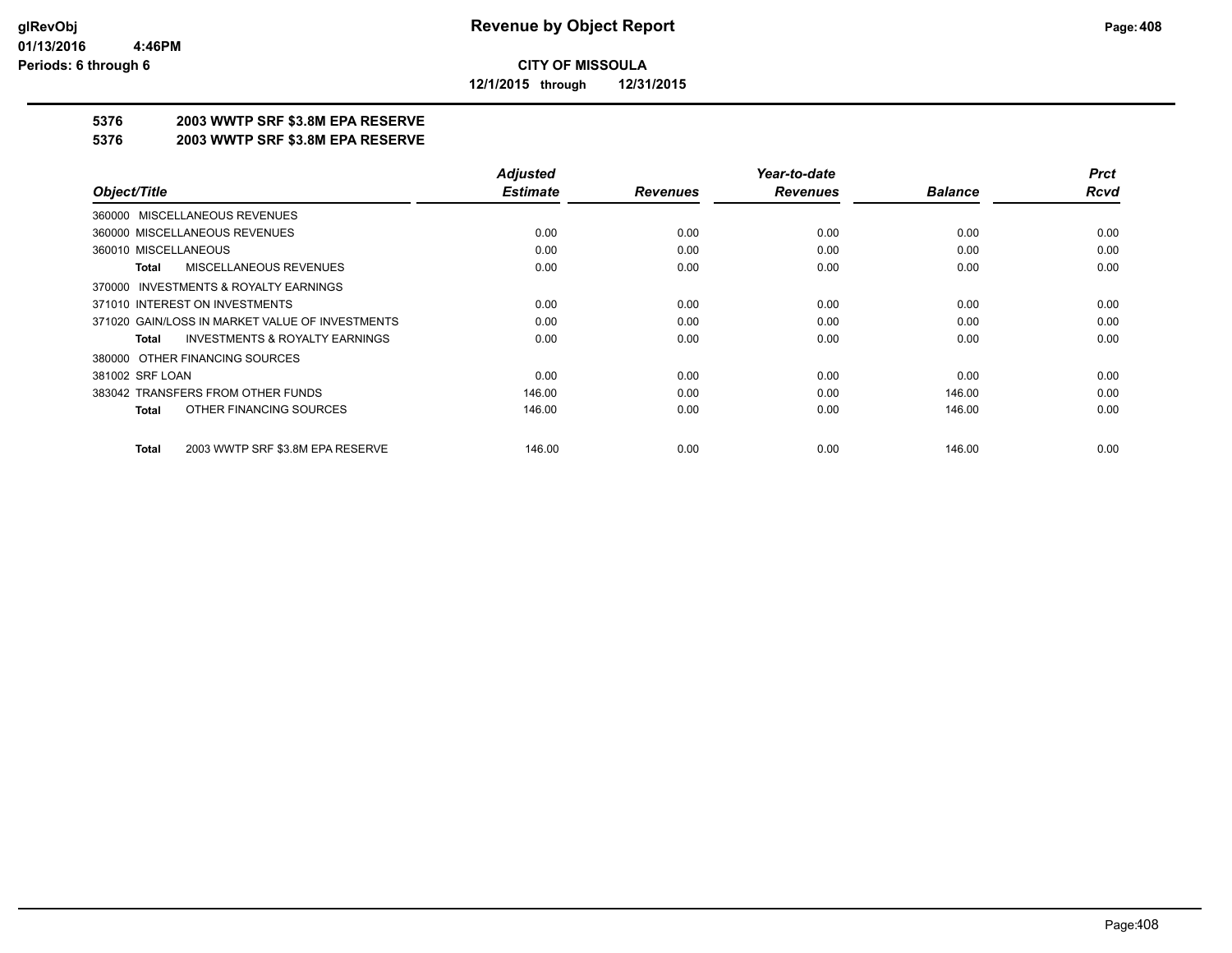**12/1/2015 through 12/31/2015**

#### **5376 2003 WWTP SRF \$3.8M EPA RESERVE**

| Object/Title                                        | <b>Adjusted</b><br><b>Estimate</b> | <b>Revenues</b> | Year-to-date<br><b>Revenues</b> | <b>Balance</b> | <b>Prct</b><br><b>Rcvd</b> |
|-----------------------------------------------------|------------------------------------|-----------------|---------------------------------|----------------|----------------------------|
|                                                     |                                    |                 |                                 |                |                            |
| 360000 MISCELLANEOUS REVENUES                       |                                    |                 |                                 |                |                            |
| 360000 MISCELLANEOUS REVENUES                       | 0.00                               | 0.00            | 0.00                            | 0.00           | 0.00                       |
| 360010 MISCELLANEOUS                                | 0.00                               | 0.00            | 0.00                            | 0.00           | 0.00                       |
| <b>MISCELLANEOUS REVENUES</b><br>Total              | 0.00                               | 0.00            | 0.00                            | 0.00           | 0.00                       |
| <b>INVESTMENTS &amp; ROYALTY EARNINGS</b><br>370000 |                                    |                 |                                 |                |                            |
| 371010 INTEREST ON INVESTMENTS                      | 0.00                               | 0.00            | 0.00                            | 0.00           | 0.00                       |
| 371020 GAIN/LOSS IN MARKET VALUE OF INVESTMENT      | 0.00                               | 0.00            | 0.00                            | 0.00           | 0.00                       |
| <b>INVESTMENTS &amp; ROYALTY EARNINGS</b><br>Total  | 0.00                               | 0.00            | 0.00                            | 0.00           | 0.00                       |
| 380000 OTHER FINANCING SOURCES                      |                                    |                 |                                 |                |                            |
| 381002 SRF LOAN                                     | 0.00                               | 0.00            | 0.00                            | 0.00           | 0.00                       |
| 383042 TRANSFERS FROM OTHER FUNDS                   | 146.00                             | 0.00            | 0.00                            | 146.00         | 0.00                       |
| OTHER FINANCING SOURCES<br>Total                    | 146.00                             | 0.00            | 0.00                            | 146.00         | 0.00                       |
|                                                     |                                    |                 |                                 |                |                            |
| 2003 WWTP SRF \$3.8M EPA RESERVE<br>Total           | 146.00                             | 0.00            | 0.00                            | 146.00         | 0.00                       |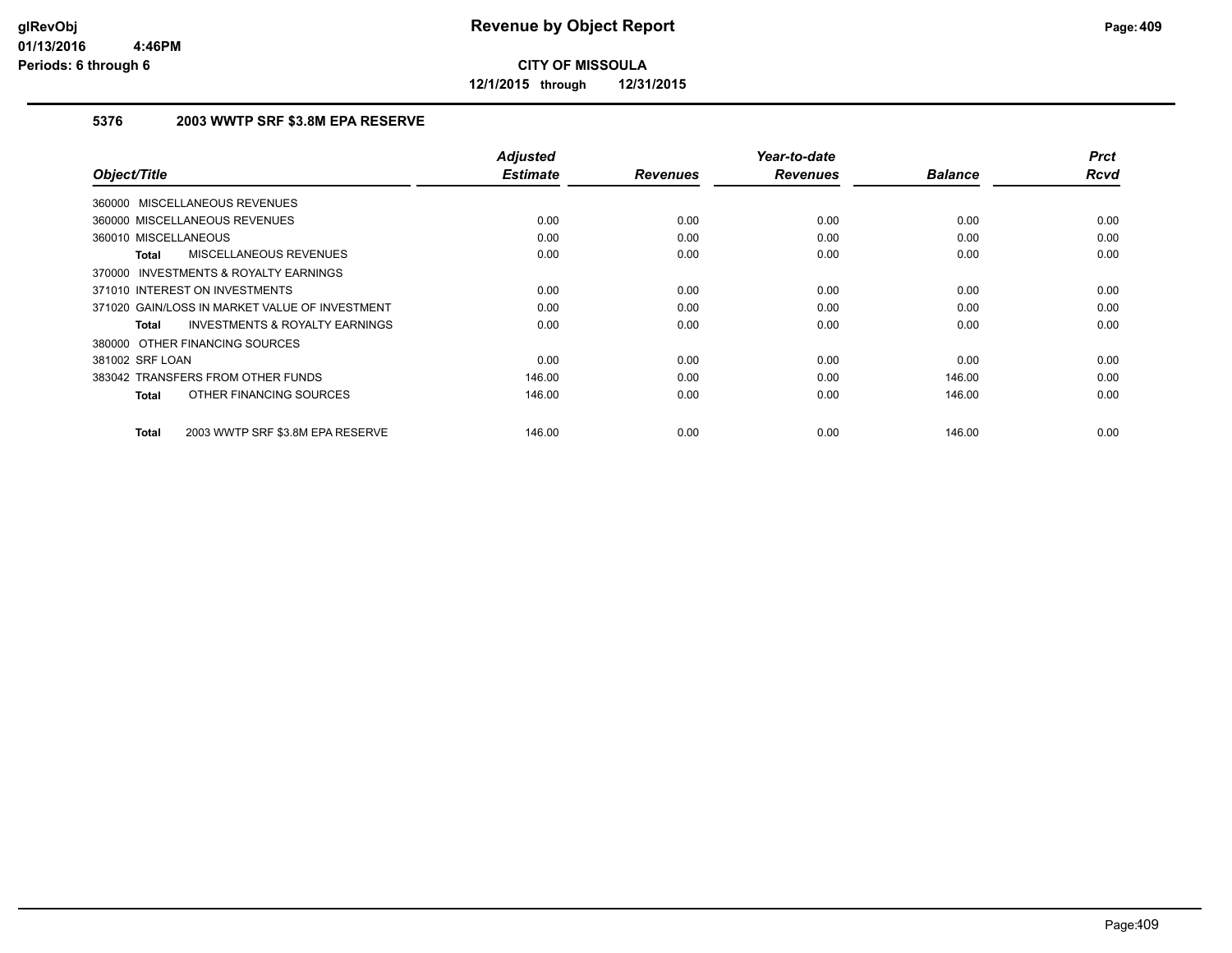**12/1/2015 through 12/31/2015**

# **5377 2004 WWTP \$3.023 LOAN DEBT SERVICE**

**5377 2004 WWTP \$3.023 LOAN DEBT SERVICE**

|                                                     | <b>Adjusted</b> |                 | Year-to-date    |                | <b>Prct</b> |
|-----------------------------------------------------|-----------------|-----------------|-----------------|----------------|-------------|
| Object/Title                                        | <b>Estimate</b> | <b>Revenues</b> | <b>Revenues</b> | <b>Balance</b> | <b>Rcvd</b> |
| 340000 CHARGES FOR SERVICES                         |                 |                 |                 |                |             |
| 343032 SEWER INSTALLATION CHARGES                   | 0.00            | 0.00            | 0.00            | 0.00           | 0.00        |
| <b>CHARGES FOR SERVICES</b><br>Total                | 0.00            | 0.00            | 0.00            | 0.00           | 0.00        |
| 370000 INVESTMENTS & ROYALTY EARNINGS               |                 |                 |                 |                |             |
| 371010 INTEREST ON INVESTMENTS                      | 0.00            | 0.00            | 0.00            | 0.00           | 0.00        |
| 371020 GAIN/LOSS IN MARKET VALUE OF INVESTMENTS     | 0.00            | 0.00            | 0.00            | 0.00           | 0.00        |
| INVESTMENTS & ROYALTY EARNINGS<br>Total             | 0.00            | 0.00            | 0.00            | 0.00           | 0.00        |
| 380000 OTHER FINANCING SOURCES                      |                 |                 |                 |                |             |
| 383024 TRANS FR SEWER CLEARING                      | 244,006.00      | 0.00            | 0.00            | 244.006.00     | 0.00        |
| OTHER FINANCING SOURCES<br>Total                    | 244,006.00      | 0.00            | 0.00            | 244,006.00     | 0.00        |
| 2004 WWTP \$3.023 LOAN DEBT SERVICE<br><b>Total</b> | 244.006.00      | 0.00            | 0.00            | 244.006.00     | 0.00        |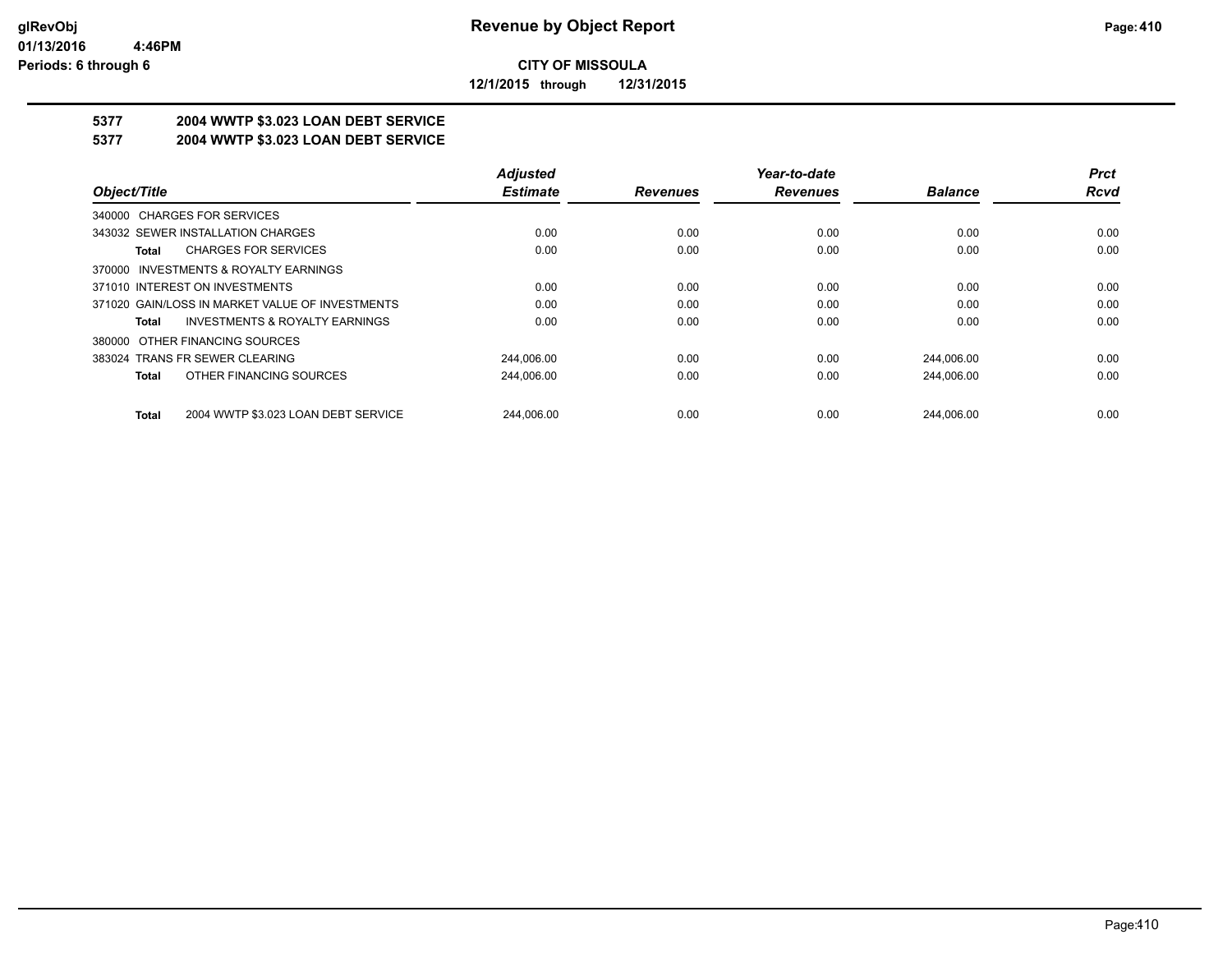**12/1/2015 through 12/31/2015**

#### **5377 2004 WWTP \$3.023 LOAN DEBT SERVICE**

|                                                     | <b>Adjusted</b> |                 | Year-to-date    |                | <b>Prct</b> |
|-----------------------------------------------------|-----------------|-----------------|-----------------|----------------|-------------|
| Object/Title                                        | <b>Estimate</b> | <b>Revenues</b> | <b>Revenues</b> | <b>Balance</b> | <b>Rcvd</b> |
| 340000 CHARGES FOR SERVICES                         |                 |                 |                 |                |             |
| 343032 SEWER INSTALLATION CHARGES                   | 0.00            | 0.00            | 0.00            | 0.00           | 0.00        |
| <b>CHARGES FOR SERVICES</b><br>Total                | 0.00            | 0.00            | 0.00            | 0.00           | 0.00        |
| 370000 INVESTMENTS & ROYALTY EARNINGS               |                 |                 |                 |                |             |
| 371010 INTEREST ON INVESTMENTS                      | 0.00            | 0.00            | 0.00            | 0.00           | 0.00        |
| 371020 GAIN/LOSS IN MARKET VALUE OF INVESTMENT      | 0.00            | 0.00            | 0.00            | 0.00           | 0.00        |
| <b>INVESTMENTS &amp; ROYALTY EARNINGS</b><br>Total  | 0.00            | 0.00            | 0.00            | 0.00           | 0.00        |
| 380000 OTHER FINANCING SOURCES                      |                 |                 |                 |                |             |
| 383024 TRANS FR SEWER CLEARING                      | 244,006.00      | 0.00            | 0.00            | 244,006.00     | 0.00        |
| OTHER FINANCING SOURCES<br>Total                    | 244,006.00      | 0.00            | 0.00            | 244,006.00     | 0.00        |
| 2004 WWTP \$3.023 LOAN DEBT SERVICE<br><b>Total</b> | 244.006.00      | 0.00            | 0.00            | 244.006.00     | 0.00        |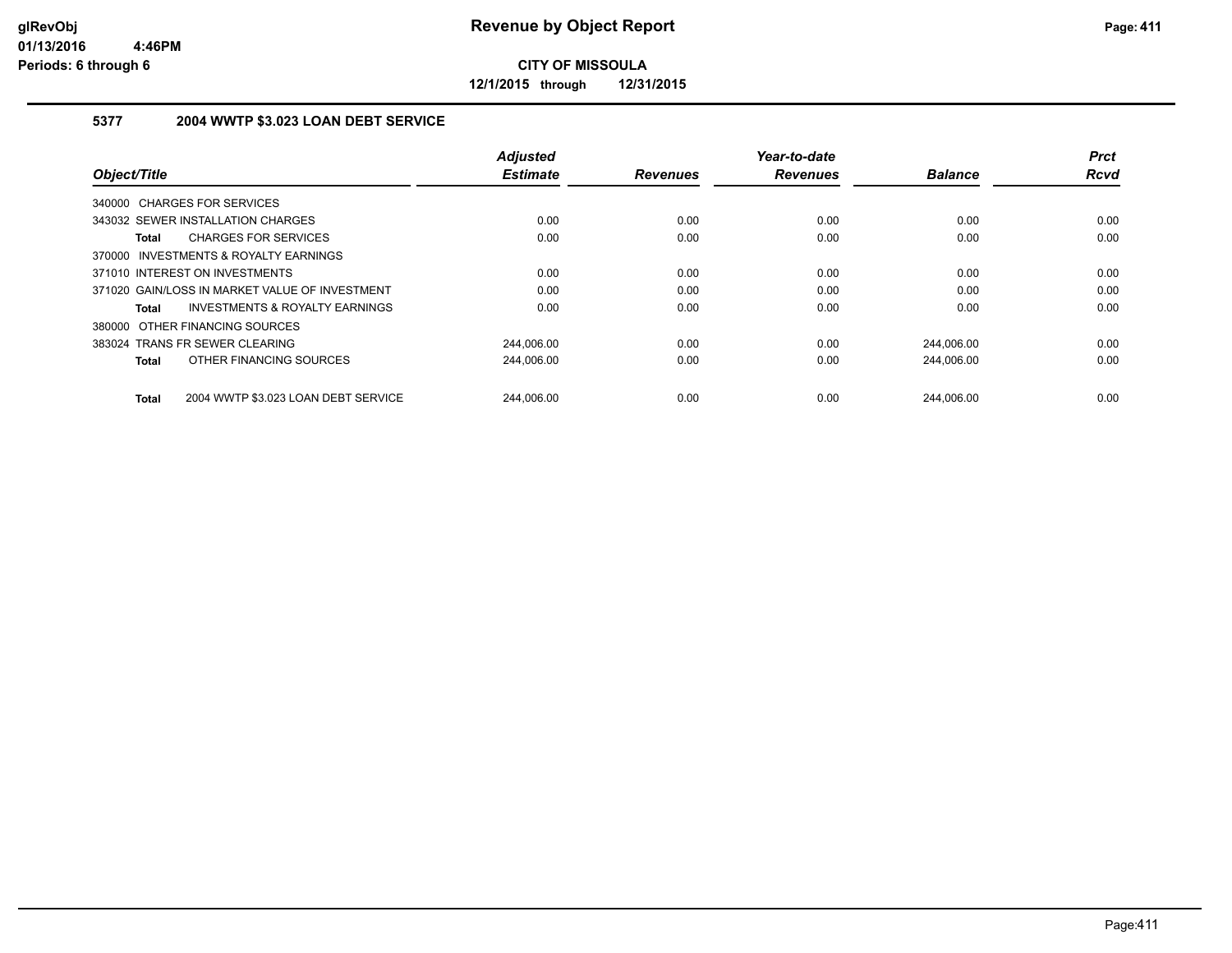**12/1/2015 through 12/31/2015**

### **5378 2004 WWTP \$3.023 LOAN RESERVE**

#### **5378 2004 WWTP \$3.023 LOAN RESERVE**

|                                                    | <b>Adjusted</b> |                 | Year-to-date    |                | <b>Prct</b> |
|----------------------------------------------------|-----------------|-----------------|-----------------|----------------|-------------|
| Object/Title                                       | <b>Estimate</b> | <b>Revenues</b> | <b>Revenues</b> | <b>Balance</b> | <b>Rcvd</b> |
| 360000 MISCELLANEOUS REVENUES                      |                 |                 |                 |                |             |
| 360000 MISCELLANEOUS REVENUES                      | 0.00            | 0.00            | 0.00            | 0.00           | 0.00        |
| MISCELLANEOUS REVENUES<br>Total                    | 0.00            | 0.00            | 0.00            | 0.00           | 0.00        |
| 370000 INVESTMENTS & ROYALTY EARNINGS              |                 |                 |                 |                |             |
| 371010 INTEREST ON INVESTMENTS                     | 0.00            | 0.00            | 0.00            | 0.00           | 0.00        |
| 371020 GAIN/LOSS IN MARKET VALUE OF INVESTMENTS    | 0.00            | 0.00            | 0.00            | 0.00           | 0.00        |
| <b>INVESTMENTS &amp; ROYALTY EARNINGS</b><br>Total | 0.00            | 0.00            | 0.00            | 0.00           | 0.00        |
| 380000 OTHER FINANCING SOURCES                     |                 |                 |                 |                |             |
| 381002 SRF LOAN                                    | 0.00            | 0.00            | 0.00            | 0.00           | 0.00        |
| 383024 TRANS FR SEWER CLEARING                     | 0.00            | 0.00            | 0.00            | 0.00           | 0.00        |
| 383042 TRANSFERS FROM OTHER FUNDS                  | 0.00            | 0.00            | 0.00            | 0.00           | 0.00        |
| OTHER FINANCING SOURCES<br>Total                   | 0.00            | 0.00            | 0.00            | 0.00           | 0.00        |
| 2004 WWTP \$3.023 LOAN RESERVE<br>Total            | 0.00            | 0.00            | 0.00            | 0.00           | 0.00        |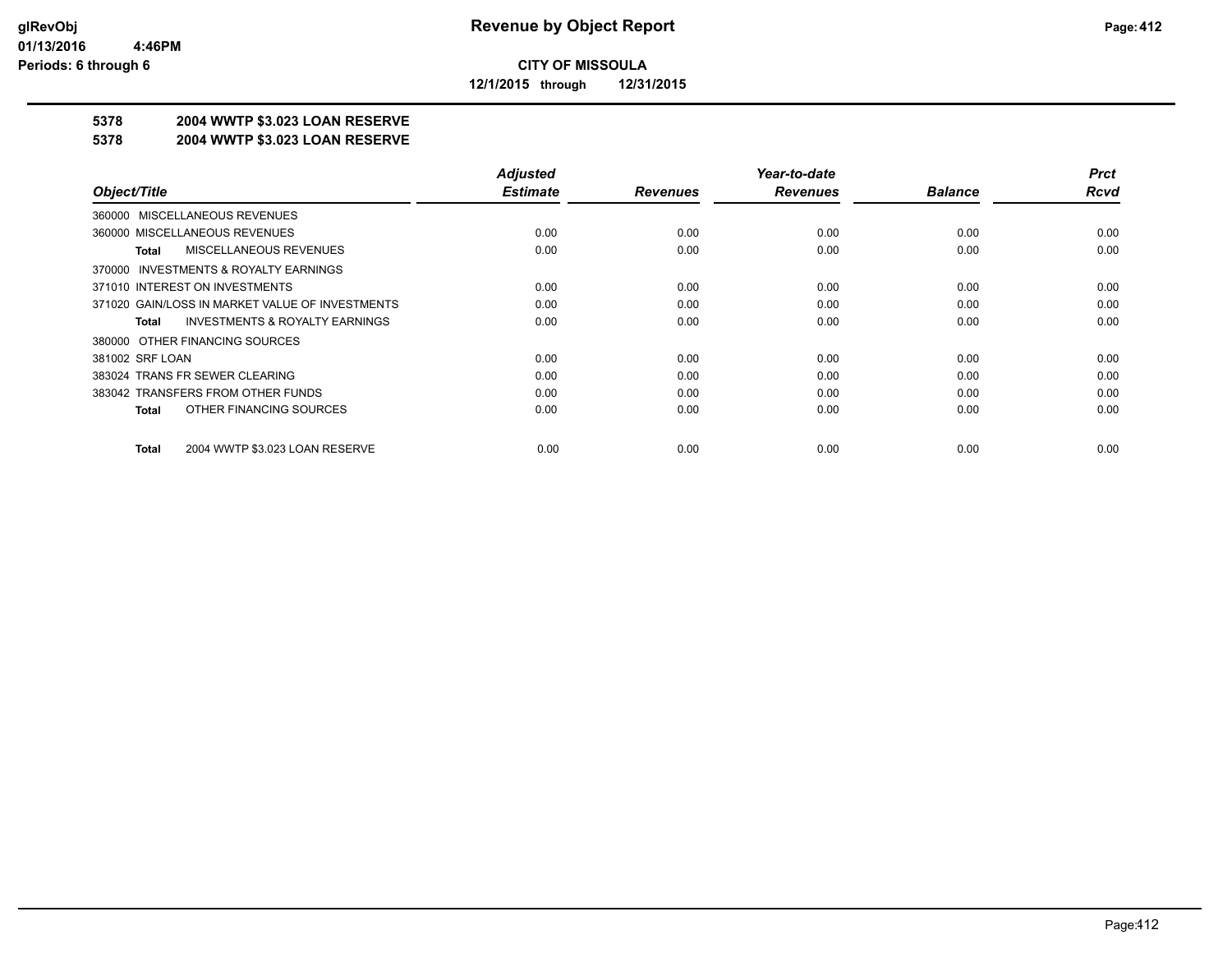**12/1/2015 through 12/31/2015**

### **5378 2004 WWTP \$3.023 LOAN RESERVE**

|                                                    | <b>Adjusted</b> |                 | Year-to-date    |                | <b>Prct</b> |
|----------------------------------------------------|-----------------|-----------------|-----------------|----------------|-------------|
| Object/Title                                       | <b>Estimate</b> | <b>Revenues</b> | <b>Revenues</b> | <b>Balance</b> | <b>Rcvd</b> |
| 360000 MISCELLANEOUS REVENUES                      |                 |                 |                 |                |             |
| 360000 MISCELLANEOUS REVENUES                      | 0.00            | 0.00            | 0.00            | 0.00           | 0.00        |
| MISCELLANEOUS REVENUES<br><b>Total</b>             | 0.00            | 0.00            | 0.00            | 0.00           | 0.00        |
| 370000 INVESTMENTS & ROYALTY EARNINGS              |                 |                 |                 |                |             |
| 371010 INTEREST ON INVESTMENTS                     | 0.00            | 0.00            | 0.00            | 0.00           | 0.00        |
| 371020 GAIN/LOSS IN MARKET VALUE OF INVESTMENT     | 0.00            | 0.00            | 0.00            | 0.00           | 0.00        |
| <b>INVESTMENTS &amp; ROYALTY EARNINGS</b><br>Total | 0.00            | 0.00            | 0.00            | 0.00           | 0.00        |
| 380000 OTHER FINANCING SOURCES                     |                 |                 |                 |                |             |
| 381002 SRF LOAN                                    | 0.00            | 0.00            | 0.00            | 0.00           | 0.00        |
| 383024 TRANS FR SEWER CLEARING                     | 0.00            | 0.00            | 0.00            | 0.00           | 0.00        |
| 383042 TRANSFERS FROM OTHER FUNDS                  | 0.00            | 0.00            | 0.00            | 0.00           | 0.00        |
| OTHER FINANCING SOURCES<br>Total                   | 0.00            | 0.00            | 0.00            | 0.00           | 0.00        |
|                                                    |                 |                 |                 |                |             |
| 2004 WWTP \$3.023 LOAN RESERVE<br><b>Total</b>     | 0.00            | 0.00            | 0.00            | 0.00           | 0.00        |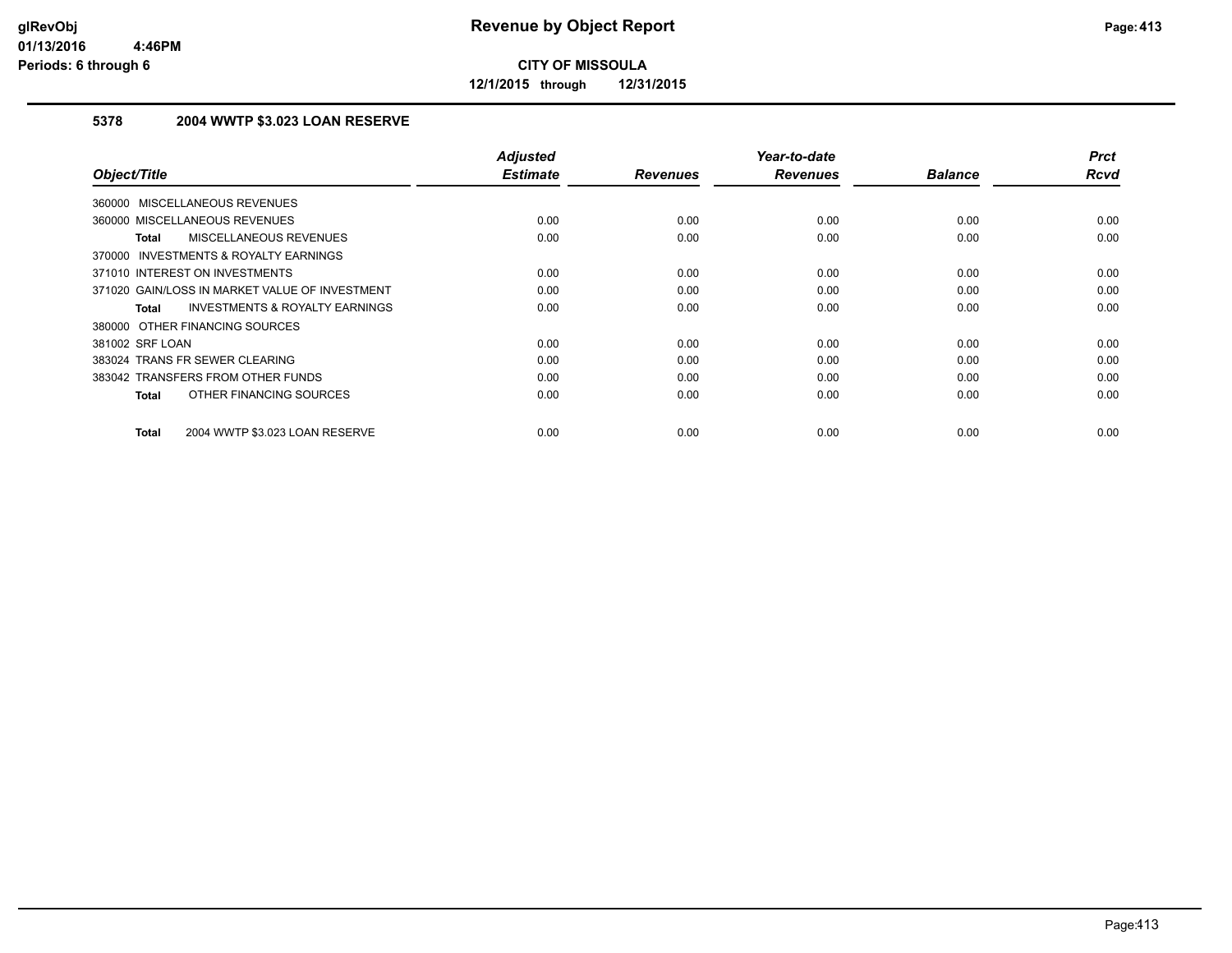#### **CITY OF MISSOULA 12/1/2015 through 12/31/2015**

#### **5379 2005 BRICH/BRDY/LIN/GIL SRF DEBT**

**5379 2005 BRICH/BRDY/LIN/GIL SRF DEBT**

|                                                  | <b>Adjusted</b> |                 | Year-to-date    |                | <b>Prct</b> |
|--------------------------------------------------|-----------------|-----------------|-----------------|----------------|-------------|
| Object/Title                                     | <b>Estimate</b> | <b>Revenues</b> | <b>Revenues</b> | <b>Balance</b> | <b>Rcvd</b> |
| 370000 INVESTMENTS & ROYALTY EARNINGS            |                 |                 |                 |                |             |
| 371010 INTEREST ON INVESTMENTS                   | 0.00            | 0.00            | 0.00            | 0.00           | 0.00        |
| 371020 GAIN/LOSS IN MARKET VALUE OF INVESTMENTS  | 0.00            | 0.00            | 0.00            | 0.00           | 0.00        |
| INVESTMENTS & ROYALTY EARNINGS<br>Total          | 0.00            | 0.00            | 0.00            | 0.00           | 0.00        |
| 380000 OTHER FINANCING SOURCES                   |                 |                 |                 |                |             |
| 383024 TRANS FR SEWER CLEARING                   | 109.443.00      | 0.00            | 0.00            | 109.443.00     | 0.00        |
| OTHER FINANCING SOURCES<br><b>Total</b>          | 109,443.00      | 0.00            | 0.00            | 109.443.00     | 0.00        |
|                                                  |                 |                 |                 |                |             |
| <b>Total</b><br>2005 BRICH/BRDY/LIN/GIL SRF DEBT | 109.443.00      | 0.00            | 0.00            | 109.443.00     | 0.00        |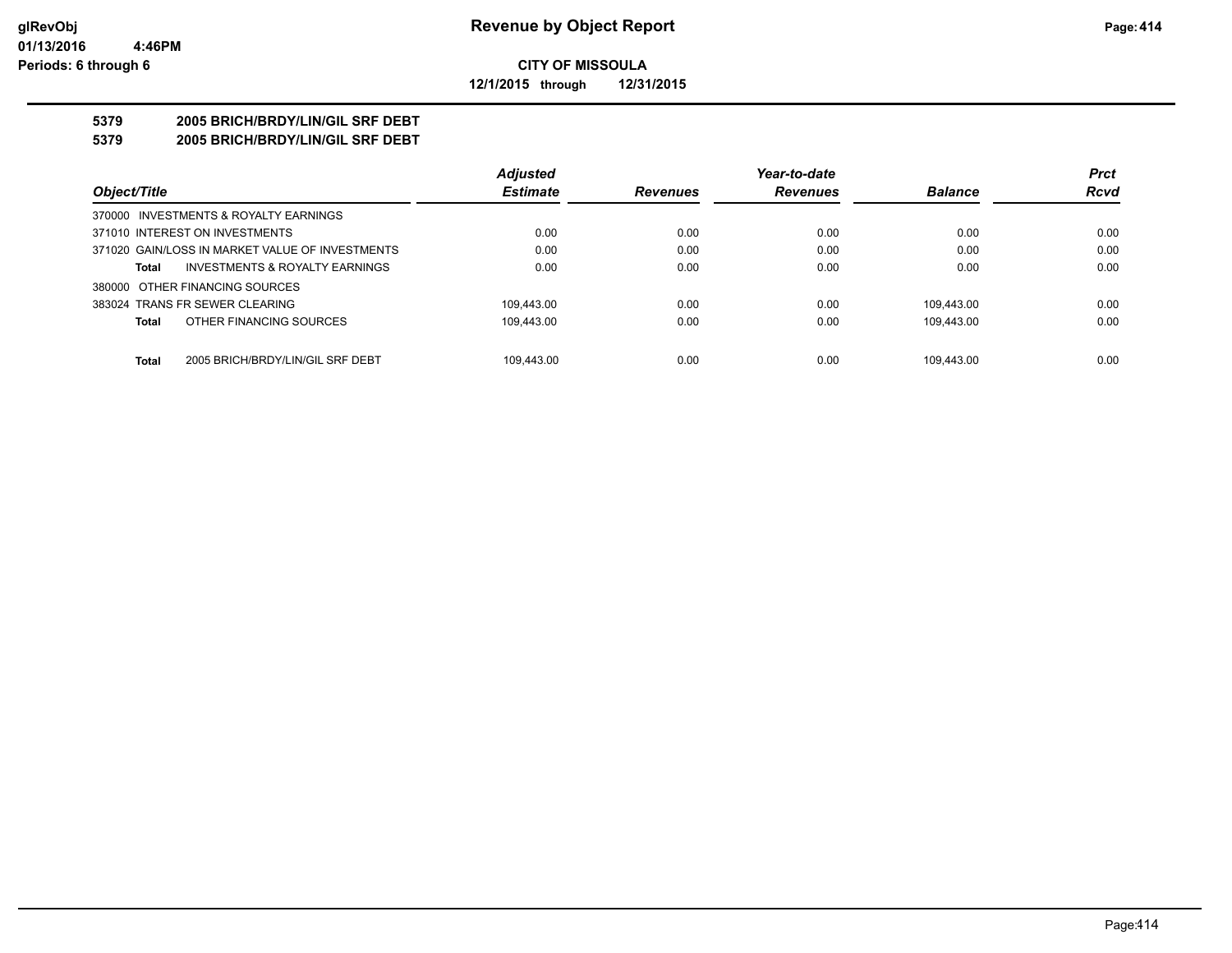**12/1/2015 through 12/31/2015**

#### **5379 2005 BRICH/BRDY/LIN/GIL SRF DEBT**

|                                                  | <b>Adjusted</b> |                 | Year-to-date    |                | <b>Prct</b> |
|--------------------------------------------------|-----------------|-----------------|-----------------|----------------|-------------|
| Object/Title                                     | <b>Estimate</b> | <b>Revenues</b> | <b>Revenues</b> | <b>Balance</b> | <b>Rcvd</b> |
| 370000 INVESTMENTS & ROYALTY EARNINGS            |                 |                 |                 |                |             |
| 371010 INTEREST ON INVESTMENTS                   | 0.00            | 0.00            | 0.00            | 0.00           | 0.00        |
| 371020 GAIN/LOSS IN MARKET VALUE OF INVESTMENT   | 0.00            | 0.00            | 0.00            | 0.00           | 0.00        |
| INVESTMENTS & ROYALTY EARNINGS<br><b>Total</b>   | 0.00            | 0.00            | 0.00            | 0.00           | 0.00        |
| 380000 OTHER FINANCING SOURCES                   |                 |                 |                 |                |             |
| 383024 TRANS FR SEWER CLEARING                   | 109.443.00      | 0.00            | 0.00            | 109.443.00     | 0.00        |
| OTHER FINANCING SOURCES<br><b>Total</b>          | 109.443.00      | 0.00            | 0.00            | 109.443.00     | 0.00        |
|                                                  |                 |                 |                 |                |             |
| 2005 BRICH/BRDY/LIN/GIL SRF DEBT<br><b>Total</b> | 109.443.00      | 0.00            | 0.00            | 109.443.00     | 0.00        |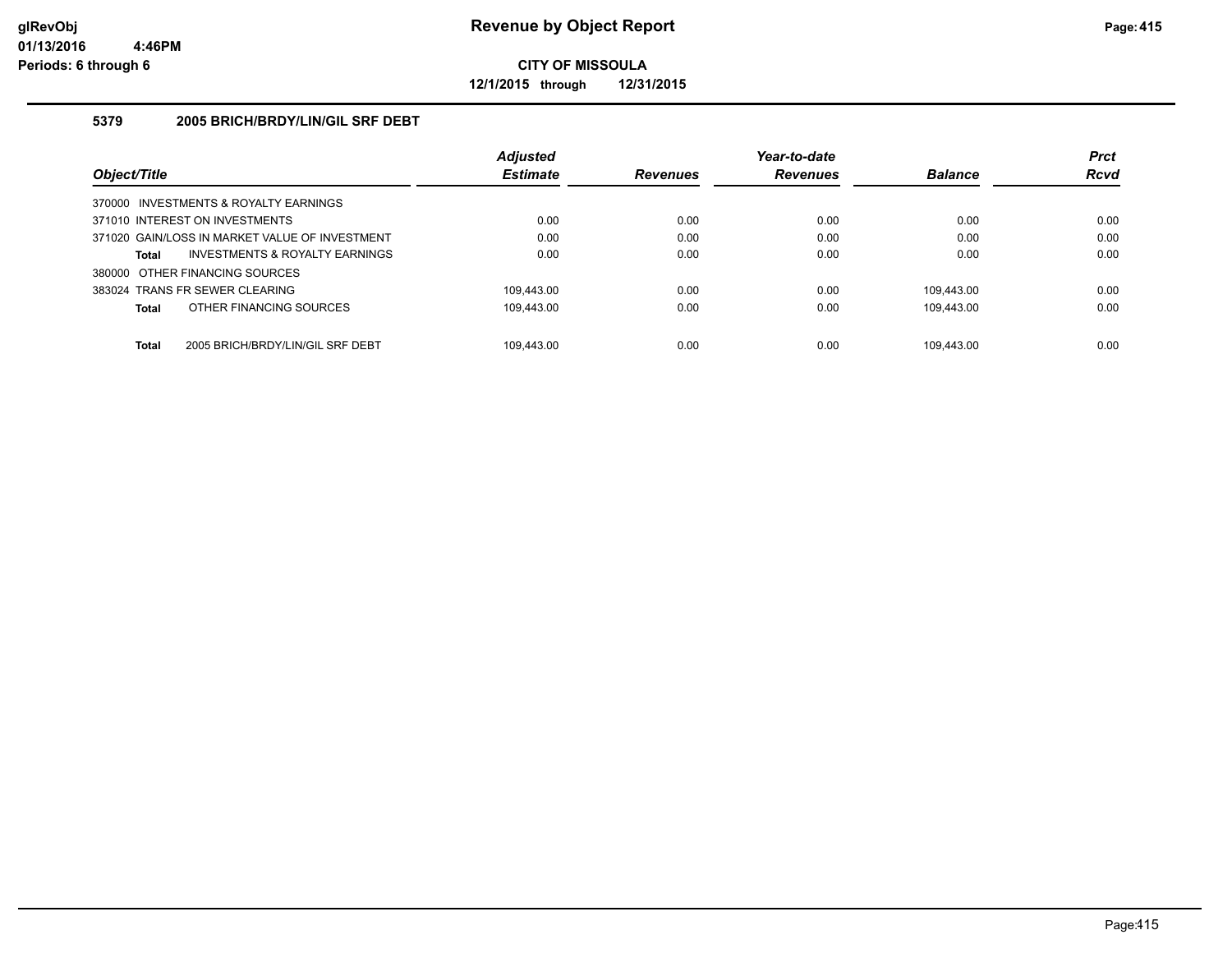**12/1/2015 through 12/31/2015**

#### **5380 BRDWY/BIRCH/GILBERT/LINCOLNWOOD 5380 BRDWY/BIRCH/GILBERT/LINCOLNWOOD**

|                                                    | <b>Adjusted</b> |                 | Year-to-date    |                | <b>Prct</b> |
|----------------------------------------------------|-----------------|-----------------|-----------------|----------------|-------------|
| Object/Title                                       | <b>Estimate</b> | <b>Revenues</b> | <b>Revenues</b> | <b>Balance</b> | <b>Rcvd</b> |
| 370000 INVESTMENTS & ROYALTY EARNINGS              |                 |                 |                 |                |             |
| 371010 INTEREST ON INVESTMENTS                     | 0.00            | 0.00            | 0.00            | 0.00           | 0.00        |
| 371020 GAIN/LOSS IN MARKET VALUE OF INVESTMENTS    | 0.00            | 0.00            | 0.00            | 0.00           | 0.00        |
| <b>INVESTMENTS &amp; ROYALTY EARNINGS</b><br>Total | 0.00            | 0.00            | 0.00            | 0.00           | 0.00        |
| 380000 OTHER FINANCING SOURCES                     |                 |                 |                 |                |             |
| 381002 SRF LOAN                                    | 0.00            | 0.00            | 0.00            | 0.00           | 0.00        |
| 383042 TRANSFERS FROM OTHER FUNDS                  | 203.00          | 0.00            | 0.00            | 203.00         | 0.00        |
| OTHER FINANCING SOURCES<br>Total                   | 203.00          | 0.00            | 0.00            | 203.00         | 0.00        |
|                                                    |                 |                 |                 |                |             |
| BRDWY/BIRCH/GILBERT/LINCOLNWOOD<br>Total           | 203.00          | 0.00            | 0.00            | 203.00         | 0.00        |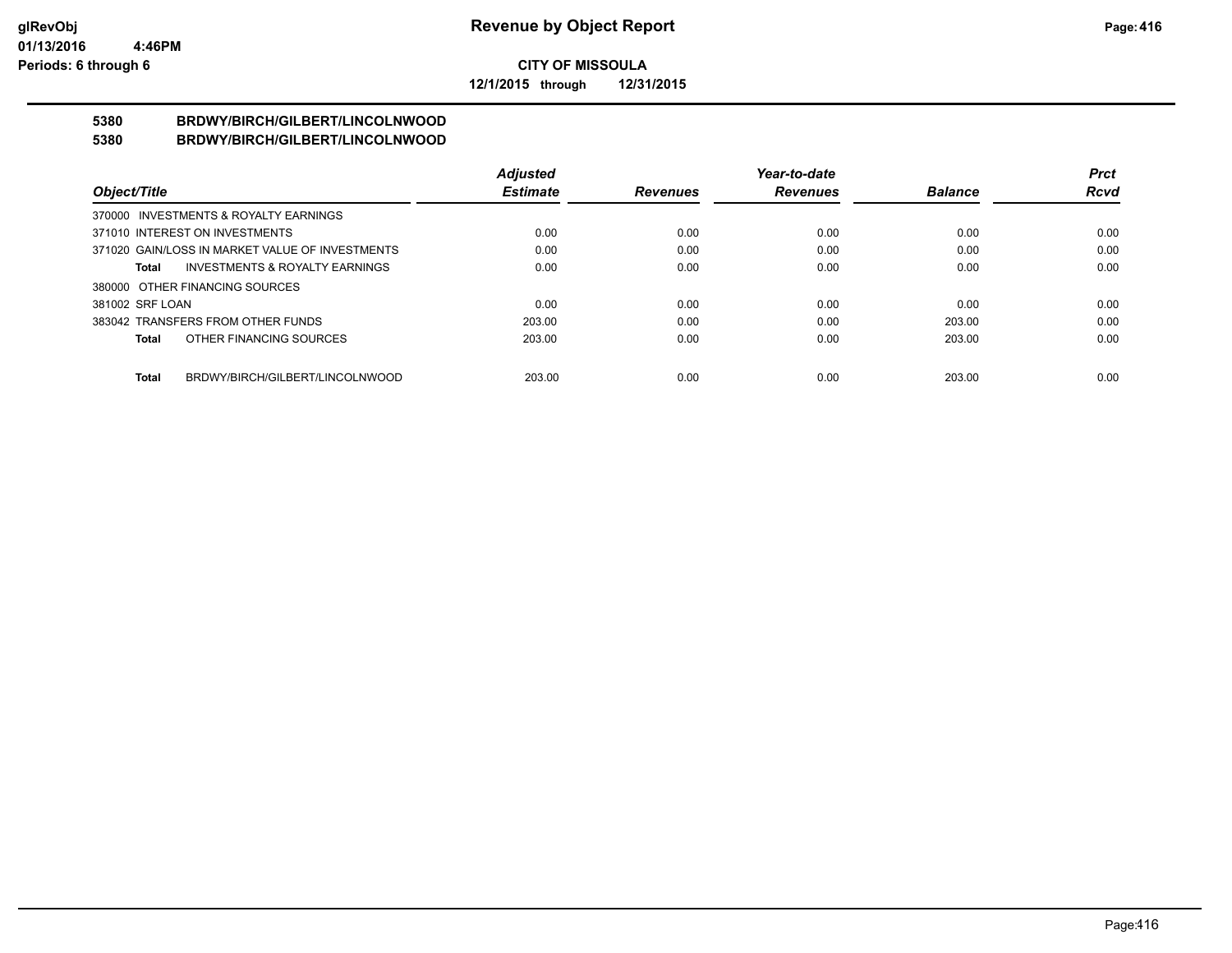**12/1/2015 through 12/31/2015**

#### **5380 BRDWY/BIRCH/GILBERT/LINCOLNWOOD**

|                                                 | <b>Adjusted</b> |                 | Year-to-date    |                | <b>Prct</b> |
|-------------------------------------------------|-----------------|-----------------|-----------------|----------------|-------------|
| Object/Title                                    | <b>Estimate</b> | <b>Revenues</b> | <b>Revenues</b> | <b>Balance</b> | Rcvd        |
| 370000 INVESTMENTS & ROYALTY EARNINGS           |                 |                 |                 |                |             |
| 371010 INTEREST ON INVESTMENTS                  | 0.00            | 0.00            | 0.00            | 0.00           | 0.00        |
| 371020 GAIN/LOSS IN MARKET VALUE OF INVESTMENT  | 0.00            | 0.00            | 0.00            | 0.00           | 0.00        |
| INVESTMENTS & ROYALTY EARNINGS<br><b>Total</b>  | 0.00            | 0.00            | 0.00            | 0.00           | 0.00        |
| 380000 OTHER FINANCING SOURCES                  |                 |                 |                 |                |             |
| 381002 SRF LOAN                                 | 0.00            | 0.00            | 0.00            | 0.00           | 0.00        |
| 383042 TRANSFERS FROM OTHER FUNDS               | 203.00          | 0.00            | 0.00            | 203.00         | 0.00        |
| OTHER FINANCING SOURCES<br><b>Total</b>         | 203.00          | 0.00            | 0.00            | 203.00         | 0.00        |
|                                                 |                 |                 |                 |                |             |
| BRDWY/BIRCH/GILBERT/LINCOLNWOOD<br><b>Total</b> | 203.00          | 0.00            | 0.00            | 203.00         | 0.00        |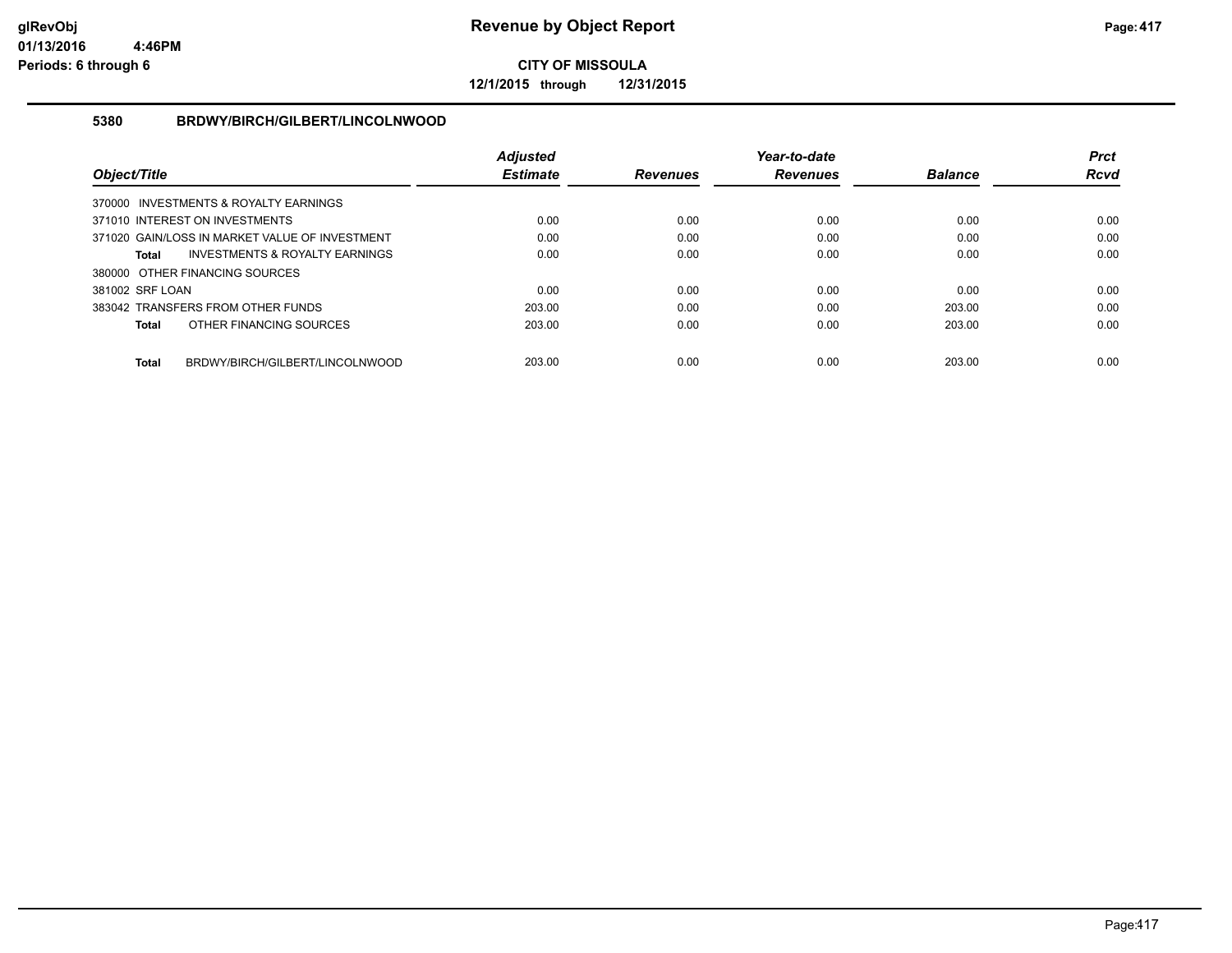**12/1/2015 through 12/31/2015**

# **5382 LINCOLNWOOD PH2 RESERVE FUND**

#### **5382 LINCOLNWOOD PH2 RESERVE FUND**

|                                                    | <b>Adjusted</b> |                 | Year-to-date    |                | <b>Prct</b> |
|----------------------------------------------------|-----------------|-----------------|-----------------|----------------|-------------|
| Object/Title                                       | <b>Estimate</b> | <b>Revenues</b> | <b>Revenues</b> | <b>Balance</b> | <b>Rcvd</b> |
| INVESTMENTS & ROYALTY EARNINGS<br>370000           |                 |                 |                 |                |             |
| 371010 INTEREST ON INVESTMENTS                     | 0.00            | 0.00            | 0.00            | 0.00           | 0.00        |
| 371020 GAIN/LOSS IN MARKET VALUE OF INVESTMENTS    | 0.00            | 0.00            | 0.00            | 0.00           | 0.00        |
| <b>INVESTMENTS &amp; ROYALTY EARNINGS</b><br>Total | 0.00            | 0.00            | 0.00            | 0.00           | 0.00        |
| 380000 OTHER FINANCING SOURCES                     |                 |                 |                 |                |             |
| 381002 SRF LOAN                                    | 0.00            | 0.00            | 0.00            | 0.00           | 0.00        |
| 381030 SID BONDS PROCEEDS                          | 0.00            | 0.00            | 0.00            | 0.00           | 0.00        |
| 383024 TRANS FR SEWER CLEARING                     | 0.00            | 0.00            | 0.00            | 0.00           | 0.00        |
| 383042 TRANSFERS FROM OTHER FUNDS                  | 0.00            | 0.00            | 0.00            | 0.00           | 0.00        |
| OTHER FINANCING SOURCES<br>Total                   | 0.00            | 0.00            | 0.00            | 0.00           | 0.00        |
| LINCOLNWOOD PH2 RESERVE FUND<br><b>Total</b>       | 0.00            | 0.00            | 0.00            | 0.00           | 0.00        |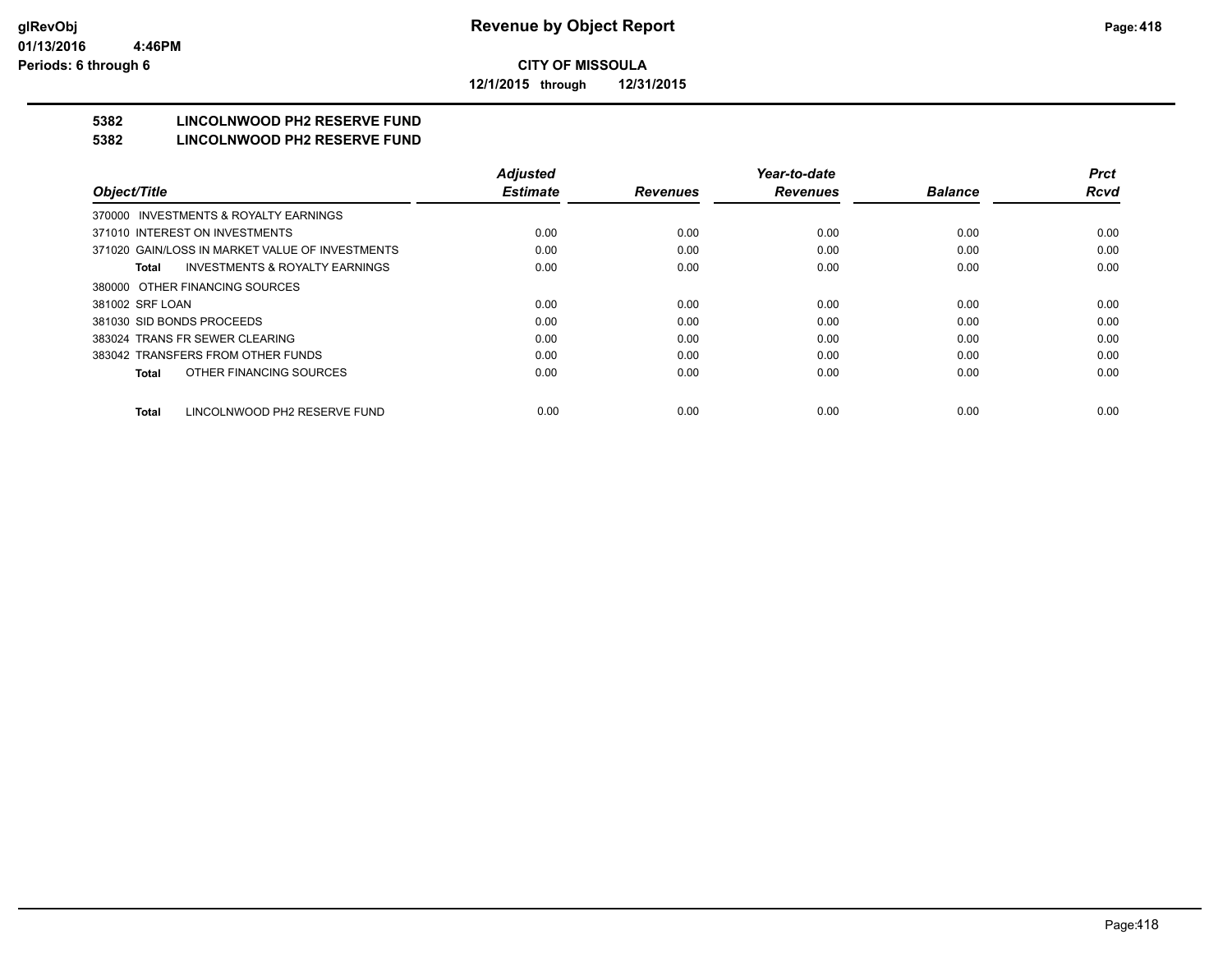**12/1/2015 through 12/31/2015**

### **5382 LINCOLNWOOD PH2 RESERVE FUND**

|                                                    | <b>Adjusted</b> |                 | Year-to-date    |                | <b>Prct</b> |
|----------------------------------------------------|-----------------|-----------------|-----------------|----------------|-------------|
| Object/Title                                       | <b>Estimate</b> | <b>Revenues</b> | <b>Revenues</b> | <b>Balance</b> | <b>Rcvd</b> |
| 370000 INVESTMENTS & ROYALTY EARNINGS              |                 |                 |                 |                |             |
| 371010 INTEREST ON INVESTMENTS                     | 0.00            | 0.00            | 0.00            | 0.00           | 0.00        |
| 371020 GAIN/LOSS IN MARKET VALUE OF INVESTMENT     | 0.00            | 0.00            | 0.00            | 0.00           | 0.00        |
| <b>INVESTMENTS &amp; ROYALTY EARNINGS</b><br>Total | 0.00            | 0.00            | 0.00            | 0.00           | 0.00        |
| 380000 OTHER FINANCING SOURCES                     |                 |                 |                 |                |             |
| 381002 SRF LOAN                                    | 0.00            | 0.00            | 0.00            | 0.00           | 0.00        |
| 381030 SID BONDS PROCEEDS                          | 0.00            | 0.00            | 0.00            | 0.00           | 0.00        |
| 383024 TRANS FR SEWER CLEARING                     | 0.00            | 0.00            | 0.00            | 0.00           | 0.00        |
| 383042 TRANSFERS FROM OTHER FUNDS                  | 0.00            | 0.00            | 0.00            | 0.00           | 0.00        |
| OTHER FINANCING SOURCES<br>Total                   | 0.00            | 0.00            | 0.00            | 0.00           | 0.00        |
|                                                    |                 |                 |                 |                |             |
| LINCOLNWOOD PH2 RESERVE FUND<br>Total              | 0.00            | 0.00            | 0.00            | 0.00           | 0.00        |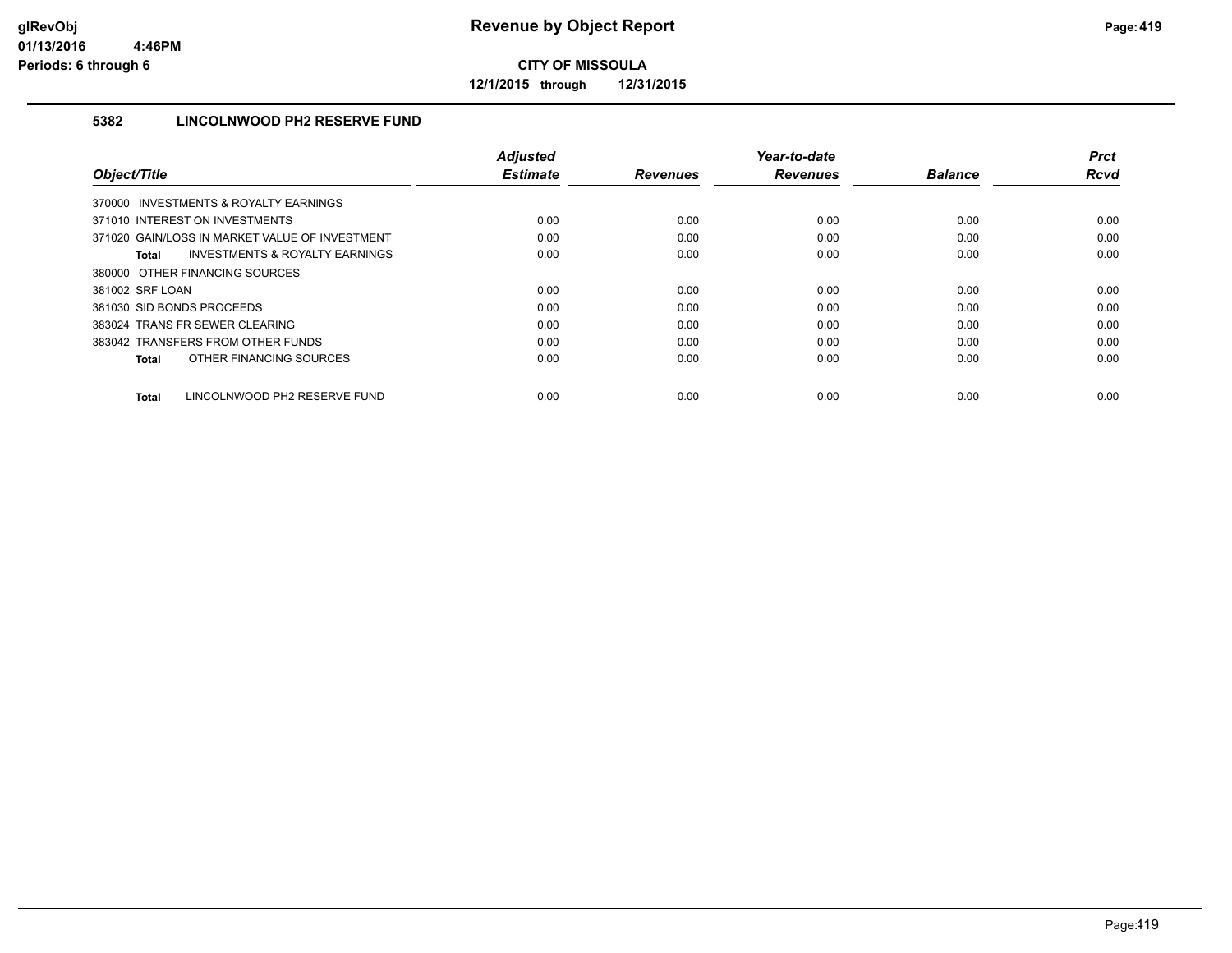**12/1/2015 through 12/31/2015**

### **5383 FY09 RATTLESNAKE SEWER DEBT SVS**

**5383 FY09 RATTLESNAKE SEWER DEBT SVS**

|                                                        | <b>Adjusted</b> |                 | Year-to-date    |                | <b>Prct</b> |
|--------------------------------------------------------|-----------------|-----------------|-----------------|----------------|-------------|
| Object/Title                                           | <b>Estimate</b> | <b>Revenues</b> | <b>Revenues</b> | <b>Balance</b> | <b>Rcvd</b> |
| 340000 CHARGES FOR SERVICES                            |                 |                 |                 |                |             |
| 343032 SEWER INSTALLATION CHARGES                      | 0.00            | 0.00            | 0.00            | 0.00           | 0.00        |
| <b>CHARGES FOR SERVICES</b><br>Total                   | 0.00            | 0.00            | 0.00            | 0.00           | 0.00        |
| INVESTMENTS & ROYALTY EARNINGS<br>370000               |                 |                 |                 |                |             |
| 371010 INTEREST ON INVESTMENTS                         | 0.00            | 0.00            | 0.00            | 0.00           | 0.00        |
| 371020 GAIN/LOSS IN MARKET VALUE OF INVESTMENTS        | 0.00            | 0.00            | 0.00            | 0.00           | 0.00        |
| <b>INVESTMENTS &amp; ROYALTY EARNINGS</b><br>Total     | 0.00            | 0.00            | 0.00            | 0.00           | 0.00        |
| OTHER FINANCING SOURCES<br>380000                      |                 |                 |                 |                |             |
| 381002 SRF LOAN                                        | 0.00            | 0.00            | 0.00            | 0.00           | 0.00        |
| 381020 REVENUE BONDS                                   | 0.00            | 0.00            | 0.00            | 0.00           | 0.00        |
| 383024 TRANS FR SEWER CLEARING                         | 30,950.00       | 0.00            | 0.00            | 30,950.00      | 0.00        |
| 383042 TRANSFERS FROM OTHER FUNDS                      | 0.00            | 0.00            | 0.00            | 0.00           | 0.00        |
| OTHER FINANCING SOURCES<br>Total                       | 30,950.00       | 0.00            | 0.00            | 30,950.00      | 0.00        |
| <b>FY09 RATTLESNAKE SEWER DEBT SVS</b><br><b>Total</b> | 30,950.00       | 0.00            | 0.00            | 30,950.00      | 0.00        |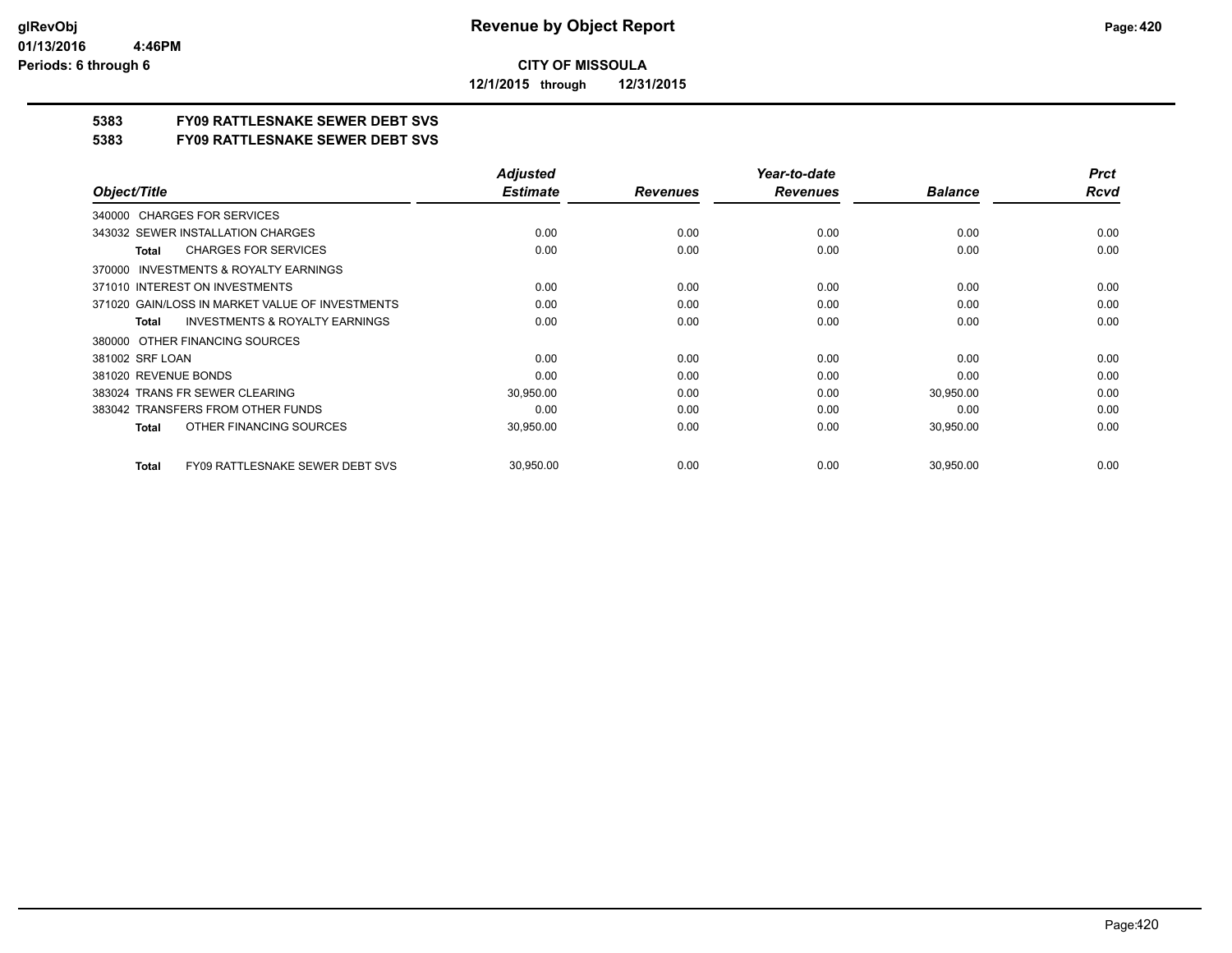**12/1/2015 through 12/31/2015**

#### **5383 FY09 RATTLESNAKE SEWER DEBT SVS**

|                                                           | <b>Adjusted</b> |                 | Year-to-date    |                | <b>Prct</b> |
|-----------------------------------------------------------|-----------------|-----------------|-----------------|----------------|-------------|
| Object/Title                                              | <b>Estimate</b> | <b>Revenues</b> | <b>Revenues</b> | <b>Balance</b> | Rcvd        |
| 340000 CHARGES FOR SERVICES                               |                 |                 |                 |                |             |
| 343032 SEWER INSTALLATION CHARGES                         | 0.00            | 0.00            | 0.00            | 0.00           | 0.00        |
| <b>CHARGES FOR SERVICES</b><br><b>Total</b>               | 0.00            | 0.00            | 0.00            | 0.00           | 0.00        |
| <b>INVESTMENTS &amp; ROYALTY EARNINGS</b><br>370000       |                 |                 |                 |                |             |
| 371010 INTEREST ON INVESTMENTS                            | 0.00            | 0.00            | 0.00            | 0.00           | 0.00        |
| 371020 GAIN/LOSS IN MARKET VALUE OF INVESTMENT            | 0.00            | 0.00            | 0.00            | 0.00           | 0.00        |
| <b>INVESTMENTS &amp; ROYALTY EARNINGS</b><br><b>Total</b> | 0.00            | 0.00            | 0.00            | 0.00           | 0.00        |
| 380000 OTHER FINANCING SOURCES                            |                 |                 |                 |                |             |
| 381002 SRF LOAN                                           | 0.00            | 0.00            | 0.00            | 0.00           | 0.00        |
| 381020 REVENUE BONDS                                      | 0.00            | 0.00            | 0.00            | 0.00           | 0.00        |
| 383024 TRANS FR SEWER CLEARING                            | 30,950.00       | 0.00            | 0.00            | 30,950.00      | 0.00        |
| 383042 TRANSFERS FROM OTHER FUNDS                         | 0.00            | 0.00            | 0.00            | 0.00           | 0.00        |
| OTHER FINANCING SOURCES<br><b>Total</b>                   | 30,950.00       | 0.00            | 0.00            | 30,950.00      | 0.00        |
| FY09 RATTLESNAKE SEWER DEBT SVS<br><b>Total</b>           | 30,950.00       | 0.00            | 0.00            | 30,950.00      | 0.00        |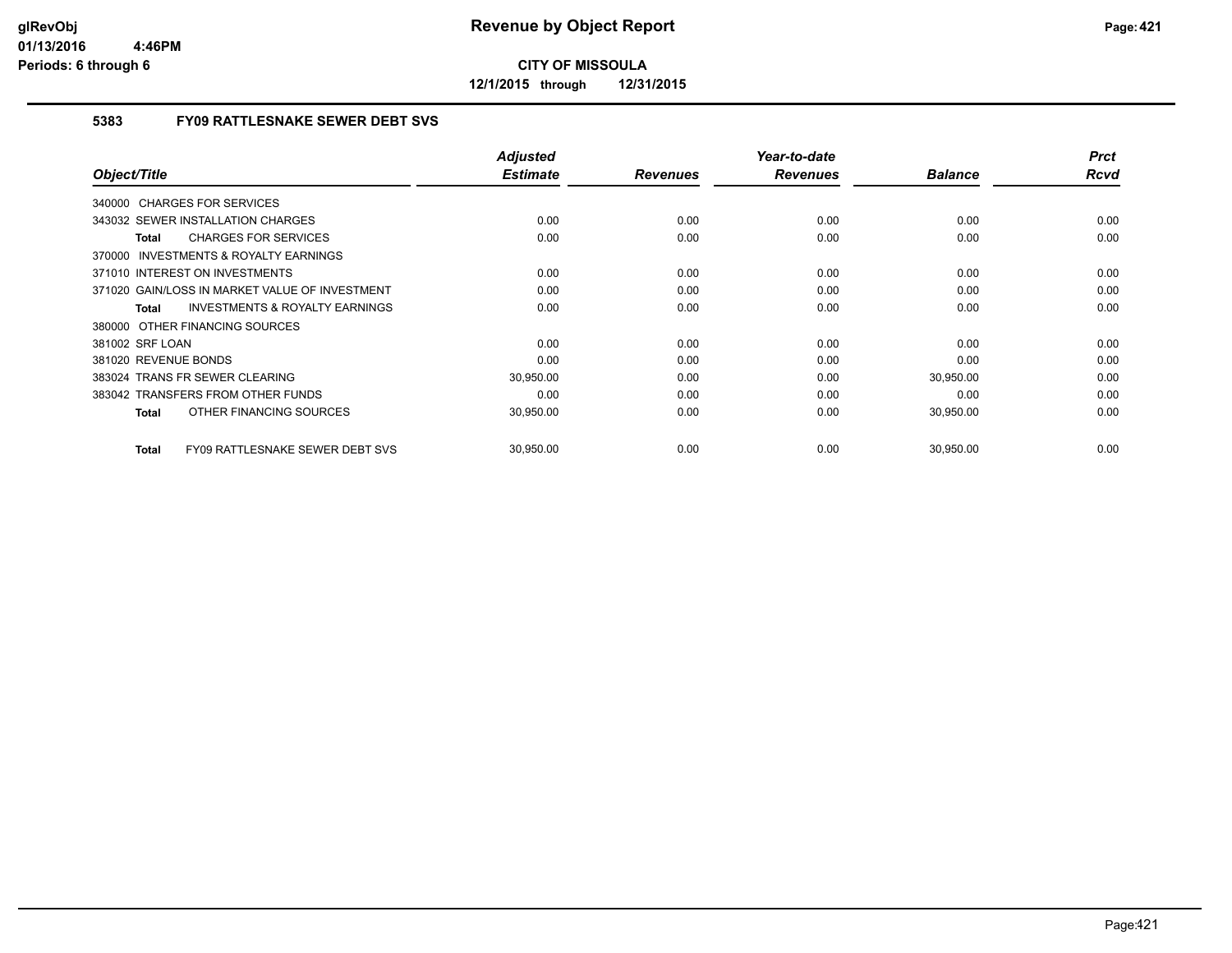**12/1/2015 through 12/31/2015**

#### **5384 09 LOLO BOND RESERVE**

**5384 09 LOLO BOND RESERVE**

|                                                    | <b>Adiusted</b> |                 | Year-to-date    |                | <b>Prct</b> |
|----------------------------------------------------|-----------------|-----------------|-----------------|----------------|-------------|
| Object/Title                                       | <b>Estimate</b> | <b>Revenues</b> | <b>Revenues</b> | <b>Balance</b> | <b>Rcvd</b> |
| 370000 INVESTMENTS & ROYALTY EARNINGS              |                 |                 |                 |                |             |
| 371010 INTEREST ON INVESTMENTS                     | 0.00            | 0.00            | 0.00            | 0.00           | 0.00        |
| 371020 GAIN/LOSS IN MARKET VALUE OF INVESTMENTS    | 0.00            | 0.00            | 0.00            | 0.00           | 0.00        |
| <b>INVESTMENTS &amp; ROYALTY EARNINGS</b><br>Total | 0.00            | 0.00            | 0.00            | 0.00           | 0.00        |
| 380000 OTHER FINANCING SOURCES                     |                 |                 |                 |                |             |
| 381002 SRF LOAN                                    | 0.00            | 0.00            | 0.00            | 0.00           | 0.00        |
| 383024 TRANS FR SEWER CLEARING                     | 0.00            | 0.00            | 0.00            | 0.00           | 0.00        |
| OTHER FINANCING SOURCES<br>Total                   | 0.00            | 0.00            | 0.00            | 0.00           | 0.00        |
|                                                    |                 |                 |                 |                |             |
| 09 LOLO BOND RESERVE<br>Total                      | 0.00            | 0.00            | 0.00            | 0.00           | 0.00        |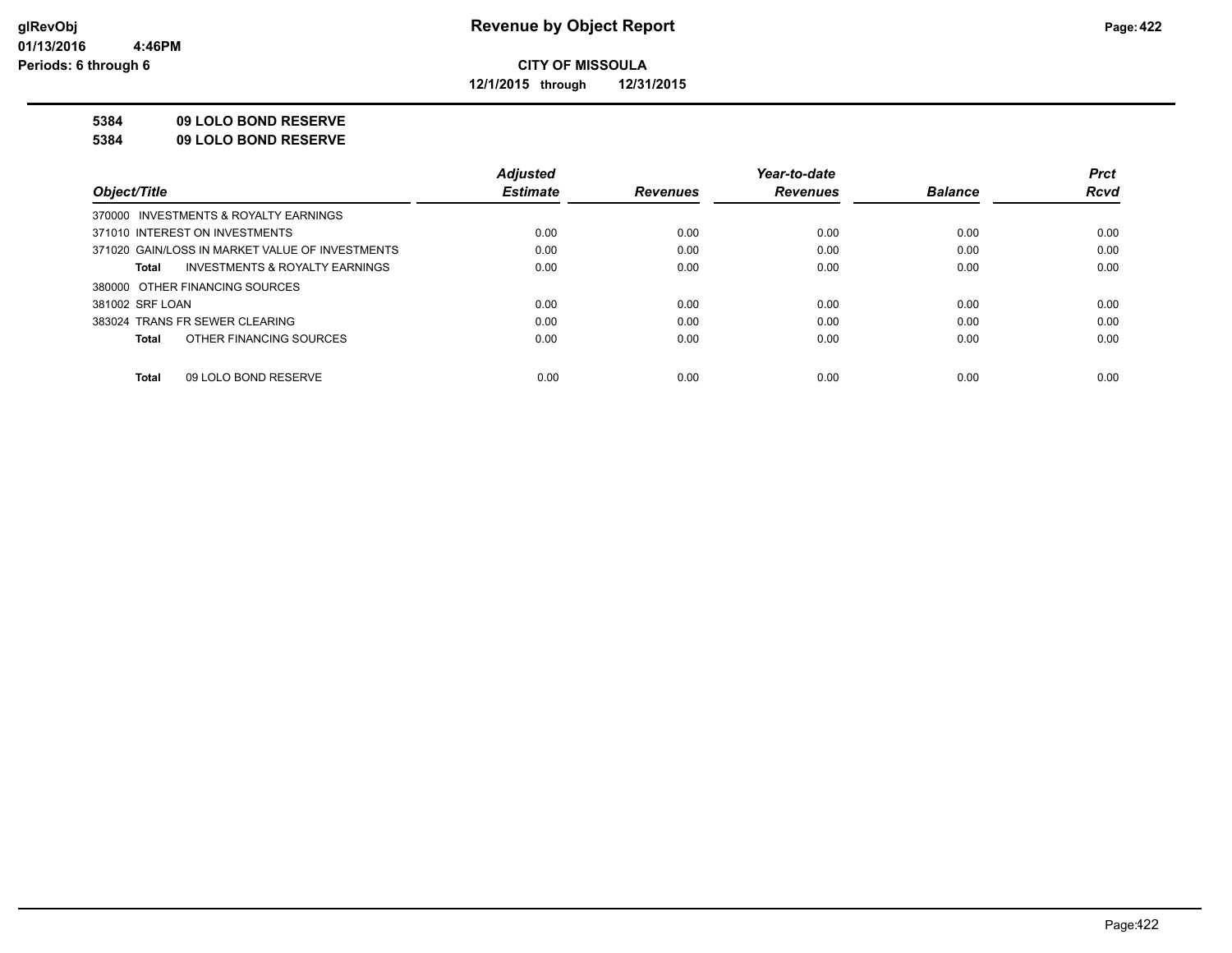**12/1/2015 through 12/31/2015**

#### **5384 09 LOLO BOND RESERVE**

|                                                | <b>Adjusted</b> |                 | Year-to-date    |                | <b>Prct</b> |
|------------------------------------------------|-----------------|-----------------|-----------------|----------------|-------------|
| Object/Title                                   | <b>Estimate</b> | <b>Revenues</b> | <b>Revenues</b> | <b>Balance</b> | Rcvd        |
| 370000 INVESTMENTS & ROYALTY EARNINGS          |                 |                 |                 |                |             |
| 371010 INTEREST ON INVESTMENTS                 | 0.00            | 0.00            | 0.00            | 0.00           | 0.00        |
| 371020 GAIN/LOSS IN MARKET VALUE OF INVESTMENT | 0.00            | 0.00            | 0.00            | 0.00           | 0.00        |
| INVESTMENTS & ROYALTY EARNINGS<br>Total        | 0.00            | 0.00            | 0.00            | 0.00           | 0.00        |
| 380000 OTHER FINANCING SOURCES                 |                 |                 |                 |                |             |
| 381002 SRF LOAN                                | 0.00            | 0.00            | 0.00            | 0.00           | 0.00        |
| 383024 TRANS FR SEWER CLEARING                 | 0.00            | 0.00            | 0.00            | 0.00           | 0.00        |
| OTHER FINANCING SOURCES<br>Total               | 0.00            | 0.00            | 0.00            | 0.00           | 0.00        |
| 09 LOLO BOND RESERVE<br>Total                  | 0.00            | 0.00            | 0.00            | 0.00           | 0.00        |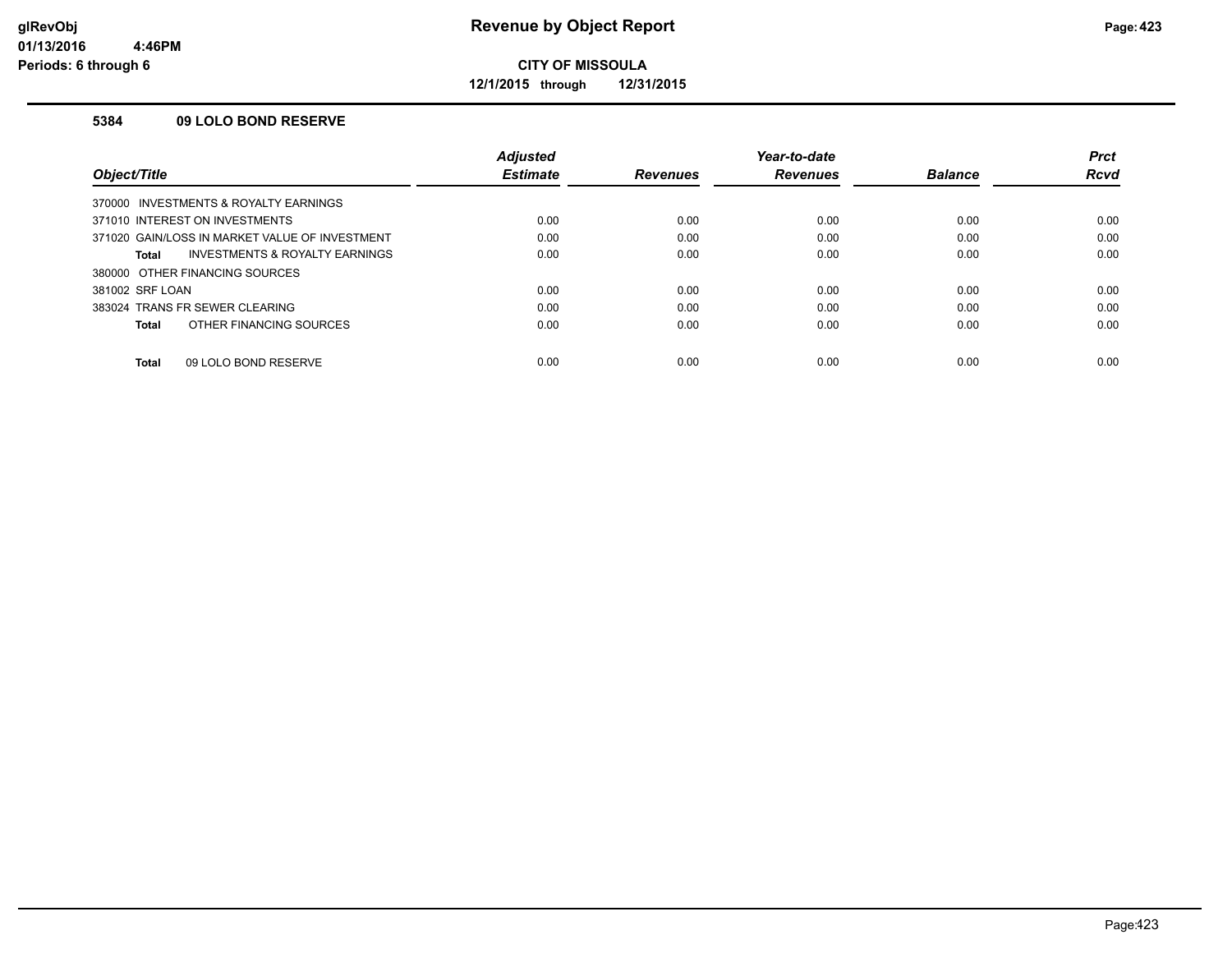**12/1/2015 through 12/31/2015**

# **5385 HEADWORKS 2010 BOND RESERVE**

#### **5385 HEADWORKS 2010 BOND RESERVE**

| Object/Title    |                                    | <b>Adjusted</b> |                 | Year-to-date    |                |             |
|-----------------|------------------------------------|-----------------|-----------------|-----------------|----------------|-------------|
|                 |                                    | <b>Estimate</b> | <b>Revenues</b> | <b>Revenues</b> | <b>Balance</b> | <b>Rcvd</b> |
|                 | 380000 OTHER FINANCING SOURCES     |                 |                 |                 |                |             |
| 381002 SRF LOAN |                                    | 0.00            | 0.00            | 0.00            | 0.00           | 0.00        |
| Total           | OTHER FINANCING SOURCES            | 0.00            | 0.00            | 0.00            | 0.00           | 0.00        |
| <b>Total</b>    | <b>HEADWORKS 2010 BOND RESERVE</b> | 0.00            | 0.00            | 0.00            | 0.00           | 0.00        |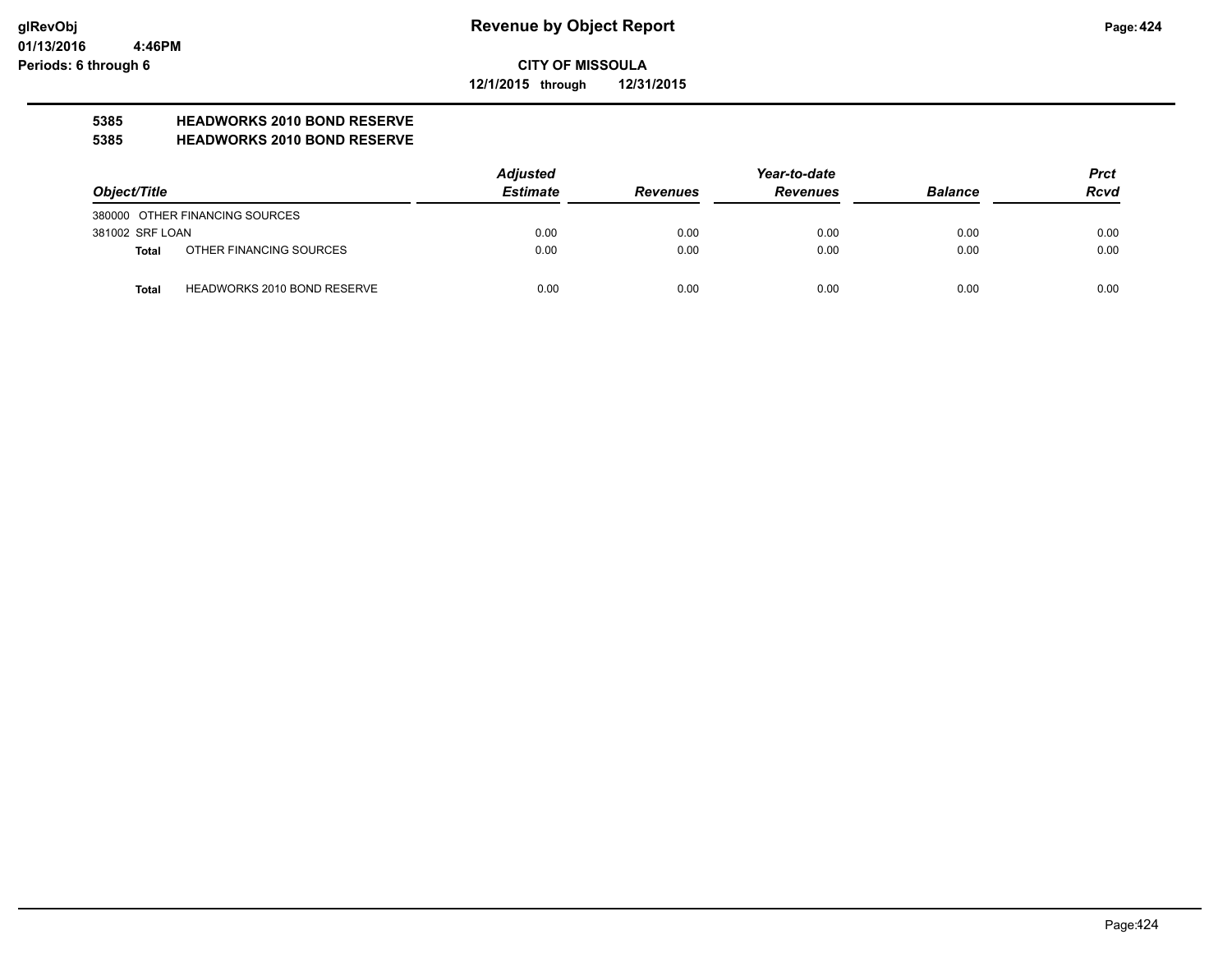**12/1/2015 through 12/31/2015**

#### **5385 HEADWORKS 2010 BOND RESERVE**

| Object/Title    |                                | <b>Adjusted</b><br><b>Estimate</b> | <b>Revenues</b> | Year-to-date<br><b>Revenues</b> | <b>Balance</b> | <b>Prct</b><br><b>Rcvd</b> |
|-----------------|--------------------------------|------------------------------------|-----------------|---------------------------------|----------------|----------------------------|
|                 | 380000 OTHER FINANCING SOURCES |                                    |                 |                                 |                |                            |
| 381002 SRF LOAN |                                | 0.00                               | 0.00            | 0.00                            | 0.00           | 0.00                       |
| <b>Total</b>    | OTHER FINANCING SOURCES        | 0.00                               | 0.00            | 0.00                            | 0.00           | 0.00                       |
| <b>Total</b>    | HEADWORKS 2010 BOND RESERVE    | 0.00                               | 0.00            | 0.00                            | 0.00           | 0.00                       |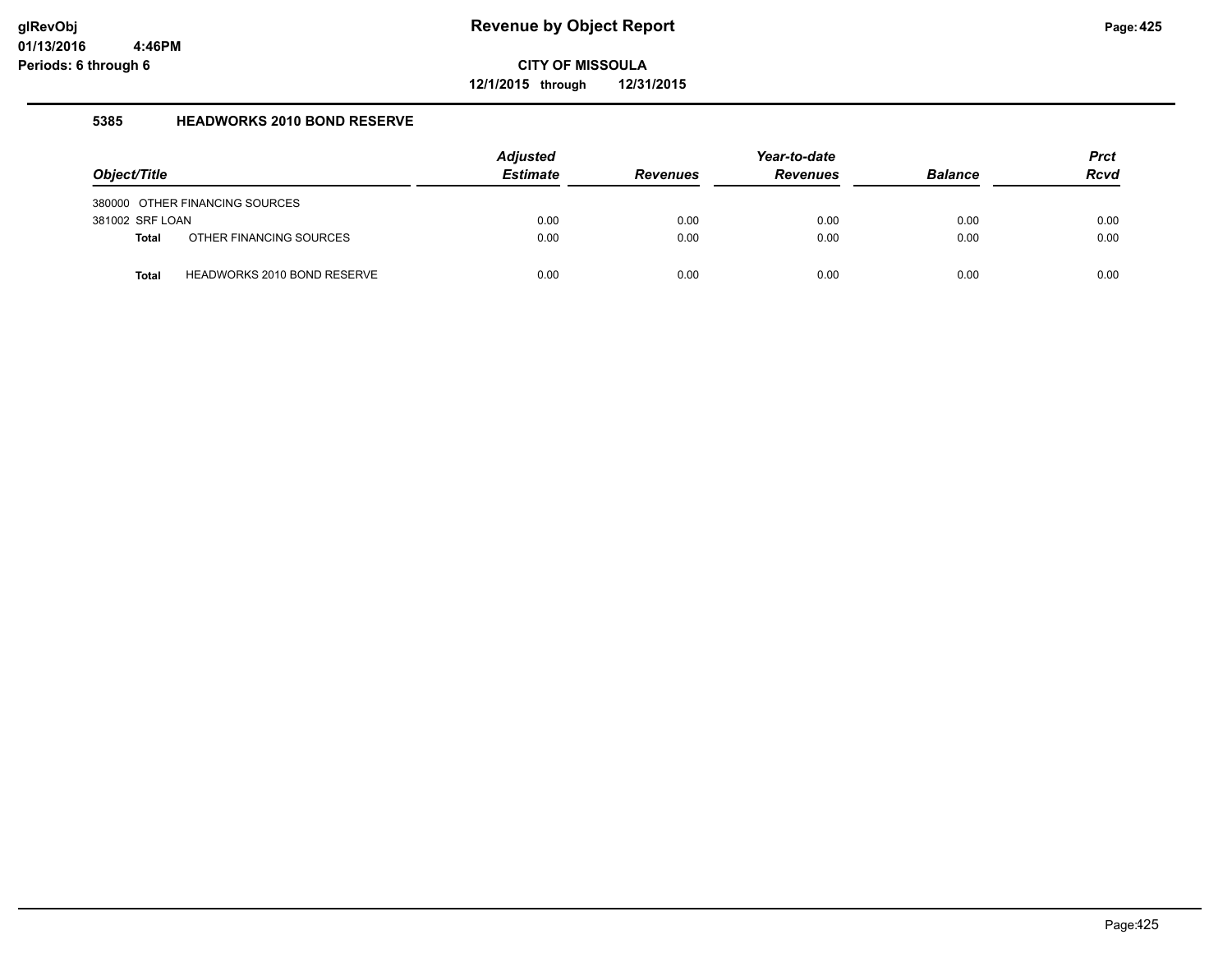#### **CITY OF MISSOULA 12/1/2015 through 12/31/2015**

#### **5386 FY10 HEADWORKS DEBT SERVICE**

#### **5386 FY10 HEADWORKS DEBT SERVICE**

|                                             | <b>Adjusted</b> |                 | Year-to-date    |                | <b>Prct</b> |
|---------------------------------------------|-----------------|-----------------|-----------------|----------------|-------------|
| Object/Title                                | <b>Estimate</b> | <b>Revenues</b> | <b>Revenues</b> | <b>Balance</b> | <b>Rcvd</b> |
| 330000 INTERGOVERNMENTAL REVENUES           |                 |                 |                 |                |             |
| 331990 IRS REIMB/DEBT SVS INTEREST          | 253.177.00      | 117.980.65      | 117.980.65      | 135.196.35     | 46.60       |
| INTERGOVERNMENTAL REVENUES<br>Total         | 253.177.00      | 117.980.65      | 117.980.65      | 135.196.35     | 46.60       |
| 380000 OTHER FINANCING SOURCES              |                 |                 |                 |                |             |
| 383024 TRANS FR SEWER CLEARING              | 445,139.00      | 0.00            | 0.00            | 445.139.00     | 0.00        |
| OTHER FINANCING SOURCES<br><b>Total</b>     | 445,139.00      | 0.00            | 0.00            | 445.139.00     | 0.00        |
|                                             |                 |                 |                 |                |             |
| FY10 HEADWORKS DEBT SERVICE<br><b>Total</b> | 698.316.00      | 117.980.65      | 117.980.65      | 580.335.35     | 16.90       |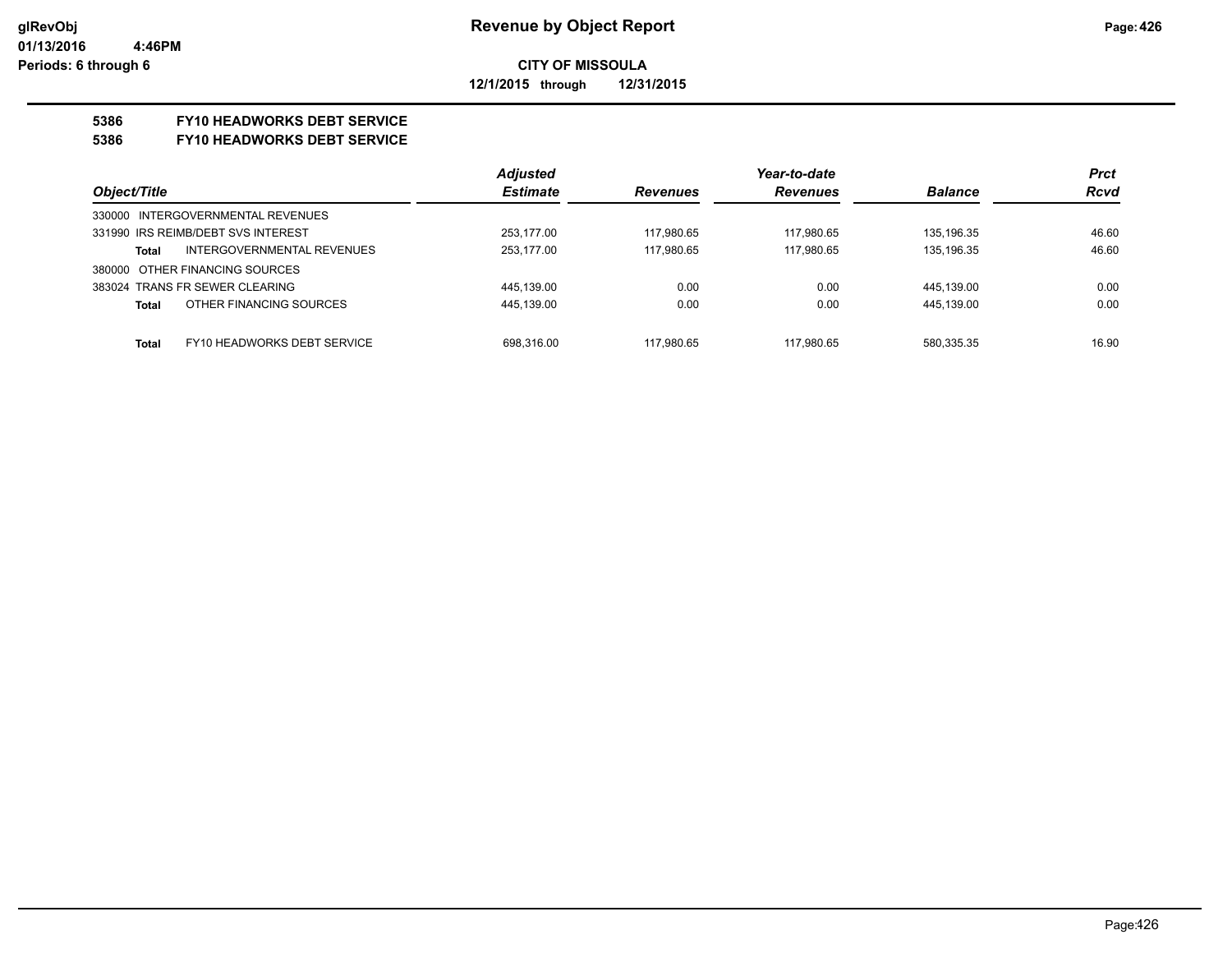**12/1/2015 through 12/31/2015**

#### **5386 FY10 HEADWORKS DEBT SERVICE**

|                                            | <b>Adjusted</b> |                 | Year-to-date    |                | <b>Prct</b> |
|--------------------------------------------|-----------------|-----------------|-----------------|----------------|-------------|
| Object/Title                               | <b>Estimate</b> | <b>Revenues</b> | <b>Revenues</b> | <b>Balance</b> | <b>Rcvd</b> |
| INTERGOVERNMENTAL REVENUES<br>330000       |                 |                 |                 |                |             |
| 331990 IRS REIMB/DEBT SVS INTEREST         | 253.177.00      | 117.980.65      | 117.980.65      | 135.196.35     | 46.60       |
| <b>INTERGOVERNMENTAL REVENUES</b><br>Total | 253.177.00      | 117.980.65      | 117.980.65      | 135.196.35     | 46.60       |
| OTHER FINANCING SOURCES<br>380000          |                 |                 |                 |                |             |
| 383024 TRANS FR SEWER CLEARING             | 445.139.00      | 0.00            | 0.00            | 445.139.00     | 0.00        |
| OTHER FINANCING SOURCES<br><b>Total</b>    | 445,139.00      | 0.00            | 0.00            | 445,139.00     | 0.00        |
| FY10 HEADWORKS DEBT SERVICE<br>Total       | 698.316.00      | 117.980.65      | 117.980.65      | 580,335.35     | 16.90       |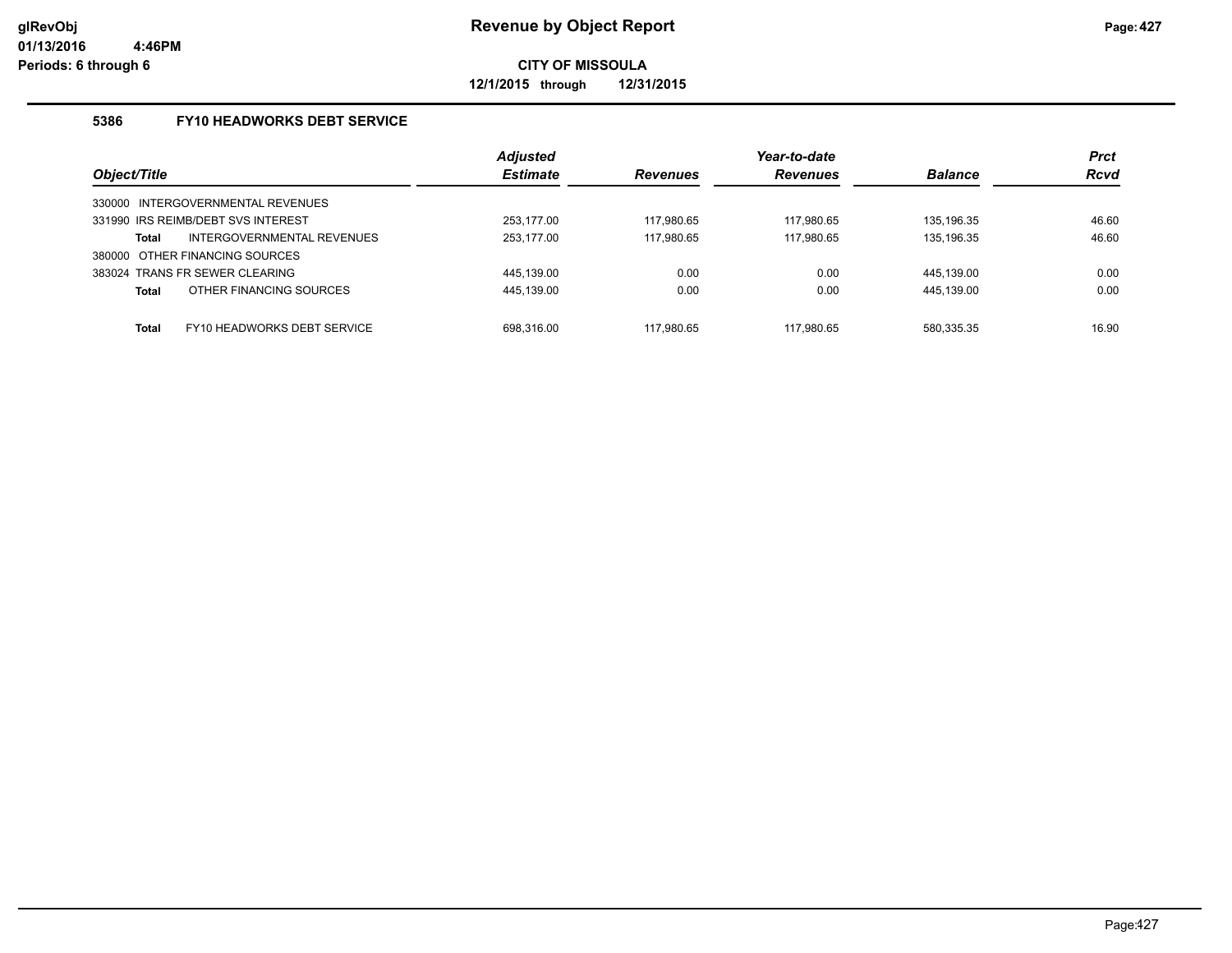**12/1/2015 through 12/31/2015**

# **5387 FY11 SEWER \$1.29M BOND DEBT SERVICE**

### **5387 FY11 SEWER \$1.29M BOND DEBT SERVICE**

|                                                      | <b>Adjusted</b> |                 | Year-to-date    |                | <b>Prct</b> |
|------------------------------------------------------|-----------------|-----------------|-----------------|----------------|-------------|
| Object/Title                                         | <b>Estimate</b> | <b>Revenues</b> | <b>Revenues</b> | <b>Balance</b> | <b>Rcvd</b> |
| 370000 INVESTMENTS & ROYALTY EARNINGS                |                 |                 |                 |                |             |
| 371010 INTEREST ON INVESTMENTS                       | 0.00            | 0.00            | 0.00            | 0.00           | 0.00        |
| 371020 GAIN/LOSS IN MARKET VALUE OF INVESTMENTS      | 0.00            | 0.00            | 0.00            | 0.00           | 0.00        |
| <b>INVESTMENTS &amp; ROYALTY EARNINGS</b><br>Total   | 0.00            | 0.00            | 0.00            | 0.00           | 0.00        |
| 380000 OTHER FINANCING SOURCES                       |                 |                 |                 |                |             |
| 383024 TRANS FR SEWER CLEARING                       | 102.080.00      | 0.00            | 0.00            | 102.080.00     | 0.00        |
| OTHER FINANCING SOURCES<br>Total                     | 102,080.00      | 0.00            | 0.00            | 102.080.00     | 0.00        |
|                                                      |                 |                 |                 |                |             |
| FY11 SEWER \$1.29M BOND DEBT SERVICE<br><b>Total</b> | 102.080.00      | 0.00            | 0.00            | 102.080.00     | 0.00        |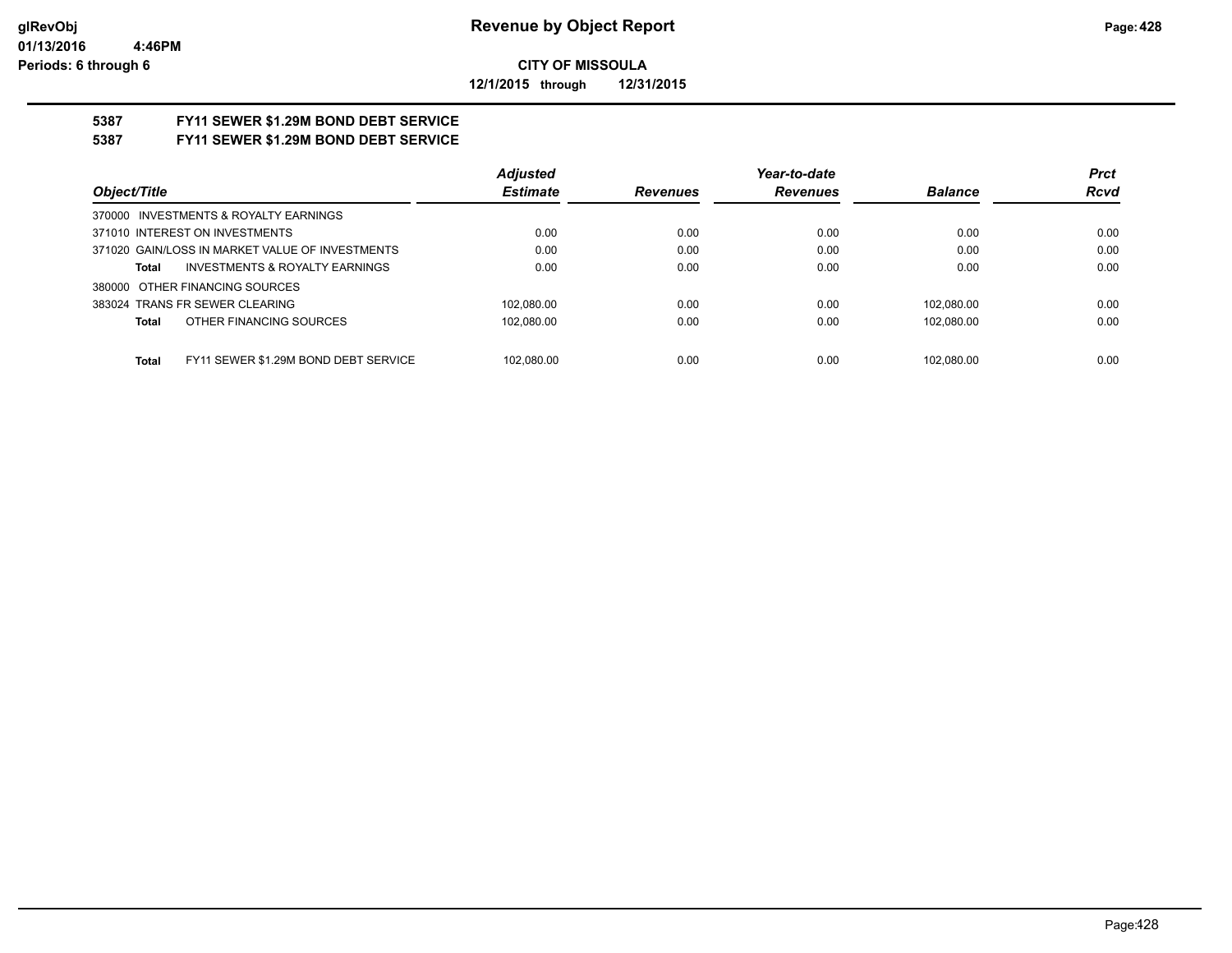**12/1/2015 through 12/31/2015**

#### **5387 FY11 SEWER \$1.29M BOND DEBT SERVICE**

|                                                      | <b>Adjusted</b> |                 | Year-to-date    |                | <b>Prct</b> |
|------------------------------------------------------|-----------------|-----------------|-----------------|----------------|-------------|
| Object/Title                                         | <b>Estimate</b> | <b>Revenues</b> | <b>Revenues</b> | <b>Balance</b> | <b>Rcvd</b> |
| 370000 INVESTMENTS & ROYALTY EARNINGS                |                 |                 |                 |                |             |
| 371010 INTEREST ON INVESTMENTS                       | 0.00            | 0.00            | 0.00            | 0.00           | 0.00        |
| 371020 GAIN/LOSS IN MARKET VALUE OF INVESTMENT       | 0.00            | 0.00            | 0.00            | 0.00           | 0.00        |
| <b>INVESTMENTS &amp; ROYALTY EARNINGS</b><br>Total   | 0.00            | 0.00            | 0.00            | 0.00           | 0.00        |
| 380000 OTHER FINANCING SOURCES                       |                 |                 |                 |                |             |
| 383024 TRANS FR SEWER CLEARING                       | 102.080.00      | 0.00            | 0.00            | 102.080.00     | 0.00        |
| OTHER FINANCING SOURCES<br><b>Total</b>              | 102.080.00      | 0.00            | 0.00            | 102.080.00     | 0.00        |
|                                                      |                 |                 |                 |                |             |
| <b>Total</b><br>FY11 SEWER \$1.29M BOND DEBT SERVICE | 102.080.00      | 0.00            | 0.00            | 102.080.00     | 0.00        |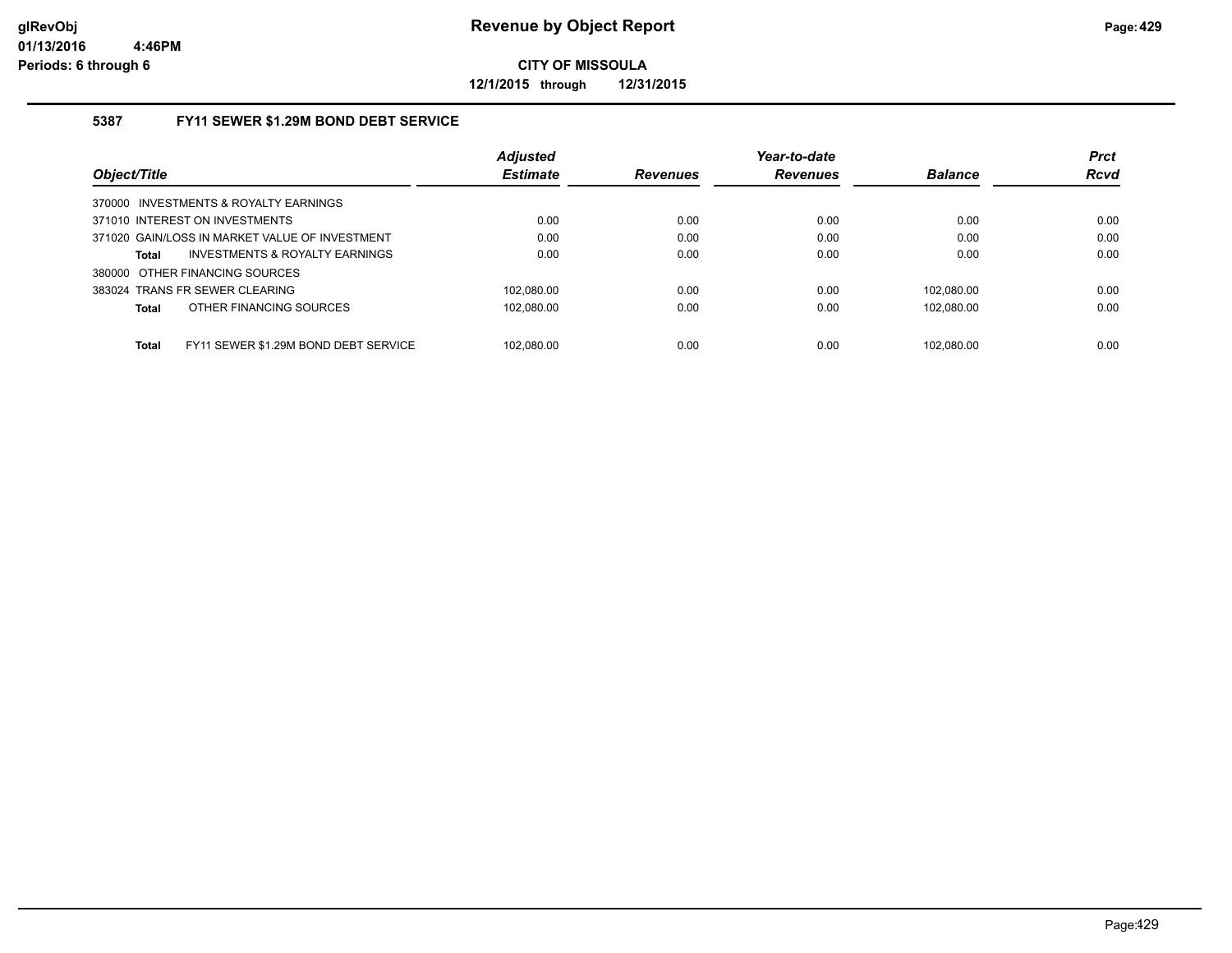**12/1/2015 through 12/31/2015**

#### **5388 FY11 \$1.29M SEWER BOND RESERVE**

#### **5388 FY11 \$1.29M SEWER BOND RESERVE**

|                                                 | <b>Adjusted</b> |                 | Year-to-date    |                | <b>Prct</b> |
|-------------------------------------------------|-----------------|-----------------|-----------------|----------------|-------------|
| Object/Title                                    | <b>Estimate</b> | <b>Revenues</b> | <b>Revenues</b> | <b>Balance</b> | <b>Rcvd</b> |
| 370000 INVESTMENTS & ROYALTY EARNINGS           |                 |                 |                 |                |             |
| 371010 INTEREST ON INVESTMENTS                  | 0.00            | 0.00            | 0.00            | 0.00           | 0.00        |
| 371020 GAIN/LOSS IN MARKET VALUE OF INVESTMENTS | 0.00            | 0.00            | 0.00            | 0.00           | 0.00        |
| INVESTMENTS & ROYALTY EARNINGS<br>Total         | 0.00            | 0.00            | 0.00            | 0.00           | 0.00        |
| 380000 OTHER FINANCING SOURCES                  |                 |                 |                 |                |             |
| 381002 SRF LOAN                                 | 0.00            | 0.00            | 0.00            | 0.00           | 0.00        |
| 383024 TRANS FR SEWER CLEARING                  | 0.00            | 0.00            | 0.00            | 0.00           | 0.00        |
| 383042 TRANSFERS FROM OTHER FUNDS               | 0.00            | 0.00            | 0.00            | 0.00           | 0.00        |
| OTHER FINANCING SOURCES<br>Total                | 0.00            | 0.00            | 0.00            | 0.00           | 0.00        |
| FY11 \$1.29M SEWER BOND RESERVE<br><b>Total</b> | 0.00            | 0.00            | 0.00            | 0.00           | 0.00        |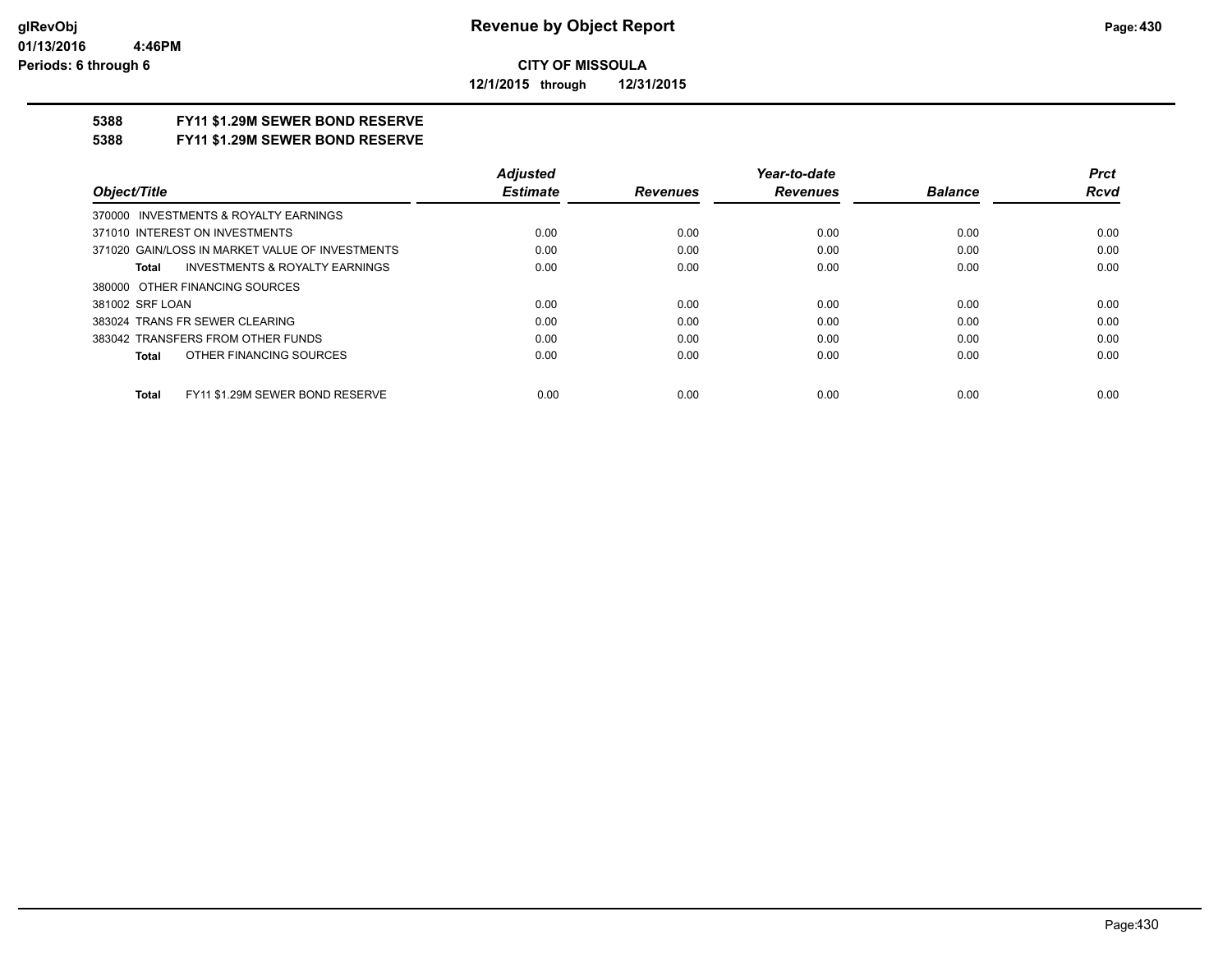**12/1/2015 through 12/31/2015**

#### **5388 FY11 \$1.29M SEWER BOND RESERVE**

| Object/Title                                    | <b>Adjusted</b><br><b>Estimate</b> | <b>Revenues</b> | Year-to-date<br><b>Revenues</b> | <b>Balance</b> | <b>Prct</b><br>Rcvd |
|-------------------------------------------------|------------------------------------|-----------------|---------------------------------|----------------|---------------------|
| 370000 INVESTMENTS & ROYALTY EARNINGS           |                                    |                 |                                 |                |                     |
| 371010 INTEREST ON INVESTMENTS                  | 0.00                               | 0.00            | 0.00                            | 0.00           | 0.00                |
| 371020 GAIN/LOSS IN MARKET VALUE OF INVESTMENT  | 0.00                               | 0.00            | 0.00                            | 0.00           | 0.00                |
| INVESTMENTS & ROYALTY EARNINGS<br>Total         | 0.00                               | 0.00            | 0.00                            | 0.00           | 0.00                |
| 380000 OTHER FINANCING SOURCES                  |                                    |                 |                                 |                |                     |
| 381002 SRF LOAN                                 | 0.00                               | 0.00            | 0.00                            | 0.00           | 0.00                |
| 383024 TRANS FR SEWER CLEARING                  | 0.00                               | 0.00            | 0.00                            | 0.00           | 0.00                |
| 383042 TRANSFERS FROM OTHER FUNDS               | 0.00                               | 0.00            | 0.00                            | 0.00           | 0.00                |
| OTHER FINANCING SOURCES<br><b>Total</b>         | 0.00                               | 0.00            | 0.00                            | 0.00           | 0.00                |
| FY11 \$1.29M SEWER BOND RESERVE<br><b>Total</b> | 0.00                               | 0.00            | 0.00                            | 0.00           | 0.00                |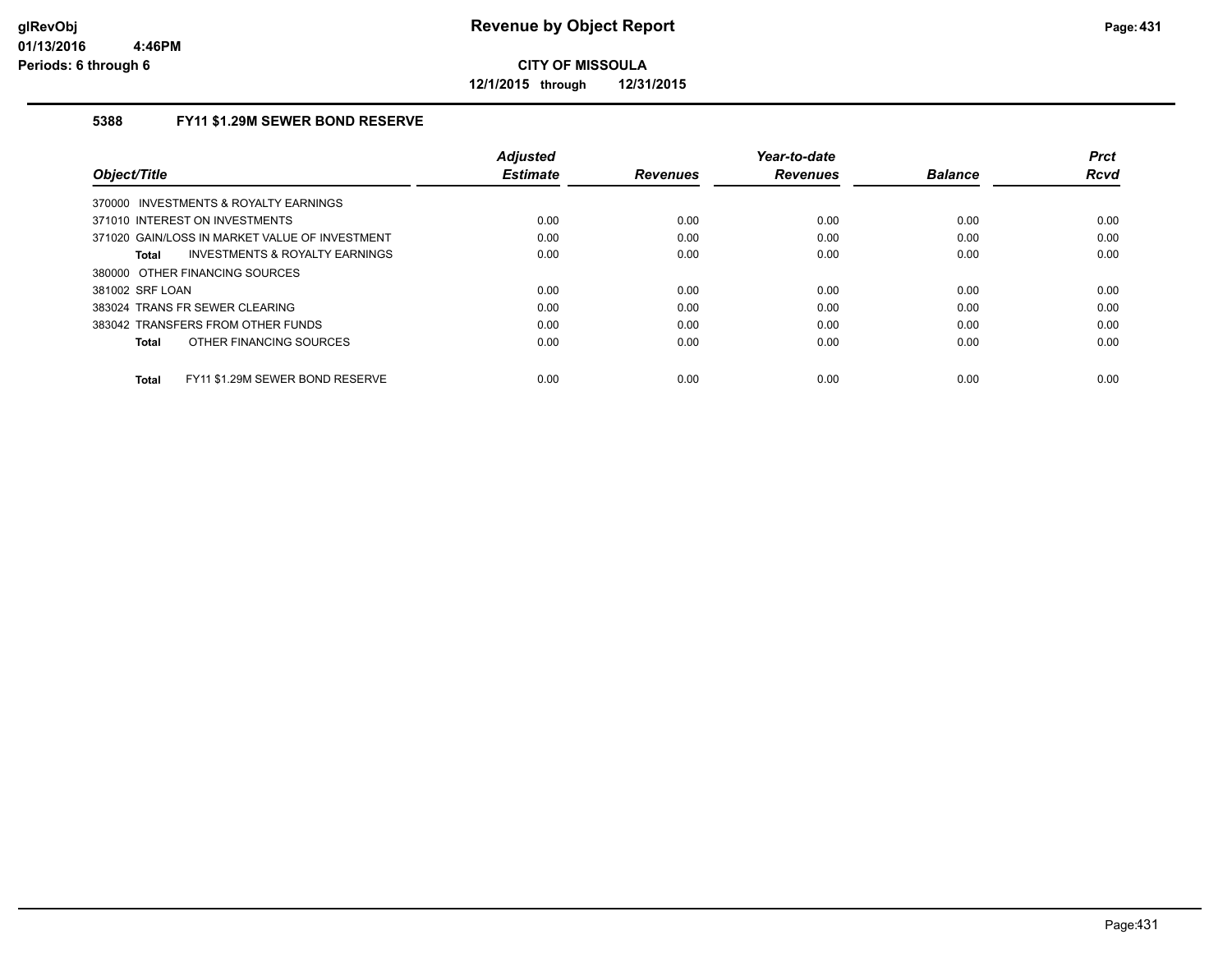**12/1/2015 through 12/31/2015**

# **5389 FY15 SEWER REVENUE BOND DEBT SERVICE**

### **5389 FY15 SEWER REVENUE BOND DEBT SERVICE**

|                                                    | <b>Adjusted</b> |                 | Year-to-date    |                | <b>Prct</b> |
|----------------------------------------------------|-----------------|-----------------|-----------------|----------------|-------------|
| Object/Title                                       | <b>Estimate</b> | <b>Revenues</b> | <b>Revenues</b> | <b>Balance</b> | <b>Rcvd</b> |
| INVESTMENTS & ROYALTY EARNINGS<br>370000           |                 |                 |                 |                |             |
| 371010 INTEREST ON INVESTMENTS                     | 0.00            | 0.00            | 0.00            | 0.00           | 0.00        |
| 371020 GAIN/LOSS IN MARKET VALUE OF INVESTMENTS    | 0.00            | 0.00            | 0.00            | 0.00           | 0.00        |
| <b>INVESTMENTS &amp; ROYALTY EARNINGS</b><br>Total | 0.00            | 0.00            | 0.00            | 0.00           | 0.00        |
| 380000 OTHER FINANCING SOURCES                     |                 |                 |                 |                |             |
| 381010 BOND PROCEEDS                               | 0.00            | 0.00            | 460.002.00      | $-460.002.00$  | 0.00        |
| 383024 TRANS FR SEWER CLEARING                     | 0.00            | 0.00            | 0.00            | 0.00           | 0.00        |
| OTHER FINANCING SOURCES<br>Total                   | 0.00            | 0.00            | 460.002.00      | $-460.002.00$  | 0.00        |
|                                                    |                 |                 |                 |                |             |
| FY15 SEWER REVENUE BOND DEBT SERVIC<br>Total       | 0.00            | 0.00            | 460.002.00      | $-460.002.00$  | 0.00        |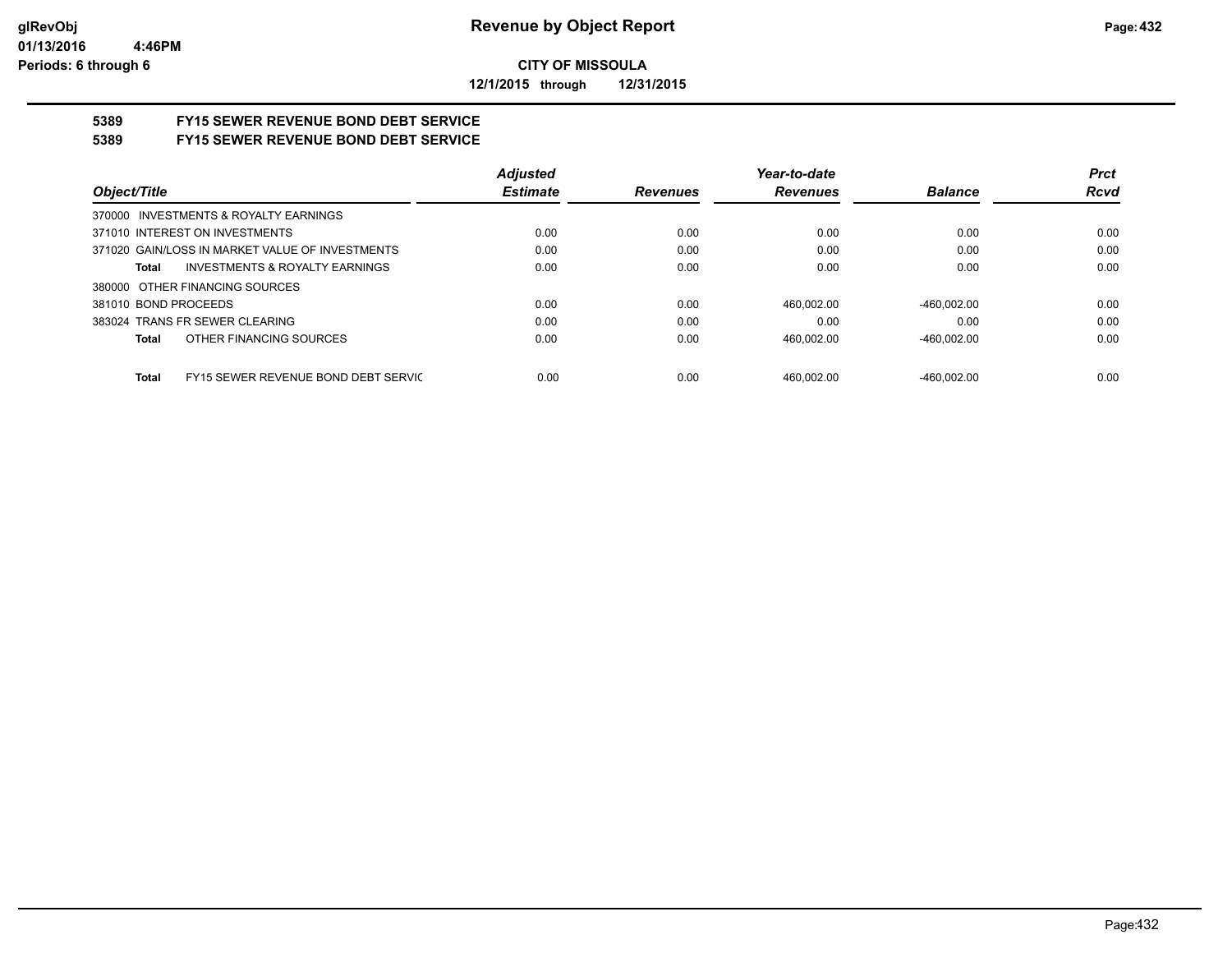**12/1/2015 through 12/31/2015**

#### **5389 FY15 SEWER REVENUE BOND DEBT SERVICE**

|                                                     | <b>Adjusted</b> |                 | Year-to-date    |                | <b>Prct</b> |
|-----------------------------------------------------|-----------------|-----------------|-----------------|----------------|-------------|
| Object/Title                                        | <b>Estimate</b> | <b>Revenues</b> | <b>Revenues</b> | <b>Balance</b> | <b>Rcvd</b> |
| 370000 INVESTMENTS & ROYALTY EARNINGS               |                 |                 |                 |                |             |
| 371010 INTEREST ON INVESTMENTS                      | 0.00            | 0.00            | 0.00            | 0.00           | 0.00        |
| 371020 GAIN/LOSS IN MARKET VALUE OF INVESTMENT      | 0.00            | 0.00            | 0.00            | 0.00           | 0.00        |
| INVESTMENTS & ROYALTY EARNINGS<br>Total             | 0.00            | 0.00            | 0.00            | 0.00           | 0.00        |
| 380000 OTHER FINANCING SOURCES                      |                 |                 |                 |                |             |
| 381010 BOND PROCEEDS                                | 0.00            | 0.00            | 460.002.00      | $-460.002.00$  | 0.00        |
| 383024 TRANS FR SEWER CLEARING                      | 0.00            | 0.00            | 0.00            | 0.00           | 0.00        |
| OTHER FINANCING SOURCES<br>Total                    | 0.00            | 0.00            | 460,002.00      | $-460,002.00$  | 0.00        |
|                                                     |                 |                 |                 |                |             |
| FY15 SEWER REVENUE BOND DEBT SERVIC<br><b>Total</b> | 0.00            | 0.00            | 460.002.00      | -460.002.00    | 0.00        |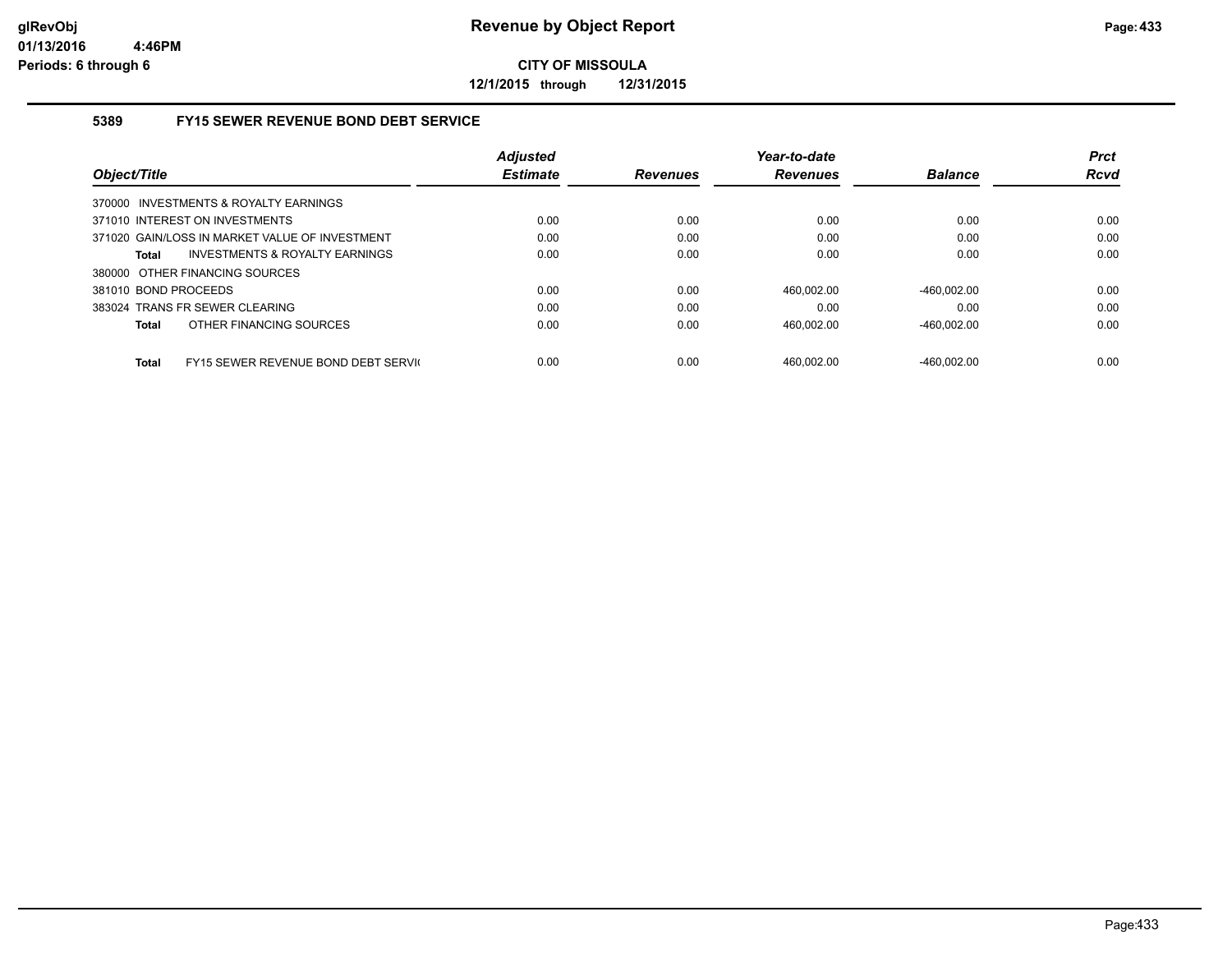**12/1/2015 through 12/31/2015**

## **5390 FY15 SEWER BOND DEBT RESERVE**

#### **5390 FY15 SEWER BOND DEBT RESERVE**

|                                                 | <b>Adjusted</b> |                 | Year-to-date    |                | <b>Prct</b> |
|-------------------------------------------------|-----------------|-----------------|-----------------|----------------|-------------|
| Object/Title                                    | <b>Estimate</b> | <b>Revenues</b> | <b>Revenues</b> | <b>Balance</b> | <b>Rcvd</b> |
| 370000 INVESTMENTS & ROYALTY EARNINGS           |                 |                 |                 |                |             |
| 371010 INTEREST ON INVESTMENTS                  | 0.00            | 0.00            | 0.00            | 0.00           | 0.00        |
| 371020 GAIN/LOSS IN MARKET VALUE OF INVESTMENTS | 0.00            | 0.00            | 0.00            | 0.00           | 0.00        |
| INVESTMENTS & ROYALTY EARNINGS<br>Total         | 0.00            | 0.00            | 0.00            | 0.00           | 0.00        |
| 380000 OTHER FINANCING SOURCES                  |                 |                 |                 |                |             |
| 381002 SRF LOAN                                 | 0.00            | 0.00            | 0.00            | 0.00           | 0.00        |
| 383024 TRANS FR SEWER CLEARING                  | 0.00            | 0.00            | 0.00            | 0.00           | 0.00        |
| 383042 TRANSFERS FROM OTHER FUNDS               | 0.00            | 0.00            | 0.00            | 0.00           | 0.00        |
| OTHER FINANCING SOURCES<br>Total                | 0.00            | 0.00            | 0.00            | 0.00           | 0.00        |
| FY15 SEWER BOND DEBT RESERVE<br><b>Total</b>    | 0.00            | 0.00            | 0.00            | 0.00           | 0.00        |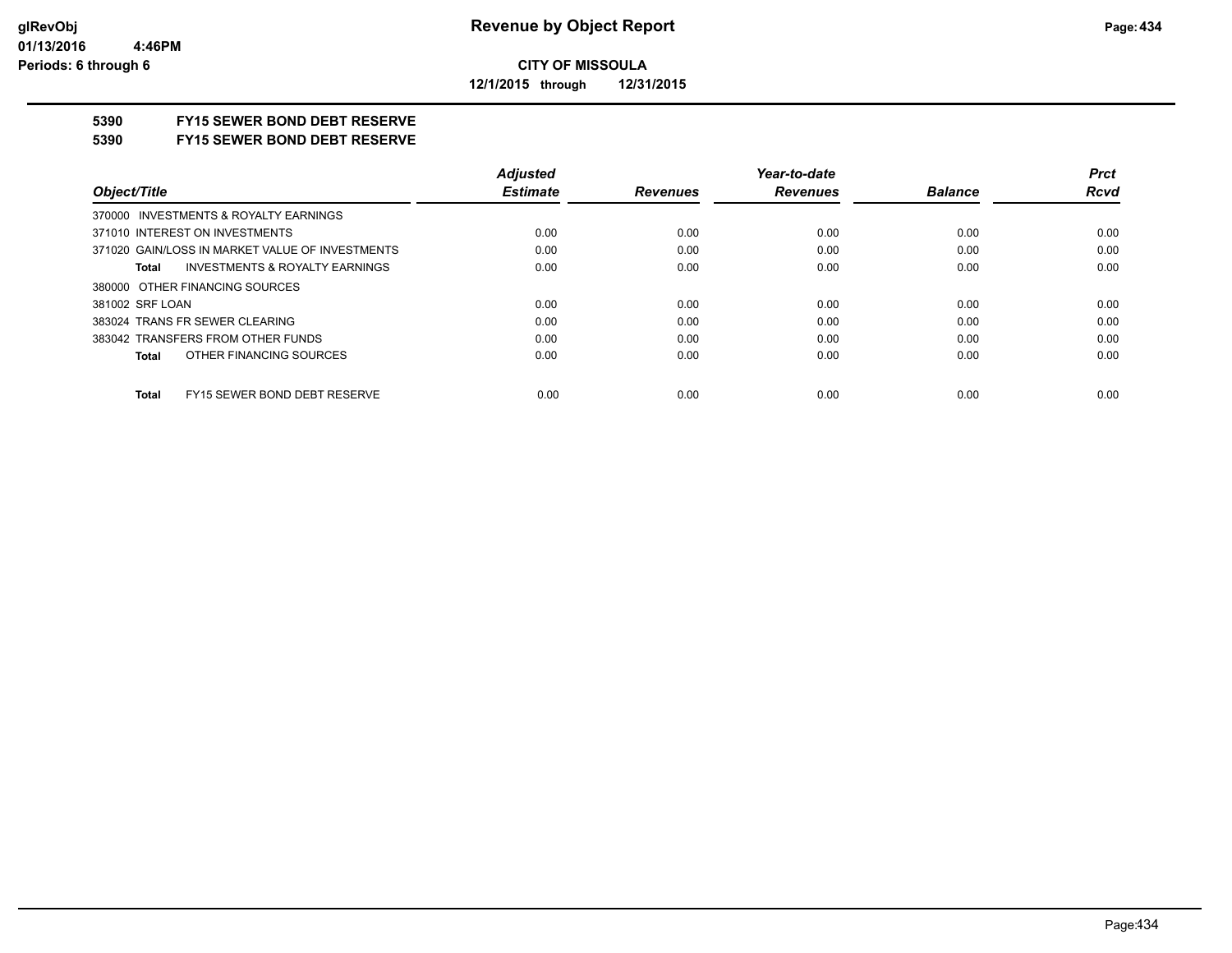**12/1/2015 through 12/31/2015**

### **5390 FY15 SEWER BOND DEBT RESERVE**

| Object/Title                                   | <b>Adjusted</b><br><b>Estimate</b> | <b>Revenues</b> | Year-to-date<br><b>Revenues</b> | <b>Balance</b> | <b>Prct</b><br>Rcvd |
|------------------------------------------------|------------------------------------|-----------------|---------------------------------|----------------|---------------------|
| 370000 INVESTMENTS & ROYALTY EARNINGS          |                                    |                 |                                 |                |                     |
| 371010 INTEREST ON INVESTMENTS                 | 0.00                               | 0.00            | 0.00                            | 0.00           | 0.00                |
| 371020 GAIN/LOSS IN MARKET VALUE OF INVESTMENT | 0.00                               | 0.00            | 0.00                            | 0.00           | 0.00                |
| INVESTMENTS & ROYALTY EARNINGS<br>Total        | 0.00                               | 0.00            | 0.00                            | 0.00           | 0.00                |
| 380000 OTHER FINANCING SOURCES                 |                                    |                 |                                 |                |                     |
| 381002 SRF LOAN                                | 0.00                               | 0.00            | 0.00                            | 0.00           | 0.00                |
| 383024 TRANS FR SEWER CLEARING                 | 0.00                               | 0.00            | 0.00                            | 0.00           | 0.00                |
| 383042 TRANSFERS FROM OTHER FUNDS              | 0.00                               | 0.00            | 0.00                            | 0.00           | 0.00                |
| OTHER FINANCING SOURCES<br>Total               | 0.00                               | 0.00            | 0.00                            | 0.00           | 0.00                |
| FY15 SEWER BOND DEBT RESERVE<br>Total          | 0.00                               | 0.00            | 0.00                            | 0.00           | 0.00                |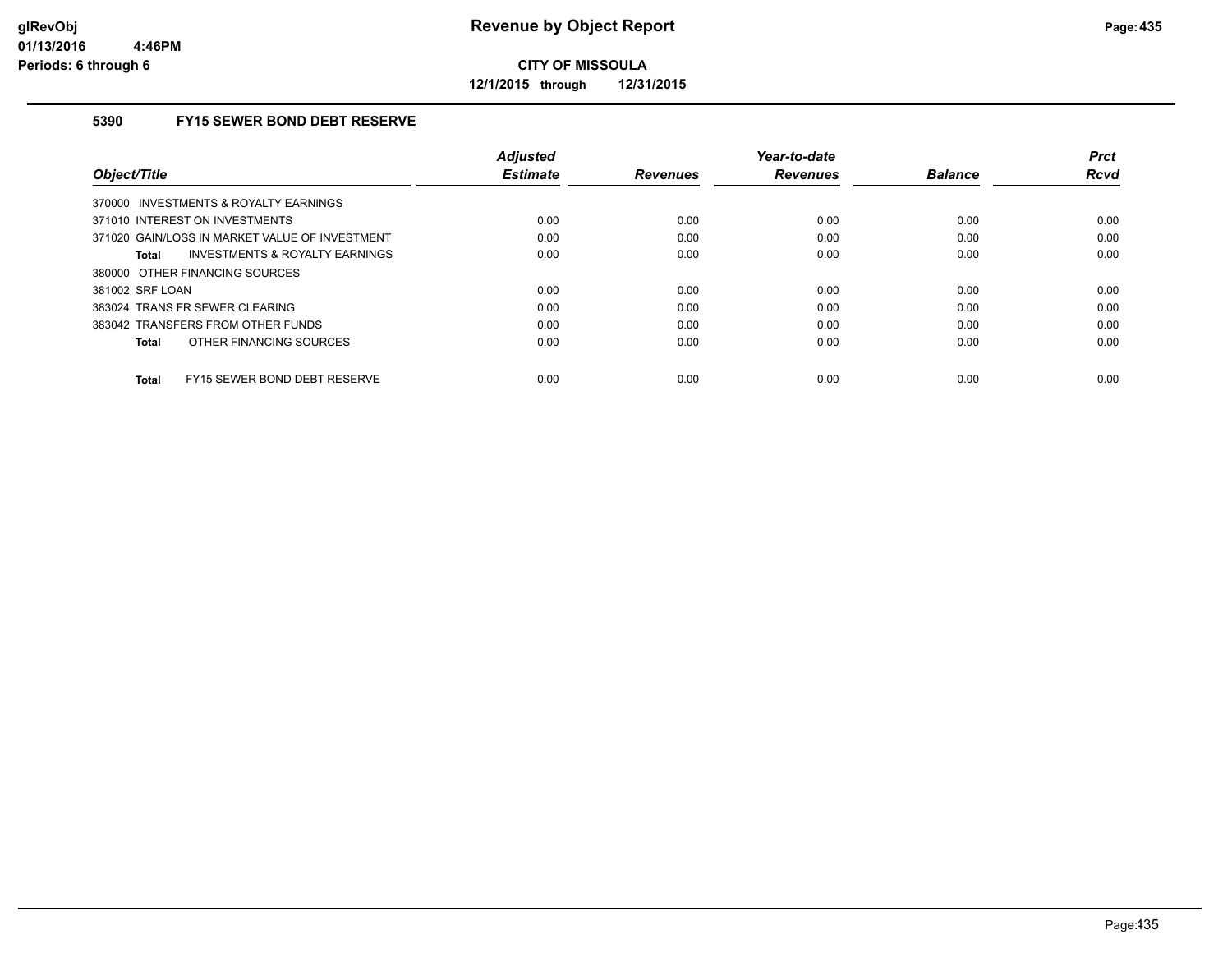**12/1/2015 through 12/31/2015**

## **5711 AQUATICS**

**5711 AQUATICS**

|                                                           | <b>Adjusted</b> |                 | Year-to-date    |                | <b>Prct</b> |
|-----------------------------------------------------------|-----------------|-----------------|-----------------|----------------|-------------|
| Object/Title                                              | <b>Estimate</b> | <b>Revenues</b> | <b>Revenues</b> | <b>Balance</b> | <b>Rcvd</b> |
| 330000 INTERGOVERNMENTAL REVENUES                         |                 |                 |                 |                |             |
| 336020 STATE PENSION CONTRIBUTION                         | 0.00            | 0.00            | 0.00            | 0.00           | 0.00        |
| 336023 STATE CONTRIB. - PERS                              | 0.00            | 0.00            | 173.50          | $-173.50$      | 0.00        |
| <b>INTERGOVERNMENTAL REVENUES</b><br>Total                | 0.00            | 0.00            | 173.50          | $-173.50$      | 0.00        |
| <b>CHARGES FOR SERVICES</b><br>340000                     |                 |                 |                 |                |             |
| 340051 GRILL VAN CONCESSIONS                              | 0.00            | 0.00            | 20,964.40       | $-20,964.40$   | 0.00        |
| 346030 SWIMMING POOL FEES                                 | 1,298,086.00    | 899.78          | 304,711.29      | 993,374.71     | 23.47       |
| 346060 CURRENTS SWIMMING FACILITY                         | 0.00            | 33,748.17       | 185,367.34      | $-185,367.34$  | 0.00        |
| 346061 CURRENTS ENTERPRISE                                | 0.00            | 0.00            | 0.00            | 0.00           | 0.00        |
| 346062 SPLASH ENTERPRISE                                  | 0.00            | 0.00            | 0.00            | 0.00           | 0.00        |
| <b>CHARGES FOR SERVICES</b><br><b>Total</b>               | 1,298,086.00    | 34,647.95       | 511,043.03      | 787,042.97     | 39.37       |
| 360000 MISCELLANEOUS REVENUES                             |                 |                 |                 |                |             |
| 360010 MISCELLANEOUS                                      | 0.00            | 0.00            | 0.00            | 0.00           | 0.00        |
| 365000 DONATIONS                                          | 0.00            | 0.00            | 0.00            | 0.00           | 0.00        |
| 365019 AQUATICS DONATIONS & GRANTS                        | 75,000.00       | 0.00            | 0.00            | 75,000.00      | 0.00        |
| <b>MISCELLANEOUS REVENUES</b><br>Total                    | 75,000.00       | 0.00            | 0.00            | 75,000.00      | 0.00        |
| <b>INVESTMENTS &amp; ROYALTY EARNINGS</b><br>370000       |                 |                 |                 |                |             |
| 371010 INTEREST ON INVESTMENTS                            | 0.00            | 0.00            | 0.00            | 0.00           | 0.00        |
| <b>INVESTMENTS &amp; ROYALTY EARNINGS</b><br><b>Total</b> | 0.00            | 0.00            | 0.00            | 0.00           | 0.00        |
| OTHER FINANCING SOURCES<br>380000                         |                 |                 |                 |                |             |
| 383029 TRANS FR GENERAL                                   | 203,000.00      | 0.00            | 0.00            | 203,000.00     | 0.00        |
| 383043 TRANSFERS FROM IMPACT FEES                         | 0.00            | 0.00            | 0.00            | 0.00           | 0.00        |
| 383400 CAPITAL CONTRIBUTION                               | 0.00            | 0.00            | 0.00            | 0.00           | 0.00        |
| OTHER FINANCING SOURCES<br><b>Total</b>                   | 203,000.00      | 0.00            | 0.00            | 203,000.00     | 0.00        |
| <b>AQUATICS</b><br><b>Total</b>                           | 1,576,086.00    | 34,647.95       | 511,216.53      | 1,064,869.47   | 32.44       |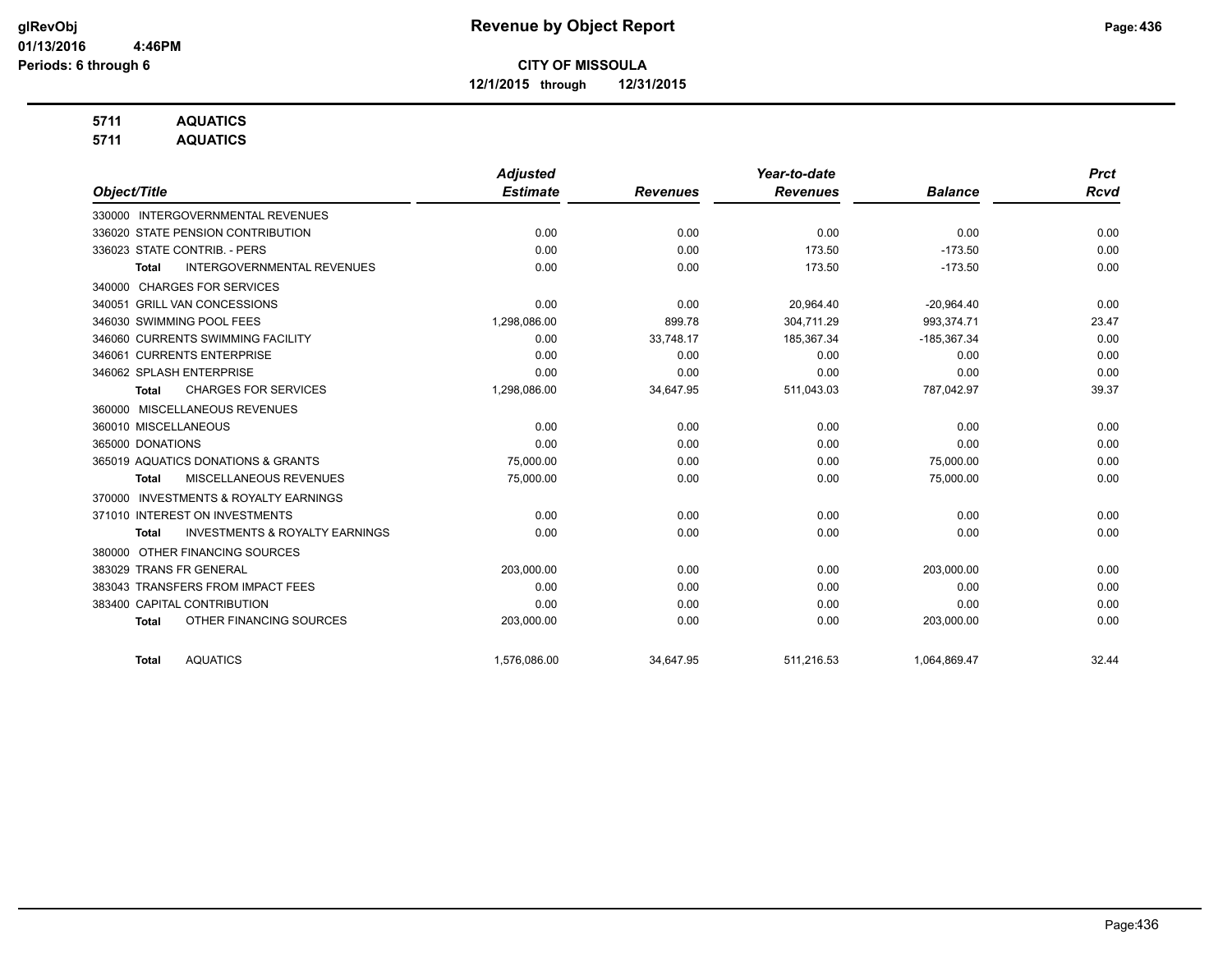**12/1/2015 through 12/31/2015**

#### **5711 AQUATICS**

|                                                     | <b>Adjusted</b> |                 | Year-to-date    |                | <b>Prct</b> |
|-----------------------------------------------------|-----------------|-----------------|-----------------|----------------|-------------|
| Object/Title                                        | <b>Estimate</b> | <b>Revenues</b> | <b>Revenues</b> | <b>Balance</b> | <b>Rcvd</b> |
| 330000 INTERGOVERNMENTAL REVENUES                   |                 |                 |                 |                |             |
| 336020 STATE PENSION CONTRIBUTION                   | 0.00            | 0.00            | 0.00            | 0.00           | 0.00        |
| 336023 STATE CONTRIB. - PERS                        | 0.00            | 0.00            | 173.50          | $-173.50$      | 0.00        |
| <b>INTERGOVERNMENTAL REVENUES</b><br><b>Total</b>   | 0.00            | 0.00            | 173.50          | $-173.50$      | 0.00        |
| <b>CHARGES FOR SERVICES</b><br>340000               |                 |                 |                 |                |             |
| 340051 GRILL VAN CONCESSIONS                        | 0.00            | 0.00            | 20.964.40       | $-20,964.40$   | 0.00        |
| 346030 SWIMMING POOL FEES                           | 1,298,086.00    | 899.78          | 304,711.29      | 993,374.71     | 23.47       |
| 346060 CURRENTS SWIMMING FACILITY                   | 0.00            | 33,748.17       | 185,367.34      | $-185,367.34$  | 0.00        |
| 346061 CURRENTS ENTERPRISE                          | 0.00            | 0.00            | 0.00            | 0.00           | 0.00        |
| 346062 SPLASH ENTERPRISE                            | 0.00            | 0.00            | 0.00            | 0.00           | 0.00        |
| <b>CHARGES FOR SERVICES</b><br><b>Total</b>         | 1,298,086.00    | 34,647.95       | 511,043.03      | 787,042.97     | 39.37       |
| 360000 MISCELLANEOUS REVENUES                       |                 |                 |                 |                |             |
| 360010 MISCELLANEOUS                                | 0.00            | 0.00            | 0.00            | 0.00           | 0.00        |
| 365000 DONATIONS                                    | 0.00            | 0.00            | 0.00            | 0.00           | 0.00        |
| 365019 AQUATICS DONATIONS & GRANTS                  | 75,000.00       | 0.00            | 0.00            | 75,000.00      | 0.00        |
| MISCELLANEOUS REVENUES<br><b>Total</b>              | 75,000.00       | 0.00            | 0.00            | 75,000.00      | 0.00        |
| <b>INVESTMENTS &amp; ROYALTY EARNINGS</b><br>370000 |                 |                 |                 |                |             |
| 371010 INTEREST ON INVESTMENTS                      | 0.00            | 0.00            | 0.00            | 0.00           | 0.00        |
| <b>INVESTMENTS &amp; ROYALTY EARNINGS</b><br>Total  | 0.00            | 0.00            | 0.00            | 0.00           | 0.00        |
| OTHER FINANCING SOURCES<br>380000                   |                 |                 |                 |                |             |
| 383029 TRANS FR GENERAL                             | 203,000.00      | 0.00            | 0.00            | 203,000.00     | 0.00        |
| 383043 TRANSFERS FROM IMPACT FEES                   | 0.00            | 0.00            | 0.00            | 0.00           | 0.00        |
| 383400 CAPITAL CONTRIBUTION                         | 0.00            | 0.00            | 0.00            | 0.00           | 0.00        |
| OTHER FINANCING SOURCES<br><b>Total</b>             | 203,000.00      | 0.00            | 0.00            | 203,000.00     | 0.00        |
| <b>AQUATICS</b><br><b>Total</b>                     | 1,576,086.00    | 34,647.95       | 511,216.53      | 1,064,869.47   | 32.44       |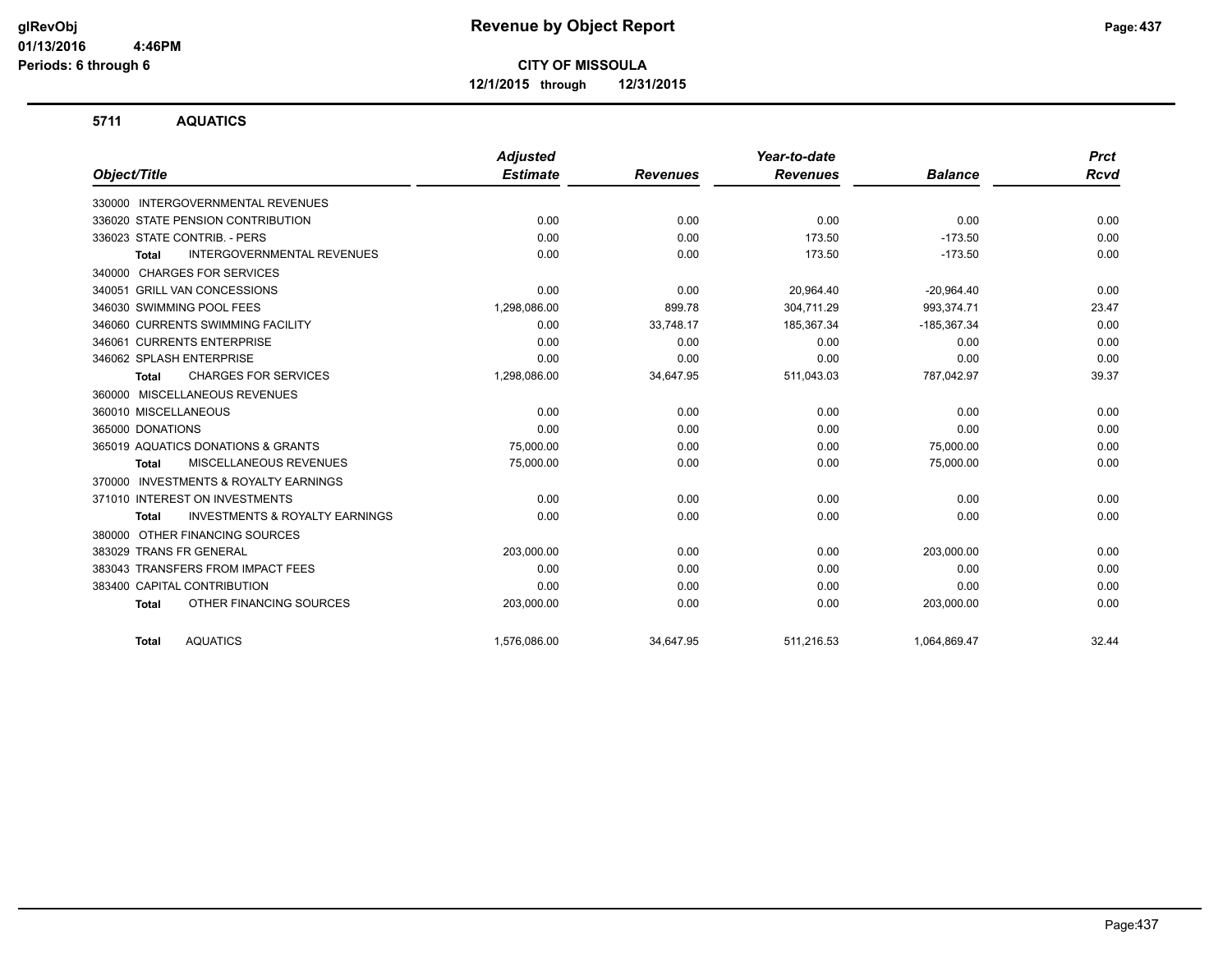**12/1/2015 through 12/31/2015**

## **6050 EMPLOYEE BENEFIT PLAN FUND**

#### **6050 EMPLOYEE BENEFIT PLAN FUND**

|                                                           | <b>Adjusted</b> |                 | Year-to-date    |                | <b>Prct</b> |
|-----------------------------------------------------------|-----------------|-----------------|-----------------|----------------|-------------|
| Object/Title                                              | <b>Estimate</b> | <b>Revenues</b> | <b>Revenues</b> | <b>Balance</b> | Rcvd        |
| 330000 INTERGOVERNMENTAL REVENUES                         |                 |                 |                 |                |             |
| 334112 WELLNESS GRANT                                     | 0.00            | 0.00            | 0.00            | 0.00           | 0.00        |
| <b>INTERGOVERNMENTAL REVENUES</b><br>Total                | 0.00            | 0.00            | 0.00            | 0.00           | 0.00        |
| 360000 MISCELLANEOUS REVENUES                             |                 |                 |                 |                |             |
| 360010 MISCELLANEOUS                                      | 0.00            | 0.00            | 0.00            | 0.00           | 0.00        |
| MISCELLANEOUS REVENUES<br><b>Total</b>                    | 0.00            | 0.00            | 0.00            | 0.00           | 0.00        |
| 370000 INVESTMENTS & ROYALTY EARNINGS                     |                 |                 |                 |                |             |
| 371010 INTEREST ON INVESTMENTS                            | 0.00            | 0.00            | 0.00            | 0.00           | 0.00        |
| <b>INVESTMENTS &amp; ROYALTY EARNINGS</b><br><b>Total</b> | 0.00            | 0.00            | 0.00            | 0.00           | 0.00        |
| 380000 OTHER FINANCING SOURCES                            |                 |                 |                 |                |             |
| 383028 TRANS FROM GF FOR HEALTH RESERVE                   | 0.00            | 36,833.33       | 221,000.02      | $-221,000.02$  | 0.00        |
| 383029 TRANS FR GENERAL                                   | 442,000.00      | 6,597.47        | 44,923.47       | 397,076.53     | 10.16       |
| OTHER FINANCING SOURCES<br><b>Total</b>                   | 442,000.00      | 43,430.80       | 265,923.49      | 176,076.51     | 60.16       |
| 390000 INTERNAL SERVICES                                  |                 |                 |                 |                |             |
| 396001 INSURANCE REIMBURSEMENTS                           | 0.00            | 0.00            | 0.00            | 0.00           | 0.00        |
| 396002 CITY CONTRIBUTIONS                                 | 3.210.660.00    | 263.776.91      | 1.882.390.87    | 1.328.269.13   | 58.63       |
| 396003 EMPLOYEE DEDUCTION CONTRIBUTIONS                   | 734,400.00      | 64,661.19       | 641,666.14      | 92,733.86      | 87.37       |
| 396004 RETIREE CONTRIBUTIONS                              | 436,800.00      | 6,284.92        | 185,594.24      | 251,205.76     | 42.49       |
| 396005 FIRE + POLICE ADDTL HEALTH CONTRIB                 | 1,340,640.00    | 113,376.00      | 813.362.00      | 527,278.00     | 60.67       |
| 396006 RX REBATES                                         | 0.00            | 0.00            | 32.148.78       | $-32,148.78$   | 0.00        |
| 396007 OTHER PARTICIPANT HEALTH PREM CONTRIB              | 0.00            | 178.05          | 2,090.92        | $-2,090.92$    | 0.00        |
| 396008 COBRA CONTRIBUTIONS                                | 0.00            | 0.00            | 4.195.71        | $-4.195.71$    | 0.00        |
| 396009 WELLNESS PROGRAM CONTRIBUTIONS                     | 0.00            | 0.00            | 0.00            | 0.00           | 0.00        |
| 396010 EMPLOYEE SUPPLI LIFE INSURANCE CONTRI              | 0.00            | 2,724.20        | 14,918.65       | $-14,918.65$   | 0.00        |
| 396011 EMPLOYEE VISION INSURANCE CONTRIBUTIONS            | 0.00            | 120.13          | 650.02          | $-650.02$      | 0.00        |
| <b>INTERNAL SERVICES</b><br><b>Total</b>                  | 5,722,500.00    | 451,121.40      | 3,577,017.33    | 2,145,482.67   | 62.51       |
| EMPLOYEE BENEFIT PLAN FUND<br><b>Total</b>                | 6,164,500.00    | 494,552.20      | 3,842,940.82    | 2,321,559.18   | 62.34       |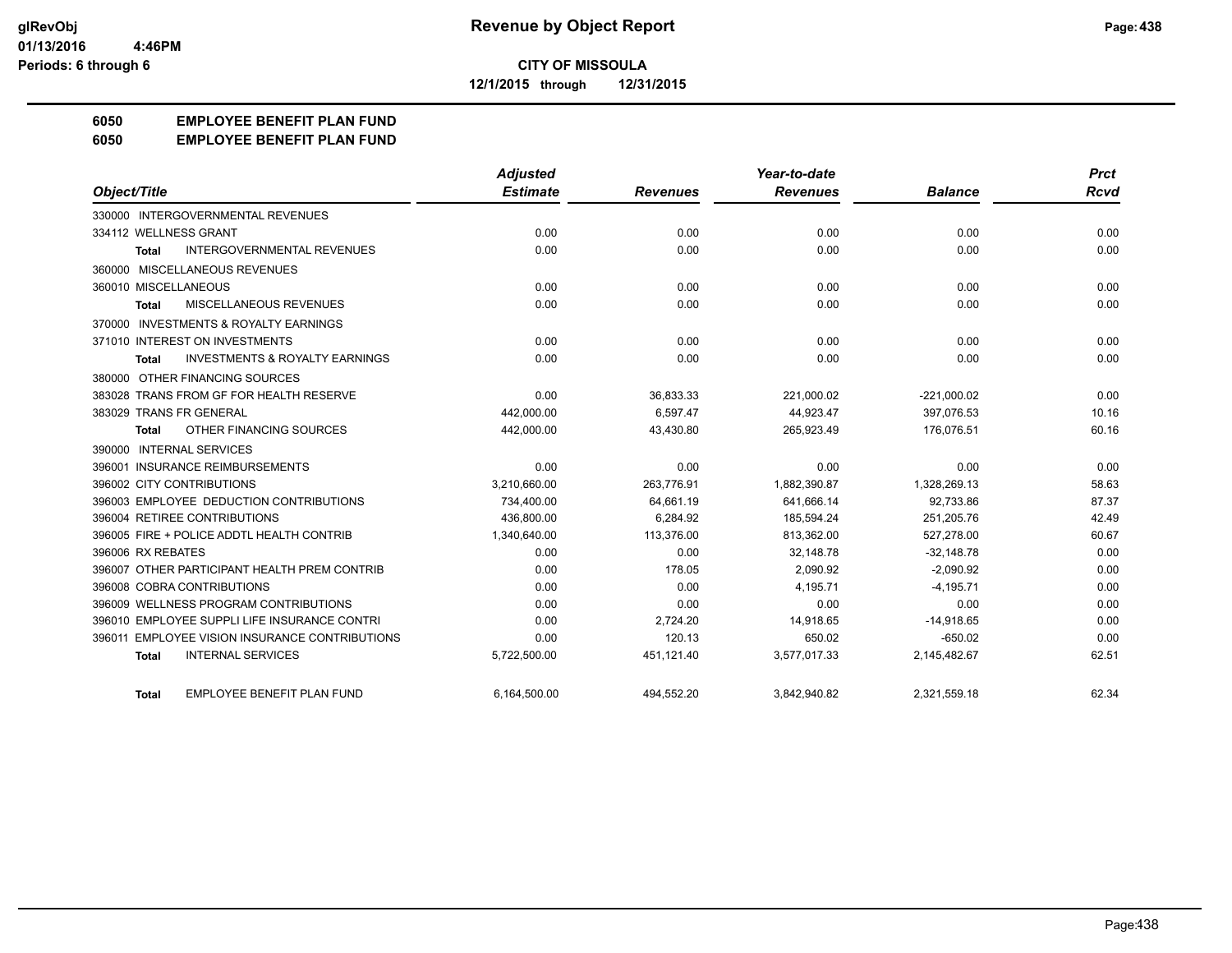**12/1/2015 through 12/31/2015**

## **6050 EMPLOYEE BENEFIT PLAN FUND**

|                                                    | <b>Adjusted</b> |                 | Year-to-date    |                | <b>Prct</b> |
|----------------------------------------------------|-----------------|-----------------|-----------------|----------------|-------------|
| Object/Title                                       | <b>Estimate</b> | <b>Revenues</b> | <b>Revenues</b> | <b>Balance</b> | <b>Rcvd</b> |
| 330000 INTERGOVERNMENTAL REVENUES                  |                 |                 |                 |                |             |
| 334112 WELLNESS GRANT                              | 0.00            | 0.00            | 0.00            | 0.00           | 0.00        |
| <b>INTERGOVERNMENTAL REVENUES</b><br>Total         | 0.00            | 0.00            | 0.00            | 0.00           | 0.00        |
| 360000 MISCELLANEOUS REVENUES                      |                 |                 |                 |                |             |
| 360010 MISCELLANEOUS                               | 0.00            | 0.00            | 0.00            | 0.00           | 0.00        |
| MISCELLANEOUS REVENUES<br>Total                    | 0.00            | 0.00            | 0.00            | 0.00           | 0.00        |
| 370000 INVESTMENTS & ROYALTY EARNINGS              |                 |                 |                 |                |             |
| 371010 INTEREST ON INVESTMENTS                     | 0.00            | 0.00            | 0.00            | 0.00           | 0.00        |
| <b>INVESTMENTS &amp; ROYALTY EARNINGS</b><br>Total | 0.00            | 0.00            | 0.00            | 0.00           | 0.00        |
| 380000 OTHER FINANCING SOURCES                     |                 |                 |                 |                |             |
| 383028 TRANS FROM GF FOR HEALTH RESERVE            | 0.00            | 36,833.33       | 221,000.02      | $-221,000.02$  | 0.00        |
| 383029 TRANS FR GENERAL                            | 442.000.00      | 6.597.47        | 44.923.47       | 397.076.53     | 10.16       |
| OTHER FINANCING SOURCES<br>Total                   | 442,000.00      | 43,430.80       | 265,923.49      | 176,076.51     | 60.16       |
| 390000 INTERNAL SERVICES                           |                 |                 |                 |                |             |
| 396001 INSURANCE REIMBURSEMENTS                    | 0.00            | 0.00            | 0.00            | 0.00           | 0.00        |
| 396002 CITY CONTRIBUTIONS                          | 3,210,660.00    | 263,776.91      | 1,882,390.87    | 1,328,269.13   | 58.63       |
| 396003 EMPLOYEE DEDUCTION CONTRIBUTIONS            | 734,400.00      | 64,661.19       | 641,666.14      | 92,733.86      | 87.37       |
| 396004 RETIREE CONTRIBUTIONS                       | 436,800.00      | 6,284.92        | 185,594.24      | 251,205.76     | 42.49       |
| 396005 FIRE + POLICE ADDTL HEALTH CONTRIB          | 1,340,640.00    | 113,376.00      | 813,362.00      | 527,278.00     | 60.67       |
| 396006 RX REBATES                                  | 0.00            | 0.00            | 32,148.78       | $-32,148.78$   | 0.00        |
| 396007 OTHER PARTICIPANT HEALTH PREM CONTRIB       | 0.00            | 178.05          | 2.090.92        | $-2,090.92$    | 0.00        |
| 396008 COBRA CONTRIBUTIONS                         | 0.00            | 0.00            | 4.195.71        | $-4.195.71$    | 0.00        |
| 396009 WELLNESS PROGRAM CONTRIBUTIONS              | 0.00            | 0.00            | 0.00            | 0.00           | 0.00        |
| 396010 EMPLOYEE SUPPLI LIFE INSURANCE CONTRI       | 0.00            | 2,724.20        | 14,918.65       | $-14,918.65$   | 0.00        |
| 396011 EMPLOYEE VISION INSURANCE CONTRIBUTION      | 0.00            | 120.13          | 650.02          | $-650.02$      | 0.00        |
| <b>INTERNAL SERVICES</b><br><b>Total</b>           | 5,722,500.00    | 451,121.40      | 3,577,017.33    | 2,145,482.67   | 62.51       |
| <b>EMPLOYEE BENEFIT PLAN FUND</b><br>Total         | 6,164,500.00    | 494,552.20      | 3,842,940.82    | 2,321,559.18   | 62.34       |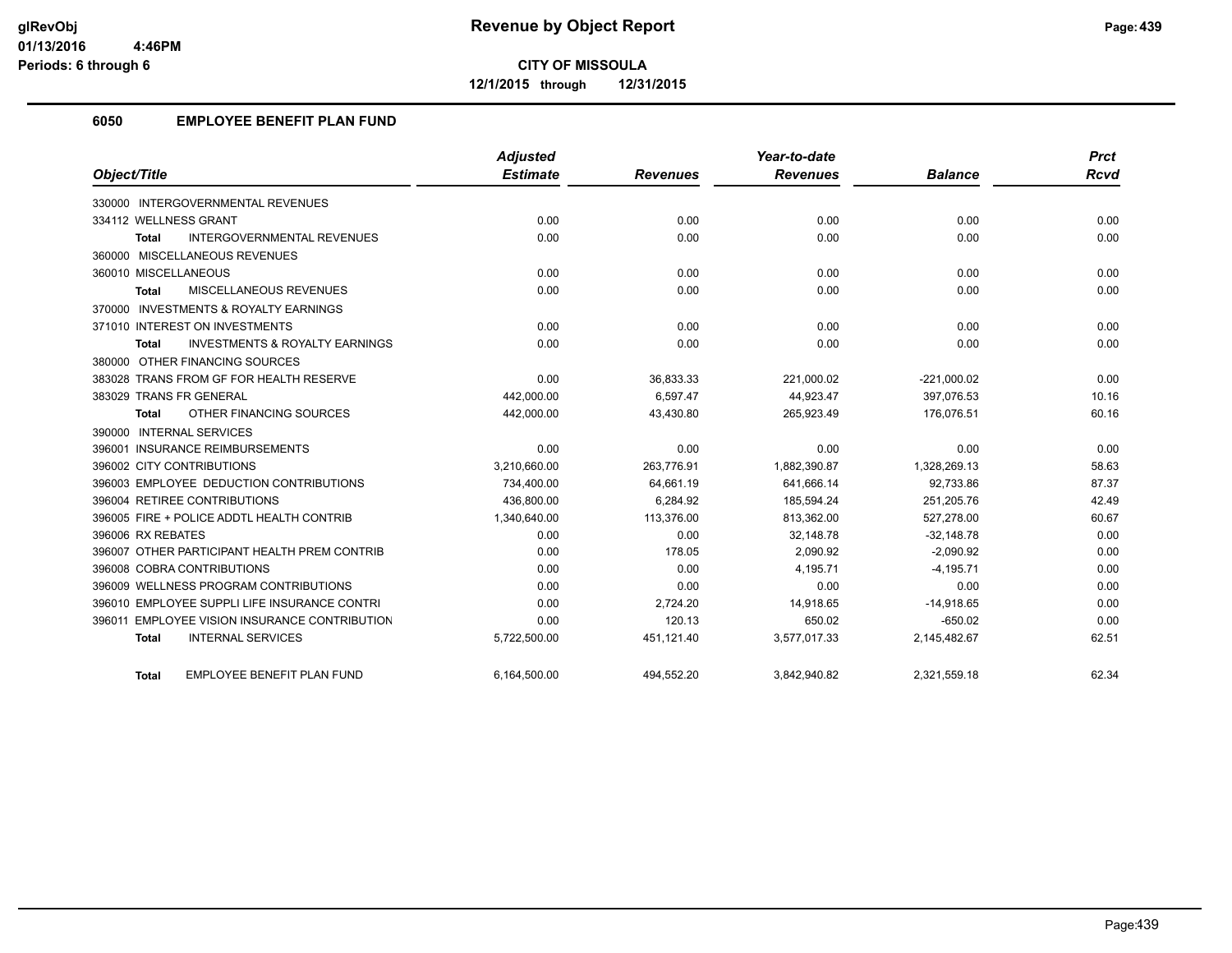**12/1/2015 through 12/31/2015**

#### **7370 PARKING COMMISSION FUND**

**7370 PARKING COMMISSION FUND**

|                                                           | <b>Adjusted</b> |                 | Year-to-date    |                | <b>Prct</b> |
|-----------------------------------------------------------|-----------------|-----------------|-----------------|----------------|-------------|
| Object/Title                                              | <b>Estimate</b> | <b>Revenues</b> | <b>Revenues</b> | <b>Balance</b> | <b>Rcvd</b> |
| 330000 INTERGOVERNMENTAL REVENUES                         |                 |                 |                 |                |             |
| 336020 STATE PENSION CONTRIBUTION                         | 0.00            | 0.00            | 0.00            | 0.00           | 0.00        |
| 336023 STATE CONTRIB. - PERS                              | 0.00            | 0.00            | 57.25           | $-57.25$       | 0.00        |
| <b>INTERGOVERNMENTAL REVENUES</b><br><b>Total</b>         | 0.00            | 0.00            | 57.25           | $-57.25$       | 0.00        |
| 340000 CHARGES FOR SERVICES                               |                 |                 |                 |                |             |
| 343009 TOW CHARGES                                        | 0.00            | 0.00            | 0.00            | 0.00           | 0.00        |
| 343015 PARKING                                            | 1,598,000.00    | 0.00            | 0.00            | 1,598,000.00   | 0.00        |
| 343016 METER MONEY                                        | 0.00            | 29,136.63       | 277,781.60      | $-277,781.60$  | 0.00        |
| 343017 PARKING LEASE REVENUE                              | 0.00            | 127,114.00      | 412,140.50      | -412,140.50    | 0.00        |
| 343018 *** Title Not Found ***                            | 0.00            | 8,010.39        | 51,320.39       | $-51,320.39$   | 0.00        |
| 343301 BOOT REMOVAL                                       | 0.00            | 435.00          | 2,310.00        | $-2,310.00$    | 0.00        |
| <b>CHARGES FOR SERVICES</b><br>Total                      | 1,598,000.00    | 164,696.02      | 743,552.49      | 854,447.51     | 46.53       |
| 350000 FINES & FORFEITURES                                |                 |                 |                 |                |             |
| 352000 TICKETS                                            | 0.00            | 0.00            | 0.00            | 0.00           | 0.00        |
| 352001 PARKING TICKET REVENUE                             | 270,000.00      | 13,418.75       | 80,238.10       | 189,761.90     | 29.72       |
| 352002 PARKING FINES                                      | 0.00            | 0.00            | $-40.00$        | 40.00          | 0.00        |
| <b>FINES &amp; FORFEITURES</b><br><b>Total</b>            | 270,000.00      | 13,418.75       | 80,198.10       | 189,801.90     | 29.70       |
| 360000 MISCELLANEOUS REVENUES                             |                 |                 |                 |                |             |
| 360010 MISCELLANEOUS                                      | 0.00            | 849.55          | 24,965.30       | $-24,965.30$   | 0.00        |
| 360018 MARKET ON FRONT UTILITY PAYMENTS                   | 0.00            | 196.69          | 617.30          | $-617.30$      | 0.00        |
| 360019 GARBAGE-MARKET ON FRONT                            | 0.00            | 287.08          | 838.80          | $-838.80$      | 0.00        |
| 362002 BAD CHECK CHARGES                                  | 0.00            | 0.00            | 0.00            | 0.00           | 0.00        |
| 362005 LEASE LATE PAYMENT PENALTY                         | 0.00            | 0.00            | 0.00            | 0.00           | 0.00        |
| 364040 INSURANCE AND DAMAGE RECOVERY                      | 0.00            | 184.05          | 229.05          | $-229.05$      | 0.00        |
| MISCELLANEOUS REVENUES<br><b>Total</b>                    | 0.00            | 1,517.37        | 26,650.45       | $-26,650.45$   | 0.00        |
| 370000 INVESTMENTS & ROYALTY EARNINGS                     |                 |                 |                 |                |             |
| 371010 INTEREST ON INVESTMENTS                            | 20,000.00       | 0.00            | 0.00            | 20,000.00      | 0.00        |
| 371020 GAIN/LOSS IN MARKET VALUE OF INVESTMENTS           | 0.00            | 0.00            | 0.00            | 0.00           | 0.00        |
| <b>INVESTMENTS &amp; ROYALTY EARNINGS</b><br><b>Total</b> | 20,000.00       | 0.00            | 0.00            | 20,000.00      | 0.00        |
| 380000 OTHER FINANCING SOURCES                            |                 |                 |                 |                |             |
| 381010 BOND PROCEEDS                                      | 0.00            | 0.00            | 0.00            | 0.00           | 0.00        |
| 381090 PROCEEDS FROM CAPITAL LEASE                        | 1,400,000.00    | 0.00            | 1,400,000.00    | 0.00           | 100.00      |
| 382010 SALE OF FIXED ASSETS                               | 0.00            | 0.00            | 0.00            | 0.00           | 0.00        |
| 383013 TRANS FR SID DEBT SERVICE                          | 0.00            | 0.00            | 0.00            | 0.00           | 0.00        |
| 383400 CAPITAL CONTRIBUTION                               | 0.00            | 0.00            | 0.00            | 0.00           | 0.00        |
| OTHER FINANCING SOURCES<br><b>Total</b>                   | 1,400,000.00    | 0.00            | 1,400,000.00    | 0.00           | 100.00      |
| PARKING COMMISSION FUND<br><b>Total</b>                   | 3,288,000.00    | 179,632.14      | 2,250,458.29    | 1,037,541.71   | 68.44       |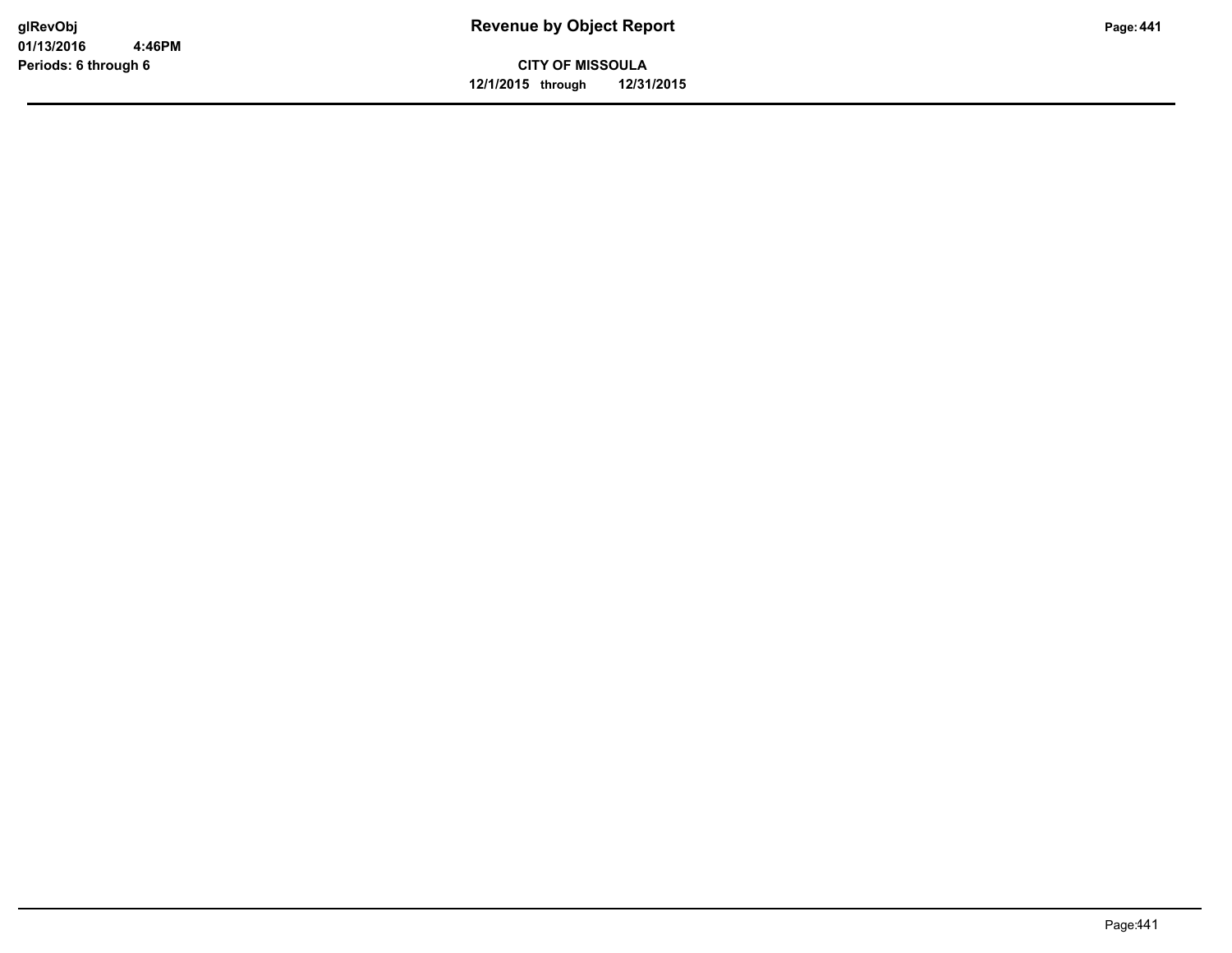**12/1/2015 through 12/31/2015**

#### **7370 PARKING COMMISSION FUND**

|                                                           | <b>Adjusted</b> |                 | Year-to-date    |                | <b>Prct</b> |
|-----------------------------------------------------------|-----------------|-----------------|-----------------|----------------|-------------|
| Object/Title                                              | <b>Estimate</b> | <b>Revenues</b> | <b>Revenues</b> | <b>Balance</b> | Rcvd        |
| 330000 INTERGOVERNMENTAL REVENUES                         |                 |                 |                 |                |             |
| 336020 STATE PENSION CONTRIBUTION                         | 0.00            | 0.00            | 0.00            | 0.00           | 0.00        |
| 336023 STATE CONTRIB. - PERS                              | 0.00            | 0.00            | 57.25           | $-57.25$       | 0.00        |
| <b>INTERGOVERNMENTAL REVENUES</b><br><b>Total</b>         | 0.00            | 0.00            | 57.25           | $-57.25$       | 0.00        |
| 340000 CHARGES FOR SERVICES                               |                 |                 |                 |                |             |
| 343009 TOW CHARGES                                        | 0.00            | 0.00            | 0.00            | 0.00           | 0.00        |
| 343015 PARKING                                            | 1,598,000.00    | 0.00            | 0.00            | 1,598,000.00   | 0.00        |
| 343016 METER MONEY                                        | 0.00            | 29,136.63       | 277,781.60      | -277,781.60    | 0.00        |
| 343017 PARKING LEASE REVENUE                              | 0.00            | 127,114.00      | 412,140.50      | $-412, 140.50$ | 0.00        |
| 343018 *** Title Not Found ***                            | 0.00            | 8,010.39        | 51,320.39       | $-51,320.39$   | 0.00        |
| 343301 BOOT REMOVAL                                       | 0.00            | 435.00          | 2,310.00        | $-2,310.00$    | 0.00        |
| <b>CHARGES FOR SERVICES</b><br><b>Total</b>               | 1,598,000.00    | 164,696.02      | 743,552.49      | 854,447.51     | 46.53       |
| 350000 FINES & FORFEITURES                                |                 |                 |                 |                |             |
| 352000 TICKETS                                            | 0.00            | 0.00            | 0.00            | 0.00           | 0.00        |
| 352001 PARKING TICKET REVENUE                             | 270,000.00      | 13,418.75       | 80,238.10       | 189,761.90     | 29.72       |
| 352002 PARKING FINES                                      | 0.00            | 0.00            | $-40.00$        | 40.00          | 0.00        |
| <b>FINES &amp; FORFEITURES</b><br><b>Total</b>            | 270,000.00      | 13,418.75       | 80,198.10       | 189,801.90     | 29.70       |
| 360000 MISCELLANEOUS REVENUES                             |                 |                 |                 |                |             |
| 360010 MISCELLANEOUS                                      | 0.00            | 849.55          | 24,965.30       | $-24,965.30$   | 0.00        |
| 360018 MARKET ON FRONT UTILITY PAYMENTS                   | 0.00            | 196.69          | 617.30          | $-617.30$      | 0.00        |
| 360019 GARBAGE-MARKET ON FRONT                            | 0.00            | 287.08          | 838.80          | $-838.80$      | 0.00        |
| 362002 BAD CHECK CHARGES                                  | 0.00            | 0.00            | 0.00            | 0.00           | 0.00        |
| 362005 LEASE LATE PAYMENT PENALTY                         | 0.00            | 0.00            | 0.00            | 0.00           | 0.00        |
| 364040 INSURANCE AND DAMAGE RECOVERY                      | 0.00            | 184.05          | 229.05          | $-229.05$      | 0.00        |
| MISCELLANEOUS REVENUES<br><b>Total</b>                    | 0.00            | 1,517.37        | 26,650.45       | $-26,650.45$   | 0.00        |
| 370000 INVESTMENTS & ROYALTY EARNINGS                     |                 |                 |                 |                |             |
| 371010 INTEREST ON INVESTMENTS                            | 20,000.00       | 0.00            | 0.00            | 20,000.00      | 0.00        |
| 371020 GAIN/LOSS IN MARKET VALUE OF INVESTMENT            | 0.00            | 0.00            | 0.00            | 0.00           | 0.00        |
| <b>INVESTMENTS &amp; ROYALTY EARNINGS</b><br><b>Total</b> | 20,000.00       | 0.00            | 0.00            | 20,000.00      | 0.00        |
| 380000 OTHER FINANCING SOURCES                            |                 |                 |                 |                |             |
| 381010 BOND PROCEEDS                                      | 0.00            | 0.00            | 0.00            | 0.00           | 0.00        |
| 381090 PROCEEDS FROM CAPITAL LEASE                        | 1,400,000.00    | 0.00            | 1,400,000.00    | 0.00           | 100.00      |
| 382010 SALE OF FIXED ASSETS                               | 0.00            | 0.00            | 0.00            | 0.00           | 0.00        |
| 383013 TRANS FR SID DEBT SERVICE                          | 0.00            | 0.00            | 0.00            | 0.00           | 0.00        |
| 383400 CAPITAL CONTRIBUTION                               | 0.00            | 0.00            | 0.00            | 0.00           | 0.00        |
| OTHER FINANCING SOURCES<br><b>Total</b>                   | 1,400,000.00    | 0.00            | 1,400,000.00    | 0.00           | 100.00      |
| PARKING COMMISSION FUND<br><b>Total</b>                   | 3.288.000.00    | 179,632.14      | 2.250.458.29    | 1,037,541.71   | 68.44       |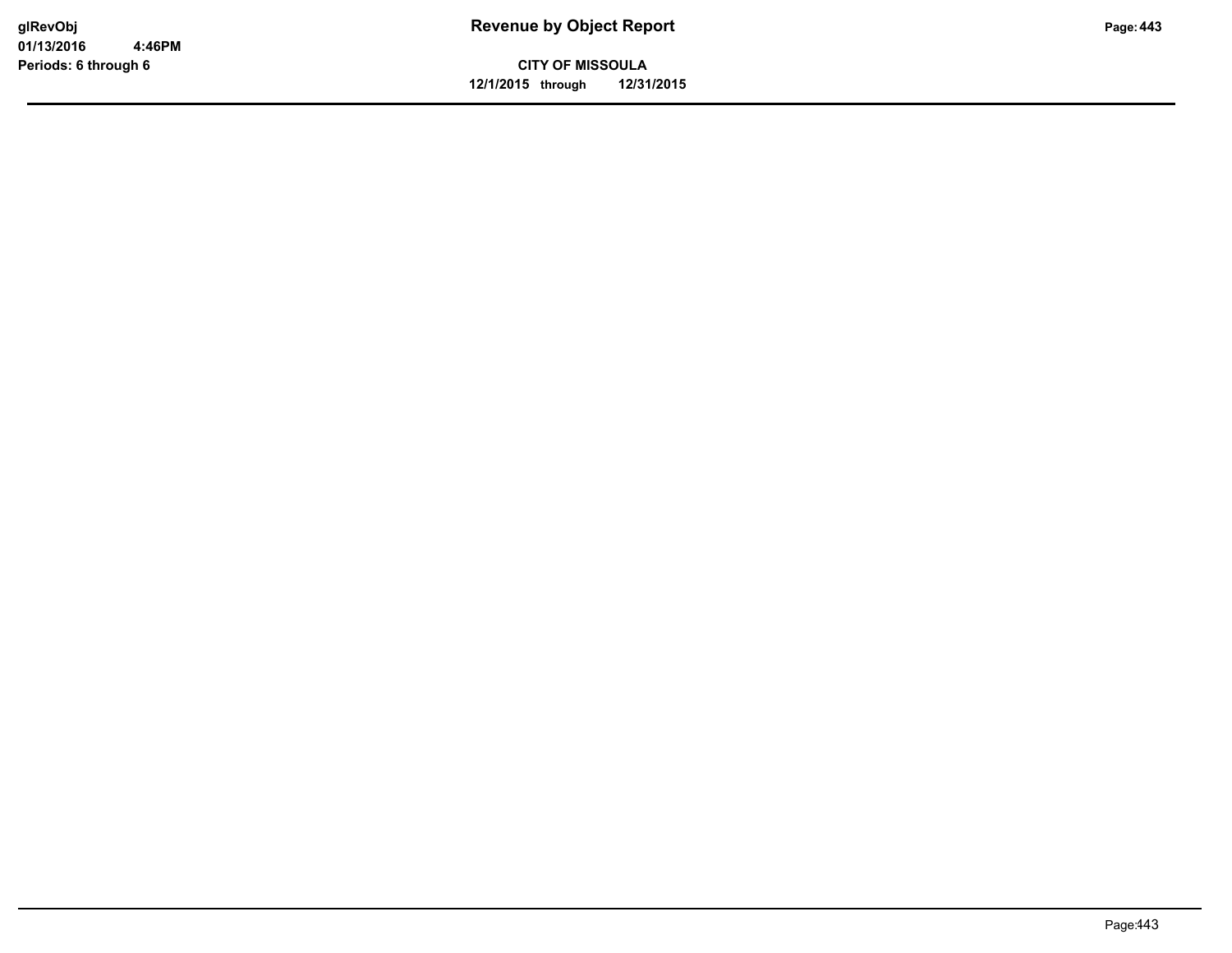**12/1/2015 through 12/31/2015**

### **7371 FRONT STREET PARKING BONDS**

**7371 FRONT STREET PARKING BONDS**

|                                                           | <b>Adjusted</b> |                 | Year-to-date    |                | <b>Prct</b> |
|-----------------------------------------------------------|-----------------|-----------------|-----------------|----------------|-------------|
| Object/Title                                              | <b>Estimate</b> | <b>Revenues</b> | <b>Revenues</b> | <b>Balance</b> | <b>Rcvd</b> |
| 330000 INTERGOVERNMENTAL REVENUES                         |                 |                 |                 |                |             |
| 331990 IRS REIMB/DEBT SVS INTEREST                        | 0.00            | 0.00            | 0.00            | 0.00           | 0.00        |
| 338000 LOCAL SHARING OF TAX INCREMENT                     | 0.00            | 0.00            | 0.00            | 0.00           | 0.00        |
| INTERGOVERNMENTAL REVENUES<br><b>Total</b>                | 0.00            | 0.00            | 0.00            | 0.00           | 0.00        |
| 360000 MISCELLANEOUS REVENUES                             |                 |                 |                 |                |             |
| 360010 MISCELLANEOUS                                      | 0.00            | 0.00            | 0.00            | 0.00           | 0.00        |
| MISCELLANEOUS REVENUES<br>Total                           | 0.00            | 0.00            | 0.00            | 0.00           | 0.00        |
| 370000 INVESTMENTS & ROYALTY EARNINGS                     |                 |                 |                 |                |             |
| 371010 INTEREST ON INVESTMENTS                            | 0.00            | 0.00            | 0.00            | 0.00           | 0.00        |
| <b>INVESTMENTS &amp; ROYALTY EARNINGS</b><br><b>Total</b> | 0.00            | 0.00            | 0.00            | 0.00           | 0.00        |
| 380000 OTHER FINANCING SOURCES                            |                 |                 |                 |                |             |
| 381009 TRANSFERS IN                                       | 0.00            | 0.00            | 0.00            | 0.00           | 0.00        |
| 381010 BOND PROCEEDS                                      | 0.00            | 0.00            | 0.00            | 0.00           | 0.00        |
| 383000 OPERATING TRANSFERS                                | 0.00            | 13,536.25       | 81,772.50       | $-81,772.50$   | 0.00        |
| OTHER FINANCING SOURCES<br><b>Total</b>                   | 0.00            | 13,536.25       | 81,772.50       | $-81,772.50$   | 0.00        |
| FRONT STREET PARKING BONDS<br><b>Total</b>                | 0.00            | 13,536.25       | 81,772.50       | $-81,772.50$   | 0.00        |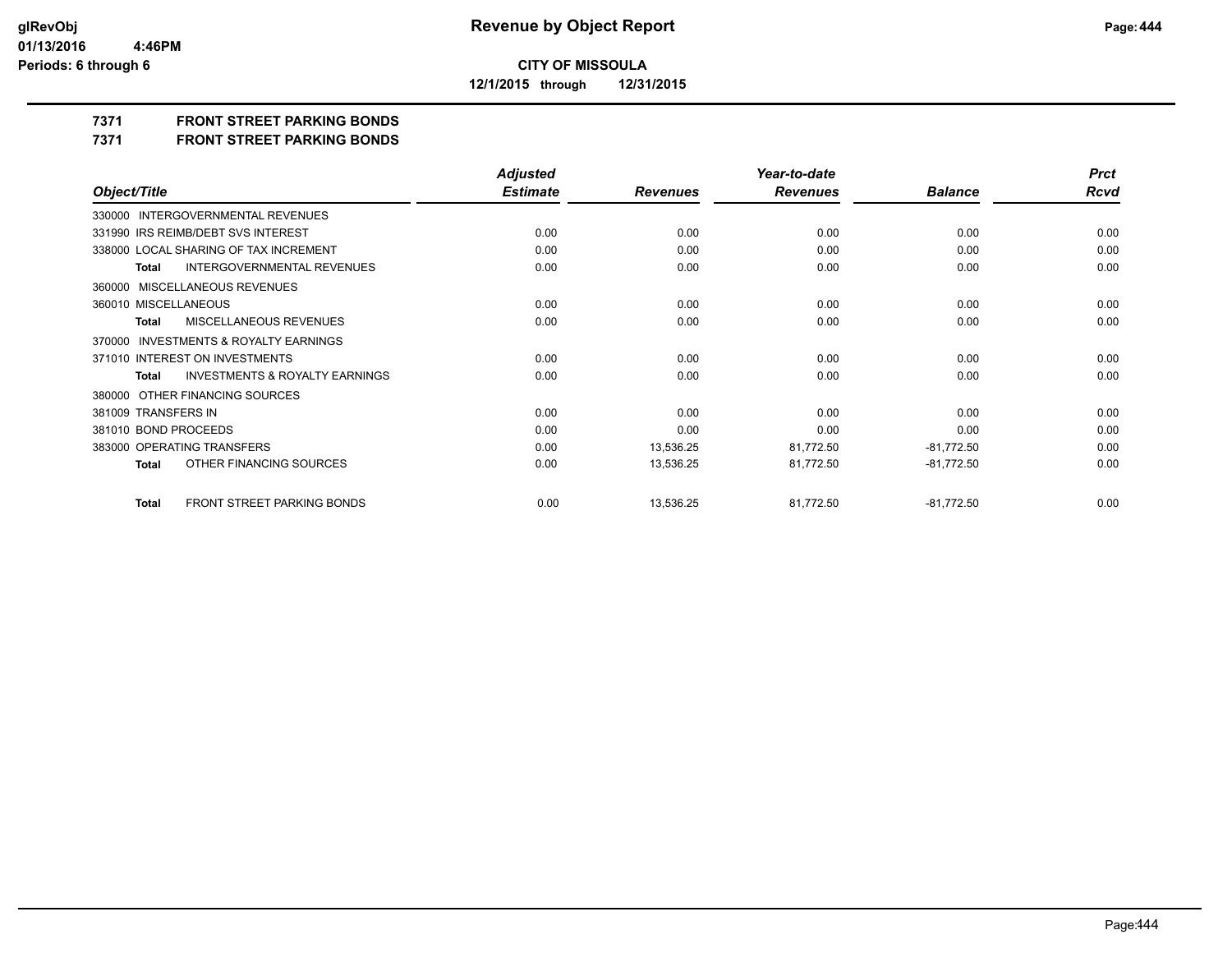**12/1/2015 through 12/31/2015**

### **7371 FRONT STREET PARKING BONDS**

|                                                           | <b>Adjusted</b> |                 | Year-to-date    |                | <b>Prct</b> |
|-----------------------------------------------------------|-----------------|-----------------|-----------------|----------------|-------------|
| Object/Title                                              | <b>Estimate</b> | <b>Revenues</b> | <b>Revenues</b> | <b>Balance</b> | Rcvd        |
| 330000 INTERGOVERNMENTAL REVENUES                         |                 |                 |                 |                |             |
| 331990 IRS REIMB/DEBT SVS INTEREST                        | 0.00            | 0.00            | 0.00            | 0.00           | 0.00        |
| 338000 LOCAL SHARING OF TAX INCREMENT                     | 0.00            | 0.00            | 0.00            | 0.00           | 0.00        |
| INTERGOVERNMENTAL REVENUES<br>Total                       | 0.00            | 0.00            | 0.00            | 0.00           | 0.00        |
| 360000 MISCELLANEOUS REVENUES                             |                 |                 |                 |                |             |
| 360010 MISCELLANEOUS                                      | 0.00            | 0.00            | 0.00            | 0.00           | 0.00        |
| MISCELLANEOUS REVENUES<br><b>Total</b>                    | 0.00            | 0.00            | 0.00            | 0.00           | 0.00        |
| 370000 INVESTMENTS & ROYALTY EARNINGS                     |                 |                 |                 |                |             |
| 371010 INTEREST ON INVESTMENTS                            | 0.00            | 0.00            | 0.00            | 0.00           | 0.00        |
| <b>INVESTMENTS &amp; ROYALTY EARNINGS</b><br><b>Total</b> | 0.00            | 0.00            | 0.00            | 0.00           | 0.00        |
| 380000 OTHER FINANCING SOURCES                            |                 |                 |                 |                |             |
| 381009 TRANSFERS IN                                       | 0.00            | 0.00            | 0.00            | 0.00           | 0.00        |
| 381010 BOND PROCEEDS                                      | 0.00            | 0.00            | 0.00            | 0.00           | 0.00        |
| 383000 OPERATING TRANSFERS                                | 0.00            | 13,536.25       | 81,772.50       | $-81,772.50$   | 0.00        |
| OTHER FINANCING SOURCES<br><b>Total</b>                   | 0.00            | 13,536.25       | 81,772.50       | $-81,772.50$   | 0.00        |
| <b>FRONT STREET PARKING BONDS</b><br><b>Total</b>         | 0.00            | 13,536.25       | 81,772.50       | $-81,772.50$   | 0.00        |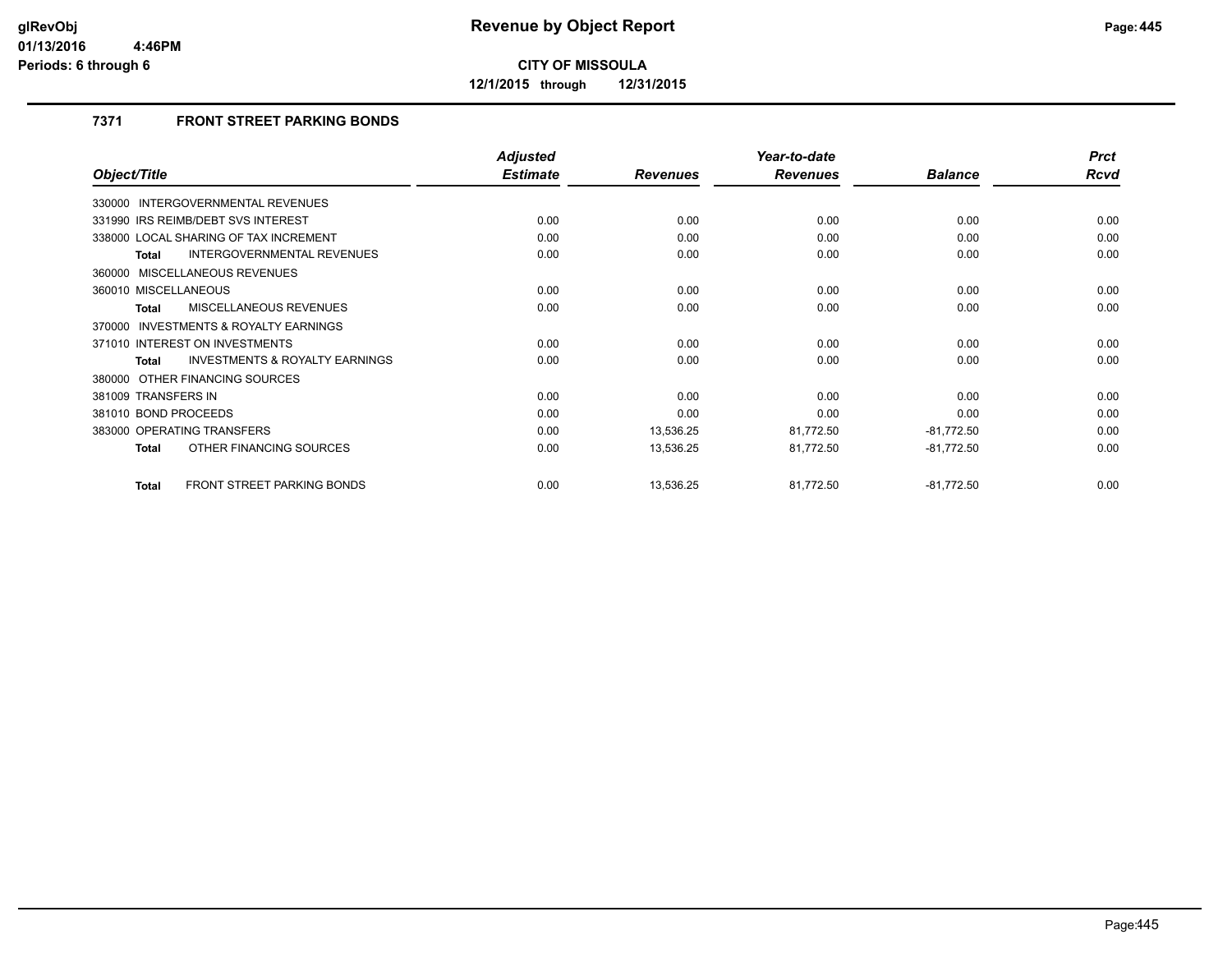**12/1/2015 through 12/31/2015**

## **7372 SINKING FUND/FRONT ST PARKING BONDS**

**7372 SINKING FUND/FRONT ST PARKING BONDS**

|                                       |                                           | <b>Adjusted</b> |                 | Year-to-date    |                | <b>Prct</b> |
|---------------------------------------|-------------------------------------------|-----------------|-----------------|-----------------|----------------|-------------|
| Object/Title                          |                                           | <b>Estimate</b> | <b>Revenues</b> | <b>Revenues</b> | <b>Balance</b> | <b>Rcvd</b> |
| 330000 INTERGOVERNMENTAL REVENUES     |                                           |                 |                 |                 |                |             |
| 338000 LOCAL SHARING OF TAX INCREMENT |                                           | 0.00            | 0.00            | 0.00            | 0.00           | 0.00        |
| Total                                 | <b>INTERGOVERNMENTAL REVENUES</b>         | 0.00            | 0.00            | 0.00            | 0.00           | 0.00        |
| 370000 INVESTMENTS & ROYALTY EARNINGS |                                           |                 |                 |                 |                |             |
| 371010 INTEREST ON INVESTMENTS        |                                           | 0.00            | 0.00            | 0.00            | 0.00           | 0.00        |
| Total                                 | <b>INVESTMENTS &amp; ROYALTY EARNINGS</b> | 0.00            | 0.00            | 0.00            | 0.00           | 0.00        |
| 380000 OTHER FINANCING SOURCES        |                                           |                 |                 |                 |                |             |
| 381009 TRANSFERS IN                   |                                           | 457,925.00      | 0.00            | 0.00            | 457,925.00     | 0.00        |
| 381010 BOND PROCEEDS                  |                                           | 0.00            | 0.00            | 0.00            | 0.00           | 0.00        |
| 383000 OPERATING TRANSFERS            |                                           | 0.00            | 12.500.00       | 65.250.00       | $-65.250.00$   | 0.00        |
| <b>Total</b>                          | OTHER FINANCING SOURCES                   | 457,925.00      | 12.500.00       | 65,250.00       | 392,675.00     | 14.25       |
| <b>Total</b>                          | SINKING FUND/FRONT ST PARKING BONDS       | 457.925.00      | 12.500.00       | 65.250.00       | 392.675.00     | 14.25       |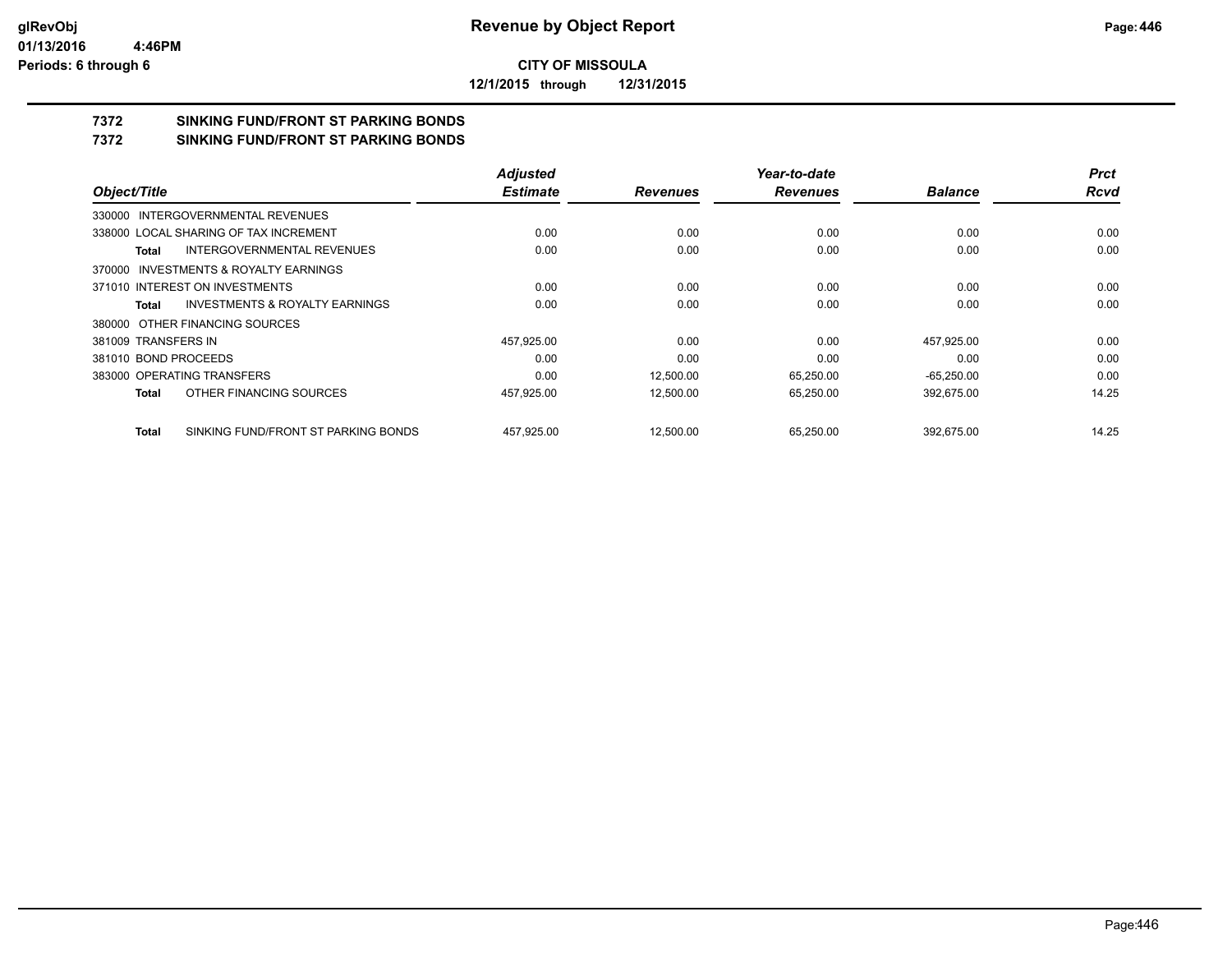**12/1/2015 through 12/31/2015**

#### **7372 SINKING FUND/FRONT ST PARKING BONDS**

|                                                     | <b>Adjusted</b> |                 | Year-to-date    |                | <b>Prct</b> |
|-----------------------------------------------------|-----------------|-----------------|-----------------|----------------|-------------|
| Object/Title                                        | <b>Estimate</b> | <b>Revenues</b> | <b>Revenues</b> | <b>Balance</b> | <b>Rcvd</b> |
| 330000 INTERGOVERNMENTAL REVENUES                   |                 |                 |                 |                |             |
| 338000 LOCAL SHARING OF TAX INCREMENT               | 0.00            | 0.00            | 0.00            | 0.00           | 0.00        |
| INTERGOVERNMENTAL REVENUES<br>Total                 | 0.00            | 0.00            | 0.00            | 0.00           | 0.00        |
| 370000 INVESTMENTS & ROYALTY EARNINGS               |                 |                 |                 |                |             |
| 371010 INTEREST ON INVESTMENTS                      | 0.00            | 0.00            | 0.00            | 0.00           | 0.00        |
| INVESTMENTS & ROYALTY EARNINGS<br>Total             | 0.00            | 0.00            | 0.00            | 0.00           | 0.00        |
| 380000 OTHER FINANCING SOURCES                      |                 |                 |                 |                |             |
| 381009 TRANSFERS IN                                 | 457.925.00      | 0.00            | 0.00            | 457.925.00     | 0.00        |
| 381010 BOND PROCEEDS                                | 0.00            | 0.00            | 0.00            | 0.00           | 0.00        |
| 383000 OPERATING TRANSFERS                          | 0.00            | 12,500.00       | 65,250.00       | $-65,250.00$   | 0.00        |
| OTHER FINANCING SOURCES<br>Total                    | 457,925.00      | 12,500.00       | 65,250.00       | 392,675.00     | 14.25       |
| SINKING FUND/FRONT ST PARKING BONDS<br><b>Total</b> | 457,925.00      | 12.500.00       | 65.250.00       | 392.675.00     | 14.25       |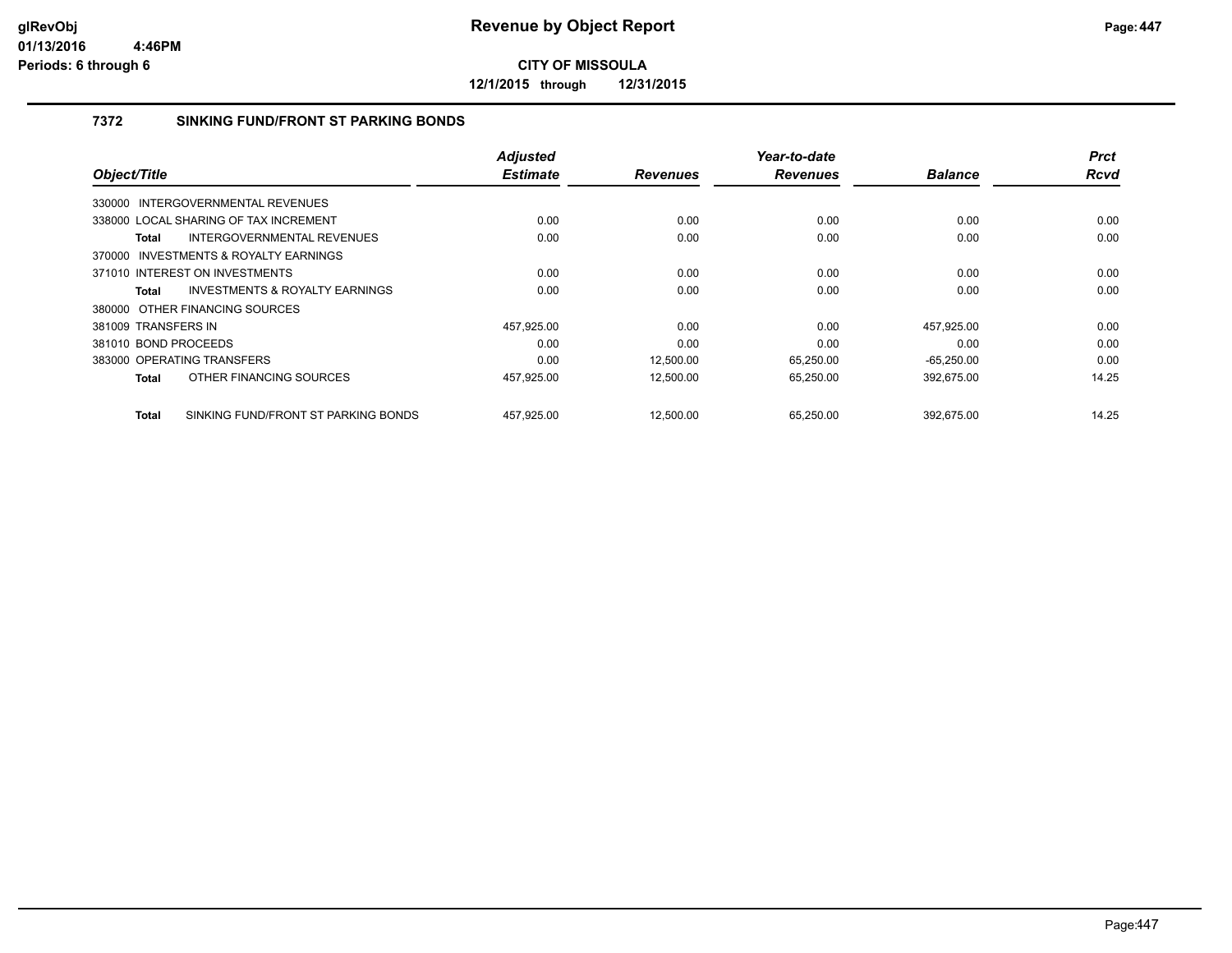**12/1/2015 through 12/31/2015**

## **7373 MPC SERIES 2010B CONSTRUCTION**

#### **7373 MPC SERIES 2010B CONSTRUCTION**

|                                                           | <b>Adjusted</b> |                 | Year-to-date    |                | <b>Prct</b> |
|-----------------------------------------------------------|-----------------|-----------------|-----------------|----------------|-------------|
| Object/Title                                              | <b>Estimate</b> | <b>Revenues</b> | <b>Revenues</b> | <b>Balance</b> | <b>Rcvd</b> |
| TAXES/ASSESSMENTS<br>310000                               |                 |                 |                 |                |             |
| PENALTIES & INTEREST<br>312001                            | 0.00            | 0.00            | 0.00            | 0.00           | 0.00        |
| TAXES/ASSESSMENTS<br><b>Total</b>                         | 0.00            | 0.00            | 0.00            | 0.00           | 0.00        |
| <b>MISCELLANEOUS REVENUES</b><br>360000                   |                 |                 |                 |                |             |
| 360010 MISCELLANEOUS                                      | 0.00            | 0.00            | 0.00            | 0.00           | 0.00        |
| <b>MISCELLANEOUS REVENUES</b><br><b>Total</b>             | 0.00            | 0.00            | 0.00            | 0.00           | 0.00        |
| <b>INVESTMENTS &amp; ROYALTY EARNINGS</b><br>370000       |                 |                 |                 |                |             |
| 371010 INTEREST ON INVESTMENTS                            | 0.00            | 0.00            | 0.00            | 0.00           | 0.00        |
| <b>INVESTMENTS &amp; ROYALTY EARNINGS</b><br><b>Total</b> | 0.00            | 0.00            | 0.00            | 0.00           | 0.00        |
| OTHER FINANCING SOURCES<br>380000                         |                 |                 |                 |                |             |
| 381010 BOND PROCEEDS                                      | 0.00            | 0.00            | 0.00            | 0.00           | 0.00        |
| 383000 OPERATING TRANSFERS                                | 0.00            | 0.00            | 0.00            | 0.00           | 0.00        |
| 383042 TRANSFERS FROM OTHER FUNDS                         | 0.00            | 0.00            | 0.00            | 0.00           | 0.00        |
| 383400 CAPITAL CONTRIBUTION                               | 0.00            | 0.00            | 0.00            | 0.00           | 0.00        |
| OTHER FINANCING SOURCES<br><b>Total</b>                   | 0.00            | 0.00            | 0.00            | 0.00           | 0.00        |
| MPC SERIES 2010B CONSTRUCTION<br>Total                    | 0.00            | 0.00            | 0.00            | 0.00           | 0.00        |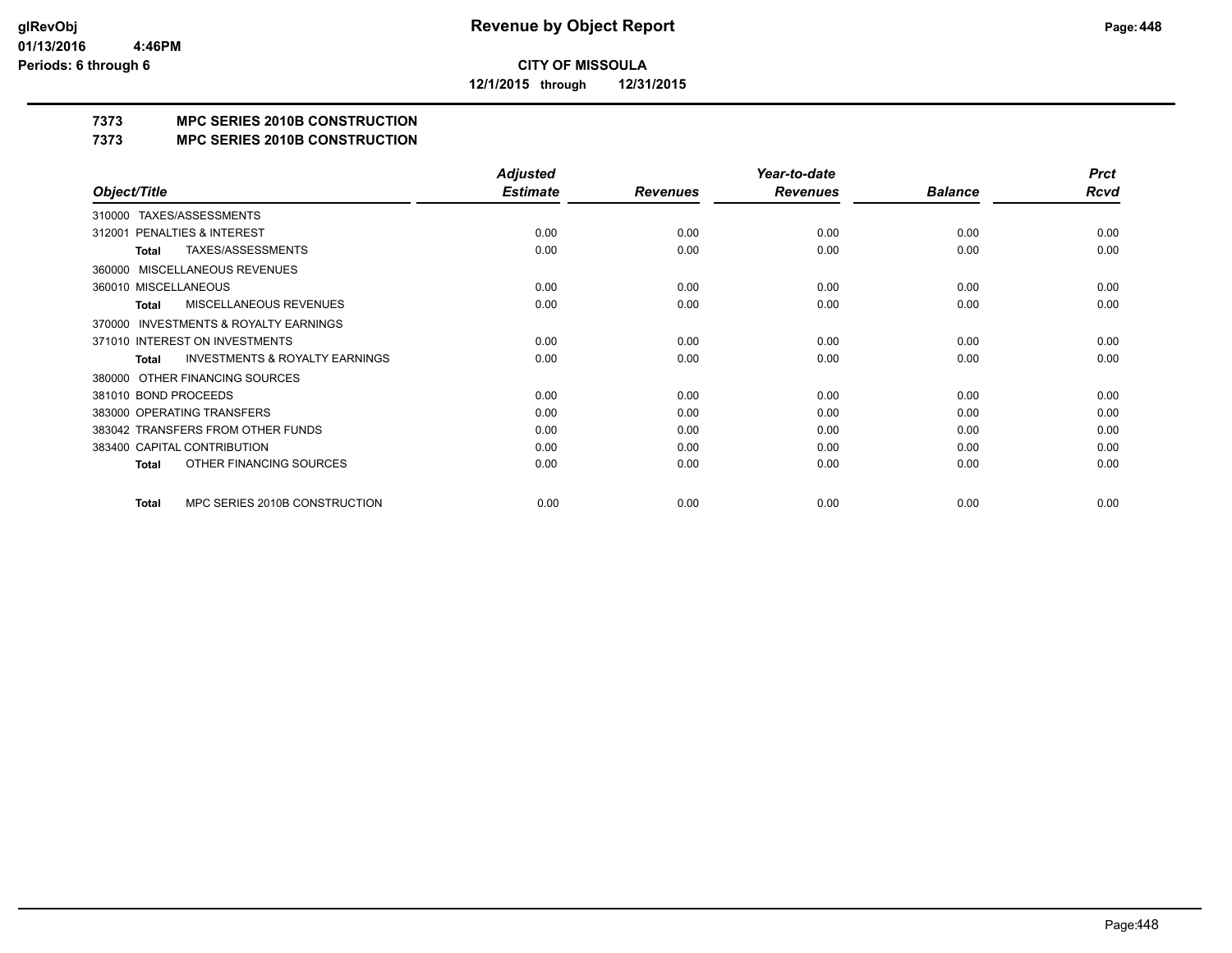**12/1/2015 through 12/31/2015**

### **7373 MPC SERIES 2010B CONSTRUCTION**

|                                                           | <b>Adjusted</b> |                 | Year-to-date    |                | <b>Prct</b> |
|-----------------------------------------------------------|-----------------|-----------------|-----------------|----------------|-------------|
| Object/Title                                              | <b>Estimate</b> | <b>Revenues</b> | <b>Revenues</b> | <b>Balance</b> | Rcvd        |
| TAXES/ASSESSMENTS<br>310000                               |                 |                 |                 |                |             |
| <b>PENALTIES &amp; INTEREST</b><br>312001                 | 0.00            | 0.00            | 0.00            | 0.00           | 0.00        |
| TAXES/ASSESSMENTS<br>Total                                | 0.00            | 0.00            | 0.00            | 0.00           | 0.00        |
| 360000 MISCELLANEOUS REVENUES                             |                 |                 |                 |                |             |
| 360010 MISCELLANEOUS                                      | 0.00            | 0.00            | 0.00            | 0.00           | 0.00        |
| <b>MISCELLANEOUS REVENUES</b><br><b>Total</b>             | 0.00            | 0.00            | 0.00            | 0.00           | 0.00        |
| <b>INVESTMENTS &amp; ROYALTY EARNINGS</b><br>370000       |                 |                 |                 |                |             |
| 371010 INTEREST ON INVESTMENTS                            | 0.00            | 0.00            | 0.00            | 0.00           | 0.00        |
| <b>INVESTMENTS &amp; ROYALTY EARNINGS</b><br><b>Total</b> | 0.00            | 0.00            | 0.00            | 0.00           | 0.00        |
| 380000 OTHER FINANCING SOURCES                            |                 |                 |                 |                |             |
| 381010 BOND PROCEEDS                                      | 0.00            | 0.00            | 0.00            | 0.00           | 0.00        |
| 383000 OPERATING TRANSFERS                                | 0.00            | 0.00            | 0.00            | 0.00           | 0.00        |
| 383042 TRANSFERS FROM OTHER FUNDS                         | 0.00            | 0.00            | 0.00            | 0.00           | 0.00        |
| 383400 CAPITAL CONTRIBUTION                               | 0.00            | 0.00            | 0.00            | 0.00           | 0.00        |
| OTHER FINANCING SOURCES<br><b>Total</b>                   | 0.00            | 0.00            | 0.00            | 0.00           | 0.00        |
| MPC SERIES 2010B CONSTRUCTION<br><b>Total</b>             | 0.00            | 0.00            | 0.00            | 0.00           | 0.00        |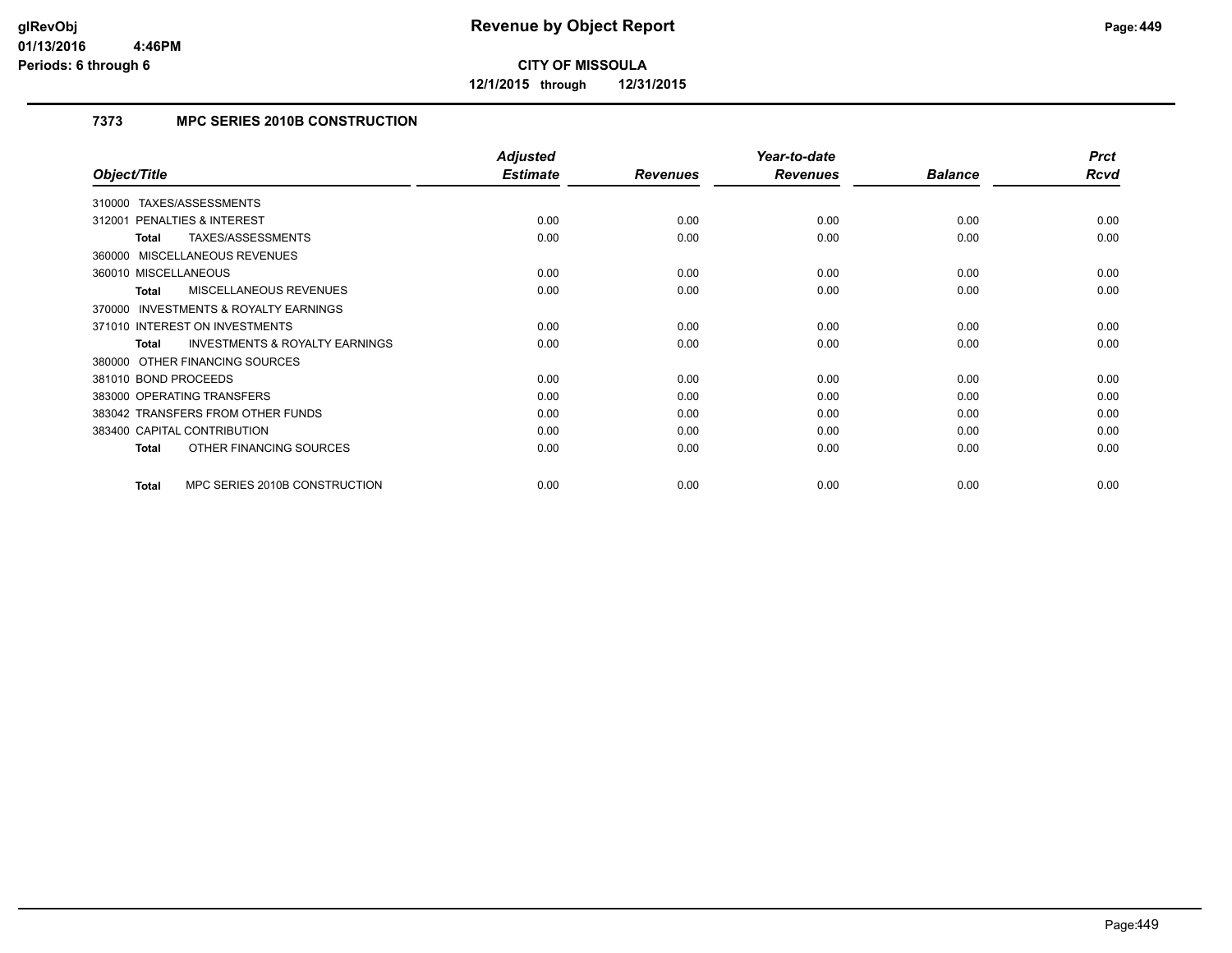**12/1/2015 through 12/31/2015**

#### **7374 RESERVE FUND-PARKING BONDS**

#### **7374 RESERVE FUND-PARKING BONDS**

|                                                    | <b>Adjusted</b> |                 | Year-to-date    |                | <b>Prct</b> |
|----------------------------------------------------|-----------------|-----------------|-----------------|----------------|-------------|
| Object/Title                                       | <b>Estimate</b> | <b>Revenues</b> | <b>Revenues</b> | <b>Balance</b> | <b>Rcvd</b> |
| 370000 INVESTMENTS & ROYALTY EARNINGS              |                 |                 |                 |                |             |
| 371010 INTEREST ON INVESTMENTS                     | 0.00            | 0.00            | 0.00            | 0.00           | 0.00        |
| <b>INVESTMENTS &amp; ROYALTY EARNINGS</b><br>Total | 0.00            | 0.00            | 0.00            | 0.00           | 0.00        |
| 380000 OTHER FINANCING SOURCES                     |                 |                 |                 |                |             |
| 381009 TRANSFERS IN                                | 0.00            | 0.00            | 0.00            | 0.00           | 0.00        |
| 381010 BOND PROCEEDS                               | 0.00            | 0.00            | 0.00            | 0.00           | 0.00        |
| 383000 OPERATING TRANSFERS                         | 0.00            | 0.00            | 0.00            | 0.00           | 0.00        |
| OTHER FINANCING SOURCES<br>Total                   | 0.00            | 0.00            | 0.00            | 0.00           | 0.00        |
| RESERVE FUND-PARKING BONDS                         |                 |                 |                 |                |             |
| Total                                              | 0.00            | 0.00            | 0.00            | 0.00           | 0.00        |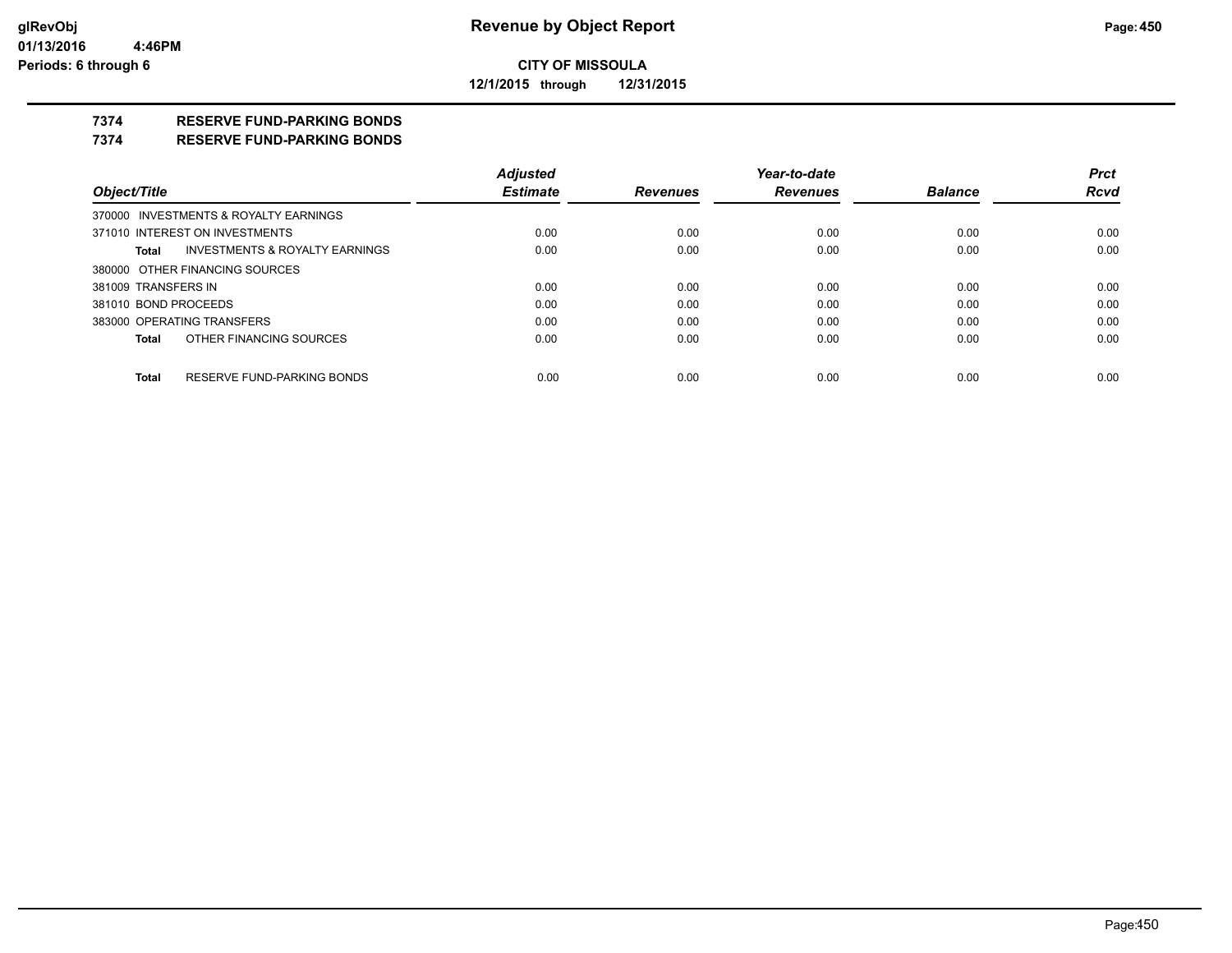**12/1/2015 through 12/31/2015**

#### **7374 RESERVE FUND-PARKING BONDS**

|                                                | <b>Adjusted</b> |                 | Year-to-date    |                | <b>Prct</b> |
|------------------------------------------------|-----------------|-----------------|-----------------|----------------|-------------|
| Object/Title                                   | <b>Estimate</b> | <b>Revenues</b> | <b>Revenues</b> | <b>Balance</b> | <b>Rcvd</b> |
| 370000 INVESTMENTS & ROYALTY EARNINGS          |                 |                 |                 |                |             |
| 371010 INTEREST ON INVESTMENTS                 | 0.00            | 0.00            | 0.00            | 0.00           | 0.00        |
| INVESTMENTS & ROYALTY EARNINGS<br><b>Total</b> | 0.00            | 0.00            | 0.00            | 0.00           | 0.00        |
| 380000 OTHER FINANCING SOURCES                 |                 |                 |                 |                |             |
| 381009 TRANSFERS IN                            | 0.00            | 0.00            | 0.00            | 0.00           | 0.00        |
| 381010 BOND PROCEEDS                           | 0.00            | 0.00            | 0.00            | 0.00           | 0.00        |
| 383000 OPERATING TRANSFERS                     | 0.00            | 0.00            | 0.00            | 0.00           | 0.00        |
| OTHER FINANCING SOURCES<br>Total               | 0.00            | 0.00            | 0.00            | 0.00           | 0.00        |
| RESERVE FUND-PARKING BONDS<br><b>Total</b>     | 0.00            | 0.00            | 0.00            | 0.00           | 0.00        |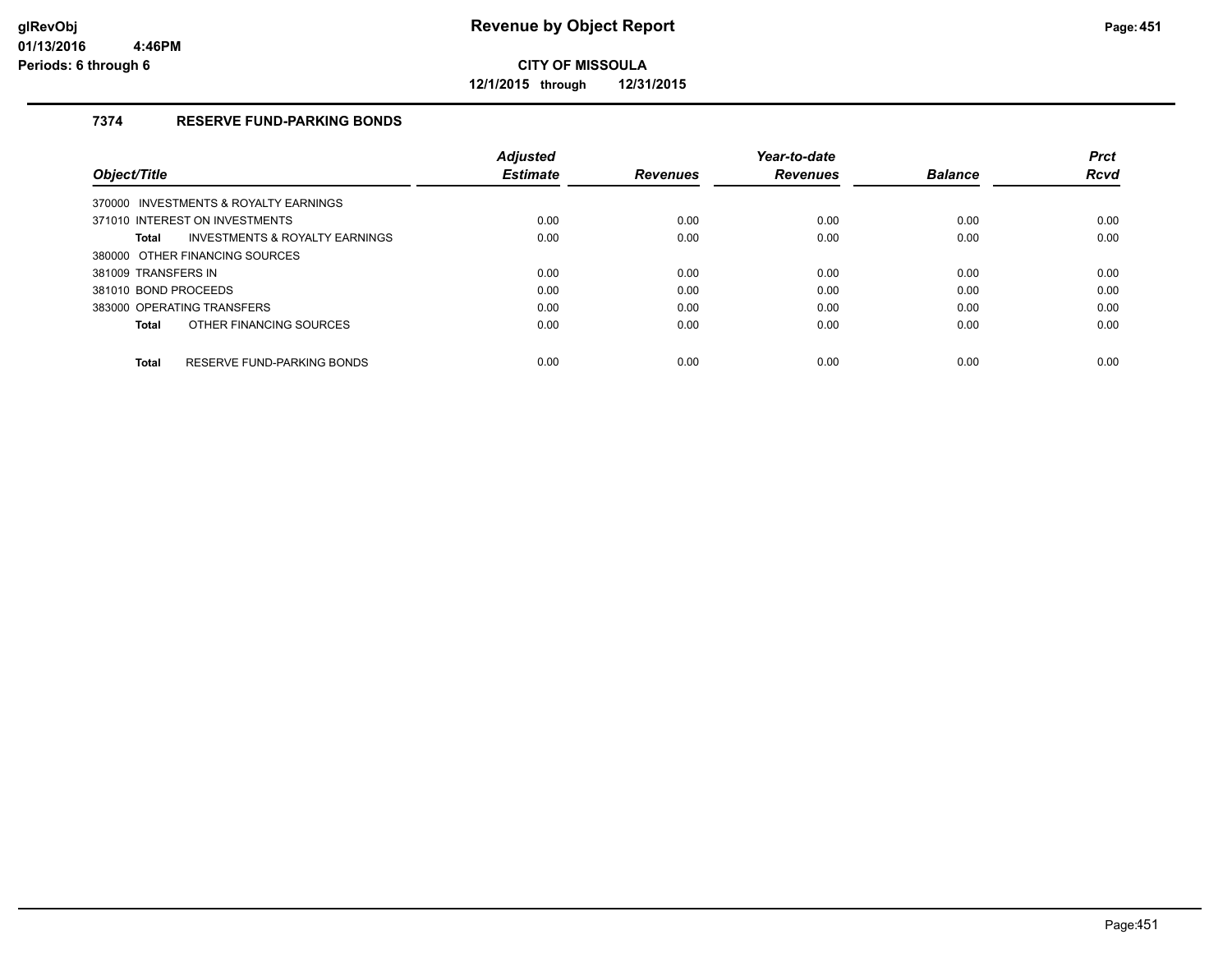**12/1/2015 through 12/31/2015**

# **7375 PLEDGED TAX INCREMENT-2010B BOND**

## **7375 PLEDGED TAX INCREMENT-2010B BOND**

|                                                    | <b>Adjusted</b> |                 | Year-to-date    |                | <b>Prct</b> |
|----------------------------------------------------|-----------------|-----------------|-----------------|----------------|-------------|
| Object/Title                                       | <b>Estimate</b> | <b>Revenues</b> | <b>Revenues</b> | <b>Balance</b> | <b>Rcvd</b> |
| 330000 INTERGOVERNMENTAL REVENUES                  |                 |                 |                 |                |             |
| 338000 LOCAL SHARING OF TAX INCREMENT              | 266,850.00      | 0.00            | 133.425.29      | 133,424.71     | 50.00       |
| INTERGOVERNMENTAL REVENUES<br>Total                | 266,850.00      | 0.00            | 133.425.29      | 133.424.71     | 50.00       |
| 370000 INVESTMENTS & ROYALTY EARNINGS              |                 |                 |                 |                |             |
| 371010 INTEREST ON INVESTMENTS                     | 0.00            | 0.00            | $-27.140.93$    | 27.140.93      | 0.00        |
| <b>INVESTMENTS &amp; ROYALTY EARNINGS</b><br>Total | 0.00            | 0.00            | $-27.140.93$    | 27.140.93      | 0.00        |
| 380000 OTHER FINANCING SOURCES                     |                 |                 |                 |                |             |
| 383000 OPERATING TRANSFERS                         | 0.00            | 0.00            | 0.00            | 0.00           | 0.00        |
| OTHER FINANCING SOURCES<br><b>Total</b>            | 0.00            | 0.00            | 0.00            | 0.00           | 0.00        |
| PLEDGED TAX INCREMENT-2010B BOND<br><b>Total</b>   | 266.850.00      | 0.00            | 106.284.36      | 160.565.64     | 39.83       |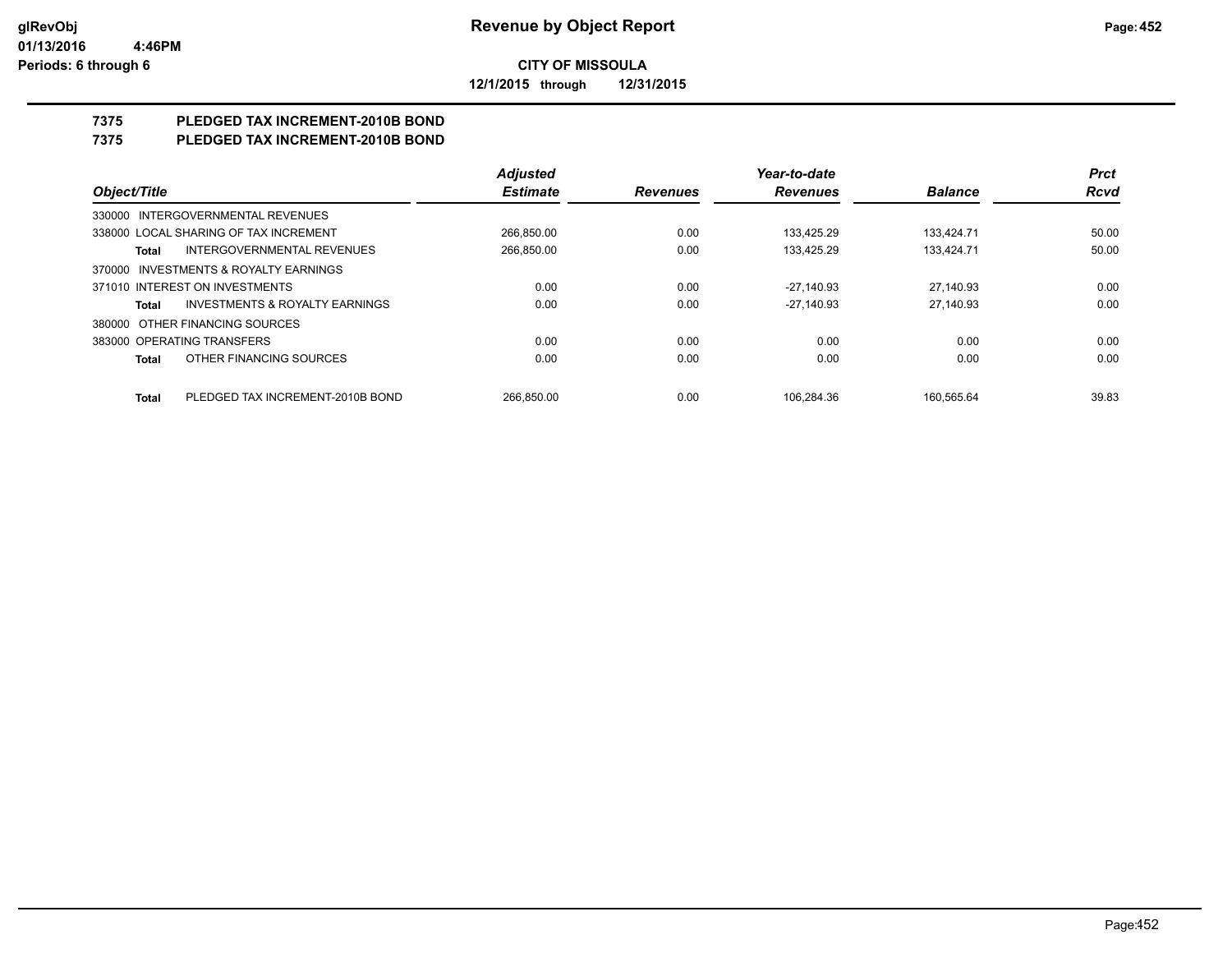**12/1/2015 through 12/31/2015**

#### **7375 PLEDGED TAX INCREMENT-2010B BOND**

| Object/Title                   |                                           | <b>Adjusted</b><br><b>Estimate</b> | <b>Revenues</b> | Year-to-date<br><b>Revenues</b> | <b>Balance</b> | <b>Prct</b><br><b>Rcvd</b> |
|--------------------------------|-------------------------------------------|------------------------------------|-----------------|---------------------------------|----------------|----------------------------|
| 330000                         | INTERGOVERNMENTAL REVENUES                |                                    |                 |                                 |                |                            |
|                                | 338000 LOCAL SHARING OF TAX INCREMENT     | 266.850.00                         | 0.00            | 133.425.29                      | 133.424.71     | 50.00                      |
| Total                          | INTERGOVERNMENTAL REVENUES                | 266.850.00                         | 0.00            | 133.425.29                      | 133.424.71     | 50.00                      |
| 370000                         | <b>INVESTMENTS &amp; ROYALTY EARNINGS</b> |                                    |                 |                                 |                |                            |
| 371010 INTEREST ON INVESTMENTS |                                           | 0.00                               | 0.00            | $-27.140.93$                    | 27,140.93      | 0.00                       |
| <b>Total</b>                   | INVESTMENTS & ROYALTY EARNINGS            | 0.00                               | 0.00            | $-27.140.93$                    | 27.140.93      | 0.00                       |
| 380000                         | OTHER FINANCING SOURCES                   |                                    |                 |                                 |                |                            |
| 383000 OPERATING TRANSFERS     |                                           | 0.00                               | 0.00            | 0.00                            | 0.00           | 0.00                       |
| <b>Total</b>                   | OTHER FINANCING SOURCES                   | 0.00                               | 0.00            | 0.00                            | 0.00           | 0.00                       |
| <b>Total</b>                   | PLEDGED TAX INCREMENT-2010B BOND          | 266.850.00                         | 0.00            | 106.284.36                      | 160.565.64     | 39.83                      |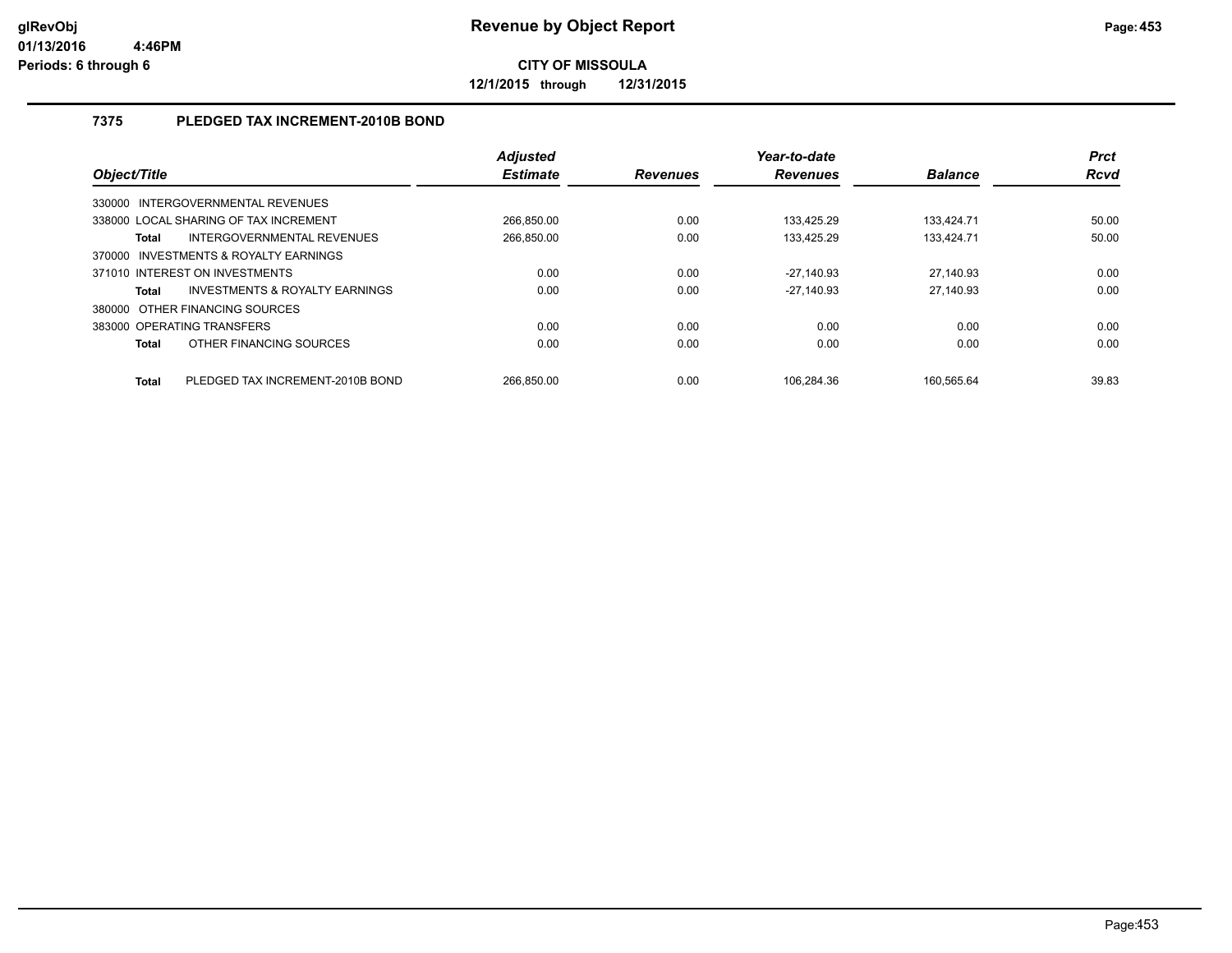**12/1/2015 through 12/31/2015**

#### **7376 MPC 2010A BONDS DEBT INTEREST**

#### **7376 MPC 2010A BONDS DEBT INTEREST**

|                      |                                       | <b>Adjusted</b> |                 | Year-to-date    |                | <b>Prct</b> |
|----------------------|---------------------------------------|-----------------|-----------------|-----------------|----------------|-------------|
| Object/Title         |                                       | <b>Estimate</b> | <b>Revenues</b> | <b>Revenues</b> | <b>Balance</b> | <b>Rcvd</b> |
|                      | 370000 INVESTMENTS & ROYALTY EARNINGS |                 |                 |                 |                |             |
|                      | 371010 INTEREST ON INVESTMENTS        | 0.00            | 0.00            | 0.00            | 0.00           | 0.00        |
| Total                | INVESTMENTS & ROYALTY EARNINGS        | 0.00            | 0.00            | 0.00            | 0.00           | 0.00        |
|                      | 380000 OTHER FINANCING SOURCES        |                 |                 |                 |                |             |
| 381009 TRANSFERS IN  |                                       | 0.00            | 0.00            | 0.00            | 0.00           | 0.00        |
| 381010 BOND PROCEEDS |                                       | 0.00            | 0.00            | 0.00            | 0.00           | 0.00        |
|                      | 383000 OPERATING TRANSFERS            | 0.00            | 0.00            | 0.00            | 0.00           | 0.00        |
| Total                | OTHER FINANCING SOURCES               | 0.00            | 0.00            | 0.00            | 0.00           | 0.00        |
| Total                | MPC 2010A BONDS DEBT INTEREST         | 0.00            | 0.00            | 0.00            | 0.00           | 0.00        |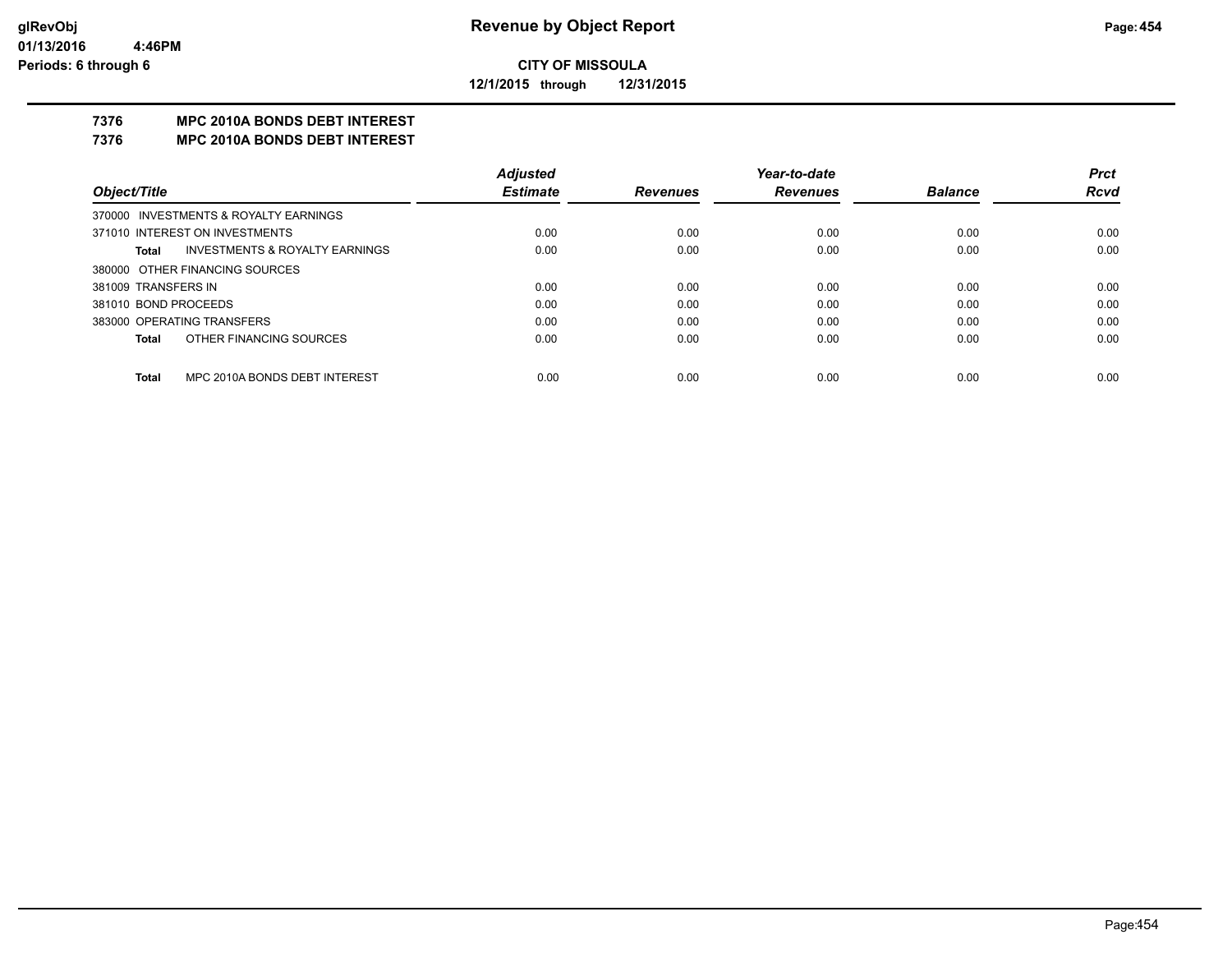**12/1/2015 through 12/31/2015**

#### **7376 MPC 2010A BONDS DEBT INTEREST**

|                                               | <b>Adjusted</b> |                 | Year-to-date    |                | <b>Prct</b> |
|-----------------------------------------------|-----------------|-----------------|-----------------|----------------|-------------|
| Object/Title                                  | <b>Estimate</b> | <b>Revenues</b> | <b>Revenues</b> | <b>Balance</b> | <b>Rcvd</b> |
| 370000 INVESTMENTS & ROYALTY EARNINGS         |                 |                 |                 |                |             |
| 371010 INTEREST ON INVESTMENTS                | 0.00            | 0.00            | 0.00            | 0.00           | 0.00        |
| INVESTMENTS & ROYALTY EARNINGS<br>Total       | 0.00            | 0.00            | 0.00            | 0.00           | 0.00        |
| 380000 OTHER FINANCING SOURCES                |                 |                 |                 |                |             |
| 381009 TRANSFERS IN                           | 0.00            | 0.00            | 0.00            | 0.00           | 0.00        |
| 381010 BOND PROCEEDS                          | 0.00            | 0.00            | 0.00            | 0.00           | 0.00        |
| 383000 OPERATING TRANSFERS                    | 0.00            | 0.00            | 0.00            | 0.00           | 0.00        |
| OTHER FINANCING SOURCES<br>Total              | 0.00            | 0.00            | 0.00            | 0.00           | 0.00        |
| MPC 2010A BONDS DEBT INTEREST<br><b>Total</b> | 0.00            | 0.00            | 0.00            | 0.00           | 0.00        |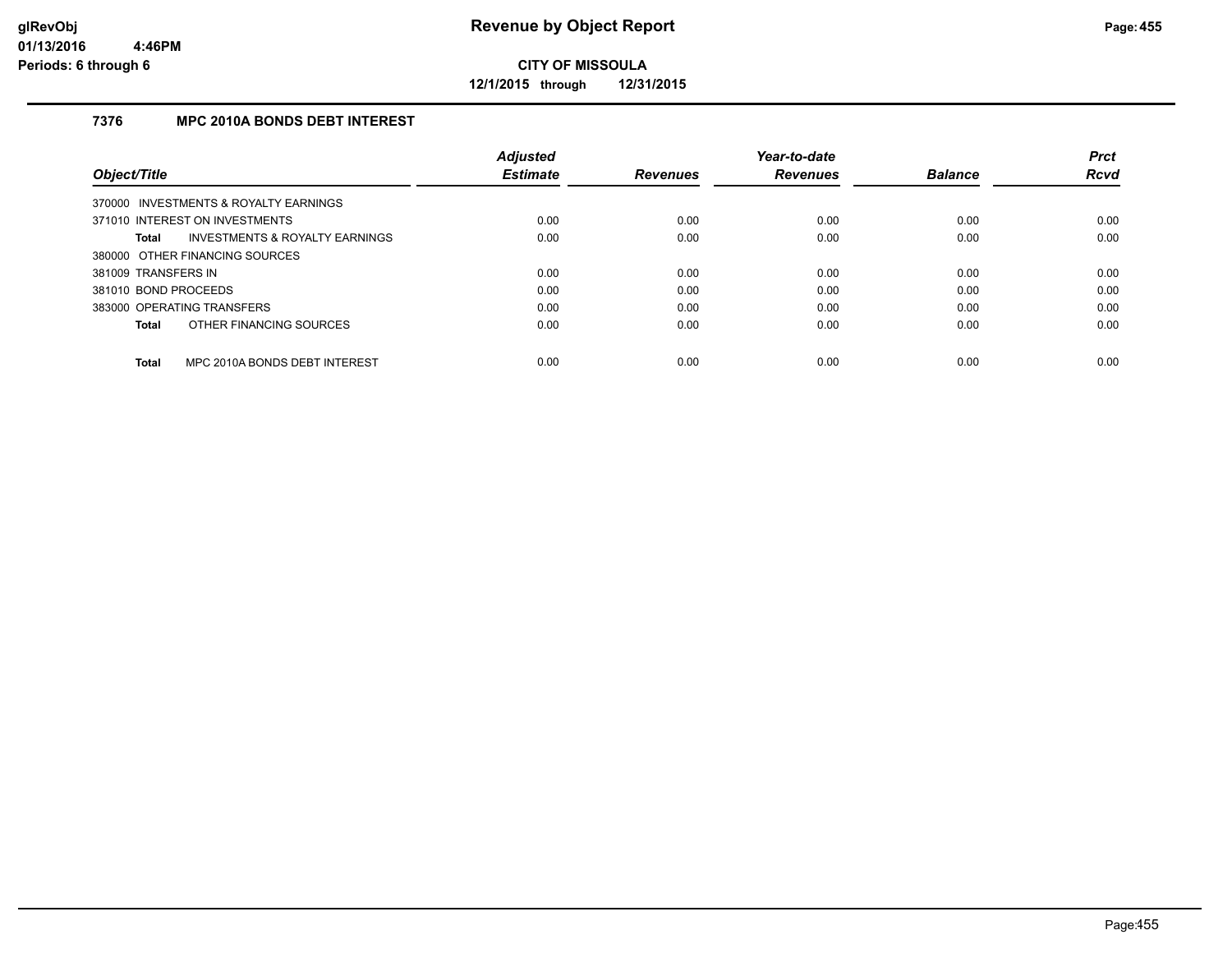**12/1/2015 through 12/31/2015**

## **7377 MPC 2010A BONDS SINKING FUND**

**7377 MPC 2010A BONDS SINKING FUND**

|                                         | <b>Adjusted</b> |                 | Year-to-date    |                | <b>Prct</b> |
|-----------------------------------------|-----------------|-----------------|-----------------|----------------|-------------|
| Object/Title                            | <b>Estimate</b> | <b>Revenues</b> | <b>Revenues</b> | <b>Balance</b> | <b>Rcvd</b> |
| 370000 INVESTMENTS & ROYALTY EARNINGS   |                 |                 |                 |                |             |
| 371010 INTEREST ON INVESTMENTS          | 0.00            | 0.00            | 0.00            | 0.00           | 0.00        |
| INVESTMENTS & ROYALTY EARNINGS<br>Total | 0.00            | 0.00            | 0.00            | 0.00           | 0.00        |
| 380000 OTHER FINANCING SOURCES          |                 |                 |                 |                |             |
| 381009 TRANSFERS IN                     | 0.00            | 0.00            | 0.00            | 0.00           | 0.00        |
| 381010 BOND PROCEEDS                    | 0.00            | 0.00            | 0.00            | 0.00           | 0.00        |
| 383000 OPERATING TRANSFERS              | 0.00            | 0.00            | 0.00            | 0.00           | 0.00        |
| OTHER FINANCING SOURCES<br>Total        | 0.00            | 0.00            | 0.00            | 0.00           | 0.00        |
| MPC 2010A BONDS SINKING FUND            |                 |                 |                 |                |             |
| <b>Total</b>                            | 0.00            | 0.00            | 0.00            | 0.00           | 0.00        |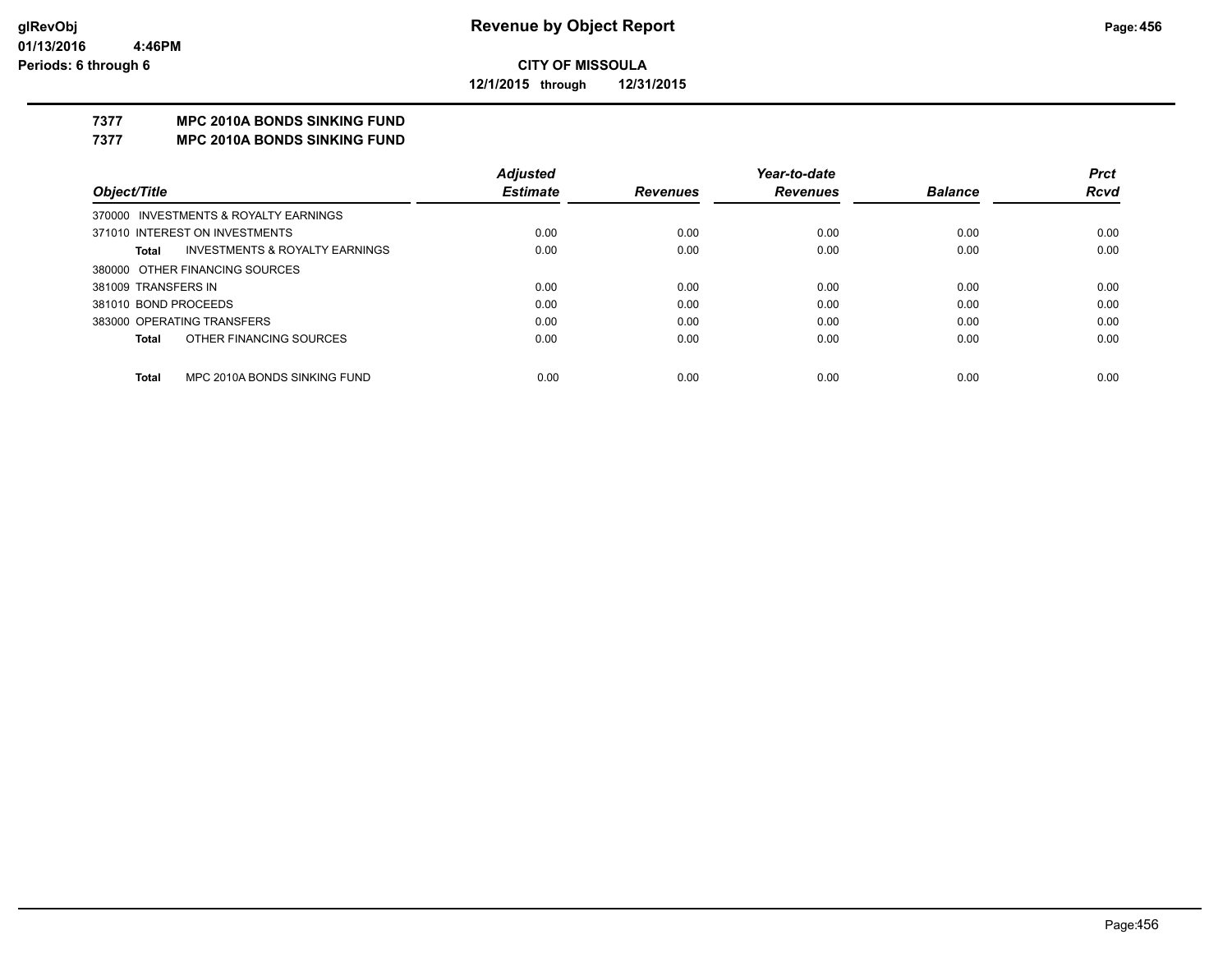**12/1/2015 through 12/31/2015**

#### **7377 MPC 2010A BONDS SINKING FUND**

|                                       |                                | <b>Adjusted</b> |                 | Year-to-date    |                | <b>Prct</b> |
|---------------------------------------|--------------------------------|-----------------|-----------------|-----------------|----------------|-------------|
| Object/Title                          |                                | <b>Estimate</b> | <b>Revenues</b> | <b>Revenues</b> | <b>Balance</b> | <b>Rcvd</b> |
| 370000 INVESTMENTS & ROYALTY EARNINGS |                                |                 |                 |                 |                |             |
| 371010 INTEREST ON INVESTMENTS        |                                | 0.00            | 0.00            | 0.00            | 0.00           | 0.00        |
| Total                                 | INVESTMENTS & ROYALTY EARNINGS | 0.00            | 0.00            | 0.00            | 0.00           | 0.00        |
| 380000 OTHER FINANCING SOURCES        |                                |                 |                 |                 |                |             |
| 381009 TRANSFERS IN                   |                                | 0.00            | 0.00            | 0.00            | 0.00           | 0.00        |
| 381010 BOND PROCEEDS                  |                                | 0.00            | 0.00            | 0.00            | 0.00           | 0.00        |
| 383000 OPERATING TRANSFERS            |                                | 0.00            | 0.00            | 0.00            | 0.00           | 0.00        |
| Total                                 | OTHER FINANCING SOURCES        | 0.00            | 0.00            | 0.00            | 0.00           | 0.00        |
| <b>Total</b>                          | MPC 2010A BONDS SINKING FUND   | 0.00            | 0.00            | 0.00            | 0.00           | 0.00        |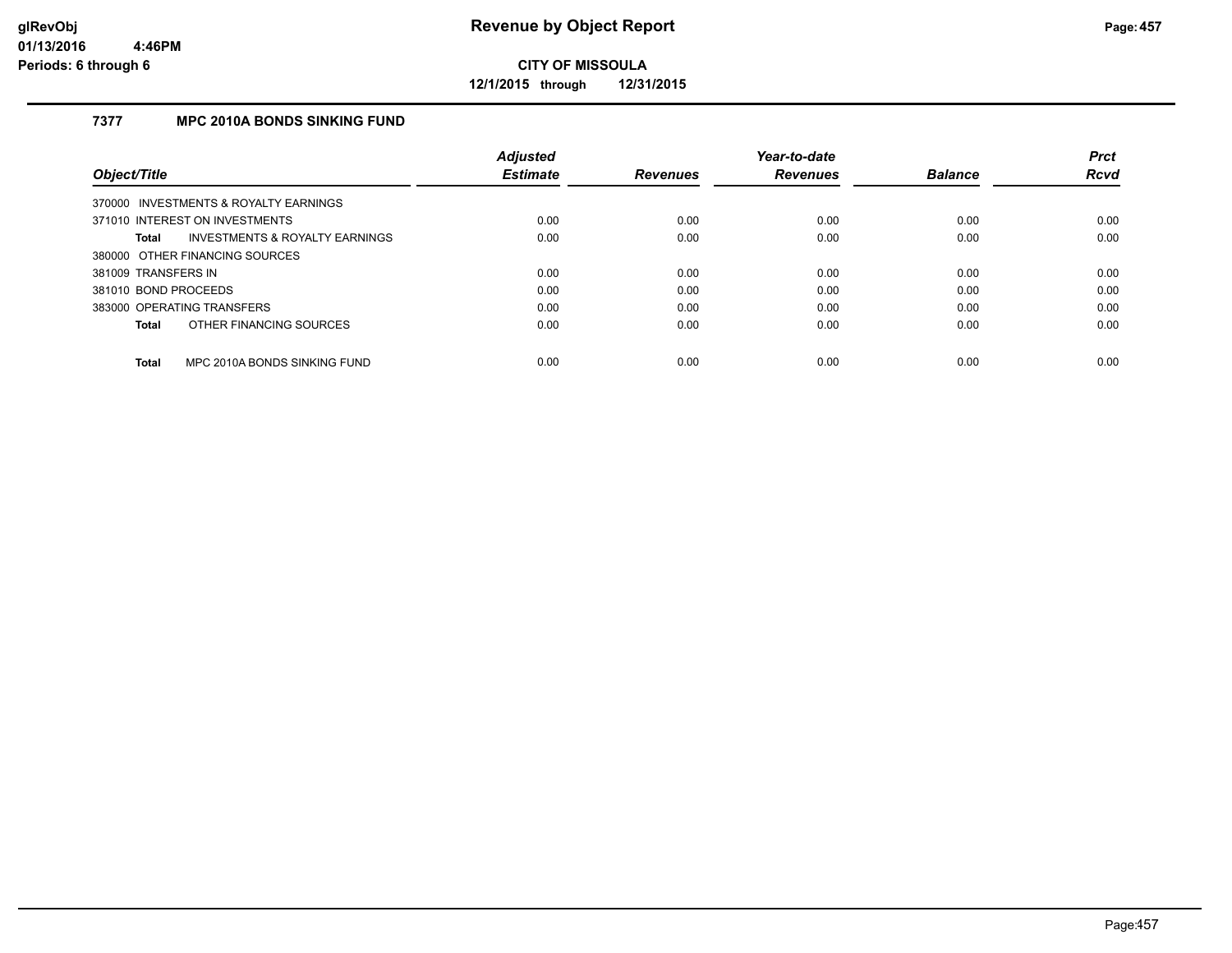**12/1/2015 through 12/31/2015**

#### **7378 MPC 2010A BOND RESERVE**

**7378 MPC 2010A BOND RESERVE**

|                                         | <b>Adjusted</b> |                 | Year-to-date    |                | <b>Prct</b> |
|-----------------------------------------|-----------------|-----------------|-----------------|----------------|-------------|
| Object/Title                            | <b>Estimate</b> | <b>Revenues</b> | <b>Revenues</b> | <b>Balance</b> | <b>Rcvd</b> |
| 370000 INVESTMENTS & ROYALTY EARNINGS   |                 |                 |                 |                |             |
| 371010 INTEREST ON INVESTMENTS          | 0.00            | 0.00            | 0.00            | 0.00           | 0.00        |
| INVESTMENTS & ROYALTY EARNINGS<br>Total | 0.00            | 0.00            | 0.00            | 0.00           | 0.00        |
| 380000 OTHER FINANCING SOURCES          |                 |                 |                 |                |             |
| 381009 TRANSFERS IN                     | 0.00            | 0.00            | 0.00            | 0.00           | 0.00        |
| 381010 BOND PROCEEDS                    | 0.00            | 0.00            | 0.00            | 0.00           | 0.00        |
| 383000 OPERATING TRANSFERS              | 0.00            | 0.00            | 0.00            | 0.00           | 0.00        |
| OTHER FINANCING SOURCES<br>Total        | 0.00            | 0.00            | 0.00            | 0.00           | 0.00        |
|                                         |                 |                 |                 |                | 0.00        |
| MPC 2010A BOND RESERVE<br>Total         | 0.00            | 0.00            | 0.00            | 0.00           |             |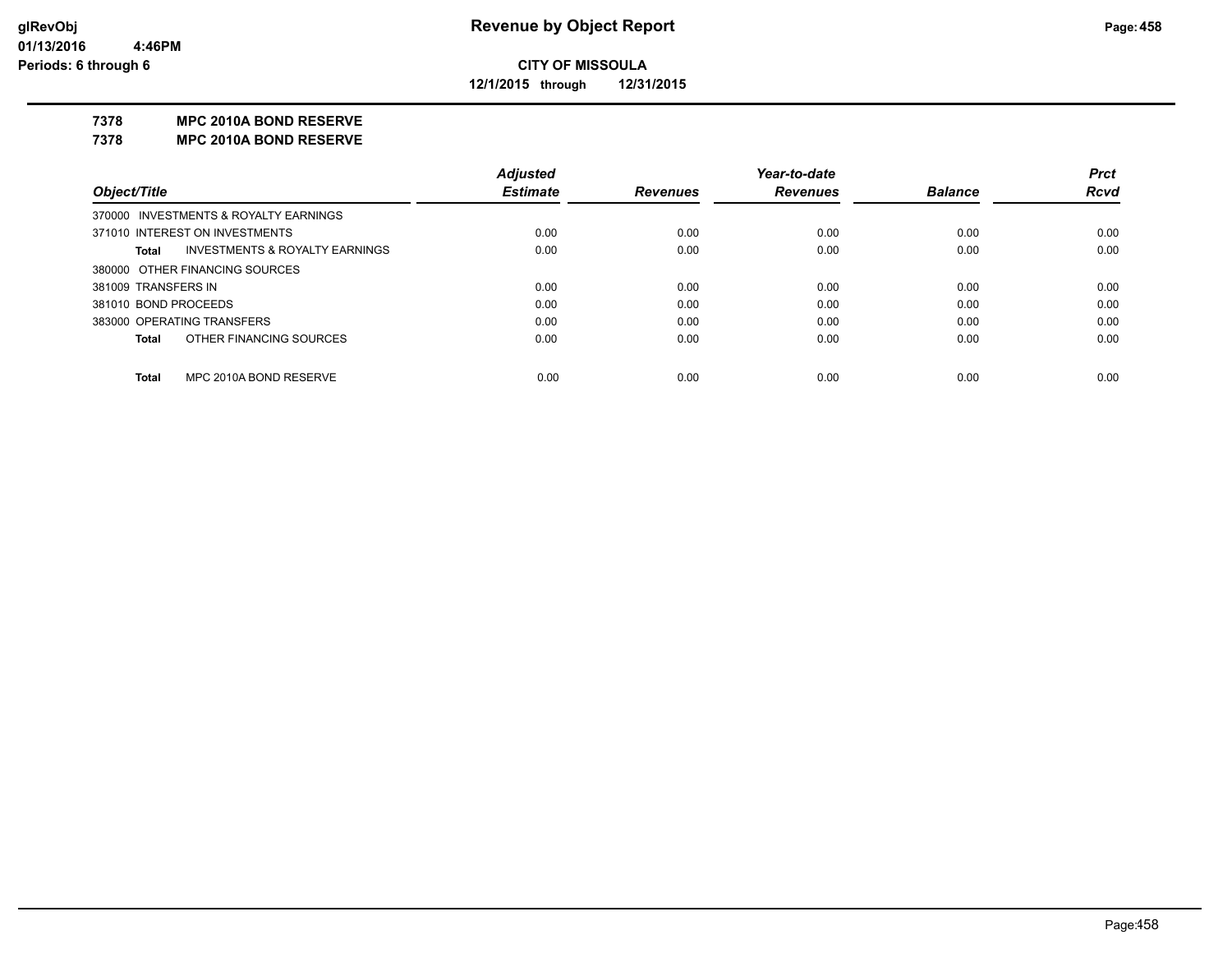**12/1/2015 through 12/31/2015**

#### **7378 MPC 2010A BOND RESERVE**

|                                         | <b>Adjusted</b> |                 | Year-to-date    |                | <b>Prct</b> |
|-----------------------------------------|-----------------|-----------------|-----------------|----------------|-------------|
| Object/Title                            | <b>Estimate</b> | <b>Revenues</b> | <b>Revenues</b> | <b>Balance</b> | <b>Rcvd</b> |
| 370000 INVESTMENTS & ROYALTY EARNINGS   |                 |                 |                 |                |             |
| 371010 INTEREST ON INVESTMENTS          | 0.00            | 0.00            | 0.00            | 0.00           | 0.00        |
| INVESTMENTS & ROYALTY EARNINGS<br>Total | 0.00            | 0.00            | 0.00            | 0.00           | 0.00        |
| 380000 OTHER FINANCING SOURCES          |                 |                 |                 |                |             |
| 381009 TRANSFERS IN                     | 0.00            | 0.00            | 0.00            | 0.00           | 0.00        |
| 381010 BOND PROCEEDS                    | 0.00            | 0.00            | 0.00            | 0.00           | 0.00        |
| 383000 OPERATING TRANSFERS              | 0.00            | 0.00            | 0.00            | 0.00           | 0.00        |
| OTHER FINANCING SOURCES<br>Total        | 0.00            | 0.00            | 0.00            | 0.00           | 0.00        |
| MPC 2010A BOND RESERVE<br><b>Total</b>  | 0.00            | 0.00            | 0.00            | 0.00           | 0.00        |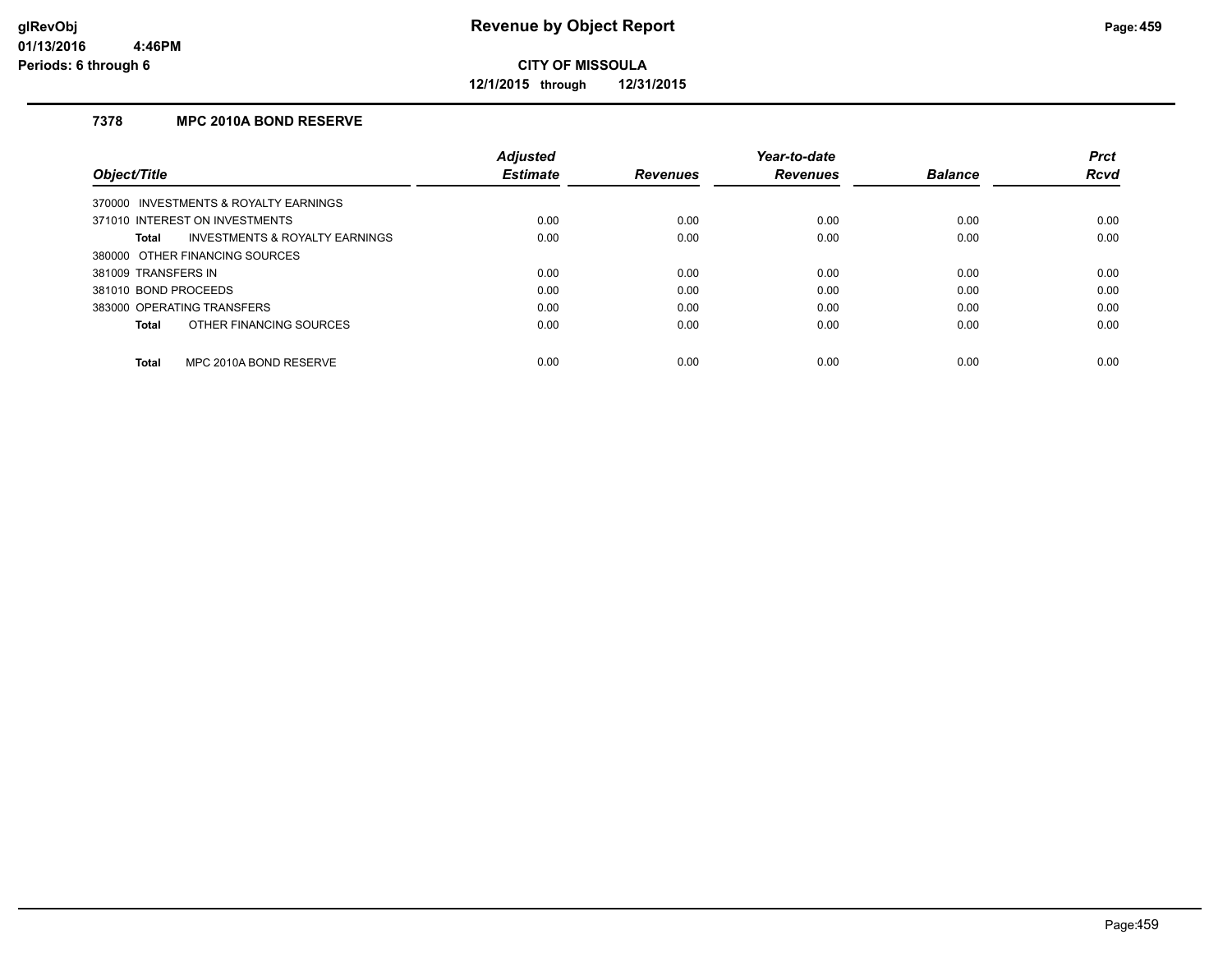**12/1/2015 through 12/31/2015**

## **7379 MPC 2010A BOND CONSTRUCTION**

#### **7379 MPC 2010A BOND CONSTRUCTION**

|                                       | <b>Adjusted</b>             |                 | Year-to-date    |                | <b>Prct</b> |
|---------------------------------------|-----------------------------|-----------------|-----------------|----------------|-------------|
|                                       | <b>Estimate</b>             | <b>Revenues</b> | <b>Revenues</b> | <b>Balance</b> | <b>Rcvd</b> |
| 370000 INVESTMENTS & ROYALTY EARNINGS |                             |                 |                 |                |             |
| 371010 INTEREST ON INVESTMENTS        | 0.00                        | 0.00            | 0.00            | 0.00           | 0.00        |
| INVESTMENTS & ROYALTY EARNINGS        | 0.00                        | 0.00            | 0.00            | 0.00           | 0.00        |
| 380000 OTHER FINANCING SOURCES        |                             |                 |                 |                |             |
| 381009 TRANSFERS IN                   | 0.00                        | 0.00            | 0.00            | 0.00           | 0.00        |
| 381010 BOND PROCEEDS                  | 0.00                        | 0.00            | 0.00            | 0.00           | 0.00        |
| 383000 OPERATING TRANSFERS            | 0.00                        | 0.00            | 0.00            | 0.00           | 0.00        |
| OTHER FINANCING SOURCES               | 0.00                        | 0.00            | 0.00            | 0.00           | 0.00        |
|                                       |                             |                 |                 |                | 0.00        |
|                                       | MPC 2010A BOND CONSTRUCTION | 0.00            | 0.00            | 0.00           | 0.00        |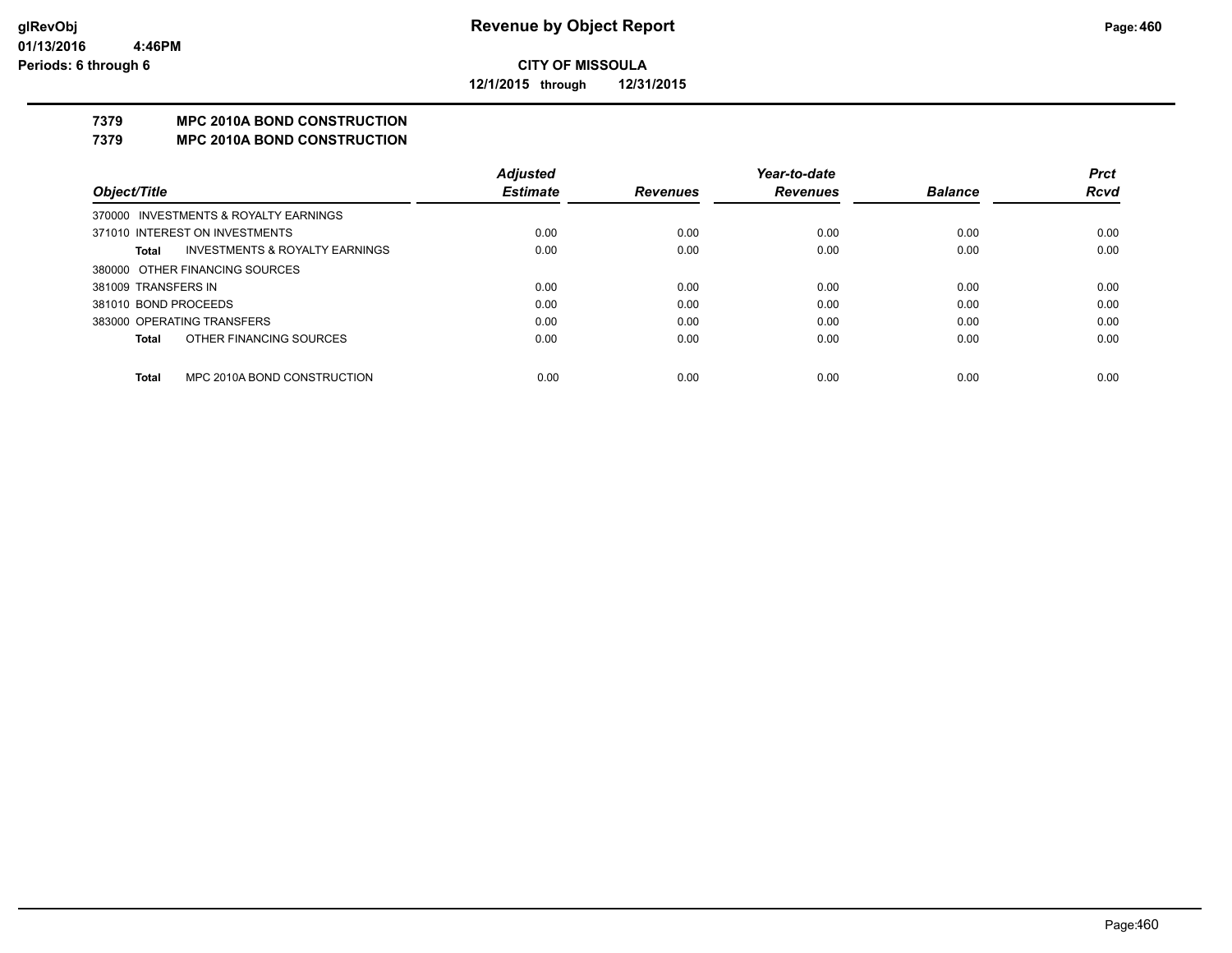**12/1/2015 through 12/31/2015**

### **7379 MPC 2010A BOND CONSTRUCTION**

|                                             | <b>Adjusted</b> |                 | Year-to-date    |                | <b>Prct</b> |
|---------------------------------------------|-----------------|-----------------|-----------------|----------------|-------------|
| Object/Title                                | <b>Estimate</b> | <b>Revenues</b> | <b>Revenues</b> | <b>Balance</b> | Rcvd        |
| 370000 INVESTMENTS & ROYALTY EARNINGS       |                 |                 |                 |                |             |
| 371010 INTEREST ON INVESTMENTS              | 0.00            | 0.00            | 0.00            | 0.00           | 0.00        |
| INVESTMENTS & ROYALTY EARNINGS<br>Total     | 0.00            | 0.00            | 0.00            | 0.00           | 0.00        |
| 380000 OTHER FINANCING SOURCES              |                 |                 |                 |                |             |
| 381009 TRANSFERS IN                         | 0.00            | 0.00            | 0.00            | 0.00           | 0.00        |
| 381010 BOND PROCEEDS                        | 0.00            | 0.00            | 0.00            | 0.00           | 0.00        |
| 383000 OPERATING TRANSFERS                  | 0.00            | 0.00            | 0.00            | 0.00           | 0.00        |
| OTHER FINANCING SOURCES<br>Total            | 0.00            | 0.00            | 0.00            | 0.00           | 0.00        |
| MPC 2010A BOND CONSTRUCTION<br><b>Total</b> | 0.00            | 0.00            | 0.00            | 0.00           | 0.00        |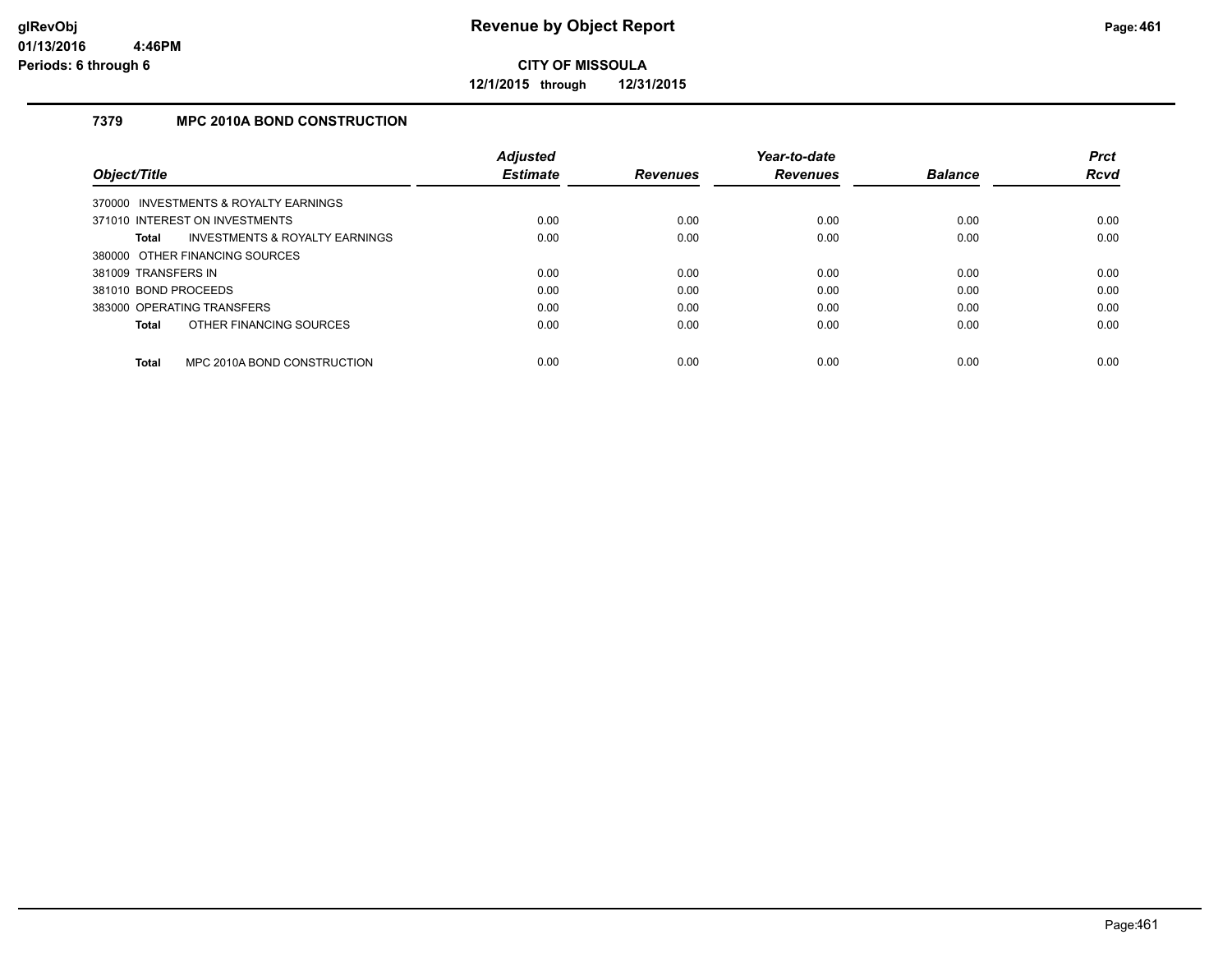**12/1/2015 through 12/31/2015**

#### **7380 BUSINESS IMPROVEMENT DISTRICT**

#### **7380 BUSINESS IMPROVEMENT DISTRICT**

|                                                     | <b>Adjusted</b> |                 | Year-to-date    |                | <b>Prct</b> |
|-----------------------------------------------------|-----------------|-----------------|-----------------|----------------|-------------|
| Object/Title                                        | <b>Estimate</b> | <b>Revenues</b> | <b>Revenues</b> | <b>Balance</b> | <b>Rcvd</b> |
| TAXES/ASSESSMENTS<br>310000                         |                 |                 |                 |                |             |
| 311011 TAX INCREMENT                                | 364,322.00      | 163,534.13      | 168,241.42      | 196,080.58     | 46.18       |
| PENALTIES & INTEREST<br>312001                      | 0.00            | 17.10           | 521.44          | $-521.44$      | 0.00        |
| <b>TAXES/ASSESSMENTS</b><br>Total                   | 364,322.00      | 163,551.23      | 168,762.86      | 195,559.14     | 46.32       |
| <b>CHARGES FOR SERVICES</b><br>340000               |                 |                 |                 |                |             |
| <b>GARBAGE COLLECTION SERVICES</b><br>343041        | 5,000.00        | 1,332.59        | 10,712.26       | $-5,712.26$    | 214.25      |
| <b>CHARGES FOR SERVICES</b><br><b>Total</b>         | 5,000.00        | 1,332.59        | 10,712.26       | $-5,712.26$    | 214.25      |
| MISCELLANEOUS REVENUES<br>360000                    |                 |                 |                 |                |             |
| 363010 LIGHTING ASSESSMENTS                         | 0.00            | 0.00            | 0.00            | 0.00           | 0.00        |
| 363020 PROPERTY ASSESSMENTS                         | 0.00            | 0.00            | 0.00            | 0.00           | 0.00        |
| MISCELLANEOUS REVENUES<br>Total                     | 0.00            | 0.00            | 0.00            | 0.00           | 0.00        |
| <b>INVESTMENTS &amp; ROYALTY EARNINGS</b><br>370000 |                 |                 |                 |                |             |
| 371010 INTEREST ON INVESTMENTS                      | 0.00            | 0.00            | 0.00            | 0.00           | 0.00        |
| 371020 GAIN/LOSS IN MARKET VALUE OF INVESTMENTS     | 0.00            | 0.00            | 0.00            | 0.00           | 0.00        |
| <b>INVESTMENTS &amp; ROYALTY EARNINGS</b><br>Total  | 0.00            | 0.00            | 0.00            | 0.00           | 0.00        |
| <b>BUSINESS IMPROVEMENT DISTRICT</b><br>Total       | 369,322.00      | 164,883.82      | 179,475.12      | 189,846.88     | 48.60       |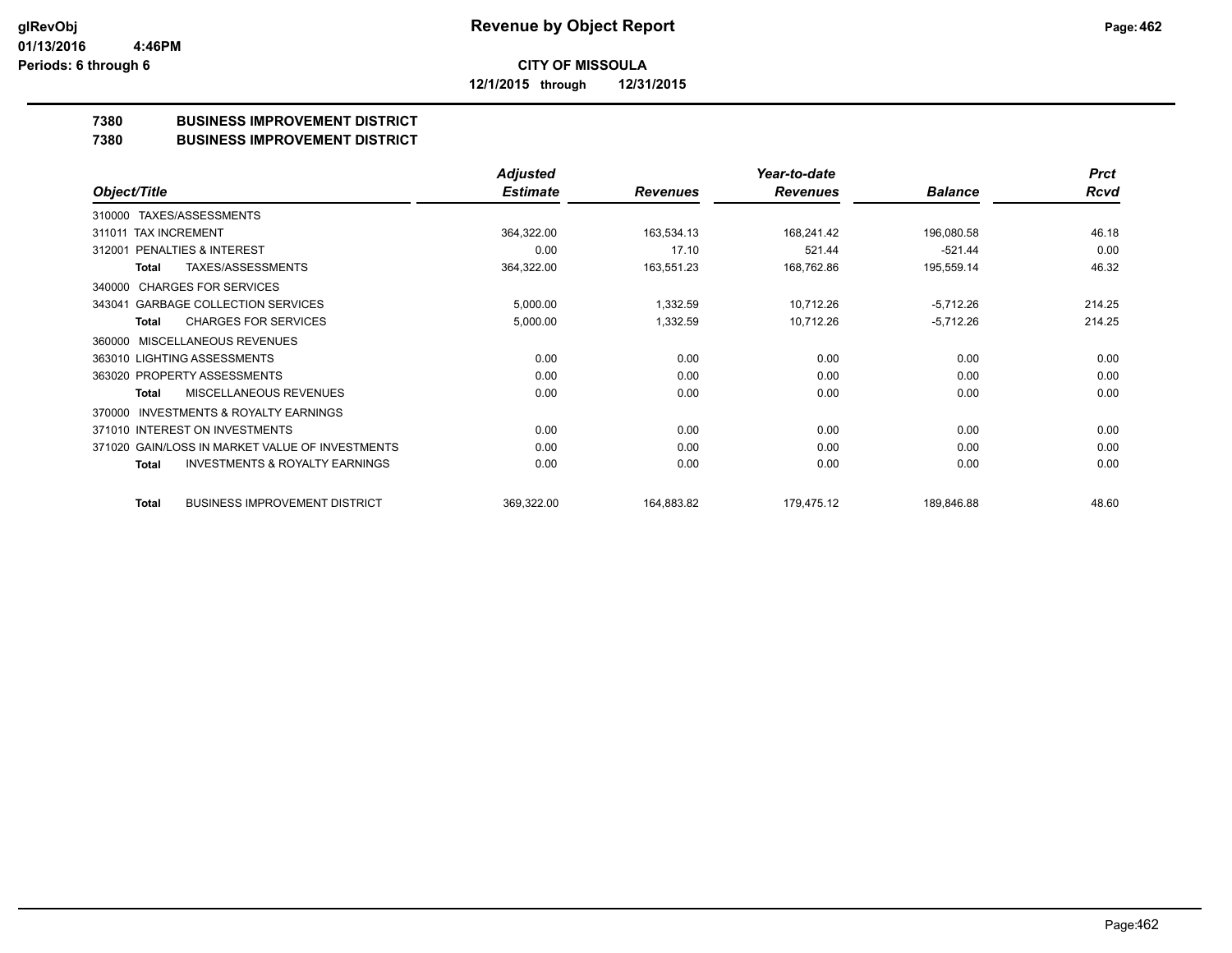**12/1/2015 through 12/31/2015**

#### **7380 BUSINESS IMPROVEMENT DISTRICT**

|                                                           | <b>Adjusted</b> |                 | Year-to-date    |                | <b>Prct</b> |
|-----------------------------------------------------------|-----------------|-----------------|-----------------|----------------|-------------|
| Object/Title                                              | <b>Estimate</b> | <b>Revenues</b> | <b>Revenues</b> | <b>Balance</b> | <b>Rcvd</b> |
| TAXES/ASSESSMENTS<br>310000                               |                 |                 |                 |                |             |
| <b>TAX INCREMENT</b><br>311011                            | 364,322.00      | 163,534.13      | 168,241.42      | 196,080.58     | 46.18       |
| PENALTIES & INTEREST<br>312001                            | 0.00            | 17.10           | 521.44          | $-521.44$      | 0.00        |
| TAXES/ASSESSMENTS<br>Total                                | 364,322.00      | 163,551.23      | 168,762.86      | 195,559.14     | 46.32       |
| <b>CHARGES FOR SERVICES</b><br>340000                     |                 |                 |                 |                |             |
| <b>GARBAGE COLLECTION SERVICES</b><br>343041              | 5,000.00        | 1,332.59        | 10,712.26       | $-5,712.26$    | 214.25      |
| <b>CHARGES FOR SERVICES</b><br><b>Total</b>               | 5,000.00        | 1,332.59        | 10,712.26       | $-5,712.26$    | 214.25      |
| MISCELLANEOUS REVENUES<br>360000                          |                 |                 |                 |                |             |
| 363010 LIGHTING ASSESSMENTS                               | 0.00            | 0.00            | 0.00            | 0.00           | 0.00        |
| 363020 PROPERTY ASSESSMENTS                               | 0.00            | 0.00            | 0.00            | 0.00           | 0.00        |
| MISCELLANEOUS REVENUES<br><b>Total</b>                    | 0.00            | 0.00            | 0.00            | 0.00           | 0.00        |
| <b>INVESTMENTS &amp; ROYALTY EARNINGS</b><br>370000       |                 |                 |                 |                |             |
| 371010 INTEREST ON INVESTMENTS                            | 0.00            | 0.00            | 0.00            | 0.00           | 0.00        |
| 371020 GAIN/LOSS IN MARKET VALUE OF INVESTMENT            | 0.00            | 0.00            | 0.00            | 0.00           | 0.00        |
| <b>INVESTMENTS &amp; ROYALTY EARNINGS</b><br><b>Total</b> | 0.00            | 0.00            | 0.00            | 0.00           | 0.00        |
| <b>BUSINESS IMPROVEMENT DISTRICT</b><br><b>Total</b>      | 369,322.00      | 164,883.82      | 179,475.12      | 189,846.88     | 48.60       |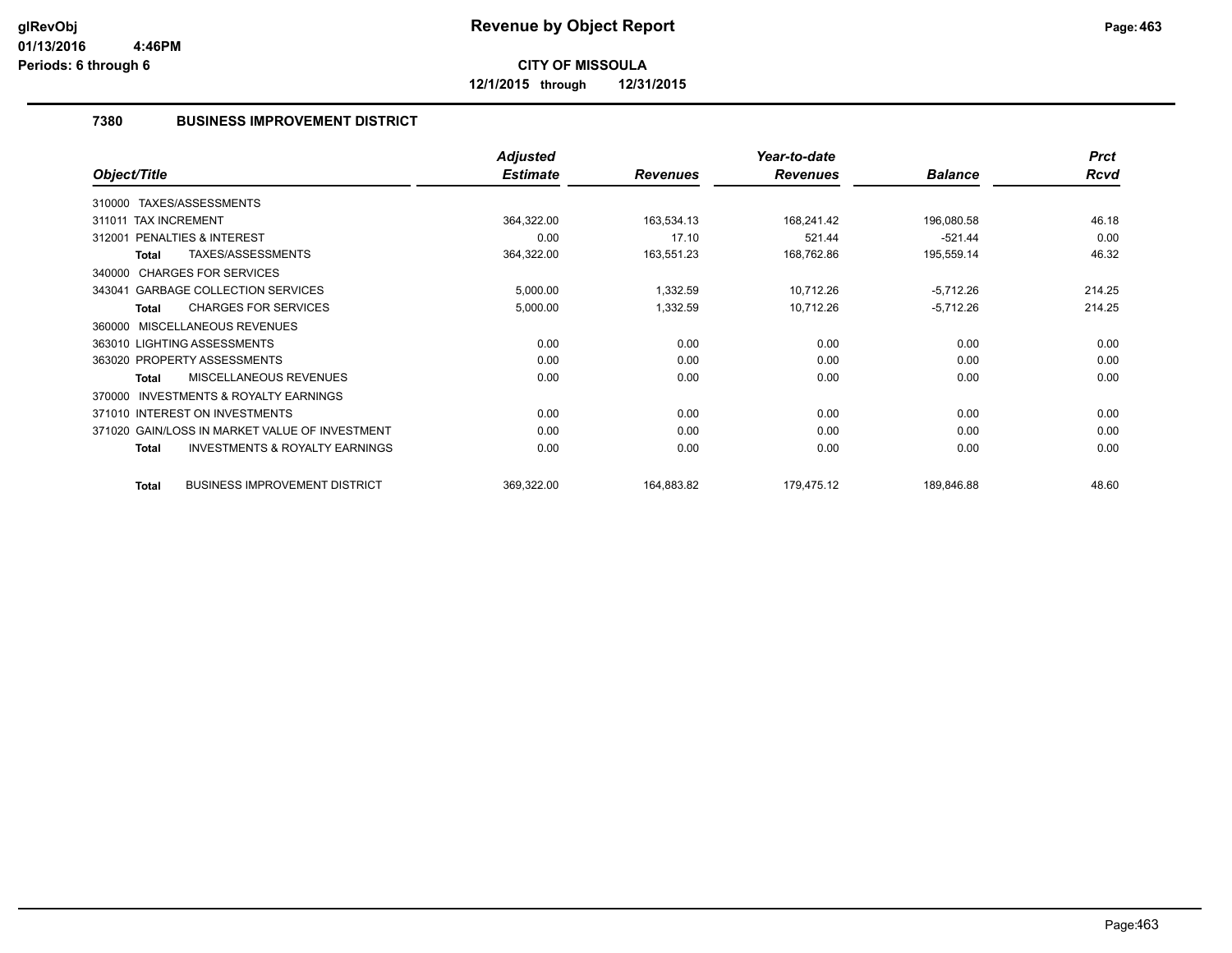**12/1/2015 through 12/31/2015**

#### **7381 TOURISM BUSINESS IMPROVEMENT DISTRICT 7381 TOURISM BUSINESS IMPROVEMENT DISTRICT**

|                                                           | <b>Adjusted</b> |          | Year-to-date    |                | <b>Prct</b> |
|-----------------------------------------------------------|-----------------|----------|-----------------|----------------|-------------|
| Object/Title                                              | <b>Estimate</b> | Revenues | <b>Revenues</b> | <b>Balance</b> | <b>Rcvd</b> |
| 310000 TAXES/ASSESSMENTS                                  |                 |          |                 |                |             |
| 314100 TBID REVENUE                                       | 680,350.00      | 0.00     | 0.00            | 680.350.00     | 0.00        |
| TAXES/ASSESSMENTS<br>Total                                | 680,350.00      | 0.00     | 0.00            | 680,350.00     | 0.00        |
| INVESTMENTS & ROYALTY EARNINGS<br>370000                  |                 |          |                 |                |             |
| 371010 INTEREST ON INVESTMENTS                            | 0.00            | 0.00     | 0.00            | 0.00           | 0.00        |
| <b>INVESTMENTS &amp; ROYALTY EARNINGS</b><br><b>Total</b> | 0.00            | 0.00     | 0.00            | 0.00           | 0.00        |
| TOURISM BUSINESS IMPROVEMENT DISTRI<br><b>Total</b>       | 680.350.00      | 0.00     | 0.00            | 680.350.00     | 0.00        |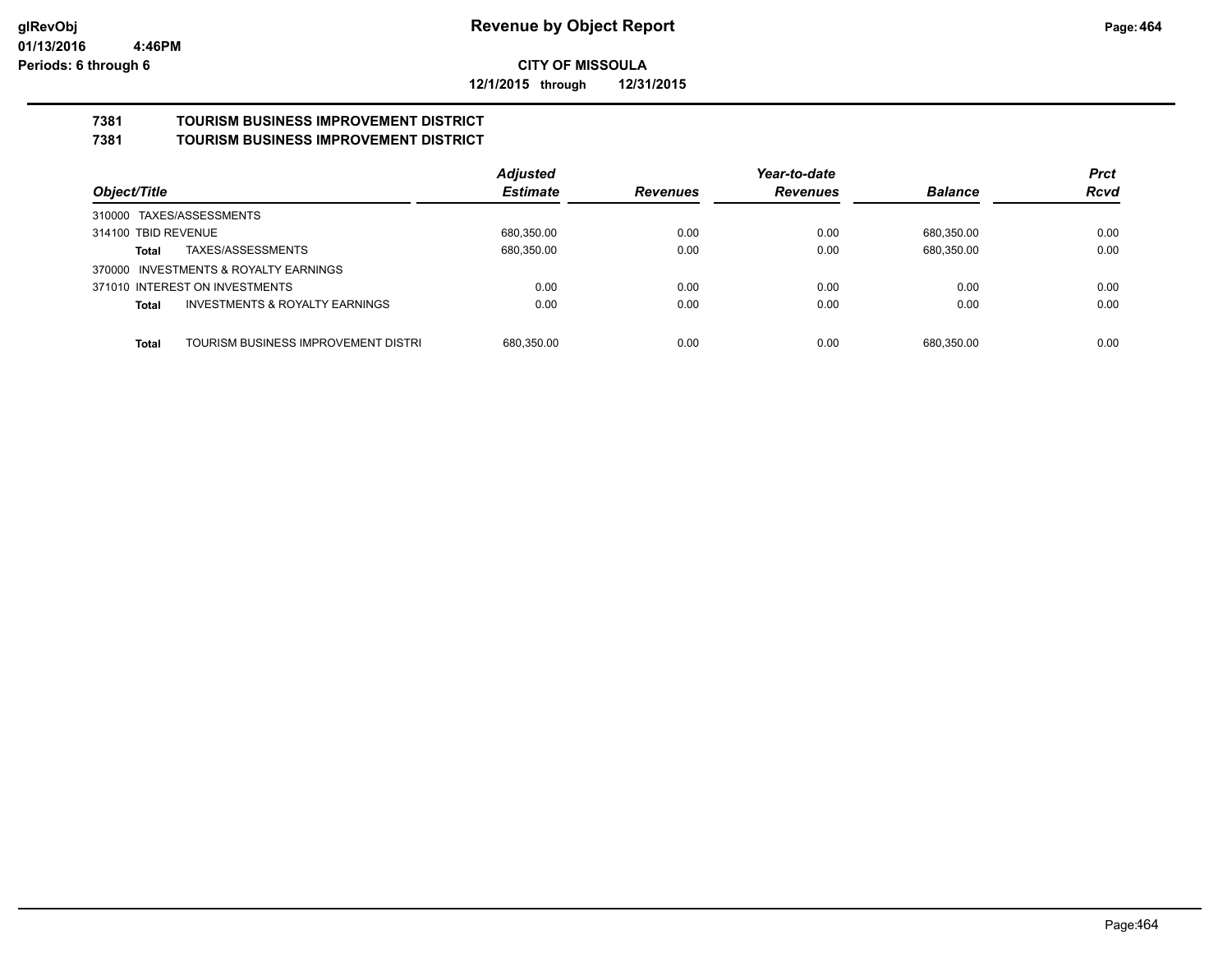**12/1/2015 through 12/31/2015**

#### **7381 TOURISM BUSINESS IMPROVEMENT DISTRICT**

| Object/Title                                              | <b>Adjusted</b><br><b>Estimate</b> | <b>Revenues</b> | Year-to-date<br><b>Revenues</b> | <b>Balance</b> | <b>Prct</b><br><b>Rcvd</b> |
|-----------------------------------------------------------|------------------------------------|-----------------|---------------------------------|----------------|----------------------------|
| 310000 TAXES/ASSESSMENTS                                  |                                    |                 |                                 |                |                            |
| 314100 TBID REVENUE                                       | 680,350.00                         | 0.00            | 0.00                            | 680.350.00     | 0.00                       |
| TAXES/ASSESSMENTS<br><b>Total</b>                         | 680,350.00                         | 0.00            | 0.00                            | 680,350.00     | 0.00                       |
| 370000 INVESTMENTS & ROYALTY EARNINGS                     |                                    |                 |                                 |                |                            |
| 371010 INTEREST ON INVESTMENTS                            | 0.00                               | 0.00            | 0.00                            | 0.00           | 0.00                       |
| <b>INVESTMENTS &amp; ROYALTY EARNINGS</b><br><b>Total</b> | 0.00                               | 0.00            | 0.00                            | 0.00           | 0.00                       |
|                                                           |                                    |                 |                                 |                |                            |
| TOURISM BUSINESS IMPROVEMENT DISTR<br><b>Total</b>        | 680.350.00                         | 0.00            | 0.00                            | 680.350.00     | 0.00                       |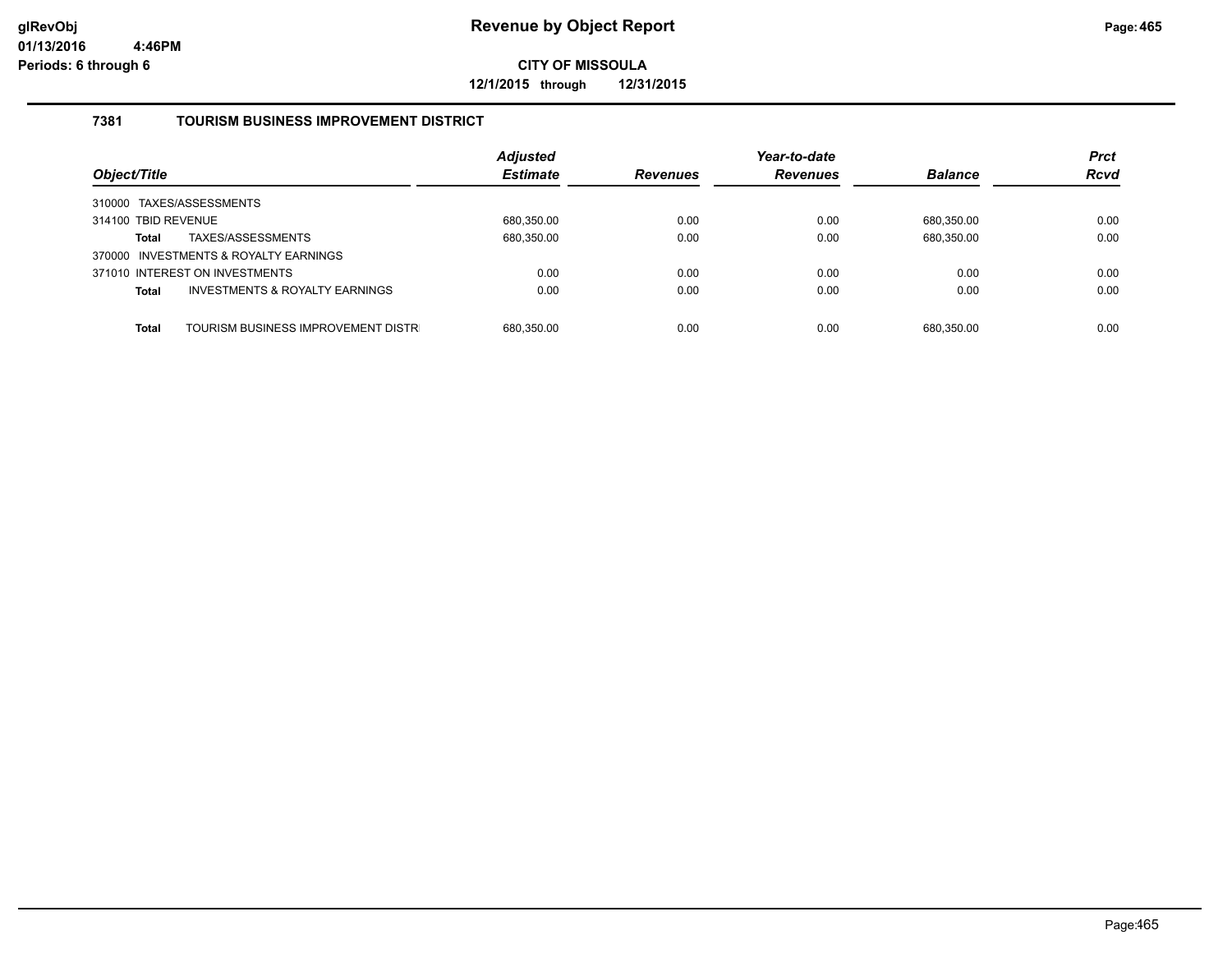**12/1/2015 through 12/31/2015**

#### **7382 5.75M TIF RESERVE**

**7382 5.75M TIF RESERVE**

|                                         | <b>Adjusted</b> |                 | Year-to-date    |                | <b>Prct</b> |
|-----------------------------------------|-----------------|-----------------|-----------------|----------------|-------------|
| Object/Title                            | <b>Estimate</b> | <b>Revenues</b> | <b>Revenues</b> | <b>Balance</b> | <b>Rcvd</b> |
| 370000 INVESTMENTS & ROYALTY EARNINGS   |                 |                 |                 |                |             |
| 371010 INTEREST ON INVESTMENTS          | 0.00            | 0.00            | 0.00            | 0.00           | 0.00        |
| INVESTMENTS & ROYALTY EARNINGS<br>Total | 0.00            | 0.00            | 0.00            | 0.00           | 0.00        |
| 380000 OTHER FINANCING SOURCES          |                 |                 |                 |                |             |
| 381025 BOND PROCEEDS                    | 0.00            | 0.00            | 0.00            | 0.00           | 0.00        |
| 383014 TRANS FR MRA                     | 0.00            | 0.00            | 0.00            | 0.00           | 0.00        |
| 383040 TRANSFER FROM CITY GRANTS        | 0.00            | 0.00            | 0.00            | 0.00           | 0.00        |
| OTHER FINANCING SOURCES<br>Total        | 0.00            | 0.00            | 0.00            | 0.00           | 0.00        |
|                                         |                 |                 |                 |                |             |
| 5.75M TIF RESERVE<br>Total              | 0.00            | 0.00            | 0.00            | 0.00           | 0.00        |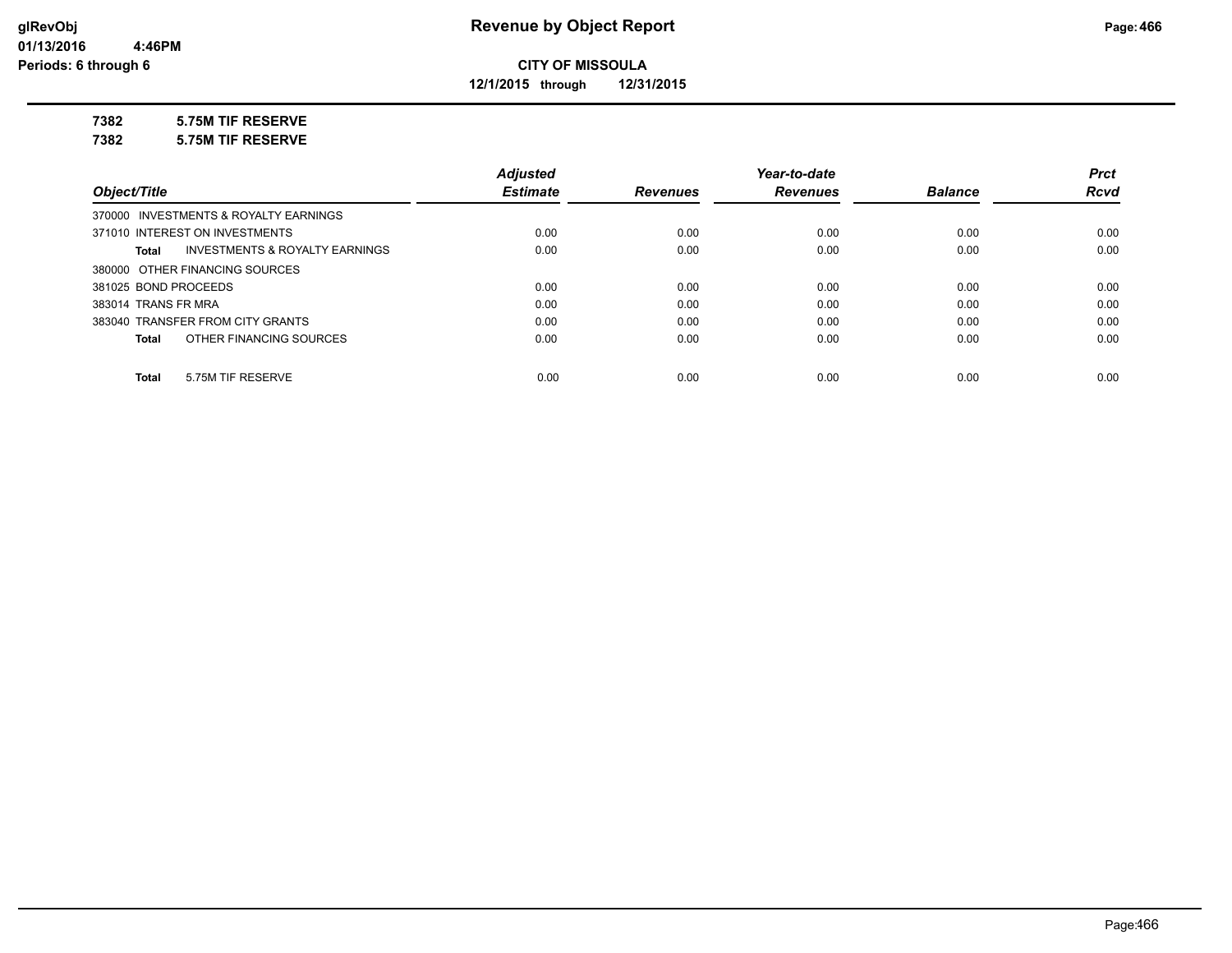**12/1/2015 through 12/31/2015**

#### **7382 5.75M TIF RESERVE**

|                                         | <b>Adjusted</b> |                 | Year-to-date    |                | <b>Prct</b> |
|-----------------------------------------|-----------------|-----------------|-----------------|----------------|-------------|
| Object/Title                            | <b>Estimate</b> | <b>Revenues</b> | <b>Revenues</b> | <b>Balance</b> | <b>Rcvd</b> |
| 370000 INVESTMENTS & ROYALTY EARNINGS   |                 |                 |                 |                |             |
| 371010 INTEREST ON INVESTMENTS          | 0.00            | 0.00            | 0.00            | 0.00           | 0.00        |
| INVESTMENTS & ROYALTY EARNINGS<br>Total | 0.00            | 0.00            | 0.00            | 0.00           | 0.00        |
| 380000 OTHER FINANCING SOURCES          |                 |                 |                 |                |             |
| 381025 BOND PROCEEDS                    | 0.00            | 0.00            | 0.00            | 0.00           | 0.00        |
| 383014 TRANS FR MRA                     | 0.00            | 0.00            | 0.00            | 0.00           | 0.00        |
| 383040 TRANSFER FROM CITY GRANTS        | 0.00            | 0.00            | 0.00            | 0.00           | 0.00        |
| OTHER FINANCING SOURCES<br>Total        | 0.00            | 0.00            | 0.00            | 0.00           | 0.00        |
|                                         |                 |                 |                 |                |             |
| 5.75M TIF RESERVE<br>Total              | 0.00            | 0.00            | 0.00            | 0.00           | 0.00        |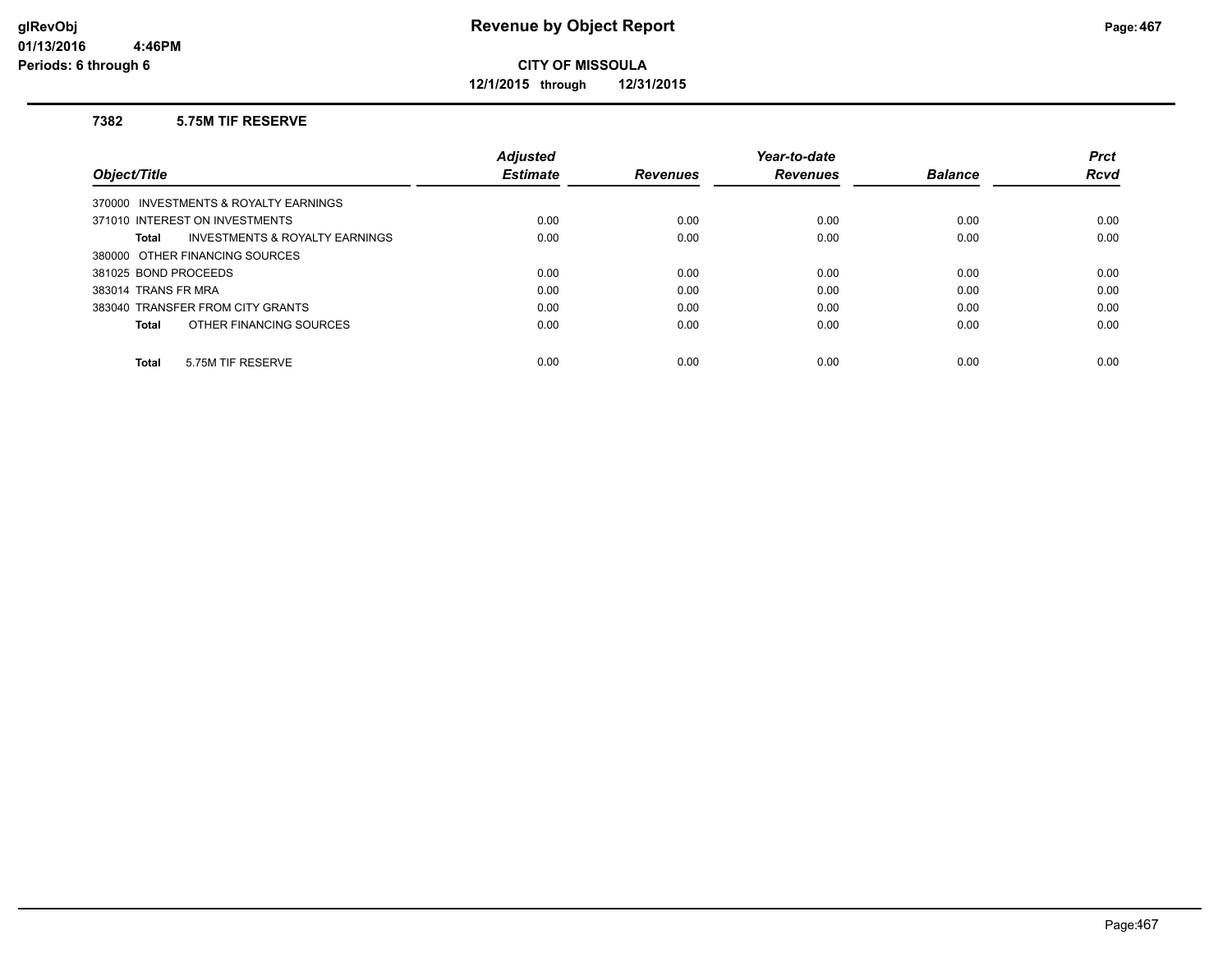**12/1/2015 through 12/31/2015**

#### **7383 RIVERFRONT TRIANGLE URD**

**7383 RIVERFRONT TRIANGLE URD**

|                                                    | <b>Adjusted</b> |                 | Year-to-date    |                | <b>Prct</b> |
|----------------------------------------------------|-----------------|-----------------|-----------------|----------------|-------------|
| Object/Title                                       | <b>Estimate</b> | <b>Revenues</b> | <b>Revenues</b> | <b>Balance</b> | <b>Rcvd</b> |
| 310000 TAXES/ASSESSMENTS                           |                 |                 |                 |                |             |
| 311011 TAX INCREMENT                               | 0.00            | 0.00            | 0.00            | 0.00           | 0.00        |
| <b>PENALTIES &amp; INTEREST</b><br>312001          | 0.00            | 0.00            | 0.14            | $-0.14$        | 0.00        |
| TAXES/ASSESSMENTS<br>Total                         | 0.00            | 0.00            | 0.14            | $-0.14$        | 0.00        |
| 330000 INTERGOVERNMENTAL REVENUES                  |                 |                 |                 |                |             |
| 335210 PERSONAL PROPERTY TAX REIMBURSEMENT         | 11.862.00       | 0.00            | 4.657.92        | 7.204.08       | 39.27       |
| <b>INTERGOVERNMENTAL REVENUES</b><br>Total         | 11.862.00       | 0.00            | 4.657.92        | 7.204.08       | 39.27       |
| 370000 INVESTMENTS & ROYALTY EARNINGS              |                 |                 |                 |                |             |
| 371010 INTEREST ON INVESTMENTS                     | 0.00            | 0.00            | 0.00            | 0.00           | 0.00        |
| <b>INVESTMENTS &amp; ROYALTY EARNINGS</b><br>Total | 0.00            | 0.00            | 0.00            | 0.00           | 0.00        |
| RIVERFRONT TRIANGLE URD<br><b>Total</b>            | 11.862.00       | 0.00            | 4.658.06        | 7.203.94       | 39.27       |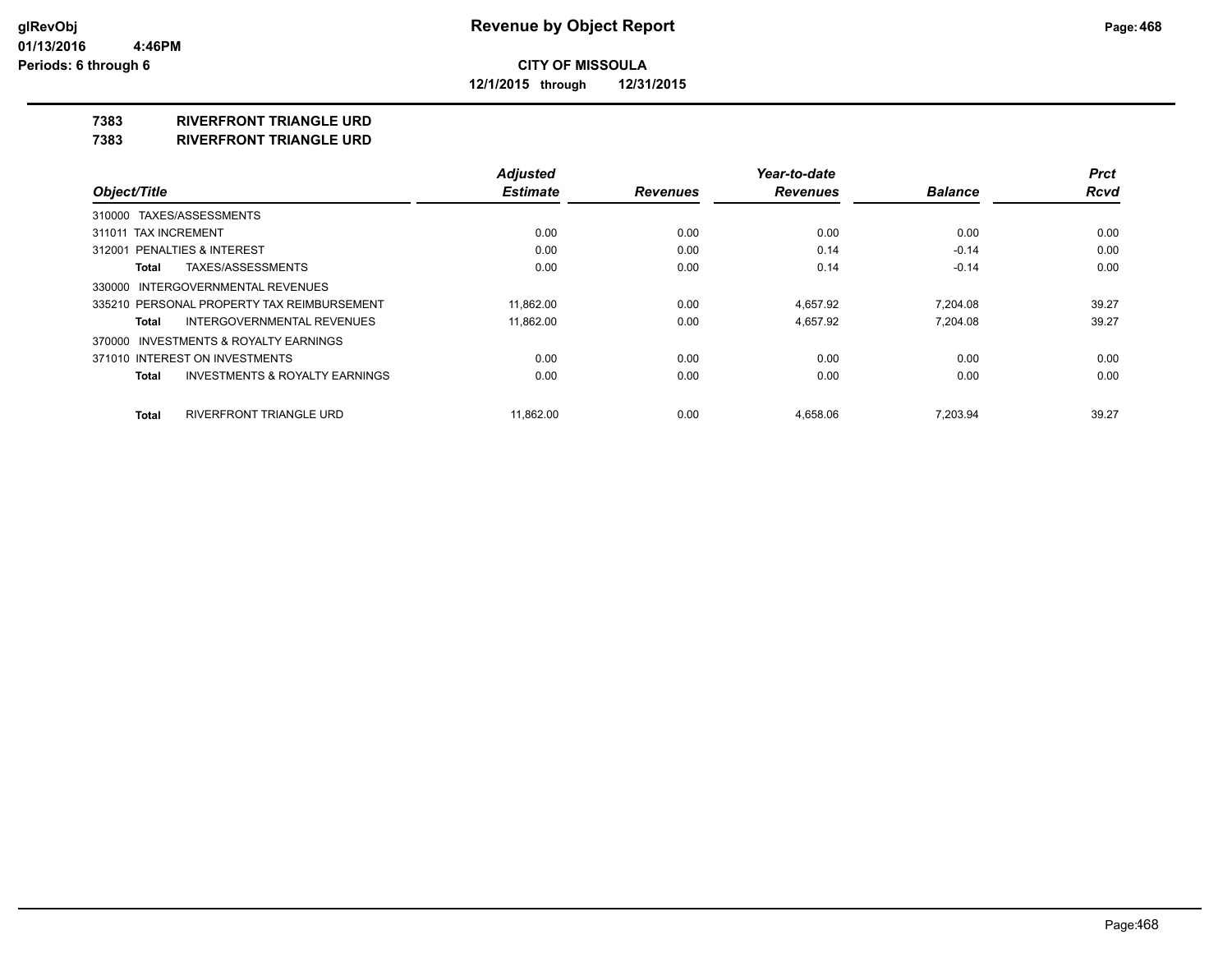**12/1/2015 through 12/31/2015**

## **7383 RIVERFRONT TRIANGLE URD**

|                                                           | <b>Adjusted</b> |                 | Year-to-date    |                | <b>Prct</b> |
|-----------------------------------------------------------|-----------------|-----------------|-----------------|----------------|-------------|
| Object/Title                                              | <b>Estimate</b> | <b>Revenues</b> | <b>Revenues</b> | <b>Balance</b> | <b>Rcvd</b> |
| TAXES/ASSESSMENTS<br>310000                               |                 |                 |                 |                |             |
| 311011 TAX INCREMENT                                      | 0.00            | 0.00            | 0.00            | 0.00           | 0.00        |
| 312001 PENALTIES & INTEREST                               | 0.00            | 0.00            | 0.14            | $-0.14$        | 0.00        |
| TAXES/ASSESSMENTS<br><b>Total</b>                         | 0.00            | 0.00            | 0.14            | $-0.14$        | 0.00        |
| INTERGOVERNMENTAL REVENUES<br>330000                      |                 |                 |                 |                |             |
| 335210 PERSONAL PROPERTY TAX REIMBURSEMENT                | 11.862.00       | 0.00            | 4.657.92        | 7.204.08       | 39.27       |
| INTERGOVERNMENTAL REVENUES<br>Total                       | 11.862.00       | 0.00            | 4.657.92        | 7.204.08       | 39.27       |
| 370000 INVESTMENTS & ROYALTY EARNINGS                     |                 |                 |                 |                |             |
| 371010 INTEREST ON INVESTMENTS                            | 0.00            | 0.00            | 0.00            | 0.00           | 0.00        |
| <b>INVESTMENTS &amp; ROYALTY EARNINGS</b><br><b>Total</b> | 0.00            | 0.00            | 0.00            | 0.00           | 0.00        |
| RIVERFRONT TRIANGLE URD<br><b>Total</b>                   | 11.862.00       | 0.00            | 4.658.06        | 7.203.94       | 39.27       |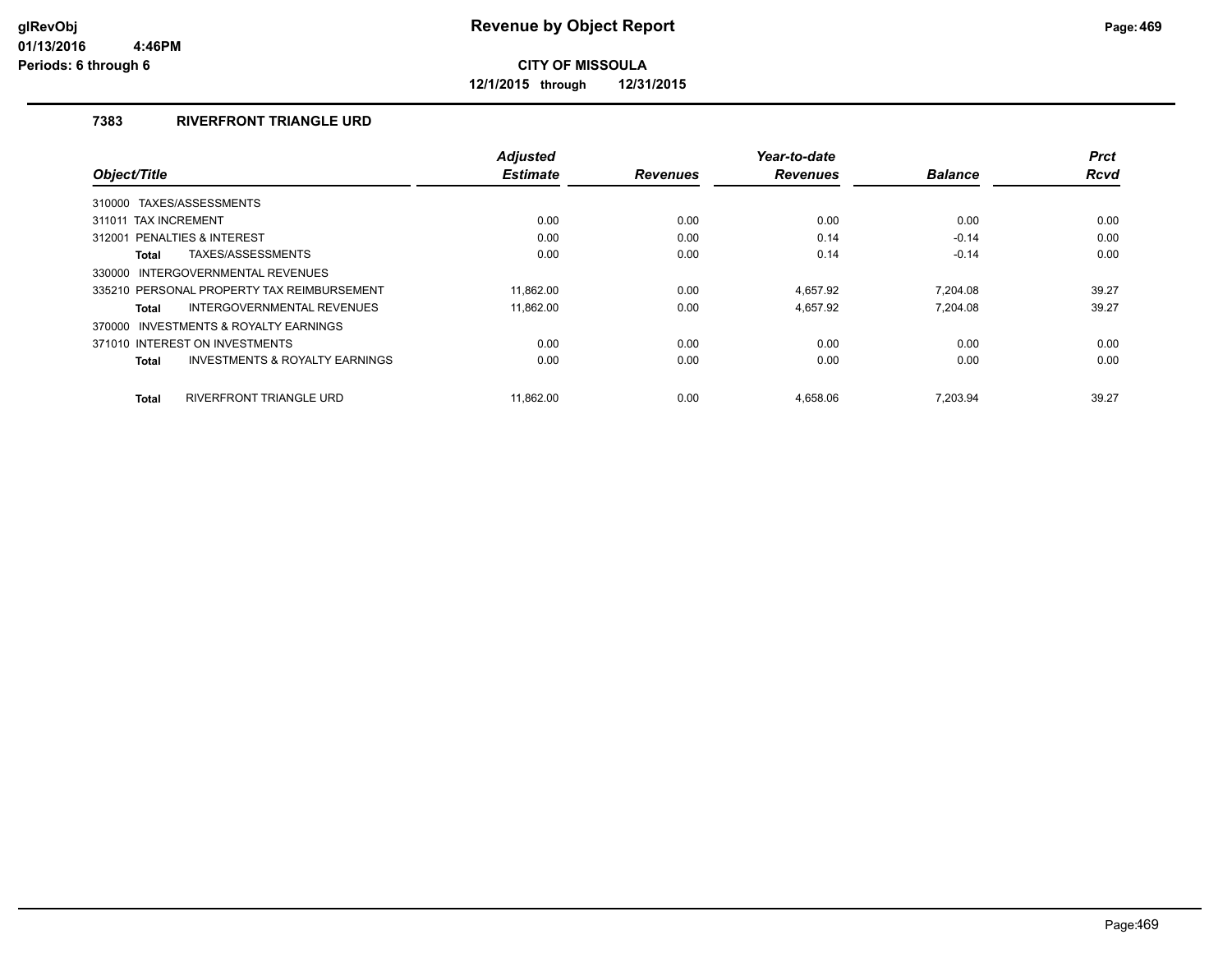**12/1/2015 through 12/31/2015**

#### **7384 NRSS DEBT SERVICE CLEARING**

**7384 NRSS DEBT SERVICE CLEARING**

|                                                    | <b>Adjusted</b> |                 | Year-to-date    |                | <b>Prct</b> |
|----------------------------------------------------|-----------------|-----------------|-----------------|----------------|-------------|
| Object/Title                                       | <b>Estimate</b> | <b>Revenues</b> | <b>Revenues</b> | <b>Balance</b> | <b>Rcvd</b> |
| 310000 TAXES/ASSESSMENTS                           |                 |                 |                 |                |             |
| 311011 TAX INCREMENT                               | 0.00            | 0.00            | 0.00            | 0.00           | 0.00        |
| TAXES/ASSESSMENTS<br>Total                         | 0.00            | 0.00            | 0.00            | 0.00           | 0.00        |
| 370000 INVESTMENTS & ROYALTY EARNINGS              |                 |                 |                 |                |             |
| 371010 INTEREST ON INVESTMENTS                     | 0.00            | 0.00            | 0.00            | 0.00           | 0.00        |
| <b>INVESTMENTS &amp; ROYALTY EARNINGS</b><br>Total | 0.00            | 0.00            | 0.00            | 0.00           | 0.00        |
| 380000 OTHER FINANCING SOURCES                     |                 |                 |                 |                |             |
| 383014 TRANS FR MRA                                | 0.00            | 0.00            | 0.00            | 0.00           | 0.00        |
| OTHER FINANCING SOURCES<br>Total                   | 0.00            | 0.00            | 0.00            | 0.00           | 0.00        |
| NRSS DEBT SERVICE CLEARING<br><b>Total</b>         | 0.00            | 0.00            | 0.00            | 0.00           | 0.00        |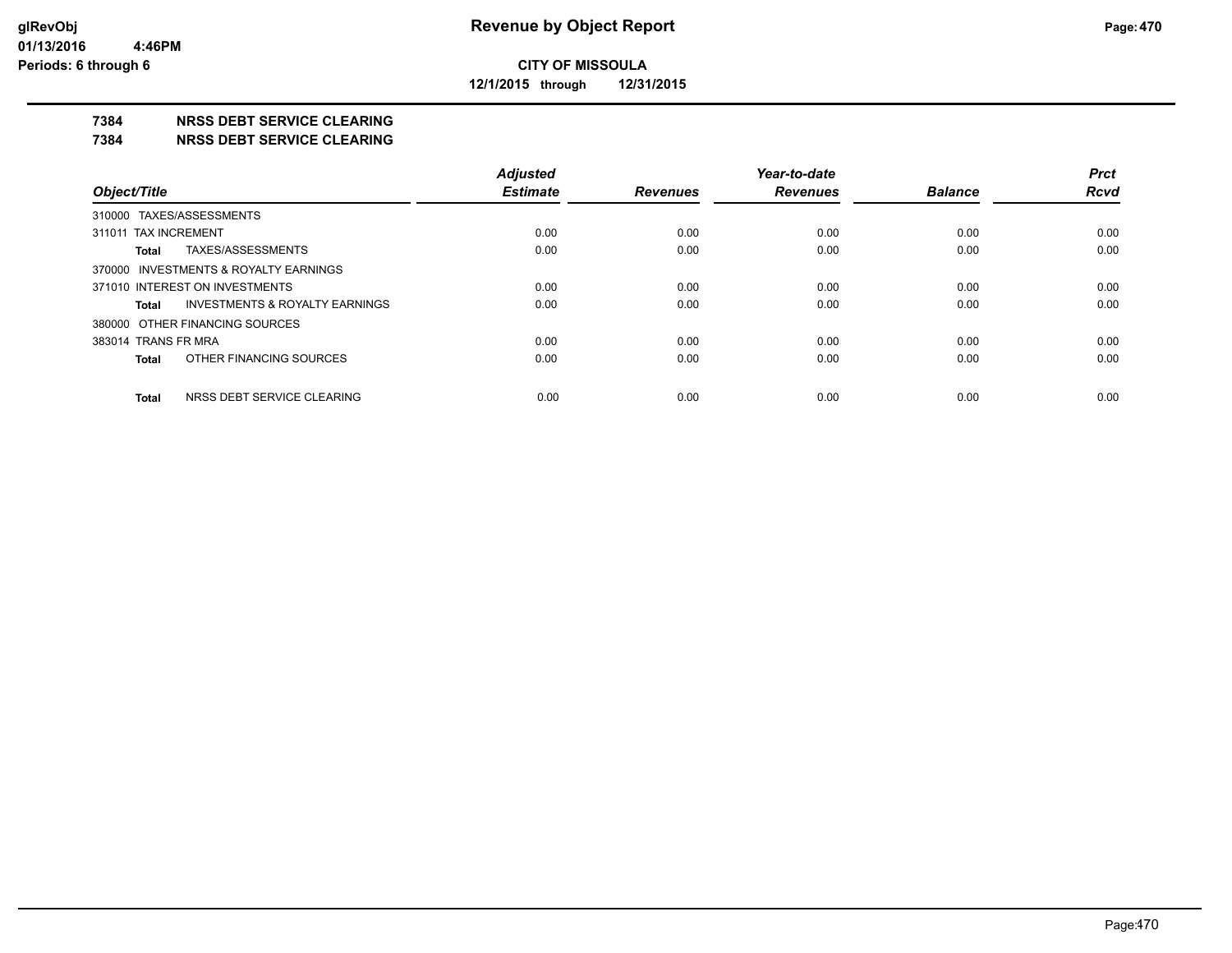**12/1/2015 through 12/31/2015**

## **7384 NRSS DEBT SERVICE CLEARING**

| Object/Title                                              | <b>Adjusted</b><br><b>Estimate</b> | <b>Revenues</b> | Year-to-date<br><b>Revenues</b> | <b>Balance</b> | <b>Prct</b><br><b>Rcvd</b> |
|-----------------------------------------------------------|------------------------------------|-----------------|---------------------------------|----------------|----------------------------|
| 310000 TAXES/ASSESSMENTS                                  |                                    |                 |                                 |                |                            |
| 311011 TAX INCREMENT                                      | 0.00                               | 0.00            | 0.00                            | 0.00           | 0.00                       |
| TAXES/ASSESSMENTS<br><b>Total</b>                         | 0.00                               | 0.00            | 0.00                            | 0.00           | 0.00                       |
| 370000 INVESTMENTS & ROYALTY EARNINGS                     |                                    |                 |                                 |                |                            |
| 371010 INTEREST ON INVESTMENTS                            | 0.00                               | 0.00            | 0.00                            | 0.00           | 0.00                       |
| <b>INVESTMENTS &amp; ROYALTY EARNINGS</b><br><b>Total</b> | 0.00                               | 0.00            | 0.00                            | 0.00           | 0.00                       |
| 380000 OTHER FINANCING SOURCES                            |                                    |                 |                                 |                |                            |
| 383014 TRANS FR MRA                                       | 0.00                               | 0.00            | 0.00                            | 0.00           | 0.00                       |
| OTHER FINANCING SOURCES<br><b>Total</b>                   | 0.00                               | 0.00            | 0.00                            | 0.00           | 0.00                       |
| NRSS DEBT SERVICE CLEARING<br><b>Total</b>                | 0.00                               | 0.00            | 0.00                            | 0.00           | 0.00                       |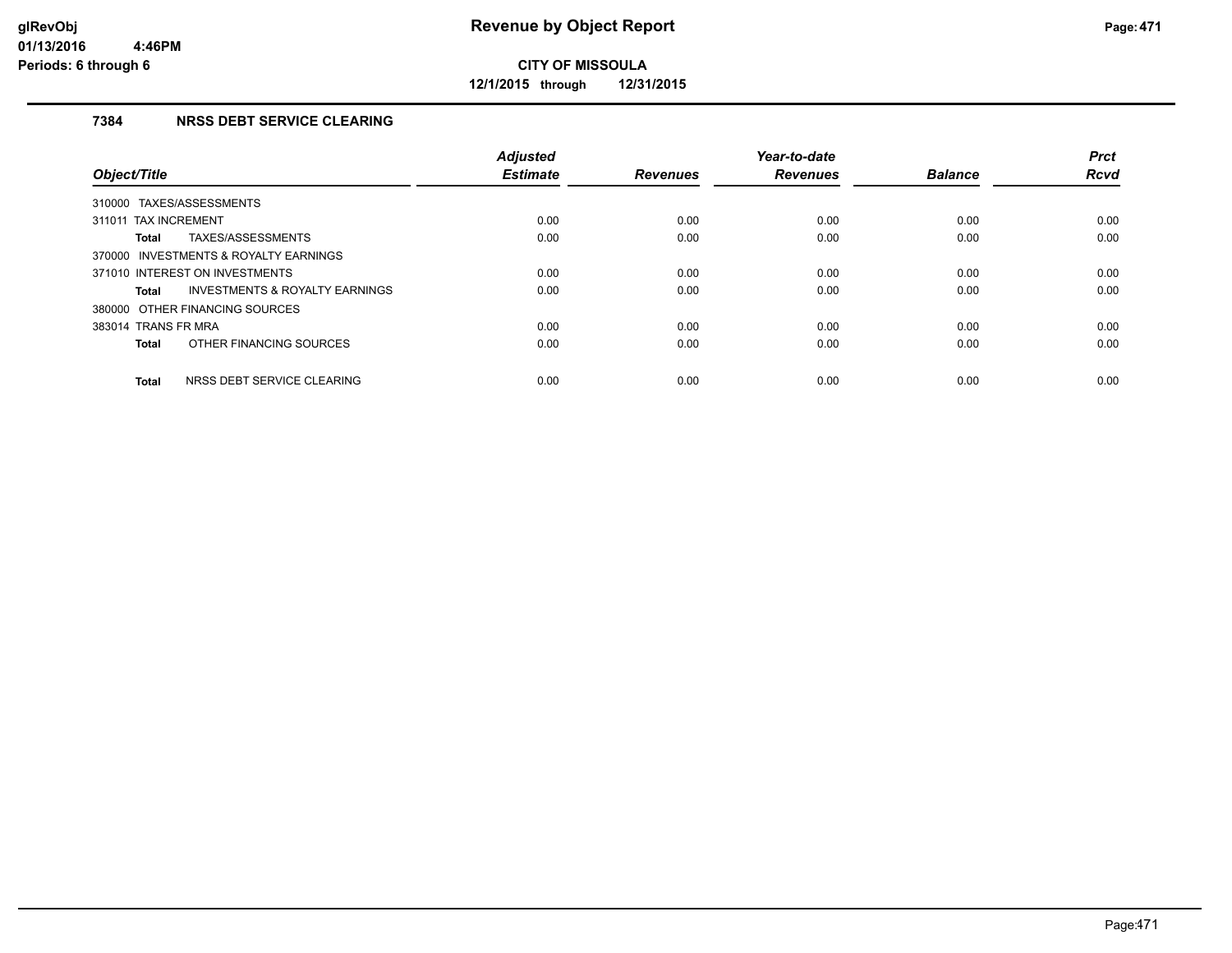**12/1/2015 through 12/31/2015**

**7385 FRONT STREET URD**

| 7385 | <b>FRONT STREET URD</b> |  |
|------|-------------------------|--|
|      |                         |  |

|                                                           | <b>Adjusted</b> |                 | Year-to-date    |                | <b>Prct</b> |
|-----------------------------------------------------------|-----------------|-----------------|-----------------|----------------|-------------|
| Object/Title                                              | <b>Estimate</b> | <b>Revenues</b> | <b>Revenues</b> | <b>Balance</b> | <b>Rcvd</b> |
| 310000 TAXES/ASSESSMENTS                                  |                 |                 |                 |                |             |
| 311011 TAX INCREMENT                                      | 0.00            | 0.00            | 0.00            | 0.00           | 0.00        |
| TAXES/ASSESSMENTS<br><b>Total</b>                         | 0.00            | 0.00            | 0.00            | 0.00           | 0.00        |
| <b>INTERGOVERNMENTAL REVENUES</b><br>330000               |                 |                 |                 |                |             |
| 331056 MDT FEDERAL CMAQ                                   | 0.00            | 0.00            | 0.00            | 0.00           | 0.00        |
| 335210 PERSONAL PROPERTY TAX REIMBURSEMENT                | 0.00            | 0.00            | 0.00            | 0.00           | 0.00        |
| INTERGOVERNMENTAL REVENUES<br><b>Total</b>                | 0.00            | 0.00            | 0.00            | 0.00           | 0.00        |
| 360000 MISCELLANEOUS REVENUES                             |                 |                 |                 |                |             |
| 365000 DONATIONS                                          | 0.00            | 0.00            | 0.00            | 0.00           | 0.00        |
| <b>MISCELLANEOUS REVENUES</b><br>Total                    | 0.00            | 0.00            | 0.00            | 0.00           | 0.00        |
| <b>INVESTMENTS &amp; ROYALTY EARNINGS</b><br>370000       |                 |                 |                 |                |             |
| 371010 INTEREST ON INVESTMENTS                            | 0.00            | 0.00            | 0.00            | 0.00           | 0.00        |
| <b>INVESTMENTS &amp; ROYALTY EARNINGS</b><br><b>Total</b> | 0.00            | 0.00            | 0.00            | 0.00           | 0.00        |
| OTHER FINANCING SOURCES<br>380000                         |                 |                 |                 |                |             |
| PARKING STRUCTURE BOND PROCEEDS<br>381029                 | 0.00            | 0.00            | 0.00            | 0.00           | 0.00        |
| 381071 WILMA NOTE PROCEEDS                                | 0.00            | 0.00            | 0.00            | 0.00           | 0.00        |
| 381072 FIB NOTE PROCEEDS                                  | 0.00            | 0.00            | 0.00            | 0.00           | 0.00        |
| 383066 TRANSFER FROM FRONT ST CLEARING                    | 164,160.00      | 0.00            | 0.00            | 164,160.00     | 0.00        |
| 383067 TRANSFER FROM FSPS                                 | 0.00            | 0.00            | 0.00            | 0.00           | 0.00        |
| 383068 TRANSFER FROM SUBORDINATE LIEN                     | 0.00            | 0.00            | 0.00            | 0.00           | 0.00        |
| OTHER FINANCING SOURCES<br><b>Total</b>                   | 164,160.00      | 0.00            | 0.00            | 164,160.00     | 0.00        |
|                                                           |                 |                 |                 |                |             |
| <b>FRONT STREET URD</b><br><b>Total</b>                   | 164.160.00      | 0.00            | 0.00            | 164,160.00     | 0.00        |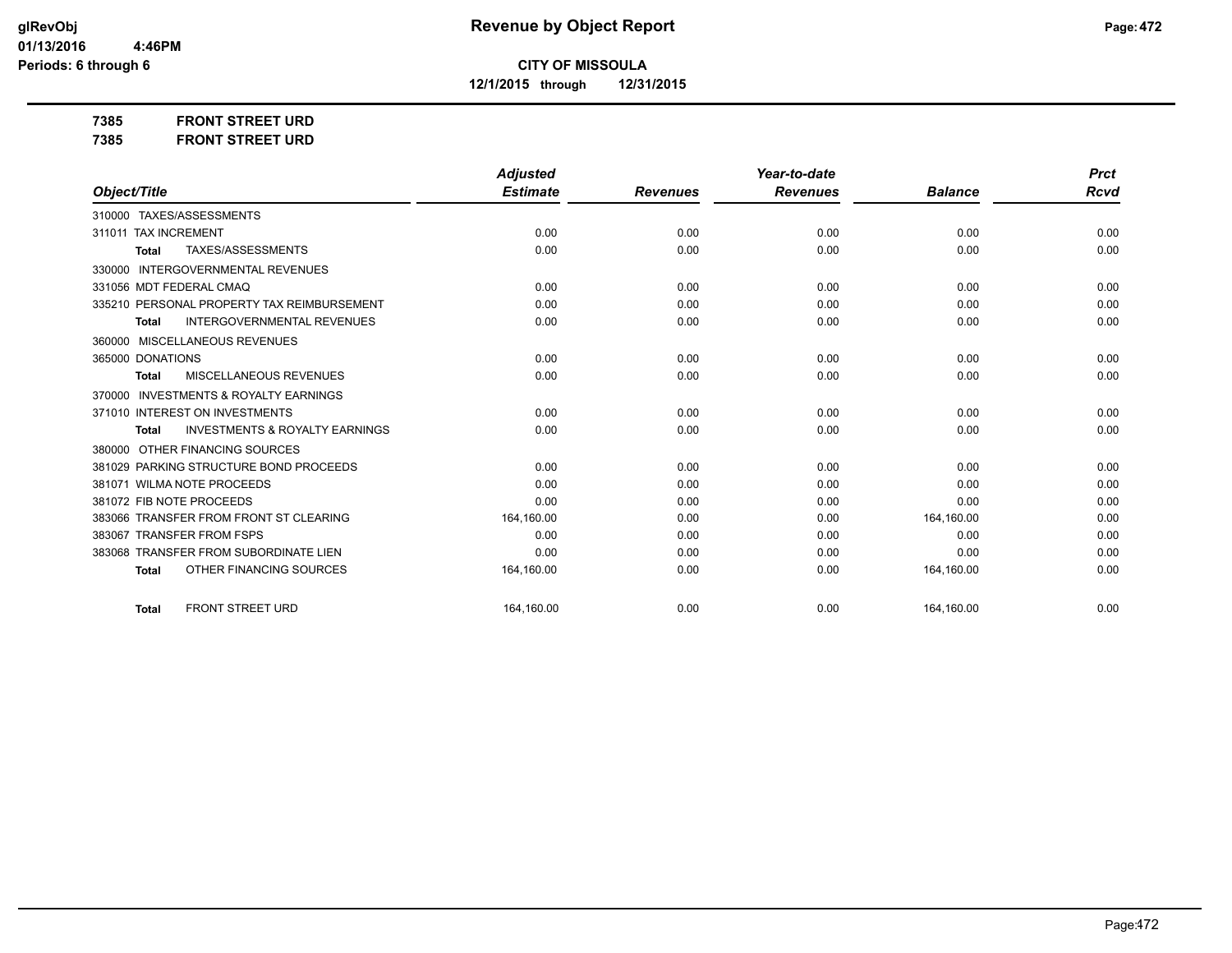**12/1/2015 through 12/31/2015**

#### **7385 FRONT STREET URD**

|                                                           | <b>Adjusted</b> |                 | Year-to-date    |                | <b>Prct</b> |
|-----------------------------------------------------------|-----------------|-----------------|-----------------|----------------|-------------|
| Object/Title                                              | <b>Estimate</b> | <b>Revenues</b> | <b>Revenues</b> | <b>Balance</b> | Rcvd        |
| 310000 TAXES/ASSESSMENTS                                  |                 |                 |                 |                |             |
| 311011 TAX INCREMENT                                      | 0.00            | 0.00            | 0.00            | 0.00           | 0.00        |
| TAXES/ASSESSMENTS<br><b>Total</b>                         | 0.00            | 0.00            | 0.00            | 0.00           | 0.00        |
| 330000 INTERGOVERNMENTAL REVENUES                         |                 |                 |                 |                |             |
| 331056 MDT FEDERAL CMAQ                                   | 0.00            | 0.00            | 0.00            | 0.00           | 0.00        |
| 335210 PERSONAL PROPERTY TAX REIMBURSEMENT                | 0.00            | 0.00            | 0.00            | 0.00           | 0.00        |
| <b>INTERGOVERNMENTAL REVENUES</b><br><b>Total</b>         | 0.00            | 0.00            | 0.00            | 0.00           | 0.00        |
| 360000 MISCELLANEOUS REVENUES                             |                 |                 |                 |                |             |
| 365000 DONATIONS                                          | 0.00            | 0.00            | 0.00            | 0.00           | 0.00        |
| <b>MISCELLANEOUS REVENUES</b><br><b>Total</b>             | 0.00            | 0.00            | 0.00            | 0.00           | 0.00        |
| 370000 INVESTMENTS & ROYALTY EARNINGS                     |                 |                 |                 |                |             |
| 371010 INTEREST ON INVESTMENTS                            | 0.00            | 0.00            | 0.00            | 0.00           | 0.00        |
| <b>INVESTMENTS &amp; ROYALTY EARNINGS</b><br><b>Total</b> | 0.00            | 0.00            | 0.00            | 0.00           | 0.00        |
| 380000 OTHER FINANCING SOURCES                            |                 |                 |                 |                |             |
| 381029 PARKING STRUCTURE BOND PROCEEDS                    | 0.00            | 0.00            | 0.00            | 0.00           | 0.00        |
| 381071 WILMA NOTE PROCEEDS                                | 0.00            | 0.00            | 0.00            | 0.00           | 0.00        |
| 381072 FIB NOTE PROCEEDS                                  | 0.00            | 0.00            | 0.00            | 0.00           | 0.00        |
| 383066 TRANSFER FROM FRONT ST CLEARING                    | 164,160.00      | 0.00            | 0.00            | 164,160.00     | 0.00        |
| 383067 TRANSFER FROM FSPS                                 | 0.00            | 0.00            | 0.00            | 0.00           | 0.00        |
| 383068 TRANSFER FROM SUBORDINATE LIEN                     | 0.00            | 0.00            | 0.00            | 0.00           | 0.00        |
| OTHER FINANCING SOURCES<br><b>Total</b>                   | 164,160.00      | 0.00            | 0.00            | 164,160.00     | 0.00        |
| <b>FRONT STREET URD</b><br><b>Total</b>                   | 164.160.00      | 0.00            | 0.00            | 164,160.00     | 0.00        |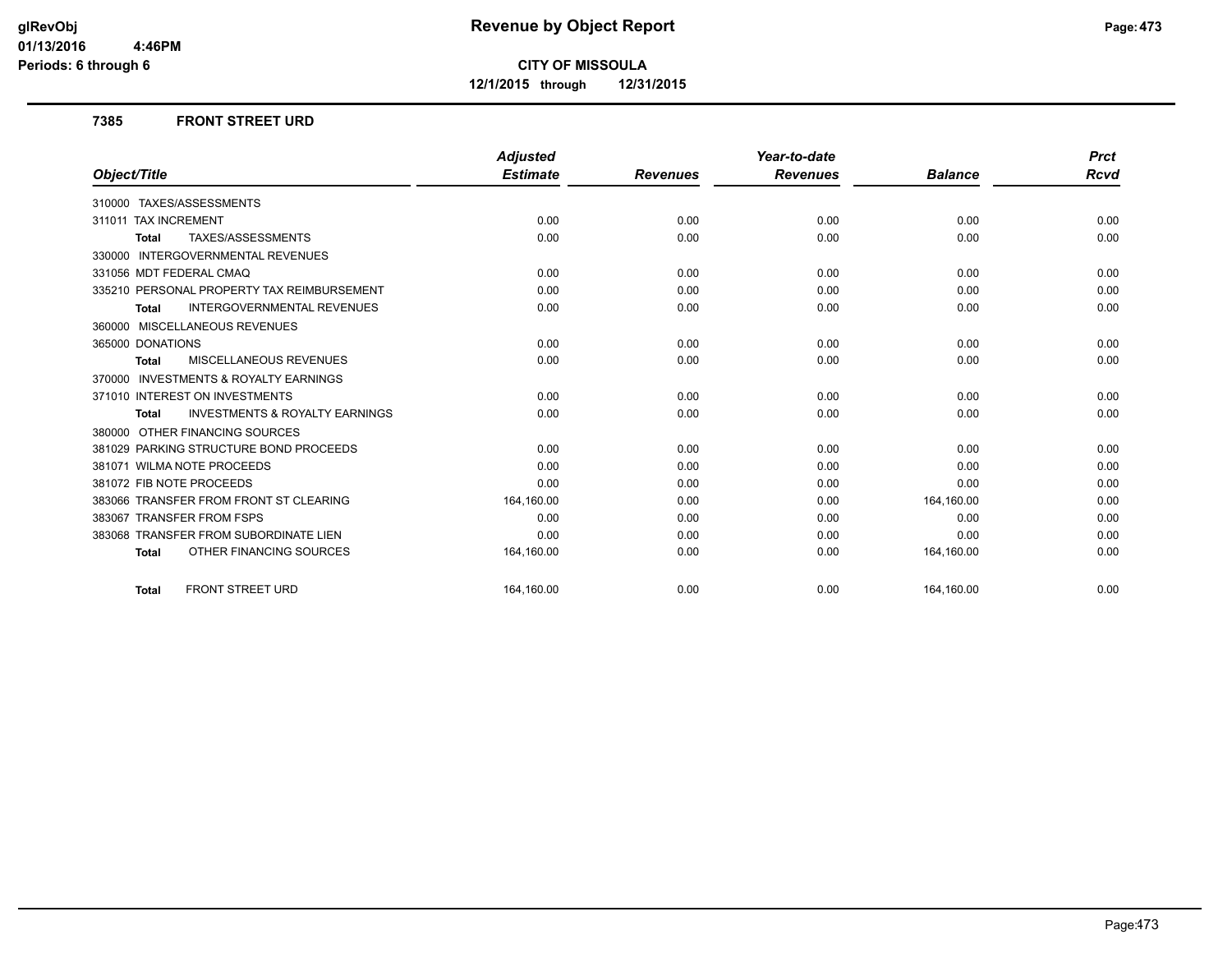**12/1/2015 through 12/31/2015**

## **7386 DEBT SERVICE-SAFEWAY/ST PAT 1.5M**

**7386 DEBT SERVICE-SAFEWAY/ST PAT 1.5M**

|                                                    | <b>Adjusted</b> |                 | Year-to-date    |                | <b>Prct</b> |
|----------------------------------------------------|-----------------|-----------------|-----------------|----------------|-------------|
| Object/Title                                       | <b>Estimate</b> | <b>Revenues</b> | <b>Revenues</b> | <b>Balance</b> | <b>Rcvd</b> |
| 310000 TAXES/ASSESSMENTS                           |                 |                 |                 |                |             |
| <b>TAX INCREMENT</b><br>311011                     | 0.00            | 0.00            | 0.00            | 0.00           | 0.00        |
| TAXES/ASSESSMENTS<br>Total                         | 0.00            | 0.00            | 0.00            | 0.00           | 0.00        |
| 360000 MISCELLANEOUS REVENUES                      |                 |                 |                 |                |             |
| 365000 DONATIONS                                   | 0.00            | 0.00            | 0.00            | 0.00           | 0.00        |
| <b>MISCELLANEOUS REVENUES</b><br>Total             | 0.00            | 0.00            | 0.00            | 0.00           | 0.00        |
| 370000 INVESTMENTS & ROYALTY EARNINGS              |                 |                 |                 |                |             |
| 371010 INTEREST ON INVESTMENTS                     | 0.00            | 0.00            | 0.00            | 0.00           | 0.00        |
| <b>INVESTMENTS &amp; ROYALTY EARNINGS</b><br>Total | 0.00            | 0.00            | 0.00            | 0.00           | 0.00        |
| OTHER FINANCING SOURCES<br>380000                  |                 |                 |                 |                |             |
| 383014 TRANS FR MRA                                | 155,875.00      | 0.00            | 0.00            | 155,875.00     | 0.00        |
| 383037 TRANSFER - URD II                           | 0.00            | 0.00            | 0.00            | 0.00           | 0.00        |
| 384000 GUARANTOR REVENUE                           | 0.00            | 0.00            | 0.00            | 0.00           | 0.00        |
| OTHER FINANCING SOURCES<br>Total                   | 155,875.00      | 0.00            | 0.00            | 155,875.00     | 0.00        |
| DEBT SERVICE-SAFEWAY/ST PAT 1.5M<br><b>Total</b>   | 155,875.00      | 0.00            | 0.00            | 155,875.00     | 0.00        |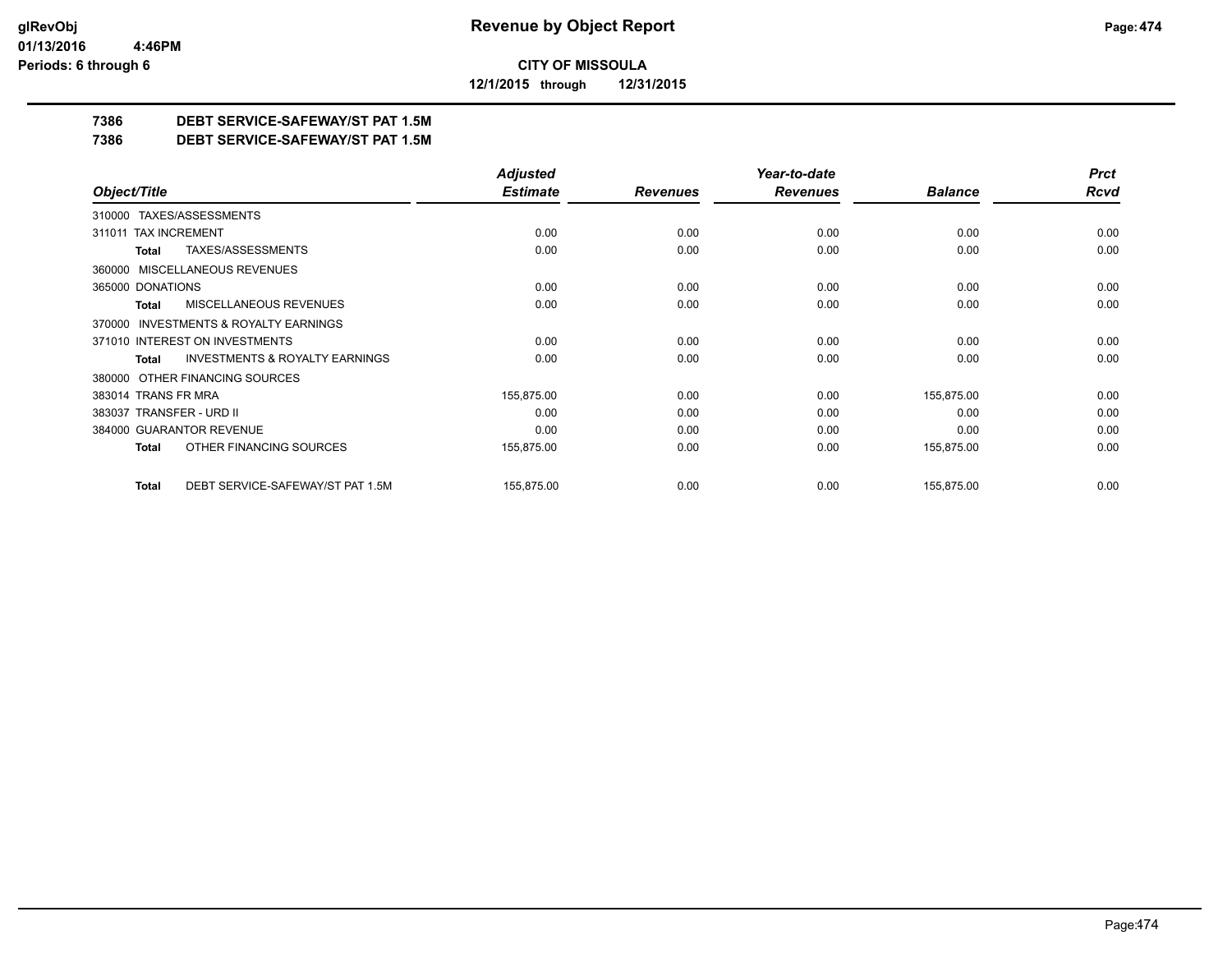**12/1/2015 through 12/31/2015**

## **7386 DEBT SERVICE-SAFEWAY/ST PAT 1.5M**

|                                                           | <b>Adjusted</b> |                 | Year-to-date    |                | <b>Prct</b> |
|-----------------------------------------------------------|-----------------|-----------------|-----------------|----------------|-------------|
| Object/Title                                              | <b>Estimate</b> | <b>Revenues</b> | <b>Revenues</b> | <b>Balance</b> | <b>Rcvd</b> |
| 310000 TAXES/ASSESSMENTS                                  |                 |                 |                 |                |             |
| 311011 TAX INCREMENT                                      | 0.00            | 0.00            | 0.00            | 0.00           | 0.00        |
| TAXES/ASSESSMENTS<br>Total                                | 0.00            | 0.00            | 0.00            | 0.00           | 0.00        |
| 360000 MISCELLANEOUS REVENUES                             |                 |                 |                 |                |             |
| 365000 DONATIONS                                          | 0.00            | 0.00            | 0.00            | 0.00           | 0.00        |
| MISCELLANEOUS REVENUES<br>Total                           | 0.00            | 0.00            | 0.00            | 0.00           | 0.00        |
| <b>INVESTMENTS &amp; ROYALTY EARNINGS</b><br>370000       |                 |                 |                 |                |             |
| 371010 INTEREST ON INVESTMENTS                            | 0.00            | 0.00            | 0.00            | 0.00           | 0.00        |
| <b>INVESTMENTS &amp; ROYALTY EARNINGS</b><br><b>Total</b> | 0.00            | 0.00            | 0.00            | 0.00           | 0.00        |
| 380000 OTHER FINANCING SOURCES                            |                 |                 |                 |                |             |
| 383014 TRANS FR MRA                                       | 155,875.00      | 0.00            | 0.00            | 155,875.00     | 0.00        |
| 383037 TRANSFER - URD II                                  | 0.00            | 0.00            | 0.00            | 0.00           | 0.00        |
| 384000 GUARANTOR REVENUE                                  | 0.00            | 0.00            | 0.00            | 0.00           | 0.00        |
| OTHER FINANCING SOURCES<br>Total                          | 155,875.00      | 0.00            | 0.00            | 155,875.00     | 0.00        |
| DEBT SERVICE-SAFEWAY/ST PAT 1.5M<br>Total                 | 155,875.00      | 0.00            | 0.00            | 155,875.00     | 0.00        |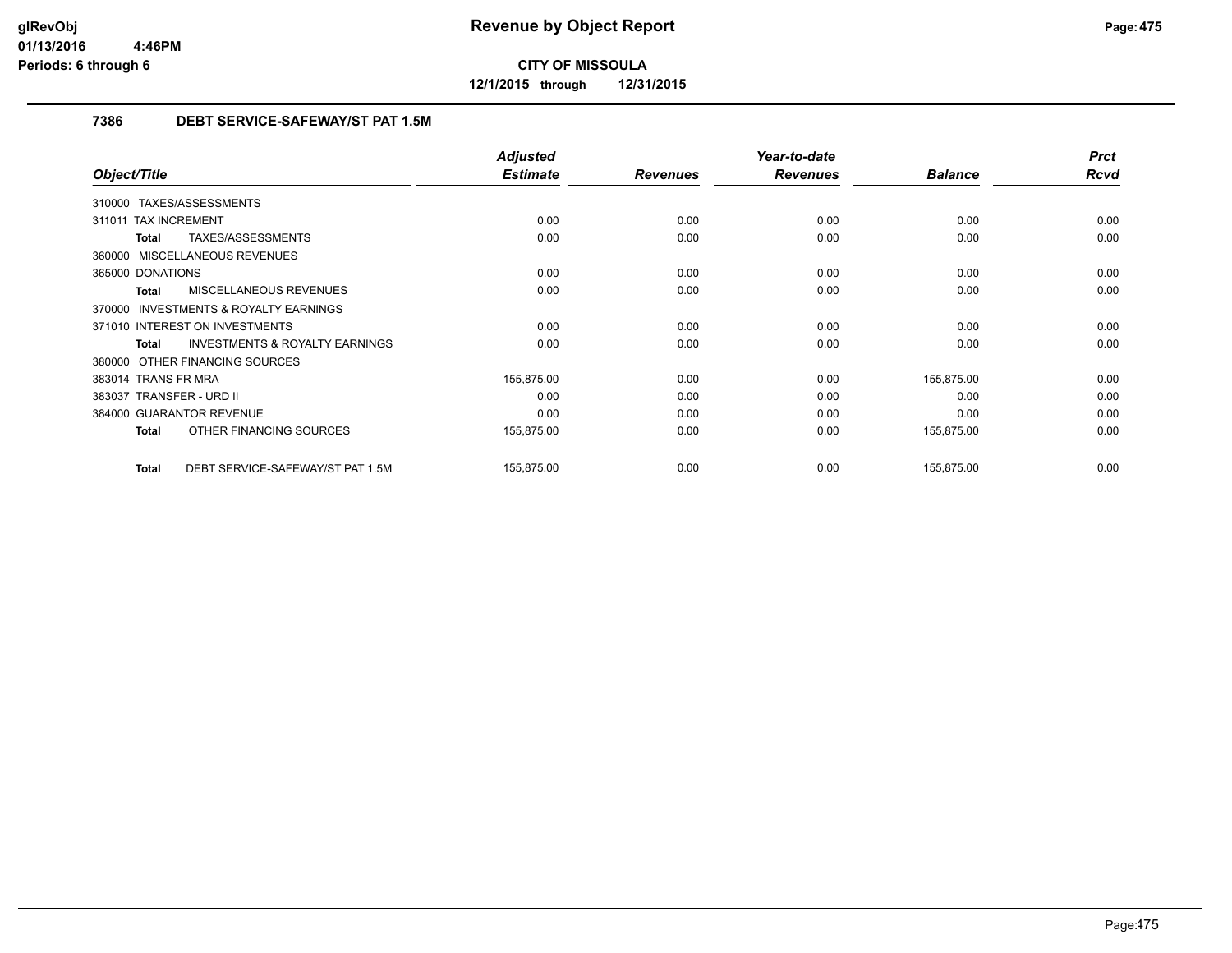**12/1/2015 through 12/31/2015**

## **7387 DEBT SERVICE-BROWNFIELD RLF 1.125M**

**7387 DEBT SERVICE-BROWNFIELD RLF 1.125M**

|                                                    | <b>Adjusted</b> |                 | Year-to-date    |                | <b>Prct</b> |
|----------------------------------------------------|-----------------|-----------------|-----------------|----------------|-------------|
| Object/Title                                       | <b>Estimate</b> | <b>Revenues</b> | <b>Revenues</b> | <b>Balance</b> | Rcvd        |
| 310000 TAXES/ASSESSMENTS                           |                 |                 |                 |                |             |
| 311011 TAX INCREMENT                               | 0.00            | 0.00            | 0.00            | 0.00           | 0.00        |
| TAXES/ASSESSMENTS<br>Total                         | 0.00            | 0.00            | 0.00            | 0.00           | 0.00        |
| 370000 INVESTMENTS & ROYALTY EARNINGS              |                 |                 |                 |                |             |
| 371010 INTEREST ON INVESTMENTS                     | 0.00            | 0.00            | 0.00            | 0.00           | 0.00        |
| <b>INVESTMENTS &amp; ROYALTY EARNINGS</b><br>Total | 0.00            | 0.00            | 0.00            | 0.00           | 0.00        |
| 380000 OTHER FINANCING SOURCES                     |                 |                 |                 |                |             |
| 383014 TRANS FR MRA                                | 31.941.00       | 0.00            | 0.00            | 31.941.00      | 0.00        |
| 383016 TRANS FR TAX INCREMENT BOND                 | 0.00            | 0.00            | 0.00            | 0.00           | 0.00        |
| OTHER FINANCING SOURCES<br>Total                   | 31.941.00       | 0.00            | 0.00            | 31,941.00      | 0.00        |
| DEBT SERVICE-BROWNFIELD RLF 1.125M<br>Total        | 31.941.00       | 0.00            | 0.00            | 31.941.00      | 0.00        |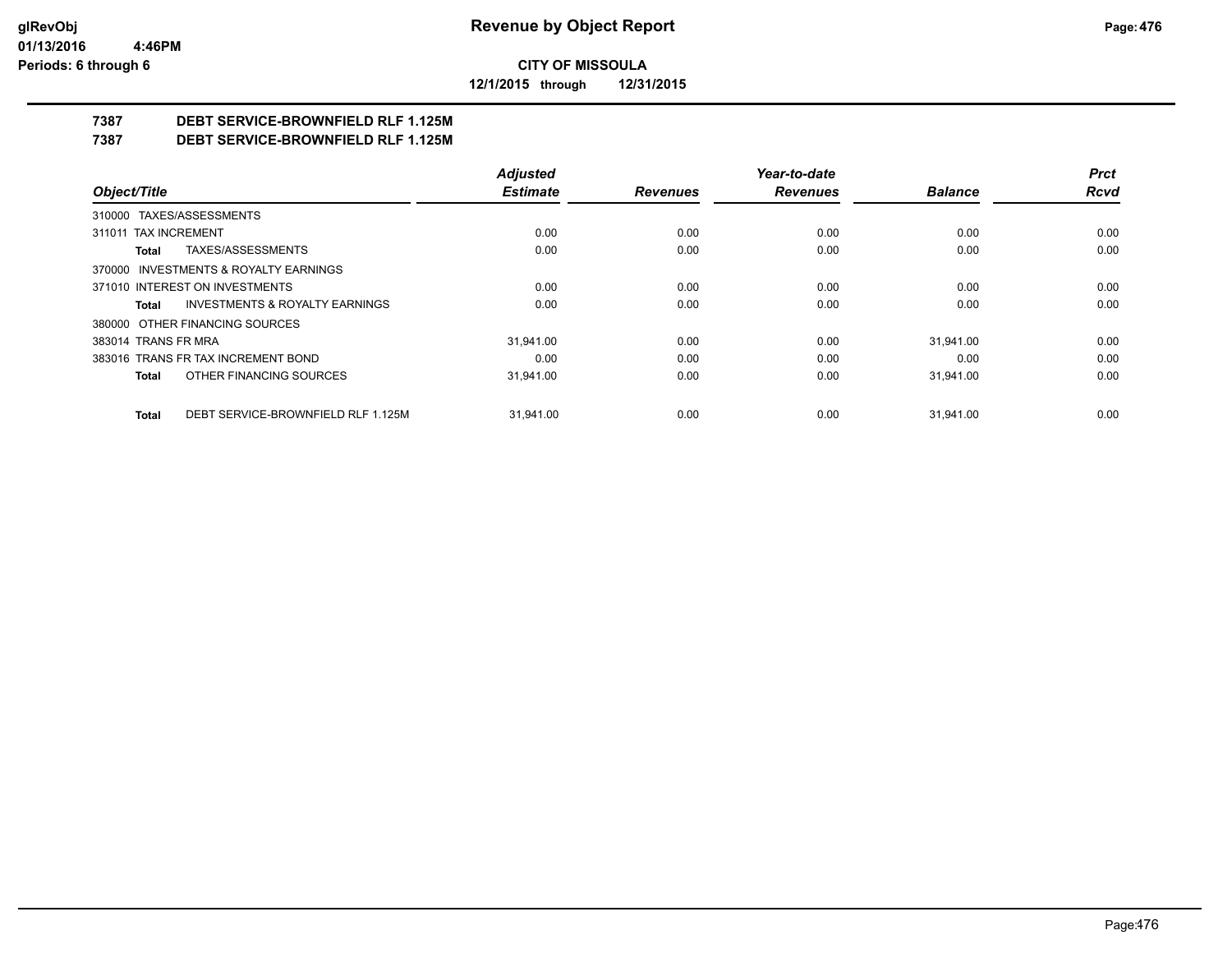**12/1/2015 through 12/31/2015**

### **7387 DEBT SERVICE-BROWNFIELD RLF 1.125M**

|                                             | <b>Adjusted</b> |                 | Year-to-date    |                | <b>Prct</b> |
|---------------------------------------------|-----------------|-----------------|-----------------|----------------|-------------|
| Object/Title                                | <b>Estimate</b> | <b>Revenues</b> | <b>Revenues</b> | <b>Balance</b> | <b>Rcvd</b> |
| 310000 TAXES/ASSESSMENTS                    |                 |                 |                 |                |             |
| 311011 TAX INCREMENT                        | 0.00            | 0.00            | 0.00            | 0.00           | 0.00        |
| TAXES/ASSESSMENTS<br>Total                  | 0.00            | 0.00            | 0.00            | 0.00           | 0.00        |
| 370000 INVESTMENTS & ROYALTY EARNINGS       |                 |                 |                 |                |             |
| 371010 INTEREST ON INVESTMENTS              | 0.00            | 0.00            | 0.00            | 0.00           | 0.00        |
| INVESTMENTS & ROYALTY EARNINGS<br>Total     | 0.00            | 0.00            | 0.00            | 0.00           | 0.00        |
| 380000 OTHER FINANCING SOURCES              |                 |                 |                 |                |             |
| 383014 TRANS FR MRA                         | 31.941.00       | 0.00            | 0.00            | 31.941.00      | 0.00        |
| 383016 TRANS FR TAX INCREMENT BOND          | 0.00            | 0.00            | 0.00            | 0.00           | 0.00        |
| OTHER FINANCING SOURCES<br>Total            | 31,941.00       | 0.00            | 0.00            | 31,941.00      | 0.00        |
|                                             |                 |                 |                 |                |             |
| DEBT SERVICE-BROWNFIELD RLF 1.125M<br>Total | 31.941.00       | 0.00            | 0.00            | 31.941.00      | 0.00        |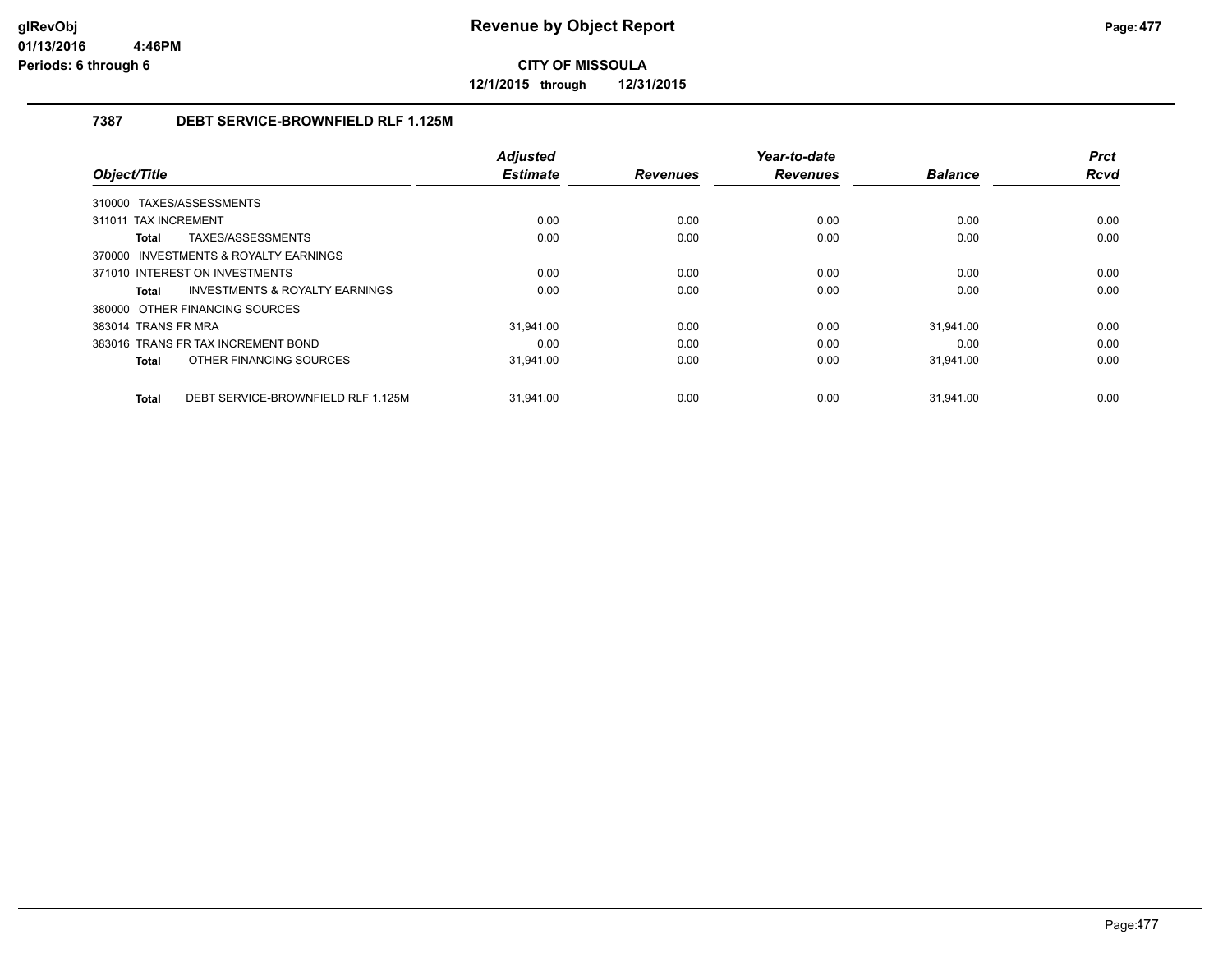**12/1/2015 through 12/31/2015**

**7388 RESERVE-3.6m TIF**

**7388 RESERVE-3.6m TIF**

|                                                    | <b>Adjusted</b> |                 | Year-to-date    |                | <b>Prct</b> |
|----------------------------------------------------|-----------------|-----------------|-----------------|----------------|-------------|
| Object/Title                                       | <b>Estimate</b> | <b>Revenues</b> | <b>Revenues</b> | <b>Balance</b> | <b>Rcvd</b> |
| 370000 INVESTMENTS & ROYALTY EARNINGS              |                 |                 |                 |                |             |
| 371010 INTEREST ON INVESTMENTS                     | 0.00            | 0.00            | 0.00            | 0.00           | 0.00        |
| 371020 GAIN/LOSS IN MARKET VALUE OF INVESTMENTS    | 0.00            | 0.00            | 0.00            | 0.00           | 0.00        |
| <b>INVESTMENTS &amp; ROYALTY EARNINGS</b><br>Total | 0.00            | 0.00            | 0.00            | 0.00           | 0.00        |
| 380000 OTHER FINANCING SOURCES                     |                 |                 |                 |                |             |
| 381025 BOND PROCEEDS                               | 0.00            | 0.00            | 0.00            | 0.00           | 0.00        |
| 383014 TRANS FR MRA                                | 0.00            | 0.00            | 0.00            | 0.00           | 0.00        |
| 383037 TRANSFER - URD II                           | 0.00            | 0.00            | 0.00            | 0.00           | 0.00        |
| 383040 TRANSFER FROM CITY GRANTS                   | 0.00            | 0.00            | 0.00            | 0.00           | 0.00        |
| OTHER FINANCING SOURCES<br>Total                   | 0.00            | 0.00            | 0.00            | 0.00           | 0.00        |
| RESERVE-3.6m TIF<br><b>Total</b>                   | 0.00            | 0.00            | 0.00            | 0.00           | 0.00        |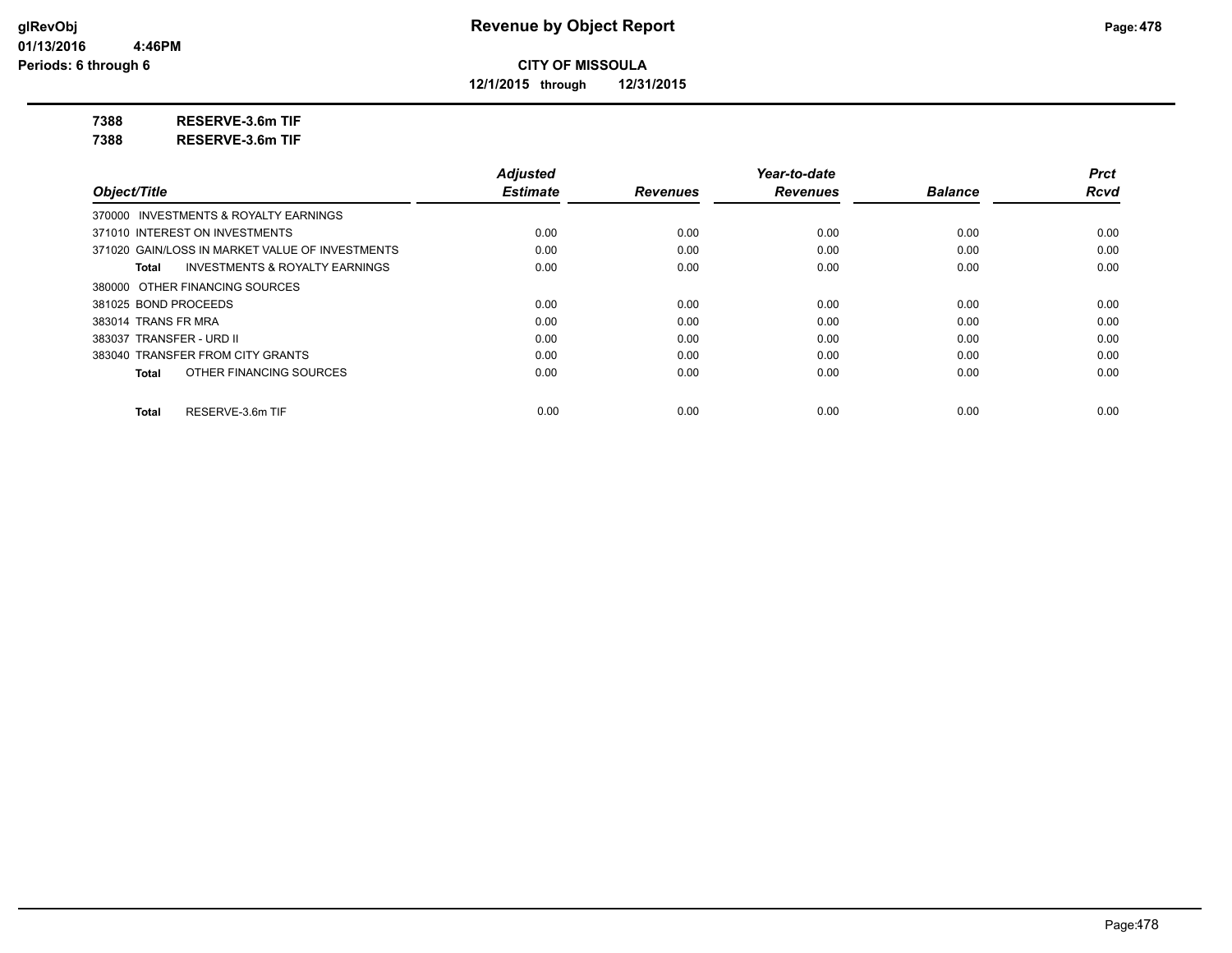**12/1/2015 through 12/31/2015**

#### **7388 RESERVE-3.6m TIF**

|                                                    | <b>Adjusted</b> |                 | Year-to-date    |                | <b>Prct</b> |
|----------------------------------------------------|-----------------|-----------------|-----------------|----------------|-------------|
| Object/Title                                       | <b>Estimate</b> | <b>Revenues</b> | <b>Revenues</b> | <b>Balance</b> | <b>Rcvd</b> |
| 370000 INVESTMENTS & ROYALTY EARNINGS              |                 |                 |                 |                |             |
| 371010 INTEREST ON INVESTMENTS                     | 0.00            | 0.00            | 0.00            | 0.00           | 0.00        |
| 371020 GAIN/LOSS IN MARKET VALUE OF INVESTMENT     | 0.00            | 0.00            | 0.00            | 0.00           | 0.00        |
| <b>INVESTMENTS &amp; ROYALTY EARNINGS</b><br>Total | 0.00            | 0.00            | 0.00            | 0.00           | 0.00        |
| 380000 OTHER FINANCING SOURCES                     |                 |                 |                 |                |             |
| 381025 BOND PROCEEDS                               | 0.00            | 0.00            | 0.00            | 0.00           | 0.00        |
| 383014 TRANS FR MRA                                | 0.00            | 0.00            | 0.00            | 0.00           | 0.00        |
| 383037 TRANSFER - URD II                           | 0.00            | 0.00            | 0.00            | 0.00           | 0.00        |
| 383040 TRANSFER FROM CITY GRANTS                   | 0.00            | 0.00            | 0.00            | 0.00           | 0.00        |
| OTHER FINANCING SOURCES<br>Total                   | 0.00            | 0.00            | 0.00            | 0.00           | 0.00        |
| RESERVE-3.6m TIF<br><b>Total</b>                   | 0.00            | 0.00            | 0.00            | 0.00           | 0.00        |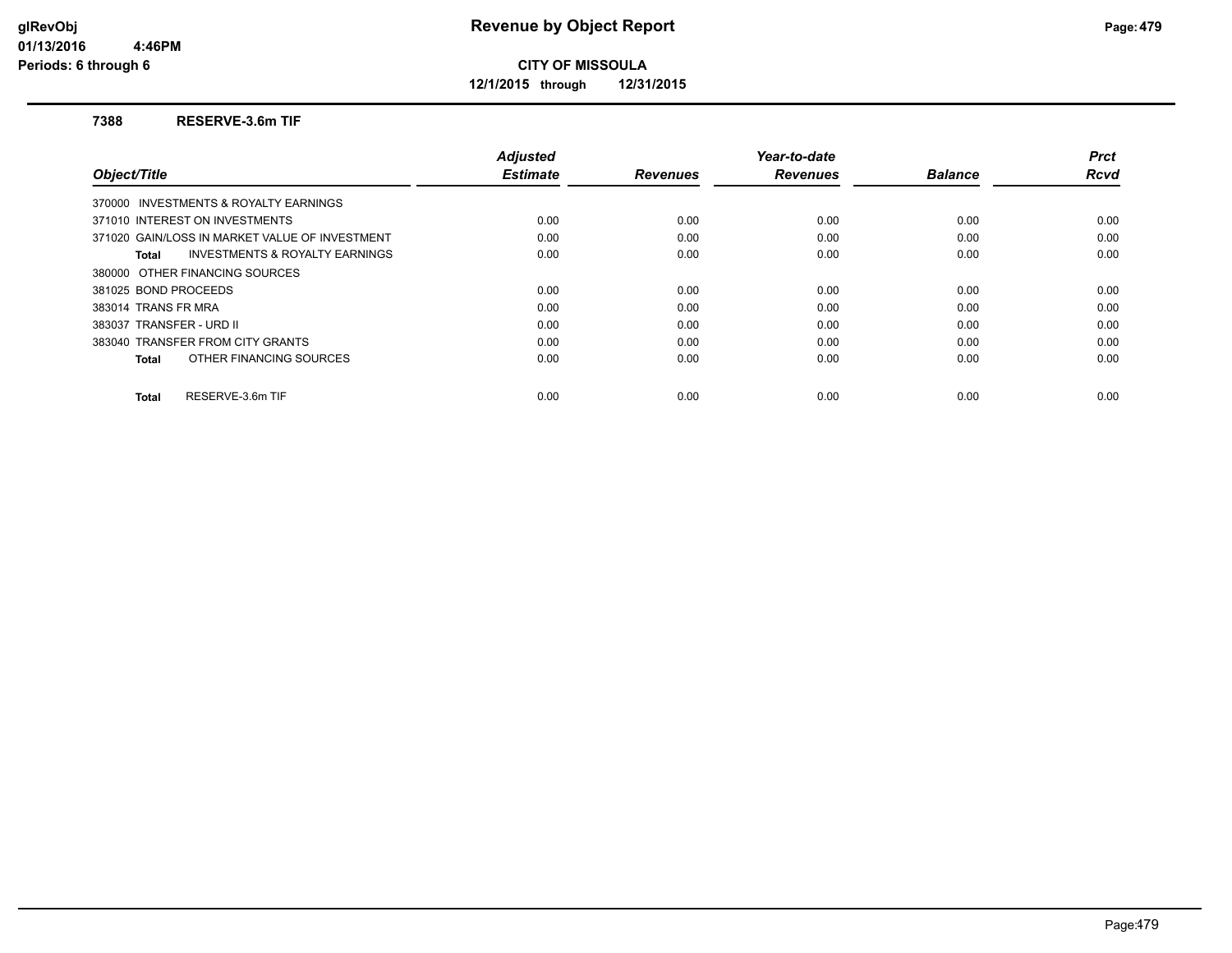**12/1/2015 through 12/31/2015**

**7389 DEBT SERVICE - 3.6M/5.75M**

**7389 DEBT SERVICE - 3.6M/5.75M**

| <b>Rcvd</b> |
|-------------|
|             |
|             |
| 0.00        |
| 0.00        |
| 0.00        |
|             |
| 0.00        |
| 0.00        |
| 0.00        |
| 0.00        |
| 0.00        |
|             |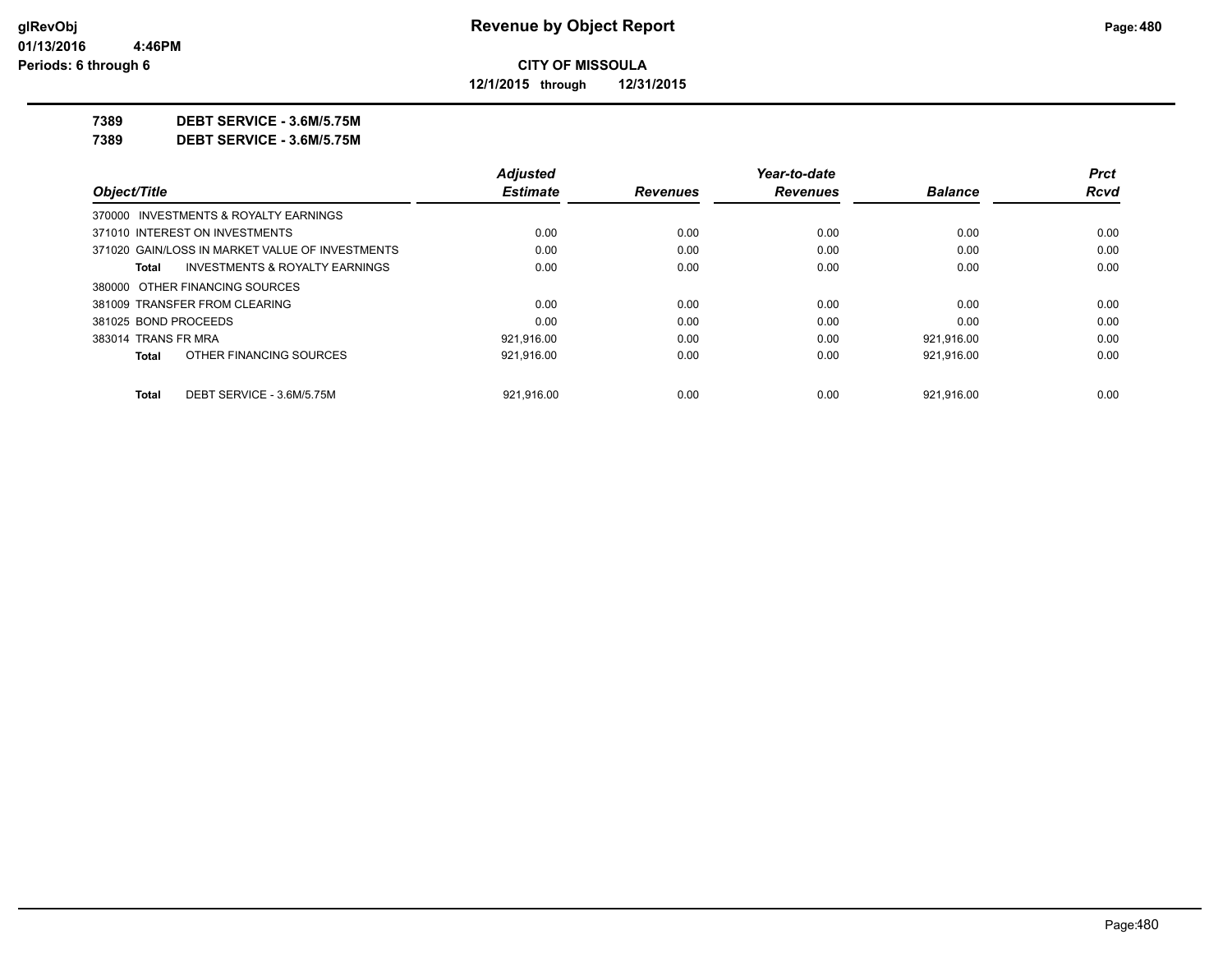**12/1/2015 through 12/31/2015**

### **7389 DEBT SERVICE - 3.6M/5.75M**

| Object/Title         |                                                | Adjusted<br><b>Estimate</b> | <b>Revenues</b> | Year-to-date<br><b>Revenues</b> | <b>Balance</b> | <b>Prct</b><br><b>Rcvd</b> |
|----------------------|------------------------------------------------|-----------------------------|-----------------|---------------------------------|----------------|----------------------------|
|                      | 370000 INVESTMENTS & ROYALTY EARNINGS          |                             |                 |                                 |                |                            |
|                      | 371010 INTEREST ON INVESTMENTS                 | 0.00                        | 0.00            | 0.00                            | 0.00           | 0.00                       |
|                      | 371020 GAIN/LOSS IN MARKET VALUE OF INVESTMENT | 0.00                        | 0.00            | 0.00                            | 0.00           | 0.00                       |
| Total                | <b>INVESTMENTS &amp; ROYALTY EARNINGS</b>      | 0.00                        | 0.00            | 0.00                            | 0.00           | 0.00                       |
|                      | 380000 OTHER FINANCING SOURCES                 |                             |                 |                                 |                |                            |
|                      | 381009 TRANSFER FROM CLEARING                  | 0.00                        | 0.00            | 0.00                            | 0.00           | 0.00                       |
| 381025 BOND PROCEEDS |                                                | 0.00                        | 0.00            | 0.00                            | 0.00           | 0.00                       |
| 383014 TRANS FR MRA  |                                                | 921.916.00                  | 0.00            | 0.00                            | 921,916.00     | 0.00                       |
| Total                | OTHER FINANCING SOURCES                        | 921,916.00                  | 0.00            | 0.00                            | 921,916.00     | 0.00                       |
| Total                | DEBT SERVICE - 3.6M/5.75M                      | 921.916.00                  | 0.00            | 0.00                            | 921.916.00     | 0.00                       |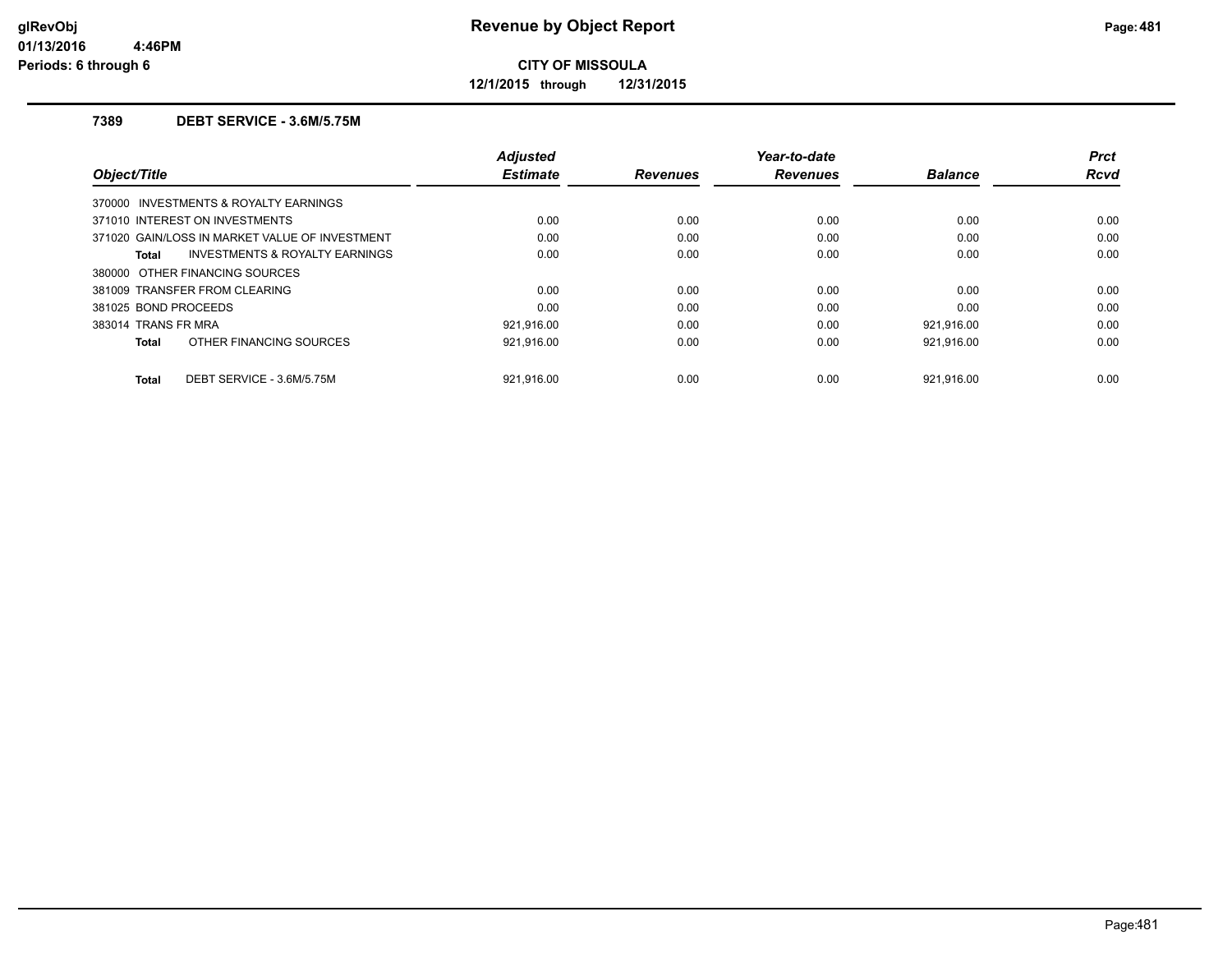**12/1/2015 through 12/31/2015**

**7390 URDII CLEARING - 3.6M TIF**

**7390 URDII CLEARING - 3.6M TIF**

|                                                     | <b>Adjusted</b> |                 | Year-to-date    |                | <b>Prct</b> |
|-----------------------------------------------------|-----------------|-----------------|-----------------|----------------|-------------|
| Object/Title                                        | <b>Estimate</b> | <b>Revenues</b> | <b>Revenues</b> | <b>Balance</b> | <b>Rcvd</b> |
| 310000 TAXES/ASSESSMENTS                            |                 |                 |                 |                |             |
| 310000 TAXES/ASSESSMENTS                            | 0.00            | 0.00            | 0.00            | 0.00           | 0.00        |
| 311011 TAX INCREMENT                                | 1,617,625.00    | 767,677.41      | 770,894.28      | 846,730.72     | 47.66       |
| PENALTIES & INTEREST<br>312001                      | 0.00            | 161.08          | 886.43          | $-886.43$      | 0.00        |
| TAXES/ASSESSMENTS<br><b>Total</b>                   | 1,617,625.00    | 767,838.49      | 771,780.71      | 845,844.29     | 47.71       |
| INTERGOVERNMENTAL REVENUES<br>330000                |                 |                 |                 |                |             |
| 335210 PERSONAL PROPERTY TAX REIMBURSEMENT          | 0.00            | 0.00            | 93,665.65       | $-93,665.65$   | 0.00        |
| 335230 HB 124 REVENUE                               | 255,260.00      | 0.00            | 127,630.00      | 127,630.00     | 50.00       |
| <b>INTERGOVERNMENTAL REVENUES</b><br><b>Total</b>   | 255,260.00      | 0.00            | 221,295.65      | 33,964.35      | 86.69       |
| <b>INVESTMENTS &amp; ROYALTY EARNINGS</b><br>370000 |                 |                 |                 |                |             |
| 371010 INTEREST ON INVESTMENTS                      | 0.00            | 0.00            | 0.00            | 0.00           | 0.00        |
| 371020 GAIN/LOSS IN MARKET VALUE OF INVESTMENTS     | 0.00            | 0.00            | 0.00            | 0.00           | 0.00        |
| <b>INVESTMENTS &amp; ROYALTY EARNINGS</b><br>Total  | 0.00            | 0.00            | 0.00            | 0.00           | 0.00        |
| OTHER FINANCING SOURCES<br>380000                   |                 |                 |                 |                |             |
| 383037 TRANSFER FROM URD II                         | 0.00            | 0.00            | 0.00            | 0.00           | 0.00        |
| OTHER FINANCING SOURCES<br>Total                    | 0.00            | 0.00            | 0.00            | 0.00           | 0.00        |
| <b>URDII CLEARING - 3.6M TIF</b><br><b>Total</b>    | 1,872,885.00    | 767,838.49      | 993,076.36      | 879,808.64     | 53.02       |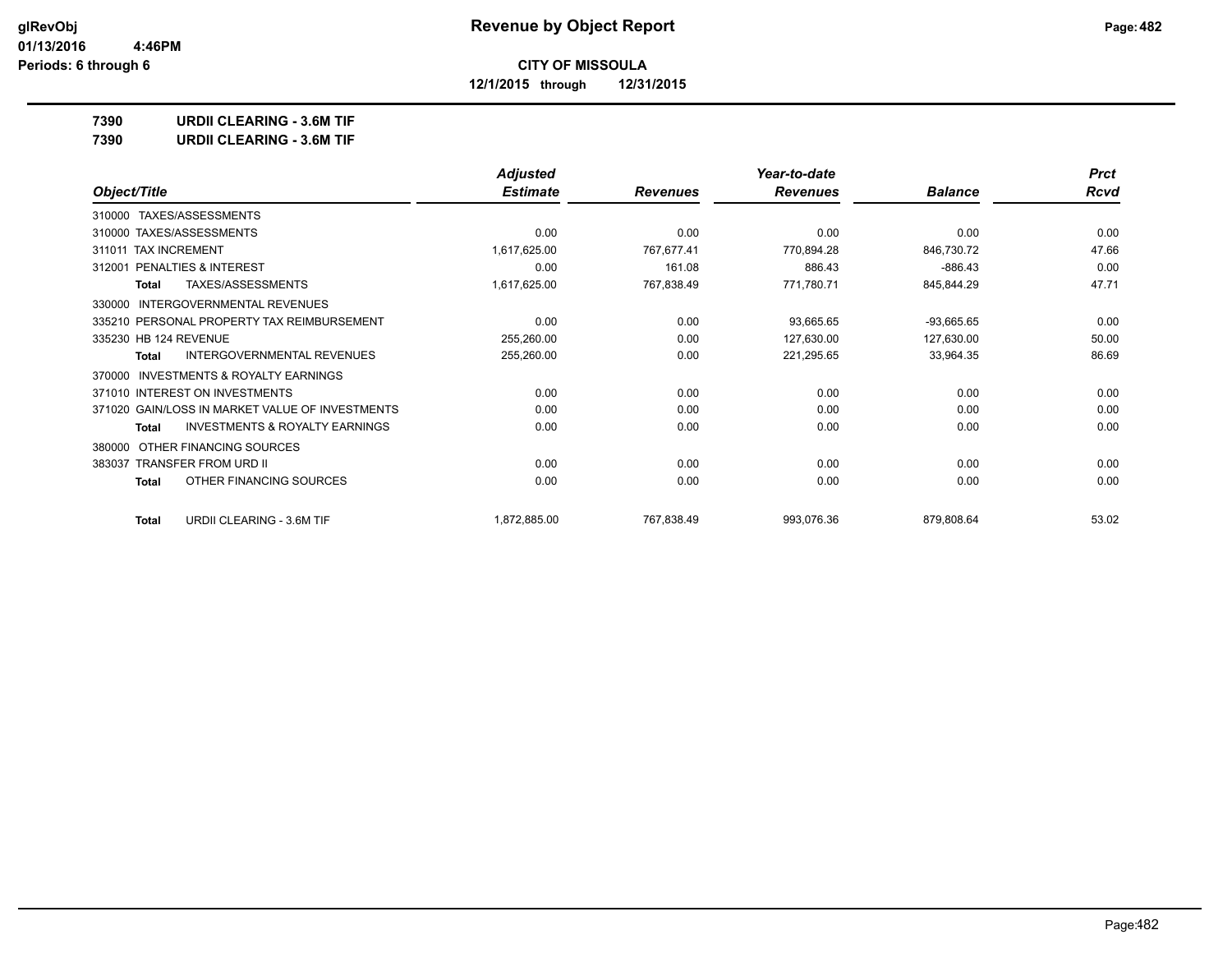**12/1/2015 through 12/31/2015**

### **7390 URDII CLEARING - 3.6M TIF**

|                                                    | <b>Adjusted</b> |                 | Year-to-date    |                | <b>Prct</b> |
|----------------------------------------------------|-----------------|-----------------|-----------------|----------------|-------------|
| Object/Title                                       | <b>Estimate</b> | <b>Revenues</b> | <b>Revenues</b> | <b>Balance</b> | <b>Rcvd</b> |
| TAXES/ASSESSMENTS<br>310000                        |                 |                 |                 |                |             |
| 310000 TAXES/ASSESSMENTS                           | 0.00            | 0.00            | 0.00            | 0.00           | 0.00        |
| <b>TAX INCREMENT</b><br>311011                     | 1,617,625.00    | 767,677.41      | 770,894.28      | 846,730.72     | 47.66       |
| PENALTIES & INTEREST<br>312001                     | 0.00            | 161.08          | 886.43          | $-886.43$      | 0.00        |
| TAXES/ASSESSMENTS<br><b>Total</b>                  | 1,617,625.00    | 767,838.49      | 771,780.71      | 845,844.29     | 47.71       |
| <b>INTERGOVERNMENTAL REVENUES</b><br>330000        |                 |                 |                 |                |             |
| 335210 PERSONAL PROPERTY TAX REIMBURSEMENT         | 0.00            | 0.00            | 93,665.65       | $-93,665.65$   | 0.00        |
| 335230 HB 124 REVENUE                              | 255,260.00      | 0.00            | 127,630.00      | 127,630.00     | 50.00       |
| INTERGOVERNMENTAL REVENUES<br>Total                | 255,260.00      | 0.00            | 221,295.65      | 33,964.35      | 86.69       |
| INVESTMENTS & ROYALTY EARNINGS<br>370000           |                 |                 |                 |                |             |
| 371010 INTEREST ON INVESTMENTS                     | 0.00            | 0.00            | 0.00            | 0.00           | 0.00        |
| 371020 GAIN/LOSS IN MARKET VALUE OF INVESTMENT     | 0.00            | 0.00            | 0.00            | 0.00           | 0.00        |
| <b>INVESTMENTS &amp; ROYALTY EARNINGS</b><br>Total | 0.00            | 0.00            | 0.00            | 0.00           | 0.00        |
| OTHER FINANCING SOURCES<br>380000                  |                 |                 |                 |                |             |
| <b>TRANSFER FROM URD II</b><br>383037              | 0.00            | 0.00            | 0.00            | 0.00           | 0.00        |
| OTHER FINANCING SOURCES<br>Total                   | 0.00            | 0.00            | 0.00            | 0.00           | 0.00        |
| <b>URDII CLEARING - 3.6M TIF</b><br><b>Total</b>   | 1,872,885.00    | 767,838.49      | 993,076.36      | 879,808.64     | 53.02       |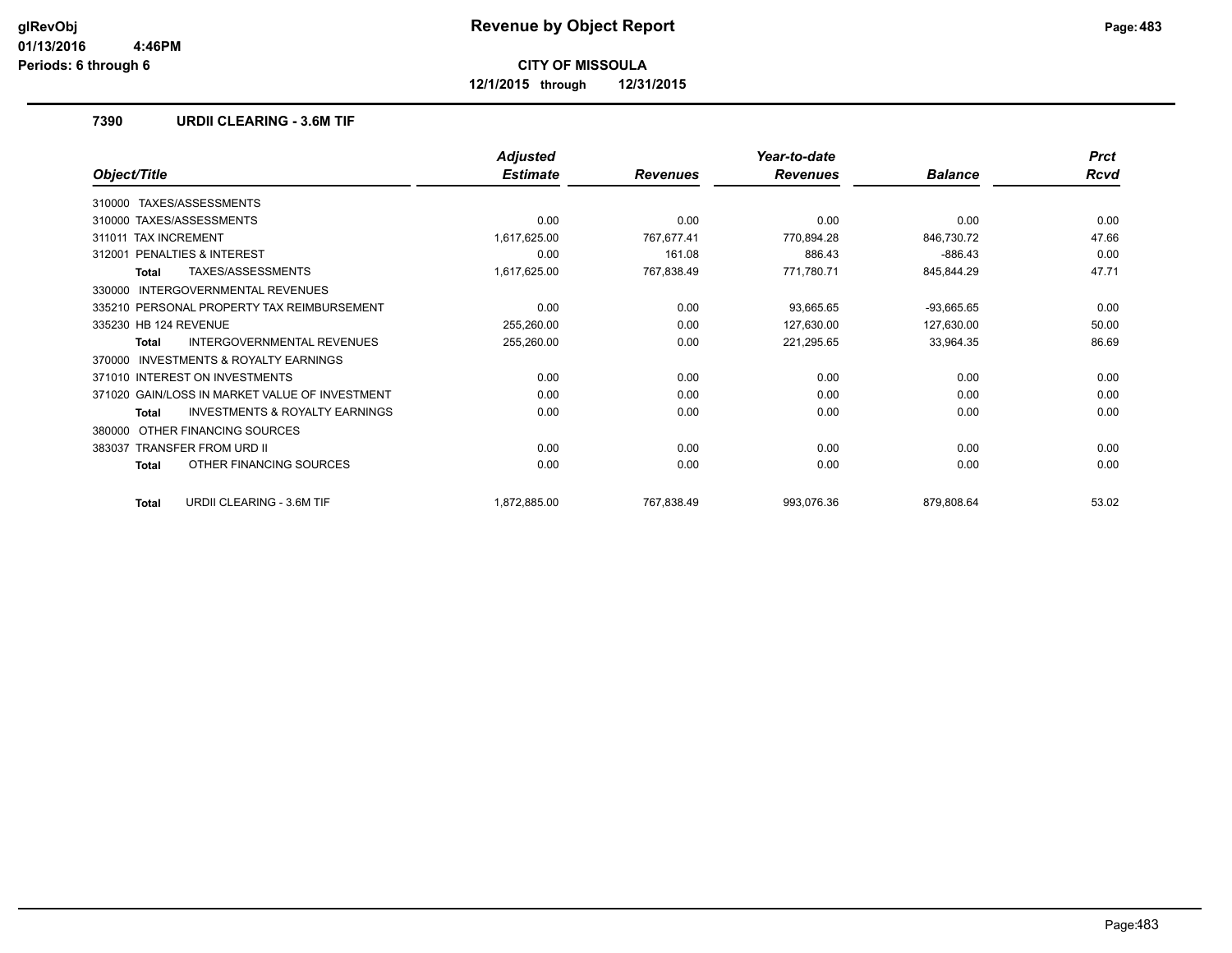**12/1/2015 through 12/31/2015**

**7391 MRA - URD I FUND 7391 MRA - URD I FUND**

|                                                    | <b>Adjusted</b> |                 | Year-to-date    |                | <b>Prct</b> |
|----------------------------------------------------|-----------------|-----------------|-----------------|----------------|-------------|
| Object/Title                                       | <b>Estimate</b> | <b>Revenues</b> | <b>Revenues</b> | <b>Balance</b> | <b>Rcvd</b> |
| 310000 TAXES/ASSESSMENTS                           |                 |                 |                 |                |             |
| 311011 TAX INCREMENT                               | 0.00            | 0.00            | 0.00            | 0.00           | 0.00        |
| 312001 PENALTIES & INTEREST                        | 0.00            | 0.00            | 0.00            | 0.00           | 0.00        |
| TAXES/ASSESSMENTS<br><b>Total</b>                  | 0.00            | 0.00            | 0.00            | 0.00           | 0.00        |
| 330000 INTERGOVERNMENTAL REVENUES                  |                 |                 |                 |                |             |
| 331050 ISTEA/CTEP GRANT                            | 0.00            | 0.00            | 0.00            | 0.00           | 0.00        |
| 336023 STATE CONTRIB. - PERS                       | 0.00            | 0.00            | 0.00            | 0.00           | 0.00        |
| <b>INTERGOVERNMENTAL REVENUES</b><br><b>Total</b>  | 0.00            | 0.00            | 0.00            | 0.00           | 0.00        |
| 360000 MISCELLANEOUS REVENUES                      |                 |                 |                 |                |             |
| 360000 MISCELLANEOUS REVENUES                      | 0.00            | 0.00            | 0.00            | 0.00           | 0.00        |
| 360010 MISCELLANEOUS                               | 0.00            | 0.00            | 0.00            | 0.00           | 0.00        |
| 364012 SALE OF SURPLUS PROPERTY                    | 0.00            | 0.00            | 0.00            | 0.00           | 0.00        |
| 365000 DONATIONS                                   | 0.00            | 0.00            | 0.00            | 0.00           | 0.00        |
| <b>MISCELLANEOUS REVENUES</b><br>Total             | 0.00            | 0.00            | 0.00            | 0.00           | 0.00        |
| 370000 INVESTMENTS & ROYALTY EARNINGS              |                 |                 |                 |                |             |
| 371010 INTEREST ON INVESTMENTS                     | 0.00            | 0.00            | 0.00            | 0.00           | 0.00        |
| 371020 GAIN/LOSS IN MARKET VALUE OF INVESTMENTS    | 0.00            | 0.00            | 0.00            | 0.00           | 0.00        |
| <b>INVESTMENTS &amp; ROYALTY EARNINGS</b><br>Total | 0.00            | 0.00            | 0.00            | 0.00           | 0.00        |
| 380000 OTHER FINANCING SOURCES                     |                 |                 |                 |                |             |
| 382010 SALE OF FIXED ASSETS                        | 0.00            | 0.00            | 0.00            | 0.00           | 0.00        |
| 383001 TRANS FR FLUSHING DISTRICT                  | 0.00            | 0.00            | 0.00            | 0.00           | 0.00        |
| 383016 TRANS FR TAX INCREMENT BOND                 | 0.00            | 0.00            | 0.00            | 0.00           | 0.00        |
| 383029 TRANS FR GENERAL                            | 0.00            | 0.00            | 0.00            | 0.00           | 0.00        |
| 383037 TRANSFER - URD II                           | 0.00            | 0.00            | 0.00            | 0.00           | 0.00        |
| 383038 TRANSFER - URD III                          | 0.00            | 0.00            | 0.00            | 0.00           | 0.00        |
| OTHER FINANCING SOURCES<br><b>Total</b>            | 0.00            | 0.00            | 0.00            | 0.00           | 0.00        |
|                                                    |                 |                 |                 |                |             |
| <b>MRA - URD I FUND</b><br>Total                   | 0.00            | 0.00            | 0.00            | 0.00           | 0.00        |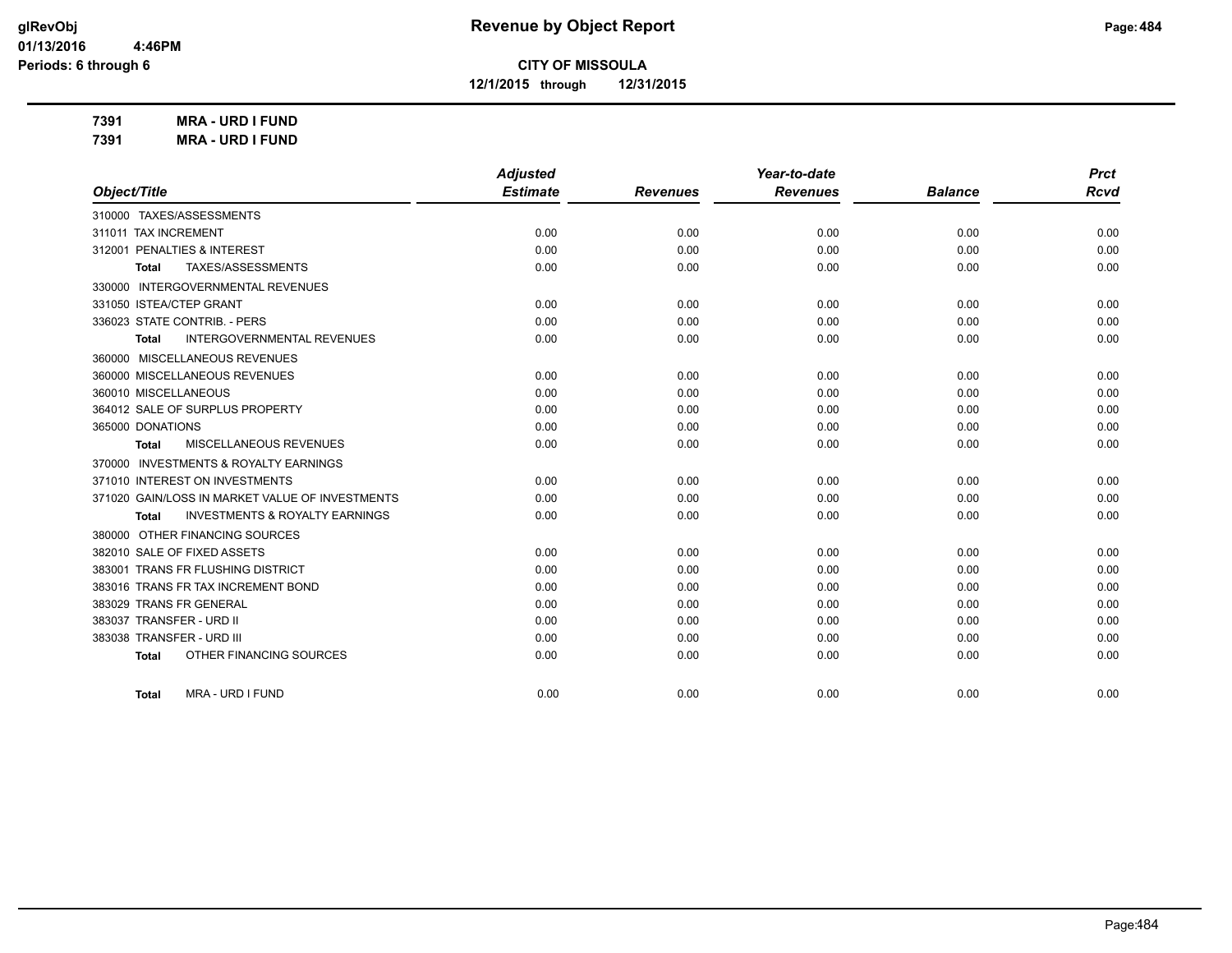**12/1/2015 through 12/31/2015**

#### **7391 MRA - URD I FUND**

|                                                    | <b>Adjusted</b> |                 | Year-to-date    |                | <b>Prct</b> |
|----------------------------------------------------|-----------------|-----------------|-----------------|----------------|-------------|
| Object/Title                                       | <b>Estimate</b> | <b>Revenues</b> | <b>Revenues</b> | <b>Balance</b> | <b>Rcvd</b> |
| 310000 TAXES/ASSESSMENTS                           |                 |                 |                 |                |             |
| 311011 TAX INCREMENT                               | 0.00            | 0.00            | 0.00            | 0.00           | 0.00        |
| 312001 PENALTIES & INTEREST                        | 0.00            | 0.00            | 0.00            | 0.00           | 0.00        |
| TAXES/ASSESSMENTS<br><b>Total</b>                  | 0.00            | 0.00            | 0.00            | 0.00           | 0.00        |
| 330000 INTERGOVERNMENTAL REVENUES                  |                 |                 |                 |                |             |
| 331050 ISTEA/CTEP GRANT                            | 0.00            | 0.00            | 0.00            | 0.00           | 0.00        |
| 336023 STATE CONTRIB. - PERS                       | 0.00            | 0.00            | 0.00            | 0.00           | 0.00        |
| <b>INTERGOVERNMENTAL REVENUES</b><br>Total         | 0.00            | 0.00            | 0.00            | 0.00           | 0.00        |
| 360000 MISCELLANEOUS REVENUES                      |                 |                 |                 |                |             |
| 360000 MISCELLANEOUS REVENUES                      | 0.00            | 0.00            | 0.00            | 0.00           | 0.00        |
| 360010 MISCELLANEOUS                               | 0.00            | 0.00            | 0.00            | 0.00           | 0.00        |
| 364012 SALE OF SURPLUS PROPERTY                    | 0.00            | 0.00            | 0.00            | 0.00           | 0.00        |
| 365000 DONATIONS                                   | 0.00            | 0.00            | 0.00            | 0.00           | 0.00        |
| <b>MISCELLANEOUS REVENUES</b><br><b>Total</b>      | 0.00            | 0.00            | 0.00            | 0.00           | 0.00        |
| 370000 INVESTMENTS & ROYALTY EARNINGS              |                 |                 |                 |                |             |
| 371010 INTEREST ON INVESTMENTS                     | 0.00            | 0.00            | 0.00            | 0.00           | 0.00        |
| 371020 GAIN/LOSS IN MARKET VALUE OF INVESTMENT     | 0.00            | 0.00            | 0.00            | 0.00           | 0.00        |
| <b>INVESTMENTS &amp; ROYALTY EARNINGS</b><br>Total | 0.00            | 0.00            | 0.00            | 0.00           | 0.00        |
| 380000 OTHER FINANCING SOURCES                     |                 |                 |                 |                |             |
| 382010 SALE OF FIXED ASSETS                        | 0.00            | 0.00            | 0.00            | 0.00           | 0.00        |
| 383001 TRANS FR FLUSHING DISTRICT                  | 0.00            | 0.00            | 0.00            | 0.00           | 0.00        |
| 383016 TRANS FR TAX INCREMENT BOND                 | 0.00            | 0.00            | 0.00            | 0.00           | 0.00        |
| 383029 TRANS FR GENERAL                            | 0.00            | 0.00            | 0.00            | 0.00           | 0.00        |
| 383037 TRANSFER - URD II                           | 0.00            | 0.00            | 0.00            | 0.00           | 0.00        |
| 383038 TRANSFER - URD III                          | 0.00            | 0.00            | 0.00            | 0.00           | 0.00        |
| OTHER FINANCING SOURCES<br><b>Total</b>            | 0.00            | 0.00            | 0.00            | 0.00           | 0.00        |
| MRA - URD I FUND<br><b>Total</b>                   | 0.00            | 0.00            | 0.00            | 0.00           | 0.00        |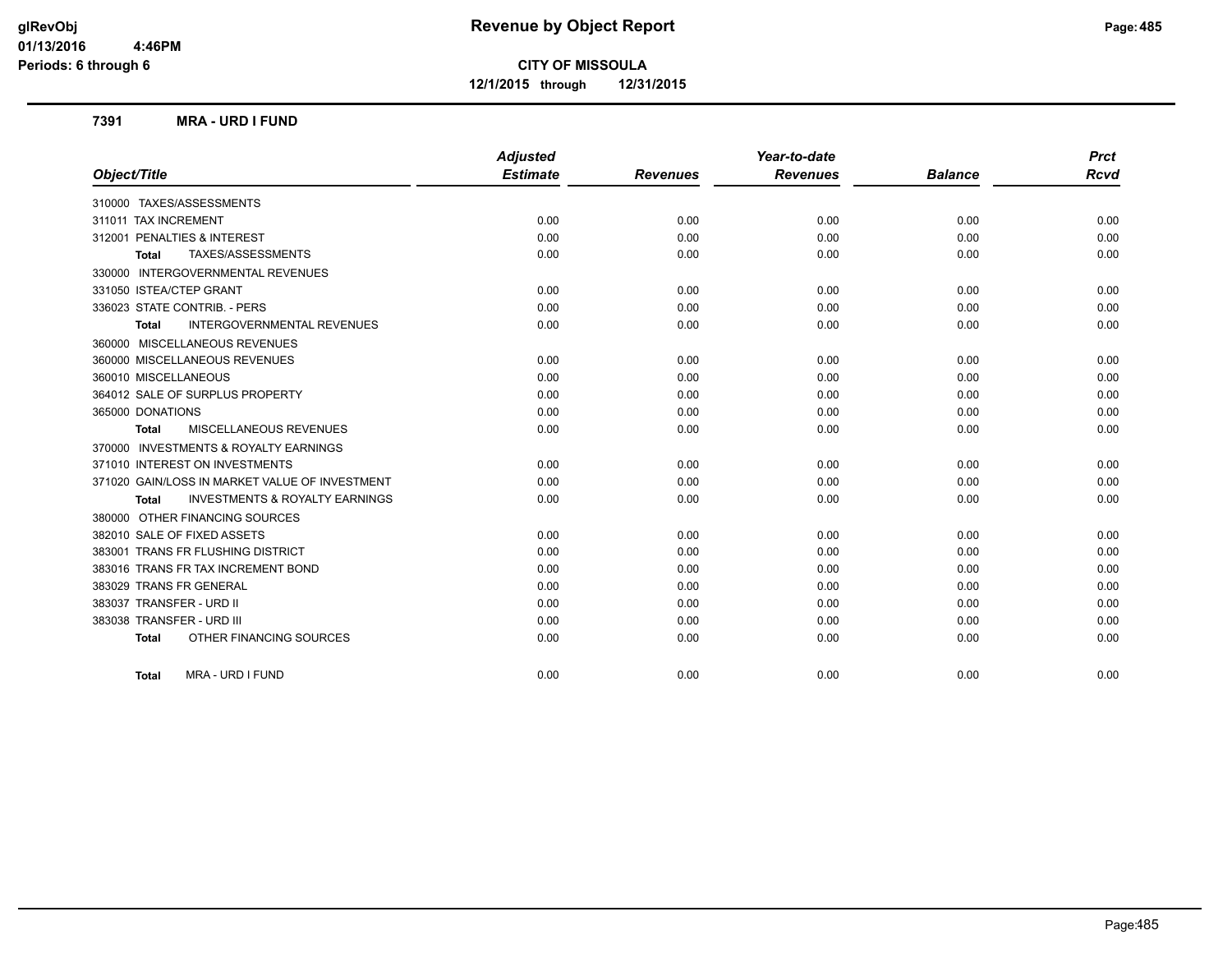**12/1/2015 through 12/31/2015**

**7392 MRA - URD II FUND**

| 7392 | <b>MRA - URD II FUND</b> |
|------|--------------------------|
|------|--------------------------|

|                                                           | <b>Adjusted</b> |                 | Year-to-date    |                | <b>Prct</b> |
|-----------------------------------------------------------|-----------------|-----------------|-----------------|----------------|-------------|
| Object/Title                                              | <b>Estimate</b> | <b>Revenues</b> | <b>Revenues</b> | <b>Balance</b> | Rcvd        |
| 310000 TAXES/ASSESSMENTS                                  |                 |                 |                 |                |             |
| 311011 TAX INCREMENT                                      | 0.00            | 0.00            | 0.00            | 0.00           | 0.00        |
| TAXES/ASSESSMENTS<br>Total                                | 0.00            | 0.00            | 0.00            | 0.00           | 0.00        |
| 330000 INTERGOVERNMENTAL REVENUES                         |                 |                 |                 |                |             |
| 330000 INTERGOVERNMENTAL REVENUES                         | 0.00            | 0.00            | 0.00            | 0.00           | 0.00        |
| 331050 ISTEA/CTEP GRANT                                   | 200,000.00      | 0.00            | 0.00            | 200,000.00     | 0.00        |
| 331060 NATL RECREATION TRAILS GRANTS                      | 0.00            | 0.00            | 0.00            | 0.00           | 0.00        |
| 335210 PERSONAL PROPERTY TAX REIMBURSEMENT                | 0.00            | 0.00            | 0.00            | 0.00           | 0.00        |
| 335230 HB 124 REVENUE                                     | 0.00            | 0.00            | 0.00            | 0.00           | 0.00        |
| 335250 STATE REIMB - SB #184                              | 0.00            | 0.00            | 0.00            | 0.00           | 0.00        |
| 336023 STATE CONTRIB. - PERS                              | 0.00            | 0.00            | 0.00            | 0.00           | 0.00        |
| <b>INTERGOVERNMENTAL REVENUES</b><br>Total                | 200,000.00      | 0.00            | 0.00            | 200,000.00     | 0.00        |
| 340000 CHARGES FOR SERVICES                               |                 |                 |                 |                |             |
| 343300 MISC CHARGES FOR SERVICES                          | 0.00            | 0.00            | 0.00            | 0.00           | 0.00        |
| <b>CHARGES FOR SERVICES</b><br><b>Total</b>               | 0.00            | 0.00            | 0.00            | 0.00           | 0.00        |
| 360000 MISCELLANEOUS REVENUES                             |                 |                 |                 |                |             |
| 360000 MISCELLANEOUS REVENUES                             | 0.00            | 0.00            | 237,869.88      | -237,869.88    | 0.00        |
| 360007 RLF REVENUES                                       | 0.00            | 0.00            | 0.00            | 0.00           | 0.00        |
| 360010 MISCELLANEOUS                                      | 0.00            | 0.00            | 0.00            | 0.00           | 0.00        |
| 365000 DONATIONS                                          | 0.00            | 0.00            | 0.00            | 0.00           | 0.00        |
| <b>MISCELLANEOUS REVENUES</b><br><b>Total</b>             | 0.00            | 0.00            | 237,869.88      | -237,869.88    | 0.00        |
| 370000 INVESTMENTS & ROYALTY EARNINGS                     |                 |                 |                 |                |             |
| 371010 INTEREST ON INVESTMENTS                            | 0.00            | 0.00            | 0.00            | 0.00           | 0.00        |
| 371020 GAIN/LOSS IN MARKET VALUE OF INVESTMENTS           | 0.00            | 0.00            | 0.00            | 0.00           | 0.00        |
| <b>INVESTMENTS &amp; ROYALTY EARNINGS</b><br><b>Total</b> | 0.00            | 0.00            | 0.00            | 0.00           | 0.00        |
| 380000 OTHER FINANCING SOURCES                            |                 |                 |                 |                |             |
| 381009 TRANSFERS IN                                       | 0.00            | 0.00            | 0.00            | 0.00           | 0.00        |
| 381025 BOND PROCEEDS                                      | 0.00            | 0.00            | 0.00            | 0.00           | 0.00        |
| 381026 DEBT SERVICE/BROWNSFIELD RLF 1.125M                | 0.00            | 0.00            | 0.00            | 0.00           | 0.00        |
| 381027 SOUTH RESERVE TRAIL CROSSING 5.M                   | 0.00            | 0.00            | 0.00            | 0.00           | 0.00        |
| 381028 BOND PROCEEDS-MILL SITE                            | 0.00            | 0.00            | 0.00            | 0.00           | 0.00        |
| 381074 CIVIC STADIUM TIF NOTES 1.5M                       | 0.00            | 0.00            | 0.00            | 0.00           | 0.00        |
| 383014 TRANS FR MRA                                       | 616,365.00      | 0.00            | 0.00            | 616,365.00     | 0.00        |
| 383037 TRANSFER - URD II                                  | 0.00            | 0.00            | 0.00            | 0.00           | 0.00        |
| 383038 TRANSFER - URD III                                 | 0.00            | 0.00            | 0.00            | 0.00           | 0.00        |
| 383039 FROM SID TRANSFERS                                 | 0.00            | 0.00            | 0.00            | 0.00           | 0.00        |
| 383060 TRANSFERS FROM FRONT ST URD                        | 0.00            | 0.00            | 0.00            | 0.00           | 0.00        |
| 383061 TRANSFERS FROM PARK IMPACT FEES                    | 0.00            | 0.00            | 0.00            | 0.00           | 0.00        |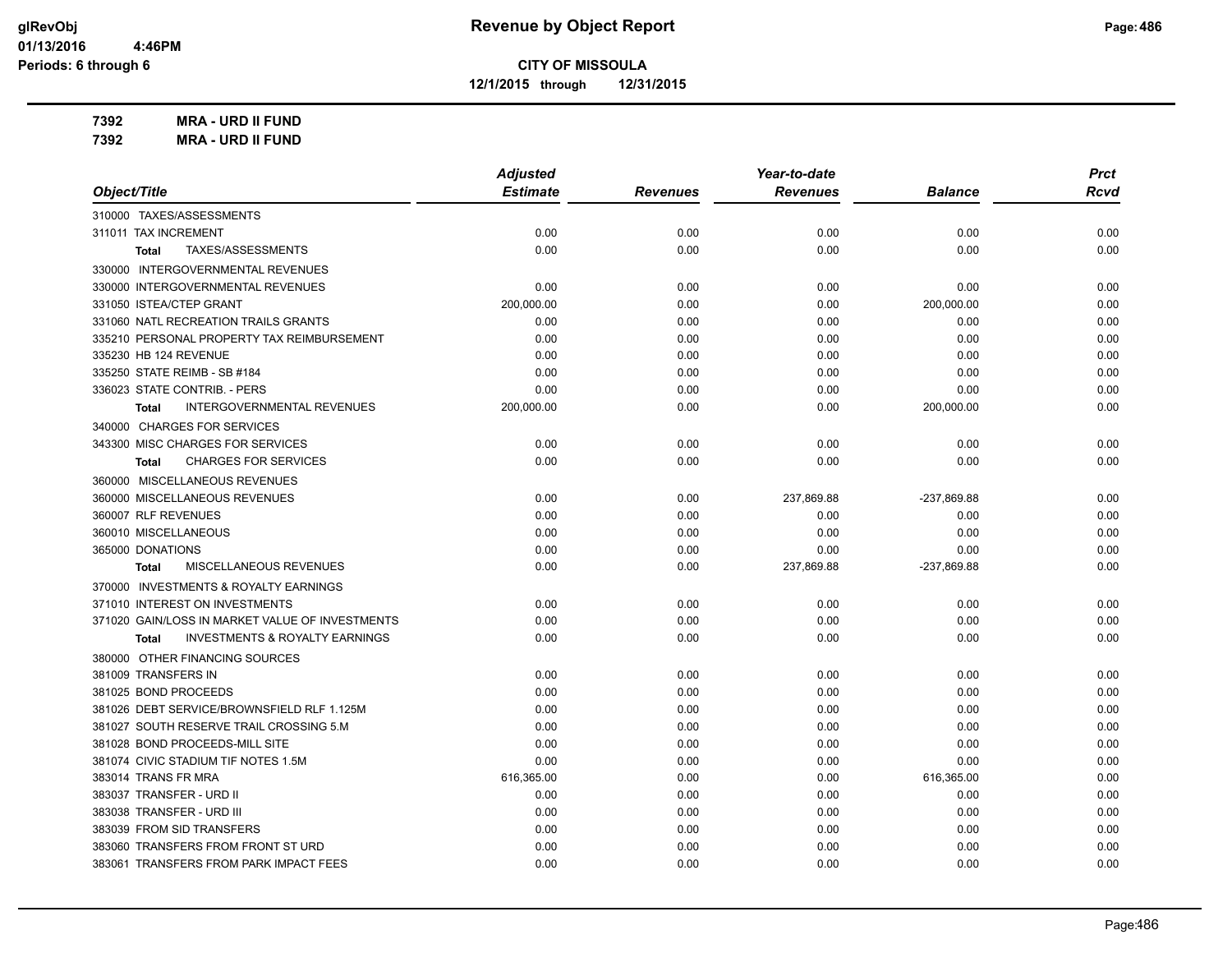**12/1/2015 through 12/31/2015**

**7392 MRA - URD II FUND 7392 MRA - URD II FUND**

|                                         | <b>Adjusted</b> |                 | Year-to-date    |                | Prct  |
|-----------------------------------------|-----------------|-----------------|-----------------|----------------|-------|
| Object/Title                            | <b>Estimate</b> | <b>Revenues</b> | <b>Revenues</b> | <b>Balance</b> | Rcvd  |
| 383062 TRANSFERS FROM PARK SIDS         | 0.00            | 0.00            | 0.00            | 0.00           | 0.00  |
| 383063 TRANSF FROM SAFETY-LU (CTEP)FUND | 0.00            | 0.00            | 0.00            | 0.00           | 0.00  |
| OTHER FINANCING SOURCES<br><b>Total</b> | 616.365.00      | 0.00            | 0.00            | 616.365.00     | 0.00  |
| MRA - URD II FUND<br><b>Total</b>       | 816.365.00      | 0.00            | 237.869.88      | 578.495.12     | 29.14 |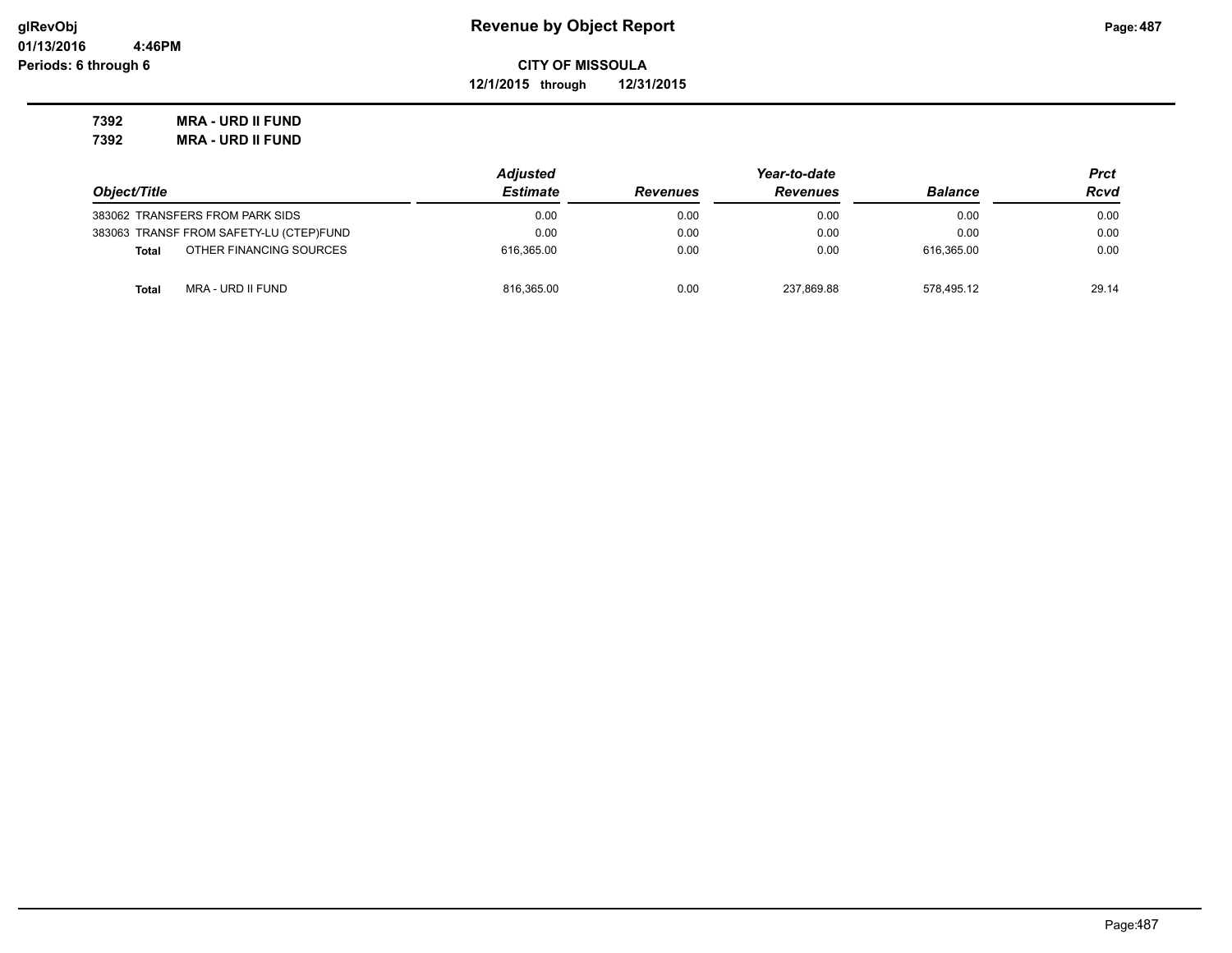**12/1/2015 through 12/31/2015**

#### **7392 MRA - URD II FUND**

|                                                    | <b>Adjusted</b> |                 | Year-to-date    |                | <b>Prct</b> |
|----------------------------------------------------|-----------------|-----------------|-----------------|----------------|-------------|
| Object/Title                                       | <b>Estimate</b> | <b>Revenues</b> | <b>Revenues</b> | <b>Balance</b> | Rcvd        |
| 310000 TAXES/ASSESSMENTS                           |                 |                 |                 |                |             |
| 311011 TAX INCREMENT                               | 0.00            | 0.00            | 0.00            | 0.00           | 0.00        |
| TAXES/ASSESSMENTS<br><b>Total</b>                  | 0.00            | 0.00            | 0.00            | 0.00           | 0.00        |
| 330000 INTERGOVERNMENTAL REVENUES                  |                 |                 |                 |                |             |
| 330000 INTERGOVERNMENTAL REVENUES                  | 0.00            | 0.00            | 0.00            | 0.00           | 0.00        |
| 331050 ISTEA/CTEP GRANT                            | 200,000.00      | 0.00            | 0.00            | 200,000.00     | 0.00        |
| 331060 NATL RECREATION TRAILS GRANTS               | 0.00            | 0.00            | 0.00            | 0.00           | 0.00        |
| 335210 PERSONAL PROPERTY TAX REIMBURSEMENT         | 0.00            | 0.00            | 0.00            | 0.00           | 0.00        |
| 335230 HB 124 REVENUE                              | 0.00            | 0.00            | 0.00            | 0.00           | 0.00        |
| 335250 STATE REIMB - SB #184                       | 0.00            | 0.00            | 0.00            | 0.00           | 0.00        |
| 336023 STATE CONTRIB. - PERS                       | 0.00            | 0.00            | 0.00            | 0.00           | 0.00        |
| INTERGOVERNMENTAL REVENUES<br><b>Total</b>         | 200,000.00      | 0.00            | 0.00            | 200,000.00     | 0.00        |
| 340000 CHARGES FOR SERVICES                        |                 |                 |                 |                |             |
| 343300 MISC CHARGES FOR SERVICES                   | 0.00            | 0.00            | 0.00            | 0.00           | 0.00        |
| <b>CHARGES FOR SERVICES</b><br><b>Total</b>        | 0.00            | 0.00            | 0.00            | 0.00           | 0.00        |
| 360000 MISCELLANEOUS REVENUES                      |                 |                 |                 |                |             |
| 360000 MISCELLANEOUS REVENUES                      | 0.00            | 0.00            | 237,869.88      | -237,869.88    | 0.00        |
| 360007 RLF REVENUES                                | 0.00            | 0.00            | 0.00            | 0.00           | 0.00        |
| 360010 MISCELLANEOUS                               | 0.00            | 0.00            | 0.00            | 0.00           | 0.00        |
| 365000 DONATIONS                                   | 0.00            | 0.00            | 0.00            | 0.00           | 0.00        |
| <b>MISCELLANEOUS REVENUES</b><br><b>Total</b>      | 0.00            | 0.00            | 237,869.88      | -237,869.88    | 0.00        |
| 370000 INVESTMENTS & ROYALTY EARNINGS              |                 |                 |                 |                |             |
| 371010 INTEREST ON INVESTMENTS                     | 0.00            | 0.00            | 0.00            | 0.00           | 0.00        |
| 371020 GAIN/LOSS IN MARKET VALUE OF INVESTMENT     | 0.00            | 0.00            | 0.00            | 0.00           | 0.00        |
| <b>INVESTMENTS &amp; ROYALTY EARNINGS</b><br>Total | 0.00            | 0.00            | 0.00            | 0.00           | 0.00        |
| 380000 OTHER FINANCING SOURCES                     |                 |                 |                 |                |             |
| 381009 TRANSFERS IN                                | 0.00            | 0.00            | 0.00            | 0.00           | 0.00        |
| 381025 BOND PROCEEDS                               | 0.00            | 0.00            | 0.00            | 0.00           | 0.00        |
| 381026 DEBT SERVICE/BROWNSFIELD RLF 1.125M         | 0.00            | 0.00            | 0.00            | 0.00           | 0.00        |
| 381027 SOUTH RESERVE TRAIL CROSSING 5.M            | 0.00            | 0.00            | 0.00            | 0.00           | 0.00        |
| 381028 BOND PROCEEDS-MILL SITE                     | 0.00            | 0.00            | 0.00            | 0.00           | 0.00        |
| 381074 CIVIC STADIUM TIF NOTES 1.5M                | 0.00            | 0.00            | 0.00            | 0.00           | 0.00        |
| 383014 TRANS FR MRA                                | 616,365.00      | 0.00            | 0.00            | 616,365.00     | 0.00        |
| 383037 TRANSFER - URD II                           | 0.00            | 0.00            | 0.00            | 0.00           | 0.00        |
| 383038 TRANSFER - URD III                          | 0.00            | 0.00            | 0.00            | 0.00           | 0.00        |
| 383039 FROM SID TRANSFERS                          | 0.00            | 0.00            | 0.00            | 0.00           | 0.00        |
| 383060 TRANSFERS FROM FRONT ST URD                 | 0.00            | 0.00            | 0.00            | 0.00           | 0.00        |
| 383061 TRANSFERS FROM PARK IMPACT FEES             | 0.00            | 0.00            | 0.00            | 0.00           | 0.00        |
| 383062 TRANSFERS FROM PARK SIDS                    | 0.00            | 0.00            | 0.00            | 0.00           | 0.00        |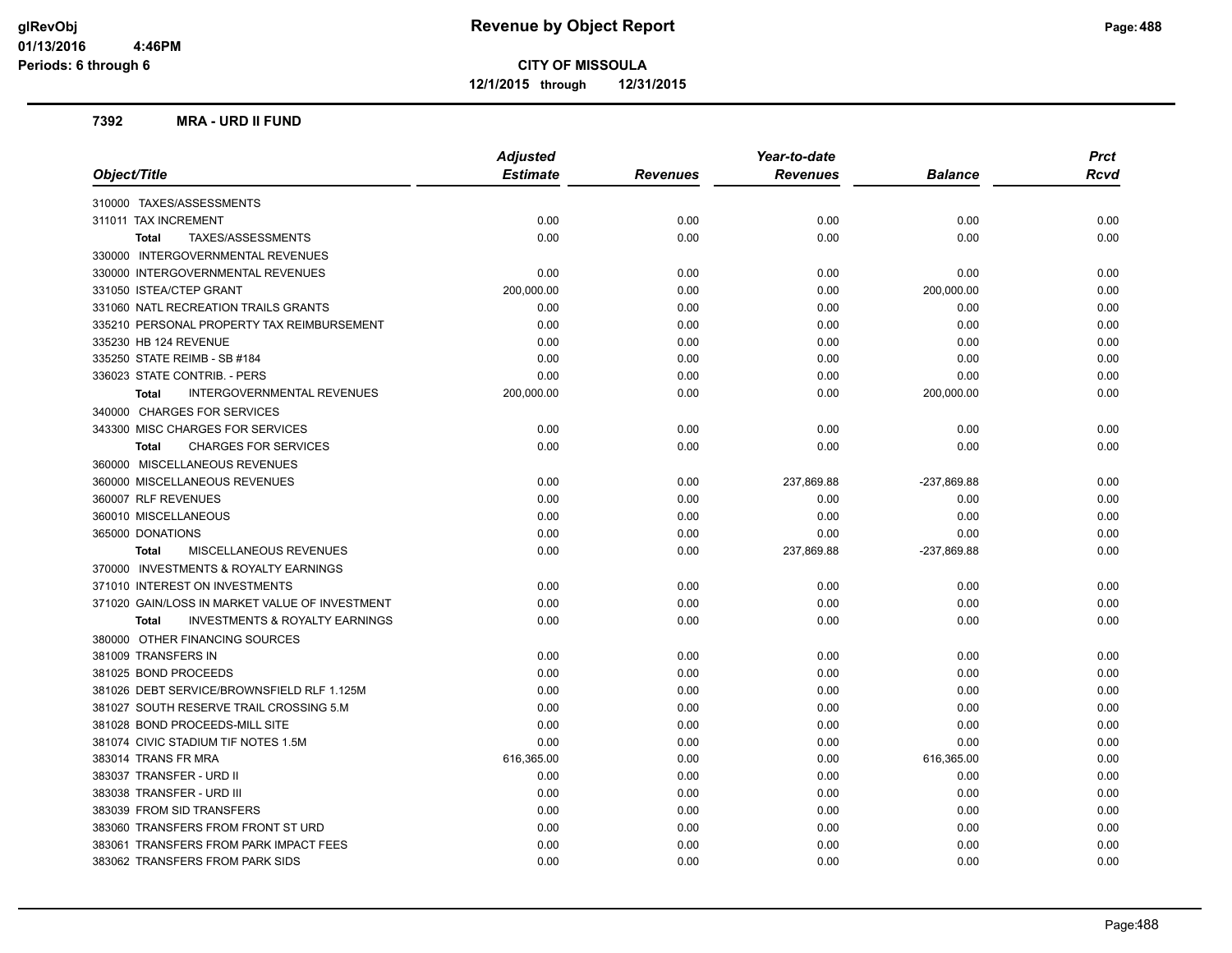**12/1/2015 through 12/31/2015**

#### **7392 MRA - URD II FUND**

|                                         | Adjusted        |                 | Year-to-date    |                | <b>Prct</b> |
|-----------------------------------------|-----------------|-----------------|-----------------|----------------|-------------|
| Object/Title                            | <b>Estimate</b> | <b>Revenues</b> | <b>Revenues</b> | <b>Balance</b> | <b>Rcvd</b> |
| 383063 TRANSF FROM SAFETY-LU (CTEP)FUND | 0.00            | 0.00            | 0.00            | 0.00           | 0.00        |
| OTHER FINANCING SOURCES<br><b>Total</b> | 616.365.00      | 0.00            | 0.00            | 616.365.00     | 0.00        |
| MRA - URD II FUND<br>Total              | 816,365.00      | 0.00            | 237,869.88      | 578.495.12     | 29.14       |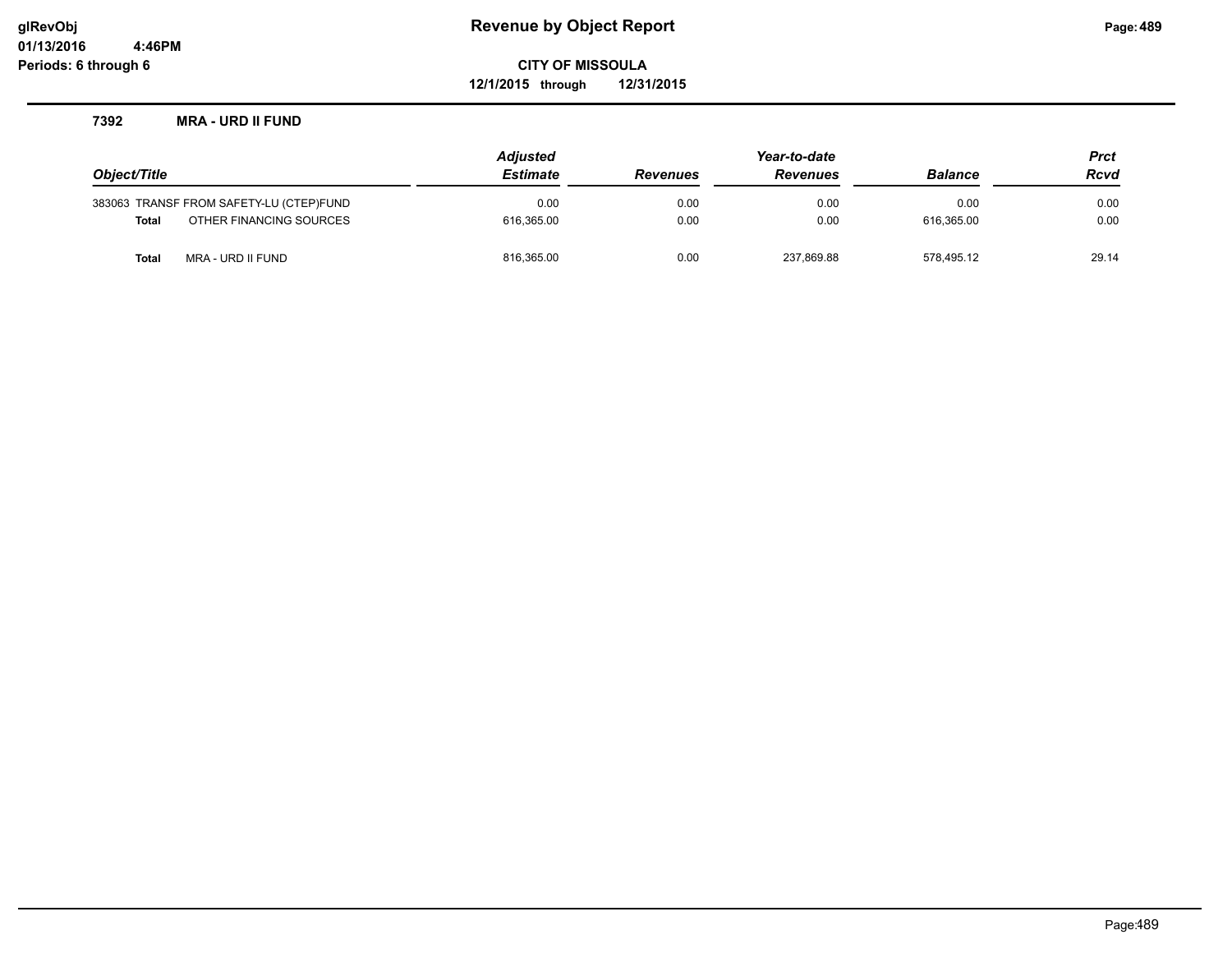**12/1/2015 through 12/31/2015**

**7393 MRA - URD III FUND**

| 7393 | <b>MRA - URD III FUND</b> |
|------|---------------------------|
|------|---------------------------|

|                                                    | <b>Adjusted</b> |                 | Year-to-date    |                | <b>Prct</b> |
|----------------------------------------------------|-----------------|-----------------|-----------------|----------------|-------------|
| Object/Title                                       | <b>Estimate</b> | <b>Revenues</b> | <b>Revenues</b> | <b>Balance</b> | <b>Rcvd</b> |
| 310000 TAXES/ASSESSMENTS                           |                 |                 |                 |                |             |
| 311011 TAX INCREMENT                               | 1,837,654.00    | 721.002.16      | 721,983.57      | 1,115,670.43   | 39.29       |
| 312001 PENALTIES & INTEREST                        | 0.00            | 23.80           | 167.53          | $-167.53$      | 0.00        |
| <b>TAXES/ASSESSMENTS</b><br>Total                  | 1,837,654.00    | 721,025.96      | 722.151.10      | 1,115,502.90   | 39.30       |
| 330000 INTERGOVERNMENTAL REVENUES                  |                 |                 |                 |                |             |
| 331050 ISTEA/CTEP GRANT                            | 0.00            | 0.00            | 0.00            | 0.00           | 0.00        |
| 331060 NATL RECREATION TRAILS GRANTS               | 0.00            | 0.00            | 0.00            | 0.00           | 0.00        |
| 335210 PERSONAL PROPERTY TAX REIMBURSEMENT         | 121,116.00      | 0.00            | 138,925.02      | $-17,809.02$   | 114.70      |
| 336020 STATE PENSION CONTRIBUTION                  | 0.00            | 0.00            | 0.00            | 0.00           | 0.00        |
| 336023 STATE CONTRIB. - PERS                       | 0.00            | 0.00            | 43.83           | $-43.83$       | 0.00        |
| <b>INTERGOVERNMENTAL REVENUES</b><br>Total         | 121,116.00      | 0.00            | 138,968.85      | $-17,852.85$   | 114.74      |
| 360000 MISCELLANEOUS REVENUES                      |                 |                 |                 |                |             |
| 360000 MISCELLANEOUS REVENUES                      | 0.00            | 0.00            | 4.50            | $-4.50$        | 0.00        |
| 360010 MISCELLANEOUS                               | 0.00            | 0.00            | 0.00            | 0.00           | 0.00        |
| 362000 OTHER MISCELLANEOUS REVENUE                 | 0.00            | 0.00            | 0.00            | 0.00           | 0.00        |
| 362004 URD III FACADE IMPROVEMENT LOAN REC         | 0.00            | 0.00            | 0.00            | 0.00           | 0.00        |
| 365000 DONATIONS                                   | 0.00            | 0.00            | 0.00            | 0.00           | 0.00        |
| MISCELLANEOUS REVENUES<br>Total                    | 0.00            | 0.00            | 4.50            | $-4.50$        | 0.00        |
| 370000 INVESTMENTS & ROYALTY EARNINGS              |                 |                 |                 |                |             |
| 371010 INTEREST ON INVESTMENTS                     | 0.00            | 0.00            | 0.00            | 0.00           | 0.00        |
| 371020 GAIN/LOSS IN MARKET VALUE OF INVESTMENTS    | 0.00            | 0.00            | 0.00            | 0.00           | 0.00        |
| <b>INVESTMENTS &amp; ROYALTY EARNINGS</b><br>Total | 0.00            | 0.00            | 0.00            | 0.00           | 0.00        |
| 380000 OTHER FINANCING SOURCES                     |                 |                 |                 |                |             |
| 381000 LOAN PROCEEDS                               | 0.00            | 0.00            | 0.00            | 0.00           | 0.00        |
| 381027 5M SO RESERVE TRAIL CROSSING                | 0.00            | 54,454.00       | 54,454.00       | $-54,454.00$   | 0.00        |
| 383037 TRANSFER - URD II                           | 250,000.00      | 0.00            | 0.00            | 250,000.00     | 0.00        |
| OTHER FINANCING SOURCES<br><b>Total</b>            | 250,000.00      | 54,454.00       | 54,454.00       | 195,546.00     | 21.78       |
| MRA - URD III FUND<br>Total                        | 2,208,770.00    | 775,479.96      | 915,578.45      | 1,293,191.55   | 41.45       |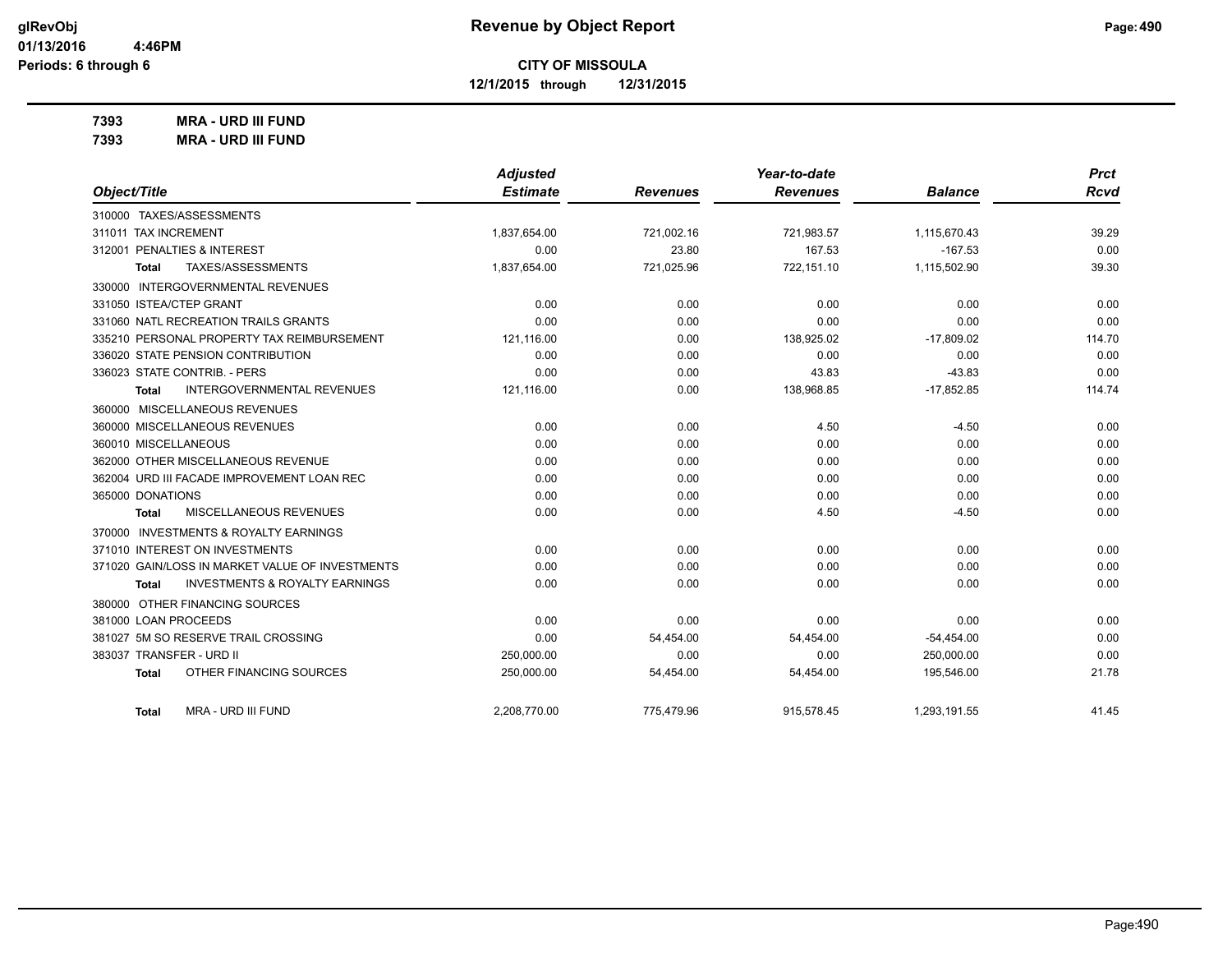**12/1/2015 through 12/31/2015**

#### **7393 MRA - URD III FUND**

|                                                    | <b>Adjusted</b> |                 | Year-to-date    |                | <b>Prct</b> |
|----------------------------------------------------|-----------------|-----------------|-----------------|----------------|-------------|
| Object/Title                                       | <b>Estimate</b> | <b>Revenues</b> | <b>Revenues</b> | <b>Balance</b> | <b>Rcvd</b> |
| 310000 TAXES/ASSESSMENTS                           |                 |                 |                 |                |             |
| 311011 TAX INCREMENT                               | 1,837,654.00    | 721,002.16      | 721,983.57      | 1,115,670.43   | 39.29       |
| 312001 PENALTIES & INTEREST                        | 0.00            | 23.80           | 167.53          | $-167.53$      | 0.00        |
| TAXES/ASSESSMENTS<br><b>Total</b>                  | 1,837,654.00    | 721,025.96      | 722,151.10      | 1,115,502.90   | 39.30       |
| 330000 INTERGOVERNMENTAL REVENUES                  |                 |                 |                 |                |             |
| 331050 ISTEA/CTEP GRANT                            | 0.00            | 0.00            | 0.00            | 0.00           | 0.00        |
| 331060 NATL RECREATION TRAILS GRANTS               | 0.00            | 0.00            | 0.00            | 0.00           | 0.00        |
| 335210 PERSONAL PROPERTY TAX REIMBURSEMENT         | 121,116.00      | 0.00            | 138,925.02      | $-17,809.02$   | 114.70      |
| 336020 STATE PENSION CONTRIBUTION                  | 0.00            | 0.00            | 0.00            | 0.00           | 0.00        |
| 336023 STATE CONTRIB. - PERS                       | 0.00            | 0.00            | 43.83           | $-43.83$       | 0.00        |
| <b>INTERGOVERNMENTAL REVENUES</b><br><b>Total</b>  | 121,116.00      | 0.00            | 138,968.85      | $-17,852.85$   | 114.74      |
| 360000 MISCELLANEOUS REVENUES                      |                 |                 |                 |                |             |
| 360000 MISCELLANEOUS REVENUES                      | 0.00            | 0.00            | 4.50            | $-4.50$        | 0.00        |
| 360010 MISCELLANEOUS                               | 0.00            | 0.00            | 0.00            | 0.00           | 0.00        |
| 362000 OTHER MISCELLANEOUS REVENUE                 | 0.00            | 0.00            | 0.00            | 0.00           | 0.00        |
| 362004 URD III FACADE IMPROVEMENT LOAN REC         | 0.00            | 0.00            | 0.00            | 0.00           | 0.00        |
| 365000 DONATIONS                                   | 0.00            | 0.00            | 0.00            | 0.00           | 0.00        |
| MISCELLANEOUS REVENUES<br>Total                    | 0.00            | 0.00            | 4.50            | $-4.50$        | 0.00        |
| 370000 INVESTMENTS & ROYALTY EARNINGS              |                 |                 |                 |                |             |
| 371010 INTEREST ON INVESTMENTS                     | 0.00            | 0.00            | 0.00            | 0.00           | 0.00        |
| 371020 GAIN/LOSS IN MARKET VALUE OF INVESTMENT     | 0.00            | 0.00            | 0.00            | 0.00           | 0.00        |
| <b>INVESTMENTS &amp; ROYALTY EARNINGS</b><br>Total | 0.00            | 0.00            | 0.00            | 0.00           | 0.00        |
| 380000 OTHER FINANCING SOURCES                     |                 |                 |                 |                |             |
| 381000 LOAN PROCEEDS                               | 0.00            | 0.00            | 0.00            | 0.00           | 0.00        |
| 381027 5M SO RESERVE TRAIL CROSSING                | 0.00            | 54,454.00       | 54,454.00       | $-54,454.00$   | 0.00        |
| 383037 TRANSFER - URD II                           | 250,000.00      | 0.00            | 0.00            | 250,000.00     | 0.00        |
| OTHER FINANCING SOURCES<br><b>Total</b>            | 250,000.00      | 54,454.00       | 54,454.00       | 195,546.00     | 21.78       |
| MRA - URD III FUND<br>Total                        | 2,208,770.00    | 775.479.96      | 915,578.45      | 1,293,191.55   | 41.45       |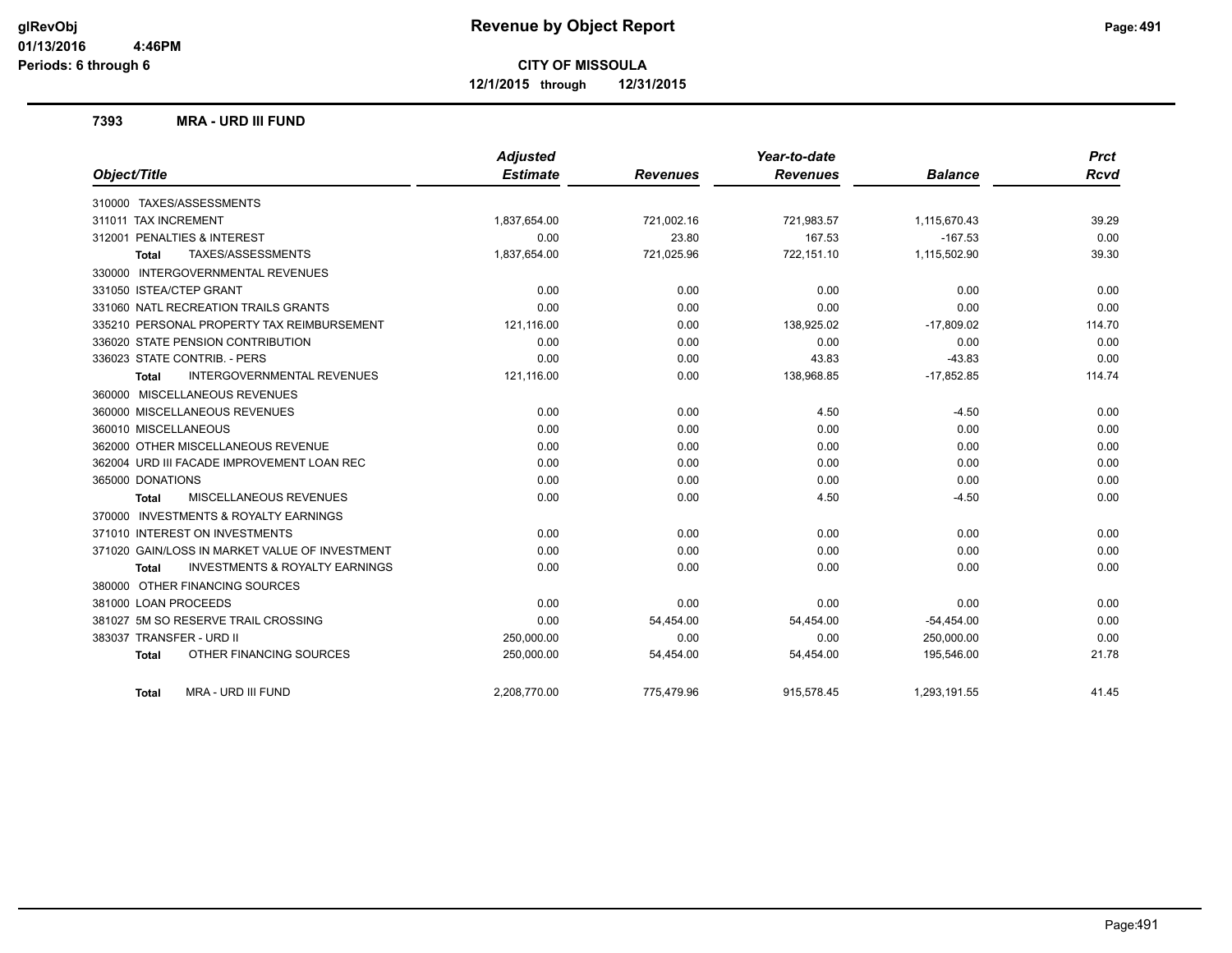**12/1/2015 through 12/31/2015**

## **7394 MRA URD III TI DEBT CLEARING FUND**

**7394 MRA URD III TI DEBT CLEARING FUND**

|                                                           | <b>Adjusted</b> |                 | Year-to-date    |                | <b>Prct</b> |
|-----------------------------------------------------------|-----------------|-----------------|-----------------|----------------|-------------|
| Object/Title                                              | <b>Estimate</b> | <b>Revenues</b> | <b>Revenues</b> | <b>Balance</b> | <b>Rcvd</b> |
| 310000 TAXES/ASSESSMENTS                                  |                 |                 |                 |                |             |
| <b>TAX INCREMENT</b><br>311011                            | 0.00            | 0.00            | 0.00            | 0.00           | 0.00        |
| TAXES/ASSESSMENTS<br><b>Total</b>                         | 0.00            | 0.00            | 0.00            | 0.00           | 0.00        |
| <b>INTERGOVERNMENTAL REVENUES</b><br>330000               |                 |                 |                 |                |             |
| 335210 PERSONAL PROPERTY TAX REIMBURSEMENT                | 0.00            | 0.00            | 0.00            | 0.00           | 0.00        |
| 335230 HB 124 REVENUE                                     | 0.00            | 0.00            | 0.00            | 0.00           | 0.00        |
| 335250 STATE REIMB - SB #184                              | 0.00            | 0.00            | 0.00            | 0.00           | 0.00        |
| INTERGOVERNMENTAL REVENUES<br><b>Total</b>                | 0.00            | 0.00            | 0.00            | 0.00           | 0.00        |
| <b>INVESTMENTS &amp; ROYALTY EARNINGS</b><br>370000       |                 |                 |                 |                |             |
| 371010 INTEREST ON INVESTMENTS                            | 0.00            | 0.00            | 0.00            | 0.00           | 0.00        |
| 371020 GAIN/LOSS IN MARKET VALUE OF INVESTMENTS           | 0.00            | 0.00            | 0.00            | 0.00           | 0.00        |
| <b>INVESTMENTS &amp; ROYALTY EARNINGS</b><br><b>Total</b> | 0.00            | 0.00            | 0.00            | 0.00           | 0.00        |
| OTHER FINANCING SOURCES<br>380000                         |                 |                 |                 |                |             |
| 383014 TRANS FR MRA                                       | 0.00            | 0.00            | 0.00            | 0.00           | 0.00        |
| OTHER FINANCING SOURCES<br><b>Total</b>                   | 0.00            | 0.00            | 0.00            | 0.00           | 0.00        |
| MRA URD III TI DEBT CLEARING FUND<br><b>Total</b>         | 0.00            | 0.00            | 0.00            | 0.00           | 0.00        |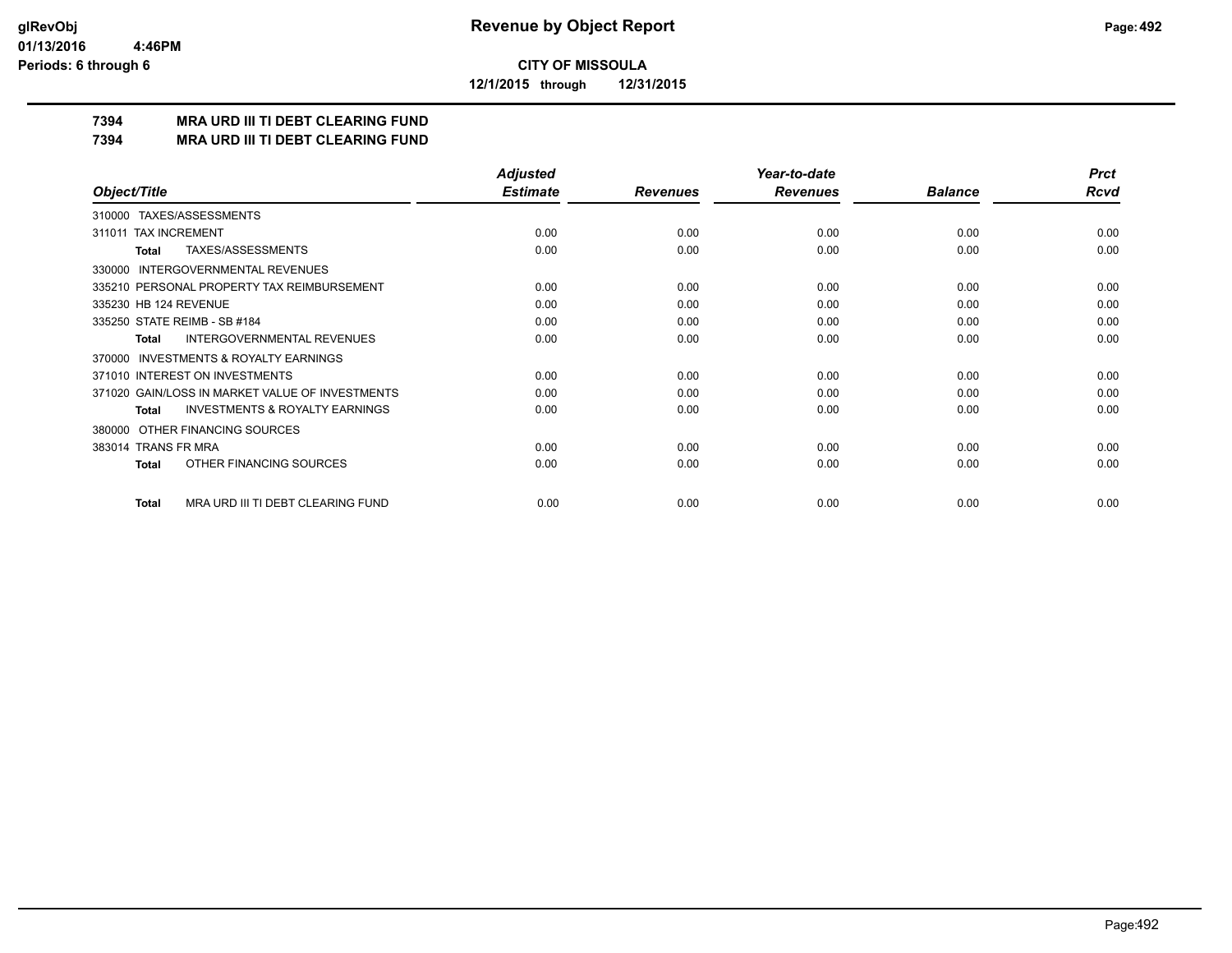**12/1/2015 through 12/31/2015**

## **7394 MRA URD III TI DEBT CLEARING FUND**

|                                                     | <b>Adjusted</b> |                 | Year-to-date    |                | <b>Prct</b> |
|-----------------------------------------------------|-----------------|-----------------|-----------------|----------------|-------------|
| Object/Title                                        | <b>Estimate</b> | <b>Revenues</b> | <b>Revenues</b> | <b>Balance</b> | Rcvd        |
| 310000 TAXES/ASSESSMENTS                            |                 |                 |                 |                |             |
| 311011 TAX INCREMENT                                | 0.00            | 0.00            | 0.00            | 0.00           | 0.00        |
| TAXES/ASSESSMENTS<br>Total                          | 0.00            | 0.00            | 0.00            | 0.00           | 0.00        |
| 330000 INTERGOVERNMENTAL REVENUES                   |                 |                 |                 |                |             |
| 335210 PERSONAL PROPERTY TAX REIMBURSEMENT          | 0.00            | 0.00            | 0.00            | 0.00           | 0.00        |
| 335230 HB 124 REVENUE                               | 0.00            | 0.00            | 0.00            | 0.00           | 0.00        |
| 335250 STATE REIMB - SB #184                        | 0.00            | 0.00            | 0.00            | 0.00           | 0.00        |
| <b>INTERGOVERNMENTAL REVENUES</b><br>Total          | 0.00            | 0.00            | 0.00            | 0.00           | 0.00        |
| <b>INVESTMENTS &amp; ROYALTY EARNINGS</b><br>370000 |                 |                 |                 |                |             |
| 371010 INTEREST ON INVESTMENTS                      | 0.00            | 0.00            | 0.00            | 0.00           | 0.00        |
| 371020 GAIN/LOSS IN MARKET VALUE OF INVESTMENT      | 0.00            | 0.00            | 0.00            | 0.00           | 0.00        |
| <b>INVESTMENTS &amp; ROYALTY EARNINGS</b><br>Total  | 0.00            | 0.00            | 0.00            | 0.00           | 0.00        |
| 380000 OTHER FINANCING SOURCES                      |                 |                 |                 |                |             |
| 383014 TRANS FR MRA                                 | 0.00            | 0.00            | 0.00            | 0.00           | 0.00        |
| OTHER FINANCING SOURCES<br>Total                    | 0.00            | 0.00            | 0.00            | 0.00           | 0.00        |
| MRA URD III TI DEBT CLEARING FUND<br>Total          | 0.00            | 0.00            | 0.00            | 0.00           | 0.00        |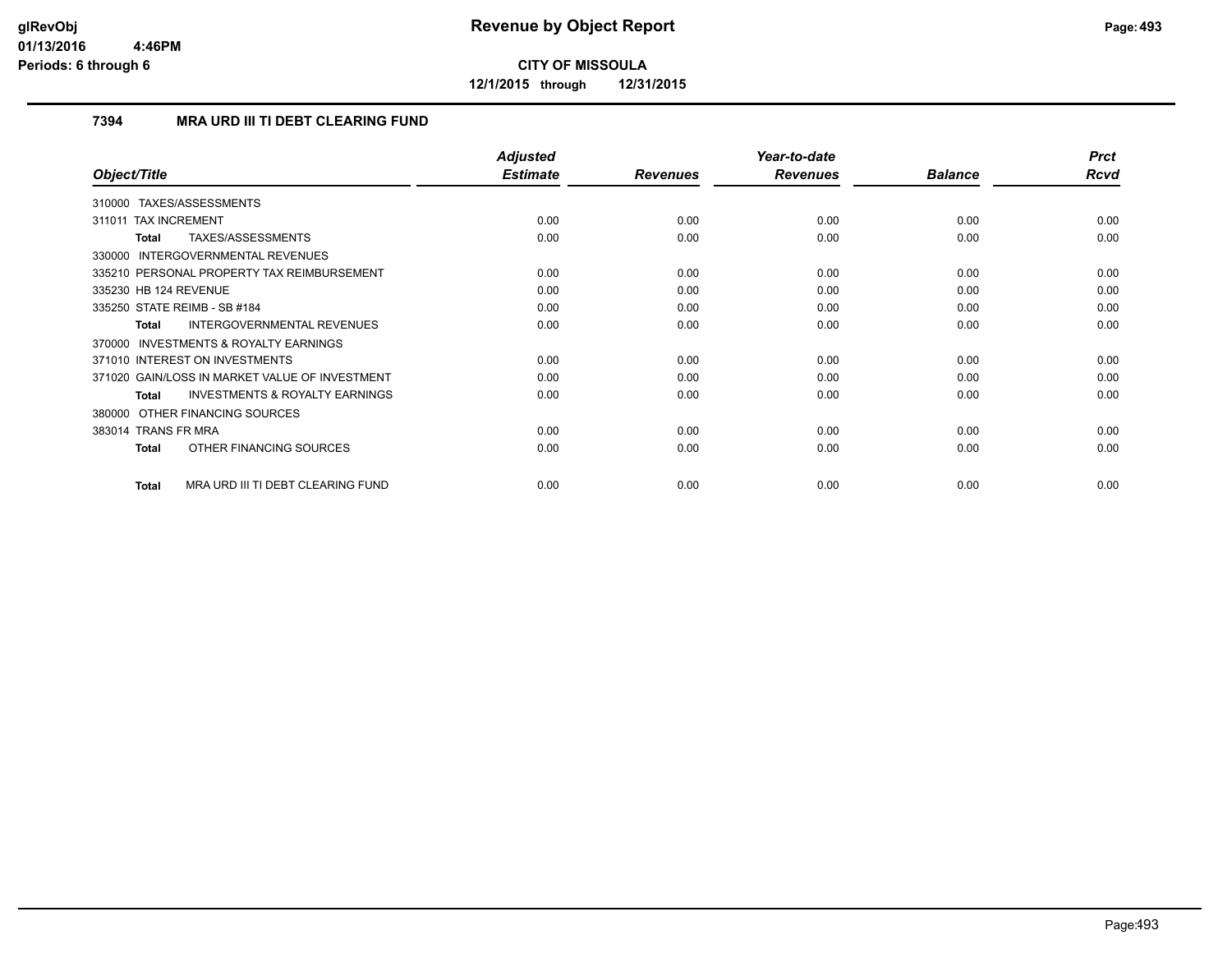**12/1/2015 through 12/31/2015**

## **7395 MRA TAX INCREMENT DEBT SERVICE**

## **7395 MRA TAX INCREMENT DEBT SERVICE**

|                                                    | <b>Adjusted</b> |                 | Year-to-date    |                | <b>Prct</b> |
|----------------------------------------------------|-----------------|-----------------|-----------------|----------------|-------------|
| Object/Title                                       | <b>Estimate</b> | <b>Revenues</b> | <b>Revenues</b> | <b>Balance</b> | <b>Rcvd</b> |
| 370000 INVESTMENTS & ROYALTY EARNINGS              |                 |                 |                 |                |             |
| 371010 INTEREST ON INVESTMENTS                     | 0.00            | 0.00            | 0.00            | 0.00           | 0.00        |
| <b>INVESTMENTS &amp; ROYALTY EARNINGS</b><br>Total | 0.00            | 0.00            | 0.00            | 0.00           | 0.00        |
| 380000 OTHER FINANCING SOURCES                     |                 |                 |                 |                |             |
| 383014 TRANS FR MRA                                | 0.00            | 0.00            | 0.00            | 0.00           | 0.00        |
| OTHER FINANCING SOURCES<br>Total                   | 0.00            | 0.00            | 0.00            | 0.00           | 0.00        |
|                                                    |                 |                 |                 |                |             |
| MRA TAX INCREMENT DEBT SERVICE<br><b>Total</b>     | 0.00            | 0.00            | 0.00            | 0.00           | 0.00        |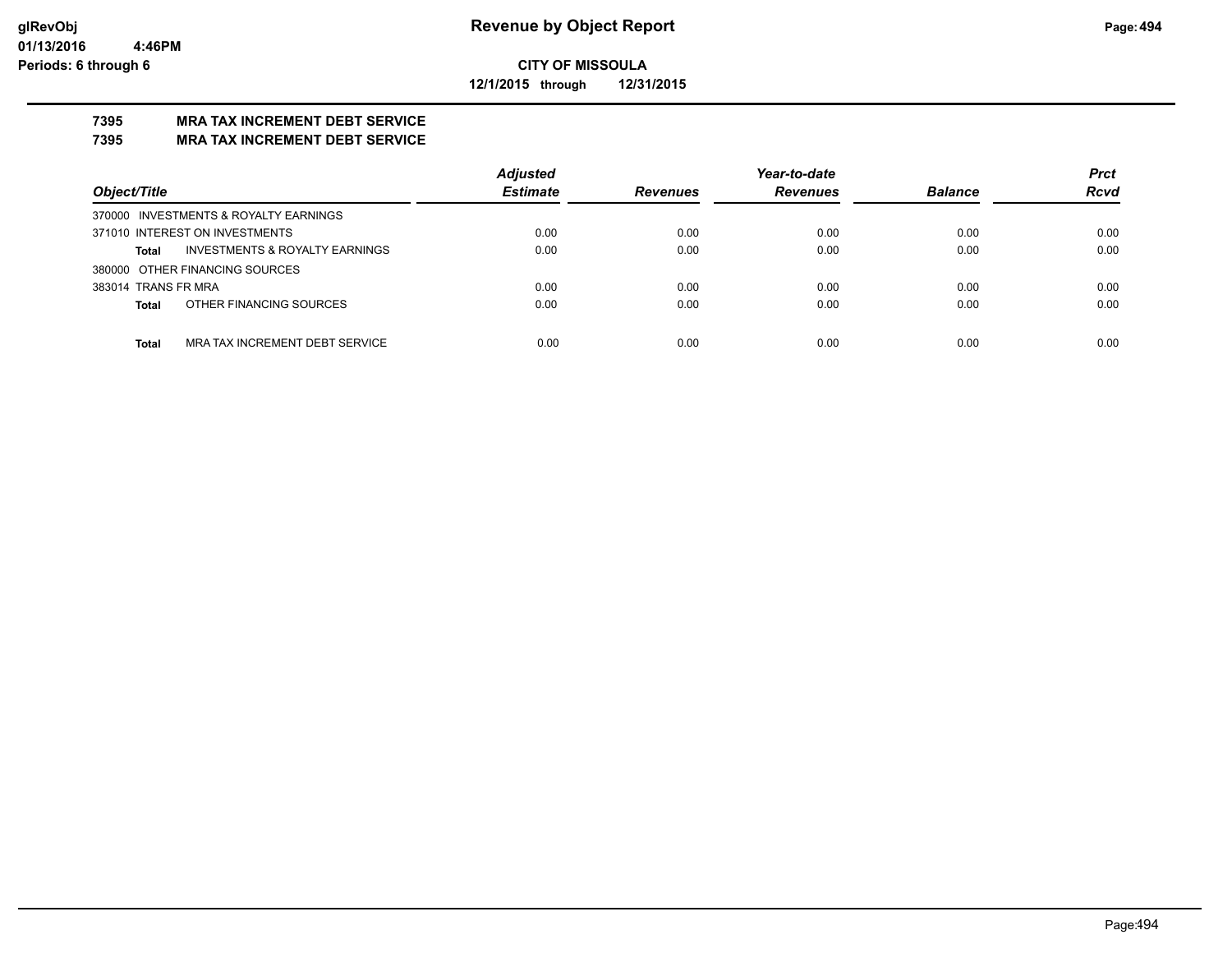**12/1/2015 through 12/31/2015**

## **7395 MRA TAX INCREMENT DEBT SERVICE**

| Object/Title                                   | <b>Adjusted</b><br><b>Estimate</b> | <b>Revenues</b> | Year-to-date<br><b>Revenues</b> | <b>Balance</b> | <b>Prct</b><br><b>Rcvd</b> |
|------------------------------------------------|------------------------------------|-----------------|---------------------------------|----------------|----------------------------|
| 370000 INVESTMENTS & ROYALTY EARNINGS          |                                    |                 |                                 |                |                            |
| 371010 INTEREST ON INVESTMENTS                 | 0.00                               | 0.00            | 0.00                            | 0.00           | 0.00                       |
| INVESTMENTS & ROYALTY EARNINGS<br><b>Total</b> | 0.00                               | 0.00            | 0.00                            | 0.00           | 0.00                       |
| 380000 OTHER FINANCING SOURCES                 |                                    |                 |                                 |                |                            |
| 383014 TRANS FR MRA                            | 0.00                               | 0.00            | 0.00                            | 0.00           | 0.00                       |
| OTHER FINANCING SOURCES<br><b>Total</b>        | 0.00                               | 0.00            | 0.00                            | 0.00           | 0.00                       |
|                                                |                                    |                 |                                 |                |                            |
| MRA TAX INCREMENT DEBT SERVICE<br><b>Total</b> | 0.00                               | 0.00            | 0.00                            | 0.00           | 0.00                       |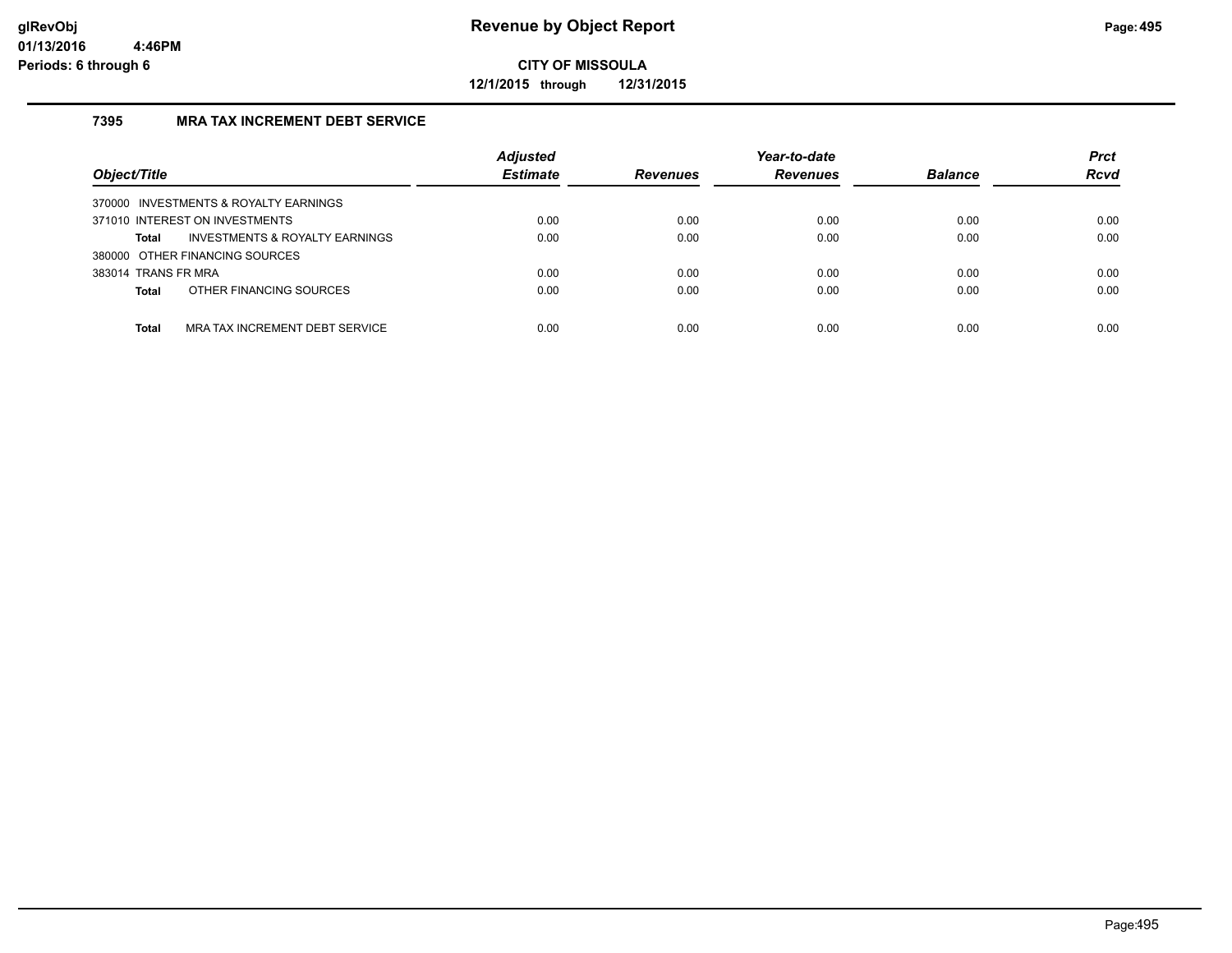**12/1/2015 through 12/31/2015**

## **7396 NRSS DEBT SERVICE SINKING FUND**

**7396 NRSS DEBT SERVICE SINKING FUND**

|                                                           | <b>Adjusted</b> |                 | Year-to-date    |                | <b>Prct</b> |
|-----------------------------------------------------------|-----------------|-----------------|-----------------|----------------|-------------|
| Object/Title                                              | <b>Estimate</b> | <b>Revenues</b> | <b>Revenues</b> | <b>Balance</b> | <b>Rcvd</b> |
| 370000 INVESTMENTS & ROYALTY EARNINGS                     |                 |                 |                 |                |             |
| 371010 INTEREST ON INVESTMENTS                            | 0.00            | 0.00            | 0.00            | 0.00           | 0.00        |
| 371020 GAIN/LOSS IN MARKET VALUE OF INVESTMENTS           | 0.00            | 0.00            | 0.00            | 0.00           | 0.00        |
| <b>INVESTMENTS &amp; ROYALTY EARNINGS</b><br><b>Total</b> | 0.00            | 0.00            | 0.00            | 0.00           | 0.00        |
| 380000 OTHER FINANCING SOURCES                            |                 |                 |                 |                |             |
| 383014 TRANS FR MRA                                       | 0.00            | 0.00            | 0.00            | 0.00           | 0.00        |
| OTHER FINANCING SOURCES<br><b>Total</b>                   | 0.00            | 0.00            | 0.00            | 0.00           | 0.00        |
|                                                           |                 |                 |                 |                |             |
| <b>Total</b><br>NRSS DEBT SERVICE SINKING FUND            | 0.00            | 0.00            | 0.00            | 0.00           | 0.00        |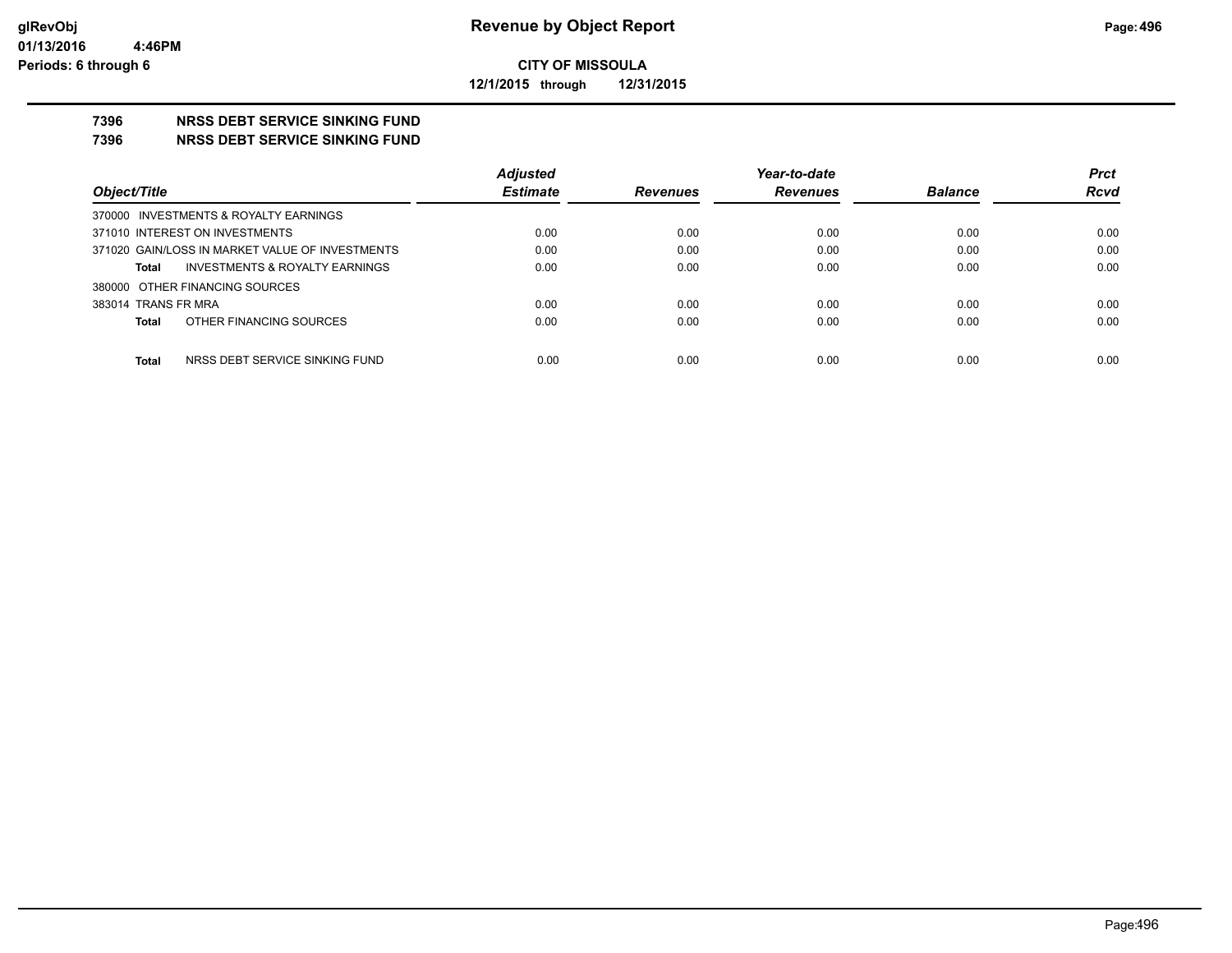**12/1/2015 through 12/31/2015**

### **7396 NRSS DEBT SERVICE SINKING FUND**

|                                                | <b>Adjusted</b> |                 | Year-to-date    |                | <b>Prct</b> |
|------------------------------------------------|-----------------|-----------------|-----------------|----------------|-------------|
| Object/Title                                   | <b>Estimate</b> | <b>Revenues</b> | <b>Revenues</b> | <b>Balance</b> | <b>Rcvd</b> |
| 370000 INVESTMENTS & ROYALTY EARNINGS          |                 |                 |                 |                |             |
| 371010 INTEREST ON INVESTMENTS                 | 0.00            | 0.00            | 0.00            | 0.00           | 0.00        |
| 371020 GAIN/LOSS IN MARKET VALUE OF INVESTMENT | 0.00            | 0.00            | 0.00            | 0.00           | 0.00        |
| INVESTMENTS & ROYALTY EARNINGS<br>Total        | 0.00            | 0.00            | 0.00            | 0.00           | 0.00        |
| 380000 OTHER FINANCING SOURCES                 |                 |                 |                 |                |             |
| 383014 TRANS FR MRA                            | 0.00            | 0.00            | 0.00            | 0.00           | 0.00        |
| OTHER FINANCING SOURCES<br><b>Total</b>        | 0.00            | 0.00            | 0.00            | 0.00           | 0.00        |
|                                                |                 |                 |                 |                |             |
| <b>Total</b><br>NRSS DEBT SERVICE SINKING FUND | 0.00            | 0.00            | 0.00            | 0.00           | 0.00        |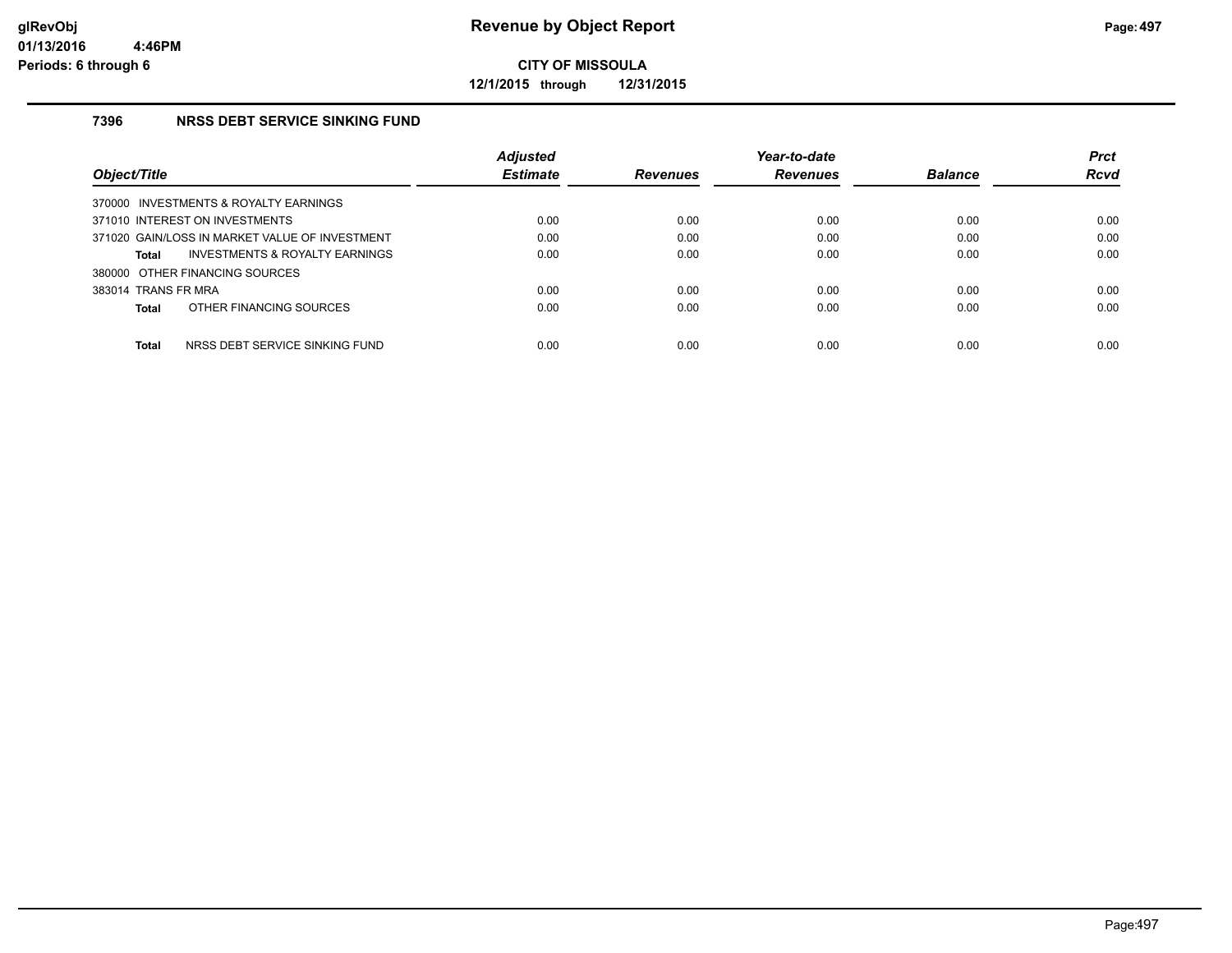**12/1/2015 through 12/31/2015**

## **7397 NORTH RESERVE/SCOTT ST URD**

**7397 NORTH RESERVE/SCOTT ST URD**

|                                                           | <b>Adjusted</b> |                 | Year-to-date    |                | <b>Prct</b> |
|-----------------------------------------------------------|-----------------|-----------------|-----------------|----------------|-------------|
| Object/Title                                              | <b>Estimate</b> | <b>Revenues</b> | <b>Revenues</b> | <b>Balance</b> | <b>Rcvd</b> |
| TAXES/ASSESSMENTS<br>310000                               |                 |                 |                 |                |             |
| 311011 TAX INCREMENT                                      | 0.00            | 27,907.08       | 27,907.08       | $-27,907.08$   | 0.00        |
| <b>PENALTIES &amp; INTEREST</b><br>312001                 | 0.00            | 0.00            | 0.00            | 0.00           | 0.00        |
| <b>TAXES/ASSESSMENTS</b><br><b>Total</b>                  | 0.00            | 27,907.08       | 27,907.08       | $-27,907.08$   | 0.00        |
| <b>INTERGOVERNMENTAL REVENUES</b><br>330000               |                 |                 |                 |                |             |
| 335210 PERSONAL PROPERTY TAX REIMBURSEMENT                | 0.00            | 0.00            | 0.00            | 0.00           | 0.00        |
| <b>INTERGOVERNMENTAL REVENUES</b><br>Total                | 0.00            | 0.00            | 0.00            | 0.00           | 0.00        |
| <b>MISCELLANEOUS REVENUES</b><br>360000                   |                 |                 |                 |                |             |
| 360000 MISCELLANEOUS REVENUES                             | 0.00            | 0.00            | 0.00            | 0.00           | 0.00        |
| <b>MISCELLANEOUS REVENUES</b><br><b>Total</b>             | 0.00            | 0.00            | 0.00            | 0.00           | 0.00        |
| <b>INVESTMENTS &amp; ROYALTY EARNINGS</b><br>370000       |                 |                 |                 |                |             |
| 371010 INTEREST ON INVESTMENTS                            | 0.00            | 0.00            | 0.00            | 0.00           | 0.00        |
| <b>INVESTMENTS &amp; ROYALTY EARNINGS</b><br><b>Total</b> | 0.00            | 0.00            | 0.00            | 0.00           | 0.00        |
| OTHER FINANCING SOURCES<br>380000                         |                 |                 |                 |                |             |
| 381010 BOND PROCEEDS                                      | 0.00            | 162,082.00      | 162,082.00      | $-162,082.00$  | 0.00        |
| 383014 TRANS FR MRA                                       | 0.00            | 0.00            | 0.00            | 0.00           | 0.00        |
| OTHER FINANCING SOURCES<br><b>Total</b>                   | 0.00            | 162,082.00      | 162,082.00      | $-162,082.00$  | 0.00        |
| NORTH RESERVE/SCOTT ST URD<br><b>Total</b>                | 0.00            | 189,989.08      | 189,989.08      | $-189,989.08$  | 0.00        |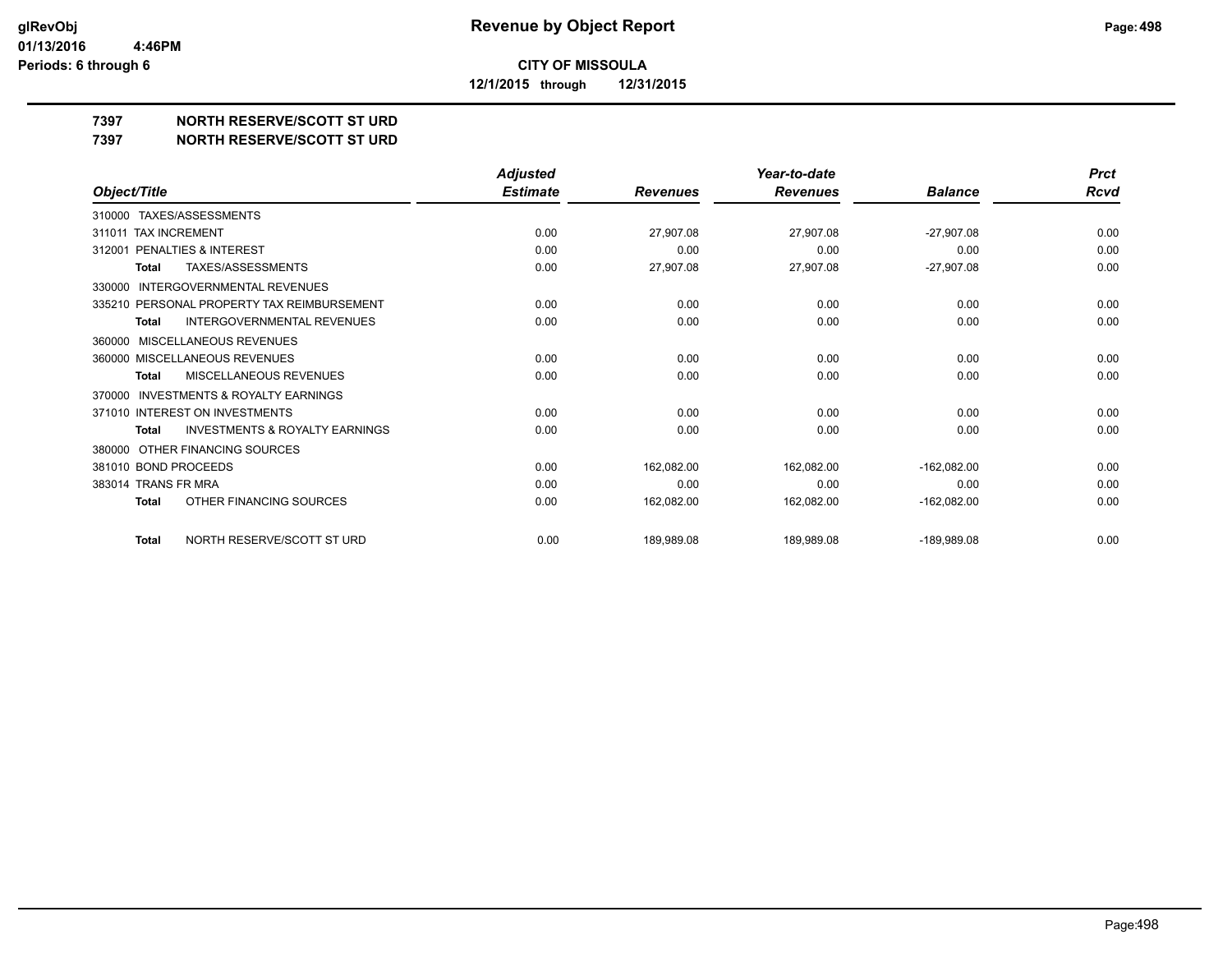**12/1/2015 through 12/31/2015**

## **7397 NORTH RESERVE/SCOTT ST URD**

|                                                           | <b>Adjusted</b> |                 | Year-to-date    |                | <b>Prct</b> |
|-----------------------------------------------------------|-----------------|-----------------|-----------------|----------------|-------------|
| Object/Title                                              | <b>Estimate</b> | <b>Revenues</b> | <b>Revenues</b> | <b>Balance</b> | Rcvd        |
| 310000 TAXES/ASSESSMENTS                                  |                 |                 |                 |                |             |
| 311011 TAX INCREMENT                                      | 0.00            | 27,907.08       | 27,907.08       | $-27,907.08$   | 0.00        |
| 312001 PENALTIES & INTEREST                               | 0.00            | 0.00            | 0.00            | 0.00           | 0.00        |
| <b>TAXES/ASSESSMENTS</b><br><b>Total</b>                  | 0.00            | 27,907.08       | 27,907.08       | $-27,907.08$   | 0.00        |
| <b>INTERGOVERNMENTAL REVENUES</b><br>330000               |                 |                 |                 |                |             |
| 335210 PERSONAL PROPERTY TAX REIMBURSEMENT                | 0.00            | 0.00            | 0.00            | 0.00           | 0.00        |
| <b>INTERGOVERNMENTAL REVENUES</b><br><b>Total</b>         | 0.00            | 0.00            | 0.00            | 0.00           | 0.00        |
| 360000 MISCELLANEOUS REVENUES                             |                 |                 |                 |                |             |
| 360000 MISCELLANEOUS REVENUES                             | 0.00            | 0.00            | 0.00            | 0.00           | 0.00        |
| MISCELLANEOUS REVENUES<br>Total                           | 0.00            | 0.00            | 0.00            | 0.00           | 0.00        |
| <b>INVESTMENTS &amp; ROYALTY EARNINGS</b><br>370000       |                 |                 |                 |                |             |
| 371010 INTEREST ON INVESTMENTS                            | 0.00            | 0.00            | 0.00            | 0.00           | 0.00        |
| <b>INVESTMENTS &amp; ROYALTY EARNINGS</b><br><b>Total</b> | 0.00            | 0.00            | 0.00            | 0.00           | 0.00        |
| OTHER FINANCING SOURCES<br>380000                         |                 |                 |                 |                |             |
| 381010 BOND PROCEEDS                                      | 0.00            | 162,082.00      | 162,082.00      | $-162,082.00$  | 0.00        |
| 383014 TRANS FR MRA                                       | 0.00            | 0.00            | 0.00            | 0.00           | 0.00        |
| OTHER FINANCING SOURCES<br><b>Total</b>                   | 0.00            | 162,082.00      | 162,082.00      | $-162,082.00$  | 0.00        |
| NORTH RESERVE/SCOTT ST URD<br><b>Total</b>                | 0.00            | 189,989.08      | 189,989.08      | $-189.989.08$  | 0.00        |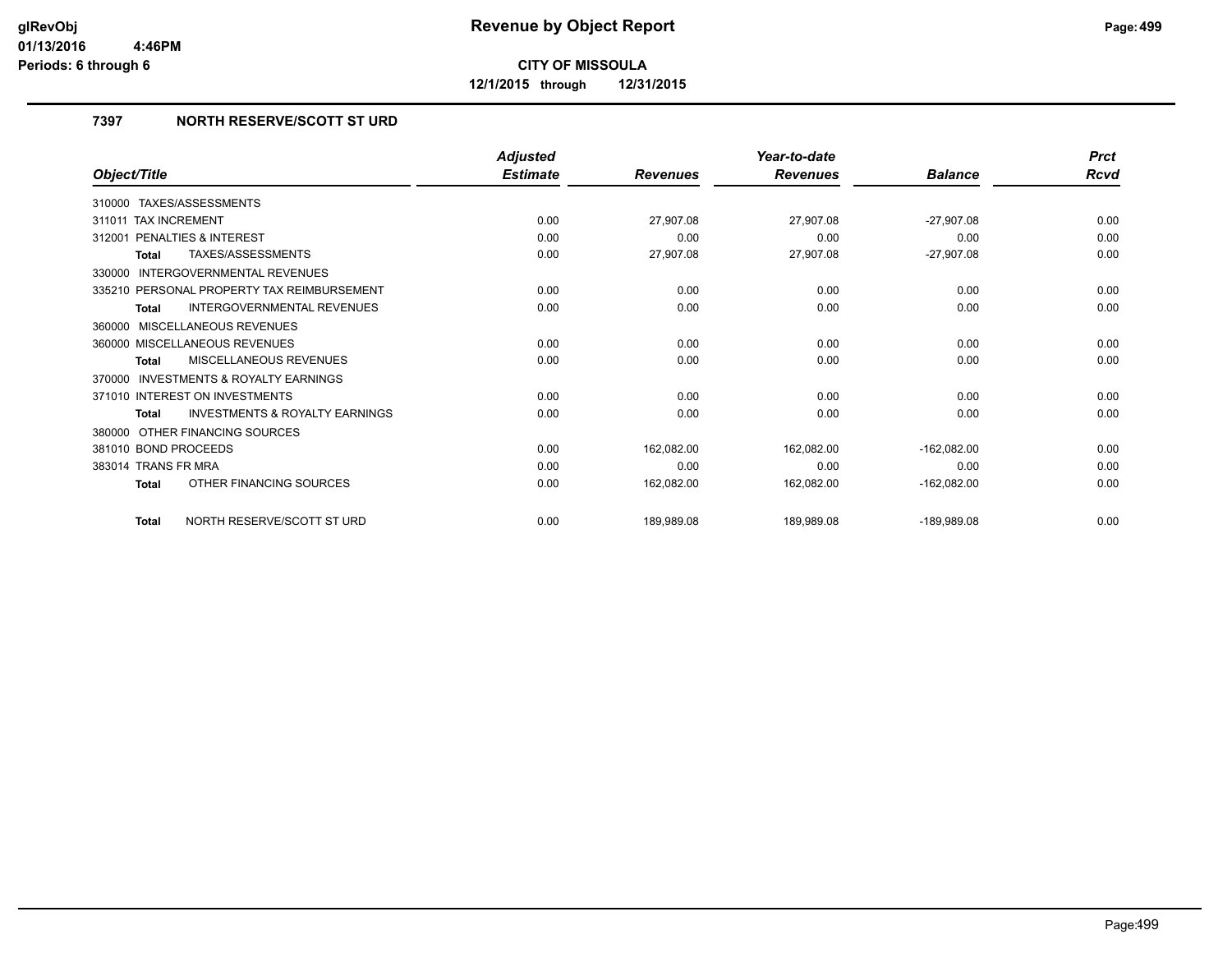**12/1/2015 through 12/31/2015**

## **7399 INTERMOUNTAIN BOND DEBT SERVICE**

**7399 INTERMOUNTAIN BOND DEBT SERVICE**

|                      |                                           | <b>Adjusted</b> |                 | Year-to-date    |                | <b>Prct</b> |
|----------------------|-------------------------------------------|-----------------|-----------------|-----------------|----------------|-------------|
| Object/Title         |                                           | <b>Estimate</b> | <b>Revenues</b> | <b>Revenues</b> | <b>Balance</b> | <b>Rcvd</b> |
|                      | 310000 TAXES/ASSESSMENTS                  |                 |                 |                 |                |             |
| 311011               | <b>TAX INCREMENT</b>                      | 0.00            | 0.00            | 0.00            | 0.00           | 0.00        |
| <b>Total</b>         | TAXES/ASSESSMENTS                         | 0.00            | 0.00            | 0.00            | 0.00           | 0.00        |
|                      | 370000 INVESTMENTS & ROYALTY EARNINGS     |                 |                 |                 |                |             |
|                      | 371010 INTEREST ON INVESTMENTS            | 0.00            | 0.00            | 0.00            | 0.00           | 0.00        |
| Total                | <b>INVESTMENTS &amp; ROYALTY EARNINGS</b> | 0.00            | 0.00            | 0.00            | 0.00           | 0.00        |
|                      | 380000 OTHER FINANCING SOURCES            |                 |                 |                 |                |             |
| 381025 BOND PROCEEDS |                                           | 0.00            | 0.00            | 0.00            | 0.00           | 0.00        |
|                      | 383000 OPERATING TRANSFERS                | 146,788.00      | 0.00            | 0.00            | 146,788.00     | 0.00        |
| 383014 TRANS FR MRA  |                                           | 0.00            | 0.00            | 0.00            | 0.00           | 0.00        |
| <b>Total</b>         | OTHER FINANCING SOURCES                   | 146,788.00      | 0.00            | 0.00            | 146,788.00     | 0.00        |
| Total                | <b>INTERMOUNTAIN BOND DEBT SERVICE</b>    | 146.788.00      | 0.00            | 0.00            | 146.788.00     | 0.00        |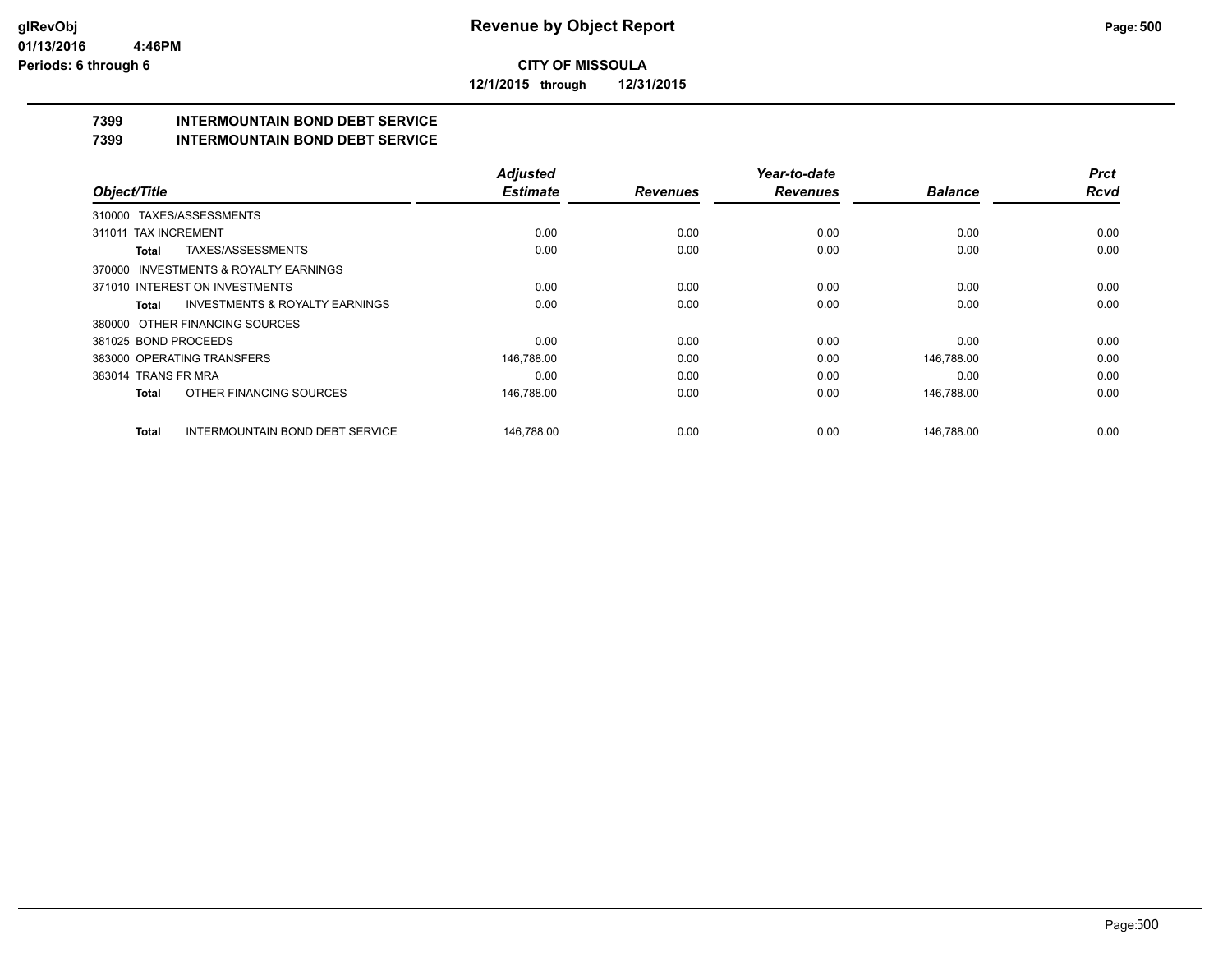**12/1/2015 through 12/31/2015**

## **7399 INTERMOUNTAIN BOND DEBT SERVICE**

| Object/Title                                       | <b>Adjusted</b><br><b>Estimate</b> | <b>Revenues</b> | Year-to-date<br><b>Revenues</b> | <b>Balance</b> | <b>Prct</b><br><b>Rcvd</b> |
|----------------------------------------------------|------------------------------------|-----------------|---------------------------------|----------------|----------------------------|
|                                                    |                                    |                 |                                 |                |                            |
| 310000 TAXES/ASSESSMENTS                           |                                    |                 |                                 |                |                            |
| <b>TAX INCREMENT</b><br>311011                     | 0.00                               | 0.00            | 0.00                            | 0.00           | 0.00                       |
| TAXES/ASSESSMENTS<br>Total                         | 0.00                               | 0.00            | 0.00                            | 0.00           | 0.00                       |
| 370000 INVESTMENTS & ROYALTY EARNINGS              |                                    |                 |                                 |                |                            |
| 371010 INTEREST ON INVESTMENTS                     | 0.00                               | 0.00            | 0.00                            | 0.00           | 0.00                       |
| <b>INVESTMENTS &amp; ROYALTY EARNINGS</b><br>Total | 0.00                               | 0.00            | 0.00                            | 0.00           | 0.00                       |
| 380000 OTHER FINANCING SOURCES                     |                                    |                 |                                 |                |                            |
| 381025 BOND PROCEEDS                               | 0.00                               | 0.00            | 0.00                            | 0.00           | 0.00                       |
| 383000 OPERATING TRANSFERS                         | 146,788.00                         | 0.00            | 0.00                            | 146,788.00     | 0.00                       |
| 383014 TRANS FR MRA                                | 0.00                               | 0.00            | 0.00                            | 0.00           | 0.00                       |
| OTHER FINANCING SOURCES<br>Total                   | 146,788.00                         | 0.00            | 0.00                            | 146,788.00     | 0.00                       |
| INTERMOUNTAIN BOND DEBT SERVICE<br><b>Total</b>    | 146,788.00                         | 0.00            | 0.00                            | 146,788.00     | 0.00                       |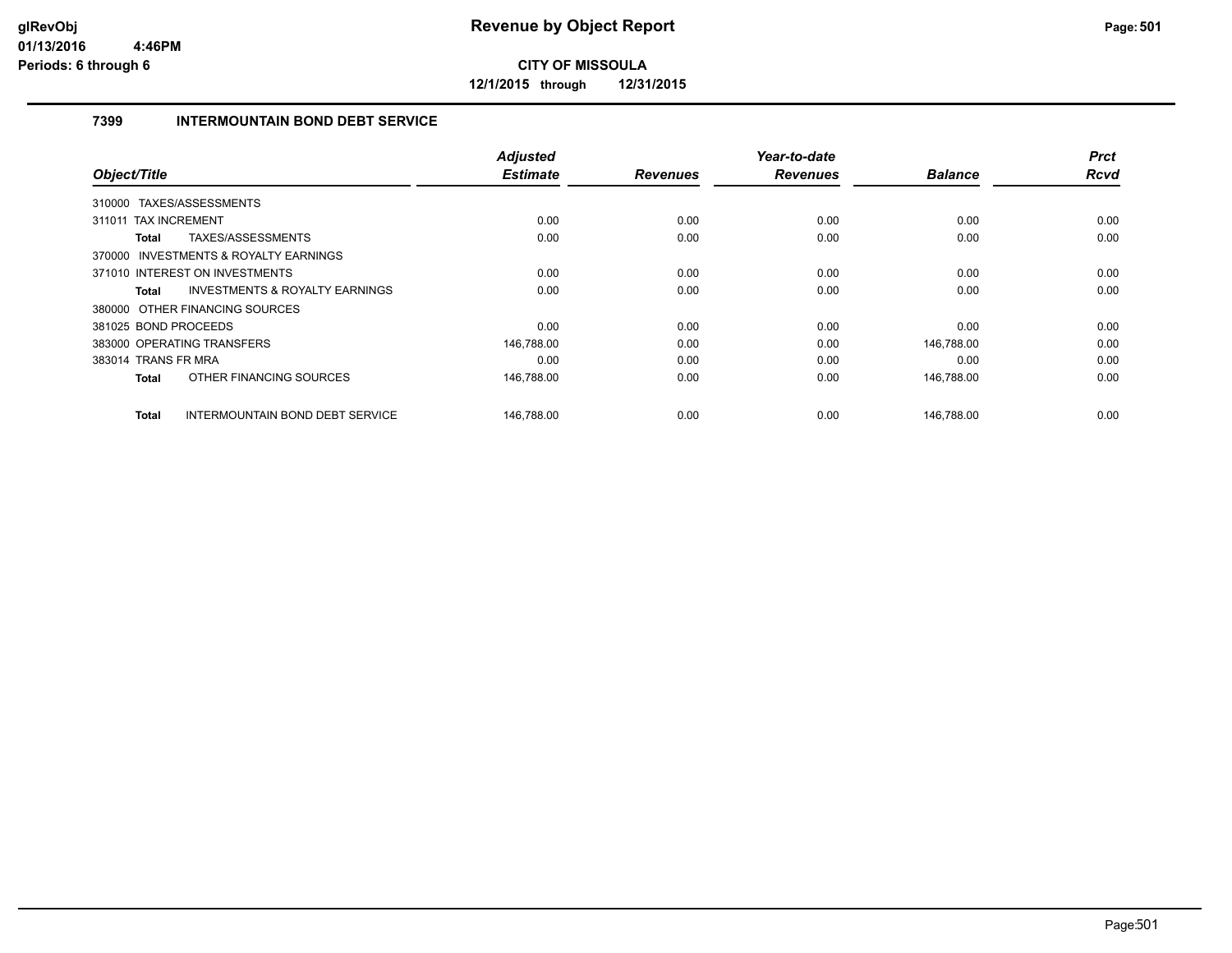**12/1/2015 through 12/31/2015**

#### **7400 FRONT ST BOND CLEARING**

**7400 FRONT ST BOND CLEARING**

|                                                    | <b>Adjusted</b> |                 | Year-to-date<br><b>Revenues</b> | <b>Balance</b> | <b>Prct</b><br><b>Rcvd</b> |
|----------------------------------------------------|-----------------|-----------------|---------------------------------|----------------|----------------------------|
| Object/Title                                       | <b>Estimate</b> | <b>Revenues</b> |                                 |                |                            |
| 310000 TAXES/ASSESSMENTS                           |                 |                 |                                 |                |                            |
| 311011 TAX INCREMENT                               | 453.262.00      | 177.366.74      | 177.366.74                      | 275.895.26     | 39.13                      |
| 312001 PENALTIES & INTEREST                        | 0.00            | 0.00            | 9.07                            | $-9.07$        | 0.00                       |
| TAXES/ASSESSMENTS<br><b>Total</b>                  | 453,262.00      | 177,366.74      | 177,375.81                      | 275,886.19     | 39.13                      |
| 330000 INTERGOVERNMENTAL REVENUES                  |                 |                 |                                 |                |                            |
| 335210 PERSONAL PROPERTY TAX REIMBURSEMENT         | 0.00            | 0.00            | 26.987.29                       | $-26.987.29$   | 0.00                       |
| <b>INTERGOVERNMENTAL REVENUES</b><br>Total         | 0.00            | 0.00            | 26.987.29                       | $-26.987.29$   | 0.00                       |
| 370000 INVESTMENTS & ROYALTY EARNINGS              |                 |                 |                                 |                |                            |
| 371010 INTEREST ON INVESTMENTS                     | 0.00            | 0.00            | 0.00                            | 0.00           | 0.00                       |
| <b>INVESTMENTS &amp; ROYALTY EARNINGS</b><br>Total | 0.00            | 0.00            | 0.00                            | 0.00           | 0.00                       |
| FRONT ST BOND CLEARING<br><b>Total</b>             | 453.262.00      | 177.366.74      | 204.363.10                      | 248.898.90     | 45.09                      |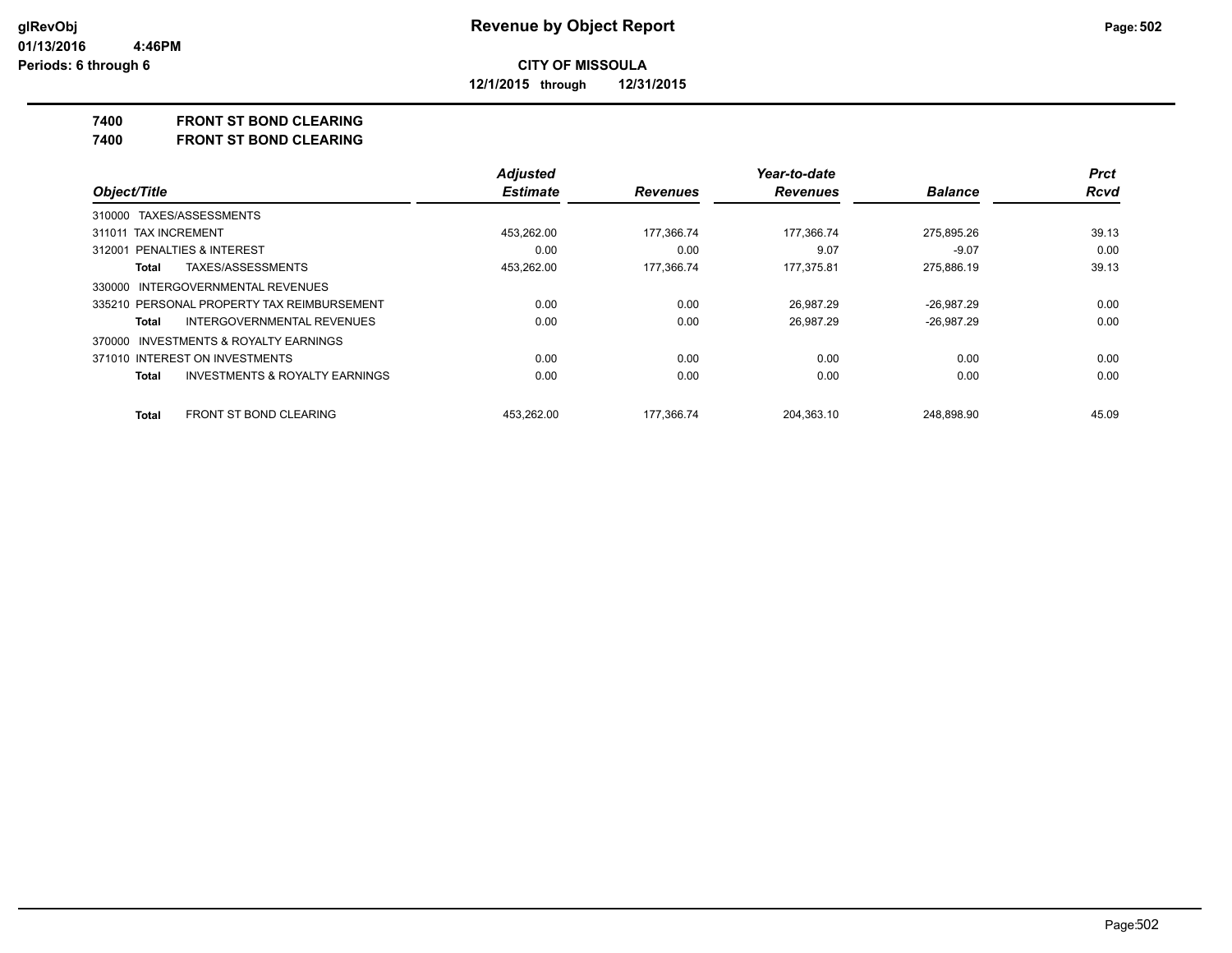**12/1/2015 through 12/31/2015**

## **7400 FRONT ST BOND CLEARING**

|                                                           | <b>Adjusted</b> |                 | Year-to-date    |                | <b>Prct</b> |
|-----------------------------------------------------------|-----------------|-----------------|-----------------|----------------|-------------|
| Object/Title                                              | <b>Estimate</b> | <b>Revenues</b> | <b>Revenues</b> | <b>Balance</b> | <b>Rcvd</b> |
| 310000 TAXES/ASSESSMENTS                                  |                 |                 |                 |                |             |
| 311011 TAX INCREMENT                                      | 453.262.00      | 177,366.74      | 177,366.74      | 275,895.26     | 39.13       |
| 312001 PENALTIES & INTEREST                               | 0.00            | 0.00            | 9.07            | $-9.07$        | 0.00        |
| TAXES/ASSESSMENTS<br>Total                                | 453,262.00      | 177,366.74      | 177,375.81      | 275,886.19     | 39.13       |
| 330000 INTERGOVERNMENTAL REVENUES                         |                 |                 |                 |                |             |
| 335210 PERSONAL PROPERTY TAX REIMBURSEMENT                | 0.00            | 0.00            | 26.987.29       | $-26.987.29$   | 0.00        |
| INTERGOVERNMENTAL REVENUES<br>Total                       | 0.00            | 0.00            | 26.987.29       | $-26.987.29$   | 0.00        |
| 370000 INVESTMENTS & ROYALTY EARNINGS                     |                 |                 |                 |                |             |
| 371010 INTEREST ON INVESTMENTS                            | 0.00            | 0.00            | 0.00            | 0.00           | 0.00        |
| <b>INVESTMENTS &amp; ROYALTY EARNINGS</b><br><b>Total</b> | 0.00            | 0.00            | 0.00            | 0.00           | 0.00        |
| <b>FRONT ST BOND CLEARING</b><br>Total                    | 453.262.00      | 177.366.74      | 204.363.10      | 248.898.90     | 45.09       |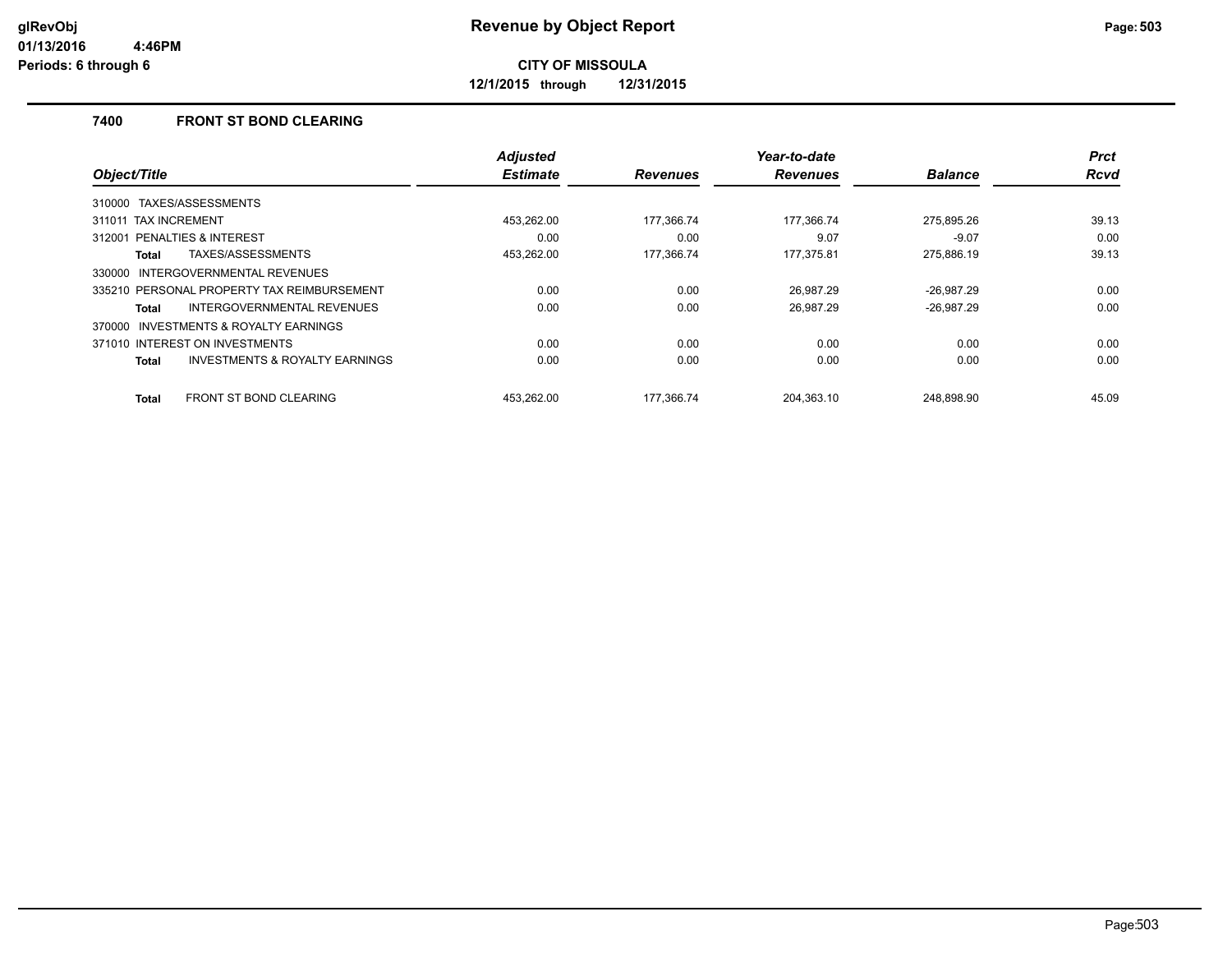#### **CITY OF MISSOULA 12/1/2015 through 12/31/2015**

## **7401 FRONT ST PARKING STRUCTURE**

#### **7401 FRONT ST PARKING STRUCTURE**

| Object/Title                                      | <b>Adjusted</b> | Year-to-date    |                 |                | <b>Prct</b> |
|---------------------------------------------------|-----------------|-----------------|-----------------|----------------|-------------|
|                                                   | <b>Estimate</b> | <b>Revenues</b> | <b>Revenues</b> | <b>Balance</b> | <b>Rcvd</b> |
| 370000 INVESTMENTS & ROYALTY EARNINGS             |                 |                 |                 |                |             |
| 371010 INTEREST ON INVESTMENTS                    | 0.00            | 0.00            | 0.00            | 0.00           | 0.00        |
| INVESTMENTS & ROYALTY EARNINGS<br>Total           | 0.00            | 0.00            | 0.00            | 0.00           | 0.00        |
| 380000 OTHER FINANCING SOURCES                    |                 |                 |                 |                |             |
| 383066 TRANSFER FROM FRONT ST CLEARING            | 146.472.00      | 0.00            | 0.00            | 146.472.00     | 0.00        |
| OTHER FINANCING SOURCES<br><b>Total</b>           | 146.472.00      | 0.00            | 0.00            | 146.472.00     | 0.00        |
|                                                   |                 |                 |                 |                |             |
| <b>FRONT ST PARKING STRUCTURE</b><br><b>Total</b> | 146.472.00      | 0.00            | 0.00            | 146.472.00     | 0.00        |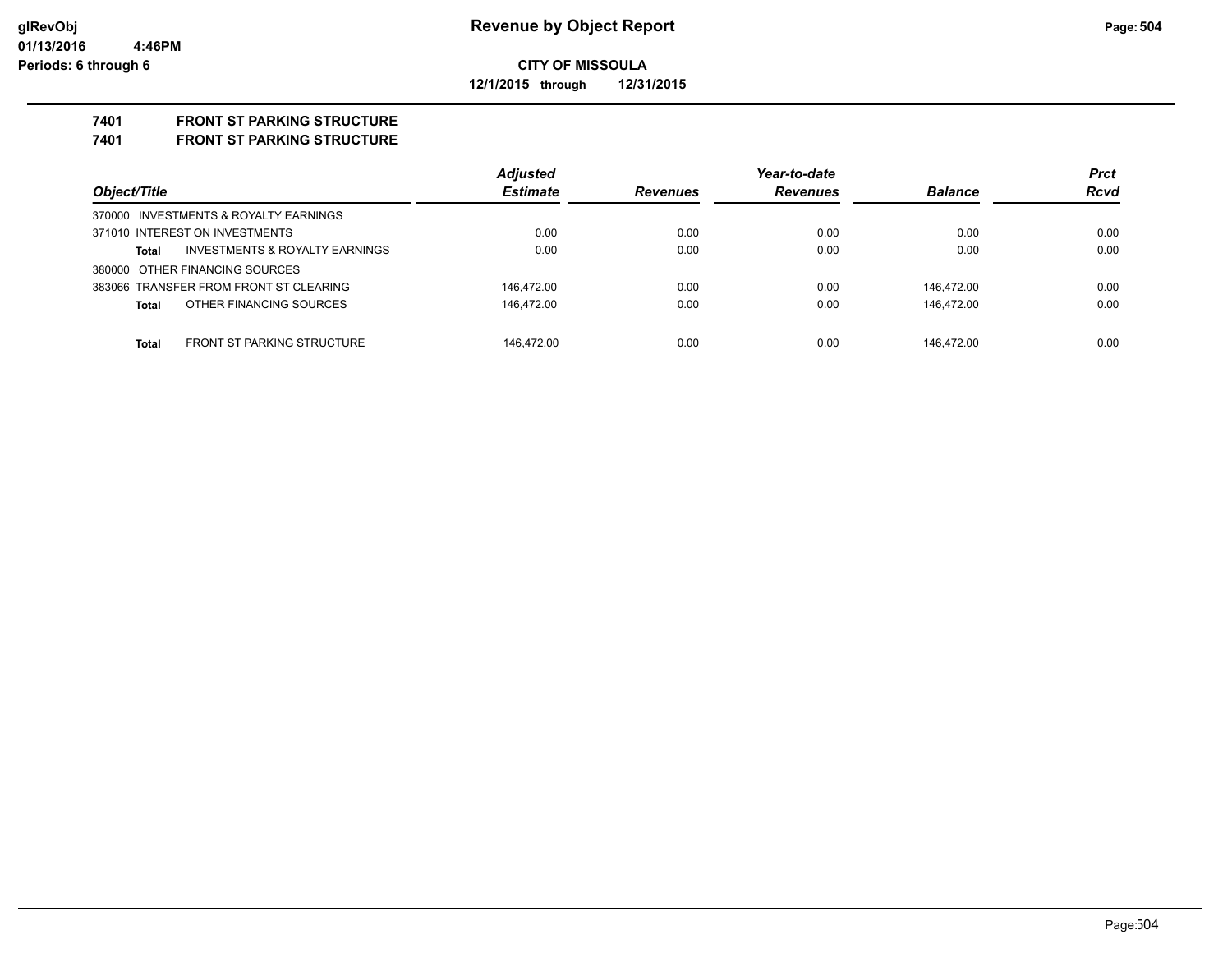**12/1/2015 through 12/31/2015**

### **7401 FRONT ST PARKING STRUCTURE**

|                                            | <b>Adjusted</b> |                 | Year-to-date    |                | <b>Prct</b> |
|--------------------------------------------|-----------------|-----------------|-----------------|----------------|-------------|
| Object/Title                               | <b>Estimate</b> | <b>Revenues</b> | <b>Revenues</b> | <b>Balance</b> | <b>Rcvd</b> |
| 370000 INVESTMENTS & ROYALTY EARNINGS      |                 |                 |                 |                |             |
| 371010 INTEREST ON INVESTMENTS             | 0.00            | 0.00            | 0.00            | 0.00           | 0.00        |
| INVESTMENTS & ROYALTY EARNINGS<br>Total    | 0.00            | 0.00            | 0.00            | 0.00           | 0.00        |
| 380000 OTHER FINANCING SOURCES             |                 |                 |                 |                |             |
| 383066 TRANSFER FROM FRONT ST CLEARING     | 146.472.00      | 0.00            | 0.00            | 146.472.00     | 0.00        |
| OTHER FINANCING SOURCES<br><b>Total</b>    | 146,472.00      | 0.00            | 0.00            | 146.472.00     | 0.00        |
|                                            |                 |                 |                 |                |             |
| FRONT ST PARKING STRUCTURE<br><b>Total</b> | 146.472.00      | 0.00            | 0.00            | 146.472.00     | 0.00        |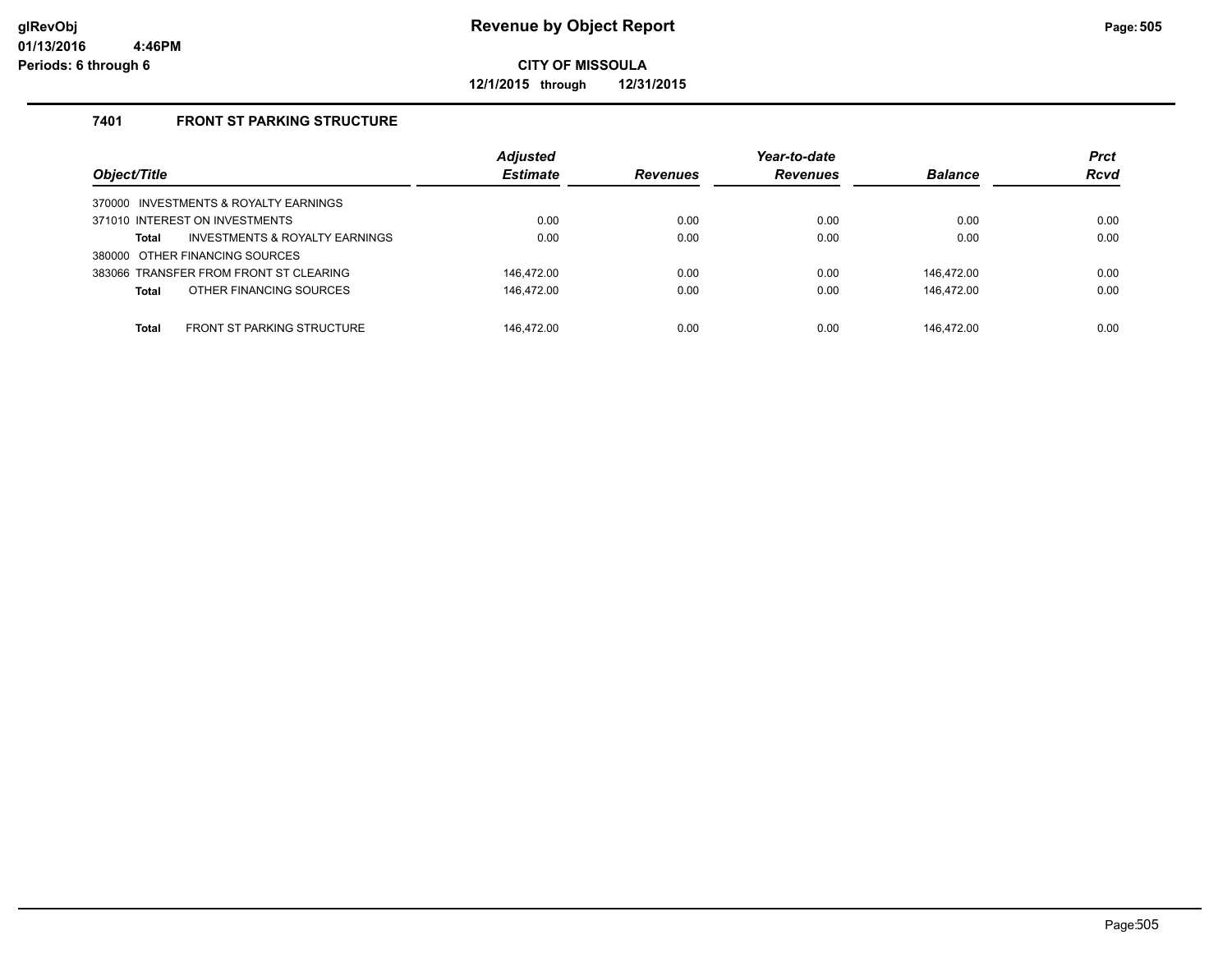**12/1/2015 through 12/31/2015**

# **7402 FRONT ST SUBORDINATE LIEN NOTE**

**7402 FRONT ST SUBORDINATE LIEN NOTE**

|                                                    | <b>Adjusted</b> |                 | Year-to-date    |                | <b>Prct</b> |
|----------------------------------------------------|-----------------|-----------------|-----------------|----------------|-------------|
| Object/Title                                       | <b>Estimate</b> | <b>Revenues</b> | <b>Revenues</b> | <b>Balance</b> | <b>Rcvd</b> |
| 330000 INTERGOVERNMENTAL REVENUES                  |                 |                 |                 |                |             |
| 338001 EXCESS PLEDGED TAX INCREMENT RETURNED       | 0.00            | 0.00            | 0.00            | 0.00           | 0.00        |
| INTERGOVERNMENTAL REVENUES<br>Total                | 0.00            | 0.00            | 0.00            | 0.00           | 0.00        |
| 370000 INVESTMENTS & ROYALTY EARNINGS              |                 |                 |                 |                |             |
| 371010 INTEREST ON INVESTMENTS                     | 0.00            | 0.00            | 0.00            | 0.00           | 0.00        |
| <b>INVESTMENTS &amp; ROYALTY EARNINGS</b><br>Total | 0.00            | 0.00            | 0.00            | 0.00           | 0.00        |
| 380000 OTHER FINANCING SOURCES                     |                 |                 |                 |                |             |
| 383066 TRANSFER FROM FRONT ST CLEARING             | 142,630.00      | 0.00            | 0.00            | 142.630.00     | 0.00        |
| 383067 TRANSFER FROM FSPS                          | 0.00            | 0.00            | 0.00            | 0.00           | 0.00        |
| OTHER FINANCING SOURCES<br>Total                   | 142,630.00      | 0.00            | 0.00            | 142.630.00     | 0.00        |
| FRONT ST SUBORDINATE LIEN NOTE<br>Total            | 142.630.00      | 0.00            | 0.00            | 142.630.00     | 0.00        |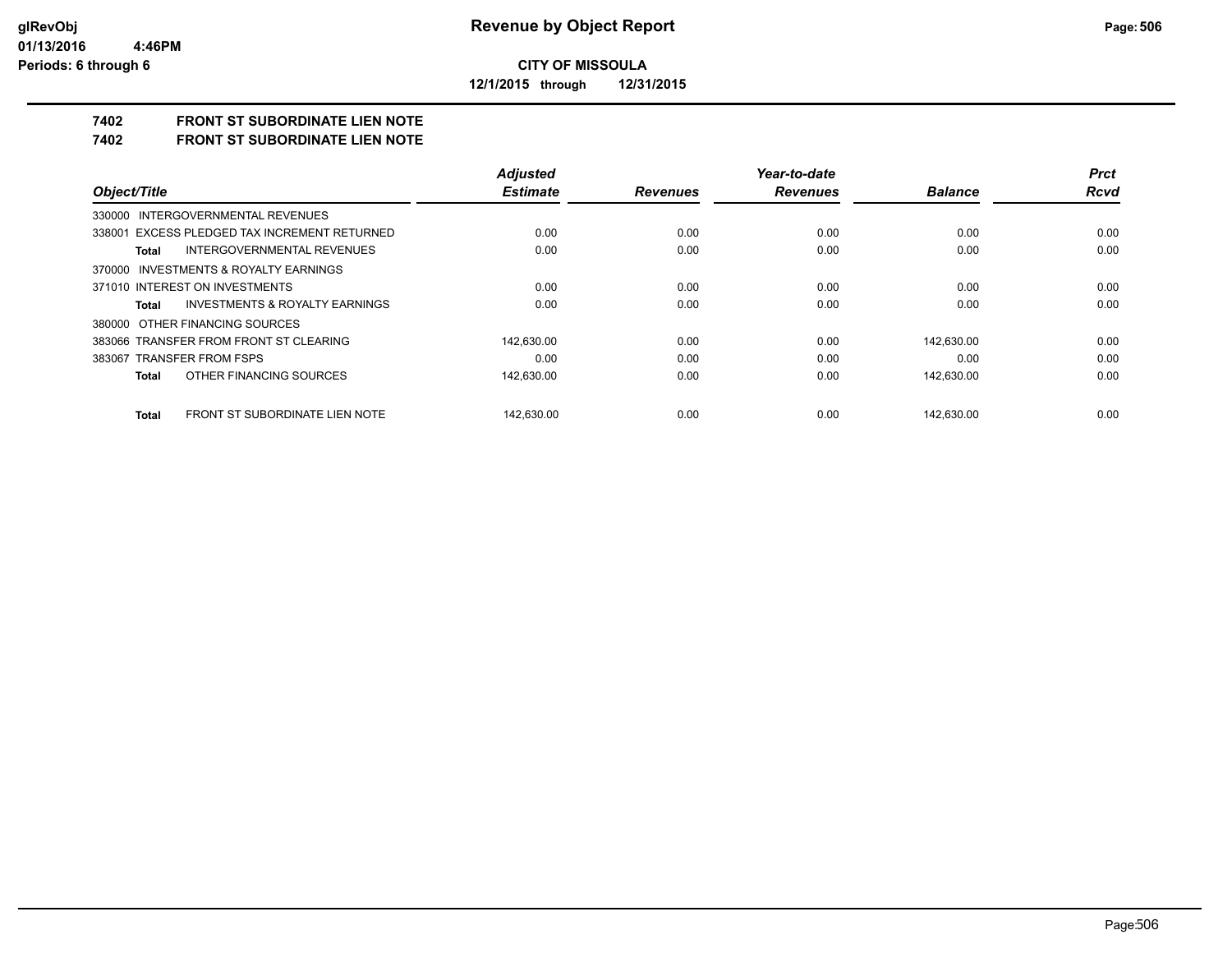**12/1/2015 through 12/31/2015**

### **7402 FRONT ST SUBORDINATE LIEN NOTE**

|                                                | <b>Adjusted</b> |                 | Year-to-date    |                | <b>Prct</b> |
|------------------------------------------------|-----------------|-----------------|-----------------|----------------|-------------|
| Object/Title                                   | <b>Estimate</b> | <b>Revenues</b> | <b>Revenues</b> | <b>Balance</b> | <b>Rcvd</b> |
| INTERGOVERNMENTAL REVENUES<br>330000           |                 |                 |                 |                |             |
| 338001 EXCESS PLEDGED TAX INCREMENT RETURNED   | 0.00            | 0.00            | 0.00            | 0.00           | 0.00        |
| INTERGOVERNMENTAL REVENUES<br>Total            | 0.00            | 0.00            | 0.00            | 0.00           | 0.00        |
| 370000 INVESTMENTS & ROYALTY EARNINGS          |                 |                 |                 |                |             |
| 371010 INTEREST ON INVESTMENTS                 | 0.00            | 0.00            | 0.00            | 0.00           | 0.00        |
| INVESTMENTS & ROYALTY EARNINGS<br><b>Total</b> | 0.00            | 0.00            | 0.00            | 0.00           | 0.00        |
| 380000 OTHER FINANCING SOURCES                 |                 |                 |                 |                |             |
| 383066 TRANSFER FROM FRONT ST CLEARING         | 142.630.00      | 0.00            | 0.00            | 142.630.00     | 0.00        |
| 383067 TRANSFER FROM FSPS                      | 0.00            | 0.00            | 0.00            | 0.00           | 0.00        |
| OTHER FINANCING SOURCES<br><b>Total</b>        | 142,630.00      | 0.00            | 0.00            | 142,630.00     | 0.00        |
|                                                |                 |                 |                 |                |             |
| FRONT ST SUBORDINATE LIEN NOTE<br><b>Total</b> | 142.630.00      | 0.00            | 0.00            | 142.630.00     | 0.00        |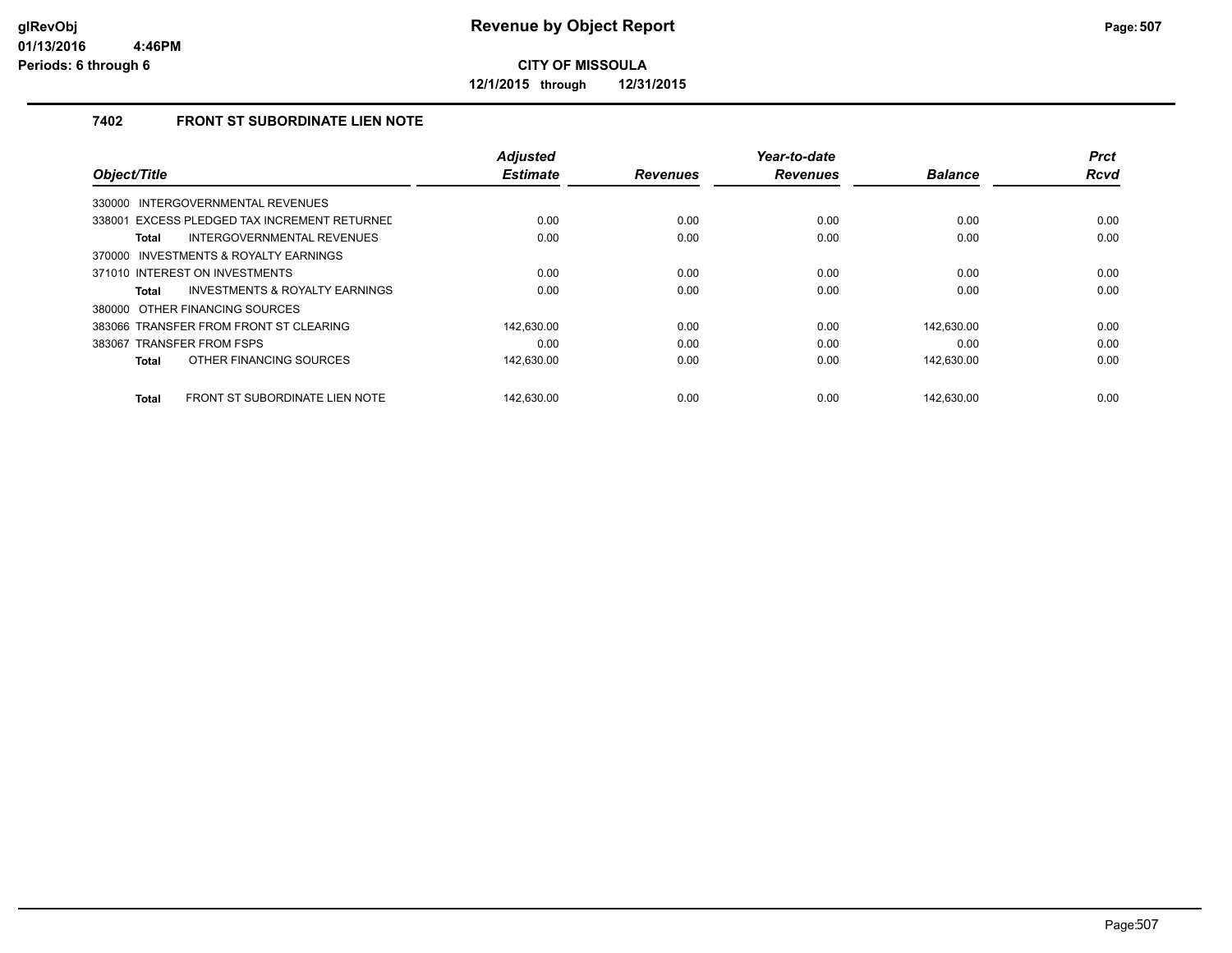**12/1/2015 through 12/31/2015**

### **7447 COURT COLLECTED PARKING FINES**

**7447 COURT COLLECTED PARKING FINES**

|                                         | <b>Adjusted</b> |                 | Year-to-date    |                | <b>Prct</b> |
|-----------------------------------------|-----------------|-----------------|-----------------|----------------|-------------|
| Object/Title                            | <b>Estimate</b> | <b>Revenues</b> | <b>Revenues</b> | <b>Balance</b> | <b>Rcvd</b> |
| 350000 FINES & FORFEITURES              |                 |                 |                 |                |             |
| 352002 PARKING FINES                    | 0.00            | 0.00            | 0.00            | 0.00           | 0.00        |
| <b>FINES &amp; FORFEITURES</b><br>Total | 0.00            | 0.00            | 0.00            | 0.00           | 0.00        |
| 370000 INVESTMENTS & ROYALTY EARNINGS   |                 |                 |                 |                |             |
| 371010 INTEREST ON INVESTMENTS          | 0.00            | 0.00            | 0.00            | 0.00           | 0.00        |
| INVESTMENTS & ROYALTY EARNINGS<br>Total | 0.00            | 0.00            | 0.00            | 0.00           | 0.00        |
|                                         |                 |                 |                 |                |             |
| COURT COLLECTED PARKING FINES<br>Total  | 0.00            | 0.00            | 0.00            | 0.00           | 0.00        |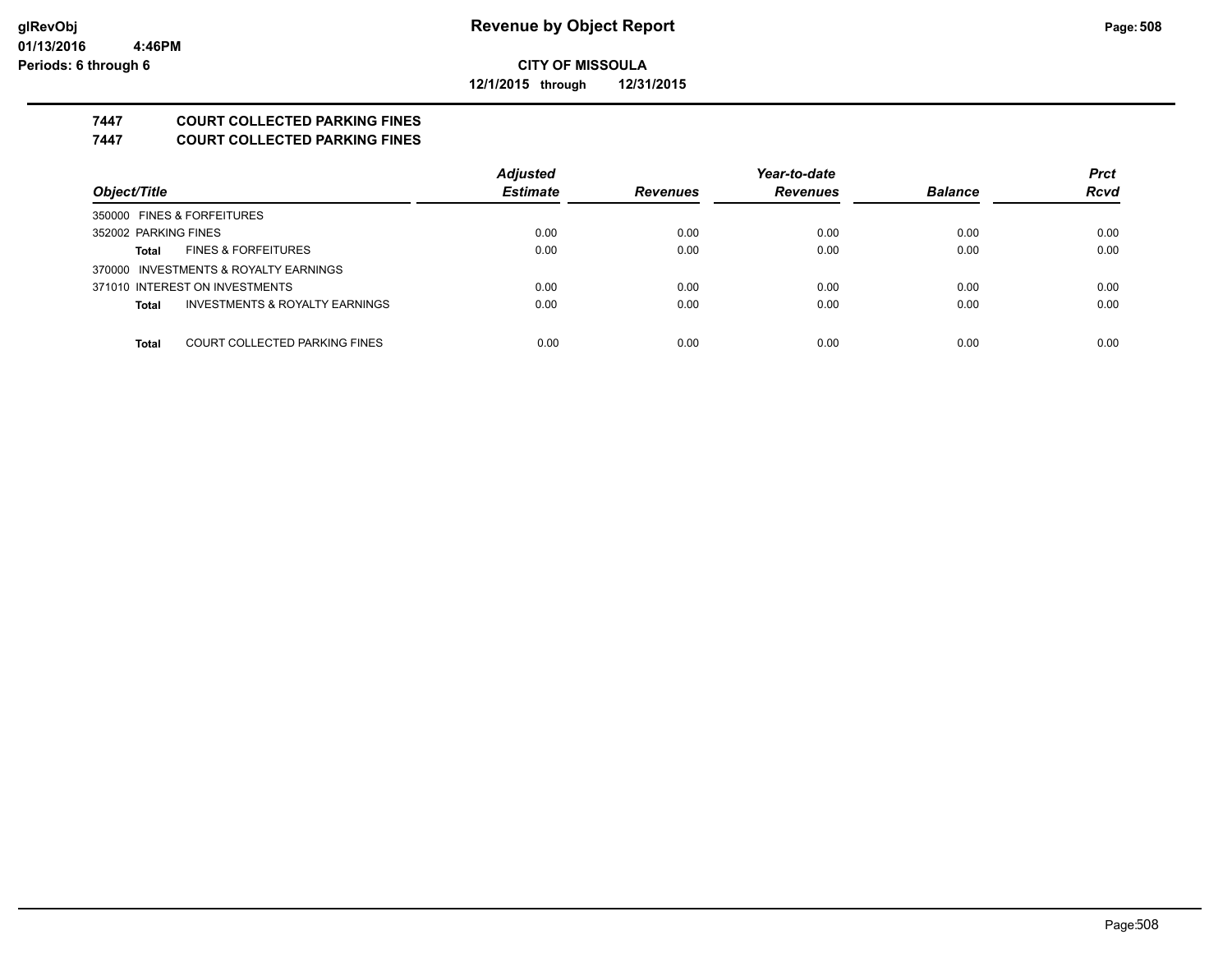**12/1/2015 through 12/31/2015**

### **7447 COURT COLLECTED PARKING FINES**

| Object/Title                                   | <b>Adjusted</b><br><b>Estimate</b> | <b>Revenues</b> | Year-to-date<br><b>Revenues</b> | <b>Balance</b> | <b>Prct</b><br><b>Rcvd</b> |
|------------------------------------------------|------------------------------------|-----------------|---------------------------------|----------------|----------------------------|
| 350000 FINES & FORFEITURES                     |                                    |                 |                                 |                |                            |
| 352002 PARKING FINES                           | 0.00                               | 0.00            | 0.00                            | 0.00           | 0.00                       |
| <b>FINES &amp; FORFEITURES</b><br>Total        | 0.00                               | 0.00            | 0.00                            | 0.00           | 0.00                       |
| 370000 INVESTMENTS & ROYALTY EARNINGS          |                                    |                 |                                 |                |                            |
| 371010 INTEREST ON INVESTMENTS                 | 0.00                               | 0.00            | 0.00                            | 0.00           | 0.00                       |
| INVESTMENTS & ROYALTY EARNINGS<br><b>Total</b> | 0.00                               | 0.00            | 0.00                            | 0.00           | 0.00                       |
|                                                |                                    |                 |                                 |                |                            |
| COURT COLLECTED PARKING FINES<br><b>Total</b>  | 0.00                               | 0.00            | 0.00                            | 0.00           | 0.00                       |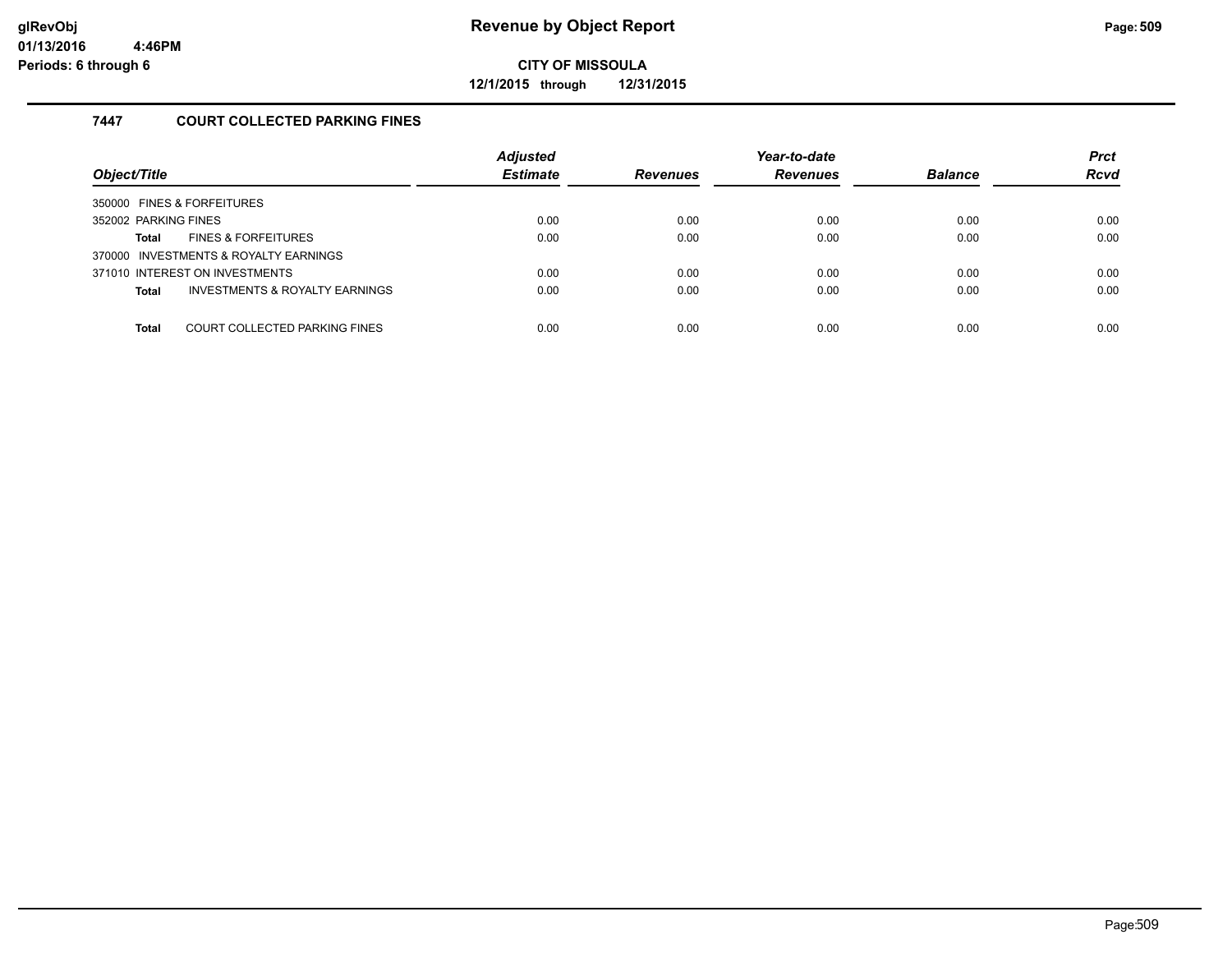**12/1/2015 through 12/31/2015**

**7458 COURT SURCHARGE**

**7458 COURT SURCHARGE**

|                                                    | <b>Adjusted</b> |                 | Year-to-date    |                | <b>Prct</b> |
|----------------------------------------------------|-----------------|-----------------|-----------------|----------------|-------------|
| Object/Title                                       | <b>Estimate</b> | <b>Revenues</b> | <b>Revenues</b> | <b>Balance</b> | <b>Rcvd</b> |
| 350000 FINES & FORFEITURES                         |                 |                 |                 |                |             |
| 351032 SURCHARGE ON FINES                          | 0.00            | -7.679.19       | 11.697.99       | $-11.697.99$   | 0.00        |
| <b>FINES &amp; FORFEITURES</b><br>Total            | 0.00            | $-7.679.19$     | 11.697.99       | $-11.697.99$   | 0.00        |
| 370000 INVESTMENTS & ROYALTY EARNINGS              |                 |                 |                 |                |             |
| 371010 INTEREST ON INVESTMENTS                     | 0.00            | 0.00            | 0.00            | 0.00           | 0.00        |
| 371020 GAIN/LOSS IN MARKET VALUE OF INVESTMENTS    | 0.00            | 0.00            | 0.00            | 0.00           | 0.00        |
| <b>INVESTMENTS &amp; ROYALTY EARNINGS</b><br>Total | 0.00            | 0.00            | 0.00            | 0.00           | 0.00        |
| <b>COURT SURCHARGE</b><br><b>Total</b>             | 0.00            | $-7.679.19$     | 11.697.99       | -11.697.99     | 0.00        |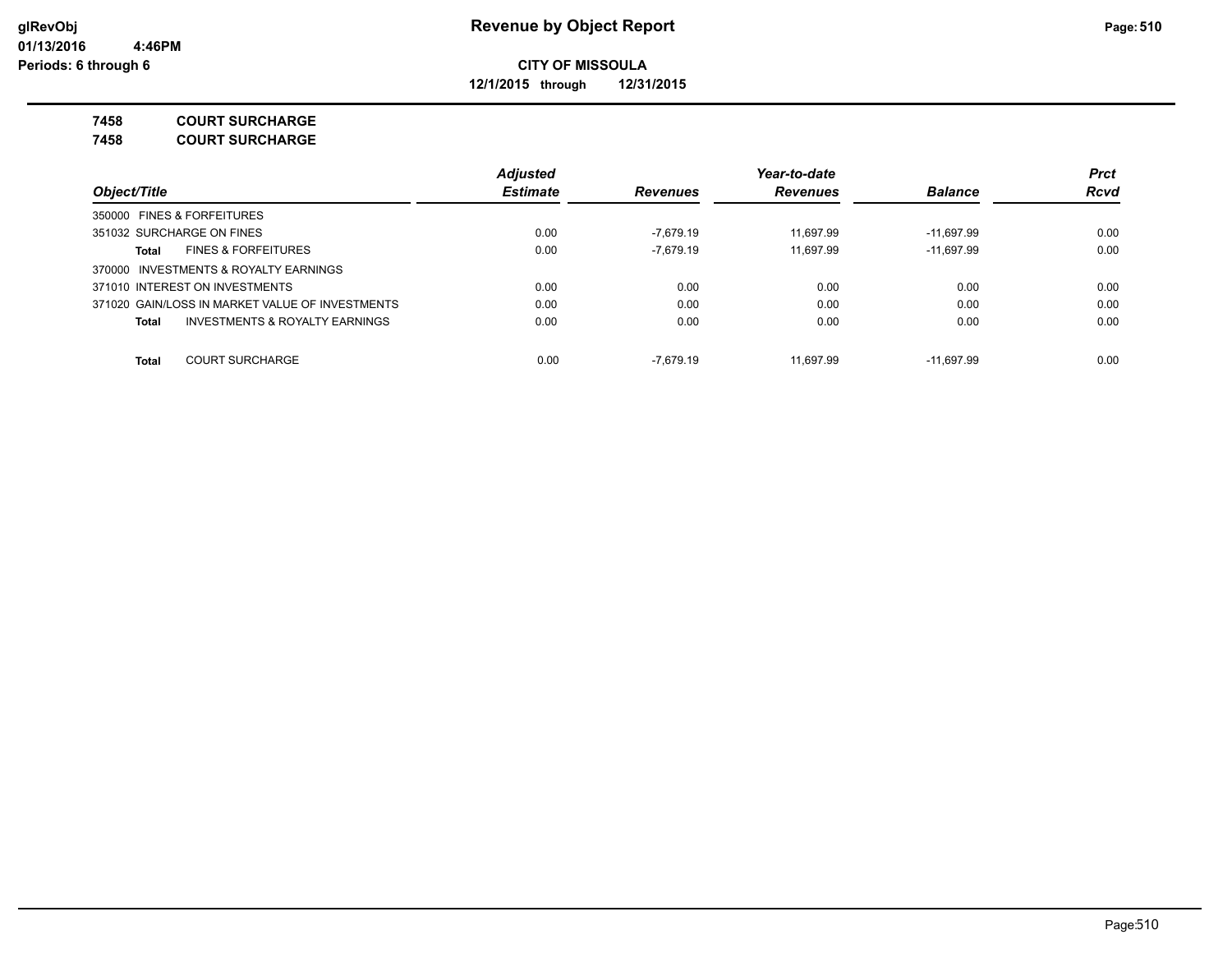**12/1/2015 through 12/31/2015**

#### **7458 COURT SURCHARGE**

|                                                | <b>Adjusted</b> |                 | Year-to-date    |                | <b>Prct</b> |
|------------------------------------------------|-----------------|-----------------|-----------------|----------------|-------------|
| Object/Title                                   | <b>Estimate</b> | <b>Revenues</b> | <b>Revenues</b> | <b>Balance</b> | <b>Rcvd</b> |
| 350000 FINES & FORFEITURES                     |                 |                 |                 |                |             |
| 351032 SURCHARGE ON FINES                      | 0.00            | -7.679.19       | 11.697.99       | $-11.697.99$   | 0.00        |
| <b>FINES &amp; FORFEITURES</b><br>Total        | 0.00            | $-7.679.19$     | 11.697.99       | $-11,697.99$   | 0.00        |
| 370000 INVESTMENTS & ROYALTY EARNINGS          |                 |                 |                 |                |             |
| 371010 INTEREST ON INVESTMENTS                 | 0.00            | 0.00            | 0.00            | 0.00           | 0.00        |
| 371020 GAIN/LOSS IN MARKET VALUE OF INVESTMENT | 0.00            | 0.00            | 0.00            | 0.00           | 0.00        |
| INVESTMENTS & ROYALTY EARNINGS<br>Total        | 0.00            | 0.00            | 0.00            | 0.00           | 0.00        |
|                                                |                 |                 |                 |                |             |
| <b>COURT SURCHARGE</b><br><b>Total</b>         | 0.00            | -7.679.19       | 11.697.99       | $-11.697.99$   | 0.00        |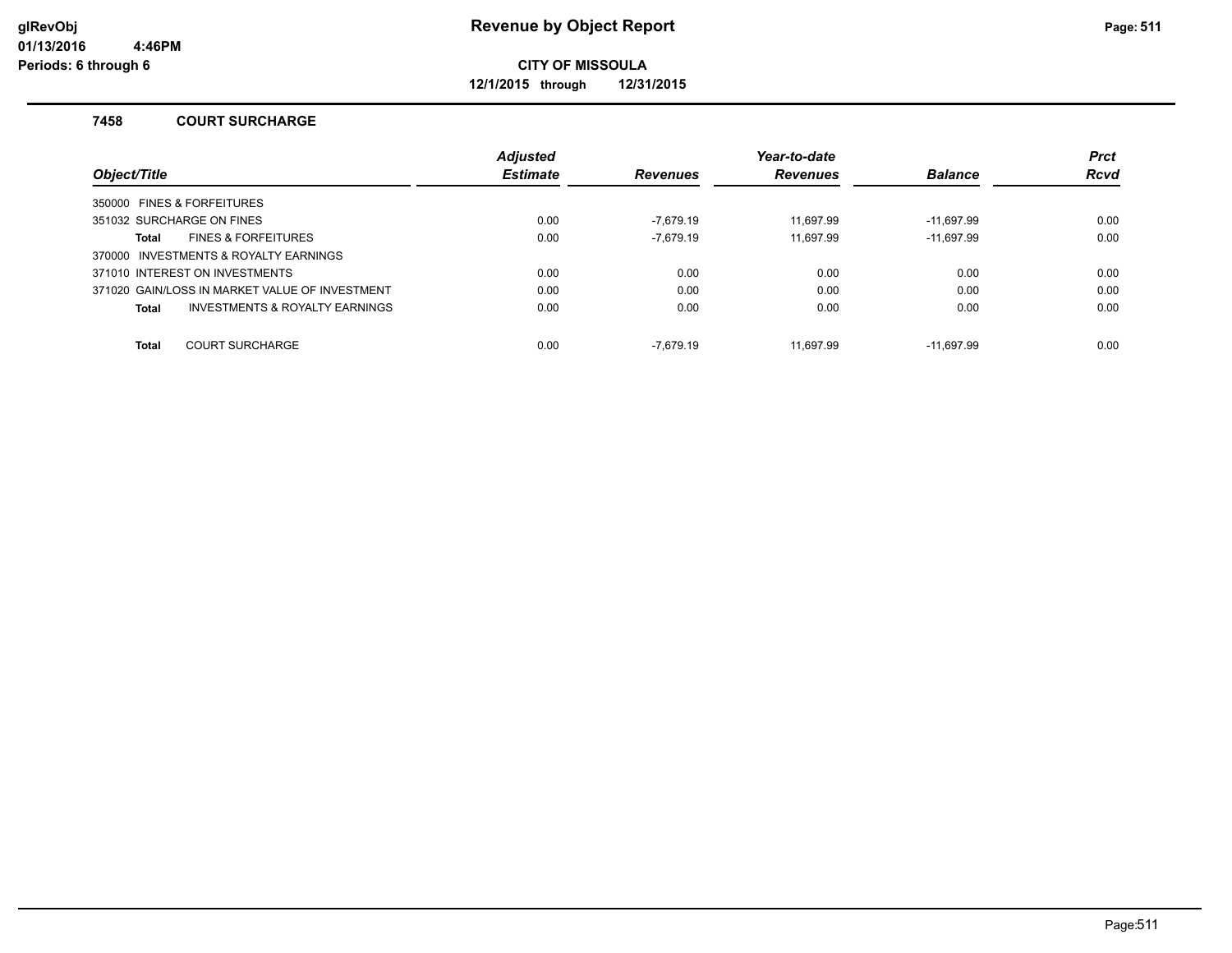**12/1/2015 through 12/31/2015**

#### **7469 PUBLIC DEFENDER FEES**

**7469 PUBLIC DEFENDER FEES**

|                                                    | <b>Adjusted</b> |                 | Year-to-date    |                | <b>Prct</b> |
|----------------------------------------------------|-----------------|-----------------|-----------------|----------------|-------------|
| Object/Title                                       | <b>Estimate</b> | <b>Revenues</b> | <b>Revenues</b> | <b>Balance</b> | <b>Rcvd</b> |
| 350000 FINES & FORFEITURES                         |                 |                 |                 |                |             |
| 351032 SURCHARGE ON FINES                          | 0.00            | 0.00            | 0.00            | 0.00           | 0.00        |
| 351033 PUBLIC DEFENDER FEES                        | 0.00            | 1.101.00        | 1.535.00        | $-1.535.00$    | 0.00        |
| <b>FINES &amp; FORFEITURES</b><br>Total            | 0.00            | 1.101.00        | 1.535.00        | $-1,535.00$    | 0.00        |
| 370000 INVESTMENTS & ROYALTY EARNINGS              |                 |                 |                 |                |             |
| 371010 INTEREST ON INVESTMENTS                     | 0.00            | 0.00            | 0.00            | 0.00           | 0.00        |
| 371020 GAIN/LOSS IN MARKET VALUE OF INVESTMENTS    | 0.00            | 0.00            | 0.00            | 0.00           | 0.00        |
| <b>INVESTMENTS &amp; ROYALTY EARNINGS</b><br>Total | 0.00            | 0.00            | 0.00            | 0.00           | 0.00        |
| PUBLIC DEFENDER FEES<br>Total                      | 0.00            | 1.101.00        | 1.535.00        | $-1.535.00$    | 0.00        |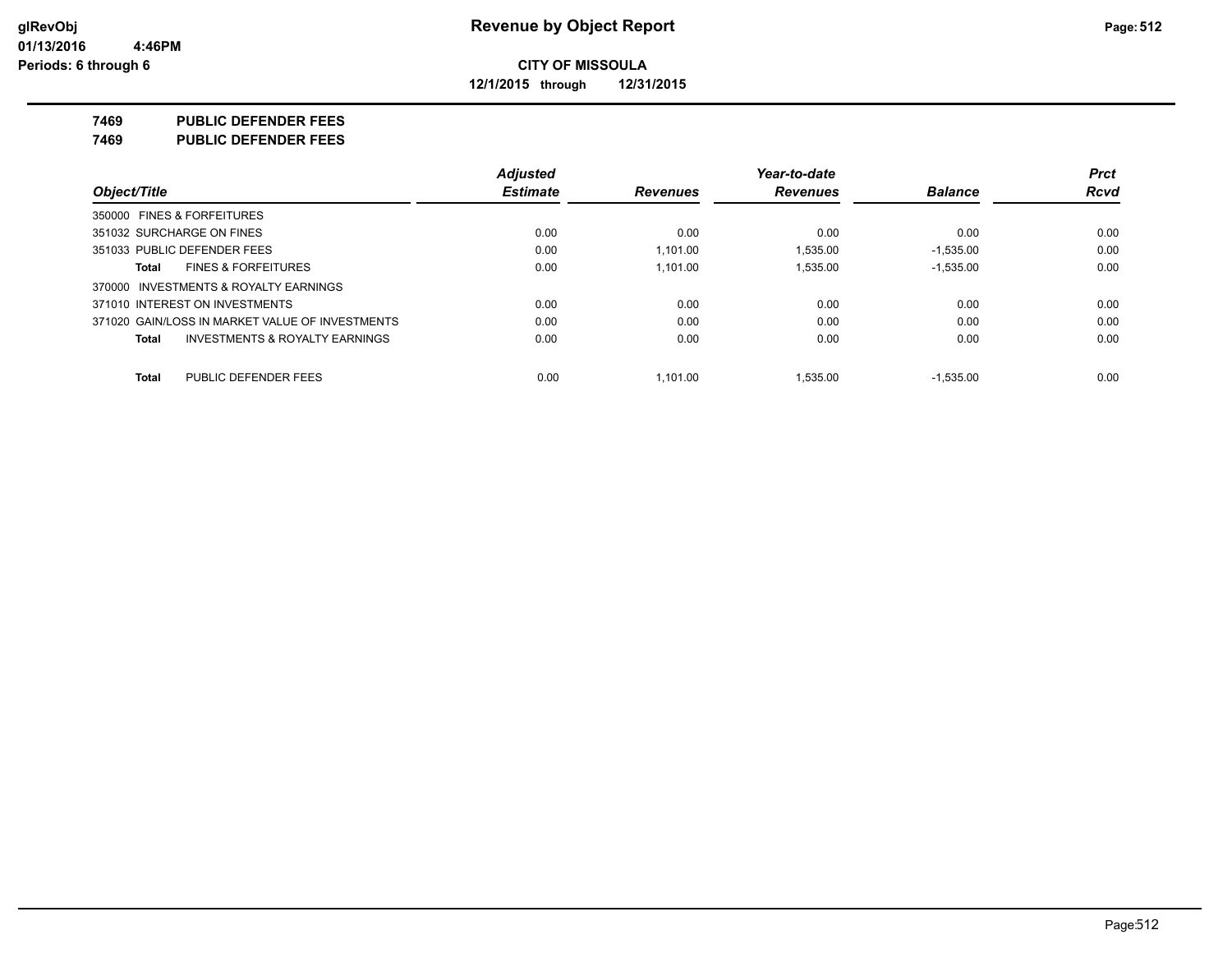**12/1/2015 through 12/31/2015**

### **7469 PUBLIC DEFENDER FEES**

|                                                    | <b>Adjusted</b> |                 | Year-to-date    |                | <b>Prct</b> |
|----------------------------------------------------|-----------------|-----------------|-----------------|----------------|-------------|
| Object/Title                                       | <b>Estimate</b> | <b>Revenues</b> | <b>Revenues</b> | <b>Balance</b> | <b>Rcvd</b> |
| 350000 FINES & FORFEITURES                         |                 |                 |                 |                |             |
| 351032 SURCHARGE ON FINES                          | 0.00            | 0.00            | 0.00            | 0.00           | 0.00        |
| 351033 PUBLIC DEFENDER FEES                        | 0.00            | 1.101.00        | 1.535.00        | $-1,535.00$    | 0.00        |
| <b>FINES &amp; FORFEITURES</b><br>Total            | 0.00            | 1.101.00        | 1.535.00        | $-1,535.00$    | 0.00        |
| 370000 INVESTMENTS & ROYALTY EARNINGS              |                 |                 |                 |                |             |
| 371010 INTEREST ON INVESTMENTS                     | 0.00            | 0.00            | 0.00            | 0.00           | 0.00        |
| 371020 GAIN/LOSS IN MARKET VALUE OF INVESTMENT     | 0.00            | 0.00            | 0.00            | 0.00           | 0.00        |
| <b>INVESTMENTS &amp; ROYALTY EARNINGS</b><br>Total | 0.00            | 0.00            | 0.00            | 0.00           | 0.00        |
| PUBLIC DEFENDER FEES<br><b>Total</b>               | 0.00            | 1.101.00        | 1.535.00        | $-1.535.00$    | 0.00        |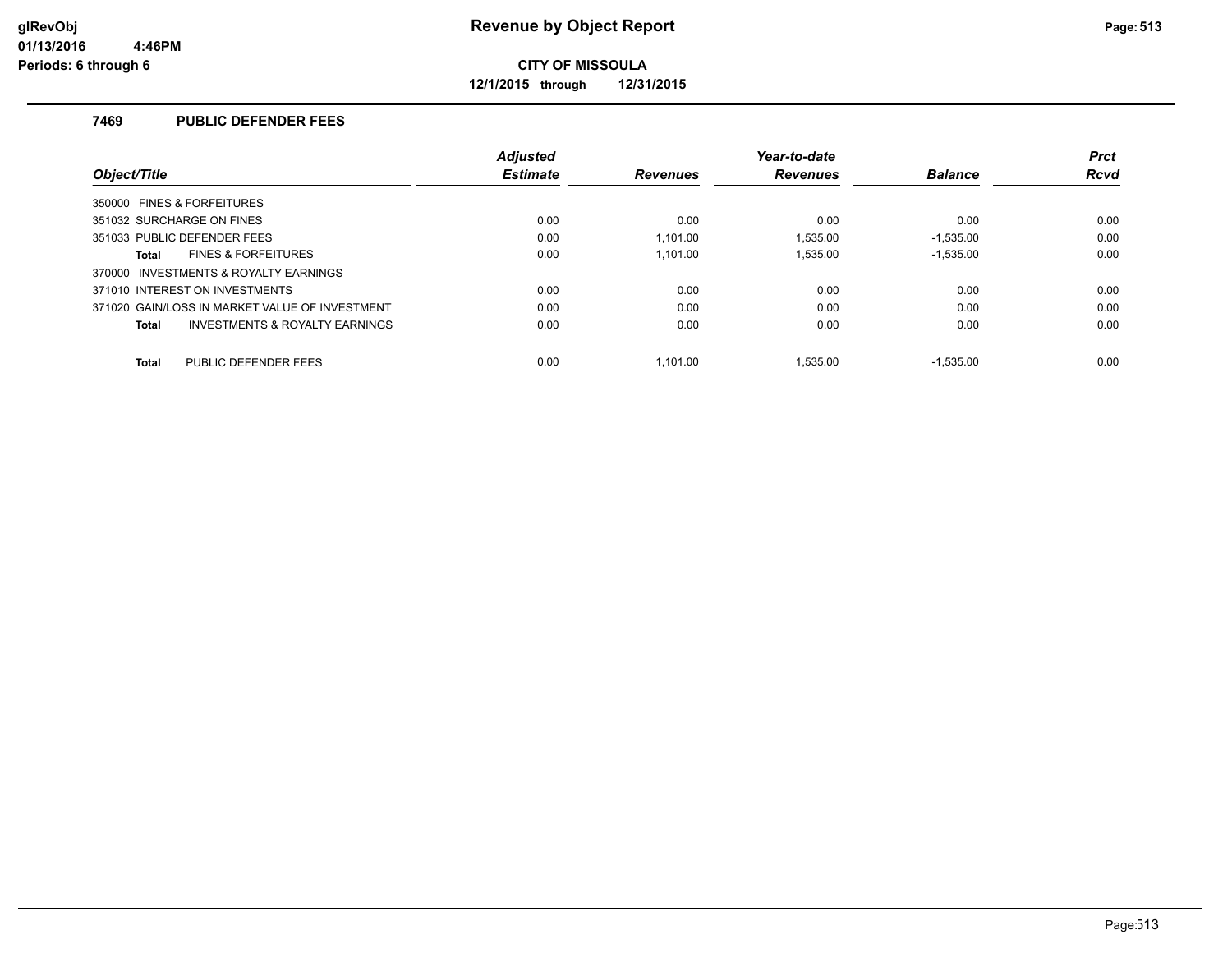**12/1/2015 through 12/31/2015**

**7900 PAYROLL CLEARING FUND**

**7900 PAYROLL CLEARING FUND**

|                                                           | <b>Adjusted</b> |                 | Year-to-date    |                |             |
|-----------------------------------------------------------|-----------------|-----------------|-----------------|----------------|-------------|
| Object/Title                                              | <b>Estimate</b> | <b>Revenues</b> | <b>Revenues</b> | <b>Balance</b> | <b>Rcvd</b> |
| 370000 INVESTMENTS & ROYALTY EARNINGS                     |                 |                 |                 |                |             |
| 371010 INTEREST ON INVESTMENTS                            | 0.00            | 0.00            | 0.00            | 0.00           | 0.00        |
| 371020 GAIN/LOSS IN MARKET VALUE OF INVESTMENTS           | 0.00            | 0.00            | 0.00            | 0.00           | 0.00        |
| <b>INVESTMENTS &amp; ROYALTY EARNINGS</b><br><b>Total</b> | 0.00            | 0.00            | 0.00            | 0.00           | 0.00        |
| <b>Total</b><br>PAYROLL CLEARING FUND                     | 0.00            | 0.00            | 0.00            | 0.00           | 0.00        |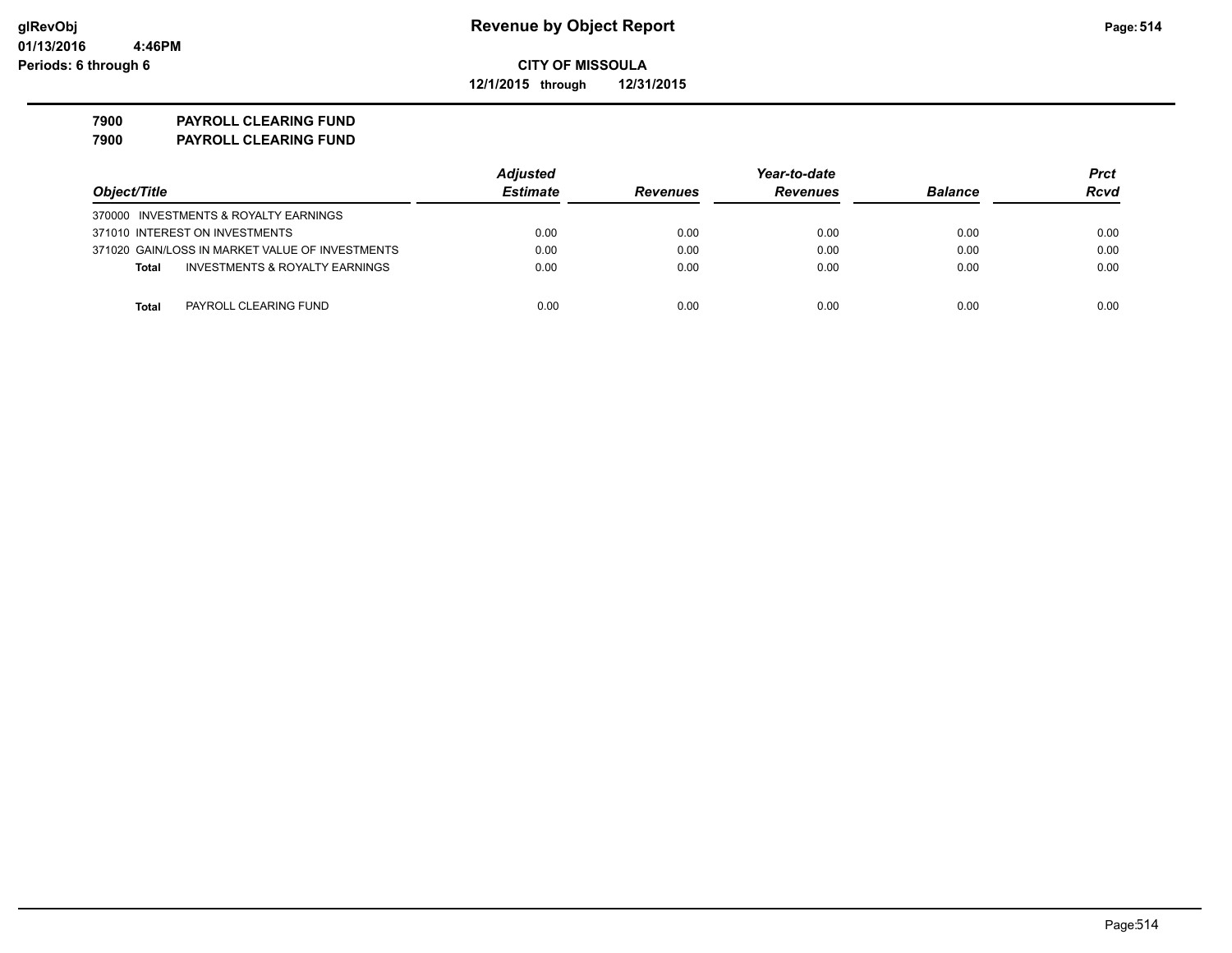**12/1/2015 through 12/31/2015**

### **7900 PAYROLL CLEARING FUND**

| Object/Title |                                                | <b>Adjusted</b><br><b>Estimate</b> | <b>Revenues</b> | Year-to-date<br><b>Revenues</b> | <b>Balance</b> | <b>Prct</b><br>Rcvd |
|--------------|------------------------------------------------|------------------------------------|-----------------|---------------------------------|----------------|---------------------|
|              | 370000 INVESTMENTS & ROYALTY EARNINGS          |                                    |                 |                                 |                |                     |
|              | 371010 INTEREST ON INVESTMENTS                 | 0.00                               | 0.00            | 0.00                            | 0.00           | 0.00                |
|              | 371020 GAIN/LOSS IN MARKET VALUE OF INVESTMENT | 0.00                               | 0.00            | 0.00                            | 0.00           | 0.00                |
| <b>Total</b> | INVESTMENTS & ROYALTY EARNINGS                 | 0.00                               | 0.00            | 0.00                            | 0.00           | 0.00                |
|              |                                                |                                    |                 |                                 |                |                     |
| <b>Total</b> | PAYROLL CLEARING FUND                          | 0.00                               | 0.00            | 0.00                            | 0.00           | 0.00                |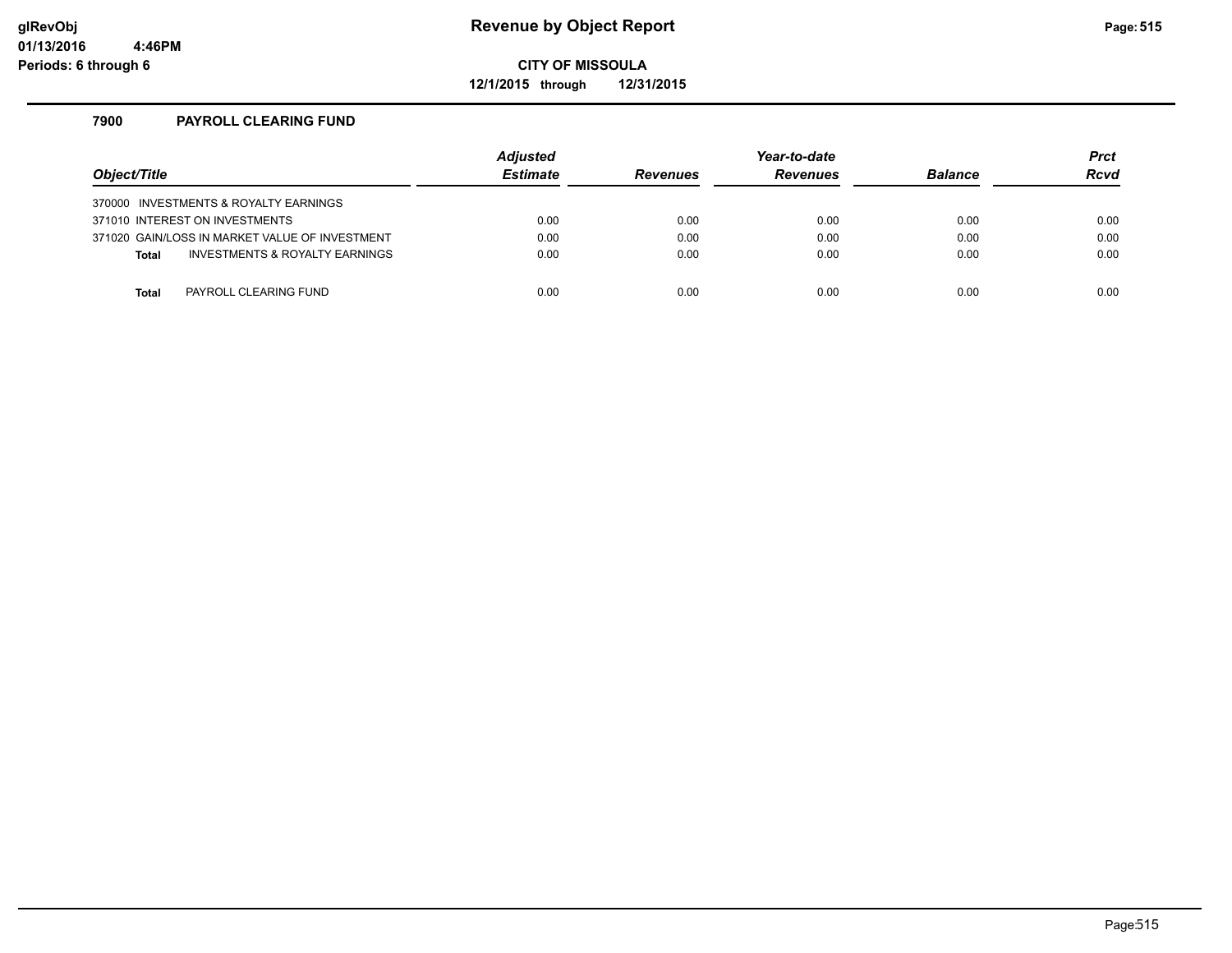**12/1/2015 through 12/31/2015**

**7903 COUNTY CLEARING**

**7903 COUNTY CLEARING**

|                                                    | <b>Adjusted</b> |                 | Year-to-date    |                | <b>Prct</b> |
|----------------------------------------------------|-----------------|-----------------|-----------------|----------------|-------------|
| Object/Title                                       | <b>Estimate</b> | <b>Revenues</b> | <b>Revenues</b> | <b>Balance</b> | Rcvd        |
| <b>LICENSES &amp; PERMITS</b><br>320000            |                 |                 |                 |                |             |
| 323030 ANIMAL LICENSES                             | 0.00            | 449.00          | 4.814.85        | $-4.814.85$    | 0.00        |
| <b>LICENSES &amp; PERMITS</b><br>Total             | 0.00            | 449.00          | 4.814.85        | $-4.814.85$    | 0.00        |
| 360000 MISCELLANEOUS REVENUES                      |                 |                 |                 |                |             |
| 360010 MISCELLANEOUS                               | 0.00            | 0.00            | 0.00            | 0.00           | 0.00        |
| MISCELLANEOUS REVENUES<br>Total                    | 0.00            | 0.00            | 0.00            | 0.00           | 0.00        |
| INVESTMENTS & ROYALTY EARNINGS<br>370000           |                 |                 |                 |                |             |
| 371010 INTEREST ON INVESTMENTS                     | 0.00            | 0.00            | 0.00            | 0.00           | 0.00        |
| 371020 GAIN/LOSS IN MARKET VALUE OF INVESTMENTS    | 0.00            | 0.00            | 0.00            | 0.00           | 0.00        |
| <b>INVESTMENTS &amp; ROYALTY EARNINGS</b><br>Total | 0.00            | 0.00            | 0.00            | 0.00           | 0.00        |
| <b>COUNTY CLEARING</b><br><b>Total</b>             | 0.00            | 449.00          | 4.814.85        | $-4,814.85$    | 0.00        |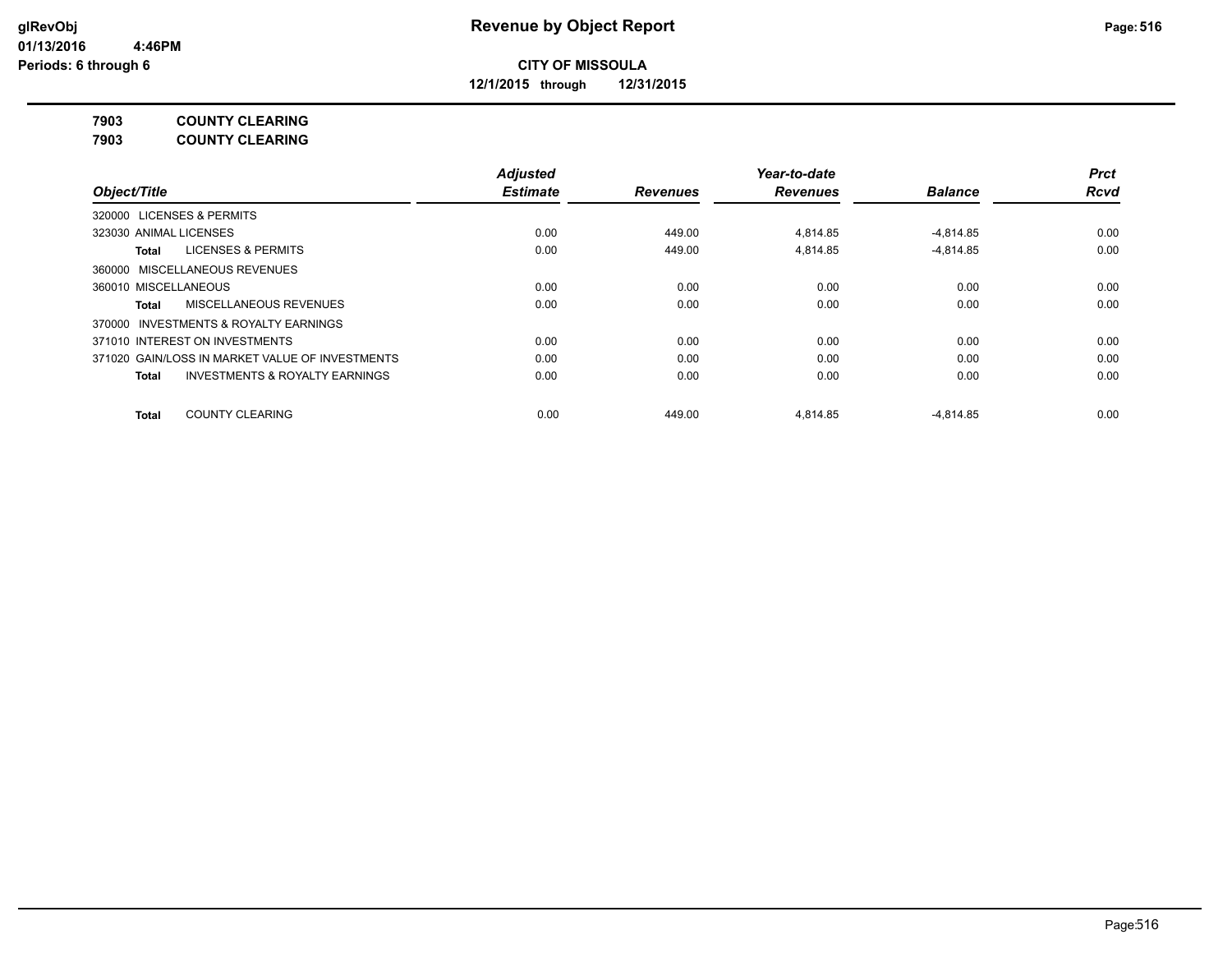**12/1/2015 through 12/31/2015**

#### **7903 COUNTY CLEARING**

| Object/Title                                              | <b>Adjusted</b><br><b>Estimate</b> | <b>Revenues</b> | Year-to-date<br><b>Revenues</b> | <b>Balance</b> | <b>Prct</b><br>Rcvd |
|-----------------------------------------------------------|------------------------------------|-----------------|---------------------------------|----------------|---------------------|
| 320000 LICENSES & PERMITS                                 |                                    |                 |                                 |                |                     |
| 323030 ANIMAL LICENSES                                    | 0.00                               | 449.00          | 4.814.85                        | $-4.814.85$    | 0.00                |
| <b>LICENSES &amp; PERMITS</b><br>Total                    | 0.00                               | 449.00          | 4.814.85                        | $-4.814.85$    | 0.00                |
| 360000 MISCELLANEOUS REVENUES                             |                                    |                 |                                 |                |                     |
| 360010 MISCELLANEOUS                                      | 0.00                               | 0.00            | 0.00                            | 0.00           | 0.00                |
| <b>MISCELLANEOUS REVENUES</b><br>Total                    | 0.00                               | 0.00            | 0.00                            | 0.00           | 0.00                |
| 370000 INVESTMENTS & ROYALTY EARNINGS                     |                                    |                 |                                 |                |                     |
| 371010 INTEREST ON INVESTMENTS                            | 0.00                               | 0.00            | 0.00                            | 0.00           | 0.00                |
| 371020 GAIN/LOSS IN MARKET VALUE OF INVESTMENT            | 0.00                               | 0.00            | 0.00                            | 0.00           | 0.00                |
| <b>INVESTMENTS &amp; ROYALTY EARNINGS</b><br><b>Total</b> | 0.00                               | 0.00            | 0.00                            | 0.00           | 0.00                |
|                                                           |                                    |                 |                                 |                |                     |
| <b>COUNTY CLEARING</b><br>Total                           | 0.00                               | 449.00          | 4.814.85                        | $-4.814.85$    | 0.00                |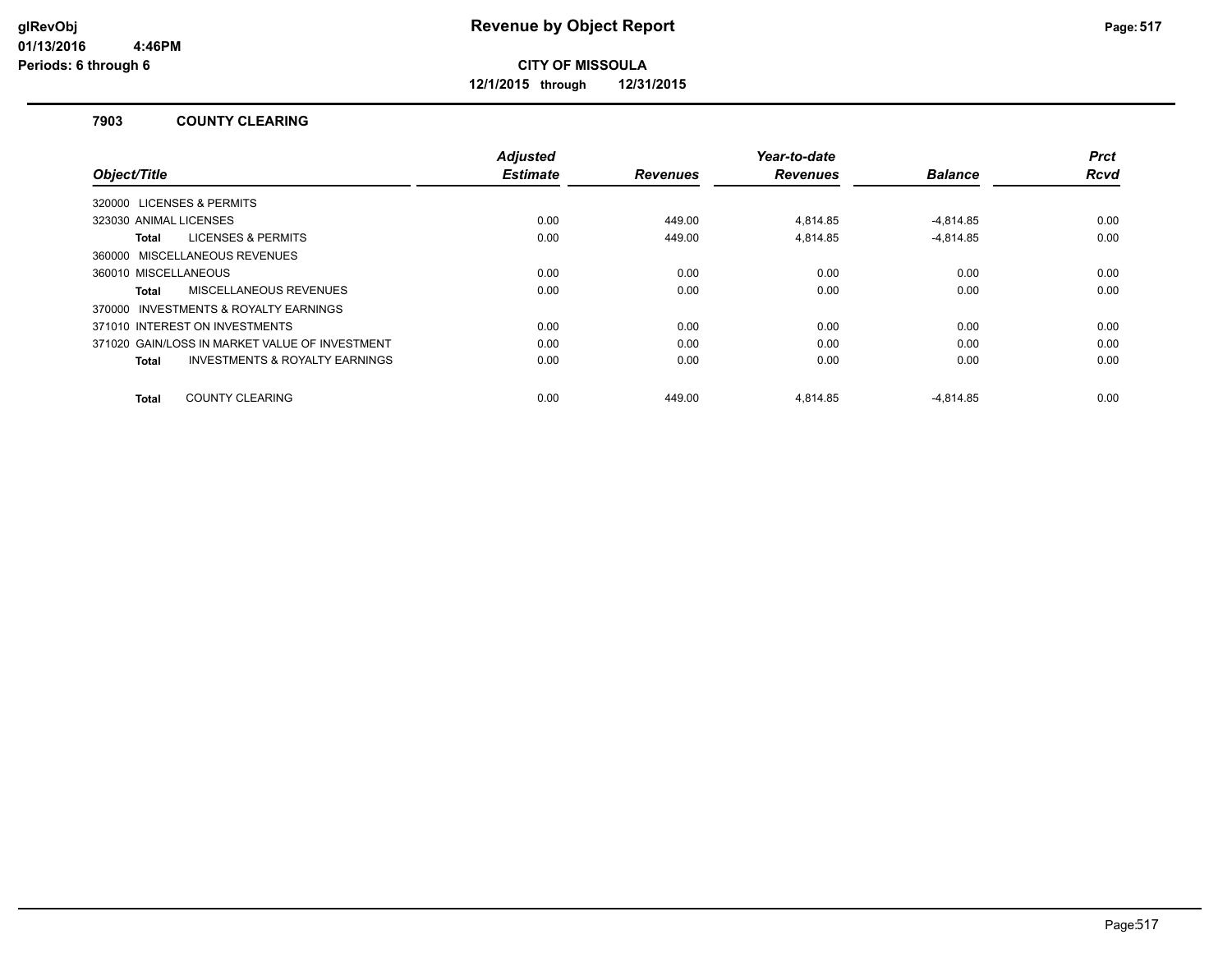**12/1/2015 through 12/31/2015**

**7904 SEWER REBATE**

**7904 SEWER REBATE**

|                                                           | <b>Adjusted</b> |                 | Year-to-date    |                | <b>Prct</b> |
|-----------------------------------------------------------|-----------------|-----------------|-----------------|----------------|-------------|
| Object/Title                                              | <b>Estimate</b> | <b>Revenues</b> | <b>Revenues</b> | <b>Balance</b> | <b>Rcvd</b> |
| 340000 CHARGES FOR SERVICES                               |                 |                 |                 |                |             |
| 343036 *** Title Not Found ***                            | 0.00            | 0.00            | 0.00            | 0.00           | 0.00        |
| <b>CHARGES FOR SERVICES</b><br>Total                      | 0.00            | 0.00            | 0.00            | 0.00           | 0.00        |
| 360000 MISCELLANEOUS REVENUES                             |                 |                 |                 |                |             |
| 360010 MISCELLANEOUS                                      | 0.00            | 0.00            | 0.00            | 0.00           | 0.00        |
| MISCELLANEOUS REVENUES<br>Total                           | 0.00            | 0.00            | 0.00            | 0.00           | 0.00        |
| INVESTMENTS & ROYALTY EARNINGS<br>370000                  |                 |                 |                 |                |             |
| 371010 INTEREST ON INVESTMENTS                            | 0.00            | 0.00            | 0.00            | 0.00           | 0.00        |
| 371020 GAIN/LOSS IN MARKET VALUE OF INVESTMENTS           | 0.00            | 0.00            | 0.00            | 0.00           | 0.00        |
| <b>INVESTMENTS &amp; ROYALTY EARNINGS</b><br><b>Total</b> | 0.00            | 0.00            | 0.00            | 0.00           | 0.00        |
| <b>SEWER REBATE</b><br><b>Total</b>                       | 0.00            | 0.00            | 0.00            | 0.00           | 0.00        |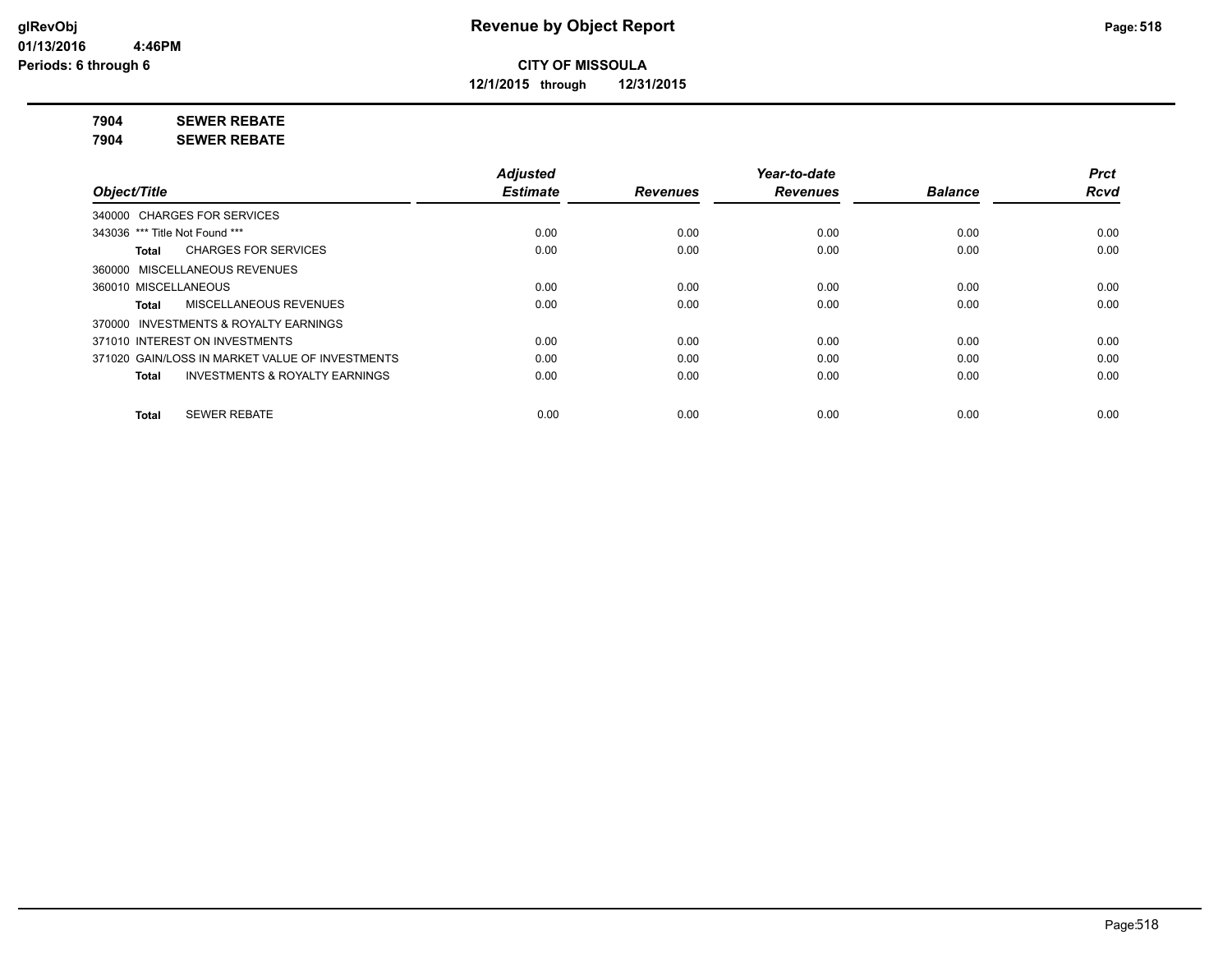**12/1/2015 through 12/31/2015**

#### **7904 SEWER REBATE**

|                                                    | <b>Adjusted</b> |                 | Year-to-date    |                | <b>Prct</b> |
|----------------------------------------------------|-----------------|-----------------|-----------------|----------------|-------------|
| Object/Title                                       | <b>Estimate</b> | <b>Revenues</b> | <b>Revenues</b> | <b>Balance</b> | <b>Rcvd</b> |
| 340000 CHARGES FOR SERVICES                        |                 |                 |                 |                |             |
| 343036 *** Title Not Found ***                     | 0.00            | 0.00            | 0.00            | 0.00           | 0.00        |
| <b>CHARGES FOR SERVICES</b><br>Total               | 0.00            | 0.00            | 0.00            | 0.00           | 0.00        |
| 360000 MISCELLANEOUS REVENUES                      |                 |                 |                 |                |             |
| 360010 MISCELLANEOUS                               | 0.00            | 0.00            | 0.00            | 0.00           | 0.00        |
| MISCELLANEOUS REVENUES<br>Total                    | 0.00            | 0.00            | 0.00            | 0.00           | 0.00        |
| 370000 INVESTMENTS & ROYALTY EARNINGS              |                 |                 |                 |                |             |
| 371010 INTEREST ON INVESTMENTS                     | 0.00            | 0.00            | 0.00            | 0.00           | 0.00        |
| 371020 GAIN/LOSS IN MARKET VALUE OF INVESTMENT     | 0.00            | 0.00            | 0.00            | 0.00           | 0.00        |
| <b>INVESTMENTS &amp; ROYALTY EARNINGS</b><br>Total | 0.00            | 0.00            | 0.00            | 0.00           | 0.00        |
|                                                    |                 |                 |                 |                |             |
| <b>SEWER REBATE</b><br><b>Total</b>                | 0.00            | 0.00            | 0.00            | 0.00           | 0.00        |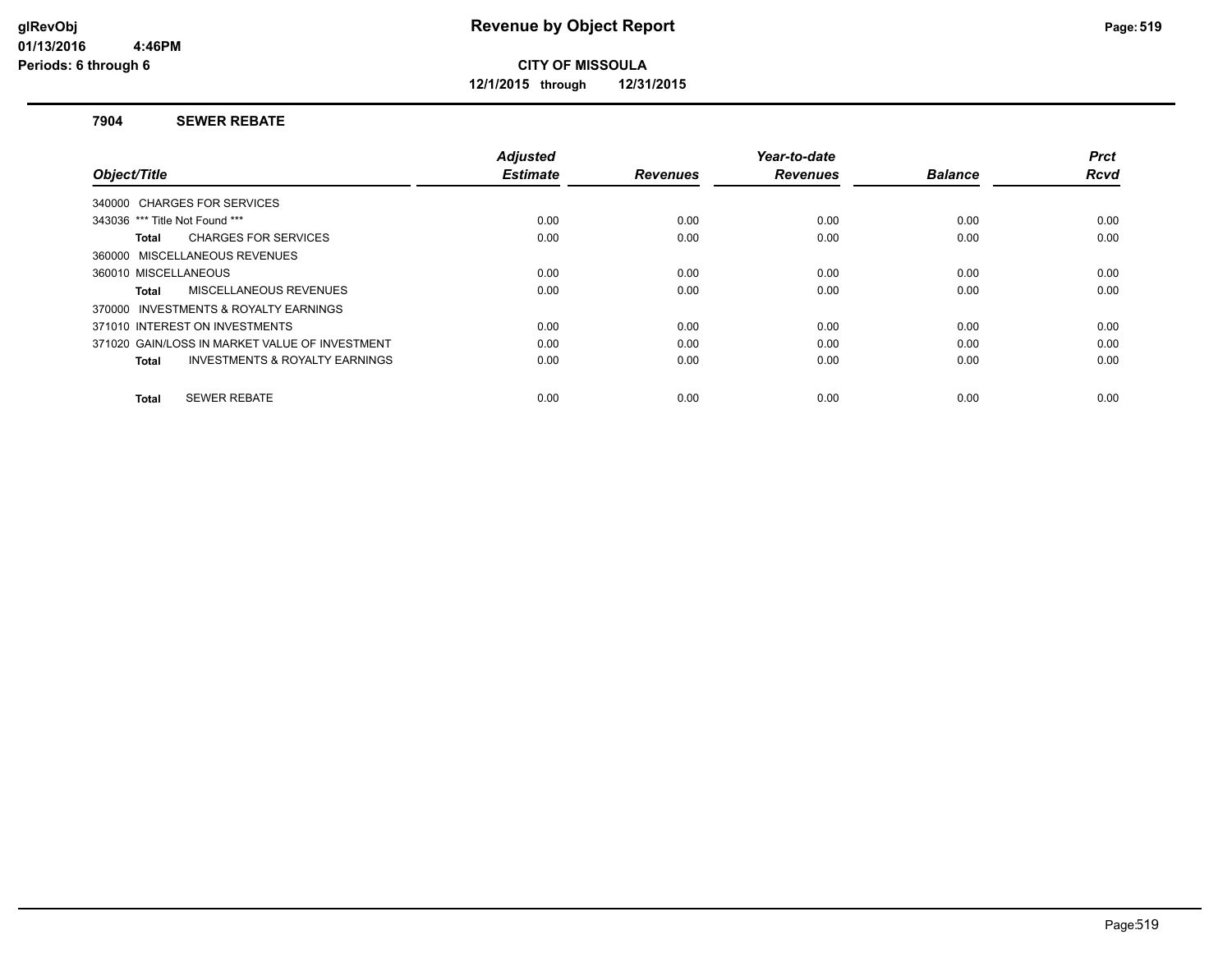**12/1/2015 through 12/31/2015**

**7905 WYE SEWER RSID 8489**

**7905 WYE SEWER RSID 8489**

|                                                 | <b>Adjusted</b> |                 | Year-to-date    |                | <b>Prct</b> |
|-------------------------------------------------|-----------------|-----------------|-----------------|----------------|-------------|
| Object/Title                                    | <b>Estimate</b> | <b>Revenues</b> | <b>Revenues</b> | <b>Balance</b> | <b>Rcvd</b> |
| 360000 MISCELLANEOUS REVENUES                   |                 |                 |                 |                |             |
| 360010 MISCELLANEOUS                            | 0.00            | 0.00            | 0.00            | 0.00           | 0.00        |
| MISCELLANEOUS REVENUES<br>Total                 | 0.00            | 0.00            | 0.00            | 0.00           | 0.00        |
| 370000 INVESTMENTS & ROYALTY EARNINGS           |                 |                 |                 |                |             |
| 371010 INTEREST ON INVESTMENTS                  | 0.00            | 0.00            | 0.00            | 0.00           | 0.00        |
| 371020 GAIN/LOSS IN MARKET VALUE OF INVESTMENTS | 0.00            | 0.00            | 0.00            | 0.00           | 0.00        |
| INVESTMENTS & ROYALTY EARNINGS<br>Total         | 0.00            | 0.00            | 0.00            | 0.00           | 0.00        |
|                                                 |                 |                 |                 |                |             |
| WYE SEWER RSID 8489<br><b>Total</b>             | 0.00            | 0.00            | 0.00            | 0.00           | 0.00        |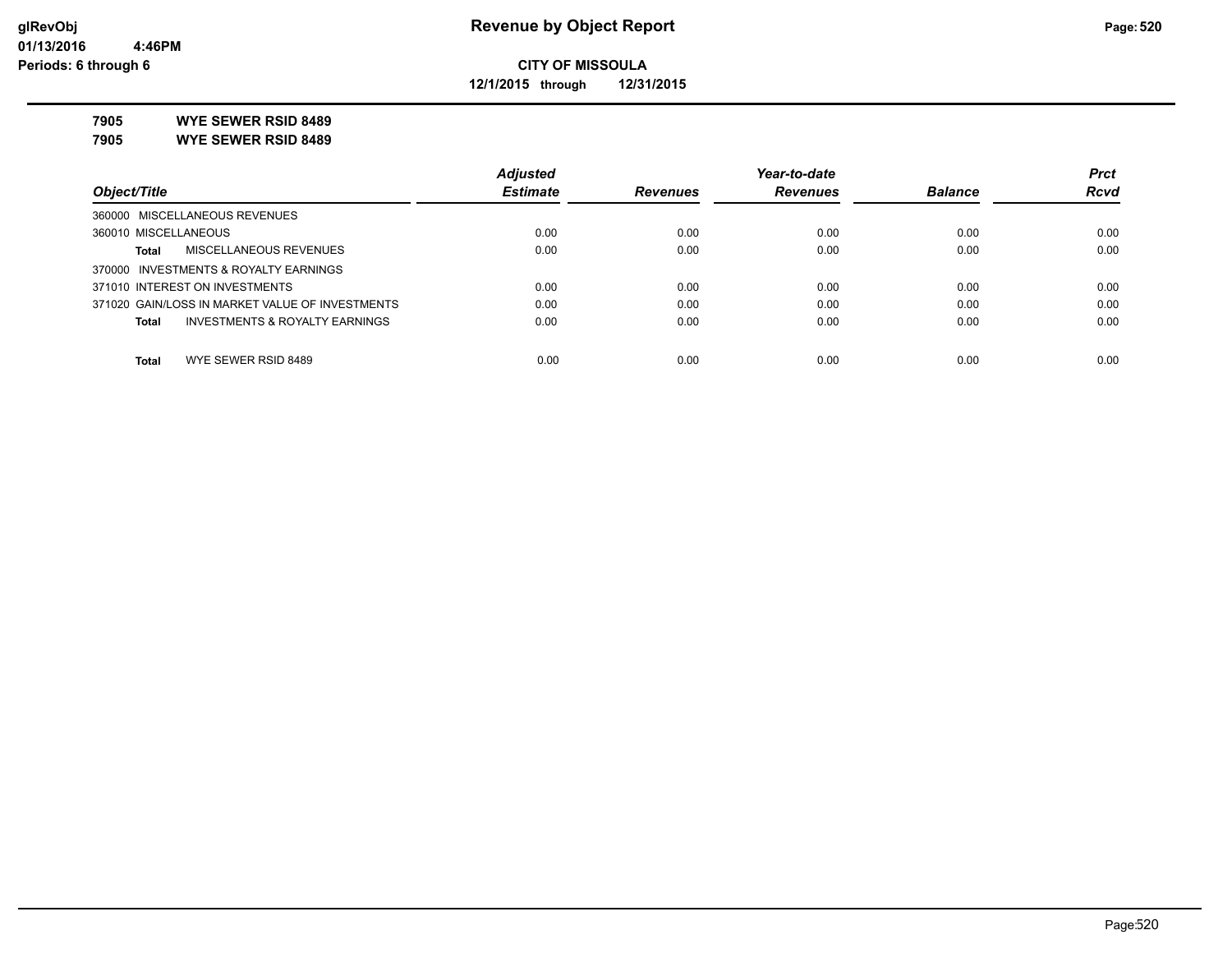**12/1/2015 through 12/31/2015**

#### **7905 WYE SEWER RSID 8489**

|                                                | <b>Adjusted</b> |                 | Year-to-date    |                | <b>Prct</b> |
|------------------------------------------------|-----------------|-----------------|-----------------|----------------|-------------|
| Object/Title                                   | <b>Estimate</b> | <b>Revenues</b> | <b>Revenues</b> | <b>Balance</b> | <b>Rcvd</b> |
| 360000 MISCELLANEOUS REVENUES                  |                 |                 |                 |                |             |
| 360010 MISCELLANEOUS                           | 0.00            | 0.00            | 0.00            | 0.00           | 0.00        |
| <b>MISCELLANEOUS REVENUES</b><br>Total         | 0.00            | 0.00            | 0.00            | 0.00           | 0.00        |
| 370000 INVESTMENTS & ROYALTY EARNINGS          |                 |                 |                 |                |             |
| 371010 INTEREST ON INVESTMENTS                 | 0.00            | 0.00            | 0.00            | 0.00           | 0.00        |
| 371020 GAIN/LOSS IN MARKET VALUE OF INVESTMENT | 0.00            | 0.00            | 0.00            | 0.00           | 0.00        |
| INVESTMENTS & ROYALTY EARNINGS<br>Total        | 0.00            | 0.00            | 0.00            | 0.00           | 0.00        |
|                                                |                 |                 |                 |                |             |
| WYE SEWER RSID 8489<br><b>Total</b>            | 0.00            | 0.00            | 0.00            | 0.00           | 0.00        |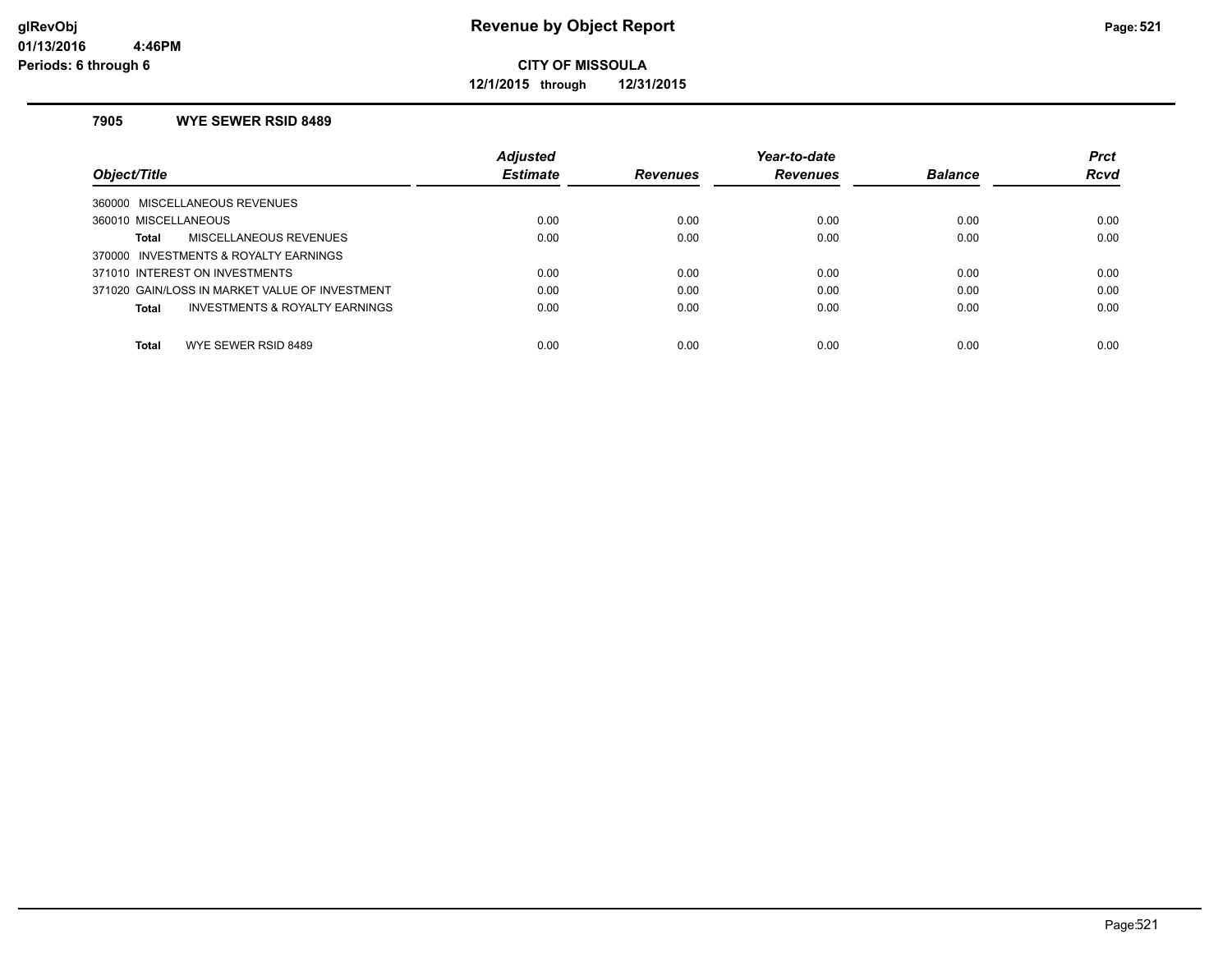**12/1/2015 through 12/31/2015**

#### **7906 COUNTY PARK BOARD CIP**

**7906 COUNTY PARK BOARD CIP**

|                                                 | <b>Adjusted</b> |                 | Year-to-date    |                | <b>Prct</b> |
|-------------------------------------------------|-----------------|-----------------|-----------------|----------------|-------------|
| Object/Title                                    | <b>Estimate</b> | <b>Revenues</b> | <b>Revenues</b> | <b>Balance</b> | <b>Rcvd</b> |
| 340000 CHARGES FOR SERVICES                     |                 |                 |                 |                |             |
| 346050 COUNTY PLAYGROUND CONTRACT               | 0.00            | 0.00            | 0.00            | 0.00           | 0.00        |
| <b>CHARGES FOR SERVICES</b><br>Total            | 0.00            | 0.00            | 0.00            | 0.00           | 0.00        |
| 370000 INVESTMENTS & ROYALTY EARNINGS           |                 |                 |                 |                |             |
| 371010 INTEREST ON INVESTMENTS                  | 0.00            | 0.00            | 0.00            | 0.00           | 0.00        |
| 371020 GAIN/LOSS IN MARKET VALUE OF INVESTMENTS | 0.00            | 0.00            | 0.00            | 0.00           | 0.00        |
| INVESTMENTS & ROYALTY EARNINGS<br>Total         | 0.00            | 0.00            | 0.00            | 0.00           | 0.00        |
| COUNTY PARK BOARD CIP<br><b>Total</b>           | 0.00            | 0.00            | 0.00            | 0.00           | 0.00        |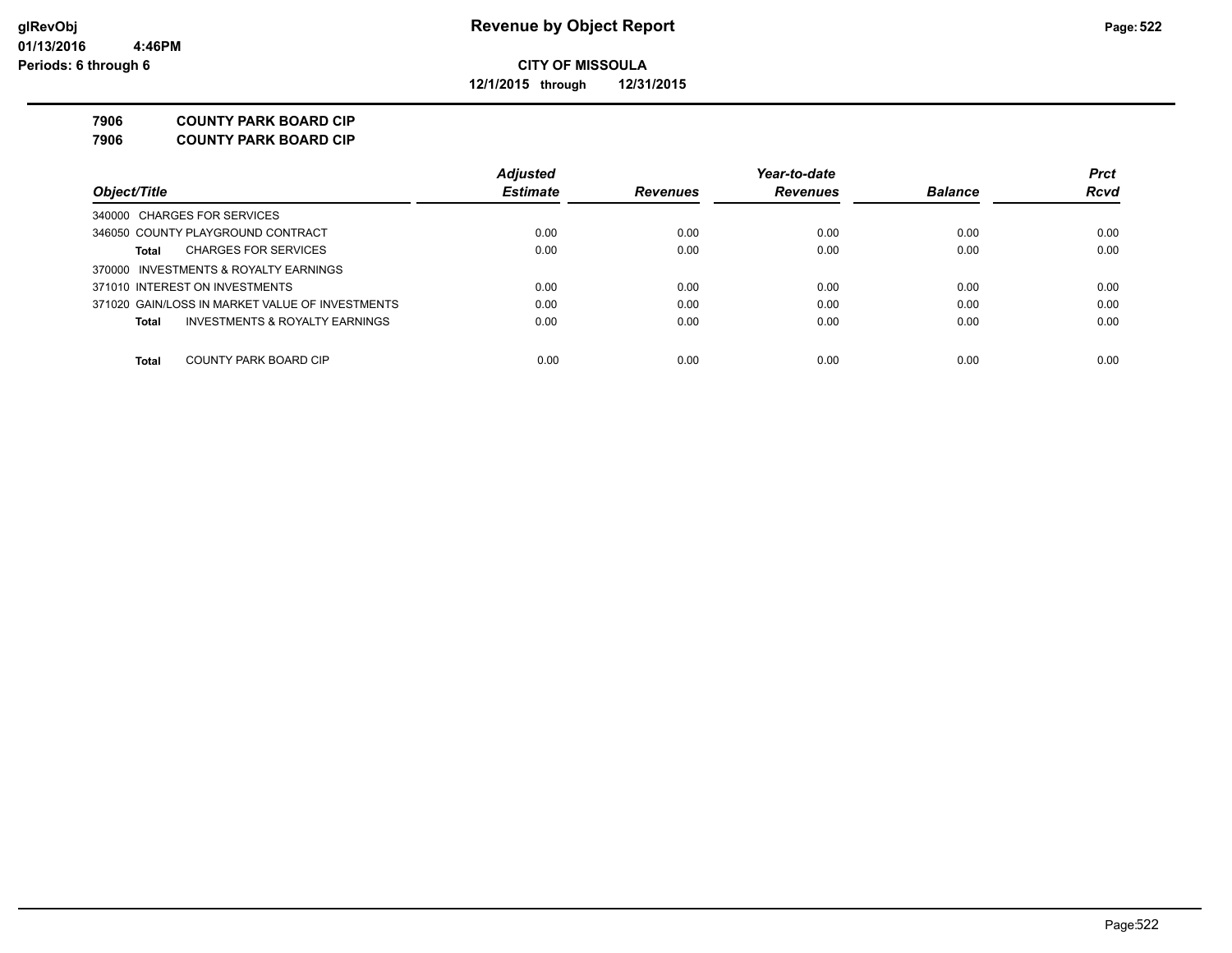**12/1/2015 through 12/31/2015**

### **7906 COUNTY PARK BOARD CIP**

|                                                | <b>Adjusted</b> |                 | Year-to-date    |                | <b>Prct</b> |
|------------------------------------------------|-----------------|-----------------|-----------------|----------------|-------------|
| Object/Title                                   | <b>Estimate</b> | <b>Revenues</b> | <b>Revenues</b> | <b>Balance</b> | <b>Rcvd</b> |
| 340000 CHARGES FOR SERVICES                    |                 |                 |                 |                |             |
| 346050 COUNTY PLAYGROUND CONTRACT              | 0.00            | 0.00            | 0.00            | 0.00           | 0.00        |
| <b>CHARGES FOR SERVICES</b><br>Total           | 0.00            | 0.00            | 0.00            | 0.00           | 0.00        |
| 370000 INVESTMENTS & ROYALTY EARNINGS          |                 |                 |                 |                |             |
| 371010 INTEREST ON INVESTMENTS                 | 0.00            | 0.00            | 0.00            | 0.00           | 0.00        |
| 371020 GAIN/LOSS IN MARKET VALUE OF INVESTMENT | 0.00            | 0.00            | 0.00            | 0.00           | 0.00        |
| INVESTMENTS & ROYALTY EARNINGS<br>Total        | 0.00            | 0.00            | 0.00            | 0.00           | 0.00        |
|                                                |                 |                 |                 |                |             |
| <b>Total</b><br>COUNTY PARK BOARD CIP          | 0.00            | 0.00            | 0.00            | 0.00           | 0.00        |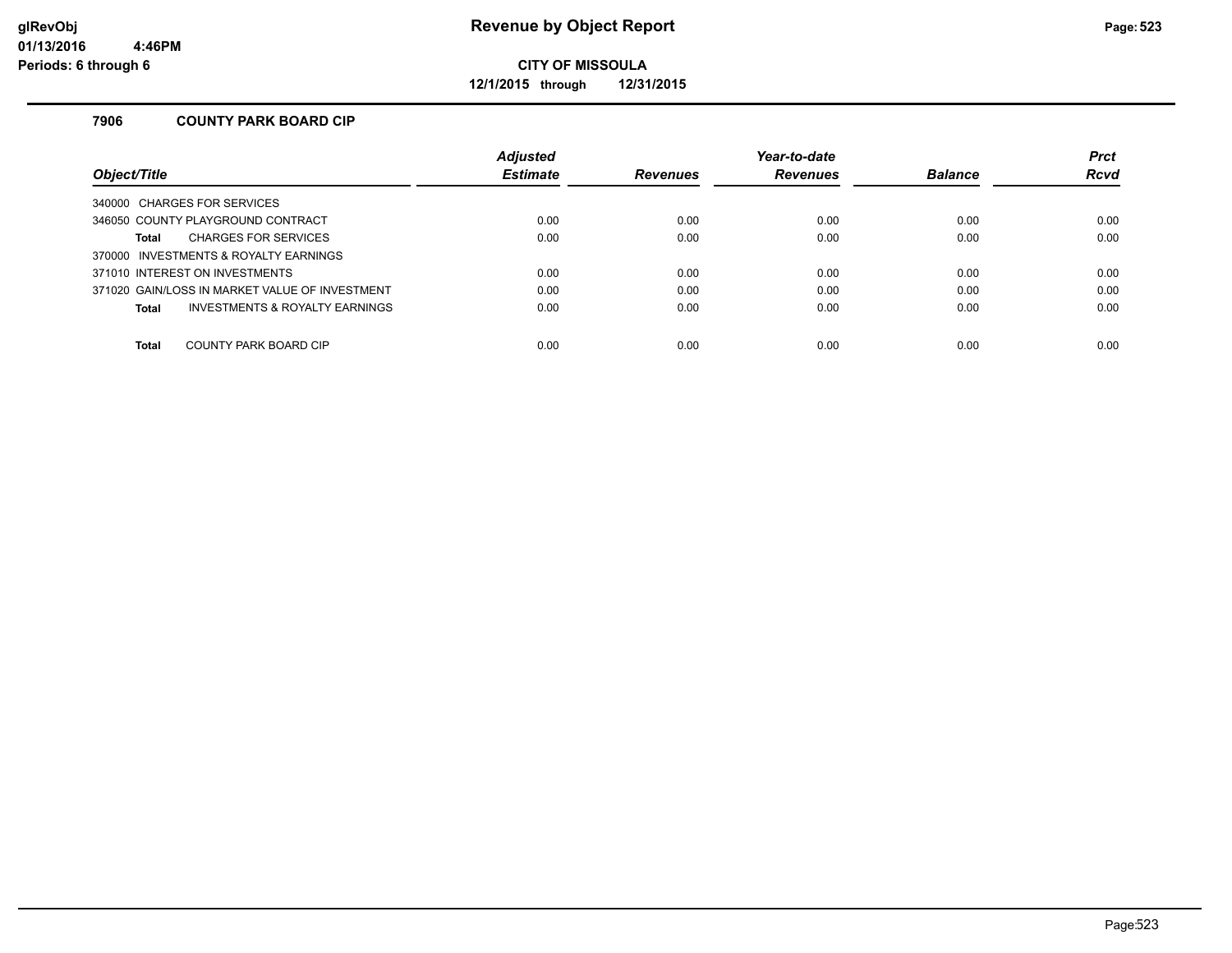**12/1/2015 through 12/31/2015**

#### **7907 ELK HILLS SUBDIVISION**

**7907 ELK HILLS SUBDIVISION**

|                                                           | <b>Adjusted</b> |                 | Year-to-date    |                | Prct        |
|-----------------------------------------------------------|-----------------|-----------------|-----------------|----------------|-------------|
| Object/Title                                              | <b>Estimate</b> | <b>Revenues</b> | <b>Revenues</b> | <b>Balance</b> | <b>Rcvd</b> |
| 370000 INVESTMENTS & ROYALTY EARNINGS                     |                 |                 |                 |                |             |
| 371010 INTEREST ON INVESTMENTS                            | 0.00            | 0.00            | 0.00            | 0.00           | 0.00        |
| 371020 GAIN/LOSS IN MARKET VALUE OF INVESTMENTS           | 0.00            | 0.00            | 0.00            | 0.00           | 0.00        |
| <b>INVESTMENTS &amp; ROYALTY EARNINGS</b><br><b>Total</b> | 0.00            | 0.00            | 0.00            | 0.00           | 0.00        |
|                                                           |                 |                 |                 |                |             |
| ELK HILLS SUBDIVISION<br><b>Total</b>                     | 0.00            | 0.00            | 0.00            | 0.00           | 0.00        |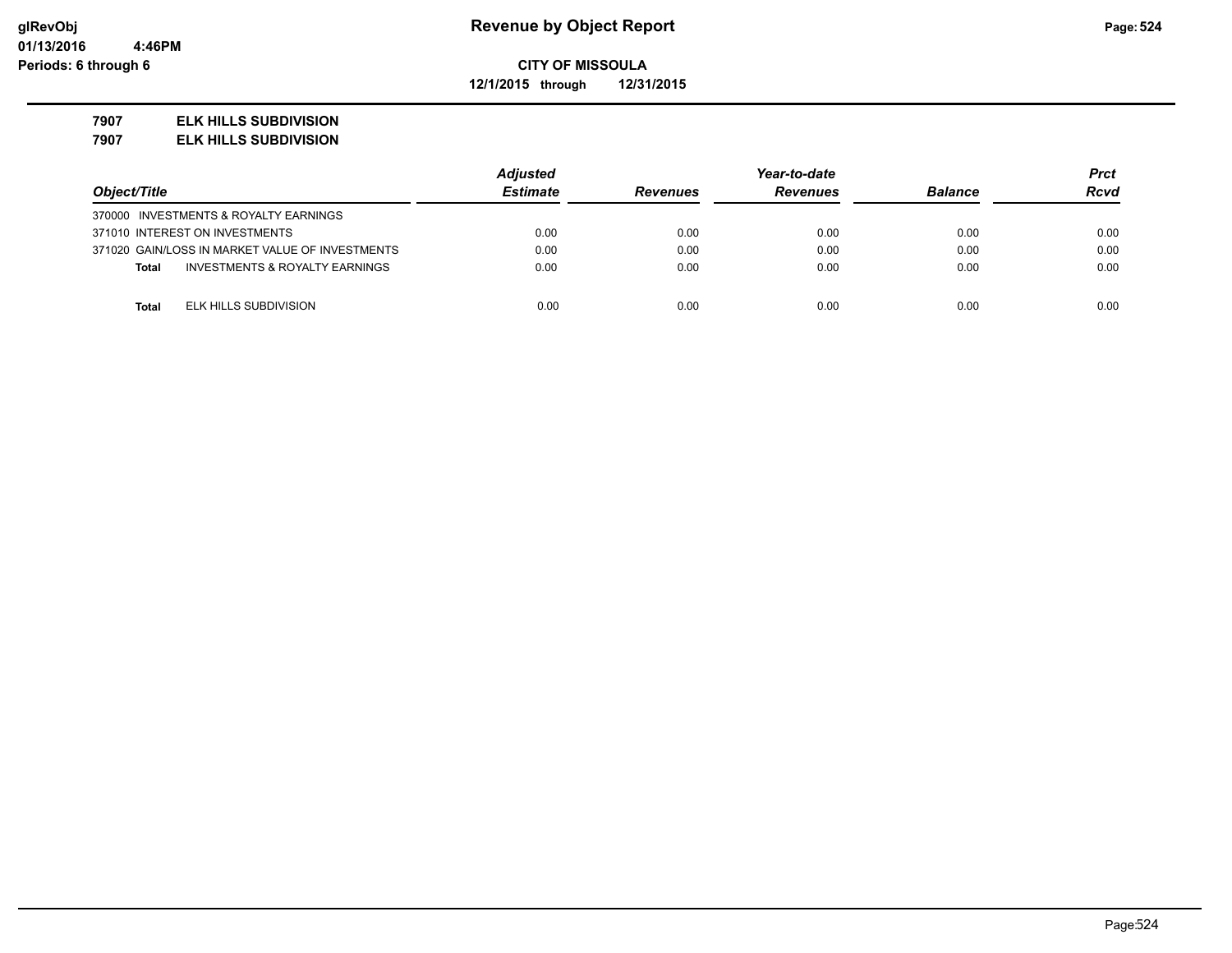### **glRevObj Revenue by Object Report Page:525**

**CITY OF MISSOULA**

**12/1/2015 through 12/31/2015**

#### **7907 ELK HILLS SUBDIVISION**

| Object/Title |                                                | <b>Adjusted</b><br><b>Estimate</b> | <b>Revenues</b> | Year-to-date<br><b>Revenues</b> | <b>Balance</b> | Prct<br><b>Rcvd</b> |
|--------------|------------------------------------------------|------------------------------------|-----------------|---------------------------------|----------------|---------------------|
|              | 370000 INVESTMENTS & ROYALTY EARNINGS          |                                    |                 |                                 |                |                     |
|              | 371010 INTEREST ON INVESTMENTS                 | 0.00                               | 0.00            | 0.00                            | 0.00           | 0.00                |
|              | 371020 GAIN/LOSS IN MARKET VALUE OF INVESTMENT | 0.00                               | 0.00            | 0.00                            | 0.00           | 0.00                |
| <b>Total</b> | INVESTMENTS & ROYALTY EARNINGS                 | 0.00                               | 0.00            | 0.00                            | 0.00           | 0.00                |
|              |                                                |                                    |                 |                                 |                |                     |
| Total        | ELK HILLS SUBDIVISION                          | 0.00                               | 0.00            | 0.00                            | 0.00           | 0.00                |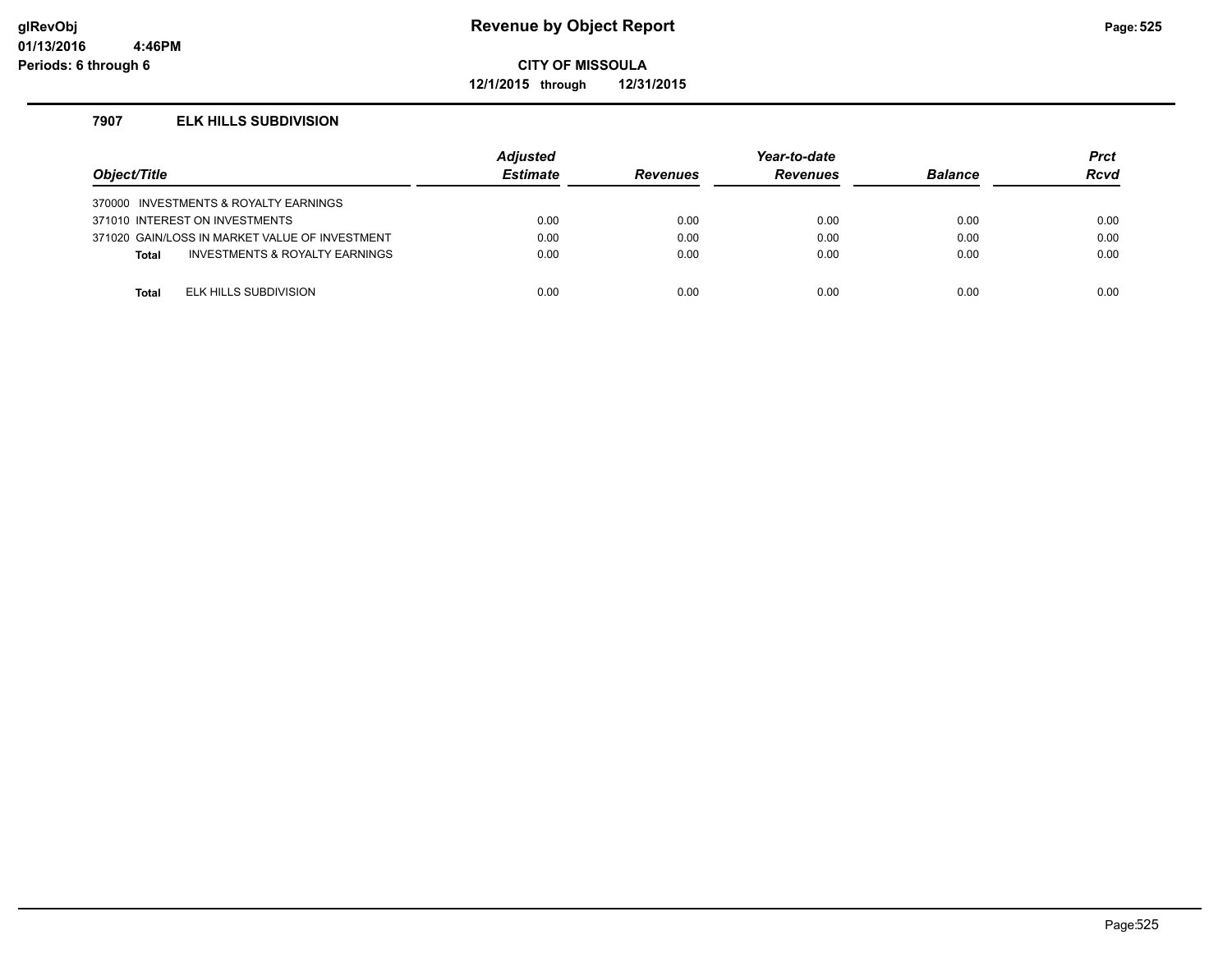**12/1/2015 through 12/31/2015**

# **7908 RATTLESNAKE-CORNERSTONE TRAIL SW**

### **7908 RATTLESNAKE-CORNERSTONE TRAIL SW**

|                                                    | <b>Adjusted</b> |                 | Year-to-date    |                | <b>Prct</b> |
|----------------------------------------------------|-----------------|-----------------|-----------------|----------------|-------------|
| Object/Title                                       | <b>Estimate</b> | <b>Revenues</b> | <b>Revenues</b> | <b>Balance</b> | <b>Rcvd</b> |
| 370000 INVESTMENTS & ROYALTY EARNINGS              |                 |                 |                 |                |             |
| 371010 INTEREST ON INVESTMENTS                     | 0.00            | 0.00            | 0.00            | 0.00           | 0.00        |
| 371020 GAIN/LOSS IN MARKET VALUE OF INVESTMENTS    | 0.00            | 0.00            | 0.00            | 0.00           | 0.00        |
| <b>INVESTMENTS &amp; ROYALTY EARNINGS</b><br>Total | 0.00            | 0.00            | 0.00            | 0.00           | 0.00        |
| 380000 OTHER FINANCING SOURCES                     |                 |                 |                 |                |             |
| 383000 OPERATING TRANSFERS                         | 0.00            | 0.00            | 0.00            | 0.00           | 0.00        |
| OTHER FINANCING SOURCES<br>Total                   | 0.00            | 0.00            | 0.00            | 0.00           | 0.00        |
|                                                    |                 |                 |                 |                |             |
| RATTLESNAKE-CORNERSTONE TRAIL SW<br>Total          | 0.00            | 0.00            | 0.00            | 0.00           | 0.00        |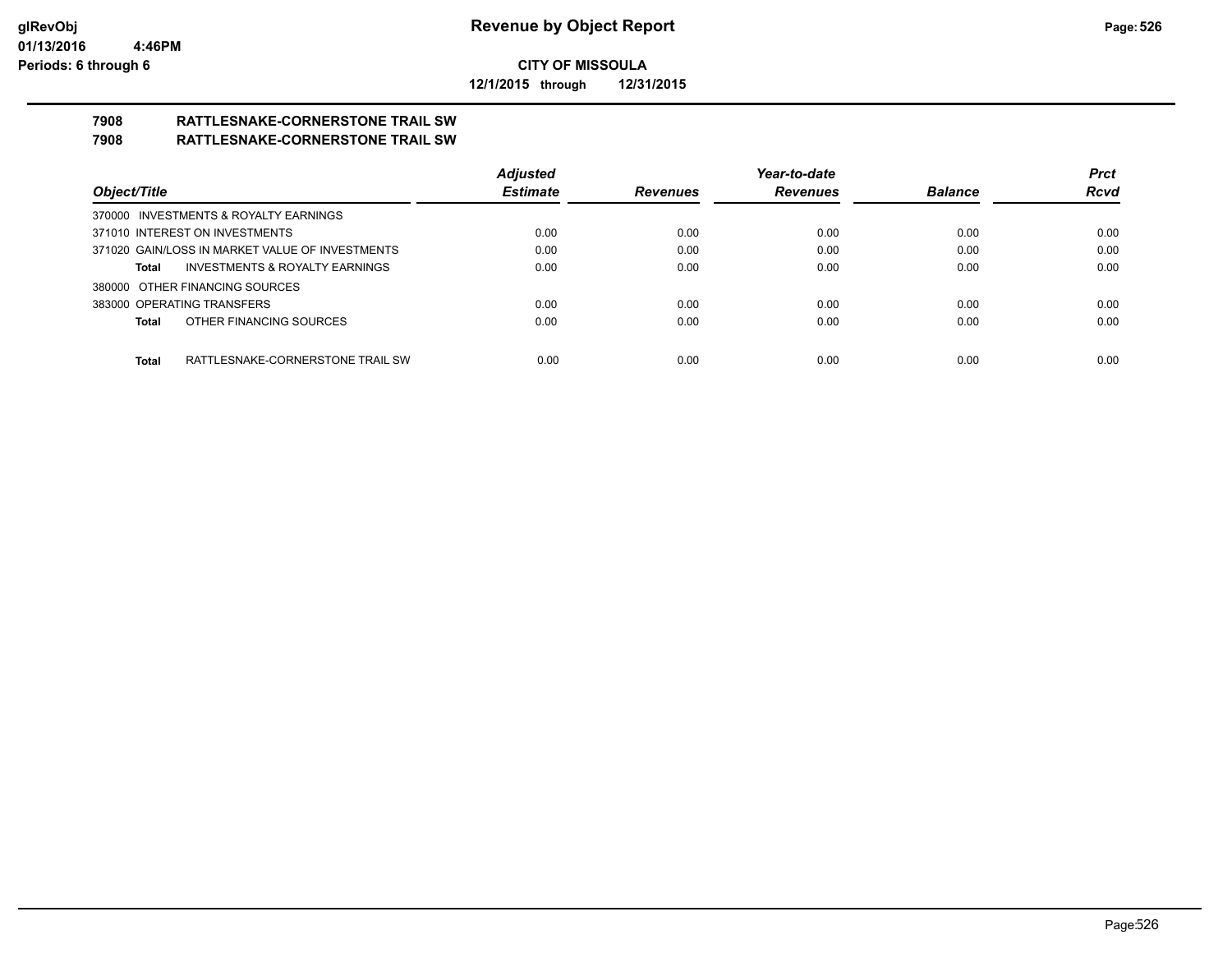**12/1/2015 through 12/31/2015**

### **7908 RATTLESNAKE-CORNERSTONE TRAIL SW**

|                                                  | <b>Adjusted</b> |                 | Year-to-date    |                | <b>Prct</b> |
|--------------------------------------------------|-----------------|-----------------|-----------------|----------------|-------------|
| Object/Title                                     | <b>Estimate</b> | <b>Revenues</b> | <b>Revenues</b> | <b>Balance</b> | Rcvd        |
| 370000 INVESTMENTS & ROYALTY EARNINGS            |                 |                 |                 |                |             |
| 371010 INTEREST ON INVESTMENTS                   | 0.00            | 0.00            | 0.00            | 0.00           | 0.00        |
| 371020 GAIN/LOSS IN MARKET VALUE OF INVESTMENT   | 0.00            | 0.00            | 0.00            | 0.00           | 0.00        |
| INVESTMENTS & ROYALTY EARNINGS<br><b>Total</b>   | 0.00            | 0.00            | 0.00            | 0.00           | 0.00        |
| 380000 OTHER FINANCING SOURCES                   |                 |                 |                 |                |             |
| 383000 OPERATING TRANSFERS                       | 0.00            | 0.00            | 0.00            | 0.00           | 0.00        |
| OTHER FINANCING SOURCES<br><b>Total</b>          | 0.00            | 0.00            | 0.00            | 0.00           | 0.00        |
|                                                  |                 |                 |                 |                |             |
| <b>Total</b><br>RATTLESNAKE-CORNERSTONE TRAIL SW | 0.00            | 0.00            | 0.00            | 0.00           | 0.00        |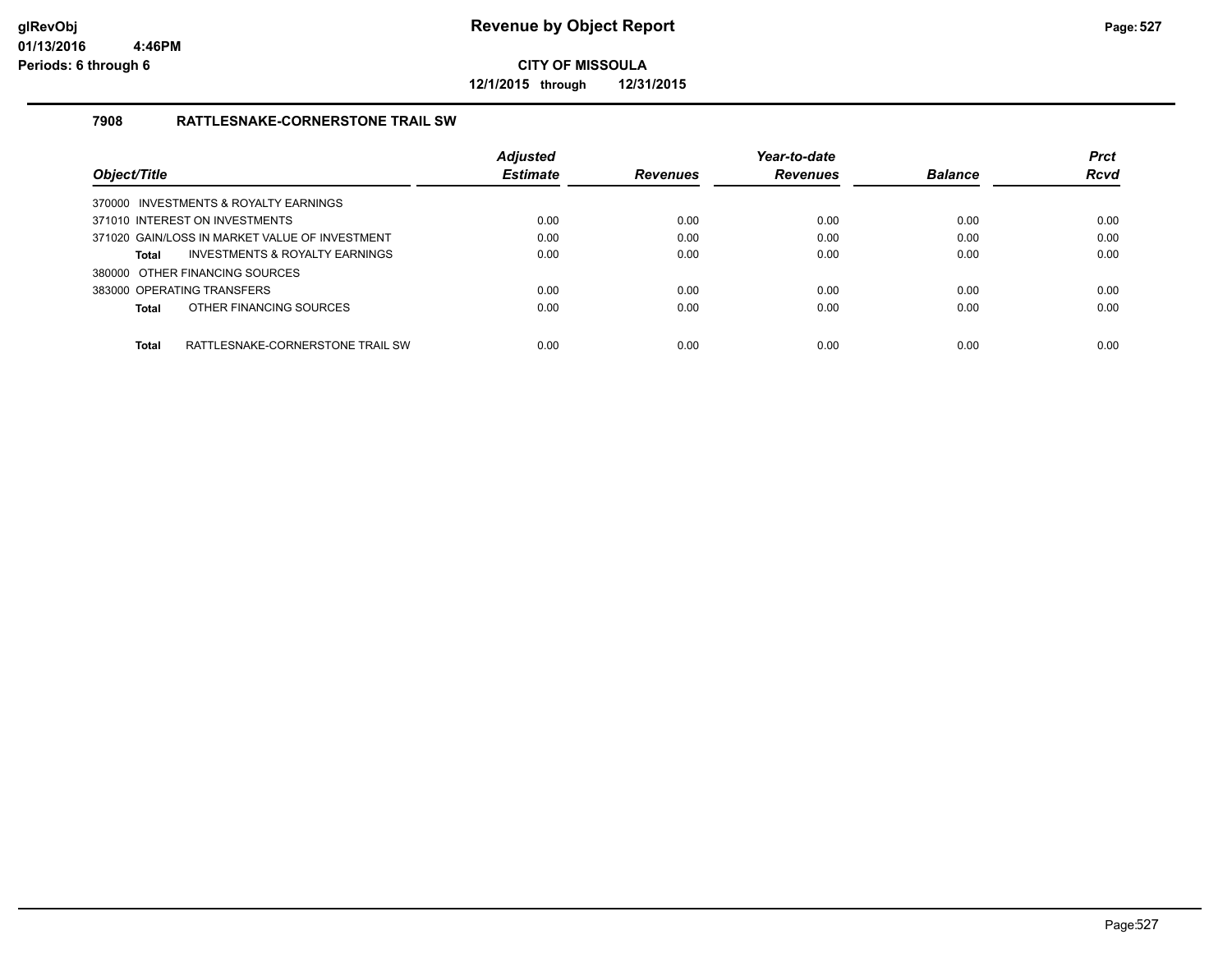**12/1/2015 through 12/31/2015**

**7909 YOUTH PROGRAMS**

**7909 YOUTH PROGRAMS**

|                                                    | <b>Adjusted</b> |                 | Year-to-date    |                | Prct |  |
|----------------------------------------------------|-----------------|-----------------|-----------------|----------------|------|--|
| Object/Title                                       | <b>Estimate</b> | <b>Revenues</b> | <b>Revenues</b> | <b>Balance</b> | Rcvd |  |
| 370000 INVESTMENTS & ROYALTY EARNINGS              |                 |                 |                 |                |      |  |
| 371010 INTEREST ON INVESTMENTS                     | 0.00            | 0.00            | 0.00            | 0.00           | 0.00 |  |
| 371020 GAIN/LOSS IN MARKET VALUE OF INVESTMENTS    | 0.00            | 0.00            | 0.00            | 0.00           | 0.00 |  |
| <b>INVESTMENTS &amp; ROYALTY EARNINGS</b><br>Total | 0.00            | 0.00            | 0.00            | 0.00           | 0.00 |  |
| YOUTH PROGRAMS<br>Total                            | 0.00            | 0.00            | 0.00            | 0.00           | 0.00 |  |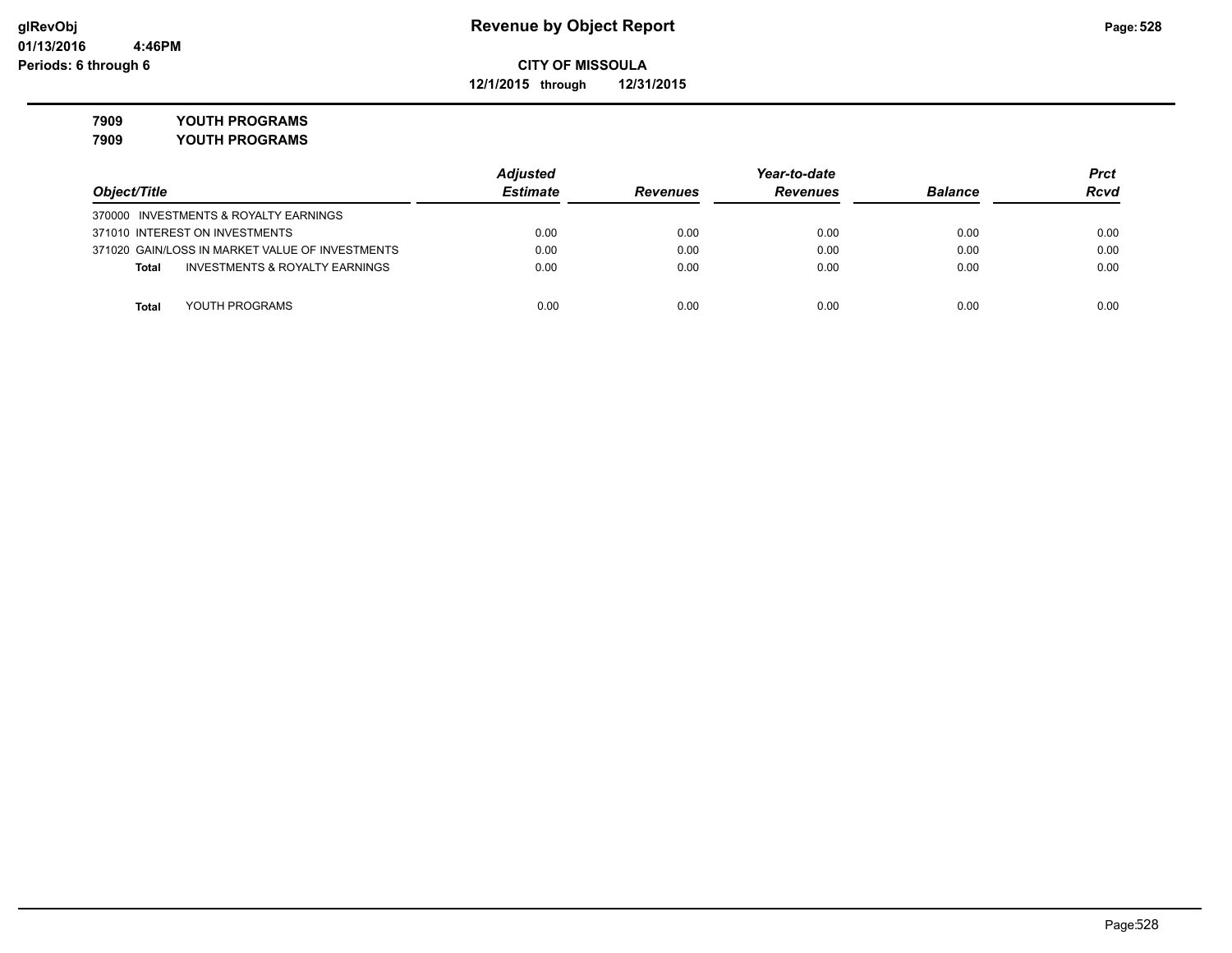### **glRevObj Revenue by Object Report Page:529**

### **CITY OF MISSOULA**

**12/1/2015 through 12/31/2015**

#### **7909 YOUTH PROGRAMS**

| Object/Title |                                                | Adjusted<br><b>Estimate</b> | <b>Revenues</b> | Year-to-date<br><b>Revenues</b> | <b>Balance</b> | <b>Prct</b><br>Rcvd |
|--------------|------------------------------------------------|-----------------------------|-----------------|---------------------------------|----------------|---------------------|
|              | 370000 INVESTMENTS & ROYALTY EARNINGS          |                             |                 |                                 |                |                     |
|              | 371010 INTEREST ON INVESTMENTS                 | 0.00                        | 0.00            | 0.00                            | 0.00           | 0.00                |
|              | 371020 GAIN/LOSS IN MARKET VALUE OF INVESTMENT | 0.00                        | 0.00            | 0.00                            | 0.00           | 0.00                |
| <b>Total</b> | <b>INVESTMENTS &amp; ROYALTY EARNINGS</b>      | 0.00                        | 0.00            | 0.00                            | 0.00           | 0.00                |
|              |                                                |                             |                 |                                 |                |                     |
| Total        | YOUTH PROGRAMS                                 | 0.00                        | 0.00            | 0.00                            | 0.00           | 0.00                |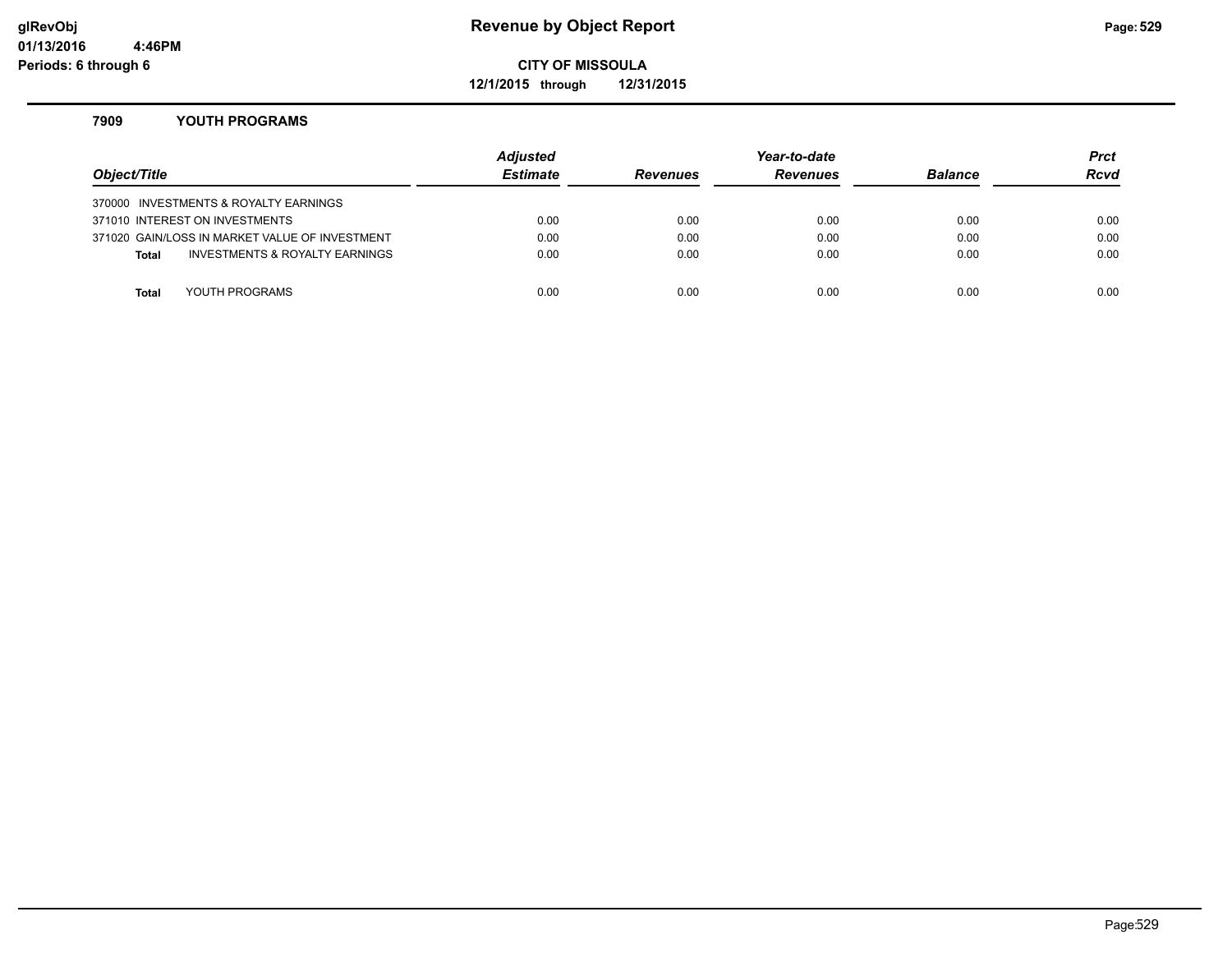**12/1/2015 through 12/31/2015**

### **7910 SIDEWALK & CURB LOAN FUND**

**7910 SIDEWALK & CURB LOAN FUND**

|                                                           | <b>Adjusted</b> | Year-to-date    |                 |                | Prct        |
|-----------------------------------------------------------|-----------------|-----------------|-----------------|----------------|-------------|
| Object/Title                                              | <b>Estimate</b> | <b>Revenues</b> | <b>Revenues</b> | <b>Balance</b> | <b>Rcvd</b> |
| 370000 INVESTMENTS & ROYALTY EARNINGS                     |                 |                 |                 |                |             |
| 371010 INTEREST ON INVESTMENTS                            | 0.00            | 0.00            | 0.00            | 0.00           | 0.00        |
| 371020 GAIN/LOSS IN MARKET VALUE OF INVESTMENTS           | 0.00            | 0.00            | 0.00            | 0.00           | 0.00        |
| <b>INVESTMENTS &amp; ROYALTY EARNINGS</b><br><b>Total</b> | 0.00            | 0.00            | 0.00            | 0.00           | 0.00        |
|                                                           |                 |                 |                 |                |             |
| SIDEWALK & CURB LOAN FUND<br><b>Total</b>                 | 0.00            | 0.00            | 0.00            | 0.00           | 0.00        |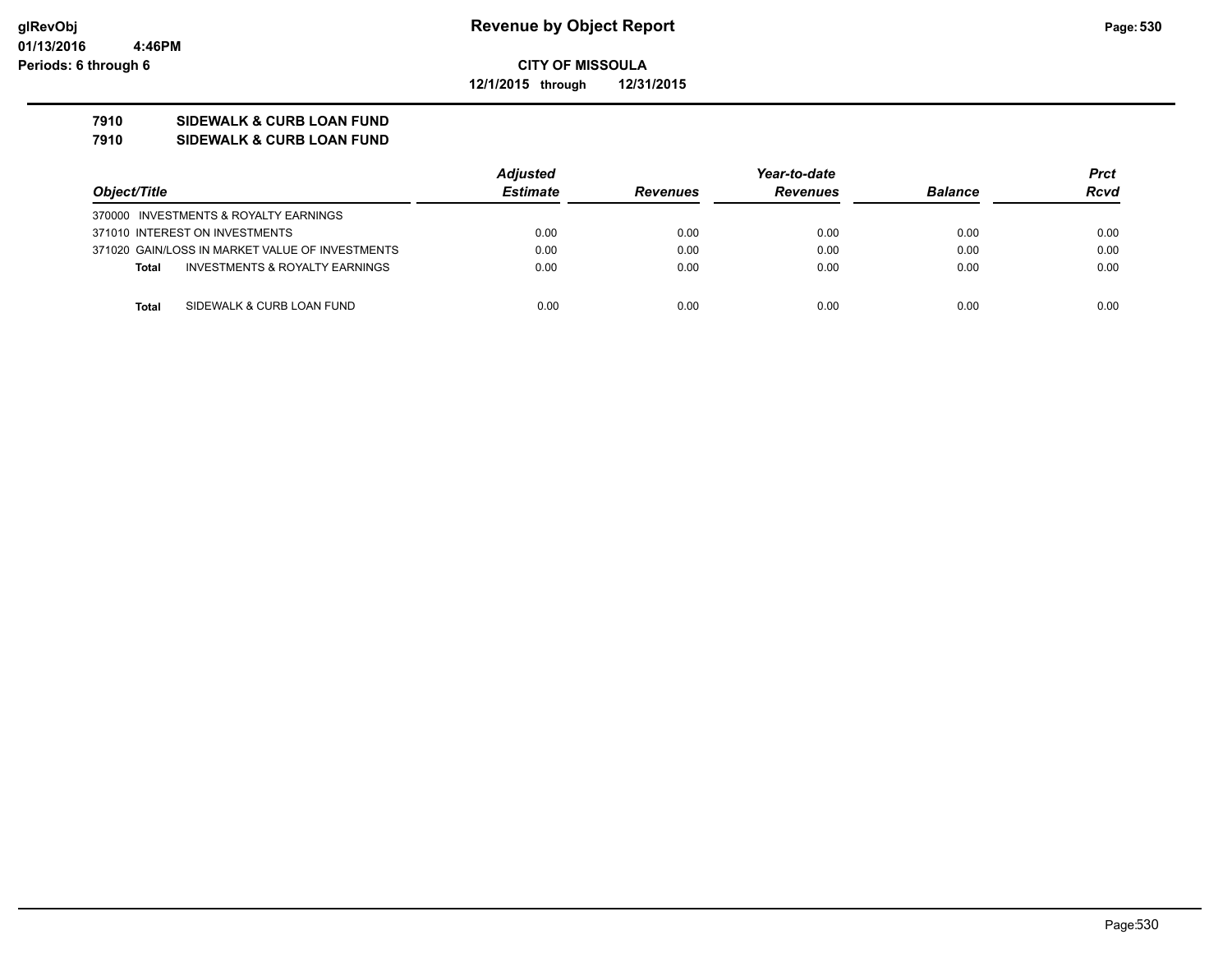**12/1/2015 through 12/31/2015**

### **7910 SIDEWALK & CURB LOAN FUND**

| Object/Title                          |                                                | <b>Adjusted</b><br><b>Estimate</b> | <b>Revenues</b> | Year-to-date<br><b>Revenues</b> | <b>Balance</b> | <b>Prct</b><br><b>Rcvd</b> |
|---------------------------------------|------------------------------------------------|------------------------------------|-----------------|---------------------------------|----------------|----------------------------|
| 370000 INVESTMENTS & ROYALTY EARNINGS |                                                |                                    |                 |                                 |                |                            |
| 371010 INTEREST ON INVESTMENTS        |                                                | 0.00                               | 0.00            | 0.00                            | 0.00           | 0.00                       |
|                                       | 371020 GAIN/LOSS IN MARKET VALUE OF INVESTMENT | 0.00                               | 0.00            | 0.00                            | 0.00           | 0.00                       |
| <b>Total</b>                          | <b>INVESTMENTS &amp; ROYALTY EARNINGS</b>      | 0.00                               | 0.00            | 0.00                            | 0.00           | 0.00                       |
|                                       |                                                |                                    |                 |                                 |                |                            |
| Total                                 | SIDEWALK & CURB LOAN FUND                      | 0.00                               | 0.00            | 0.00                            | 0.00           | 0.00                       |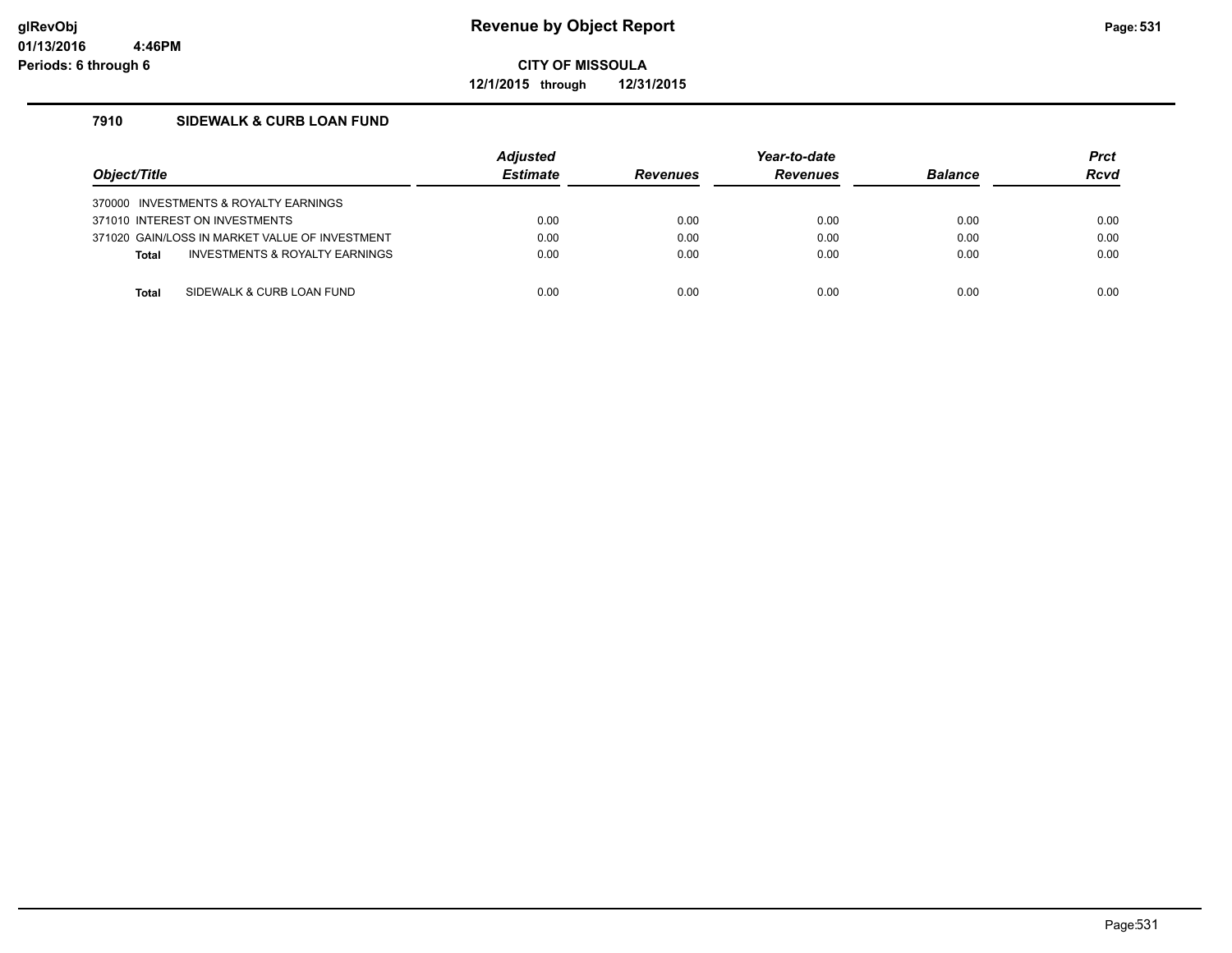**12/1/2015 through 12/31/2015**

### **7911 RESIDENTIAL INSPECTION FUND**

#### **7911 RESIDENTIAL INSPECTION FUND**

|                                                    | <b>Adjusted</b> |                 | Year-to-date    |                | <b>Prct</b> |
|----------------------------------------------------|-----------------|-----------------|-----------------|----------------|-------------|
| Object/Title                                       | <b>Estimate</b> | <b>Revenues</b> | <b>Revenues</b> | <b>Balance</b> | <b>Rcvd</b> |
| 320000 LICENSES & PERMITS                          |                 |                 |                 |                |             |
| 323018 PAVING ASSESSMENTS                          | 0.00            | 0.00            | 0.00            | 0.00           | 0.00        |
| LICENSES & PERMITS<br>Total                        | 0.00            | 0.00            | 0.00            | 0.00           | 0.00        |
| 360000 MISCELLANEOUS REVENUES                      |                 |                 |                 |                |             |
| 360010 MISCELLANEOUS                               | 0.00            | 0.00            | 0.00            | 0.00           | 0.00        |
| 365001 *** Title Not Found ***                     | 0.00            | 0.00            | 0.00            | 0.00           | 0.00        |
| 365002 OTHER RECREATION DONATIONS                  | 0.00            | 0.00            | 0.00            | 0.00           | 0.00        |
| MISCELLANEOUS REVENUES<br>Total                    | 0.00            | 0.00            | 0.00            | 0.00           | 0.00        |
| 370000 INVESTMENTS & ROYALTY EARNINGS              |                 |                 |                 |                |             |
| 371010 INTEREST ON INVESTMENTS                     | 0.00            | 0.00            | 0.00            | 0.00           | 0.00        |
| 371020 GAIN/LOSS IN MARKET VALUE OF INVESTMENTS    | 0.00            | 0.00            | 0.00            | 0.00           | 0.00        |
| <b>INVESTMENTS &amp; ROYALTY EARNINGS</b><br>Total | 0.00            | 0.00            | 0.00            | 0.00           | 0.00        |
| <b>RESIDENTIAL INSPECTION FUND</b><br><b>Total</b> | 0.00            | 0.00            | 0.00            | 0.00           | 0.00        |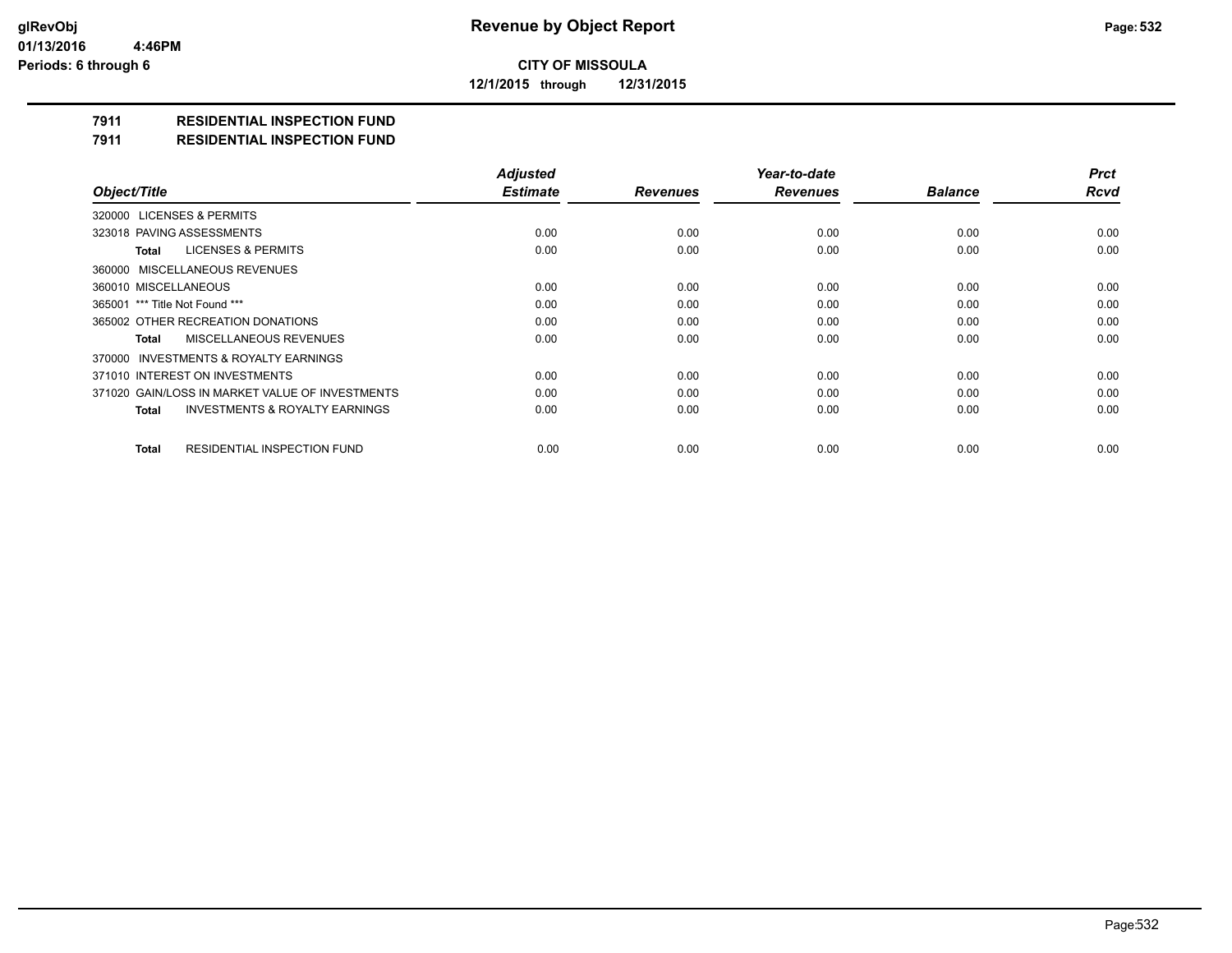**12/1/2015 through 12/31/2015**

### **7911 RESIDENTIAL INSPECTION FUND**

|                                                           | <b>Adjusted</b><br><b>Estimate</b> |                 | Year-to-date    |                | <b>Prct</b> |
|-----------------------------------------------------------|------------------------------------|-----------------|-----------------|----------------|-------------|
| Object/Title                                              |                                    | <b>Revenues</b> | <b>Revenues</b> | <b>Balance</b> | <b>Rcvd</b> |
| 320000 LICENSES & PERMITS                                 |                                    |                 |                 |                |             |
| 323018 PAVING ASSESSMENTS                                 | 0.00                               | 0.00            | 0.00            | 0.00           | 0.00        |
| <b>LICENSES &amp; PERMITS</b><br>Total                    | 0.00                               | 0.00            | 0.00            | 0.00           | 0.00        |
| 360000 MISCELLANEOUS REVENUES                             |                                    |                 |                 |                |             |
| 360010 MISCELLANEOUS                                      | 0.00                               | 0.00            | 0.00            | 0.00           | 0.00        |
| 365001 *** Title Not Found ***                            | 0.00                               | 0.00            | 0.00            | 0.00           | 0.00        |
| 365002 OTHER RECREATION DONATIONS                         | 0.00                               | 0.00            | 0.00            | 0.00           | 0.00        |
| MISCELLANEOUS REVENUES<br><b>Total</b>                    | 0.00                               | 0.00            | 0.00            | 0.00           | 0.00        |
| INVESTMENTS & ROYALTY EARNINGS<br>370000                  |                                    |                 |                 |                |             |
| 371010 INTEREST ON INVESTMENTS                            | 0.00                               | 0.00            | 0.00            | 0.00           | 0.00        |
| 371020 GAIN/LOSS IN MARKET VALUE OF INVESTMENT            | 0.00                               | 0.00            | 0.00            | 0.00           | 0.00        |
| <b>INVESTMENTS &amp; ROYALTY EARNINGS</b><br><b>Total</b> | 0.00                               | 0.00            | 0.00            | 0.00           | 0.00        |
|                                                           |                                    |                 |                 |                |             |
| RESIDENTIAL INSPECTION FUND<br><b>Total</b>               | 0.00                               | 0.00            | 0.00            | 0.00           | 0.00        |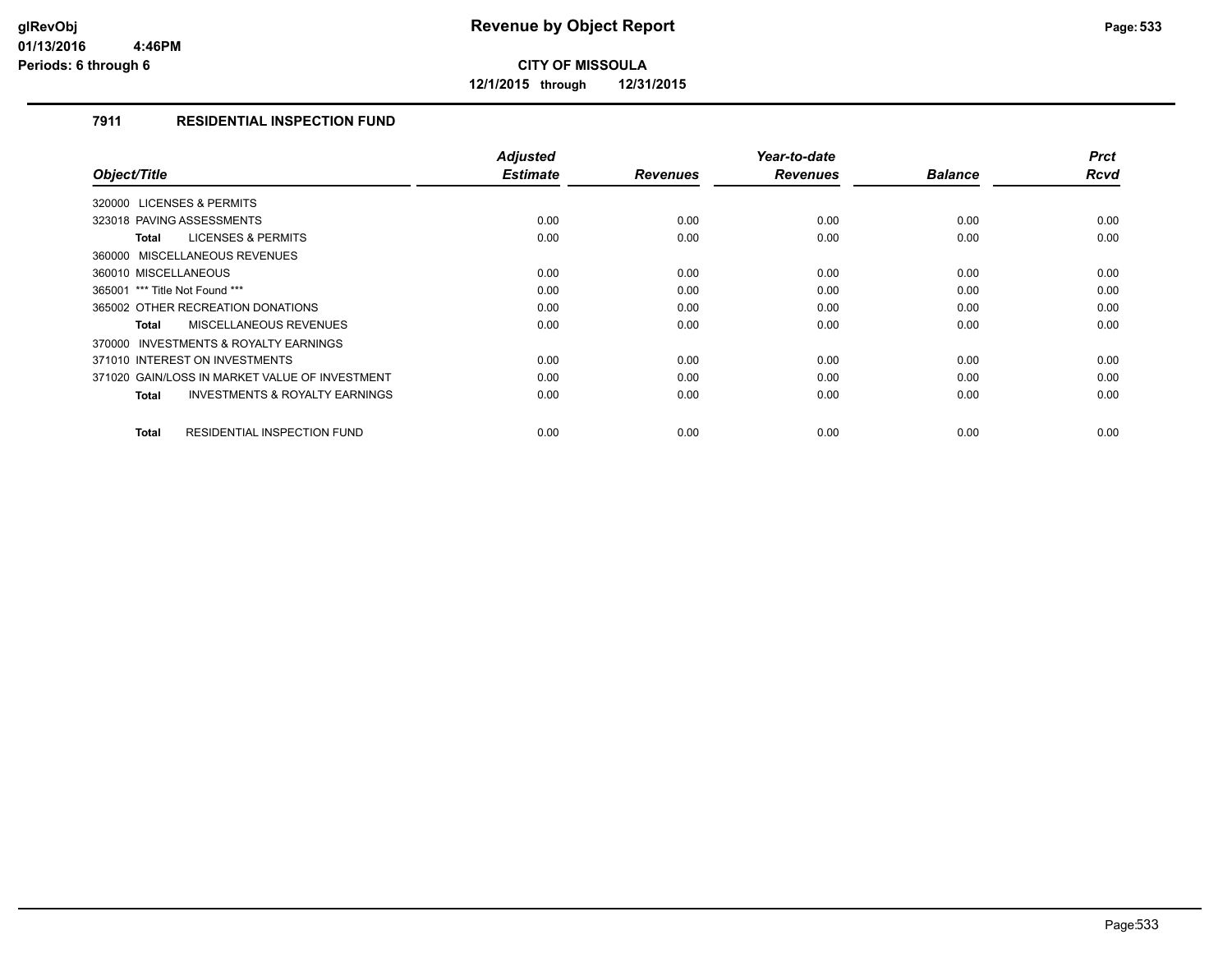**12/1/2015 through 12/31/2015**

#### **9000 GENERAL FIXED ASSETS ACCOUNT GROUP 9000 GENERAL FIXED ASSETS ACCOUNT GROUP**

|                                |                                           | <b>Adjusted</b> |                 | Year-to-date    |                | <b>Prct</b> |
|--------------------------------|-------------------------------------------|-----------------|-----------------|-----------------|----------------|-------------|
| Object/Title                   |                                           | <b>Estimate</b> | <b>Revenues</b> | <b>Revenues</b> | <b>Balance</b> | <b>Rcvd</b> |
|                                | 380000 OTHER FINANCING SOURCES            |                 |                 |                 |                |             |
| 382000 *** Title Not Found *** |                                           | 0.00            | 0.00            | 0.00            | 0.00           | 0.00        |
| <b>Total</b>                   | OTHER FINANCING SOURCES                   | 0.00            | 0.00            | 0.00            | 0.00           | 0.00        |
| <b>Total</b>                   | <b>GENERAL FIXED ASSETS ACCOUNT GROUP</b> | 0.00            | 0.00            | 0.00            | 0.00           | 0.00        |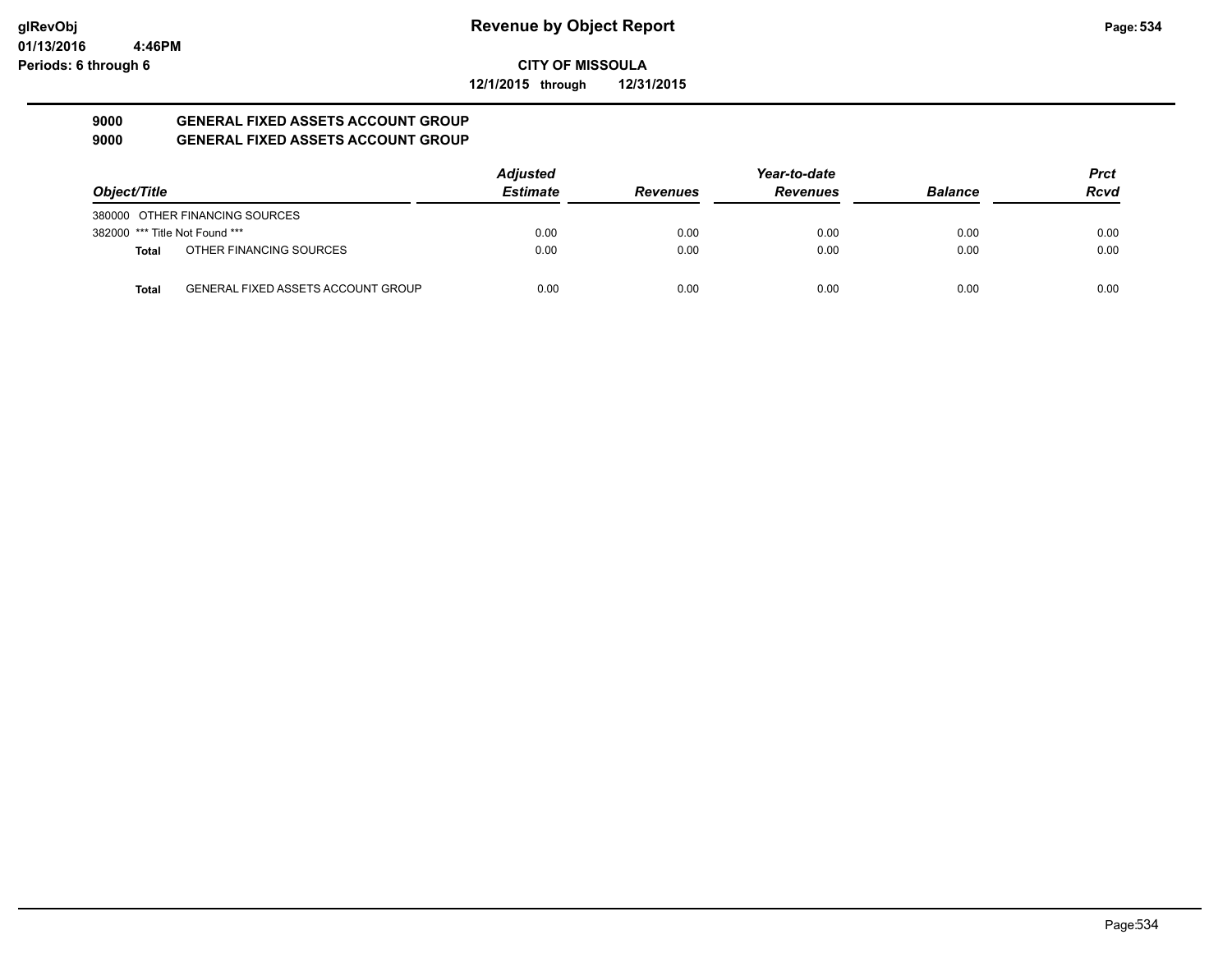**12/1/2015 through 12/31/2015**

#### **9000 GENERAL FIXED ASSETS ACCOUNT GROUP**

|                                |                                           | <b>Adjusted</b> |                 | Year-to-date    |                | <b>Prct</b> |
|--------------------------------|-------------------------------------------|-----------------|-----------------|-----------------|----------------|-------------|
| Object/Title                   |                                           | <b>Estimate</b> | <b>Revenues</b> | <b>Revenues</b> | <b>Balance</b> | <b>Rcvd</b> |
|                                | 380000 OTHER FINANCING SOURCES            |                 |                 |                 |                |             |
| 382000 *** Title Not Found *** |                                           | 0.00            | 0.00            | 0.00            | 0.00           | 0.00        |
| <b>Total</b>                   | OTHER FINANCING SOURCES                   | 0.00            | 0.00            | 0.00            | 0.00           | 0.00        |
| Total                          | <b>GENERAL FIXED ASSETS ACCOUNT GROUF</b> | 0.00            | 0.00            | 0.00            | 0.00           | 0.00        |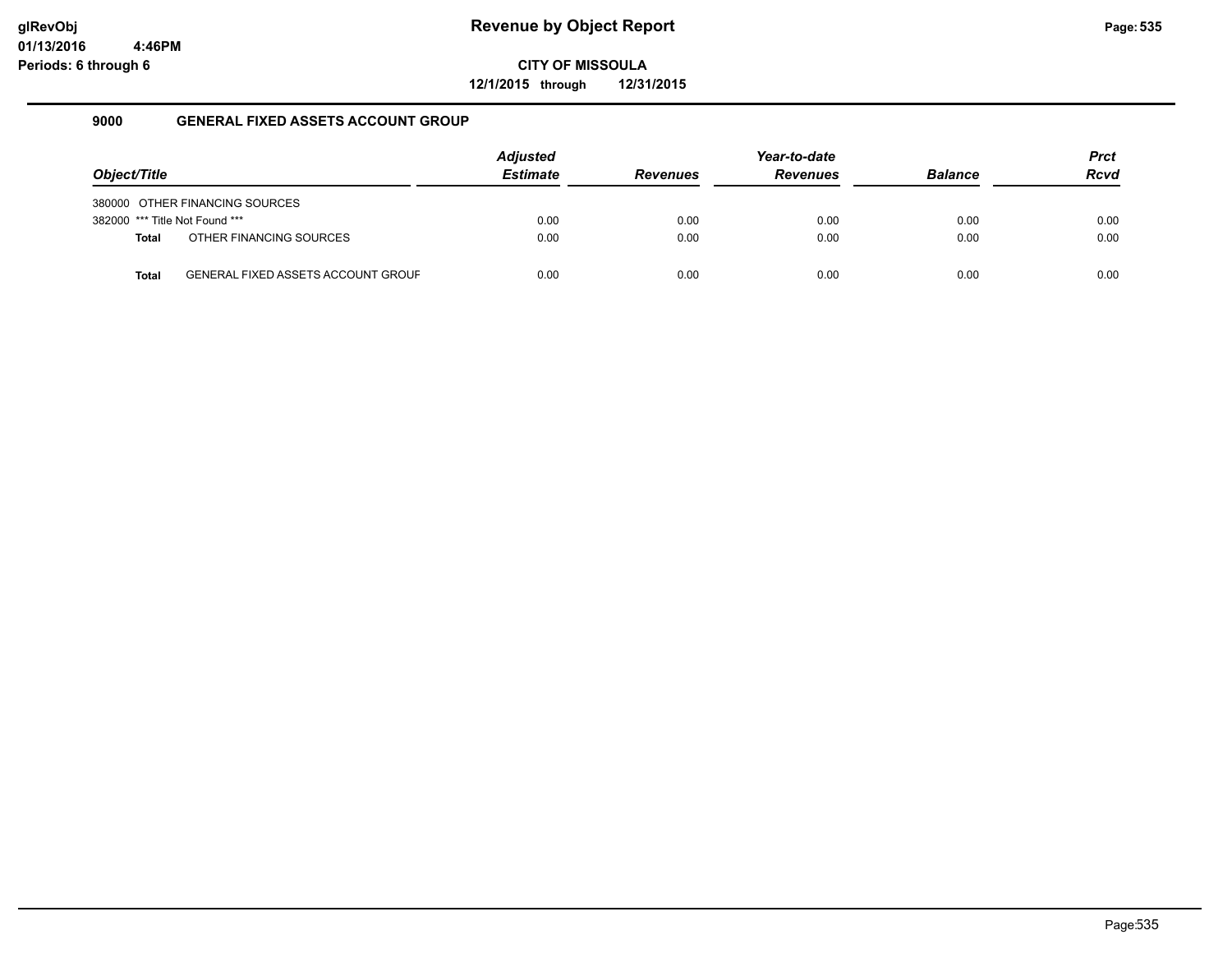#### *Grand Totals*

|                                                | <b>Adjusted</b> |                 | Year-to-date     |                | <b>Prct</b> |
|------------------------------------------------|-----------------|-----------------|------------------|----------------|-------------|
| Object/Title                                   | <b>Estimate</b> | <b>Revenues</b> | <b>Revenues</b>  | <b>Balance</b> | <b>Rcvd</b> |
| 310000 TAXES/ASSESSMENTS                       |                 |                 |                  |                |             |
| 310000 TAXES/ASSESSMENTS                       | 0.00            | 0.00            | 0.00             | 0.00           | 0.00        |
| 311000 GENERAL PROPERTY TAXES                  | 28,202,811.00   | 14,175,097.76   | 14, 197, 907. 53 | 14,004,903.47  | 50.34       |
| 311001 CURRENT TAXES                           | 0.00            | 0.00            | 0.00             | 0.00           | 0.00        |
| 311005 DELINQUENT TAXES                        | 0.00            | 19,423.52       | 25,781.97        | $-25,781.97$   | 0.00        |
| 311011 TAX INCREMENT                           | 4,272,863.00    | 1,857,487.52    | 1,866,393.09     | 2,406,469.91   | 43.68       |
| 311030 MOTOR VEHICLE TAXES                     | 1,339,988.00    | 110,251.23      | 377,026.45       | 962,961.55     | 28.14       |
| 312000 PENALTIES & INTEREST - DELINQUENT TAXES | 0.00            | 0.00            | 0.00             | 0.00           | 0.00        |
| 312001 PENALTIES & INTEREST                    | 63,000.00       | 2,400.36        | 8,437.33         | 54,562.67      | 13.39       |
| 314000 PROP TAX - OTHER THAN ASSESSED VAL      | 0.00            | 0.00            | 0.00             | 0.00           | 0.00        |
| 314001 LIGHT VEHICLE TAX                       | 0.00            | 0.00            | 0.00             | 0.00           | 0.00        |
| 314100 TBID REVENUE                            | 680,350.00      | 0.00            | 0.00             | 680,350.00     | 0.00        |
| TAXES/ASSESSMENTS<br><b>Total</b>              | 34,559,012.00   | 16,164,660.39   | 16,475,546.37    | 18,083,465.63  | 47.67       |
| 320000 LICENSES & PERMITS                      |                 |                 |                  |                |             |
| 322011 LIQUOR LICENSES                         | 33,975.00       | 277.25          | 1,001.50         | 32,973.50      | 2.95        |
| 322012 BEER LICENSES                           | 34,900.00       | 0.00            | 400.00           | 34,500.00      | 1.15        |
| 322013 WINE LICENSES                           | 11,700.00       | 0.00            | 0.00             | 11,700.00      | 0.00        |
| 322014 GOING OUT OF BUSINESS LICENSE           | 0.00            | 0.00            | 0.00             | 0.00           | 0.00        |
| 322020 GENERAL BUSINESS/PROF/OCCUPATIONAL LIC  | 642,344.00      | 10,384.50       | 56,232.16        | 586,111.84     | 8.75        |
| 322021 RENTAL LICENSES                         | 60,828.00       | 0.00            | 666.70           | 60,161.30      | 1.10        |
| 322022 BLIC PENALTIES & LICENSES               | 12,360.00       | 1,770.00        | 7,320.28         | 5,039.72       | 59.23       |
| 322031 FRANCHISE FEE - AT&T                    | 680,000.00      | 0.00            | 164,914.97       | 515,085.03     | 24.25       |
| 322034 PEG ACCESS                              | 56,000.00       | 0.00            | 9,850.72         | 46,149.28      | 17.59       |
| 323011 BUILDING PERMITS                        | 1,074,058.00    | 57,792.32       | 551,363.20       | 522,694.80     | 51.33       |
| 323012 ELECTRICAL PERMITS                      | 231,537.00      | 14,978.13       | 127, 144.58      | 104,392.42     | 54.91       |
| 323013 PLUMBING PERMITS                        | 132,373.00      | 6,287.00        | 58,545.00        | 73,828.00      | 44.23       |
| 323014 BLDG PERMIT REVIEW FEE                  | 0.00            | 0.00            | 0.00             | 0.00           | 0.00        |
| 323015 EXCAVATING PERMITS                      | 396,550.00      | 32,052.00       | 230,978.50       | 165,571.50     | 58.25       |
| 323016 MOVING PERMITS                          | 0.00            | 212.00          | 848.00           | $-848.00$      | 0.00        |
| 323017 MECHANICAL PERMITS                      | 96,891.00       | 6,768.00        | 53,061.00        | 43,830.00      | 54.76       |
| 323018 PAVING ASSESSMENTS                      | 7,000.00        | 0.00            | 0.00             | 7,000.00       | 0.00        |
| 323019 ALARM USERS PERMITS                     | 16,068.00       | 26.00           | 6,083.00         | 9,985.00       | 37.86       |
| 323020 FENCE PERMITS                           | 13,792.00       | 44.00           | 2,680.00         | 11,112.00      | 19.43       |
| 323021 PAVING PERMITS                          | 32,960.00       | 2,218.00        | 17,529.88        | 15,430.12      | 53.19       |
| 323022 GRADING/DRAINAGE PERMITS                | 7,723.00        | 748.00          | 7,951.00         | $-228.00$      | 102.95      |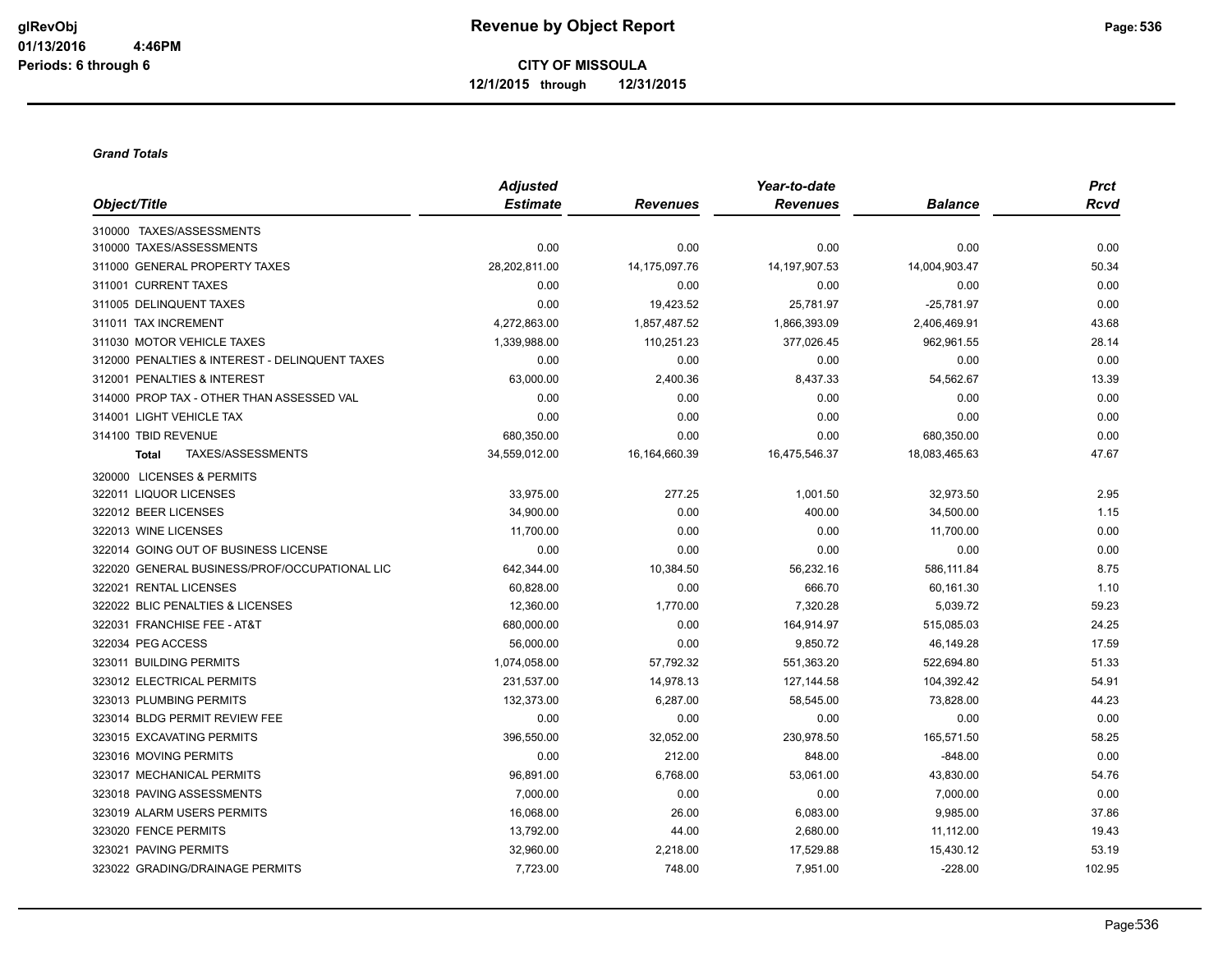| Object/Title                                   | <b>Adjusted</b><br><b>Estimate</b> | <b>Revenues</b> | Year-to-date<br><b>Revenues</b> | <b>Balance</b> | <b>Prct</b><br>Rcvd |
|------------------------------------------------|------------------------------------|-----------------|---------------------------------|----------------|---------------------|
| 323023 ADA ACCESS PERMITS                      | 14,343.00                          | 1,442.00        | 9,385.00                        | 4,958.00       | 65.43               |
| 323025 STREET USE PERMITS                      | 3,862.00                           | 0.00            | 1,740.00                        | 2,122.00       | 45.05               |
| 323026 PYROTECHNICS PERMITS                    | 3,000.00                           | 0.00            | 290.00                          | 2,710.00       | 9.67                |
| 323027 HAULER PERMITS                          | 0.00                               | 0.00            | 150.00                          | $-150.00$      | 0.00                |
| 323030 ANIMAL LICENSES                         | 0.00                               | 449.00          | 4,814.85                        | -4,814.85      | 0.00                |
| 323031 CHICKEN LICENSES                        | 477.00                             | 0.00            | 240.00                          | 237.00         | 50.31               |
| 323051 BICYCLE LICENSES                        | 0.00                               | 0.00            | 0.00                            | 0.00           | 0.00                |
| 323052 STORM WATER POLLUTION PREVENTION PERMIT | 3,811.00                           | 858.00          | 4,052.00                        | $-241.00$      | 106.32              |
| 323054 ZONING COMPLIANCE PERMITS               | 3,090.00                           | 1,631.00        | 9,254.00                        | $-6,164.00$    | 299.48              |
| 323055 FLOOD PLAIN PERMITS                     | 0.00                               | 0.00            | 1,182.00                        | $-1,182.00$    | 0.00                |
| 323056 SIGN PERMITS                            | 10,000.00                          | 1,131.00        | 7,676.00                        | 2,324.00       | 76.76               |
| 323057 SIDEWALK CAFE PERMIT                    | 0.00                               | 0.00            | 227.00                          | $-227.00$      | 0.00                |
| <b>LICENSES &amp; PERMITS</b><br>Total         | 3,579,642.00                       | 139,068.20      | 1,335,581.34                    | 2,244,060.66   | 37.31               |
| 330000 INTERGOVERNMENTAL REVENUES              |                                    |                 |                                 |                |                     |
| 330000 INTERGOVERNMENTAL REVENUES              | 75,921.00                          | 0.00            | 60,634.78                       | 15,286.22      | 79.87               |
| 330005 MUTD GRANT ADMIN FEE                    | 0.00                               | 0.00            | 0.00                            | 0.00           | 0.00                |
| 331000 FEDERAL GRANTS                          | 38,973.00                          | 0.00            | 11,083.06                       | 27,889.94      | 28.44               |
| 331001 GRANTS                                  | 0.00                               | 0.00            | 0.00                            | 0.00           | 0.00                |
| 331002 COUNTY ASSISTANCE CIP PROJECTS          | 0.00                               | 0.00            | 0.00                            | 0.00           | 0.00                |
| 331003 STATE HOME PROGRAM INCOME               | 186,935.00                         | 0.00            | 0.00                            | 186,935.00     | 0.00                |
| 331004 CITY ASSESSMENTS                        | 0.00                               | 0.00            | 0.00                            | 0.00           | 0.00                |
| 331005 WESTERN FEDERAL LANDS GRANT             | 0.00                               | 0.00            | 0.00                            | 0.00           | 0.00                |
| 331010 ENTITLEMENT - CDBG                      | 405,605.00                         | 2,621.64        | 239,627.15                      | 165,977.85     | 59.08               |
| 331011 NSP GRANT/SILVERTIP PROJECT             | 0.00                               | 0.00            | 0.00                            | 0.00           | 0.00                |
| 331012 ARRA/CDBG STIMULUS REVENUE              | 0.00                               | 0.00            | 0.00                            | 0.00           | 0.00                |
| 331013 NORTHSIDE PED BRIDGE ARRA GRANT         | 0.00                               | 0.00            | 0.00                            | 0.00           | 0.00                |
| 331014 WHITE PINE PLAYGROUND-CDBG GRANT        | 158,650.00                         | 0.00            | 0.00                            | 158,650.00     | 0.00                |
| 331016 HOMEWORD 1800 PHILLIPS                  | 0.00                               | 0.00            | 0.00                            | 0.00           | 0.00                |
| 331017 HUD 6.7M/SILVERTIP APTS                 | 0.00                               | 0.00            | 0.00                            | 0.00           | 0.00                |
| 331018 MHA 1M/SILVERTIP APTS                   | 0.00                               | 0.00            | 0.00                            | 0.00           | 0.00                |
| 331020 COPS GRANT                              | 0.00                               | 0.00            | 0.00                            | 0.00           | 0.00                |
| 331022 EQUIPMENT GRANT                         | 0.00                               | 0.00            | 0.00                            | 0.00           | 0.00                |
| 331023 COPS HIRING GRANT 2011                  | 42,000.00                          | 0.00            | 0.00                            | 42,000.00      | 0.00                |
| 331024 DEPT OF JUSTICE GRANTS                  | 50,000.00                          | 0.00            | 22,361.03                       | 27,638.97      | 44.72               |
| 331025 DV ACCOUNTABILITY PROJECT               | 993,592.00                         | 0.00            | 0.00                            | 993,592.00     | 0.00                |
| 331026 FY09 POLICE ICAC FEDERAL GRANT          | 0.00                               | 0.00            | $-68,317.90$                    | 68,317.90      | 0.00                |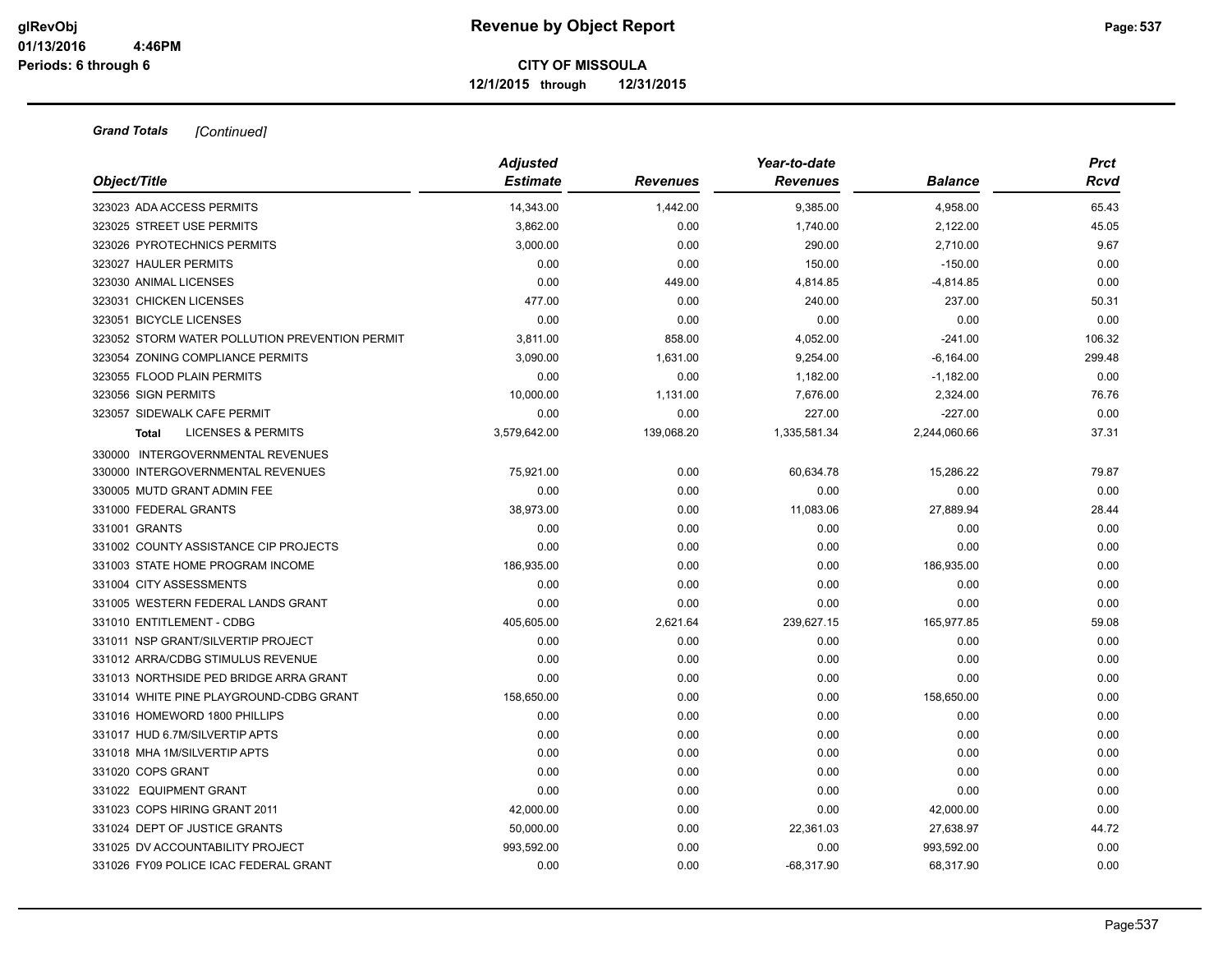|                                             | <b>Adjusted</b> |                 | Year-to-date    |                | <b>Prct</b> |
|---------------------------------------------|-----------------|-----------------|-----------------|----------------|-------------|
| Object/Title                                | <b>Estimate</b> | <b>Revenues</b> | <b>Revenues</b> | <b>Balance</b> | <b>Rcvd</b> |
| 331027 JAG GRANTS REVENUE                   | 0.00            | 0.00            | 0.00            | 0.00           | 0.00        |
| 331028 DUI-COPS IN SHOPS                    | 5,000.00        | 0.00            | 0.00            | 5,000.00       | 0.00        |
| 331029 CHRP GRANT                           | 0.00            | 0.00            | 0.00            | 0.00           | 0.00        |
| 331030 COMMUNITY RESOURCE OFFICER/MCPS      | 0.00            | 0.00            | 0.00            | 0.00           | 0.00        |
| 331031 EECBG REVOLVING LOAN                 | 0.00            | 0.00            | 0.00            | 0.00           | 0.00        |
| 331033 WORD                                 | 0.00            | 0.00            | $-409.91$       | 409.91         | 0.00        |
| 331050 ISTEA/CTEP GRANT                     | 200,000.00      | 0.00            | 0.00            | 200,000.00     | 0.00        |
| 331051 ISTEA/CTEP-HIGGINS HILL/BECKWITH     | 0.00            | 0.00            | 0.00            | 0.00           | 0.00        |
| 331052 MDT CMAQ STRIPING GRANT              | 0.00            | 0.00            | 0.00            | 0.00           | 0.00        |
| 331053 CTEP PLAYFAIR                        | 0.00            | 0.00            | 5,955.81        | $-5,955.81$    | 0.00        |
| 331054 FHWA PL GRANT                        | 650,194.00      | 0.00            | 150,873.00      | 499,321.00     | 23.20       |
| 331055 FTA GRANT                            | 164,937.00      | 0.00            | 23,727.00       | 141,210.00     | 14.39       |
| 331056 MDT FEDERAL CMAQ                     | 285,698.00      | 0.00            | 87,248.20       | 198,449.80     | 30.54       |
| 331057 TRANSIT-MUTD CMAQ                    | 0.00            | 0.00            | 0.00            | 0.00           | 0.00        |
| 331060 NATL RECREATION TRAILS GRANTS        | 0.00            | 0.00            | 0.00            | 0.00           | 0.00        |
| 331081 GRANTS/DONATIONS - FORT MISSOULA     | 0.00            | 0.00            | 0.00            | 0.00           | 0.00        |
| 331090 EPA GRANT                            | 587,106.00      | 0.00            | $-361.50$       | 587,467.50     | $-0.06$     |
| 331091 US DOT HMEP GRANT                    | 0.00            | 0.00            | 12,000.00       | $-12,000.00$   | 0.00        |
| 331112 SAFER GRANT                          | 0.00            | 0.00            | 0.00            | 0.00           | 0.00        |
| 331113 *** Title Not Found ***              | 0.00            | 86,262.00       | 86,262.00       | $-86,262.00$   | 0.00        |
| 331114 TITLE III GRANT-MSLA CO              | 14,500.00       | 0.00            | 0.00            | 14,500.00      | 0.00        |
| 331153 RUSSELL S 3RD IMPROVEMENTS           | 0.00            | 0.00            | 0.00            | 0.00           | 0.00        |
| 331154 CTEP-MILWAUKEE RR TRAIL              | 0.00            | 0.00            | 0.00            | 0.00           | 0.00        |
| 331155 CTEP/GRANT CREEK TRAIL BCN           | 0.00            | 0.00            | 76,085.82       | $-76,085.82$   | 0.00        |
| 331156 CTEP GRANTS                          | 375,500.00      | 0.00            | 0.00            | 375,500.00     | 0.00        |
| 331159 CTEP-U OF M CROSSWALK PROJECT        | 0.00            | 0.00            | 0.00            | 0.00           | 0.00        |
| 331160 SAFE ROUTES TO SCHOOLS fY08 \$82,500 | 0.00            | 0.00            | 0.00            | 0.00           | 0.00        |
| 331161 CTEP-LOLO ST/BRIDGE TO DUNCAN S/C    | 0.00            | 0.00            | 0.00            | 0.00           | 0.00        |
| 331170 HISTORICAL PRESERVATION GRANT        | 5,500.00        | 0.00            | 5,500.00        | 0.00           | 100.00      |
| 331178 DUI TASK FORCE                       | 0.00            | 0.00            | 0.00            | 0.00           | 0.00        |
| 331180 LIBRARY LITERACY GRANT               | 0.00            | 0.00            | 0.00            | 0.00           | 0.00        |
| 331181 CTEP/CMAQ MADISON ST TO U CONNECTOR  | 0.00            | 0.00            | 0.00            | 0.00           | 0.00        |
| 331990 IRS REIMB/DEBT SVS INTEREST          | 253,177.00      | 117,980.65      | 117,980.65      | 135,196.35     | 46.60       |
| 331992 FEDERAL ARRA GRANTS                  | 0.00            | 0.00            | 0.00            | 0.00           | 0.00        |
| 334013 STATE GRANT - OT SEATBELT            | 60,000.00       | 0.00            | 30,042.82       | 29,957.18      | 50.07       |
| 334014 *** Title Not Found ***              | 0.00            | 0.00            | 0.00            | 0.00           | 0.00        |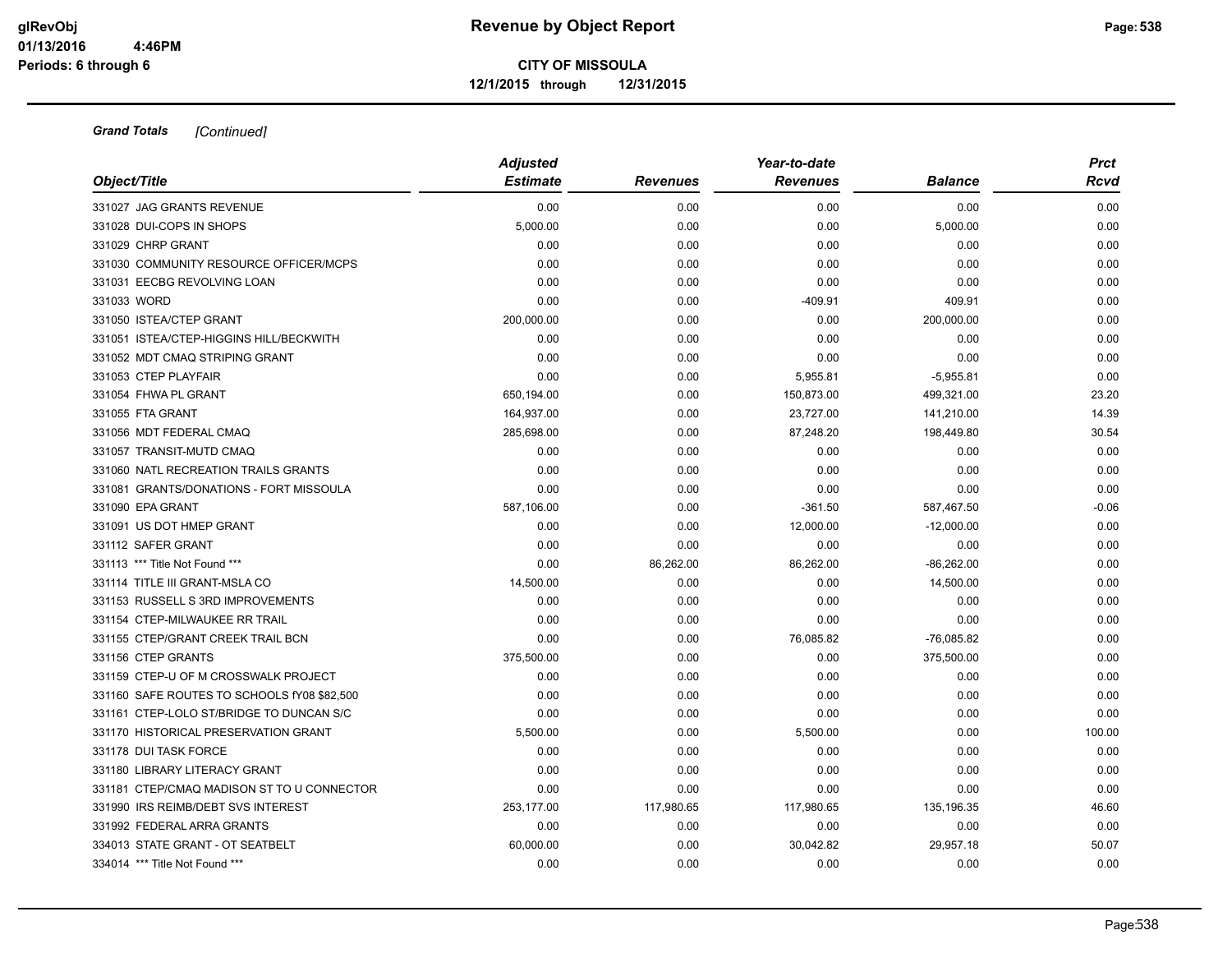|                                               | <b>Adjusted</b> |                 | Year-to-date    |                | <b>Prct</b> |
|-----------------------------------------------|-----------------|-----------------|-----------------|----------------|-------------|
| Object/Title                                  | <b>Estimate</b> | <b>Revenues</b> | <b>Revenues</b> | <b>Balance</b> | Rcvd        |
| 334015 COPS TECHNOLOGY GRANT                  | 299,498.00      | 0.00            | 49,507.95       | 249,990.05     | 16.53       |
| 334016 BULLETPROOF VEST GRANT                 | 10,500.00       | 0.00            | 0.00            | 10,500.00      | 0.00        |
| 334017 SCHOOL RESOURCE OFFICER                | 240,000.00      | 0.00            | 248,850.00      | $-8,850.00$    | 103.69      |
| 334018 STATE GRANT - CAPITAL                  | 0.00            | 0.00            | 0.00            | 0.00           | 0.00        |
| 334020 UNDERAGE DRINKING GRANT                | 0.00            | 0.00            | 0.00            | 0.00           | 0.00        |
| 334025 COUNTY WEED                            | 15,000.00       | 0.00            | 639.73          | 14,360.27      | 4.26        |
| 334026 FOREST HEALTH GRANT                    | 0.00            | 0.00            | 0.00            | 0.00           | 0.00        |
| 334028 DEPT OF AG INTERN GRANT                | 0.00            | 0.00            | 0.00            | 0.00           | 0.00        |
| 334040 GAS TAX APPORTIONMENT                  | 1,080,419.00    | 90,034.88       | 540,209.29      | 540,209.71     | 50.00       |
| 334045 MONTANA DEPARTMENT TRANSPORTATION      | 0.00            | 0.00            | 0.00            | 0.00           | 0.00        |
| 334056 BANK CORP. LIC. TAX - (PREVIOUS YEARS) | 0.00            | 0.00            | 0.00            | 0.00           | 0.00        |
| 334061 IMPACT FEES-CLEARING ACCOUNT           | 0.00            | 0.00            | 0.00            | 0.00           | 0.00        |
| 334071 DEQ/RIVER WATER SAMPLING               | 0.00            | 0.00            | 0.00            | 0.00           | 0.00        |
| 334076 BIG SKY TRUST FUND GRANTS              | 0.00            | 0.00            | 0.00            | 0.00           | 0.00        |
| 334112 WELLNESS GRANT                         | 0.00            | 0.00            | 0.00            | 0.00           | 0.00        |
| 334120 TSEP GRANT                             | 0.00            | 0.00            | 0.00            | 0.00           | 0.00        |
| 334121 DNRC GRANT                             | 59,000.00       | 0.00            | 30,000.00       | 29,000.00      | 50.85       |
| 334123 MAQI FEDERAL ASSISTANCE                | 0.00            | 0.00            | 0.00            | 0.00           | 0.00        |
| 334124 GRANTS-CIP                             | 0.00            | 0.00            | 0.00            | 0.00           | 0.00        |
| 334125 FIRE FIGHTER GRANT                     | 90,000.00       | 26,175.49       | 26,175.49       | 63,824.51      | 29.08       |
| 334126 DEVELOPER ASSESSMENTS                  | 0.00            | 0.00            | 0.00            | 0.00           | 0.00        |
| 334127 TONKIN TRAIL - FISH WILDLIFE PARKS     | 0.00            | 0.00            | 0.00            | 0.00           | 0.00        |
| 334128 CDBG FIRE HYDRANT GRANT                | 0.00            | 0.00            | 0.00            | 0.00           | 0.00        |
| 334140 DNRC GRANT                             | 0.00            | 0.00            | 0.00            | 0.00           | 0.00        |
| 334143 MONTANA TOURISM GRANT                  | 0.00            | 0.00            | 0.00            | 0.00           | 0.00        |
| 334145 WESTERN MT MENTAL HEALTH CTR           | 0.00            | 0.00            | 0.00            | 0.00           | 0.00        |
| 334146 ADDI FUNDS-1ST TIME HOMEBUYERS         | 12,846.00       | 0.00            | 0.00            | 12,846.00      | 0.00        |
| 334149 MISSOULA HOMEOWNERSHIP PROGRAM         | 335,666.00      | 0.00            | 0.00            | 335,666.00     | 0.00        |
| 334153 FY14 DISTRICT XI HRC TBRA              | 0.00            | 0.00            | 0.00            | 0.00           | 0.00        |
| 334154 FY08 homeWORD                          | 0.00            | 0.00            | 0.00            | 0.00           | 0.00        |
| 334155 FY08 NMCDC                             | 0.00            | 0.00            | 0.00            | 0.00           | 0.00        |
| 334156 HOME PROGRAM INCOME                    | 31,500.00       | 0.00            | 0.00            | 31,500.00      | 0.00        |
| 334157 FY09 MHA                               | 0.00            | 0.00            | 0.00            | 0.00           | 0.00        |
| 334159 FY09 HOMEWORD                          | 0.00            | 0.00            | 0.00            | 0.00           | 0.00        |
| 334160 FY09 NMCDC                             | 0.00            | 0.00            | 0.00            | 0.00           | 0.00        |
| 334161 FY10 DISTRICT XI HRC                   | 0.00            | 0.00            | 0.00            | 0.00           | 0.00        |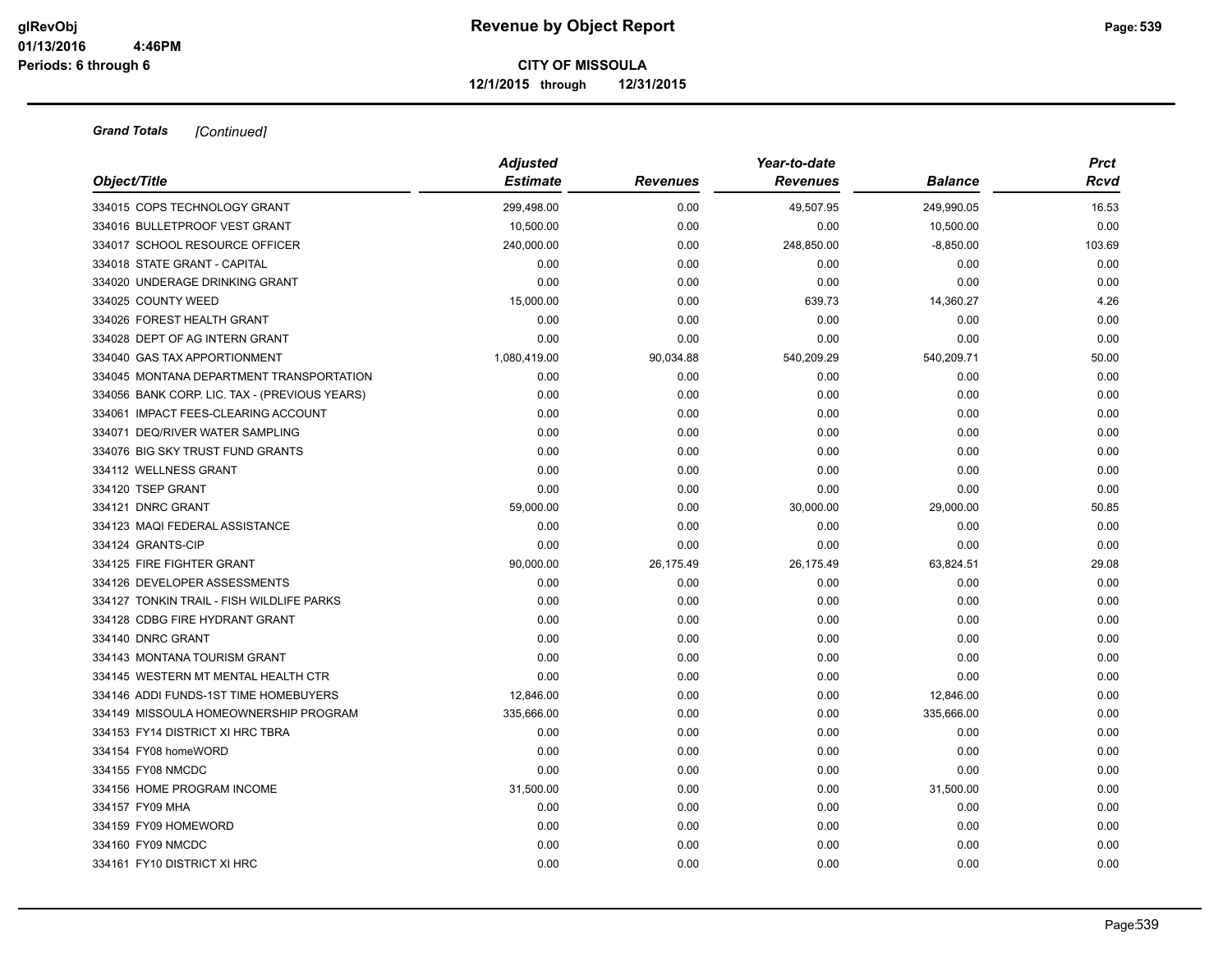|                                                   | <b>Adjusted</b> |                 | Year-to-date    |                | <b>Prct</b> |
|---------------------------------------------------|-----------------|-----------------|-----------------|----------------|-------------|
| Object/Title                                      | <b>Estimate</b> | <b>Revenues</b> | <b>Revenues</b> | <b>Balance</b> | Rcvd        |
| 334163 FY10 homeWORD/SOLSTICE APT                 | 0.00            | 0.00            | 0.00            | 0.00           | 0.00        |
| 334251 RTP/TAP STATE GRANTS                       | 0.00            | 0.00            | 5,000.00        | $-5,000.00$    | 0.00        |
| 334990 ARRA FUNDING                               | 0.00            | 0.00            | 0.00            | 0.00           | 0.00        |
| 334991 ARRA HB645 FUNDING                         | 0.00            | 0.00            | 0.00            | 0.00           | 0.00        |
| 334992 ARRA LOAN                                  | 0.00            | 0.00            | 0.00            | 0.00           | 0.00        |
| 335075 STATE GAMBLING/VIDEO/KENO/BINGO FEES       | 127,650.00      | 0.00            | 99,250.00       | 28,400.00      | 77.75       |
| 335076 STATE GAMBLING LICENSE FEES                | 0.00            | 0.00            | 0.00            | 0.00           | 0.00        |
| 335077 STATE KENO/BINGO PROCEEDS TAX              | 0.00            | 0.00            | 0.00            | 0.00           | 0.00        |
| 335210 PERSONAL PROPERTY TAX REIMBURSEMENT        | 561,664.00      | 0.00            | 264,235.88      | 297,428.12     | 47.05       |
| 335230 HB 124 REVENUE                             | 8,029,080.00    | 2,050,626.44    | 4,228,882.88    | 3,800,197.12   | 52.67       |
| 335250 STATE REIMB - SB #184                      | 0.00            | 0.00            | 0.00            | 0.00           | 0.00        |
| 336001 MDT REIMBURSEMENTS                         | 0.00            | 0.00            | 0.00            | 0.00           | 0.00        |
| 336020 STATE PENSION CONTRIBUTION                 | 0.00            | 0.00            | 0.00            | 0.00           | 0.00        |
| 336021 STATE CONTRIB - POLICE RETIREMENT          | 2,257,772.00    | 0.00            | 309,286.21      | 1,948,485.79   | 13.70       |
| 336022 STATE CONTRIB. - FIRE RETIREMENT           | 2,265,164.00    | 0.00            | 336,136.88      | 1,929,027.12   | 14.84       |
| 336023 STATE CONTRIB. - PERS                      | 9,986.00        | 0.00            | 2,335.45        | 7,650.55       | 23.39       |
| 336030 COUNTY CONTRIBUTION                        | 9,900.00        | 8,000.00        | 17,900.00       | $-8,000.00$    | 180.81      |
| 337000 LOCAL GRANTS                               | 0.00            | 0.00            | 0.00            | 0.00           | 0.00        |
| 337002 MRA GRANT                                  | 0.00            | 0.00            | 0.00            | 0.00           | 0.00        |
| 337003 HEALTH DEPT-STORM WATER MGMT               | 0.00            | 0.00            | 0.00            | 0.00           | 0.00        |
| 337009 *** Title Not Found ***                    | 0.00            | 0.00            | 7,525.00        | $-7,525.00$    | 0.00        |
| 337010 COUNTY REIMBURSEMENT-DEANOS                | 0.00            | 0.00            | 0.00            | 0.00           | 0.00        |
| 337012 LEGAL SERVICES-CONTRACTED/REIMB.           | 0.00            | 0.00            | 0.00            | 0.00           | 0.00        |
| 337013 MUTD SIGN MAINTENANCE AGREEMENT            | 3,000.00        | 0.00            | 0.00            | 3,000.00       | 0.00        |
| 338000 LOCAL SHARING OF TAX INCREMENT             | 266,850.00      | 0.00            | 133,425.29      | 133,424.71     | 50.00       |
| 338001 EXCESS PLEDGED TAX INCREMENT RETURNED      | 0.00            | 0.00            | 0.00            | 0.00           | 0.00        |
| 338100 PLANNING MILLS PASSED THRU COUNTY          | 329,157.00      | 0.00            | 300,000.00      | 29,157.00      | 91.14       |
| 339000 PAYMENT IN LIEU OF TAXES                   | 34.056.00       | 14,678.00       | 14,678.00       | 19,378.00      | 43.10       |
| <b>INTERGOVERNMENTAL REVENUES</b><br><b>Total</b> | 20,621,996.00   | 2,396,379.10    | 7,474,330.06    | 13,147,665.94  | 36.24       |
| 340000 CHARGES FOR SERVICES                       |                 |                 |                 |                |             |
| 340051 GRILL VAN CONCESSIONS                      | 0.00            | 0.00            | 20,964.40       | $-20,964.40$   | 0.00        |
| 341009 BLDG ADMIN FEES                            | 310,310.00      | 155,155.00      | 155,155.00      | 155,155.00     | 50.00       |
| 341010 MISCELLANEOUS COLLECTIONS                  | 350.00          | 0.00            | 0.00            | 350.00         | 0.00        |
| 341011 TRANSPORTATION ADMIN FEES                  | 24,720.00       | 12,360.00       | 12,360.00       | 12,360.00      | 50.00       |
| 341012 MAYORS PROCLAMATION FEES                   | 100.00          | 0.00            | 0.00            | 100.00         | 0.00        |
| 341013 AIR FUND FEES                              | 250.00          | 0.00            | 0.00            | 250.00         | 0.00        |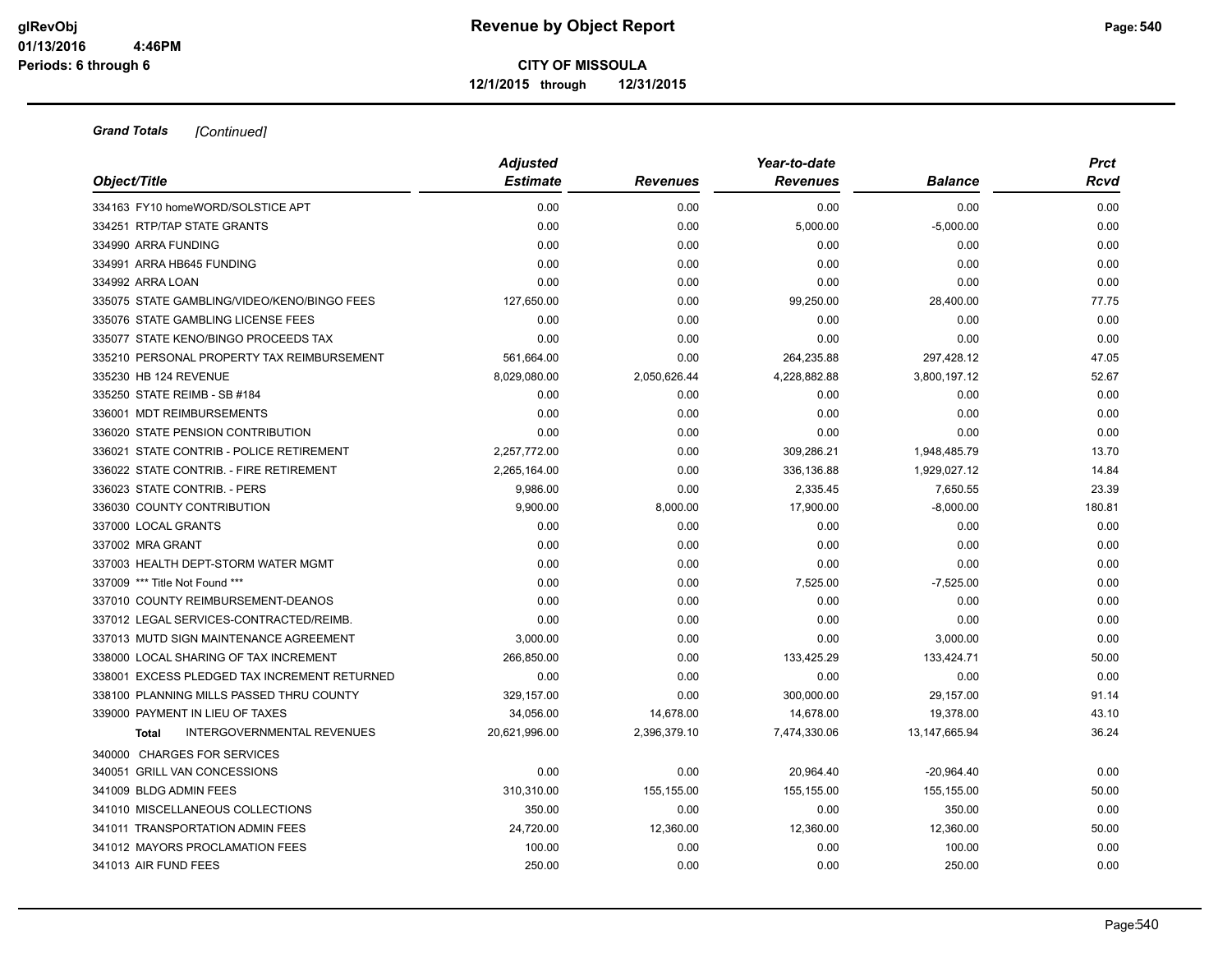|                                            | <b>Adjusted</b> |                 | Year-to-date    |                |        |  |  |
|--------------------------------------------|-----------------|-----------------|-----------------|----------------|--------|--|--|
| Object/Title                               | <b>Estimate</b> | <b>Revenues</b> | <b>Revenues</b> | <b>Balance</b> | Rcvd   |  |  |
| 341015 SEWER ADMINISTRATION FEES           | 1,227,202.00    | 586,664.00      | 586,664.00      | 640,538.00     | 47.81  |  |  |
| 341016 MRA ADMINISTRATION FEES             | 138,879.00      | 69,440.00       | 69,440.00       | 69,439.00      | 50.00  |  |  |
| 341017 LIGHTING ADMINISTRATION FEES        | 15,452.00       | 7,726.00        | 7,726.00        | 7,726.00       | 50.00  |  |  |
| 341018 PARKING COMM ADMIN FEES             | 188,805.00      | 94,403.00       | 94,403.00       | 94,402.00      | 50.00  |  |  |
| 341019 *** Title Not Found ***             | 4,512.00        | 2,256.00        | 2,256.00        | 2,256.00       | 50.00  |  |  |
| 341021 SID ADMINISTRATION FEES             | 0.00            | 0.00            | 0.00            | 0.00           | 0.00   |  |  |
| 341022 PROJECT ADMIN FEES                  | 0.00            | 0.00            | 0.00            | 0.00           | 0.00   |  |  |
| 341023 PLANNING ADMIN FEES                 | 24,720.00       | 12,000.00       | 12,000.00       | 12,720.00      | 48.54  |  |  |
| 341031 STATE REIMB MUNI COURT              | 0.00            | 0.00            | 0.00            | 0.00           | 0.00   |  |  |
| 341032 IMPACT FEE CLEARING ACCOUNT         | 1,200,000.00    | 43,003.58       | 580,622.75      | 619,377.25     | 48.39  |  |  |
| 341033 IMPACT FEES-PARKS SHARE             | 0.00            | 0.00            | 0.00            | 0.00           | 0.00   |  |  |
| 341034 IMPACT FEES-FIRE SHARE              | 0.00            | 0.00            | 0.00            | 0.00           | 0.00   |  |  |
| 341035 IMPACT FEES-POLICE SHARE            | 0.00            | 0.00            | 0.00            | 0.00           | 0.00   |  |  |
| 341036 IMPACT FEES-COMMUNITY SERVICE SHARE | 0.00            | 0.00            | 0.00            | 0.00           | 0.00   |  |  |
| 341037 IMPACT FEE-ROAD SHARE               | 0.00            | 0.00            | 0.00            | 0.00           | 0.00   |  |  |
| 341041 SEWER EXTENSION RECORDING FEES      | 4,500.00        | 213.00          | 1,763.00        | 2,737.00       | 39.18  |  |  |
| 341052 MUNICIPAL COURT FILING FEES         | 283,400.00      | 54,822.31       | 157,924.16      | 125,475.84     | 55.72  |  |  |
| 341055 CRIME VICTIM SURCHARGE              | 2,500.00        | 270.00          | 667.99          | 1,832.01       | 26.72  |  |  |
| 341067 SUBDIVISION EXEMPTION AFFIDAVITS    | 0.00            | 600.00          | 2,800.00        | $-2,800.00$    | 0.00   |  |  |
| 341068 SUBDIVISON FEES                     | 5,000.00        | 2,750.00        | 5,176.00        | $-176.00$      | 103.52 |  |  |
| 341069 REZONING FEES                       | 5,000.00        | 4,727.00        | 4,727.00        | 273.00         | 94.54  |  |  |
| 341070 DESIGN REVIEW BOARD                 | 15,000.00       | 5,150.40        | 17,187.27       | $-2,187.27$    | 114.58 |  |  |
| 341071 BOARD OF ADJUST. ZONING, SIGNS      | 0.00            | 0.00            | 0.00            | 0.00           | 0.00   |  |  |
| 341072 FLOOD PLAIN-0THER FEES              | 0.00            | 0.00            | 0.00            | 0.00           | 0.00   |  |  |
| 341073 FIRE PLAN CHECK FEES                | 27,981.00       | 1,238.00        | 14,543.00       | 13,438.00      | 51.97  |  |  |
| 341074 FIRE INSPECTION FEES                | 25,000.00       | 3,651.00        | 26,285.00       | $-1,285.00$    | 105.14 |  |  |
| 341076 ENGINEERING PLAN CHECK FEES         | 33,478.00       | 2,914.00        | 21,084.00       | 12,394.00      | 62.98  |  |  |
| 341077 ZONING COMPLIANCE INSPECTIONS       | 0.00            | 0.00            | 0.00            | 0.00           | 0.00   |  |  |
| 341078 ENGINEERING MAP FEES                | 120.00          | 5.00            | 175.00          | $-55.00$       | 145.83 |  |  |
| 341079 GREASE INTERCEPTOR APPEAL FEES      | 2,000.00        | 154.50          | 309.00          | 1,691.00       | 15.45  |  |  |
| 341090 STREET VACATION PETITION FEES       | 0.00            | 0.00            | 1,981.00        | $-1,981.00$    | 0.00   |  |  |
| 341091 INSPECTION CODE BOOKS & COPIES      | 1,346.00        | 0.00            | 68.25           | 1,277.75       | 5.07   |  |  |
| 341100 GRANT ADMINISTRATION SERVICE FEES   | 0.00            | 0.00            | 0.00            | 0.00           | 0.00   |  |  |
| 341450 *** Title Not Found ***             | 0.00            | 0.00            | 0.00            | 0.00           | 0.00   |  |  |
| 342000 ANTI-GRAFFITI PROJECT               | 5,000.00        | 100.00          | 100.00          | 4,900.00       | 2.00   |  |  |
| 342010 POLICE/BID AGREEMENT                | 0.00            | 0.00            | 23,842.00       | $-23,842.00$   | 0.00   |  |  |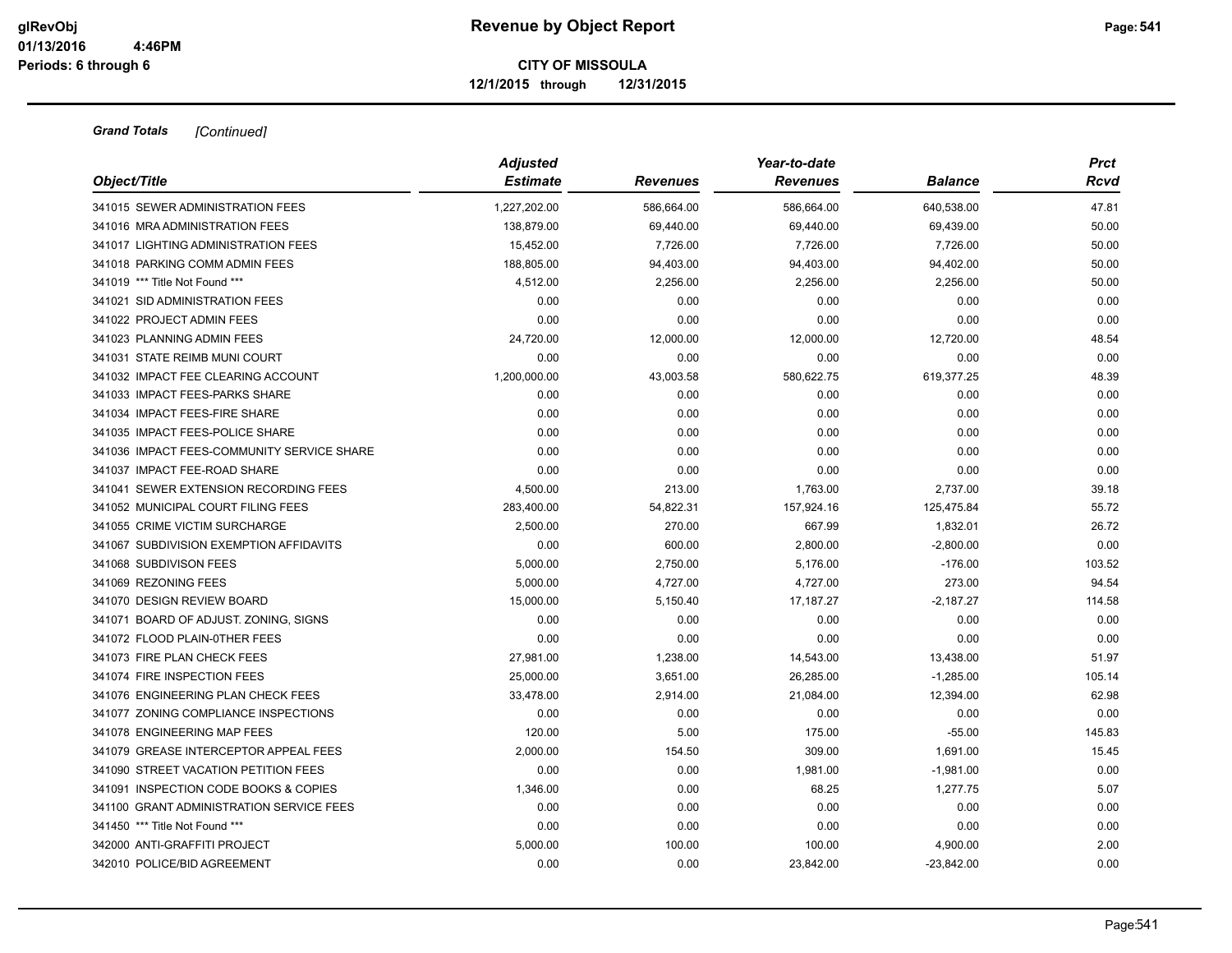|                                             | <b>Adjusted</b> |                 | Year-to-date    |                | <b>Prct</b> |
|---------------------------------------------|-----------------|-----------------|-----------------|----------------|-------------|
| Object/Title                                | <b>Estimate</b> | <b>Revenues</b> | <b>Revenues</b> | <b>Balance</b> | Rcvd        |
| 342012 PD REIMBURSABLE SERVICES             | 0.00            | 0.00            | 0.00            | 0.00           | 0.00        |
| 342013 SECURITY INVEST FEES                 | 61,000.00       | 3,623.00        | 11,578.19       | 49,421.81      | 18.98       |
| 342014 POLICE DEPARTMENT SERVICE FEES       | 157,300.00      | 1,462.32        | 15,906.33       | 141,393.67     | 10.11       |
| 342015 POLICE OVERTIME FEES                 | 84,000.00       | 5,182.59        | 67,617.40       | 16,382.60      | 80.50       |
| 342016 POLICE TRAINING FEES                 | 36,000.00       | 330.00          | 11,463.31       | 24,536.69      | 31.84       |
| 342017 CATERING FEES                        | 7,200.00        | 70.00           | 3,185.00        | 4,015.00       | 44.24       |
| 342018 DESK REPORTS                         | 20,000.00       | 2,536.00        | 17,539.00       | 2,461.00       | 87.70       |
| 342019 ABANDONED VEHICLE REVENUE FEES       | 12,500.00       | 135.00          | 9,095.00        | 3,405.00       | 72.76       |
| 342020 FIRE DEPARTMENT FEES                 | 100.00          | 64.50           | 293.50          | $-193.50$      | 293.50      |
| 342021 CPR EDUCATION PROGRAM                | 7,435.00        | 700.00          | 3,090.00        | 4,345.00       | 41.56       |
| 342022 OUTSIDE HIRES                        | 524,890.00      | 2,528.27        | 26,427.78       | 498,462.22     | 5.03        |
| 342060 BIKE PROGRAM SALES & FEES            | 2,700.00        | 0.00            | 0.00            | 2,700.00       | 0.00        |
| 343000 PW REIMBURSABLE SERVICES             | 31,258.00       | 11,997.33       | 11,997.33       | 19,260.67      | 38.38       |
| 343001 SIGN FABRICATION & CONTRACTS         | 500.00          | 0.00            | 0.00            | 500.00         | 0.00        |
| 343002 OTHER AGENCIES - VEH MAINT           | 48,000.00       | 17,672.80       | 17,832.90       | 30,167.10      | 37.15       |
| 343003 STATE PAYMENT - TRAFFIC COUNTS       | 4,450.00        | 0.00            | 0.00            | 4,450.00       | 0.00        |
| 343004 SPECIAL STATE CONTRACTS              | 80,000.00       | 0.00            | 184,223.13      | $-104,223.13$  | 230.28      |
| 343005 NON-ARRA MOUNTAIN WATER CONTRACT     | 0.00            | 0.00            | 0.00            | 0.00           | 0.00        |
| 343006 OTHER GOVT AGENCY-STREET PROJECTS    | 98,318.00       | 0.00            | 0.00            | 98,318.00      | 0.00        |
| 343008 PRIVATE COMPANY STREET PAYMENTS      | 0.00            | 0.00            | 0.00            | 0.00           | 0.00        |
| 343009 TOW CHARGES                          | 0.00            | 0.00            | 0.00            | 0.00           | 0.00        |
| 343010 STREET DEPT SALES & SERVICES         | 19,195.00       | 0.00            | 0.00            | 19,195.00      | 0.00        |
| 343011 STREET AND ROADWAY REPAIR CHARGES    | 0.00            | 0.00            | 0.00            | 0.00           | 0.00        |
| 343013 SNOW REMOVAL FEES                    | 1,500.00        | 570.00          | 570.00          | 930.00         | 38.00       |
| 343015 PARKING                              | 1,598,000.00    | 0.00            | 0.00            | 1,598,000.00   | 0.00        |
| 343016 METER MONEY                          | 0.00            | 29,136.63       | 277,781.60      | $-277,781.60$  | 0.00        |
| 343017 PARKING LEASE REVENUE                | 0.00            | 127,114.00      | 412,140.50      | $-412,140.50$  | 0.00        |
| 343018 *** Title Not Found ***              | 0.00            | 8,010.39        | 52,143.74       | $-52,143.74$   | 0.00        |
| 343021 WATER FEES                           | 0.00            | 0.00            | 0.00            | 0.00           | 0.00        |
| 343026 WATER INSTALLATION CHARGES           | 0.00            | 0.00            | 0.00            | 0.00           | 0.00        |
| 343031 SEWER SERVICE CHARGES                | 0.00            | 0.00            | 0.00            | 0.00           | 0.00        |
| 343032 SEWER INSTALLATION CHARGES           | 79,000.00       | 3,750.00        | 9,971.00        | 69,029.00      | 12.62       |
| 343034 TREATMENT FACILITIES FEES            | 8,006,641.00    | 52,232.56       | 3,885,494.13    | 4,121,146.87   | 48.53       |
| 343035 SALE OF SEWER MATERIALS AND SUPPLIES | 0.00            | 3,816.57        | $-15,421.44$    | 15,421.44      | 0.00        |
| 343036 *** Title Not Found ***              | 0.00            | 0.00            | 0.00            | 0.00           | 0.00        |
| 343037 DELINQUENT SEWER FEES                | 0.00            | 0.00            | 0.00            | 0.00           | 0.00        |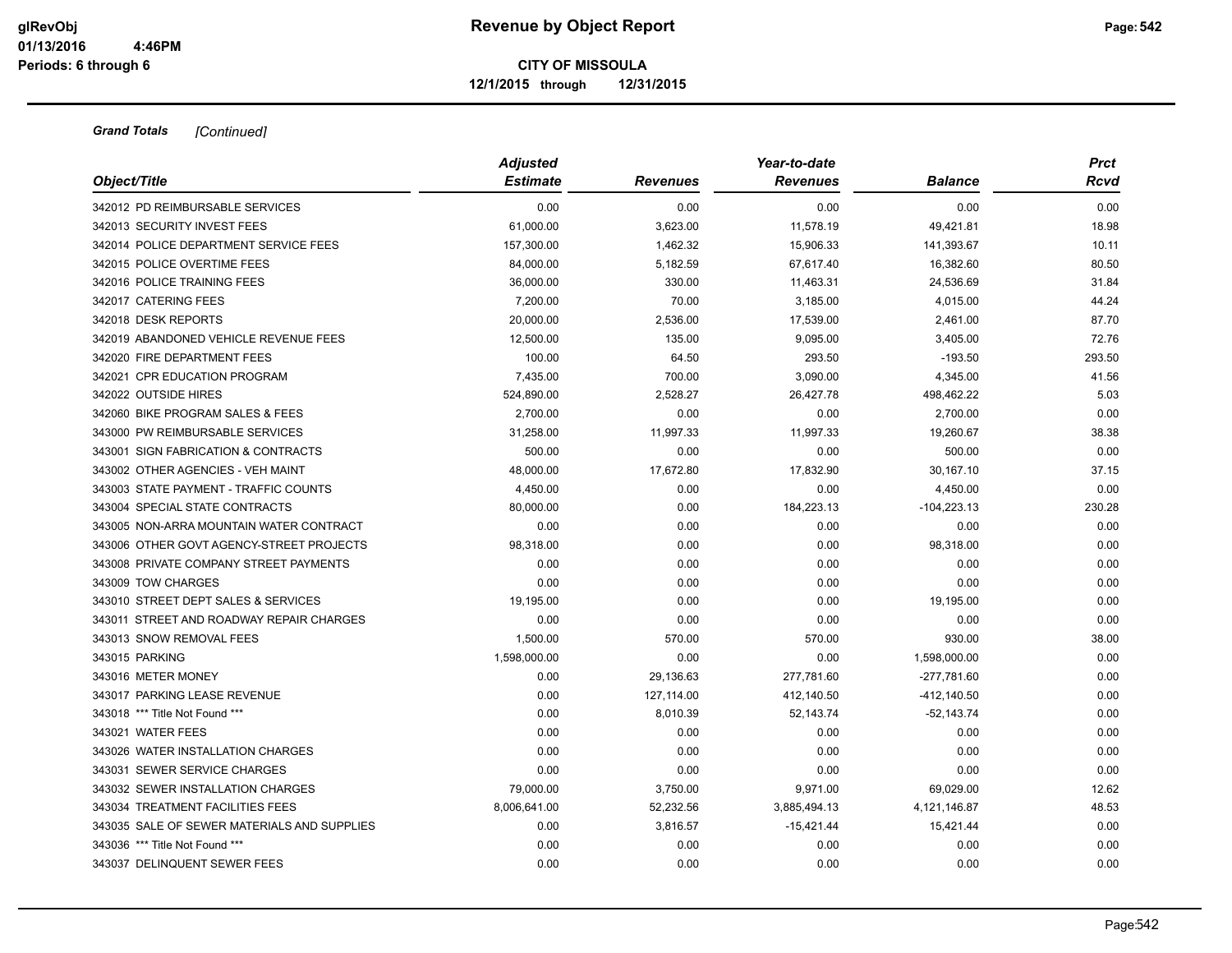| Object/Title                              | <b>Adjusted</b><br><b>Estimate</b> | <b>Revenues</b> | Year-to-date<br><b>Revenues</b> | <b>Balance</b> | <b>Prct</b><br>Rcvd |
|-------------------------------------------|------------------------------------|-----------------|---------------------------------|----------------|---------------------|
|                                           |                                    |                 |                                 |                |                     |
| 343038 P & I TAX LIENS                    | 0.00                               | 33.98           | 2,240.31                        | $-2,240.31$    | 0.00                |
| 343039 DISPOSAL FEES                      | 0.00                               | 1,387.56        | 9,883.60                        | $-9,883.60$    | 0.00                |
| 343041 GARBAGE COLLECTION SERVICES        | 5,000.00                           | 1,332.59        | 10,712.26                       | $-5,712.26$    | 214.25              |
| 343065 BUILDING RENTALS                   | 0.00                               | 0.00            | 0.00                            | 0.00           | 0.00                |
| 343080 STATE MAINTENANCE CONTRACT         | 530,082.00                         | 0.00            | 127,223.71                      | 402,858.29     | 24.00               |
| 343082 MDT URBAN PROJECTS                 | 0.00                               | 0.00            | 0.00                            | 0.00           | 0.00                |
| 343083 CONTRACT SEWER APPLICATIONS        | 0.00                               | 0.00            | 0.00                            | 0.00           | 0.00                |
| 343084 STREET MAINTENANCE MATERIALS REIMB | 55,500.00                          | 0.00            | 0.00                            | 55,500.00      | 0.00                |
| 343097 SIDEWALK AND CURB FEES             | 340,000.00                         | 27,826.03       | 232,451.20                      | 107,548.80     | 68.37               |
| 343300 MISC CHARGES FOR SERVICES          | 0.00                               | 0.00            | 0.00                            | 0.00           | 0.00                |
| 343301 BOOT REMOVAL                       | 0.00                               | 435.00          | 2,310.00                        | $-2,310.00$    | 0.00                |
| 343302 PARKS SOIL PROJECT                 | 0.00                               | 0.00            | 0.00                            | 0.00           | 0.00                |
| 343310 SALE OF NICHE NAMEPLATES & VASES   | 0.00                               | 700.00          | 7,400.00                        | $-7,400.00$    | 0.00                |
| 343311 SALE OF NICHES                     | 3,200.00                           | 0.00            | 0.00                            | 3,200.00       | 0.00                |
| 343320 CEMETERY - SALE OF PLOTS           | 12,870.00                          | 2,100.00        | 17,100.00                       | $-4,230.00$    | 132.87              |
| 343321 CEMETERY FOUNDATIONS               | 1,570.00                           | 0.00            | 2,480.00                        | $-910.00$      | 157.96              |
| 343322 CEMETERY FLOWER CARE               | 4.250.00                           | 0.00            | 0.00                            | 4,250.00       | 0.00                |
| 343323 CEMETERY - LINER INSTALL FEES      | 5,580.00                           | 1,600.00        | 13,500.00                       | $-7,920.00$    | 241.94              |
| 343324 OTHER CEMETERY FEES                | 1,500.00                           | 300.00          | 1,800.00                        | $-300.00$      | 120.00              |
| 343325 2ND INTERMENT RIGHT                | 0.00                               | 0.00            | 2,000.00                        | $-2,000.00$    | 0.00                |
| 343340 CEMETERY - OPENINGS & CLOSINGS     | 10,950.00                          | 1,000.00        | 13,750.00                       | $-2,800.00$    | 125.57              |
| 343350 CEMETERY CARE, FEES                | 99,000.00                          | 0.00            | 0.00                            | 99,000.00      | 0.00                |
| 343360 WEED CONTROL                       | 3,000.00                           | 525.00          | 525.00                          | 2,475.00       | 17.50               |
| 346000 FEES                               | 220,000.00                         | 491.20          | 20,334.49                       | 199,665.51     | 9.24                |
| 346001 TENNIS FEE                         | 0.00                               | 0.00            | 1,410.00                        | $-1,410.00$    | 0.00                |
| 346029 PARKS PETTY CASH FUND              | 0.00                               | 0.00            | 0.00                            | 0.00           | 0.00                |
| 346030 SWIMMING POOL FEES                 | 1,298,086.00                       | 899.78          | 305,461.29                      | 992,624.71     | 23.53               |
| 346031 RECREATION FEES                    | 197,194.00                         | 14,192.15       | 106,207.00                      | 90,987.00      | 53.86               |
| 346032 PRESCHOOL PROGRAMS                 | 0.00                               | 0.00            | 0.00                            | 0.00           | 0.00                |
| 346033 PARK FEES/FACILITY RENTALS         | 170,000.00                         | 478.24          | 29,552.50                       | 140,447.50     | 17.38               |
| 346034 GROUNDS MAINTENANCE CONTRACT       | 0.00                               | 48,367.20       | 48,367.20                       | -48,367.20     | 0.00                |
| 346036 PARK CONCESSION FEES               | 3,000.00                           | 0.00            | 666.44                          | 2,333.56       | 22.21               |
| 346037 YOUTH DRUG COURT CONTRACT          | 11,700.00                          | 0.00            | 0.00                            | 11,700.00      | 0.00                |
| 346040 MCCORMICK SWIMMING POOL            | 0.00                               | 0.00            | 0.00                            | 0.00           | 0.00                |
| 346050 COUNTY PLAYGROUND CONTRACT         | 3,150.00                           | 0.00            | 0.00                            | 3,150.00       | 0.00                |
| 346051 MONTANA PARKS/REC CONFERENCE 2012  | 4,500.00                           | 0.00            | 1,071.40                        | 3,428.60       | 23.81               |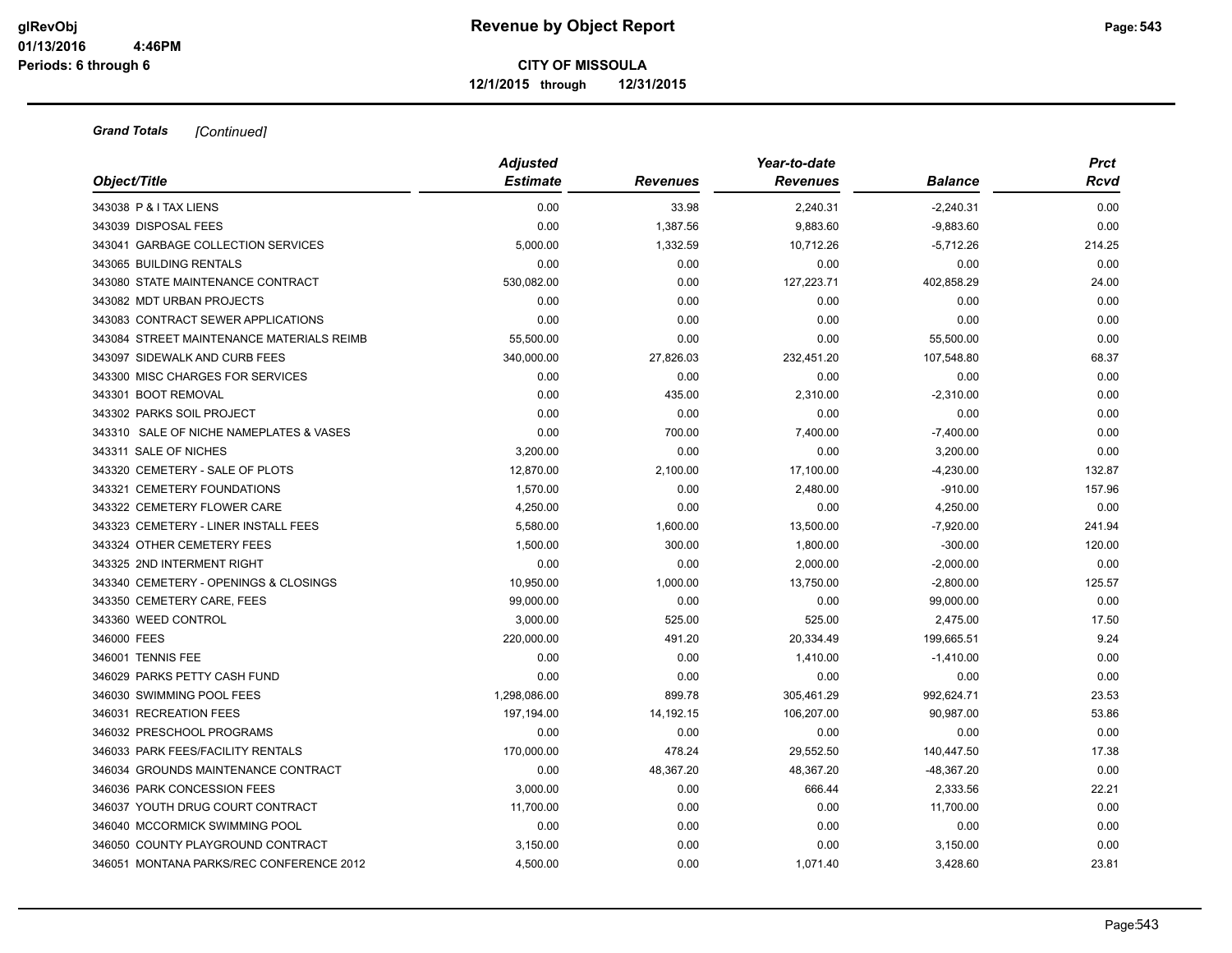| Object/Title                                   | <b>Adjusted</b><br><b>Estimate</b> | <b>Revenues</b>  | Year-to-date<br><b>Revenues</b> | Balance          | <b>Prct</b><br>Rcvd |
|------------------------------------------------|------------------------------------|------------------|---------------------------------|------------------|---------------------|
| 346052 PLAYGROUND SAFETY TRAINING              | 0.00                               | 0.00             |                                 | $-10,501.65$     | 0.00                |
| 346053 CITY LIFE PROGRAMS                      | 12,500.00                          |                  | 10,501.65<br>3,756.00           |                  | 30.05               |
| 346055 COUNTY PARK SUPPORT                     | 0.00                               | 1,365.00<br>0.00 | 0.00                            | 8,744.00<br>0.00 | 0.00                |
|                                                |                                    |                  |                                 |                  |                     |
| 346056 PICNIC SITE FEES                        | 0.00                               | 0.00             | 0.00                            | 0.00             | 0.00                |
| 346060 CURRENTS SWIMMING FACILITY              | 0.00                               | 33,748.17        | 185,367.34                      | $-185,367.34$    | 0.00                |
| 346061 CURRENTS ENTERPRISE                     | 0.00                               | 0.00             | 0.00                            | 0.00             | 0.00                |
| 346062 SPLASH ENTERPRISE                       | 0.00                               | 0.00             | 0.00                            | 0.00             | 0.00                |
| 346070 RECREATION GENERAL MERCHANDISE          | 0.00                               | 0.00             | 0.00                            | 0.00             | 0.00                |
| 346080 PAYMENT IN LIEU OF PARKS                | 213,578.00                         | 4,822.25         | 4,822.25                        | 208,755.75       | 2.26                |
| 346082 HIGH PARK EASEMENT EXCHANGE             | 0.00                               | 0.00             | 0.00                            | 0.00             | 0.00                |
| <b>CHARGES FOR SERVICES</b><br><b>Total</b>    | 17,631,822.00                      | 1,472,138.90     | 7,984,045.86                    | 9,647,776.14     | 45.28               |
| 350000 FINES & FORFEITURES                     |                                    |                  |                                 |                  |                     |
| 351013 DRUG FORFEITURES                        | 16,800.00                          | 1,988.24         | 5,134.58                        | 11,665.42        | 30.56               |
| 351022 LAW ENFORCEMENT ACADEMY SURCHARGE #5    | 0.00                               | $-8,246.39$      | 11,200.85                       | $-11,200.85$     | 0.00                |
| 351031 TRAFFIC FINES                           | 1,325,000.00                       | 195,542.10       | 545,719.96                      | 779,280.04       | 41.19               |
| 351032 SURCHARGE ON FINES                      | 129,089.00                         | 4,374.11         | 71,952.31                       | 57,136.69        | 55.74               |
| 351033 PUBLIC DEFENDER FEES                    | 0.00                               | 1.101.00         | 1,535.00                        | $-1,535.00$      | 0.00                |
| 351034 CELLULAR PHONE FINES                    | 80,000.00                          | 11,604.75        | 40,251.25                       | 39,748.75        | 50.31               |
| 351035 CELL PHONE FINES: EDUCATION             | 0.00                               | 11,604.75        | 40,251.25                       | $-40,251.25$     | 0.00                |
| 352000 TICKETS                                 | 0.00                               | 0.00             | 0.00                            | 0.00             | 0.00                |
| 352001 PARKING TICKET REVENUE                  | 270,000.00                         | 13,418.75        | 80,238.10                       | 189,761.90       | 29.72               |
| 352002 PARKING FINES                           | 0.00                               | 0.00             | $-40.00$                        | 40.00            | 0.00                |
| 355000 FALSE ALARM PENALTY                     | 10,000.00                          | 832.00           | 3,952.00                        | 6,048.00         | 39.52               |
| <b>FINES &amp; FORFEITURES</b><br><b>Total</b> | 1,830,889.00                       | 232,219.31       | 800,195.30                      | 1,030,693.70     | 43.71               |
| 360000 MISCELLANEOUS REVENUES                  |                                    |                  |                                 |                  |                     |
| 360000 MISCELLANEOUS REVENUES                  | 25,000.00                          | 0.00             | 237,874.38                      | $-212,874.38$    | 951.50              |
| 360001 COPIES                                  | 2,200.00                           | 530.99           | 1,319.99                        | 880.01           | 60.00               |
| 360002 PHONES                                  | 0.00                               | 0.00             | 0.00                            | 0.00             | 0.00                |
| 360003 MMIA REIMBURSEMENT-ATTORNEY             | 0.00                               | 101.95           | 203.37                          | $-203.37$        | 0.00                |
| 360005 LOAN REPAYMENTS                         | 0.00                               | 0.00             | 45,242.50                       | $-45,242.50$     | 0.00                |
| 360007 RLF REVENUES                            | 0.00                               | 0.00             | 0.00                            | 0.00             | 0.00                |
| 360010 MISCELLANEOUS                           | 15,000.00                          | 59,996.49        | 152,442.35                      | $-137,442.35$    | 1,016.28            |
| 360011 YOUTH COUNCIL FUNDS                     | 9,010.00                           | 0.00             | 0.00                            | 9,010.00         | 0.00                |
| 360012 SEWER GRANT REPAYMENTS                  | 0.00                               | 0.00             | 0.00                            | 0.00             | 0.00                |
| 360013 REPAYMENT OF SEWER GRANT                | 7,000.00                           | 0.00             | 5,390.00                        | 1,610.00         | 77.00               |
| 360014 REPAYMENT OF LOAN/MHA                   | 0.00                               | 0.00             | 0.00                            | 0.00             | 0.00                |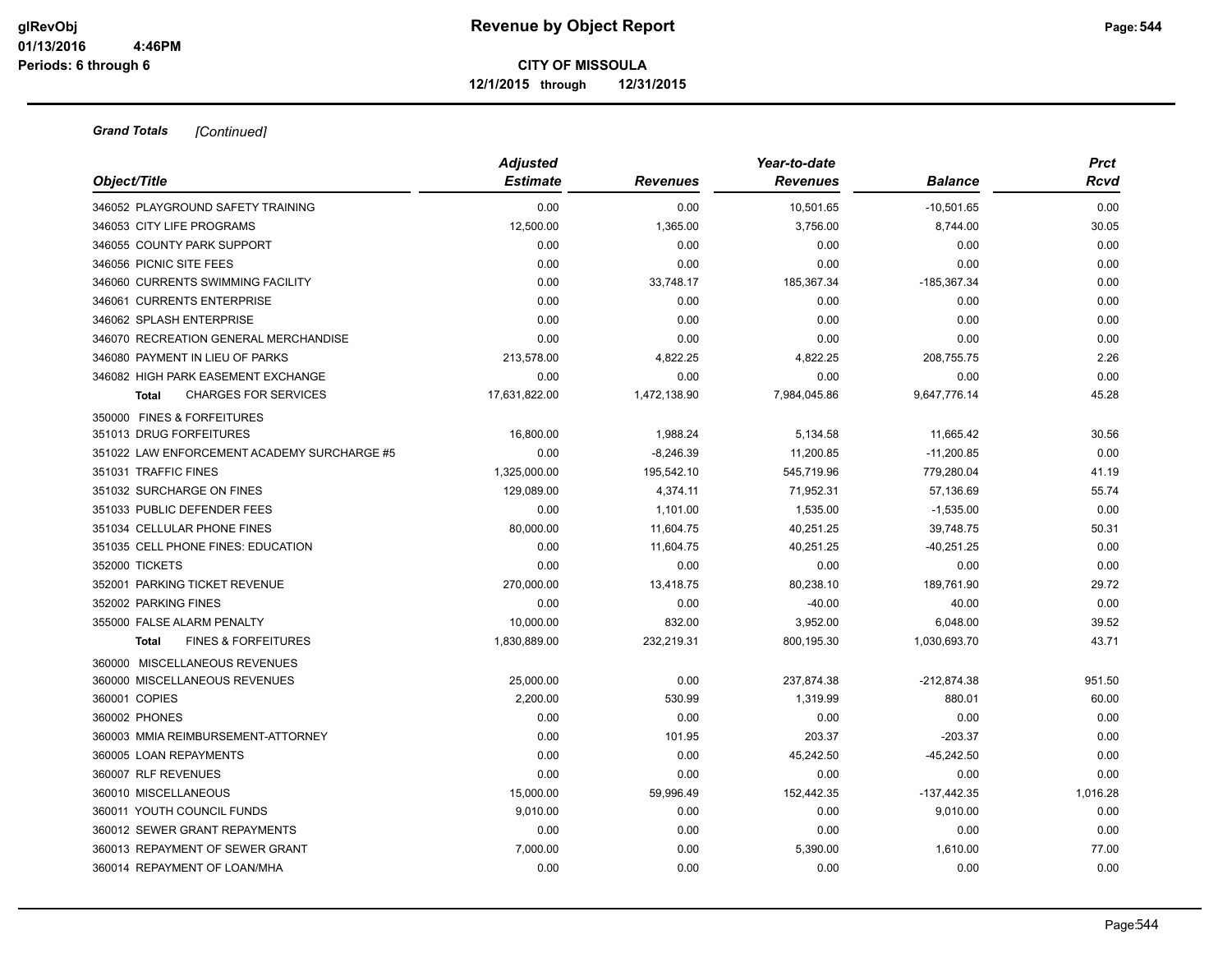|                                            | <b>Adjusted</b> |                 | <b>Prct</b>     |                |        |
|--------------------------------------------|-----------------|-----------------|-----------------|----------------|--------|
| Object/Title                               | <b>Estimate</b> | <b>Revenues</b> | <b>Revenues</b> | <b>Balance</b> | Rcvd   |
| 360015 CONFERENCE REVENUES - BUILDING      | 0.00            | 0.00            | 0.00            | 0.00           | 0.00   |
| 360016 MRA SHARE OF CIVIC STADIUM PARKING  | 0.00            | 0.00            | 0.00            | 0.00           | 0.00   |
| 360017 PARK PLANS FORFEITURE               | 0.00            | 250.00          | 460.00          | $-460.00$      | 0.00   |
| 360018 MARKET ON FRONT UTILITY PAYMENTS    | 0.00            | 196.69          | 617.30          | $-617.30$      | 0.00   |
| 360019 GARBAGE-MARKET ON FRONT             | 0.00            | 287.08          | 838.80          | $-838.80$      | 0.00   |
| 360020 GREENOUGH PARK ENCROACHMENTS        | 0.00            | 0.00            | 0.00            | 0.00           | 0.00   |
| 360030 CONTRIBUTIONS FROM PROPERTY OWNERS  | 0.00            | 0.00            | 0.00            | 0.00           | 0.00   |
| 360050 OVER/SHORT                          | 0.00            | 0.00            | 0.00            | 0.00           | 0.00   |
| 360100 REFUNDS                             | 200.00          | 0.00            | 0.00            | 200.00         | 0.00   |
| 361000 RATTLESNAKE LAND LEASES             | 1,100.00        | 0.00            | 0.00            | 1,100.00       | 0.00   |
| 361003 CARAS PARK CONCERT REVENUE          | 0.00            | 0.00            | 0.00            | 0.00           | 0.00   |
| 361010 RENTAL REVENUE                      | 120,000.00      | 0.00            | 0.00            | 120,000.00     | 0.00   |
| 361013 CLOSED GRANT REPAYMENTS             | 0.00            | 0.00            | 0.00            | 0.00           | 0.00   |
| 361200 RADIO TOWER LEASE PAYMENTS          | 0.00            | 0.00            | 2,925.00        | $-2,925.00$    | 0.00   |
| 361201 EKO LAND LEASE                      | 0.00            | 0.00            | 12,661.97       | $-12,661.97$   | 0.00   |
| 362000 OTHER MISCELLANEOUS REVENUE         | 18,000.00       | 0.00            | 32,310.55       | $-14,310.55$   | 179.50 |
| 362001 MUNICIPAL COURT BAD CHECK CHARGES   | 0.00            | 0.00            | 0.00            | 0.00           | 0.00   |
| 362002 BAD CHECK CHARGES                   | 500.00          | 30.00           | 165.00          | 335.00         | 33.00  |
| 362003 US BANK FEE REIMBURSEMENT           | 0.00            | 0.00            | 0.00            | 0.00           | 0.00   |
| 362004 URD III FACADE IMPROVEMENT LOAN REC | 0.00            | 0.00            | 0.00            | 0.00           | 0.00   |
| 362005 LEASE LATE PAYMENT PENALTY          | 0.00            | 0.00            | 0.00            | 0.00           | 0.00   |
| 362006 GAIC INSURANCE SETTLEMENT           | 0.00            | 0.00            | 0.00            | 0.00           | 0.00   |
| 362007 *** Title Not Found ***             | 0.00            | 500.00          | 920.00          | $-920.00$      | 0.00   |
| 362011 SALE OF UNCLAIMED PROPERTY          | 0.00            | 0.00            | 0.00            | 0.00           | 0.00   |
| 362012 REC/GREEN TAG PROGRAM               | 300.00          | 0.00            | 0.00            | 300.00         | 0.00   |
| 363000 ASSESSMENTS PAID                    | 15,000.00       | 0.00            | 0.00            | 15,000.00      | 0.00   |
| 363010 LIGHTING ASSESSMENTS                | 404,652.00      | 331,509.19      | 331,587.61      | 73,064.39      | 81.94  |
| 363020 PROPERTY ASSESSMENTS                | 4,272,171.00    | 2,028,123.59    | 2,057,478.95    | 2,214,692.05   | 48.16  |
| 363021 PAYOFF PRINCIPAL ASSESSMENTS        | 0.00            | 12,758.30       | 27,570.33       | $-27,570.33$   | 0.00   |
| 363022 BOND INTEREST ASSESSMENTS           | 0.00            | 0.00            | 0.00            | 0.00           | 0.00   |
| 363030 SIDEWALK AND CURB ASSESSMENTS       | 0.00            | 0.00            | 0.00            | 0.00           | 0.00   |
| 363040 PENALTY AND INTEREST                | 0.00            | 38,923.95       | 39,787.70       | $-39,787.70$   | 0.00   |
| 364012 SALE OF SURPLUS PROPERTY            | 40,000.00       | 0.00            | 0.00            | 40,000.00      | 0.00   |
| 364040 INSURANCE AND DAMAGE RECOVERY       | 40,000.00       | 5,704.33        | 7,842.67        | 32,157.33      | 19.61  |
| 364041 WORKERS COMPENSATION REIMBURSEMENT  | 2,500.00        | 0.00            | 0.00            | 2,500.00       | 0.00   |
| 364042 EXPENDITURE REIMBURSEMENTS          | 1,200.00        | 0.00            | 0.00            | 1,200.00       | 0.00   |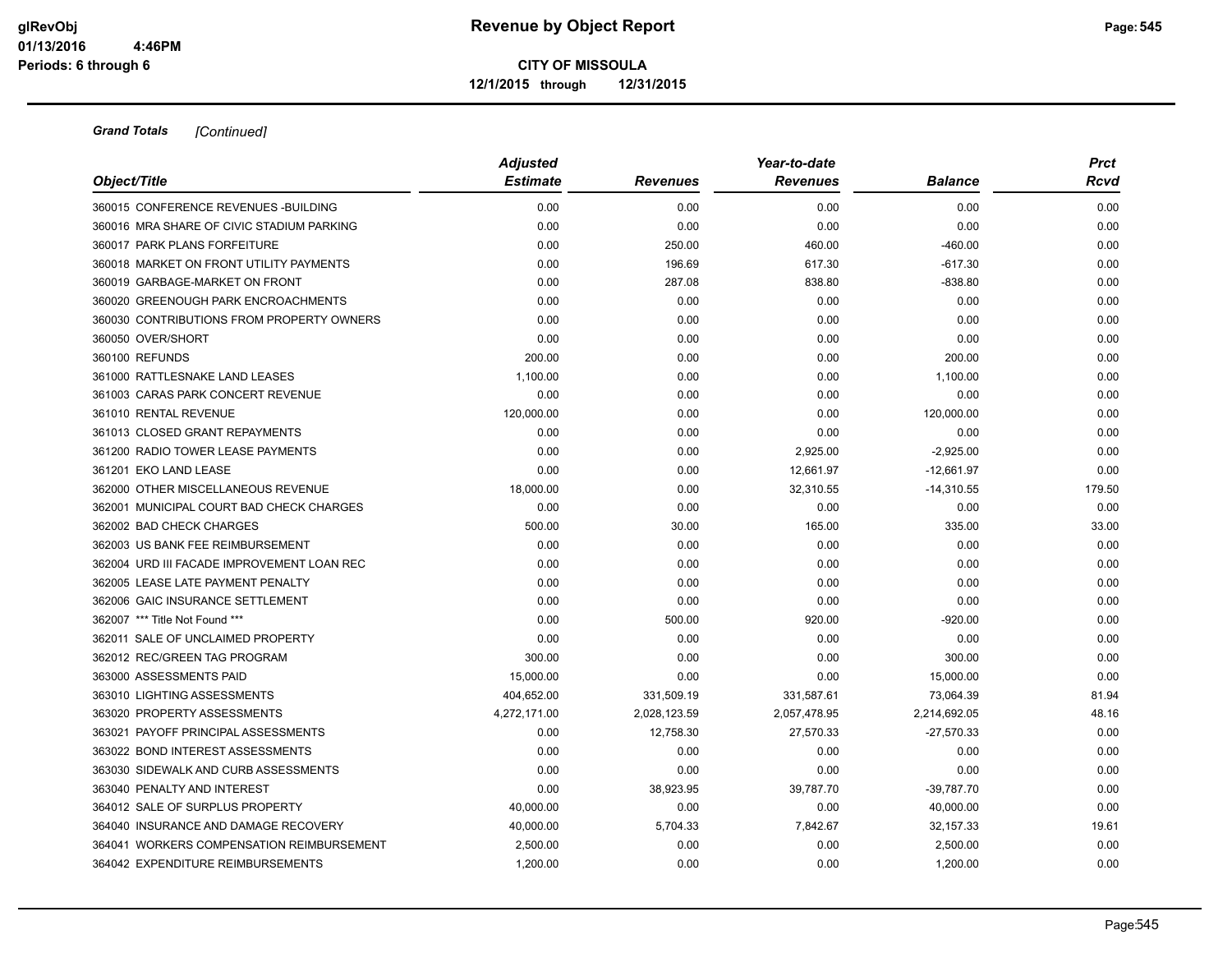| Object/Title                               | <b>Adjusted</b><br><b>Estimate</b> | <b>Revenues</b> | Year-to-date<br><b>Revenues</b> | <b>Balance</b> | <b>Prct</b><br>Rcvd |
|--------------------------------------------|------------------------------------|-----------------|---------------------------------|----------------|---------------------|
| 364043 RATTLESNAKE CORRIDOR REIMBURSEMENT  | 10,000.00                          | 572.00          | 3,432.00                        | 6,568.00       | 34.32               |
| 364044 EMERGENCY RESPONSE REIMBURSEMENT    | 50.000.00                          | 0.00            | 0.00                            | 50,000.00      | 0.00                |
| 364047 MMIA EXPENDITURE REIMBURSEMENT      | 0.00                               | 0.00            | 0.00                            | 0.00           | 0.00                |
| 364051 DOT RADAR GRANT                     | 0.00                               | 0.00            | 0.00                            | 0.00           | 0.00                |
| 364053 EXPENDITURE REIMB-FIRE SERVICES     | 0.00                               | 0.00            | 0.00                            | 0.00           | 0.00                |
| 364060 REIMB LETTER OF CREDIT-709 PARKVIEW | 0.00                               | 0.00            | 0.00                            | 0.00           | 0.00                |
| 364061 REIMB LETTER OF CREDIT-LINNEA LANE  | 0.00                               | 0.00            | 0.00                            | 0.00           | 0.00                |
| 365000 DONATIONS                           | 453,527.00                         | 50.00           | 112,067.64                      | 341,459.36     | 24.71               |
| 365001 *** Title Not Found ***             | 0.00                               | 6,050.00        | 11,350.00                       | $-11,350.00$   | 0.00                |
| 365002 OTHER RECREATION DONATIONS          | 70,000.00                          | 1,260.00        | 7,676.75                        | 62,323.25      | 10.97               |
| 365003 DONATIONS - SMOKE ALARMS            | 0.00                               | 0.00            | 0.00                            | 0.00           | 0.00                |
| 365004 GRANT CR TRAIL ASSN DONATION        | 0.00                               | 0.00            | 0.00                            | 0.00           | 0.00                |
| 365005 DONATIONS - ARCO                    | 157,270.00                         | 0.00            | 15,000.00                       | 142,270.00     | 9.54                |
| 365009 DONATIONS - BASKETBALL/TENNIS COURT | 65,000.00                          | 0.00            | 7,000.00                        | 58,000.00      | 10.77               |
| 365010 FRIENDS OF MISSOULA PARKS DONATION  | 0.00                               | 0.00            | 0.00                            | 0.00           | 0.00                |
| 365015 GREEN BLOCK PILOT PROJECT           | 0.00                               | 0.00            | 0.00                            | 0.00           | 0.00                |
| 365016 LOCAL MATCH MDT                     | 30,000.00                          | 10,480.10       | 16,072.70                       | 13,927.30      | 53.58               |
| 365017 LOCAL MATCH TRANSIT                 | 0.00                               | 0.00            | 0.00                            | 0.00           | 0.00                |
| 365018 DONATIONS - THERMAL IMAGING         | 0.00                               | 0.00            | 0.00                            | 0.00           | 0.00                |
| 365019 PARKS DONATIONS                     | 715,861.00                         | 83.40           | 9,218.18                        | 706,642.82     | 1.29                |
| 365020 OPEN SPACE DONATIONS                | 10,000.00                          | 0.00            | 25.00                           | 9,975.00       | 0.25                |
| 365021 COMBAT CHALLENGE DONATIONS          | 0.00                               | 0.00            | 0.00                            | 0.00           | 0.00                |
| 365022 NEIGHBORHOOD COUNCIL DONATIONS      | 0.00                               | 0.00            | 0.00                            | 0.00           | 0.00                |
| 365023 NORTHWESTERN ENERGY GRANT           | 0.00                               | 0.00            | 0.00                            | 0.00           | 0.00                |
| 365030 DONATIONS STADIUM R&D               | 0.00                               | 0.00            | 0.00                            | 0.00           | 0.00                |
| 365100 RECREATION OUTDOOR                  | 30,000.00                          | 0.00            | 3,216.00                        | 26,784.00      | 10.72               |
| 365101 RECREATION SCHOLARSHIP              | 0.00                               | 1,795.08        | 4,721.69                        | $-4,721.69$    | 0.00                |
| 365102 RECREATION YOUTH & ADULT SPORTS     | 60,000.00                          | 0.00            | 8.00                            | 59,992.00      | 0.01                |
| 365103 URBAN FORESTRY PROGRAMS             | 55,000.00                          | 0.00            | 16.011.62                       | 38,988.38      | 29.11               |
| 365109 CONSERVATION LANDS DONATIONS        | 0.00                               | 0.00            | 0.00                            | 0.00           | 0.00                |
| 368000 SALE OF COINS                       | 0.00                               | 0.00            | 0.00                            | 0.00           | 0.00                |
| 368001 SALE OF POLICE PROMOTIONS           | 0.00                               | 0.00            | 0.00                            | 0.00           | 0.00                |
| 368002 SALE OF FIRE PROMOTIONS             | 0.00                               | 0.00            | 0.00                            | 0.00           | 0.00                |
| 368010 SALE OF T-SHIRTS                    | 0.00                               | 0.00            | 0.00                            | 0.00           | 0.00                |
| MISCELLANEOUS REVENUES<br><b>Total</b>     | 6,680,491.00                       | 2,499,203.14    | 3,163,438.05                    | 3,517,052.95   | 47.35               |
| 370000 INVESTMENTS & ROYALTY EARNINGS      |                                    |                 |                                 |                |                     |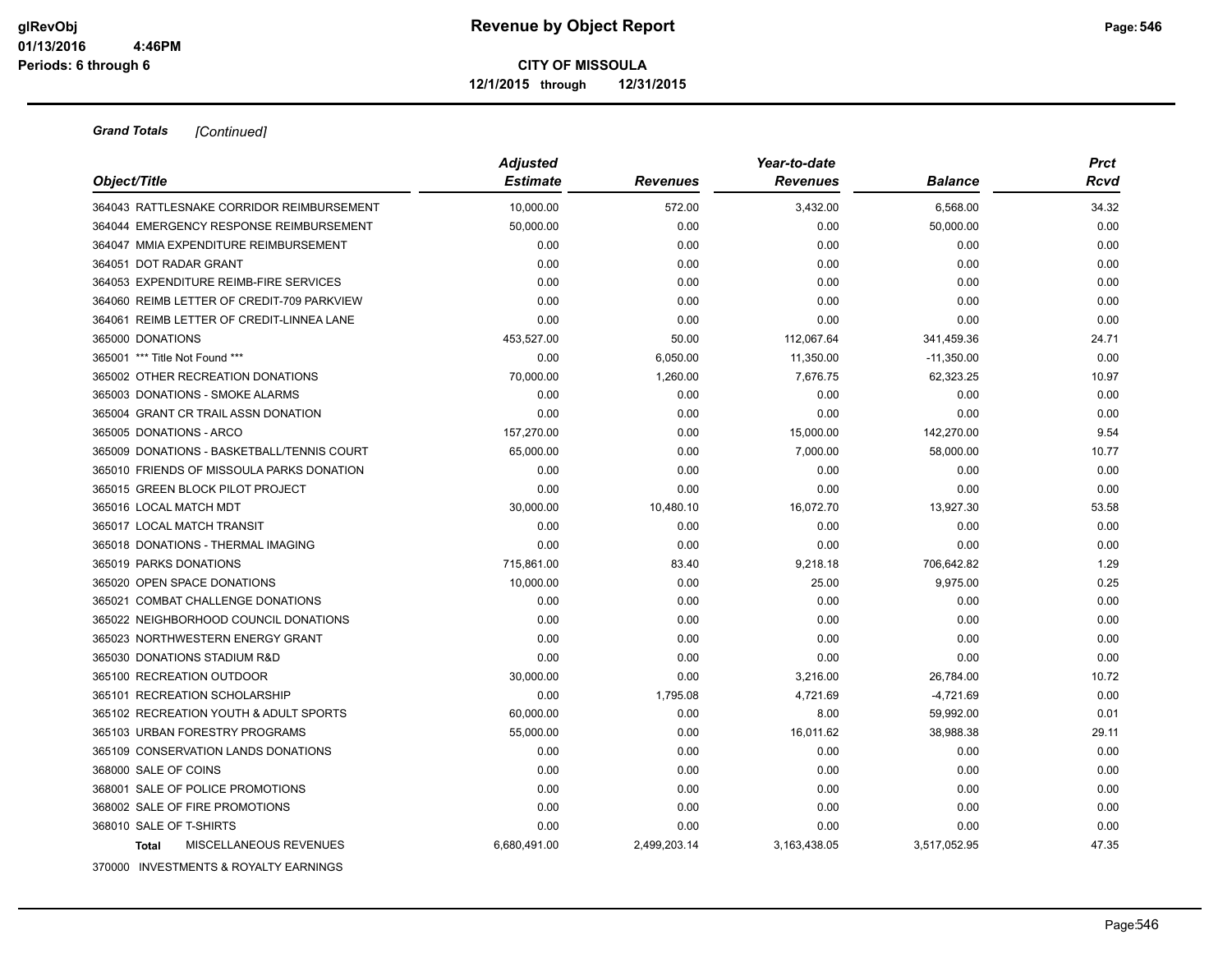|                                                           | <b>Adjusted</b> | Year-to-date    |                 |                 |           |  |
|-----------------------------------------------------------|-----------------|-----------------|-----------------|-----------------|-----------|--|
| Object/Title                                              | <b>Estimate</b> | <b>Revenues</b> | <b>Revenues</b> | Balance         | Rcvd      |  |
| 371010 INTEREST ON INVESTMENTS                            | 23,500.00       | 0.00            | $-26,452.08$    | 49,952.08       | $-112.56$ |  |
| 371020 GAIN/LOSS IN MARKET VALUE OF INVESTMENTS           | 0.00            | 0.00            | 0.00            | 0.00            | 0.00      |  |
| 371500 INTEREST ON INTERFUND LOAN                         | 0.00            | 0.00            | 0.00            | 0.00            | 0.00      |  |
| 373002 LOAN REPAYMENT - FAMILY SERVICES                   | 70.000.00       | 0.00            | 0.00            | 70,000.00       | 0.00      |  |
| 373006 BURNS ST COMMONS                                   | 0.00            | 0.00            | 0.00            | 0.00            | 0.00      |  |
| <b>INVESTMENTS &amp; ROYALTY EARNINGS</b><br><b>Total</b> | 93,500.00       | 0.00            | $-26,452.08$    | 119,952.08      | $-28.29$  |  |
| 380000 OTHER FINANCING SOURCES                            |                 |                 |                 |                 |           |  |
| 380000 OTHER FINANCING SOURCES                            | 0.00            | 0.00            | 0.00            | 0.00            | 0.00      |  |
| 381000 LOAN PROCEEDS                                      | 0.00            | 0.00            | 0.00            | 0.00            | 0.00      |  |
| 381002 SRF LOAN                                           | 0.00            | 0.00            | 0.00            | 0.00            | 0.00      |  |
| 381009 TRANSFERS IN                                       | 457,925.00      | 0.00            | 0.00            | 457,925.00      | 0.00      |  |
| 381010 BOND PROCEEDS                                      | 0.00            | 162,082.00      | 622,084.00      | $-622,084.00$   | 0.00      |  |
| 381011 OPEN SPACE REVENUE                                 | 0.00            | 0.00            | 0.00            | 0.00            | 0.00      |  |
| 381012 \$680,000 FIRE GF DEBT                             | 0.00            | 0.00            | 0.00            | 0.00            | 0.00      |  |
| 381015 \$1,010,000 LIMITED TAX GO BONDS 2010C             | 0.00            | 0.00            | 0.00            | 0.00            | 0.00      |  |
| 381020 REVENUE BONDS                                      | 3,496,300.00    | 0.00            | 0.00            | 3,496,300.00    | 0.00      |  |
| 381023 DOMESTIC VIOLENCE ACCOUNTABILITY GRANT             | 0.00            | 0.00            | 0.00            | 0.00            | 0.00      |  |
| 381025 BOND PROCEEDS                                      | 0.00            | 0.00            | 0.00            | 0.00            | 0.00      |  |
| 381026 DEBT SERVICE/BROWNSFIELD RLF 1.125M                | 0.00            | 0.00            | 0.00            | 0.00            | 0.00      |  |
| 381027 SOUTH RESERVE TRAIL CROSSING 5.M                   | 0.00            | 54,454.00       | 54,454.00       | $-54,454.00$    | 0.00      |  |
| 381028 BOND PROCEEDS-MILL SITE                            | 0.00            | 0.00            | 0.00            | 0.00            | 0.00      |  |
| 381029 PARKING STRUCTURE BOND PROCEEDS                    | 0.00            | 0.00            | 0.00            | 0.00            | 0.00      |  |
| 381030 SID BONDS PROCEEDS                                 | 0.00            | 0.00            | 628,530.00      | -628,530.00     | 0.00      |  |
| 381070 PROCEEDS FROM NOTES/LOANS/INTERCAP                 | 0.00            | 0.00            | 0.00            | 0.00            | 0.00      |  |
| 381071 WILMA NOTE PROCEEDS                                | 0.00            | 0.00            | 0.00            | 0.00            | 0.00      |  |
| 381072 FIB NOTE PROCEEDS                                  | 0.00            | 0.00            | 0.00            | 0.00            | 0.00      |  |
| 381074 CIVIC STADIUM TIF NOTES 1.5M                       | 0.00            | 0.00            | 0.00            | 0.00            | 0.00      |  |
| 381090 PROCEEDS FROM CAPITAL LEASE                        | 1,400,000.00    | 0.00            | 3,046,953.53    | $-1,646,953.53$ | 217.64    |  |
| 382000 *** Title Not Found ***                            | 0.00            | 0.00            | 0.00            | 0.00            | 0.00      |  |
| 382010 SALE OF FIXED ASSETS                               | 0.00            | 0.00            | 0.00            | 0.00            | 0.00      |  |
| 383000 OPERATING TRANSFERS                                | 325,338.00      | 26,036.25       | 176,228.48      | 149,109.52      | 54.17     |  |
| 383001 TRANS FR FLUSHING DISTRICT                         | 27,281.00       | 13,641.00       | 13,641.00       | 13,640.00       | 50.00     |  |
| 383002 TRANS FR GAS TAX                                   | 564,000.00      | 282,000.00      | 282,000.00      | 282,000.00      | 50.00     |  |
| 383003 TRANS FR COMPREHENSIVE INSURANCE LEVY              | 0.00            | 0.00            | 0.00            | 0.00            | 0.00      |  |
| 383004 TRANS FR EMPLOYEE HEALTH INSURANCE LEVY            | 4,409,908.00    | 2,204,954.00    | 2,204,954.00    | 2,204,954.00    | 50.00     |  |
| 383007 TRANS FR CABLE FRANCHISE                           | 251,433.00      | 125.717.00      | 125,717.00      | 125.716.00      | 50.00     |  |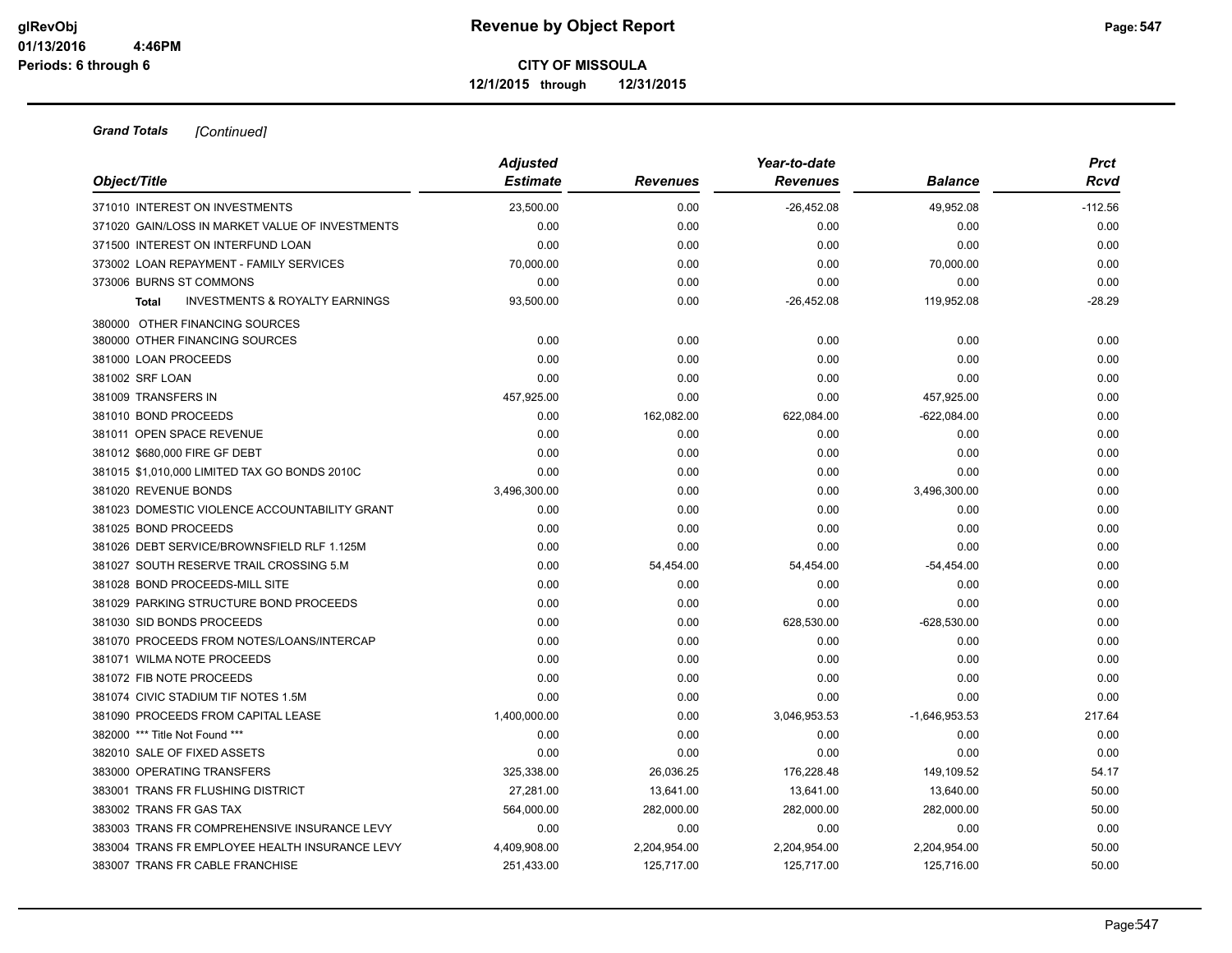|                                             | <b>Adjusted</b> |                 | Year-to-date    |                |             |  |  |
|---------------------------------------------|-----------------|-----------------|-----------------|----------------|-------------|--|--|
| Object/Title                                | <b>Estimate</b> | <b>Revenues</b> | <b>Revenues</b> | <b>Balance</b> | <b>Rcvd</b> |  |  |
| 383008 TRANS FR RUSSELL PARK DISTRICT       | 0.00            | 0.00            | 0.00            | 0.00           | 0.00        |  |  |
| 383009 TRANS FR TITLE I                     | 0.00            | 0.00            | 0.00            | 0.00           | 0.00        |  |  |
| 383010 TRANS FR CIP                         | 0.00            | 0.00            | 0.00            | 0.00           | 0.00        |  |  |
| 383011 TRANS FR SID REVOLVING               | 100,000.00      | 0.00            | 0.00            | 100,000.00     | 0.00        |  |  |
| 383013 TRANS FR SID DEBT SERVICE            | 0.00            | 0.00            | 0.00            | 0.00           | 0.00        |  |  |
| 383014 TRANS FR MRA                         | 1,726,097.00    | 0.00            | 0.00            | 1,726,097.00   | 0.00        |  |  |
| 383015 TRANS FR MPC                         | 0.00            | 0.00            | 0.00            | 0.00           | 0.00        |  |  |
| 383016 TRANS FR TAX INCREMENT BOND          | 0.00            | 0.00            | 0.00            | 0.00           | 0.00        |  |  |
| 383017 TRANS FR BUILDING                    | 0.00            | 0.00            | 0.00            | 0.00           | 0.00        |  |  |
| 383018 TRANS FR WILLOWWOOD PARK DISTRICT    | 0.00            | 0.00            | 0.00            | 0.00           | 0.00        |  |  |
| 383020 TRANS FR CEMETERY CARE               | 9,545.00        | 0.00            | 0.00            | 9,545.00       | 0.00        |  |  |
| 383021 TRANS FR P&R TRAILS DEVLP            | 50,000.00       | 0.00            | 0.00            | 50,000.00      | 0.00        |  |  |
| 383022 TRANS FR OPEN SPACE BOND             | 0.00            | 0.00            | 0.00            | 0.00           | 0.00        |  |  |
| 383023 TRANS FR DRUG FORFEITURE             | 0.00            | 0.00            | 0.00            | 0.00           | 0.00        |  |  |
| 383024 TRANS FR SEWER CLEARING              | 6,677,663.00    | 0.00            | 0.00            | 6,677,663.00   | 0.00        |  |  |
| 383025 TRANS FR SEWER R & D                 | 0.00            | 0.00            | 0.00            | 0.00           | 0.00        |  |  |
| 383026 TRANS FR CDBG                        | 0.00            | 0.00            | 0.00            | 0.00           | 0.00        |  |  |
| 383027 TRANS FR URD                         | 0.00            | 0.00            | 0.00            | 0.00           | 0.00        |  |  |
| 383028 TRANS FROM GF FOR HEALTH RESERVE     | 0.00            | 36,833.33       | 221,000.02      | $-221,000.02$  | 0.00        |  |  |
| 383029 TRANS FR GENERAL                     | 1,901,385.00    | 6,597.47        | 53,623.47       | 1,847,761.53   | 2.82        |  |  |
| 383034 TRANS FR 01 SERIES DEBT SERVICE      | 0.00            | 0.00            | 0.00            | 0.00           | 0.00        |  |  |
| 383036 TRANSFER - GRANT                     | 0.00            | 0.00            | 0.00            | 0.00           | 0.00        |  |  |
| 383037 TRANSFER FROM URD II                 | 250,000.00      | 0.00            | 0.00            | 250,000.00     | 0.00        |  |  |
| 383038 TRANSFER - URD III                   | 0.00            | 0.00            | 0.00            | 0.00           | 0.00        |  |  |
| 383039 FROM SID TRANSFERS                   | 0.00            | 0.00            | 0.00            | 0.00           | 0.00        |  |  |
| 383040 TRANSFER FROM CITY GRANTS            | 0.00            | 0.00            | 0.00            | 0.00           | 0.00        |  |  |
| 383041 TRANS FR CDBG                        | 0.00            | 0.00            | 0.00            | 0.00           | 0.00        |  |  |
| 383042 TRANSFERS FROM OTHER FUNDS           | 777,816.00      | 0.00            | 0.00            | 777,816.00     | 0.00        |  |  |
| 383043 TRANSFERS FROM IMPACT FEES           | 0.00            | 0.00            | 0.00            | 0.00           | 0.00        |  |  |
| 383044 TRANSFER FROM PYMT IN LIEU OF PARKS  | 0.00            | 0.00            | 0.00            | 0.00           | 0.00        |  |  |
| 383045 TRANSFER FROM PARK ENTERPRISE        | 0.00            | 0.00            | 0.00            | 0.00           | 0.00        |  |  |
| 383046 TRANS FR PARKS MAINTENANCE DIST      | 0.00            | 0.00            | 0.00            | 0.00           | 0.00        |  |  |
| 383047 TRANS FR STREET MAINTENANCE DISTRICT | 0.00            | 0.00            | 0.00            | 0.00           | 0.00        |  |  |
| 383050 TRANSFER FROM IMPACT FEES            | 0.00            | 0.00            | 0.00            | 0.00           | 0.00        |  |  |
| 383060 TRANSFERS FROM FRONT ST URD          | 0.00            | 0.00            | 0.00            | 0.00           | 0.00        |  |  |
| 383061 TRANSFERS FROM PARK IMPACT FEES      | 0.00            | 0.00            | 0.00            | 0.00           | 0.00        |  |  |